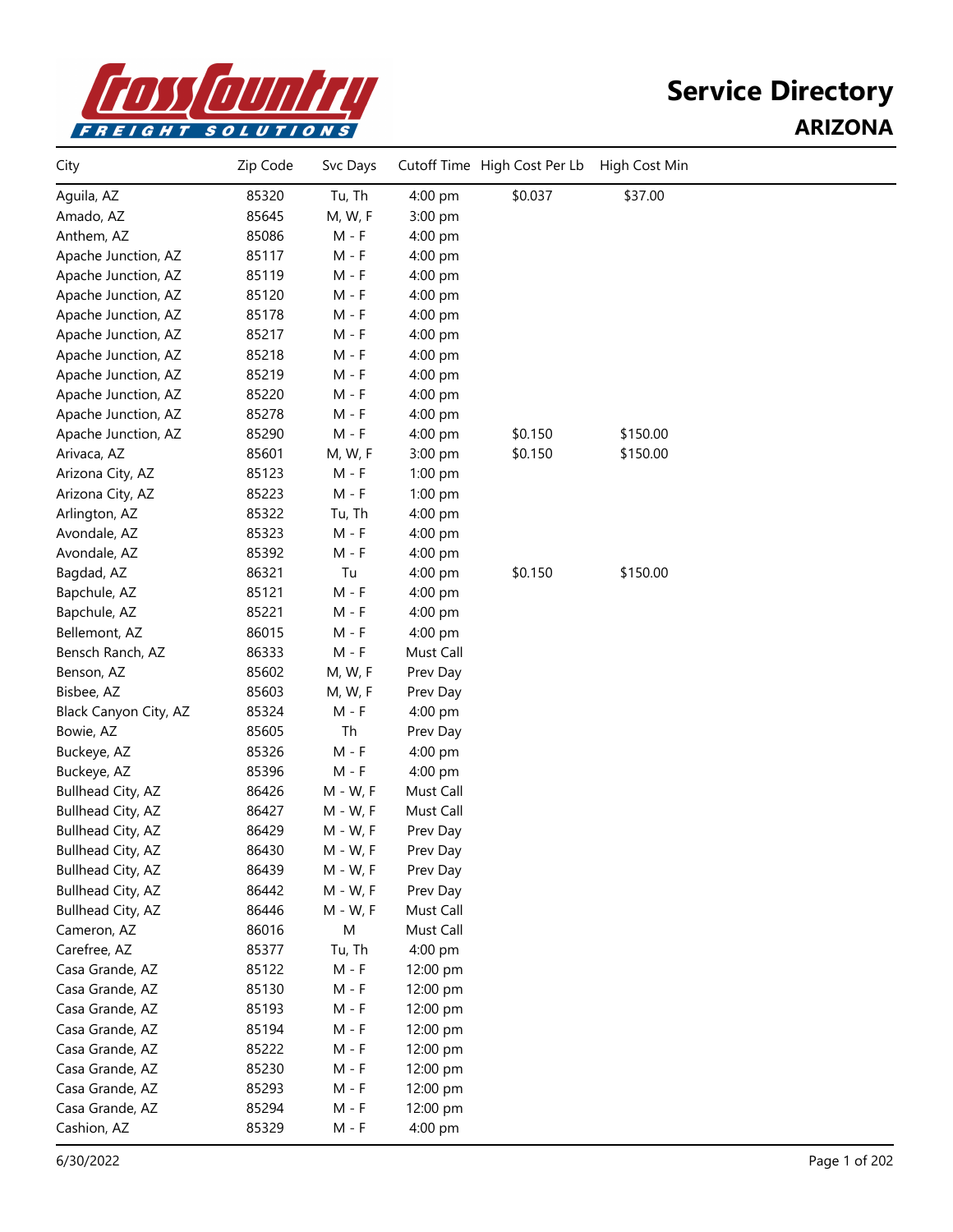

| City                 | Zip Code | Svc Days  |           | Cutoff Time High Cost Per Lb | High Cost Min |  |
|----------------------|----------|-----------|-----------|------------------------------|---------------|--|
| Catalina, AZ         | 85738    | $M - F$   | Prev Day  |                              |               |  |
| Cave Creek, AZ       | 85327    | $M - F$   | 4:00 pm   |                              |               |  |
| Cave Creek, AZ       | 85331    | Tu, F     | 4:00 pm   |                              |               |  |
| Central, AZ          | 85531    | Tu, Th    | Prev Day  |                              |               |  |
| Chandler Heights, AZ | 85127    | $M - F$   | 4:00 pm   |                              |               |  |
| Chandler Heights, AZ | 85227    | $M - F$   | 4:00 pm   |                              |               |  |
| Chandler Heights, AZ | 85242    | $M - F$   | Must Call |                              |               |  |
| Chandler, AZ         | 85224    | $M - F$   | 4:00 pm   |                              |               |  |
| Chandler, AZ         | 85225    | M - F     | 4:00 pm   |                              |               |  |
| Chandler, AZ         | 85226    | $M - F$   | 4:00 pm   |                              |               |  |
| Chandler, AZ         | 85244    | $M - F$   | 4:00 pm   |                              |               |  |
| Chandler, AZ         | 85246    | M - F     | 4:00 pm   |                              |               |  |
| Chandler, AZ         | 85248    | M - F     | 4:00 pm   |                              |               |  |
| Chandler, AZ         | 85249    | M - F     | 4:00 pm   |                              |               |  |
| Chandler, AZ         | 85286    | M - F     | 4:00 pm   |                              |               |  |
| Chino Valley, AZ     | 86323    | M - F     | 4:00 pm   |                              |               |  |
| Cibecue, AZ          | 85911    | W, F      | Must Call |                              | \$100.00      |  |
| Cibola, AZ           | 85328    | Tu, F     | Must Call | \$0.250                      | \$250.00      |  |
| Claypool, AZ         | 85532    | W, F      | 4:00 pm   |                              |               |  |
| Clifton, AZ          | 85533    | Tu        | Prev Day  | \$0.037                      | \$37.00       |  |
| Cochise, AZ          | 85606    | Tu, Th    | Prev Day  |                              |               |  |
| Colorado City, AZ    | 86021    | Must Call | Prev Day  | \$0.030                      | \$30.00       |  |
| Congress, AZ         | 85332    | Tu, F     | 4:00 pm   | \$0.037                      | \$37.00       |  |
| Coolidge, AZ         | 85128    | $M - F$   | Prev Day  |                              |               |  |
| Coolidge, AZ         | 85228    | $M - F$   | Prev Day  |                              |               |  |
| Cordes Lakes, AZ     | 86333    | $M - F$   | Must Call |                              |               |  |
| Corona, AZ           | 85641    | M, W, F   | Prev Day  |                              |               |  |
| Cortaro, AZ          | 85652    | M - F     | 1:00 pm   |                              |               |  |
| Dateland, AZ         | 85333    | Must Call | Prev Day  | \$0.120                      | \$120.00      |  |
| Desert Hills, AZ     | 85086    | Tu, F     | Must Call |                              |               |  |
| Dewey, AZ            | 86327    | $M - F$   | 4:00 pm   |                              |               |  |
| Douglas, AZ          | 85607    | M, W, F   | 12:00 pm  |                              |               |  |
| Douglas, AZ          | 85608    | M, W, F   | 12:00 pm  |                              |               |  |
| Douglas, AZ          | 85655    | M, W, F   | 12:00 pm  |                              |               |  |
| Douglas, AZ          | 86555    | M, W, F   | 12:00 pm  |                              |               |  |
| Dragoon, AZ          | 85609    | Tu, Th    | Prev Day  |                              |               |  |
| Dudleyville, AZ      | 85292    | W         | Must Call | \$0.037                      | \$37.00       |  |
| Duncan, AZ           | 85534    | Tu        | Prev Day  | \$0.135                      | \$135.00      |  |
| Eden, AZ             | 85535    | Tu, Th    | Prev Day  | \$0.037                      | \$37.00       |  |
| Ehrenberg, AZ        | 85334    | Th        | Prev Day  |                              |               |  |
| El Mirage, AZ        | 85335    | $M - F$   | 4:00 pm   |                              |               |  |
| Elfrida, AZ          | 85610    | M, W, F   | 1:00 pm   |                              |               |  |
| Elgin, AZ            | 85611    | M, W, F   | Prev Day  |                              |               |  |
| Eloy, AZ             | 85131    | $M - F$   | 12:00 pm  |                              |               |  |
| Eloy, AZ             | 85231    | M - F     | 12:00 pm  |                              |               |  |
| Flagstaff, AZ        | 86001    | $M - F$   | 4:00 pm   |                              |               |  |
| Flagstaff, AZ        | 86002    | $M - F$   | 4:00 pm   |                              |               |  |
| Flagstaff, AZ        | 86003    | $M - F$   | 4:00 pm   |                              |               |  |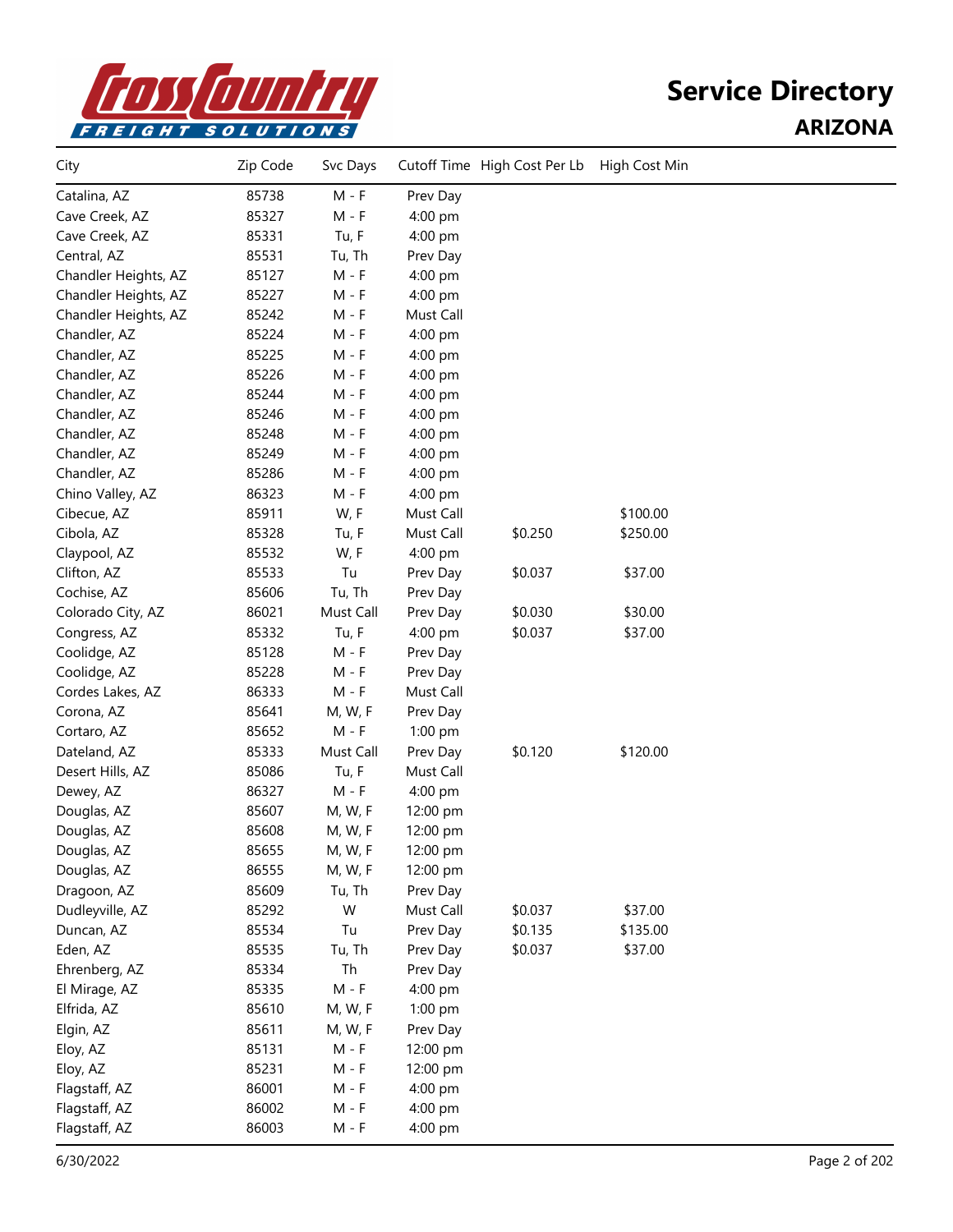

| City               | Zip Code | Svc Days  |           | Cutoff Time High Cost Per Lb | High Cost Min |  |
|--------------------|----------|-----------|-----------|------------------------------|---------------|--|
| Flagstaff, AZ      | 86004    | $M - F$   | 4:00 pm   |                              |               |  |
| Flagstaff, AZ      | 86005    | $M - F$   | 4:00 pm   |                              |               |  |
| Flagstaff, AZ      | 86006    | $M - F$   | 4:00 pm   |                              |               |  |
| Flagstaff, AZ      | 86007    | M - F     | 4:00 pm   |                              |               |  |
| Flagstaff, AZ      | 86008    | $M - F$   | 4:00 pm   |                              |               |  |
| Flagstaff, AZ      | 86009    | $M - F$   | 4:00 pm   |                              |               |  |
| Flagstaff, AZ      | 86010    | $M - F$   | 4:00 pm   |                              |               |  |
| Flagstaff, AZ      | 86011    | $M - F$   | 4:00 pm   |                              |               |  |
| Flagstaff, AZ      | 86012    | $M - F$   | 4:00 pm   |                              |               |  |
| Flagstaff, AZ      | 86013    | $M - F$   | 4:00 pm   |                              |               |  |
| Flagstaff, AZ      | 86014    | M - F     | 4:00 pm   |                              |               |  |
| Flagstaff, AZ      | 86015    | M - F     | Must Call |                              |               |  |
| Flagstaff, AZ      | 86017    | $M - F$   | Must Call |                              |               |  |
| Flagstaff, AZ      | 86038    | M, W, F   | Must Call |                              |               |  |
| Florence, AZ       | 85132    | $M - F$   | Prev Day  |                              |               |  |
| Florence, AZ       | 85232    | $M - F$   | Prev Day  |                              |               |  |
| Florence, AZ       | 85279    | $M - F$   | Prev Day  |                              |               |  |
| Fountain Hills, AZ | 85268    | Th        | 4:00 pm   |                              |               |  |
| Fountain Hills, AZ | 85269    | Th        | 4:00 pm   |                              |               |  |
| Fredonia, AZ       | 86022    | Tu, Th    | Prev Day  | \$0.030                      | \$30.00       |  |
| Fredonia, AZ       | 86052    | Must Call | Prev Day  | \$0.030                      | \$30.00       |  |
| Ft Defiance, AZ    | 86504    | Tu        | Prev Day  | \$0.045                      | \$45.00       |  |
| Ft Grant, AZ       | 85643    | Th        | Must Call |                              |               |  |
| Ft Huachuca, AZ    | 85613    | M, W, F   | Prev Day  |                              |               |  |
| Ft Mcdowell, AZ    | 85264    | Tu, Th    | 4:00 pm   |                              |               |  |
| Ft Mohave, AZ      | 86426    | M - W, F  | Prev Day  |                              |               |  |
| Ft Mohave, AZ      | 86427    | M - W, F  | Prev Day  |                              |               |  |
| Ft Thomas, AZ      | 85536    | Tu, Th    | Prev Day  |                              |               |  |
| Gadsden, AZ        | 85336    | $M - F$   | 11:00 am  |                              |               |  |
| Ganado, AZ         | 86505    | Tu        | Prev Day  | \$0.130                      | \$130.00      |  |
| Gilbert, AZ        | 85233    | $M - F$   | 4:00 pm   |                              |               |  |
| Gilbert, AZ        | 85234    | $M - F$   | 4:00 pm   |                              |               |  |
| Gilbert, AZ        | 85295    | $M - F$   | 4:00 pm   |                              |               |  |
| Gilbert, AZ        | 85296    | M - F     | 4:00 pm   |                              |               |  |
| Gilbert, AZ        | 85297    | $M - F$   | 4:00 pm   |                              |               |  |
| Gilbert, AZ        | 85298    | $M - F$   | 4:00 pm   |                              |               |  |
| Gilbert, AZ        | 85299    | M - F     | 4:00 pm   |                              |               |  |
| Glendale, AZ       | 85301    | M - F     | 4:00 pm   |                              |               |  |
| Glendale, AZ       | 85302    | M - F     | 4:00 pm   |                              |               |  |
| Glendale, AZ       | 85303    | M - F     | 4:00 pm   |                              |               |  |
| Glendale, AZ       | 85304    | $M - F$   | 4:00 pm   |                              |               |  |
| Glendale, AZ       | 85305    | $M - F$   | 4:00 pm   |                              |               |  |
| Glendale, AZ       | 85306    | $M - F$   | 4:00 pm   |                              |               |  |
| Glendale, AZ       | 85307    | M - F     | 4:00 pm   |                              |               |  |
| Glendale, AZ       | 85308    | $M - F$   | 4:00 pm   |                              |               |  |
| Glendale, AZ       | 85310    | $M - F$   | 4:00 pm   |                              |               |  |
| Glendale, AZ       | 85311    | $M - F$   | 4:00 pm   |                              |               |  |
| Glendale, AZ       | 85312    | M - F     | 4:00 pm   |                              |               |  |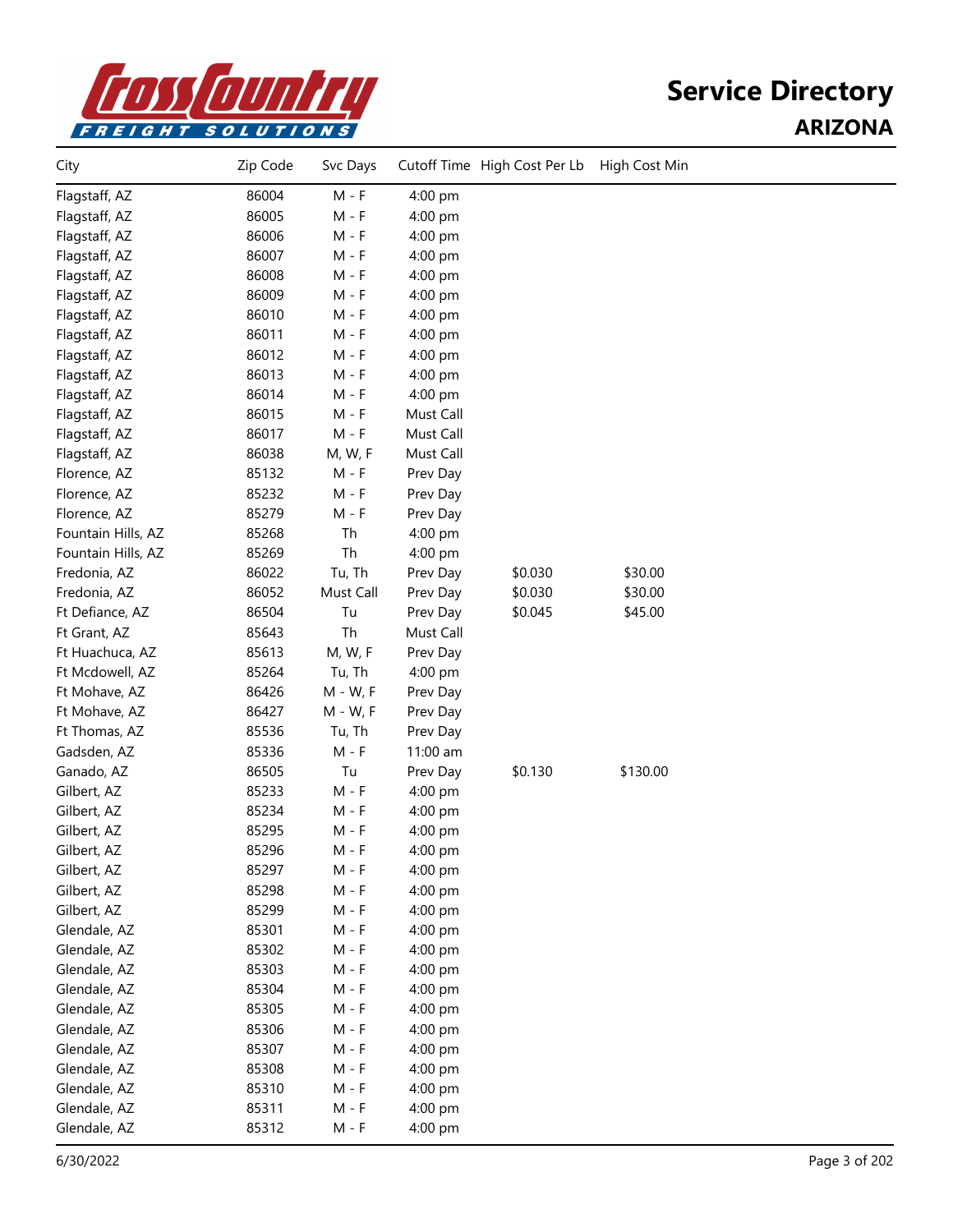

| City                 | Zip Code | Svc Days  |           | Cutoff Time High Cost Per Lb | High Cost Min |  |
|----------------------|----------|-----------|-----------|------------------------------|---------------|--|
| Glendale, AZ         | 85313    | $M - F$   | 4:00 pm   |                              |               |  |
| Glendale, AZ         | 85318    | $M - F$   | 4:00 pm   |                              |               |  |
| Globe, AZ            | 85501    | W, F      | 4:00 pm   |                              |               |  |
| Globe, AZ            | 85502    | W, F      | 4:00 pm   |                              |               |  |
| Gold Canyon, AZ      | 85118    | M - F     | 4:00 pm   |                              |               |  |
| Gold Canyon, AZ      | 85218    | $M - F$   | Must Call |                              |               |  |
| Golden Valley, AZ    | 86413    | Tu, Th    | Prev Day  |                              |               |  |
| Goodyear, AZ         | 85338    | $M - F$   | 4:00 pm   |                              |               |  |
| Goodyear, AZ         | 85395    | $M - F$   | 4:00 pm   |                              |               |  |
| Gray Mountain, AZ    | 86016    | M         | 4:00 pm   |                              |               |  |
| Green Valley, AZ     | 85614    | M, W, F   | 1:00 pm   |                              |               |  |
| Green Valley, AZ     | 85622    | M, W, F   | 1:00 pm   |                              |               |  |
| Groom Creek, AZ      | 86303    | M - F     | Must Call |                              |               |  |
| Guadalupe, AZ        | 85283    | $M - F$   | Must Call |                              |               |  |
| Hackberry, AZ        | 86411    | M, W, F   | Must Call |                              | \$150.00      |  |
| Hayden, AZ           | 85135    | W, F      | 4:00 pm   | \$0.090                      | \$90.00       |  |
| Hayden, AZ           | 85235    | W, F      | 4:00 pm   | \$0.090                      | \$90.00       |  |
| Hereford, AZ         | 85615    | M, W, F   | 11:00 am  |                              |               |  |
| Higley, AZ           | 85236    | W, F      | 4:00 pm   |                              |               |  |
| Holbrook, AZ         | 86025    | W, F      | 4:00 pm   |                              |               |  |
| Holbrook, AZ         | 86028    | W, F      | Must Call |                              |               |  |
| Holbrook, AZ         | 86029    | W, F      | Must Call |                              |               |  |
| Holbrook, AZ         | 86031    | W, F      | 4:00 pm   |                              |               |  |
| Huachuca City, AZ    | 85616    | M, W, F   | Prev Day  |                              |               |  |
| Hualapai, AZ         | 86412    | Tu        | Prev Day  | \$0.050                      | \$50.00       |  |
| Humboldt, AZ         | 86329    | $M - F$   | 4:00 pm   |                              |               |  |
| Indian Wells, AZ     | 86031    | W, F      | 4:00 pm   |                              | \$200.00      |  |
| Iron Springs, AZ     | 86305    | M - F     | Must Call |                              |               |  |
| Iron Springs, AZ     | 86330    | $M - F$   | 4:00 pm   |                              |               |  |
| Jerome, AZ           | 86331    | Tu        | 4:00 pm   | \$0.150                      | \$150.00      |  |
| Joseph City, AZ      | 86032    | W, F      | 4:00 pm   |                              |               |  |
| Kaibeto, AZ          | 86053    | M         | Must Call | \$0.037                      | \$37.00       |  |
| Kaibito, AZ          | 86053    | M         | 4:00 pm   | \$0.100                      | \$100.00      |  |
| Kearny, AZ           | 85137    | W, F      | 4:00 pm   | \$0.090                      | \$90.00       |  |
| Kearny, AZ           | 85237    | W, F      | 4:00 pm   | \$0.090                      | \$90.00       |  |
| Kingman, AZ          | 86401    | Tu, Th    | Prev Day  |                              |               |  |
| Kingman, AZ          | 86402    | Tu, Th    | Prev Day  |                              |               |  |
| Kingman, AZ          | 86409    | Tu, Th    | Prev Day  |                              |               |  |
| Kingman, AZ          | 86411    | Tu, Th    | Must Call | \$0.065                      | \$65.00       |  |
| Kingman, AZ          | 86412    | $Tu - Th$ | Must Call | \$0.065                      | \$65.00       |  |
| Kingman, AZ          | 86413    | Tu, Th    | Must Call |                              |               |  |
| Kingman, AZ          | 86437    | Tu, Th    | Must Call | \$0.065                      | \$65.00       |  |
| Kingman, AZ          | 86445    | Tu, Th    | Must Call | \$0.065                      | \$65.00       |  |
| Lake Havasu City, AZ | 86403    | $M - F$   | Prev Day  |                              |               |  |
| Lake Havasu City, AZ | 86404    | $M - F$   | Prev Day  |                              |               |  |
| Lake Havasu City, AZ | 86405    | $M - F$   | Prev Day  |                              |               |  |
| Lake Havasu City, AZ | 86406    | $M - F$   | Prev Day  |                              |               |  |
| Lake Havasu, AZ      | 86408    | W         | Prev Day  |                              |               |  |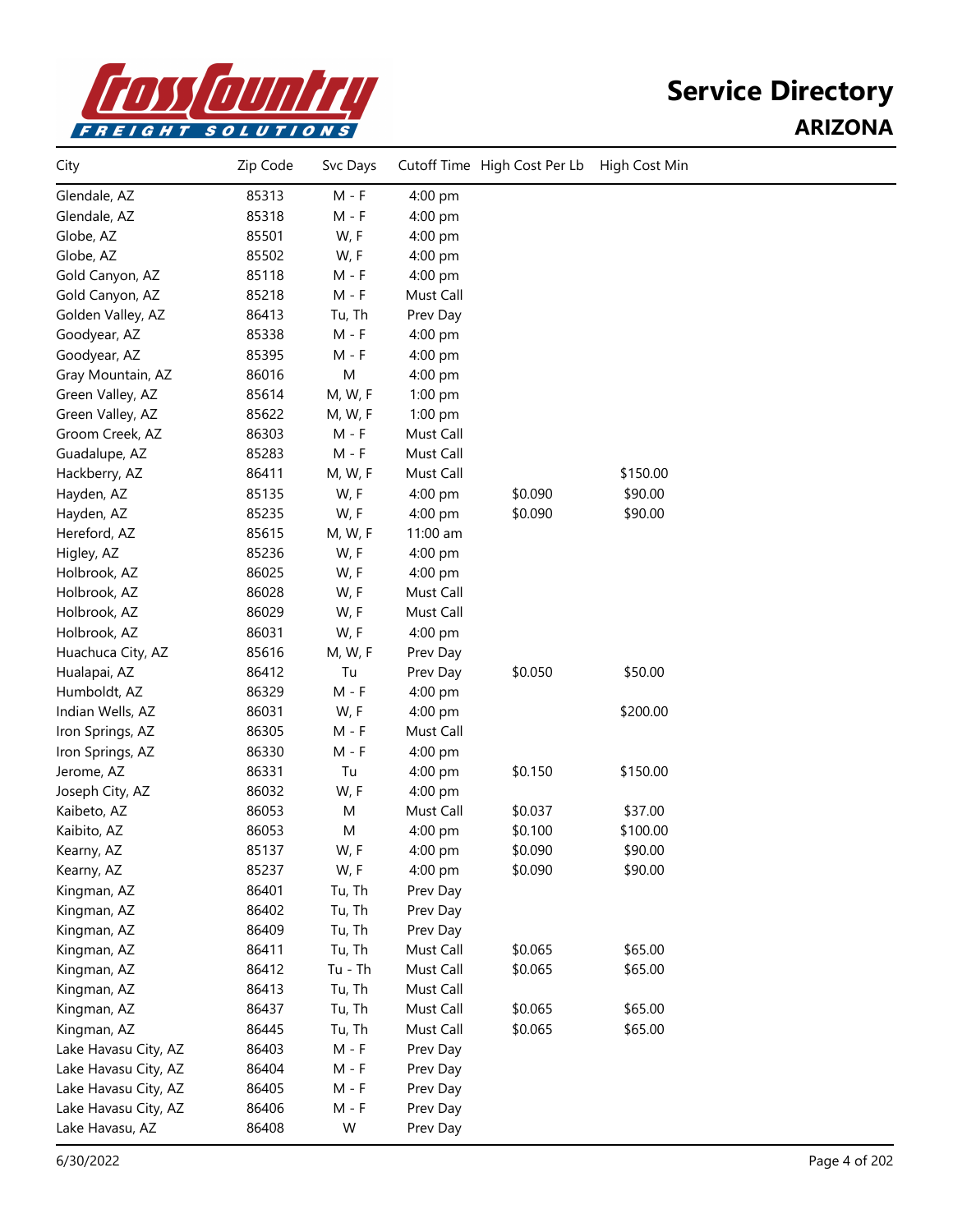

| City                | Zip Code | Svc Days  |           | Cutoff Time High Cost Per Lb | High Cost Min |  |
|---------------------|----------|-----------|-----------|------------------------------|---------------|--|
| Lakeside, AZ        | 85929    | W, F      | 4:00 pm   |                              |               |  |
| Laveen, AZ          | 85339    | M - F     | 4:00 pm   |                              |               |  |
| Leupp, AZ           | 86035    | M, W, F   | 4:00 pm   | \$0.037                      | \$37.00       |  |
| Litchfield Park, AZ | 85340    | $M - F$   | 4:00 pm   |                              |               |  |
| Littlefield, AZ     | 86432    | Tu, F     | 12:00 pm  |                              |               |  |
| Lk Montezuma, AZ    | 86342    | Tu, Th    | Must Call |                              |               |  |
| Luke Afb, AZ        | 85307    | $M - F$   | Must Call |                              |               |  |
| Luke Afb, AZ        | 85309    | $M - F$   | 4:00 pm   |                              |               |  |
| Madera Canyon, AZ   | 85614    | $M - F$   | Must Call |                              |               |  |
| Mammoth, AZ         | 85618    | Must Call | Prev Day  |                              |               |  |
| Marana, AZ          | 85653    | Tu, Th    | 1:00 pm   |                              |               |  |
| Marana, AZ          | 85658    | Tu, Th    | 1:00 pm   |                              |               |  |
| Maricopa, AZ        | 85138    | $M - F$   | 4:00 pm   |                              |               |  |
| Maricopa, AZ        | 85139    | $M - F$   | 4:00 pm   |                              |               |  |
| Maricopa, AZ        | 85238    | $M - F$   | 4:00 pm   |                              |               |  |
| Maricopa, AZ        | 85239    | $M - F$   | 4:00 pm   |                              |               |  |
| Martinez Lake, AZ   | 85365    | M - F     | Must Call |                              |               |  |
| Mayer, AZ           | 86333    | M - F     | 4:00 pm   |                              |               |  |
| Mcneal, AZ          | 85617    | M, W, F   | 1:00 pm   |                              |               |  |
| Mesa, AZ            | 85201    | $M - F$   | 4:00 pm   |                              |               |  |
| Mesa, AZ            | 85202    | $M - F$   | 4:00 pm   |                              |               |  |
| Mesa, AZ            | 85203    | $M - F$   | 4:00 pm   |                              |               |  |
| Mesa, AZ            | 85204    | $M - F$   | 4:00 pm   |                              |               |  |
| Mesa, AZ            | 85205    | M - F     | 4:00 pm   |                              |               |  |
| Mesa, AZ            | 85206    | M - F     | 4:00 pm   |                              |               |  |
| Mesa, AZ            | 85207    | M - F     | 4:00 pm   |                              |               |  |
| Mesa, AZ            | 85208    | M - F     | 4:00 pm   |                              |               |  |
| Mesa, AZ            | 85209    | M - F     | 4:00 pm   |                              |               |  |
| Mesa, AZ            | 85210    | $M - F$   | 4:00 pm   |                              |               |  |
| Mesa, AZ            | 85211    | M - F     | 4:00 pm   |                              |               |  |
| Mesa, AZ            | 85212    | $M - F$   | 4:00 pm   |                              |               |  |
| Mesa, AZ            | 85213    | M - F     | 4:00 pm   |                              |               |  |
| Mesa, AZ            | 85214    | M - F     | 4:00 pm   |                              |               |  |
| Mesa, AZ            | 85215    | M - F     | 4:00 pm   |                              |               |  |
| Mesa, AZ            | 85216    | M - F     | 4:00 pm   |                              |               |  |
| Mesa, AZ            | 85274    | $M - F$   | 4:00 pm   |                              |               |  |
| Mesa, AZ            | 85275    | M - F     | 4:00 pm   |                              |               |  |
| Mesa, AZ            | 85276    | M - F     | 4:00 pm   |                              |               |  |
| Mesa, AZ            | 85277    | M - F     | 4:00 pm   |                              |               |  |
| Miami, AZ           | 85539    | W, F      | 4:00 pm   |                              |               |  |
| Mobile, AZ          | 85239    | M - F     | Must Call |                              |               |  |
| Mohave Valley, AZ   | 86440    | M - F     | Prev Day  |                              |               |  |
| Mohave Valley, AZ   | 86446    | M - F     | Prev Day  |                              |               |  |
| Morenci, AZ         | 85540    | Tu        | Prev Day  | \$0.037                      | \$37.00       |  |
| Mormon Lake, AZ     | 86038    | M, W, F   | Must Call |                              | \$300.00      |  |
| Morristown, AZ      | 85342    | Th        | 4:00 pm   |                              |               |  |
| Mt Lemmon, AZ       | 85619    | $M - F$   | Prev Day  |                              |               |  |
| Munds Park, AZ      | 86017    | M - F     | 4:00 pm   |                              |               |  |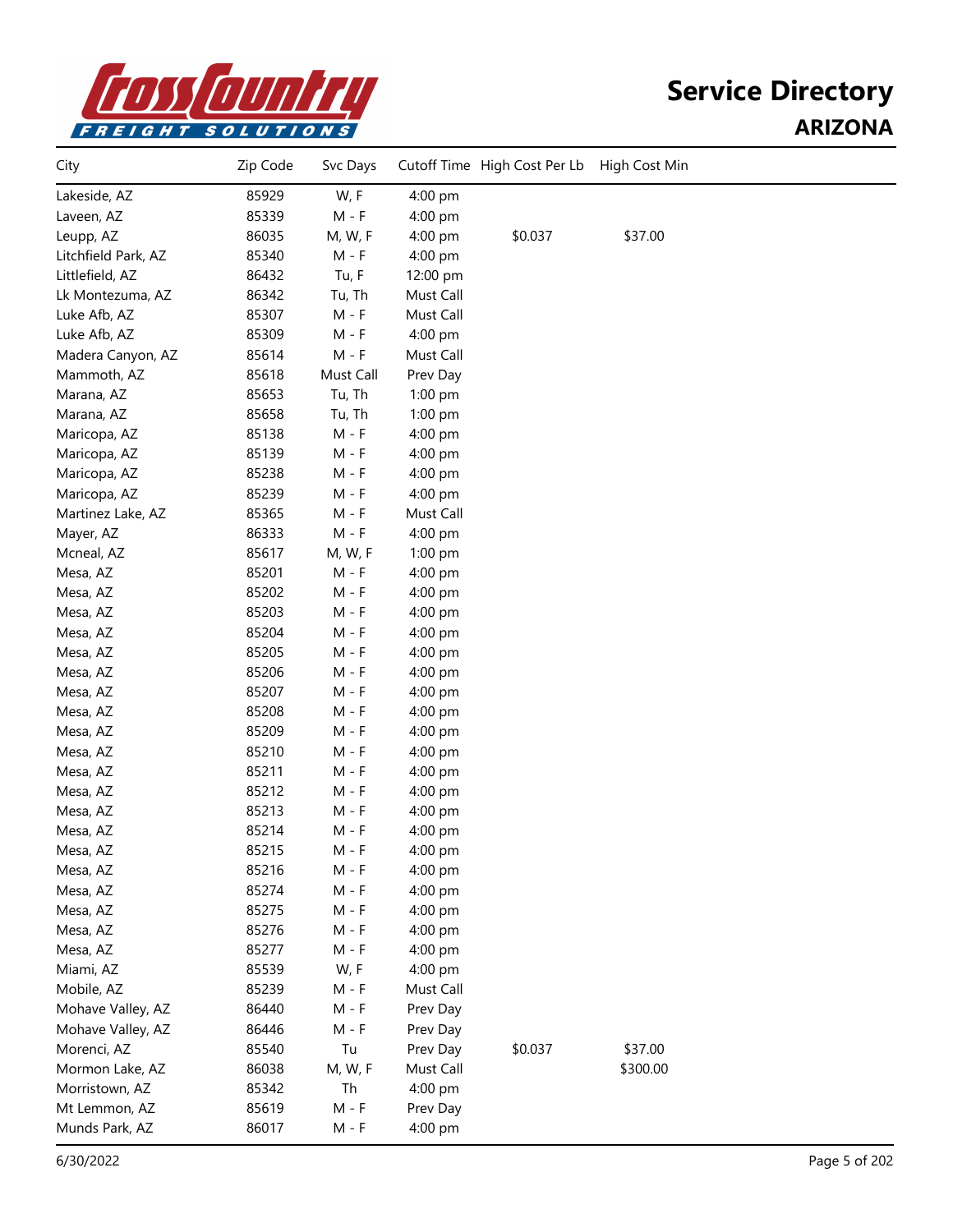

| City                    | Zip Code | Svc Days  |           | Cutoff Time High Cost Per Lb | High Cost Min |  |
|-------------------------|----------|-----------|-----------|------------------------------|---------------|--|
| Naco, AZ                | 85620    | M, W, F   | 11:00 am  | \$0.065                      | \$65.00       |  |
| New River, AZ           | 85027    | M - F     | Must Call |                              |               |  |
| New River, AZ           | 85087    | Tu, F     | 4:00 pm   |                              |               |  |
| Nogales, AZ             | 85621    | M, W, F   | 1:00 pm   |                              |               |  |
| Nogales, AZ             | 85628    | M, W, F   | 1:00 pm   |                              |               |  |
| Nogales, AZ             | 85648    | M, W, F   | Must Call |                              |               |  |
| Nogales, AZ             | 85662    | M, W, F   | 1:00 pm   |                              |               |  |
| North Rim, AZ           | 86052    | Must Call | Prev Day  |                              | \$400.00      |  |
| Oatman, AZ              | 86433    | Th        | Prev Day  | \$0.065                      | \$65.00       |  |
| Oracle, AZ              | 85623    | Must Call | Prev Day  |                              |               |  |
| Oro Valley, AZ          | 85704    | Tu, Th    | Must Call |                              |               |  |
| Oro Valley, AZ          | 85737    | Tu, Th    | Must Call |                              |               |  |
| Oro Valley, AZ          | 85742    | Tu, Th    | Must Call |                              |               |  |
| Oro Valley, AZ          | 85755    | Tu, Th    | 12:00 pm  |                              |               |  |
| Palo Verde, AZ          | 85343    | Th        | 4:00 pm   |                              |               |  |
| Palominas, AZ           | 85615    | M, W, F   | Must Call |                              |               |  |
| Paradise Valley, AZ     | 85253    | $M - F$   | 4:00 pm   |                              |               |  |
| Parker, AZ              | 85344    | M - F     | Prev Day  |                              |               |  |
| Patagonia, AZ           | 85624    | Must Call | Prev Day  | \$0.090                      | \$90.00       |  |
| Payson, AZ              | 85541    | M, Th     | 4:00 pm   |                              |               |  |
| Payson, AZ              | 85547    | M, Th     | 4:00 pm   |                              |               |  |
| Pearce, AZ              | 85625    | M, W, F   | Prev Day  |                              |               |  |
| Peoria, AZ              | 85345    | $M - F$   | 4:00 pm   |                              |               |  |
| Peoria, AZ              | 85380    | $M - F$   | 4:00 pm   |                              |               |  |
| Peoria, AZ              | 85381    | $M - F$   | 4:00 pm   |                              |               |  |
| Peoria, AZ              | 85382    | M - F     | 4:00 pm   |                              |               |  |
| Peoria, AZ              | 85383    | $M - F$   | 4:00 pm   |                              |               |  |
| Peoria, AZ              | 85385    | $M - F$   | 4:00 pm   |                              |               |  |
| Peridot, AZ             | 85542    | M, W      | 4:00 pm   | \$0.090                      | \$90.00       |  |
| Petrified For, AZ       | 86028    | W, F      | Must Call |                              | \$125.00      |  |
| Petrified Forest Na, AZ | 86028    | W, F      | Must Call |                              | \$125.00      |  |
| Phoenix, AZ             | 85000    | $M - F$   | 4:00 pm   |                              |               |  |
| Phoenix, AZ             | 85001    | $M - F$   | 4:00 pm   |                              |               |  |
| Phoenix, AZ             | 85002    | M - F     | 4:00 pm   |                              |               |  |
| Phoenix, AZ             | 85003    | $M - F$   | 4:00 pm   |                              |               |  |
| Phoenix, AZ             | 85004    | $M - F$   | 4:00 pm   |                              |               |  |
| Phoenix, AZ             | 85005    | $M - F$   | 4:00 pm   |                              |               |  |
| Phoenix, AZ             | 85006    | $M - F$   | 4:00 pm   |                              |               |  |
| Phoenix, AZ             | 85007    | $M - F$   | 4:00 pm   |                              |               |  |
| Phoenix, AZ             | 85008    | $M - F$   | 4:00 pm   |                              |               |  |
| Phoenix, AZ             | 85009    | $M - F$   | 4:00 pm   |                              |               |  |
| Phoenix, AZ             | 85010    | $M - F$   | 4:00 pm   |                              |               |  |
| Phoenix, AZ             | 85011    | $M - F$   | 4:00 pm   |                              |               |  |
| Phoenix, AZ             | 85012    | $M - F$   | 4:00 pm   |                              |               |  |
| Phoenix, AZ             | 85013    | $M - F$   | 4:00 pm   |                              |               |  |
| Phoenix, AZ             | 85014    | $M - F$   | 4:00 pm   |                              |               |  |
| Phoenix, AZ             | 85015    | $M - F$   | 4:00 pm   |                              |               |  |
| Phoenix, AZ             | 85016    | $M - F$   | 4:00 pm   |                              |               |  |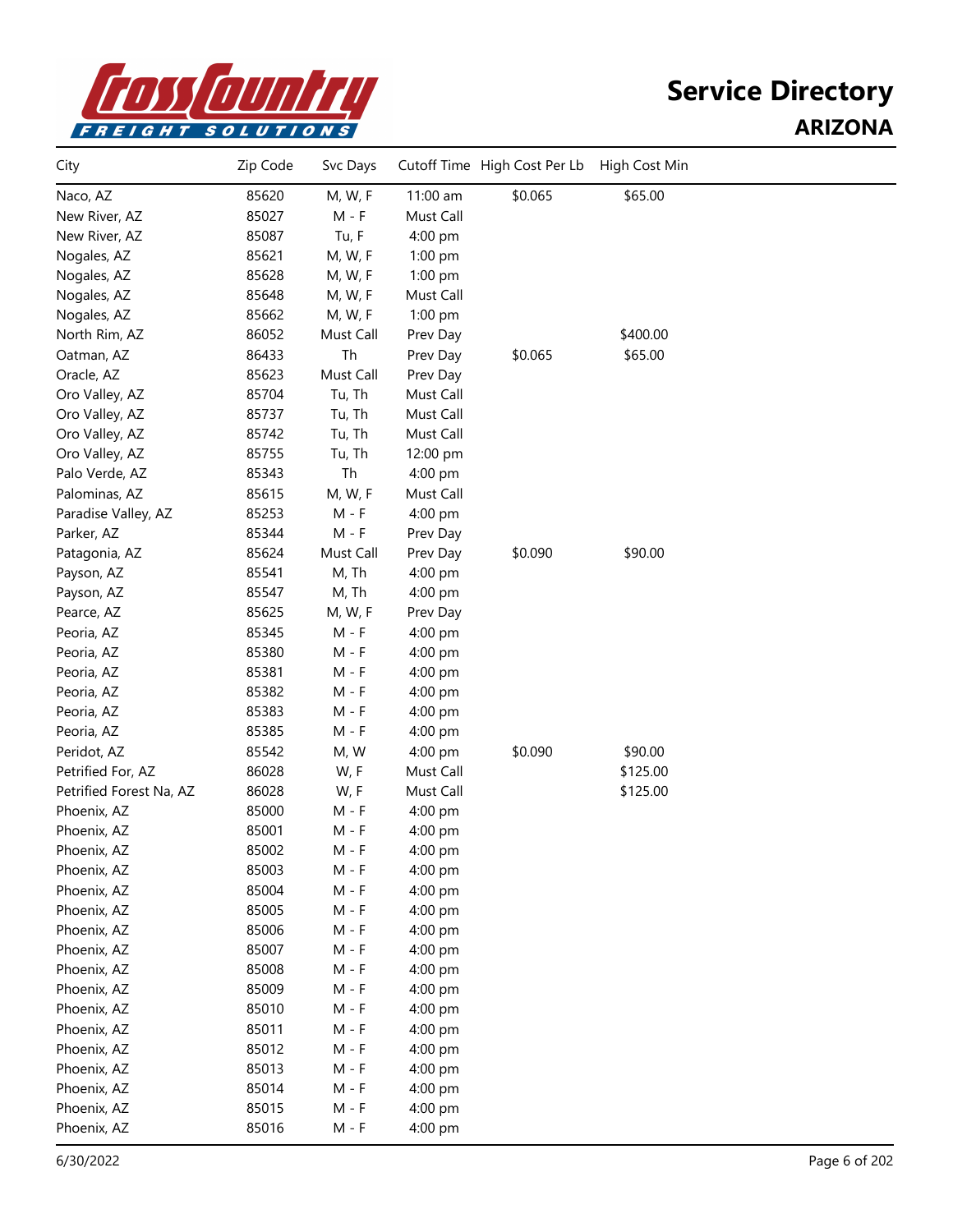

| City        | Zip Code | Svc Days |         | Cutoff Time High Cost Per Lb | High Cost Min |
|-------------|----------|----------|---------|------------------------------|---------------|
| Phoenix, AZ | 85017    | $M - F$  | 4:00 pm |                              |               |
| Phoenix, AZ | 85018    | $M - F$  | 4:00 pm |                              |               |
| Phoenix, AZ | 85019    | $M - F$  | 4:00 pm |                              |               |
| Phoenix, AZ | 85020    | $M - F$  | 4:00 pm |                              |               |
| Phoenix, AZ | 85021    | $M - F$  | 4:00 pm |                              |               |
| Phoenix, AZ | 85022    | $M - F$  | 4:00 pm |                              |               |
| Phoenix, AZ | 85023    | M - F    | 4:00 pm |                              |               |
| Phoenix, AZ | 85024    | M - F    | 4:00 pm |                              |               |
| Phoenix, AZ | 85025    | $M - F$  | 4:00 pm |                              |               |
| Phoenix, AZ | 85026    | $M - F$  | 4:00 pm |                              |               |
| Phoenix, AZ | 85027    | $M - F$  | 4:00 pm |                              |               |
| Phoenix, AZ | 85028    | $M - F$  | 4:00 pm |                              |               |
| Phoenix, AZ | 85029    | $M - F$  | 4:00 pm |                              |               |
| Phoenix, AZ | 85030    | $M - F$  | 4:00 pm |                              |               |
| Phoenix, AZ | 85031    | $M - F$  | 4:00 pm |                              |               |
| Phoenix, AZ | 85032    | $M - F$  | 4:00 pm |                              |               |
| Phoenix, AZ | 85033    | $M - F$  | 4:00 pm |                              |               |
| Phoenix, AZ | 85034    | $M - F$  | 4:00 pm |                              |               |
| Phoenix, AZ | 85035    | M - F    | 4:00 pm |                              |               |
| Phoenix, AZ | 85036    | M - F    | 4:00 pm |                              |               |
| Phoenix, AZ | 85037    | $M - F$  | 4:00 pm |                              |               |
| Phoenix, AZ | 85038    | $M - F$  | 4:00 pm |                              |               |
| Phoenix, AZ | 85039    | M - F    | 4:00 pm |                              |               |
| Phoenix, AZ | 85040    | M - F    | 4:00 pm |                              |               |
| Phoenix, AZ | 85041    | $M - F$  | 4:00 pm |                              |               |
| Phoenix, AZ | 85042    | $M - F$  | 4:00 pm |                              |               |
| Phoenix, AZ | 85043    | $M - F$  | 4:00 pm |                              |               |
| Phoenix, AZ | 85044    | $M - F$  | 4:00 pm |                              |               |
| Phoenix, AZ | 85045    | $M - F$  | 4:00 pm |                              |               |
| Phoenix, AZ | 85046    | $M - F$  | 4:00 pm |                              |               |
| Phoenix, AZ | 85047    | M - F    | 4:00 pm |                              |               |
| Phoenix, AZ | 85048    | M - F    | 4:00 pm |                              |               |
| Phoenix, AZ | 85049    | $M - F$  | 4:00 pm |                              |               |
| Phoenix, AZ | 85050    | $M - F$  | 4:00 pm |                              |               |
| Phoenix, AZ | 85051    | M - F    | 4:00 pm |                              |               |
| Phoenix, AZ | 85052    | $M - F$  | 4:00 pm |                              |               |
| Phoenix, AZ | 85053    | $M - F$  | 4:00 pm |                              |               |
| Phoenix, AZ | 85054    | $M - F$  | 4:00 pm |                              |               |
| Phoenix, AZ | 85055    | $M - F$  | 4:00 pm |                              |               |
| Phoenix, AZ | 85056    | $M - F$  | 4:00 pm |                              |               |
| Phoenix, AZ | 85057    | $M - F$  | 4:00 pm |                              |               |
| Phoenix, AZ | 85058    | $M - F$  | 4:00 pm |                              |               |
| Phoenix, AZ | 85059    | $M - F$  | 4:00 pm |                              |               |
| Phoenix, AZ | 85060    | $M - F$  | 4:00 pm |                              |               |
| Phoenix, AZ | 85061    | $M - F$  | 4:00 pm |                              |               |
| Phoenix, AZ | 85062    | $M - F$  | 4:00 pm |                              |               |
| Phoenix, AZ | 85063    | $M - F$  | 4:00 pm |                              |               |
| Phoenix, AZ | 85064    | $M - F$  | 4:00 pm |                              |               |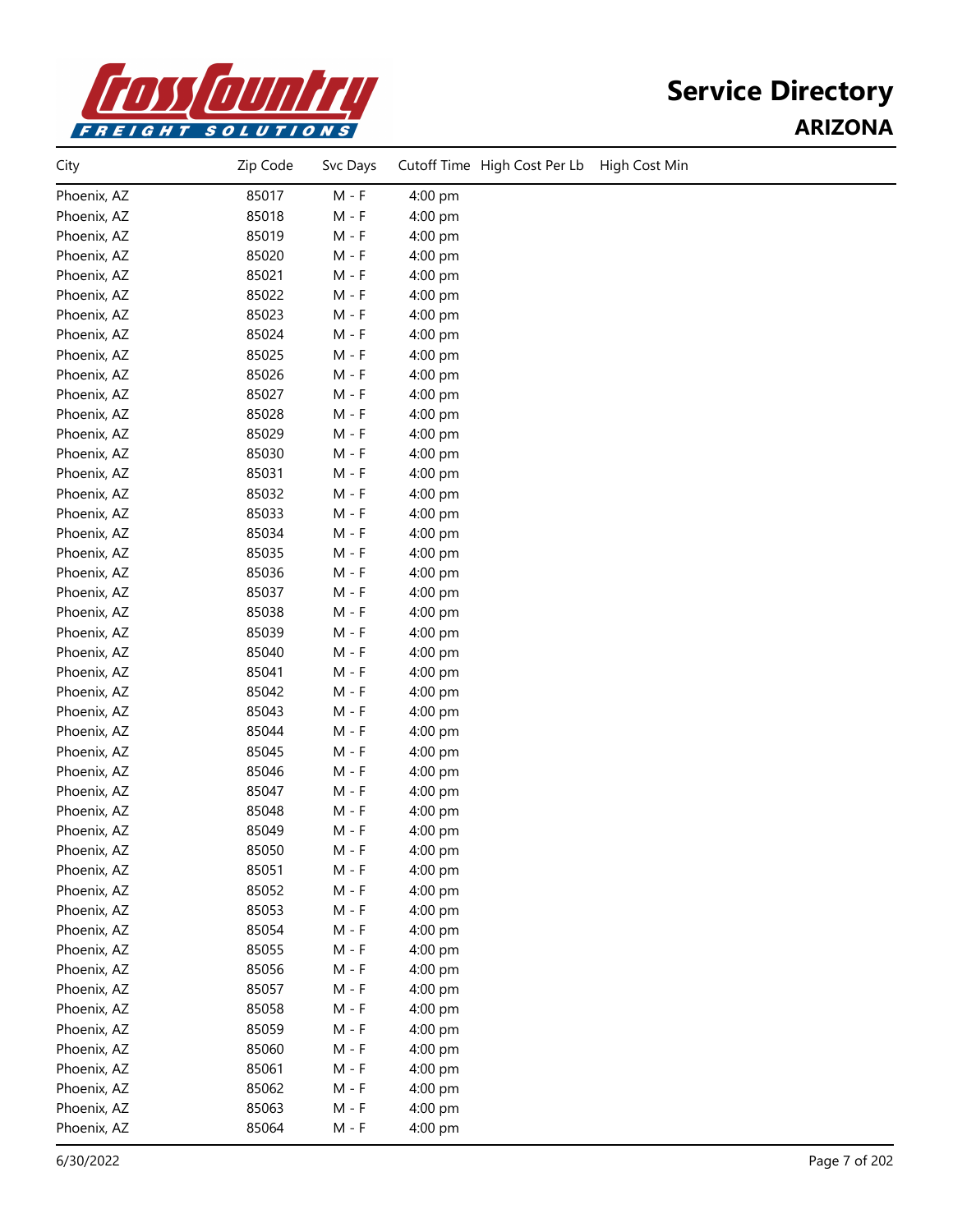

| City                      | Zip Code | Svc Days |           | Cutoff Time High Cost Per Lb | High Cost Min |  |
|---------------------------|----------|----------|-----------|------------------------------|---------------|--|
| Phoenix, AZ               | 85065    | $M - F$  | 4:00 pm   |                              |               |  |
| Phoenix, AZ               | 85066    | $M - F$  | 4:00 pm   |                              |               |  |
| Phoenix, AZ               | 85067    | $M - F$  | 4:00 pm   |                              |               |  |
| Phoenix, AZ               | 85068    | $M - F$  | 4:00 pm   |                              |               |  |
| Phoenix, AZ               | 85069    | $M - F$  | 4:00 pm   |                              |               |  |
| Phoenix, AZ               | 85070    | $M - F$  | 4:00 pm   |                              |               |  |
| Phoenix, AZ               | 85071    | $M - F$  | 4:00 pm   |                              |               |  |
| Phoenix, AZ               | 85072    | $M - F$  | 4:00 pm   |                              |               |  |
| Phoenix, AZ               | 85073    | $M - F$  | 4:00 pm   |                              |               |  |
| Phoenix, AZ               | 85074    | $M - F$  | 4:00 pm   |                              |               |  |
| Phoenix, AZ               | 85075    | M - F    | 4:00 pm   |                              |               |  |
| Phoenix, AZ               | 85076    | $M - F$  | 4:00 pm   |                              |               |  |
| Phoenix, AZ               | 85077    | $M - F$  | 4:00 pm   |                              |               |  |
| Phoenix, AZ               | 85078    | $M - F$  | 4:00 pm   |                              |               |  |
| Phoenix, AZ               | 85079    | $M - F$  | 4:00 pm   |                              |               |  |
| Phoenix, AZ               | 85080    | $M - F$  | 4:00 pm   |                              |               |  |
| Phoenix, AZ               | 85081    | $M - F$  | 4:00 pm   |                              |               |  |
| Phoenix, AZ               | 85082    | $M - F$  | 4:00 pm   |                              |               |  |
| Phoenix, AZ               | 85083    | $M - F$  | 4:00 pm   |                              |               |  |
| Phoenix, AZ               | 85084    | $M - F$  | 4:00 pm   |                              |               |  |
| Phoenix, AZ               | 85085    | $M - F$  | 4:00 pm   |                              |               |  |
| Phoenix, AZ               | 85086    | Tu, F    | Must Call |                              |               |  |
| Phoenix, AZ               | 85087    | Tu, F    | Must Call |                              |               |  |
| Phoenix, AZ               | 85096    | $M - F$  | 4:00 pm   |                              |               |  |
| Phoenix, AZ               | 85097    | $M - F$  | 4:00 pm   |                              |               |  |
| Phoenix, AZ               | 85098    | $M - F$  | 4:00 pm   |                              |               |  |
| Phoenix, AZ               | 85099    | $M - F$  | 4:00 pm   |                              |               |  |
| Picacho, AZ               | 85141    | $M - F$  | 12:00 pm  |                              |               |  |
| Picacho, AZ               | 85241    | $M - F$  | 12:00 pm  |                              |               |  |
| Pima, AZ                  | 85543    | Tu, Th   | 12:00 pm  |                              |               |  |
| Pinetop, AZ               | 85935    | W, F     | 4:00 pm   |                              |               |  |
| Pirtleville, AZ           | 85626    | M, W, F  | 1:00 pm   |                              |               |  |
| Pisinemo Trading Post, AZ | 85634    | $M - F$  | Must Call | \$0.105                      | \$105.00      |  |
| Pomerene, AZ              | 85627    | M, W, F  | Prev Day  | \$0.037                      | \$37.00       |  |
| Portal, AZ                | 85632    | Th       | Must Call | \$0.037                      | \$37.00       |  |
| Poston, AZ                | 85371    | Tu       | Prev Day  | \$0.050                      | \$50.00       |  |
| Prescott Valley, AZ       | 86312    | $M - F$  | 4:00 pm   |                              |               |  |
| Prescott Valley, AZ       | 86314    | M - F    | 4:00 pm   |                              |               |  |
| Prescott Valley, AZ       | 86315    | M - F    | 4:00 pm   |                              |               |  |
| Prescott, AZ              | 86301    | $M - F$  | 4:00 pm   |                              |               |  |
| Prescott, AZ              | 86302    | $M - F$  | 4:00 pm   |                              |               |  |
| Prescott, AZ              | 86303    | M - F    | 4:00 pm   |                              |               |  |
| Prescott, AZ              | 86304    | $M - F$  | 4:00 pm   |                              |               |  |
| Prescott, AZ              | 86305    | $M - F$  | 4:00 pm   |                              |               |  |
| Prescott, AZ              | 86313    | $M - F$  | 4:00 pm   |                              |               |  |
| Prescott, AZ              | 86330    | $M - F$  | Must Call |                              |               |  |
| Quartzsite, AZ            | 85346    | Tu       | Prev Day  |                              |               |  |
| Quartzsite, AZ            | 85359    | Tu       | Prev Day  |                              |               |  |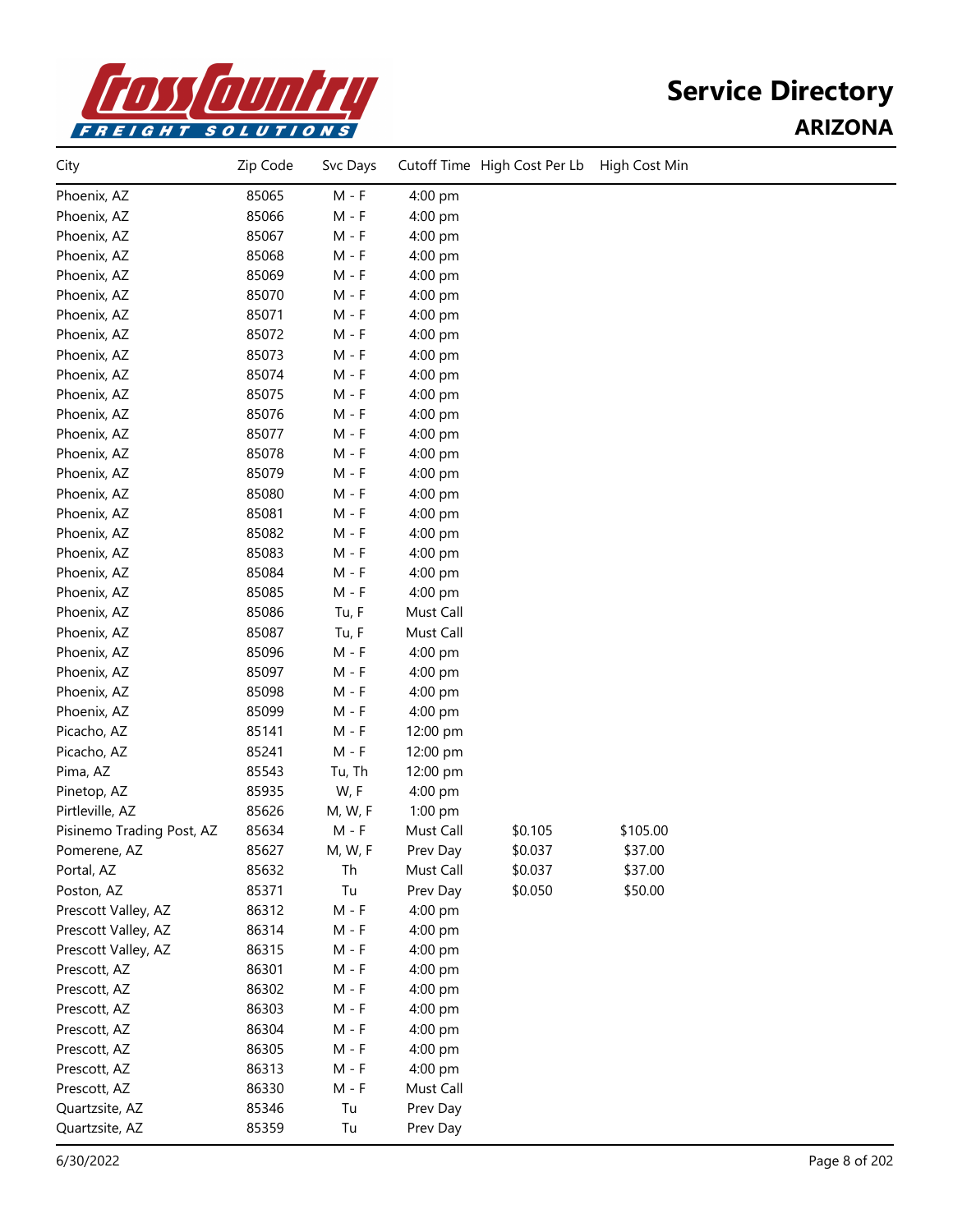

| City                     | Zip Code | Svc Days  |           | Cutoff Time High Cost Per Lb | High Cost Min |  |
|--------------------------|----------|-----------|-----------|------------------------------|---------------|--|
| Queen Creek, AZ          | 85142    | $M - F$   | 4:00 pm   |                              |               |  |
| Queen Creek, AZ          | 85240    | $M - F$   | 4:00 pm   |                              |               |  |
| Queen Creek, AZ          | 85242    | $M - F$   | 4:00 pm   |                              |               |  |
| Queen Creek, AZ          | 85243    | M - F     | 4:00 pm   |                              |               |  |
| Queen Valley, AZ         | 85218    | M - F     | Must Call |                              |               |  |
| Red Rock, AZ             | 85145    | M - F     | 12:00 pm  |                              |               |  |
| Red Rock, AZ             | 85245    | $M - F$   | 12:00 pm  |                              |               |  |
| Rillito, AZ              | 85654    | $M - F$   | $1:00$ pm |                              |               |  |
| Rio Rico, AZ             | 85648    | M, W, F   | 3:00 pm   |                              |               |  |
| Rio Verde, AZ            | 85263    | Tu, F     | 4:00 pm   |                              |               |  |
| Rock Springs, AZ         | 85324    | $M - F$   | Must Call |                              |               |  |
| Roll, AZ                 | 85347    | M - Th    | Prev Day  | \$0.035                      | \$35.00       |  |
| Roosevelt, AZ            | 85545    | M, W      | 4:00 pm   |                              |               |  |
| Sacaton, AZ              | 85147    | M, W, F   | 4:00 pm   |                              |               |  |
| Sacaton, AZ              | 85247    | M, W      | 4:00 pm   |                              |               |  |
| Saddlebrooke, AZ         | 85739    | Must Call | Must Call |                              |               |  |
| Safford, AZ              | 85546    | Tu, Th    | 12:00 pm  |                              |               |  |
| Safford, AZ              | 85548    | Tu, Th    | 12:00 pm  |                              |               |  |
| Safford, AZ              | 85549    | Tu, Th    | 12:00 pm  |                              |               |  |
| Sahuarita, AZ            | 85629    | M, W, F   | 1:00 pm   |                              |               |  |
| Salome, AZ               | 85348    | Tu        | Prev Day  |                              |               |  |
| San Carlos, AZ           | 85550    | M, W, F   | 4:00 pm   | \$0.090                      | \$90.00       |  |
| San Luis, AZ             | 85349    | Tu - Th   | 11:00 am  |                              |               |  |
| San Manuel, AZ           | 85631    | Must Call | Must Call |                              |               |  |
| San Simon, AZ            | 85632    | Th        | Prev Day  | \$0.037                      | \$37.00       |  |
| San Tan Valley, AZ       | 85140    | $M - F$   | 4:00 pm   |                              |               |  |
| San Tan Valley, AZ       | 85143    | $M - F$   | 4:00 pm   |                              |               |  |
| Santa Rita Foothills, AZ | 85641    | M, W, F   | Must Call |                              |               |  |
| Sasabe, AZ               | 85633    | Must Call | Prev Day  | \$0.150                      | \$150.00      |  |
| Scottsdale, AZ           | 85250    | $M - F$   | 4:00 pm   |                              |               |  |
| Scottsdale, AZ           | 85251    | M - F     | 4:00 pm   |                              |               |  |
| Scottsdale, AZ           | 85252    | M - F     | 4:00 pm   |                              |               |  |
| Scottsdale, AZ           | 85253    | M - F     | Must Call |                              |               |  |
| Scottsdale, AZ           | 85254    | $M - F$   | $4:00$ pm |                              |               |  |
| Scottsdale, AZ           | 85255    | $M - F$   | 4:00 pm   |                              |               |  |
| Scottsdale, AZ           | 85256    | $M - F$   | 4:00 pm   |                              |               |  |
| Scottsdale, AZ           | 85257    | $M - F$   | 4:00 pm   |                              |               |  |
| Scottsdale, AZ           | 85258    | $M - F$   | 4:00 pm   |                              |               |  |
| Scottsdale, AZ           | 85259    | $M - F$   | 4:00 pm   |                              |               |  |
| Scottsdale, AZ           | 85260    | $M - F$   | 4:00 pm   |                              |               |  |
| Scottsdale, AZ           | 85261    | $M - F$   | 4:00 pm   |                              |               |  |
| Scottsdale, AZ           | 85262    | $M - F$   | 4:00 pm   |                              |               |  |
| Scottsdale, AZ           | 85263    | Tu, F     | Must Call |                              |               |  |
| Scottsdale, AZ           | 85265    | $M - F$   | 4:00 pm   |                              |               |  |
| Scottsdale, AZ           | 85266    | $M - F$   | 4:00 pm   |                              |               |  |
| Scottsdale, AZ           | 85267    | $M - F$   | 4:00 pm   |                              |               |  |
| Scottsdale, AZ           | 85268    | Tu, Th    | Must Call |                              |               |  |
| Scottsdale, AZ           | 85269    | Tu, Th    | Must Call |                              |               |  |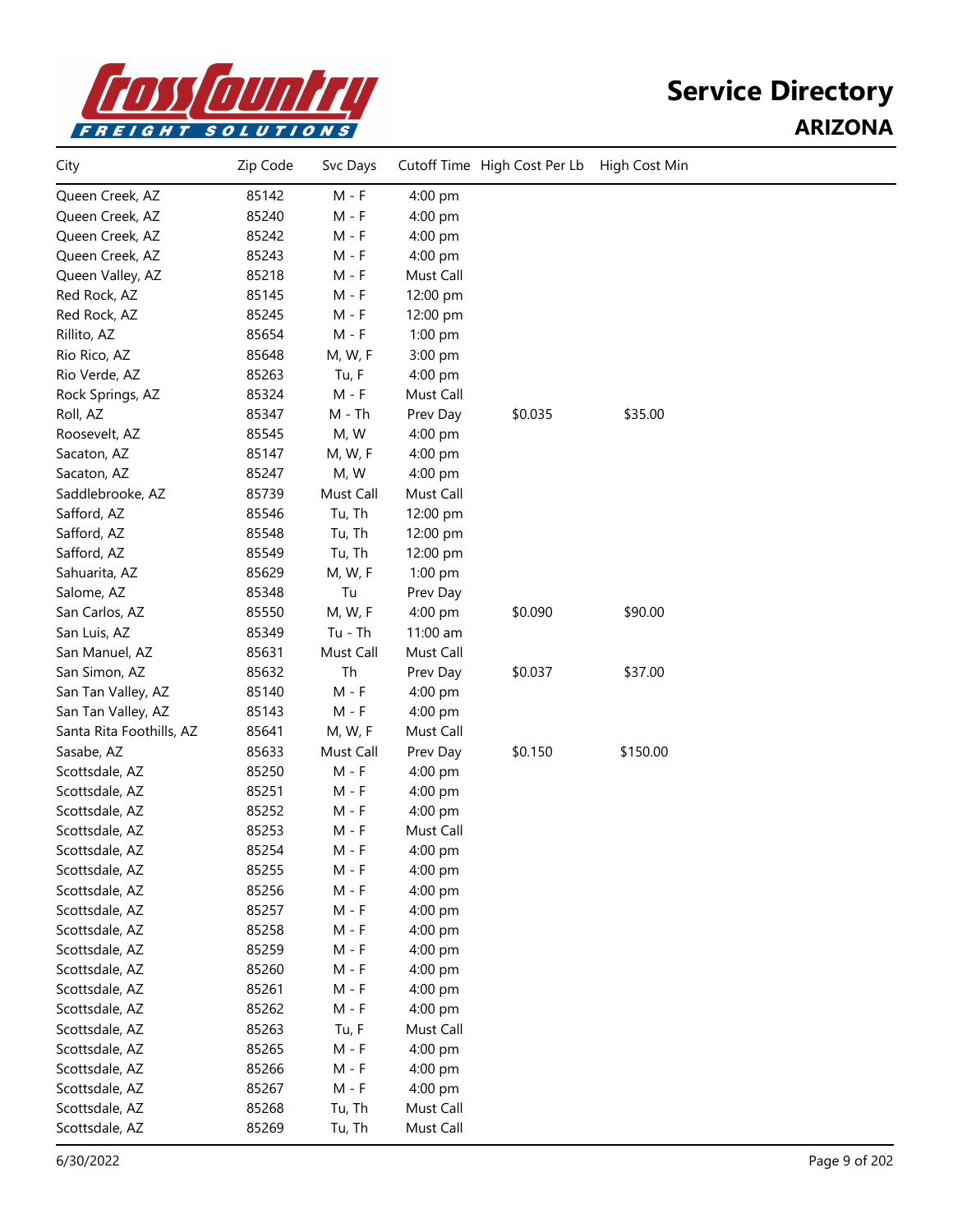

| City                 | Zip Code | Svc Days  |           | Cutoff Time High Cost Per Lb | High Cost Min |  |
|----------------------|----------|-----------|-----------|------------------------------|---------------|--|
| Scottsdale, AZ       | 85271    | $M - F$   | 4:00 pm   |                              |               |  |
| Sedona, AZ           | 86339    | Tu, Th    | 4:00 pm   |                              |               |  |
| Sedona, AZ           | 86340    | Tu, Th    | 4:00 pm   |                              |               |  |
| Sedona, AZ           | 86341    | Tu, Th    | 4:00 pm   |                              |               |  |
| Sells, AZ            | 85634    | Must Call | Prev Day  | \$0.105                      | \$105.00      |  |
| Shonto, AZ           | 86054    | M         | 4:00 pm   | \$0.100                      | \$100.00      |  |
| Show Low, AZ         | 85901    | W, F      | 4:00 pm   |                              |               |  |
| Show Low, AZ         | 85902    | W, F      | 4:00 pm   |                              |               |  |
| Show Low, AZ         | 85911    | W, F      | Must Call |                              |               |  |
| Sierra Vista, AZ     | 85635    | M, W, F   | Prev Day  |                              |               |  |
| Sierra Vista, AZ     | 85636    | M, W, F   | Prev Day  |                              |               |  |
| Sierra Vista, AZ     | 85650    | M, W, F   | Prev Day  |                              |               |  |
| Sierra Vista, AZ     | 85670    | M, W, F   | Prev Day  |                              |               |  |
| Sierra Vista, AZ     | 85671    | M, W, F   | Prev Day  |                              |               |  |
| Snowflake, AZ        | 85937    | W, F      | 4:00 pm   |                              |               |  |
| Snowflake, AZ        | 85942    | W, F      | Must Call | \$0.037                      | \$37.00       |  |
| Solomon, AZ          | 85551    | Tu, Th    | 12:00 pm  |                              |               |  |
| Somerton, AZ         | 85350    | $M - F$   | 11:00 am  |                              |               |  |
| Sonoita, AZ          | 85637    | M, W, F   | Prev Day  |                              |               |  |
| Spring Valley, AZ    | 86333    | $M - F$   | Must Call |                              |               |  |
| St David, AZ         | 85630    | M, W, F   | Prev Day  |                              |               |  |
| St Michaels, AZ      | 86511    | Tu        | Prev Day  | \$0.075                      | \$75.00       |  |
| Stanfield, AZ        | 85172    | $M - F$   | 12:00 pm  |                              |               |  |
| Stanfield, AZ        | 85272    | $M - F$   | 12:00 pm  |                              |               |  |
| Sun City West, AZ    | 85375    | $M - F$   | 4:00 pm   |                              |               |  |
| Sun City West, AZ    | 85376    | M - F     | 4:00 pm   |                              |               |  |
| Sun City West, AZ    | 85387    | M - F     | Must Call |                              |               |  |
| Sun City, AZ         | 85351    | M - F     | 4:00 pm   |                              |               |  |
| Sun City, AZ         | 85372    | M - F     | 4:00 pm   |                              |               |  |
| Sun City, AZ         | 85373    | $M - F$   | 4:00 pm   |                              |               |  |
| Sun City, AZ         | 85374    | $M - F$   | Must Call |                              |               |  |
| Sun City, AZ         | 85375    | $M - F$   | Must Call |                              |               |  |
| Sun City, AZ         | 85379    | $M - F$   | Must Call |                              |               |  |
| Sun Lakes, AZ        | 85248    | M - F     | Must Call |                              |               |  |
| Sun Valley, AZ       | 86029    | W, F      | Must Call |                              | \$75.00       |  |
| Sunsites, AZ         | 85625    | M, W, F   | Must Call |                              |               |  |
| Superior, AZ         | 85173    | M, W, F   | 4:00 pm   |                              |               |  |
| Superior, AZ         | 85273    | M, W      | 4:00 pm   |                              |               |  |
| Superstition Mtn, AZ | 85218    | $M - F$   | Must Call |                              |               |  |
| Surprise, AZ         | 85374    | $M - F$   | 4:00 pm   |                              |               |  |
| Surprise, AZ         | 85378    | $M - F$   | 4:00 pm   |                              |               |  |
| Surprise, AZ         | 85379    | $M - F$   | 4:00 pm   |                              |               |  |
| Surprise, AZ         | 85387    | $M - F$   | 4:00 pm   |                              |               |  |
| Surprise, AZ         | 85388    | $M - F$   | 4:00 pm   |                              |               |  |
| Tacna, AZ            | 85352    | $M - Th$  | 11:00 am  | \$0.035                      | \$35.00       |  |
| Taylor, AZ           | 85939    | W, F      | 4:00 pm   |                              |               |  |
| Tempe, AZ            | 85280    | $M - F$   | 4:00 pm   |                              |               |  |
| Tempe, AZ            | 85281    | $M - F$   | 4:00 pm   |                              |               |  |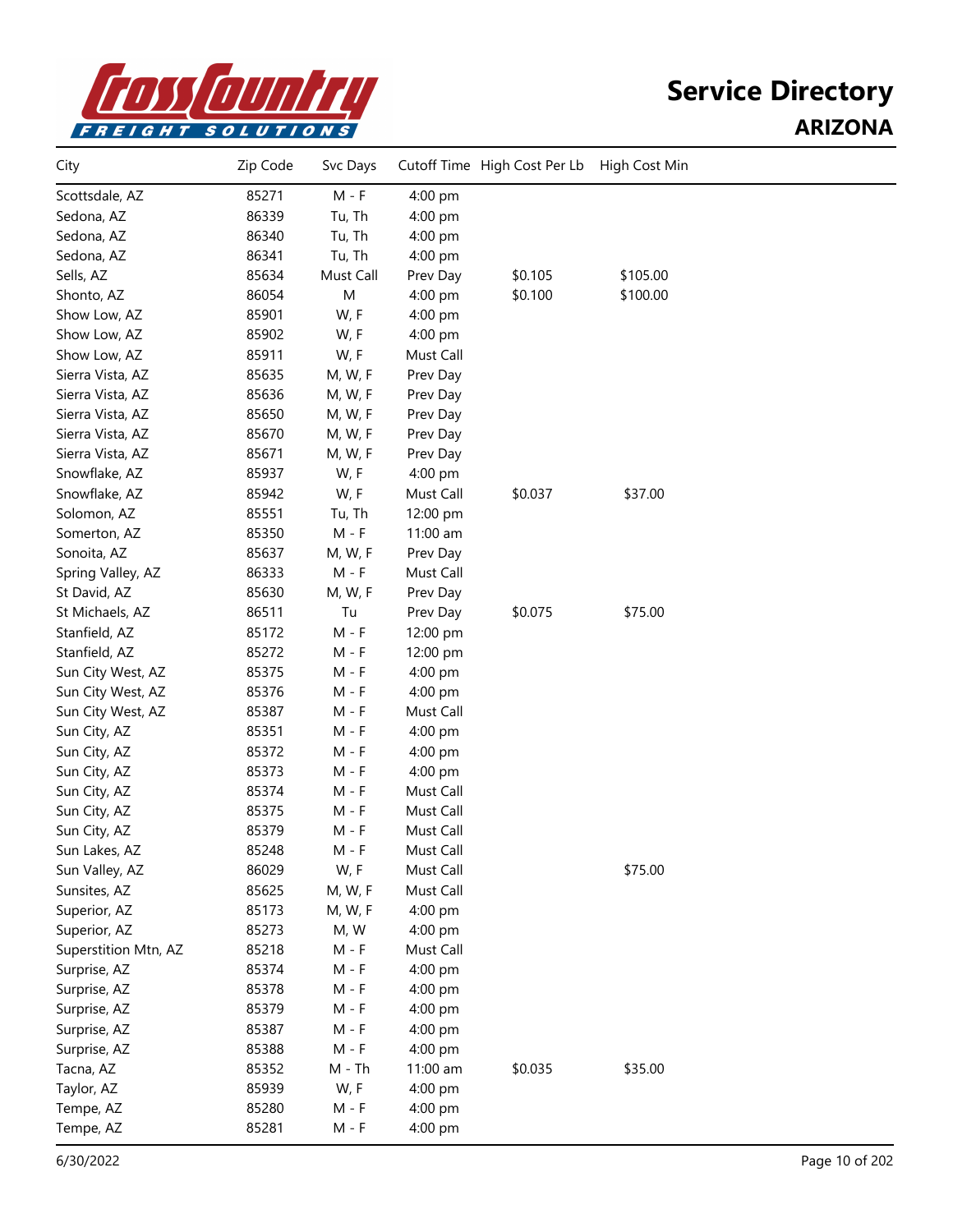

| City              | Zip Code | Svc Days  |           | Cutoff Time High Cost Per Lb | High Cost Min |  |
|-------------------|----------|-----------|-----------|------------------------------|---------------|--|
| Tempe, AZ         | 85282    | $M - F$   | 4:00 pm   |                              |               |  |
| Tempe, AZ         | 85283    | $M - F$   | 4:00 pm   |                              |               |  |
| Tempe, AZ         | 85284    | $M - F$   | 4:00 pm   |                              |               |  |
| Tempe, AZ         | 85285    | $M - F$   | 4:00 pm   |                              |               |  |
| Tempe, AZ         | 85287    | M - F     | 4:00 pm   |                              |               |  |
| Tempe, AZ         | 85288    | $M - F$   | 4:00 pm   |                              |               |  |
| Tempe, AZ         | 85289    | $M - F$   | 4:00 pm   |                              |               |  |
| Thatcher, AZ      | 85552    | Tu, Th    | 12:00 pm  |                              |               |  |
| Tolleson, AZ      | 85353    | $M - F$   | 4:00 pm   |                              |               |  |
| Toltec, AZ        | 85231    | $M - F$   | Must Call |                              |               |  |
| Tombstone, AZ     | 85638    | M, W, F   | 1:00 pm   |                              |               |  |
| Tonalea, AZ       | 86044    | M         | 4:00 pm   | \$0.100                      | \$100.00      |  |
| Tonalea, AZ       | 86053    | M         | Must Call | \$0.100                      | \$100.00      |  |
| Tonalea, AZ       | 86054    | M         | Must Call | \$0.100                      | \$100.00      |  |
| Tonopah, AZ       | 85354    | Th        | 4:00 pm   |                              |               |  |
| Tonto Basin, AZ   | 85553    | W         | 4:00 pm   |                              |               |  |
| Topawa, AZ        | 85639    | Must Call | Prev Day  | \$0.105                      | \$105.00      |  |
| Topock, AZ        | 86436    | $M - F$   | Prev Day  |                              |               |  |
| Tortilla Flat, AZ | 85190    | $M - F$   | 4:00 pm   | \$0.050                      | \$50.00       |  |
| Tortilla Flat, AZ | 85290    | $M - F$   | Must Call | \$0.050                      | \$50.00       |  |
| Tubac, AZ         | 85646    | M, W, F   | 3:00 pm   |                              |               |  |
| Tucson, AZ        | 85700    | $M - F$   | Must Call |                              |               |  |
| Tucson, AZ        | 85701    | $M - F$   | 2:00 pm   |                              |               |  |
| Tucson, AZ        | 85702    | $M - F$   | 2:00 pm   |                              |               |  |
| Tucson, AZ        | 85703    | $M - F$   | 2:00 pm   |                              |               |  |
| Tucson, AZ        | 85704    | $M - F$   | 12:00 pm  |                              |               |  |
| Tucson, AZ        | 85705    | $M - F$   | 1:00 pm   |                              |               |  |
| Tucson, AZ        | 85706    | $M - F$   | 2:00 pm   |                              |               |  |
| Tucson, AZ        | 85707    | M - F     | 2:00 pm   |                              |               |  |
| Tucson, AZ        | 85708    | $M - F$   | 2:00 pm   |                              |               |  |
| Tucson, AZ        | 85709    | $M - F$   | 2:00 pm   |                              |               |  |
| Tucson, AZ        | 85710    | $M - F$   | 2:00 pm   |                              |               |  |
| Tucson, AZ        | 85711    | M - F     | 2:00 pm   |                              |               |  |
| Tucson, AZ        | 85712    | M - F     | 2:00 pm   |                              |               |  |
| Tucson, AZ        | 85713    | $M - F$   | 2:00 pm   |                              |               |  |
| Tucson, AZ        | 85714    | $M - F$   | 2:00 pm   |                              |               |  |
| Tucson, AZ        | 85715    | $M - F$   | 2:00 pm   |                              |               |  |
| Tucson, AZ        | 85716    | $M - F$   | 2:00 pm   |                              |               |  |
| Tucson, AZ        | 85717    | $M - F$   | 2:00 pm   |                              |               |  |
| Tucson, AZ        | 85718    | $M - F$   | 1:00 pm   |                              |               |  |
| Tucson, AZ        | 85719    | $M - F$   | 2:00 pm   |                              |               |  |
| Tucson, AZ        | 85720    | $M - F$   | 2:00 pm   |                              |               |  |
| Tucson, AZ        | 85721    | $M - F$   | 2:00 pm   |                              |               |  |
| Tucson, AZ        | 85722    | $M - F$   | 2:00 pm   |                              |               |  |
| Tucson, AZ        | 85723    | $M - F$   | 2:00 pm   |                              |               |  |
| Tucson, AZ        | 85724    | $M - F$   | 2:00 pm   |                              |               |  |
| Tucson, AZ        | 85725    | $M - F$   | 2:00 pm   |                              |               |  |
| Tucson, AZ        | 85726    | $M - F$   | 2:00 pm   |                              |               |  |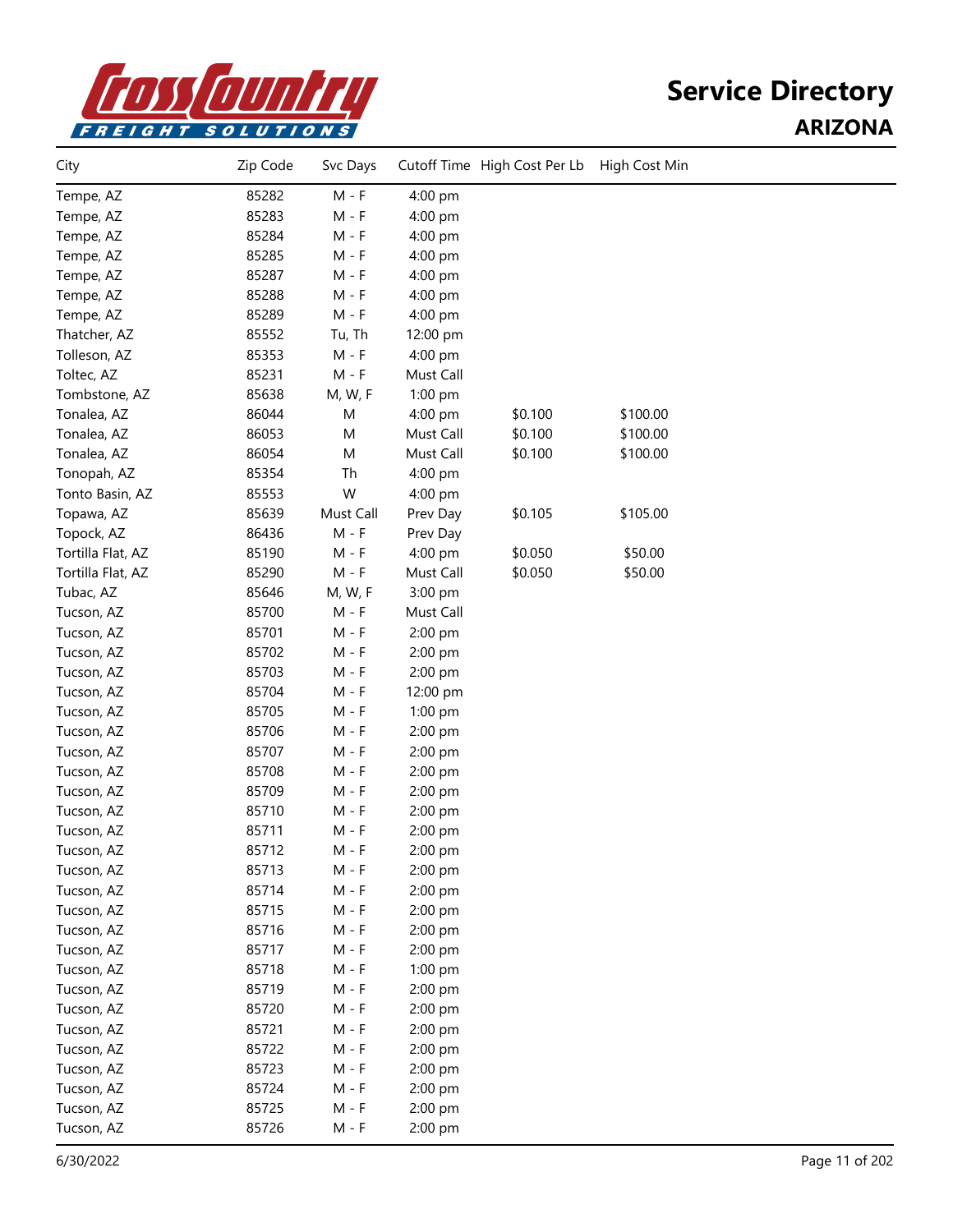

| City       | Zip Code | Svc Days  | Cutoff Time High Cost Per Lb<br>High Cost Min |
|------------|----------|-----------|-----------------------------------------------|
| Tucson, AZ | 85727    | $M - F$   | Must Call                                     |
| Tucson, AZ | 85728    | $M - F$   | 2:00 pm                                       |
| Tucson, AZ | 85729    | $M - F$   | Must Call                                     |
| Tucson, AZ | 85730    | $M - F$   | 12:00 pm                                      |
| Tucson, AZ | 85731    | $M - F$   | 2:00 pm                                       |
| Tucson, AZ | 85732    | $M - F$   | 2:00 pm                                       |
| Tucson, AZ | 85733    | M - F     | 2:00 pm                                       |
| Tucson, AZ | 85734    | $M - F$   | 2:00 pm                                       |
| Tucson, AZ | 85735    | Must Call | Prev Day                                      |
| Tucson, AZ | 85736    | Must Call | Prev Day                                      |
| Tucson, AZ | 85737    | $M - F$   | 12:00 pm                                      |
| Tucson, AZ | 85738    | $M - F$   | Must Call                                     |
| Tucson, AZ | 85739    | Must Call | Prev Day                                      |
| Tucson, AZ | 85740    | $M - F$   | 1:00 pm                                       |
| Tucson, AZ | 85741    | $M - F$   | 1:00 pm                                       |
| Tucson, AZ | 85742    | $M - F$   | 1:00 pm                                       |
| Tucson, AZ | 85743    | $M - F$   | 1:00 pm                                       |
| Tucson, AZ | 85744    | $M - F$   | 12:00 pm                                      |
| Tucson, AZ | 85745    | $M - F$   | 2:00 pm                                       |
| Tucson, AZ | 85746    | M, W, F   | 2:00 pm                                       |
| Tucson, AZ | 85747    | $M - F$   | 12:00 pm                                      |
| Tucson, AZ | 85748    | $M - F$   | 12:00 pm                                      |
| Tucson, AZ | 85749    | $M - F$   | 1:00 pm                                       |
| Tucson, AZ | 85750    | $M - F$   | 1:00 pm                                       |
| Tucson, AZ | 85751    | M - F     | 1:00 pm                                       |
| Tucson, AZ | 85752    | M - F     | 1:00 pm                                       |
| Tucson, AZ | 85753    | M - F     | Must Call                                     |
| Tucson, AZ | 85754    | M - F     | 2:00 pm                                       |
| Tucson, AZ | 85755    | $M - F$   | Must Call                                     |
| Tucson, AZ | 85756    | $M - F$   | 2:00 pm                                       |
| Tucson, AZ | 85757    | $M - F$   | 2:00 pm                                       |
| Tucson, AZ | 85758    | $M - F$   | Must Call                                     |
| Tucson, AZ | 85759    | M - F     | Must Call                                     |
| Tucson, AZ | 85760    | M - F     | Must Call                                     |
| Tucson, AZ | 85761    | M - F     | Must Call                                     |
| Tucson, AZ | 85762    | $M - F$   | Must Call                                     |
| Tucson, AZ | 85763    | M - F     | Must Call                                     |
| Tucson, AZ | 85764    | M - F     | Must Call                                     |
| Tucson, AZ | 85765    | M - F     | Must Call                                     |
| Tucson, AZ | 85766    | M - F     | Must Call                                     |
| Tucson, AZ | 85768    | $M - F$   | Must Call                                     |
| Tucson, AZ | 85769    | M - F     | Must Call                                     |
| Tucson, AZ | 85770    | M - F     | Must Call                                     |
| Tucson, AZ | 85771    | M - F     | Must Call                                     |
| Tucson, AZ | 85772    | M - F     | Must Call                                     |
| Tucson, AZ | 85773    | $M - F$   | Must Call                                     |
| Tucson, AZ | 85774    | M - F     | Must Call                                     |
| Tucson, AZ | 85775    | $M - F$   | Must Call                                     |
|            |          |           |                                               |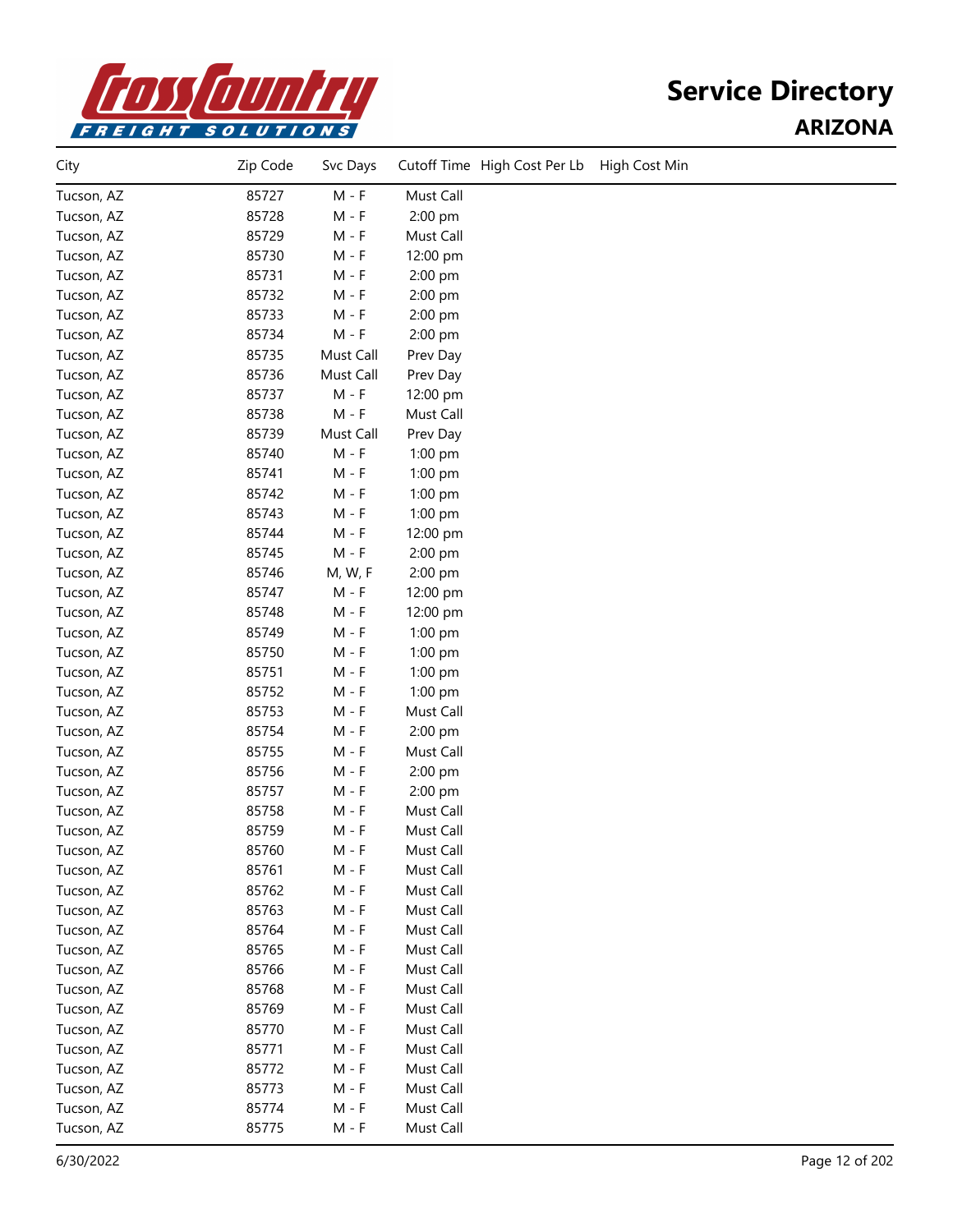

| City                    | Zip Code | Svc Days |           | Cutoff Time High Cost Per Lb High Cost Min |          |  |
|-------------------------|----------|----------|-----------|--------------------------------------------|----------|--|
| Tucson, AZ              | 85776    | $M - F$  | Must Call |                                            |          |  |
| Tucson, AZ              | 85777    | $M - F$  | Must Call |                                            |          |  |
| Tucson, AZ              | 85778    | $M - F$  | Must Call |                                            |          |  |
| Tucson, AZ              | 85779    | $M - F$  | Must Call |                                            |          |  |
| Tucson, AZ              | 85780    | $M - F$  | Must Call |                                            |          |  |
| Tucson, AZ              | 85781    | $M - F$  | Must Call |                                            |          |  |
| Tucson, AZ              | 85782    | $M - F$  | Must Call |                                            |          |  |
| Tucson, AZ              | 85783    | $M - F$  | Must Call |                                            |          |  |
| Tucson, AZ              | 85784    | $M - F$  | Must Call |                                            |          |  |
| Tucson, AZ              | 85785    | $M - F$  | Must Call |                                            |          |  |
| Tucson, AZ              | 85786    | $M - F$  | Must Call |                                            |          |  |
| Tucson, AZ              | 85788    | $M - F$  | Must Call |                                            |          |  |
| Tucson, AZ              | 85789    | $M - F$  | Must Call |                                            |          |  |
| Tucson, AZ              | 85790    | $M - F$  | Must Call |                                            |          |  |
| Tucson, AZ              | 85791    | $M - F$  | Must Call |                                            |          |  |
| Tucson, AZ              | 85792    | $M - F$  | Must Call |                                            |          |  |
| Tucson, AZ              | 85793    | $M - F$  | Must Call |                                            |          |  |
| Tucson, AZ              | 85794    | $M - F$  | Must Call |                                            |          |  |
| Tucson, AZ              | 85795    | $M - F$  | Must Call |                                            |          |  |
| Tucson, AZ              | 85796    | $M - F$  | Must Call |                                            |          |  |
| Tucson, AZ              | 85797    | $M - F$  | Must Call |                                            |          |  |
| Tucson, AZ              | 85798    | $M - F$  | Must Call |                                            |          |  |
| Tucson, AZ              | 85799    | $M - F$  | Must Call |                                            |          |  |
| Tumacacori, AZ          | 85640    | M, W, F  | 1:00 pm   |                                            |          |  |
| Vail, AZ                | 85641    | M, W, F  | Must Call |                                            |          |  |
| Valentine, AZ           | 86437    | M, W, F  | Must Call |                                            | \$150.00 |  |
| Valley Farms, AZ        | 85191    | M - F    | 12:00 pm  |                                            |          |  |
| Valley Farms, AZ        | 85291    | $M - F$  | Prev Day  |                                            |          |  |
| Vernon, AZ              | 85940    | W, F     | 4:00 pm   | \$0.070                                    | \$70.00  |  |
| Waddell, AZ             | 85355    | $M - F$  | 4:00 pm   |                                            |          |  |
| Wellton, AZ             | 85356    | $M - Th$ | 11:00 am  |                                            |          |  |
| Wenden, AZ              | 85357    | Tu       | Prev Day  | \$0.037                                    | \$37.00  |  |
| White Hills, AZ         | 86445    | M, W, F  | Must Call |                                            | \$150.00 |  |
| White Mountain Lake, AZ | 85912    | W, F     | 4:00 pm   |                                            |          |  |
| Wickenburg, AZ          | 85358    | Tu, F    | 4:00 pm   |                                            |          |  |
| Wickenburg, AZ          | 85390    | Tu, F    | 4:00 pm   |                                            |          |  |
| Willcox, AZ             | 85643    | Tu, Th   | Prev Day  |                                            |          |  |
| Willcox, AZ             | 85644    | Tu, Th   | 1:00 pm   |                                            |          |  |
| Willow Beach, AZ        | 86445    | M, W, F  | Must Call |                                            | \$150.00 |  |
| Window Rock, AZ         | 86515    | Tu       | Prev Day  | \$0.075                                    | \$75.00  |  |
| Winkelman, AZ           | 85192    | M, W, F  | 4:00 pm   | \$0.090                                    | \$90.00  |  |
| Winkelman, AZ           | 85292    | M, W     | 4:00 pm   | \$0.090                                    | \$90.00  |  |
| Winslow, AZ             | 86047    | W, F     | 4:00 pm   | \$0.037                                    | \$37.00  |  |
| Wittmann, AZ            | 85361    | Tu, F    | 4:00 pm   |                                            |          |  |
| Woodruff, AZ            | 85942    | W, F     | 4:00 pm   | \$0.037                                    | \$37.00  |  |
| Youngtown, AZ           | 85363    | $M - F$  | 4:00 pm   |                                            |          |  |
| Yucca, AZ               | 86138    | W        | Prev Day  |                                            |          |  |
| Yucca, AZ               | 86438    | W        | Prev Day  |                                            |          |  |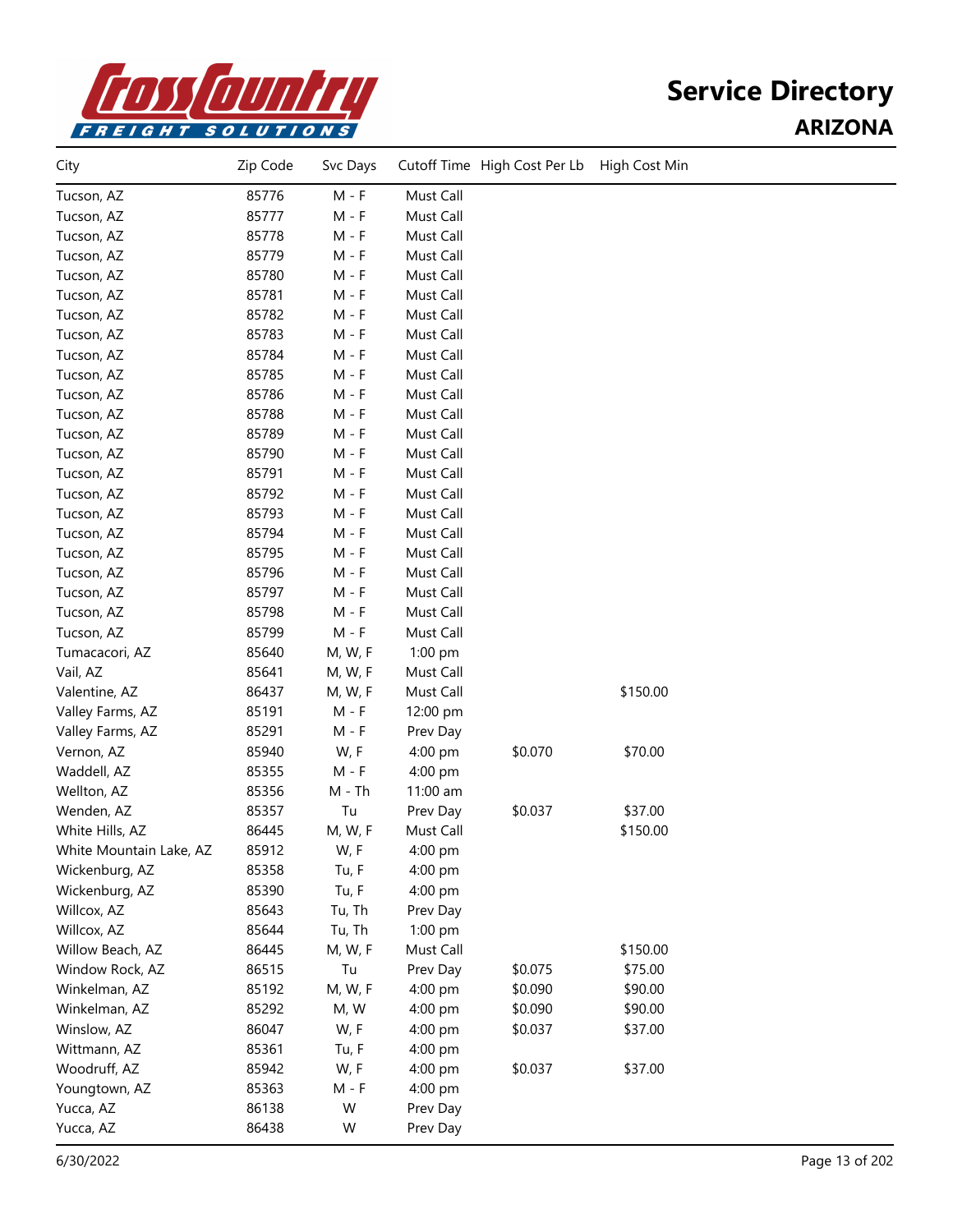

| City                    | Zip Code | Svc Days | Cutoff Time High Cost Per Lb | High Cost Min |
|-------------------------|----------|----------|------------------------------|---------------|
| Yuma Proving Ground, AZ | 85365    | M - F    | Must Call                    |               |
| Yuma, AZ                | 85364    | M - F    | $1:00$ pm                    |               |
| Yuma, AZ                | 85365    | M - F    | $11:00$ am                   |               |
| Yuma, AZ                | 85366    | M - F    | $1:00$ pm                    |               |
| Yuma, AZ                | 85367    | M - F    | $12:00 \text{ pm}$           |               |
| Yuma, AZ                | 85368    | M - F    | $12:00$ pm                   |               |
| Yuma, AZ                | 85369    | M - F    | $1:00$ pm                    |               |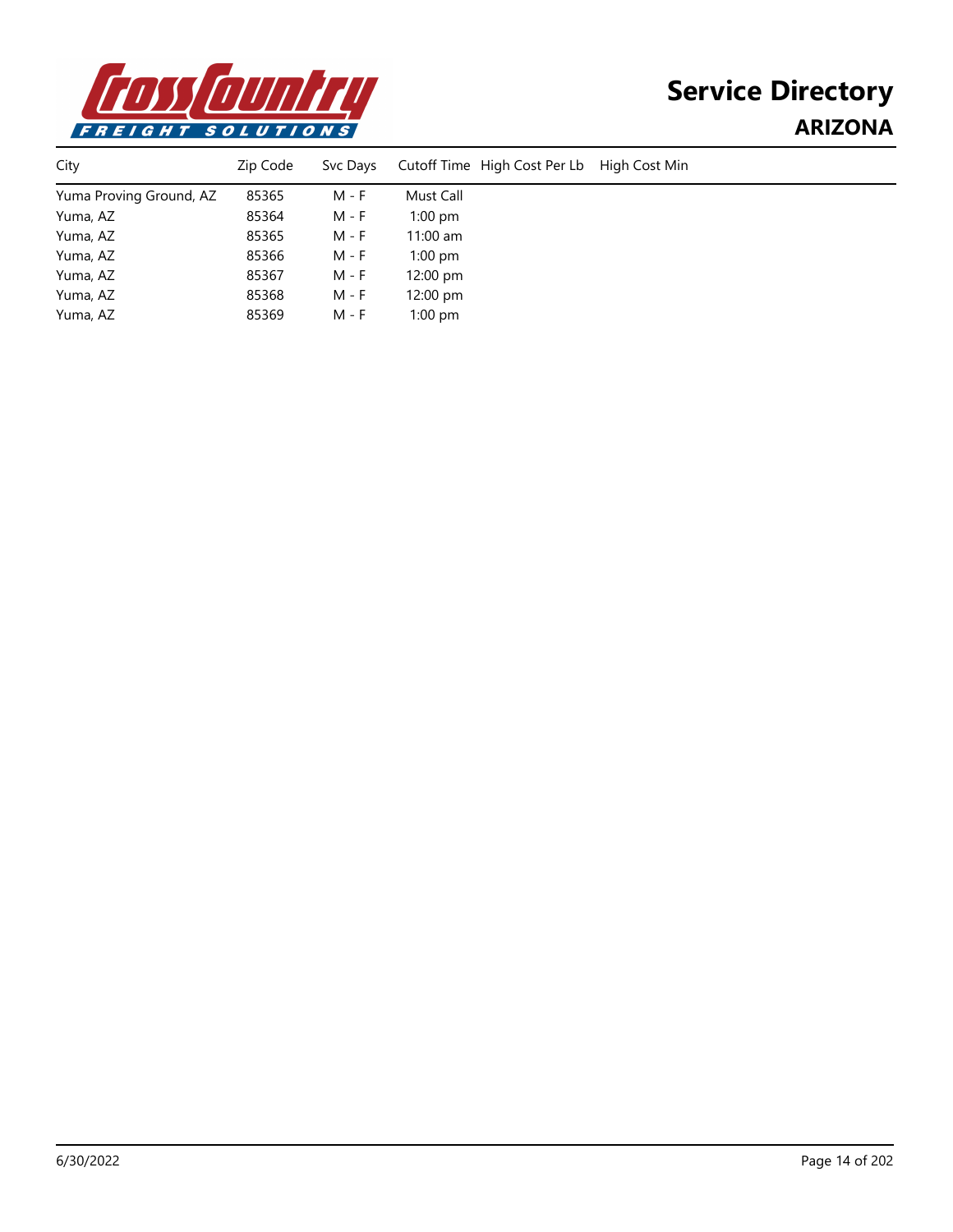

### **Service Directory CALIFORNIA**

| City                   | Zip Code | Svc Days |          | Cutoff Time High Cost Per Lb | High Cost Min |  |
|------------------------|----------|----------|----------|------------------------------|---------------|--|
| Alpine Meadows, CA     | 96145    | W, F     | Prev Day |                              |               |  |
| Alpine Meadows, CA     | 96146    | W, F     | Prev Day |                              |               |  |
| Beckwourth, CA         | 96129    | W, F     | Prev Day |                              |               |  |
| Blairsden Graeagle, CA | 96103    | W, F     | Prev Day |                              | \$28.00       |  |
| Blairsden, CA          | 96103    | W, F     | Prev Day |                              | \$35.00       |  |
| Calpine, CA            | 96124    | W, F     | Prev Day |                              |               |  |
| Carnelian Bay, CA      | 96140    | W, F     | Prev Day |                              |               |  |
| Cromberg, CA           | 96103    | W, F     | Prev Day |                              | \$35.00       |  |
| Echo Lake, CA          | 95721    | M, Th    | Prev Day |                              |               |  |
| Fallen Leaf, CA        | 95716    | M, Th    | Prev Day |                              |               |  |
| Fallen Leaf, CA        | 96151    | M, Th    | Prev Day |                              |               |  |
| Felicity, CA           | 92283    | $M - F$  | 2:00 pm  | \$0.075                      | \$75.00       |  |
| Floriston, CA          | 96111    | W        | Prev Day |                              |               |  |
| Graeagle, CA           | 96103    | W, F     | Prev Day |                              | \$35.00       |  |
| Homewood, CA           | 95718    | W, F     | Prev Day | \$0.050                      | \$50.00       |  |
| Homewood, CA           | 96141    | W, F     | Prev Day | \$0.050                      | \$50.00       |  |
| Hope Valley, CA        | 96120    | F        | Prev Day | \$0.050                      | \$50.00       |  |
| Kings Beach, CA        | 95719    | W, F     | Prev Day |                              |               |  |
| Kings Beach, CA        | 96143    | W, F     | Prev Day |                              |               |  |
| Kyburz, CA             | 95720    | M, Th    | Prev Day | \$0.075                      | \$75.00       |  |
| Lake Almanor, CA       | 96137    | W, F     | Prev Day |                              | \$35.00       |  |
| Markleeville, CA       | 96120    | F        | Prev Day |                              |               |  |
| Norden, CA             | 95724    | W, F     | Prev Day | \$0.050                      | \$50.00       |  |
| Northstar, CA          | 96161    | W, F     | Prev Day |                              |               |  |
| Olympic Valley, CA     | 96146    | W, F     | Prev Day | \$0.025                      | \$25.00       |  |
| Portola, CA            | 96129    | W, F     | Prev Day |                              | \$28.00       |  |
| Sattley, CA            | 96124    | W, F     | Prev Day |                              |               |  |
| So Lake Tahoe, CA      | 95731    | M, Th    | Prev Day |                              |               |  |
| So. Lake Tahoe, CA     | 96153    | M, Th    | Prev Day |                              |               |  |
| Soda Springs, CA       | 95724    | W, F     | Prev Day | \$0.035                      | \$35.00       |  |
| Soda Springs, CA       | 95728    | W, F     | Prev Day | \$0.035                      | \$35.00       |  |
| South Lake Tahoe, CA   | 95702    | M, Th    | Prev Day |                              |               |  |
| South Lake Tahoe, CA   | 95705    | M, Th    | Prev Day |                              |               |  |
| South Lake Tahoe, CA   | 95706    | M, Th    | Prev Day |                              |               |  |
| South Lake Tahoe, CA   | 95707    | M, Th    | Prev Day |                              |               |  |
| South Lake Tahoe, CA   | 95729    | M, Th    | Prev Day |                              |               |  |
| South Lake Tahoe, CA   | 95761    | M, Th    | Prev Day |                              |               |  |
| South Lake Tahoe, CA   | 96150    | M, Th    | Prev Day |                              |               |  |
| South Lake Tahoe, CA   | 96151    | M, Th    | Prev Day |                              |               |  |
| South Lake Tahoe, CA   | 96152    | M, Th    | Prev Day |                              |               |  |
| South Lake Tahoe, CA   | 96154    | M, Th    | Prev Day |                              |               |  |
| South Lake Tahoe, CA   | 96155    | M, Th    | Prev Day |                              |               |  |
| South Lake Tahoe, CA   | 96156    | M, Th    | Prev Day |                              |               |  |
| South Lake Tahoe, CA   | 96157    | M, Th    | Prev Day |                              |               |  |
| South Lake Tahoe, CA   | 96158    | M, Th    | Prev Day |                              |               |  |
| Tahoe City, CA         | 95730    | W, F     | Prev Day | \$0.050                      | \$50.00       |  |
| Tahoe City, CA         | 96145    | W, F     | Prev Day | \$0.050                      | \$50.00       |  |
| Tahoe City, CA         | 96146    | W, F     | Prev Day | \$0.050                      | \$50.00       |  |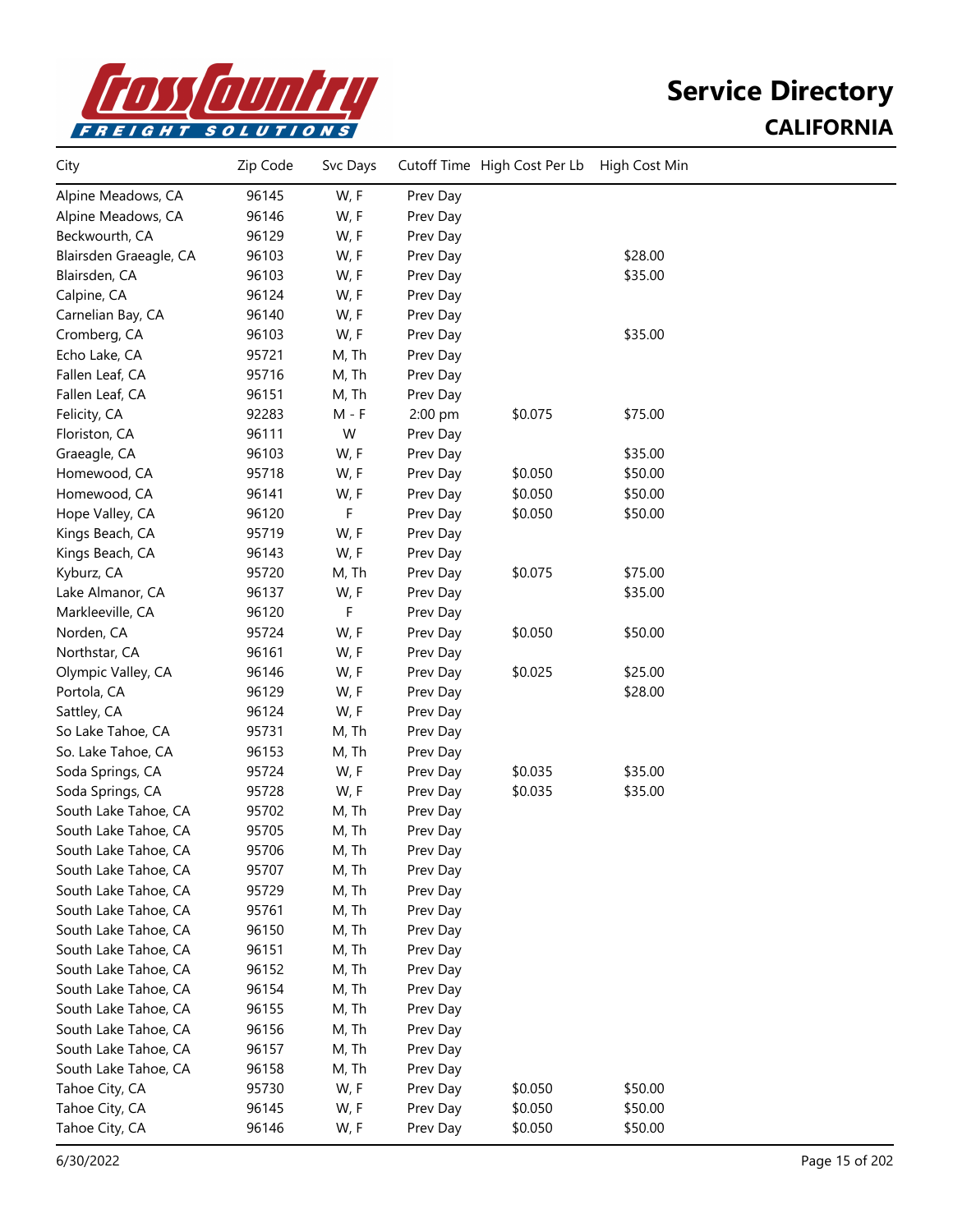

# **Service Directory CALIFORNIA**

| City               | Zip Code | Svc Days |          | Cutoff Time High Cost Per Lb | High Cost Min |  |
|--------------------|----------|----------|----------|------------------------------|---------------|--|
| Tahoe Paradise, CA | 95708    | W, F     | Prev Day |                              |               |  |
| Tahoe Vista, CA    | 95732    | W, F     | Prev Day |                              |               |  |
| Tahoe Vista, CA    | 96148    | W, F     | Prev Day |                              |               |  |
| Truckee, CA        | 95734    | W, F     | Prev Day |                              |               |  |
| Truckee, CA        | 95737    | W, F     | Prev Day |                              |               |  |
| Truckee, CA        | 96160    | W, F     | Prev Day |                              |               |  |
| Truckee, CA        | 96161    | W, F     | Prev Day |                              |               |  |
| Truckee, CA        | 96162    | W, F     | Prev Day |                              |               |  |
| Twin Bridges, CA   | 95721    | M, Th    | Prev Day | \$0.025                      | \$25.00       |  |
| Twin Bridges, CA   | 95735    | M, Th    | Prev Day | \$0.025                      | \$25.00       |  |
| Westwood, CA       | 96137    | W, F     | Prev Dav |                              | \$28.00       |  |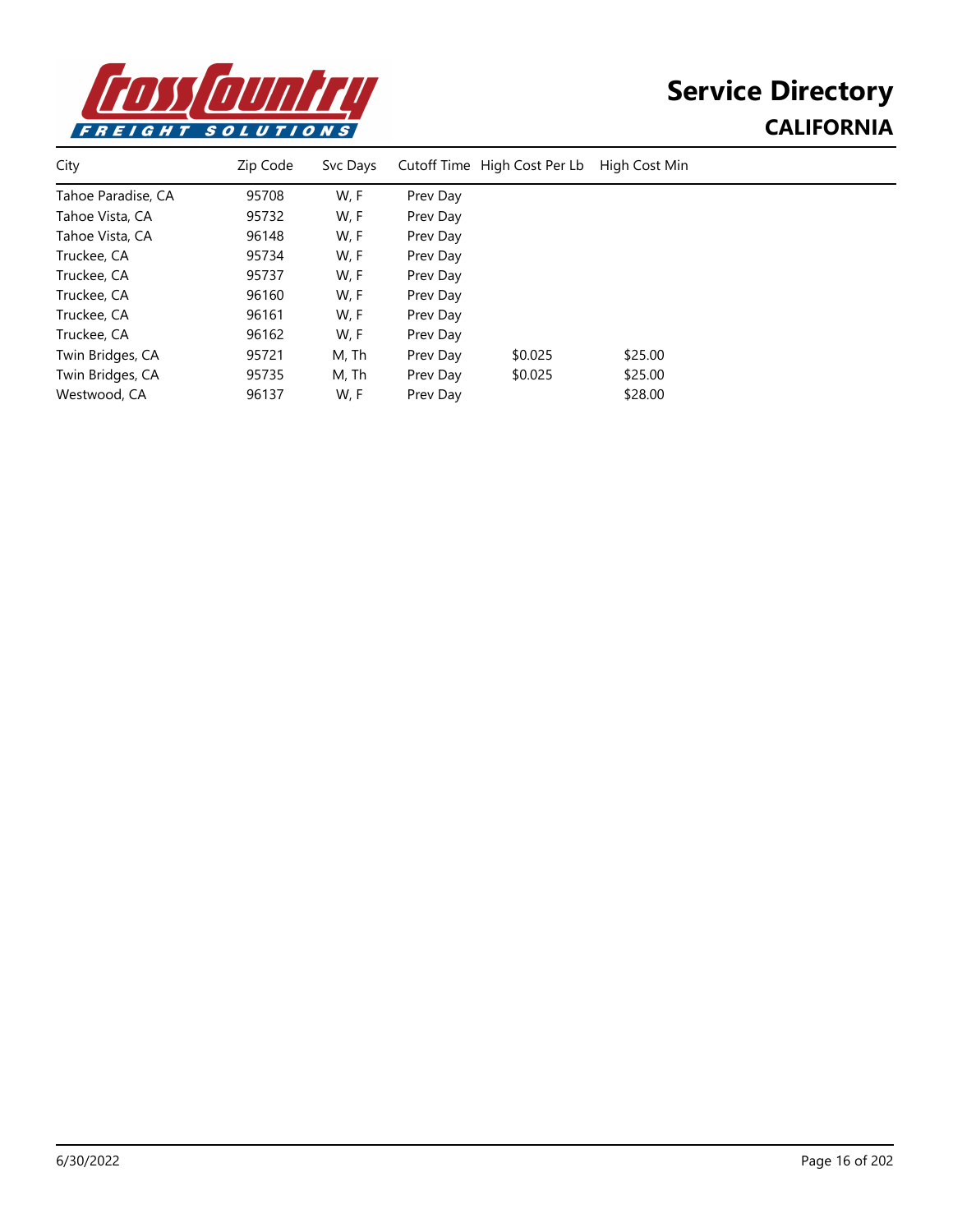

| City           | Zip Code | Svc Days  |           | Cutoff Time High Cost Per Lb | High Cost Min |  |
|----------------|----------|-----------|-----------|------------------------------|---------------|--|
| Agate, CO      | 80101    | M, W, F   | Prev Day  |                              |               |  |
| Aguilar, CO    | 81020    | $Tu - F$  | 1:00 pm   |                              |               |  |
| Akron, CO      | 80720    | M, W, F   | Prev Day  |                              |               |  |
| Alamosa, CO    | 81101    | $M - F$   | 5:00 pm   |                              |               |  |
| Alamosa, CO    | 81102    | $M - F$   | 5:00 pm   |                              |               |  |
| Allenspark, CO | 80510    | W, F      | Prev Day  |                              |               |  |
| Alma, CO       | 80420    | Tu, Th    | 11:00 am  | \$0.025                      | \$25.00       |  |
| Almont, CO     | 81210    | M         | Prev Day  | \$0.070                      | \$70.00       |  |
| Amherst, CO    | 80721    | M, W, F   | Prev Day  | \$0.025                      | \$25.00       |  |
| Anton, CO      | 80801    | F         | Prev Day  | \$0.025                      | \$25.00       |  |
| Antonito, CO   | 81120    | Must Call | Must Call |                              |               |  |
| Arapahoe, CO   | 80802    | Must Call | Must Call | \$0.090                      | \$90.00       |  |
| Arboles, CO    | 81121    | ${\sf M}$ | Must Call | \$0.025                      | \$25.00       |  |
| Arriba, CO     | 80804    | W, F      | Prev Day  |                              |               |  |
| Arvada, CO     | 80001    | $M - F$   | 3:30 pm   |                              |               |  |
| Arvada, CO     | 80002    | $M - F$   | 3:30 pm   |                              |               |  |
| Arvada, CO     | 80003    | $M - F$   | 3:30 pm   |                              |               |  |
| Arvada, CO     | 80004    | $M - F$   | 3:30 pm   |                              |               |  |
| Arvada, CO     | 80005    | $M - F$   | 3:30 pm   |                              |               |  |
| Arvada, CO     | 80006    | $M - F$   | 3:30 pm   |                              |               |  |
| Arvada, CO     | 80007    | $M - F$   | 3:30 pm   |                              |               |  |
| Arvada, CO     | 80403    | $M - F$   | 3:30 pm   |                              |               |  |
| Aspen, CO      | 81611    | $M - F$   | 3:00 pm   | \$0.030                      | \$30.00       |  |
| Aspen, CO      | 81612    | $M - F$   | 3:00 pm   | \$0.030                      | \$30.00       |  |
| Atwood, CO     | 80722    | $M - F$   | 12:00 pm  |                              |               |  |
| Ault, CO       | 80610    | $M - F$   | Prev Day  |                              |               |  |
| Aurora, CO     | 80010    | M - F     | 3:00 pm   |                              |               |  |
| Aurora, CO     | 80011    | $M - F$   | 3:00 pm   |                              |               |  |
| Aurora, CO     | 80012    | $M - F$   | 3:00 pm   |                              |               |  |
| Aurora, CO     | 80013    | $M - F$   | 3:00 pm   |                              |               |  |
| Aurora, CO     | 80014    | $M - F$   | 3:00 pm   |                              |               |  |
| Aurora, CO     | 80015    | $M - F$   | 3:00 pm   |                              |               |  |
| Aurora, CO     | 80016    | $M - F$   | 3:00 pm   |                              |               |  |
| Aurora, CO     | 80017    | $M - F$   | 3:00 pm   |                              |               |  |
| Aurora, CO     | 80018    | $M - F$   | 3:00 pm   |                              |               |  |
| Aurora, CO     | 80019    | $M - F$   | 3:00 pm   |                              |               |  |
| Aurora, CO     | 80040    | $M - F$   | 3:00 pm   |                              |               |  |
| Aurora, CO     | 80041    | $M - F$   | 3:00 pm   |                              |               |  |
| Aurora, CO     | 80042    | $M - F$   | 3:00 pm   |                              |               |  |
| Aurora, CO     | 80044    | $M - F$   | 3:00 pm   |                              |               |  |
| Aurora, CO     | 80045    | $M - F$   | 3:00 pm   |                              |               |  |
| Aurora, CO     | 80046    | $M - F$   | 3:00 pm   |                              |               |  |
| Aurora, CO     | 80047    | $M - F$   | 3:00 pm   |                              |               |  |
| Aurora, CO     | 80247    | $M - F$   | 3:00 pm   |                              |               |  |
| Austin, CO     | 81410    | $M - F$   | 10:00 am  |                              |               |  |
| Avon, CO       | 81620    | $M - F$   | Prev Day  |                              |               |  |
| Avondale, CO   | 81022    | M, Th     | Prev Day  |                              |               |  |
| Bailey, CO     | 80421    | $M - F$   | 12:00 pm  |                              |               |  |
|                |          |           |           |                              |               |  |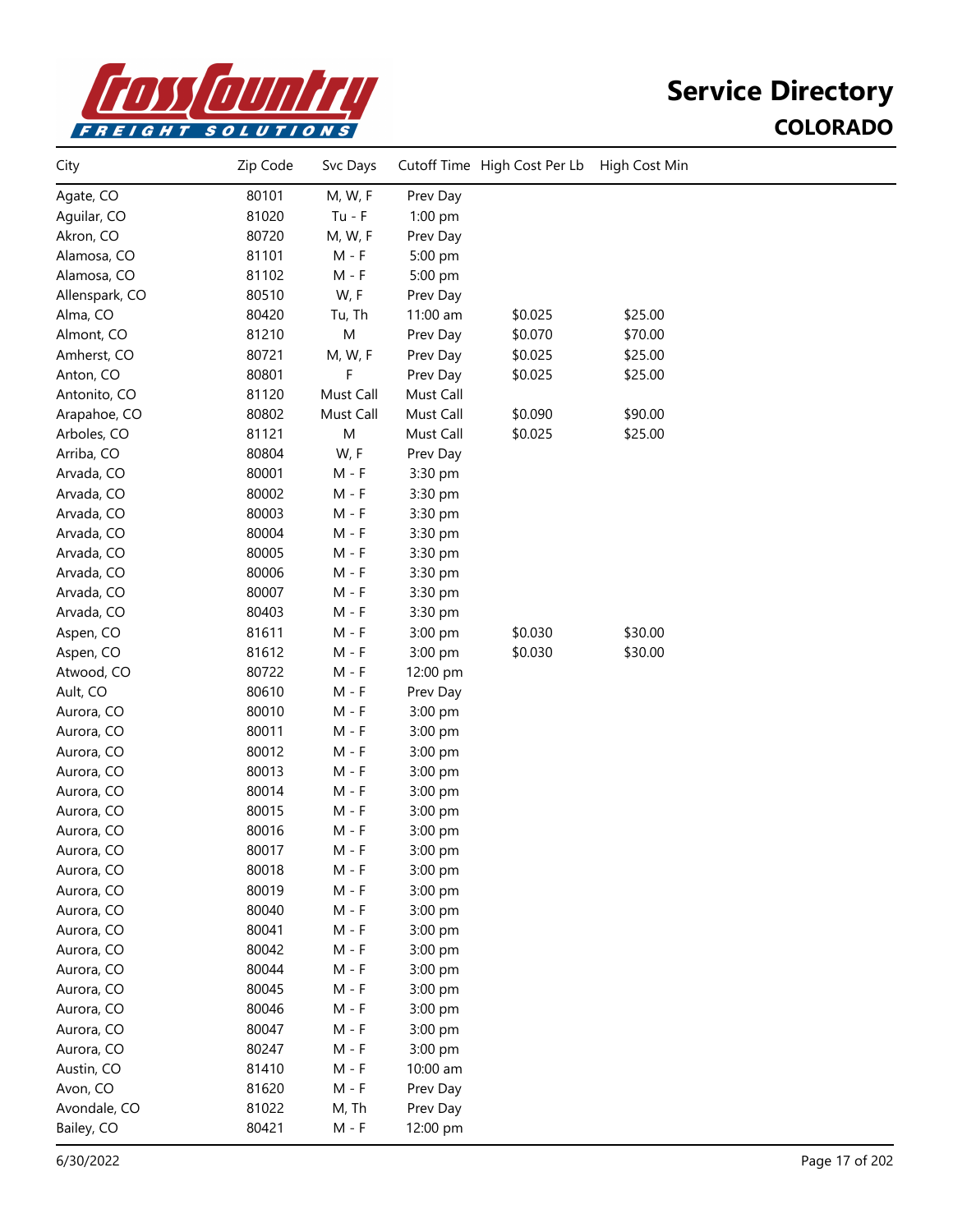

| City                | Zip Code | Svc Days  |           | Cutoff Time High Cost Per Lb | High Cost Min |  |
|---------------------|----------|-----------|-----------|------------------------------|---------------|--|
| Basalt, CO          | 81621    | $M - F$   | 3:00 pm   |                              |               |  |
| Battlement Mesa, CO | 81636    | $M - F$   | Prev Day  |                              |               |  |
| Bayfield, CO        | 81122    | M - F     | 1:00 pm   |                              |               |  |
| Bedrock, CO         | 81411    | W         | Prev Day  | \$0.070                      | \$70.00       |  |
| Bellvue, CO         | 80512    | M         | 2:00 pm   |                              |               |  |
| Bennett, CO         | 80102    | M, W, F   | Prev Day  |                              |               |  |
| Berthoud, CO        | 80513    | $M - F$   | 2:00 pm   |                              |               |  |
| Bethune, CO         | 80805    | W, F      | Prev Day  |                              |               |  |
| Beulah, CO          | 81023    | F         | Must Call |                              |               |  |
| Black Hawk, CO      | 80422    | M, W, F   | Prev Day  | \$0.025                      | \$25.00       |  |
| Blanca, CO          | 81123    | M         | Must Call |                              |               |  |
| Boncarbo, CO        | 81024    | W         | 10:00 am  |                              |               |  |
| Bond, CO            | 80423    | M         | Prev Day  | \$0.065                      | \$65.00       |  |
| Boone, CO           | 81025    | M, Th     | Prev Day  |                              |               |  |
| Boulder, CO         | 80301    | $M - F$   | 2:00 pm   |                              |               |  |
| Boulder, CO         | 80302    | $M - F$   | 2:00 pm   |                              |               |  |
| Boulder, CO         | 80303    | $M - F$   | 2:00 pm   |                              |               |  |
| Boulder, CO         | 80304    | M - F     | 2:00 pm   |                              |               |  |
| Boulder, CO         | 80305    | M - F     | 2:00 pm   |                              |               |  |
| Boulder, CO         | 80306    | $M - F$   | 2:00 pm   |                              |               |  |
| Boulder, CO         | 80307    | $M - F$   | 2:00 pm   |                              |               |  |
| Boulder, CO         | 80308    | $M - F$   | 2:00 pm   |                              |               |  |
| Boulder, CO         | 80309    | $M - F$   | 2:00 pm   |                              |               |  |
| Boulder, CO         | 80310    | $M - F$   | 2:00 pm   |                              |               |  |
| Boulder, CO         | 80314    | $M - F$   | 2:00 pm   |                              |               |  |
| Boulder, CO         | 80321    | M - F     | 2:00 pm   |                              |               |  |
| Boulder, CO         | 80322    | M - F     | 2:00 pm   |                              |               |  |
| Boulder, CO         | 80323    | M - F     | 2:00 pm   |                              |               |  |
| Boulder, CO         | 80328    | M - F     | 2:00 pm   |                              |               |  |
| Boulder, CO         | 80329    | $M - F$   | 2:00 pm   |                              |               |  |
| Bow Mar, CO         | 80123    | $M - F$   | Prev Day  |                              |               |  |
| Branson, CO         | 81027    | W         | 2:00 pm   | \$0.075                      | \$75.00       |  |
| Breckenridge, CO    | 80424    | $M - F$   | 12:00 pm  | \$0.045                      | \$45.00       |  |
| Briggsdale, CO      | 80611    | Must Call | Must Call | \$0.025                      | \$25.00       |  |
| Brighton, CO        | 80601    | $M - F$   | 3:30 pm   |                              |               |  |
| Brighton, CO        | 80602    | $M - F$   | 3:30 pm   |                              |               |  |
| Brighton, CO        | 80603    | $M - F$   | 3:30 pm   |                              |               |  |
| Bristol, CO         | 81028    | F         | Prev Day  | \$0.025                      | \$25.00       |  |
| Broomfield, CO      | 80020    | $M - F$   | 2:00 pm   |                              |               |  |
| Broomfield, CO      | 80021    | $M - F$   | 2:00 pm   |                              |               |  |
| Broomfield, CO      | 80023    | $M - F$   | 2:00 pm   |                              |               |  |
| Broomfield, CO      | 80038    | $M - F$   | 2:00 pm   |                              |               |  |
| Brush, CO           | 80723    | $M - F$   | 12:00 pm  |                              |               |  |
| Buena Vista, CO     | 81211    | $M - F$   | 11:00 am  |                              |               |  |
| Buffalo Creek, CO   | 80425    | M         | Prev Day  | \$0.030                      | \$30.00       |  |
| Burlington, CO      | 80807    | W, F      | Prev Day  | \$0.025                      | \$25.00       |  |
| Burns, CO           | 80426    | M         | Prev Day  | \$0.100                      | \$100.00      |  |
| Byers, CO           | 80103    | M, W, F   | Prev Day  |                              |               |  |
|                     |          |           |           |                              |               |  |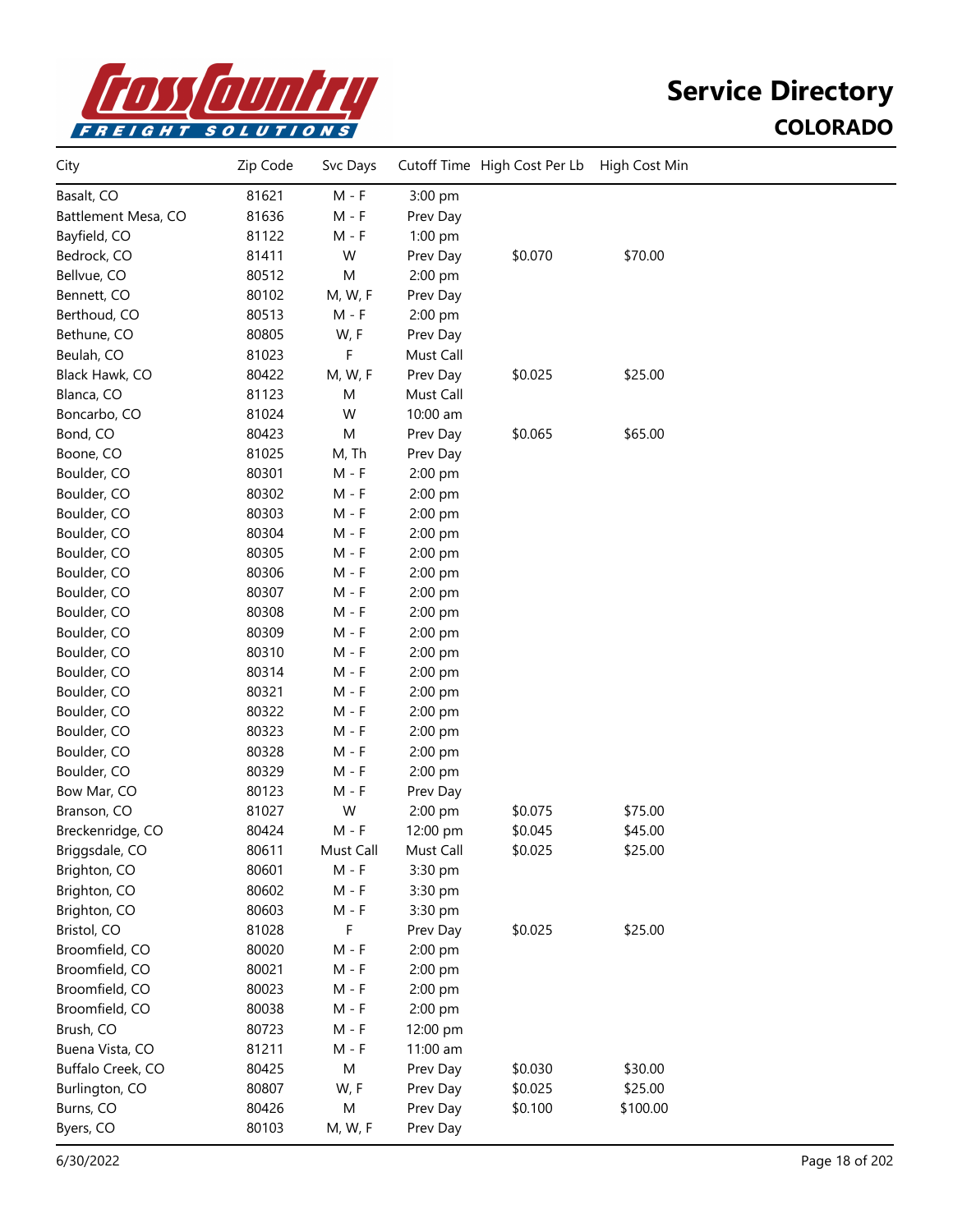

| City                     | Zip Code | Svc Days  |           | Cutoff Time High Cost Per Lb | High Cost Min |  |
|--------------------------|----------|-----------|-----------|------------------------------|---------------|--|
| Cahone, CO               | 81320    | Th        | 1:00 pm   |                              |               |  |
| Calhan, CO               | 80808    | W         | 3:00 pm   | \$0.050                      | \$50.00       |  |
| Campo, CO                | 81029    | W         | Prev Day  |                              |               |  |
| Canon City, CO           | 81212    | Tu        | $9:00$ am | \$0.050                      | \$50.00       |  |
| Canon City, CO           | 81215    | Tu        | $9:00$ am | \$0.050                      | \$50.00       |  |
| Canon City, CO           | 81246    | Tu        | $9:00$ am | \$0.050                      | \$50.00       |  |
| Capulin, CO              | 81124    | Tu        | Must Call |                              |               |  |
| Carbondale, CO           | 81623    | $M - F$   | Prev Day  | \$0.025                      | \$25.00       |  |
| Carr, CO                 | 80612    | M         | Prev Day  | \$0.050                      | \$50.00       |  |
| Cascade, CO              | 80809    | W         | Must Call | \$0.025                      | \$25.00       |  |
| Castle Rock, CO          | 80104    | $M - F$   | Prev Day  |                              |               |  |
| Castle Rock, CO          | 80108    | $M - F$   | Prev Day  |                              |               |  |
| Castle Rock, CO          | 80109    | M - F     | Prev Day  |                              |               |  |
| Cedaredge, CO            | 81413    | M - F     | 10:00 am  | \$0.025                      | \$25.00       |  |
| Centennial, CO           | 80015    | $M - F$   | Prev Day  |                              |               |  |
| Centennial, CO           | 80016    | $M - F$   | Prev Day  |                              |               |  |
| Centennial, CO           | 80111    | $M - F$   | 2:00 pm   |                              |               |  |
| Centennial, CO           | 80112    | $M - F$   | Prev Day  |                              |               |  |
| Centennial, CO           | 80121    | $M - F$   | 2:00 pm   |                              |               |  |
| Centennial, CO           | 80122    | $M - F$   | Prev Day  |                              |               |  |
| Centennial, CO           | 80161    | M - F     | 2:00 pm   |                              |               |  |
| Center, CO               | 81125    | $M - Th$  | 10:00 am  |                              |               |  |
| Central City, CO         | 80427    | M, W, F   | Prev Day  | \$0.025                      | \$25.00       |  |
| Chama, CO                | 81126    | Th        | Prev Day  |                              |               |  |
| Cheraw, CO               | 81030    | Must Call | Must Call |                              |               |  |
| Cherry Hills Village, CO | 80110    | $M - F$   | 2:00 pm   |                              |               |  |
| Cherry Hills Village, CO | 80111    | $M - F$   | 2:00 pm   |                              |               |  |
| Cherry Hills Village, CO | 80113    | $M - F$   | 2:00 pm   |                              |               |  |
| Cherry Hills Village, CO | 80121    | M - F     | 2:00 pm   |                              |               |  |
| Cheyenne Wells, CO       | 80810    | Must Call | Must Call | \$0.090                      | \$90.00       |  |
| Chimney Rock, CO         | 81127    | Must Call | Must Call |                              |               |  |
| Chromo, CO               | 81128    | F         | 1:00 pm   | \$0.025                      | \$25.00       |  |
| Cimarron, CO             | 81220    | M         | $1:00$ pm |                              |               |  |
| Clark, CO                | 80428    | M         | Prev Day  | \$0.025                      | \$25.00       |  |
| Clifton, CO              | 81520    | $M - F$   | 4:00 pm   |                              |               |  |
| Climax, CO               | 80429    | M, W, F   | 11:00 am  |                              |               |  |
| Coal Creek, CO           | 81221    | Tu        | 2:00 pm   |                              |               |  |
| Coaldale, CO             | 81222    | M, W      | 11:00 am  |                              |               |  |
| Cokedale, CO             | 81032    | W         | Prev Day  |                              |               |  |
| Collbran, CO             | 81624    | F         | Prev Day  | \$0.025                      | \$25.00       |  |
| Colorado City, CO        | 81019    | F         | Prev Day  |                              |               |  |
| Colorado Springs, CO     | 80900    | $M - F$   | 2:00 pm   |                              |               |  |
| Colorado Springs, CO     | 80901    | $M - F$   | 2:00 pm   |                              |               |  |
| Colorado Springs, CO     | 80902    | Tu, Th    | Must Call |                              |               |  |
| Colorado Springs, CO     | 80903    | M - F     | 2:00 pm   |                              |               |  |
| Colorado Springs, CO     | 80904    | $M - F$   | 2:00 pm   |                              |               |  |
| Colorado Springs, CO     | 80905    | $M - F$   | 2:00 pm   |                              |               |  |
| Colorado Springs, CO     | 80906    | $M - F$   | 2:00 pm   |                              |               |  |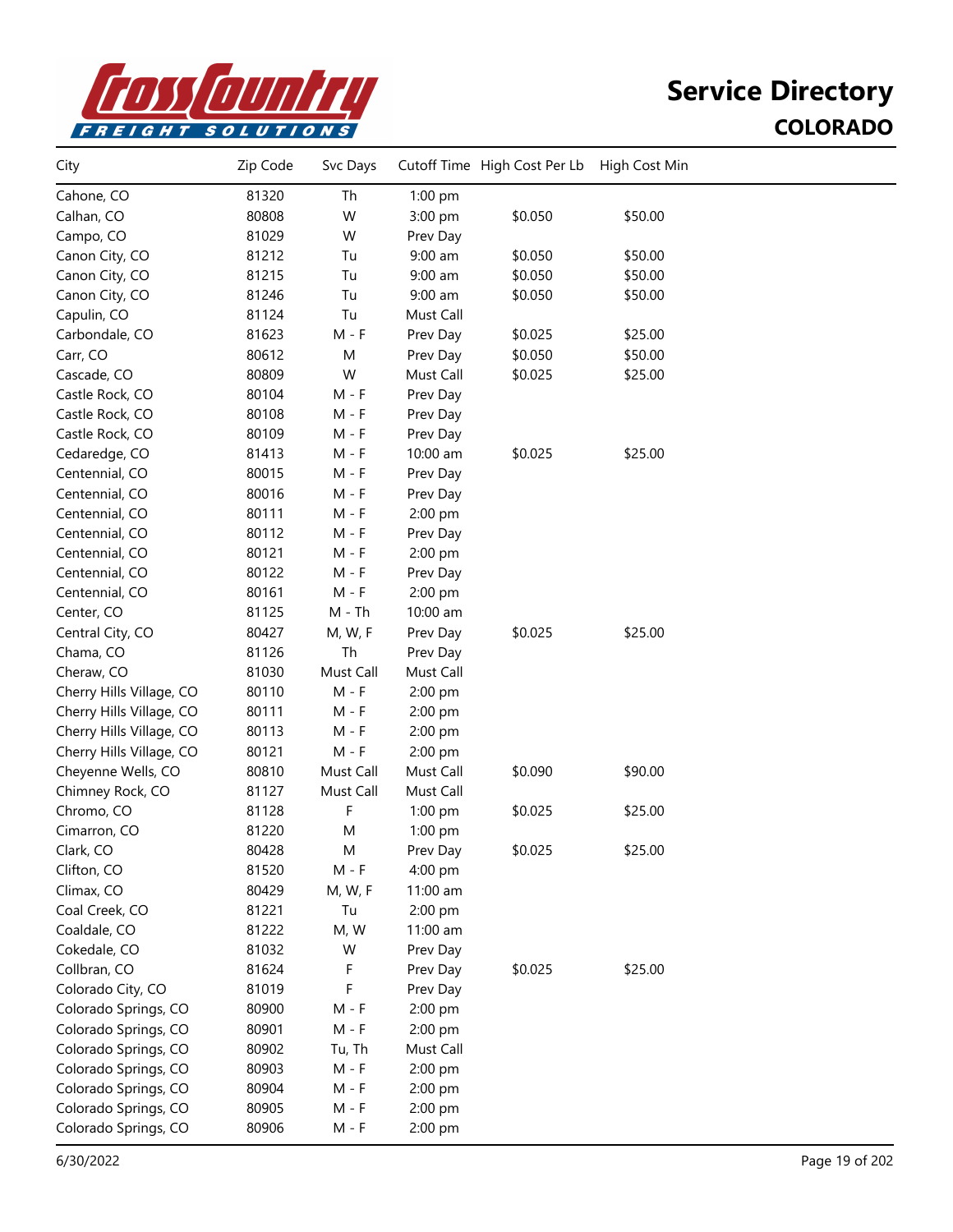

| City                 | Zip Code | Svc Days |           | Cutoff Time High Cost Per Lb | High Cost Min |
|----------------------|----------|----------|-----------|------------------------------|---------------|
| Colorado Springs, CO | 80907    | $M - F$  | 2:00 pm   |                              |               |
| Colorado Springs, CO | 80908    | $M - F$  | 2:00 pm   |                              |               |
| Colorado Springs, CO | 80909    | M, W, F  | Prev Day  |                              |               |
| Colorado Springs, CO | 80910    | $M - F$  | 2:00 pm   |                              |               |
| Colorado Springs, CO | 80911    | $M - F$  | 2:00 pm   |                              |               |
| Colorado Springs, CO | 80912    | Tu, Th   | Must Call |                              |               |
| Colorado Springs, CO | 80913    | Tu, Th   | Must Call |                              |               |
| Colorado Springs, CO | 80914    | Tu, Th   | Must Call |                              |               |
| Colorado Springs, CO | 80915    | $M - F$  | 2:00 pm   |                              |               |
| Colorado Springs, CO | 80916    | $M - F$  | $2:00$ pm |                              |               |
| Colorado Springs, CO | 80917    | $M - F$  | 2:00 pm   |                              |               |
| Colorado Springs, CO | 80918    | $M - F$  | 2:00 pm   |                              |               |
| Colorado Springs, CO | 80919    | $M - F$  | 2:00 pm   |                              |               |
| Colorado Springs, CO | 80920    | $M - F$  | 2:00 pm   |                              |               |
| Colorado Springs, CO | 80921    | $M - F$  | 2:00 pm   |                              |               |
| Colorado Springs, CO | 80922    | $M - F$  | 2:00 pm   |                              |               |
| Colorado Springs, CO | 80923    | $M - F$  | 2:00 pm   |                              |               |
| Colorado Springs, CO | 80924    | $M - F$  | 2:00 pm   |                              |               |
| Colorado Springs, CO | 80925    | $M - F$  | 2:00 pm   |                              |               |
| Colorado Springs, CO | 80926    | Tu, Th   | Must Call |                              |               |
| Colorado Springs, CO | 80927    | $M - F$  | 2:00 pm   |                              |               |
| Colorado Springs, CO | 80928    | $M - F$  | 2:00 pm   |                              |               |
| Colorado Springs, CO | 80929    | $M - F$  | 2:00 pm   |                              |               |
| Colorado Springs, CO | 80930    | M - F    | 2:00 pm   |                              |               |
| Colorado Springs, CO | 80931    | M - F    | 2:00 pm   |                              |               |
| Colorado Springs, CO | 80932    | M - F    | 2:00 pm   |                              |               |
| Colorado Springs, CO | 80933    | $M - F$  | 2:00 pm   |                              |               |
| Colorado Springs, CO | 80934    | $M - F$  | 2:00 pm   |                              |               |
| Colorado Springs, CO | 80935    | $M - F$  | 2:00 pm   |                              |               |
| Colorado Springs, CO | 80936    | $M - F$  | 2:00 pm   |                              |               |
| Colorado Springs, CO | 80937    | M - F    | 2:00 pm   |                              |               |
| Colorado Springs, CO | 80938    | M - F    | 2:00 pm   |                              |               |
| Colorado Springs, CO | 80939    | M - F    | 2:00 pm   |                              |               |
| Colorado Springs, CO | 80940    | $M - F$  | 2:00 pm   |                              |               |
| Colorado Springs, CO | 80941    | $M - F$  | 2:00 pm   |                              |               |
| Colorado Springs, CO | 80942    | $M - F$  | 2:00 pm   |                              |               |
| Colorado Springs, CO | 80943    | $M - F$  | 2:00 pm   |                              |               |
| Colorado Springs, CO | 80944    | $M - F$  | 2:00 pm   |                              |               |
| Colorado Springs, CO | 80945    | $M - F$  | 2:00 pm   |                              |               |
| Colorado Springs, CO | 80946    | M - F    | 2:00 pm   |                              |               |
| Colorado Springs, CO | 80947    | $M - F$  | 2:00 pm   |                              |               |
| Colorado Springs, CO | 80949    | $M - F$  | 2:00 pm   |                              |               |
| Colorado Springs, CO | 80950    | $M - F$  | $2:00$ pm |                              |               |
| Colorado Springs, CO | 80951    | $M - F$  | $2:00$ pm |                              |               |
| Colorado Springs, CO | 80960    | $M - F$  | 2:00 pm   |                              |               |
| Colorado Springs, CO | 80962    | $M - F$  | 2:00 pm   |                              |               |
| Colorado Springs, CO | 80970    | $M - F$  | 2:00 pm   |                              |               |
| Colorado Springs, CO | 80977    | $M - F$  | 2:00 pm   |                              |               |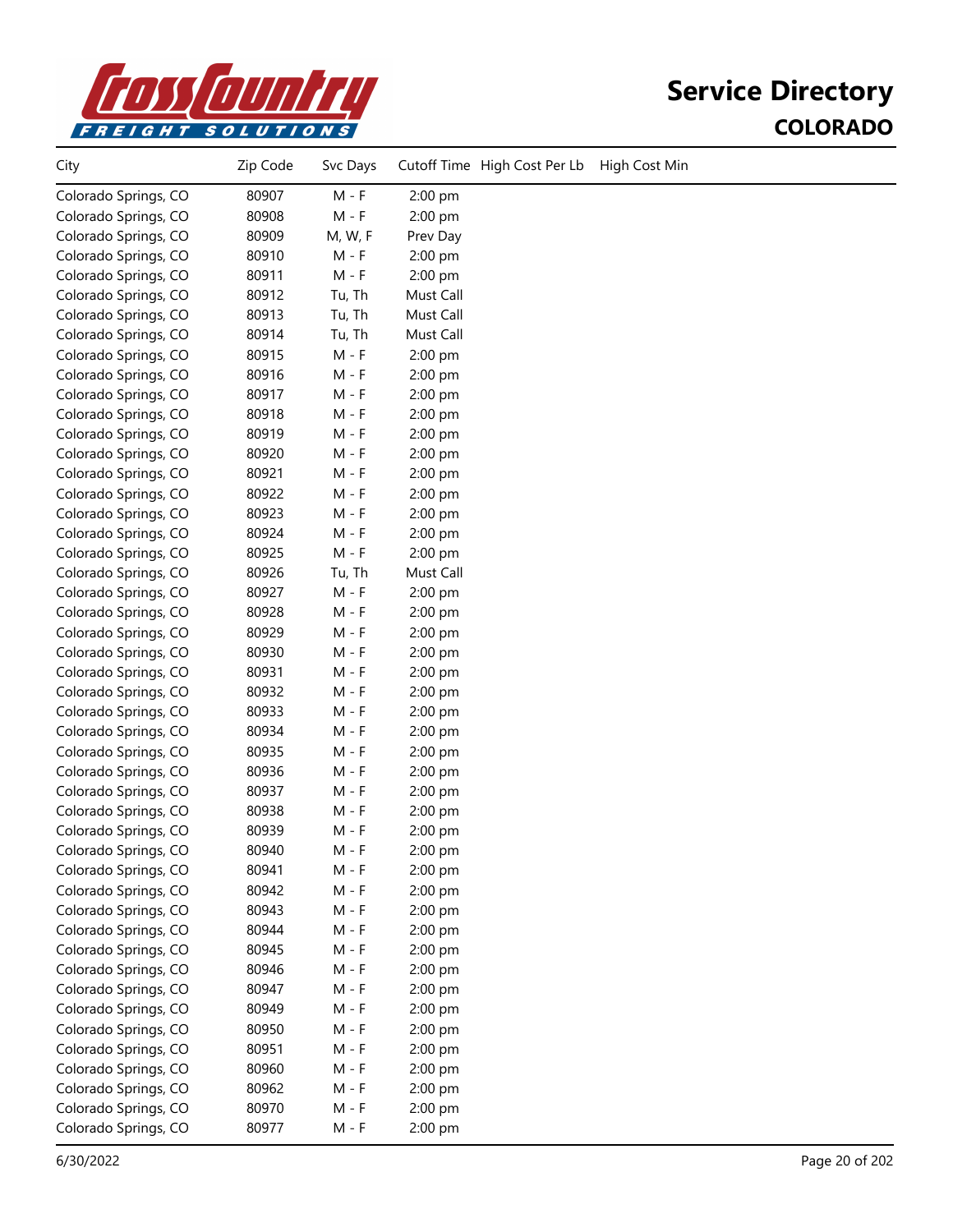

| City                 | Zip Code | Svc Days  |           | Cutoff Time High Cost Per Lb | High Cost Min |  |
|----------------------|----------|-----------|-----------|------------------------------|---------------|--|
| Colorado Springs, CO | 80995    | $M - F$   | 2:00 pm   |                              |               |  |
| Colorado Springs, CO | 80997    | $M - F$   | 2:00 pm   |                              |               |  |
| Columbine Valley, CO | 80123    | M - F     | Prev Day  |                              |               |  |
| Commerce City, CO    | 80022    | M - F     | 3:00 pm   |                              |               |  |
| Commerce City, CO    | 80037    | $M - F$   | 3:00 pm   |                              |               |  |
| Como, CO             | 80432    | Tu, Th    | 11:00 am  | \$0.025                      | \$25.00       |  |
| Conejos, CO          | 81129    | Th        | Must Call |                              |               |  |
| Conifer, CO          | 80433    | $M - F$   | 12:00 pm  |                              |               |  |
| Cope, CO             | 80812    | F         | Prev Day  | \$0.025                      | \$25.00       |  |
| Cortez, CO           | 81321    | M - Th    | 3:00 pm   |                              |               |  |
| Cory, CO             | 81414    | $M - F$   | 10:00 am  |                              |               |  |
| Cotopaxi, CO         | 81223    | M, W      | 11:00 am  |                              |               |  |
| Craig, CO            | 81625    | $M - F$   | Prev Day  |                              |               |  |
| Craig, CO            | 81626    | M         | Prev Day  |                              |               |  |
| Crawford, CO         | 81415    | M         | 10:00 am  |                              |               |  |
| Creede, CO           | 81130    | F         | Prev Day  | \$0.050                      | \$50.00       |  |
| Crested Butte, CO    | 81224    | $M - F$   | 12:00 pm  | \$0.075                      | \$75.00       |  |
| Crested Butte, CO    | 81225    | M - F     | 12:00 pm  | \$0.075                      | \$75.00       |  |
| Crestone, CO         | 81131    | W         | Prev Day  | \$0.025                      | \$25.00       |  |
| Crook, CO            | 80726    | Must Call | Must Call | \$0.030                      | \$30.00       |  |
| Crowley, CO          | 81033    | Must Call | Prev Day  |                              |               |  |
| Crowley, CO          | 81034    | M         | Must Call |                              |               |  |
| Dacono, CO           | 80514    | $M - F$   | 2:00 pm   |                              |               |  |
| De Beque, CO         | 81630    | F         | Prev Day  | \$0.025                      | \$25.00       |  |
| Deer Trail, CO       | 80105    | M, W, F   | Prev Day  |                              |               |  |
| Del Norte, CO        | 81132    | Tu, F     | Prev Day  |                              |               |  |
| Delta, CO            | 81416    | M - F     | 3:00 pm   |                              |               |  |
| Denver, CO           | 80012    | M - F     | 3:00 pm   |                              |               |  |
| Denver, CO           | 80014    | M - F     | 3:00 pm   |                              |               |  |
| Denver, CO           | 80022    | $M - F$   | 3:00 pm   |                              |               |  |
| Denver, CO           | 80033    | $M - F$   | 3:00 pm   |                              |               |  |
| Denver, CO           | 80123    | M - F     | 3:00 pm   |                              |               |  |
| Denver, CO           | 80127    | $M - F$   | 3:00 pm   |                              |               |  |
| Denver, CO           | 80201    | M - F     | $3:00$ pm |                              |               |  |
| Denver, CO           | 80202    | M - F     | 3:00 pm   |                              |               |  |
| Denver, CO           | 80203    | $M - F$   | 3:00 pm   |                              |               |  |
| Denver, CO           | 80204    | $M - F$   | 3:00 pm   |                              |               |  |
| Denver, CO           | 80205    | $M - F$   | 3:00 pm   |                              |               |  |
| Denver, CO           | 80206    | $M - F$   | 3:00 pm   |                              |               |  |
| Denver, CO           | 80207    | $M - F$   | 3:00 pm   |                              |               |  |
| Denver, CO           | 80208    | $M - F$   | 3:00 pm   |                              |               |  |
| Denver, CO           | 80209    | M - F     | 3:00 pm   |                              |               |  |
| Denver, CO           | 80210    | $M - F$   | 3:00 pm   |                              |               |  |
| Denver, CO           | 80211    | $M - F$   | 3:00 pm   |                              |               |  |
| Denver, CO           | 80212    | $M - F$   | 3:00 pm   |                              |               |  |
| Denver, CO           | 80214    | $M - F$   | 3:00 pm   |                              |               |  |
| Denver, CO           | 80215    | $M - F$   | 3:00 pm   |                              |               |  |
| Denver, CO           | 80216    | $M - F$   | 3:00 pm   |                              |               |  |
|                      |          |           |           |                              |               |  |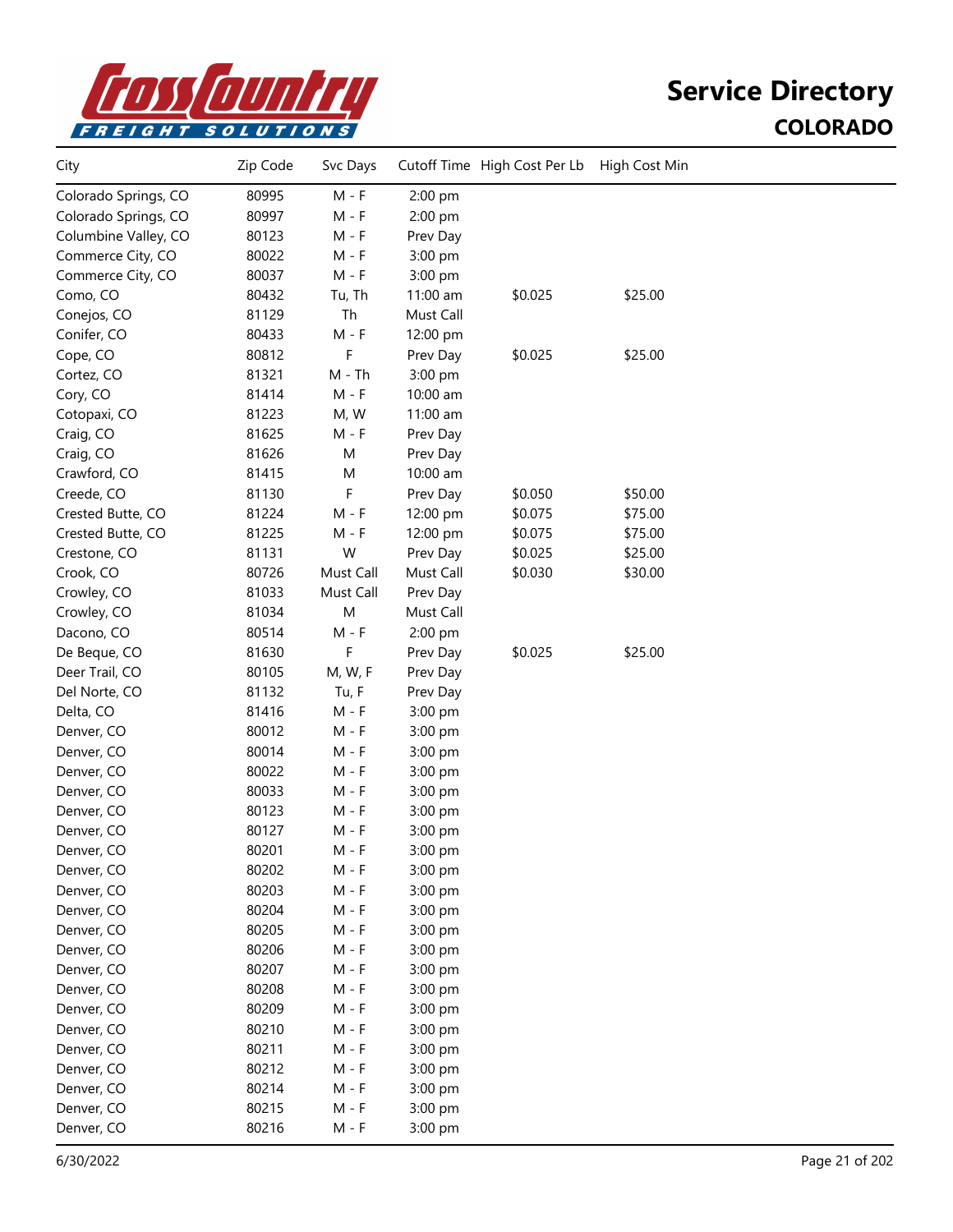

| City       | Zip Code | Svc Days                    |         | Cutoff Time High Cost Per Lb | High Cost Min |
|------------|----------|-----------------------------|---------|------------------------------|---------------|
| Denver, CO | 80217    | $\mathsf{M}$ - $\mathsf{F}$ | 3:00 pm |                              |               |
| Denver, CO | 80218    | $M - F$                     | 3:00 pm |                              |               |
| Denver, CO | 80219    | $M - F$                     | 3:00 pm |                              |               |
| Denver, CO | 80220    | $M - F$                     | 3:00 pm |                              |               |
| Denver, CO | 80221    | $M - F$                     | 3:00 pm |                              |               |
| Denver, CO | 80222    | M - F                       | 3:00 pm |                              |               |
| Denver, CO | 80223    | M - F                       | 3:00 pm |                              |               |
| Denver, CO | 80224    | $M - F$                     | 3:00 pm |                              |               |
| Denver, CO | 80225    | $M - F$                     | 3:00 pm |                              |               |
| Denver, CO | 80226    | $M - F$                     | 3:00 pm |                              |               |
| Denver, CO | 80227    | $M - F$                     | 3:00 pm |                              |               |
| Denver, CO | 80228    | $M - F$                     | 3:00 pm |                              |               |
| Denver, CO | 80229    | $M - F$                     | 3:00 pm |                              |               |
| Denver, CO | 80230    | $M - F$                     | 3:00 pm |                              |               |
| Denver, CO | 80231    | M - F                       | 3:00 pm |                              |               |
| Denver, CO | 80232    | $M - F$                     | 3:00 pm |                              |               |
| Denver, CO | 80233    | $M - F$                     | 3:00 pm |                              |               |
| Denver, CO | 80234    | $M - F$                     | 3:00 pm |                              |               |
| Denver, CO | 80235    | $M - F$                     | 3:00 pm |                              |               |
| Denver, CO | 80236    | $M - F$                     | 3:00 pm |                              |               |
| Denver, CO | 80237    | $M - F$                     | 3:00 pm |                              |               |
| Denver, CO | 80238    | M - F                       | 3:00 pm |                              |               |
| Denver, CO | 80239    | M - F                       | 3:00 pm |                              |               |
| Denver, CO | 80241    | M - F                       | 3:00 pm |                              |               |
| Denver, CO | 80243    | M - F                       | 3:00 pm |                              |               |
| Denver, CO | 80244    | $M - F$                     | 3:00 pm |                              |               |
| Denver, CO | 80246    | $M - F$                     | 3:00 pm |                              |               |
| Denver, CO | 80247    | $M - F$                     | 3:00 pm |                              |               |
| Denver, CO | 80248    | $M - F$                     | 3:00 pm |                              |               |
| Denver, CO | 80249    | $M - F$                     | 3:00 pm |                              |               |
| Denver, CO | 80250    | $M - F$                     | 3:00 pm |                              |               |
| Denver, CO | 80251    | $M - F$                     | 3:00 pm |                              |               |
| Denver, CO | 80252    | $M - F$                     | 3:00 pm |                              |               |
| Denver, CO | 80254    | M - F                       | 3:00 pm |                              |               |
| Denver, CO | 80255    | $M - F$                     | 3:00 pm |                              |               |
| Denver, CO | 80256    | $M - F$                     | 3:00 pm |                              |               |
| Denver, CO | 80257    | $M - F$                     | 3:00 pm |                              |               |
| Denver, CO | 80259    | $M - F$                     | 3:00 pm |                              |               |
| Denver, CO | 80260    | $M - F$                     | 3:00 pm |                              |               |
| Denver, CO | 80261    | $M - F$                     | 3:00 pm |                              |               |
| Denver, CO | 80262    | $M - F$                     | 3:00 pm |                              |               |
| Denver, CO | 80263    | $M - F$                     | 3:00 pm |                              |               |
| Denver, CO | 80264    | $M - F$                     | 3:00 pm |                              |               |
| Denver, CO | 80265    | $M - F$                     | 3:00 pm |                              |               |
| Denver, CO | 80266    | $M - F$                     | 3:00 pm |                              |               |
| Denver, CO | 80271    | $M - F$                     | 3:00 pm |                              |               |
| Denver, CO | 80273    | $M - F$                     | 3:00 pm |                              |               |
| Denver, CO | 80274    | $M - F$                     | 3:00 pm |                              |               |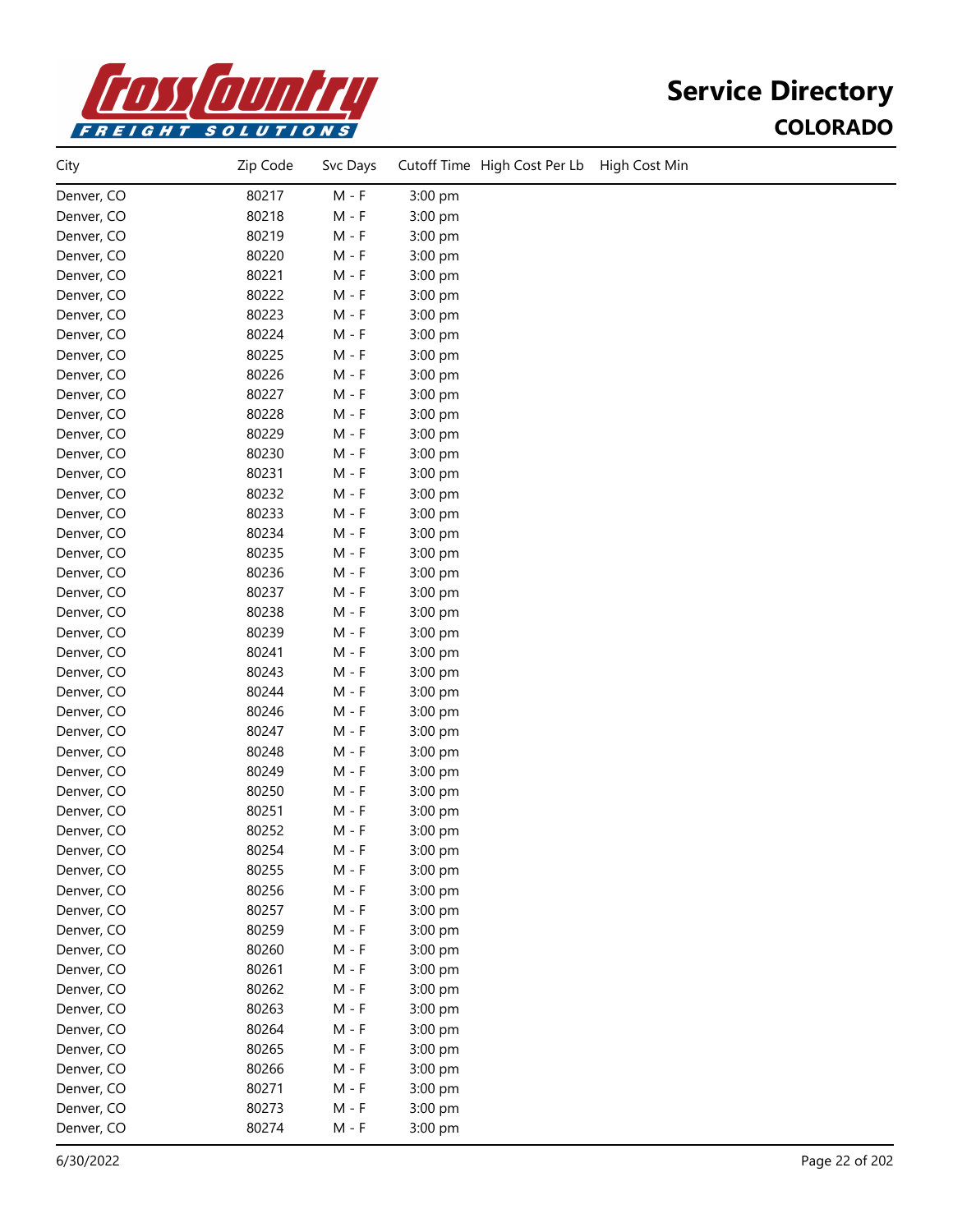

| City                 | Zip Code | Svc Days  |           | Cutoff Time High Cost Per Lb | High Cost Min |  |
|----------------------|----------|-----------|-----------|------------------------------|---------------|--|
| Denver, CO           | 80275    | $M - F$   | 3:00 pm   |                              |               |  |
| Denver, CO           | 80279    | $M - F$   | 3:00 pm   |                              |               |  |
| Denver, CO           | 80280    | $M - F$   | 3:00 pm   |                              |               |  |
| Denver, CO           | 80281    | $M - F$   | 3:00 pm   |                              |               |  |
| Denver, CO           | 80290    | $M - F$   | 3:00 pm   |                              |               |  |
| Denver, CO           | 80291    | $M - F$   | 3:00 pm   |                              |               |  |
| Denver, CO           | 80292    | $M - F$   | 3:00 pm   |                              |               |  |
| Denver, CO           | 80293    | $M - F$   | 3:00 pm   |                              |               |  |
| Denver, CO           | 80294    | $M - F$   | 3:00 pm   |                              |               |  |
| Denver, CO           | 80295    | $M - F$   | 3:00 pm   |                              |               |  |
| Denver, CO           | 80299    | $M - F$   | 3:00 pm   |                              |               |  |
| Dillon, CO           | 80435    | $M - F$   | 12:00 pm  |                              |               |  |
| Dinosaur, CO         | 81610    | Tu, Th    | Prev Day  | \$0.050                      | \$50.00       |  |
| Dinosaur, CO         | 81633    | Tu, Th    | Prev Day  | \$0.050                      | \$50.00       |  |
| Divide, CO           | 80814    | W         | Prev Day  | \$0.030                      | \$30.00       |  |
| Dolores, CO          | 81323    | M         | 1:00 pm   | \$0.050                      | \$50.00       |  |
| Dove Creek, CO       | 81324    | Th        | 1:00 pm   |                              |               |  |
| Drake, CO            | 80515    | $M - F$   | Prev Day  | \$0.030                      | \$30.00       |  |
| Dumont, CO           | 80436    | $M - F$   | 12:00 pm  | \$0.025                      | \$25.00       |  |
| Dupont, CO           | 80024    | $M - F$   | 2:00 pm   |                              |               |  |
| Durango, CO          | 81301    | $M - F$   | 3:00 pm   |                              |               |  |
| Durango, CO          | 81302    | $M - F$   | Must Call |                              |               |  |
| Durango, CO          | 81303    | $M - F$   | 3:00 pm   |                              |               |  |
| Eads, CO             | 81026    | Must Call | 1:30 pm   | \$0.090                      | \$90.00       |  |
| Eads, CO             | 81036    | Must Call | 1:30 pm   | \$0.090                      | \$90.00       |  |
| Eagle, CO            | 81631    | $M - F$   | Prev Day  |                              |               |  |
| Eastlake, CO         | 80614    | M - F     | 3:00 pm   |                              |               |  |
| Eaton, CO            | 80615    | M - F     | 2:00 pm   |                              |               |  |
| Eckert, CO           | 81418    | $M - F$   | 10:00 am  |                              |               |  |
| Eckley, CO           | 80727    | M, W, F   | Prev Day  |                              |               |  |
| Edgewater, CO        | 80214    | $M - F$   | Prev Day  |                              |               |  |
| Edwards, CO          | 81632    | $M - F$   | Prev Day  |                              |               |  |
| Egnar, CO            | 81325    | Th        | 1:00 pm   | \$0.025                      | \$25.00       |  |
| El Jebel, CO         | 81628    | $M - F$   | Prev Day  |                              |               |  |
| Elbert, CO           | 80106    | M, W, F   | 3:00 pm   | \$0.025                      | \$25.00       |  |
| Eldorado Springs, CO | 80025    | $M - F$   | 2:00 pm   |                              |               |  |
| Elizabeth, CO        | 80107    | $M - F$   | 3:00 pm   |                              |               |  |
| Empire, CO           | 80438    | $M - F$   | 12:00 pm  | \$0.025                      | \$25.00       |  |
| Englewood, CO        | 80110    | $M - F$   | 2:00 pm   |                              |               |  |
| Englewood, CO        | 80111    | $M - F$   | 2:00 pm   |                              |               |  |
| Englewood, CO        | 80112    | $M - F$   | 2:00 pm   |                              |               |  |
| Englewood, CO        | 80113    | $M - F$   | 2:00 pm   |                              |               |  |
| Englewood, CO        | 80150    | $M - F$   | 2:00 pm   |                              |               |  |
| Englewood, CO        | 80151    | M - F     | 2:00 pm   |                              |               |  |
| Englewood, CO        | 80154    | $M - F$   | 2:00 pm   |                              |               |  |
| Englewood, CO        | 80155    | $M - F$   | 2:00 pm   |                              |               |  |
| Englewood, CO        | 80156    | $M - F$   | 2:00 pm   |                              |               |  |
| Erie, CO             | 80514    | M - F     | 2:00 pm   |                              |               |  |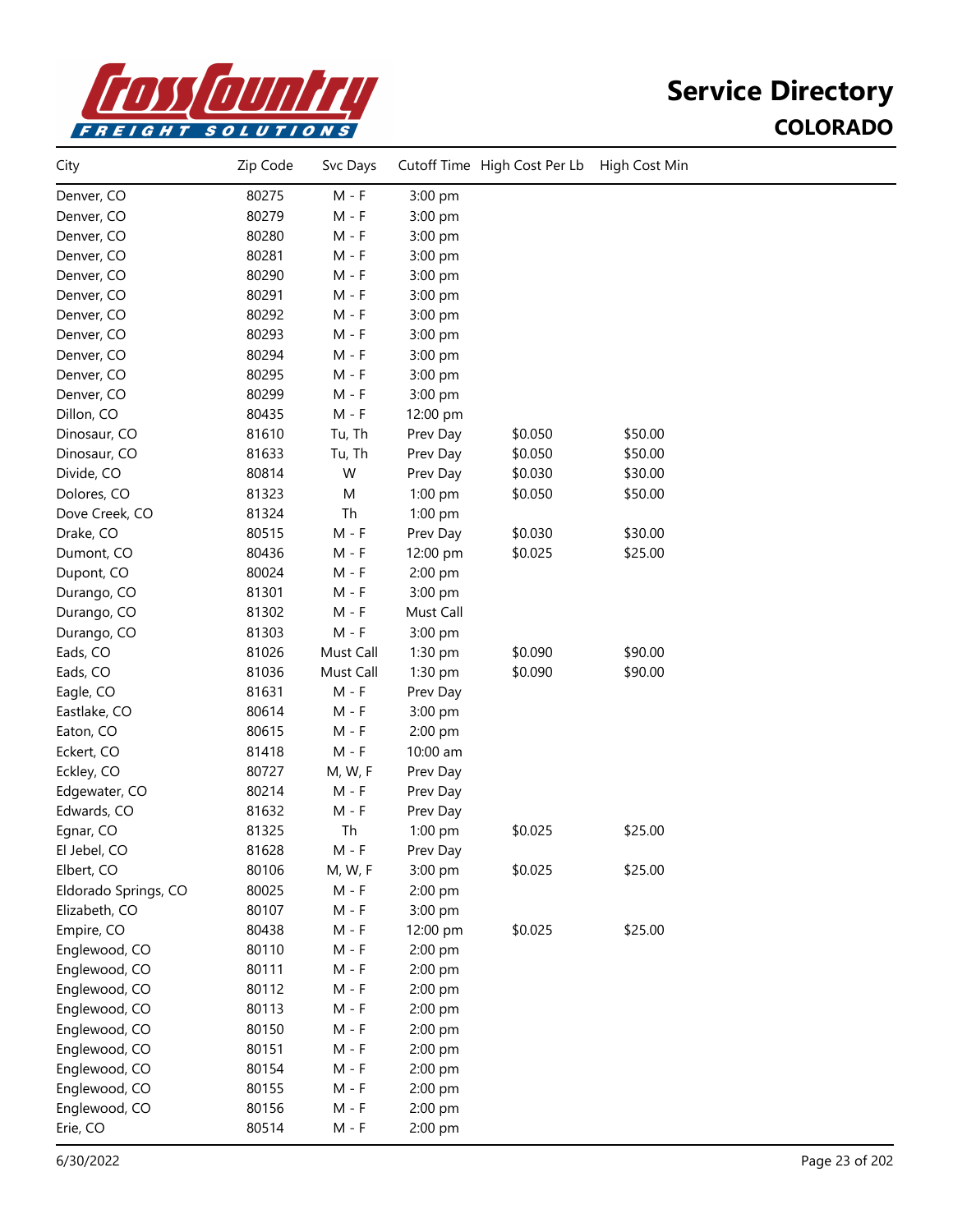

| City                | Zip Code | Svc Days  |                    | Cutoff Time High Cost Per Lb | High Cost Min |  |
|---------------------|----------|-----------|--------------------|------------------------------|---------------|--|
| Erie, CO            | 80516    | $M - F$   | 2:00 pm            |                              |               |  |
| Estes Park, CO      | 80511    | M, W, F   | 12:00 pm           |                              |               |  |
| Estes Park, CO      | 80517    | M, W, F   | 12:00 pm           |                              |               |  |
| Evans, CO           | 80620    | $M - F$   | 2:00 pm            |                              |               |  |
| Evergreen, CO       | 80437    | $M - F$   | 12:00 pm           |                              |               |  |
| Evergreen, CO       | 80439    | $M - F$   | 12:00 pm           |                              |               |  |
| Fairplay, CO        | 80440    | Tu, Th    | 11:00 am           | \$0.025                      | \$25.00       |  |
| Federal Heights, CO | 80221    | $M - F$   | Prev Day           |                              |               |  |
| Federal Heights, CO | 80260    | $M - F$   | Prev Day           |                              |               |  |
| Firestone, CO       | 80520    | M - F     | 2:00 pm            |                              |               |  |
| Flagler, CO         | 80815    | W, F      | Prev Day           |                              |               |  |
| Fleming, CO         | 80728    | M, W, F   | Prev Day           |                              |               |  |
| Florence, CO        | 81226    | Tu        | Prev Day           |                              |               |  |
| Florence, CO        | 81290    | Tu        | Prev Day           |                              |               |  |
| Florissant, CO      | 80816    | Tu, Th    | 11:00 am           | \$0.050                      | \$50.00       |  |
| Fountain, CO        | 80817    | Th        | Prev Day           |                              |               |  |
| Fowler, CO          | 81039    | M         | 2:00 pm            |                              |               |  |
| Foxfield, CO        | 80016    | $M - F$   | Prev Day           |                              |               |  |
| Foxton, CO          | 80441    | $M - F$   | Prev Day           |                              |               |  |
| Franktown, CO       | 80116    | $M - F$   | Prev Day           |                              |               |  |
| Frederick, CO       | 80504    | $M - F$   | 2:00 pm            |                              |               |  |
| Frederick, CO       | 80516    | $M - F$   | 2:00 pm            |                              |               |  |
| Frederick, CO       | 80530    | $M - F$   | 2:00 pm            |                              |               |  |
| Frisco, CO          | 80443    | M - F     | 12:00 pm           |                              |               |  |
| Fruita, CO          | 81521    | $M - F$   | 4:00 pm            |                              |               |  |
| Ft Carson, CO       | 80913    | Tu        | Must Call          |                              |               |  |
| Ft Collins, CO      | 80521    | $M - F$   | 2:00 pm            |                              |               |  |
| Ft Collins, CO      | 80522    | M - F     | 2:00 pm            |                              |               |  |
| Ft Collins, CO      | 80523    | M - F     | 2:00 pm            |                              |               |  |
| Ft Collins, CO      | 80524    | $M - F$   | 2:00 pm            |                              |               |  |
| Ft Collins, CO      | 80525    | $M - F$   | 2:00 pm            |                              |               |  |
| Ft Collins, CO      | 80526    | $M - F$   | 2:00 pm            |                              |               |  |
| Ft Collins, CO      | 80527    | M - F     | 2:00 pm            |                              |               |  |
| Ft Collins, CO      | 80528    | M - F     | $2:00~\mathrm{pm}$ |                              |               |  |
| Ft Collins, CO      | 80553    | M - F     | 2:00 pm            |                              |               |  |
| Ft Garland, CO      | 81133    | M         | Prev Day           |                              |               |  |
| Ft Lupton, CO       | 80621    | $M - F$   | Prev Day           |                              |               |  |
| Ft Lyon, CO         | 81038    | $M - F$   | 11:00 am           |                              |               |  |
| Ft Morgan, CO       | 80701    | $M - F$   | 12:00 pm           |                              |               |  |
| Galeton, CO         | 80622    | Tu, Th    | Prev Day           |                              |               |  |
| Garcia, CO          | 81134    | Th        | Must Call          | \$0.080                      | \$80.00       |  |
| Garden City, CO     | 80631    | $M - F$   | Prev Day           |                              |               |  |
| Gardner, CO         | 81040    | Must Call | Must Call          | \$0.050                      | \$50.00       |  |
| Gateway, CO         | 81522    | W         | Must Call          | \$0.150                      | \$150.00      |  |
| Genoa, CO           | 80818    | W, F      | Prev Day           |                              |               |  |
| Georgetown, CO      | 80444    | $M - F$   | 12:00 pm           | \$0.025                      | \$25.00       |  |
| Gilcrest, CO        | 80623    | $M - F$   | 2:00 pm            |                              |               |  |
| Gill, CO            | 80624    | $M - F$   | 2:00 pm            |                              |               |  |
|                     |          |           |                    |                              |               |  |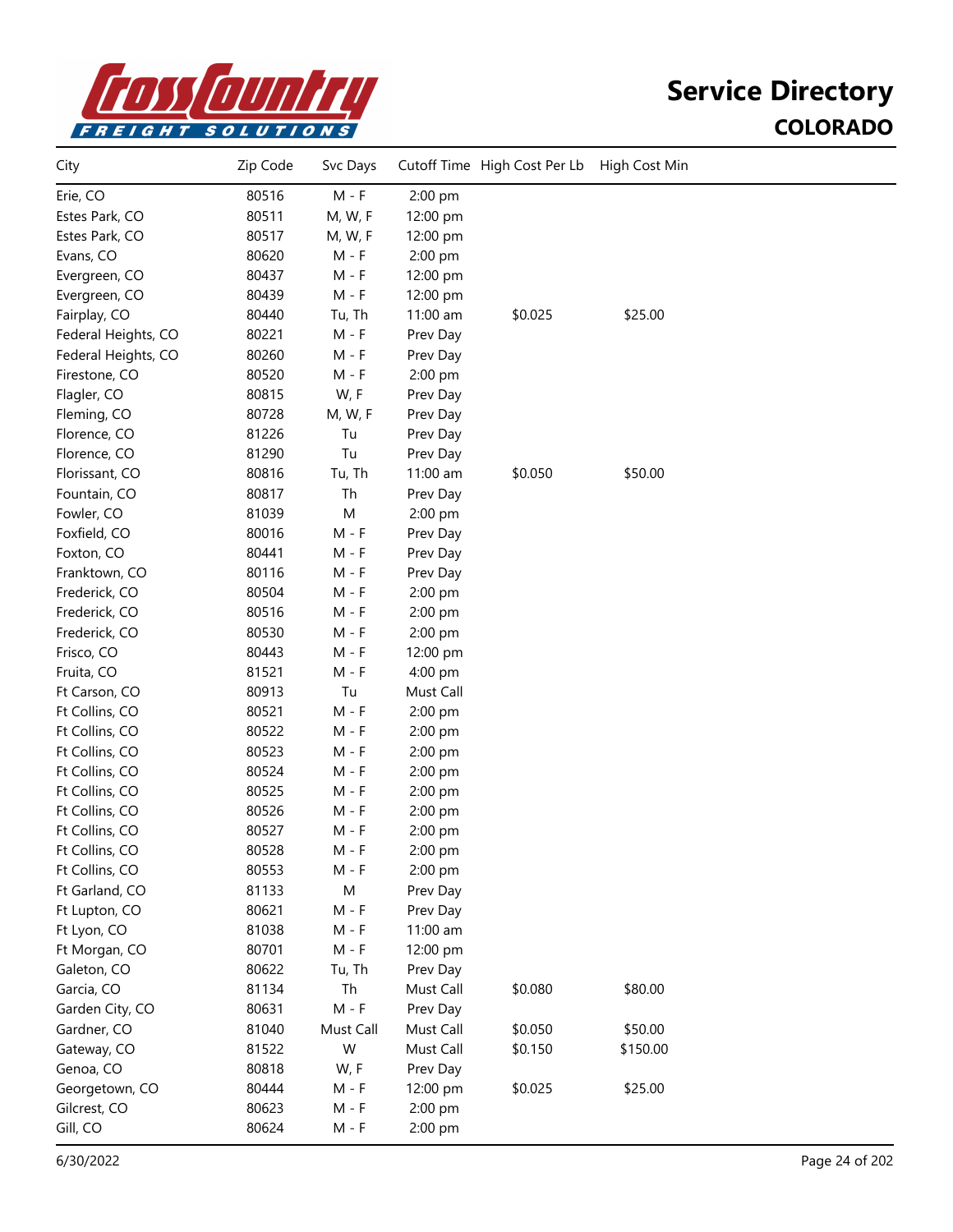

| City                    | Zip Code | Svc Days  |           | Cutoff Time High Cost Per Lb | High Cost Min |  |
|-------------------------|----------|-----------|-----------|------------------------------|---------------|--|
| Glade Park, CO          | 81523    | W         | Must Call |                              |               |  |
| Glen Haven, CO          | 80532    | W         | Prev Day  | \$0.035                      | \$35.00       |  |
| Glendale, CO            | 80246    | M - F     | Prev Day  |                              |               |  |
| Glenwood Springs, CO    | 81601    | M - F     | 12:00 pm  |                              |               |  |
| Glenwood Springs, CO    | 81602    | M - F     | 12:00 pm  |                              |               |  |
| Golden, CO              | 80401    | $M - F$   | 2:00 pm   |                              |               |  |
| Golden, CO              | 80402    | $M - F$   | 2:00 pm   |                              |               |  |
| Golden, CO              | 80403    | $M - F$   | 2:00 pm   |                              |               |  |
| Golden, CO              | 80419    | $M - F$   | 2:00 pm   |                              |               |  |
| Golden, CO              | 80439    | $M - F$   | 12:00 pm  |                              |               |  |
| Granada, CO             | 81041    | F         | 2:00 pm   | \$0.025                      | \$25.00       |  |
| Grand Junction, CO      | 81501    | M - F     | 4:00 pm   |                              |               |  |
| Grand Junction, CO      | 81502    | M - F     | 4:00 pm   |                              |               |  |
| Grand Junction, CO      | 81503    | $M - F$   | 4:00 pm   |                              |               |  |
| Grand Junction, CO      | 81504    | M - F     | 4:00 pm   |                              |               |  |
| Grand Junction, CO      | 81505    | $M - F$   | 4:30 pm   |                              |               |  |
| Grand Junction, CO      | 81506    | $M - F$   | 4:00 pm   |                              |               |  |
| Grand Junction, CO      | 81507    | Tu, Th    | 4:00 pm   |                              |               |  |
| Granite, CO             | 81228    | Must Call | 11:00 am  |                              | \$50.00       |  |
| Grant, CO               | 80448    | M - F     | Prev Day  | \$0.025                      | \$25.00       |  |
| Greeley, CO             | 80631    | M - F     | 2:00 pm   |                              |               |  |
| Greeley, CO             | 80632    | M - F     | 2:00 pm   |                              |               |  |
| Greeley, CO             | 80633    | M - F     | 2:00 pm   |                              |               |  |
| Greeley, CO             | 80634    | M - F     | 2:00 pm   |                              |               |  |
| Greeley, CO             | 80638    | $M - F$   | 2:00 pm   |                              |               |  |
| Greeley, CO             | 80639    | $M - F$   | 2:00 pm   |                              |               |  |
| Green Mountain Fall, CO | 80819    | W         | Prev Day  | \$0.050                      | \$50.00       |  |
| Greenwood Village, CO   | 80110    | M - F     | 2:00 pm   |                              |               |  |
| Greenwood Village, CO   | 80111    | M - F     | $2:00$ pm |                              |               |  |
| Greenwood Village, CO   | 80112    | M - F     | Prev Day  |                              |               |  |
| Greenwood Village, CO   | 80121    | M - F     | 2:00 pm   |                              |               |  |
| Greenwood Village, CO   | 80155    | M - F     | Prev Day  |                              |               |  |
| Grover, CO              | 80729    | F         | Prev Day  | \$0.025                      | \$25.00       |  |
| Guffey, CO              | 80820    | Tu, Th    | 11:00 am  | \$0.050                      | \$50.00       |  |
| Gulnare, CO             | 81042    | W         | Prev Day  | \$0.025                      | \$25.00       |  |
| Gunnison, CO            | 81230    | $M - F$   | 1:00 pm   |                              |               |  |
| Gunnison, CO            | 81231    | $M - F$   | 1:00 pm   |                              |               |  |
| Gunnison, CO            | 81247    | M - F     | 1:00 pm   |                              |               |  |
| Gypsum, CO              | 81637    | $M - F$   | Prev Day  |                              |               |  |
| Hale, CO                | 80735    | F         | Prev Day  |                              |               |  |
| Hamilton, CO            | 81638    | Must Call | Prev Day  | \$0.025                      | \$25.00       |  |
| Hartman, CO             | 81043    | F         | Must Call | \$0.025                      | \$25.00       |  |
| Hartsel, CO             | 80449    | Tu, Th    | 11:00 am  | \$0.025                      | \$25.00       |  |
| Hasty, CO               | 81044    | M - F     | 2:00 pm   |                              |               |  |
| Haswell, CO             | 81045    | M         | Must Call | \$0.090                      | \$90.00       |  |
| Haxtun, CO              | 80731    | M, W, F   | Prev Day  | \$0.060                      | \$60.00       |  |
| Hayden, CO              | 81639    | $M - F$   | Prev Day  |                              |               |  |
| Henderson, CO           | 80640    | $M - F$   | 3:00 pm   |                              |               |  |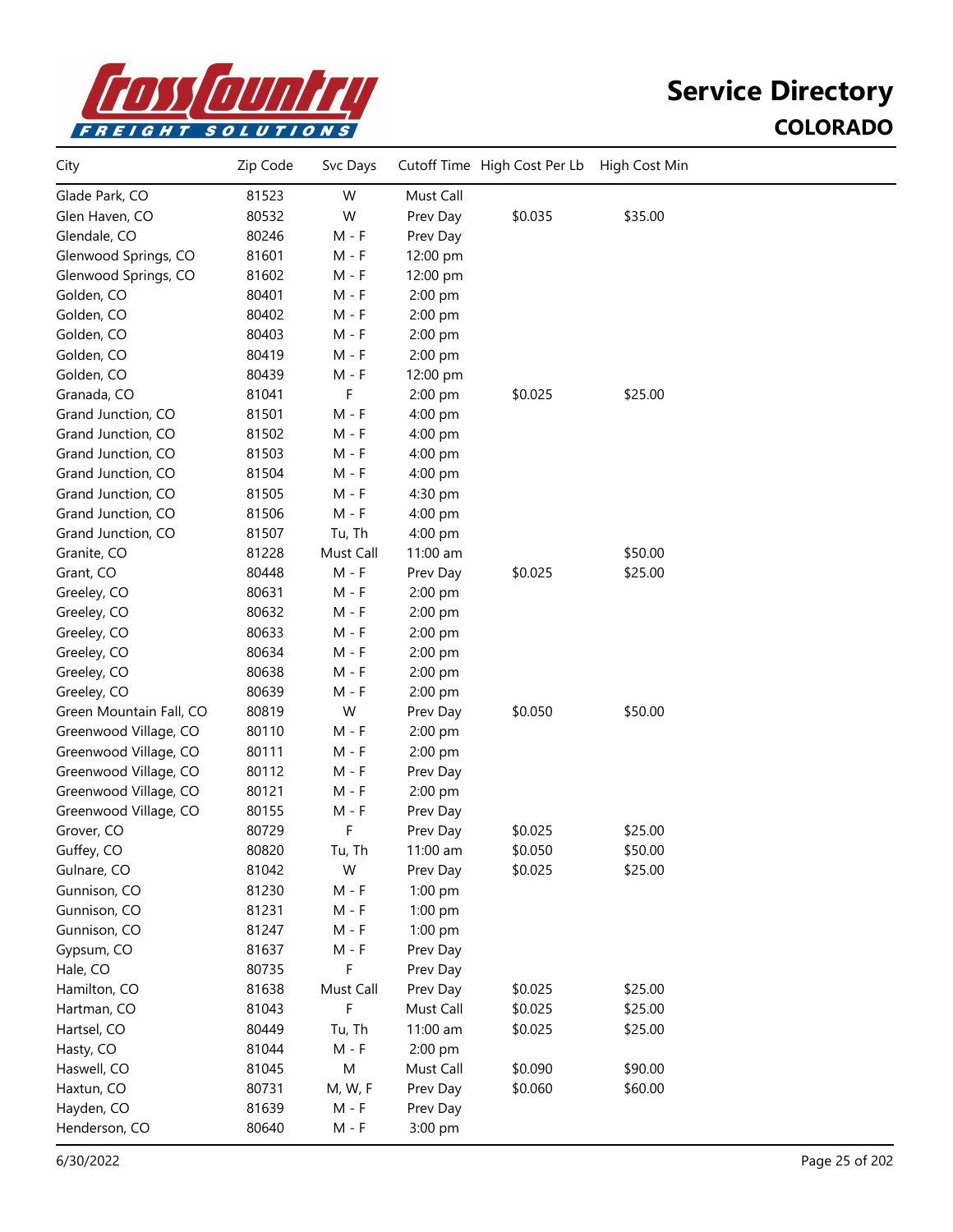

| City                | Zip Code | Svc Days  |           | Cutoff Time High Cost Per Lb | High Cost Min |  |
|---------------------|----------|-----------|-----------|------------------------------|---------------|--|
| Hereford, CO        | 80732    | F         | Prev Day  | \$0.025                      | \$25.00       |  |
| Hesperus, CO        | 81326    | M         | Must Call |                              |               |  |
| Highlands Ranch, CO | 80126    | $M - F$   | Prev Day  |                              |               |  |
| Highlands Ranch, CO | 80129    | $M - F$   | 2:00 pm   |                              |               |  |
| Highlands Ranch, CO | 80130    | $M - F$   | 2:00 pm   |                              |               |  |
| Highlands Ranch, CO | 80163    | $M - F$   | Prev Day  |                              |               |  |
| Hillrose, CO        | 80733    | $M - F$   | 12:00 pm  |                              |               |  |
| Hillside, CO        | 81232    | M, W      | 11:00 am  |                              |               |  |
| Hoehne, CO          | 81046    | M - F     | 10:30 am  |                              |               |  |
| Holly, CO           | 81047    | Must Call | 4:30 pm   | \$0.025                      | \$25.00       |  |
| Holyoke, CO         | 80734    | M, W, F   | Prev Day  | \$0.025                      | \$25.00       |  |
| Homelake, CO        | 81135    | M - F     | Must Call |                              |               |  |
| Hooper, CO          | 81136    | W         | Must Call |                              |               |  |
| Hotchkiss, CO       | 81419    | M - F     | 10:00 am  |                              |               |  |
| Howard, CO          | 81233    | M, W      | 11:00 am  |                              |               |  |
| Hudson, CO          | 80642    | $M - F$   | 2:00 pm   |                              |               |  |
| Hugo, CO            | 80821    | Must Call | Must Call | \$0.045                      | \$45.00       |  |
| Hygiene, CO         | 80533    | M - F     | 2:00 pm   |                              |               |  |
| Idaho Springs, CO   | 80452    | M - F     | 12:00 pm  | \$0.025                      | \$25.00       |  |
| Idalia, CO          | 80735    | F         | Prev Day  | \$0.025                      | \$25.00       |  |
| Idledale, CO        | 80453    | $M - F$   | 12:00 pm  |                              |               |  |
| Ignacio, CO         | 81137    | M, W, F   | 1:00 pm   |                              |               |  |
| Iliff, CO           | 80736    | Tu, Th    | Prev Day  | \$0.030                      | \$30.00       |  |
| Indian Hills, CO    | 80454    | $M - F$   | 12:00 pm  |                              |               |  |
| Jamestown, CO       | 80455    | M, W, F   | Prev Day  |                              |               |  |
| Jaroso, CO          | 81138    | Th        | Prev Day  | \$0.090                      | \$90.00       |  |
| Jefferson, CO       | 80456    | Must Call | 11:00 am  | \$0.025                      | \$25.00       |  |
| Joes, CO            | 80822    | F         | Prev Day  | \$0.025                      | \$25.00       |  |
| Johnstown, CO       | 80534    | $M - F$   | 2:00 pm   |                              |               |  |
| Julesburg, CO       | 80737    | W, F      | 11:00 am  | \$0.025                      | \$25.00       |  |
| Keenesburg, CO      | 80643    | $M - F$   | Prev Day  |                              |               |  |
| Kersey, CO          | 80644    | $M - F$   | 2:00 pm   |                              |               |  |
| Kim, CO             | 81049    | W         | Must Call |                              |               |  |
| Kiowa, CO           | 80117    | M - F     | 3:00 pm   | \$0.025                      | \$25.00       |  |
| Kirk, CO            | 80824    | F         | Prev Day  | \$0.025                      | \$25.00       |  |
| Kit Carson, CO      | 80825    | Must Call | Must Call | \$0.090                      | \$90.00       |  |
| Kittredge, CO       | 80457    | $M - F$   | 12:00 pm  |                              |               |  |
| La Jara, CO         | 81140    | F         | Must Call |                              |               |  |
| La Junta, CO        | 81050    | $M - F$   | Prev Day  |                              |               |  |
| La Salle, CO        | 80645    | $M - F$   | 2:00 pm   |                              |               |  |
| La Veta, CO         | 81055    | Must Call | 10:00 am  | \$0.025                      | \$25.00       |  |
| Lafayette, CO       | 80026    | $M - F$   | 2:00 pm   |                              |               |  |
| Lake City, CO       | 81235    | Th        | Prev Day  | \$0.060                      | \$60.00       |  |
| Lake George, CO     | 80827    | Tu, Th    | 11:00 am  | \$0.050                      | \$50.00       |  |
| Lakewood, CO        | 80123    | $M - F$   | Prev Day  |                              |               |  |
| Lakewood, CO        | 80214    | $M - F$   | Prev Day  |                              |               |  |
| Lakewood, CO        | 80215    | M - F     | Prev Day  |                              |               |  |
| Lakewood, CO        | 80226    | M - F     | Prev Day  |                              |               |  |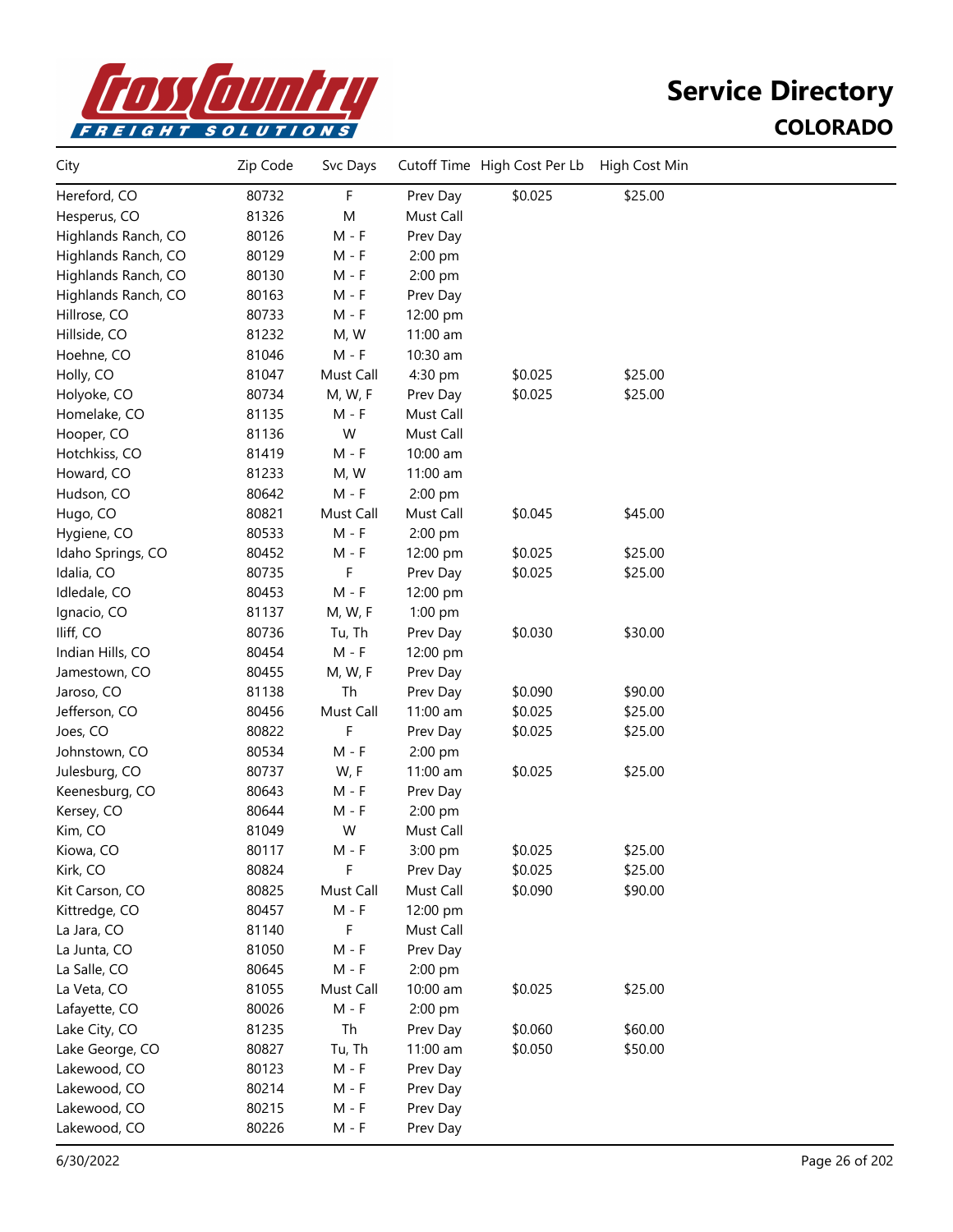

| City                 | Zip Code | Svc Days  |           | Cutoff Time High Cost Per Lb | High Cost Min |  |
|----------------------|----------|-----------|-----------|------------------------------|---------------|--|
| Lakewood, CO         | 80227    | $M - F$   | Prev Day  |                              |               |  |
| Lakewood, CO         | 80228    | $M - F$   | Prev Day  |                              |               |  |
| Lakewood, CO         | 80232    | $M - F$   | Prev Day  |                              |               |  |
| Lakewood, CO         | 80235    | $M - F$   | Prev Day  |                              |               |  |
| Lakewood, CO         | 80236    | $M - F$   | Prev Day  |                              |               |  |
| Lakewood, CO         | 80401    | $M - F$   | Prev Day  |                              |               |  |
| Lamar, CO            | 81052    | F         | 2:30 pm   |                              |               |  |
| Laporte, CO          | 80535    | $M - F$   | 2:00 pm   |                              |               |  |
| Laporte, CO          | 80548    | $M - F$   | 2:00 pm   |                              |               |  |
| Larkspur, CO         | 80118    | $M - F$   | 3:00 pm   |                              |               |  |
| Las Animas, CO       | 81054    | Must Call | 2:30 pm   |                              |               |  |
| Last Chance, CO      | 80757    | F         | Prev Day  | \$0.025                      | \$25.00       |  |
| Lazear, CO           | 81420    | $M - F$   | 10:00 am  |                              |               |  |
| Leadville, CO        | 80461    | $M - F$   | 11:00 am  |                              |               |  |
| Lewis, CO            | 81327    | Th        | $1:00$ pm |                              |               |  |
| Limon, CO            | 80826    | M, W, F   | Prev Day  |                              |               |  |
| Limon, CO            | 80828    | M, W, F   | Prev Day  |                              |               |  |
| Lindon, CO           | 80740    | M, W, F   | Prev Day  | \$0.025                      | \$25.00       |  |
| Littleton, CO        | 80120    | $M - F$   | 2:00 pm   |                              |               |  |
| Littleton, CO        | 80121    | M - F     | 2:00 pm   |                              |               |  |
| Littleton, CO        | 80122    | M - F     | 2:00 pm   |                              |               |  |
| Littleton, CO        | 80123    | $M - F$   | 2:00 pm   |                              |               |  |
| Littleton, CO        | 80124    | $M - F$   | 2:00 pm   |                              |               |  |
| Littleton, CO        | 80125    | $M - F$   | 2:00 pm   |                              |               |  |
| Littleton, CO        | 80126    | $M - F$   | 2:00 pm   |                              |               |  |
| Littleton, CO        | 80127    | $M - F$   | 2:00 pm   |                              |               |  |
| Littleton, CO        | 80128    | $M - F$   | 2:00 pm   |                              |               |  |
| Littleton, CO        | 80129    | M - F     | 2:00 pm   |                              |               |  |
| Littleton, CO        | 80130    | M - F     | 2:00 pm   |                              |               |  |
| Littleton, CO        | 80160    | M - F     | 2:00 pm   |                              |               |  |
| Littleton, CO        | 80161    | M - F     | 2:00 pm   |                              |               |  |
| Littleton, CO        | 80162    | M - F     | 2:00 pm   |                              |               |  |
| Littleton, CO        | 80163    | M - F     | 2:00 pm   |                              |               |  |
| Littleton, CO        | 80165    | M - F     | 2:00 pm   |                              |               |  |
| Littleton, CO        | 80166    | $M - F$   | 2:00 pm   |                              |               |  |
| Livermore, CO        | 80536    | M         | Prev Day  | \$0.050                      | \$50.00       |  |
| Lochbuie, CO         | 80603    | $M - F$   | Prev Day  |                              |               |  |
| Log Lane Village, CO | 80705    | $M - F$   | Prev Day  |                              |               |  |
| Log Lane Vlg, CO     | 80705    | $M - F$   | Prev Day  |                              |               |  |
| Loma, CO             | 81524    | M, W      | 3:00 pm   |                              |               |  |
| Lone Tree, CO        | 80124    | $M - F$   | Prev Day  |                              |               |  |
| Longmont, CO         | 80501    | $M - F$   | 2:00 pm   |                              |               |  |
| Longmont, CO         | 80502    | $M - F$   | 2:00 pm   |                              |               |  |
| Longmont, CO         | 80503    | $M - F$   | 2:00 pm   |                              |               |  |
| Longmont, CO         | 80504    | $M - F$   | 2:00 pm   |                              |               |  |
| Louisville, CO       | 80027    | $M - F$   | 2:00 pm   |                              |               |  |
| Louisville, CO       | 80028    | $M - F$   | 2:00 pm   |                              |               |  |
| Louviers, CO         | 80131    | $M - F$   | 2:00 pm   |                              |               |  |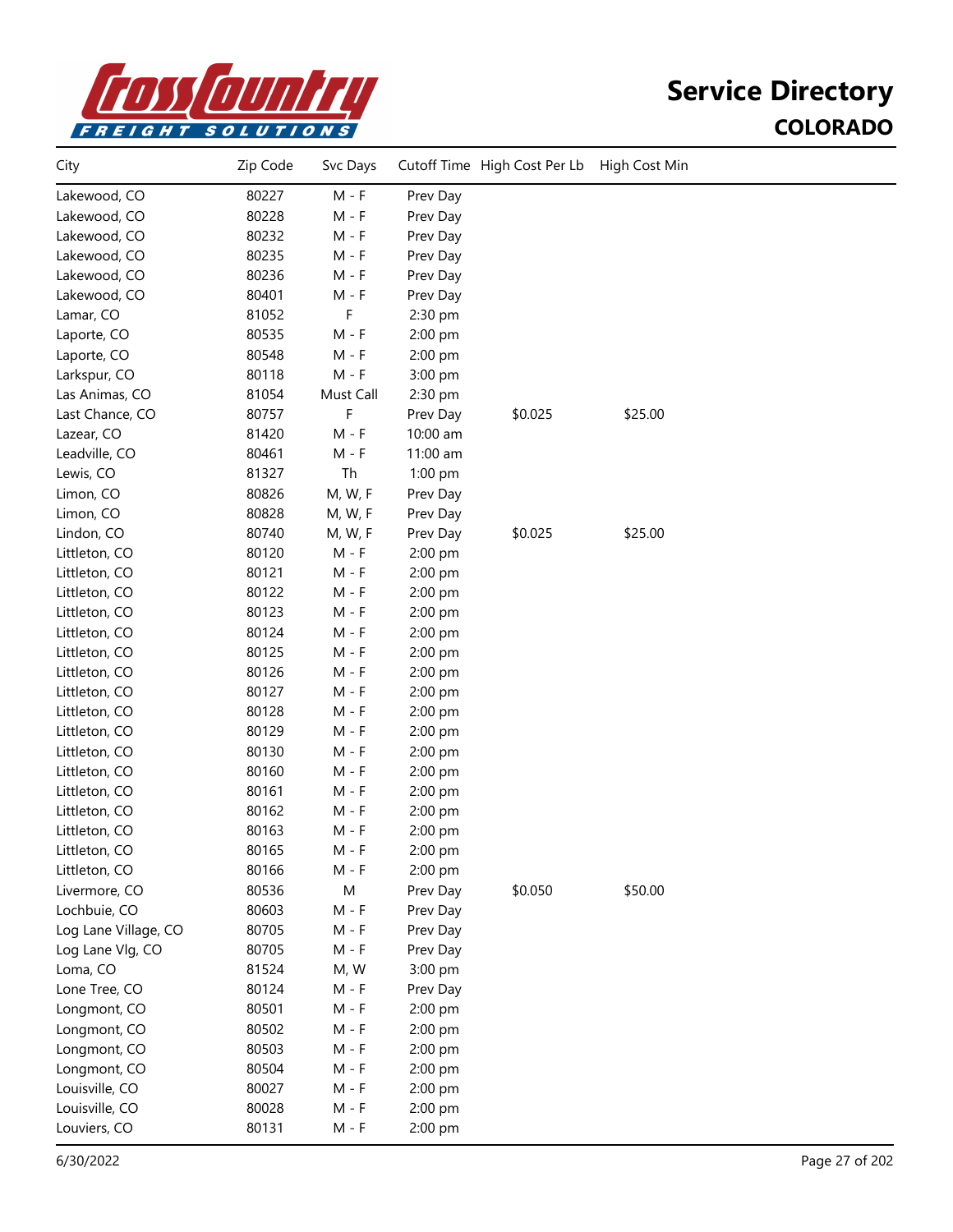

| City                      | Zip Code | Svc Days  |           | Cutoff Time High Cost Per Lb | High Cost Min |  |
|---------------------------|----------|-----------|-----------|------------------------------|---------------|--|
| Loveland, CO              | 80537    | $M - F$   | 2:00 pm   |                              |               |  |
| Loveland, CO              | 80538    | $M - F$   | 2:00 pm   |                              |               |  |
| Loveland, CO              | 80539    | $M - F$   | 2:00 pm   |                              |               |  |
| Lowry, CO                 | 80230    | $M - F$   | Prev Day  |                              |               |  |
| Lucerne, CO               | 80646    | $M - F$   | 2:00 pm   |                              |               |  |
| Lyons, CO                 | 80540    | M, W, F   | 12:00 pm  | \$0.025                      | \$25.00       |  |
| Mack, CO                  | 81525    | M, W      | 3:00 pm   |                              |               |  |
| Maher, CO                 | 81421    | M         | Must Call |                              |               |  |
| Manassa, CO               | 81141    | M         | Prev Day  |                              |               |  |
| Mancos, CO                | 81328    | Tu, Th    | 1:00 pm   |                              |               |  |
| Manitou Springs, CO       | 80829    | W         | Prev Day  | \$0.025                      | \$25.00       |  |
| Manzanola, CO             | 81058    | M - F     | 2:30 pm   |                              |               |  |
| Marvel, CO                | 81329    | M         | Must Call |                              |               |  |
| Masonville, CO            | 80541    | $M - F$   | 2:00 pm   |                              |               |  |
| Matheson, CO              | 80830    | W         | Must Call |                              |               |  |
| Maybell, CO               | 81640    | Tu, Th    | Prev Day  | \$0.050                      | \$50.00       |  |
| Mcclave, CO               | 81057    | M         | 2:30 pm   |                              |               |  |
| Mccoy, CO                 | 80463    | M         | Prev Day  | \$0.070                      | \$70.00       |  |
| Mead, CO                  | 80542    | $M - F$   | 2:00 pm   |                              |               |  |
| Meeker, CO                | 81641    | Tu, Th    | Prev Day  | \$0.050                      | \$50.00       |  |
| Meredith, CO              | 81642    | F         | Prev Day  | \$0.050                      | \$50.00       |  |
| Merino, CO                | 80741    | $M - F$   | 12:00 pm  |                              |               |  |
| Mesa Verde National Park, | 81330    | W         | Must Call | \$0.035                      | \$35.00       |  |
| Mesa, CO                  | 81643    | F         | Prev Day  |                              |               |  |
| Mesita, CO                | 81142    | Th        | Prev Day  | \$0.045                      | \$45.00       |  |
| Milliken, CO              | 80543    | $M - F$   | 2:00 pm   |                              |               |  |
| Minturn, CO               | 81645    | $M - F$   | Prev Day  | \$0.045                      | \$45.00       |  |
| Model, CO                 | 81059    | $M - F$   | Must Call |                              |               |  |
| Moffat, CO                | 81143    | W         | Must Call | \$0.040                      | \$40.00       |  |
| Molina, CO                | 81646    | F         | Prev Day  |                              |               |  |
| Monarch, CO               | 81227    | Must Call | 11:00 am  |                              | \$50.00       |  |
| Montbello, CO             | 80238    | $M - F$   | Prev Day  |                              |               |  |
| Montclair, CO             | 80230    | M - F     | Prev Day  |                              |               |  |
| Monte Vista, CO           | 81144    | M - F     | Prev Day  |                              |               |  |
| Montrose, CO              | 81401    | M - F     | 3:00 pm   |                              |               |  |
| Montrose, CO              | 81402    | $M - F$   | 3:00 pm   |                              |               |  |
| Montrose, CO              | 81403    | $M - F$   | 3:00 pm   |                              |               |  |
| Monument, CO              | 80132    | $M - F$   | 3:00 pm   | \$0.025                      | \$25.00       |  |
| Morrison, CO              | 80465    | $M - F$   | 12:00 pm  |                              |               |  |
| Mosca, CO                 | 81146    | W         | Prev Day  |                              |               |  |
| Nathrop, CO               | 81236    | $M - F$   | 11:00 am  |                              |               |  |
| Naturita, CO              | 81422    | W         | Prev Day  |                              |               |  |
| Nederland, CO             | 80466    | M, W, F   | Prev Day  |                              |               |  |
| New Castle, CO            | 81647    | $M - F$   | 12:00 pm  |                              |               |  |
| New Raymer, CO            | 80742    | Tu, Th    | Prev Day  | \$0.050                      | \$50.00       |  |
| Niwot, CO                 | 80504    | $M - F$   | 2:00 pm   |                              |               |  |
| Niwot, CO                 | 80544    | $M - F$   | 2:00 pm   |                              |               |  |
| Northglenn, CO            | 80233    | $M - F$   | Prev Day  |                              |               |  |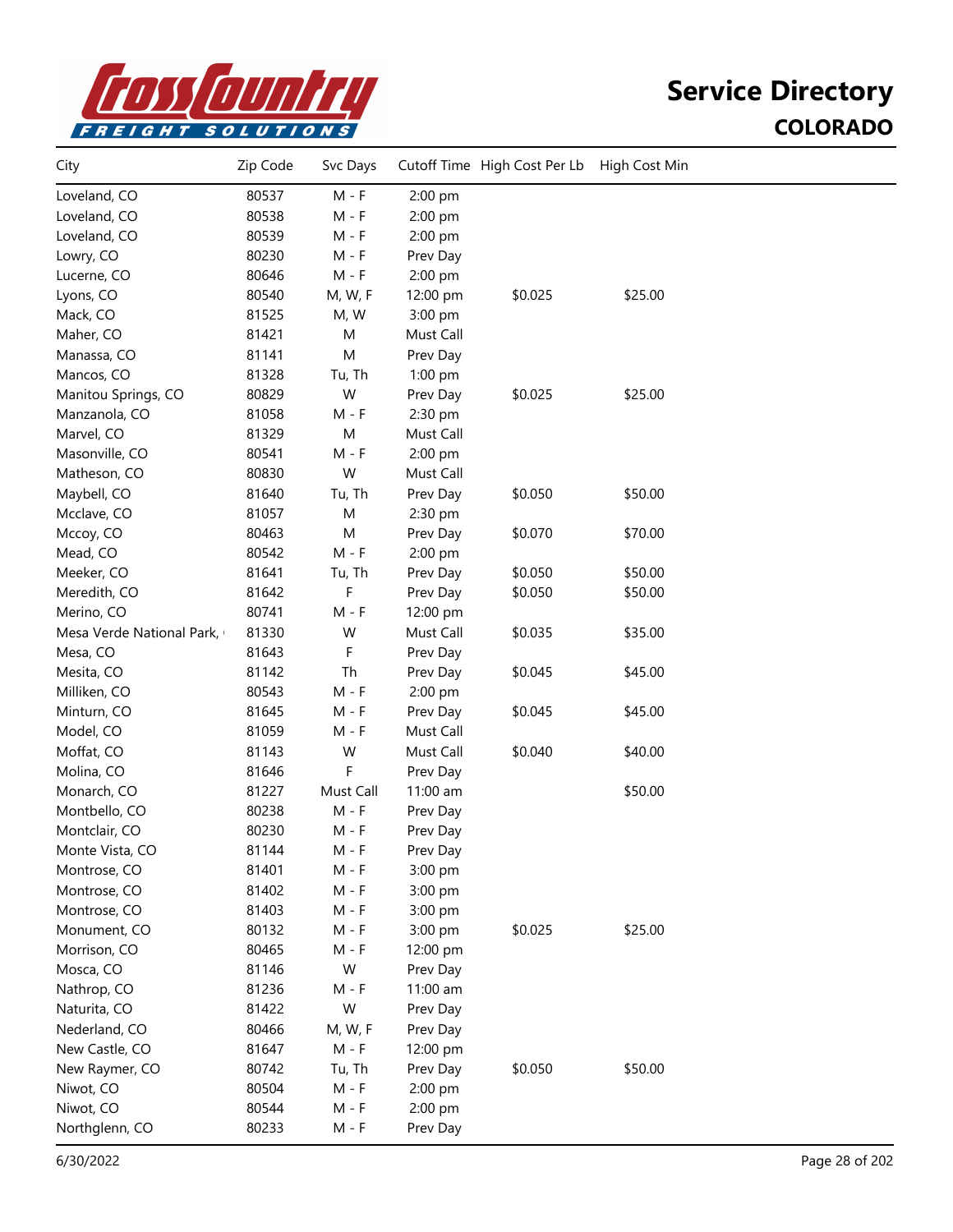

| City               | Zip Code | Svc Days  |           | Cutoff Time High Cost Per Lb | High Cost Min |  |
|--------------------|----------|-----------|-----------|------------------------------|---------------|--|
| Northglenn, CO     | 80234    | $M - F$   | Prev Day  |                              |               |  |
| Northglenn, CO     | 80241    | M - F     | Prev Day  |                              |               |  |
| Northglenn, CO     | 80260    | M - F     | Prev Day  |                              |               |  |
| Norwood, CO        | 81423    | W         | Prev Day  |                              |               |  |
| Nucla, CO          | 81424    | W         | Prev Day  |                              |               |  |
| Nunn, CO           | 80648    | $M - F$   | 2:00 pm   | \$0.050                      | \$50.00       |  |
| Oak Creek, CO      | 80467    | W, F      | Prev Day  | \$0.025                      | \$25.00       |  |
| Ohio City, CO      | 81237    | Tu        | Must Call | \$0.075                      | \$75.00       |  |
| Olathe, CO         | 81425    | $M - F$   | 3:00 pm   |                              |               |  |
| Olney Springs, CO  | 81062    | M         | Prev Day  |                              |               |  |
| Ophir, CO          | 81426    | M         | Must Call | \$0.070                      | \$70.00       |  |
| Orchard, CO        | 80649    | $M - F$   | Prev Day  | \$0.025                      | \$25.00       |  |
| Ordway, CO         | 81063    | Must Call | Prev Day  |                              |               |  |
| Otis, CO           | 80743    | M, W, F   | Prev Day  |                              |               |  |
| Ouray, CO          | 81427    | Tu        | Prev Day  | \$0.025                      | \$25.00       |  |
| Ovid, CO           | 80744    | W, F      | 11:00 am  | \$0.045                      | \$45.00       |  |
| Pagosa Springs, CO | 81147    | M - F     | 2:00 pm   | \$0.050                      | \$50.00       |  |
| Pagosa Springs, CO | 81157    | M - F     | 2:00 pm   | \$0.050                      | \$50.00       |  |
| Palisade, CO       | 81526    | $M - F$   | 3:00 pm   |                              |               |  |
| Palmer Lake, CO    | 80133    | $M - F$   | 3:00 pm   | \$0.025                      | \$25.00       |  |
| Paoli, CO          | 80746    | M, W, F   | Prev Day  |                              |               |  |
| Paonia, CO         | 81428    | $M - F$   | 12:00 pm  |                              |               |  |
| Parachute, CO      | 81635    | $M - F$   | 12:00 pm  |                              |               |  |
| Paradox, CO        | 81429    | W         | Prev Day  | \$0.090                      | \$90.00       |  |
| Parker, CO         | 80134    | $M - F$   | 2:00 pm   |                              |               |  |
| Parker, CO         | 80138    | M - F     | 2:00 pm   |                              |               |  |
| Parlin, CO         | 81239    | M - F     | Must Call | \$0.035                      | \$35.00       |  |
| Penrose, CO        | 81240    | Tu        | Prev Day  |                              |               |  |
| Peyton, CO         | 80831    | $M - F$   | 3:00 pm   |                              |               |  |
| Phippsburg, CO     | 80469    | W, F      | Prev Day  | \$0.025                      | \$25.00       |  |
| Pierce, CO         | 80650    | $M - F$   | 2:00 pm   | \$0.035                      | \$35.00       |  |
| Pine, CO           | 80470    | $M - F$   | 12:00 pm  |                              |               |  |
| Pinecliffe, CO     | 80471    | M, W, F   | Prev Day  | \$0.025                      | \$25.00       |  |
| Pitkin, CO         | 81241    | Tu        | Must Call | \$0.090                      | \$90.00       |  |
| Placerville, CO    | 81430    | M - F     | Prev Day  | \$0.060                      | \$60.00       |  |
| Platteville, CO    | 80651    | $M - F$   | 2:00 pm   |                              |               |  |
| Pleasant View, CO  | 81331    | Th        | 1:00 pm   |                              |               |  |
| Poncha Springs, CO | 81242    | $M - F$   | 11:00 am  |                              |               |  |
| Powderhorn, CO     | 81243    | Th        | Must Call | \$0.070                      | \$70.00       |  |
| Pritchett, CO      | 81064    | W         | Prev Day  |                              |               |  |
| Pryor, CO          | 81065    | $M - F$   | Prev Day  |                              |               |  |
| Pueblo, CO         | 81001    | $M - F$   | 2:00 pm   |                              |               |  |
| Pueblo, CO         | 81002    | M - F     | 2:00 pm   |                              |               |  |
| Pueblo, CO         | 81003    | $M - F$   | 2:00 pm   |                              |               |  |
| Pueblo, CO         | 81004    | M - F     | 2:00 pm   |                              |               |  |
| Pueblo, CO         | 81005    | $M - F$   | 2:00 pm   |                              |               |  |
| Pueblo, CO         | 81006    | $M - F$   | 2:00 pm   |                              |               |  |
| Pueblo, CO         | 81007    | M - F     | 2:00 pm   |                              |               |  |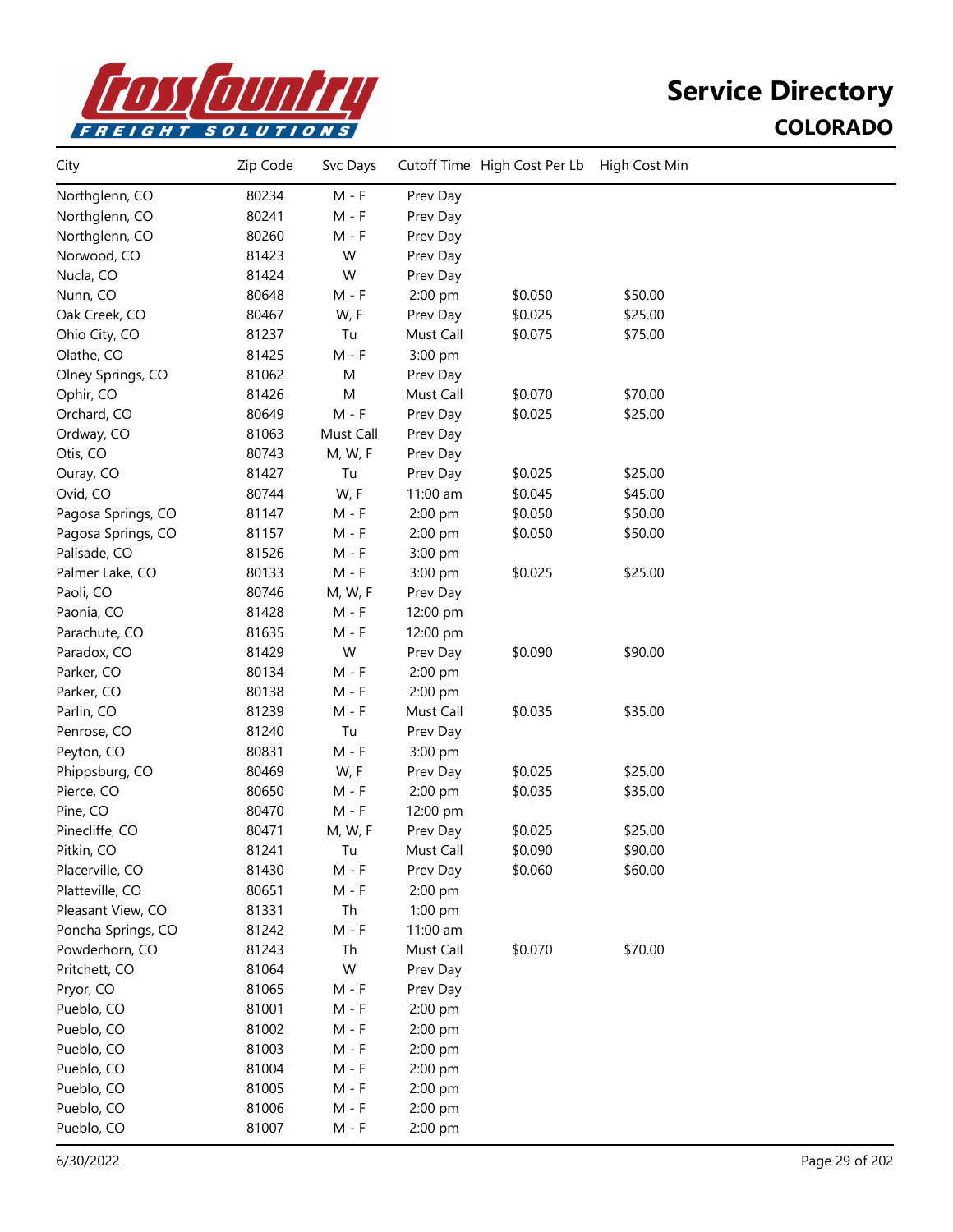

| 81008<br>$M - F$<br>Pueblo, CO<br>2:00 pm<br>81009<br>Pueblo, CO<br>M - F<br>2:00 pm<br>Pueblo, CO<br>81010<br>M - F<br>2:00 pm<br>Pueblo, CO<br>81011<br>$M - F$<br>2:00 pm<br>Pueblo, CO<br>81012<br>$M - F$<br>2:00 pm<br>Pueblo, CO<br>81013<br>$M - F$<br>2:00 pm<br>Pueblo, CO<br>81014<br>$M - F$<br>2:00 pm<br>Pueblo, CO<br>81015<br>$M - F$<br>2:00 pm<br>W<br>Ramah, CO<br>80832<br>3:00 pm<br>81648<br>\$0.050<br>\$50.00<br>Rangely, CO<br>Tu, Th<br>Prev Day<br>Red Cliff, CO<br>81649<br>$M - F$<br>\$0.060<br>\$60.00<br>Prev Day<br>${\sf M}$<br>80545<br>Prev Day<br>\$0.050<br>\$50.00<br>Red Feather Lakes, CO<br>Red Wing, CO<br>81066<br>Must Call<br>Must Call<br>\$0.050<br>\$50.00<br>Redvale, CO<br>81431<br>W<br>Prev Day<br>\$90.00<br>Rico, CO<br>81332<br>M<br>Must Call<br>\$0.090<br>81432<br>\$50.00<br>Ridgway, CO<br>Tu, Th<br>Prev Day<br>\$0.050<br>Rifle, CO<br>81650<br>$M - F$<br>\$25.00<br>\$0.025<br>Prev Day<br>81244<br>Rockvale, CO<br>Tu<br>Prev Day<br>81067<br>Must Call<br>Rocky Ford, CO<br>Prev Day<br>Roggen, CO<br>80652<br>$M - F$<br>Prev Day<br>\$25.00<br>Rollinsville, CO<br>80474<br>\$0.025<br>M, W, F<br>Prev Day<br>81148<br>M<br>Romeo, CO<br>Prev Day<br>Rush, CO<br>80833<br>Must Call<br>Must Call<br>\$0.050<br>\$50.00<br>Rush, CO<br>80833<br>Must Call<br>Must Call<br>\$0.050<br>\$50.00<br>F<br>Rye, CO<br>81069<br>Must Call | City         | Zip Code | Svc Days |          | Cutoff Time High Cost Per Lb | High Cost Min |  |
|--------------------------------------------------------------------------------------------------------------------------------------------------------------------------------------------------------------------------------------------------------------------------------------------------------------------------------------------------------------------------------------------------------------------------------------------------------------------------------------------------------------------------------------------------------------------------------------------------------------------------------------------------------------------------------------------------------------------------------------------------------------------------------------------------------------------------------------------------------------------------------------------------------------------------------------------------------------------------------------------------------------------------------------------------------------------------------------------------------------------------------------------------------------------------------------------------------------------------------------------------------------------------------------------------------------------------------------------------------------------------------------------------------|--------------|----------|----------|----------|------------------------------|---------------|--|
|                                                                                                                                                                                                                                                                                                                                                                                                                                                                                                                                                                                                                                                                                                                                                                                                                                                                                                                                                                                                                                                                                                                                                                                                                                                                                                                                                                                                        |              |          |          |          |                              |               |  |
|                                                                                                                                                                                                                                                                                                                                                                                                                                                                                                                                                                                                                                                                                                                                                                                                                                                                                                                                                                                                                                                                                                                                                                                                                                                                                                                                                                                                        |              |          |          |          |                              |               |  |
|                                                                                                                                                                                                                                                                                                                                                                                                                                                                                                                                                                                                                                                                                                                                                                                                                                                                                                                                                                                                                                                                                                                                                                                                                                                                                                                                                                                                        |              |          |          |          |                              |               |  |
|                                                                                                                                                                                                                                                                                                                                                                                                                                                                                                                                                                                                                                                                                                                                                                                                                                                                                                                                                                                                                                                                                                                                                                                                                                                                                                                                                                                                        |              |          |          |          |                              |               |  |
|                                                                                                                                                                                                                                                                                                                                                                                                                                                                                                                                                                                                                                                                                                                                                                                                                                                                                                                                                                                                                                                                                                                                                                                                                                                                                                                                                                                                        |              |          |          |          |                              |               |  |
|                                                                                                                                                                                                                                                                                                                                                                                                                                                                                                                                                                                                                                                                                                                                                                                                                                                                                                                                                                                                                                                                                                                                                                                                                                                                                                                                                                                                        |              |          |          |          |                              |               |  |
|                                                                                                                                                                                                                                                                                                                                                                                                                                                                                                                                                                                                                                                                                                                                                                                                                                                                                                                                                                                                                                                                                                                                                                                                                                                                                                                                                                                                        |              |          |          |          |                              |               |  |
|                                                                                                                                                                                                                                                                                                                                                                                                                                                                                                                                                                                                                                                                                                                                                                                                                                                                                                                                                                                                                                                                                                                                                                                                                                                                                                                                                                                                        |              |          |          |          |                              |               |  |
|                                                                                                                                                                                                                                                                                                                                                                                                                                                                                                                                                                                                                                                                                                                                                                                                                                                                                                                                                                                                                                                                                                                                                                                                                                                                                                                                                                                                        |              |          |          |          |                              |               |  |
|                                                                                                                                                                                                                                                                                                                                                                                                                                                                                                                                                                                                                                                                                                                                                                                                                                                                                                                                                                                                                                                                                                                                                                                                                                                                                                                                                                                                        |              |          |          |          |                              |               |  |
|                                                                                                                                                                                                                                                                                                                                                                                                                                                                                                                                                                                                                                                                                                                                                                                                                                                                                                                                                                                                                                                                                                                                                                                                                                                                                                                                                                                                        |              |          |          |          |                              |               |  |
|                                                                                                                                                                                                                                                                                                                                                                                                                                                                                                                                                                                                                                                                                                                                                                                                                                                                                                                                                                                                                                                                                                                                                                                                                                                                                                                                                                                                        |              |          |          |          |                              |               |  |
|                                                                                                                                                                                                                                                                                                                                                                                                                                                                                                                                                                                                                                                                                                                                                                                                                                                                                                                                                                                                                                                                                                                                                                                                                                                                                                                                                                                                        |              |          |          |          |                              |               |  |
|                                                                                                                                                                                                                                                                                                                                                                                                                                                                                                                                                                                                                                                                                                                                                                                                                                                                                                                                                                                                                                                                                                                                                                                                                                                                                                                                                                                                        |              |          |          |          |                              |               |  |
|                                                                                                                                                                                                                                                                                                                                                                                                                                                                                                                                                                                                                                                                                                                                                                                                                                                                                                                                                                                                                                                                                                                                                                                                                                                                                                                                                                                                        |              |          |          |          |                              |               |  |
|                                                                                                                                                                                                                                                                                                                                                                                                                                                                                                                                                                                                                                                                                                                                                                                                                                                                                                                                                                                                                                                                                                                                                                                                                                                                                                                                                                                                        |              |          |          |          |                              |               |  |
|                                                                                                                                                                                                                                                                                                                                                                                                                                                                                                                                                                                                                                                                                                                                                                                                                                                                                                                                                                                                                                                                                                                                                                                                                                                                                                                                                                                                        |              |          |          |          |                              |               |  |
|                                                                                                                                                                                                                                                                                                                                                                                                                                                                                                                                                                                                                                                                                                                                                                                                                                                                                                                                                                                                                                                                                                                                                                                                                                                                                                                                                                                                        |              |          |          |          |                              |               |  |
|                                                                                                                                                                                                                                                                                                                                                                                                                                                                                                                                                                                                                                                                                                                                                                                                                                                                                                                                                                                                                                                                                                                                                                                                                                                                                                                                                                                                        |              |          |          |          |                              |               |  |
|                                                                                                                                                                                                                                                                                                                                                                                                                                                                                                                                                                                                                                                                                                                                                                                                                                                                                                                                                                                                                                                                                                                                                                                                                                                                                                                                                                                                        |              |          |          |          |                              |               |  |
|                                                                                                                                                                                                                                                                                                                                                                                                                                                                                                                                                                                                                                                                                                                                                                                                                                                                                                                                                                                                                                                                                                                                                                                                                                                                                                                                                                                                        |              |          |          |          |                              |               |  |
|                                                                                                                                                                                                                                                                                                                                                                                                                                                                                                                                                                                                                                                                                                                                                                                                                                                                                                                                                                                                                                                                                                                                                                                                                                                                                                                                                                                                        |              |          |          |          |                              |               |  |
|                                                                                                                                                                                                                                                                                                                                                                                                                                                                                                                                                                                                                                                                                                                                                                                                                                                                                                                                                                                                                                                                                                                                                                                                                                                                                                                                                                                                        |              |          |          |          |                              |               |  |
|                                                                                                                                                                                                                                                                                                                                                                                                                                                                                                                                                                                                                                                                                                                                                                                                                                                                                                                                                                                                                                                                                                                                                                                                                                                                                                                                                                                                        |              |          |          |          |                              |               |  |
|                                                                                                                                                                                                                                                                                                                                                                                                                                                                                                                                                                                                                                                                                                                                                                                                                                                                                                                                                                                                                                                                                                                                                                                                                                                                                                                                                                                                        |              |          |          |          |                              |               |  |
|                                                                                                                                                                                                                                                                                                                                                                                                                                                                                                                                                                                                                                                                                                                                                                                                                                                                                                                                                                                                                                                                                                                                                                                                                                                                                                                                                                                                        | Saguache, CO | 81149    | W        | Prev Day |                              |               |  |
| 81201<br>$M - F$<br>11:00 am<br>Salida, CO                                                                                                                                                                                                                                                                                                                                                                                                                                                                                                                                                                                                                                                                                                                                                                                                                                                                                                                                                                                                                                                                                                                                                                                                                                                                                                                                                             |              |          |          |          |                              |               |  |
| 81150<br>Must Call<br>San Acacio, CO<br>Prev Day                                                                                                                                                                                                                                                                                                                                                                                                                                                                                                                                                                                                                                                                                                                                                                                                                                                                                                                                                                                                                                                                                                                                                                                                                                                                                                                                                       |              |          |          |          |                              |               |  |
| 81152<br>M<br>San Luis, CO<br>Prev Day                                                                                                                                                                                                                                                                                                                                                                                                                                                                                                                                                                                                                                                                                                                                                                                                                                                                                                                                                                                                                                                                                                                                                                                                                                                                                                                                                                 |              |          |          |          |                              |               |  |
| San Pablo, CO<br>81153<br>Th<br>Prev Day                                                                                                                                                                                                                                                                                                                                                                                                                                                                                                                                                                                                                                                                                                                                                                                                                                                                                                                                                                                                                                                                                                                                                                                                                                                                                                                                                               |              |          |          |          |                              |               |  |
| Sanford, CO<br>81151<br>Tu<br>Prev Day                                                                                                                                                                                                                                                                                                                                                                                                                                                                                                                                                                                                                                                                                                                                                                                                                                                                                                                                                                                                                                                                                                                                                                                                                                                                                                                                                                 |              |          |          |          |                              |               |  |
| F<br>\$0.100<br>\$100.00<br>Sargents, CO<br>81248<br>Prev Day                                                                                                                                                                                                                                                                                                                                                                                                                                                                                                                                                                                                                                                                                                                                                                                                                                                                                                                                                                                                                                                                                                                                                                                                                                                                                                                                          |              |          |          |          |                              |               |  |
| Sedalia, CO<br>80135<br>$M - F$<br>3:00 pm                                                                                                                                                                                                                                                                                                                                                                                                                                                                                                                                                                                                                                                                                                                                                                                                                                                                                                                                                                                                                                                                                                                                                                                                                                                                                                                                                             |              |          |          |          |                              |               |  |
| 81070<br>W<br>Segundo, CO<br>Prev Day                                                                                                                                                                                                                                                                                                                                                                                                                                                                                                                                                                                                                                                                                                                                                                                                                                                                                                                                                                                                                                                                                                                                                                                                                                                                                                                                                                  |              |          |          |          |                              |               |  |
| 80834<br>W, F<br>Seibert, CO<br>Prev Day                                                                                                                                                                                                                                                                                                                                                                                                                                                                                                                                                                                                                                                                                                                                                                                                                                                                                                                                                                                                                                                                                                                                                                                                                                                                                                                                                               |              |          |          |          |                              |               |  |
| $M - F$<br>Severance, CO<br>80546<br>12:00 pm                                                                                                                                                                                                                                                                                                                                                                                                                                                                                                                                                                                                                                                                                                                                                                                                                                                                                                                                                                                                                                                                                                                                                                                                                                                                                                                                                          |              |          |          |          |                              |               |  |
| \$30.00<br>Shawnee, CO<br>80475<br>$M - F$<br>12:00 pm<br>\$0.030                                                                                                                                                                                                                                                                                                                                                                                                                                                                                                                                                                                                                                                                                                                                                                                                                                                                                                                                                                                                                                                                                                                                                                                                                                                                                                                                      |              |          |          |          |                              |               |  |
| 81071<br>Must Call<br>\$0.090<br>\$90.00<br>Sheridan Lake, CO<br>Prev Day                                                                                                                                                                                                                                                                                                                                                                                                                                                                                                                                                                                                                                                                                                                                                                                                                                                                                                                                                                                                                                                                                                                                                                                                                                                                                                                              |              |          |          |          |                              |               |  |
| 80110<br>$M - F$<br>2:00 pm<br>Sheridan, CO                                                                                                                                                                                                                                                                                                                                                                                                                                                                                                                                                                                                                                                                                                                                                                                                                                                                                                                                                                                                                                                                                                                                                                                                                                                                                                                                                            |              |          |          |          |                              |               |  |
| Silt, CO<br>81652<br>$M - F$<br>12:00 pm                                                                                                                                                                                                                                                                                                                                                                                                                                                                                                                                                                                                                                                                                                                                                                                                                                                                                                                                                                                                                                                                                                                                                                                                                                                                                                                                                               |              |          |          |          |                              |               |  |
| Silver Cliff, CO<br>81249<br>M, W<br>\$0.030<br>\$30.00<br>Must Call                                                                                                                                                                                                                                                                                                                                                                                                                                                                                                                                                                                                                                                                                                                                                                                                                                                                                                                                                                                                                                                                                                                                                                                                                                                                                                                                   |              |          |          |          |                              |               |  |
| 80476<br>$M - F$<br>\$0.025<br>\$25.00<br>Silver Plume, CO<br>12:00 pm                                                                                                                                                                                                                                                                                                                                                                                                                                                                                                                                                                                                                                                                                                                                                                                                                                                                                                                                                                                                                                                                                                                                                                                                                                                                                                                                 |              |          |          |          |                              |               |  |
| Silverthorne, CO<br>80497<br>\$0.025<br>\$25.00<br>M - F<br>12:00 pm                                                                                                                                                                                                                                                                                                                                                                                                                                                                                                                                                                                                                                                                                                                                                                                                                                                                                                                                                                                                                                                                                                                                                                                                                                                                                                                                   |              |          |          |          |                              |               |  |
| Silverthorne, CO<br>80498<br>$M - F$<br>12:00 pm<br>\$0.025<br>\$25.00                                                                                                                                                                                                                                                                                                                                                                                                                                                                                                                                                                                                                                                                                                                                                                                                                                                                                                                                                                                                                                                                                                                                                                                                                                                                                                                                 |              |          |          |          |                              |               |  |
| Silverton, CO<br>81433<br>F<br>Must Call<br>\$0.030<br>\$30.00                                                                                                                                                                                                                                                                                                                                                                                                                                                                                                                                                                                                                                                                                                                                                                                                                                                                                                                                                                                                                                                                                                                                                                                                                                                                                                                                         |              |          |          |          |                              |               |  |
| 80835<br>W<br>Simla, CO<br>3:00 pm                                                                                                                                                                                                                                                                                                                                                                                                                                                                                                                                                                                                                                                                                                                                                                                                                                                                                                                                                                                                                                                                                                                                                                                                                                                                                                                                                                     |              |          |          |          |                              |               |  |
| W<br>80835<br>Must Call<br>Simla, CO                                                                                                                                                                                                                                                                                                                                                                                                                                                                                                                                                                                                                                                                                                                                                                                                                                                                                                                                                                                                                                                                                                                                                                                                                                                                                                                                                                   |              |          |          |          |                              |               |  |
| Slater, CO<br>81653<br>Must Call<br>Prev Day<br>\$0.180<br>\$180.00                                                                                                                                                                                                                                                                                                                                                                                                                                                                                                                                                                                                                                                                                                                                                                                                                                                                                                                                                                                                                                                                                                                                                                                                                                                                                                                                    |              |          |          |          |                              |               |  |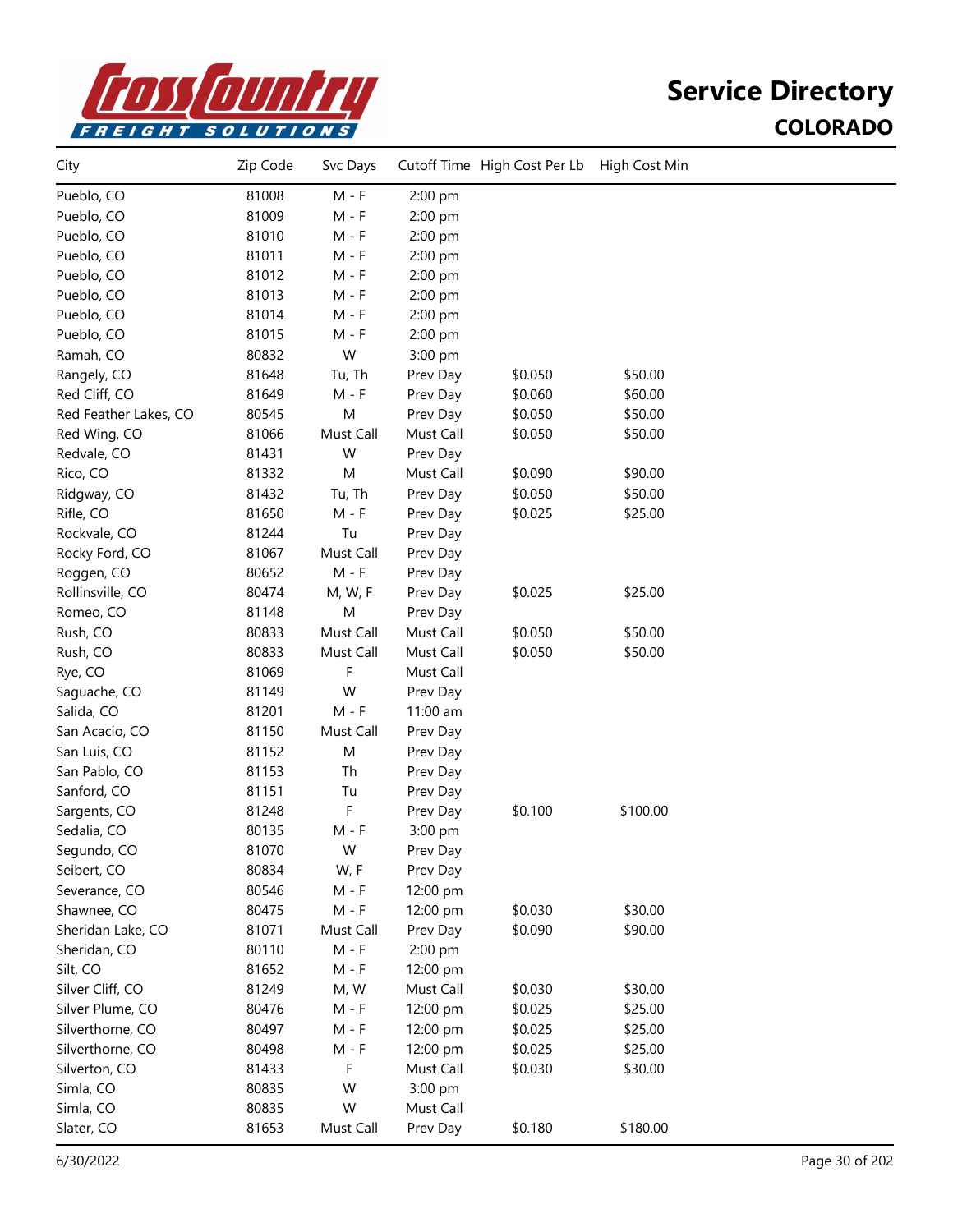

| City                  | Zip Code | Svc Days  |           | Cutoff Time High Cost Per Lb | High Cost Min |  |
|-----------------------|----------|-----------|-----------|------------------------------|---------------|--|
| Slick Rock, CO        | 81333    | Must Call | Must Call | \$0.080                      | \$80.00       |  |
| Snowmass Village, CO  | 81615    | $M - F$   | 3:00 pm   |                              |               |  |
| Snowmass, CO          | 81654    | M - F     | 3:00 pm   |                              |               |  |
| Snyder, CO            | 80750    | M - F     | Prev Day  |                              |               |  |
| Somerset, CO          | 81434    | F         | Prev Day  | \$0.045                      | \$45.00       |  |
| South Fork, CO        | 81154    | Tu, F     | Prev Day  |                              |               |  |
| Springfield, CO       | 81073    | Must Call | 2:00 pm   |                              |               |  |
| Starkville, CO        | 81074    | Must Call | 1:00 pm   |                              |               |  |
| Steamboat Springs, CO | 80477    | $M - F$   | Prev Day  | \$0.025                      | \$25.00       |  |
| Steamboat Springs, CO | 80487    | M - F     | Prev Day  | \$0.025                      | \$25.00       |  |
| Steamboat Springs, CO | 80488    | M - F     | Prev Day  | \$0.025                      | \$25.00       |  |
| Sterling, CO          | 80751    | $M - F$   | 12:00 pm  |                              |               |  |
| Stoneham, CO          | 80754    | Tu, Th    | Prev Day  | \$0.050                      | \$50.00       |  |
| Strasburg, CO         | 80136    | M, W, F   | Prev Day  |                              |               |  |
| Stratton, CO          | 80836    | W, F      | Prev Day  |                              |               |  |
| Sugar City, CO        | 81076    | Must Call | Must Call |                              |               |  |
| Superior, CO          | 80027    | $M - F$   | Prev Day  |                              |               |  |
| Swink, CO             | 81077    | M - F     | $9:30$ am |                              |               |  |
| Telluride, CO         | 81435    | $M - F$   | Prev Day  | \$0.065                      | \$65.00       |  |
| Texas Creek, CO       | 81250    | M, W      | Must Call |                              |               |  |
| Thornton, CO          | 80221    | $M - F$   | Prev Day  |                              |               |  |
| Thornton, CO          | 80229    | $M - F$   | Prev Day  |                              |               |  |
| Thornton, CO          | 80233    | $M - F$   | Prev Day  |                              |               |  |
| Thornton, CO          | 80241    | $M - F$   | Prev Day  |                              |               |  |
| Thornton, CO          | 80260    | $M - F$   | Prev Day  |                              |               |  |
| Thornton, CO          | 80602    | M - F     | Prev Day  |                              |               |  |
| Timnath, CO           | 80547    | $M - F$   | 12:00 pm  |                              |               |  |
| Toponas, CO           | 80479    | Must Call | Prev Day  | \$0.025                      | \$25.00       |  |
| Towaoc, CO            | 81334    | W         | Must Call | \$0.025                      | \$25.00       |  |
| Trinchera, CO         | 81081    | W         | Must Call | \$0.025                      | \$25.00       |  |
| Trinidad, CO          | 81082    | $M - F$   | 2:30 pm   |                              |               |  |
| Twin Lakes, CO        | 81251    | Must Call | 11:00 am  |                              | \$50.00       |  |
| Two Buttes, CO        | 81084    | Must Call | 2:30 pm   | \$0.025                      | \$25.00       |  |
| U S A F Academy, CO   | 80840    | Tu        | Must Call |                              |               |  |
| U S A F Academy, CO   | 80841    | Tu        | Must Call |                              |               |  |
| Uravan, CO            | 81436    | W         | Prev Day  | \$0.035                      | \$35.00       |  |
| Vail, CO              | 81657    | $M - F$   | Prev Day  | \$0.050                      | \$50.00       |  |
| Vail, CO              | 81658    | $M - F$   | Prev Day  | \$0.050                      | \$50.00       |  |
| Vernon, CO            | 80755    | M, W, F   | Prev Day  | \$0.025                      | \$25.00       |  |
| Vilas, CO             | 81087    | W         | Must Call |                              |               |  |
| Villa Grove, CO       | 81155    | Must Call | 11:00 am  |                              | \$50.00       |  |
| Vona, CO              | 80861    | W, F      | Prev Day  |                              |               |  |
| Walsenburg, CO        | 81089    | Tu, F     | Prev Day  |                              |               |  |
| Walsh, CO             | 81090    | W         | 2:00 pm   | \$0.030                      | \$30.00       |  |
| Ward, CO              | 80481    | M, W, F   | Prev Day  |                              |               |  |
| Watkins, CO           | 80137    | M, W, F   | Prev Day  |                              |               |  |
| Wattenburg, CO        | 80621    | $M - F$   | 12:00 pm  |                              |               |  |
| Weldona, CO           | 80653    | $M - F$   | Prev Day  | \$0.025                      | \$25.00       |  |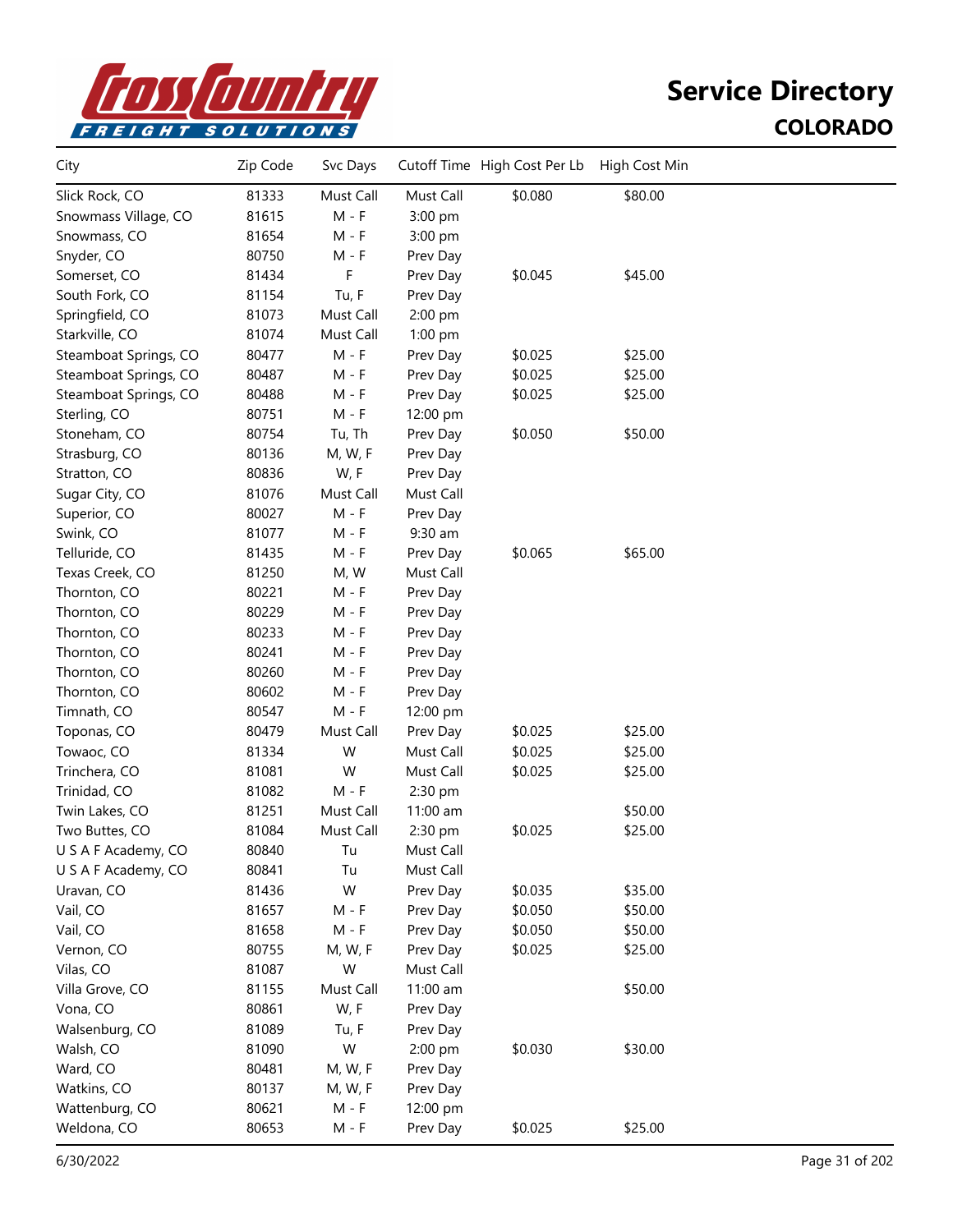

| City              | Zip Code | Svc Days  |           | Cutoff Time High Cost Per Lb | High Cost Min |  |
|-------------------|----------|-----------|-----------|------------------------------|---------------|--|
| Wellington, CO    | 80549    | $M - F$   | 12:00 pm  |                              |               |  |
| Westcliffe, CO    | 81252    | M, W      | 11:00 am  | \$0.030                      | \$30.00       |  |
| Westminster, CO   | 80003    | $M - F$   | 2:00 pm   |                              |               |  |
| Westminster, CO   | 80005    | $M - F$   | 2:00 pm   |                              |               |  |
| Westminster, CO   | 80020    | $M - F$   | 2:00 pm   |                              |               |  |
| Westminster, CO   | 80021    | $M - F$   | 2:00 pm   |                              |               |  |
| Westminster, CO   | 80030    | $M - F$   | 2:00 pm   |                              |               |  |
| Westminster, CO   | 80031    | $M - F$   | 2:00 pm   |                              |               |  |
| Westminster, CO   | 80035    | $M - F$   | 2:00 pm   |                              |               |  |
| Westminster, CO   | 80036    | $M - F$   | 2:00 pm   |                              |               |  |
| Westminster, CO   | 80221    | $M - F$   | 2:00 pm   |                              |               |  |
| Westminster, CO   | 80234    | $M - F$   | 2:00 pm   |                              |               |  |
| Westminster, CO   | 80241    | $M - F$   | 2:00 pm   |                              |               |  |
| Westminster, CO   | 80260    | $M - F$   | 2:00 pm   |                              |               |  |
| Weston, CO        | 81091    | Must Call | Prev Day  |                              |               |  |
| Wetmore, CO       | 81253    | F         | Must Call | \$0.050                      | \$50.00       |  |
| Wheat Ridge, CO   | 80033    | $M - F$   | 2:00 pm   |                              |               |  |
| Wheat Ridge, CO   | 80034    | $M - F$   | 2:00 pm   |                              |               |  |
| Wheat Ridge, CO   | 80212    | $M - F$   | 2:00 pm   |                              |               |  |
| Wheat Ridge, CO   | 80214    | $M - F$   | 2:00 pm   |                              |               |  |
| Wheat Ridge, CO   | 80215    | $M - F$   | 2:00 pm   |                              |               |  |
| Whitewater, CO    | 81527    | Tu, Th    | Prev Day  |                              |               |  |
| Wiggins, CO       | 80654    | $M - F$   | Prev Day  | \$0.030                      | \$30.00       |  |
| Wiley, CO         | 81092    | M         | 2:00 pm   |                              |               |  |
| Windsor, CO       | 80550    | M - F     | 2:00 pm   |                              |               |  |
| Windsor, CO       | 80551    | M - F     | 2:00 pm   |                              |               |  |
| Wolcott, CO       | 81655    | M - F     | Prev Day  |                              |               |  |
| Woodland Park, CO | 80863    | M, W, F   | Prev Day  | \$0.030                      | \$30.00       |  |
| Woodland Park, CO | 80866    | M, W, F   | Prev Day  | \$0.030                      | \$30.00       |  |
| Woody Creek, CO   | 81656    | M - F     | 3:00 pm   |                              |               |  |
| Wray, CO          | 80758    | M, W, F   | Prev Day  |                              |               |  |
| Yampa, CO         | 80483    | W, F      | Prev Day  | \$0.025                      | \$25.00       |  |
| Yellow Jacket, CO | 81335    | Th        | $1:00$ pm |                              |               |  |
| Yoder, CO         | 80864    | Must Call | Must Call | \$0.050                      | \$50.00       |  |
| Yuma, CO          | 80759    | M, W, F   | Prev Day  |                              |               |  |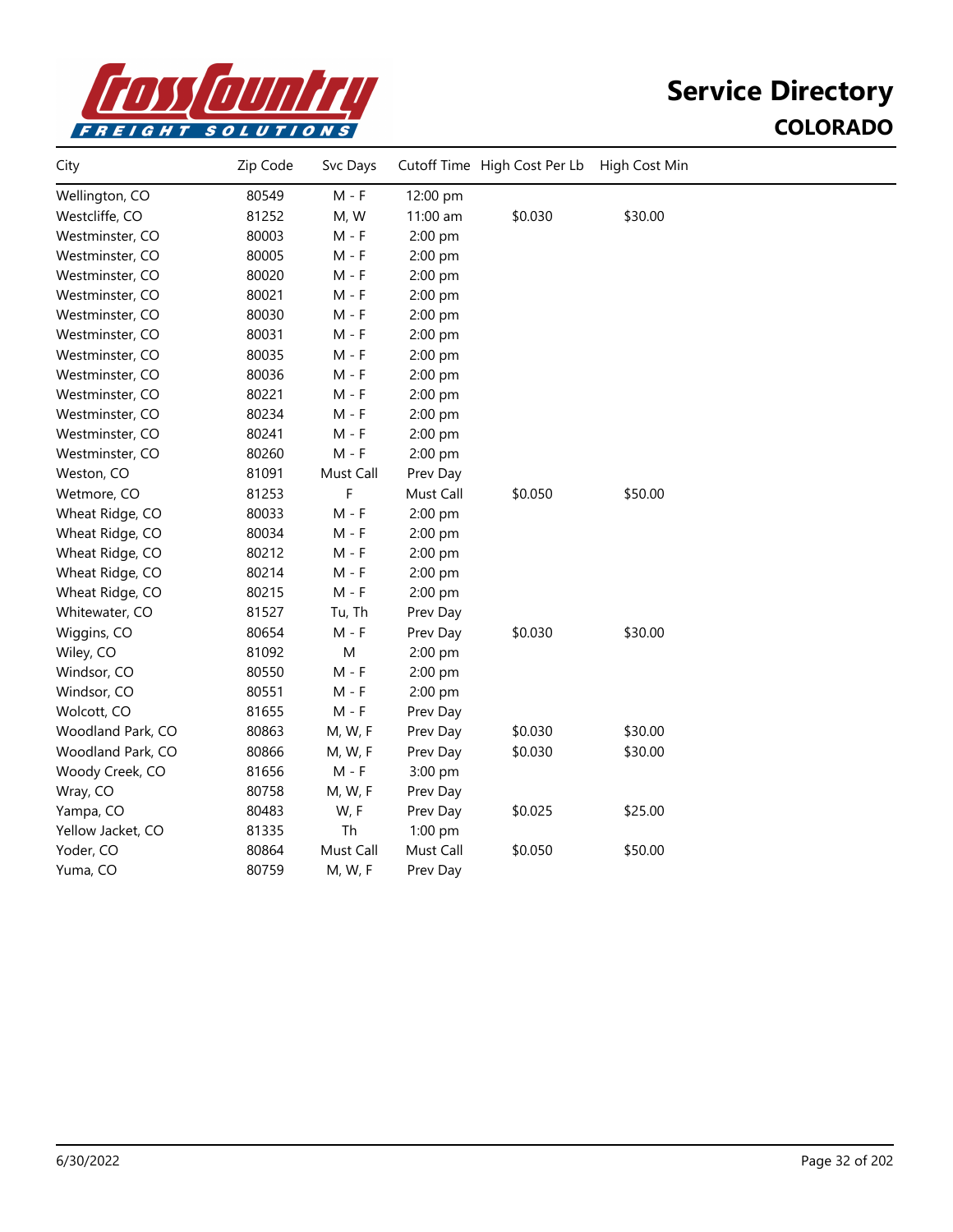

#### **Service Directory IDAHO**

| City               | Zip Code | Svc Days  |           | Cutoff Time High Cost Per Lb | High Cost Min |  |
|--------------------|----------|-----------|-----------|------------------------------|---------------|--|
| Albion, ID         | 83311    | Must Call | Must Call | \$0.025                      | \$25.00       |  |
| Almo, ID           | 83312    | Must Call | Must Call | \$0.150                      | \$150.00      |  |
| American Falls, ID | 83211    | Th        | Must Call |                              |               |  |
| Bellevue, ID       | 83313    | Must Call | Must Call |                              |               |  |
| Blackfoot, ID      | 83221    | $M - F$   | Must Call |                              |               |  |
| Bliss, ID          | 83314    | Tu, Th    | Must Call |                              |               |  |
| Buhl, ID           | 83316    | Tu, Th    | Must Call |                              |               |  |
| Burley, ID         | 83318    | $M - F$   | Must Call |                              |               |  |
| Carey, ID          | 83320    | Must Call | Must Call | \$0.030                      | \$30.00       |  |
| Castleford, ID     | 83321    | Tu, Th    | Must Call |                              |               |  |
| Chester, ID        | 83421    | Tu        | Must Call |                              |               |  |
| Clifton, ID        | 83228    | Must Call | Must Call | \$0.025                      | \$25.00       |  |
| Conda, ID          | 83230    | M, Tu, Th | Must Call |                              |               |  |
| Corral, ID         | 83322    | Must Call | Must Call | \$0.100                      | \$100.00      |  |
| Dayton, ID         | 83232    | Tu        | Must Call |                              |               |  |
| Declo, ID          | 83323    | $M - F$   | Must Call |                              |               |  |
| Dietrich, ID       | 83324    | Tu, Th    | Must Call |                              |               |  |
| Dingle, ID         | 83233    | Th        | Must Call | \$0.025                      | \$25.00       |  |
| Eden, ID           | 83325    | $M - F$   | Must Call |                              |               |  |
| Elba, ID           | 83326    | Must Call | Must Call | \$0.090                      | \$90.00       |  |
| Fairfield, ID      | 83327    | Must Call | Must Call | \$0.100                      | \$100.00      |  |
| Filer, ID          | 83328    | $M - F$   | Must Call |                              |               |  |
| Firth, ID          | 83236    | $M - F$   | Must Call |                              |               |  |
| Franklin, ID       | 83237    | Tu        | Must Call |                              |               |  |
| Ft Hall, ID        | 83203    | $M - F$   | Must Call |                              |               |  |
| Geneva, ID         | 83238    | Th        | Must Call | \$0.040                      | \$40.00       |  |
| Glenns Ferry, ID   | 83623    | Must Call | Must Call | \$0.065                      | \$65.00       |  |
| Gooding, ID        | 83330    | Tu, Th    | Must Call |                              |               |  |
| Hagerman, ID       | 83332    | Tu, Th    | Must Call |                              |               |  |
| Hailey, ID         | 83333    | Must Call | Must Call | \$0.050                      | \$50.00       |  |
| Hamer, ID          | 83425    | Must Call | Must Call |                              |               |  |
| Hammett, ID        | 83627    | Must Call | Must Call | \$0.065                      | \$150.00      |  |
| Hansen, ID         | 83334    | $M - F$   | Must Call |                              |               |  |
| Hazelton, ID       | 83335    | M - F     | Must Call |                              |               |  |
| Heyburn, ID        | 83336    | M - F     | Must Call |                              |               |  |
| Hill City, ID      | 83337    | Must Call | Must Call | \$0.100                      | \$100.00      |  |
| Howe, ID           | 83244    | Th        | Must Call | \$0.160                      | \$160.00      |  |
| Idaho Falls, ID    | 83401    | $M - F$   | 1:00 pm   |                              |               |  |
| Idaho Falls, ID    | 83402    | $M - F$   | $1:00$ pm |                              |               |  |
| Idaho Falls, ID    | 83403    | M - F     | $1:00$ pm |                              |               |  |
| Idaho Falls, ID    | 83404    | M - F     | 1:00 pm   |                              |               |  |
| Idaho Falls, ID    | 83405    | $M - F$   | 1:00 pm   |                              |               |  |
| Idaho Falls, ID    | 83406    | M - F     | 1:00 pm   |                              |               |  |
| Idaho Falls, ID    | 83415    | Th        | 1:00 pm   |                              |               |  |
| Inkom, ID          | 83245    | M - F     | Must Call |                              |               |  |
| Iona, ID           | 83427    | M - F     | Must Call |                              |               |  |
| Jerome, ID         | 83338    | $M - F$   | Must Call |                              |               |  |
| Ketchum, ID        | 83340    | Must Call | Must Call | \$0.060                      | \$60.00       |  |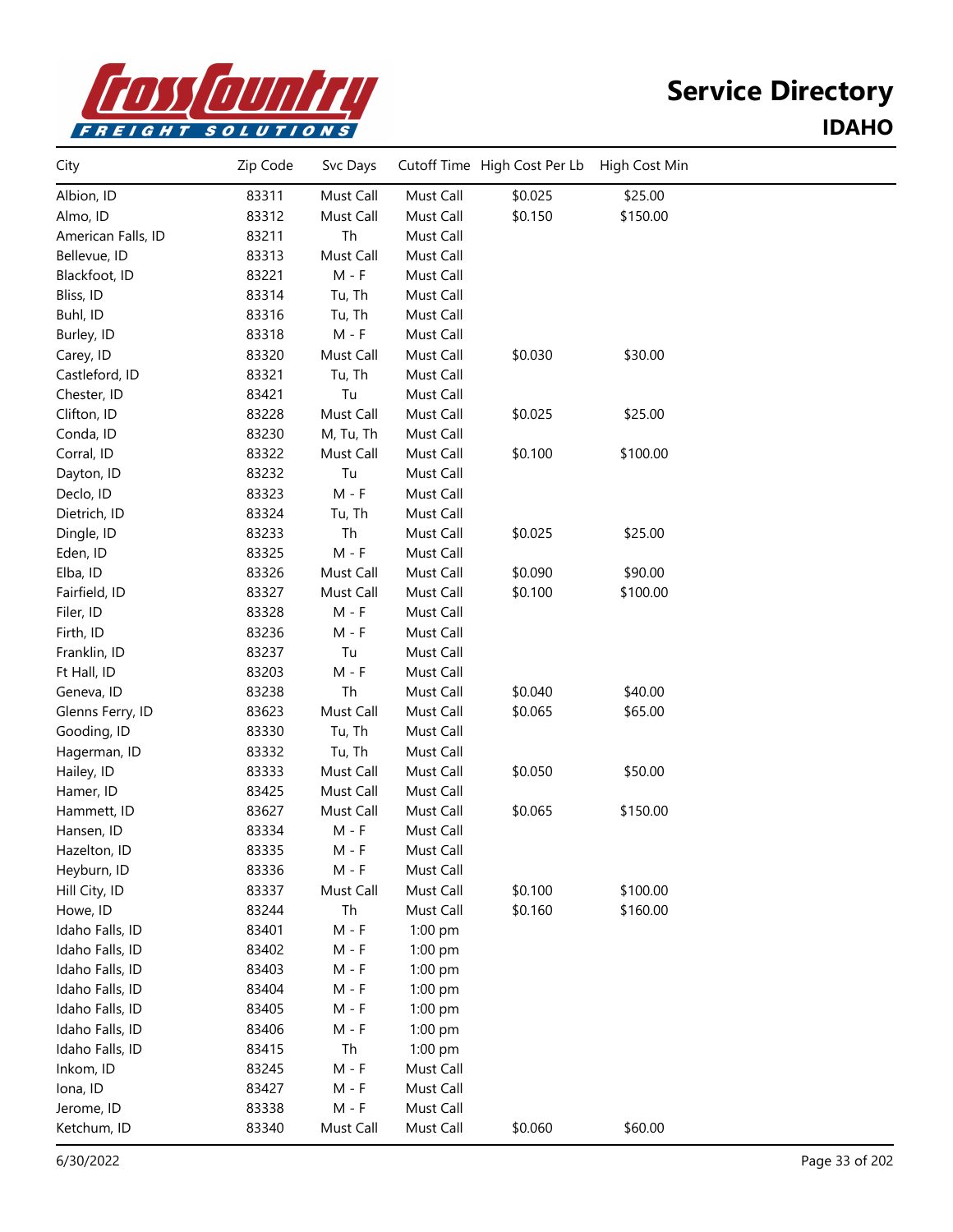

#### **Service Directory IDAHO**

| City                 | Zip Code | Svc Days                    |           | Cutoff Time High Cost Per Lb | High Cost Min |  |
|----------------------|----------|-----------------------------|-----------|------------------------------|---------------|--|
| Kimberly, ID         | 83341    | $M - F$                     | Must Call |                              |               |  |
| King Hill, ID        | 83633    | Must Call                   | Must Call | \$0.065                      | \$150.00      |  |
| Lava Hot Springs, ID | 83246    | M, Tu, Th                   | Must Call |                              |               |  |
| Lewisville, ID       | 83431    | $M - F$                     | Must Call |                              |               |  |
| Macks Inn, ID        | 83433    | Th                          | Must Call | \$0.150                      | \$150.00      |  |
| Malad City, ID       | 83280    | $\mathsf{M}$ - $\mathsf{F}$ | Must Call |                              |               |  |
| Malta, ID            | 83342    | Must Call                   | Must Call | \$0.035                      | \$35.00       |  |
| Mccammon, ID         | 83250    | M, Tu, Th                   | Must Call |                              |               |  |
| Menan, ID            | 83434    | $M - F$                     | Must Call |                              |               |  |
| Minidoka, ID         | 83343    | Tu, Th                      | Must Call |                              |               |  |
| Monteview, ID        | 83435    | M, Th                       | Must Call | \$0.090                      | \$90.00       |  |
| Moore, ID            | 83231    | Th                          | Must Call | \$0.300                      | \$300.00      |  |
| Murtaugh, ID         | 83344    | $M - F$                     | Must Call |                              |               |  |
| Newdale, ID          | 83436    | Tu                          | Must Call |                              |               |  |
| Oakley, ID           | 83346    | Tu, Th                      | Must Call | \$0.070                      | \$70.00       |  |
| Paris, ID            | 83261    | Th                          | Must Call |                              |               |  |
| Parker, ID           | 83438    | Tu, Th                      | Must Call |                              |               |  |
| Paul, ID             | 83347    | $M - F$                     | Must Call |                              |               |  |
| Picabo, ID           | 83348    | Must Call                   | Must Call | \$0.030                      | \$30.00       |  |
| Pingree, ID          | 83262    | M, W, F                     | Must Call |                              |               |  |
| Pocatello, ID        | 83201    | $M - F$                     | Must Call |                              |               |  |
| Pocatello, ID        | 83202    | $M - F$                     | Must Call |                              |               |  |
| Pocatello, ID        | 83204    | $M - F$                     | Must Call |                              |               |  |
| Pocatello, ID        | 83205    | $M - F$                     | Must Call |                              |               |  |
| Pocatello, ID        | 83206    | $M - F$                     | Must Call |                              |               |  |
| Pocatello, ID        | 83209    | M - F                       | Must Call |                              |               |  |
| Preston, ID          | 83263    | Tu                          | Must Call | \$0.030                      | \$30.00       |  |
| Rexburg, ID          | 83440    | W, F                        | Must Call |                              |               |  |
| Rexburg, ID          | 83441    | W, F                        | Must Call |                              |               |  |
| Rexburg, ID          | 83460    | W, F                        | Must Call |                              |               |  |
| Richfield, ID        | 83349    | Must Call                   | Must Call | \$0.030                      | \$30.00       |  |
| Rigby, ID            | 83442    | $M - F$                     | Must Call |                              |               |  |
| Ririe, ID            | 83443    | M, W, F                     | Must Call |                              |               |  |
| Roberts, ID          | 83444    | Tu, Th                      | Must Call |                              |               |  |
| Rockland, ID         | 83271    | Must Call                   | Must Call |                              |               |  |
| Rogerson, ID         | 83302    | Must Call                   | Must Call | \$0.090                      | \$90.00       |  |
| Rupert, ID           | 83350    | $M - F$                     | Must Call |                              |               |  |
| Shelley, ID          | 83274    | $M - F$                     | Must Call |                              |               |  |
| Shoshone, ID         | 83352    | Tu, Th                      | Must Call |                              |               |  |
| Springfield, ID      | 83277    | M, W, F                     | Must Call |                              |               |  |
| St Anthony, ID       | 83445    | Tu, Th                      | Must Call |                              |               |  |
| Sugar City, ID       | 83448    | $M - F$                     | Must Call |                              |               |  |
| Sun Valley, ID       | 83353    | Must Call                   | Must Call |                              |               |  |
| Sun Valley, ID       | 83354    | Must Call                   | Must Call |                              |               |  |
| Swanlake, ID         | 83281    | W, F                        | Must Call | \$0.055                      | \$55.00       |  |
| Teton, ID            | 83451    | M - F                       | Must Call |                              |               |  |
| Twin Falls, ID       | 83301    | M - F                       | Must Call |                              |               |  |
| Twin Falls, ID       | 83303    | $M - F$                     | Must Call |                              |               |  |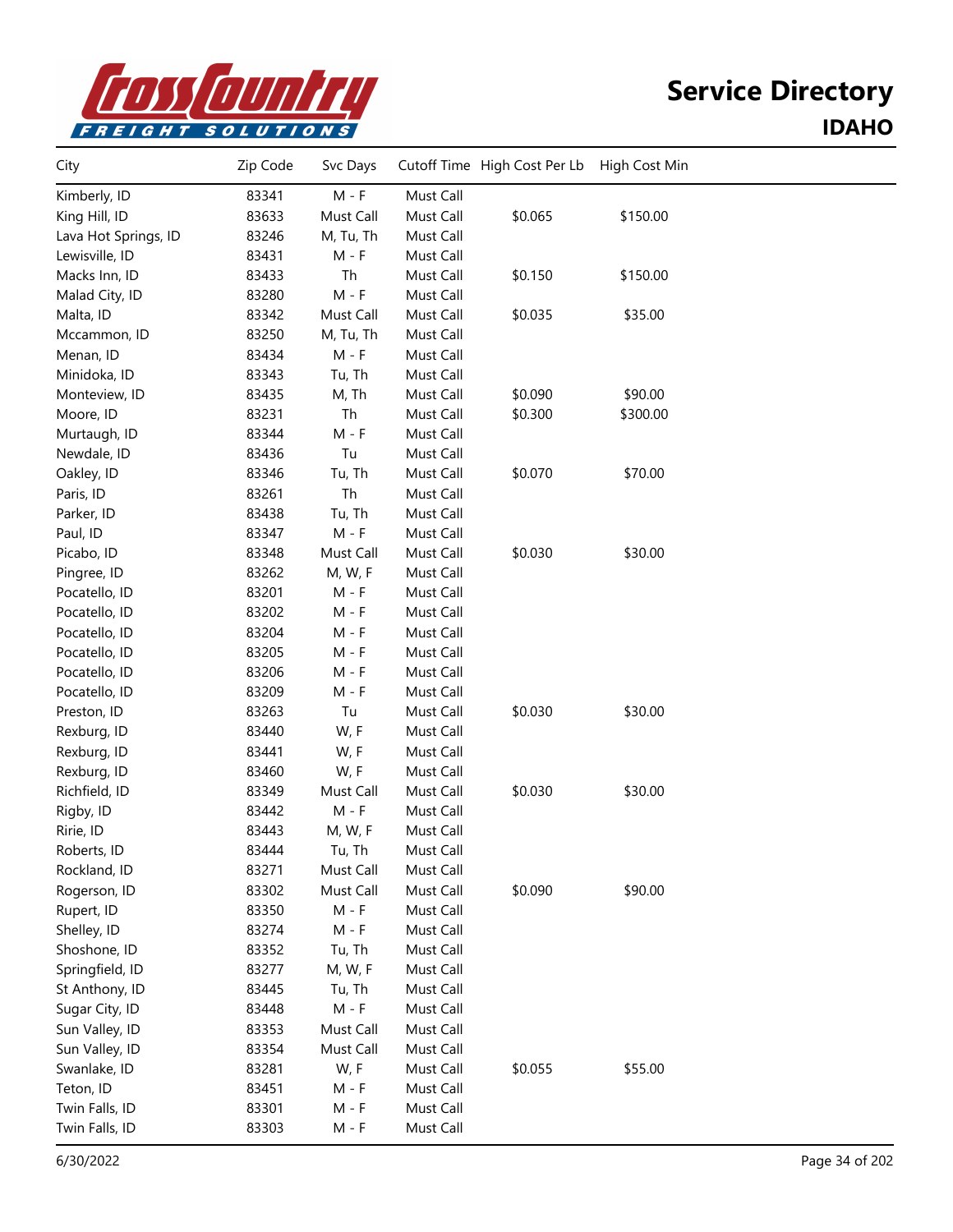

# **Service Directory IDAHO**

| City        | Zip Code |        | Svc Days Cutoff Time High Cost Per Lb High Cost Min |  |
|-------------|----------|--------|-----------------------------------------------------|--|
| Ucon, ID    | 83454    | M - F  | Must Call                                           |  |
| Wendell, ID | 83355    | Tu, Th | Must Call                                           |  |
| Weston, ID  | 83286    | Tu     | Must Call                                           |  |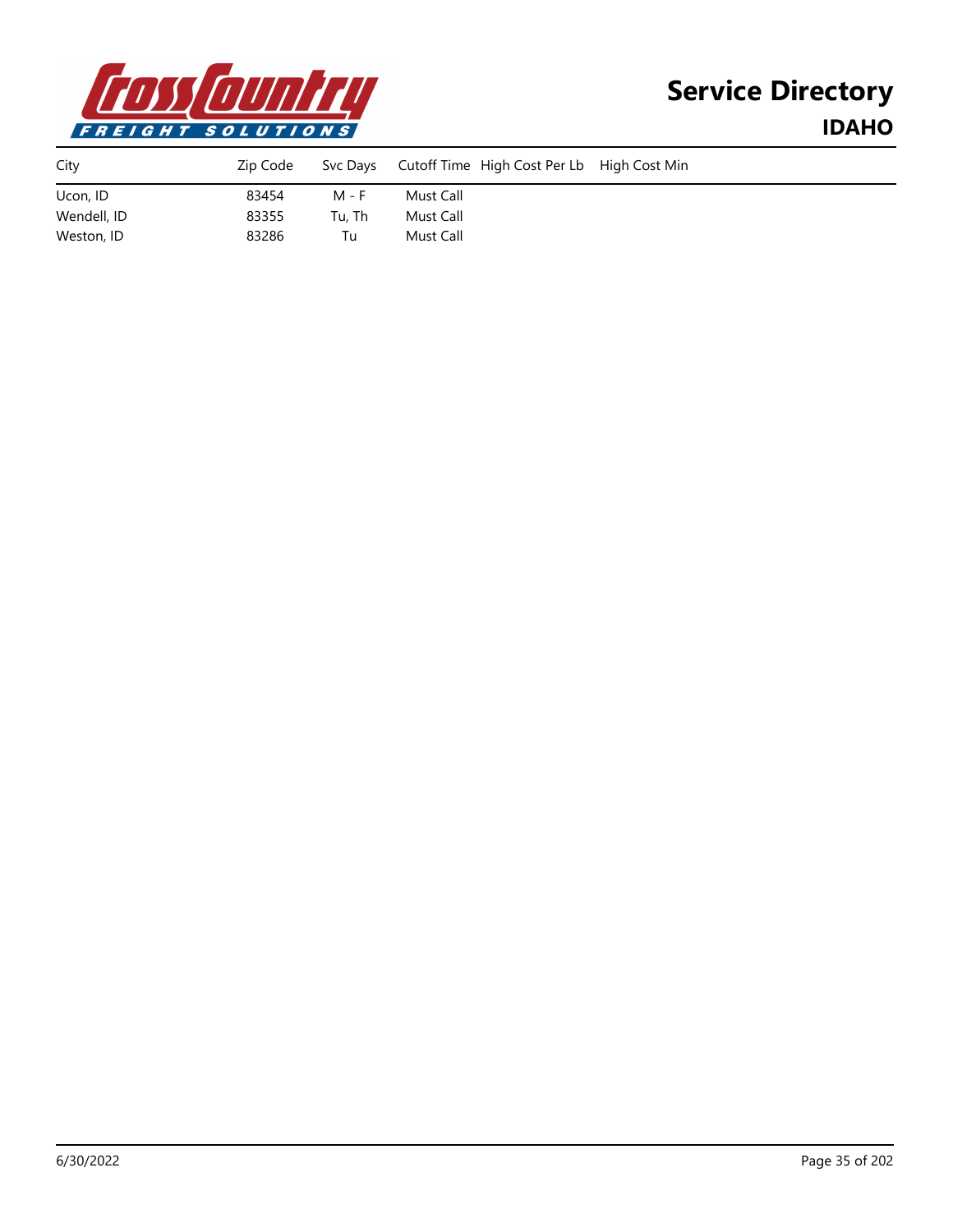

# **Service Directory ILLINOIS**

| City                  | Zip Code | Svc Days |           | Cutoff Time High Cost Per Lb | High Cost Min |
|-----------------------|----------|----------|-----------|------------------------------|---------------|
| Abbott Park, IL       | 60064    | $M - F$  | Must Call |                              |               |
| Addison, IL           | 60101    | $M - F$  | 3:00 pm   |                              |               |
| Alden, IL             | 60001    | $M - F$  | 3:00 pm   |                              |               |
| Algonquin, IL         | 60102    | $M - F$  | 3:00 pm   |                              |               |
| Algonquin, IL         | 60156    | $M - F$  | Must Call |                              |               |
| Alsip, IL             | 60803    | $M - F$  | 3:00 pm   |                              |               |
| Antioch, IL           | 60002    | $M - F$  | 3:00 pm   |                              |               |
| Argo, IL              | 60501    | $M - F$  | Must Call |                              |               |
| Arlington Heights, IL | 60004    | $M - F$  | 3:00 pm   |                              |               |
| Arlington Heights, IL | 60005    | $M - F$  | 3:00 pm   |                              |               |
| Arlington Heights, IL | 60006    | $M - F$  | Must Call |                              |               |
| Aurora, IL            | 60502    | $M - F$  | Must Call |                              |               |
| Aurora, IL            | 60503    | $M - F$  | 3:00 pm   |                              |               |
| Aurora, IL            | 60504    | $M - F$  | 3:00 pm   |                              |               |
| Aurora, IL            | 60505    | $M - F$  | 3:00 pm   |                              |               |
| Aurora, IL            | 60506    | $M - F$  | 3:00 pm   |                              |               |
| Aurora, IL            | 60507    | $M - F$  | 3:00 pm   |                              |               |
| Aurora, IL            | 60568    | $M - F$  | 3:00 pm   |                              |               |
| Aurora, IL            | 60572    | $M - F$  | 3:00 pm   |                              |               |
| Aurora, IL            | 60598    | $M - F$  | Must Call |                              |               |
| Bannockburn, IL       | 60015    | $M - F$  | Must Call |                              |               |
| Barrington, IL        | 60010    | $M - F$  | 3:00 pm   |                              |               |
| Barrington, IL        | 60011    | $M - F$  | Must Call |                              |               |
| Bartlett, IL          | 60103    | $M - F$  | 3:00 pm   |                              |               |
| Bartlett, IL          | 60133    | M - F    | Must Call |                              |               |
| Batavia, IL           | 60510    | $M - F$  | 3:00 pm   |                              |               |
| Batavia, IL           | 60539    | $M - F$  | Must Call |                              |               |
| Beach Park, IL        | 60083    | $M - F$  | Must Call |                              |               |
| Beach Park, IL        | 60087    | $M - F$  | Must Call |                              |               |
| Beach Park, IL        | 60099    | $M - F$  | Must Call |                              |               |
| Bedford Park, IL      | 60455    | $M - F$  | Must Call |                              |               |
| Bedford Park, IL      | 60458    | $M - F$  | Must Call |                              |               |
| Bedford Park, IL      | 60459    | $M - F$  | Must Call |                              |               |
| Bedford Park, IL      | 60499    | $M - F$  | 3:00 pm   |                              |               |
| Bedford Park, IL      | 60501    | $M - F$  | Must Call |                              |               |
| Bedford Park, IL      | 60638    | $M - F$  | Must Call |                              |               |
| Beecher, IL           | 60401    | $M - F$  | 3:00 pm   |                              |               |
| Bellwood, IL          | 60104    | $M - F$  | 3:00 pm   |                              |               |
| Belvidere, IL         | 61008    | $M - F$  | 1:00 pm   |                              |               |
| Bensenville, IL       | 60105    | $M - F$  | 3:00 pm   |                              |               |
| Bensenville, IL       | 60106    | $M - F$  | 3:00 pm   |                              |               |
| Bensenville, IL       | 60399    | $M - F$  | Must Call |                              |               |
| Berkeley, IL          | 60163    | $M - F$  | 3:00 pm   |                              |               |
| Berwyn, IL            | 60402    | $M - F$  | 3:00 pm   |                              |               |
| Bloomingdale, IL      | 60108    | $M - F$  | 3:00 pm   |                              |               |
| Bloomingdale, IL      | 60117    | $M - F$  | 3:00 pm   |                              |               |
| Blue Island, IL       | 60406    | $M - F$  | 3:00 pm   |                              |               |
| Bolingbrook, IL       | 60440    | $M - F$  | 3:00 pm   |                              |               |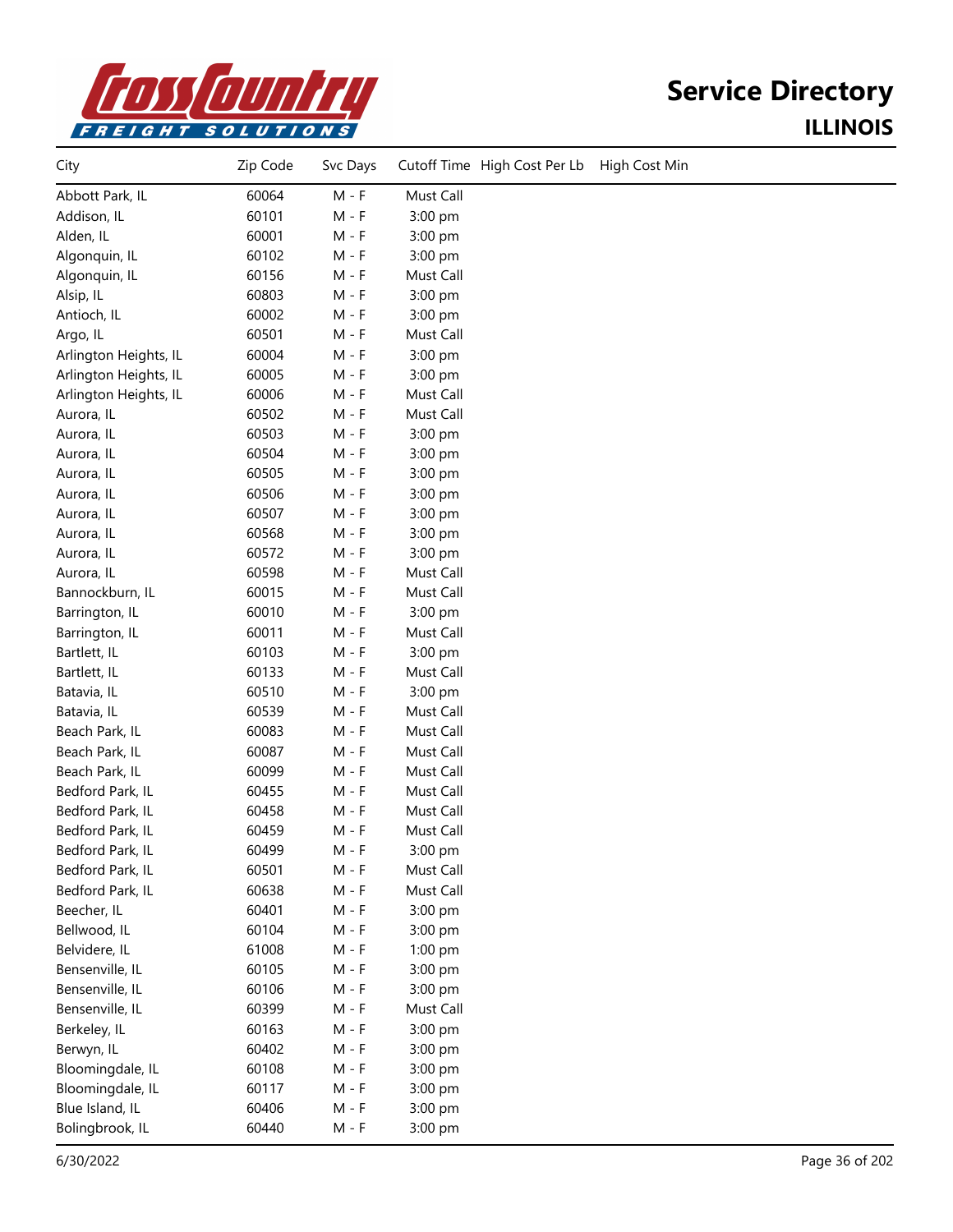

| City                | Zip Code | Svc Days | Cutoff Time High Cost Per Lb | High Cost Min |
|---------------------|----------|----------|------------------------------|---------------|
| Bolingbrook, IL     | 60490    | $M - F$  | 3:00 pm                      |               |
| Bourbonnais, IL     | 60914    | $M - F$  | 1:00 pm                      |               |
| Bradley, IL         | 60915    | $M - F$  | 1:00 pm                      |               |
| Bridgeview, IL      | 60455    | $M - F$  | 3:00 pm                      |               |
| Bristol, IL         | 60512    | $M - F$  | 3:00 pm                      |               |
| Broadview, IL       | 60153    | $M - F$  | Must Call                    |               |
| Broadview, IL       | 60155    | $M - F$  | 3:00 pm                      |               |
| Brookfield, IL      | 60513    | M - F    | 3:00 pm                      |               |
| Buffalo Grove, IL   | 60089    | $M - F$  | 3:00 pm                      |               |
| Bull Valley, IL     | 60012    | $M - F$  | Must Call                    |               |
| Bull Valley, IL     | 60050    | $M - F$  | Must Call                    |               |
| Bull Valley, IL     | 60097    | $M - F$  | Must Call                    |               |
| Bull Valley, IL     | 60098    | $M - F$  | Must Call                    |               |
| Burbank, IL         | 60459    | $M - F$  | 3:00 pm                      |               |
| Burnham, IL         | 60633    | $M - F$  | Must Call                    |               |
| Burr Ridge, IL      | 60527    | $M - F$  | Must Call                    |               |
| Calumet City, IL    | 60409    | $M - F$  | 3:00 pm                      |               |
| Calumet Park, IL    | 60643    | $M - F$  | Must Call                    |               |
| Calumet Park, IL    | 60827    | $M - F$  | Must Call                    |               |
| Carol Stream, IL    | 60116    | $M - F$  | 3:00 pm                      |               |
| Carol Stream, IL    | 60125    | $M - F$  | Must Call                    |               |
| Carol Stream, IL    | 60128    | $M - F$  | 3:00 pm                      |               |
| Carol Stream, IL    | 60132    | $M - F$  | 3:00 pm                      |               |
| Carol Stream, IL    | 60188    | M - F    | 3:00 pm                      |               |
| Carol Stream, IL    | 60197    | $M - F$  | Must Call                    |               |
| Carol Stream, IL    | 60198    | $M - F$  | Must Call                    |               |
| Carol Stream, IL    | 60199    | $M - F$  | 3:00 pm                      |               |
| Carpentersville, IL | 60110    | $M - F$  | 3:00 pm                      |               |
| Cary, IL            | 60013    | $M - F$  | 3:00 pm                      |               |
| Caton Farm, IL      | 60586    | $M - F$  | 3:00 pm                      |               |
| Channahon, IL       | 60410    | $M - F$  | 3:00 pm                      |               |
| Cherry Valley, IL   | 61016    | M - F    | 1:00 pm                      |               |
| Chicago Heights, IL | 60411    | $M - F$  | 3:00 pm                      |               |
| Chicago Heights, IL | 60412    | $M - F$  | Must Call                    |               |
| Chicago Ridge, IL   | 60415    | $M - F$  | 3:00 pm                      |               |
| Chicago, IL         | 60290    | $M - F$  | Must Call                    |               |
| Chicago, IL         | 60601    | $M - F$  | 3:00 pm                      |               |
| Chicago, IL         | 60602    | $M - F$  | Must Call                    |               |
| Chicago, IL         | 60603    | $M - F$  | Must Call                    |               |
| Chicago, IL         | 60604    | $M - F$  | Must Call                    |               |
| Chicago, IL         | 60605    | $M - F$  | Must Call                    |               |
| Chicago, IL         | 60606    | $M - F$  | Must Call                    |               |
| Chicago, IL         | 60607    | $M - F$  | 3:00 pm                      |               |
| Chicago, IL         | 60608    | $M - F$  | Must Call                    |               |
| Chicago, IL         | 60609    | $M - F$  | Must Call                    |               |
| Chicago, IL         | 60610    | $M - F$  | Must Call                    |               |
| Chicago, IL         | 60611    | $M - F$  | Must Call                    |               |
| Chicago, IL         | 60612    | $M - F$  | Must Call                    |               |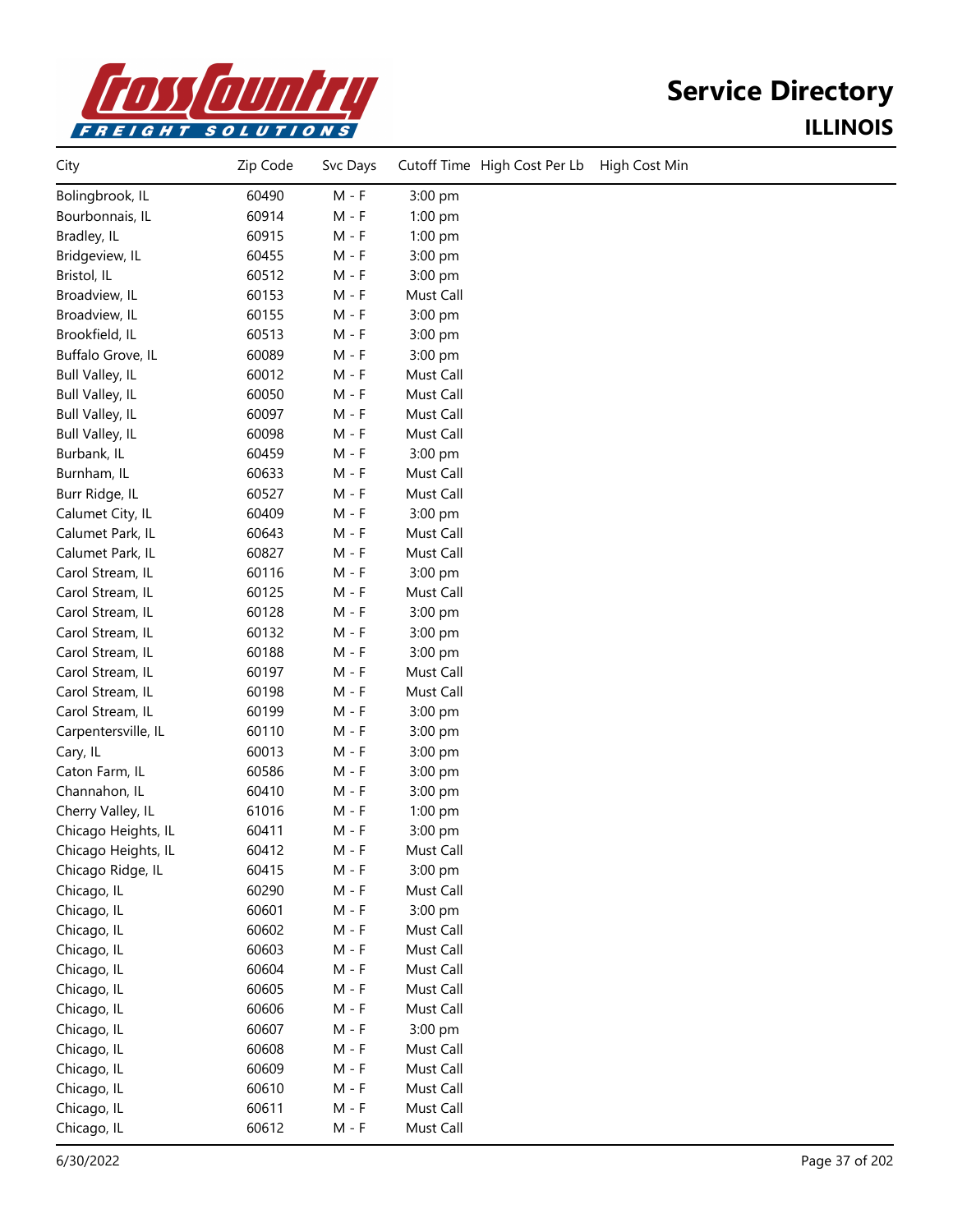

| City        | Zip Code | Svc Days | Cutoff Time High Cost Per Lb<br>High Cost Min |
|-------------|----------|----------|-----------------------------------------------|
| Chicago, IL | 60613    | $M - F$  | Must Call                                     |
| Chicago, IL | 60614    | $M - F$  | Must Call                                     |
| Chicago, IL | 60615    | $M - F$  | Must Call                                     |
| Chicago, IL | 60616    | $M - F$  | Must Call                                     |
| Chicago, IL | 60617    | $M - F$  | 3:00 pm                                       |
| Chicago, IL | 60618    | $M - F$  | Must Call                                     |
| Chicago, IL | 60619    | $M - F$  | 3:00 pm                                       |
| Chicago, IL | 60620    | $M - F$  | Must Call                                     |
| Chicago, IL | 60621    | $M - F$  | Must Call                                     |
| Chicago, IL | 60622    | $M - F$  | Must Call                                     |
| Chicago, IL | 60623    | $M - F$  | Must Call                                     |
| Chicago, IL | 60624    | $M - F$  | Must Call                                     |
| Chicago, IL | 60625    | $M - F$  | Must Call                                     |
| Chicago, IL | 60626    | $M - F$  | Must Call                                     |
| Chicago, IL | 60628    | $M - F$  | Must Call                                     |
| Chicago, IL | 60629    | $M - F$  | 3:00 pm                                       |
| Chicago, IL | 60630    | $M - F$  | Must Call                                     |
| Chicago, IL | 60631    | $M - F$  | Must Call                                     |
| Chicago, IL | 60632    | $M - F$  | Must Call                                     |
| Chicago, IL | 60633    | $M - F$  | 3:00 pm                                       |
| Chicago, IL | 60634    | $M - F$  | Must Call                                     |
| Chicago, IL | 60635    | $M - F$  | Must Call                                     |
| Chicago, IL | 60636    | $M - F$  | Must Call                                     |
| Chicago, IL | 60637    | $M - F$  | Must Call                                     |
| Chicago, IL | 60638    | $M - F$  | 3:00 pm                                       |
| Chicago, IL | 60639    | $M - F$  | Must Call                                     |
| Chicago, IL | 60640    | $M - F$  | Must Call                                     |
| Chicago, IL | 60641    | $M - F$  | Must Call                                     |
| Chicago, IL | 60642    | $M - F$  | Must Call                                     |
| Chicago, IL | 60643    | $M - F$  | 3:00 pm                                       |
| Chicago, IL | 60644    | $M - F$  | Must Call                                     |
| Chicago, IL | 60645    | $M - F$  | Must Call                                     |
| Chicago, IL | 60646    | $M - F$  | 3:00 pm                                       |
| Chicago, IL | 60647    | $M - F$  | Must Call                                     |
| Chicago, IL | 60649    | $M - F$  | Must Call                                     |
| Chicago, IL | 60651    | $M - F$  | Must Call                                     |
| Chicago, IL | 60652    | $M - F$  | Must Call                                     |
| Chicago, IL | 60653    | $M - F$  | Must Call                                     |
| Chicago, IL | 60654    | $M - F$  | Must Call                                     |
| Chicago, IL | 60655    | $M - F$  | 3:00 pm                                       |
| Chicago, IL | 60656    | $M - F$  | 3:00 pm                                       |
| Chicago, IL | 60657    | $M - F$  | Must Call                                     |
| Chicago, IL | 60659    | $M - F$  | Must Call                                     |
| Chicago, IL | 60660    | $M - F$  | Must Call                                     |
| Chicago, IL | 60661    | $M - F$  | Must Call                                     |
| Chicago, IL | 60662    | $M - F$  | Must Call                                     |
| Chicago, IL | 60663    | $M - F$  | Must Call                                     |
| Chicago, IL | 60664    | $M - F$  | Must Call                                     |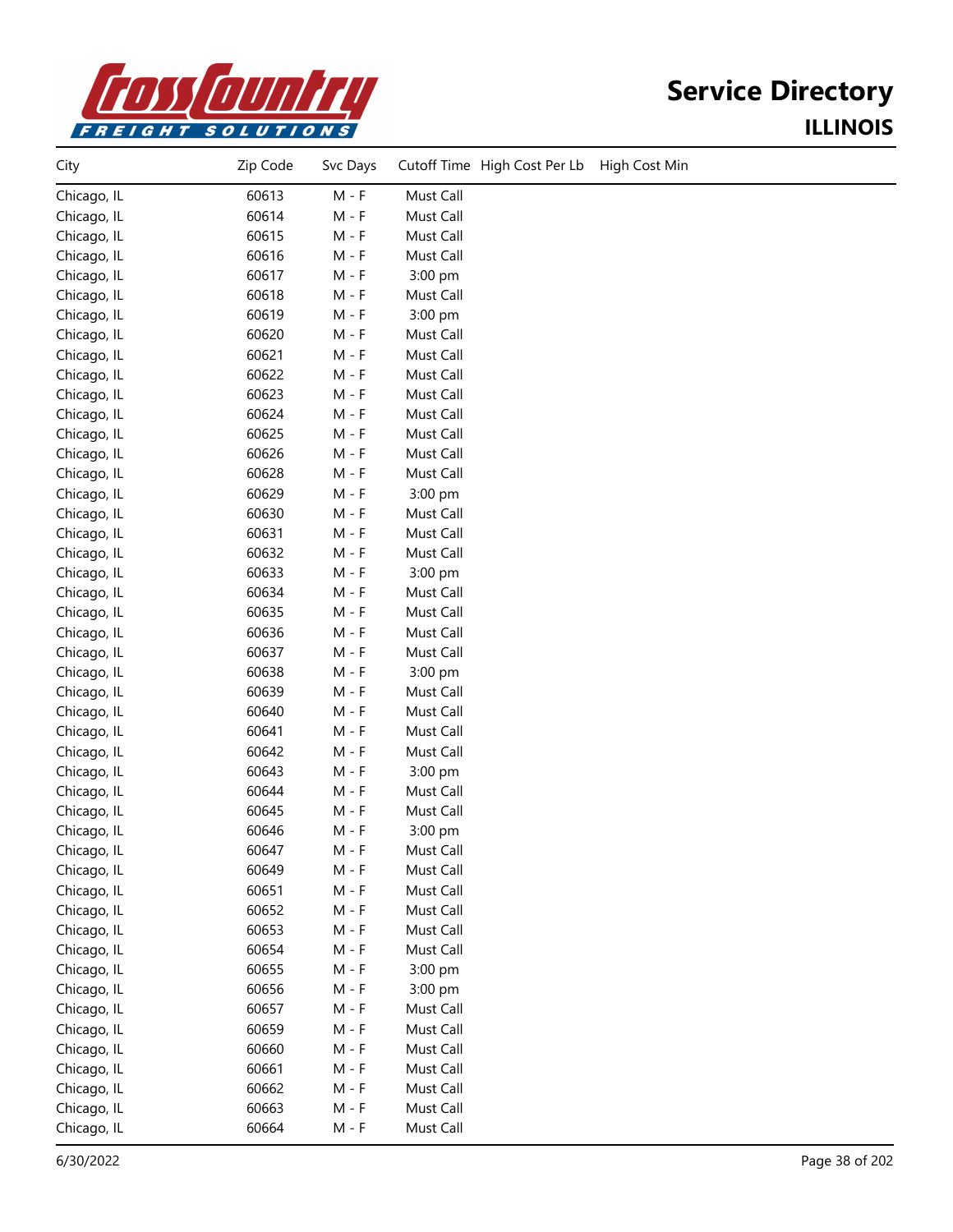

| City                   | Zip Code | Svc Days |           | Cutoff Time High Cost Per Lb | High Cost Min |  |
|------------------------|----------|----------|-----------|------------------------------|---------------|--|
| Chicago, IL            | 60665    | $M - F$  | Must Call |                              |               |  |
| Chicago, IL            | 60666    | $M - F$  | Must Call |                              |               |  |
| Chicago, IL            | 60667    | $M - F$  | Must Call |                              |               |  |
| Chicago, IL            | 60668    | $M - F$  | Must Call |                              |               |  |
| Chicago, IL            | 60669    | $M - F$  | Must Call |                              |               |  |
| Chicago, IL            | 60670    | $M - F$  | Must Call |                              |               |  |
| Chicago, IL            | 60671    | $M - F$  | Must Call |                              |               |  |
| Chicago, IL            | 60672    | $M - F$  | Must Call |                              |               |  |
| Chicago, IL            | 60673    | $M - F$  | Must Call |                              |               |  |
| Chicago, IL            | 60674    | $M - F$  | Must Call |                              |               |  |
| Chicago, IL            | 60675    | $M - F$  | Must Call |                              |               |  |
| Chicago, IL            | 60677    | $M - F$  | Must Call |                              |               |  |
| Chicago, IL            | 60678    | $M - F$  | Must Call |                              |               |  |
| Chicago, IL            | 60679    | $M - F$  | Must Call |                              |               |  |
| Chicago, IL            | 60680    | $M - F$  | Must Call |                              |               |  |
| Chicago, IL            | 60681    | $M - F$  | Must Call |                              |               |  |
| Chicago, IL            | 60682    | $M - F$  | Must Call |                              |               |  |
| Chicago, IL            | 60683    | $M - F$  | Must Call |                              |               |  |
| Chicago, IL            | 60684    | $M - F$  | Must Call |                              |               |  |
| Chicago, IL            | 60685    | $M - F$  | Must Call |                              |               |  |
| Chicago, IL            | 60686    | $M - F$  | Must Call |                              |               |  |
| Chicago, IL            | 60687    | $M - F$  | Must Call |                              |               |  |
| Chicago, IL            | 60688    | $M - F$  | Must Call |                              |               |  |
| Chicago, IL            | 60689    | $M - F$  | Must Call |                              |               |  |
| Chicago, IL            | 60690    | $M - F$  | Must Call |                              |               |  |
| Chicago, IL            | 60691    | $M - F$  | Must Call |                              |               |  |
| Chicago, IL            | 60693    | $M - F$  | Must Call |                              |               |  |
| Chicago, IL            | 60694    | $M - F$  | Must Call |                              |               |  |
| Chicago, IL            | 60695    | $M - F$  | Must Call |                              |               |  |
| Chicago, IL            | 60696    | $M - F$  | Must Call |                              |               |  |
| Chicago, IL            | 60697    | $M - F$  | Must Call |                              |               |  |
| Chicago, IL            | 60699    | $M - F$  | Must Call |                              |               |  |
| Chicago, IL            | 60701    | $M - F$  | 3:00 pm   |                              |               |  |
| Chicago, IL            | 60706    | M - F    | Must Call |                              |               |  |
| Chicago, IL            | 60707    | $M - F$  | Must Call |                              |               |  |
| Chicago, IL            | 60803    | $M - F$  | Must Call |                              |               |  |
| Chicago, IL            | 60804    | $M - F$  | Must Call |                              |               |  |
| Chicago, IL            | 60805    | $M - F$  | Must Call |                              |               |  |
| Cicero, IL             | 60650    | $M - F$  | Must Call |                              |               |  |
| Cicero, IL             | 60804    | $M - F$  | 3:00 pm   |                              |               |  |
| Clarendon Hills, IL    | 60514    | $M - F$  | 3:00 pm   |                              |               |  |
| Coal City, IL          | 60416    | $M - F$  | 2:00 pm   | \$0.035                      | \$35.00       |  |
| Cortland, IL           | 60112    | $M - F$  | 1:00 pm   |                              |               |  |
| Country Club Hills, IL | 60478    | $M - F$  | 3:00 pm   |                              |               |  |
| Countryside, IL        | 60525    | $M - F$  | Must Call |                              |               |  |
| Crest Hill, IL         | 60403    | $M - F$  | 3:00 pm   |                              |               |  |
| Crest Hill, IL         | 60435    | $M - F$  | Must Call |                              |               |  |
| Crestwood, IL          | 60445    | $M - F$  | Must Call |                              |               |  |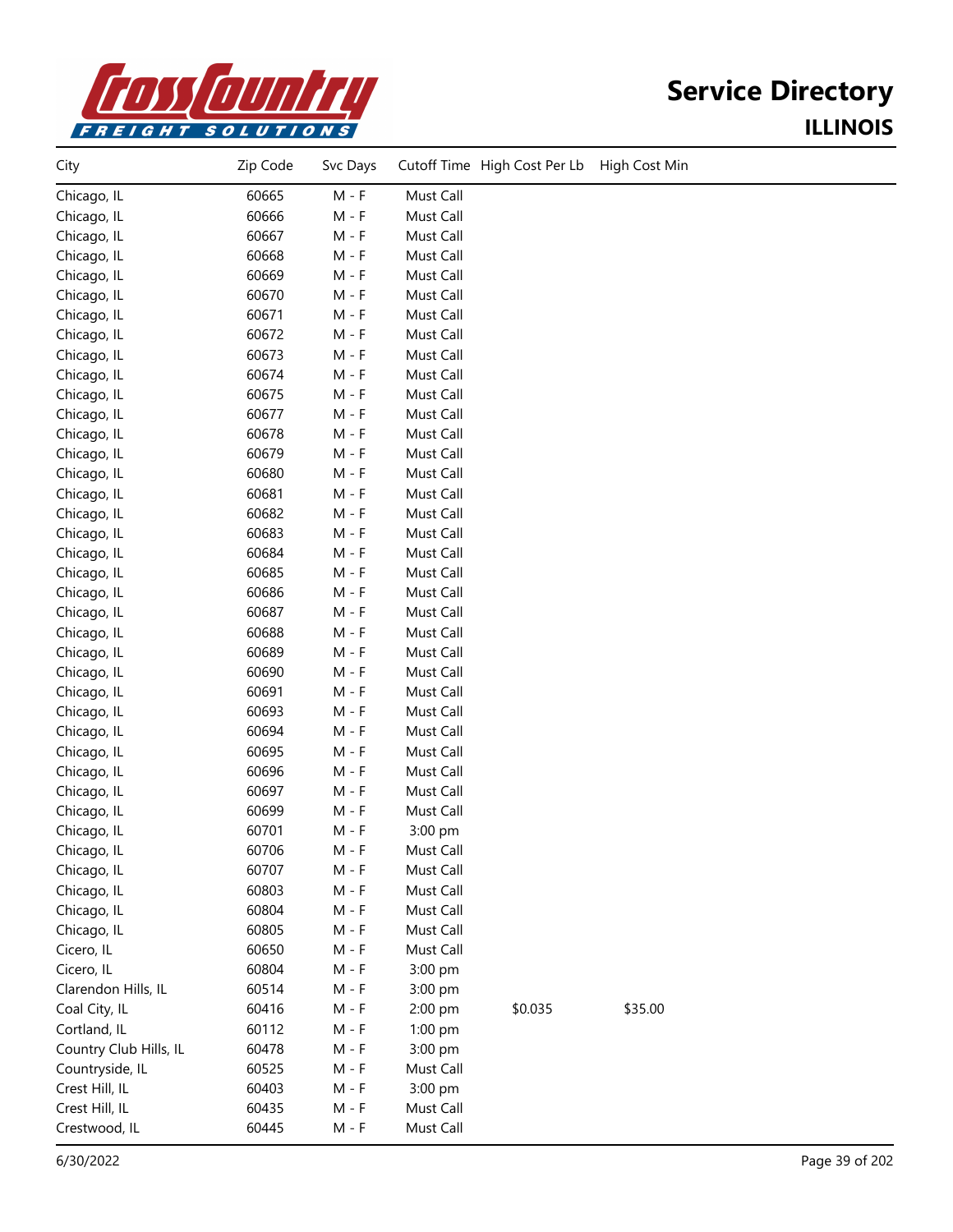

| City                  | Zip Code | Svc Days | Cutoff Time High Cost Per Lb<br>High Cost Min |
|-----------------------|----------|----------|-----------------------------------------------|
| Crete, IL             | 60417    | $M - F$  | 3:00 pm                                       |
| Crystal Lake, IL      | 60012    | $M - F$  | 3:00 pm                                       |
| Crystal Lake, IL      | 60014    | $M - F$  | 3:00 pm                                       |
| Crystal Lake, IL      | 60039    | $M - F$  | Must Call                                     |
| Darien, IL            | 60561    | $M - F$  | 3:00 pm                                       |
| Deer Park, IL         | 60010    | $M - F$  | Must Call                                     |
| Deerfield, IL         | 60015    | $M - F$  | 3:00 pm                                       |
| Dekalb, IL            | 60115    | $M - F$  | 1:00 pm                                       |
| Des Plaines, IL       | 60016    | M - F    | 3:00 pm                                       |
| Des Plaines, IL       | 60017    | $M - F$  | Must Call                                     |
| Des Plaines, IL       | 60018    | $M - F$  | 3:00 pm                                       |
| Des Plaines, IL       | 60019    | $M - F$  | 3:00 pm                                       |
| Dixmoor, IL           | 60246    | $M - F$  | Must Call                                     |
| Dixmoor, IL           | 60426    | $M - F$  | Must Call                                     |
| Dolton, IL            | 60419    | $M - F$  | 3:00 pm                                       |
| Downers Grove, IL     | 60515    | $M - F$  | 3:00 pm                                       |
| Downers Grove, IL     | 60516    | $M - F$  | 3:00 pm                                       |
| Downers Grove, IL     | 60517    | $M - F$  | Must Call                                     |
| Downey, IL            | 60064    | $M - F$  | Must Call                                     |
| Dundee, IL            | 60118    | $M - F$  | 3:00 pm                                       |
| Dwight, IL            | 60420    | $M - F$  | 1:00 pm                                       |
| East Dundee, IL       | 60118    | $M - F$  | Must Call                                     |
| Elburn, IL            | 60119    | $M - F$  | 3:00 pm                                       |
| Elgin, IL             | 60120    | $M - F$  | 3:00 pm                                       |
| Elgin, IL             | 60121    | M - F    | Must Call                                     |
| Elgin, IL             | 60122    | $M - F$  | 3:00 pm                                       |
| Elgin, IL             | 60123    | $M - F$  | 3:00 pm                                       |
| Elgin, IL             | 60124    | $M - F$  | 3:00 pm                                       |
| Elk Grove Village, IL | 60007    | $M - F$  | 3:00 pm                                       |
| Elk Grove Village, IL | 60009    | $M - F$  | Must Call                                     |
| Elmhurst, IL          | 60126    | $M - F$  | 3:00 pm                                       |
| Elmhurst, IL          | 60127    | $M - F$  | Must Call                                     |
| Elmwood Park, IL      | 60707    | M - F    | 3:00 pm                                       |
| Elwood, IL            | 60421    | M - F    | 3:00 pm                                       |
| Eola, IL              | 60502    | $M - F$  | 3:00 pm                                       |
| Eola, IL              | 60519    | $M - F$  | 3:00 pm                                       |
| Esmond, IL            | 60129    | $M - F$  | 3:00 pm                                       |
| Evanston, IL          | 60201    | $M - F$  | 3:00 pm                                       |
| Evanston, IL          | 60202    | $M - F$  | 3:00 pm                                       |
| Evanston, IL          | 60203    | $M - F$  | 3:00 pm                                       |
| Evanston, IL          | 60204    | $M - F$  | Must Call                                     |
| Evanston, IL          | 60208    | $M - F$  | 3:00 pm                                       |
| Evanston, IL          | 60209    | $M - F$  | 3:00 pm                                       |
| Evergreen Park, IL    | 60805    | $M - F$  | 3:00 pm                                       |
| Flossmoor, IL         | 60422    | $M - F$  | 3:00 pm                                       |
| Ford Heights, IL      | 60411    | $M - F$  | Must Call                                     |
| Forest Park, IL       | 60130    | $M - F$  | 3:00 pm                                       |
| Forest Park, IL       | 60398    | $M - F$  | Must Call                                     |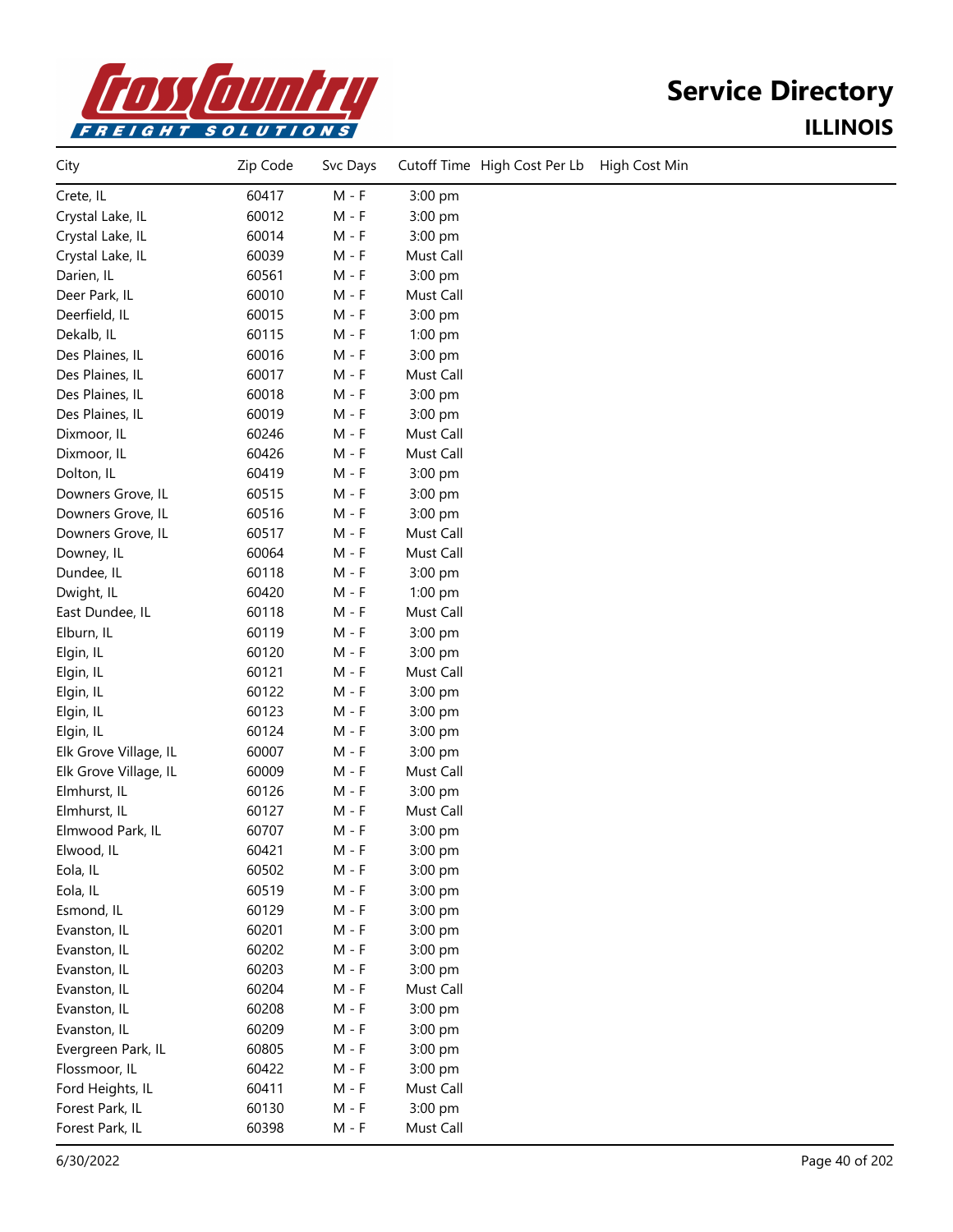

| City                         | Zip Code | Svc Days |           | Cutoff Time High Cost Per Lb | High Cost Min |  |
|------------------------------|----------|----------|-----------|------------------------------|---------------|--|
| Forest View, IL              | 60402    | $M - F$  | Must Call |                              |               |  |
| Fox Lake, IL                 | 60020    | $M - F$  | 3:00 pm   |                              |               |  |
| Fox River Grove, IL          | 60021    | $M - F$  | 3:00 pm   |                              |               |  |
| Fox River Valley Gardens, IL | 60010    | $M - F$  | Must Call |                              |               |  |
| Fox Valley, IL               | 60597    | M - F    | 3:00 pm   |                              |               |  |
| Fox Valley, IL               | 60599    | $M - F$  | Must Call |                              |               |  |
| Frankfort, IL                | 60423    | $M - F$  | 3:00 pm   |                              |               |  |
| Franklin Park, IL            | 60131    | $M - F$  | 3:00 pm   |                              |               |  |
| Ft Sheridan, IL              | 60037    | $M - F$  | 3:00 pm   |                              |               |  |
| Fulton, IL                   | 61252    | $M - F$  | Prev Day  | \$0.035                      | \$35.00       |  |
| Gages Lake, IL               | 60030    | $M - F$  | Must Call |                              |               |  |
| Geneva, IL                   | 60134    | $M - F$  | 3:00 pm   |                              |               |  |
| Genoa, IL                    | 60135    | $M - F$  | $1:00$ pm |                              |               |  |
| Gilberts, IL                 | 60136    | $M - F$  | 3:00 pm   |                              |               |  |
| Glen Ellyn, IL               | 60137    | $M - F$  | 3:00 pm   |                              |               |  |
| Glen Ellyn, IL               | 60138    | $M - F$  | 3:00 pm   |                              |               |  |
| Glencoe, IL                  | 60022    | $M - F$  | 3:00 pm   |                              |               |  |
| Glendale Heights, IL         | 60137    | $M - F$  | Must Call |                              |               |  |
| Glendale Heights, IL         | 60139    | $M - F$  | 3:00 pm   |                              |               |  |
| Glenview Nas, IL             | 60026    | M - F    | 3:00 pm   |                              |               |  |
| Glenview, IL                 | 60025    | $M - F$  | 3:00 pm   |                              |               |  |
| Glenview, IL                 | 60026    | $M - F$  | Must Call |                              |               |  |
| Glenwood, IL                 | 60425    | $M - F$  | 3:00 pm   |                              |               |  |
| Golf, IL                     | 60029    | $M - F$  | 3:00 pm   |                              |               |  |
| Grayslake, IL                | 60030    | $M - F$  | 3:00 pm   |                              |               |  |
| Great Lakes, IL              | 60088    | $M - F$  | 3:00 pm   |                              |               |  |
| Gurnee, IL                   | 60031    | $M - F$  | 3:00 pm   |                              |               |  |
| Hainesville, IL              | 60030    | $M - F$  | Must Call |                              |               |  |
| Hainesville, IL              | 60073    | M - F    | Must Call |                              |               |  |
| Hampshire, IL                | 60140    | $M - F$  | 3:00 pm   |                              |               |  |
| Hanover Park, IL             | 60133    | $M - F$  | 3:00 pm   |                              |               |  |
| Harvard, IL                  | 60033    | $M - F$  | 3:00 pm   |                              |               |  |
| Harvey, IL                   | 60426    | $M - F$  | 3:00 pm   |                              |               |  |
| Harvey, IL                   | 60428    | $M - F$  | Must Call |                              |               |  |
| Harwood Heights, IL          | 60656    | $M - F$  | Must Call |                              |               |  |
| Harwood Heights, IL          | 60706    | $M - F$  | 3:00 pm   |                              |               |  |
| Harwood Hgts, IL             | 60630    | $M - F$  | Must Call |                              |               |  |
| Harwood Hgts, IL             | 60634    | $M - F$  | Must Call |                              |               |  |
| Hawthorn Woods, IL           | 60047    | $M - F$  | Must Call |                              |               |  |
| Hazel Crest, IL              | 60429    | $M - F$  | 3:00 pm   |                              |               |  |
| Hickory Hills, IL            | 60457    | $M - F$  | 3:00 pm   |                              |               |  |
| Highland Park, IL            | 60035    | $M - F$  | 3:00 pm   |                              |               |  |
| Highwood, IL                 | 60040    | $M - F$  | 3:00 pm   |                              |               |  |
| Hillside, IL                 | 60162    | $M - F$  | 3:00 pm   |                              |               |  |
| Hillside, IL                 | 60163    | $M - F$  | Must Call |                              |               |  |
| Hines, IL                    | 60141    | $M - F$  | 3:00 pm   |                              |               |  |
| Hinsdale, IL                 | 60521    | $M - F$  | 3:00 pm   |                              |               |  |
| Hinsdale, IL                 | 60522    | $M - F$  | 3:00 pm   |                              |               |  |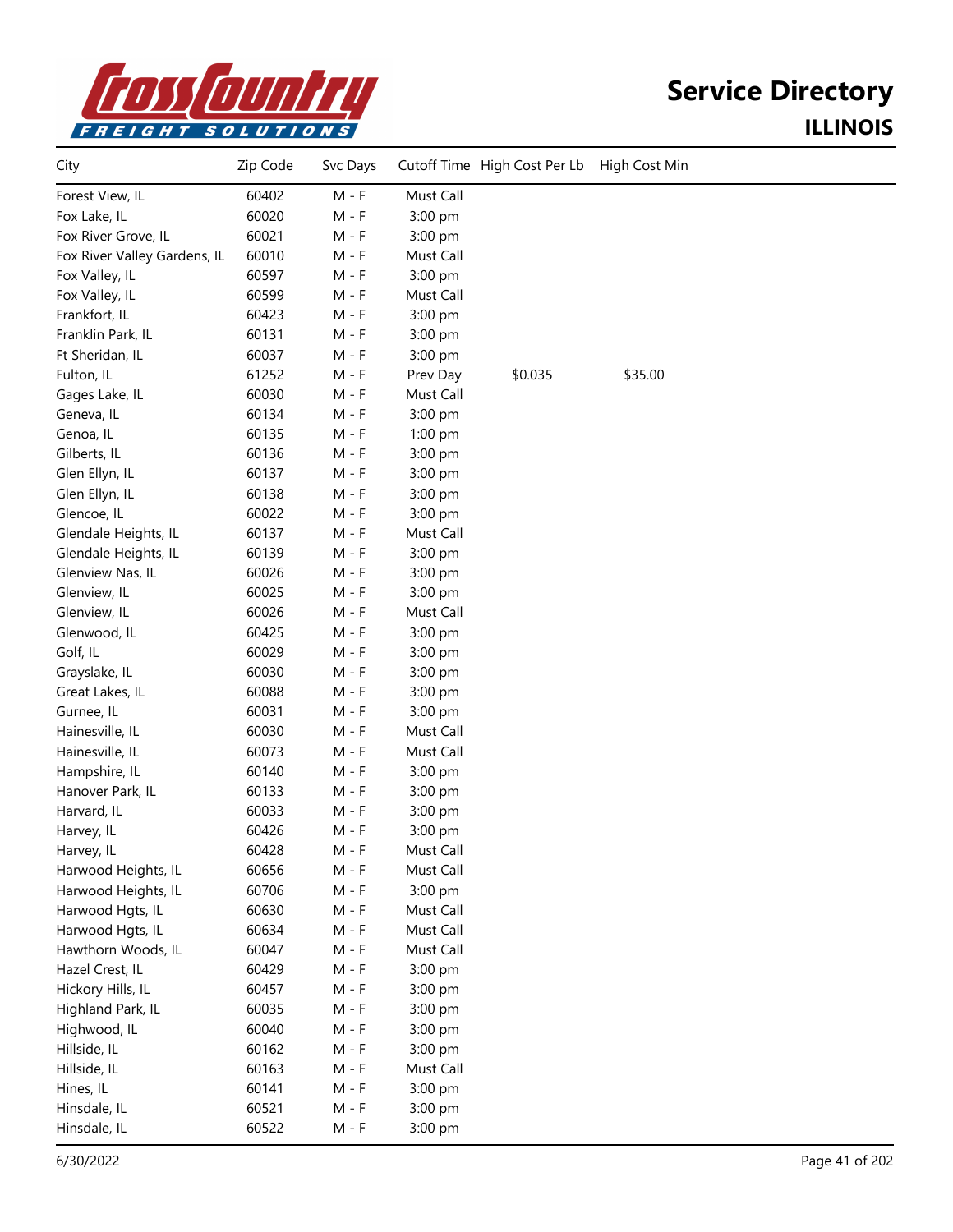

| City                | Zip Code | Svc Days | Cutoff Time High Cost Per Lb<br>High Cost Min |
|---------------------|----------|----------|-----------------------------------------------|
| Hinsdale, IL        | 60523    | $M - F$  | Must Call                                     |
| Hinsdale, IL        | 60527    | $M - F$  | 3:00 pm                                       |
| Hinsdale, IL        | 60570    | $M - F$  | Must Call                                     |
| Hinsdale, IL        | 60588    | $M - F$  | Must Call                                     |
| Hodgkins, IL        | 60525    | $M - F$  | Must Call                                     |
| Hoffman Est, IL     | 60120    | $M - F$  | Must Call                                     |
| Hoffman Estates, IL | 60010    | $M - F$  | Must Call                                     |
| Hoffman Estates, IL | 60067    | $M - F$  | Must Call                                     |
| Hoffman Estates, IL | 60169    | $M - F$  | 3:00 pm                                       |
| Hoffman Estates, IL | 60173    | $M - F$  | Must Call                                     |
| Hoffman Estates, IL | 60179    | $M - F$  | 3:00 pm                                       |
| Hoffman Estates, IL | 60192    | $M - F$  | Must Call                                     |
| Hoffman Estates, IL | 60194    | $M - F$  | Must Call                                     |
| Hoffman Estates, IL | 60195    | $M - F$  | Must Call                                     |
| Hoffman Estates, IL | 61094    | $M - F$  | Must Call                                     |
| Holiday Hills, IL   | 60050    | $M - F$  | Must Call                                     |
| Holiday Hills, IL   | 60051    | $M - F$  | Must Call                                     |
| Homer Glen, IL      | 60441    | $M - F$  | Must Call                                     |
| Hometown, IL        | 60456    | $M - F$  | 3:00 pm                                       |
| Homewood, IL        | 60422    | $M - F$  | Must Call                                     |
| Homewood, IL        | 60430    | $M - F$  | 3:00 pm                                       |
| Huntley, IL         | 60142    | $M - F$  | 3:00 pm                                       |
| Indian Creek, IL    | 60061    | $M - F$  | Must Call                                     |
| Ingleside, IL       | 60041    | $M - F$  | 3:00 pm                                       |
| Inverness, IL       | 60010    | $M - F$  | Must Call                                     |
| Inverness, IL       | 60067    | $M - F$  | Must Call                                     |
| Island Lake, IL     | 60042    | $M - F$  | 3:00 pm                                       |
| Itasca, IL          | 60143    | $M - F$  | 3:00 pm                                       |
| Jefferson Park, IL  | 60630    | $M - F$  | Must Call                                     |
| Johnsburg, IL       | 60050    | $M - F$  | Must Call                                     |
| Johnsburg, IL       | 60051    | $M - F$  | Must Call                                     |
| Joliet, IL          | 60403    | M - F    | Must Call                                     |
| Joliet, IL          | 60404    | $M - F$  | 3:00 pm                                       |
| Joliet, IL          | 60431    | M - F    | 3:00 pm                                       |
| Joliet, IL          | 60432    | M - F    | 3:00 pm                                       |
| Joliet, IL          | 60433    | $M - F$  | 3:00 pm                                       |
| Joliet, IL          | 60434    | $M - F$  | Must Call                                     |
| Joliet, IL          | 60435    | $M - F$  | 3:00 pm                                       |
| Joliet, IL          | 60436    | $M - F$  | 3:00 pm                                       |
| Joliet, IL          | 60491    | $M - F$  | 3:00 pm                                       |
| Justice, IL         | 60458    | $M - F$  | 3:00 pm                                       |
| Kaneville, IL       | 60144    | $M - F$  | 3:00 pm                                       |
| Kankakee, IL        | 60901    | $M - F$  | 1:00 pm                                       |
| Kankakee, IL        | 60902    | $M - F$  | Must Call                                     |
| Kenilworth, IL      | 60043    | $M - F$  | 3:00 pm                                       |
| Kildeer, IL         | 60010    | $M - F$  | Must Call                                     |
| Kildeer, IL         | 60047    | $M - F$  | Must Call                                     |
| Kildeer, IL         | 60074    | $M - F$  | Must Call                                     |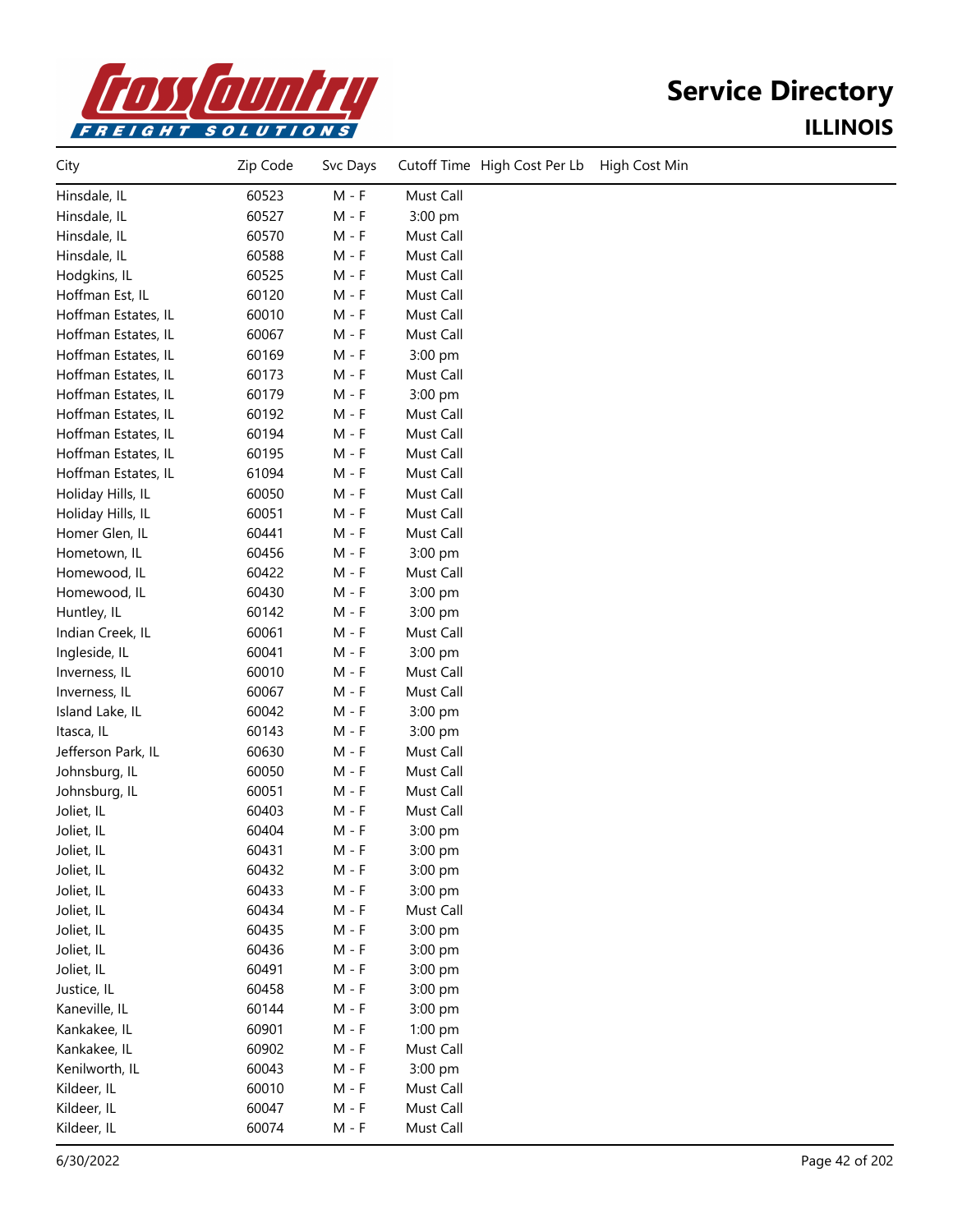

| City                  | Zip Code | Svc Days |           | Cutoff Time High Cost Per Lb | High Cost Min |
|-----------------------|----------|----------|-----------|------------------------------|---------------|
| Kingston, IL          | 60145    | $M - F$  | 1:00 pm   |                              |               |
| Kirkland, IL          | 60146    | $M - F$  | 1:00 pm   |                              |               |
| La Grange Park, IL    | 60526    | $M - F$  | 3:00 pm   |                              |               |
| La Grange, IL         | 60525    | $M - F$  | 3:00 pm   |                              |               |
| Lafox, IL             | 60147    | $M - F$  | 3:00 pm   |                              |               |
| Lake Bluff, IL        | 60044    | $M - F$  | 3:00 pm   |                              |               |
| Lake Forest, IL       | 60045    | $M - F$  | 3:00 pm   |                              |               |
| Lake In The Hills, IL | 60102    | M - F    | Must Call |                              |               |
| Lake In The Hills, IL | 60156    | $M - F$  | 3:00 pm   |                              |               |
| Lake Villa, IL        | 60046    | $M - F$  | 3:00 pm   |                              |               |
| Lake Zurich, IL       | 60047    | $M - F$  | 3:00 pm   |                              |               |
| Lakemoor, IL          | 60050    | $M - F$  | Must Call |                              |               |
| Lakemoor, IL          | 60051    | $M - F$  | Must Call |                              |               |
| Lansing, IL           | 60438    | $M - F$  | 3:00 pm   |                              |               |
| Lemont, IL            | 60439    | $M - F$  | 3:00 pm   |                              |               |
| Libertyville, IL      | 60048    | $M - F$  | 3:00 pm   |                              |               |
| Libertyville, IL      | 60092    | $M - F$  | Must Call |                              |               |
| Lincolnshire, IL      | 60069    | $M - F$  | 3:00 pm   |                              |               |
| Lincolnwood, IL       | 60645    | $M - F$  | Must Call |                              |               |
| Lincolnwood, IL       | 60646    | $M - F$  | Must Call |                              |               |
| Lincolnwood, IL       | 60659    | $M - F$  | Must Call |                              |               |
| Lincolnwood, IL       | 60712    | $M - F$  | 3:00 pm   |                              |               |
| Lindenhurst, IL       | 60046    | $M - F$  | Must Call |                              |               |
| Lisle, IL             | 60532    | $M - F$  | 3:00 pm   |                              |               |
| Lockport, IL          | 60441    | $M - F$  | 3:00 pm   |                              |               |
| Lockport, IL          | 60491    | $M - F$  | Must Call |                              |               |
| Lombard, IL           | 60148    | $M - F$  | 3:00 pm   |                              |               |
| Long Grove, IL        | 60047    | $M - F$  | Must Call |                              |               |
| Long Grove, IL        | 60049    | $M - F$  | 3:00 pm   |                              |               |
| Long Grove, IL        | 60060    | $M - F$  | Must Call |                              |               |
| Loves Park, IL        | 61111    | $M - F$  | 1:00 pm   |                              |               |
| Loves Park, IL        | 61115    | $M - F$  | Must Call |                              |               |
| Loves Park, IL        | 61130    | $M - F$  | 1:00 pm   |                              |               |
| Loves Park, IL        | 61131    | $M - F$  | 1:00 pm   |                              |               |
| Loves Park, IL        | 61132    | $M - F$  | 1:00 pm   |                              |               |
| Lynwood, IL           | 60411    | $M - F$  | Must Call |                              |               |
| Lyons, IL             | 60534    | $M - F$  | 3:00 pm   |                              |               |
| Machesney Park, IL    | 61103    | $M - F$  | Must Call |                              |               |
| Machesney Park, IL    | 61111    | $M - F$  | Must Call |                              |               |
| Machesney Park, IL    | 61115    | $M - F$  | 1:00 pm   |                              |               |
| Manhattan, IL         | 60442    | $M - F$  | 3:00 pm   |                              |               |
| Manteno, IL           | 60950    | $M - F$  | 1:00 pm   |                              |               |
| Marengo, IL           | 60152    | $M - F$  | 1:00 pm   |                              |               |
| Markham, IL           | 60426    | $M - F$  | Must Call |                              |               |
| Markham, IL           | 60428    | $M - F$  | 3:00 pm   |                              |               |
| Matteson, IL          | 60443    | $M - F$  | 3:00 pm   |                              |               |
| Maywood, IL           | 60153    | $M - F$  | 3:00 pm   |                              |               |
| Mccook, IL            | 60525    | $M - F$  | Must Call |                              |               |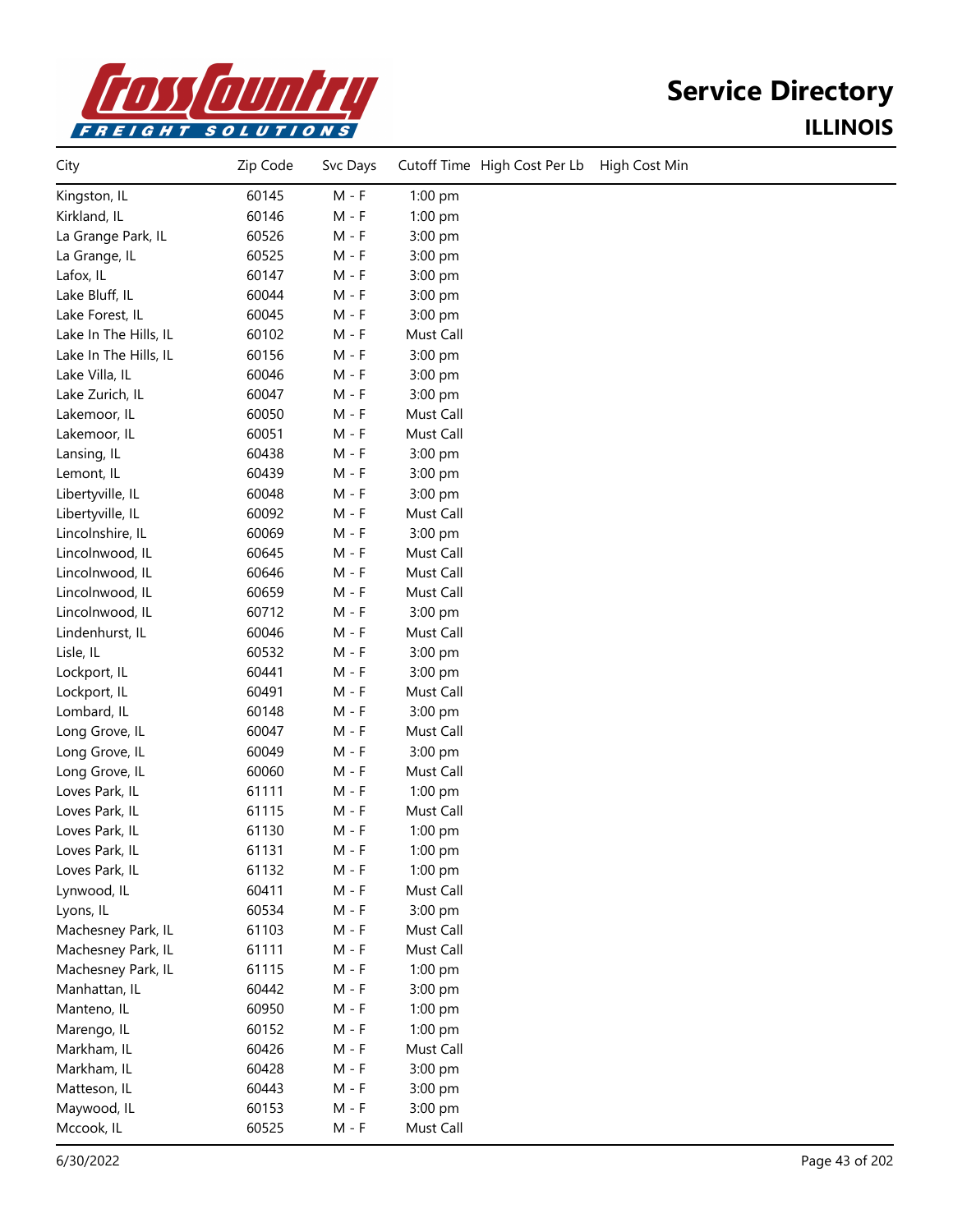

| City                 | Zip Code | Svc Days |           | Cutoff Time High Cost Per Lb | High Cost Min |  |
|----------------------|----------|----------|-----------|------------------------------|---------------|--|
| Mccullom Lake, IL    | 60050    | $M - F$  | Must Call |                              |               |  |
| Mcgaw Park, IL       | 60085    | $M - F$  | Must Call |                              |               |  |
| Mchenry, IL          | 60050    | $M - F$  | 3:00 pm   |                              |               |  |
| Mchenry, IL          | 60051    | $M - F$  | 3:00 pm   |                              |               |  |
| Medinah, IL          | 60157    | $M - F$  | 3:00 pm   |                              |               |  |
| Melrose Park, IL     | 60160    | $M - F$  | 3:00 pm   |                              |               |  |
| Melrose Park, IL     | 60161    | $M - F$  | 3:00 pm   |                              |               |  |
| Melrose Park, IL     | 60163    | $M - F$  | Must Call |                              |               |  |
| Melrose Park, IL     | 60164    | $M - F$  | 3:00 pm   |                              |               |  |
| Melrose Park, IL     | 60165    | $M - F$  | Must Call |                              |               |  |
| Merrionette Park, IL | 60803    | $M - F$  | Must Call |                              |               |  |
| Mettawa, IL          | 60045    | $M - F$  | Must Call |                              |               |  |
| Midlothian, IL       | 60445    | $M - F$  | 3:00 pm   |                              |               |  |
| Milan, IL            | 61264    | $M - F$  | 2:00 pm   | \$0.035                      | \$35.00       |  |
| Minooka, IL          | 60447    | $M - F$  | 1:00 pm   |                              |               |  |
| Mokena, IL           | 60448    | $M - F$  | 3:00 pm   |                              |               |  |
| Moline, IL           | 61265    | $M - F$  | 2:00 pm   | \$0.035                      | \$35.00       |  |
| Moline, IL           | 61266    | $M - F$  | 2:00 pm   | \$0.035                      | \$35.00       |  |
| Monee, IL            | 60449    | $M - F$  | 3:00 pm   |                              |               |  |
| Montgomery, IL       | 60538    | $M - F$  | 3:00 pm   |                              |               |  |
| Mooseheart, IL       | 60539    | $M - F$  | 3:00 pm   |                              |               |  |
| Morris, IL           | 60450    | $M - F$  | 1:00 pm   |                              |               |  |
| Morton Grove, IL     | 60053    | $M - F$  | 3:00 pm   |                              |               |  |
| Mt Greenwood, IL     | 60655    | $M - F$  | Must Call |                              |               |  |
| Mt Prospect, IL      | 60056    | $M - F$  | 3:00 pm   |                              |               |  |
| Mundelein, IL        | 60060    | $M - F$  | 3:00 pm   |                              |               |  |
| Naperville, IL       | 60540    | $M - F$  | 3:00 pm   |                              |               |  |
| Naperville, IL       | 60563    | $M - F$  | 3:00 pm   |                              |               |  |
| Naperville, IL       | 60564    | $M - F$  | 3:00 pm   |                              |               |  |
| Naperville, IL       | 60565    | $M - F$  | 3:00 pm   |                              |               |  |
| Naperville, IL       | 60566    | $M - F$  | Must Call |                              |               |  |
| Naperville, IL       | 60567    | $M - F$  | Must Call |                              |               |  |
| New Lenox, IL        | 60451    | $M - F$  | 3:00 pm   |                              |               |  |
| Niles, IL            | 60714    | $M - F$  | 3:00 pm   |                              |               |  |
| Normantown, IL       | 60585    | $M - F$  | 3:00 pm   |                              |               |  |
| Norridge, IL         | 60634    | $M - F$  | Must Call |                              |               |  |
| Norridge, IL         | 60656    | $M - F$  | Must Call |                              |               |  |
| Norridge, IL         | 60706    | $M - F$  | Must Call |                              |               |  |
| North Aurora, IL     | 60542    | $M - F$  | 3:00 pm   |                              |               |  |
| North Barrington, IL | 60010    | $M - F$  | Must Call |                              |               |  |
| North Chicago, IL    | 60064    | $M - F$  | 3:00 pm   |                              |               |  |
| North Chicago, IL    | 60086    | $M - F$  | 3:00 pm   |                              |               |  |
| North Chicago, IL    | 60088    | $M - F$  | Must Call |                              |               |  |
| North Riverside, IL  | 60546    | $M - F$  | Must Call |                              |               |  |
| Northbrook, IL       | 60062    | $M - F$  | 3:00 pm   |                              |               |  |
| Northbrook, IL       | 60065    | $M - F$  | 3:00 pm   |                              |               |  |
| Northfield, IL       | 60093    | $M - F$  | Must Call |                              |               |  |
| Northlake, IL        | 60164    | $M - F$  | Must Call |                              |               |  |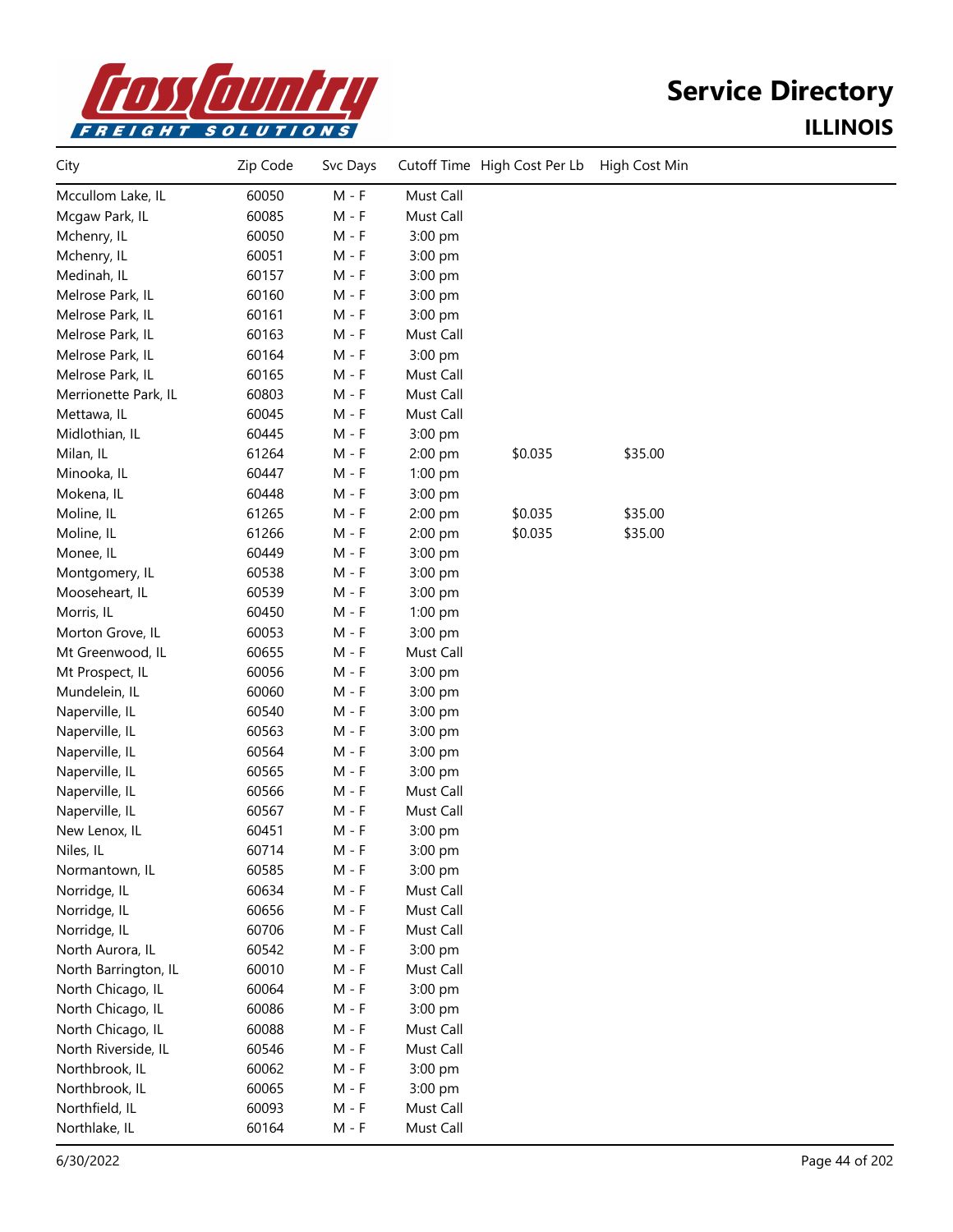

| City                 | Zip Code | Svc Days |           | Cutoff Time High Cost Per Lb | High Cost Min |
|----------------------|----------|----------|-----------|------------------------------|---------------|
| Northwoods, IL       | 60185    | $M - F$  | Must Call |                              |               |
| Oak Brook, IL        | 60521    | $M - F$  | Must Call |                              |               |
| Oak Brook, IL        | 60522    | $M - F$  | Must Call |                              |               |
| Oak Brook, IL        | 60523    | $M - F$  | 3:00 pm   |                              |               |
| Oak Forest, IL       | 60452    | $M - F$  | 3:00 pm   |                              |               |
| Oak Lawn, IL         | 60453    | $M - F$  | 3:00 pm   |                              |               |
| Oak Lawn, IL         | 60454    | M - F    | 3:00 pm   |                              |               |
| Oak Lawn, IL         | 60455    | M - F    | Must Call |                              |               |
| Oak Lawn, IL         | 60456    | $M - F$  | Must Call |                              |               |
| Oak Lawn, IL         | 60457    | $M - F$  | Must Call |                              |               |
| Oak Lawn, IL         | 60458    | $M - F$  | Must Call |                              |               |
| Oak Lawn, IL         | 60459    | $M - F$  | Must Call |                              |               |
| Oak Park, IL         | 60301    | $M - F$  | 3:00 pm   |                              |               |
| Oak Park, IL         | 60302    | $M - F$  | 3:00 pm   |                              |               |
| Oak Park, IL         | 60303    | $M - F$  | Must Call |                              |               |
| Oak Park, IL         | 60304    | M - F    | 3:00 pm   |                              |               |
| Oakbrook Terrace, IL | 60181    | $M - F$  | Must Call |                              |               |
| Oakwood Hills, IL    | 60013    | $M - F$  | Must Call |                              |               |
| Old Mill Creek, IL   | 60083    | $M - F$  | Must Call |                              |               |
| Olympia Fields, IL   | 60461    | $M - F$  | 3:00 pm   |                              |               |
| Ontarioville, IL     | 60103    | $M - F$  | Must Call |                              |               |
| Orland Hills, IL     | 60477    | $M - F$  | Must Call |                              |               |
| Orland Hills, IL     | 60487    | $M - F$  | 3:00 pm   |                              |               |
| Orland Park, IL      | 60462    | M - F    | 3:00 pm   |                              |               |
| Orland Park, IL      | 60467    | $M - F$  | 3:00 pm   |                              |               |
| Oswego, IL           | 60543    | $M - F$  | 3:00 pm   |                              |               |
| Palatine, IL         | 60038    | $M - F$  | 3:00 pm   |                              |               |
| Palatine, IL         | 60055    | $M - F$  | 3:00 pm   |                              |               |
| Palatine, IL         | 60067    | $M - F$  | 3:00 pm   |                              |               |
| Palatine, IL         | 60074    | $M - F$  | 3:00 pm   |                              |               |
| Palatine, IL         | 60078    | $M - F$  | Must Call |                              |               |
| Palatine, IL         | 60094    | M - F    | Must Call |                              |               |
| Palatine, IL         | 60095    | M - F    | 3:00 pm   |                              |               |
| Palos Heights, IL    | 60463    | M - F    | 3:00 pm   |                              |               |
| Palos Hills, IL      | 60465    | $M - F$  | 3:00 pm   |                              |               |
| Palos Park, IL       | 60464    | $M - F$  | 3:00 pm   |                              |               |
| Park City, IL        | 60085    | M - F    | Must Call |                              |               |
| Park Forest, IL      | 60466    | $M - F$  | 3:00 pm   |                              |               |
| Park Ridge, IL       | 60068    | $M - F$  | 3:00 pm   |                              |               |
| Phoenix, IL          | 60426    | M - F    | Must Call |                              |               |
| Pingree Grove, IL    | 60140    | $M - F$  | Must Call |                              |               |
| Plainfield, IL       | 60544    | $M - F$  | 3:00 pm   |                              |               |
| Plainfield, IL       | 60585    | $M - F$  | Must Call |                              |               |
| Plainfield, IL       | 60586    | $M - F$  | Must Call |                              |               |
| Plato Center, IL     | 60124    | $M - F$  | Must Call |                              |               |
| Plato Center, IL     | 60170    | $M - F$  | Must Call |                              |               |
| Port Barrington, IL  | 60010    | $M - F$  | Must Call |                              |               |
| Posen, IL            | 60469    | M - F    | 3:00 pm   |                              |               |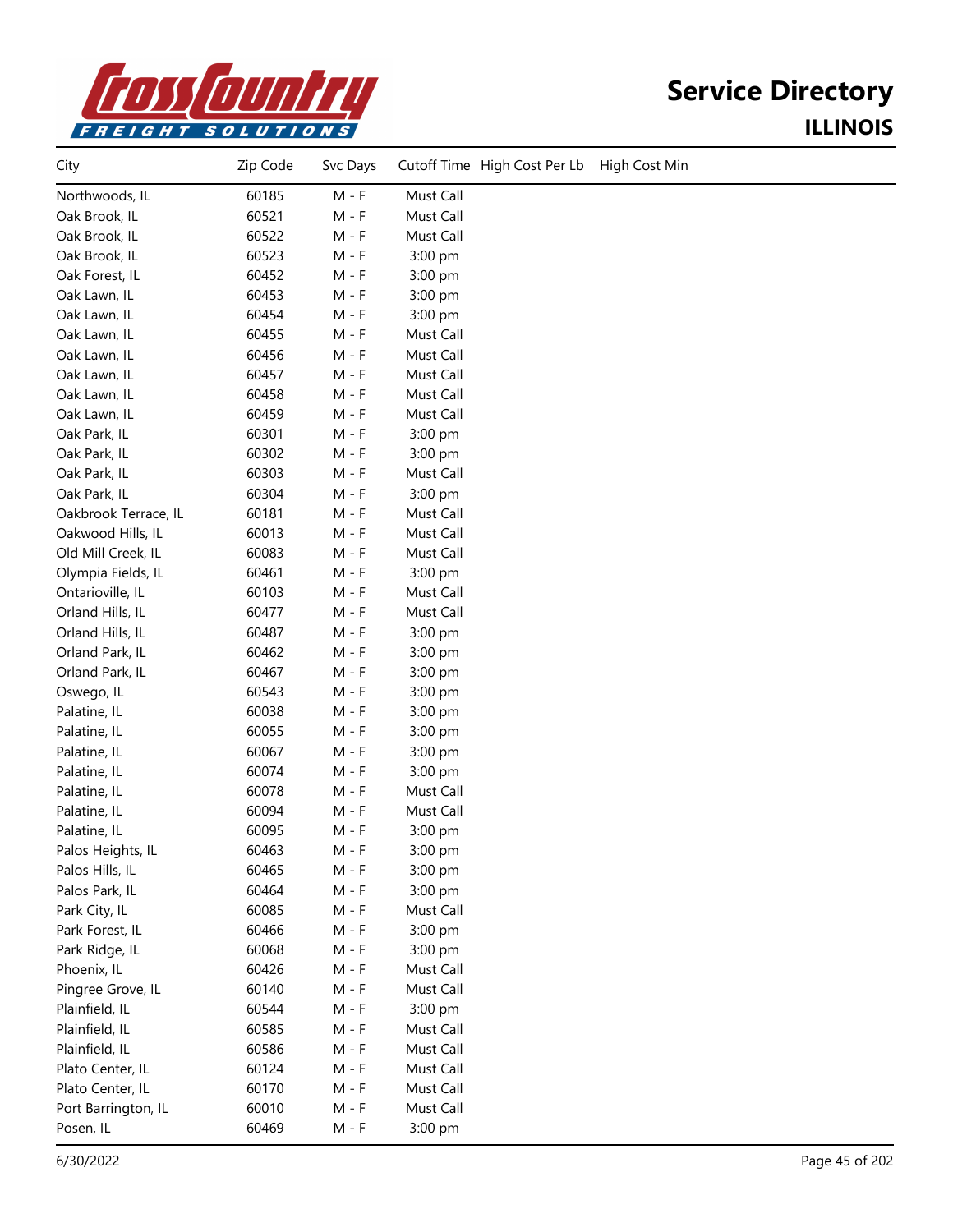

| City                   | Zip Code | Svc Days |           | Cutoff Time High Cost Per Lb High Cost Min |         |  |
|------------------------|----------|----------|-----------|--------------------------------------------|---------|--|
| Prospect Heights, IL   | 60070    | $M - F$  | 3:00 pm   |                                            |         |  |
| Richmond, IL           | 60071    | $M - F$  | 3:00 pm   |                                            |         |  |
| Richton Park, IL       | 60471    | $M - F$  | 3:00 pm   |                                            |         |  |
| Ringwood, IL           | 60072    | $M - F$  | 3:00 pm   |                                            |         |  |
| River Forest, IL       | 60305    | $M - F$  | 3:00 pm   |                                            |         |  |
| River Grove, IL        | 60171    | $M - F$  | 3:00 pm   |                                            |         |  |
| Riverdale, IL          | 60827    | $M - F$  | 3:00 pm   |                                            |         |  |
| Riverside, IL          | 60546    | $M - F$  | 3:00 pm   |                                            |         |  |
| Riverwoods, IL         | 60015    | $M - F$  | Must Call |                                            |         |  |
| Robbins, IL            | 60472    | $M - F$  | 3:00 pm   |                                            |         |  |
| Rock Island, IL        | 61201    | $M - F$  | 2:00 pm   | \$0.035                                    | \$35.00 |  |
| Rock Island, IL        | 61204    | $M - F$  | 2:00 pm   | \$0.035                                    | \$35.00 |  |
| Rock Island, IL        | 61206    | $M - F$  | 2:00 pm   | \$0.035                                    | \$35.00 |  |
| Rock Island, IL        | 61299    | $M - F$  | 2:00 pm   | \$0.035                                    | \$35.00 |  |
| Rockdale, IL           | 60436    | $M - F$  | Must Call |                                            |         |  |
| Rockford, IL           | 61100    | $M - F$  | Must Call |                                            |         |  |
| Rockford, IL           | 61101    | $M - F$  | 1:00 pm   |                                            |         |  |
| Rockford, IL           | 61102    | $M - F$  | 1:00 pm   |                                            |         |  |
| Rockford, IL           | 61103    | M - F    | 1:00 pm   |                                            |         |  |
| Rockford, IL           | 61104    | $M - F$  | 1:00 pm   |                                            |         |  |
| Rockford, IL           | 61105    | $M - F$  | $1:00$ pm |                                            |         |  |
| Rockford, IL           | 61106    | $M - F$  | 1:00 pm   |                                            |         |  |
| Rockford, IL           | 61107    | $M - F$  | $1:00$ pm |                                            |         |  |
| Rockford, IL           | 61108    | $M - F$  | $1:00$ pm |                                            |         |  |
| Rockford, IL           | 61109    | $M - F$  | 1:00 pm   |                                            |         |  |
| Rockford, IL           | 61110    | $M - F$  | 1:00 pm   |                                            |         |  |
| Rockford, IL           | 61112    | M - F    | 1:00 pm   |                                            |         |  |
| Rockford, IL           | 61113    | M - F    | Must Call |                                            |         |  |
| Rockford, IL           | 61114    | $M - F$  | $1:00$ pm |                                            |         |  |
| Rockford, IL           | 61125    | $M - F$  | $1:00$ pm |                                            |         |  |
| Rockford, IL           | 61126    | $M - F$  | $1:00$ pm |                                            |         |  |
| Rolling Meadows, IL    | 60008    | $M - F$  | 3:00 pm   |                                            |         |  |
| Romeoville, IL         | 60446    | $M - F$  | 3:00 pm   |                                            |         |  |
| Roselle, IL            | 60172    | $M - F$  | 3:00 pm   |                                            |         |  |
| Rosemont, IL           | 60018    | $M - F$  | Must Call |                                            |         |  |
| Round Lake Beach, IL   | 60073    | $M - F$  | Must Call |                                            |         |  |
| Round Lake Heights, IL | 60073    | $M - F$  | Must Call |                                            |         |  |
| Round Lake, IL         | 60073    | $M - F$  | 3:00 pm   |                                            |         |  |
| Sandwich, IL           | 60548    | $M - F$  | Must Call |                                            |         |  |
| Sauk Village, IL       | 60411    | $M - F$  | Must Call |                                            |         |  |
| Schaumburg, IL         | 60159    | $M - F$  | Must Call |                                            |         |  |
| Schaumburg, IL         | 60168    | $M - F$  | Must Call |                                            |         |  |
| Schaumburg, IL         | 60169    | $M - F$  | Must Call |                                            |         |  |
| Schaumburg, IL         | 60173    | $M - F$  | 3:00 pm   |                                            |         |  |
| Schaumburg, IL         | 60192    | $M - F$  | 3:00 pm   |                                            |         |  |
| Schaumburg, IL         | 60193    | $M - F$  | 3:00 pm   |                                            |         |  |
| Schaumburg, IL         | 60194    | $M - F$  | 3:00 pm   |                                            |         |  |
| Schaumburg, IL         | 60195    | $M - F$  | 3:00 pm   |                                            |         |  |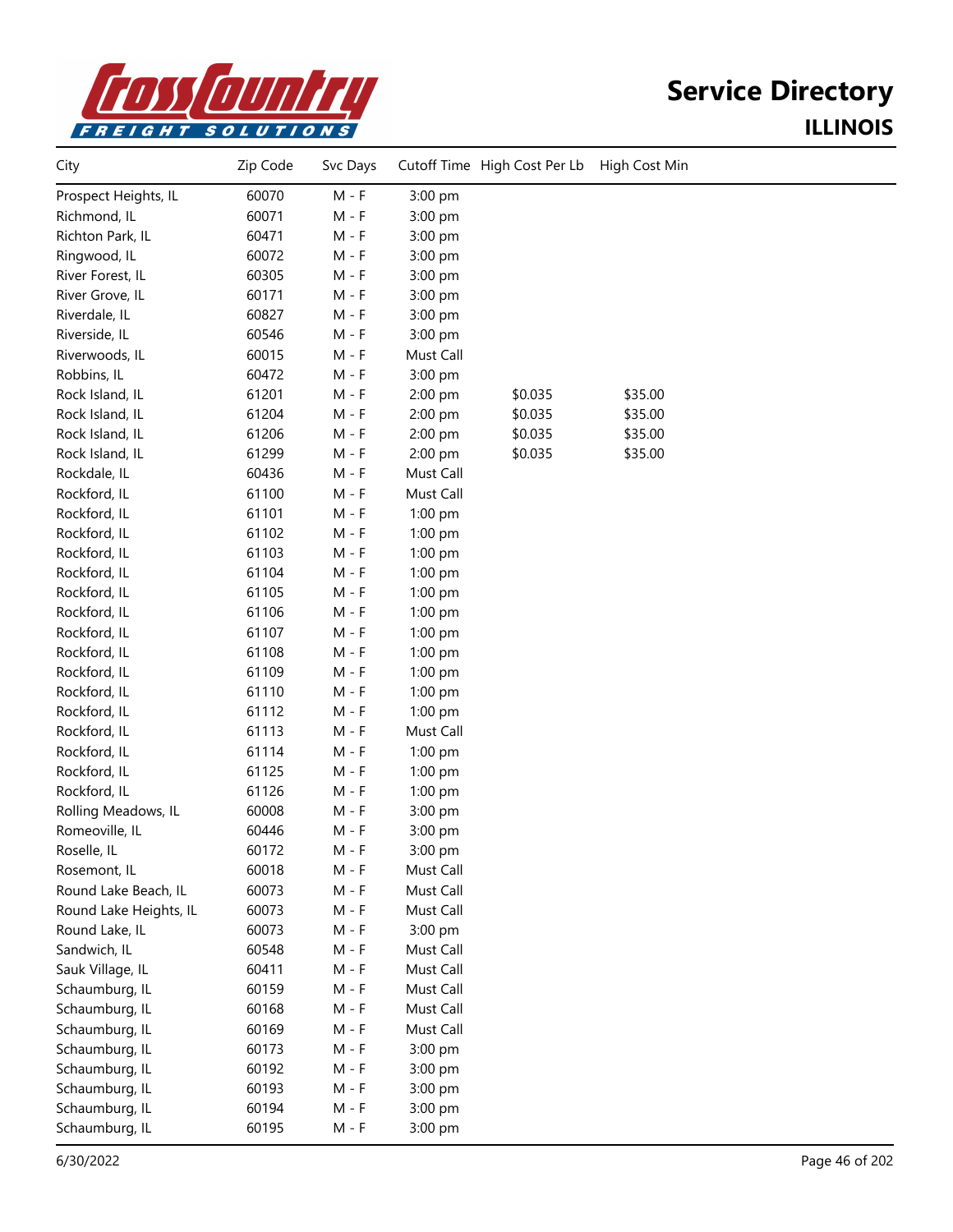

| City                      | Zip Code | Svc Days |           | Cutoff Time High Cost Per Lb | High Cost Min |  |
|---------------------------|----------|----------|-----------|------------------------------|---------------|--|
| Schaumburg, IL            | 60196    | $M - F$  | 3:00 pm   |                              |               |  |
| Schiller Park, IL         | 60131    | $M - F$  | Must Call |                              |               |  |
| Schiller Park, IL         | 60176    | M - F    | 3:00 pm   |                              |               |  |
| Shorewood, IL             | 60404    | $M - F$  | Must Call |                              |               |  |
| Shorewood, IL             | 60431    | $M - F$  | Must Call |                              |               |  |
| Shorewood, IL             | 60435    | $M - F$  | Must Call |                              |               |  |
| Shorewood, IL             | 60436    | $M - F$  | Must Call |                              |               |  |
| Silvis, IL                | 61282    | $M - F$  | 2:00 pm   | \$0.035                      | \$35.00       |  |
| Skokie, IL                | 60076    | $M - F$  | 3:00 pm   |                              |               |  |
| Skokie, IL                | 60077    | $M - F$  | 3:00 pm   |                              |               |  |
| Sleepy Hollow, IL         | 60118    | M - F    | Must Call |                              |               |  |
| Solon Mills, IL           | 60071    | M - F    | Must Call |                              |               |  |
| Solon Mills, IL           | 60080    | M - F    | Must Call |                              |               |  |
| South Barrington, IL      | 60010    | $M - F$  | Must Call |                              |               |  |
| South Chicago Heights, IL | 60411    | $M - F$  | Must Call |                              |               |  |
| South Elgin, IL           | 60177    | $M - F$  | 3:00 pm   |                              |               |  |
| South Holland, IL         | 60473    | $M - F$  | 3:00 pm   |                              |               |  |
| Spring Grove, IL          | 60081    | $M - F$  | 3:00 pm   |                              |               |  |
| St Charles, IL            | 60174    | $M - F$  | 3:00 pm   |                              |               |  |
| St Charles, IL            | 60175    | $M - F$  | 3:00 pm   |                              |               |  |
| Steger, IL                | 60475    | $M - F$  | 3:00 pm   |                              |               |  |
| Stickney, IL              | 60402    | $M - F$  | Must Call |                              |               |  |
| Stone Park, IL            | 60165    | $M - F$  | 3:00 pm   |                              |               |  |
| Streamwood, IL            | 60107    | $M - F$  | 3:00 pm   |                              |               |  |
| Sugar Grove, IL           | 60554    | $M - F$  | 3:00 pm   |                              |               |  |
| Summit Argo, IL           | 60501    | M - F    | 3:00 pm   |                              |               |  |
| Summit, IL                | 60501    | M - F    | Must Call |                              |               |  |
| Sycamore, IL              | 60178    | M - F    | 1:00 pm   |                              |               |  |
| Techny, IL                | 60082    | M - F    | 3:00 pm   |                              |               |  |
| Third Lake, IL            | 60030    | M - F    | Must Call |                              |               |  |
| Thornton, IL              | 60476    | $M - F$  | 3:00 pm   |                              |               |  |
| Tinley Park, IL           | 60477    | $M - F$  | 3:00 pm   |                              |               |  |
| Tinley Park, IL           | 60483    | $M - F$  | Must Call |                              |               |  |
| Tinley Park, IL           | 60487    | $M - F$  | Must Call |                              |               |  |
| Tower Lakes, IL           | 60010    | $M - F$  | Must Call |                              |               |  |
| Trout Valley, IL          | 60013    | $M - F$  | Must Call |                              |               |  |
| Union, IL                 | 60180    | $M - F$  | $1:00$ pm |                              |               |  |
| University Park, IL       | 60466    | $M - F$  | Must Call |                              |               |  |
| University Park, IL       | 60484    | $M - F$  | 3:00 pm   |                              |               |  |
| Vernon Hills, IL          | 60061    | $M - F$  | 3:00 pm   |                              |               |  |
| Verona, IL                | 60479    | $M - F$  | 3:00 pm   |                              |               |  |
| Villa Park, IL            | 60181    | $M - F$  | 3:00 pm   |                              |               |  |
| Volo, IL                  | 60020    | $M - F$  | Must Call |                              |               |  |
| Volo, IL                  | 60030    | $M - F$  | Must Call |                              |               |  |
| Volo, IL                  | 60041    | $M - F$  | Must Call |                              |               |  |
| Volo, IL                  | 60051    | $M - F$  | Must Call |                              |               |  |
| Volo, IL                  | 60073    | $M - F$  | Must Call |                              |               |  |
| Wadsworth, IL             | 60083    | $M - F$  | 3:00 pm   |                              |               |  |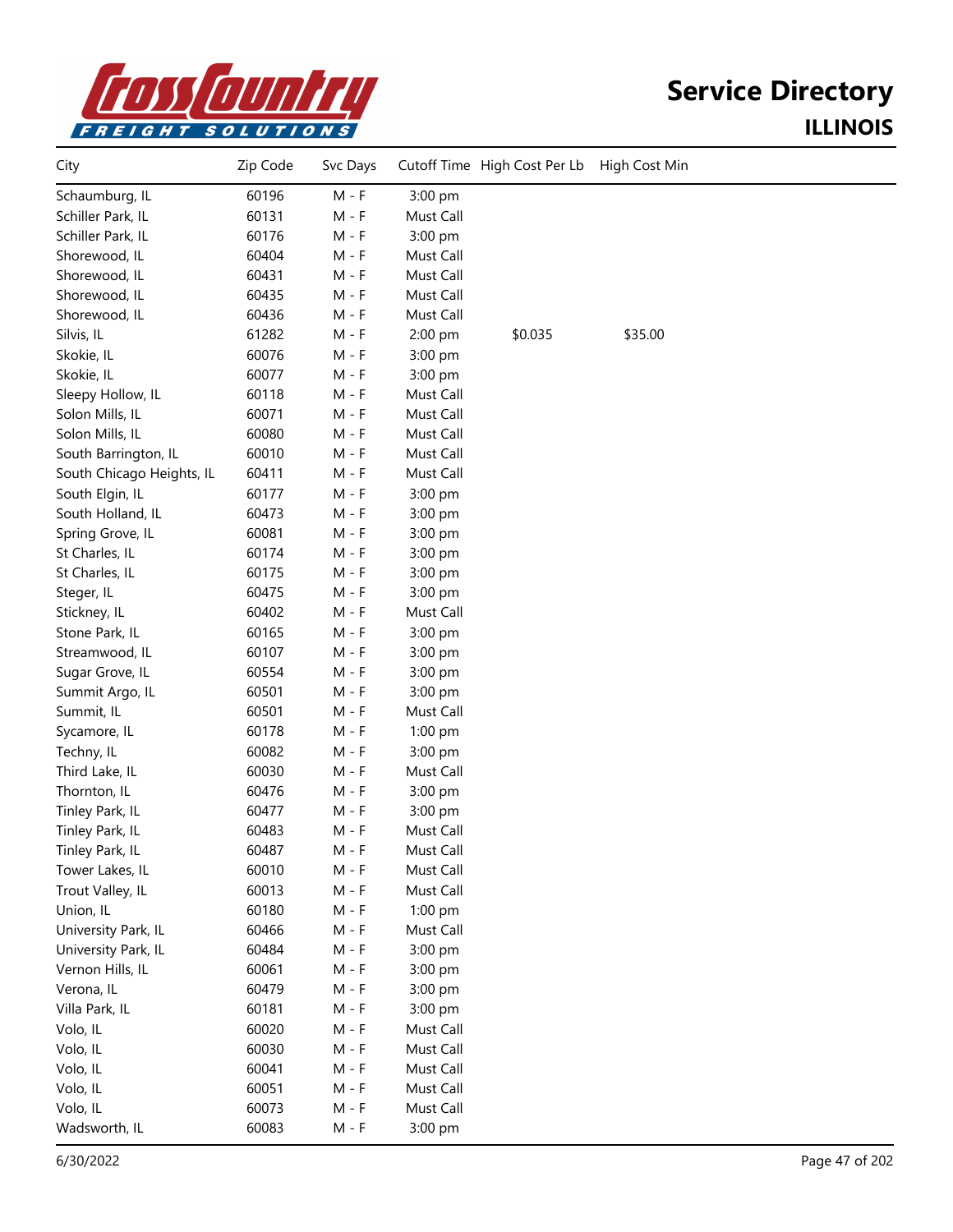

| City                | Zip Code | Svc Days |           | Cutoff Time High Cost Per Lb | High Cost Min |
|---------------------|----------|----------|-----------|------------------------------|---------------|
| Warrenville, IL     | 60555    | $M - F$  | 3:00 pm   |                              |               |
| Wasco, IL           | 60183    | $M - F$  | 3:00 pm   |                              |               |
| Wauconda, IL        | 60084    | $M - F$  | 3:00 pm   |                              |               |
| Waukegan, IL        | 60079    | $M - F$  | 3:00 pm   |                              |               |
| Waukegan, IL        | 60085    | $M - F$  | $3:00$ pm |                              |               |
| Waukegan, IL        | 60087    | $M - F$  | 3:00 pm   |                              |               |
| Wayne, IL           | 60184    | $M - F$  | 3:00 pm   |                              |               |
| West Chicago, IL    | 60185    | $M - F$  | 3:00 pm   |                              |               |
| West Chicago, IL    | 60186    | $M - F$  | Must Call |                              |               |
| West Dundee, IL     | 60118    | $M - F$  | Must Call |                              |               |
| Westchester, IL     | 60154    | $M - F$  | 3:00 pm   |                              |               |
| Western Springs, IL | 60558    | $M - F$  | 3:00 pm   |                              |               |
| Westmont, IL        | 60559    | $M - F$  | 3:00 pm   |                              |               |
| Wheaton, IL         | 60187    | $M - F$  | 3:00 pm   |                              |               |
| Wheaton, IL         | 60189    | $M - F$  | 3:00 pm   |                              |               |
| Wheeling, IL        | 60090    | $M - F$  | 3:00 pm   |                              |               |
| Willow Springs, IL  | 60480    | $M - F$  | 3:00 pm   |                              |               |
| Willowbrook, IL     | 60527    | $M - F$  | Must Call |                              |               |
| Wilmette, IL        | 60091    | $M - F$  | 3:00 pm   |                              |               |
| Wilton Center, IL   | 60442    | $M - F$  | Must Call |                              |               |
| Winfield, IL        | 60190    | $M - F$  | 3:00 pm   |                              |               |
| Winnetka, IL        | 60093    | $M - F$  | 3:00 pm   |                              |               |
| Winthrop Harbor, IL | 60096    | $M - F$  | 3:00 pm   |                              |               |
| Wonder Lake, IL     | 60097    | $M - F$  | 3:00 pm   |                              |               |
| Wood Dale, IL       | 60191    | $M - F$  | 3:00 pm   |                              |               |
| Woodridge, IL       | 60517    | $M - F$  | 3:00 pm   |                              |               |
| Woodstock, IL       | 60098    | $M - F$  | $3:00$ pm |                              |               |
| Worth, IL           | 60482    | M - F    | 3:00 pm   |                              |               |
| Yorkville, IL       | 60560    | $M - F$  | 3:00 pm   |                              |               |
| Zion, IL            | 60099    | $M - F$  | 3:00 pm   |                              |               |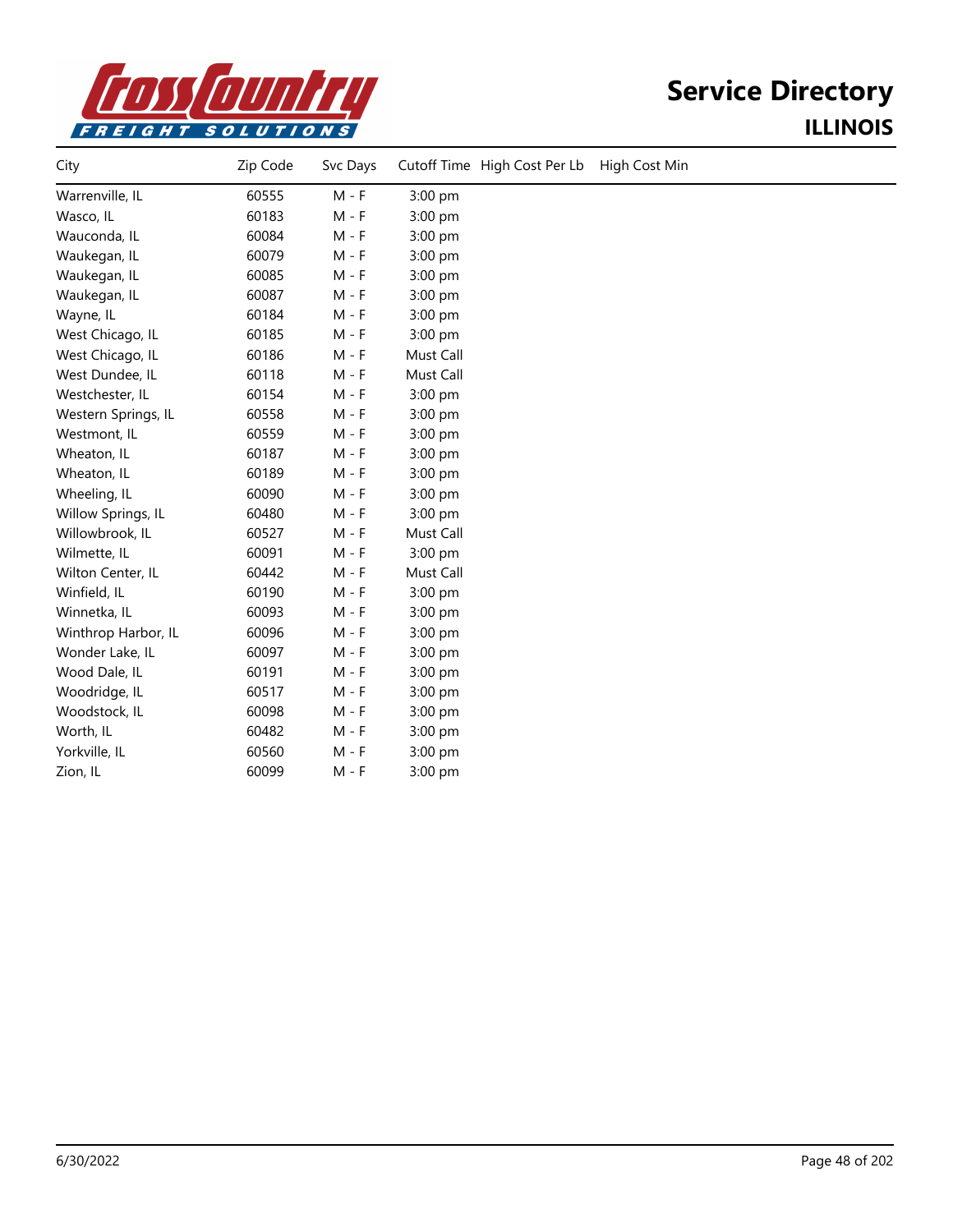

| City            | Zip Code | Svc Days |           | Cutoff Time High Cost Per Lb | High Cost Min |  |
|-----------------|----------|----------|-----------|------------------------------|---------------|--|
| Ackley, IA      | 50601    | $M - F$  | 1:00 pm   |                              |               |  |
| Ackworth, IA    | 50001    | $M - F$  | Prev Day  | \$0.035                      | \$35.00       |  |
| Adair, IA       | 50002    | M, W, F  | Prev Day  | \$0.035                      | \$35.00       |  |
| Adel, IA        | 50003    | $M - F$  | 12:00 pm  |                              |               |  |
| Afton, IA       | 50830    | M, W, F  | Prev Day  | \$0.035                      | \$35.00       |  |
| Agency, IA      | 52530    | $M - F$  | 12:00 pm  | \$0.035                      | \$35.00       |  |
| Ainsworth, IA   | 52201    | $M - F$  | Must Call | \$0.035                      | \$35.00       |  |
| Albert City, IA | 50510    | $M - F$  | Prev Day  | \$0.035                      | \$35.00       |  |
| Albia, IA       | 52531    | M - F    | Prev Day  | \$0.035                      | \$35.00       |  |
| Albion, IA      | 50005    | F        | 12:00 pm  |                              |               |  |
| Alburnett, IA   | 52202    | $M - F$  | Must Call | \$0.035                      | \$35.00       |  |
| Alden, IA       | 50006    | M, W, F  | Prev Day  | \$0.035                      | \$35.00       |  |
| Alexander, IA   | 50420    | $M - F$  | Prev Day  | \$0.035                      | \$35.00       |  |
| Algona, IA      | 50511    | $M - F$  | Prev Day  | \$0.035                      | \$35.00       |  |
| Alleman, IA     | 50007    | $M - F$  | 12:00 pm  |                              |               |  |
| Allison, IA     | 50602    | $M - F$  | Prev Day  | \$0.035                      | \$35.00       |  |
| Alpha, IA       | 52171    | $M - F$  | Must Call | \$0.035                      | \$35.00       |  |
| Alton, IA       | 51003    | $M - F$  | Prev Day  |                              |               |  |
| Altoona, IA     | 50009    | $M - F$  | 3:00 pm   |                              |               |  |
| Alvord, IA      | 51230    | W        | Prev Day  |                              |               |  |
| Amana, IA       | 52203    | M        | Prev Day  | \$0.025                      | \$25.00       |  |
| Amana, IA       | 52204    | M        | Prev Day  | \$0.020                      | \$20.00       |  |
| Ames, IA        | 50010    | $M - F$  | 2:00 pm   |                              |               |  |
| Ames, IA        | 50011    | $M - F$  | 2:00 pm   |                              |               |  |
| Ames, IA        | 50012    | $M - F$  | 2:00 pm   |                              |               |  |
| Ames, IA        | 50013    | M - F    | 2:00 pm   |                              |               |  |
| Ames, IA        | 50014    | $M - F$  | 2:00 pm   |                              |               |  |
| Andover, IA     | 52701    | M - F    | Must Call | \$0.035                      | \$35.00       |  |
| Andrew, IA      | 52030    | $M - F$  | Must Call | \$0.035                      | \$35.00       |  |
| Anita, IA       | 50020    | M, W, F  | Prev Day  | \$0.035                      | \$35.00       |  |
| Ankeny, IA      | 50015    | $M - F$  | 3:00 pm   |                              |               |  |
| Ankeny, IA      | 50021    | $M - F$  | 3:00 pm   |                              |               |  |
| Ankeny, IA      | 50023    | M - F    | 3:00 pm   |                              |               |  |
| Anthon, IA      | 51004    | F        | Prev Day  | \$0.060                      | \$60.00       |  |
| Aplington, IA   | 50604    | F        | 12:00 pm  |                              |               |  |
| Aredale, IA     | 50605    | $M - F$  | Prev Day  | \$0.035                      | \$35.00       |  |
| Argyle, IA      | 52619    | $M - F$  | Must Call | \$0.035                      | \$35.00       |  |
| Arispe, IA      | 50831    | M, W, F  | Prev Day  | \$0.035                      | \$35.00       |  |
| Arlington, IA   | 50606    | $M - F$  | Must Call | \$0.035                      | \$35.00       |  |
| Armstrong, IA   | 50514    | $M - F$  | 12:00 pm  |                              |               |  |
| Asbury, IA      | 52002    | $M - F$  | Must Call | \$0.035                      | \$35.00       |  |
| Ashton, IA      | 51232    | W        | Prev Day  |                              |               |  |
| Aspinwall, IA   | 51432    | $M - F$  | Prev Day  | \$0.035                      | \$35.00       |  |
| Atalissa, IA    | 52720    | $M - F$  | Must Call | \$0.035                      | \$35.00       |  |
| Atkins, IA      | 52206    | M        | 12:00 pm  |                              |               |  |
| Atlantic, IA    | 50022    | M, W, F  | Prev Day  | \$0.035                      | \$35.00       |  |
| Auburn, IA      | 51433    | $M - F$  | Prev Day  | \$0.035                      | \$35.00       |  |
| Audubon, IA     | 50025    | M, W, F  | Prev Day  | \$0.035                      | \$35.00       |  |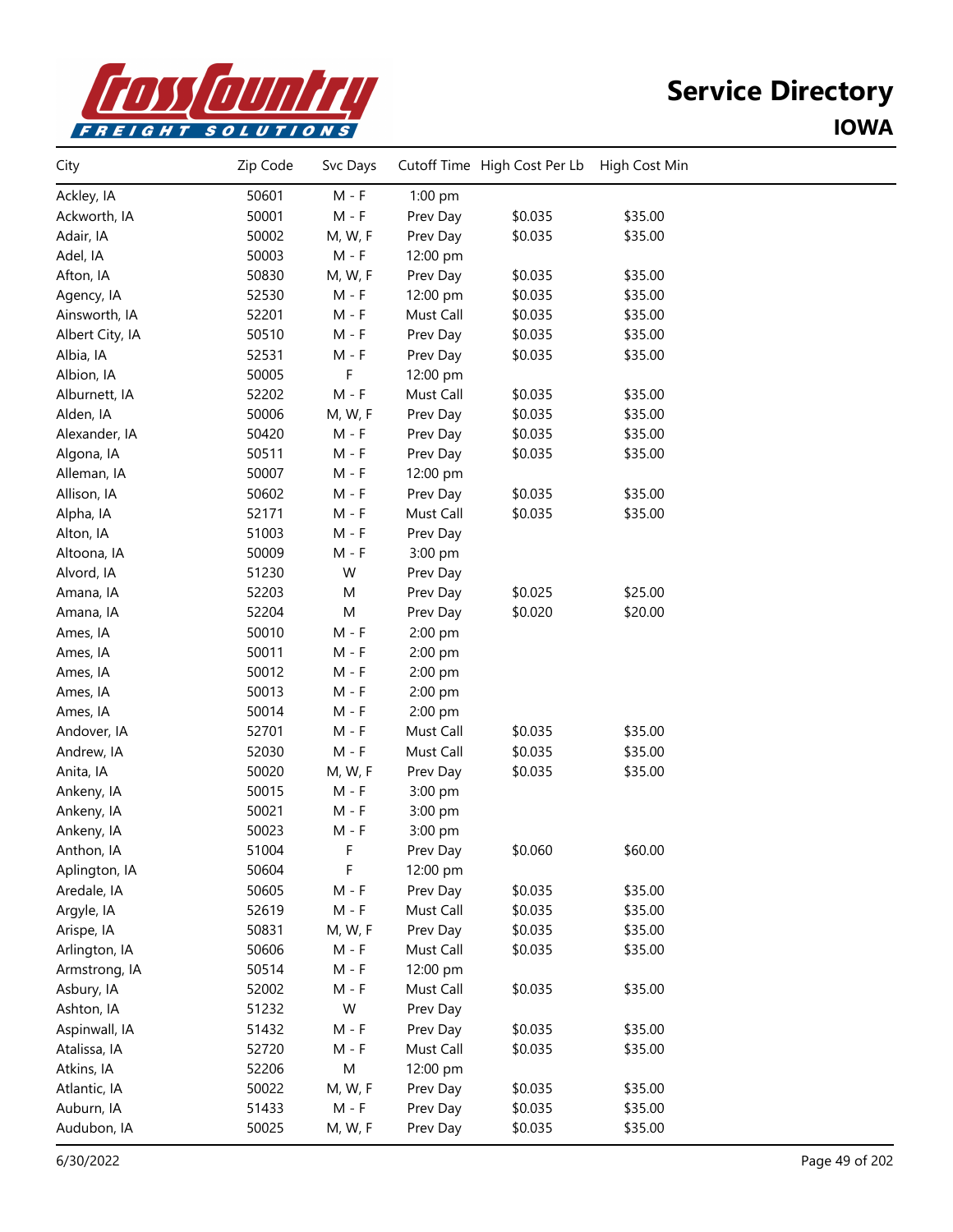

| City             | Zip Code | Svc Days                    |           | Cutoff Time High Cost Per Lb | High Cost Min |  |
|------------------|----------|-----------------------------|-----------|------------------------------|---------------|--|
| Aurora, IA       | 50607    | $M - F$                     | Must Call | \$0.035                      | \$35.00       |  |
| Austinville, IA  | 50608    | F                           | 12:00 pm  |                              |               |  |
| Avoca, IA        | 51521    | $M - F$                     | Prev Day  |                              |               |  |
| Badger, IA       | 50516    | $M - F$                     | Prev Day  | \$0.035                      | \$35.00       |  |
| Bagley, IA       | 50026    | $M - F$                     | Prev Day  | \$0.035                      | \$35.00       |  |
| Baldwin, IA      | 52207    | $M - F$                     | Must Call | \$0.035                      | \$35.00       |  |
| Barnes City, IA  | 50027    | Must Call                   | Must Call |                              | \$35.00       |  |
| Barnum, IA       | 50518    | $M - F$                     | Prev Day  | \$0.035                      | \$35.00       |  |
| Bartlett, IA     | 51654    | F                           | Prev Day  | \$0.040                      | \$40.00       |  |
| Battle Creek, IA | 51006    | F                           | Prev Day  | \$0.040                      | \$40.00       |  |
| Baxter, IA       | 50028    | M                           | Prev Day  |                              |               |  |
| Bayard, IA       | 50029    | $M - F$                     | Prev Day  | \$0.035                      | \$35.00       |  |
| Beacon, IA       | 52534    | $M - F$                     | 12:00 pm  | \$0.035                      | \$35.00       |  |
| Beaconsfield, IA | 50030    | Must Call                   | Must Call | \$0.050                      | \$50.00       |  |
| Beaconsfield, IA | 50074    | Must Call                   | Must Call | \$0.050                      | \$50.00       |  |
| Beaman, IA       | 50609    | M                           | 12:00 pm  |                              |               |  |
| Beaver, IA       | 50031    | $M - F$                     | Prev Day  |                              | \$35.00       |  |
| Belle Plaine, IA | 52208    | ${\sf M}$                   | 12:00 pm  |                              |               |  |
| Bellevue, IA     | 52031    | $M - F$                     | Must Call | \$0.035                      | \$35.00       |  |
| Belmond, IA      | 50421    | $M - F$                     | Prev Day  | \$0.035                      | \$35.00       |  |
| Bennett, IA      | 52721    | $M - F$                     | Must Call | \$0.035                      | \$35.00       |  |
| Bernard, IA      | 52032    | $M - F$                     | Must Call | \$0.035                      | \$35.00       |  |
| Berwick, IA      | 50032    | $M - F$                     | 12:00 pm  |                              |               |  |
| Bettendorf, IA   | 52722    | $M - F$                     | Must Call | \$0.035                      | \$35.00       |  |
| Bevington, IA    | 50033    | $M - F$                     | Prev Day  | \$0.035                      | \$35.00       |  |
| Big Rock, IA     | 52745    | $M - F$                     | Must Call | \$0.035                      | \$35.00       |  |
| Birmingham, IA   | 52535    | $M - F$                     | Must Call | \$0.035                      | \$35.00       |  |
| Blairsburg, IA   | 50034    | $M - F$                     | Prev Day  | \$0.035                      | \$35.00       |  |
| Blairstown, IA   | 52209    | $M - F$                     | 12:00 pm  |                              |               |  |
| Blakesburg, IA   | 52536    | $\mathsf{M}$ - $\mathsf{F}$ | Prev Day  | \$0.035                      | \$35.00       |  |
| Blencoe, IA      | 51523    | Must Call                   | Must Call |                              |               |  |
| Blue Grass, IA   | 52726    | $M - F$                     | Must Call | \$0.035                      | \$35.00       |  |
| Bode, IA         | 50519    | $M - F$                     | Prev Day  | \$0.035                      | \$35.00       |  |
| Bonaparte, IA    | 52620    | M - F                       | Must Call | \$0.035                      | \$35.00       |  |
| Bondurant, IA    | 50035    | F                           | 12:00 pm  |                              |               |  |
| Boone, IA        | 50036    | $M - F$                     | $1:00$ pm |                              |               |  |
| Boone, IA        | 50037    | $M - F$                     | 1:00 pm   |                              |               |  |
| Boone, IA        | 50099    | $M - F$                     | 1:00 pm   |                              |               |  |
| Booneville, IA   | 50038    | $M - F$                     | 12:00 pm  |                              |               |  |
| Bouton, IA       | 50039    | $M - F$                     | 12:00 pm  |                              |               |  |
| Boxholm, IA      | 50040    | $M - F$                     | Prev Day  | \$0.035                      | \$35.00       |  |
| Boyden, IA       | 51234    | $M - F$                     | 1:00 pm   |                              |               |  |
| Bradford, IA     | 50041    | $M - F$                     | Prev Day  | \$0.025                      | \$25.00       |  |
| Bradgate, IA     | 50520    | $M - F$                     | Prev Day  | \$0.035                      | \$35.00       |  |
| Brandon, IA      | 52210    | $M - F$                     | Must Call | \$0.035                      | \$35.00       |  |
| Brayton, IA      | 50042    | $M - F$                     | Prev Day  | \$0.035                      | \$35.00       |  |
| Bridgewater, IA  | 50837    | M, W, F                     | Prev Day  | \$0.035                      | \$35.00       |  |
| Brighton, IA     | 52540    | M - F                       | Must Call | \$0.035                      | \$35.00       |  |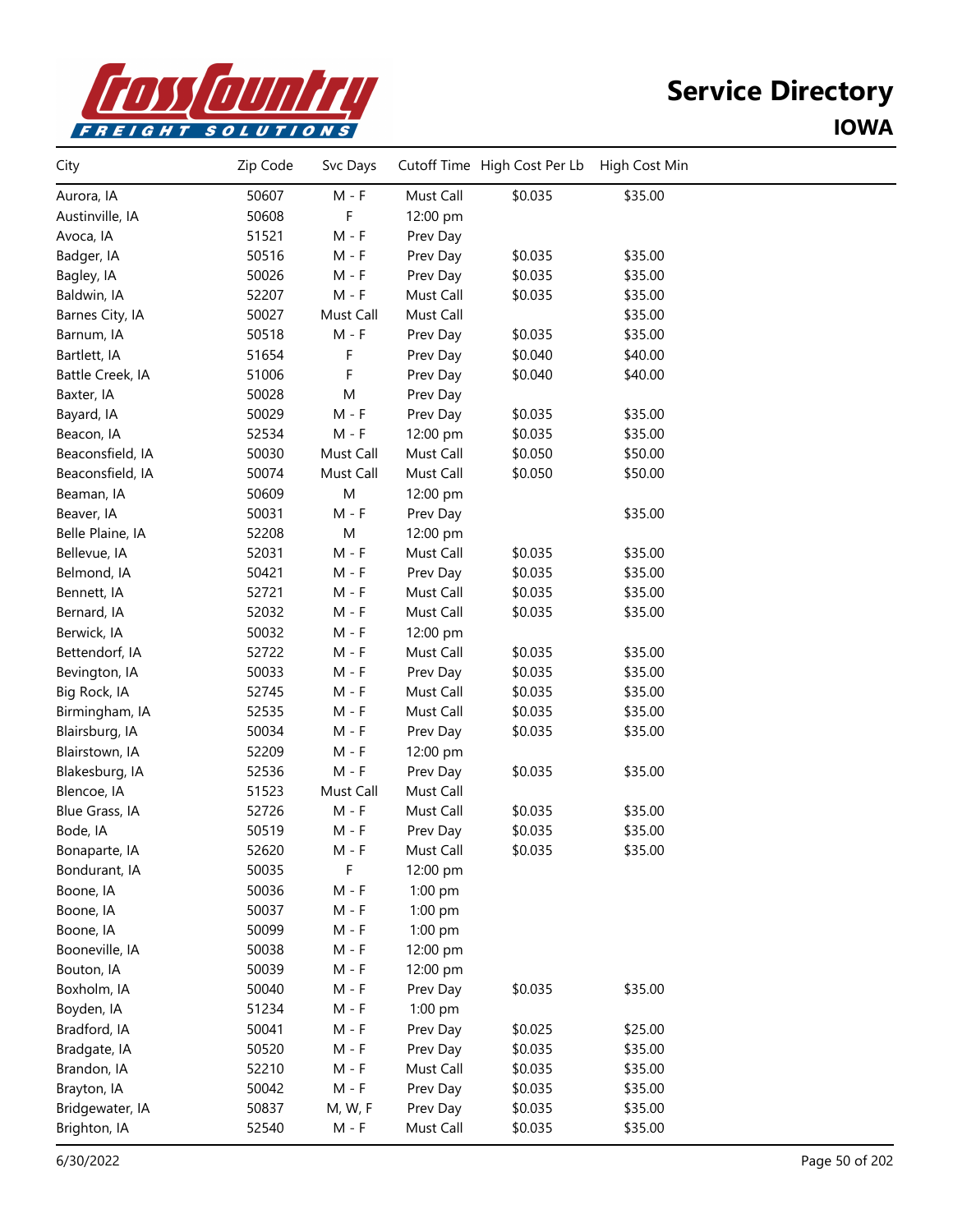

| City             | Zip Code | Svc Days  |           | Cutoff Time High Cost Per Lb | High Cost Min |  |
|------------------|----------|-----------|-----------|------------------------------|---------------|--|
| Bristow, IA      | 50611    | $M - F$   | Prev Day  | \$0.025                      | \$25.00       |  |
| Britt, IA        | 50423    | $M - F$   | Prev Day  | \$0.035                      | \$35.00       |  |
| Bronson, IA      | 51007    | W         | Prev Day  |                              |               |  |
| Brooklyn, IA     | 52211    | $M - F$   | Prev Day  |                              |               |  |
| Brunsville, IA   | 51008    | M, F      | Prev Day  |                              |               |  |
| Bryant, IA       | 52727    | $M - F$   | Must Call | \$0.035                      | \$35.00       |  |
| Buckeye, IA      | 50043    | M, W, F   | Prev Day  | \$0.035                      | \$35.00       |  |
| Buckingham, IA   | 50612    | M         | 12:00 pm  |                              |               |  |
| Buffalo, IA      | 52728    | $M - F$   | Must Call | \$0.035                      | \$35.00       |  |
| Burlington, IA   | 52601    | $M - F$   | Must Call | \$0.035                      | \$35.00       |  |
| Burnside, IA     | 50521    | $M - F$   | Prev Day  | \$0.035                      | \$35.00       |  |
| Burt, IA         | 50522    | $M - F$   | Prev Day  | \$0.035                      | \$35.00       |  |
| Bussey, IA       | 50044    | Must Call | Must Call | \$0.050                      | \$50.00       |  |
| Calamus, IA      | 52729    | $M - F$   | Must Call | \$0.035                      | \$35.00       |  |
| Callender, IA    | 50523    | $M - F$   | Prev Day  | \$0.035                      | \$35.00       |  |
| Calmar, IA       | 52132    | $M - F$   | Must Call | \$0.035                      | \$35.00       |  |
| Camanche, IA     | 52730    | $M - F$   | Must Call | \$0.035                      | \$35.00       |  |
| Cambridge, IA    | 50046    | $M - F$   | Prev Day  | \$0.035                      | \$35.00       |  |
| Cantril, IA      | 52542    | $M - F$   | Must Call | \$0.035                      | \$35.00       |  |
| Carbon, IA       | 50839    | M, W, F   | 12:00 pm  | \$0.035                      | \$35.00       |  |
| Carlisle, IA     | 50047    | $M - F$   | 3:00 pm   |                              |               |  |
| Carnarvon, IA    | 51437    | Must Call | Must Call | \$0.050                      | \$50.00       |  |
| Carnarvon, IA    | 51450    | Must Call | Must Call | \$0.050                      | \$50.00       |  |
| Carpenter, IA    | 50426    | $M - F$   | Prev Day  | \$0.035                      | \$35.00       |  |
| Carroll, IA      | 51401    | $M - F$   | 10:00 am  | \$0.035                      | \$35.00       |  |
| Carson, IA       | 51525    | F         | Prev Day  | \$0.045                      | \$45.00       |  |
| Carter Lake, IA  | 51510    | $M - F$   | 3:30 pm   |                              |               |  |
| Cascade, IA      | 52033    | $M - F$   | Must Call | \$0.035                      | \$35.00       |  |
| Casey, IA        | 50048    | $M - F$   | Prev Day  | \$0.035                      | \$35.00       |  |
| Castalia, IA     | 52133    | $M - F$   | Must Call | \$0.035                      | \$35.00       |  |
| Castana, IA      | 51010    | M         | Prev Day  | \$0.060                      | \$60.00       |  |
| Cedar Falls, IA  | 50613    | $M - F$   | 2:00 pm   |                              |               |  |
| Cedar Falls, IA  | 50614    | $M - F$   | 2:00 pm   |                              |               |  |
| Cedar Rapids, IA | 52401    | M - F     | 2:00 pm   |                              |               |  |
| Cedar Rapids, IA | 52402    | M - F     | 2:00 pm   |                              |               |  |
| Cedar Rapids, IA | 52403    | M - F     | 2:00 pm   |                              |               |  |
| Cedar Rapids, IA | 52404    | M - F     | 2:00 pm   |                              |               |  |
| Cedar Rapids, IA | 52405    | $M - F$   | 2:00 pm   |                              |               |  |
| Cedar Rapids, IA | 52406    | $M - F$   | 2:00 pm   |                              |               |  |
| Cedar Rapids, IA | 52407    | M - F     | 2:00 pm   |                              |               |  |
| Cedar Rapids, IA | 52408    | M - F     | 2:00 pm   |                              |               |  |
| Cedar Rapids, IA | 52409    | M - F     | 2:00 pm   |                              |               |  |
| Cedar Rapids, IA | 52410    | $M - F$   | 2:00 pm   |                              |               |  |
| Cedar Rapids, IA | 52411    | $M - F$   | $2:00$ pm |                              |               |  |
| Cedar Rapids, IA | 52497    | $M - F$   | 2:00 pm   |                              |               |  |
| Cedar Rapids, IA | 52498    | $M - F$   | 2:00 pm   |                              |               |  |
| Cedar Rapids, IA | 52499    | $M - F$   | 2:00 pm   |                              |               |  |
| Cedar, IA        | 52543    | $M - F$   | Prev Day  | \$0.035                      | \$35.00       |  |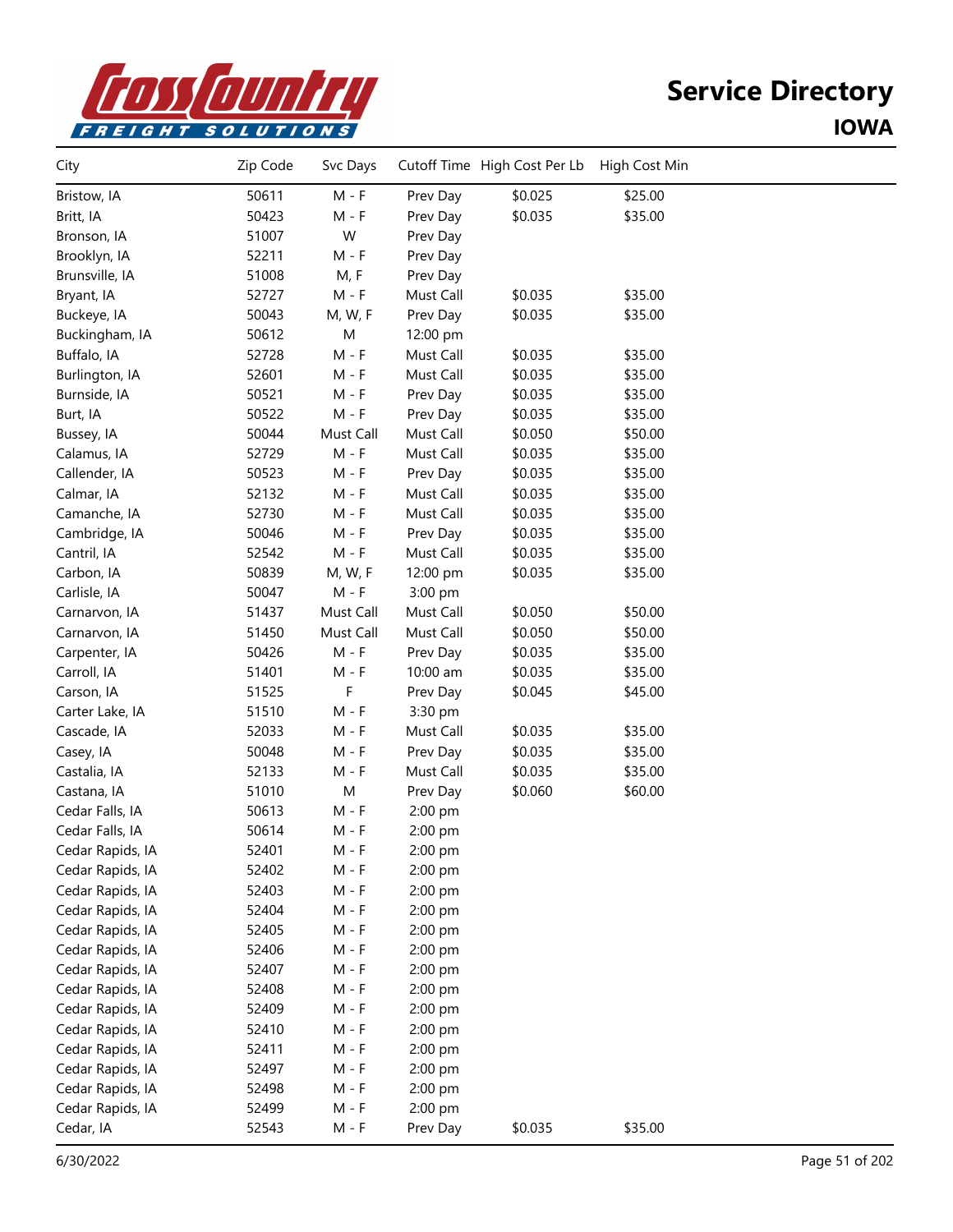

| City                  | Zip Code | Svc Days                    |           | Cutoff Time High Cost Per Lb | High Cost Min |  |
|-----------------------|----------|-----------------------------|-----------|------------------------------|---------------|--|
| Center Jct, IA        | 52212    | $M - F$                     | Must Call | \$0.035                      | \$35.00       |  |
| Center Junction, IA   | 52212    | $M - F$                     | Must Call | \$0.035                      | \$35.00       |  |
| Center Point, IA      | 52213    | $M - F$                     | Must Call | \$0.035                      | \$35.00       |  |
| Central City, IA      | 52214    | $M - F$                     | Must Call | \$0.035                      | \$35.00       |  |
| Chapin, IA            | 50427    | $M - F$                     | Prev Day  | \$0.035                      | \$35.00       |  |
| Chariton, IA          | 50049    | Tu, Th                      | Prev Day  | \$0.035                      | \$35.00       |  |
| Charles City, IA      | 50616    | $M - F$                     | Prev Day  | \$0.035                      | \$35.00       |  |
| Charlotte, IA         | 52731    | $M - F$                     | Must Call | \$0.035                      | \$35.00       |  |
| Chelsea, IA           | 52215    | M                           | 12:00 pm  |                              |               |  |
| Cherokee, IA          | 51012    | Th                          | Prev Day  | \$0.050                      | \$50.00       |  |
| Chillicothe, IA       | 52548    | $M - F$                     | Prev Day  | \$0.035                      | \$35.00       |  |
| Churdan, IA           | 50050    | $M - F$                     | Prev Day  | \$0.035                      | \$35.00       |  |
| Churdan, IA           | 50077    | $M - F$                     | Prev Day  | \$0.035                      | \$35.00       |  |
| Clare, IA             | 50524    | $M - F$                     | 12:00 pm  | \$0.035                      | \$35.00       |  |
| Clarence, IA          | 52216    | $M - F$                     | Must Call | \$0.035                      | \$35.00       |  |
| Clarion, IA           | 50525    | $M - F$                     | Prev Day  | \$0.035                      | \$35.00       |  |
| Clarion, IA           | 50526    | $M - F$                     | Prev Day  | \$0.035                      | \$35.00       |  |
| Clarksville, IA       | 50619    | $M - F$                     | Prev Day  | \$0.035                      | \$35.00       |  |
| Clear Lake, IA        | 50428    | $M - F$                     | 1:00 pm   | \$0.035                      | \$35.00       |  |
| Clemons, IA           | 50051    | W                           | 12:00 pm  |                              |               |  |
| Clermont, IA          | 52135    | $M - F$                     | Must Call | \$0.035                      | \$35.00       |  |
| Climbing Hill, IA     | 51015    | W                           | Prev Day  | \$0.060                      | \$60.00       |  |
| Clinton, IA           | 52732    | $M - F$                     | Must Call | \$0.035                      | \$35.00       |  |
| Clinton, IA           | 52733    | $M - F$                     | Must Call | \$0.035                      | \$35.00       |  |
| Clinton, IA           | 52734    | $M - F$                     | Must Call | \$0.035                      | \$35.00       |  |
| Clinton, IA           | 52736    | $M - F$                     | Must Call | \$0.035                      | \$35.00       |  |
| Clinton, IA           | 52771    | $M - F$                     | Must Call | \$0.035                      | \$35.00       |  |
| Clive, IA             | 50325    | $M - F$                     | 3:00 pm   |                              |               |  |
| Clutier, IA           | 52217    | $M - F$                     | Prev Day  | \$0.035                      | \$35.00       |  |
| Coggon, IA            | 52218    | $M - F$                     | Must Call | \$0.035                      | \$35.00       |  |
| Colesburg, IA         | 52035    | $\mathsf{M}$ - $\mathsf{F}$ | Must Call | \$0.035                      | \$35.00       |  |
| Colfax, IA            | 50054    | Tu, Th                      | 3:00 pm   |                              |               |  |
| College Sprgs, IA     | 51637    | Must Call                   | Must Call | \$0.050                      | \$50.00       |  |
| Collins, IA           | 50055    | F                           | 12:00 pm  |                              |               |  |
| Colo, IA              | 50056    | F                           | 12:00 pm  |                              |               |  |
| Columbia, IA          | 50057    | $M - F$                     | Prev Day  | \$0.035                      | \$35.00       |  |
| Columbus City, IA     | 52737    | $M - F$                     | Must Call | \$0.035                      | \$35.00       |  |
| Columbus Jct, IA      | 52738    | $M - F$                     | Must Call | \$0.035                      | \$35.00       |  |
| Columbus Junction, IA | 52738    | $M - F$                     | Must Call | \$0.035                      | \$35.00       |  |
| Conesville, IA        | 52739    | $M - F$                     | Must Call | \$0.035                      | \$35.00       |  |
| Conrad, IA            | 50621    | M                           | 12:00 pm  |                              |               |  |
| Conroy, IA            | 52220    | M                           | 12:00 pm  |                              |               |  |
| Coon Rapids, IA       | 50058    | $M - F$                     | Prev Day  | \$0.035                      | \$35.00       |  |
| Cooper, IA            | 50059    | $M - F$                     | Prev Day  | \$0.035                      | \$35.00       |  |
| Coralville, IA        | 52241    | $M - F$                     | 11:00 am  |                              |               |  |
| Corning, IA           | 50841    | M, W, F                     | 12:00 pm  | \$0.035                      | \$35.00       |  |
| Correctionville, IA   | 51016    | F                           | Prev Day  |                              |               |  |
| Corwith, IA           | 50430    | $M - F$                     | Prev Day  | \$0.035                      | \$35.00       |  |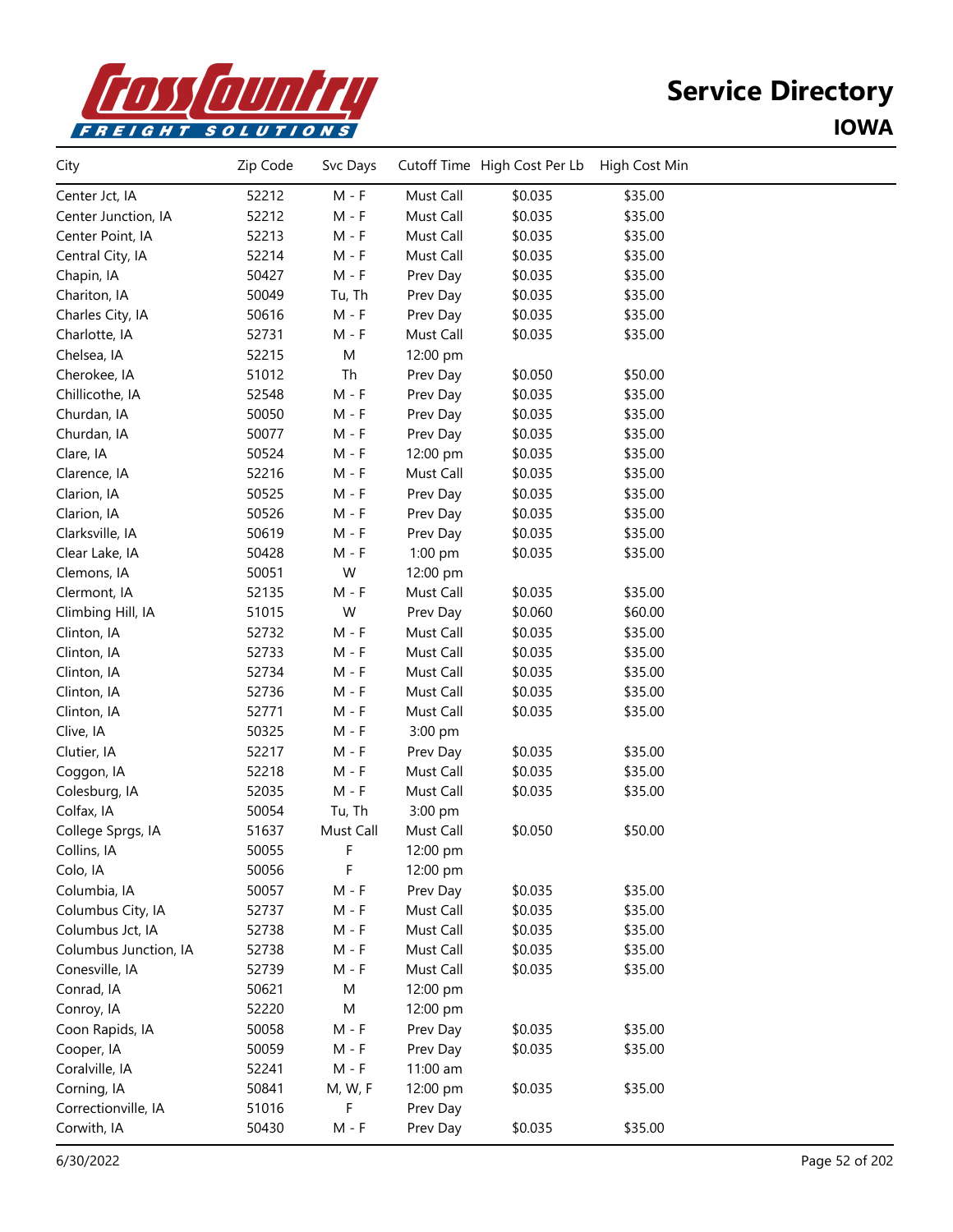

| City               | Zip Code | Svc Days  |           | Cutoff Time High Cost Per Lb | High Cost Min |  |
|--------------------|----------|-----------|-----------|------------------------------|---------------|--|
| Coulter, IA        | 50431    | $M - F$   | Prev Day  | \$0.035                      | \$35.00       |  |
| Council Bluffs, IA | 51501    | $M - F$   | 3:30 pm   |                              |               |  |
| Council Bluffs, IA | 51502    | $M - F$   | 3:30 pm   |                              |               |  |
| Council Bluffs, IA | 51503    | $M - F$   | 3:30 pm   |                              |               |  |
| Crawfordsville, IA | 52621    | $M - F$   | Must Call | \$0.035                      | \$35.00       |  |
| Crawfordsvlle, IA  | 52621    | $M - F$   | Must Call | \$0.035                      | \$35.00       |  |
| Crescent, IA       | 51526    | $M - F$   | Prev Day  |                              |               |  |
| Cresco, IA         | 52136    | $M - F$   | Must Call | \$0.035                      | \$35.00       |  |
| Creston, IA        | 50801    | M, W, F   | Prev Day  | \$0.035                      | \$35.00       |  |
| Cromwell, IA       | 50842    | M, W, F   | Prev Day  | \$0.035                      | \$35.00       |  |
| Cumming, IA        | 50061    | $M - F$   | Prev Day  | \$0.035                      | \$35.00       |  |
| Cushing, IA        | 51018    | F         | Prev Day  |                              |               |  |
| Cylinder, IA       | 50528    | $M - F$   | Prev Day  | \$0.035                      | \$35.00       |  |
| Dakota City, IA    | 50529    | $M - F$   | Prev Day  | \$0.035                      | \$35.00       |  |
| Dallas Center, IA  | 50063    | $M - F$   | 12:00 pm  |                              |               |  |
| Dallas, IA         | 50062    | $M - F$   | Prev Day  | \$0.035                      | \$35.00       |  |
| Dana, IA           | 50064    | $M - F$   | Prev Day  | \$0.035                      | \$35.00       |  |
| Danbury, IA        | 51019    | M         | Prev Day  | \$0.060                      | \$60.00       |  |
| Danville, IA       | 52623    | $M - F$   | Must Call | \$0.035                      | \$35.00       |  |
| Davenport, IA      | 52800    | $M - F$   | 2:00 pm   | \$0.035                      | \$35.00       |  |
| Davenport, IA      | 52801    | $M - F$   | 2:00 pm   | \$0.035                      | \$35.00       |  |
| Davenport, IA      | 52802    | $M - F$   | 2:00 pm   | \$0.035                      | \$35.00       |  |
| Davenport, IA      | 52803    | $M - F$   | 2:00 pm   | \$0.035                      | \$35.00       |  |
| Davenport, IA      | 52804    | $M - F$   | 2:00 pm   | \$0.035                      | \$35.00       |  |
| Davenport, IA      | 52805    | $M - F$   | 2:00 pm   | \$0.035                      | \$35.00       |  |
| Davenport, IA      | 52806    | M - F     | 2:00 pm   | \$0.035                      | \$35.00       |  |
| Davenport, IA      | 52807    | $M - F$   | 2:00 pm   | \$0.035                      | \$35.00       |  |
| Davenport, IA      | 52808    | $M - F$   | 2:00 pm   | \$0.035                      | \$35.00       |  |
| Davenport, IA      | 52809    | $M - F$   | 2:00 pm   | \$0.035                      | \$35.00       |  |
| Davis City, IA     | 50224    | Must Call | Must Call | \$0.050                      | \$50.00       |  |
| Dawson, IA         | 50066    | $M - F$   | Prev Day  | \$0.035                      | \$35.00       |  |
| Dayton, IA         | 50530    | $M - F$   | Prev Day  | \$0.035                      | \$35.00       |  |
| De Soto, IA        | 50069    | $M - F$   | 12:00 pm  |                              |               |  |
| Decorah, IA        | 52101    | M - F     | Must Call | \$0.035                      | \$35.00       |  |
| Dedham, IA         | 51440    | $M - F$   | Prev Day  | \$0.035                      | \$35.00       |  |
| Deep River, IA     | 52222    | Must Call | Must Call | \$0.030                      | \$30.00       |  |
| Delaware, IA       | 52036    | $M - F$   | Must Call | \$0.035                      | \$35.00       |  |
| Delhi, IA          | 52223    | $M - F$   | Must Call | \$0.035                      | \$35.00       |  |
| Delmar, IA         | 52037    | $M - F$   | Must Call | \$0.035                      | \$35.00       |  |
| Delphos, IA        | 50844    | Must Call | Must Call | \$0.050                      | \$50.00       |  |
| Delphos, IA        | 50860    | Must Call | Must Call | \$0.050                      | \$50.00       |  |
| Delta, IA          | 52550    | $M - F$   | Prev Day  | \$0.035                      | \$35.00       |  |
| Denmark, IA        | 52624    | $M - F$   | Must Call | \$0.035                      | \$35.00       |  |
| Derby, IA          | 50068    | Must Call | Must Call | \$0.050                      | \$50.00       |  |
| Des Moines, IA     | 50301    | $M - F$   | 3:00 pm   |                              |               |  |
| Des Moines, IA     | 50302    | $M - F$   | 3:00 pm   |                              |               |  |
| Des Moines, IA     | 50303    | $M - F$   | 3:00 pm   |                              |               |  |
| Des Moines, IA     | 50304    | M - F     | 3:00 pm   |                              |               |  |
|                    |          |           |           |                              |               |  |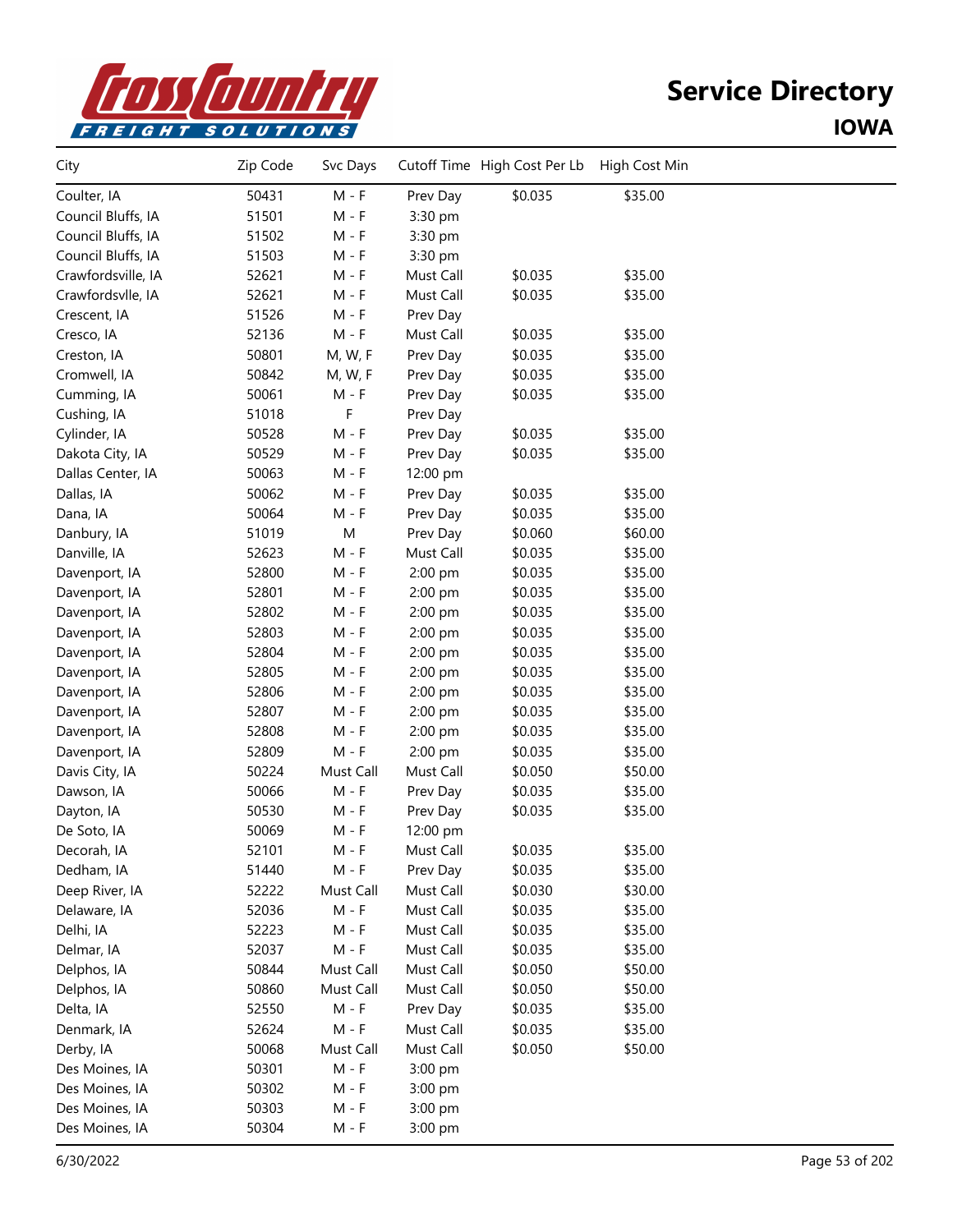

| City           | Zip Code | Svc Days | Cutoff Time High Cost Per Lb<br>High Cost Min |
|----------------|----------|----------|-----------------------------------------------|
| Des Moines, IA | 50305    | $M - F$  | 3:00 pm                                       |
| Des Moines, IA | 50306    | $M - F$  | 3:00 pm                                       |
| Des Moines, IA | 50307    | $M - F$  | 3:00 pm                                       |
| Des Moines, IA | 50308    | $M - F$  | 3:00 pm                                       |
| Des Moines, IA | 50309    | $M - F$  | 3:00 pm                                       |
| Des Moines, IA | 50310    | $M - F$  | 3:00 pm                                       |
| Des Moines, IA | 50311    | $M - F$  | 3:00 pm                                       |
| Des Moines, IA | 50312    | $M - F$  | 3:00 pm                                       |
| Des Moines, IA | 50313    | $M - F$  | 3:00 pm                                       |
| Des Moines, IA | 50314    | $M - F$  | 3:00 pm                                       |
| Des Moines, IA | 50315    | M - F    | 3:00 pm                                       |
| Des Moines, IA | 50316    | $M - F$  | 3:00 pm                                       |
| Des Moines, IA | 50317    | $M - F$  | 3:30 pm                                       |
| Des Moines, IA | 50318    | $M - F$  | 3:00 pm                                       |
| Des Moines, IA | 50319    | $M - F$  | 3:00 pm                                       |
| Des Moines, IA | 50320    | $M - F$  | 3:00 pm                                       |
| Des Moines, IA | 50321    | $M - F$  | 3:00 pm                                       |
| Des Moines, IA | 50322    | $M - F$  | 3:00 pm                                       |
| Des Moines, IA | 50323    | $M - F$  | 3:00 pm                                       |
| Des Moines, IA | 50325    | $M - F$  | 3:00 pm                                       |
| Des Moines, IA | 50327    | $M - F$  | 3:00 pm                                       |
| Des Moines, IA | 50328    | $M - F$  | 3:00 pm                                       |
| Des Moines, IA | 50329    | $M - F$  | 3:00 pm                                       |
| Des Moines, IA | 50330    | $M - F$  | 3:00 pm                                       |
| Des Moines, IA | 50331    | M - F    | 3:00 pm                                       |
| Des Moines, IA | 50332    | M - F    | 3:00 pm                                       |
| Des Moines, IA | 50333    | $M - F$  | 3:00 pm                                       |
| Des Moines, IA | 50334    | $M - F$  | 3:00 pm                                       |
| Des Moines, IA | 50335    | $M - F$  | 3:00 pm                                       |
| Des Moines, IA | 50336    | $M - F$  | 3:00 pm                                       |
| Des Moines, IA | 50338    | $M - F$  | 3:00 pm                                       |
| Des Moines, IA | 50339    | $M - F$  | 3:00 pm                                       |
| Des Moines, IA | 50340    | $M - F$  | 3:00 pm                                       |
| Des Moines, IA | 50347    | $M - F$  | 3:00 pm                                       |
| Des Moines, IA | 50359    | $M - F$  | 3:00 pm                                       |
| Des Moines, IA | 50360    | $M - F$  | 3:00 pm                                       |
| Des Moines, IA | 50361    | $M - F$  | 3:00 pm                                       |
| Des Moines, IA | 50362    | $M - F$  | 3:00 pm                                       |
| Des Moines, IA | 50363    | $M - F$  | 3:00 pm                                       |
| Des Moines, IA | 50364    | $M - F$  | 3:00 pm                                       |
| Des Moines, IA | 50367    | $M - F$  | 3:00 pm                                       |
| Des Moines, IA | 50368    | $M - F$  | 3:00 pm                                       |
| Des Moines, IA | 50369    | $M - F$  | 3:00 pm                                       |
| Des Moines, IA | 50380    | $M - F$  | 3:00 pm                                       |
| Des Moines, IA | 50381    | $M - F$  | 3:00 pm                                       |
| Des Moines, IA | 50391    | $M - F$  | 3:00 pm                                       |
| Des Moines, IA | 50392    | $M - F$  | 3:00 pm                                       |
| Des Moines, IA | 50393    | $M - F$  | 3:00 pm                                       |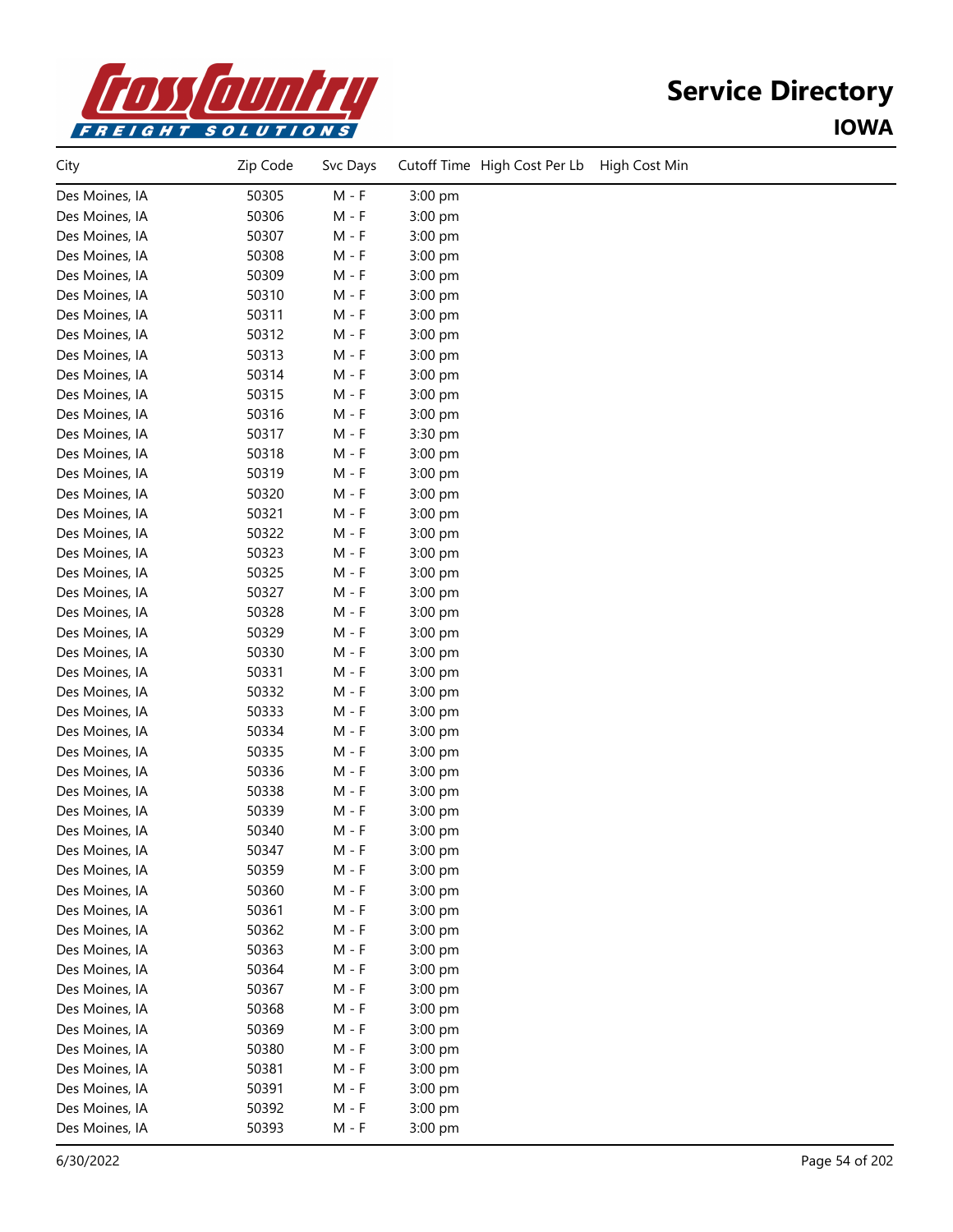

| City            | Zip Code | Svc Days |           | Cutoff Time High Cost Per Lb | High Cost Min |  |
|-----------------|----------|----------|-----------|------------------------------|---------------|--|
| Des Moines, IA  | 50394    | $M - F$  | 3:00 pm   |                              |               |  |
| Des Moines, IA  | 50395    | $M - F$  | 3:00 pm   |                              |               |  |
| Des Moines, IA  | 50396    | $M - F$  | 3:00 pm   |                              |               |  |
| Des Moines, IA  | 50397    | $M - F$  | 3:00 pm   |                              |               |  |
| Des Moines, IA  | 50936    | $M - F$  | 3:00 pm   |                              |               |  |
| Des Moines, IA  | 50940    | $M - F$  | 3:00 pm   |                              |               |  |
| Des Moines, IA  | 50947    | $M - F$  | 3:00 pm   |                              |               |  |
| Des Moines, IA  | 50950    | $M - F$  | 3:00 pm   |                              |               |  |
| Des Moines, IA  | 50980    | $M - F$  | 3:00 pm   |                              |               |  |
| Des Moines, IA  | 50981    | $M - F$  | 3:00 pm   |                              |               |  |
| Des Moines, IA  | 50982    | $M - F$  | 3:00 pm   |                              |               |  |
| Des Moines, IA  | 50983    | $M - F$  | 3:00 pm   |                              |               |  |
| Dewar, IA       | 50623    | $M - F$  | Prev Day  | \$0.035                      | \$35.00       |  |
| Dewitt, IA      | 52742    | $M - F$  | Must Call | \$0.035                      | \$35.00       |  |
| Dexter, IA      | 50070    | $M - F$  | Prev Day  | \$0.035                      | \$35.00       |  |
| Diagonal, IA    | 50845    | M, W, F  | Prev Day  | \$0.035                      | \$35.00       |  |
| Dickens, IA     | 51333    | $M - F$  | Prev Day  | \$0.035                      | \$35.00       |  |
| Dike, IA        | 50624    | $M - F$  | 12:00 pm  |                              |               |  |
| Dixon, IA       | 52745    | $M - F$  | Must Call | \$0.035                      | \$35.00       |  |
| Donahue, IA     | 52746    | $M - F$  | Must Call | \$0.035                      | \$35.00       |  |
| Donnellson, IA  | 52625    | $M - F$  | Must Call | \$0.035                      | \$35.00       |  |
| Doon, IA        | 51235    | $M - F$  | 2:00 pm   |                              |               |  |
| Dorchester, IA  | 52140    | $M - F$  | Must Call | \$0.035                      | \$35.00       |  |
| Douds, IA       | 52551    | $M - F$  | Must Call | \$0.035                      | \$35.00       |  |
| Dougherty, IA   | 50433    | $M - F$  | Prev Day  | \$0.035                      | \$35.00       |  |
| Dows, IA        | 50071    | $M - F$  | Prev Day  | \$0.035                      | \$35.00       |  |
| Dubuque, IA     | 52001    | $M - F$  | Must Call | \$0.035                      | \$35.00       |  |
| Dubuque, IA     | 52002    | $M - F$  | Must Call | \$0.035                      | \$35.00       |  |
| Dubuque, IA     | 52003    | $M - F$  | Must Call | \$0.035                      | \$35.00       |  |
| Dubuque, IA     | 52004    | $M - F$  | Must Call | \$0.035                      | \$35.00       |  |
| Dubuque, IA     | 52099    | $M - F$  | Must Call | \$0.035                      | \$35.00       |  |
| Dumont, IA      | 50625    | $M - F$  | Prev Day  | \$0.025                      | \$25.00       |  |
| Duncombe, IA    | 50532    | $M - F$  | 12:00 pm  | \$0.035                      | \$35.00       |  |
| Dundee, IA      | 52038    | $M - F$  | Must Call | \$0.035                      | \$35.00       |  |
| Dunkerton, IA   | 50626    | $M - F$  | Prev Day  | \$0.035                      | \$35.00       |  |
| Durango, IA     | 52039    | $M - F$  | Must Call | \$0.035                      | \$35.00       |  |
| Durant, IA      | 52747    | $M - F$  | Must Call | \$0.035                      | \$35.00       |  |
| Dyersville, IA  | 52040    | $M - F$  | Must Call | \$0.035                      | \$35.00       |  |
| Dysart, IA      | 52224    | $M - F$  | Prev Day  | \$0.025                      | \$25.00       |  |
| Eagle Grove, IA | 50533    | $M - F$  | Prev Day  | \$0.035                      | \$35.00       |  |
| Earlham, IA     | 50072    | $M - F$  | Prev Day  | \$0.035                      | \$35.00       |  |
| Earlville, IA   | 52041    | $M - F$  | Must Call | \$0.035                      | \$35.00       |  |
| Eddyville, IA   | 52553    | $M - F$  | Prev Day  | \$0.035                      | \$35.00       |  |
| Edgewood, IA    | 52042    | $M - F$  | Must Call | \$0.035                      | \$35.00       |  |
| Elberon, IA     | 52225    | F        | 12:00 pm  |                              |               |  |
| Eldora, IA      | 50627    | W        | 12:00 pm  |                              |               |  |
| Eldorado, IA    | 52175    | $M - F$  | Must Call | \$0.035                      | \$35.00       |  |
| Elgin, IA       | 52141    | $M - F$  | Must Call | \$0.035                      | \$35.00       |  |
|                 |          |          |           |                              |               |  |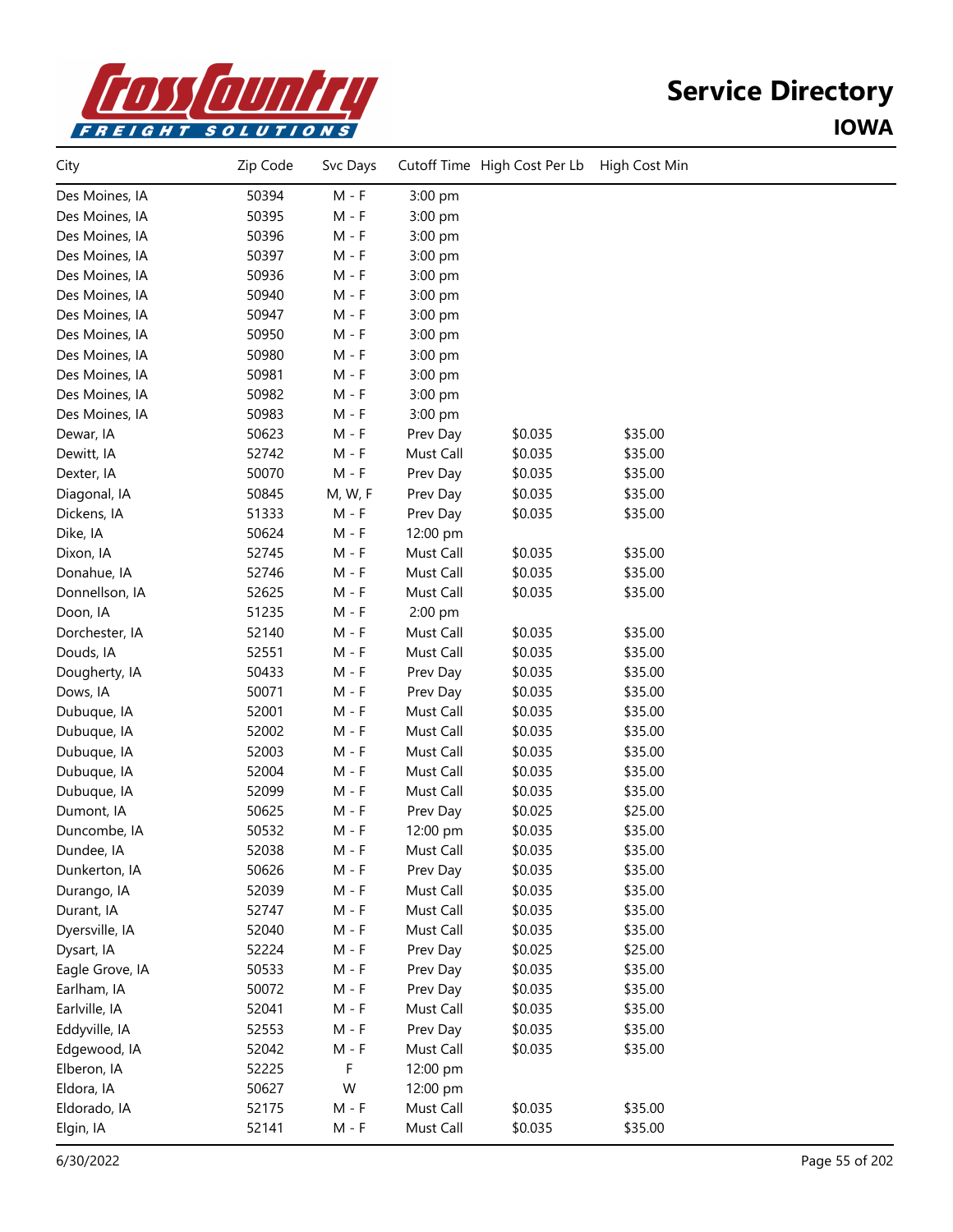

| City               | Zip Code | Svc Days  |           | Cutoff Time High Cost Per Lb | High Cost Min |  |
|--------------------|----------|-----------|-----------|------------------------------|---------------|--|
| Elkader, IA        | 52043    | $M - F$   | Must Call | \$0.035                      | \$35.00       |  |
| Elkhart, IA        | 50073    | $M - F$   | 12:00 pm  |                              |               |  |
| Elkport, IA        | 52044    | $M - F$   | Must Call | \$0.035                      | \$35.00       |  |
| Ellsworth, IA      | 50075    | W         | 12:00 pm  |                              |               |  |
| Elwood, IA         | 52226    | $M - F$   | 12:00 pm  | \$0.035                      | \$35.00       |  |
| Elwood, IA         | 52254    | $M - F$   | Must Call | \$0.035                      | \$35.00       |  |
| Ely, IA            | 52227    | Th        | 12:00 pm  |                              |               |  |
| Emerson, IA        | 51533    | $M - F$   | Prev Day  |                              |               |  |
| Emmetsburg, IA     | 50536    | $M - F$   | Prev Day  | \$0.035                      | \$35.00       |  |
| Epworth, IA        | 52045    | $M - F$   | Must Call | \$0.035                      | \$35.00       |  |
| Estherville, IA    | 51334    | $M - F$   | 12:00 pm  |                              |               |  |
| Evansdale, IA      | 50707    | $M - F$   | 2:00 pm   |                              |               |  |
| Exira, IA          | 50076    | $M - F$   | Prev Day  | \$0.035                      | \$35.00       |  |
| Fairbank, IA       | 50629    | $M - F$   | Must Call | \$0.035                      | \$35.00       |  |
| Fairfax, IA        | 52228    | M         | 3:00 pm   |                              |               |  |
| Fairfield, IA      | 52556    | $M - F$   | Must Call | \$0.035                      | \$35.00       |  |
| Fairfield, IA      | 52557    | $M - F$   | Must Call | \$0.035                      | \$35.00       |  |
| Farley, IA         | 52046    | $M - F$   | Must Call | \$0.035                      | \$35.00       |  |
| Farmersburg, IA    | 52047    | $M - F$   | Must Call | \$0.035                      | \$35.00       |  |
| Farmington, IA     | 52626    | $M - F$   | Must Call | \$0.035                      | \$35.00       |  |
| Farnhamville, IA   | 50538    | $M - F$   | Prev Day  | \$0.035                      | \$35.00       |  |
| Fayette, IA        | 52142    | $M - F$   | Must Call | \$0.035                      | \$35.00       |  |
| Ferguson, IA       | 50078    | M         | 12:00 pm  | \$0.015                      | \$15.00       |  |
| Festina, IA        | 52143    | $M - F$   | Must Call | \$0.035                      | \$35.00       |  |
| Festina, IA        | 52144    | $M - F$   | Must Call | \$0.035                      | \$35.00       |  |
| Fonda, IA          | 50540    | $M - F$   | Prev Day  | \$0.035                      | \$35.00       |  |
| Fontanelle, IA     | 50846    | M, W, F   | Prev Day  | \$0.035                      | \$35.00       |  |
| Fostoria, IA       | 51340    | $M - F$   | Prev Day  | \$0.035                      | \$35.00       |  |
| Fredericksbrg, IA  | 50630    | $M - F$   | Must Call | \$0.035                      | \$35.00       |  |
| Fredericksburg, IA | 50630    | $M - F$   | Must Call | \$0.035                      | \$35.00       |  |
| Frederika, IA      | 50631    | $M - F$   | Prev Day  | \$0.035                      | \$35.00       |  |
| Fremont, IA        | 52561    | M - F     | Prev Day  | \$0.035                      | \$35.00       |  |
| Fruitland, IA      | 52749    | $M - F$   | Must Call | \$0.035                      | \$35.00       |  |
| Ft Atkinson, IA    | 52144    | $M - F$   | Must Call | \$0.035                      | \$35.00       |  |
| Ft Dodge, IA       | 50501    | M - F     | 12:00 pm  |                              | \$35.00       |  |
| Ft Madison, IA     | 52627    | $M - F$   | Must Call | \$0.035                      | \$35.00       |  |
| Galt, IA           | 50101    | $M - F$   | Prev Day  | \$0.035                      | \$35.00       |  |
| Galva, IA          | 51020    | F         | Prev Day  | \$0.060                      | \$60.00       |  |
| Garber, IA         | 52048    | $M - F$   | Must Call | \$0.035                      | \$35.00       |  |
| Garden City, IA    | 50102    | W         | 12:00 pm  |                              |               |  |
| Garnavillo, IA     | 52049    | M - F     | Must Call | \$0.035                      | \$35.00       |  |
| Garner, IA         | 50438    | $M - F$   | Prev Day  | \$0.035                      | \$35.00       |  |
| Garrison, IA       | 52229    | $M - F$   | Prev Day  | \$0.025                      | \$25.00       |  |
| Garwin, IA         | 50632    | Must Call | Must Call | \$0.050                      | \$50.00       |  |
| Geneva, IA         | 50633    | Tu, Th    | 12:00 pm  | \$0.025                      | \$25.00       |  |
| George, IA         | 51237    | W, F      | Prev Day  |                              |               |  |
| Gibson, IA         | 50104    | Must Call | Must Call |                              | \$35.00       |  |
| Gifford, IA        | 50259    | W         | 12:00 pm  |                              |               |  |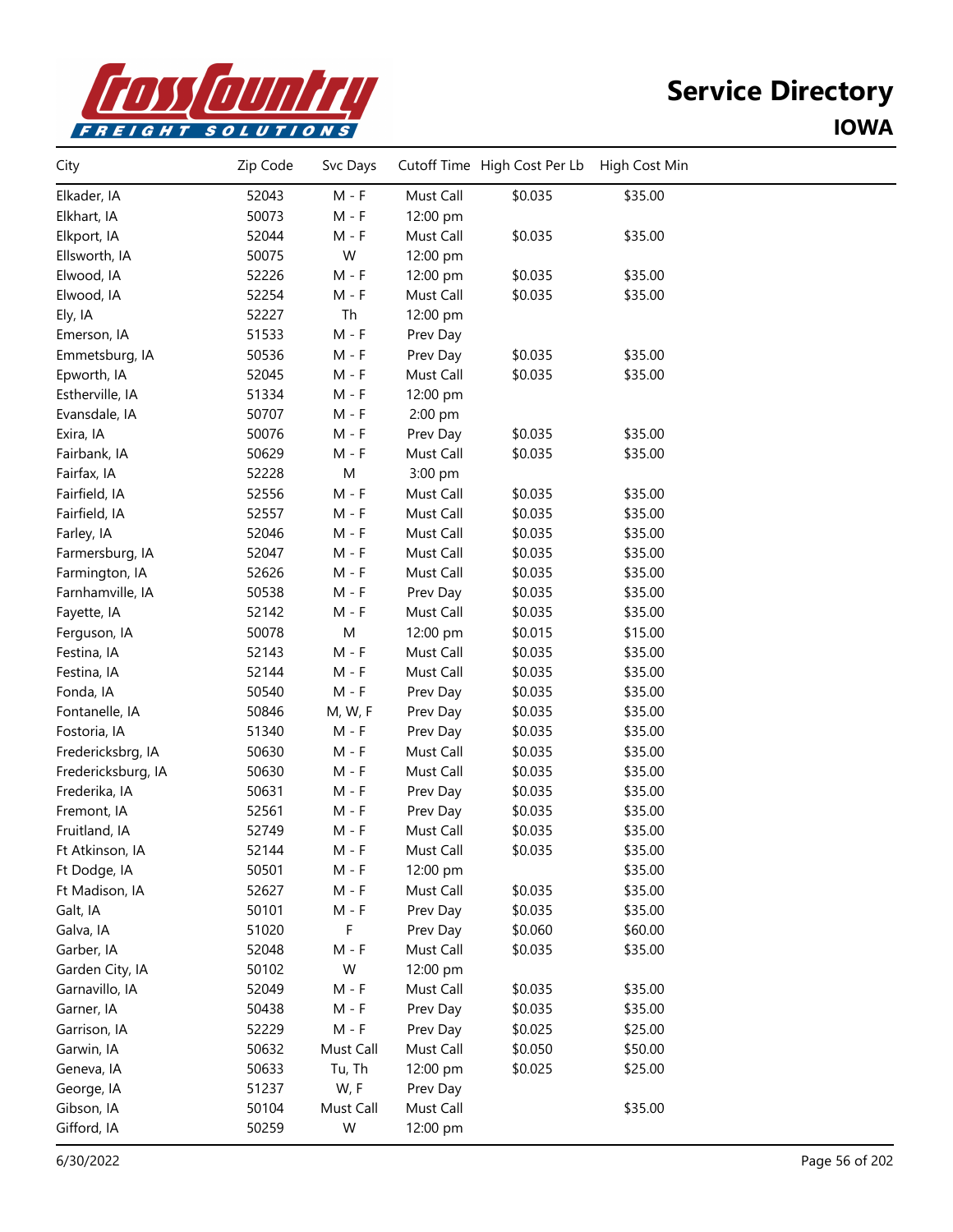

| City               | Zip Code | Svc Days                    |           | Cutoff Time High Cost Per Lb High Cost Min |         |  |
|--------------------|----------|-----------------------------|-----------|--------------------------------------------|---------|--|
| Gilbert, IA        | 50105    | $M - F$                     | 12:00 pm  |                                            |         |  |
| Gilbertville, IA   | 50634    | $M - F$                     | 12:00 pm  |                                            |         |  |
| Gillett Grove, IA  | 51341    | $M - F$                     | Prev Day  | \$0.035                                    | \$35.00 |  |
| Gilman, IA         | 50106    | ${\sf M}$                   | 12:00 pm  | \$0.030                                    | \$30.00 |  |
| Gilmore City, IA   | 50541    | $M - F$                     | Prev Day  | \$0.035                                    | \$35.00 |  |
| Gladbrook, IA      | 50635    | M                           | 12:00 pm  |                                            |         |  |
| Glenwood, IA       | 51534    | F                           | Prev Day  | \$0.025                                    | \$25.00 |  |
| Glidden, IA        | 51443    | $M - F$                     | Prev Day  | \$0.035                                    | \$35.00 |  |
| Goldfield, IA      | 50542    | $M - F$                     | Prev Day  | \$0.035                                    | \$35.00 |  |
| Goodell, IA        | 50439    | $M - F$                     | Prev Day  | \$0.035                                    | \$35.00 |  |
| Goose Lake, IA     | 52750    | $M - F$                     | Must Call | \$0.035                                    | \$35.00 |  |
| Gowrie, IA         | 50543    | $M - F$                     | Prev Day  | \$0.035                                    | \$35.00 |  |
| Grand Jct, IA      | 50107    | Must Call                   | Must Call | \$0.050                                    | \$50.00 |  |
| Grand Junction, IA | 50107    | $M - F$                     | Prev Day  | \$0.035                                    | \$35.00 |  |
| Grand Mound, IA    | 52751    | $M - F$                     | Must Call | \$0.035                                    | \$35.00 |  |
| Grand River, IA    | 50108    | Tu, Th                      | Prev Day  | \$0.035                                    | \$35.00 |  |
| Grandview, IA      | 52752    | $M - F$                     | Must Call | \$0.035                                    | \$35.00 |  |
| Granger, IA        | 50109    | $M - F$                     | Prev Day  |                                            |         |  |
| Granville, IA      | 51022    | Th                          | Prev Day  |                                            |         |  |
| Gray, IA           | 50110    | $M - F$                     | Prev Day  | \$0.035                                    | \$35.00 |  |
| Greeley, IA        | 52050    | $\mathsf{M}$ - $\mathsf{F}$ | Must Call | \$0.035                                    | \$35.00 |  |
| Green Island, IA   | 52051    | $M - F$                     | 12:00 pm  | \$0.035                                    | \$35.00 |  |
| Green Island, IA   | 52064    | $M - F$                     | Must Call | \$0.035                                    | \$35.00 |  |
| Green Mountain, IA | 50632    | Must Call                   | Must Call | \$0.050                                    | \$50.00 |  |
| Green Mountain, IA | 50637    | Must Call                   | 12:00 pm  | \$0.015                                    | \$15.00 |  |
| Greene, IA         | 50636    | $M - F$                     | Prev Day  | \$0.035                                    | \$35.00 |  |
| Greenfield, IA     | 50849    | $M - F$                     | Prev Day  | \$0.035                                    | \$35.00 |  |
| Greenville, IA     | 51343    | $M - F$                     | Prev Day  | \$0.035                                    | \$35.00 |  |
| Grimes, IA         | 50111    | $M - F$                     | 3:00 pm   |                                            |         |  |
| Grinnell, IA       | 50112    | $M - F$                     | 3:00 pm   |                                            |         |  |
| Grinnell, IA       | 50177    | $M - F$                     | 3:00 pm   |                                            |         |  |
| Grundy Center, IA  | 50638    | ${\sf M}$                   | Prev Day  |                                            |         |  |
| Gruver, IA         | 51344    | $M - F$                     | Prev Day  | \$0.035                                    | \$35.00 |  |
| Guernsey, IA       | 52221    | Tu                          | 12:00 pm  |                                            |         |  |
| Guthrie Center, IA | 50115    | $M - F$                     | Prev Day  | \$0.035                                    | \$35.00 |  |
| Guttenberg, IA     | 52052    | $M - F$                     | Must Call | \$0.035                                    | \$35.00 |  |
| Halbur, IA         | 51444    | $M - F$                     | Prev Day  | \$0.035                                    | \$35.00 |  |
| Hale, IA           | 52362    | $M - F$                     | Must Call | \$0.035                                    | \$35.00 |  |
| Hamburg, IA        | 51640    | F                           | Prev Day  | \$0.045                                    | \$45.00 |  |
| Hamilton, IA       | 50116    | Must Call                   | Must Call | \$0.050                                    | \$50.00 |  |
| Hamlin, IA         | 50117    | M, W, F                     | Prev Day  | \$0.035                                    | \$35.00 |  |
| Hampton, IA        | 50441    | $M - F$                     | 12:00 pm  | \$0.040                                    | \$40.00 |  |
| Hansell, IA        | 50441    | $M - F$                     | 12:00 pm  |                                            |         |  |
| Harcourt, IA       | 50544    | $\mathsf{M}$ - $\mathsf{F}$ | Prev Day  | \$0.035                                    | \$35.00 |  |
| Hardy, IA          | 50545    | $\mathsf{M}$ - $\mathsf{F}$ | Prev Day  | \$0.035                                    | \$35.00 |  |
| Harlan, IA         | 51593    | M, W, F                     | Prev Day  | \$0.035                                    | \$35.00 |  |
| Harper, IA         | 52231    | $M - F$                     | Must Call | \$0.035                                    | \$35.00 |  |
| Harpers Ferry, IA  | 52146    | $M - F$                     | Must Call | \$0.035                                    | \$35.00 |  |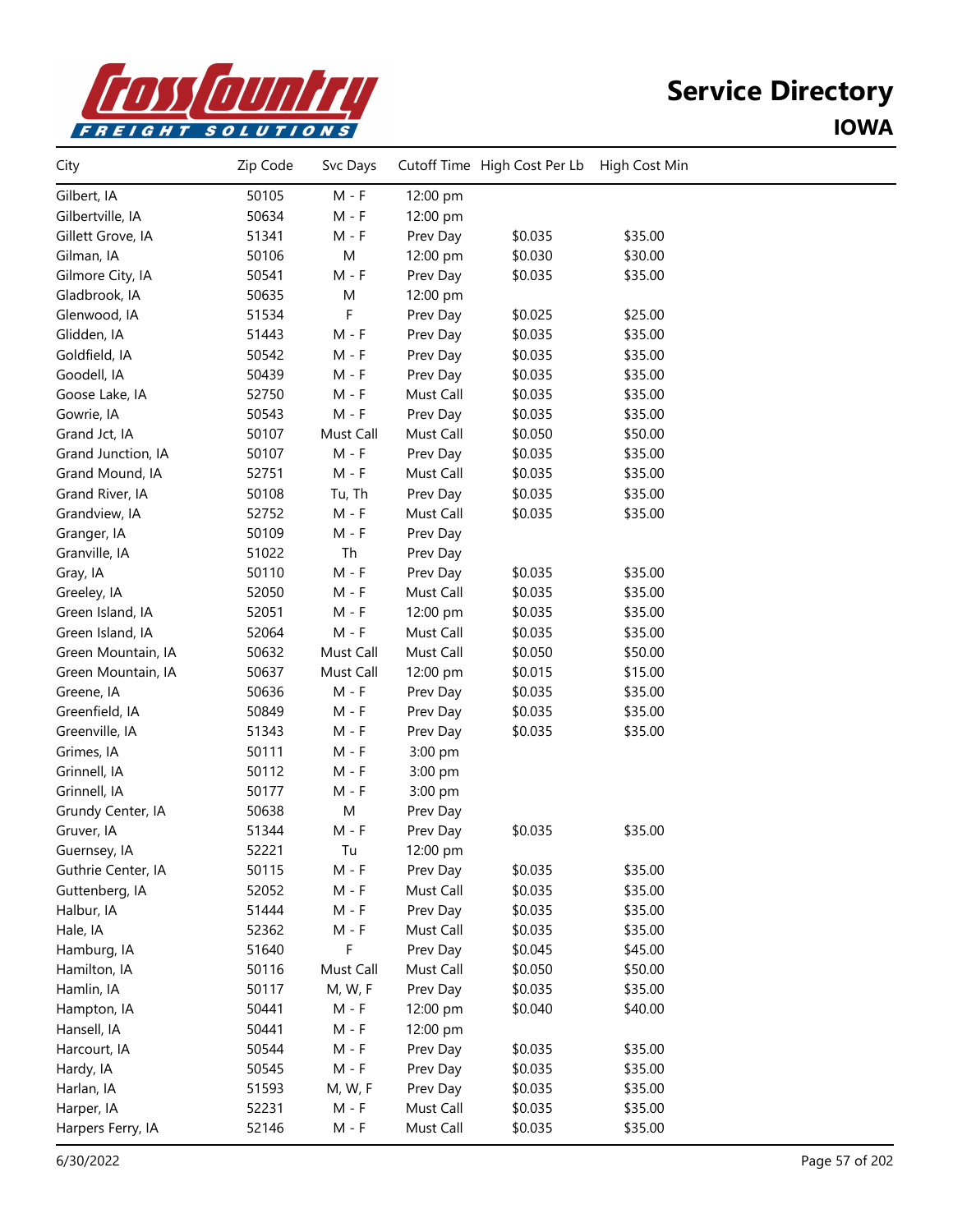

| City                 | Zip Code | Svc Days  |           | Cutoff Time High Cost Per Lb | High Cost Min |  |
|----------------------|----------|-----------|-----------|------------------------------|---------------|--|
| Hartford, IA         | 50118    | $M - F$   | Prev Day  | \$0.035                      | \$35.00       |  |
| Hartwick, IA         | 52232    | M         | 12:00 pm  | \$0.025                      | \$25.00       |  |
| Harvester, IA        | 50234    | $M - F$   | 12:00 pm  |                              |               |  |
| Harvey, IA           | 50119    | $M - F$   | 11:00 am  | \$0.035                      | \$35.00       |  |
| Hastings, IA         | 51540    | F         | Prev Day  | \$0.040                      | \$40.00       |  |
| Havelock, IA         | 50546    | $M - F$   | Prev Day  | \$0.035                      | \$35.00       |  |
| Haverhill, IA        | 50120    | ${\sf M}$ | 12:00 pm  |                              |               |  |
| Hawkeye, IA          | 52147    | $M - F$   | Must Call | \$0.035                      | \$35.00       |  |
| Hayesville, IA       | 52562    | $M - F$   | Prev Day  | \$0.035                      | \$35.00       |  |
| Hazleton, IA         | 50641    | M - F     | Must Call | \$0.035                      | \$35.00       |  |
| Henderson, IA        | 51541    | F         | Prev Day  | \$0.060                      | \$60.00       |  |
| Hiawatha, IA         | 52233    | $M - F$   | 1:00 pm   |                              |               |  |
| Highlandville, IA    | 52149    | $M - F$   | Must Call | \$0.035                      | \$35.00       |  |
| Hills, IA            | 52235    | $M - F$   | 12:00 pm  |                              |               |  |
| Hillsboro, IA        | 52630    | $M - F$   | Must Call | \$0.035                      | \$35.00       |  |
| Hinton, IA           | 51024    | Tu        | Prev Day  |                              |               |  |
| Holland, IA          | 50642    | M         | 12:00 pm  |                              |               |  |
| Holstein, IA         | 51025    | F         | Prev Day  |                              |               |  |
| Holy Cross, IA       | 52053    | $M - F$   | Must Call | \$0.035                      | \$35.00       |  |
| Homestead, IA        | 52236    | M         | 12:00 pm  |                              |               |  |
| Honey Creek, IA      | 51542    | $M - F$   | Prev Day  |                              |               |  |
| Hopkinton, IA        | 52237    | $M - F$   | Must Call | \$0.035                      | \$35.00       |  |
| Hornick, IA          | 51026    | W         | Prev Day  | \$0.060                      | \$60.00       |  |
| Hospers, IA          | 51238    | M - F     | 10:00 am  |                              |               |  |
| Houghton, IA         | 52631    | M - F     | Must Call | \$0.035                      | \$35.00       |  |
| Hubbard, IA          | 50122    | W         | 12:00 pm  |                              |               |  |
| Hudson, IA           | 50643    | M - F     | Prev Day  |                              |               |  |
| Hull, IA             | 51239    | $M - F$   | Prev Day  |                              |               |  |
| Humboldt, IA         | 50548    | $M - F$   | Prev Day  | \$0.035                      | \$35.00       |  |
| Huxley, IA           | 50124    | $M - F$   | 12:00 pm  |                              |               |  |
| Ida Grove, IA        | 51445    | F         | Prev Day  |                              |               |  |
| Imogene, IA          | 51645    | F         | Prev Day  | \$0.060                      | \$60.00       |  |
| Independence, IA     | 50644    | $M - F$   | Must Call | \$0.035                      | \$35.00       |  |
| Indianola, IA        | 50125    | M - F     | 1:00 pm   |                              |               |  |
| Inwood, IA           | 51240    | M - F     | Prev Day  |                              |               |  |
| Iowa City, IA        | 52240    | $M - F$   | 11:00 am  |                              |               |  |
| Iowa City, IA        | 52241    | M - F     | 11:00 am  |                              |               |  |
| Iowa City, IA        | 52242    | $M - F$   | 11:00 am  |                              |               |  |
| Iowa City, IA        | 52243    | $M - F$   | 11:00 am  |                              |               |  |
| Iowa City, IA        | 52244    | $M - F$   | 11:00 am  |                              |               |  |
| Iowa City, IA        | 52245    | M - F     | 11:00 am  |                              |               |  |
| Iowa City, IA        | 52246    | M - F     | 11:00 am  |                              |               |  |
| Iowa Falls, IA       | 50126    | $M - F$   | 12:00 pm  |                              |               |  |
| Ira, IA              | 50127    | Must Call | 12:00 pm  |                              |               |  |
| Jackson Junction, IA | 52150    | $M - F$   | Must Call | \$0.035                      | \$35.00       |  |
| Jackson Junction, IA | 52171    | $M - F$   | Must Call | \$0.035                      | \$35.00       |  |
| Jamaica, IA          | 50128    | $M - F$   | Prev Day  | \$0.035                      | \$35.00       |  |
| Janesville, IA       | 50647    | $M - F$   | Prev Day  | \$0.035                      | \$35.00       |  |
|                      |          |           |           |                              |               |  |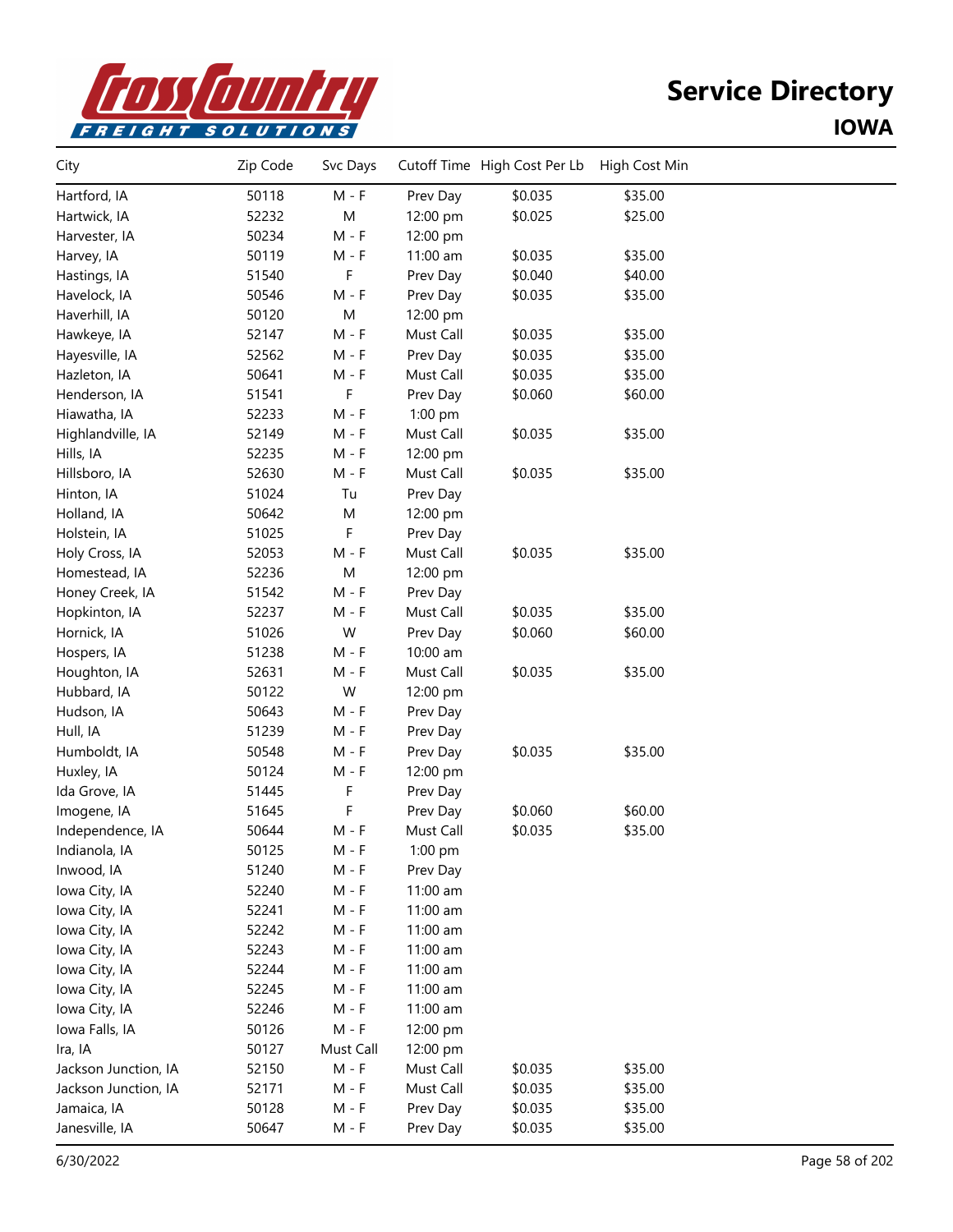

| City              | Zip Code | Svc Days                    |           | Cutoff Time High Cost Per Lb | High Cost Min |  |
|-------------------|----------|-----------------------------|-----------|------------------------------|---------------|--|
| Jefferson, IA     | 50129    | $M - F$                     | Prev Day  | \$0.035                      | \$35.00       |  |
| Jesup, IA         | 50648    | $M - F$                     | Must Call |                              | \$35.00       |  |
| Jewell, IA        | 50130    | $M - F$                     | 12:00 pm  |                              |               |  |
| Johnston, IA      | 50131    | $M - F$                     | 3:00 pm   |                              |               |  |
| Jolley, IA        | 50551    | $M - F$                     | Prev Day  | \$0.035                      | \$35.00       |  |
| Kalona, IA        | 52247    | $M - F$                     | Must Call |                              |               |  |
| Kamrar, IA        | 50132    | $M - F$                     | Prev Day  | \$0.035                      | \$35.00       |  |
| Kanawha, IA       | 50447    | $M - F$                     | Prev Day  | \$0.035                      | \$35.00       |  |
| Kelley, IA        | 50134    | M - F                       | 12:00 pm  |                              |               |  |
| Kellogg, IA       | 50135    | $M - F$                     | 12:00 pm  |                              |               |  |
| Kent, IA          | 50850    | Must Call                   | Must Call | \$0.050                      | \$50.00       |  |
| Kent, IA          | 50851    | Must Call                   | Must Call | \$0.050                      | \$50.00       |  |
| Keokuk, IA        | 52632    | $M - F$                     | Must Call | \$0.035                      | \$35.00       |  |
| Keosauqua, IA     | 52565    | $M - F$                     | Must Call | \$0.035                      | \$35.00       |  |
| Keota, IA         | 52248    | $M - F$                     | Must Call | \$0.035                      | \$35.00       |  |
| Kesley, IA        | 50649    | $M - F$                     | Prev Day  | \$0.025                      | \$25.00       |  |
| Keswick, IA       | 50136    | M - F                       | Prev Day  | \$0.035                      | \$35.00       |  |
| Keystone, IA      | 52249    | F                           | 12:00 pm  |                              |               |  |
| Killduff, IA      | 50137    | Th                          | 12:00 pm  |                              |               |  |
| Kingsley, IA      | 51028    | Tu, Th                      | Prev Day  | \$0.060                      | \$60.00       |  |
| Kinross, IA       | 52335    | $M - F$                     | Must Call | \$0.035                      | \$35.00       |  |
| Kirkville, IA     | 52566    | $M - F$                     | Prev Day  | \$0.035                      | \$35.00       |  |
| Klemme, IA        | 50449    | $M - F$                     | Prev Day  | \$0.035                      | \$35.00       |  |
| Knierim, IA       | 50552    | $M - F$                     | Prev Day  | \$0.035                      | \$35.00       |  |
| Knoke, IA         | 50553    | Must Call                   | Must Call | \$0.050                      | \$50.00       |  |
| Knoke, IA         | 50575    | Must Call                   | Must Call | \$0.050                      | \$50.00       |  |
| Knoxville, IA     | 50138    | $M - F$                     | Prev Day  | \$0.035                      | \$35.00       |  |
| La Motte, IA      | 52054    | $M - F$                     | Must Call | \$0.035                      | \$35.00       |  |
| La Porte City, IA | 50651    | $\mathsf{M}$ - $\mathsf{F}$ | 12:00 pm  |                              |               |  |
| Lacona, IA        | 50139    | Tu, Th                      | Prev Day  | \$0.035                      | \$35.00       |  |
| Ladora, IA        | 52251    | M                           | 12:00 pm  |                              |               |  |
| Lake City, IA     | 51449    | M - F                       | Prev Day  | \$0.035                      | \$35.00       |  |
| Lamont, IA        | 50650    | M - F                       | Must Call | \$0.035                      | \$35.00       |  |
| Lanesboro, IA     | 51451    | M - F                       | Prev Day  | \$0.035                      | \$35.00       |  |
| Langworthy, IA    | 52252    | M - F                       | Must Call | \$0.035                      | \$35.00       |  |
| Lansing, IA       | 52151    | $M - F$                     | Must Call | \$0.035                      | \$35.00       |  |
| Larchwood, IA     | 51241    | M, W, F                     | Prev Day  |                              |               |  |
| Latimer, IA       | 50452    | $M - F$                     | Prev Day  | \$0.035                      | \$35.00       |  |
| Laurel, IA        | 50141    | ${\sf M}$                   | 12:00 pm  |                              |               |  |
| Laurens, IA       | 50554    | $M - F$                     | Prev Day  | \$0.035                      | \$35.00       |  |
| Lawton, IA        | 51030    | M                           | Prev Day  |                              |               |  |
| Le Claire, IA     | 52753    | $M - F$                     | Must Call | \$0.035                      | \$35.00       |  |
| Le Grand, IA      | 50142    | F                           | Prev Day  |                              |               |  |
| Le Mars, IA       | 51031    | $M - F$                     | 11:00 am  |                              |               |  |
| Lehigh, IA        | 50557    | Must Call                   | Must Call |                              | \$35.00       |  |
| Leighton, IA      | 50143    | $M - F$                     | 12:00 pm  | \$0.035                      | \$35.00       |  |
| Lenox, IA         | 50851    | M, W, F                     | Prev Day  | \$0.035                      | \$35.00       |  |
| Lester, IA        | 51242    | W, F                        | Prev Day  |                              |               |  |
|                   |          |                             |           |                              |               |  |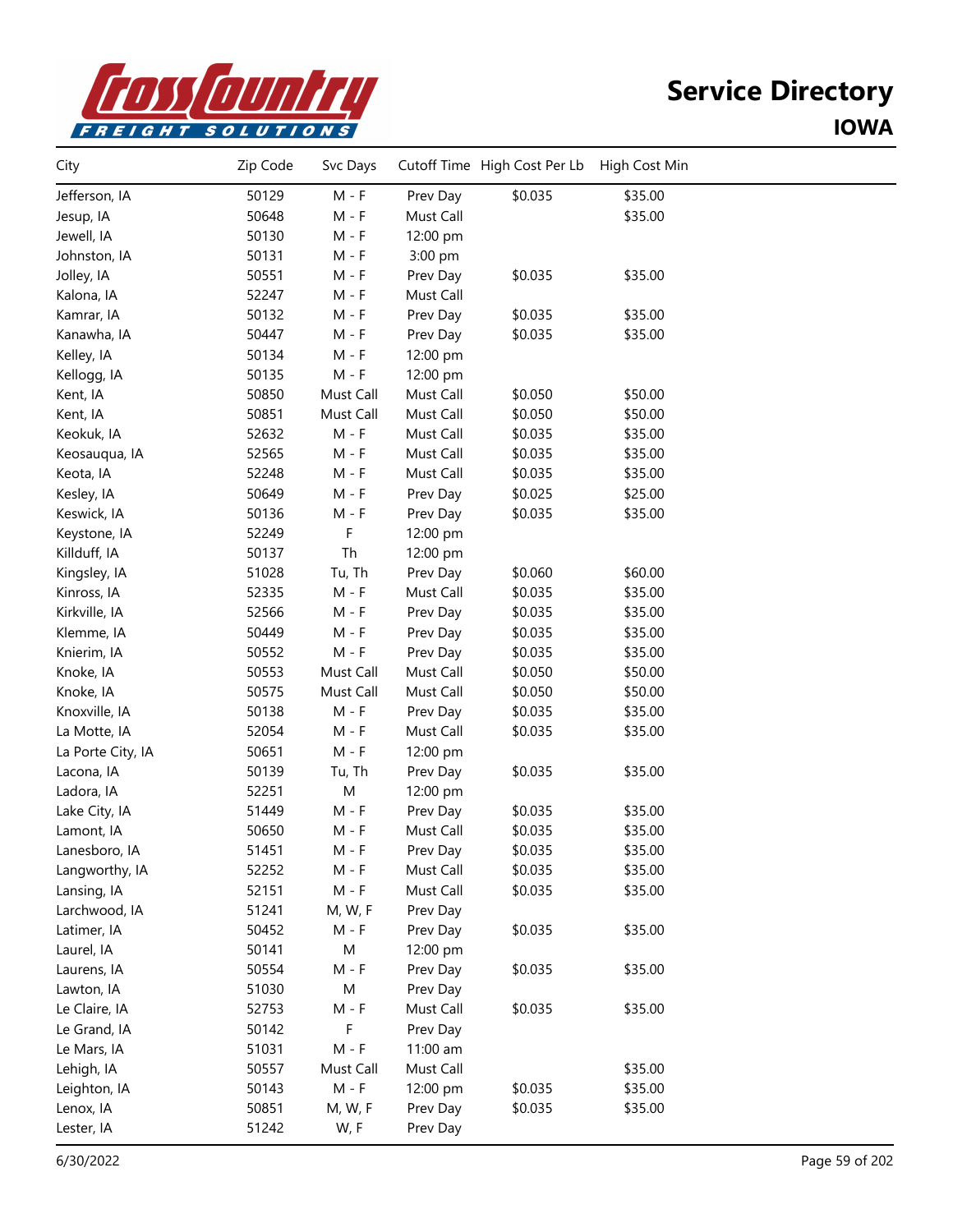

| City               | Zip Code | Svc Days  |           | Cutoff Time High Cost Per Lb | High Cost Min |  |
|--------------------|----------|-----------|-----------|------------------------------|---------------|--|
| Letts, IA          | 52754    | $M - F$   | Must Call | \$0.035                      | \$35.00       |  |
| Liberty Center, IA | 50145    | Tu, Th    | Prev Day  | \$0.035                      | \$35.00       |  |
| Liberty Ctr, IA    | 50145    | Must Call | Must Call | \$0.050                      | \$50.00       |  |
| Libertyville, IA   | 52567    | $M - F$   | Must Call | \$0.035                      | \$35.00       |  |
| Lidderdale, IA     | 51452    | $M - F$   | Prev Day  | \$0.035                      | \$35.00       |  |
| Lime Springs, IA   | 52155    | $M - F$   | Must Call | \$0.035                      | \$35.00       |  |
| Lincoln, IA        | 50652    | Must Call | Must Call | \$0.050                      | \$50.00       |  |
| Linden, IA         | 50146    | $M - F$   | Prev Day  | \$0.035                      | \$35.00       |  |
| Linn Grove, IA     | 51033    | $M - F$   | Prev Day  | \$0.035                      | \$35.00       |  |
| Lisbon, IA         | 52253    | $M - F$   | Must Call | \$0.020                      | \$20.00       |  |
| Liscomb, IA        | 50148    | W         | 12:00 pm  |                              |               |  |
| Little Rock, IA    | 51243    | W         | Prev Day  |                              |               |  |
| Little Sioux, IA   | 51545    | Tu        | 12:00 pm  | \$0.060                      | \$60.00       |  |
| Littleport, IA     | 52042    | $M - F$   | Must Call | \$0.035                      | \$35.00       |  |
| Littleport, IA     | 52055    | $M - F$   | 12:00 pm  | \$0.035                      | \$35.00       |  |
| Livermore, IA      | 50558    | $M - F$   | Prev Day  | \$0.035                      | \$35.00       |  |
| Lockridge, IA      | 52635    | $M - F$   | Must Call | \$0.035                      | \$35.00       |  |
| Logan, IA          | 51546    | $M - F$   | 12:00 pm  | \$0.060                      | \$60.00       |  |
| Lohrville, IA      | 51453    | $M - F$   | Prev Day  | \$0.035                      | \$35.00       |  |
| Lone Tree, IA      | 52755    | $M - F$   | Must Call | \$0.035                      | \$35.00       |  |
| Long Grove, IA     | 52756    | $M - F$   | Must Call | \$0.035                      | \$35.00       |  |
| Lorimor, IA        | 50149    | M, W, F   | Prev Day  | \$0.035                      | \$35.00       |  |
| Lost Nation, IA    | 52254    | $M - F$   | Must Call | \$0.035                      | \$35.00       |  |
| Lovilia, IA        | 50150    | $M - F$   | Prev Day  | \$0.035                      | \$35.00       |  |
| Low Moor, IA       | 52757    | $M - F$   | Must Call | \$0.035                      | \$35.00       |  |
| Lowden, IA         | 52255    | M - F     | Must Call | \$0.035                      | \$35.00       |  |
| Lowell, IA         | 52645    | $M - F$   | Must Call | \$0.035                      | \$35.00       |  |
| Lu Verne, IA       | 50560    | M - F     | Prev Day  | \$0.035                      | \$35.00       |  |
| Luana, IA          | 52156    | $M - F$   | Must Call | \$0.035                      | \$35.00       |  |
| Lucas, IA          | 50151    | Tu, Th    | Prev Day  | \$0.035                      | \$35.00       |  |
| Luther, IA         | 50152    | $M - F$   | Prev Day  | \$0.035                      | \$35.00       |  |
| Luxemburg, IA      | 52056    | $M - F$   | Must Call | \$0.035                      | \$35.00       |  |
| Luzerne, IA        | 52257    | M         | 12:00 pm  |                              |               |  |
| Lynnville, IA      | 50153    | Must Call | Prev Day  |                              |               |  |
| Lytton, IA         | 50561    | M - F     | Prev Day  | \$0.035                      | \$35.00       |  |
| Macedonia, IA      | 51549    | F.        | Prev Day  | \$0.060                      | \$60.00       |  |
| Macksburg, IA      | 50155    | M, W, F   | Prev Day  | \$0.035                      | \$35.00       |  |
| Madrid, IA         | 50156    | $M - F$   | Prev Day  | \$0.035                      | \$35.00       |  |
| Magnolia, IA       | 51550    | Tu        | Prev Day  | \$0.060                      | \$60.00       |  |
| Malcom, IA         | 50157    | $M - F$   | Prev Day  |                              |               |  |
| Maloy, IA          | 50836    | Must Call | Must Call | \$0.050                      | \$50.00       |  |
| Maloy, IA          | 50852    | Must Call | Must Call | \$0.050                      | \$50.00       |  |
| Malvern, IA        | 51551    | F         | 12:00 pm  | \$0.020                      | \$20.00       |  |
| Manawa, IA         | 51501    | $M - F$   | 3:30 pm   |                              |               |  |
| Manchester, IA     | 52057    | $M - F$   | Must Call | \$0.035                      | \$35.00       |  |
| Manson, IA         | 50563    | $M - F$   | Prev Day  | \$0.035                      | \$35.00       |  |
| Mapleton, IA       | 51034    | M         | Prev Day  | \$0.060                      | \$60.00       |  |
| Maquoketa, IA      | 52060    | $M - F$   | Must Call | \$0.035                      | \$35.00       |  |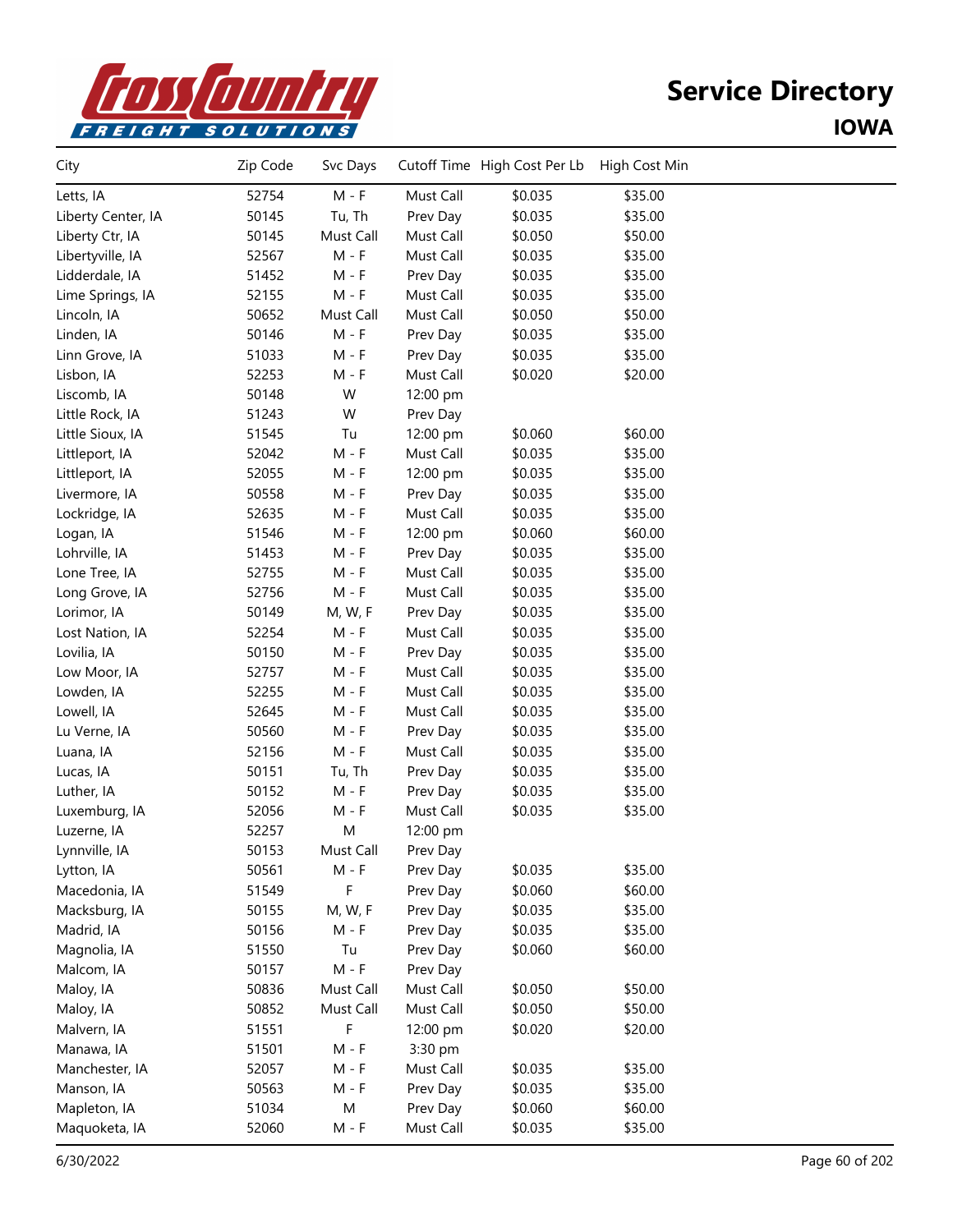

| City                | Zip Code | Svc Days  |           | Cutoff Time High Cost Per Lb | High Cost Min |  |
|---------------------|----------|-----------|-----------|------------------------------|---------------|--|
| Marathon, IA        | 50565    | $M - F$   | Prev Day  | \$0.035                      | \$35.00       |  |
| Marble Rock, IA     | 50653    | $M - F$   | Prev Day  | \$0.035                      | \$35.00       |  |
| Marcus, IA          | 51035    | Tu, Th    | Prev Day  | \$0.075                      | \$75.00       |  |
| Marengo, IA         | 52301    | M - F     | 12:00 pm  | \$0.020                      | \$20.00       |  |
| Marion, IA          | 52302    | $M - F$   | 1:00 pm   |                              |               |  |
| Marne, IA           | 51552    | M, W, F   | Prev Day  | \$0.035                      | \$35.00       |  |
| Marquette, IA       | 52158    | $M - F$   | Must Call | \$0.035                      | \$35.00       |  |
| Marshalltown, IA    | 50158    | $M - F$   | 1:00 pm   |                              |               |  |
| Martelle, IA        | 52305    | $M - F$   | Must Call | \$0.035                      | \$35.00       |  |
| Martensdale, IA     | 50160    | M - F     | Prev Day  | \$0.035                      | \$35.00       |  |
| Martinsburg, IA     | 52568    | $M - F$   | Prev Day  | \$0.035                      | \$35.00       |  |
| Mason City, IA      | 50401    | $M - F$   | 10:00 am  | \$0.035                      | \$35.00       |  |
| Mason City, IA      | 50402    | $M - F$   | Prev Day  | \$0.035                      | \$35.00       |  |
| Masonville, IA      | 50654    | $M - F$   | Must Call | \$0.035                      | \$35.00       |  |
| Massena, IA         | 50853    | M, W, F   | Prev Day  | \$0.035                      | \$35.00       |  |
| Matlock, IA         | 51244    | W         | Prev Day  |                              |               |  |
| Maurice, IA         | 51036    | F         | Prev Day  |                              |               |  |
| Maxwell, IA         | 50161    | F         | 12:00 pm  | \$0.025                      | \$25.00       |  |
| Maynard, IA         | 50655    | $M - F$   | Must Call | \$0.035                      | \$35.00       |  |
| Mccallsburg, IA     | 50154    | M - F     | 12:00 pm  |                              |               |  |
| Mccausland, IA      | 52758    | $M - F$   | Must Call | \$0.035                      | \$35.00       |  |
| Mcclelland, IA      | 51548    | $M - F$   | Prev Day  |                              |               |  |
| Mcgregor, IA        | 52157    | $M - F$   | Must Call | \$0.035                      | \$35.00       |  |
| Mechanicsville, IA  | 52306    | $M - F$   | Must Call | \$0.035                      | \$35.00       |  |
| Mechanicsvlle, IA   | 52306    | $M - F$   | Must Call | \$0.035                      | \$35.00       |  |
| Mediapolis, IA      | 52637    | $M - F$   | Must Call | \$0.035                      | \$35.00       |  |
| Melbourne, IA       | 50162    | F         | 12:00 pm  |                              |               |  |
| Melcher Dallas, IA  | 50062    | Must Call | Must Call | \$0.050                      | \$50.00       |  |
| Melcher, IA         | 50163    | $M - F$   | Prev Day  | \$0.035                      | \$35.00       |  |
| Melrose, IA         | 52569    | Must Call | Must Call | \$0.050                      | \$50.00       |  |
| Menlo, IA           | 50164    | $M - F$   | Prev Day  | \$0.035                      | \$35.00       |  |
| Meservey, IA        | 50457    | M - F     | Prev Day  | \$0.035                      | \$35.00       |  |
| Middle Amana, IA    | 52307    | M         | 12:00 pm  | \$0.025                      | \$25.00       |  |
| Middletown, IA      | 52638    | M - F     | Must Call | \$0.035                      | \$35.00       |  |
| Miles, IA           | 52064    | M - F     | Must Call | \$0.035                      | \$35.00       |  |
| Milford, IA         | 51351    | $M - F$   | Prev Day  |                              |               |  |
| Millersburg, IA     | 52308    | Must Call | Must Call |                              | \$35.00       |  |
| Millerton, IA       | 50165    | Tu, Th    | 12:00 pm  | \$0.035                      | \$35.00       |  |
| Milo, IA            | 50166    | Tu, Th    | Prev Day  | \$0.035                      | \$35.00       |  |
| Minburn, IA         | 50167    | $M - F$   | Prev Day  | \$0.035                      | \$35.00       |  |
| Minden, IA          | 51553    | F         | Prev Day  | \$0.060                      | \$60.00       |  |
| Mineola, IA         | 51554    | F         | Prev Day  |                              |               |  |
| Mingo, IA           | 50168    | M         | 12:00 pm  |                              |               |  |
| Missouri Valley, IA | 51555    | $M - F$   | Prev Day  |                              |               |  |
| Mitchell, IA        | 50461    | $M - F$   | Must Call | \$0.035                      | \$35.00       |  |
| Mitchellville, IA   | 50169    | M, W, F   | 12:00 pm  |                              |               |  |
| Mo Valley, IA       | 51555    | M - F     | Prev Day  |                              |               |  |
| Modale, IA          | 51556    | Tu        | Prev Day  | \$0.040                      | \$40.00       |  |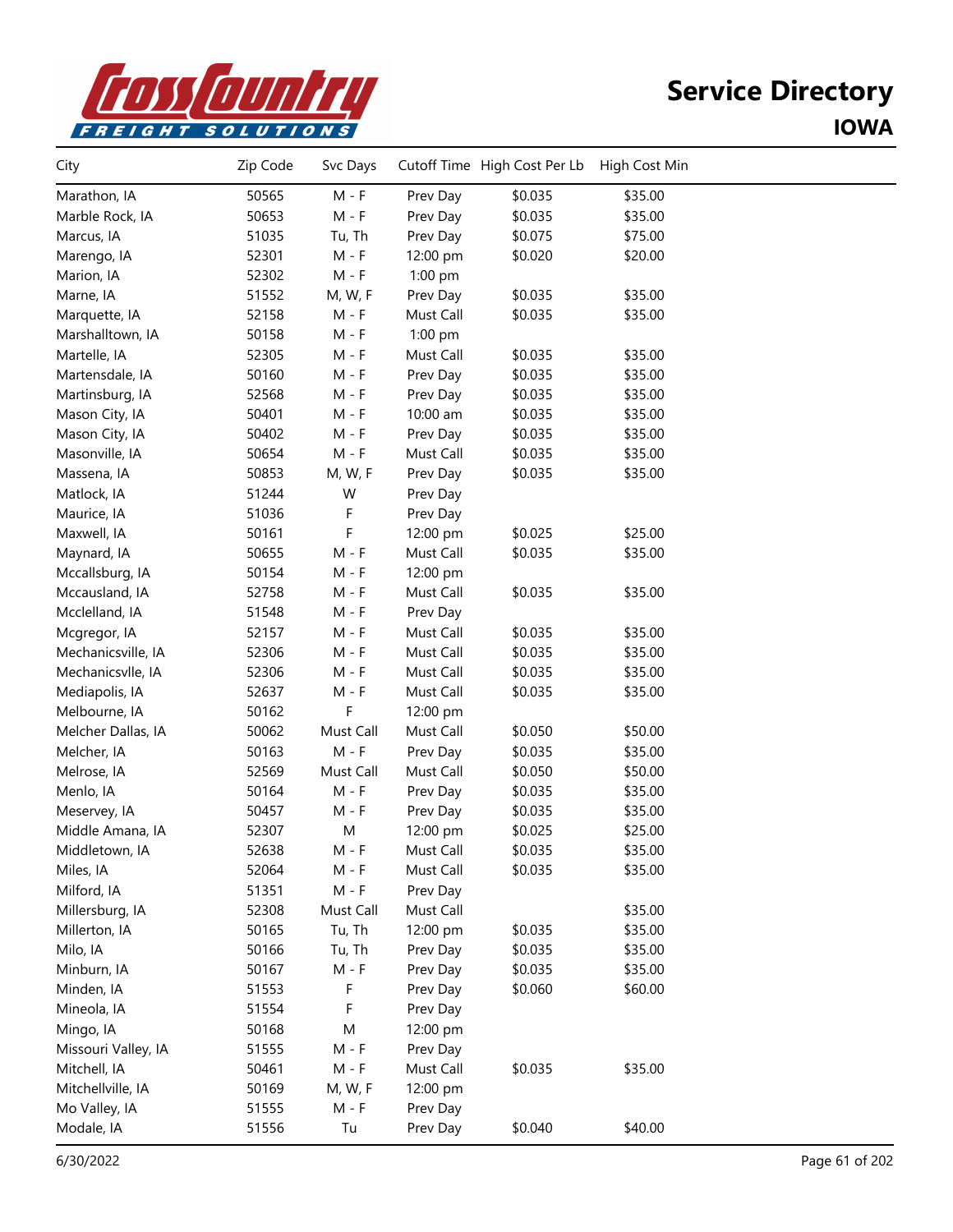

| City                  | Zip Code | Svc Days  |           | Cutoff Time High Cost Per Lb | High Cost Min |  |
|-----------------------|----------|-----------|-----------|------------------------------|---------------|--|
| Mondamin, IA          | 51557    | Tu        | Prev Day  | \$0.040                      | \$40.00       |  |
| Monmouth, IA          | 52309    | $M - F$   | Must Call | \$0.035                      | \$35.00       |  |
| Monona, IA            | 52159    | $M - F$   | Must Call | \$0.035                      | \$35.00       |  |
| Monroe, IA            | 50170    | Must Call | Prev Day  |                              | \$35.00       |  |
| Montezuma, IA         | 50171    | $M - F$   | Must Call |                              | \$35.00       |  |
| Montezuma, IA         | 50172    | $M - F$   | Must Call |                              | \$35.00       |  |
| Monticello, IA        | 52310    | $M - F$   | Must Call | \$0.035                      | \$35.00       |  |
| Montour, IA           | 50173    | ${\sf M}$ | 12:00 pm  |                              |               |  |
| Montpelier, IA        | 52759    | $M - F$   | Must Call | \$0.035                      | \$35.00       |  |
| Montrose, IA          | 52639    | $M - F$   | Must Call | \$0.035                      | \$35.00       |  |
| Moorhead, IA          | 51558    | Tu        | Prev Day  | \$0.060                      | \$60.00       |  |
| Moorland, IA          | 50566    | $M - F$   | Prev Day  | \$0.035                      | \$35.00       |  |
| Moravia, IA           | 52571    | $M - F$   | Prev Day  | \$0.035                      | \$35.00       |  |
| Morley, IA            | 52312    | $M - F$   | Must Call | \$0.035                      | \$35.00       |  |
| Morning Sun, IA       | 52640    | $M - F$   | Must Call | \$0.035                      | \$35.00       |  |
| Morrison, IA          | 50657    | M         | 12:00 pm  |                              |               |  |
| Moscow, IA            | 52760    | $M - F$   | Must Call | \$0.035                      | \$35.00       |  |
| Moville, IA           | 51039    | Tu        | Prev Day  |                              |               |  |
| Mt Auburn, IA         | 52313    | $M - F$   | Must Call | \$0.035                      | \$35.00       |  |
| Mt Pleasant, IA       | 52641    | $M - F$   | Must Call | \$0.035                      | \$35.00       |  |
| Mt Sterling, IA       | 52573    | $M - F$   | Must Call | \$0.035                      | \$35.00       |  |
| Mt Union, IA          | 52644    | $M - F$   | Must Call | \$0.035                      | \$35.00       |  |
| Mt Vernon, IA         | 52314    | $M - F$   | 12:00 pm  |                              |               |  |
| Murray, IA            | 50174    | M, W, F   | Prev Day  | \$0.035                      | \$35.00       |  |
| Muscatine, IA         | 52761    | $M - F$   | Must Call | \$0.035                      | \$35.00       |  |
| N Buena Vista, IA     | 52066    | $M - F$   | Must Call | \$0.035                      | \$35.00       |  |
| N Washington, IA      | 50661    | $M - F$   | Must Call | \$0.035                      | \$35.00       |  |
| Neola, IA             | 51559    | $M - F$   | Prev Day  | \$0.025                      | \$25.00       |  |
| Nevada, IA            | 50201    | $M - F$   | 2:00 pm   |                              |               |  |
| New Albin, IA         | 52160    | $M - F$   | Must Call | \$0.035                      | \$35.00       |  |
| New Hartford, IA      | 50660    | $M - F$   | Prev Day  | \$0.025                      | \$25.00       |  |
| New Liberty, IA       | 52765    | $M - F$   | Must Call | \$0.035                      | \$35.00       |  |
| New London, IA        | 52645    | $M - F$   | Must Call | \$0.035                      | \$35.00       |  |
| New Providence, IA    | 50206    | W         | 12:00 pm  |                              |               |  |
| New Sharon, IA        | 50207    | $M - F$   | Must Call |                              | \$35.00       |  |
| New Vienna, IA        | 52065    | $M - F$   | Must Call | \$0.035                      | \$35.00       |  |
| New Virginia, IA      | 50210    | M, W, F   | 12:00 pm  | \$0.035                      | \$35.00       |  |
| Newell, IA            | 50568    | $M - F$   | Prev Day  | \$0.035                      | \$35.00       |  |
| Newhall, IA           | 52315    | F         | 12:00 pm  |                              |               |  |
| Newton, IA            | 50208    | $M - F$   | 3:00 pm   |                              |               |  |
| Nichols, IA           | 52766    | $M - F$   | Must Call | \$0.035                      | \$35.00       |  |
| Nora Springs, IA      | 50458    | $M - F$   | Prev Day  | \$0.035                      | \$35.00       |  |
| North Buena Vista, IA | 52066    | $M - F$   | Must Call | \$0.035                      | \$35.00       |  |
| North English, IA     | 52316    | $M - F$   | Must Call | \$0.020                      | \$20.00       |  |
| North Liberty, IA     | 52317    | $M - F$   | 11:00 am  |                              |               |  |
| North Washington, IA  | 50661    | $M - F$   | Must Call | \$0.035                      | \$35.00       |  |
| Norwalk, IA           | 50211    | $M - F$   | Prev Day  | \$0.035                      | \$35.00       |  |
| Norway, IA            | 52318    | M         | 12:00 pm  |                              |               |  |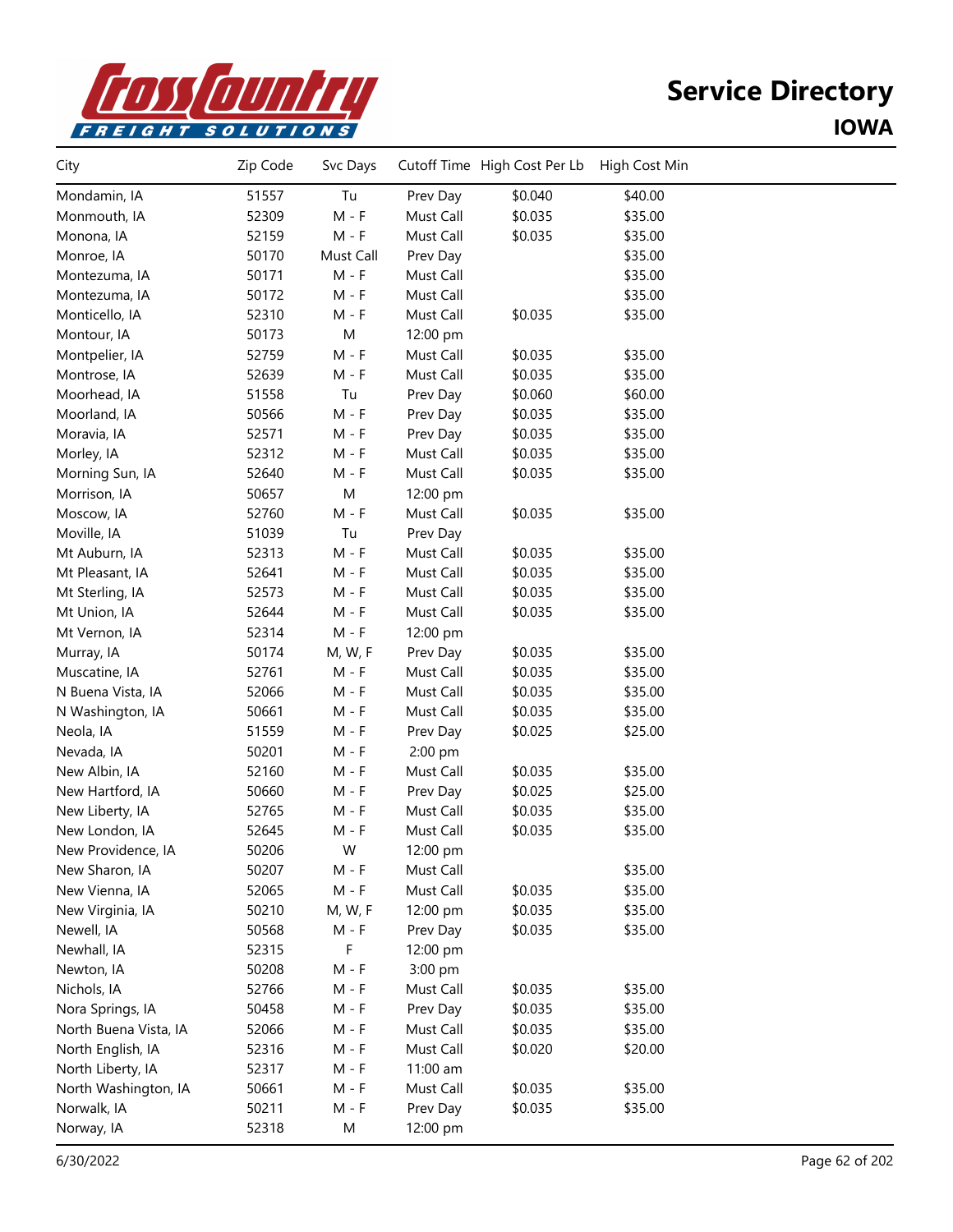

| City                 | Zip Code | Svc Days  |           | Cutoff Time High Cost Per Lb | High Cost Min |  |
|----------------------|----------|-----------|-----------|------------------------------|---------------|--|
| Numa, IA             | 52544    | Tu, Th    | Prev Day  | \$0.035                      | \$35.00       |  |
| Oakdale, IA          | 52319    | $M - F$   | 12:00 pm  |                              |               |  |
| Oakland Acres, IA    | 50112    | $M - F$   | 3:00 pm   |                              |               |  |
| Oakland, IA          | 51560    | F         | Prev Day  | \$0.060                      | \$60.00       |  |
| Oakville, IA         | 52646    | $M - F$   | Must Call | \$0.035                      | \$35.00       |  |
| Oelwein, IA          | 50662    | $M - F$   | Must Call | \$0.035                      | \$35.00       |  |
| Ogden, IA            | 50212    | $M - F$   | 12:00 pm  |                              |               |  |
| Olds, IA             | 52647    | $M - F$   | Must Call | \$0.035                      | \$35.00       |  |
| Olin, IA             | 52320    | $M - F$   | Must Call | \$0.035                      | \$35.00       |  |
| Onawa, IA            | 51040    | M         | Prev Day  | \$0.040                      | \$40.00       |  |
| Onslow, IA           | 52321    | $M - F$   | Must Call | \$0.035                      | \$35.00       |  |
| Oran, IA             | 50664    | $M - F$   | Must Call | \$0.035                      | \$35.00       |  |
| Orange City, IA      | 51041    | $M - F$   | 1:00 pm   |                              |               |  |
| Orient, IA           | 50858    | $M - F$   | Prev Day  | \$0.035                      | \$35.00       |  |
| Osage, IA            | 50461    | $M - F$   | Must Call | \$0.035                      | \$35.00       |  |
| Osceola, IA          | 50213    | $M - F$   | 12:00 pm  | \$0.035                      | \$35.00       |  |
| Oskaloosa, IA        | 52577    | $M - F$   | 12:00 pm  | \$0.035                      | \$35.00       |  |
| Ossian, IA           | 52161    | $M - F$   | Must Call | \$0.035                      | \$35.00       |  |
| Otho, IA             | 50569    | $M - F$   | 12:00 pm  | \$0.035                      | \$35.00       |  |
| Otley, IA            | 50214    | Must Call | Must Call |                              | \$35.00       |  |
| Oto, IA              | 51044    | W         | Prev Day  | \$0.060                      | \$60.00       |  |
| Ottosen, IA          | 50570    | $M - F$   | Prev Day  | \$0.035                      | \$35.00       |  |
| Ottumwa, IA          | 52501    | $M - F$   | 12:00 pm  | \$0.035                      | \$35.00       |  |
| Oxford Jct, IA       | 52323    | $M - F$   | Must Call | \$0.035                      | \$35.00       |  |
| Oxford Junction, IA  | 52323    | $M - F$   | Must Call | \$0.035                      | \$35.00       |  |
| Oxford, IA           | 52322    | M         | 12:00 pm  |                              |               |  |
| Pacific Jct, IA      | 51561    | F         | 12:00 pm  | \$0.025                      | \$25.00       |  |
| Pacific Junction, IA | 51561    | F         | Prev Day  | \$0.025                      | \$25.00       |  |
| Packwood, IA         | 52580    | $M - F$   | Must Call | \$0.035                      | \$35.00       |  |
| Palmer, IA           | 50571    | $M - F$   | Prev Day  | \$0.035                      | \$35.00       |  |
| Palo, IA             | 52324    | F         | 2:00 pm   |                              |               |  |
| Panora, IA           | 50216    | $M - F$   | Prev Day  | \$0.035                      | \$35.00       |  |
| Parkersburg, IA      | 50665    | F         | 12:00 pm  |                              |               |  |
| Parnell, IA          | 52325    | M - F     | Must Call | \$0.020                      | \$20.00       |  |
| Paton, IA            | 50217    | M - F     | Prev Day  | \$0.035                      | \$35.00       |  |
| Patterson, IA        | 50218    | M, W, F   | 12:00 pm  | \$0.035                      | \$35.00       |  |
| Paullina, IA         | 51046    | Tu        | Prev Day  | \$0.060                      | \$60.00       |  |
| Pella, IA            | 50219    | $M - F$   | 11:00 am  | \$0.035                      | \$35.00       |  |
| Peosta, IA           | 52068    | $M - F$   | Must Call | \$0.035                      | \$35.00       |  |
| Percival, IA         | 51648    | F         | Prev Day  | \$0.040                      | \$40.00       |  |
| Perry, IA            | 50220    | $M - F$   | 12:00 pm  |                              |               |  |
| Pershing, IA         | 50138    | $M - F$   | Prev Day  | \$0.035                      | \$35.00       |  |
| Pershing, IA         | 50221    | Must Call | Must Call | \$0.050                      | \$50.00       |  |
| Persia, IA           | 51563    | $M - F$   | Prev Day  |                              |               |  |
| Peru, IA             | 50222    | M, W, F   | Prev Day  | \$0.035                      | \$35.00       |  |
| Pierson, IA          | 51048    | Must Call | Must Call | \$0.060                      | \$60.00       |  |
| Pilot Grove, IA      | 52648    | $M - F$   | Must Call | \$0.035                      | \$35.00       |  |
| Pilot Mound, IA      | 50223    | $M - F$   | Prev Day  | \$0.035                      | \$35.00       |  |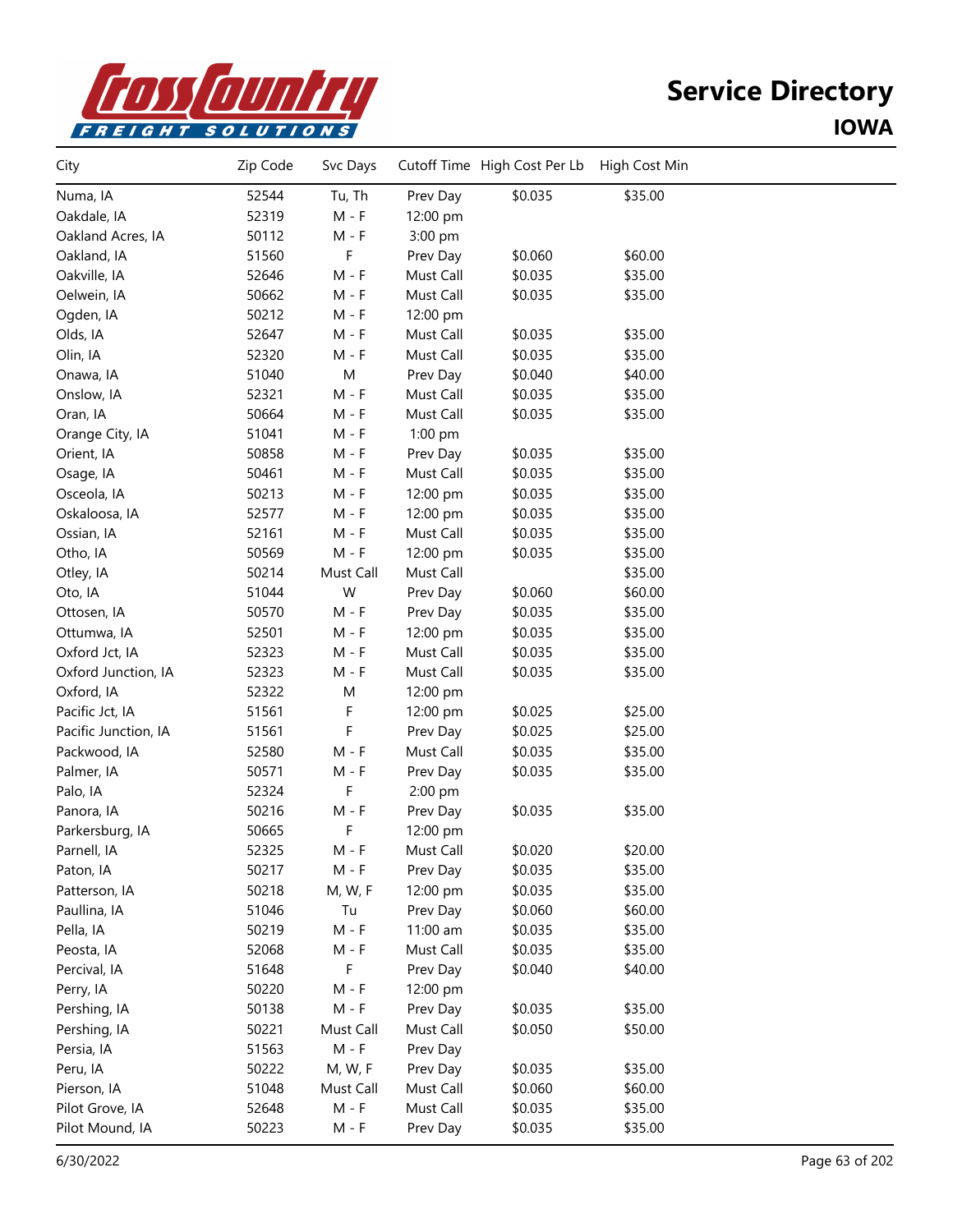

| City                | Zip Code | Svc Days                    |           | Cutoff Time High Cost Per Lb | High Cost Min |  |
|---------------------|----------|-----------------------------|-----------|------------------------------|---------------|--|
| Pisgah, IA          | 51564    | Th                          | 12:00 pm  | \$0.025                      | \$25.00       |  |
| Pleasant Hill, IA   | 50317    | $M - F$                     | 3:00 pm   |                              |               |  |
| Pleasant Hill, IA   | 50327    | $M - F$                     | 3:00 pm   |                              |               |  |
| Pleasant Valley, IA | 52767    | $M - F$                     | Must Call | \$0.035                      | \$35.00       |  |
| Pleasanton, IA      | 50065    | Must Call                   | Must Call | \$0.050                      | \$50.00       |  |
| Pleasantville, IA   | 50225    | $M - F$                     | Prev Day  | \$0.035                      | \$35.00       |  |
| Plover, IA          | 50573    | $M - F$                     | Prev Day  | \$0.035                      | \$35.00       |  |
| Plymouth, IA        | 50464    | $M - F$                     | Prev Day  | \$0.035                      | \$35.00       |  |
| Pocahontas, IA      | 50574    | $M - F$                     | Prev Day  | \$0.035                      | \$35.00       |  |
| Polk City, IA       | 50226    | $M - F$                     | 12:00 pm  |                              |               |  |
| Pomeroy, IA         | 50575    | $M - F$                     | Prev Day  | \$0.035                      | \$35.00       |  |
| Popejoy, IA         | 50227    | M, W, F                     | Prev Day  | \$0.035                      | \$35.00       |  |
| Postville, IA       | 52162    | $M - F$                     | Must Call | \$0.035                      | \$35.00       |  |
| Prairie City, IA    | 50228    | Th                          | 12:00 pm  |                              |               |  |
| Prairieburg, IA     | 52219    | $M - F$                     | Must Call | \$0.035                      | \$35.00       |  |
| Prescott, IA        | 50859    | M, W, F                     | Prev Day  | \$0.035                      | \$35.00       |  |
| Preston, IA         | 52069    | $M - F$                     | Must Call | \$0.035                      | \$35.00       |  |
| Princeton, IA       | 52768    | $M - F$                     | Must Call | \$0.035                      | \$35.00       |  |
| Prole, IA           | 50229    | $M - F$                     | Prev Day  | \$0.035                      | \$35.00       |  |
| Protivin, IA        | 52163    | $M - F$                     | Must Call | \$0.035                      | \$35.00       |  |
| Quasqueton, IA      | 52326    | $M - F$                     | Must Call | \$0.035                      | \$35.00       |  |
| Quimby, IA          | 51049    | Th                          | Prev Day  |                              |               |  |
| Radcliffe, IA       | 50230    | W                           | 12:00 pm  |                              |               |  |
| Rake, IA            | 50465    | $M - F$                     | Prev Day  | \$0.035                      | \$35.00       |  |
| Ralston, IA         | 51459    | $M - F$                     | Prev Day  | \$0.035                      | \$35.00       |  |
| Randalia, IA        | 52164    | $M - F$                     | Must Call | \$0.035                      | \$35.00       |  |
| Randall, IA         | 50231    | $M - F$                     | 12:00 pm  |                              |               |  |
| Randolph, IA        | 51649    | F                           | Prev Day  | \$0.045                      | \$45.00       |  |
| Rathbun, IA         | 52544    | Tu, Th                      | Prev Day  | \$0.035                      | \$35.00       |  |
| Raymond, IA         | 50667    | $M - F$                     | Prev Day  | \$0.035                      | \$35.00       |  |
| Reasnor, IA         | 50232    | $M - F$                     | Prev Day  | \$0.035                      | \$35.00       |  |
| Red Oak, IA         | 51591    | M, W, F                     | Prev Day  | \$0.035                      | \$35.00       |  |
| Redfield, IA        | 50233    | $M - F$                     | Prev Day  | \$0.035                      | \$35.00       |  |
| Reinbeck, IA        | 50669    | M                           | 12:00 pm  |                              |               |  |
| Rembrandt, IA       | 50576    | M - F                       | Prev Day  | \$0.035                      | \$35.00       |  |
| Remsen, IA          | 51050    | Tu                          | Prev Day  | \$0.060                      | \$60.00       |  |
| Renwick, IA         | 50577    | $M - F$                     | Prev Day  | \$0.035                      | \$35.00       |  |
| Rhodes, IA          | 50234    | F                           | 12:00 pm  |                              |               |  |
| Richland, IA        | 52585    | $M - F$                     | Must Call | \$0.035                      | \$35.00       |  |
| Ricketts, IA        | 51460    | $M - F$                     | Prev Day  | \$0.035                      | \$35.00       |  |
| Ridgeway, IA        | 52165    | $\mathsf{M}$ - $\mathsf{F}$ | Must Call | \$0.035                      | \$35.00       |  |
| Rinard, IA          | 50538    | Must Call                   | Must Call | \$0.050                      | \$50.00       |  |
| Rinard, IA          | 50587    | Must Call                   | Must Call | \$0.050                      | \$50.00       |  |
| Rippey, IA          | 50235    | $M - F$                     | Prev Day  |                              |               |  |
| Riverdale, IA       | 52722    | $M - F$                     | Must Call | \$0.035                      | \$35.00       |  |
| Riverside, IA       | 52327    | $M - F$                     | Must Call | \$0.035                      | \$35.00       |  |
| Riverton, IA        | 51650    | F                           | Prev Day  | \$0.040                      | \$40.00       |  |
| Robins, IA          | 52328    | $M - F$                     | 2:00 pm   |                              |               |  |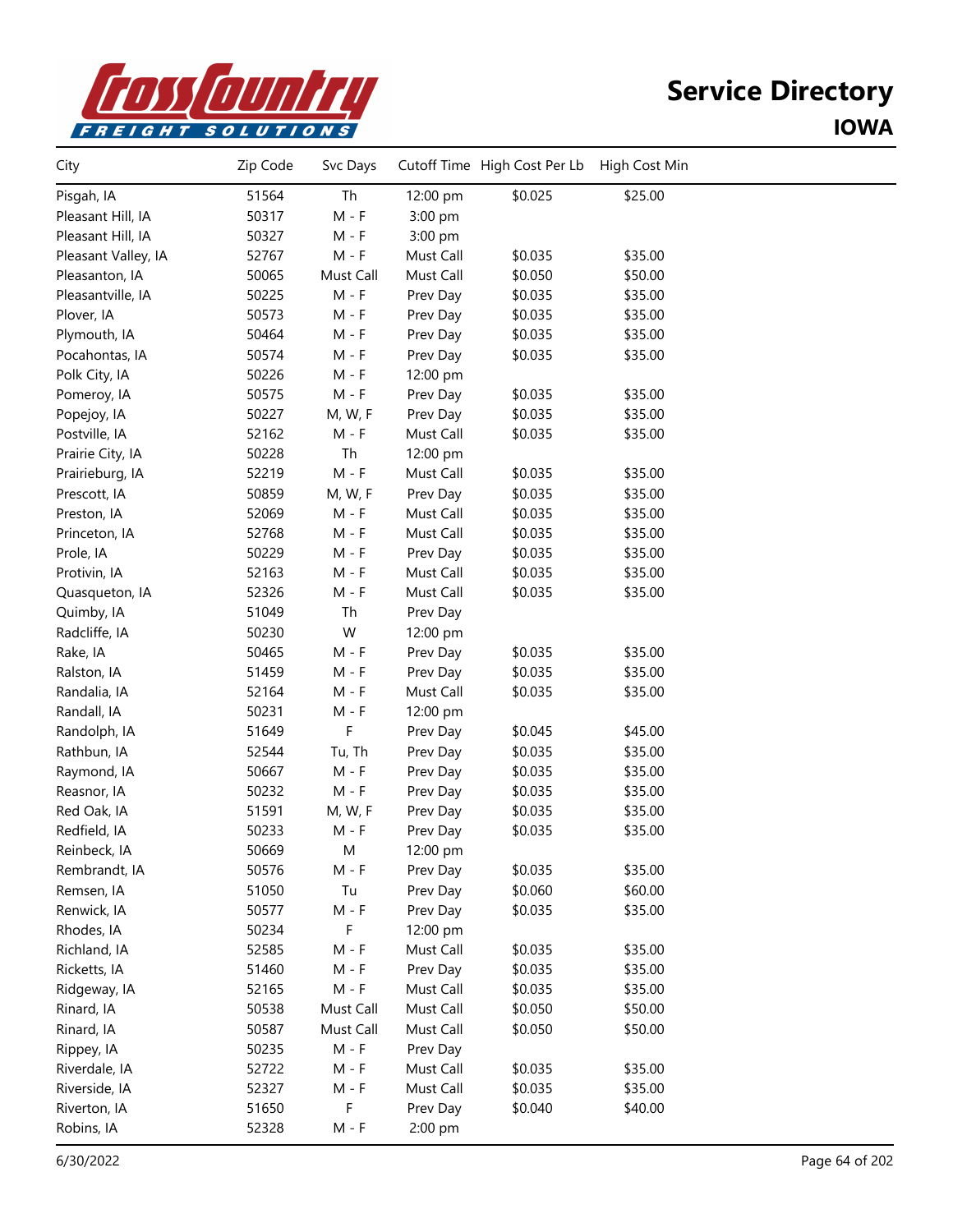

| City               | Zip Code | Svc Days                    |           | Cutoff Time High Cost Per Lb | High Cost Min |  |
|--------------------|----------|-----------------------------|-----------|------------------------------|---------------|--|
| Rock Falls, IA     | 50467    | $M - F$                     | Prev Day  | \$0.035                      | \$35.00       |  |
| Rock Rapids, IA    | 51246    | W                           | Prev Day  |                              |               |  |
| Rock Valley, IA    | 51247    | $M - F$                     | 2:00 pm   |                              |               |  |
| Rockford, IA       | 50468    | $M - F$                     | Prev Day  | \$0.035                      | \$35.00       |  |
| Rockwell City, IA  | 50579    | $M - F$                     | Prev Day  | \$0.035                      | \$35.00       |  |
| Rockwell, IA       | 50469    | $M - F$                     | Prev Day  | \$0.035                      | \$35.00       |  |
| Rodman, IA         | 50580    | Must Call                   | Must Call | \$0.050                      | \$50.00       |  |
| Rodney, IA         | 51051    | M                           | Prev Day  | \$0.060                      | \$60.00       |  |
| Roland, IA         | 50236    | W                           | Prev Day  |                              |               |  |
| Rolfe, IA          | 50581    | $M - F$                     | Prev Day  | \$0.035                      | \$35.00       |  |
| Rome, IA           | 52642    | $M - F$                     | Must Call | \$0.035                      | \$35.00       |  |
| Rose Hill, IA      | 52586    | $M - F$                     | Prev Day  | \$0.035                      | \$35.00       |  |
| Rowan, IA          | 50470    | $M - F$                     | Prev Day  | \$0.035                      | \$35.00       |  |
| Rowley, IA         | 52329    | $M - F$                     | Must Call | \$0.035                      | \$35.00       |  |
| Rubio, IA          | 52585    | $\mathsf{M}$ - $\mathsf{F}$ | Must Call | \$0.035                      | \$35.00       |  |
| Rudd, IA           | 50471    | $M - F$                     | Prev Day  | \$0.035                      | \$35.00       |  |
| Runnells, IA       | 50237    | Th                          | 12:00 pm  |                              |               |  |
| Russell, IA        | 50238    | Tu, Th                      | Prev Day  | \$0.035                      | \$35.00       |  |
| Ruthven, IA        | 51358    | $M - F$                     | Prev Day  | \$0.035                      | \$35.00       |  |
| Rutland, IA        | 50582    | $M - F$                     | Prev Day  | \$0.035                      | \$35.00       |  |
| Ryan, IA           | 52330    | $M - F$                     | Must Call | \$0.035                      | \$35.00       |  |
| Sabula, IA         | 52070    | $M - F$                     | Must Call | \$0.035                      | \$35.00       |  |
| Salem, IA          | 52649    | $M - F$                     | Must Call | \$0.035                      | \$35.00       |  |
| Salix, IA          | 51052    | ${\sf M}$                   | Prev Day  | \$0.025                      | \$25.00       |  |
| Saratoga, IA       | 52155    | $M - F$                     | Must Call | \$0.035                      | \$35.00       |  |
| Saratoga, IA       | 52167    | $M - F$                     | Must Call | \$0.035                      | \$35.00       |  |
| Scotch Grove, IA   | 52310    | $M - F$                     | Must Call | \$0.035                      | \$35.00       |  |
| Scotch Grove, IA   | 52331    | $M - F$                     | 12:00 pm  | \$0.035                      | \$35.00       |  |
| Scranton, IA       | 51462    | $M - F$                     | Prev Day  | \$0.035                      | \$35.00       |  |
| Searsboro, IA      | 50242    | Must Call                   | Must Call |                              | \$35.00       |  |
| Sergeant Bluff, IA | 51054    | $\mathsf{M}$ - $\mathsf{F}$ | 11:00 am  |                              |               |  |
| Sewal, IA          | 50060    | Tu, Th                      | 12:00 pm  | \$0.035                      | \$35.00       |  |
| Shambaugh, IA      | 51651    | M, W, F                     | Prev Day  | \$0.035                      | \$35.00       |  |
| Shannon City, IA   | 50861    | M, W, F                     | Prev Day  | \$0.035                      | \$35.00       |  |
| Sharpsburg, IA     | 50862    | M, W, F                     | Prev Day  | \$0.035                      | \$35.00       |  |
| Sheffield, IA      | 50475    | $M - F$                     | Prev Day  | \$0.035                      | \$35.00       |  |
| Shelby, IA         | 51570    | $M - F$                     | Prev Day  |                              |               |  |
| Sheldahl, IA       | 50243    | $M - F$                     | Prev Day  | \$0.035                      | \$35.00       |  |
| Sheldon, IA        | 51201    | $M - F$                     | 10:00 am  |                              |               |  |
| Shell Rock, IA     | 50670    | $M - F$                     | Prev Day  | \$0.035                      | \$35.00       |  |
| Shellsburg, IA     | 52332    | $M - F$                     | Must Call | \$0.020                      | \$20.00       |  |
| Sherrill, IA       | 52073    | $M - F$                     | Must Call | \$0.035                      | \$35.00       |  |
| Sibley, IA         | 51249    | W                           | Prev Day  |                              |               |  |
| Sidney, IA         | 51652    | F                           | Prev Day  | \$0.055                      | \$55.00       |  |
| Sigourney, IA      | 52591    | M - F                       | Prev Day  | \$0.035                      | \$35.00       |  |
| Silver City, IA    | 51571    | F                           | 12:00 pm  | \$0.025                      | \$25.00       |  |
| Sioux Center, IA   | 51250    | $M - F$                     | 1:00 pm   |                              |               |  |
| Sioux City, IA     | 51101    | $M - F$                     | 2:00 pm   |                              |               |  |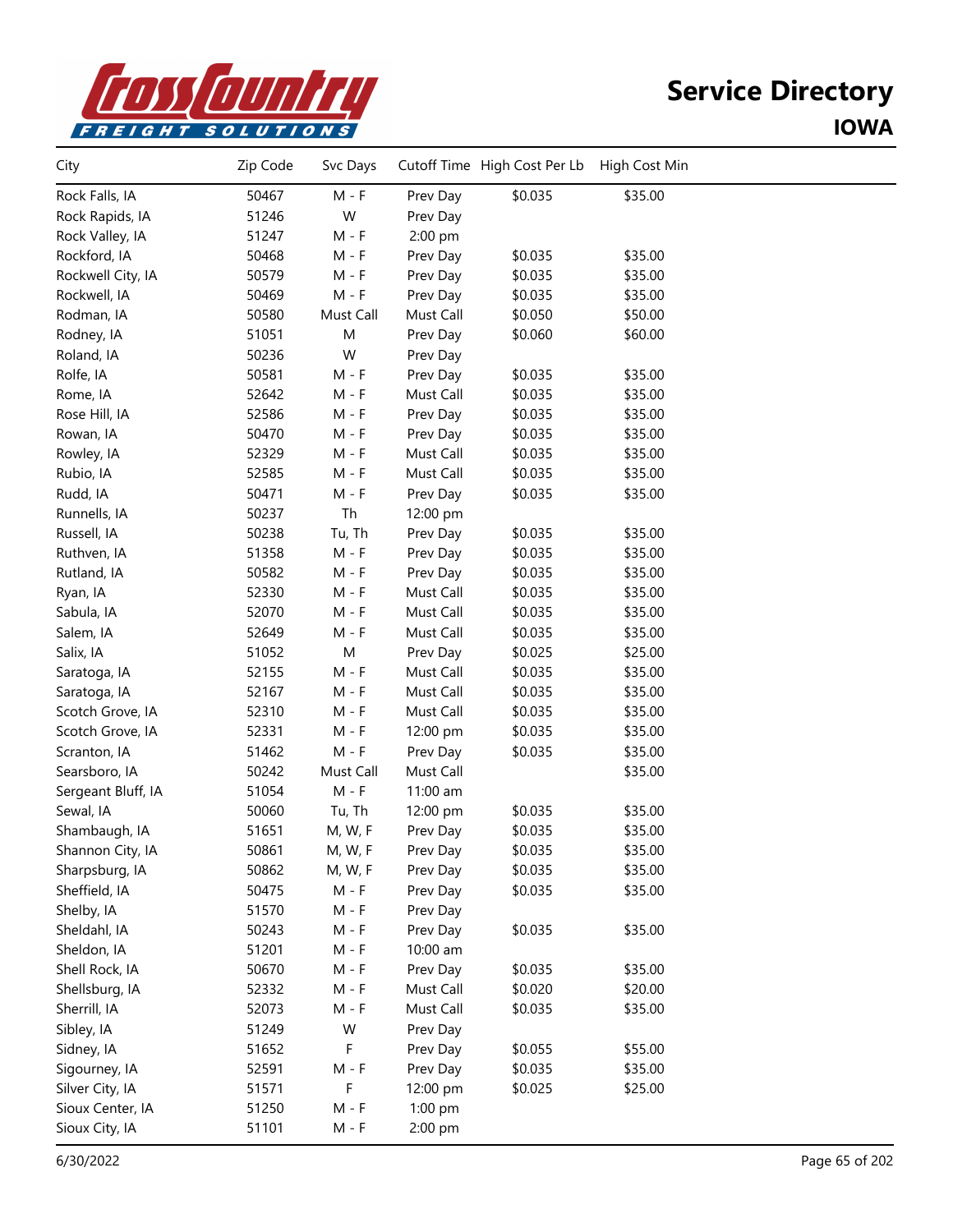

| City                 | Zip Code | Svc Days                    |           | Cutoff Time High Cost Per Lb | High Cost Min |  |
|----------------------|----------|-----------------------------|-----------|------------------------------|---------------|--|
| Sioux City, IA       | 51102    | $M - F$                     | 2:00 pm   |                              |               |  |
| Sioux City, IA       | 51103    | $M - F$                     | 2:00 pm   |                              |               |  |
| Sioux City, IA       | 51104    | $M - F$                     | 2:00 pm   |                              |               |  |
| Sioux City, IA       | 51105    | $M - F$                     | 2:00 pm   |                              |               |  |
| Sioux City, IA       | 51106    | $M - F$                     | 2:00 pm   |                              |               |  |
| Sioux City, IA       | 51107    | $M - F$                     | 2:00 pm   |                              |               |  |
| Sioux City, IA       | 51108    | $M - F$                     | 2:00 pm   |                              |               |  |
| Sioux City, IA       | 51109    | $M - F$                     | 2:00 pm   |                              |               |  |
| Sioux City, IA       | 51111    | $M - F$                     | 2:00 pm   |                              |               |  |
| Sioux Rapids, IA     | 50585    | $M - F$                     | Prev Day  | \$0.035                      | \$35.00       |  |
| Slater, IA           | 50244    | $M - F$                     | 2:00 pm   |                              |               |  |
| Sloan, IA            | 51055    | M                           | Prev Day  | \$0.040                      | \$40.00       |  |
| Soldier, IA          | 51572    | Th                          | Prev Day  | \$0.060                      | \$60.00       |  |
| Solon, IA            | 52333    | Th                          | 12:00 pm  |                              |               |  |
| Somers, IA           | 50586    | $M - F$                     | Prev Day  | \$0.035                      | \$35.00       |  |
| South Amana, IA      | 52334    | M                           | 12:00 pm  | \$0.020                      | \$20.00       |  |
| South English, IA    | 52335    | $M - F$                     | 12:00 pm  | \$0.035                      | \$35.00       |  |
| Spencer, IA          | 51301    | $M - F$                     | Prev Day  | \$0.035                      | \$35.00       |  |
| Sperry, IA           | 52650    | $M - F$                     | Must Call | \$0.035                      | \$35.00       |  |
| Spillville, IA       | 52168    | $M - F$                     | Must Call | \$0.035                      | \$35.00       |  |
| Spirit Lake, IA      | 51360    | $M - F$                     | 12:00 pm  |                              |               |  |
| Spragueville, IA     | 52074    | $M - F$                     | Must Call | \$0.035                      | \$35.00       |  |
| Spring Hill, IA      | 50125    | $M - F$                     | Prev Day  | \$0.035                      | \$35.00       |  |
| Springbrook, IA      | 52075    | $M - F$                     | Must Call | \$0.035                      | \$35.00       |  |
| Springville, IA      | 52336    | $M - F$                     | 12:00 pm  |                              |               |  |
| St Anthony, IA       | 50239    | $M - F$                     | 12:00 pm  |                              |               |  |
| St Charles, IA       | 50240    | M, W, F                     | 12:00 pm  | \$0.035                      | \$35.00       |  |
| St Donatus, IA       | 52071    | $M - F$                     | Must Call | \$0.035                      | \$35.00       |  |
| St Lucas, IA         | 52166    | $M - F$                     | Must Call | \$0.035                      | \$35.00       |  |
| St Marys, IA         | 50241    | $M - F$                     | Prev Day  | \$0.035                      | \$35.00       |  |
| St Olaf, IA          | 52072    | $M - F$                     | Must Call | \$0.035                      | \$35.00       |  |
| St Paul, IA          | 52657    | $M - F$                     | Must Call | \$0.035                      | \$35.00       |  |
| Stanhope, IA         | 50246    | $M - F$                     | Prev Day  | \$0.035                      | \$35.00       |  |
| Stanley, IA          | 50671    | $M - F$                     | Must Call | \$0.035                      | \$35.00       |  |
| Stanwood, IA         | 52337    | $M - F$                     | Must Call | \$0.035                      | \$35.00       |  |
| State Center, IA     | 50247    | $M - F$                     | 12:00 pm  |                              |               |  |
| Steamboat Rock, IA   | 50672    | F                           | 12:00 pm  |                              |               |  |
| Stockport, IA        | 52651    | $M - F$                     | Must Call | \$0.035                      | \$35.00       |  |
| Stockton, IA         | 52769    | $M - F$                     | Must Call | \$0.035                      | \$35.00       |  |
| Storm Lake, IA       | 50588    | $M - F$                     | Prev Day  | \$0.035                      | \$35.00       |  |
| Story City, IA       | 50248    | $M - F$                     | 12:00 pm  |                              |               |  |
| Stout, IA            | 50673    | F                           | 12:00 pm  |                              |               |  |
| Stratford, IA        | 50249    | $M - F$                     | Prev Day  | \$0.035                      | \$35.00       |  |
| Strawberry Point, IA | 52076    | $M - F$                     | Must Call | \$0.035                      | \$35.00       |  |
| Strawberry Pt, IA    | 52076    | $M - F$                     | Must Call | \$0.035                      | \$35.00       |  |
| Struble, IA          | 51057    | Th                          | Prev Day  |                              |               |  |
| Stuart, IA           | 50250    | $\mathsf{M}$ - $\mathsf{F}$ | Prev Day  | \$0.035                      | \$35.00       |  |
| Sully, IA            | 50251    | Must Call                   | Prev Day  |                              |               |  |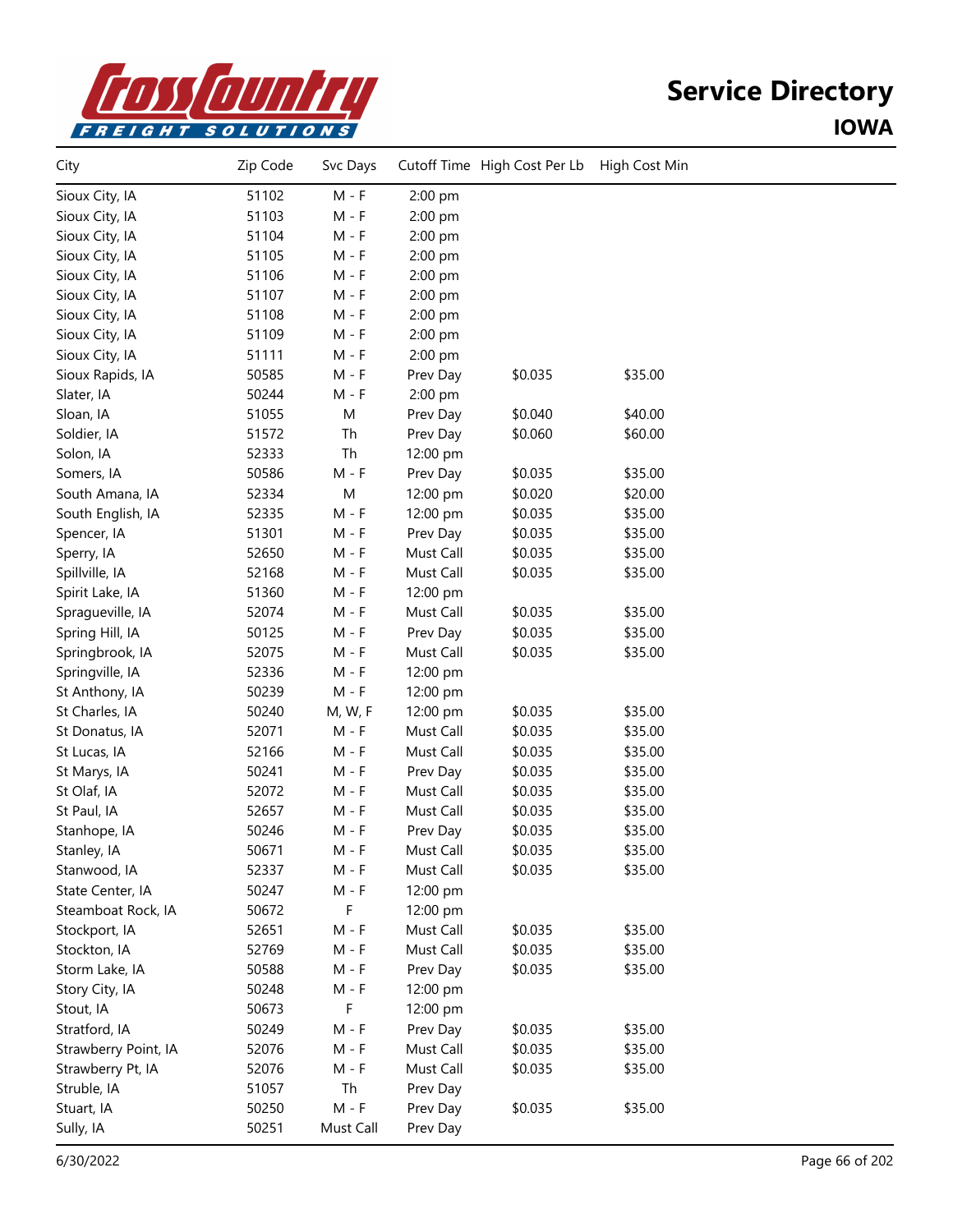

| City                | Zip Code | Svc Days                    |           | Cutoff Time High Cost Per Lb | High Cost Min |  |
|---------------------|----------|-----------------------------|-----------|------------------------------|---------------|--|
| Sutherland, IA      | 51058    | Tu                          | Prev Day  | \$0.060                      | \$60.00       |  |
| Swaledale, IA       | 50477    | $M - F$                     | Prev Day  | \$0.035                      | \$35.00       |  |
| Swan, IA            | 50252    | $M - F$                     | Prev Day  | \$0.035                      | \$35.00       |  |
| Swedesburg, IA      | 52652    | $M - F$                     | Must Call | \$0.035                      | \$35.00       |  |
| Swisher, IA         | 52338    | $M - F$                     | 12:00 pm  |                              |               |  |
| Tabor, IA           | 51653    | F                           | Prev Day  | \$0.045                      | \$45.00       |  |
| Taintor, IA         | 50207    | Must Call                   | Must Call |                              | \$35.00       |  |
| Taintor, IA         | 50253    | Must Call                   | Must Call |                              | \$35.00       |  |
| Tama, IA            | 52339    | M, W, F                     | Prev Day  |                              |               |  |
| Teeds Grove, IA     | 52771    | M - F                       | Must Call | \$0.035                      | \$35.00       |  |
| Tennant, IA         | 51537    | Must Call                   | Must Call |                              |               |  |
| Tennant, IA         | 51574    | Must Call                   | Prev Day  |                              |               |  |
| Thayer, IA          | 50254    | M, W, F                     | Prev Day  | \$0.035                      | \$35.00       |  |
| Thor, IA            | 50591    | $M - F$                     | Prev Day  | \$0.035                      | \$35.00       |  |
| Thornburg, IA       | 50255    | $M - F$                     | Prev Day  | \$0.035                      | \$35.00       |  |
| Thornton, IA        | 50479    | $M - F$                     | Prev Day  | \$0.035                      | \$35.00       |  |
| Thurman, IA         | 51654    | F                           | Prev Day  | \$0.040                      | \$40.00       |  |
| Thurman, IA         | 51655    | F                           | Prev Day  | \$0.040                      | \$40.00       |  |
| Tiffin, IA          | 52340    | $M - F$                     | 12:00 pm  |                              |               |  |
| Tingley, IA         | 50863    | M, W, F                     | Prev Day  | \$0.035                      | \$35.00       |  |
| Tipton, IA          | 52772    | $M - F$                     | Must Call | \$0.035                      | \$35.00       |  |
| Toddville, IA       | 52341    | $M - F$                     | Must Call | \$0.035                      | \$35.00       |  |
| Toeterville, IA     | 50481    | $M - F$                     | Prev Day  | \$0.035                      | \$35.00       |  |
| Toledo, IA          | 52342    | M, W, F                     | Prev Day  |                              |               |  |
| Toronto, IA         | 52343    | $M - F$                     | 12:00 pm  | \$0.035                      | \$35.00       |  |
| Toronto, IA         | 52777    | $M - F$                     | Must Call | \$0.035                      | \$35.00       |  |
| Tracy, IA           | 50256    | $M - F$                     | 11:00 am  | \$0.035                      | \$35.00       |  |
| Traer, IA           | 50675    | M                           | 12:00 pm  |                              |               |  |
| Treynor, IA         | 51575    | F                           | Prev Day  | \$0.035                      | \$35.00       |  |
| Troy Mills, IA      | 52344    | $M - F$                     | Must Call | \$0.035                      | \$35.00       |  |
| Truesdale, IA       | 50592    | $M - F$                     | Prev Day  | \$0.035                      | \$35.00       |  |
| Truro, IA           | 50257    | M, W, F                     | Prev Day  | \$0.035                      | \$35.00       |  |
| Turin, IA           | 51040    | Th                          | Prev Day  | \$0.060                      | \$60.00       |  |
| Turin, IA           | 51059    | Th                          | Prev Day  | \$0.060                      | \$60.00       |  |
| Underwood, IA       | 51576    | M - F                       | Prev Day  |                              |               |  |
| Union, IA           | 50258    | W                           | Prev Day  |                              |               |  |
| University Park, IA | 52595    | M - F                       | 12:00 pm  | \$0.035                      | \$35.00       |  |
| Urbana, IA          | 52345    | $M - F$                     | Must Call | \$0.035                      | \$35.00       |  |
| Urbandale, IA       | 50322    | $M - F$                     | 3:00 pm   |                              |               |  |
| Urbandale, IA       | 50323    | $\mathsf{M}$ - $\mathsf{F}$ | 3:00 pm   |                              |               |  |
| Van Horne, IA       | 52346    | F                           | 12:00 pm  |                              |               |  |
| Van Meter, IA       | 50261    | $M - F$                     | Prev Day  | \$0.035                      | \$35.00       |  |
| Van Wert, IA        | 50262    | Tu, Th                      | Prev Day  | \$0.035                      | \$35.00       |  |
| Varina, IA          | 50593    | $M - F$                     | Prev Day  | \$0.035                      | \$35.00       |  |
| Ventura, IA         | 50482    | $M - F$                     | 10:00 am  | \$0.035                      | \$35.00       |  |
| Victor, IA          | 52347    | ${\sf M}$                   | 12:00 pm  |                              |               |  |
| Vincent, IA         | 50594    | $M - F$                     | 12:00 pm  | \$0.035                      | \$35.00       |  |
| Vining, IA          | 52348    | F                           | 12:00 pm  |                              |               |  |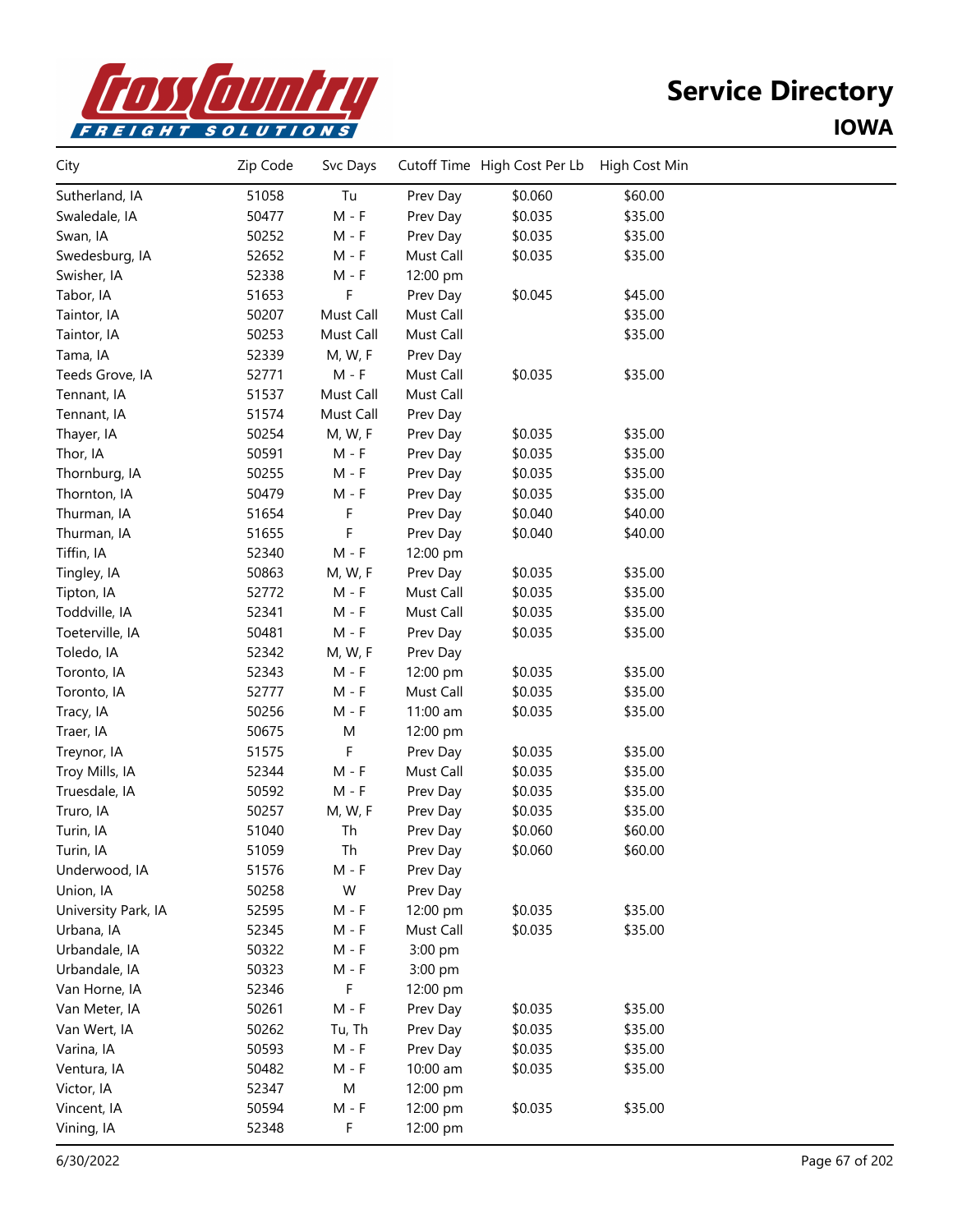

| City                | Zip Code | Svc Days  |           | Cutoff Time High Cost Per Lb | High Cost Min |  |
|---------------------|----------|-----------|-----------|------------------------------|---------------|--|
| Vinton, IA          | 52349    | $M - F$   | Must Call | \$0.035                      | \$35.00       |  |
| Viola, IA           | 52350    | $M - F$   | 12:00 pm  | \$0.035                      | \$35.00       |  |
| Volga, IA           | 52077    | $M - F$   | Must Call | \$0.035                      | \$35.00       |  |
| Voorhies, IA        | 50643    | $M - F$   | Prev Day  |                              |               |  |
| Wadena, IA          | 52169    | $M - F$   | Must Call | \$0.035                      | \$35.00       |  |
| Walcott, IA         | 52773    | $M - F$   | Must Call | \$0.035                      | \$35.00       |  |
| Walford, IA         | 52351    | ${\sf M}$ | 12:00 pm  |                              |               |  |
| Walker, IA          | 52352    | $M - F$   | Must Call | \$0.035                      | \$35.00       |  |
| Wapello, IA         | 52653    | $M - F$   | Must Call | \$0.035                      | \$35.00       |  |
| Washburn, IA        | 50706    | $M - F$   | 12:00 pm  |                              |               |  |
| Washington, IA      | 52353    | $M - F$   | Must Call | \$0.035                      | \$35.00       |  |
| Washta, IA          | 51061    | Th        | Prev Day  | \$0.060                      | \$60.00       |  |
| Waterloo, IA        | 50701    | $M - F$   | 2:00 pm   |                              |               |  |
| Waterloo, IA        | 50702    | $M - F$   | 2:00 pm   |                              |               |  |
| Waterloo, IA        | 50703    | $M - F$   | 2:00 pm   |                              |               |  |
| Waterloo, IA        | 50704    | $M - F$   | 2:00 pm   |                              |               |  |
| Waterloo, IA        | 50706    | M - F     | 2:00 pm   |                              |               |  |
| Waterloo, IA        | 50707    | $M - F$   | 2:00 pm   |                              |               |  |
| Waterloo, IA        | 50799    | $M - F$   | 2:00 pm   |                              |               |  |
| Waterville, IA      | 52170    | $M - F$   | Must Call | \$0.035                      | \$35.00       |  |
| Watkins, IA         | 52354    | M         | 12:00 pm  |                              |               |  |
| Waucoma, IA         | 52171    | $M - F$   | Must Call | \$0.035                      | \$35.00       |  |
| Waukee, IA          | 50263    | $M - F$   | 3:00 pm   |                              |               |  |
| Waukon, IA          | 52172    | $M - F$   | Must Call | \$0.035                      | \$35.00       |  |
| Waverly, IA         | 50677    | M - F     | Prev Day  | \$0.035                      | \$35.00       |  |
| Wayland, IA         | 52654    | $M - F$   | Must Call | \$0.035                      | \$35.00       |  |
| Webb, IA            | 51366    | $M - F$   | Prev Day  | \$0.035                      | \$35.00       |  |
| Webster City, IA    | 50595    | $M - F$   | Prev Day  | \$0.035                      | \$35.00       |  |
| Webster, IA         | 52355    | $M - F$   | Prev Day  | \$0.035                      | \$35.00       |  |
| Weldon, IA          | 50264    | Tu, Th    | Prev Day  | \$0.035                      | \$35.00       |  |
| Wellman, IA         | 52356    | $M - F$   | Must Call | \$0.020                      | \$20.00       |  |
| Wellsburg, IA       | 50680    | F         | 12:00 pm  |                              |               |  |
| Welton, IA          | 52774    | $M - F$   | Must Call | \$0.035                      | \$35.00       |  |
| Wesley, IA          | 50483    | M - F     | Prev Day  | \$0.035                      | \$35.00       |  |
| West Amana, IA      | 52203    | M         | Prev Day  |                              |               |  |
| West Branch, IA     | 52358    | $M - F$   | Must Call | \$0.035                      | \$35.00       |  |
| West Burlington, IA | 52655    | M - F     | Must Call | \$0.035                      | \$35.00       |  |
| West Chester, IA    | 52359    | $M - F$   | Must Call | \$0.035                      | \$35.00       |  |
| West Des Moines, IA | 50061    | $M - F$   | 3:00 pm   |                              |               |  |
| West Des Moines, IA | 50265    | $M - F$   | 3:00 pm   |                              |               |  |
| West Des Moines, IA | 50266    | M - F     | 3:00 pm   |                              |               |  |
| West Des Moines, IA | 50398    | M - F     | 3:00 pm   |                              |               |  |
| West Grove, IA      | 52538    | Must Call | Must Call | \$0.050                      | \$50.00       |  |
| West Liberty, IA    | 52776    | $M - F$   | Must Call | \$0.035                      | \$35.00       |  |
| West Okoboji, IA    | 51351    | $M - F$   | Prev Day  |                              |               |  |
| West Point, IA      | 52656    | $M - F$   | Must Call | \$0.035                      | \$35.00       |  |
| West Union, IA      | 52175    | $M - F$   | Must Call | \$0.035                      | \$35.00       |  |
| West, IA            | 52357    | Must Call | 12:00 pm  |                              |               |  |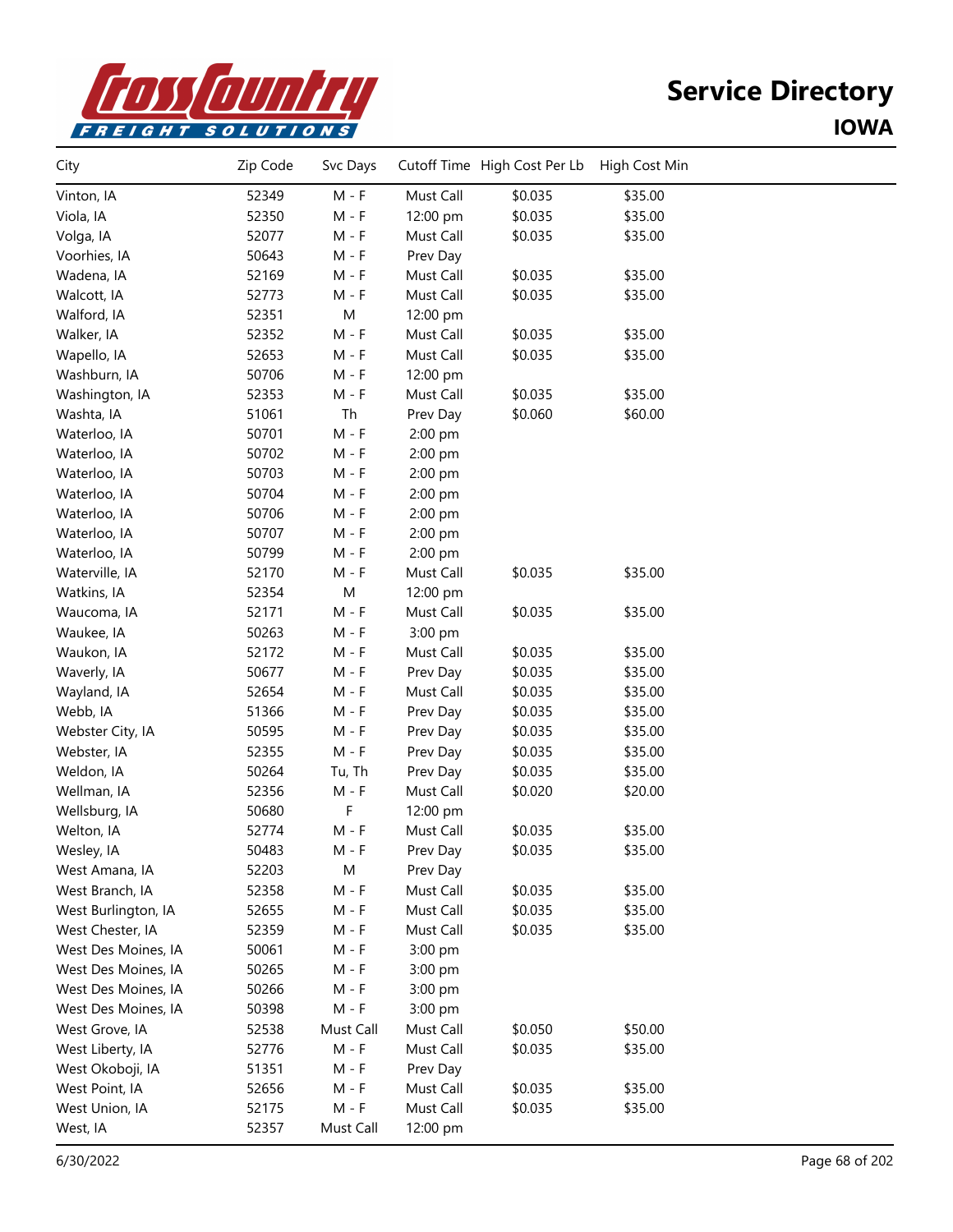

| City                | Zip Code | Svc Days  |           | Cutoff Time High Cost Per Lb | High Cost Min |  |
|---------------------|----------|-----------|-----------|------------------------------|---------------|--|
| Westgate, IA        | 50681    | $M - F$   | Must Call | \$0.035                      | \$35.00       |  |
| Westphalia, IA      | 51578    | M, W, F   | Prev Day  | \$0.035                      | \$35.00       |  |
| Wever, IA           | 52658    | M - F     | Must Call | \$0.035                      | \$35.00       |  |
| What Cheer, IA      | 50268    | $M - F$   | Prev Day  | \$0.035                      | \$35.00       |  |
| Wheatland, IA       | 52777    | $M - F$   | Must Call | \$0.035                      | \$35.00       |  |
| Whiting, IA         | 51063    | M         | Prev Day  | \$0.060                      | \$60.00       |  |
| Whittemore, IA      | 50598    | $M - F$   | Prev Day  | \$0.035                      | \$35.00       |  |
| Whitten, IA         | 50269    | Must Call | Must Call | \$0.050                      | \$50.00       |  |
| Whittier, IA        | 52336    | $M - F$   | 12:00 pm  |                              |               |  |
| Williams, IA        | 50271    | M - F     | Prev Day  | \$0.035                      | \$35.00       |  |
| Williamsburg, IA    | 52361    | $M - F$   | 1:00 pm   |                              |               |  |
| Williamson, IA      | 50272    | Tu, Th    | Prev Day  | \$0.035                      | \$35.00       |  |
| Wilton, IA          | 52778    | $M - F$   | Must Call | \$0.035                      | \$35.00       |  |
| Windsor Heights, IA | 50311    | $M - F$   | 3:00 pm   |                              |               |  |
| Windsor Heights, IA | 50312    | M - F     | 3:00 pm   |                              |               |  |
| Windsor Heights, IA | 50322    | $M - F$   | 3:00 pm   |                              |               |  |
| Windsor Heights, IA | 50324    | $M - F$   | 3:00 pm   |                              |               |  |
| Winfield, IA        | 52659    | $M - F$   | Must Call | \$0.035                      | \$35.00       |  |
| Winterset, IA       | 50273    | M, W, F   | Prev Day  | \$0.035                      | \$35.00       |  |
| Winthrop, IA        | 50682    | $M - F$   | Must Call | \$0.035                      | \$35.00       |  |
| Wiota, IA           | 50274    | M, W, F   | Prev Day  | \$0.035                      | \$35.00       |  |
| Woodbine, IA        | 51579    | Th        | 12:00 pm  | \$0.055                      | \$55.00       |  |
| Woodburn, IA        | 50275    | $M - F$   | 12:00 pm  | \$0.035                      | \$35.00       |  |
| Woodward, IA        | 50276    | M - F     | Prev Day  |                              |               |  |
| Woolstock, IA       | 50599    | M - F     | Prev Day  | \$0.035                      | \$35.00       |  |
| Worthington, IA     | 52078    | $M - F$   | Must Call | \$0.035                      | \$35.00       |  |
| Wyoming, IA         | 52362    | $M - F$   | Must Call | \$0.035                      | \$35.00       |  |
| Yale, IA            | 50277    | M - F     | Prev Day  | \$0.035                      | \$35.00       |  |
| Yarmouth, IA        | 52660    | $M - F$   | Must Call | \$0.035                      | \$35.00       |  |
| Yetter, IA          | 51433    | Must Call | Must Call | \$0.050                      | \$50.00       |  |
| Zearing, IA         | 50278    | W         | 12:00 pm  |                              |               |  |
| Zwingle, IA         | 52079    | $M - F$   | Must Call | \$0.035                      | \$35.00       |  |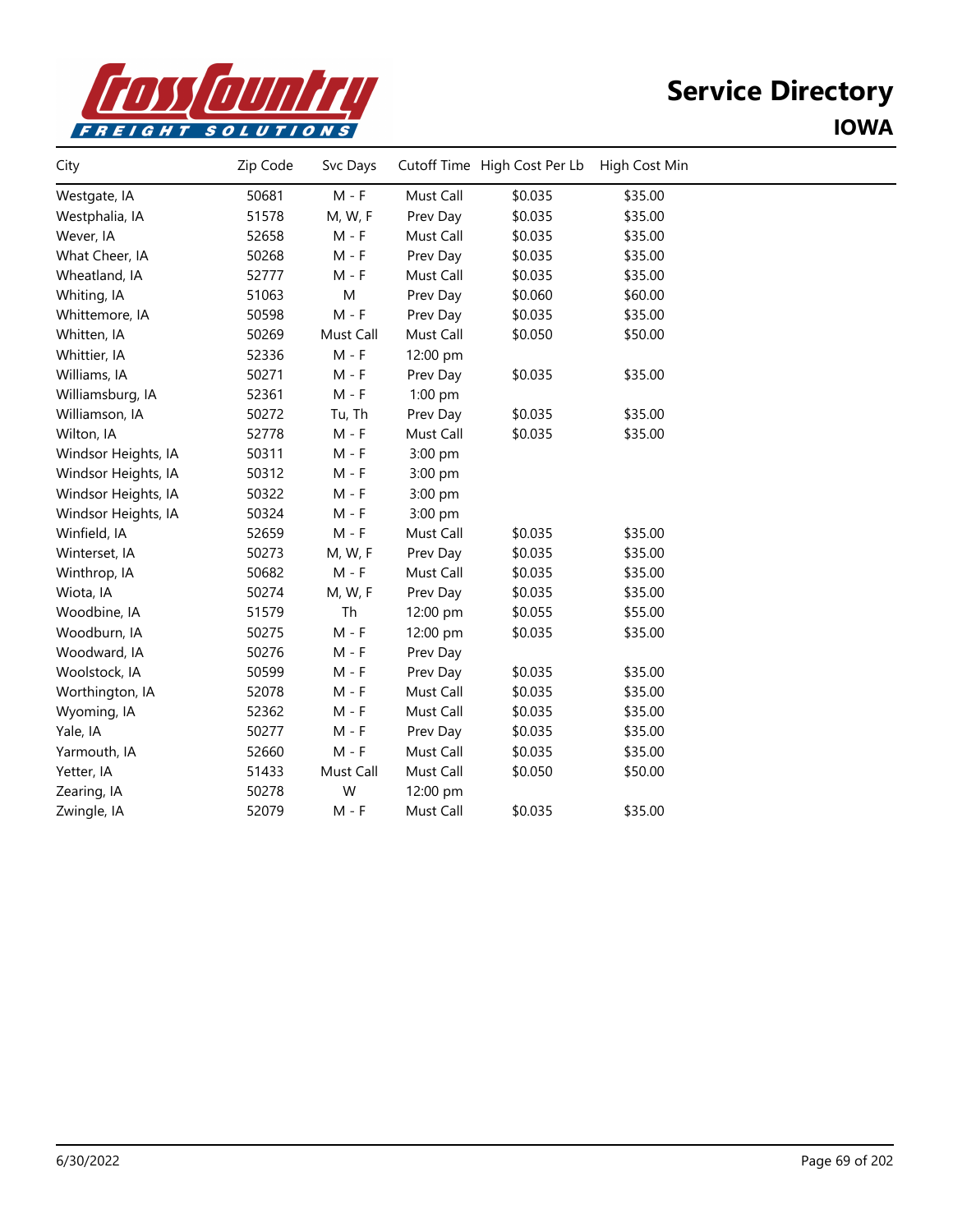

## **Service Directory KANSAS**

| City               | Zip Code | Svc Days  |          | Cutoff Time High Cost Per Lb | High Cost Min |  |
|--------------------|----------|-----------|----------|------------------------------|---------------|--|
| Abbyville, KS      | 67510    | F         | Prev Day |                              |               |  |
| Abilene, KS        | 67410    | $M - F$   | 3:00 pm  |                              |               |  |
| Admire, KS         | 66830    | Tu        | Prev Day |                              |               |  |
| Agenda, KS         | 66930    | F         | Prev Day |                              |               |  |
| Agra, KS           | 67621    | M         | Prev Day |                              |               |  |
| Albert, KS         | 67511    | W         | Prev Day |                              |               |  |
| Alden, KS          | 67512    | M         | Prev Day |                              |               |  |
| Alexander, KS      | 67513    | W         | Prev Day |                              |               |  |
| Allen, KS          | 66833    | Tu        | Prev Day |                              |               |  |
| Alma, KS           | 66401    | M, W, F   | Prev Day |                              |               |  |
| Almena, KS         | 67622    | Th        | Prev Day |                              |               |  |
| Alta Vista, KS     | 66834    | M         | Prev Day |                              |               |  |
| Altamont, KS       | 67330    | Tu, Th    | Prev Day |                              |               |  |
| Alton, KS          | 67623    | M         | Prev Day |                              |               |  |
| Altoona, KS        | 66710    | F         | Prev Day |                              |               |  |
| Americus, KS       | 66835    | Tu        | Prev Day |                              |               |  |
| Ames, KS           | 66931    | M         | Prev Day |                              |               |  |
| Andale, KS         | 67001    | Th        | Prev Day |                              |               |  |
| Andover, KS        | 67002    | $M - F$   | 2:00 pm  |                              |               |  |
| Anthony, KS        | 67003    | $M - F$   | 10:00 am |                              |               |  |
| Arcadia, KS        | 66711    | Tu        | Prev Day |                              |               |  |
| Arcadia, KS        | 66741    | Tu        | Prev Day |                              |               |  |
| Argonia, KS        | 67004    | F         | Prev Day |                              |               |  |
| Arkansas City, KS  | 67005    | $M - F$   | 12:00 pm |                              |               |  |
| Arlington, KS      | 67514    | M         | Prev Day |                              |               |  |
| Arma, KS           | 66712    | Tu        | Prev Day |                              |               |  |
| Arnold, KS         | 67515    | M         | Prev Day |                              |               |  |
| Ashland, KS        | 67831    | F         | Prev Day |                              |               |  |
| Assaria, KS        | 67416    | M, W      | Prev Day |                              |               |  |
| Atchison, KS       | 66002    | M, W, F   | Prev Day |                              |               |  |
| Athol, KS          | 66932    | M         | Prev Day |                              |               |  |
| Atlanta, KS        | 67008    | M         | Prev Day |                              |               |  |
| Attica, KS         | 67009    | M         | Prev Day |                              |               |  |
| Atwood, KS         | 67730    | M, W, F   | Prev Day |                              |               |  |
| Auburn, KS         | 66402    | M         | Prev Day |                              |               |  |
| Augusta, KS        | 67010    | $M - F$   | Prev Day |                              |               |  |
| Aurora, KS         | 67417    | M         | Prev Day |                              |               |  |
| Axtell, KS         | 66403    | Tu, Th    | Prev Day |                              |               |  |
| Baileyville, KS    | 66404    | Tu, Th    | Prev Day |                              |               |  |
| Baldwin City, KS   | 66006    | $M - F$   | 2:00 pm  |                              |               |  |
| Barnard, KS        | 67418    | F         | Prev Day |                              |               |  |
| Barnes, KS         | 66933    | ${\sf M}$ | Prev Day |                              |               |  |
| Bartlett, KS       | 67332    | Tu, Th    | Prev Day | \$0.025                      | \$25.00       |  |
| Basehor, KS        | 66007    | $M - F$   | 2:00 pm  |                              |               |  |
| Baxter Springs, KS | 66713    | $M - F$   | Prev Day |                              |               |  |
| Bazine, KS         | 67516    | W         | Prev Day |                              |               |  |
| Beattie, KS        | 66406    | Tu, Th    | Prev Day |                              |               |  |
| Beaumont, KS       | 67012    | W         | Prev Day |                              |               |  |
|                    |          |           |          |                              |               |  |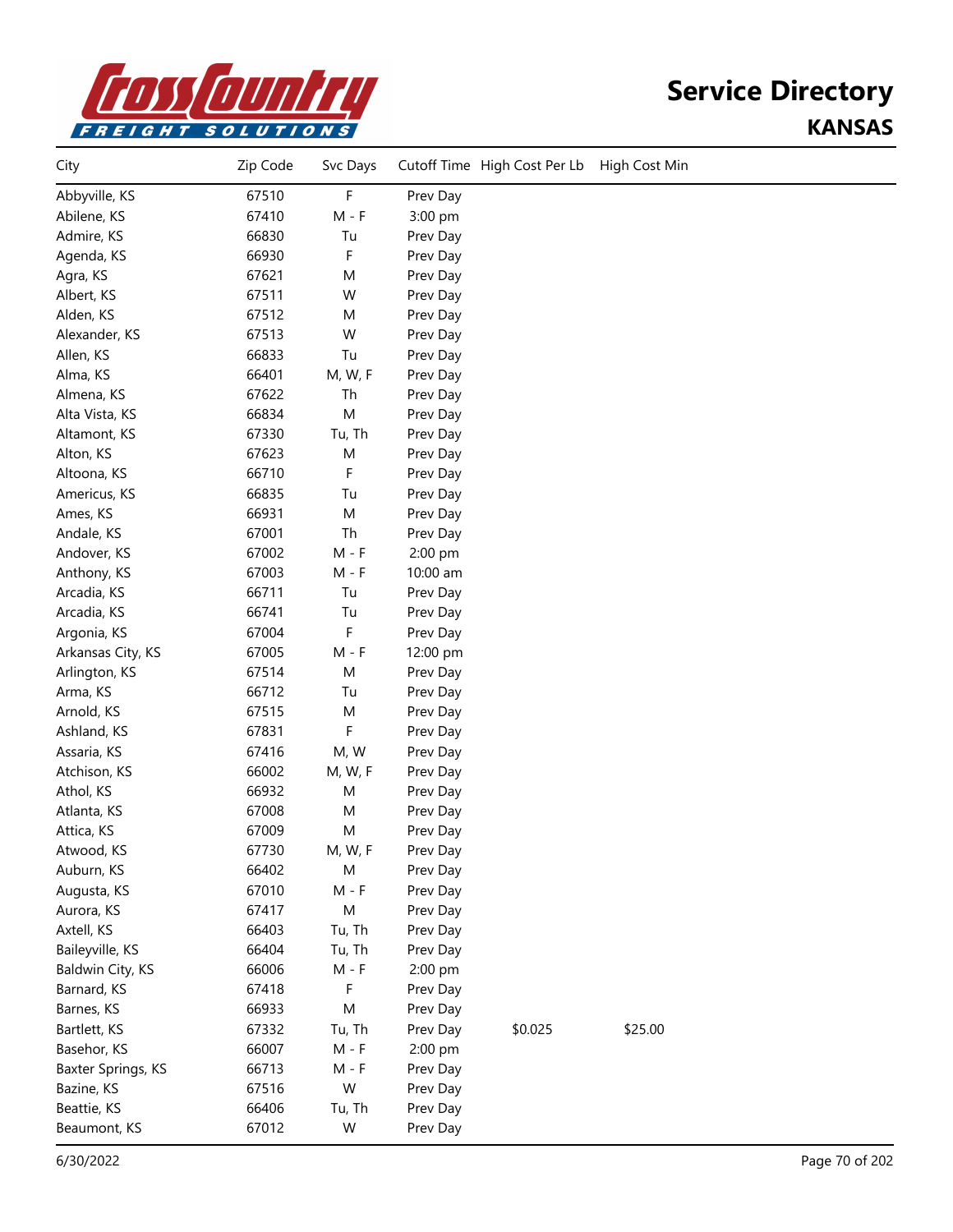

## **Service Directory KANSAS**

| City               | Zip Code | Svc Days  |           | Cutoff Time High Cost Per Lb | High Cost Min |  |
|--------------------|----------|-----------|-----------|------------------------------|---------------|--|
| Beeler, KS         | 67518    | W         | Prev Day  |                              |               |  |
| Belle Plaine, KS   | 67013    | $M - F$   | Prev Day  |                              |               |  |
| Belleville, KS     | 66935    | $M - F$   | 3:00 pm   |                              |               |  |
| Beloit, KS         | 67420    | $M - F$   | 3:00 pm   |                              |               |  |
| Beloit, KS         | 67477    | $M - F$   | 3:00 pm   |                              |               |  |
| Belpre, KS         | 67519    | Tu        | Prev Day  |                              |               |  |
| Belvidere, KS      | 67028    | Must Call | Must Call |                              |               |  |
| Belvue, KS         | 66407    | $M - F$   | Prev Day  |                              |               |  |
| Bendena, KS        | 66008    | W         | Prev Day  |                              |               |  |
| Benedict, KS       | 66714    | F.        | Prev Day  |                              |               |  |
| Bennington, KS     | 67422    | Tu        | Prev Day  |                              |               |  |
| Bentley, KS        | 67016    | M         | Prev Day  |                              |               |  |
| Benton, KS         | 67017    | Tu        | Prev Day  |                              |               |  |
| Bern, KS           | 66408    | Tu, Th    | Prev Day  |                              |               |  |
| Berryton, KS       | 66409    | M         | Prev Day  |                              |               |  |
| Beverly, KS        | 67423    | F         | Prev Day  |                              |               |  |
| Bird City, KS      | 67731    | M         | Prev Day  |                              |               |  |
| Bison, KS          | 67520    | M         | Prev Day  |                              |               |  |
| Blue Mound, KS     | 66010    | Tu, Th    | Prev Day  |                              |               |  |
| Blue Rapids, KS    | 66411    | $M - F$   | 2:00 pm   |                              |               |  |
| Bluff City, KS     | 67018    | F         | Prev Day  |                              |               |  |
| Bogue, KS          | 67625    | $M - F$   | Prev Day  |                              |               |  |
| Bonner Springs, KS | 66012    | $M - F$   | 3:00 pm   |                              |               |  |
| Bremen, KS         | 66412    | M         | Prev Day  |                              |               |  |
| Brewster, KS       | 67732    | M, W, F   | Prev Day  |                              |               |  |
| Bronson, KS        | 66716    | Tu, Th    | Prev Day  |                              |               |  |
| Brookville, KS     | 67425    | W         | Prev Day  |                              |               |  |
| Brownell, KS       | 67521    | M         | Prev Day  |                              |               |  |
| Bucklin, KS        | 67834    | M, W      | Prev Day  |                              |               |  |
| Bucyrus, KS        | 66013    | $M - F$   | Prev Day  |                              |               |  |
| Buffalo, KS        | 66717    | F         | Prev Day  |                              |               |  |
| Buhler, KS         | 67522    | Tu, Th    | Prev Day  |                              |               |  |
| Bunker Hill, KS    | 67626    | Tu        | Prev Day  |                              |               |  |
| Burden, KS         | 67019    | M         | Prev Day  |                              |               |  |
| Burdett, KS        | 67523    | F         | Prev Day  |                              |               |  |
| Burdick, KS        | 66838    | M         | Prev Day  |                              |               |  |
| Burlingame, KS     | 66413    | M         | Prev Day  |                              |               |  |
| Burlington, KS     | 66839    | M, W, F   | Prev Day  |                              |               |  |
| Burns, KS          | 66840    | M         | Prev Day  |                              |               |  |
| Burr Oak, KS       | 66936    | Tu        | Prev Day  | \$0.025                      | \$25.00       |  |
| Burrton, KS        | 67020    | W         | Prev Day  |                              |               |  |
| Bushton, KS        | 67427    | Tu, Th    | Prev Day  |                              |               |  |
| Byers, KS          | 67021    | M         | Prev Day  |                              |               |  |
| Caldwell, KS       | 67022    | Tu, Th    | Prev Day  |                              |               |  |
| Caldwell, KS       | 67032    | Tu, Th    | Prev Day  |                              |               |  |
| Cambridge, KS      | 67023    | M         | Prev Day  |                              |               |  |
| Caney, KS          | 67333    | M         | Prev Day  | \$0.025                      | \$25.00       |  |
| Canton, KS         | 67428    | W         | Prev Day  |                              |               |  |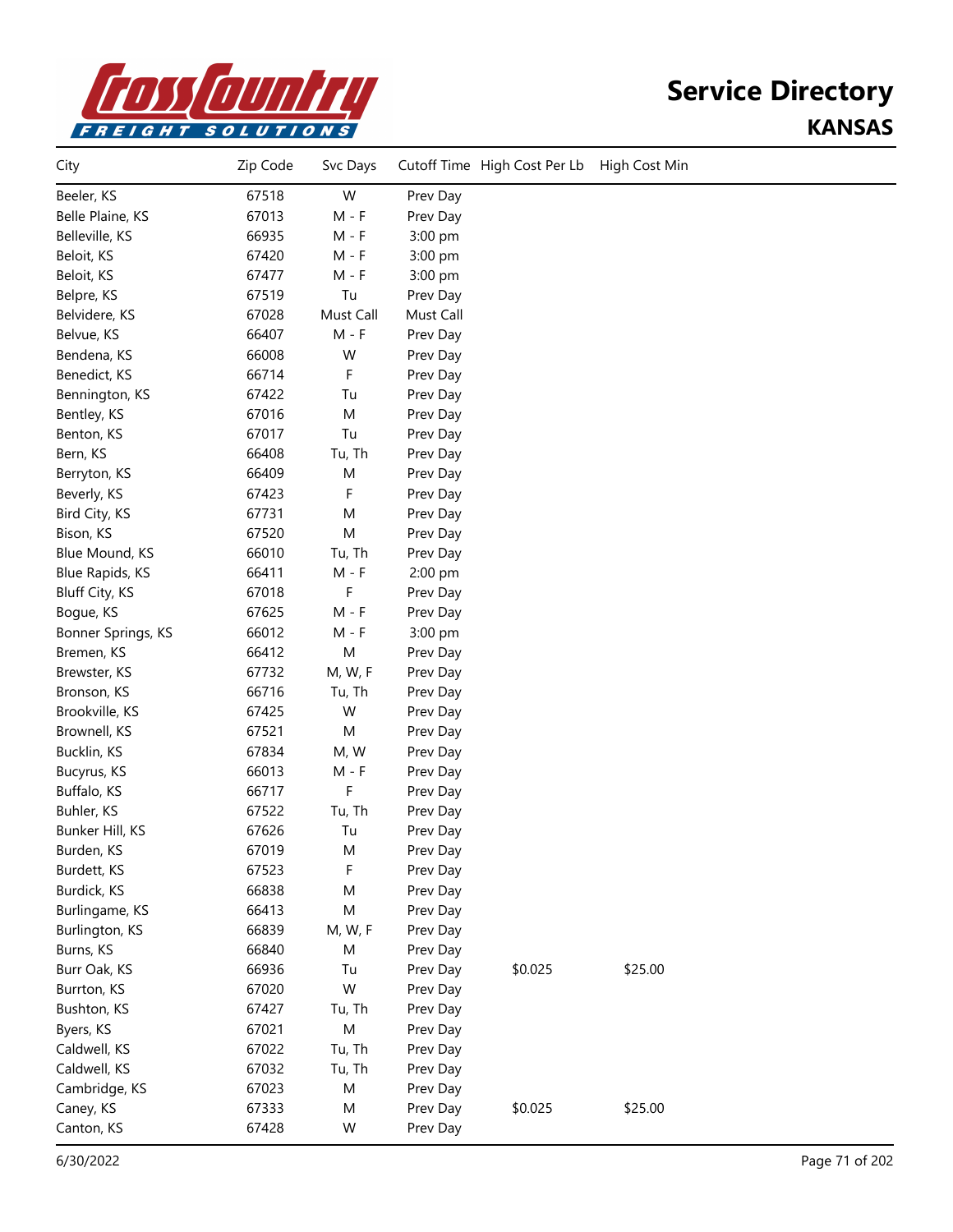

### **Service Directory KANSAS**

| City                 | Zip Code | Svc Days  |          | Cutoff Time High Cost Per Lb | High Cost Min |  |
|----------------------|----------|-----------|----------|------------------------------|---------------|--|
| Carbondale, KS       | 66414    | M, W, F   | Prev Day |                              |               |  |
| Cassoday, KS         | 66842    | M         | Prev Day |                              |               |  |
| Catharine, KS        | 67627    | M         | Prev Day |                              |               |  |
| Cawker City, KS      | 67430    | W         | Prev Day |                              |               |  |
| Cedar Point, KS      | 66843    | M         | Prev Day |                              |               |  |
| Cedar Vale, KS       | 67024    | F         | Prev Day | \$0.025                      | \$25.00       |  |
| Cedar, KS            | 67628    | M         | Prev Day |                              |               |  |
| Centerville, KS      | 66014    | Tu        | Prev Day |                              |               |  |
| Centralia, KS        | 66415    | Tu, Th    | Prev Day |                              |               |  |
| Chanute, KS          | 66720    | M, W, F   | Prev Day |                              |               |  |
| Chapman, KS          | 67431    | M, Th     | Prev Day |                              |               |  |
| Chase, KS            | 67524    | M         | Prev Day |                              |               |  |
| Chautauqua, KS       | 67334    | M         | Prev Day | \$0.025                      | \$25.00       |  |
| Cheney, KS           | 67025    | W         | Prev Day |                              |               |  |
| Cherokee, KS         | 66724    | F         | Prev Day |                              |               |  |
| Cherryvale, KS       | 67335    | Th        | Prev Day |                              |               |  |
| Chetopa, KS          | 67336    | Tu, Th    | Prev Day |                              |               |  |
| Cimarron, KS         | 67835    | $M - F$   | Prev Day |                              |               |  |
| Circleville, KS      | 66416    | M         | Prev Day |                              |               |  |
| Claflin, KS          | 67525    | Tu, Th    | Prev Day |                              |               |  |
| Clay Center, KS      | 67432    | $M - F$   | 3:00 pm  |                              |               |  |
| Clayton, KS          | 67629    | M         | Prev Day |                              |               |  |
| Clearview City, KS   | 66019    | M - F     | 3:00 pm  |                              |               |  |
| Clearwater, KS       | 67026    | F         | Prev Day |                              |               |  |
| Clifton, KS          | 66937    | W, F      | Prev Day |                              |               |  |
| Clyde, KS            | 66938    | F         | Prev Day |                              |               |  |
| Coats, KS            | 67028    | F         | Prev Day | \$0.025                      | \$25.00       |  |
| Coffeyville, KS      | 67337    | M, W, F   | 12:00 pm | \$0.025                      | \$25.00       |  |
| Colby, KS            | 67701    | M - F     | Prev Day |                              |               |  |
| Coldwater, KS        | 67029    | F         | Prev Day |                              |               |  |
| Collyer, KS          | 67631    | $M - F$   | Prev Day |                              |               |  |
| Colony, KS           | 66015    | Tu        | Prev Day |                              |               |  |
| Columbus, KS         | 66725    | Tu, Th    | Prev Day |                              |               |  |
| Colwich, KS          | 67030    | Th        | Prev Day |                              |               |  |
| Concordia, KS        | 66901    | $M - F$   | 3:00 pm  |                              |               |  |
| Conway Springs, KS   | 67031    | F         | Prev Day |                              |               |  |
| Coolidge, KS         | 67836    | F         | Prev Day |                              |               |  |
| Copeland, KS         | 67837    | M, W      | Prev Day |                              |               |  |
| Corning, KS          | 66417    | W         | Prev Day |                              |               |  |
| Cottonwood Falls, KS | 66845    | Tu, Th    | Prev Day |                              |               |  |
| Council Grove, KS    | 66846    | Tu, Th    | Prev Day |                              |               |  |
| Courtland, KS        | 66939    | M, W      | Prev Day |                              |               |  |
| Coyville, KS         | 66727    | F         | Prev Day |                              |               |  |
| Crestline, KS        | 66728    | F         | Prev Day |                              |               |  |
| Cuba, KS             | 66940    | F         | Prev Day |                              |               |  |
| Cummings, KS         | 66016    | ${\sf M}$ | Prev Day |                              |               |  |
| Cunningham, KS       | 67035    | M, W, F   | Prev Day |                              |               |  |
| Damar, KS            | 67632    | $M - F$   | Prev Day |                              |               |  |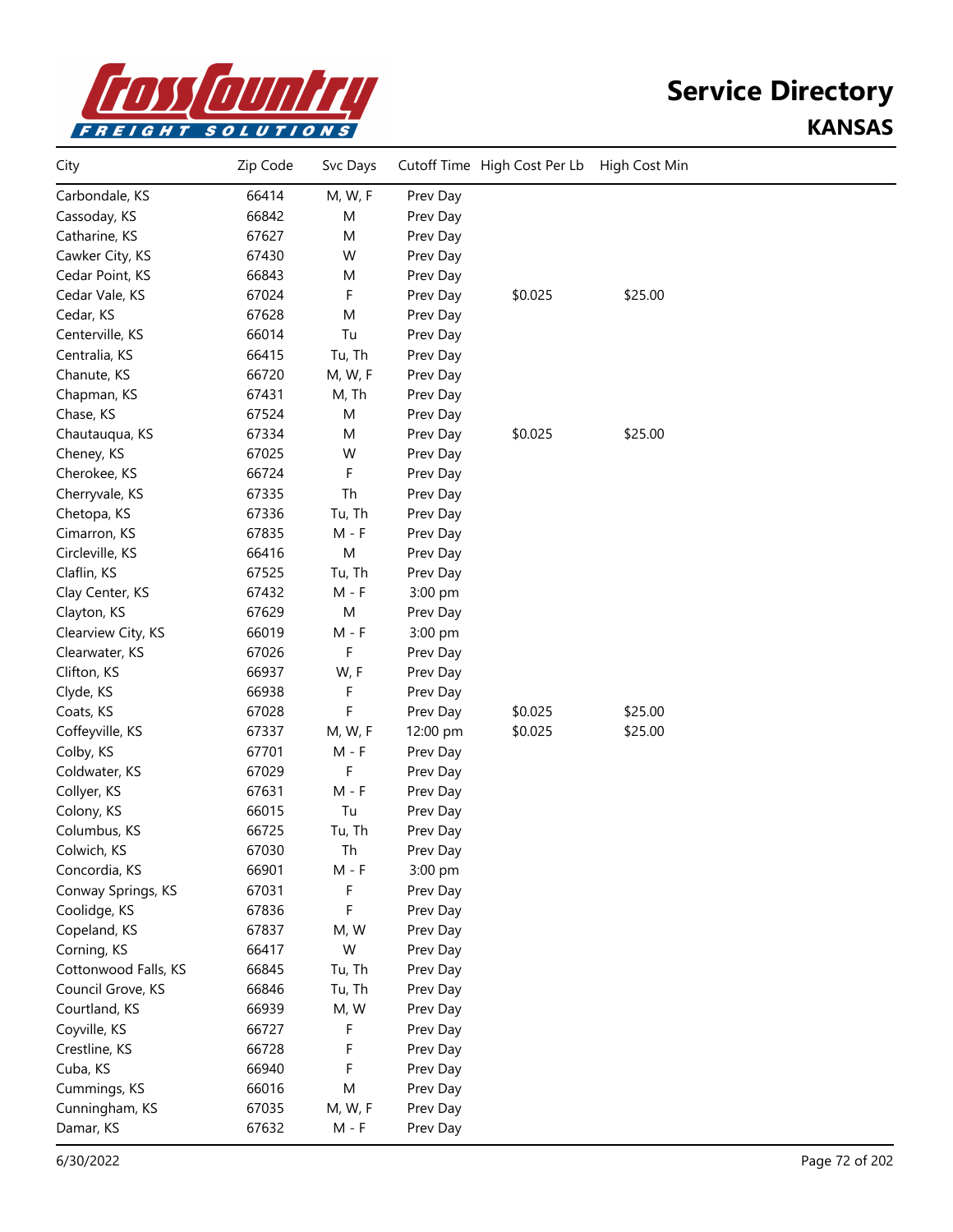

| City             | Zip Code | Svc Days  |          | Cutoff Time High Cost Per Lb | High Cost Min |  |
|------------------|----------|-----------|----------|------------------------------|---------------|--|
| Danville, KS     | 67036    | F         | Prev Day |                              |               |  |
| De Soto, KS      | 66018    | $M - F$   | 2:00 pm  |                              |               |  |
| Dearing, KS      | 67340    | M         | Prev Day |                              |               |  |
| Deerfield, KS    | 67838    | M, W, F   | Prev Day |                              |               |  |
| Delia, KS        | 66418    | F         | Prev Day |                              |               |  |
| Delphos, KS      | 67436    | W         | Prev Day |                              |               |  |
| Denison, KS      | 66419    | M         | Prev Day |                              |               |  |
| Dennis, KS       | 67341    | Th        | Prev Day |                              |               |  |
| Denton, KS       | 66017    | W         | Prev Day |                              |               |  |
| Derby, KS        | 67037    | $M - F$   | Prev Day |                              |               |  |
| Devon, KS        | 66730    | Tu, Th    | Prev Day |                              |               |  |
| Dexter, KS       | 67038    | F         | Prev Day |                              |               |  |
| Dighton, KS      | 67839    | M, W, F   | Prev Day |                              |               |  |
| Dodge City, KS   | 67801    | $M - F$   | 12:00 pm |                              |               |  |
| Dorrance, KS     | 67634    | Tu        | Prev Day |                              |               |  |
| Douglass, KS     | 67039    | W         | Prev Day |                              |               |  |
| Dover, KS        | 66420    | M         | Prev Day |                              |               |  |
| Downs, KS        | 67437    | $M - F$   | Prev Day |                              |               |  |
| Dresden, KS      | 67635    | M         | Prev Day |                              |               |  |
| Durham, KS       | 67438    | M         | Prev Day |                              |               |  |
| Dwight, KS       | 66849    | M         | Prev Day |                              |               |  |
| Easton, KS       | 66020    | F         | Prev Day |                              |               |  |
| Edgerton, KS     | 66021    | $M - F$   | 2:00 pm  |                              |               |  |
| Edna, KS         | 67342    | Tu, Th    | Prev Day | \$0.025                      | \$25.00       |  |
| Edson, KS        | 67733    | M, W, F   | Prev Day |                              |               |  |
| Edwardsville, KS | 66111    | $M - F$   | 3:00 pm  |                              |               |  |
| Edwardsville, KS | 66113    | $M - F$   | 3:00 pm  |                              |               |  |
| Effingham, KS    | 66023    | M         | Prev Day |                              |               |  |
| El Dorado, KS    | 67042    | $M - F$   | Prev Day |                              |               |  |
| Elbing, KS       | 67041    | M         | Prev Day |                              |               |  |
| Elk City, KS     | 67344    | F         | Prev Day |                              |               |  |
| Elk Falls, KS    | 67345    | F         | Prev Day |                              |               |  |
| Elkhart, KS      | 67950    | M, W, F   | Prev Day | \$0.025                      | \$25.00       |  |
| Ellinwood, KS    | 67526    | M         | Prev Day |                              |               |  |
| Ellis, KS        | 67637    | $M - F$   | Prev Day |                              |               |  |
| Ellsworth, KS    | 67439    | $M - F$   | 1:00 pm  |                              |               |  |
| Elmdale, KS      | 66850    | ${\sf M}$ | Prev Day |                              |               |  |
| Elsmore, KS      | 66732    | Tu, Th    | Prev Day | \$0.025                      | \$25.00       |  |
| Elwood, KS       | 66024    | W         | Prev Day |                              |               |  |
| Emmett, KS       | 66422    | F         | Prev Day |                              |               |  |
| Emporia, KS      | 66801    | $M - F$   | 2:00 pm  |                              |               |  |
| Englewood, KS    | 67840    | F         | Prev Day | \$0.025                      | \$25.00       |  |
| Ensign, KS       | 67841    | F         | Prev Day |                              |               |  |
| Enterprise, KS   | 67441    | $M - F$   | 1:00 pm  |                              |               |  |
| Erie, KS         | 66733    | M, W, F   | Prev Day |                              |               |  |
| Esbon, KS        | 66941    | W         | Prev Day |                              |               |  |
| Eskridge, KS     | 66423    | M         | Prev Day |                              |               |  |
| Eudora, KS       | 66025    | $M - F$   | 3:00 pm  |                              |               |  |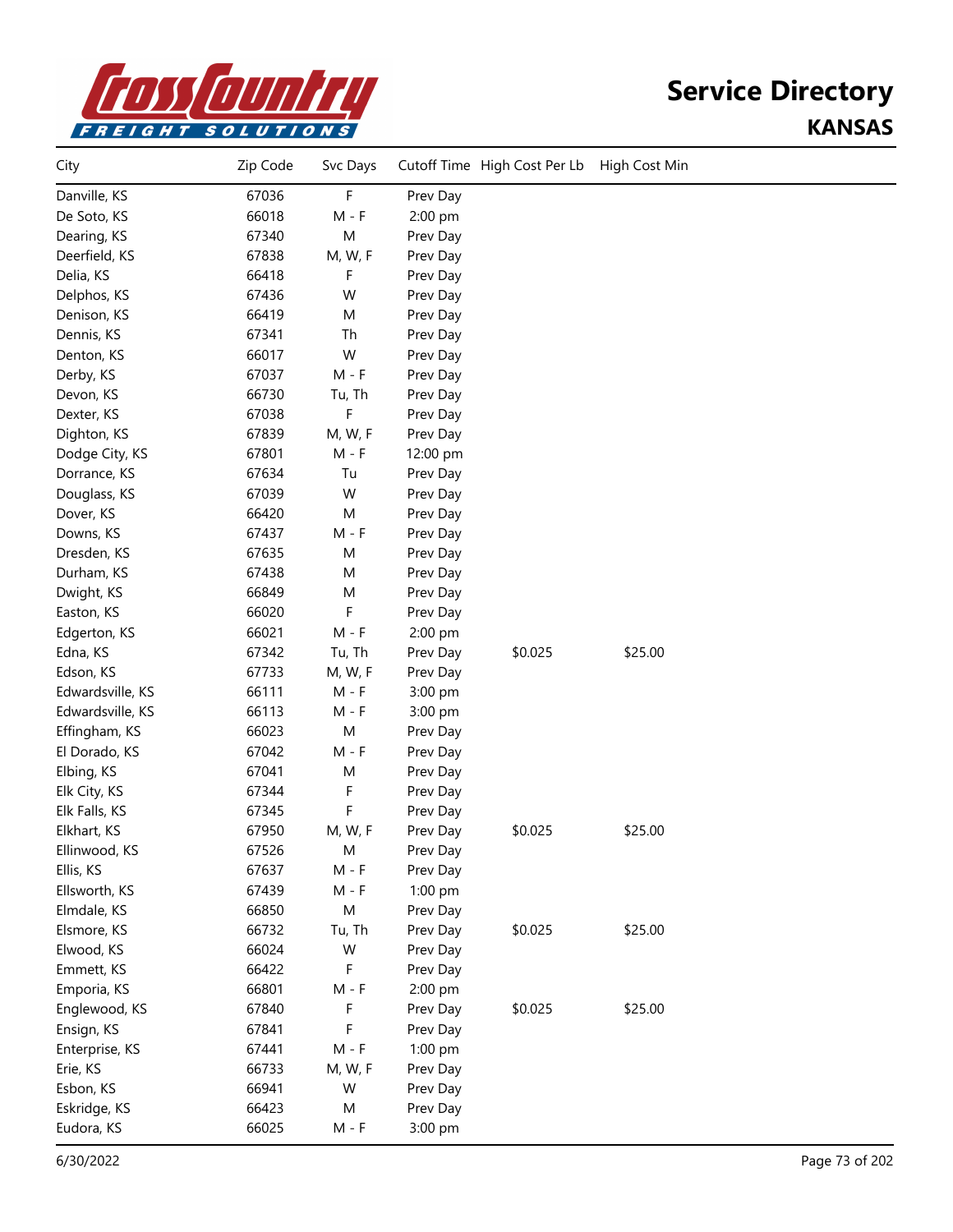

| City               | Zip Code | Svc Days |          | Cutoff Time High Cost Per Lb | High Cost Min |  |
|--------------------|----------|----------|----------|------------------------------|---------------|--|
| Eureka, KS         | 67045    | M, W, F  | Prev Day |                              |               |  |
| Everest, KS        | 66424    | F        | Prev Day |                              |               |  |
| Fairview, KS       | 66425    | M, W, F  | Prev Day |                              |               |  |
| Fall River, KS     | 67047    | F        | Prev Day |                              |               |  |
| Falun, KS          | 67442    | W        | Prev Day |                              |               |  |
| Farlington, KS     | 66734    | M        | Prev Day |                              |               |  |
| Florence, KS       | 66851    | M        | Prev Day |                              |               |  |
| Fontana, KS        | 66026    | M        | Prev Day |                              |               |  |
| Ford, KS           | 67842    | W        | Prev Day |                              |               |  |
| Formoso, KS        | 66942    | W        | Prev Day |                              |               |  |
| Fostoria, KS       | 66426    | Th       | Prev Day |                              |               |  |
| Fowler, KS         | 67844    | Tu, Th   | Prev Day |                              |               |  |
| Frankfort, KS      | 66427    | Tu, Th   | Prev Day | \$0.025                      | \$25.00       |  |
| Franklin, KS       | 66735    | Tu       | Prev Day |                              |               |  |
| Fredonia, KS       | 66736    | $M - F$  | Prev Day |                              |               |  |
| Freeport, KS       | 67049    | F        | Prev Day |                              |               |  |
| Friend, KS         | 67845    | $M - F$  | Prev Day |                              |               |  |
| Frontenac, KS      | 66763    | $M - F$  | Prev Day |                              |               |  |
| Ft Dodge, KS       | 67843    | $M - F$  | Prev Day |                              |               |  |
| Ft Leavenworth, KS | 66027    | $M - F$  | Prev Day |                              |               |  |
| Ft Riley, KS       | 66442    | W        | Prev Day |                              |               |  |
| Ft Scott, KS       | 66701    | Tu, Th   | Prev Day |                              |               |  |
| Fulton, KS         | 66738    | Th       | Prev Day |                              |               |  |
| Galena, KS         | 66739    | $M - F$  | Prev Day |                              |               |  |
| Galesburg, KS      | 66740    | W        | Prev Day |                              |               |  |
| Galva, KS          | 67443    | W        | Prev Day |                              |               |  |
| Garden City, KS    | 67846    | $M - F$  | 3:00 pm  |                              |               |  |
| Garden Plain, KS   | 67050    | W        | Prev Day |                              |               |  |
| Gardner, KS        | 66030    | M - F    | 2:00 pm  |                              |               |  |
| Garfield, KS       | 67529    | $M - F$  | Prev Day |                              |               |  |
| Garnett, KS        | 66032    | Tu, Th   | Prev Day |                              |               |  |
| Gas, KS            | 66742    | Th       | Prev Day |                              |               |  |
| Gaylord, KS        | 67638    | M        | Prev Day |                              |               |  |
| Gem, KS            | 67734    | M        | Prev Day |                              |               |  |
| Geneseo, KS        | 67444    | Th       | Prev Day |                              |               |  |
| Geuda Springs, KS  | 67051    | F        | Prev Day |                              |               |  |
| Girard, KS         | 66743    | Tu, Th   | Prev Day |                              |               |  |
| Glade, KS          | 67639    | M        | Prev Day |                              |               |  |
| Glasco, KS         | 67445    | Tu, Th   | Prev Day |                              |               |  |
| Glen Elder, KS     | 67446    | F        | Prev Day |                              |               |  |
| Goddard, KS        | 67052    | $M - F$  | 2:00 pm  |                              |               |  |
| Goessel, KS        | 67053    | W        | Prev Day |                              |               |  |
| Goff, KS           | 66428    | W        | Prev Day |                              |               |  |
| Goodland, KS       | 67735    | M, W, F  | Prev Day |                              |               |  |
| Gorham, KS         | 67640    | M        | Prev Day |                              |               |  |
| Gove, KS           | 67736    | M        | Prev Day |                              |               |  |
| Grainfield, KS     | 67737    | $M - F$  | Prev Day |                              |               |  |
| Grantville, KS     | 66429    | F        | Prev Day |                              |               |  |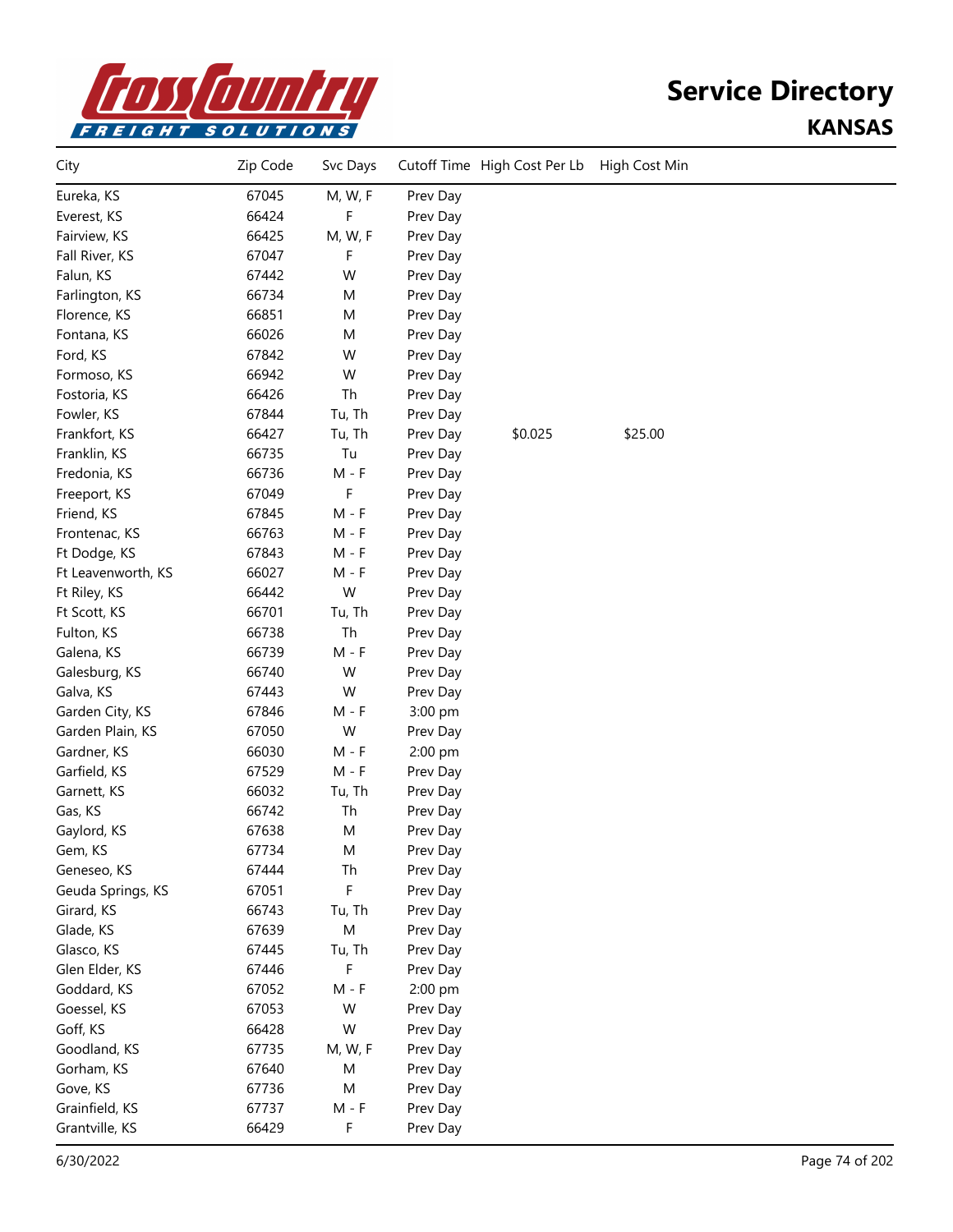

| City            | Zip Code | Svc Days  |          | Cutoff Time High Cost Per Lb | High Cost Min |  |
|-----------------|----------|-----------|----------|------------------------------|---------------|--|
| Great Bend, KS  | 67530    | $M - F$   | 1:30 pm  |                              |               |  |
| Greeley, KS     | 66033    | Th        | Prev Day |                              |               |  |
| Green, KS       | 67447    | M         | Prev Day |                              |               |  |
| Greenleaf, KS   | 66943    | F         | Prev Day |                              |               |  |
| Greensburg, KS  | 67054    | M, W      | Prev Day |                              |               |  |
| Greenwich, KS   | 67055    | Tu        | Prev Day |                              |               |  |
| Grenola, KS     | 67346    | M         | Prev Day |                              |               |  |
| Gridley, KS     | 66852    | F         | Prev Day |                              |               |  |
| Grinnell, KS    | 67738    | $M - F$   | Prev Day |                              |               |  |
| Gypsum, KS      | 67448    | M         | Prev Day |                              |               |  |
| Haddam, KS      | 66944    | M         | Prev Day |                              |               |  |
| Halstead, KS    | 67056    | F         | Prev Day |                              |               |  |
| Hamilton, KS    | 66853    | F         | Prev Day |                              |               |  |
| Hanover, KS     | 66945    | M         | Prev Day |                              |               |  |
| Hanston, KS     | 67849    | F         | Prev Day |                              |               |  |
| Hardtner, KS    | 67057    | M         | Prev Day | \$0.075                      | \$75.00       |  |
| Harper, KS      | 67058    | $M - F$   | Prev Day |                              |               |  |
| Hartford, KS    | 66854    | F         | Prev Day |                              |               |  |
| Harveyville, KS | 66431    | M         | Prev Day |                              |               |  |
| Havana, KS      | 67347    | M         | Prev Day | \$0.025                      | \$25.00       |  |
| Haven, KS       | 67543    | Tu, Th    | Prev Day |                              |               |  |
| Havensville, KS | 66432    | W, F      | Prev Day |                              |               |  |
| Haviland, KS    | 67059    | W         | Prev Day |                              |               |  |
| Hays, KS        | 67601    | $M - F$   | 1:00 pm  |                              |               |  |
| Haysville, KS   | 67060    | $M - F$   | Prev Day |                              |               |  |
| Hazelton, KS    | 67061    | M         | Prev Day |                              |               |  |
| Healy, KS       | 67850    | M, W, F   | Prev Day |                              |               |  |
| Hepler, KS      | 66746    | M         | Prev Day |                              |               |  |
| Herington, KS   | 67449    | M, W, F   | 12:00 pm |                              |               |  |
| Herndon, KS     | 67739    | Th        | Prev Day |                              |               |  |
| Hesston, KS     | 67062    | M, W, F   | Prev Day |                              |               |  |
| Hiawatha, KS    | 66434    | $M - F$   | Prev Day |                              |               |  |
| Hiawatha, KS    | 66435    | $M - F$   | Prev Day |                              |               |  |
| Highland, KS    | 66035    | W         | Prev Day |                              |               |  |
| Hill City, KS   | 67642    | $M - F$   | Prev Day |                              |               |  |
| Hillsboro, KS   | 67063    | M, W, F   | 1:00 pm  |                              |               |  |
| Hillsdale, KS   | 66036    | M - F     | Prev Day |                              |               |  |
| Hoisington, KS  | 67544    | $M - F$   | 12:00 pm |                              |               |  |
| Holcomb, KS     | 67851    | $M - F$   | Prev Day |                              |               |  |
| Hollenberg, KS  | 66946    | ${\sf M}$ | Prev Day | \$0.040                      | \$40.00       |  |
| Holton, KS      | 66436    | $M - F$   | Prev Day |                              |               |  |
| Holyrood, KS    | 67450    | Tu        | Prev Day |                              |               |  |
| Home, KS        | 66438    | Th        | Prev Day |                              |               |  |
| Hope, KS        | 67451    | M         | Prev Day |                              |               |  |
| Horton, KS      | 66439    | W, F      | Prev Day |                              |               |  |
| Howard, KS      | 67349    | F         | Prev Day |                              |               |  |
| Hoxie, KS       | 67740    | $M - F$   | Prev Day |                              |               |  |
| Hoyt, KS        | 66440    | $M - F$   | Prev Day |                              |               |  |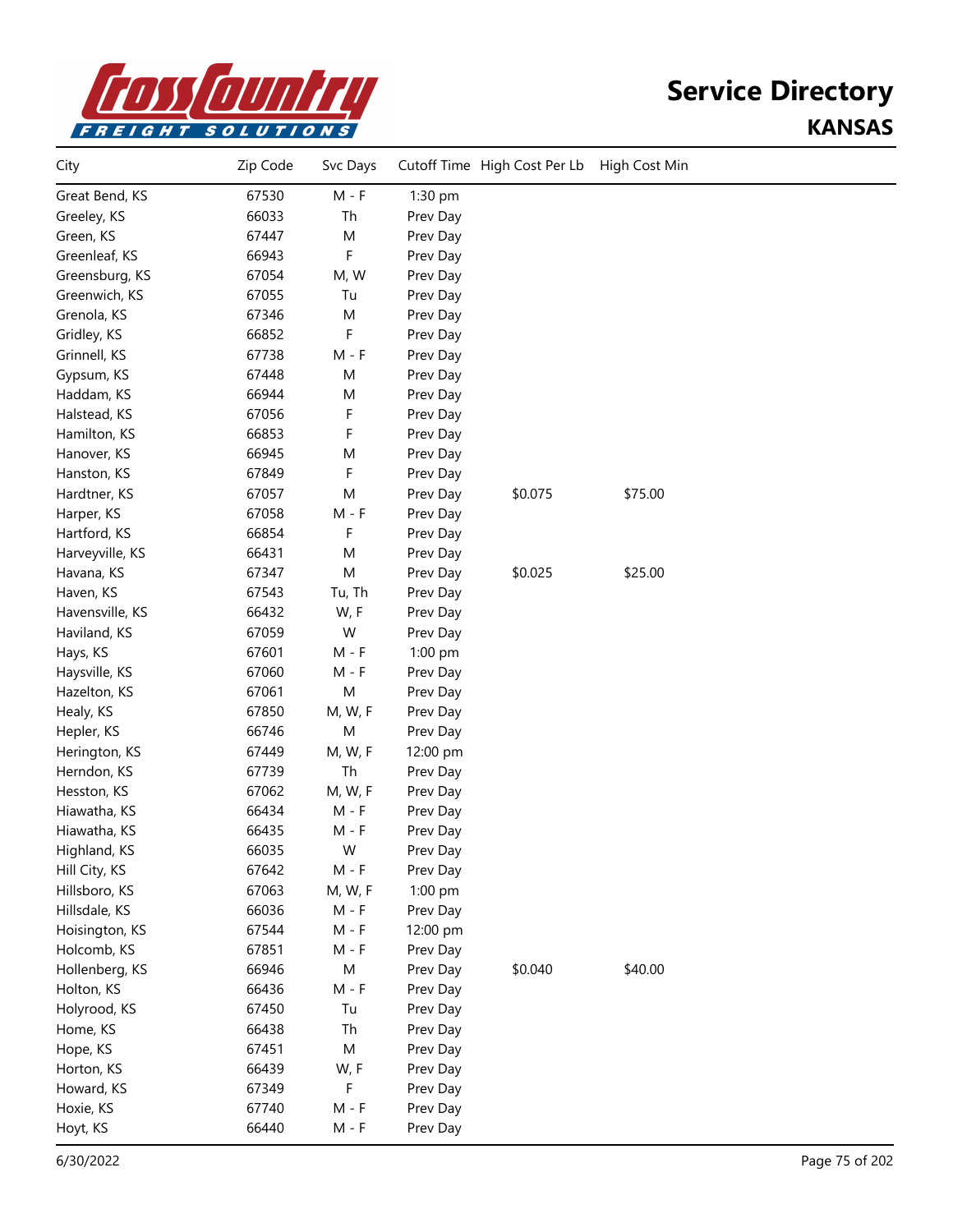

| City              | Zip Code | Svc Days  |          | Cutoff Time High Cost Per Lb | High Cost Min |  |
|-------------------|----------|-----------|----------|------------------------------|---------------|--|
| Hudson, KS        | 67545    | F         | Prev Day |                              |               |  |
| Hugoton, KS       | 67951    | $M - F$   | Prev Day |                              |               |  |
| Humboldt, KS      | 66748    | M, W, F   | Prev Day |                              |               |  |
| Hunter, KS        | 67452    | W         | Prev Day |                              |               |  |
| Hutchinson, KS    | 67501    | $M - F$   | 2:00 pm  |                              |               |  |
| Hutchinson, KS    | 67502    | $M - F$   | 2:00 pm  |                              |               |  |
| Hutchinson, KS    | 67504    | $M - F$   | 2:00 pm  |                              |               |  |
| Independence, KS  | 67301    | $M - F$   | 1:00 pm  |                              |               |  |
| Ingalls, KS       | 67853    | $M - F$   | Prev Day |                              |               |  |
| Inman, KS         | 67546    | Tu, Th    | Prev Day |                              |               |  |
| Iola, KS          | 66749    | $M - F$   | 3:30 pm  |                              |               |  |
| Isabel, KS        | 67065    | W         | Prev Day |                              |               |  |
| luka, KS          | 67066    | M         | Prev Day |                              |               |  |
| Jamestown, KS     | 66948    | W         | Prev Day |                              |               |  |
| Jennings, KS      | 67643    | M         | Prev Day |                              |               |  |
| Jetmore, KS       | 67854    | F         | Prev Day |                              |               |  |
| Jewell, KS        | 66949    | Tu, Th    | Prev Day |                              |               |  |
| Johnson, KS       | 67855    | $M - F$   | Prev Day |                              |               |  |
| Junction City, KS | 66441    | $M - F$   | 3:00 pm  |                              |               |  |
| Kalvesta, KS      | 67856    | W         | Prev Day | \$0.050                      | \$50.00       |  |
| Kanopolis, KS     | 67454    | M         | Prev Day |                              |               |  |
| Kanorado, KS      | 67741    | F         | Prev Day | \$0.075                      | \$75.00       |  |
| Kansas City, KS   | 66100    | $M - F$   | 3:00 pm  |                              |               |  |
| Kansas City, KS   | 66101    | $M - F$   | 3:00 pm  |                              |               |  |
| Kansas City, KS   | 66102    | $M - F$   | 3:00 pm  |                              |               |  |
| Kansas City, KS   | 66103    | $M - F$   | 3:00 pm  |                              |               |  |
| Kansas City, KS   | 66104    | $M - F$   | 3:00 pm  |                              |               |  |
| Kansas City, KS   | 66105    | $M - F$   | 3:00 pm  |                              |               |  |
| Kansas City, KS   | 66106    | $M - F$   | 3:00 pm  |                              |               |  |
| Kansas City, KS   | 66109    | $M - F$   | 3:00 pm  |                              |               |  |
| Kansas City, KS   | 66110    | $M - F$   | 3:00 pm  |                              |               |  |
| Kansas City, KS   | 66111    | $M - F$   | 3:00 pm  |                              |               |  |
| Kansas City, KS   | 66112    | $M - F$   | 3:00 pm  |                              |               |  |
| Kansas City, KS   | 66115    | $M - F$   | 3:00 pm  |                              |               |  |
| Kansas City, KS   | 66117    | $M - F$   | 3:00 pm  |                              |               |  |
| Kansas City, KS   | 66118    | $M - F$   | 3:00 pm  |                              |               |  |
| Kansas City, KS   | 66119    | $M - F$   | 3:00 pm  |                              |               |  |
| Kansas City, KS   | 66160    | $M - F$   | 3:00 pm  |                              |               |  |
| Kechi, KS         | 67067    | $M - F$   | Prev Day |                              |               |  |
| Kendall, KS       | 67857    | F         | Prev Day |                              |               |  |
| Kensington, KS    | 66951    | M         | Prev Day |                              |               |  |
| Kincaid, KS       | 66039    | Th        | Prev Day |                              |               |  |
| Kingman, KS       | 67014    | Tu, Th    | 12:00 pm |                              |               |  |
| Kingman, KS       | 67068    | $Tu - Th$ | 12:00 pm |                              |               |  |
| Kinsley, KS       | 67547    | $M - F$   | 11:00 am |                              |               |  |
| Kiowa, KS         | 67070    | M, W      | Prev Day |                              |               |  |
| Kirwin, KS        | 67644    | M         | Prev Day |                              |               |  |
| Kismet, KS        | 67859    | Tu, Th    | Prev Day |                              |               |  |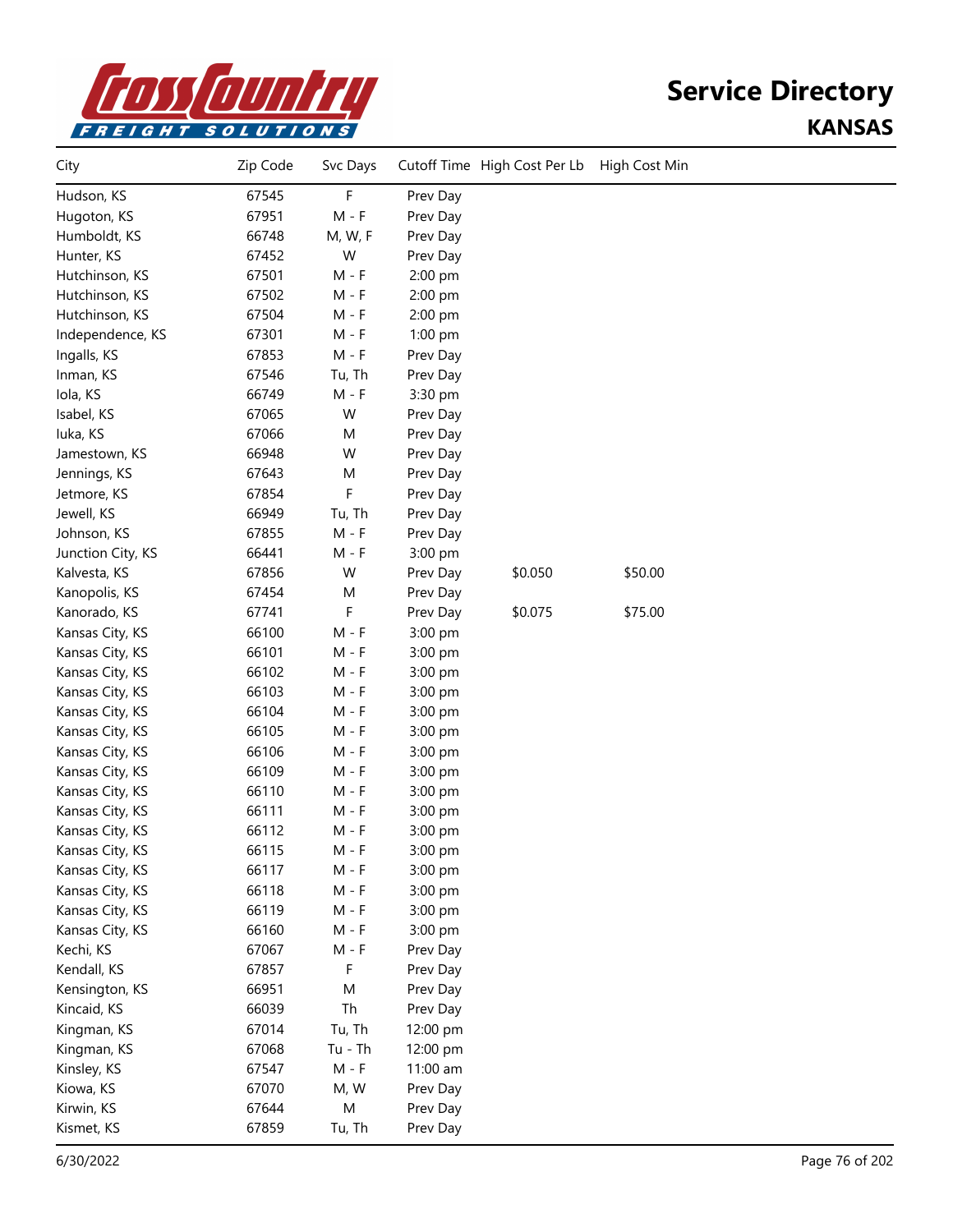

| City             | Zip Code | Svc Days  |          | Cutoff Time High Cost Per Lb | High Cost Min |  |
|------------------|----------|-----------|----------|------------------------------|---------------|--|
| La Crosse, KS    | 67548    | M, W, F   | Prev Day |                              |               |  |
| La Cygne, KS     | 66040    | Tu        | Prev Day |                              |               |  |
| La Harpe, KS     | 66751    | Th        | Prev Day |                              |               |  |
| Lake City, KS    | 67071    | W         | Prev Day | \$0.045                      | \$45.00       |  |
| Lakin, KS        | 67860    | M, W, F   | Prev Day |                              |               |  |
| Lamont, KS       | 66855    | F         | Prev Day |                              |               |  |
| Lancaster, KS    | 66041    | M         | Prev Day |                              |               |  |
| Lane, KS         | 66042    | M         | Prev Day |                              |               |  |
| Lansing, KS      | 66043    | $M - F$   | 12:00 pm |                              |               |  |
| Larned, KS       | 67550    | $M - F$   | 11:00 am |                              |               |  |
| Latham, KS       | 67072    | W         | Prev Day |                              |               |  |
| Lawrence, KS     | 66044    | M - F     | 3:00 pm  |                              |               |  |
| Lawrence, KS     | 66045    | $M - F$   | 3:00 pm  |                              |               |  |
| Lawrence, KS     | 66046    | $M - F$   | 3:00 pm  |                              |               |  |
| Lawrence, KS     | 66047    | $M - F$   | 3:00 pm  |                              |               |  |
| Lawrence, KS     | 66049    | $M - F$   | 3:00 pm  |                              |               |  |
| Le Roy, KS       | 66857    | F         | Prev Day |                              |               |  |
| Leavenworth, KS  | 66048    | $M - F$   | 11:00 am |                              |               |  |
| Leawood, KS      | 66209    | M - F     | 3:00 pm  |                              |               |  |
| Lebanon, KS      | 66952    | W         | Prev Day |                              |               |  |
| Lebo, KS         | 66856    | Tu, Th    | Prev Day |                              |               |  |
| Lecompton, KS    | 66050    | F         | Prev Day |                              |               |  |
| Lehigh, KS       | 67073    | W         | Prev Day |                              |               |  |
| Lenexa, KS       | 66214    | $M - F$   | 3:00 pm  |                              |               |  |
| Lenexa, KS       | 66215    | $M - F$   | 3:00 pm  |                              |               |  |
| Lenexa, KS       | 66219    | $M - F$   | 3:00 pm  |                              |               |  |
| Lenora, KS       | 67645    | M         | Prev Day |                              |               |  |
| Leon, KS         | 67074    | W         | Prev Day |                              |               |  |
| Leonardville, KS | 66449    | M         | Prev Day |                              |               |  |
| Leoti, KS        | 67861    | Tu, Th    | Prev Day |                              |               |  |
| Levant, KS       | 67743    | M         | Prev Day |                              |               |  |
| Lewis, KS        | 67552    | $M - Th$  | 11:00 am |                              |               |  |
| Liberal, KS      | 67901    | $M - F$   | 1:00 pm  |                              |               |  |
| Liberal, KS      | 67905    | $M - F$   | 1:00 pm  |                              |               |  |
| Liberty, KS      | 67351    | W         | Prev Day |                              |               |  |
| Liebenthal, KS   | 67553    | M         | Prev Day |                              |               |  |
| Lincoln, KS      | 67455    | Tu, Th    | 11:00 am |                              |               |  |
| Lincolnville, KS | 66858    | ${\sf M}$ | Prev Day |                              |               |  |
| Lindsborg, KS    | 67456    | M, W      | Prev Day |                              |               |  |
| Linn, KS         | 66953    | W, F      | Prev Day |                              |               |  |
| Linwood, KS      | 66052    | $M - F$   | Prev Day |                              |               |  |
| Little River, KS | 67457    | M         | Prev Day |                              |               |  |
| Logan, KS        | 67646    | M         | Prev Day |                              |               |  |
| Long Island, KS  | 67647    | Th        | Prev Day |                              |               |  |
| Longford, KS     | 67458    | W         | Prev Day |                              |               |  |
| Longton, KS      | 67352    | F         | Prev Day |                              |               |  |
| Lorraine, KS     | 67459    | Th        | Prev Day |                              |               |  |
| Lost Springs, KS | 66859    | M         | Prev Day |                              |               |  |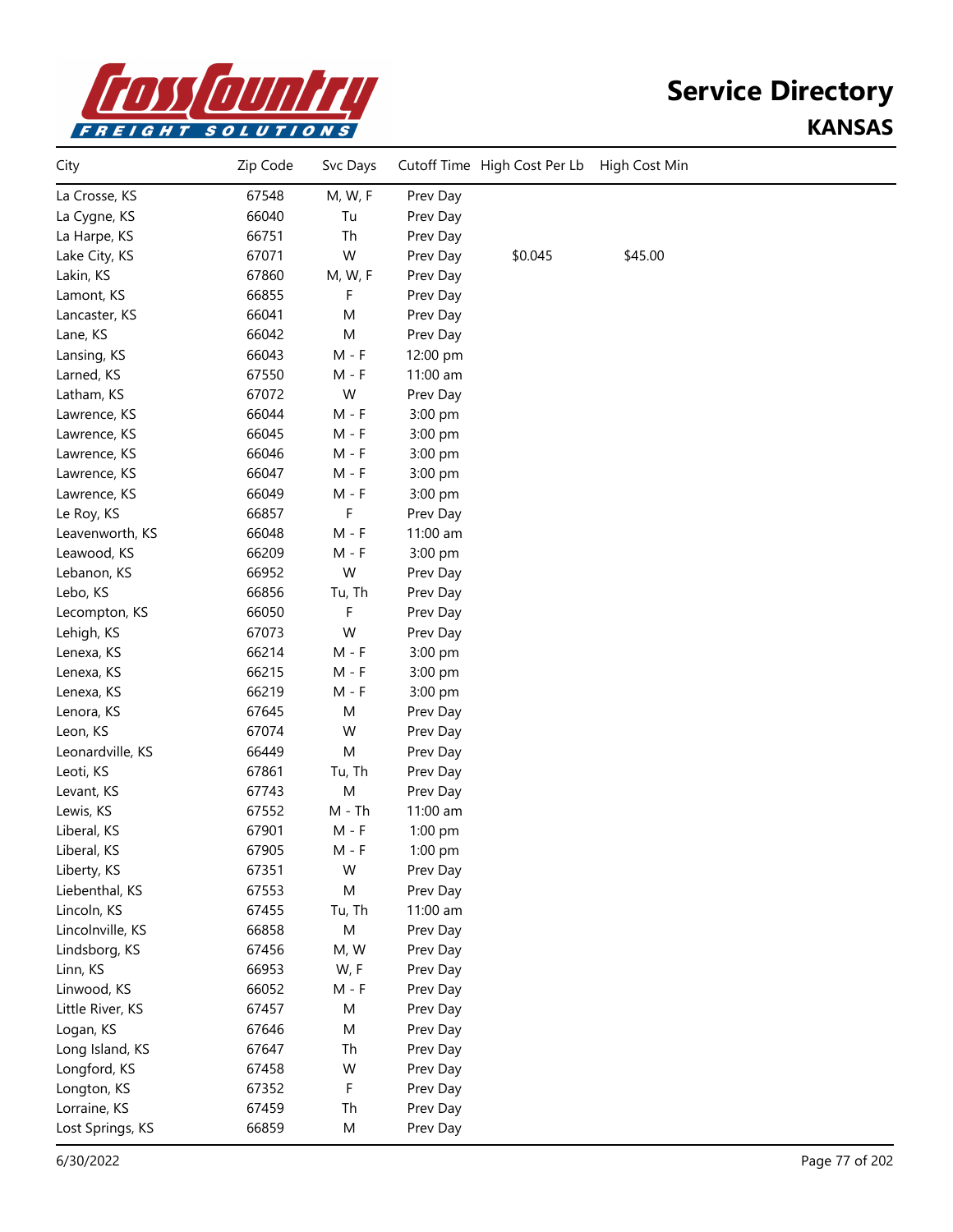

| City               | Zip Code | Svc Days |          | Cutoff Time High Cost Per Lb | High Cost Min |  |
|--------------------|----------|----------|----------|------------------------------|---------------|--|
| Louisburg, KS      | 66053    | $M - F$  | Prev Day |                              |               |  |
| Louisville, KS     | 66450    | Th       | Prev Day |                              |               |  |
| Lucas, KS          | 67648    | Tu, Th   | Prev Day | \$0.025                      | \$25.00       |  |
| Ludell, KS         | 67744    | Th       | Prev Day |                              |               |  |
| Luray, KS          | 67649    | M        | Prev Day |                              |               |  |
| Lyndon, KS         | 66451    | Tu, Th   | Prev Day |                              |               |  |
| Lyons, KS          | 67554    | $M - F$  | Prev Day |                              |               |  |
| Macksville, KS     | 67557    | Tu       | Prev Day |                              |               |  |
| Madison, KS        | 66860    | M, W, F  | 12:00 pm |                              |               |  |
| Mahaska, KS        | 66955    | F        | Prev Day | \$0.045                      | \$45.00       |  |
| Maize, KS          | 67101    | $M - F$  | 2:00 pm  |                              |               |  |
| Manhattan, KS      | 66502    | M - F    | 3:00 pm  |                              |               |  |
| Manhattan, KS      | 66503    | M - F    | 3:00 pm  |                              |               |  |
| Manhattan, KS      | 66505    | M - F    | 3:00 pm  |                              |               |  |
| Manhattan, KS      | 66506    | M - F    | 3:00 pm  |                              |               |  |
| Mankato, KS        | 66956    | Tu, Th   | Prev Day |                              |               |  |
| Manter, KS         | 67862    | M        | Prev Day |                              |               |  |
| Maple City, KS     | 67102    | F        | Prev Day |                              |               |  |
| Maple Hill, KS     | 66507    | M        | Prev Day |                              |               |  |
| Mapleton, KS       | 66754    | Th       | Prev Day |                              |               |  |
| Marienthal, KS     | 67863    | Tu, Th   | Prev Day |                              |               |  |
| Marion, KS         | 66861    | M, W     | Prev Day |                              |               |  |
| Marquette, KS      | 67464    | M        | Prev Day |                              |               |  |
| Marysville, KS     | 66508    | $M - F$  | 1:00 pm  |                              |               |  |
| Marysville, KS     | 66555    | $M - F$  | 1:00 pm  |                              |               |  |
| Matfield Green, KS | 66862    | M        | Prev Day |                              |               |  |
| Mayetta, KS        | 66509    | $M - F$  | Prev Day |                              |               |  |
| Mayfield, KS       | 67103    | Th       | Prev Day |                              |               |  |
| Mcconnell Afb, KS  | 67221    | $M - F$  | Prev Day |                              |               |  |
| Mccracken, KS      | 67556    | M        | Prev Day |                              |               |  |
| Mccune, KS         | 66753    | F        | Prev Day |                              |               |  |
| Mcdonald, KS       | 67745    | M        | Prev Day |                              |               |  |
| Mcfarland, KS      | 66501    | M        | Prev Day |                              |               |  |
| Mclouth, KS        | 66054    | F        | Prev Day |                              |               |  |
| Mcpherson, KS      | 67460    | M, W, F  | 2:00 pm  |                              |               |  |
| Meade, KS          | 67864    | Tu, Th   | Prev Day |                              |               |  |
| Medicine Lodge, KS | 67104    | M, W     | Prev Day |                              |               |  |
| Melvern, KS        | 66510    | Th       | Prev Day |                              |               |  |
| Meriden, KS        | 66512    | M, W, F  | Prev Day |                              |               |  |
| Merriam, KS        | 66204    | $M - F$  | 3:00 pm  |                              |               |  |
| Milan, KS          | 67105    | Th       | Prev Day |                              |               |  |
| Milford, KS        | 66514    | F        | Prev Day |                              |               |  |
| Milton, KS         | 67106    | F        | Prev Day |                              |               |  |
| Miltonvale, KS     | 67466    | M        | Prev Day |                              |               |  |
| Minneapolis, KS    | 67467    | $M - F$  | 3:00 pm  |                              |               |  |
| Minneola, KS       | 67865    | F        | Prev Day |                              |               |  |
| Mission, KS        | 66202    | $M - F$  | 3:00 pm  |                              |               |  |
| Moline, KS         | 67353    | F        | Prev Day |                              |               |  |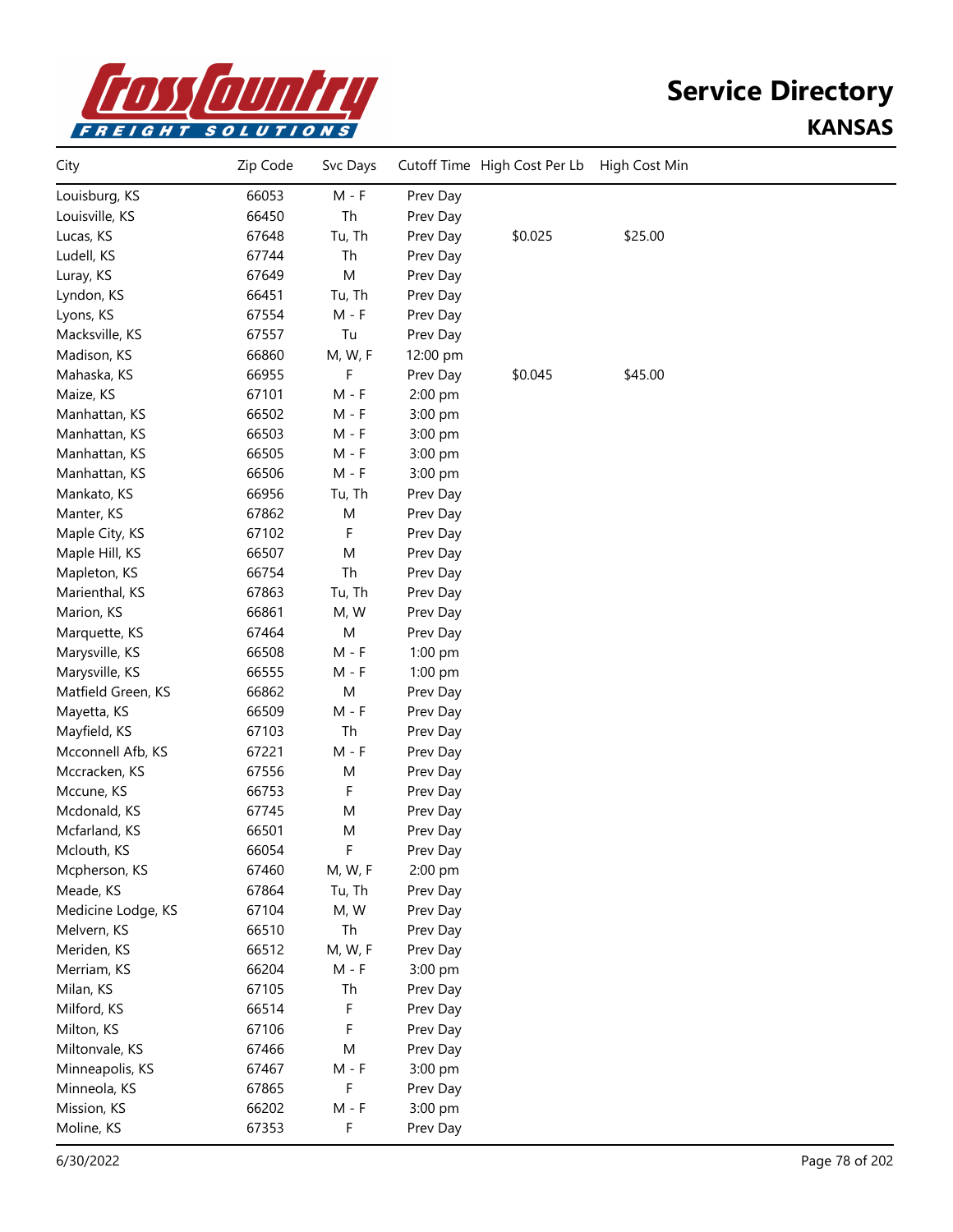

| City              | Zip Code | Svc Days |          | Cutoff Time High Cost Per Lb | High Cost Min |  |
|-------------------|----------|----------|----------|------------------------------|---------------|--|
| Montezuma, KS     | 67867    | $M - F$  | Prev Day |                              |               |  |
| Monument, KS      | 67747    | Th       | Prev Day |                              |               |  |
| Moran, KS         | 66755    | Th       | Prev Day |                              |               |  |
| Morganville, KS   | 67468    | M        | Prev Day |                              |               |  |
| Morland, KS       | 67650    | $M - F$  | Prev Day |                              |               |  |
| Morrill, KS       | 66515    | Th       | Prev Day |                              |               |  |
| Morrowville, KS   | 66958    | M        | Prev Day |                              |               |  |
| Moscow, KS        | 67952    | M, W, F  | Prev Day |                              |               |  |
| Mound City, KS    | 66056    | Tu       | Prev Day |                              |               |  |
| Mound Valley, KS  | 67354    | Th       | Prev Day |                              |               |  |
| Moundridge, KS    | 67107    | M, W, F  | 2:00 pm  |                              |               |  |
| Mt Hope, KS       | 67108    | Tu, Th   | Prev Day |                              |               |  |
| Mulberry, KS      | 66756    | Tu       | Prev Day |                              |               |  |
| Mullinville, KS   | 67109    | W        | Prev Day |                              |               |  |
| Mulvane, KS       | 67110    | $M - F$  | Prev Day |                              |               |  |
| Munden, KS        | 66959    | F        | Prev Day |                              |               |  |
| Murdock, KS       | 67111    | W        | Prev Day |                              |               |  |
| Muscotah, KS      | 66058    | F        | Prev Day |                              |               |  |
| Narka, KS         | 66960    | F        | Prev Day | \$0.030                      | \$30.00       |  |
| Nashville, KS     | 67112    | W        | Prev Day |                              |               |  |
| Natoma, KS        | 67651    | M        | Prev Day |                              |               |  |
| Neal, KS          | 66863    | F        | Prev Day |                              |               |  |
| Nekoma, KS        | 67559    | W        | Prev Day |                              |               |  |
| Neodesha, KS      | 66757    | $M - F$  | Prev Day |                              |               |  |
| Neosho Falls, KS  | 66758    | F        | Prev Day |                              |               |  |
| Neosho Rapids, KS | 66864    | F        | Prev Day |                              |               |  |
| Ness City, KS     | 67560    | M, W, F  | Prev Day |                              |               |  |
| Netawaka, KS      | 66516    | M - F    | Prev Day |                              |               |  |
| New Albany, KS    | 66759    | Th       | Prev Day |                              |               |  |
| New Cambria, KS   | 67470    | $M - F$  | 2:00 pm  |                              |               |  |
| New Century, KS   | 66031    | $M - F$  | 2:00 pm  |                              |               |  |
| Newton, KS        | 67114    | $M - F$  | 2:00 pm  |                              |               |  |
| Nickerson, KS     | 67561    | F        | Prev Day |                              |               |  |
| Niotaze, KS       | 67355    | M        | Prev Day | \$0.025                      | \$25.00       |  |
| Norcatur, KS      | 67653    | Tu       | Prev Day |                              |               |  |
| North Newton, KS  | 67117    | $M - F$  | Prev Day |                              |               |  |
| Norton, KS        | 67654    | $M - F$  | Prev Day |                              |               |  |
| Nortonville, KS   | 66060    | M        | Prev Day |                              |               |  |
| Norway, KS        | 66961    | W        | Prev Day |                              |               |  |
| Norwich, KS       | 67118    | $M - F$  | 10:00 am |                              |               |  |
| Oakley, KS        | 67748    | $M - F$  | Prev Day |                              |               |  |
| Oberlin, KS       | 67749    | Tu, Th   | Prev Day |                              |               |  |
| Offerle, KS       | 67563    | $M - Th$ | Prev Day |                              |               |  |
| Ogallah, KS       | 67656    | $M - F$  | Prev Day |                              |               |  |
| Ogden, KS         | 66517    | M        | Prev Day |                              |               |  |
| Oketo, KS         | 66518    | M        | Prev Day | \$0.025                      | \$25.00       |  |
| Olathe, KS        | 66051    | $M - F$  | 3:00 pm  |                              |               |  |
| Olathe, KS        | 66061    | $M - F$  | 3:00 pm  |                              |               |  |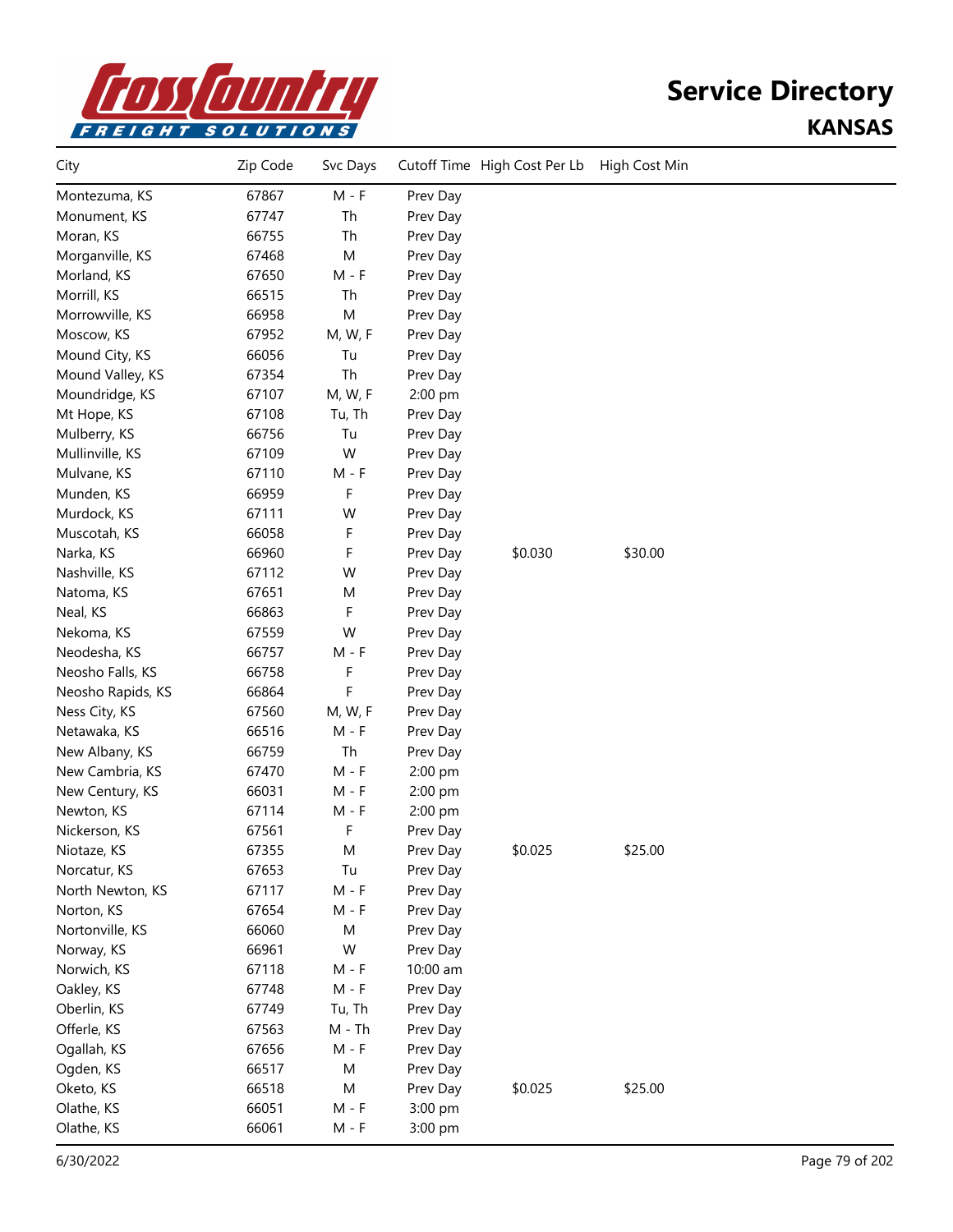

| City              | Zip Code | Svc Days |          | Cutoff Time High Cost Per Lb | High Cost Min |  |
|-------------------|----------|----------|----------|------------------------------|---------------|--|
| Olathe, KS        | 66062    | $M - F$  | 3:00 pm  |                              |               |  |
| Olathe, KS        | 66063    | $M - F$  | 3:00 pm  |                              |               |  |
| Olmitz, KS        | 67564    | W        | Prev Day |                              |               |  |
| Olpe, KS          | 66865    | M        | Prev Day |                              |               |  |
| Olsburg, KS       | 66520    | Th       | Prev Day |                              |               |  |
| Onaga, KS         | 66521    | W, F     | Prev Day |                              |               |  |
| Oneida, KS        | 66522    | Th       | Prev Day |                              |               |  |
| Opolis, KS        | 66760    | W        | Prev Day |                              |               |  |
| Osage City, KS    | 66523    | M, W, F  | Prev Day |                              |               |  |
| Osawatomie, KS    | 66064    | $M - F$  | 11:00 am |                              |               |  |
| Osborne, KS       | 67473    | $M - F$  | Prev Day |                              |               |  |
| Oskaloosa, KS     | 66066    | W, F     | Prev Day |                              |               |  |
| Oswego, KS        | 67356    | Tu, Th   | Prev Day |                              |               |  |
| Otis, KS          | 67565    | M        | Prev Day |                              |               |  |
| Ottawa, KS        | 66067    | $M - F$  | 10:00 am |                              |               |  |
| Overbrook, KS     | 66524    | M        | Prev Day |                              |               |  |
| Overland Park, KS | 66207    | $M - F$  | 3:00 pm  |                              |               |  |
| Overland Park, KS | 66210    | $M - F$  | 3:00 pm  |                              |               |  |
| Overland Park, KS | 66211    | $M - F$  | 3:00 pm  |                              |               |  |
| Overland Park, KS | 66213    | $M - F$  | 3:00 pm  |                              |               |  |
| Oxford, KS        | 67119    | $M - F$  | Prev Day |                              |               |  |
| Ozawkie, KS       | 66070    | F        | Prev Day |                              |               |  |
| Palco, KS         | 67657    | $M - F$  | Prev Day |                              |               |  |
| Palmer, KS        | 66962    | W, F     | Prev Day |                              |               |  |
| Paola, KS         | 66071    | $M - F$  | 11:00 am |                              |               |  |
| Paradise, KS      | 67658    | M        | Prev Day |                              |               |  |
| Park City, KS     | 67147    | $M - F$  | 2:00 pm  |                              |               |  |
| Park City, KS     | 67204    | $M - F$  | 2:00 pm  |                              |               |  |
| Park City, KS     | 67219    | $M - F$  | 2:00 pm  |                              |               |  |
| Park, KS          | 67751    | $M - F$  | Prev Day |                              |               |  |
| Parker, KS        | 66072    | Tu       | Prev Day |                              |               |  |
| Parsons, KS       | 67357    | M, W, F  | Prev Day |                              |               |  |
| Partridge, KS     | 67566    | M        | Prev Day |                              |               |  |
| Pawnee Rock, KS   | 67567    | W        | Prev Day |                              |               |  |
| Paxico, KS        | 66526    | M        | Prev Day |                              |               |  |
| Peabody, KS       | 66866    | M        | Prev Day |                              |               |  |
| Peck, KS          | 67120    | $M - F$  | Prev Day |                              |               |  |
| Penokee, KS       | 67659    | $M - F$  | Prev Day |                              |               |  |
| Perry, KS         | 66073    | F        | Prev Day |                              |               |  |
| Peru, KS          | 67360    | M        | Prev Day | \$0.025                      | \$25.00       |  |
| Pfeifer, KS       | 67660    | M        | Prev Day |                              |               |  |
| Phillipsburg, KS  | 67661    | $M - F$  | Prev Day |                              |               |  |
| Piedmont, KS      | 67122    | W        | Prev Day |                              |               |  |
| Pierceville, KS   | 67868    | $M - F$  | Prev Day |                              |               |  |
| Piqua, KS         | 66761    | Tu       | Prev Day |                              |               |  |
| Pittsburg, KS     | 66762    | $M - F$  | Prev Day |                              |               |  |
| Plains, KS        | 67869    | Tu, Th   | Prev Day |                              |               |  |
| Plainville, KS    | 67663    | $M - F$  | Prev Day |                              |               |  |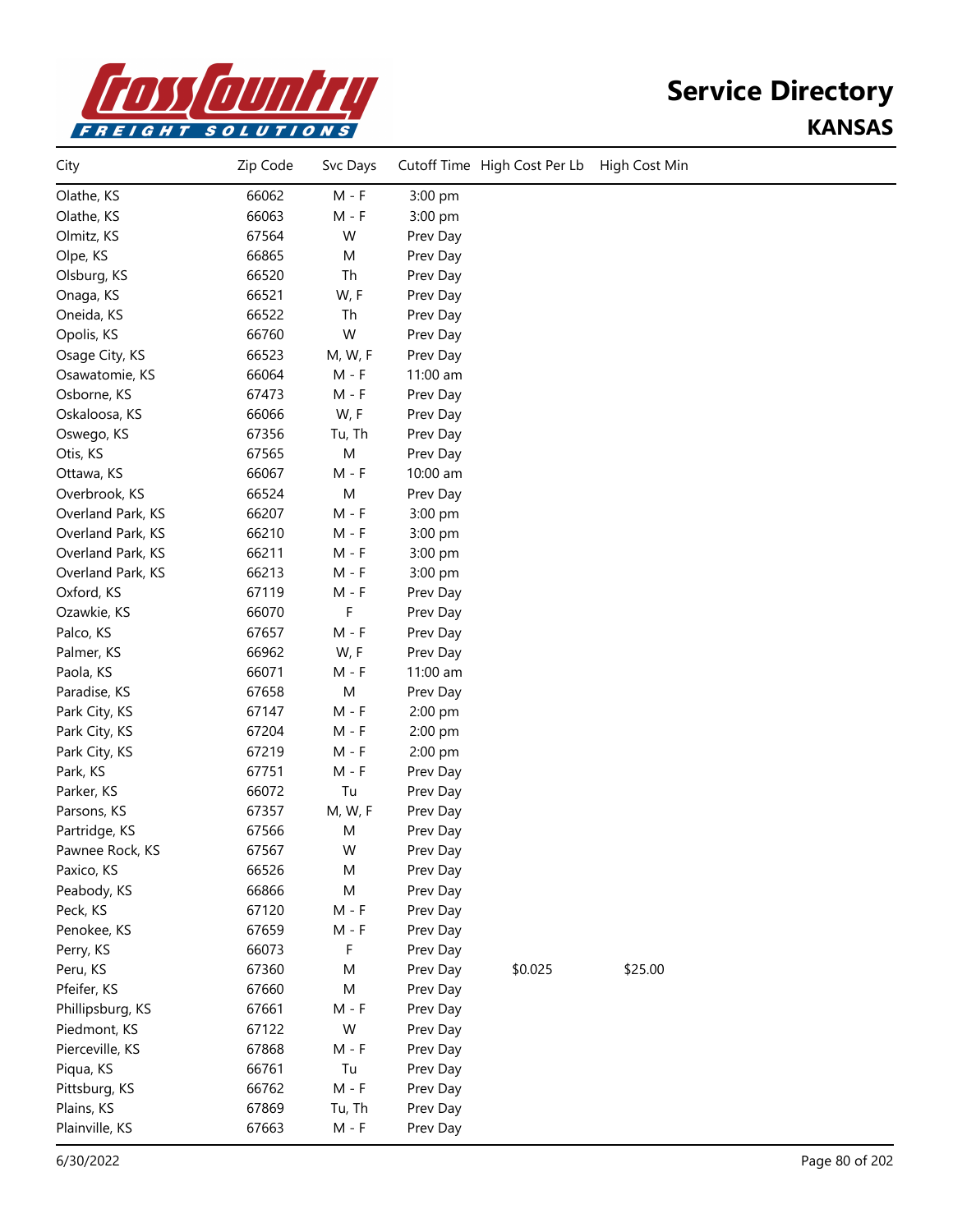

| City                | Zip Code | Svc Days |          | Cutoff Time High Cost Per Lb | High Cost Min |  |
|---------------------|----------|----------|----------|------------------------------|---------------|--|
| Pleasanton, KS      | 66075    | Tu, Th   | Prev Day |                              |               |  |
| Plevna, KS          | 67568    | F        | Prev Day |                              |               |  |
| Pomona, KS          | 66076    | F        | Prev Day |                              |               |  |
| Portis, KS          | 67474    | M        | Prev Day |                              |               |  |
| Potter, KS          | 66077    | M        | Prev Day |                              |               |  |
| Potwin, KS          | 67123    | M        | Prev Day |                              |               |  |
| Powhattan, KS       | 66527    | Th       | Prev Day |                              |               |  |
| Prairie View, KS    | 67664    | M        | Prev Day |                              |               |  |
| Prairie Village, KS | 66208    | $M - F$  | 3:00 pm  |                              |               |  |
| Pratt, KS           | 67124    | $M - F$  | 12:00 pm |                              |               |  |
| Prescott, KS        | 66767    | Tu       | Prev Day |                              |               |  |
| Pretty Prairie, KS  | 67570    | W        | Prev Day |                              |               |  |
| Princeton, KS       | 66078    | F        | Prev Day |                              |               |  |
| Protection, KS      | 67127    | F        | Prev Day |                              |               |  |
| Quenemo, KS         | 66528    | Th       | Prev Day |                              |               |  |
| Quinter, KS         | 67752    | $M - F$  | Prev Day |                              |               |  |
| Rago, KS            | 67128    | W        | Prev Day |                              |               |  |
| Ramona, KS          | 67475    | W        | Prev Day |                              |               |  |
| Randall, KS         | 66963    | Tu       | Prev Day |                              |               |  |
| Randolph, KS        | 66554    | Th       | Prev Day |                              |               |  |
| Ransom, KS          | 67572    | M, W, F  | Prev Day |                              |               |  |
| Rantoul, KS         | 66079    | F        | Prev Day |                              |               |  |
| Raymond, KS         | 67573    | M        | Prev Day |                              |               |  |
| Reading, KS         | 66868    | Th       | Prev Day |                              |               |  |
| Redfield, KS        | 66769    | Tu, Th   | Prev Day |                              |               |  |
| Republic, KS        | 66964    | W        | Prev Day | \$0.025                      | \$25.00       |  |
| Rexford, KS         | 67753    | M        | Prev Day |                              |               |  |
| Richfield, KS       | 67953    | M        | Prev Day | \$0.025                      | \$25.00       |  |
| Richmond, KS        | 66080    | Th       | Prev Day |                              |               |  |
| Riley, KS           | 66531    | M        | Prev Day |                              |               |  |
| Riverton, KS        | 66770    | $M - F$  | Prev Day |                              |               |  |
| Robinson, KS        | 66532    | W        | Prev Day |                              |               |  |
| Rock, KS            | 67131    | W        | Prev Day |                              |               |  |
| Rolla, KS           | 67954    | M, W, F  | Prev Day | \$0.025                      | \$25.00       |  |
| Rosalia, KS         | 67132    | W        | Prev Day |                              |               |  |
| Rose Hill, KS       | 67133    | W        | Prev Day |                              |               |  |
| Rossville, KS       | 66533    | Tu, Th   | Prev Day |                              |               |  |
| Roxbury, KS         | 67476    | M        | Prev Day |                              |               |  |
| Rozel, KS           | 67574    | F        | Prev Day |                              |               |  |
| Rush Center, KS     | 67575    | M, W, F  | Prev Day |                              |               |  |
| Russell, KS         | 67665    | $M - F$  | Prev Day |                              |               |  |
| Sabetha, KS         | 66534    | $M - F$  | 12:00 pm |                              |               |  |
| Salina, KS          | 67401    | $M - F$  | 3:00 pm  |                              |               |  |
| Salina, KS          | 67402    | $M - F$  | 3:00 pm  |                              |               |  |
| Satanta, KS         | 67870    | $M - F$  | Prev Day |                              |               |  |
| Savonburg, KS       | 66772    | M        | Prev Day | \$0.025                      | \$25.00       |  |
| Sawyer, KS          | 67134    | W        | Prev Day |                              |               |  |
| Scammon, KS         | 66773    | M, W, Th | Prev Day |                              |               |  |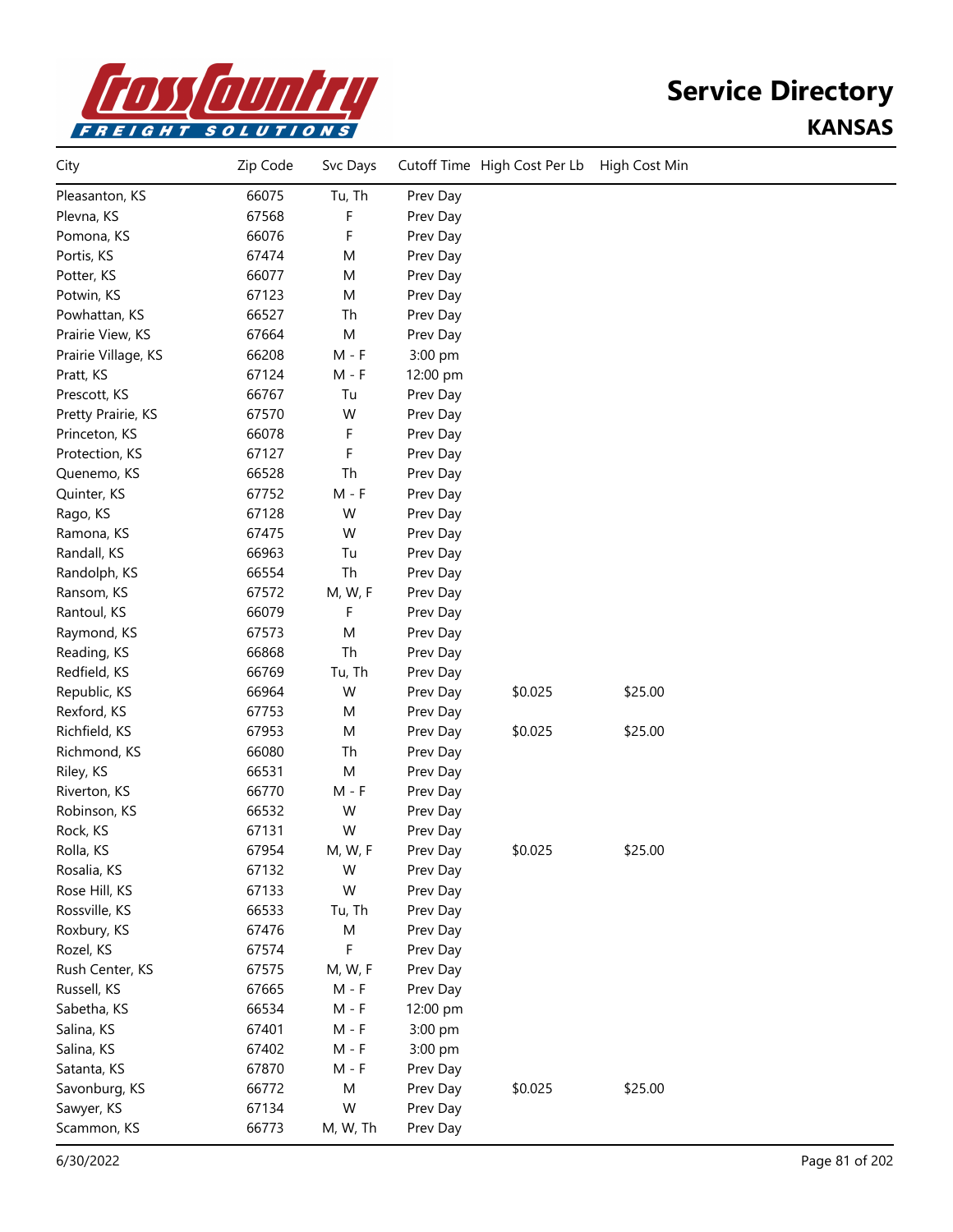

| City                | Zip Code | Svc Days |           | Cutoff Time High Cost Per Lb | High Cost Min |  |
|---------------------|----------|----------|-----------|------------------------------|---------------|--|
| Scandia, KS         | 66966    | M, W     | Prev Day  |                              |               |  |
| Schoenchen, KS      | 67667    | M        | Prev Day  |                              |               |  |
| Scott City, KS      | 67871    | M - F    | $1:00$ pm |                              |               |  |
| Scranton, KS        | 66537    | M        | Prev Day  |                              |               |  |
| Sedan, KS           | 67361    | M        | Prev Day  | \$0.025                      | \$25.00       |  |
| Sedgwick, KS        | 67135    | F        | Prev Day  |                              |               |  |
| Selden, KS          | 67757    | M        | Prev Day  |                              |               |  |
| Seneca, KS          | 66538    | $M - F$  | 12:00 pm  |                              |               |  |
| Severance, KS       | 66081    | W        | Prev Day  |                              |               |  |
| Severy, KS          | 67137    | F        | Prev Day  |                              |               |  |
| Sharon Springs, KS  | 67758    | Tu, Th   | Prev Day  |                              |               |  |
| Sharon, KS          | 67138    | M        | Prev Day  |                              |               |  |
| Shawnee Mission, KS | 66201    | M - F    | 3:00 pm   |                              |               |  |
| Shawnee Mission, KS | 66202    | M - F    | 3:00 pm   |                              |               |  |
| Shawnee Mission, KS | 66203    | M - F    | 3:00 pm   |                              |               |  |
| Shawnee Mission, KS | 66204    | M - F    | 3:00 pm   |                              |               |  |
| Shawnee Mission, KS | 66205    | M - F    | 3:00 pm   |                              |               |  |
| Shawnee Mission, KS | 66206    | M - F    | 3:00 pm   |                              |               |  |
| Shawnee Mission, KS | 66207    | M - F    | 3:00 pm   |                              |               |  |
| Shawnee Mission, KS | 66208    | M - F    | 3:00 pm   |                              |               |  |
| Shawnee Mission, KS | 66209    | M - F    | 3:00 pm   |                              |               |  |
| Shawnee Mission, KS | 66210    | M - F    | 3:00 pm   |                              |               |  |
| Shawnee Mission, KS | 66211    | M - F    | 3:00 pm   |                              |               |  |
| Shawnee Mission, KS | 66212    | M - F    | 3:00 pm   |                              |               |  |
| Shawnee Mission, KS | 66213    | M - F    | 3:00 pm   |                              |               |  |
| Shawnee Mission, KS | 66214    | M - F    | 3:00 pm   |                              |               |  |
| Shawnee Mission, KS | 66215    | M - F    | 3:00 pm   |                              |               |  |
| Shawnee Mission, KS | 66216    | M - F    | 3:00 pm   |                              |               |  |
| Shawnee Mission, KS | 66217    | M - F    | 3:00 pm   |                              |               |  |
| Shawnee Mission, KS | 66218    | M - F    | 3:00 pm   |                              |               |  |
| Shawnee Mission, KS | 66219    | M - F    | 3:00 pm   |                              |               |  |
| Shawnee Mission, KS | 66220    | M - F    | 3:00 pm   |                              |               |  |
| Shawnee Mission, KS | 66221    | M - F    | 3:00 pm   |                              |               |  |
| Shawnee Mission, KS | 66222    | $M - F$  | 3:00 pm   |                              |               |  |
| Shawnee Mission, KS | 66223    | M - F    | 3:00 pm   |                              |               |  |
| Shawnee Mission, KS | 66224    | $M - F$  | 3:00 pm   |                              |               |  |
| Shawnee Mission, KS | 66225    | M - F    | 3:00 pm   |                              |               |  |
| Shawnee Mission, KS | 66226    | M - F    | 3:00 pm   |                              |               |  |
| Shawnee Mission, KS | 66227    | M - F    | 3:00 pm   |                              |               |  |
| Shawnee Mission, KS | 66250    | M - F    | 3:00 pm   |                              |               |  |
| Shawnee Mission, KS | 66251    | M - F    | 3:00 pm   |                              |               |  |
| Shawnee Mission, KS | 66276    | $M - F$  | 3:00 pm   |                              |               |  |
| Shawnee Mission, KS | 66279    | M - F    | 3:00 pm   |                              |               |  |
| Shawnee Mission, KS | 66282    | M - F    | 3:00 pm   |                              |               |  |
| Shawnee Mission, KS | 66283    | M - F    | 3:00 pm   |                              |               |  |
| Shawnee Mission, KS | 66285    | M - F    | 3:00 pm   |                              |               |  |
| Shawnee Mission, KS | 66286    | $M - F$  | 3:00 pm   |                              |               |  |
| Silver Lake, KS     | 66539    | Tu, Th   | Prev Day  |                              |               |  |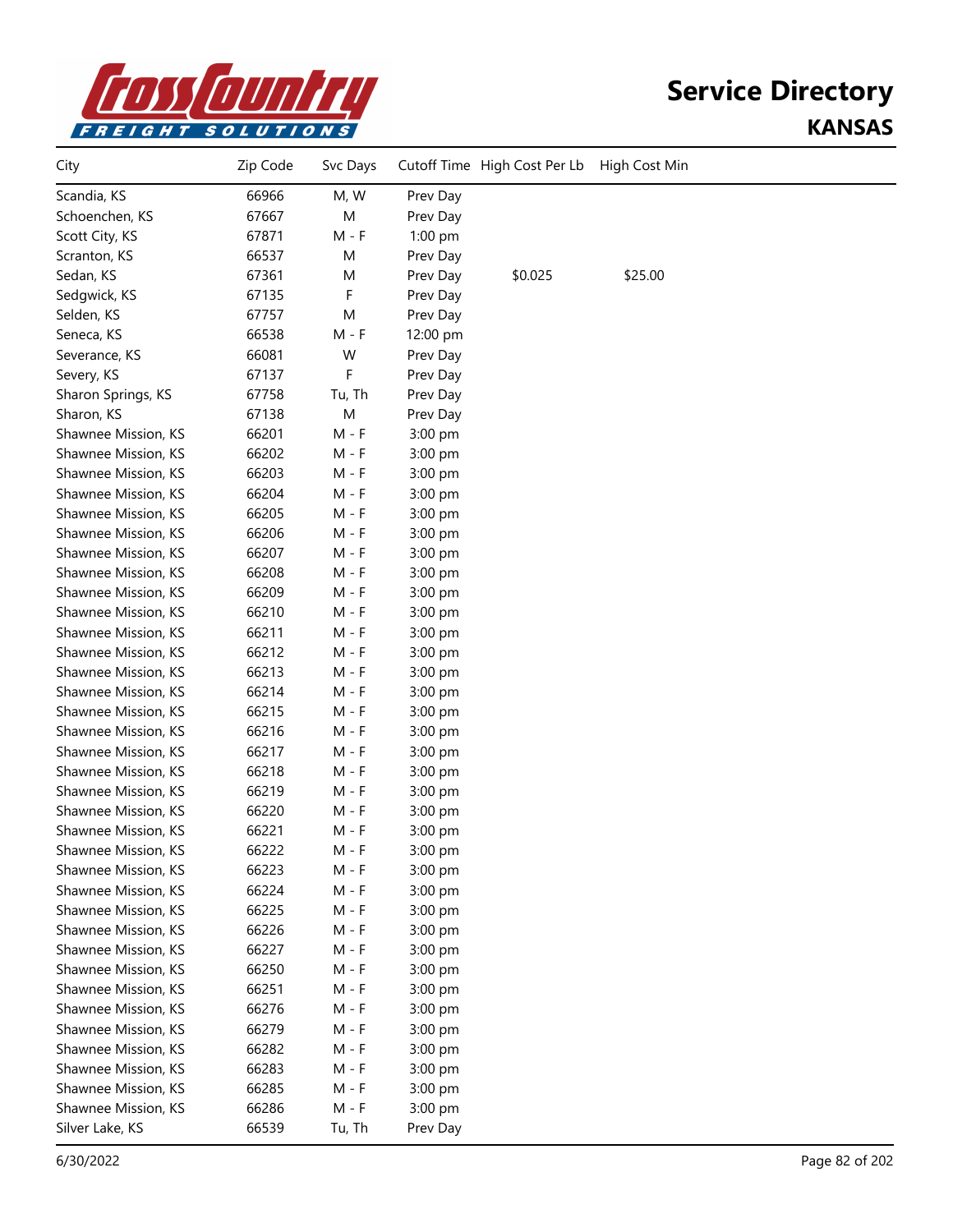

| City                 | Zip Code | Svc Days |          | Cutoff Time High Cost Per Lb | High Cost Min |  |
|----------------------|----------|----------|----------|------------------------------|---------------|--|
| Simpson, KS          | 67478    | Th       | Prev Day |                              |               |  |
| Smith Center, KS     | 66967    | $M - F$  | Prev Day |                              |               |  |
| Soldier, KS          | 66540    | M        | Prev Day |                              |               |  |
| Solomon, KS          | 67480    | $M - F$  | 2:30 pm  |                              |               |  |
| South Haven, KS      | 67140    | Th       | Prev Day |                              |               |  |
| South Hutchinson, KS | 67505    | $M - F$  | 2:00 pm  |                              |               |  |
| Spearville, KS       | 67876    | $M - F$  | 11:00 am |                              |               |  |
| Spivey, KS           | 67142    | W        | Prev Day |                              |               |  |
| Spring Hill, KS      | 66083    | $M - F$  | 12:00 pm |                              |               |  |
| St Francis, KS       | 67756    | M        | Prev Day |                              |               |  |
| St George, KS        | 66535    | W        | Prev Day |                              |               |  |
| St John, KS          | 67576    | F        | Prev Day | \$0.030                      | \$30.00       |  |
| St Marys, KS         | 66536    | $M - F$  | Prev Day |                              |               |  |
| St Paul, KS          | 66771    | W        | Prev Day |                              |               |  |
| Stafford, KS         | 67578    | F        | Prev Day |                              |               |  |
| Stark, KS            | 66775    | M        | Prev Day |                              |               |  |
| Sterling, KS         | 67579    | $M - F$  | Prev Day |                              |               |  |
| Stilwell, KS         | 66085    | $M - F$  | 12:00 pm |                              |               |  |
| Stockton, KS         | 67669    | $M - F$  | Prev Day |                              |               |  |
| Strong City, KS      | 66869    | Tu, Th   | Prev Day |                              |               |  |
| Stuttgart, KS        | 67670    | $M - F$  | Prev Day |                              |               |  |
| Sublette, KS         | 67877    | $M - F$  | Prev Day |                              |               |  |
| Summerfield, KS      | 66541    | Th       | Prev Day | \$0.050                      | \$50.00       |  |
| Sun City, KS         | 67143    | W        | Prev Day | \$0.075                      | \$75.00       |  |
| Sycamore, KS         | 67363    | Th       | Prev Day |                              |               |  |
| Sylvan Grove, KS     | 67481    | Tu       | Prev Day |                              |               |  |
| Sylvia, KS           | 67581    | F        | Prev Day |                              |               |  |
| Syracuse, KS         | 67878    | M, W, F  | Prev Day |                              |               |  |
| Talmage, KS          | 67482    | F        | Prev Day |                              |               |  |
| Tampa, KS            | 67483    | W        | Prev Day |                              |               |  |
| Tecumseh, KS         | 66542    | M - F    | Prev Day |                              |               |  |
| Tescott, KS          | 67484    | F        | Prev Day |                              |               |  |
| Thayer, KS           | 66776    | F        | Prev Day |                              |               |  |
| Tipton, KS           | 67485    | W        | Prev Day |                              |               |  |
| Tonganoxie, KS       | 66086    | $M - F$  | 1:00 pm  |                              |               |  |
| Topeka, KS           | 66601    | $M - F$  | 2:00 pm  |                              |               |  |
| Topeka, KS           | 66603    | $M - F$  | 2:00 pm  |                              |               |  |
| Topeka, KS           | 66604    | $M - F$  | 2:00 pm  |                              |               |  |
| Topeka, KS           | 66605    | $M - F$  | 2:00 pm  |                              |               |  |
| Topeka, KS           | 66606    | $M - F$  | 2:00 pm  |                              |               |  |
| Topeka, KS           | 66607    | $M - F$  | 2:00 pm  |                              |               |  |
| Topeka, KS           | 66608    | $M - F$  | 2:00 pm  |                              |               |  |
| Topeka, KS           | 66609    | $M - F$  | 2:00 pm  |                              |               |  |
| Topeka, KS           | 66610    | $M - F$  | 2:00 pm  |                              |               |  |
| Topeka, KS           | 66611    | $M - F$  | 2:00 pm  |                              |               |  |
| Topeka, KS           | 66612    | $M - F$  | 2:00 pm  |                              |               |  |
| Topeka, KS           | 66614    | $M - F$  | 2:00 pm  |                              |               |  |
| Topeka, KS           | 66615    | $M - F$  | 2:00 pm  |                              |               |  |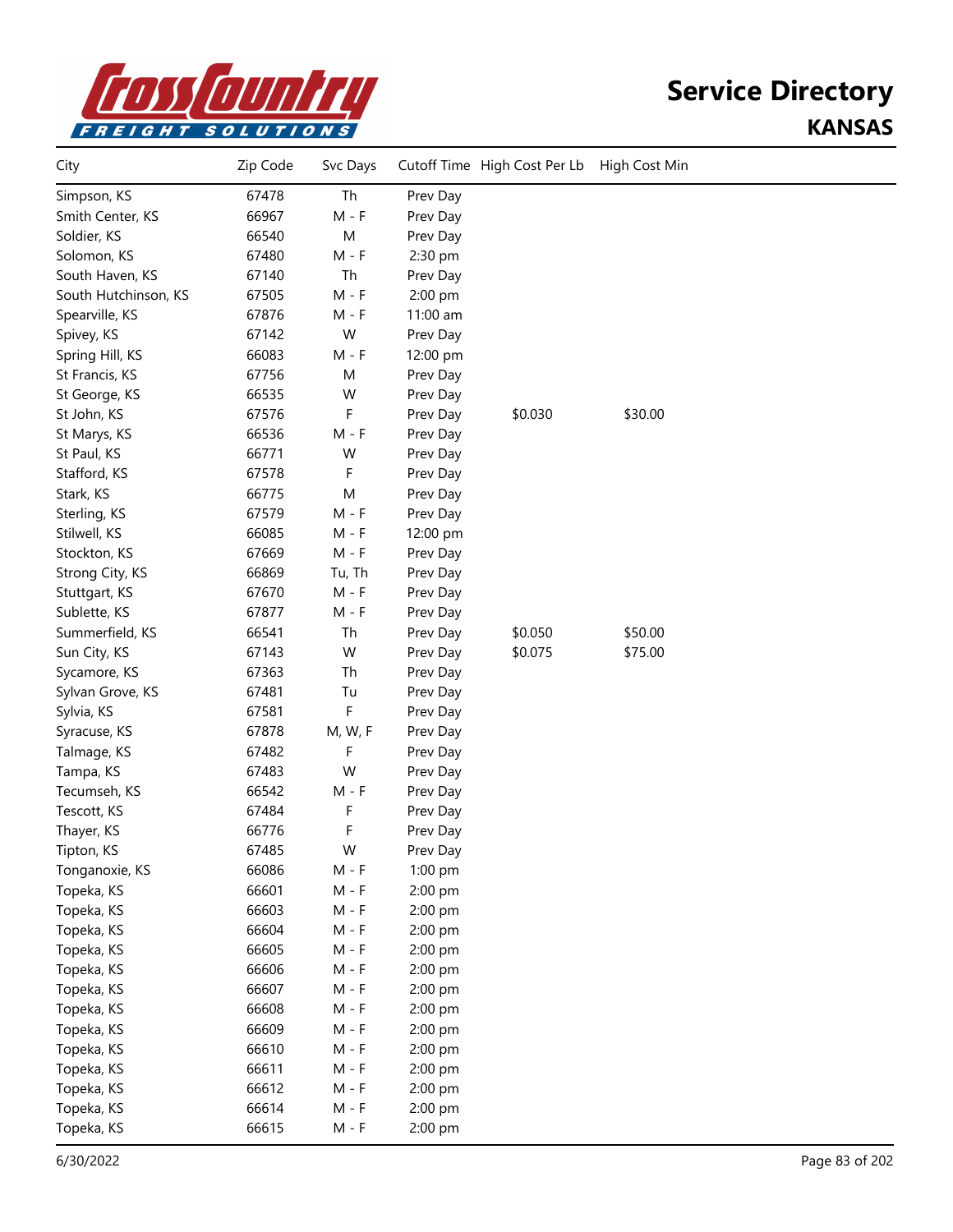

| City              | Zip Code | Svc Days  |          | Cutoff Time High Cost Per Lb | High Cost Min |  |
|-------------------|----------|-----------|----------|------------------------------|---------------|--|
| Topeka, KS        | 66616    | $M - F$   | 2:00 pm  |                              |               |  |
| Topeka, KS        | 66617    | $M - F$   | 2:00 pm  |                              |               |  |
| Topeka, KS        | 66618    | $M - F$   | 2:00 pm  |                              |               |  |
| Topeka, KS        | 66619    | $M - F$   | 2:00 pm  |                              |               |  |
| Topeka, KS        | 66620    | $M - F$   | 2:00 pm  |                              |               |  |
| Topeka, KS        | 66621    | $M - F$   | 2:00 pm  |                              |               |  |
| Topeka, KS        | 66622    | $M - F$   | 2:00 pm  |                              |               |  |
| Topeka, KS        | 66624    | $M - F$   | 2:00 pm  |                              |               |  |
| Topeka, KS        | 66625    | $M - F$   | 2:00 pm  |                              |               |  |
| Topeka, KS        | 66626    | $M - F$   | 2:00 pm  |                              |               |  |
| Topeka, KS        | 66628    | $M - F$   | 2:00 pm  |                              |               |  |
| Topeka, KS        | 66629    | $M - F$   | 2:00 pm  |                              |               |  |
| Topeka, KS        | 66634    | $M - F$   | 2:00 pm  |                              |               |  |
| Topeka, KS        | 66636    | $M - F$   | 2:00 pm  |                              |               |  |
| Topeka, KS        | 66637    | $M - F$   | 2:00 pm  |                              |               |  |
| Topeka, KS        | 66638    | $M - F$   | 2:00 pm  |                              |               |  |
| Topeka, KS        | 66642    | $M - F$   | 2:00 pm  |                              |               |  |
| Topeka, KS        | 66647    | $M - F$   | 2:00 pm  |                              |               |  |
| Topeka, KS        | 66652    | $M - F$   | 2:00 pm  |                              |               |  |
| Topeka, KS        | 66653    | $M - F$   | 2:00 pm  |                              |               |  |
| Topeka, KS        | 66658    | $M - F$   | 2:00 pm  |                              |               |  |
| Topeka, KS        | 66667    | $M - F$   | 2:00 pm  |                              |               |  |
| Topeka, KS        | 66675    | $M - F$   | 2:00 pm  |                              |               |  |
| Topeka, KS        | 66683    | $M - F$   | 2:00 pm  |                              |               |  |
| Topeka, KS        | 66686    | $M - F$   | 2:00 pm  |                              |               |  |
| Topeka, KS        | 66692    | $M - F$   | 2:00 pm  |                              |               |  |
| Topeka, KS        | 66699    | $M - F$   | 2:00 pm  |                              |               |  |
| Toronto, KS       | 66777    | F         | Prev Day |                              |               |  |
| Towanda, KS       | 67144    | M         | Prev Day |                              |               |  |
| Treece, KS        | 66778    | Tu        | Prev Day |                              |               |  |
| Tribune, KS       | 67879    | Tu, Th    | Prev Day |                              |               |  |
| Troy, KS          | 66087    | W         | Prev Day |                              |               |  |
| Turon, KS         | 67583    | M         | Prev Day |                              |               |  |
| Tyro, KS          | 67364    | M         | Prev Day | \$0.025                      | \$25.00       |  |
| Udall, KS         | 67146    | W         | Prev Day |                              |               |  |
| Ulysses, KS       | 67880    | $M - F$   | 1:30 pm  |                              |               |  |
| Uniontown, KS     | 66779    | Tu, Th    | Prev Day |                              |               |  |
| Utica, KS         | 67584    | ${\sf M}$ | Prev Day |                              |               |  |
| Valley Center, KS | 67147    | $M - F$   | 2:00 pm  |                              |               |  |
| Valley Falls, KS  | 66088    | M, F      | Prev Day |                              |               |  |
| Vassar, KS        | 66543    | Th        | Prev Day |                              |               |  |
| Vermillion, KS    | 66544    | Th        | Prev Day |                              |               |  |
| Victoria, KS      | 67671    | M         | Prev Day |                              |               |  |
| Viola, KS         | 67149    | F         | Prev Day |                              |               |  |
| Virgil, KS        | 66870    | F         | Prev Day |                              |               |  |
| Wa Keeney, KS     | 67672    | $M - F$   | Prev Day |                              |               |  |
| Wakarusa, KS      | 66546    | ${\sf M}$ | Prev Day |                              |               |  |
| Wakefield, KS     | 67487    | Tu, Th    | Prev Day |                              |               |  |
|                   |          |           |          |                              |               |  |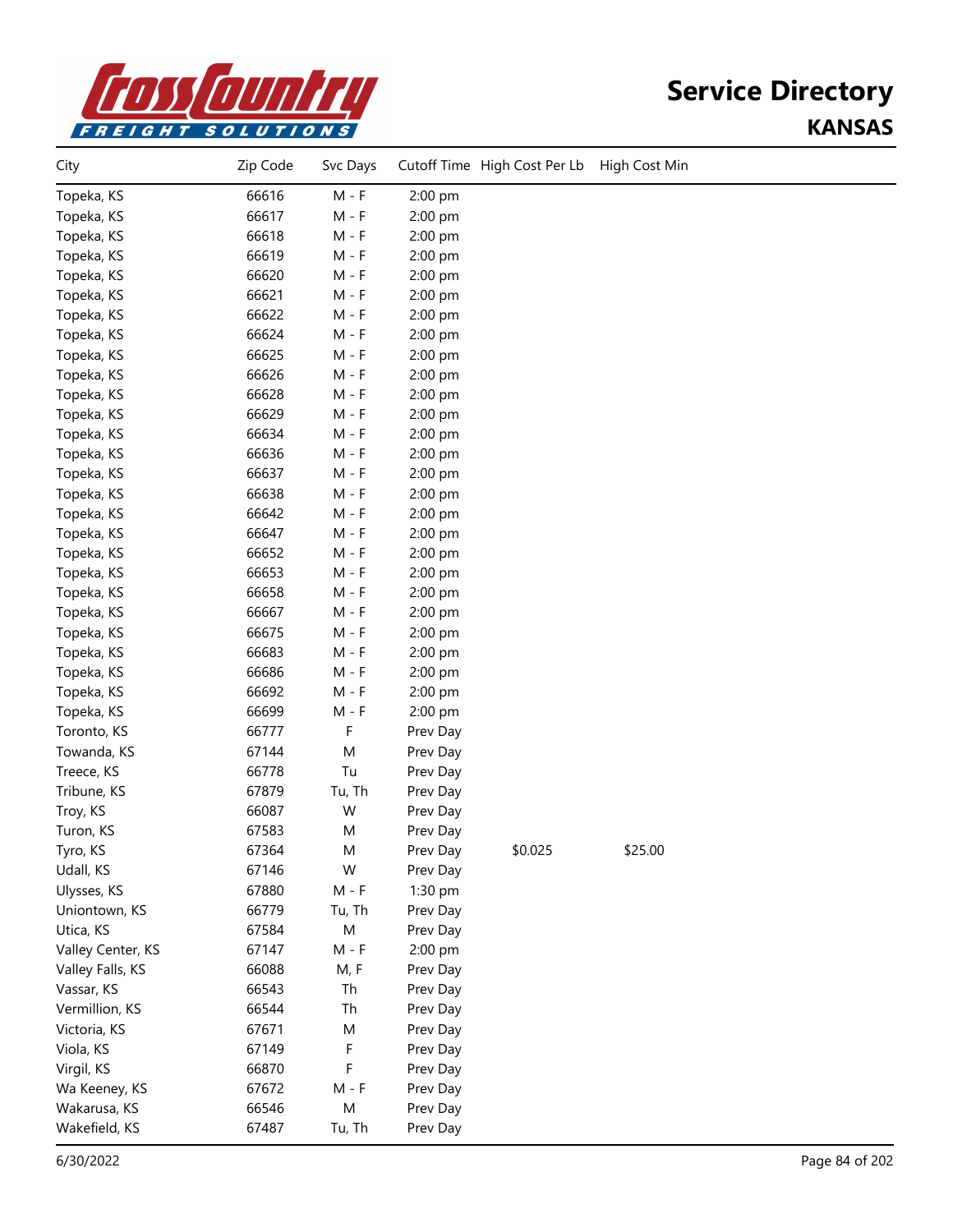

| City             | Zip Code | Svc Days |          | Cutoff Time High Cost Per Lb | High Cost Min |  |
|------------------|----------|----------|----------|------------------------------|---------------|--|
| Waldo, KS        | 67673    | M        | Prev Day |                              |               |  |
| Waldron, KS      | 67150    | M        | Prev Day |                              |               |  |
| Walker, KS       | 67674    | M        | Prev Day |                              |               |  |
| Wallace, KS      | 67761    | Th       | Prev Day |                              |               |  |
| Walnut, KS       | 66780    | W        | Prev Day |                              |               |  |
| Walton, KS       | 67151    | M        | Prev Day |                              |               |  |
| Wamego, KS       | 66547    | $M - F$  | Prev Day |                              |               |  |
| Washington, KS   | 66968    | M, W, F  | Prev Day |                              |               |  |
| Waterville, KS   | 66548    | $M - F$  | 1:00 pm  |                              |               |  |
| Wathena, KS      | 66090    | W        | Prev Day |                              |               |  |
| Waverly, KS      | 66871    | W        | Prev Day |                              |               |  |
| Webber, KS       | 66970    | Th       | Prev Day | \$0.025                      | \$25.00       |  |
| Weir, KS         | 66781    | F        | Prev Day |                              |               |  |
| Welda, KS        | 66091    | Th       | Prev Day |                              |               |  |
| Wellington, KS   | 67152    | $M - F$  | 12:00 pm |                              |               |  |
| Wellsville, KS   | 66092    | $M - F$  | Prev Day |                              |               |  |
| Weskan, KS       | 67762    | Th       | Prev Day | \$0.025                      | \$25.00       |  |
| West Mineral, KS | 66782    | F        | Prev Day |                              |               |  |
| Westmoreland, KS | 66549    | F        | Prev Day |                              |               |  |
| Westphalia, KS   | 66093    | Tu       | Prev Day |                              |               |  |
| Wetmore, KS      | 66550    | M        | Prev Day |                              |               |  |
| Wheaton, KS      | 66551    | F        | Prev Day |                              |               |  |
| White City, KS   | 66872    | M        | Prev Day |                              |               |  |
| White Cloud, KS  | 66094    | W        | Prev Day | \$0.025                      | \$25.00       |  |
| Whitewater, KS   | 67154    | M        | Prev Day |                              |               |  |
| Whiting, KS      | 66552    | F        | Prev Day |                              |               |  |
| Wichita, KS      | 67200    | $M - F$  | 2:00 pm  |                              |               |  |
| Wichita, KS      | 67201    | $M - F$  | 2:00 pm  |                              |               |  |
| Wichita, KS      | 67202    | M - F    | 2:00 pm  |                              |               |  |
| Wichita, KS      | 67203    | M - F    | 2:00 pm  |                              |               |  |
| Wichita, KS      | 67204    | M - F    | 2:00 pm  |                              |               |  |
| Wichita, KS      | 67205    | M - F    | 2:00 pm  |                              |               |  |
| Wichita, KS      | 67206    | M - F    | 2:00 pm  |                              |               |  |
| Wichita, KS      | 67207    | M - F    | 2:00 pm  |                              |               |  |
| Wichita, KS      | 67208    | $M - F$  | 2:00 pm  |                              |               |  |
| Wichita, KS      | 67209    | $M - F$  | 2:00 pm  |                              |               |  |
| Wichita, KS      | 67210    | $M - F$  | 2:00 pm  |                              |               |  |
| Wichita, KS      | 67211    | $M - F$  | 2:00 pm  |                              |               |  |
| Wichita, KS      | 67212    | $M - F$  | 2:00 pm  |                              |               |  |
| Wichita, KS      | 67213    | $M - F$  | 2:00 pm  |                              |               |  |
| Wichita, KS      | 67214    | $M - F$  | 2:00 pm  |                              |               |  |
| Wichita, KS      | 67215    | $M - F$  | 2:00 pm  |                              |               |  |
| Wichita, KS      | 67216    | $M - F$  | 2:00 pm  |                              |               |  |
| Wichita, KS      | 67217    | $M - F$  | 2:00 pm  |                              |               |  |
| Wichita, KS      | 67218    | $M - F$  | 2:00 pm  |                              |               |  |
| Wichita, KS      | 67219    | $M - F$  | 2:00 pm  |                              |               |  |
| Wichita, KS      | 67220    | $M - F$  | 2:00 pm  |                              |               |  |
| Wichita, KS      | 67223    | $M - F$  | 2:00 pm  |                              |               |  |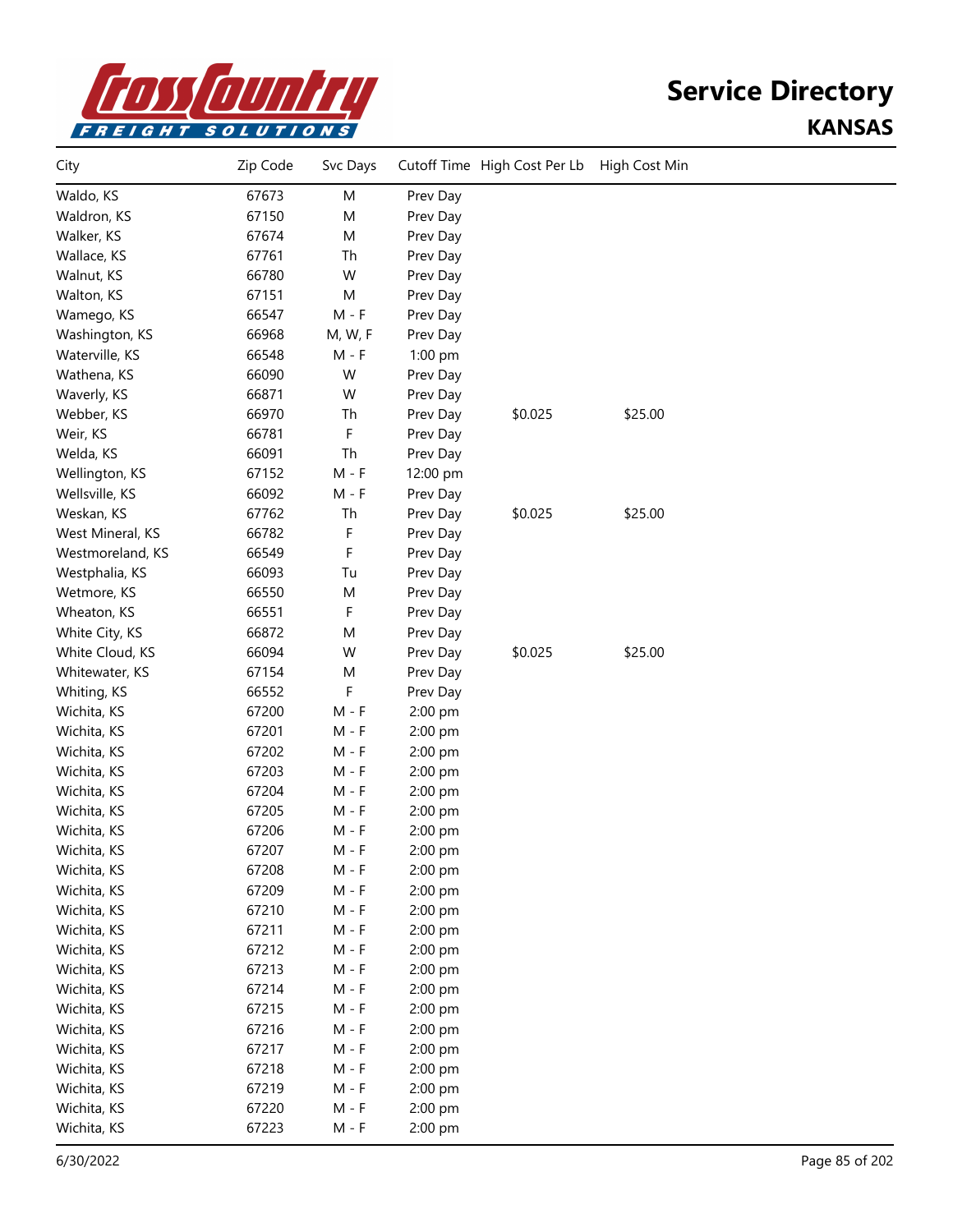

| City             | Zip Code | Svc Days | Cutoff Time High Cost Per Lb | High Cost Min |
|------------------|----------|----------|------------------------------|---------------|
| Wichita, KS      | 67226    | $M - F$  | 2:00 pm                      |               |
| Wichita, KS      | 67227    | $M - F$  | 2:00 pm                      |               |
| Wichita, KS      | 67228    | $M - F$  | 2:00 pm                      |               |
| Wichita, KS      | 67230    | $M - F$  | 2:00 pm                      |               |
| Wichita, KS      | 67231    | $M - F$  | 2:00 pm                      |               |
| Wichita, KS      | 67232    | $M - F$  | 2:00 pm                      |               |
| Wichita, KS      | 67233    | $M - F$  | 2:00 pm                      |               |
| Wichita, KS      | 67235    | $M - F$  | 2:00 pm                      |               |
| Wichita, KS      | 67236    | $M - F$  | 2:00 pm                      |               |
| Wichita, KS      | 67251    | $M - F$  | 2:00 pm                      |               |
| Wichita, KS      | 67256    | $M - F$  | 2:00 pm                      |               |
| Wichita, KS      | 67257    | $M - F$  | 2:00 pm                      |               |
| Wichita, KS      | 67259    | $M - F$  | 2:00 pm                      |               |
| Wichita, KS      | 67260    | $M - F$  | 2:00 pm                      |               |
| Wichita, KS      | 67275    | $M - F$  | 2:00 pm                      |               |
| Wichita, KS      | 67276    | $M - F$  | 2:00 pm                      |               |
| Wichita, KS      | 67277    | $M - F$  | 2:00 pm                      |               |
| Wichita, KS      | 67278    | $M - F$  | 2:00 pm                      |               |
| Williamsburg, KS | 66095    | F        | Prev Day                     |               |
| Wilmore, KS      | 67155    | F        | Prev Day                     |               |
| Wilsey, KS       | 66873    | M        | Prev Day                     |               |
| Wilson, KS       | 67490    | Tu       | Prev Day                     |               |
| Winchester, KS   | 66097    | F        | Prev Day                     |               |
| Windom, KS       | 67491    | M        | Prev Day                     |               |
| Winfield, KS     | 67156    | $M - F$  | 2:00 pm                      |               |
| Winona, KS       | 67764    | Th       | Prev Day                     |               |
| Woodbine, KS     | 67492    | M        | Prev Day                     |               |
| Woodston, KS     | 67675    | M        | Prev Day                     |               |
| Wright, KS       | 67882    | $M - F$  | 11:00 am                     |               |
| Yates Center, KS | 66783    | M, W, F  | Prev Day                     |               |
| Yoder, KS        | 67585    | Tu, Th   | Prev Day                     |               |
| Zenda, KS        | 67159    | W        | Prev Day                     |               |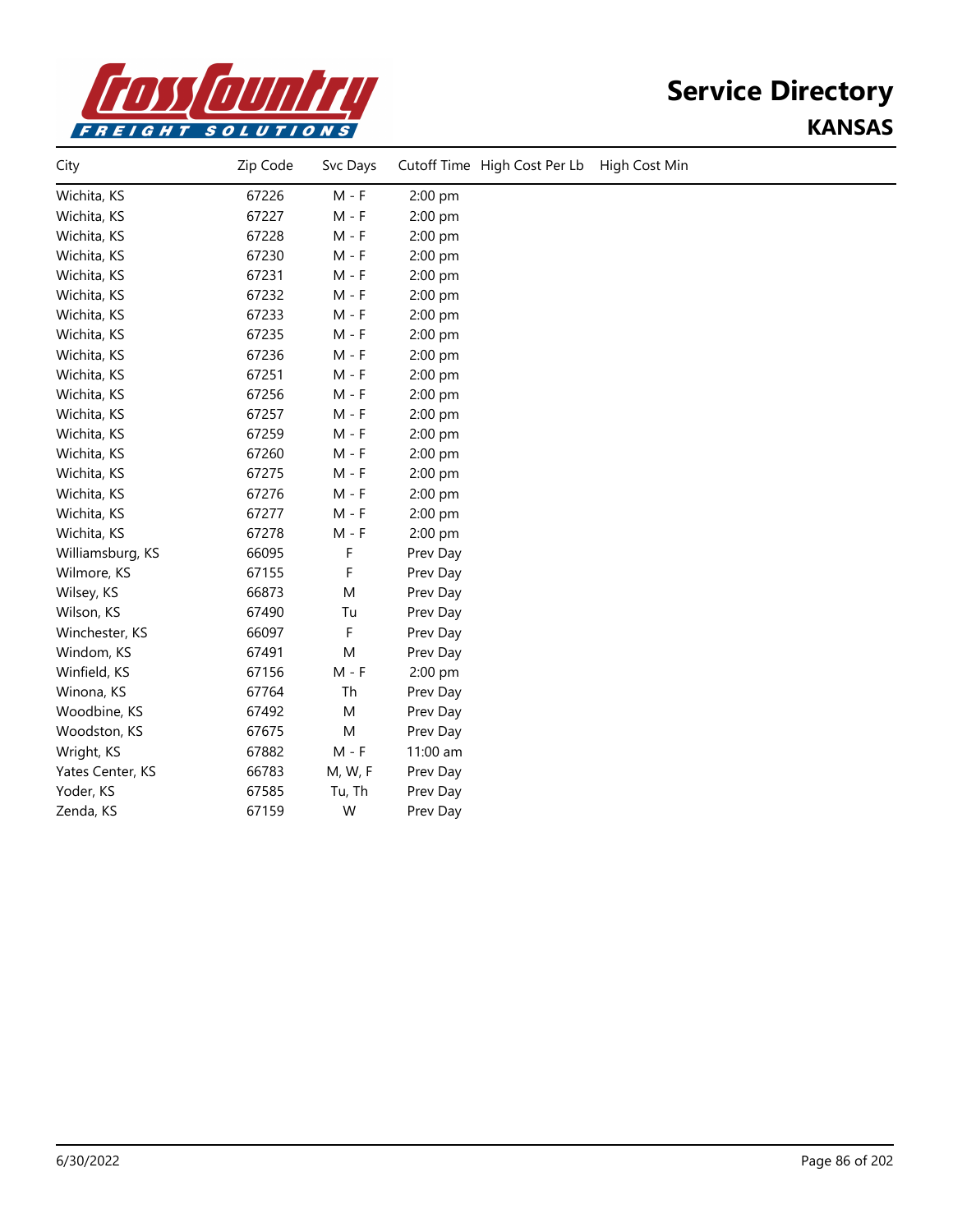

| City              | Zip Code | Svc Days  |           | Cutoff Time High Cost Per Lb | High Cost Min |  |
|-------------------|----------|-----------|-----------|------------------------------|---------------|--|
| Ada, MN           | 56510    | $M - F$   | Prev Day  |                              |               |  |
| Adams, MN         | 55909    | $M - F$   | 10:00 am  |                              |               |  |
| Adolph, MN        | 55701    | $M - F$   | Prev Day  | \$0.030                      | \$30.00       |  |
| Adrian, MN        | 56110    | Tu, Th    | Prev Day  |                              |               |  |
| Afton, MN         | 55001    | $M - F$   | Prev Day  |                              |               |  |
| Ah Gwah Ching, MN | 56430    | $M - F$   | Prev Day  | \$0.025                      | \$25.00       |  |
| Aitkin, MN        | 56431    | $M - F$   | Prev Day  | \$0.025                      | \$25.00       |  |
| Akeley, MN        | 56433    | Tu, W     | Prev Day  | \$0.020                      | \$20.00       |  |
| Albany, MN        | 56307    | W, F      | Prev Day  |                              |               |  |
| Albert Lea, MN    | 56007    | $M - F$   | 11:00 am  |                              |               |  |
| Alberta, MN       | 56207    | Tu        | Prev Day  | \$0.015                      | \$15.00       |  |
| Albertville, MN   | 55301    | W, F      | Prev Day  |                              |               |  |
| Alborn, MN        | 55702    | $M - F$   | Prev Day  | \$0.030                      | \$30.00       |  |
| Alden, MN         | 56009    | $Tu - F$  | Prev Day  |                              |               |  |
| Aldrich, MN       | 56434    | $M - F$   | Prev Day  | \$0.025                      | \$25.00       |  |
| Alexandria, MN    | 56308    | $M - F$   | 10:30 am  |                              |               |  |
| Alida, MN         | 56676    | Must Call | Prev Day  |                              |               |  |
| Almelund, MN      | 55002    | $Tu - F$  | Prev Day  | \$0.015                      | \$15.00       |  |
| Alpha, MN         | 56111    | Th        | Prev Day  |                              |               |  |
| Altura, MN        | 55910    | Th        | Prev Day  |                              |               |  |
| Alvarado, MN      | 56710    | $M - Th$  | Prev Day  |                              |               |  |
| Amboy, MN         | 56010    | $M - F$   | Prev Day  | \$0.025                      | \$25.00       |  |
| Amiret, MN        | 56175    | F         | Prev Day  | \$0.015                      | \$15.00       |  |
| Amor, MN          | 56515    | M         | Prev Day  | \$0.025                      | \$25.00       |  |
| Andover, MN       | 55303    | $M - F$   | 12:00 pm  |                              |               |  |
| Andover, MN       | 55304    | $M - F$   | 12:00 pm  |                              |               |  |
| Angora, MN        | 55703    | Tu        | Prev Day  |                              |               |  |
| Angus, MN         | 56712    | M         | Prev Day  |                              |               |  |
| Annandale, MN     | 55302    | Tu, Th    | Prev Day  |                              |               |  |
| Anoka, MN         | 55303    | $M - F$   | 1:00 pm   |                              |               |  |
| Anoka, MN         | 55304    | $M - F$   | 12:00 pm  |                              |               |  |
| Apple Valley, MN  | 55124    | $M - F$   | 12:00 pm  |                              |               |  |
| Appleton, MN      | 56208    | $M - F$   | 10:00 am  |                              |               |  |
| Arago, MN         | 56470    | Must Call | Prev Day  |                              |               |  |
| Arco, MN          | 56113    | M         | Prev Day  | \$0.015                      | \$15.00       |  |
| Arden Hills, MN   | 55112    | $M - F$   | 3:00 pm   |                              |               |  |
| Arden Hills, MN   | 55126    | $M - F$   | 3:00 pm   |                              |               |  |
| Argyle, MN        | 56713    | Tu, Th    | Prev Day  | \$0.025                      | \$25.00       |  |
| Arlington, MN     | 55307    | $M - F$   | Prev Day  | \$0.020                      | \$20.00       |  |
| Ash Lake, MN      | 55771    | Must Call | Must Call | \$0.030                      | \$30.00       |  |
| Ashby, MN         | 56309    | M         | Prev Day  | \$0.015                      | \$15.00       |  |
| Askov, MN         | 55704    | $M - F$   | Prev Day  | \$0.030                      | \$30.00       |  |
| Atkinson, MN      | 55718    | M, W      | Prev Day  | \$0.025                      | \$25.00       |  |
| Atwater, MN       | 56209    | $M - F$   | 12:00 pm  | \$0.020                      | \$20.00       |  |
| Audubon, MN       | 56511    | $M - F$   | Prev Day  |                              |               |  |
| Aurora, MN        | 55705    | M, Th     | Prev Day  | \$0.030                      | \$30.00       |  |
| Austin, MN        | 55912    | $M - F$   | 10:00 am  |                              |               |  |
| Averill, MN       | 56547    | M         | Prev Day  |                              |               |  |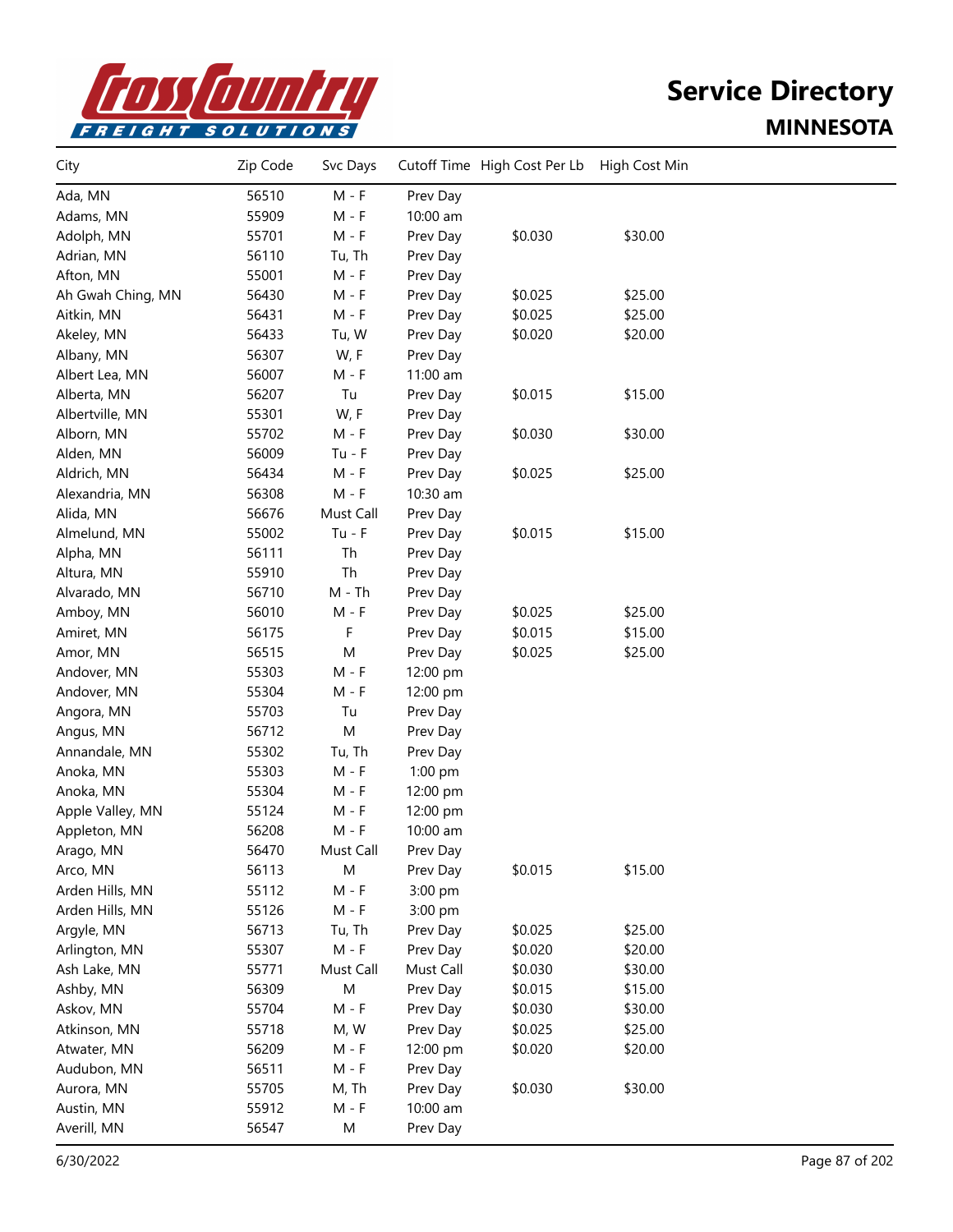

| City             | Zip Code | Svc Days  |           | Cutoff Time High Cost Per Lb | High Cost Min |  |
|------------------|----------|-----------|-----------|------------------------------|---------------|--|
| Avoca, MN        | 56114    | M         | Prev Day  | \$0.015                      | \$15.00       |  |
| Avon, MN         | 56310    | $Tu - F$  | Prev Day  |                              |               |  |
| Babbitt, MN      | 55706    | Th        | Prev Day  |                              |               |  |
| Backus, MN       | 56435    | Must Call | Prev Day  | \$0.025                      | \$25.00       |  |
| Badger, MN       | 56714    | M, W, F   | Prev Day  | \$0.030                      | \$30.00       |  |
| Bagley, MN       | 56621    | W         | Prev Day  |                              |               |  |
| Baker, MN        | 56580    | M         | Prev Day  | \$0.020                      | \$20.00       |  |
| Balaton, MN      | 56115    | W         | Prev Day  | \$0.015                      | \$15.00       |  |
| Ball Club, MN    | 56636    | Must Call | Must Call | \$0.030                      | \$30.00       |  |
| Barnesville, MN  | 56514    | F         | Prev Day  |                              |               |  |
| Barnum, MN       | 55707    | $M - F$   | Prev Day  | \$0.030                      | \$30.00       |  |
| Barrett, MN      | 56311    | W         | Prev Day  |                              |               |  |
| Barrows, MN      | 56401    | $M - F$   | Prev Day  | \$0.025                      | \$25.00       |  |
| Barry, MN        | 56210    | W         | Prev Day  | \$0.015                      | \$15.00       |  |
| Battle Lake, MN  | 56515    | $M - F$   | Prev Day  | \$0.025                      | \$25.00       |  |
| Baudette, MN     | 56623    | Must Call | Must Call | \$0.135                      | \$135.00      |  |
| Baxter, MN       | 56425    | $M - F$   | Prev Day  |                              |               |  |
| Bay Lake, MN     | 56444    | $M - F$   | Prev Day  | \$0.025                      | \$25.00       |  |
| Bayport, MN      | 55003    | $M - F$   | Prev Day  |                              |               |  |
| Bear River, MN   | 55723    | Must Call | Must Call | \$0.030                      | \$30.00       |  |
| Beardsley, MN    | 56211    | Must Call | Prev Day  | \$0.015                      | \$15.00       |  |
| Beauford, MN     | 56065    | $M - F$   | Prev Day  | \$0.020                      | \$20.00       |  |
| Beaver Bay, MN   | 55601    | Must Call | Must Call | \$0.030                      | \$30.00       |  |
| Beaver Creek, MN | 56116    | Tu, Th    | Prev Day  |                              |               |  |
| Becida, MN       | 56678    | Must Call | Prev Day  | \$0.030                      | \$30.00       |  |
| Becker, MN       | 55308    | W, F      | Prev Day  |                              |               |  |
| Bejou, MN        | 56516    | Th        | Prev Day  |                              |               |  |
| Belgrade, MN     | 56312    | M         | Prev Day  |                              |               |  |
| Belle Plaine, MN | 56011    | $Tu - F$  | Prev Day  |                              |               |  |
| Bellingham, MN   | 56212    | W         | Prev Day  | \$0.015                      | \$15.00       |  |
| Beltrami, MN     | 56517    | W         | Prev Day  | \$0.020                      | \$20.00       |  |
| Belview, MN      | 56214    | M         | Prev Day  | \$0.015                      | \$15.00       |  |
| Bemidji, MN      | 56601    | $M - F$   | 10:00 am  |                              |               |  |
| Bemidji, MN      | 56619    | M - F     | 10:00 am  |                              |               |  |
| Bena, MN         | 56626    | Must Call | Must Call | \$0.030                      | \$30.00       |  |
| Benedict, MN     | 56436    | W         | Prev Day  | \$0.020                      | \$20.00       |  |
| Benson, MN       | 56215    | M, W, F   | 10:30 am  |                              |               |  |
| Bergville, MN    | 56661    | Must Call | Must Call | \$0.030                      | \$30.00       |  |
| Berne, MN        | 55985    | M         | Prev Day  |                              |               |  |
| Berner, MN       | 56644    | Must Call | Prev Day  | \$0.030                      | \$30.00       |  |
| Beroun, MN       | 55063    | Must Call | Prev Day  | \$0.020                      | \$20.00       |  |
| Bertha, MN       | 56437    | $M - F$   | Prev Day  | \$0.025                      | \$25.00       |  |
| Bethel, MN       | 55005    | $Tu - F$  | Prev Day  | \$0.015                      | \$15.00       |  |
| Big Falls, MN    | 56627    | Must Call | Must Call | \$0.030                      | \$30.00       |  |
| Big Lake, MN     | 55309    | W, F      | Prev Day  |                              |               |  |
| Bigelow, MN      | 56117    | Tu        | Prev Day  |                              |               |  |
| Bigfork, MN      | 56628    | Must Call | Must Call | \$0.030                      | \$30.00       |  |
| Bingham Lake, MN | 56118    | $Tu - F$  | Prev Day  |                              |               |  |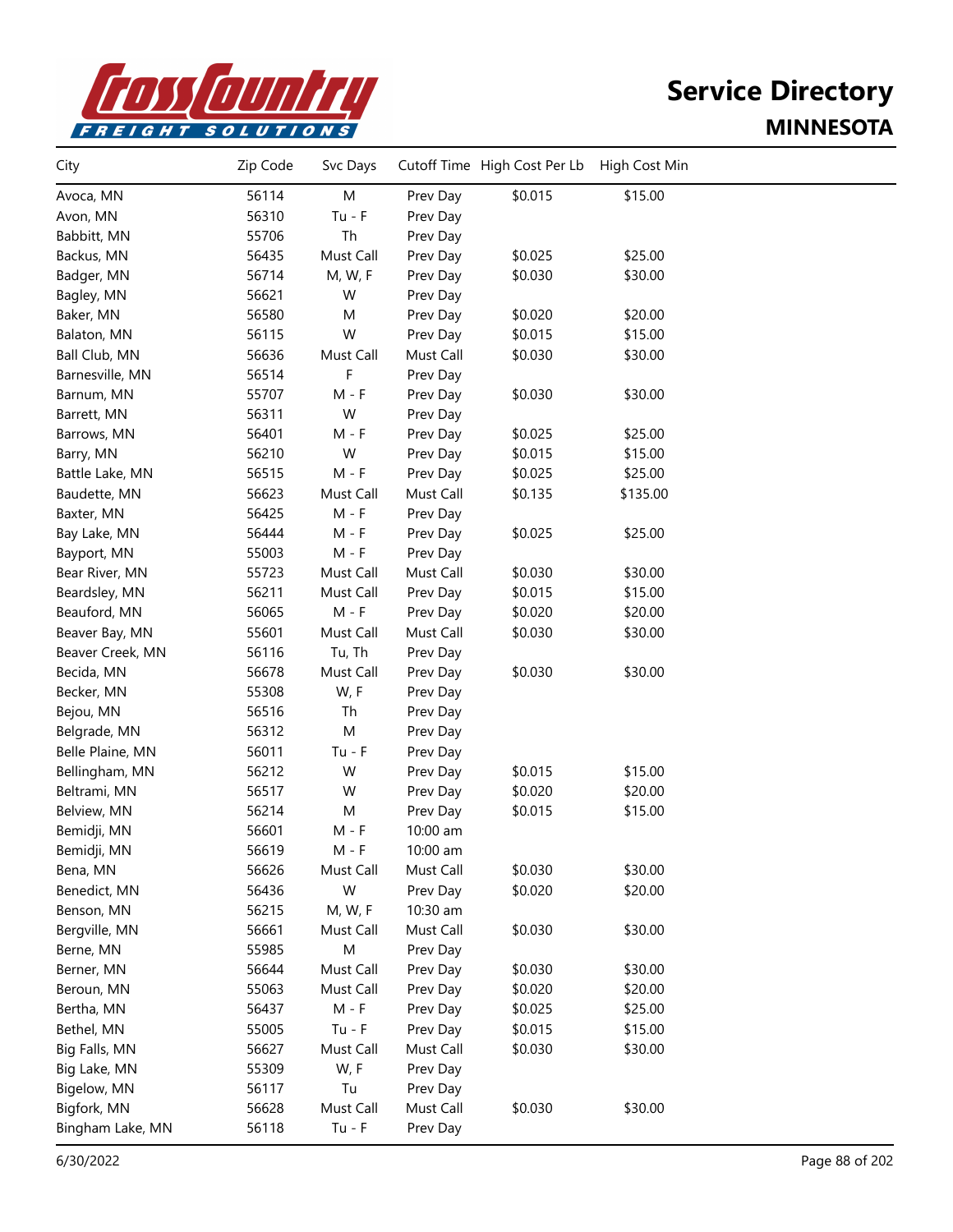

| City                        | Zip Code | Svc Days                    |           | Cutoff Time High Cost Per Lb | High Cost Min |  |
|-----------------------------|----------|-----------------------------|-----------|------------------------------|---------------|--|
| Bird Island, MN             | 55310    | $M - F$                     | Prev Day  | \$0.020                      | \$20.00       |  |
| Biwabik, MN                 | 55708    | Th                          | Prev Day  | \$0.030                      | \$30.00       |  |
| Bixby, MN                   | 55917    | $M - F$                     | 10:00 am  |                              |               |  |
| Black Hammer, MN            | 55974    | $M - F$                     | 10:00 am  |                              |               |  |
| Blackberry, MN              | 55744    | Th                          | Prev Day  | \$0.030                      | \$30.00       |  |
| Blackduck, MN               | 56630    | Tu, Th                      | Prev Day  | \$0.030                      | \$30.00       |  |
| Blaine, MN                  | 55014    | $M - F$                     | 3:00 pm   |                              |               |  |
| Blaine, MN                  | 55434    | $M - F$                     | 3:00 pm   |                              |               |  |
| Blaine, MN                  | 55449    | $M - F$                     | 3:00 pm   |                              |               |  |
| Blomkest, MN                | 56216    | $M - F$                     | Prev Day  | \$0.020                      | \$20.00       |  |
| <b>Blooming Prairie, MN</b> | 55917    | $Tu - F$                    | 10:00 am  |                              |               |  |
| Bloomington, MN             | 55420    | $M - F$                     | 3:00 pm   |                              |               |  |
| Bloomington, MN             | 55423    | $M - F$                     | 3:00 pm   |                              |               |  |
| Bloomington, MN             | 55425    | M - F                       | 3:00 pm   |                              |               |  |
| Bloomington, MN             | 55431    | $M - F$                     | 3:00 pm   |                              |               |  |
| Bloomington, MN             | 55435    | M - F                       | 3:00 pm   |                              |               |  |
| Bloomington, MN             | 55437    | M - F                       | 3:00 pm   |                              |               |  |
| Bloomington, MN             | 55438    | $M - F$                     | 3:00 pm   |                              |               |  |
| Blue Earth, MN              | 56013    | $Tu - F$                    | Prev Day  |                              |               |  |
| Bluffton, MN                | 56518    | M                           | Prev Day  |                              |               |  |
| Bock, MN                    | 56313    | $M - F$                     | Prev Day  | \$0.020                      | \$20.00       |  |
| Bongards, MN                | 55368    | M - F                       | Prev Day  | \$0.025                      | \$25.00       |  |
| Borup, MN                   | 56519    | F                           | Prev Day  | \$0.020                      | \$20.00       |  |
| Bovey, MN                   | 55709    | M - F                       | Prev Day  | \$0.030                      | \$30.00       |  |
| Bowlus, MN                  | 56314    | M - F                       | Prev Day  | \$0.020                      | \$20.00       |  |
| Bowstring, MN               | 56631    | Must Call                   | Must Call | \$0.030                      | \$30.00       |  |
| Boy River, MN               | 56672    | Must Call                   | Prev Day  | \$0.030                      | \$30.00       |  |
| Boyd, MN                    | 56218    | W                           | Prev Day  | \$0.015                      | \$15.00       |  |
| Bradford, MN                | 55008    | Must Call                   | Prev Day  |                              |               |  |
| Braham, MN                  | 55006    | F                           | Prev Day  | \$0.020                      | \$20.00       |  |
| Brainerd, MN                | 56401    | $M - F$                     | Prev Day  |                              |               |  |
| Branch, MN                  | 55056    | Must Call                   | Prev Day  | \$0.015                      | \$15.00       |  |
| Brandon, MN                 | 56315    | M                           | Prev Day  |                              |               |  |
| Bratsberg, MN               | 55971    | Th                          | Prev Day  |                              |               |  |
| Breckenridge, MN            | 56520    | M - F                       | 12:00 pm  |                              |               |  |
| Breezy Point, MN            | 56472    | Must Call                   | Prev Day  | \$0.025                      | \$25.00       |  |
| Brevik, MN                  | 56655    | Must Call                   | Prev Day  | \$0.030                      | \$30.00       |  |
| Brewster, MN                | 56119    | $M - F$                     | Prev Day  |                              |               |  |
| Bricelyn, MN                | 56014    | $M - F$                     | Prev Day  | \$0.020                      | \$20.00       |  |
| Brimson, MN                 | 55602    | Must Call                   | Must Call | \$0.030                      | \$30.00       |  |
| Britt, MN                   | 55710    | Tu                          | Prev Day  | \$0.030                      | \$30.00       |  |
| Brook Park, MN              | 55007    | $\mathsf{M}$ - $\mathsf{F}$ | Prev Day  | \$0.015                      | \$15.00       |  |
| Brooklyn Center, MN         | 55428    | $M - F$                     | 3:00 pm   |                              |               |  |
| Brooklyn Center, MN         | 55429    | $M - F$                     | 3:00 pm   |                              |               |  |
| Brooklyn Center, MN         | 55430    | $M - F$                     | 3:00 pm   |                              |               |  |
| Brooklyn Center, MN         | 55443    | $M - F$                     | 3:00 pm   |                              |               |  |
| Brooklyn Center, MN         | 55444    | $M - F$                     | 3:00 pm   |                              |               |  |
| Brooklyn Park, MN           | 55428    | $M - F$                     | 3:00 pm   |                              |               |  |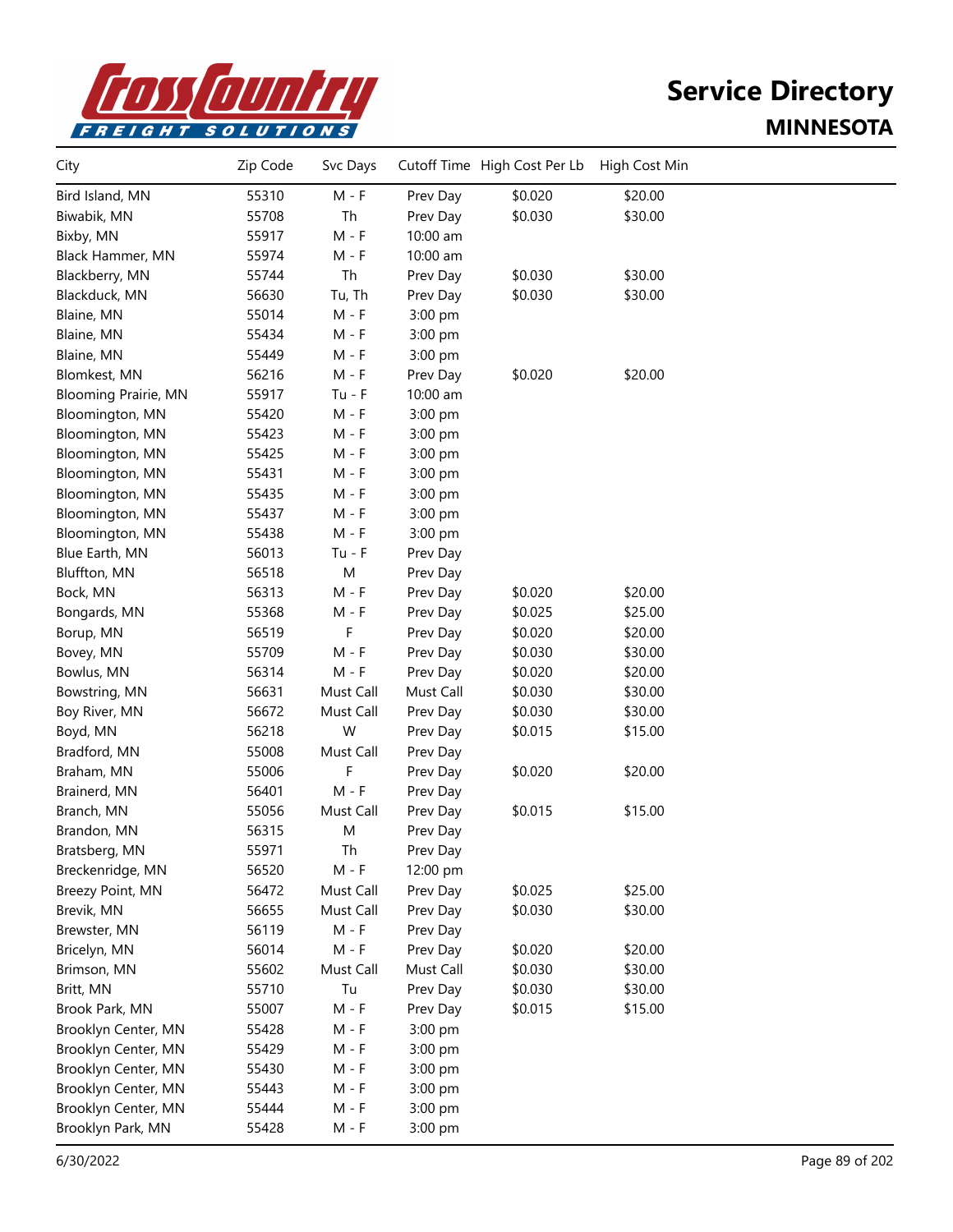

| City              | Zip Code | Svc Days  |           | Cutoff Time High Cost Per Lb | High Cost Min |  |
|-------------------|----------|-----------|-----------|------------------------------|---------------|--|
| Brooklyn Park, MN | 55429    | $M - F$   | 3:00 pm   |                              |               |  |
| Brooklyn Park, MN | 55443    | $M - F$   | 3:00 pm   |                              |               |  |
| Brooklyn Park, MN | 55444    | $M - F$   | 3:00 pm   |                              |               |  |
| Brooklyn Park, MN | 55445    | $M - F$   | 3:00 pm   |                              |               |  |
| Brooks, MN        | 56715    | Th        | Prev Day  | \$0.030                      | \$30.00       |  |
| Brookston, MN     | 55711    | $M - F$   | Prev Day  | \$0.030                      | \$30.00       |  |
| Brooten, MN       | 56316    | ${\sf M}$ | Prev Day  |                              |               |  |
| Browerville, MN   | 56438    | $M - F$   | Prev Day  | \$0.025                      | \$25.00       |  |
| Browns Valley, MN | 56219    | W         | Prev Day  |                              |               |  |
| Brownsdale, MN    | 55918    | $Tu - F$  | 10:00 am  |                              |               |  |
| Brownsville, MN   | 55919    | Tu        | Prev Day  | \$0.025                      | \$25.00       |  |
| Brownton, MN      | 55312    | $M - F$   | Prev Day  | \$0.020                      | \$20.00       |  |
| Bruno, MN         | 55712    | Must Call | Must Call | \$0.030                      | \$30.00       |  |
| Brunswick, MN     | 55051    | F         | Prev Day  | \$0.015                      | \$15.00       |  |
| Buckman, MN       | 56317    | $M - F$   | Prev Day  | \$0.020                      | \$20.00       |  |
| Buffalo Lake, MN  | 55314    | $M - F$   | Prev Day  | \$0.020                      | \$20.00       |  |
| Buffalo, MN       | 55313    | Tu, Th    | Prev Day  |                              |               |  |
| Buhl, MN          | 55713    | $M - F$   | Prev Day  |                              |               |  |
| Burnett, MN       | 55779    | $M - F$   | Prev Day  | \$0.030                      | \$30.00       |  |
| Burnsville, MN    | 55306    | $M - F$   | 3:00 pm   |                              |               |  |
| Burnsville, MN    | 55337    | $M - F$   | 3:00 pm   |                              |               |  |
| Burtrum, MN       | 56318    | $M - F$   | Prev Day  | \$0.020                      | \$20.00       |  |
| Butterfield, MN   | 56120    | $M - F$   | Prev Day  | \$0.020                      | \$20.00       |  |
| Buyck, MN         | 55771    | Must Call | Must Call | \$0.030                      | \$30.00       |  |
| Byron, MN         | 55920    | M - F     | Prev Day  |                              |               |  |
| Cable, MN         | 56304    | Must Call | 12:00 pm  | \$0.030                      | \$30.00       |  |
| Caledonia, MN     | 55921    | $Tu - F$  | Prev Day  |                              |               |  |
| Callaway, MN      | 56521    | Th        | Prev Day  |                              |               |  |
| Calumet, MN       | 55716    | $M - F$   | Prev Day  | \$0.030                      | \$30.00       |  |
| Cambridge, MN     | 55008    | $Tu - F$  | Prev Day  |                              |               |  |
| Campbell, MN      | 56522    | Th        | Prev Day  | \$0.020                      | \$20.00       |  |
| Canby, MN         | 56220    | $M - F$   | Prev Day  |                              |               |  |
| Cannon City, MN   | 55021    | Tu        | Prev Day  |                              |               |  |
| Cannon Falls, MN  | 55009    | Tu - F    | 10:00 am  |                              |               |  |
| Canton, MN        | 55922    | $M - F$   | 10:00 am  |                              |               |  |
| Canyon, MN        | 55717    | $M - F$   | Prev Day  | \$0.030                      | \$30.00       |  |
| Carlisle, MN      | 56537    | M         | Prev Day  | \$0.025                      | \$25.00       |  |
| Carlos, MN        | 56319    | $M - F$   | Prev Day  |                              |               |  |
| Carlton, MN       | 55718    | $M - F$   | Prev Day  |                              |               |  |
| Carver, MN        | 55315    | $M - F$   | Prev Day  |                              |               |  |
| Cass Lake, MN     | 56633    | Tu, W     | Prev Day  | \$0.030                      | \$30.00       |  |
| Castle Danger, MN | 55616    | Must Call | Must Call | \$0.030                      | \$30.00       |  |
| Castle Rock, MN   | 55010    | $Tu - F$  | Prev Day  | \$0.015                      | \$15.00       |  |
| Cedar Mills, MN   | 55350    | $M - F$   | Prev Day  | \$0.025                      | \$25.00       |  |
| Cedar, MN         | 55011    | Must Call | Prev Day  | \$0.015                      | \$15.00       |  |
| Center City, MN   | 55012    | Must Call | Prev Day  | \$0.015                      | \$15.00       |  |
| Centerville, MN   | 55038    | $Tu - F$  | 3:00 pm   |                              |               |  |
| Ceylon, MN        | 56121    | $M - F$   | Prev Day  | \$0.020                      | \$20.00       |  |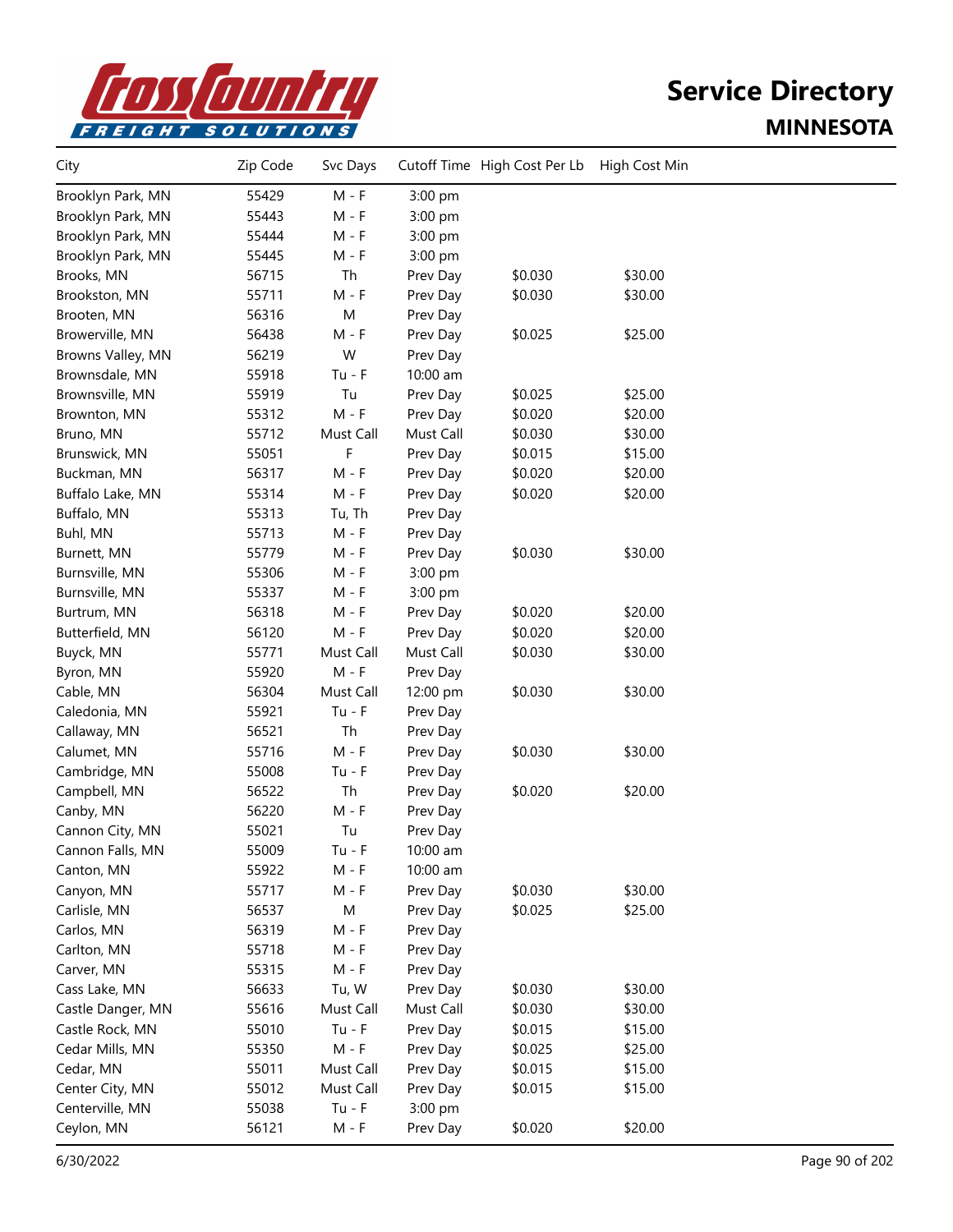

| City                 | Zip Code | Svc Days |          | Cutoff Time High Cost Per Lb | High Cost Min |  |
|----------------------|----------|----------|----------|------------------------------|---------------|--|
| Champlin, MN         | 55316    | $M - F$  | 3:00 pm  |                              |               |  |
| Chandler, MN         | 56122    | M        | Prev Day | \$0.015                      | \$15.00       |  |
| Chanhassen, MN       | 55317    | $M - F$  | 3:00 pm  |                              |               |  |
| Chaska, MN           | 55318    | $M - F$  | 3:00 pm  |                              |               |  |
| Chatfield, MN        | 55923    | Tu, Th   | Prev Day |                              |               |  |
| Cherry Grove, MN     | 55975    | $M - F$  | 10:00 am |                              |               |  |
| Chester, MN          | 55904    | M        | Prev Day |                              |               |  |
| Chisago City, MN     | 55013    | Tu       | Prev Day | \$0.015                      | \$15.00       |  |
| Chisholm, MN         | 55719    | $M - F$  | Prev Day |                              |               |  |
| Chokio, MN           | 56221    | M        | Prev Day | \$0.015                      | \$15.00       |  |
| Circle Pines, MN     | 55014    | $M - F$  | 12:00 pm |                              |               |  |
| Clara City, MN       | 56222    | M - F    | Prev Day | \$0.020                      | \$20.00       |  |
| Claremont, MN        | 55924    | $M - F$  | 10:00 am |                              |               |  |
| Clarissa, MN         | 56440    | Tu, Th   | Prev Day | \$0.025                      | \$25.00       |  |
| Clarkfield, MN       | 56223    | W        | Prev Day | \$0.015                      | \$15.00       |  |
| Clarks Grove, MN     | 56016    | $M - F$  | Prev Day | \$0.020                      | \$20.00       |  |
| Clear Lake, MN       | 55319    | $M - F$  | Prev Day |                              |               |  |
| Clearbrook, MN       | 56634    | W        | Prev Day | \$0.030                      | \$30.00       |  |
| Clearwater, MN       | 55320    | $M - F$  | Prev Day |                              |               |  |
| Clements, MN         | 56224    | W, F     | Prev Day | \$0.025                      | \$25.00       |  |
| Cleveland, MN        | 56017    | $M - F$  | Prev Day | \$0.020                      | \$20.00       |  |
| Climax, MN           | 56523    | Tu       | Prev Day | \$0.020                      | \$20.00       |  |
| Clinton Falls, MN    | 55060    | W        | Prev Day |                              |               |  |
| Clinton, MN          | 56225    | Th       | Prev Day | \$0.015                      | \$15.00       |  |
| Clitherall, MN       | 56524    | M        | Prev Day | \$0.025                      | \$25.00       |  |
| Clontarf, MN         | 56226    | Tu       | Prev Day | \$0.015                      | \$15.00       |  |
| Cloquet, MN          | 55720    | $M - F$  | Prev Day |                              |               |  |
| Coates, MN           | 55068    | Th       | Prev Day |                              |               |  |
| Cohasset, MN         | 55721    | M - F    | Prev Day | \$0.030                      | \$30.00       |  |
| Cokato, MN           | 55321    | $M - F$  | 12:00 pm |                              |               |  |
| Cold Spring, MN      | 56320    | Th, F    | Prev Day |                              |               |  |
| Coleraine, MN        | 55722    | $M - F$  | Prev Day | \$0.030                      | \$30.00       |  |
| Collegeville, MN     | 56321    | $M - F$  | Prev Day |                              |               |  |
| Cologne, MN          | 55322    | M - F    | Prev Day | \$0.020                      | \$20.00       |  |
| Columbia Heights, MN | 55421    | $M - F$  | 3:00 pm  |                              |               |  |
| Comfrey, MN          | 56019    | $M - F$  | Prev Day | \$0.020                      | \$20.00       |  |
| Comstock, MN         | 56525    | Tu       | Prev Day |                              |               |  |
| Concord, MN          | 56020    | $M - F$  | Prev Day | \$0.020                      | \$20.00       |  |
| Conger, MN           | 56020    | $M - F$  | Prev Day | \$0.020                      | \$20.00       |  |
| Cook, MN             | 55723    | Tu, F    | Prev Day | \$0.030                      | \$30.00       |  |
| Coon Rapids, MN      | 55433    | $M - F$  | 3:00 pm  |                              |               |  |
| Coon Rapids, MN      | 55448    | $M - F$  | 3:00 pm  |                              |               |  |
| Corcoran, MN         | 55340    | $Tu - F$ | Prev Day |                              |               |  |
| Cormorant, MN        | 56572    | M        | Prev Day | \$0.025                      | \$25.00       |  |
| Correll, MN          | 56227    | W        | Prev Day | \$0.015                      | \$15.00       |  |
| Cosmos, MN           | 56228    | M - F    | Prev Day | \$0.020                      | \$20.00       |  |
| Cottage Grove, MN    | 55016    | $M - F$  | Prev Day |                              |               |  |
| Cotton, MN           | 55724    | $M - F$  | Prev Day | \$0.030                      | \$30.00       |  |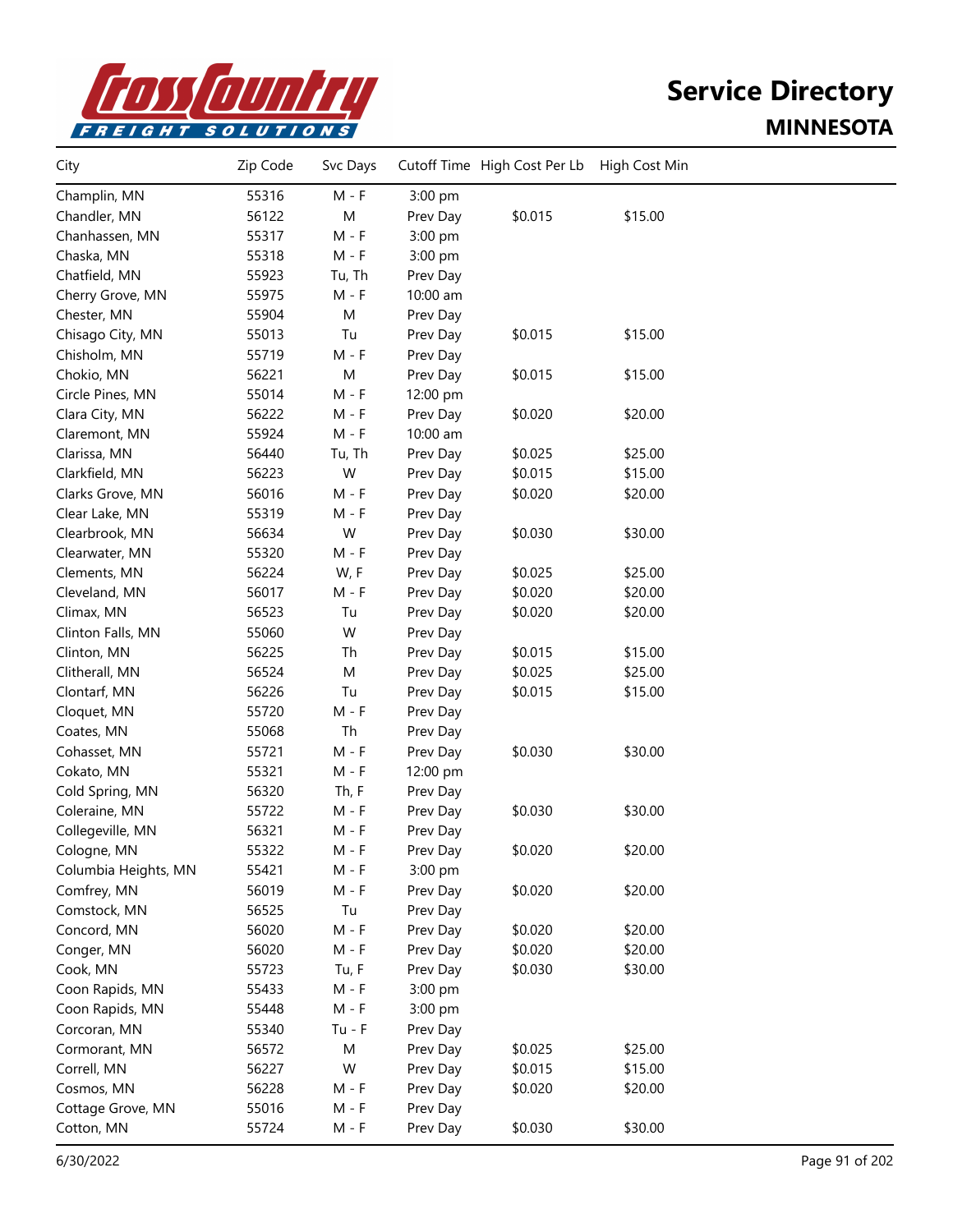

| City              | Zip Code | Svc Days  |           | Cutoff Time High Cost Per Lb | High Cost Min |  |
|-------------------|----------|-----------|-----------|------------------------------|---------------|--|
| Cottonwood, MN    | 56229    | Th        | Prev Day  | \$0.015                      | \$15.00       |  |
| Courtland, MN     | 56021    | $M - F$   | Prev Day  | \$0.020                      | \$20.00       |  |
| Cove, MN          | 56359    | Must Call | Prev Day  | \$0.030                      | \$30.00       |  |
| Craigville, MN    | 56639    | Must Call | Must Call | \$0.030                      | \$30.00       |  |
| Crane Lake, MN    | 55725    | Must Call | Must Call | \$0.030                      | \$30.00       |  |
| Croftville, MN    | 55604    | Must Call | Must Call | \$0.030                      | \$30.00       |  |
| Cromwell, MN      | 55726    | M, W      | Prev Day  | \$0.030                      | \$30.00       |  |
| Crookston, MN     | 56716    | M - F     | 10:00 am  |                              |               |  |
| Crosby, MN        | 56441    | $M - F$   | Prev Day  | \$0.025                      | \$25.00       |  |
| Crosslake, MN     | 56442    | Must Call | Prev Day  | \$0.025                      | \$25.00       |  |
| Crow Wing, MN     | 56401    | $M - F$   | Prev Day  | \$0.025                      | \$25.00       |  |
| Crown, MN         | 55070    | Must Call | Prev Day  | \$0.020                      | \$20.00       |  |
| Crystal, MN       | 55422    | $M - F$   | 3:00 pm   |                              |               |  |
| Crystal, MN       | 55427    | $M - F$   | 3:00 pm   |                              |               |  |
| Crystal, MN       | 55428    | $M - F$   | 3:00 pm   |                              |               |  |
| Crystal, MN       | 55429    | $M - F$   | 3:00 pm   |                              |               |  |
| Culver, MN        | 55779    | M - F     | Prev Day  | \$0.030                      | \$30.00       |  |
| Currie, MN        | 56123    | F         | Prev Day  | \$0.015                      | \$15.00       |  |
| Cushing, MN       | 56443    | $M - F$   | Prev Day  | \$0.025                      | \$25.00       |  |
| Cusson, MN        | 55771    | Must Call | Must Call | \$0.030                      | \$30.00       |  |
| Cuyuna, MN        | 56444    | $M - F$   | Prev Day  | \$0.025                      | \$25.00       |  |
| Cyrus, MN         | 56323    | Must Call | Prev Day  | \$0.035                      | \$35.00       |  |
| Dakota, MN        | 55925    | Tu, W     | Prev Day  |                              |               |  |
| Dalbo, MN         | 55017    | $M - F$   | Prev Day  | \$0.020                      | \$20.00       |  |
| Dalton, MN        | 56324    | M         | Prev Day  | \$0.015                      | \$15.00       |  |
| Danube, MN        | 56230    | $M - F$   | Prev Day  | \$0.020                      | \$20.00       |  |
| Danvers, MN       | 56231    | W         | Prev Day  | \$0.015                      | \$15.00       |  |
| Darfur, MN        | 56022    | M - F     | Prev Day  | \$0.020                      | \$20.00       |  |
| Darwin, MN        | 55324    | M - F     | 12:00 pm  | \$0.020                      | \$20.00       |  |
| Dassel, MN        | 55325    | $M - F$   | 12:00 pm  | \$0.020                      | \$20.00       |  |
| Dawson, MN        | 56232    | $M - F$   | Prev Day  |                              |               |  |
| Dayton, MN        | 55327    | $M - F$   | 12:00 pm  |                              |               |  |
| De Graff, MN      | 56271    | Must Call | Prev Day  | \$0.015                      | \$15.00       |  |
| Debs, MN          | 56676    | Tu, Th    | Prev Day  | \$0.025                      | \$25.00       |  |
| Deephaven, MN     | 55391    | M - F     | Prev Day  |                              |               |  |
| Deer Creek, MN    | 56527    | M, Th     | Prev Day  | \$0.020                      | \$20.00       |  |
| Deer River, MN    | 56636    | M         | Prev Day  | \$0.030                      | \$30.00       |  |
| Deerwood, MN      | 56444    | $M - F$   | Prev Day  | \$0.025                      | \$25.00       |  |
| Delano, MN        | 55328    | $Tu - F$  | Prev Day  |                              |               |  |
| Delavan, MN       | 56023    | $Tu - F$  | 10:00 am  |                              |               |  |
| Dellwood, MN      | 55110    | $M - F$   | 3:00 pm   |                              |               |  |
| Denham, MN        | 55728    | Must Call | Must Call | \$0.030                      | \$30.00       |  |
| Dennison, MN      | 55018    | $Tu - Th$ | Prev Day  |                              |               |  |
| Dent, MN          | 56528    | M         | Prev Day  | \$0.020                      | \$20.00       |  |
| Detroit Lakes, MN | 56501    | $M - F$   | 1:30 pm   |                              |               |  |
| Detroit Lakes, MN | 56502    | $M - F$   | 1:30 pm   |                              |               |  |
| Dexter, MN        | 55926    | $Tu - F$  | 10:00 am  |                              |               |  |
| Dilworth, MN      | 56529    | $M - F$   | Prev Day  |                              |               |  |
|                   |          |           |           |                              |               |  |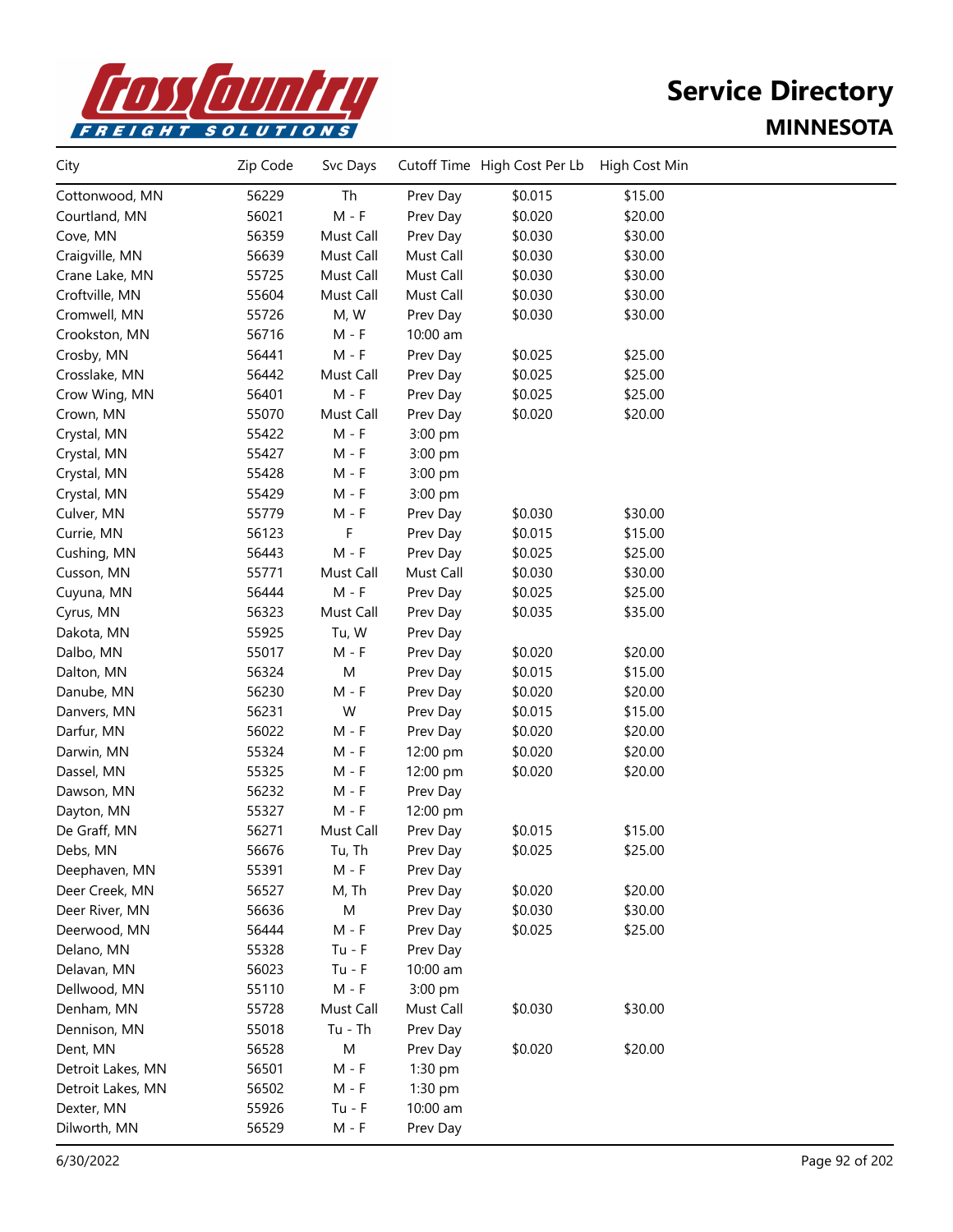

| City                 | Zip Code | Svc Days  |           | Cutoff Time High Cost Per Lb | High Cost Min |  |
|----------------------|----------|-----------|-----------|------------------------------|---------------|--|
| Dodge Center, MN     | 55927    | $Tu - F$  | Prev Day  |                              |               |  |
| Donaldson, MN        | 56720    | $M - Th$  | Prev Day  |                              |               |  |
| Donnelly, MN         | 56235    | Tu        | Prev Day  | \$0.015                      | \$15.00       |  |
| Doran, MN            | 56522    | F         | Prev Day  | \$0.020                      | \$20.00       |  |
| Dorset, MN           | 56470    | Must Call | Prev Day  |                              |               |  |
| Douglas, MN          | 55960    | M         | Prev Day  |                              |               |  |
| Dover, MN            | 55929    | $M - W$   | Prev Day  |                              |               |  |
| Dovray, MN           | 56125    | M         | Prev Day  | \$0.015                      | \$15.00       |  |
| Downer, MN           | 56514    | F         | Prev Day  |                              |               |  |
| Duelm, MN            | 56329    | Must Call | Prev Day  | \$0.020                      | \$20.00       |  |
| Duluth, MN           | 55801    | $M - F$   | 3:00 pm   |                              |               |  |
| Duluth, MN           | 55802    | $M - F$   | 3:00 pm   |                              |               |  |
| Duluth, MN           | 55803    | $M - F$   | 3:00 pm   |                              |               |  |
| Duluth, MN           | 55804    | $M - F$   | 3:00 pm   |                              |               |  |
| Duluth, MN           | 55805    | $M - F$   | 3:00 pm   |                              |               |  |
| Duluth, MN           | 55806    | $M - F$   | 3:00 pm   |                              |               |  |
| Duluth, MN           | 55807    | M - F     | 3:00 pm   |                              |               |  |
| Duluth, MN           | 55808    | M - F     | 3:00 pm   |                              |               |  |
| Duluth, MN           | 55810    | $M - F$   | 3:00 pm   |                              |               |  |
| Duluth, MN           | 55811    | $M - F$   | 3:00 pm   |                              |               |  |
| Duluth, MN           | 55812    | $M - F$   | 3:00 pm   |                              |               |  |
| Duluth, MN           | 55814    | $M - F$   | 3:00 pm   |                              |               |  |
| Duluth, MN           | 55815    | $M - F$   | 3:00 pm   |                              |               |  |
| Duluth, MN           | 55816    | M - F     | 3:00 pm   |                              |               |  |
| Dumont, MN           | 56236    | W         | Prev Day  | \$0.015                      | \$15.00       |  |
| Dundas, MN           | 55019    | Tu        | Prev Day  | \$0.015                      | \$15.00       |  |
| Dundee, MN           | 56131    | M         | Prev Day  | \$0.015                      | \$15.00       |  |
| Dunnell, MN          | 56127    | $M - F$   | Prev Day  | \$0.020                      | \$20.00       |  |
| Dunvilla, MN         | 56572    | M         | Prev Day  | \$0.025                      | \$25.00       |  |
| Duquette, MN         | 55729    | Must Call | Must Call | \$0.030                      | \$30.00       |  |
| Duquette, MN         | 55756    | Must Call | Must Call | \$0.030                      | \$30.00       |  |
| Eagan, MN            | 55120    | $M - F$   | 3:00 pm   |                              |               |  |
| Eagan, MN            | 55121    | M - F     | 3:00 pm   |                              |               |  |
| Eagan, MN            | 55122    | M - F     | 3:00 pm   |                              |               |  |
| Eagan, MN            | 55123    | M - F     | 3:00 pm   |                              |               |  |
| Eagle Bend, MN       | 56446    | $M - F$   | Prev Day  | \$0.025                      | \$25.00       |  |
| Eagle Lake, MN       | 56024    | $M - F$   | Prev Day  | \$0.020                      | \$20.00       |  |
| East Bethel, MN      | 55005    | $Tu - F$  | Prev Day  | \$0.015                      | \$15.00       |  |
| East Bethel, MN      | 55011    | Tu        | Prev Day  | \$0.015                      | \$15.00       |  |
| East Grand Forks, MN | 56721    | $M - F$   | 3:00 pm   |                              |               |  |
| East Gull Lake, MN   | 56401    | M - F     | Prev Day  | \$0.025                      | \$25.00       |  |
| Easton, MN           | 56025    | $Tu - F$  | 10:00 am  |                              |               |  |
| Ebro, MN             | 56621    | W         | Prev Day  |                              |               |  |
| Echo, MN             | 56237    | M         | Prev Day  | \$0.015                      | \$15.00       |  |
| Eden Prairie, MN     | 55343    | $M - F$   | 3:00 pm   |                              |               |  |
| Eden Prairie, MN     | 55344    | $M - F$   | 3:00 pm   |                              |               |  |
| Eden Prairie, MN     | 55346    | $M - F$   | 3:00 pm   |                              |               |  |
| Eden Prairie, MN     | 55347    | $M - F$   | 3:00 pm   |                              |               |  |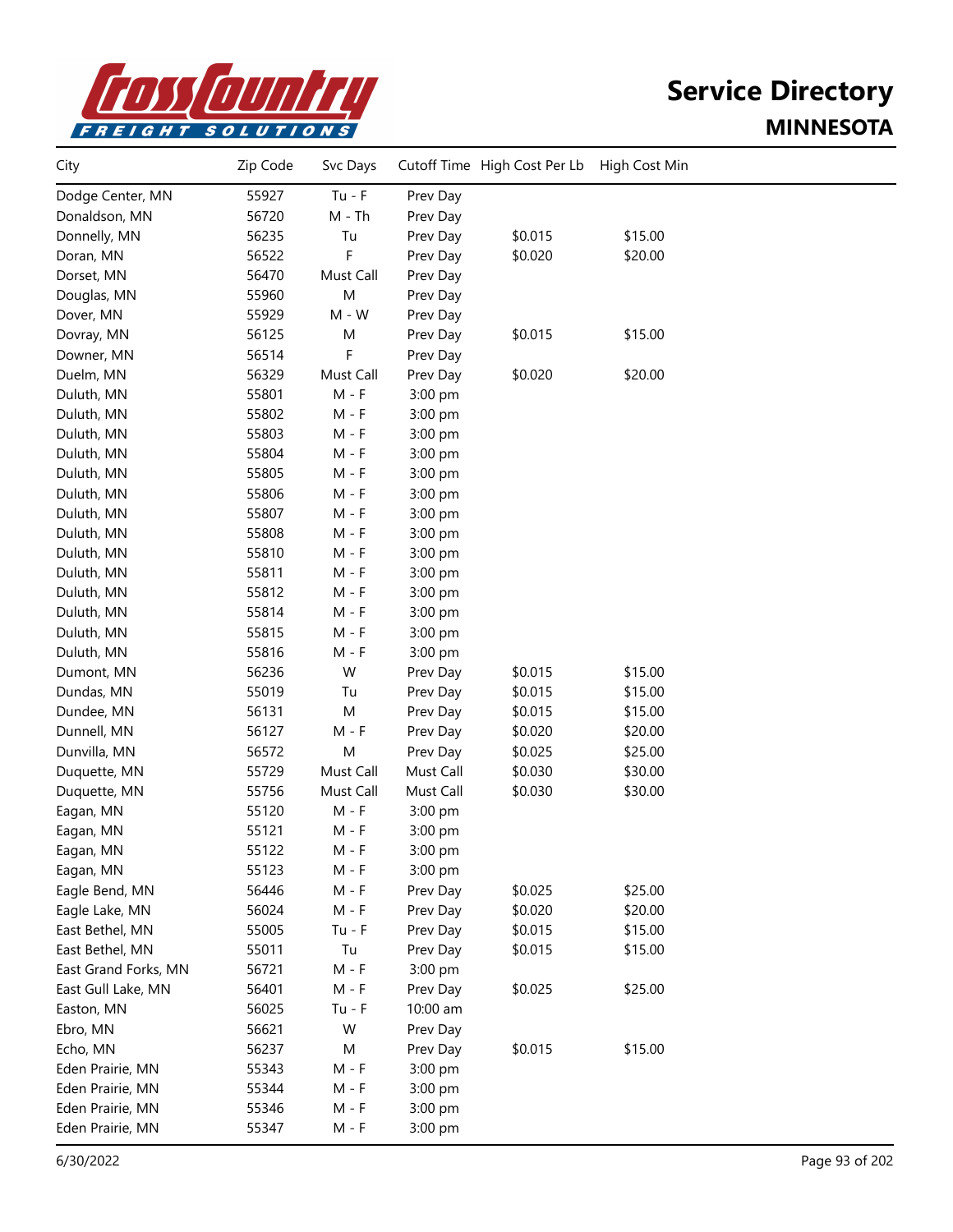

| City               | Zip Code | Svc Days  |           | Cutoff Time High Cost Per Lb | High Cost Min |  |
|--------------------|----------|-----------|-----------|------------------------------|---------------|--|
| Eden Valley, MN    | 55329    | Tu, Th    | Prev Day  |                              |               |  |
| Edgerton, MN       | 56128    | $M - Th$  | Prev Day  | \$0.015                      | \$15.00       |  |
| Edina, MN          | 55410    | $M - F$   | 3:00 pm   |                              |               |  |
| Edina, MN          | 55416    | $M - F$   | 3:00 pm   |                              |               |  |
| Edina, MN          | 55423    | $M - F$   | 3:00 pm   |                              |               |  |
| Edina, MN          | 55424    | $M - F$   | 3:00 pm   |                              |               |  |
| Edina, MN          | 55435    | M - F     | 3:00 pm   |                              |               |  |
| Edina, MN          | 55436    | M - F     | 3:00 pm   |                              |               |  |
| Edina, MN          | 55439    | $M - F$   | 3:00 pm   |                              |               |  |
| Edina, MN          | 55440    | $M - F$   | 3:00 pm   |                              |               |  |
| Effie, MN          | 56639    | Must Call | Must Call | \$0.030                      | \$30.00       |  |
| Eitzen, MN         | 55931    | $M - F$   | 10:00 am  | \$0.025                      | \$25.00       |  |
| Elbow Lake, MN     | 56531    | $Tu - F$  | Prev Day  |                              |               |  |
| Eldred, MN         | 56523    | Must Call | Prev Day  | \$0.020                      | \$20.00       |  |
| Elgin, MN          | 55932    | Tu        | Prev Day  |                              |               |  |
| Elizabeth, MN      | 56533    | F         | Prev Day  |                              |               |  |
| Elk River, MN      | 55330    | W, F      | Prev Day  |                              |               |  |
| Elko, MN           | 55020    | Tu        | Prev Day  |                              |               |  |
| Elkton, MN         | 55933    | $Tu - F$  | 10:00 am  |                              |               |  |
| Ellendale, MN      | 56026    | $M - F$   | Prev Day  | \$0.020                      | \$20.00       |  |
| Ellsworth, MN      | 56129    | Tu, Th    | Prev Day  |                              |               |  |
| Elmdale, MN        | 56314    | $M - F$   | Prev Day  | \$0.020                      | \$20.00       |  |
| Elmer, MN          | 55765    | Th        | Prev Day  | \$0.030                      | \$30.00       |  |
| Elmore, MN         | 56027    | $Tu - F$  | 10:00 am  | \$0.025                      | \$25.00       |  |
| Elrosa, MN         | 56325    | Th        | Prev Day  |                              |               |  |
| Ely, MN            | 55731    | Th        | Prev Day  | \$0.030                      | \$30.00       |  |
| Elysian, MN        | 56028    | $M - F$   | Prev Day  | \$0.020                      | \$20.00       |  |
| Embarrass, MN      | 55732    | Th        | Prev Day  | \$0.030                      | \$30.00       |  |
| Emily, MN          | 56447    | $M - F$   | Must Call | \$0.025                      | \$25.00       |  |
| Emmons, MN         | 56029    | $M - F$   | Prev Day  | \$0.020                      | \$20.00       |  |
| Enfield, MN        | 55362    | F         | Prev Day  |                              |               |  |
| Englund, MN        | 56758    | Must Call | Prev Day  | \$0.030                      | \$30.00       |  |
| Erdahl, MN         | 56531    | Must Call | Prev Day  |                              |               |  |
| Erhard, MN         | 56534    | F         | Prev Day  |                              |               |  |
| Ericsburg, MN      | 56649    | Must Call | Must Call | \$0.030                      | \$30.00       |  |
| Erskine, MN        | 56535    | W         | Prev Day  |                              |               |  |
| Esko, MN           | 55733    | $M - F$   | Prev Day  |                              |               |  |
| Essig, MN          | 56030    | Tu        | Prev Day  | \$0.015                      | \$15.00       |  |
| Estes Brook, MN    | 56357    | Must Call | Prev Day  | \$0.020                      | \$20.00       |  |
| Euclid, MN         | 56722    | M         | Prev Day  |                              |               |  |
| Evansville, MN     | 56326    | M         | Prev Day  | \$0.025                      | \$25.00       |  |
| Eveleth, MN        | 55734    | $M - F$   | Prev Day  |                              |               |  |
| Excelsior, MN      | 55331    | Tu        | 12:00 pm  |                              |               |  |
| Eyota, MN          | 55934    | W, F      | Prev Day  |                              |               |  |
| Fairfax, MN        | 55332    | $M - F$   | Prev Day  | \$0.020                      | \$20.00       |  |
| Fairhaven, MN      | 55383    | Th        | Prev Day  |                              |               |  |
| Fairmont, MN       | 56031    | $Tu - F$  | Prev Day  |                              |               |  |
| Falcon Heights, MN | 55108    | M - F     | 3:00 pm   |                              |               |  |
|                    |          |           |           |                              |               |  |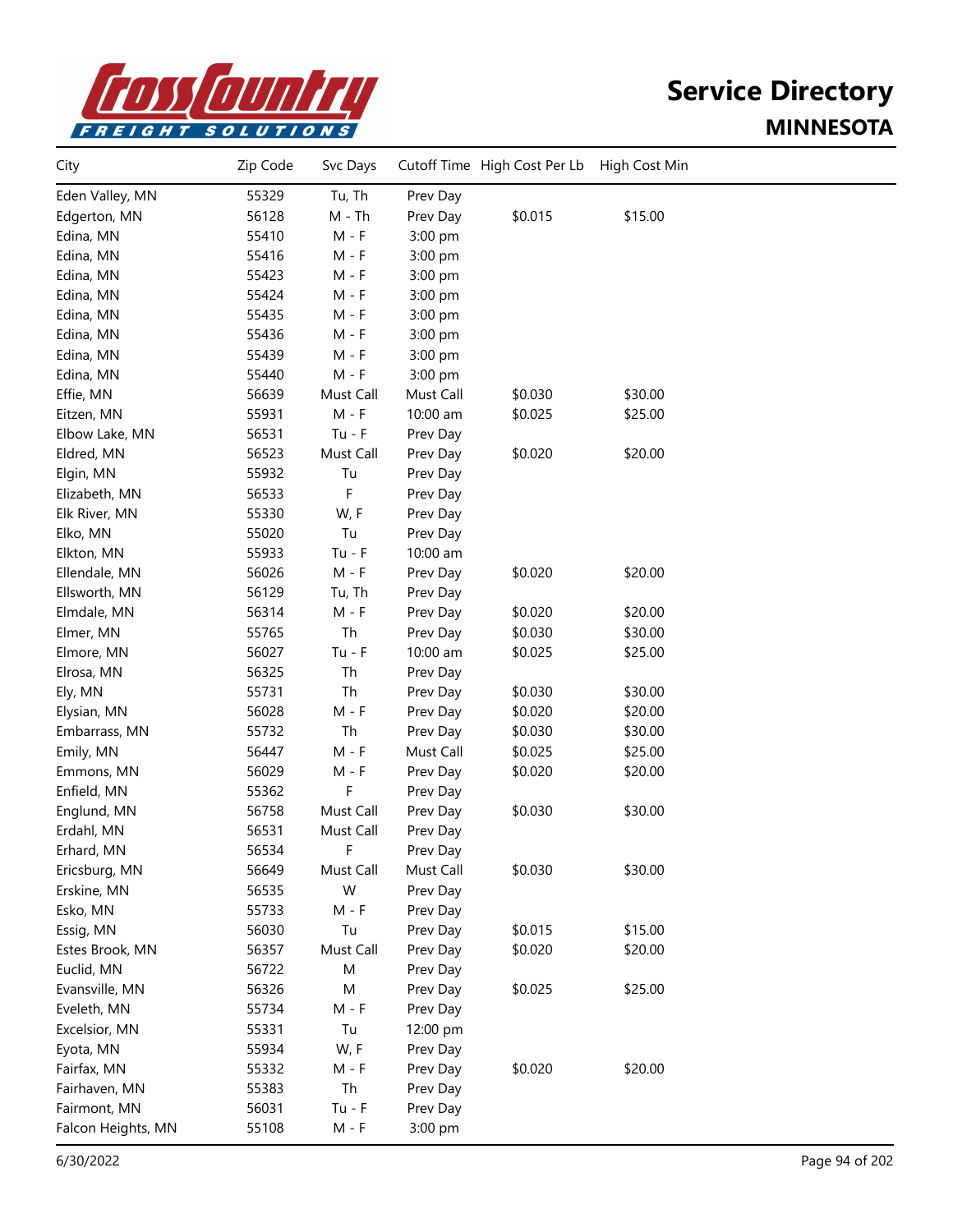

| 55113<br>$M - F$<br>3:00 pm<br>Falcon Heights, MN<br>55021<br>Faribault, MN<br>$M - F$<br>10:00 am<br>Th<br>56368<br>Farming, MN<br>Prev Day<br>55024<br>$M - F$<br>Farmington, MN<br>Prev Day<br>Farwell, MN<br>56327<br>Must Call<br>Prev Day<br>56641<br>Must Call<br>\$0.030<br>\$30.00<br>Federal Dam, MN<br>Must Call<br>56536<br>\$0.020<br>\$20.00<br>Felton, MN<br>F<br>Prev Day<br>56537<br>$M - F$<br>Fergus Falls, MN<br>12:00 pm<br>56538<br>Fergus Falls, MN<br>M - F<br>12:00 pm<br>W<br>Fertile, MN<br>56540<br>Prev Day<br>\$0.020<br>\$20.00<br>$M - F$<br>Prev Day<br>\$0.025<br>\$25.00<br>Fifty Lakes, MN<br>56448<br>Finland, MN<br>55603<br>Must Call<br>\$0.030<br>\$30.00<br>Must Call<br>$M - F$<br>\$0.030<br>\$30.00<br>Finlayson, MN<br>55735<br>Prev Day<br>56723<br>M, W<br>\$0.030<br>\$30.00<br>Fisher, MN<br>Prev Day<br>56328<br>$M - F$<br>\$0.020<br>\$20.00<br>Flensburg, MN<br>Prev Day<br>56541<br>Must Call<br>\$0.020<br>Flom, MN<br>Prev Day<br>\$20.00<br>55736<br>$M - F$<br>\$0.030<br>\$30.00<br>Floodwood, MN<br>Prev Day<br>W<br>56170<br>Prev Day<br>\$0.015<br>\$15.00<br>Florence, MN<br>$M - F$<br>Prev Day<br>\$0.030<br>\$30.00<br>Florian, MN<br>56758<br>56329<br>\$0.015<br>\$15.00<br>Foley, MN<br>M, Tu<br>Prev Day<br>55806<br>$M - F$<br>\$0.025<br>\$25.00<br>Fond Du Lac, MN<br>Prev Day<br>Th<br>56308<br>Forada, MN<br>Prev Day<br>55738<br>$M - F$<br>\$0.030<br>\$30.00<br>Forbes, MN<br>Prev Day<br>56660<br>Must Call<br>\$0.030<br>\$30.00<br>Forest Grove, MN<br>Must Call<br>55025<br>$Tu - F$<br>Forest Lake, MN<br>12:00 pm<br>M<br>56330<br>\$0.015<br>\$15.00<br>Foreston, MN<br>Prev Day<br>$M - F$<br>56542<br>Fosston, MN<br>Prev Day<br>55935<br>Th<br>Fountain, MN<br>Prev Day<br>\$25.00<br>M<br>\$0.025<br>Four Corners, MN<br>55811<br>Prev Day<br>56727<br>Th<br>Four Town, MN<br>Prev Day<br>\$0.030<br>\$30.00<br>56751<br>Fox, MN<br>M, W, F<br>Prev Day<br>56543<br>M<br>\$0.020<br>\$20.00<br>Foxhome, MN<br>Prev Day<br>55333<br>$M - F$<br>\$0.020<br>\$20.00<br>Franklin, MN<br>Prev Day<br>56544<br>Tu, F<br>Frazee, MN<br>Prev Day<br>Freeborn, MN<br>56032<br>$Tu - F$<br>10:00 am<br>F<br>55921<br>Freeburg, MN<br>Prev Day<br>\$15.00<br>Th<br>\$0.015<br>Freeport, MN<br>56331<br>Prev Day<br>Fridley, MN<br>55421<br>$M - F$<br>3:00 pm<br>Fridley, MN<br>55432<br>$M - F$<br>3:00 pm<br>55026<br>W, F<br>Frontenac, MN<br>Prev Day<br>\$15.00<br>56033<br>$Tu - F$<br>10:00 am<br>\$0.015<br>Frost, MN<br>56449<br>$M - F$<br>Prev Day<br>\$0.025<br>\$25.00<br>Ft Ripley, MN<br>55111<br>$M - F$<br>3:00 pm<br>Ft Snelling, MN<br>Fulda, MN<br>56131<br>\$0.015<br>\$15.00<br>M - Th<br>Prev Day<br>56630<br>Tu, Th<br>\$0.030<br>\$30.00<br>Funkley, MN<br>Prev Day<br>$M - F$<br>56034<br>\$0.020<br>Garden City, MN<br>Prev Day<br>\$20.00<br>${\sf M}$<br>Garfield, MN<br>56332<br>\$0.025<br>\$25.00<br>Prev Day<br>Garrison, MN<br>56450<br>Prev Day<br>\$0.025<br>\$25.00<br>M - F | City | Zip Code | Svc Days | Cutoff Time High Cost Per Lb | High Cost Min |  |
|--------------------------------------------------------------------------------------------------------------------------------------------------------------------------------------------------------------------------------------------------------------------------------------------------------------------------------------------------------------------------------------------------------------------------------------------------------------------------------------------------------------------------------------------------------------------------------------------------------------------------------------------------------------------------------------------------------------------------------------------------------------------------------------------------------------------------------------------------------------------------------------------------------------------------------------------------------------------------------------------------------------------------------------------------------------------------------------------------------------------------------------------------------------------------------------------------------------------------------------------------------------------------------------------------------------------------------------------------------------------------------------------------------------------------------------------------------------------------------------------------------------------------------------------------------------------------------------------------------------------------------------------------------------------------------------------------------------------------------------------------------------------------------------------------------------------------------------------------------------------------------------------------------------------------------------------------------------------------------------------------------------------------------------------------------------------------------------------------------------------------------------------------------------------------------------------------------------------------------------------------------------------------------------------------------------------------------------------------------------------------------------------------------------------------------------------------------------------------------------------------------------------------------------------------------------------------------------------------------------------------------------------------------------------------------------------------------------------------------------------------------------------------------------------------------------------------------------------------------------------------------------------------------------------------------------------------------------------------------------------------|------|----------|----------|------------------------------|---------------|--|
|                                                                                                                                                                                                                                                                                                                                                                                                                                                                                                                                                                                                                                                                                                                                                                                                                                                                                                                                                                                                                                                                                                                                                                                                                                                                                                                                                                                                                                                                                                                                                                                                                                                                                                                                                                                                                                                                                                                                                                                                                                                                                                                                                                                                                                                                                                                                                                                                                                                                                                                                                                                                                                                                                                                                                                                                                                                                                                                                                                                                  |      |          |          |                              |               |  |
|                                                                                                                                                                                                                                                                                                                                                                                                                                                                                                                                                                                                                                                                                                                                                                                                                                                                                                                                                                                                                                                                                                                                                                                                                                                                                                                                                                                                                                                                                                                                                                                                                                                                                                                                                                                                                                                                                                                                                                                                                                                                                                                                                                                                                                                                                                                                                                                                                                                                                                                                                                                                                                                                                                                                                                                                                                                                                                                                                                                                  |      |          |          |                              |               |  |
|                                                                                                                                                                                                                                                                                                                                                                                                                                                                                                                                                                                                                                                                                                                                                                                                                                                                                                                                                                                                                                                                                                                                                                                                                                                                                                                                                                                                                                                                                                                                                                                                                                                                                                                                                                                                                                                                                                                                                                                                                                                                                                                                                                                                                                                                                                                                                                                                                                                                                                                                                                                                                                                                                                                                                                                                                                                                                                                                                                                                  |      |          |          |                              |               |  |
|                                                                                                                                                                                                                                                                                                                                                                                                                                                                                                                                                                                                                                                                                                                                                                                                                                                                                                                                                                                                                                                                                                                                                                                                                                                                                                                                                                                                                                                                                                                                                                                                                                                                                                                                                                                                                                                                                                                                                                                                                                                                                                                                                                                                                                                                                                                                                                                                                                                                                                                                                                                                                                                                                                                                                                                                                                                                                                                                                                                                  |      |          |          |                              |               |  |
|                                                                                                                                                                                                                                                                                                                                                                                                                                                                                                                                                                                                                                                                                                                                                                                                                                                                                                                                                                                                                                                                                                                                                                                                                                                                                                                                                                                                                                                                                                                                                                                                                                                                                                                                                                                                                                                                                                                                                                                                                                                                                                                                                                                                                                                                                                                                                                                                                                                                                                                                                                                                                                                                                                                                                                                                                                                                                                                                                                                                  |      |          |          |                              |               |  |
|                                                                                                                                                                                                                                                                                                                                                                                                                                                                                                                                                                                                                                                                                                                                                                                                                                                                                                                                                                                                                                                                                                                                                                                                                                                                                                                                                                                                                                                                                                                                                                                                                                                                                                                                                                                                                                                                                                                                                                                                                                                                                                                                                                                                                                                                                                                                                                                                                                                                                                                                                                                                                                                                                                                                                                                                                                                                                                                                                                                                  |      |          |          |                              |               |  |
|                                                                                                                                                                                                                                                                                                                                                                                                                                                                                                                                                                                                                                                                                                                                                                                                                                                                                                                                                                                                                                                                                                                                                                                                                                                                                                                                                                                                                                                                                                                                                                                                                                                                                                                                                                                                                                                                                                                                                                                                                                                                                                                                                                                                                                                                                                                                                                                                                                                                                                                                                                                                                                                                                                                                                                                                                                                                                                                                                                                                  |      |          |          |                              |               |  |
|                                                                                                                                                                                                                                                                                                                                                                                                                                                                                                                                                                                                                                                                                                                                                                                                                                                                                                                                                                                                                                                                                                                                                                                                                                                                                                                                                                                                                                                                                                                                                                                                                                                                                                                                                                                                                                                                                                                                                                                                                                                                                                                                                                                                                                                                                                                                                                                                                                                                                                                                                                                                                                                                                                                                                                                                                                                                                                                                                                                                  |      |          |          |                              |               |  |
|                                                                                                                                                                                                                                                                                                                                                                                                                                                                                                                                                                                                                                                                                                                                                                                                                                                                                                                                                                                                                                                                                                                                                                                                                                                                                                                                                                                                                                                                                                                                                                                                                                                                                                                                                                                                                                                                                                                                                                                                                                                                                                                                                                                                                                                                                                                                                                                                                                                                                                                                                                                                                                                                                                                                                                                                                                                                                                                                                                                                  |      |          |          |                              |               |  |
|                                                                                                                                                                                                                                                                                                                                                                                                                                                                                                                                                                                                                                                                                                                                                                                                                                                                                                                                                                                                                                                                                                                                                                                                                                                                                                                                                                                                                                                                                                                                                                                                                                                                                                                                                                                                                                                                                                                                                                                                                                                                                                                                                                                                                                                                                                                                                                                                                                                                                                                                                                                                                                                                                                                                                                                                                                                                                                                                                                                                  |      |          |          |                              |               |  |
|                                                                                                                                                                                                                                                                                                                                                                                                                                                                                                                                                                                                                                                                                                                                                                                                                                                                                                                                                                                                                                                                                                                                                                                                                                                                                                                                                                                                                                                                                                                                                                                                                                                                                                                                                                                                                                                                                                                                                                                                                                                                                                                                                                                                                                                                                                                                                                                                                                                                                                                                                                                                                                                                                                                                                                                                                                                                                                                                                                                                  |      |          |          |                              |               |  |
|                                                                                                                                                                                                                                                                                                                                                                                                                                                                                                                                                                                                                                                                                                                                                                                                                                                                                                                                                                                                                                                                                                                                                                                                                                                                                                                                                                                                                                                                                                                                                                                                                                                                                                                                                                                                                                                                                                                                                                                                                                                                                                                                                                                                                                                                                                                                                                                                                                                                                                                                                                                                                                                                                                                                                                                                                                                                                                                                                                                                  |      |          |          |                              |               |  |
|                                                                                                                                                                                                                                                                                                                                                                                                                                                                                                                                                                                                                                                                                                                                                                                                                                                                                                                                                                                                                                                                                                                                                                                                                                                                                                                                                                                                                                                                                                                                                                                                                                                                                                                                                                                                                                                                                                                                                                                                                                                                                                                                                                                                                                                                                                                                                                                                                                                                                                                                                                                                                                                                                                                                                                                                                                                                                                                                                                                                  |      |          |          |                              |               |  |
|                                                                                                                                                                                                                                                                                                                                                                                                                                                                                                                                                                                                                                                                                                                                                                                                                                                                                                                                                                                                                                                                                                                                                                                                                                                                                                                                                                                                                                                                                                                                                                                                                                                                                                                                                                                                                                                                                                                                                                                                                                                                                                                                                                                                                                                                                                                                                                                                                                                                                                                                                                                                                                                                                                                                                                                                                                                                                                                                                                                                  |      |          |          |                              |               |  |
|                                                                                                                                                                                                                                                                                                                                                                                                                                                                                                                                                                                                                                                                                                                                                                                                                                                                                                                                                                                                                                                                                                                                                                                                                                                                                                                                                                                                                                                                                                                                                                                                                                                                                                                                                                                                                                                                                                                                                                                                                                                                                                                                                                                                                                                                                                                                                                                                                                                                                                                                                                                                                                                                                                                                                                                                                                                                                                                                                                                                  |      |          |          |                              |               |  |
|                                                                                                                                                                                                                                                                                                                                                                                                                                                                                                                                                                                                                                                                                                                                                                                                                                                                                                                                                                                                                                                                                                                                                                                                                                                                                                                                                                                                                                                                                                                                                                                                                                                                                                                                                                                                                                                                                                                                                                                                                                                                                                                                                                                                                                                                                                                                                                                                                                                                                                                                                                                                                                                                                                                                                                                                                                                                                                                                                                                                  |      |          |          |                              |               |  |
|                                                                                                                                                                                                                                                                                                                                                                                                                                                                                                                                                                                                                                                                                                                                                                                                                                                                                                                                                                                                                                                                                                                                                                                                                                                                                                                                                                                                                                                                                                                                                                                                                                                                                                                                                                                                                                                                                                                                                                                                                                                                                                                                                                                                                                                                                                                                                                                                                                                                                                                                                                                                                                                                                                                                                                                                                                                                                                                                                                                                  |      |          |          |                              |               |  |
|                                                                                                                                                                                                                                                                                                                                                                                                                                                                                                                                                                                                                                                                                                                                                                                                                                                                                                                                                                                                                                                                                                                                                                                                                                                                                                                                                                                                                                                                                                                                                                                                                                                                                                                                                                                                                                                                                                                                                                                                                                                                                                                                                                                                                                                                                                                                                                                                                                                                                                                                                                                                                                                                                                                                                                                                                                                                                                                                                                                                  |      |          |          |                              |               |  |
|                                                                                                                                                                                                                                                                                                                                                                                                                                                                                                                                                                                                                                                                                                                                                                                                                                                                                                                                                                                                                                                                                                                                                                                                                                                                                                                                                                                                                                                                                                                                                                                                                                                                                                                                                                                                                                                                                                                                                                                                                                                                                                                                                                                                                                                                                                                                                                                                                                                                                                                                                                                                                                                                                                                                                                                                                                                                                                                                                                                                  |      |          |          |                              |               |  |
|                                                                                                                                                                                                                                                                                                                                                                                                                                                                                                                                                                                                                                                                                                                                                                                                                                                                                                                                                                                                                                                                                                                                                                                                                                                                                                                                                                                                                                                                                                                                                                                                                                                                                                                                                                                                                                                                                                                                                                                                                                                                                                                                                                                                                                                                                                                                                                                                                                                                                                                                                                                                                                                                                                                                                                                                                                                                                                                                                                                                  |      |          |          |                              |               |  |
|                                                                                                                                                                                                                                                                                                                                                                                                                                                                                                                                                                                                                                                                                                                                                                                                                                                                                                                                                                                                                                                                                                                                                                                                                                                                                                                                                                                                                                                                                                                                                                                                                                                                                                                                                                                                                                                                                                                                                                                                                                                                                                                                                                                                                                                                                                                                                                                                                                                                                                                                                                                                                                                                                                                                                                                                                                                                                                                                                                                                  |      |          |          |                              |               |  |
|                                                                                                                                                                                                                                                                                                                                                                                                                                                                                                                                                                                                                                                                                                                                                                                                                                                                                                                                                                                                                                                                                                                                                                                                                                                                                                                                                                                                                                                                                                                                                                                                                                                                                                                                                                                                                                                                                                                                                                                                                                                                                                                                                                                                                                                                                                                                                                                                                                                                                                                                                                                                                                                                                                                                                                                                                                                                                                                                                                                                  |      |          |          |                              |               |  |
|                                                                                                                                                                                                                                                                                                                                                                                                                                                                                                                                                                                                                                                                                                                                                                                                                                                                                                                                                                                                                                                                                                                                                                                                                                                                                                                                                                                                                                                                                                                                                                                                                                                                                                                                                                                                                                                                                                                                                                                                                                                                                                                                                                                                                                                                                                                                                                                                                                                                                                                                                                                                                                                                                                                                                                                                                                                                                                                                                                                                  |      |          |          |                              |               |  |
|                                                                                                                                                                                                                                                                                                                                                                                                                                                                                                                                                                                                                                                                                                                                                                                                                                                                                                                                                                                                                                                                                                                                                                                                                                                                                                                                                                                                                                                                                                                                                                                                                                                                                                                                                                                                                                                                                                                                                                                                                                                                                                                                                                                                                                                                                                                                                                                                                                                                                                                                                                                                                                                                                                                                                                                                                                                                                                                                                                                                  |      |          |          |                              |               |  |
|                                                                                                                                                                                                                                                                                                                                                                                                                                                                                                                                                                                                                                                                                                                                                                                                                                                                                                                                                                                                                                                                                                                                                                                                                                                                                                                                                                                                                                                                                                                                                                                                                                                                                                                                                                                                                                                                                                                                                                                                                                                                                                                                                                                                                                                                                                                                                                                                                                                                                                                                                                                                                                                                                                                                                                                                                                                                                                                                                                                                  |      |          |          |                              |               |  |
|                                                                                                                                                                                                                                                                                                                                                                                                                                                                                                                                                                                                                                                                                                                                                                                                                                                                                                                                                                                                                                                                                                                                                                                                                                                                                                                                                                                                                                                                                                                                                                                                                                                                                                                                                                                                                                                                                                                                                                                                                                                                                                                                                                                                                                                                                                                                                                                                                                                                                                                                                                                                                                                                                                                                                                                                                                                                                                                                                                                                  |      |          |          |                              |               |  |
|                                                                                                                                                                                                                                                                                                                                                                                                                                                                                                                                                                                                                                                                                                                                                                                                                                                                                                                                                                                                                                                                                                                                                                                                                                                                                                                                                                                                                                                                                                                                                                                                                                                                                                                                                                                                                                                                                                                                                                                                                                                                                                                                                                                                                                                                                                                                                                                                                                                                                                                                                                                                                                                                                                                                                                                                                                                                                                                                                                                                  |      |          |          |                              |               |  |
|                                                                                                                                                                                                                                                                                                                                                                                                                                                                                                                                                                                                                                                                                                                                                                                                                                                                                                                                                                                                                                                                                                                                                                                                                                                                                                                                                                                                                                                                                                                                                                                                                                                                                                                                                                                                                                                                                                                                                                                                                                                                                                                                                                                                                                                                                                                                                                                                                                                                                                                                                                                                                                                                                                                                                                                                                                                                                                                                                                                                  |      |          |          |                              |               |  |
|                                                                                                                                                                                                                                                                                                                                                                                                                                                                                                                                                                                                                                                                                                                                                                                                                                                                                                                                                                                                                                                                                                                                                                                                                                                                                                                                                                                                                                                                                                                                                                                                                                                                                                                                                                                                                                                                                                                                                                                                                                                                                                                                                                                                                                                                                                                                                                                                                                                                                                                                                                                                                                                                                                                                                                                                                                                                                                                                                                                                  |      |          |          |                              |               |  |
|                                                                                                                                                                                                                                                                                                                                                                                                                                                                                                                                                                                                                                                                                                                                                                                                                                                                                                                                                                                                                                                                                                                                                                                                                                                                                                                                                                                                                                                                                                                                                                                                                                                                                                                                                                                                                                                                                                                                                                                                                                                                                                                                                                                                                                                                                                                                                                                                                                                                                                                                                                                                                                                                                                                                                                                                                                                                                                                                                                                                  |      |          |          |                              |               |  |
|                                                                                                                                                                                                                                                                                                                                                                                                                                                                                                                                                                                                                                                                                                                                                                                                                                                                                                                                                                                                                                                                                                                                                                                                                                                                                                                                                                                                                                                                                                                                                                                                                                                                                                                                                                                                                                                                                                                                                                                                                                                                                                                                                                                                                                                                                                                                                                                                                                                                                                                                                                                                                                                                                                                                                                                                                                                                                                                                                                                                  |      |          |          |                              |               |  |
|                                                                                                                                                                                                                                                                                                                                                                                                                                                                                                                                                                                                                                                                                                                                                                                                                                                                                                                                                                                                                                                                                                                                                                                                                                                                                                                                                                                                                                                                                                                                                                                                                                                                                                                                                                                                                                                                                                                                                                                                                                                                                                                                                                                                                                                                                                                                                                                                                                                                                                                                                                                                                                                                                                                                                                                                                                                                                                                                                                                                  |      |          |          |                              |               |  |
|                                                                                                                                                                                                                                                                                                                                                                                                                                                                                                                                                                                                                                                                                                                                                                                                                                                                                                                                                                                                                                                                                                                                                                                                                                                                                                                                                                                                                                                                                                                                                                                                                                                                                                                                                                                                                                                                                                                                                                                                                                                                                                                                                                                                                                                                                                                                                                                                                                                                                                                                                                                                                                                                                                                                                                                                                                                                                                                                                                                                  |      |          |          |                              |               |  |
|                                                                                                                                                                                                                                                                                                                                                                                                                                                                                                                                                                                                                                                                                                                                                                                                                                                                                                                                                                                                                                                                                                                                                                                                                                                                                                                                                                                                                                                                                                                                                                                                                                                                                                                                                                                                                                                                                                                                                                                                                                                                                                                                                                                                                                                                                                                                                                                                                                                                                                                                                                                                                                                                                                                                                                                                                                                                                                                                                                                                  |      |          |          |                              |               |  |
|                                                                                                                                                                                                                                                                                                                                                                                                                                                                                                                                                                                                                                                                                                                                                                                                                                                                                                                                                                                                                                                                                                                                                                                                                                                                                                                                                                                                                                                                                                                                                                                                                                                                                                                                                                                                                                                                                                                                                                                                                                                                                                                                                                                                                                                                                                                                                                                                                                                                                                                                                                                                                                                                                                                                                                                                                                                                                                                                                                                                  |      |          |          |                              |               |  |
|                                                                                                                                                                                                                                                                                                                                                                                                                                                                                                                                                                                                                                                                                                                                                                                                                                                                                                                                                                                                                                                                                                                                                                                                                                                                                                                                                                                                                                                                                                                                                                                                                                                                                                                                                                                                                                                                                                                                                                                                                                                                                                                                                                                                                                                                                                                                                                                                                                                                                                                                                                                                                                                                                                                                                                                                                                                                                                                                                                                                  |      |          |          |                              |               |  |
|                                                                                                                                                                                                                                                                                                                                                                                                                                                                                                                                                                                                                                                                                                                                                                                                                                                                                                                                                                                                                                                                                                                                                                                                                                                                                                                                                                                                                                                                                                                                                                                                                                                                                                                                                                                                                                                                                                                                                                                                                                                                                                                                                                                                                                                                                                                                                                                                                                                                                                                                                                                                                                                                                                                                                                                                                                                                                                                                                                                                  |      |          |          |                              |               |  |
|                                                                                                                                                                                                                                                                                                                                                                                                                                                                                                                                                                                                                                                                                                                                                                                                                                                                                                                                                                                                                                                                                                                                                                                                                                                                                                                                                                                                                                                                                                                                                                                                                                                                                                                                                                                                                                                                                                                                                                                                                                                                                                                                                                                                                                                                                                                                                                                                                                                                                                                                                                                                                                                                                                                                                                                                                                                                                                                                                                                                  |      |          |          |                              |               |  |
|                                                                                                                                                                                                                                                                                                                                                                                                                                                                                                                                                                                                                                                                                                                                                                                                                                                                                                                                                                                                                                                                                                                                                                                                                                                                                                                                                                                                                                                                                                                                                                                                                                                                                                                                                                                                                                                                                                                                                                                                                                                                                                                                                                                                                                                                                                                                                                                                                                                                                                                                                                                                                                                                                                                                                                                                                                                                                                                                                                                                  |      |          |          |                              |               |  |
|                                                                                                                                                                                                                                                                                                                                                                                                                                                                                                                                                                                                                                                                                                                                                                                                                                                                                                                                                                                                                                                                                                                                                                                                                                                                                                                                                                                                                                                                                                                                                                                                                                                                                                                                                                                                                                                                                                                                                                                                                                                                                                                                                                                                                                                                                                                                                                                                                                                                                                                                                                                                                                                                                                                                                                                                                                                                                                                                                                                                  |      |          |          |                              |               |  |
|                                                                                                                                                                                                                                                                                                                                                                                                                                                                                                                                                                                                                                                                                                                                                                                                                                                                                                                                                                                                                                                                                                                                                                                                                                                                                                                                                                                                                                                                                                                                                                                                                                                                                                                                                                                                                                                                                                                                                                                                                                                                                                                                                                                                                                                                                                                                                                                                                                                                                                                                                                                                                                                                                                                                                                                                                                                                                                                                                                                                  |      |          |          |                              |               |  |
|                                                                                                                                                                                                                                                                                                                                                                                                                                                                                                                                                                                                                                                                                                                                                                                                                                                                                                                                                                                                                                                                                                                                                                                                                                                                                                                                                                                                                                                                                                                                                                                                                                                                                                                                                                                                                                                                                                                                                                                                                                                                                                                                                                                                                                                                                                                                                                                                                                                                                                                                                                                                                                                                                                                                                                                                                                                                                                                                                                                                  |      |          |          |                              |               |  |
|                                                                                                                                                                                                                                                                                                                                                                                                                                                                                                                                                                                                                                                                                                                                                                                                                                                                                                                                                                                                                                                                                                                                                                                                                                                                                                                                                                                                                                                                                                                                                                                                                                                                                                                                                                                                                                                                                                                                                                                                                                                                                                                                                                                                                                                                                                                                                                                                                                                                                                                                                                                                                                                                                                                                                                                                                                                                                                                                                                                                  |      |          |          |                              |               |  |
|                                                                                                                                                                                                                                                                                                                                                                                                                                                                                                                                                                                                                                                                                                                                                                                                                                                                                                                                                                                                                                                                                                                                                                                                                                                                                                                                                                                                                                                                                                                                                                                                                                                                                                                                                                                                                                                                                                                                                                                                                                                                                                                                                                                                                                                                                                                                                                                                                                                                                                                                                                                                                                                                                                                                                                                                                                                                                                                                                                                                  |      |          |          |                              |               |  |
|                                                                                                                                                                                                                                                                                                                                                                                                                                                                                                                                                                                                                                                                                                                                                                                                                                                                                                                                                                                                                                                                                                                                                                                                                                                                                                                                                                                                                                                                                                                                                                                                                                                                                                                                                                                                                                                                                                                                                                                                                                                                                                                                                                                                                                                                                                                                                                                                                                                                                                                                                                                                                                                                                                                                                                                                                                                                                                                                                                                                  |      |          |          |                              |               |  |
|                                                                                                                                                                                                                                                                                                                                                                                                                                                                                                                                                                                                                                                                                                                                                                                                                                                                                                                                                                                                                                                                                                                                                                                                                                                                                                                                                                                                                                                                                                                                                                                                                                                                                                                                                                                                                                                                                                                                                                                                                                                                                                                                                                                                                                                                                                                                                                                                                                                                                                                                                                                                                                                                                                                                                                                                                                                                                                                                                                                                  |      |          |          |                              |               |  |
|                                                                                                                                                                                                                                                                                                                                                                                                                                                                                                                                                                                                                                                                                                                                                                                                                                                                                                                                                                                                                                                                                                                                                                                                                                                                                                                                                                                                                                                                                                                                                                                                                                                                                                                                                                                                                                                                                                                                                                                                                                                                                                                                                                                                                                                                                                                                                                                                                                                                                                                                                                                                                                                                                                                                                                                                                                                                                                                                                                                                  |      |          |          |                              |               |  |
|                                                                                                                                                                                                                                                                                                                                                                                                                                                                                                                                                                                                                                                                                                                                                                                                                                                                                                                                                                                                                                                                                                                                                                                                                                                                                                                                                                                                                                                                                                                                                                                                                                                                                                                                                                                                                                                                                                                                                                                                                                                                                                                                                                                                                                                                                                                                                                                                                                                                                                                                                                                                                                                                                                                                                                                                                                                                                                                                                                                                  |      |          |          |                              |               |  |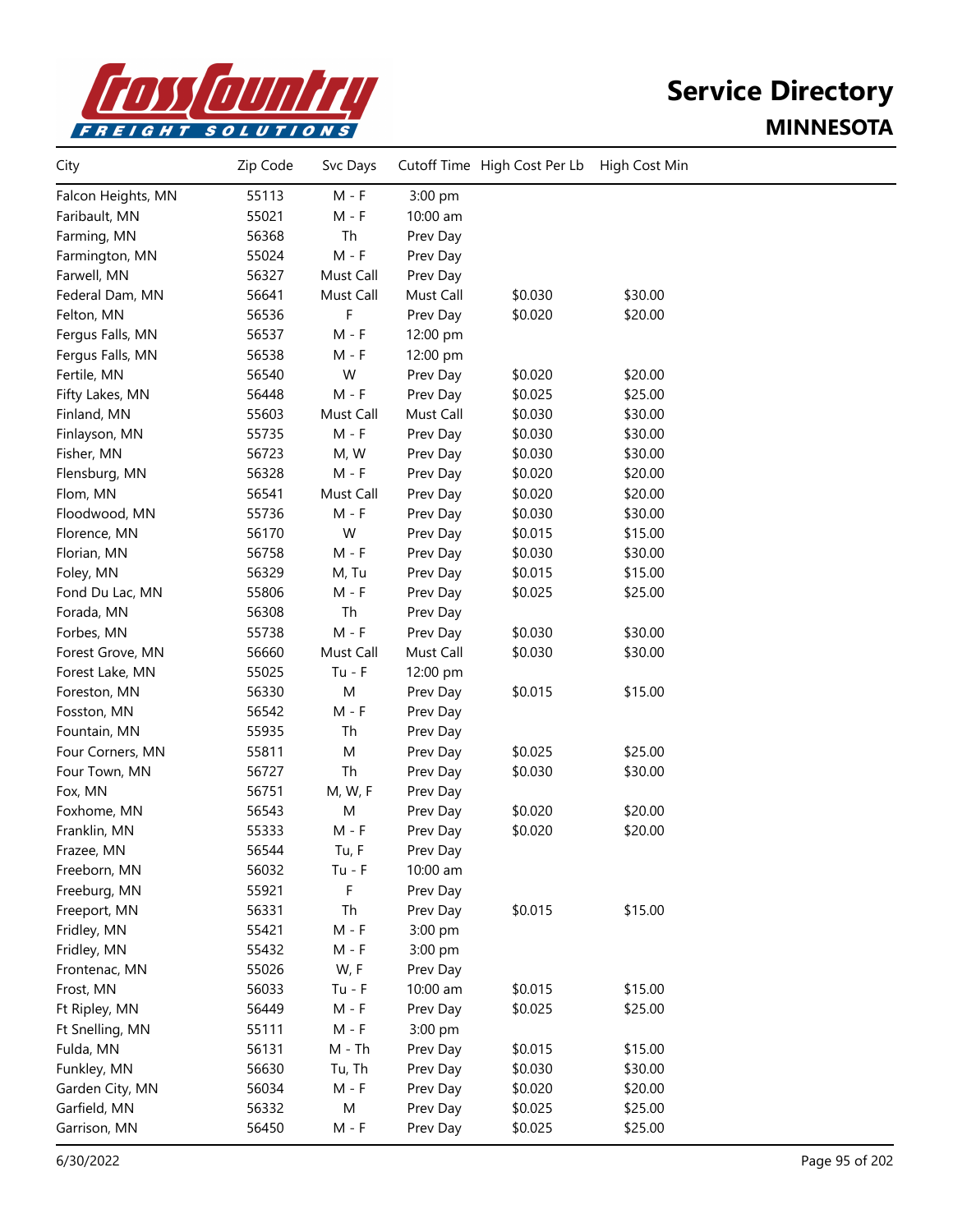

| City              | Zip Code | Svc Days  |           | Cutoff Time High Cost Per Lb | High Cost Min |  |
|-------------------|----------|-----------|-----------|------------------------------|---------------|--|
| Garvin, MN        | 56132    | W, F      | Prev Day  | \$0.015                      | \$15.00       |  |
| Gary, MN          | 56545    | F         | Prev Day  | \$0.020                      | \$20.00       |  |
| Gatzke, MN        | 56724    | Th        | Prev Day  | \$0.030                      | \$30.00       |  |
| Gaylord, MN       | 55334    | $Tu - F$  | Prev Day  |                              |               |  |
| Gemmell, MN       | 56660    | Must Call | Must Call | \$0.030                      | \$30.00       |  |
| Geneva, MN        | 56035    | $M - F$   | Prev Day  | \$0.020                      | \$20.00       |  |
| Genola, MN        | 56364    | Must Call | Must Call | \$0.020                      | \$20.00       |  |
| Gentilly, MN      | 56716    | Th        | Prev Day  |                              |               |  |
| Georgetown, MN    | 56546    | Tu        | Prev Day  |                              |               |  |
| Georgeville, MN   | 56312    | M         | Prev Day  |                              |               |  |
| Gheen, MN         | 55771    | Must Call | Must Call | \$0.030                      | \$30.00       |  |
| Ghent, MN         | 56239    | M         | Prev Day  | \$0.015                      | \$15.00       |  |
| Gibbon, MN        | 55335    | $M - F$   | Prev Day  | \$0.020                      | \$20.00       |  |
| Giese, MN         | 55735    | Must Call | Must Call | \$0.030                      | \$30.00       |  |
| Gilbert, MN       | 55741    | Tu        | Prev Day  | \$0.030                      | \$30.00       |  |
| Gilman, MN        | 56333    | $M - F$   | Prev Day  | \$0.020                      | \$20.00       |  |
| Glen, MN          | 56431    | Must Call | Must Call | \$0.025                      | \$25.00       |  |
| Glencoe, MN       | 55336    | $Tu - F$  | Prev Day  |                              |               |  |
| Glendorado, MN    | 55371    | Must Call | Prev Day  | \$0.030                      | \$30.00       |  |
| Glenville, MN     | 56036    | $Tu - F$  | 10:00 am  | \$0.015                      | \$15.00       |  |
| Glenwood, MN      | 56334    | Th        | Prev Day  | \$0.035                      | \$35.00       |  |
| Gluek, MN         | 56260    | M         | Prev Day  | \$0.015                      | \$15.00       |  |
| Glyndon, MN       | 56547    | $M - F$   | Prev Day  |                              |               |  |
| Golden Valley, MN | 55416    | M - F     | 3:00 pm   |                              |               |  |
| Golden Valley, MN | 55422    | M - F     | 3:00 pm   |                              |               |  |
| Golden Valley, MN | 55426    | M - F     | 3:00 pm   |                              |               |  |
| Golden Valley, MN | 55427    | $M - F$   | 3:00 pm   |                              |               |  |
| Gonvick, MN       | 56644    | W         | Prev Day  | \$0.030                      | \$30.00       |  |
| Good Thunder, MN  | 56037    | $M - F$   | Prev Day  | \$0.020                      | \$20.00       |  |
| Goodhue, MN       | 55027    | Tu        | Prev Day  |                              |               |  |
| Goodland, MN      | 55742    | Must Call | Must Call | \$0.030                      | \$30.00       |  |
| Goodridge, MN     | 56725    | Th        | Prev Day  | \$0.030                      | \$30.00       |  |
| Goodview, MN      | 55987    | $Tu - Th$ | Prev Day  |                              |               |  |
| Gordonsville, MN  | 56036    | $Tu - F$  | 10:00 am  | \$0.015                      | \$15.00       |  |
| Graceville, MN    | 56240    | $Tu - F$  | Prev Day  |                              |               |  |
| Granada, MN       | 56039    | $M - F$   | Prev Day  | \$0.020                      | \$20.00       |  |
| Grand Falls, MN   | 56627    | Must Call | Must Call | \$0.030                      | \$30.00       |  |
| Grand Marais, MN  | 55604    | Must Call | Must Call | \$0.030                      | \$30.00       |  |
| Grand Meadow, MN  | 55936    | $M - F$   | Prev Day  |                              |               |  |
| Grand Portage, MN | 55605    | Must Call | Must Call | \$0.030                      | \$30.00       |  |
| Grand Rapids, MN  | 55730    | $M - F$   | Prev Day  | \$0.030                      | \$30.00       |  |
| Grand Rapids, MN  | 55744    | $M - F$   | Prev Day  | \$0.030                      | \$30.00       |  |
| Grand Rapids, MN  | 55745    | $M - F$   | Prev Day  | \$0.030                      | \$30.00       |  |
| Grandy, MN        | 55029    | Must Call | Prev Day  | \$0.020                      | \$20.00       |  |
| Granger, MN       | 55939    | $M - F$   | 12:00 pm  |                              |               |  |
| Granite Falls, MN | 56241    | $M - F$   | 10:00 am  |                              |               |  |
| Grasston, MN      | 55030    | Tu        | Prev Day  | \$0.015                      | \$15.00       |  |
| Grasston, MN      | 55036    | Tu        | Prev Day  | \$0.015                      | \$15.00       |  |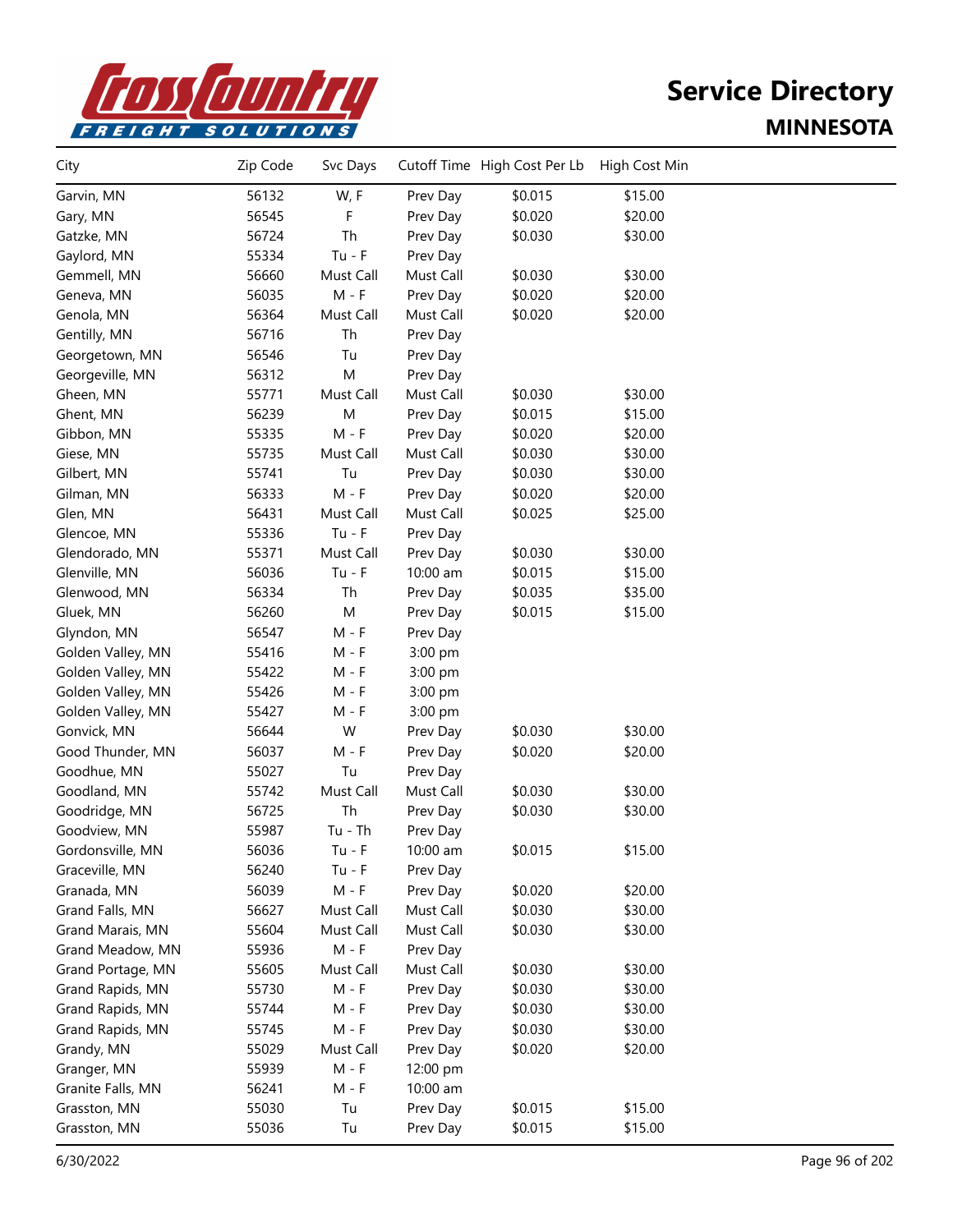

| City             | Zip Code | Svc Days   |           | Cutoff Time High Cost Per Lb | High Cost Min |  |
|------------------|----------|------------|-----------|------------------------------|---------------|--|
| Greely, MN       | 55067    | Must Call  | Prev Day  | \$0.020                      | \$20.00       |  |
| Green Isle, MN   | 55338    | $M - F$    | Prev Day  | \$0.020                      | \$20.00       |  |
| Greenbush, MN    | 56726    | $M - F$    | Prev Day  |                              |               |  |
| Greenwald, MN    | 56335    | W, F       | Prev Day  |                              |               |  |
| Greenwood, MN    | 55331    | $M - F$    | 12:00 pm  |                              |               |  |
| Grey Eagle, MN   | 56336    | Must Call  | Must Call | \$0.030                      | \$30.00       |  |
| Groningen, MN    | 55072    | Must Call  | Must Call | \$0.020                      | \$20.00       |  |
| Grove City, MN   | 56243    | $M - F$    | 12:00 pm  | \$0.020                      | \$20.00       |  |
| Grove Lake, MN   | 56316    | M          | Prev Day  |                              |               |  |
| Grygla, MN       | 56727    | Th         | Prev Day  | \$0.030                      | \$30.00       |  |
| Gully, MN        | 56646    | W          | Prev Day  | \$0.030                      | \$30.00       |  |
| Guthrie, MN      | 56461    | W          | Prev Day  | \$0.020                      | \$20.00       |  |
| Hackensack, MN   | 56452    | Must Call  | Prev Day  | \$0.025                      | \$25.00       |  |
| Hadley, MN       | 56151    | F          | Prev Day  | \$0.015                      | \$15.00       |  |
| Hallock, MN      | 56728    | $M - Th$   | Prev Day  |                              |               |  |
| Halma, MN        | 56729    | Tu         | Prev Day  |                              |               |  |
| Halstad, MN      | 56548    | Tu         | Prev Day  |                              |               |  |
| Ham Lake, MN     | 55304    | $M - F$    | 12:00 pm  |                              |               |  |
| Hamburg, MN      | 55339    | Tu, Th     | Prev Day  |                              |               |  |
| Hamel, MN        | 55340    | $M - F$    | 12:00 pm  |                              |               |  |
| Hampton, MN      | 55031    | M          | Prev Day  |                              |               |  |
| Hancock, MN      | 56244    | Tu         | Prev Day  | \$0.015                      | \$15.00       |  |
| Hanley Falls, MN | 56245    | Tu, Th     | Prev Day  | \$0.015                      | \$15.00       |  |
| Hanover, MN      | 55341    | F          | Prev Day  |                              |               |  |
| Hanska, MN       | 56041    | $M - F$    | Prev Day  | \$0.020                      | \$20.00       |  |
| Harding, MN      | 56364    | Must Call  | Must Call | \$0.020                      | \$20.00       |  |
| Hardwick, MN     | 56134    | M          | Prev Day  |                              |               |  |
| Harmony, MN      | 55939    | $Tu - F$   | 10:00 am  |                              |               |  |
| Harris, MN       | 55032    | $Tu - F$   | Prev Day  |                              |               |  |
| Hartland, MN     | 56042    | $Tu - F$   | 10:00 am  |                              |               |  |
| Hastings, MN     | 55033    | $M - F$    | 12:00 pm  |                              |               |  |
| Hasty, MN        | 55320    | F          | Prev Day  |                              |               |  |
| Hatfield, MN     | 56164    | W          | 10:00 am  |                              |               |  |
| Havana, MN       | 55060    | W          | Prev Day  |                              |               |  |
| Hawick, MN       | 56273    | $M, W - F$ | Prev Day  |                              |               |  |
| Hawley, MN       | 56549    | $M - F$    | Prev Day  |                              |               |  |
| Hayfield, MN     | 55940    | F          | Prev Day  |                              |               |  |
| Hayward, MN      | 56043    | Tu, F      | Prev Day  |                              |               |  |
| Hazelwood, MN    | 55057    | Tu         | Prev Day  |                              |               |  |
| Hector, MN       | 55342    | $M - F$    | Prev Day  | \$0.020                      | \$20.00       |  |
| Heidelberg, MN   | 56071    | W          | Prev Day  |                              |               |  |
| Henderson, MN    | 56044    | M - F      | Prev Day  | \$0.020                      | \$20.00       |  |
| Hendricks, MN    | 56136    | M          | Prev Day  | \$0.025                      | \$25.00       |  |
| Hendrum, MN      | 56550    | Tu         | Prev Day  |                              |               |  |
| Henning, MN      | 56551    | M, Th      | Prev Day  | \$0.020                      | \$20.00       |  |
| Henriette, MN    | 55036    | Must Call  | Prev Day  | \$0.020                      | \$20.00       |  |
| Herman, MN       | 56248    | $Tu - F$   | Prev Day  |                              |               |  |
| Hermantown, MN   | 55810    | $M - F$    | 12:00 pm  |                              |               |  |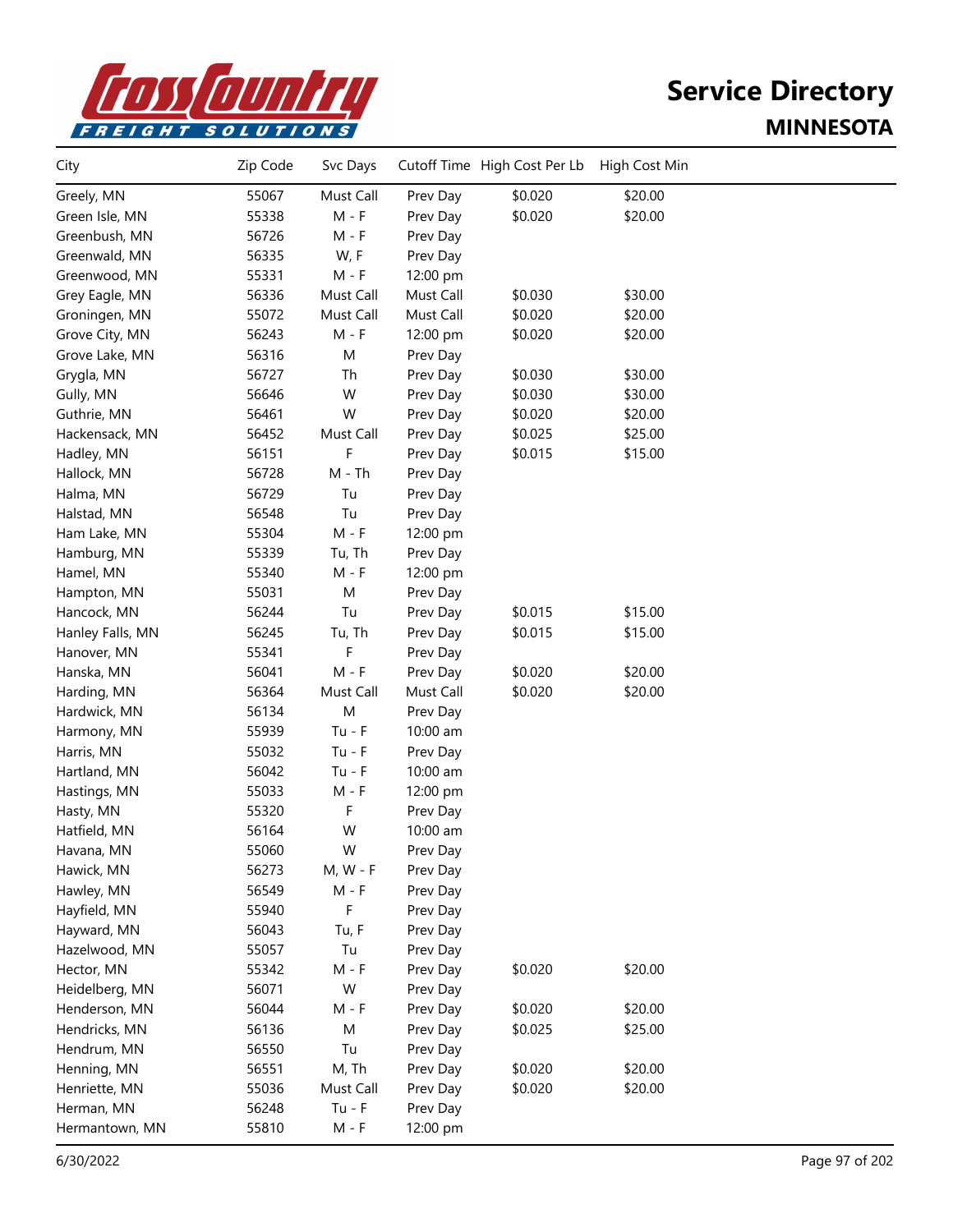

| City                       | Zip Code | Svc Days  |           | Cutoff Time High Cost Per Lb | High Cost Min |  |
|----------------------------|----------|-----------|-----------|------------------------------|---------------|--|
| Hermantown, MN             | 55811    | $M - F$   | 12:00 pm  |                              |               |  |
| Heron Lake, MN             | 56137    | M         | Prev Day  | \$0.015                      | \$15.00       |  |
| Hewitt, MN                 | 56453    | $M - F$   | Prev Day  | \$0.025                      | \$25.00       |  |
| Hibbing, MN                | 55746    | $M - F$   | Prev Day  |                              |               |  |
| Hibbing, MN                | 55747    | $M - F$   | Prev Day  |                              |               |  |
| High Landing, MN           | 56275    | M         | Prev Day  | \$0.015                      | \$15.00       |  |
| Hill City, MN              | 55748    | $M - F$   | Prev Day  | \$0.030                      | \$30.00       |  |
| Hillman, MN                | 56338    | M - F     | Prev Day  | \$0.020                      | \$20.00       |  |
| Hills, MN                  | 56138    | Tu        | Prev Day  |                              |               |  |
| Hilltop, MN                | 55421    | $M - F$   | 3:00 pm   |                              |               |  |
| Hinckley, MN               | 55037    | $Tu - F$  | Prev Day  |                              |               |  |
| Hines, MN                  | 56647    | Tu, Th    | Prev Day  | \$0.030                      | \$30.00       |  |
| Hitterdal, MN              | 56552    | F         | Prev Day  |                              |               |  |
| Hoffman, MN                | 56339    | W         | Prev Day  |                              |               |  |
| Hokah, MN                  | 55941    | Tu        | Prev Day  |                              |               |  |
| Holdingford, MN            | 56340    | W, F      | Prev Day  |                              |               |  |
| Holland, MN                | 56139    | W         | Prev Day  | \$0.015                      | \$15.00       |  |
| Hollandale, MN             | 56045    | $Tu - F$  | 10:00 am  |                              |               |  |
| Holloway, MN               | 56249    | W         | Prev Day  | \$0.015                      | \$15.00       |  |
| Holmes City, MN            | 56341    | W         | Prev Day  |                              |               |  |
| Holt, MN                   | 56738    | Tu        | Prev Day  | \$0.030                      | \$30.00       |  |
| Holyoke, MN                | 55749    | Must Call | Must Call | \$0.030                      | \$30.00       |  |
| Homer, MN                  | 55942    | Tu        | Prev Day  |                              |               |  |
| Hope, MN                   | 56046    | Th        | Prev Day  |                              |               |  |
| Hopkins, MN                | 55305    | $M - F$   | 3:00 pm   |                              |               |  |
| Hopkins, MN                | 55343    | M - F     | 3:00 pm   |                              |               |  |
| Hopkins, MN                | 55345    | $M - F$   | 3:00 pm   |                              |               |  |
| Houston, MN                | 55943    | Tu, Th    | Prev Day  |                              |               |  |
| Hovland, MN                | 55606    | Must Call | Must Call | \$0.030                      | \$30.00       |  |
| Howard Lake, MN            | 55349    | $M - F$   | 12:00 pm  |                              |               |  |
| Howard Lake, MN            | 55575    | M - F     | 12:00 pm  |                              |               |  |
| Hoyt Lakes, MN             | 55750    | Th        | Prev Day  |                              |               |  |
| Hubbard, MN                | 56470    | Must Call | Prev Day  |                              |               |  |
| Hugo, MN                   | 55038    | $Tu - F$  | 10:00 am  |                              |               |  |
| Humboldt, MN               | 56731    | M         | Prev Day  | \$0.025                      | \$25.00       |  |
| Humboldt, MN               | 56755    | M         | Prev Day  | \$0.025                      | \$25.00       |  |
| Huntersville, MN           | 56464    | Must Call | Prev Day  | \$0.025                      | \$25.00       |  |
| Huntley, MN                | 56047    | $Tu - F$  | Prev Day  |                              |               |  |
| Hutchinson, MN             | 55350    | $Tu - F$  | Prev Day  |                              |               |  |
| Ihlen, MN                  | 56140    | W, F      | Prev Day  | \$0.015                      | \$15.00       |  |
| Illgen City, MN            | 55614    | Must Call | Must Call | \$0.030                      | \$30.00       |  |
| Imogene, MN                | 56039    | W         | Prev Day  | \$0.015                      | \$15.00       |  |
| Independence, Hennepin C   | 55359    | M         | 11:00 am  |                              |               |  |
| Independence, St Louis Co, | 55779    | $M - F$   | Prev Day  | \$0.030                      | \$30.00       |  |
| Indus, MN                  | 56629    | Must Call | Must Call | \$0.030                      | \$30.00       |  |
| Inger, MN                  | 56636    | Must Call | Must Call | \$0.030                      | \$30.00       |  |
| International Falls, MN    | 56649    | Tu, Th    | Prev Day  | \$0.030                      | \$30.00       |  |
| International Falls, MN    | 56679    | Tu, Th    | Prev Day  | \$0.030                      | \$30.00       |  |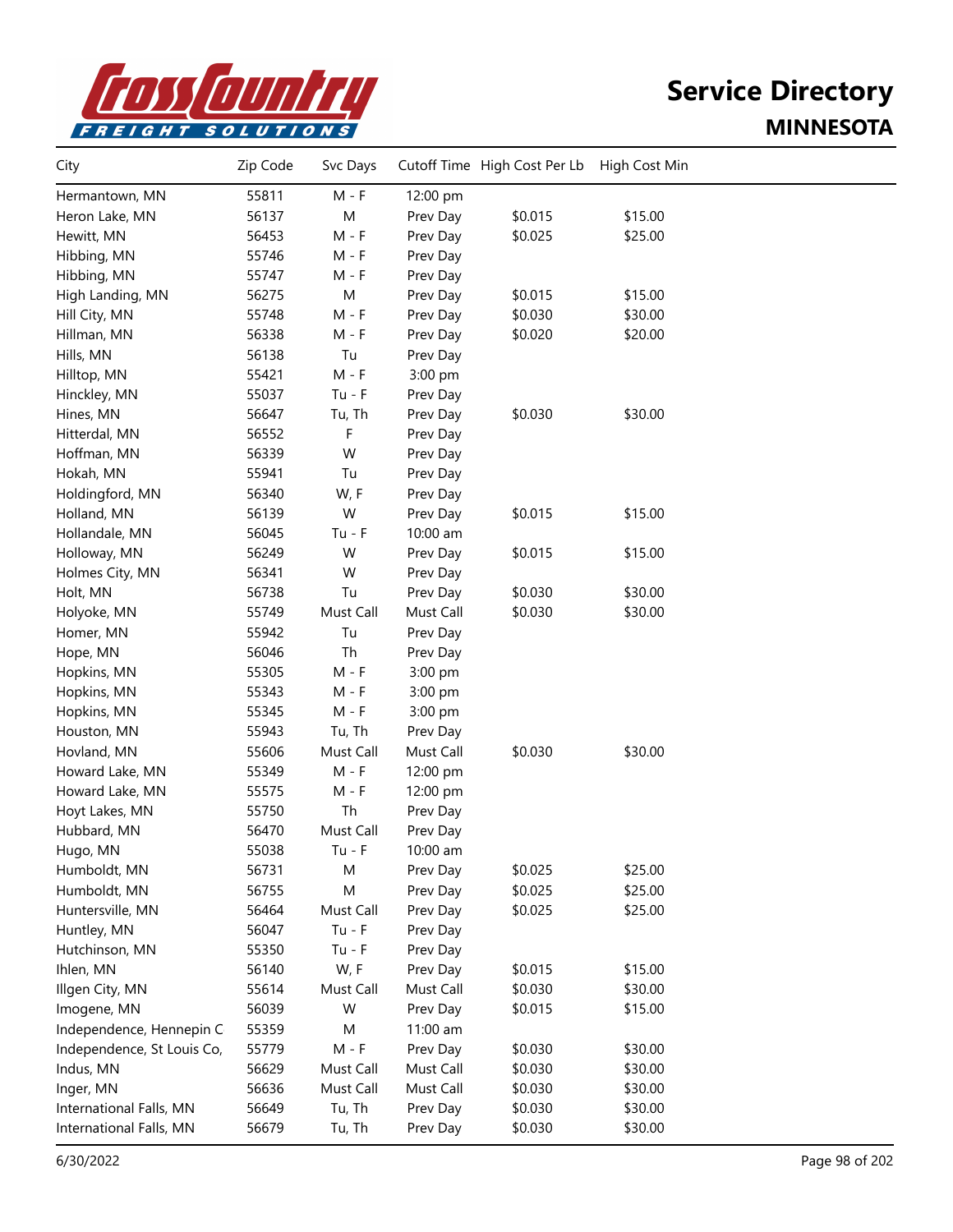

| City                    | Zip Code | Svc Days  |           | Cutoff Time High Cost Per Lb | High Cost Min |  |
|-------------------------|----------|-----------|-----------|------------------------------|---------------|--|
| Inver Grove Heights, MN | 55075    | $M - F$   | 3:00 pm   |                              |               |  |
| Inver Grove Heights, MN | 55076    | $M - F$   | 3:00 pm   |                              |               |  |
| Inver Grove Heights, MN | 55077    | $M - F$   | 3:00 pm   |                              |               |  |
| Iona, MN                | 56141    | Tu, Th    | Prev Day  |                              |               |  |
| Iron Junction, MN       | 55751    | M, W      | Prev Day  | \$0.030                      | \$30.00       |  |
| Ironton, MN             | 56455    | $M - F$   | Prev Day  | \$0.025                      | \$25.00       |  |
| Isabella, MN            | 55607    | Must Call | Must Call | \$0.030                      | \$30.00       |  |
| Isanti, MN              | 55040    | Tu        | Prev Day  | \$0.015                      | \$15.00       |  |
| Island Lake, MN         | 56667    | Tu, Th    | Prev Day  | \$0.030                      | \$30.00       |  |
| Island View, MN         | 56649    | Must Call | Must Call | \$0.030                      | \$30.00       |  |
| Isle, MN                | 56342    | $M - F$   | Prev Day  | \$0.020                      | \$20.00       |  |
| Ivanhoe, MN             | 56142    | ${\sf M}$ | Prev Day  | \$0.015                      | \$15.00       |  |
| Jackson, MN             | 56143    | $Tu - F$  | 10:00 am  |                              |               |  |
| Jacobson, MN            | 55752    | M, W      | Prev Day  | \$0.030                      | \$30.00       |  |
| Jakeville, MN           | 56329    | Must Call | Prev Day  | \$0.020                      | \$20.00       |  |
| Janesville, MN          | 56048    | $M - F$   | Prev Day  | \$0.015                      | \$15.00       |  |
| Jasper, MN              | 56144    | W - F     | Prev Day  | \$0.015                      | \$15.00       |  |
| Jeffers, MN             | 56145    | $M - F$   | Prev Day  | \$0.020                      | \$20.00       |  |
| Jenkins, MN             | 56456    | Must Call | Prev Day  | \$0.025                      | \$25.00       |  |
| Johnsburg, MN           | 55909    | $Tu - F$  | 10:00 am  |                              |               |  |
| Johnson, MN             | 56236    | M         | Prev Day  | \$0.015                      | \$15.00       |  |
| Jonathan, MN            | 55318    | $M - F$   | Prev Day  |                              |               |  |
| Jordan, MN              | 55352    | $M - F$   | Prev Day  |                              |               |  |
| Kanaranzi, MN           | 56146    | M         | Prev Day  |                              |               |  |
| Kandiyohi, MN           | 56251    | $M - F$   | 12:00 pm  | \$0.020                      | \$20.00       |  |
| Karlstad, MN            | 56732    | Tu, F     | Prev Day  | \$0.030                      | \$30.00       |  |
| Kasota, MN              | 56050    | $M - F$   | Prev Day  |                              |               |  |
| Kasson, MN              | 55944    | $M - F$   | Prev Day  |                              |               |  |
| Keewatin, MN            | 55753    | $M - F$   | Prev Day  | \$0.030                      | \$30.00       |  |
| Kelliher, MN            | 56650    | Tu, Th    | Must Call | \$0.030                      | \$30.00       |  |
| Kellogg, MN             | 55945    | $Tu - F$  | 10:00 am  |                              |               |  |
| Kelly Lake, MN          | 55754    | M, Tu, Th | Prev Day  | \$0.030                      | \$30.00       |  |
| Kelsey, MN              | 55724    | M, Tu, Th | Prev Day  | \$0.030                      | \$30.00       |  |
| Kennedy, MN             | 56733    | M - Th    | Prev Day  |                              |               |  |
| Kenneth, MN             | 56147    | M         | Prev Day  |                              |               |  |
| Kensington, MN          | 56343    | W         | Prev Day  |                              |               |  |
| Kent, MN                | 56553    | Tu        | Prev Day  |                              |               |  |
| Kenyon, MN              | 55946    | $Tu - F$  | Prev Day  |                              |               |  |
| Kerkhoven, MN           | 56252    | M         | Prev Day  |                              |               |  |
| Kerrick, MN             | 55756    | Must Call | Must Call | \$0.030                      | \$30.00       |  |
| Kettle River, MN        | 55757    | $M - F$   | Prev Day  | \$0.030                      | \$30.00       |  |
| Kiester, MN             | 56051    | M - F     | Prev Day  | \$0.020                      | \$20.00       |  |
| Kilkenny, MN            | 56052    | M         | Prev Day  |                              |               |  |
| Kimball, MN             | 55353    | Tu, Th    | Prev Day  |                              |               |  |
| Kingston, MN            | 55325    | M         | Prev Day  | \$0.015                      | \$15.00       |  |
| Kinney, MN              | 55758    | $M - F$   | Prev Day  |                              |               |  |
| Klossner, MN            | 56054    | M - F     | Prev Day  | \$0.020                      | \$20.00       |  |
| Knife River, MN         | 55609    | Tu        | Prev Day  | \$0.030                      | \$30.00       |  |
|                         |          |           |           |                              |               |  |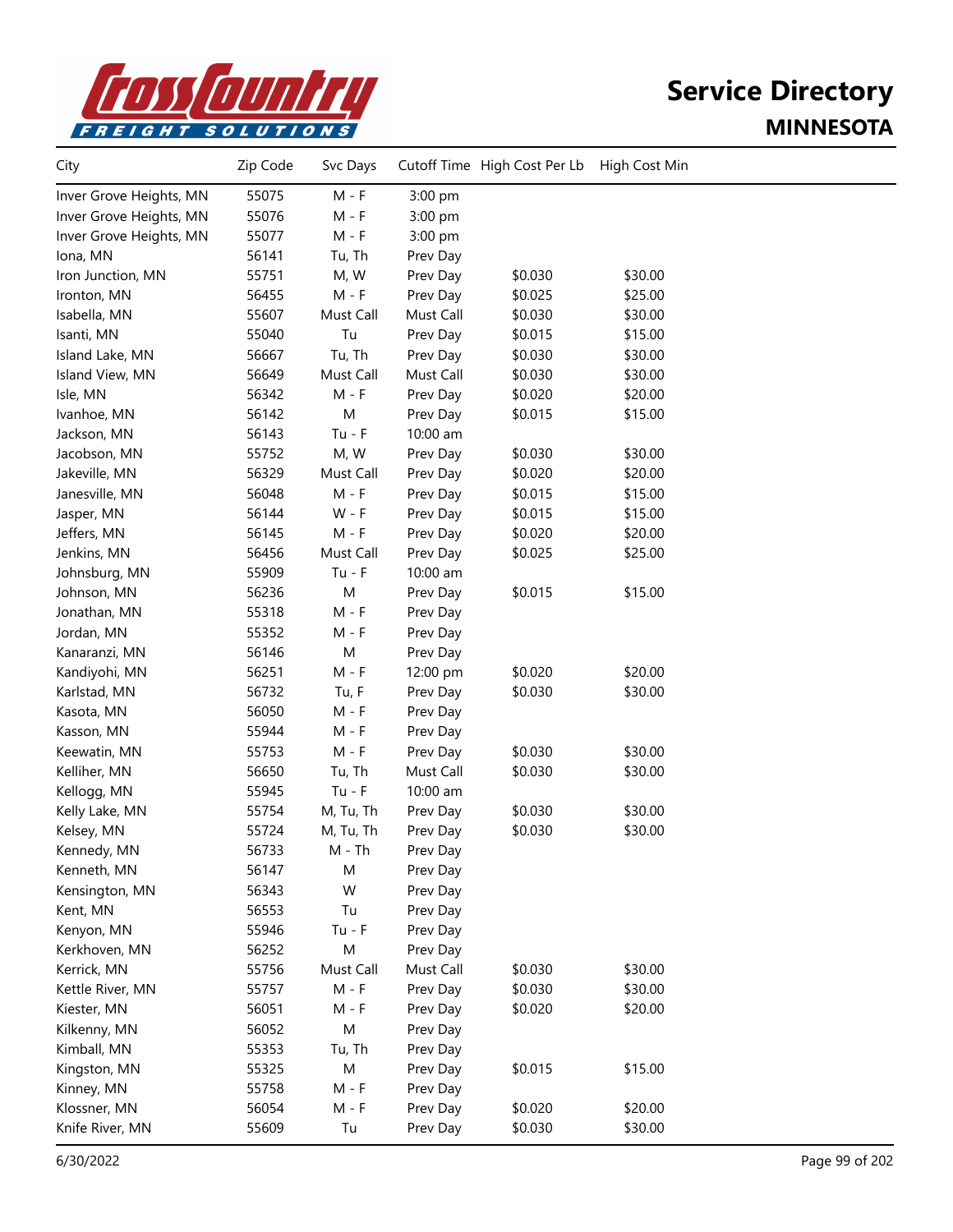

| City                | Zip Code | Svc Days  |           | Cutoff Time High Cost Per Lb | High Cost Min |  |
|---------------------|----------|-----------|-----------|------------------------------|---------------|--|
| Kragnes, MN         | 56560    | $M - F$   | Prev Day  |                              |               |  |
| La Crescent, MN     | 55947    | $Tu - F$  | Prev Day  |                              |               |  |
| La Prairie, MN      | 55744    | $M - F$   | Prev Day  | \$0.030                      | \$30.00       |  |
| La Salle, MN        | 56056    | $M - F$   | Prev Day  | \$0.020                      | \$20.00       |  |
| Lafayette, MN       | 56054    | $M - F$   | Prev Day  | \$0.020                      | \$20.00       |  |
| Lake Benton, MN     | 56149    | M - F     | Prev Day  | \$0.015                      | \$15.00       |  |
| Lake Bronson, MN    | 56734    | F         | Prev Day  | \$0.045                      | \$45.00       |  |
| Lake City, MN       | 55041    | $Tu - F$  | Prev Day  |                              |               |  |
| Lake Crystal, MN    | 56055    | $M - F$   | Prev Day  | \$0.020                      | \$20.00       |  |
| Lake Elmo, MN       | 55042    | M - F     | Prev Day  |                              |               |  |
| Lake George, MN     | 56458    | W         | Prev Day  | \$0.020                      | \$20.00       |  |
| Lake Henry, MN      | 56362    | M         | Prev Day  |                              |               |  |
| Lake Hubert, MN     | 56459    | $M - F$   | Prev Day  | \$0.025                      | \$25.00       |  |
| Lake Itasca, MN     | 56460    | Must Call | Prev Day  | \$0.020                      | \$20.00       |  |
| Lake Lillian, MN    | 56253    | W         | Prev Day  | \$0.015                      | \$15.00       |  |
| Lake Park, MN       | 56554    | $M - F$   | Prev Day  |                              |               |  |
| Lake Shore, MN      | 56468    | Must Call | Prev Day  | \$0.025                      | \$25.00       |  |
| Lake Wilson, MN     | 56151    | F         | Prev Day  | \$0.015                      | \$15.00       |  |
| Lakefield, MN       | 56150    | $Tu - F$  | Prev Day  |                              |               |  |
| Lakeland Shores, MN | 55043    | $M - F$   | Prev Day  |                              |               |  |
| Lakeland, MN        | 55043    | $M - F$   | Prev Day  |                              |               |  |
| Lakeville, MN       | 55044    | $M - F$   | 12:00 pm  |                              |               |  |
| Lamberton, MN       | 56152    | $M - F$   | Prev Day  | \$0.020                      | \$20.00       |  |
| Lancaster, MN       | 56735    | ${\sf M}$ | Prev Day  | \$0.030                      | \$30.00       |  |
| Landfall, MN        | 55128    | $M - F$   | 3:00 pm   |                              |               |  |
| Lanesboro, MN       | 55949    | $Tu - F$  | Prev Day  |                              |               |  |
| Lansing, MN         | 55950    | $Tu - F$  | 10:00 am  |                              |               |  |
| Laporte, MN         | 56461    | ${\sf M}$ | Prev Day  | \$0.020                      | \$20.00       |  |
| Larsmont, MN        | 55616    | Must Call | Must Call | \$0.030                      | \$30.00       |  |
| Lastrup, MN         | 56344    | $M - F$   | Prev Day  | \$0.020                      | \$20.00       |  |
| Lauderdale, MN      | 55108    | $M - F$   | 3:00 pm   |                              |               |  |
| Lauderdale, MN      | 55113    | M - F     | 3:00 pm   |                              |               |  |
| Lawler, MN          | 55760    | Must Call | Must Call | \$0.030                      | \$30.00       |  |
| Lawndale, MN        | 56579    | Must Call | Prev Day  |                              |               |  |
| Le Center, MN       | 56057    | $M - F$   | Prev Day  |                              |               |  |
| Le Roy, MN          | 55951    | W, F      | 10:00 am  |                              |               |  |
| Le Sueur, MN        | 56058    | $M - F$   | Prev Day  |                              |               |  |
| Lengby, MN          | 56651    | W         | Prev Day  |                              |               |  |
| Lenora, MN          | 55922    | $M - F$   | 10:00 am  |                              |               |  |
| Leonard, MN         | 56652    | W         | Prev Day  | \$0.030                      | \$30.00       |  |
| Leota, MN           | 56153    | M         | Prev Day  | \$0.025                      | \$25.00       |  |
| Lester Prairie, MN  | 55354    | $M - F$   | Prev Day  | \$0.020                      | \$20.00       |  |
| Lewiston, MN        | 55952    | $Tu - F$  | 10:00 am  |                              |               |  |
| Lewisville, MN      | 56060    | $M - F$   | Prev Day  | \$0.020                      | \$20.00       |  |
| Lindstrom, MN       | 55045    | $Tu - F$  | Prev Day  | \$0.015                      | \$15.00       |  |
| Lino Lakes, MN      | 55014    | $M - F$   | 12:00 pm  |                              |               |  |
| Lino Lakes, MN      | 55025    | $M - F$   | 12:00 pm  |                              |               |  |
| Lino Lakes, MN      | 55038    | M - F     | 12:00 pm  |                              |               |  |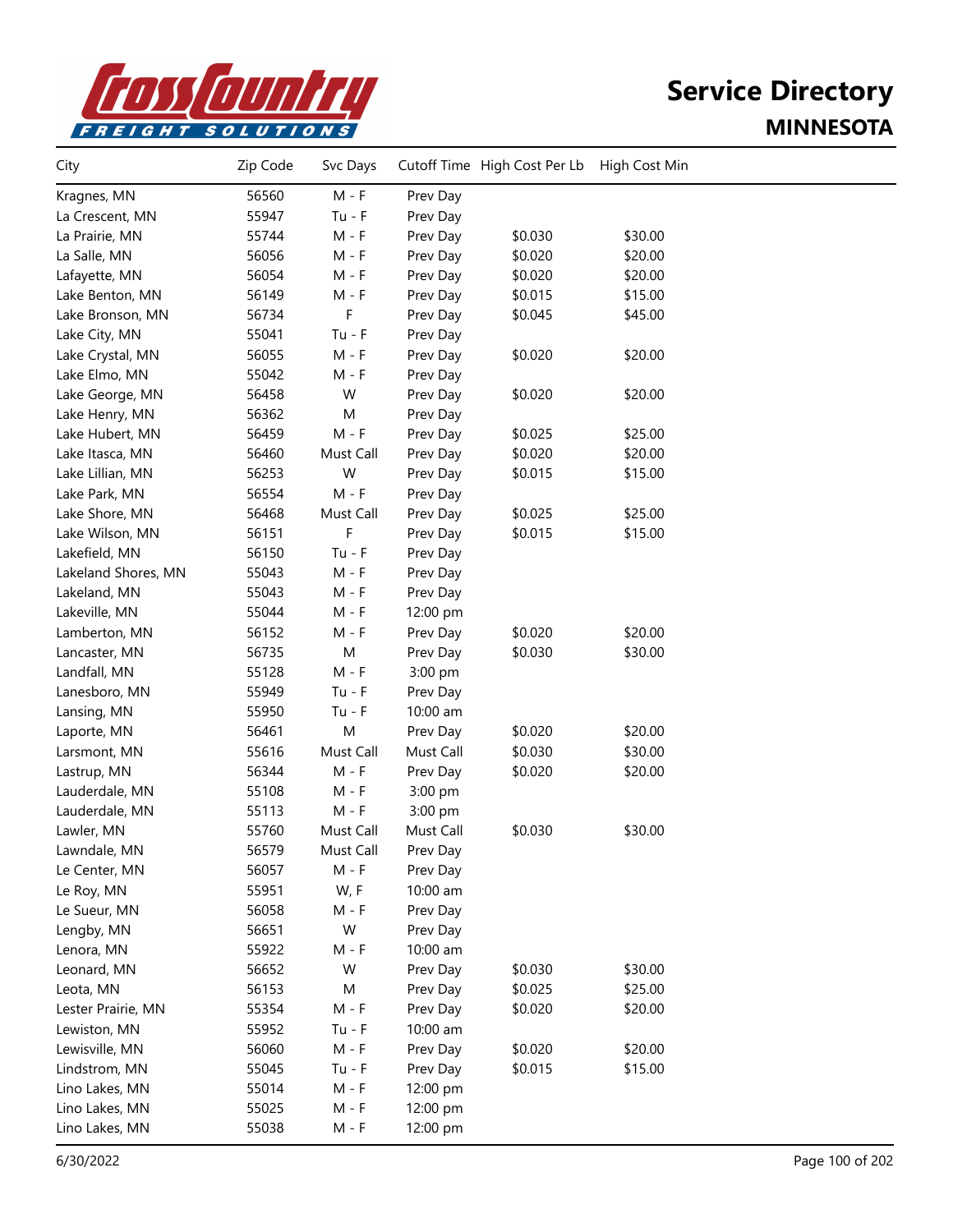

| City                     | Zip Code | Svc Days  |           | Cutoff Time High Cost Per Lb | High Cost Min |  |
|--------------------------|----------|-----------|-----------|------------------------------|---------------|--|
| Lismore, MN              | 56155    | M         | Prev Day  |                              |               |  |
| Litchfield, MN           | 55355    | $M - F$   | 12:00 pm  |                              |               |  |
| Little Canada, MN        | 55109    | $M - F$   | 3:00 pm   |                              |               |  |
| Little Canada, MN        | 55117    | $M - F$   | 3:00 pm   |                              |               |  |
| Little Falls, MN         | 56345    | $M - F$   | Prev Day  | \$0.020                      | \$20.00       |  |
| Little Marais, MN        | 55614    | Must Call | Must Call | \$0.030                      | \$30.00       |  |
| Little Rock, MN          | 56373    | $M - F$   | Prev Day  | \$0.020                      | \$20.00       |  |
| Little Sauk, MN          | 56347    | $M - F$   | Prev Day  | \$0.025                      | \$25.00       |  |
| Littlefork, MN           | 56653    | Must Call | Must Call | \$0.030                      | \$30.00       |  |
| Lockhart, MN             | 56510    | Must Call | Prev Day  |                              |               |  |
| Loman, MN                | 56654    | Must Call | Must Call | \$0.030                      | \$30.00       |  |
| London, MN               | 56036    | $Tu - F$  | 10:00 am  | \$0.015                      | \$15.00       |  |
| Long Beach, MN           | 56334    | Must Call | Prev Day  |                              |               |  |
| Long Lake, MN            | 55323    | Tu, Th    | Prev Day  |                              |               |  |
| Long Lake, MN            | 55343    | Tu, Th    | Prev Day  |                              |               |  |
| Long Lake, MN            | 55356    | $Tu - F$  | Prev Day  |                              |               |  |
| Long Prairie Jenkins, MN | 56347    | M - F     | Prev Day  |                              |               |  |
| Long Prairie, MN         | 56347    | $M - F$   | Prev Day  | \$0.025                      | \$25.00       |  |
| Longville, MN            | 56655    | Must Call | Prev Day  | \$0.030                      | \$30.00       |  |
| Lonsdale, MN             | 55046    | $M - F$   | Prev Day  | \$0.020                      | \$20.00       |  |
| Loretto, MN              | 55357    | Tu, Th    | Prev Day  |                              |               |  |
| Loretto, MN              | 55595    | Tu, Th    | Prev Day  |                              |               |  |
| Loretto, MN              | 55596    | Tu, Th    | Prev Day  |                              |               |  |
| Loretto, MN              | 55597    | Tu, Th    | Prev Day  |                              |               |  |
| Loretto, MN              | 55598    | Tu, Th    | Prev Day  |                              |               |  |
| Loretto, MN              | 55599    | Tu, Th    | Prev Day  |                              |               |  |
| Lowry, MN                | 56349    | Th        | Prev Day  |                              |               |  |
| Lucan, MN                | 56255    | $M - F$   | Prev Day  | \$0.020                      | \$20.00       |  |
| Luna, MN                 | 56762    | Must Call | Must Call |                              |               |  |
| Lutsen, MN               | 55612    | Must Call | Must Call | \$0.030                      | \$30.00       |  |
| Luverne, MN              | 56156    | $M - F$   | Prev Day  |                              |               |  |
| Luxemburg, MN            | 56301    | Th        | Prev Day  |                              |               |  |
| Lyle, MN                 | 55953    | $Tu - F$  | 10:00 am  |                              |               |  |
| Lynd, MN                 | 56157    | Tu        | Prev Day  | \$0.015                      | \$15.00       |  |
| Mabel, MN                | 55954    | $Tu - F$  | 10:00 am  |                              |               |  |
| Madelia, MN              | 56062    | $M - F$   | Prev Day  | \$0.020                      | \$20.00       |  |
| Madison Lake, MN         | 56063    | $M - F$   | Prev Day  | \$0.020                      | \$20.00       |  |
| Madison, MN              | 56256    | M, W, Th  | Prev Day  |                              |               |  |
| Magnolia, MN             | 56158    | M         | Prev Day  |                              |               |  |
| Mahnomen, MN             | 56557    | Th        | Prev Day  | \$0.075                      | \$75.00       |  |
| Mahtomedi, MN            | 55115    | $M - F$   | 3:00 pm   |                              |               |  |
| Mahtowa, MN              | 55707    | $M - F$   | Prev Day  | \$0.030                      | \$30.00       |  |
| Makinen, MN              | 55763    | Tu, Th    | Prev Day  | \$0.030                      | \$30.00       |  |
| Malmo, MN                | 56431    | Must Call | Must Call | \$0.025                      | \$25.00       |  |
| Manchester, MN           | 56007    | $Tu - F$  | 11:00 am  |                              |               |  |
| Manhattan Beach, MN      | 56442    | Must Call | Prev Day  | \$0.025                      | \$25.00       |  |
| Mankato, MN              | 56001    | $M - F$   | 12:00 pm  |                              |               |  |
| Mankato, MN              | 56002    | $M - F$   | 12:00 pm  |                              |               |  |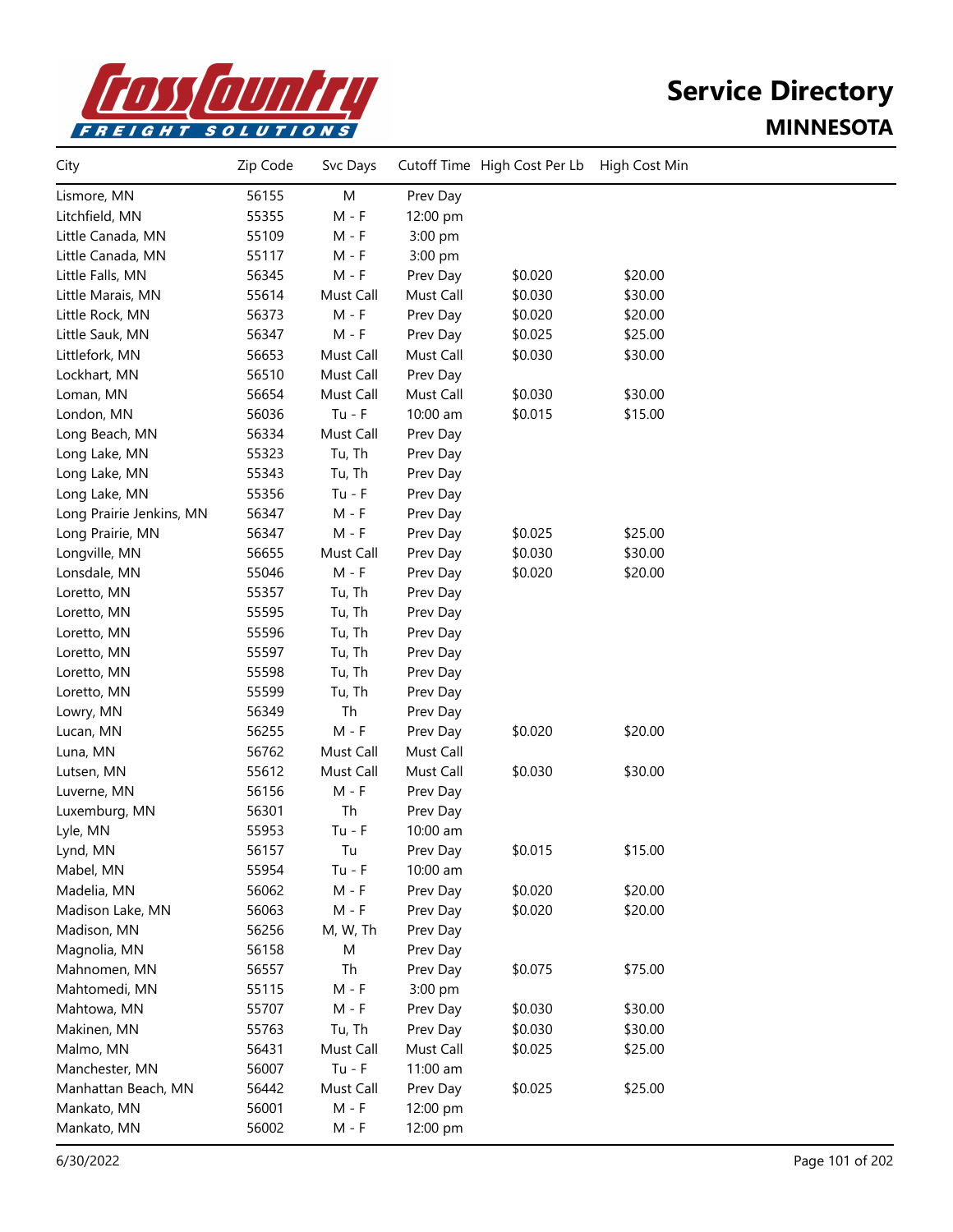

| City                   | Zip Code | Svc Days  |           | Cutoff Time High Cost Per Lb | High Cost Min |  |
|------------------------|----------|-----------|-----------|------------------------------|---------------|--|
| Mankato, MN            | 56003    | $M - F$   | 12:00 pm  |                              |               |  |
| Mankato, MN            | 56006    | $M - F$   | 12:00 pm  |                              |               |  |
| Mansfield, MN          | 56009    | $Tu - F$  | Prev Day  |                              |               |  |
| Mantorville, MN        | 55955    | M         | Prev Day  |                              |               |  |
| Maple Grove, MN        | 55311    | $M - F$   | 3:00 pm   |                              |               |  |
| Maple Grove, MN        | 55369    | $M - F$   | 3:00 pm   |                              |               |  |
| Maple Grove, MN        | 55569    | M - F     | 3:00 pm   |                              |               |  |
| Maple Island, MN       | 56045    | F         | Prev Day  |                              |               |  |
| Maple Lake, MN         | 55358    | Tu, Th    | Prev Day  | \$0.015                      | \$15.00       |  |
| Maple Plain, MN        | 55348    | $Tu - F$  | Prev Day  |                              |               |  |
| Maple Plain, MN        | 55359    | $Tu - F$  | Prev Day  |                              |               |  |
| Maple Plain, MN        | 55393    | $Tu - F$  | Prev Day  |                              |               |  |
| Maple Plain, MN        | 55570    | $Tu - F$  | Prev Day  |                              |               |  |
| Maple Plain, MN        | 55571    | $Tu - F$  | Prev Day  |                              |               |  |
| Maple Plain, MN        | 55574    | $Tu - F$  | Prev Day  |                              |               |  |
| Maple Plain, MN        | 55576    | $Tu - F$  | Prev Day  |                              |               |  |
| Maple Plain, MN        | 55578    | $Tu - F$  | Prev Day  |                              |               |  |
| Maple Plain, MN        | 55579    | $Tu - F$  | Prev Day  |                              |               |  |
| Maple Plain, MN        | 55592    | $Tu - F$  | Prev Day  |                              |               |  |
| Maple Plain, MN        | 55593    | $Tu - F$  | Prev Day  |                              |               |  |
| Mapleton, MN           | 56065    | $M - F$   | Prev Day  | \$0.020                      | \$20.00       |  |
| Maplewood, MN          | 55109    | $M - F$   | 3:00 pm   |                              |               |  |
| Maplewood, MN          | 55117    | $M - F$   | 3:00 pm   |                              |               |  |
| Maplewood, MN          | 55119    | $M - F$   | 3:00 pm   |                              |               |  |
| Maplewood, MN          | 55144    | $M - F$   | 3:00 pm   |                              |               |  |
| Marble, MN             | 55764    | $M - F$   | Prev Day  | \$0.030                      | \$30.00       |  |
| Marcell, MN            | 56657    | Must Call | Must Call | \$0.030                      | \$30.00       |  |
| Margie, MN             | 56658    | Must Call | Must Call | \$0.030                      | \$30.00       |  |
| Marietta, MN           | 56257    | M         | Prev Day  | \$0.015                      | \$15.00       |  |
| Marine On St Croix, MN | 55047    | W, F      | Prev Day  | \$0.015                      | \$15.00       |  |
| Marion, MN             | 55901    | M         | Prev Day  |                              |               |  |
| Markham, MN            | 55763    | Tu, Th    | Prev Day  | \$0.030                      | \$30.00       |  |
| Markville, MN          | 55072    | Must Call | Must Call | \$0.020                      | \$20.00       |  |
| Marshall, MN           | 56258    | $M - F$   | 10:00 am  |                              |               |  |
| Martin Lake, MN        | 55079    | Must Call | Prev Day  | \$0.015                      | \$15.00       |  |
| Matawan, MN            | 56072    | $M - F$   | Prev Day  | \$0.020                      | \$20.00       |  |
| Max, MN                | 56659    | Must Call | Must Call | \$0.030                      | \$30.00       |  |
| Mayer, MN              | 55360    | $M - F$   | Prev Day  | \$0.020                      | \$20.00       |  |
| Maynard, MN            | 56260    | M         | Prev Day  | \$0.015                      | \$15.00       |  |
| Mazeppa, MN            | 55956    | $Tu - F$  | Prev Day  |                              |               |  |
| Mcgrath, MN            | 56350    | Must Call | Must Call | \$0.020                      | \$20.00       |  |
| Mcgregor, MN           | 55760    | M, W      | Prev Day  | \$0.030                      | \$30.00       |  |
| Mcintosh, MN           | 56556    | W         | Prev Day  |                              |               |  |
| Mckinley, MN           | 55761    | Must Call | Must Call | \$0.030                      | \$30.00       |  |
| Meadowlands, MN        | 55765    | Tu        | Prev Day  | \$0.030                      | \$30.00       |  |
| Medford, MN            | 55049    | $Tu - F$  | Prev Day  |                              |               |  |
| Medicine Lake, MN      | 55441    | $M - F$   | 3:00 pm   |                              |               |  |
| Medina, MN             | 55340    | $M - F$   | 12:00 pm  |                              |               |  |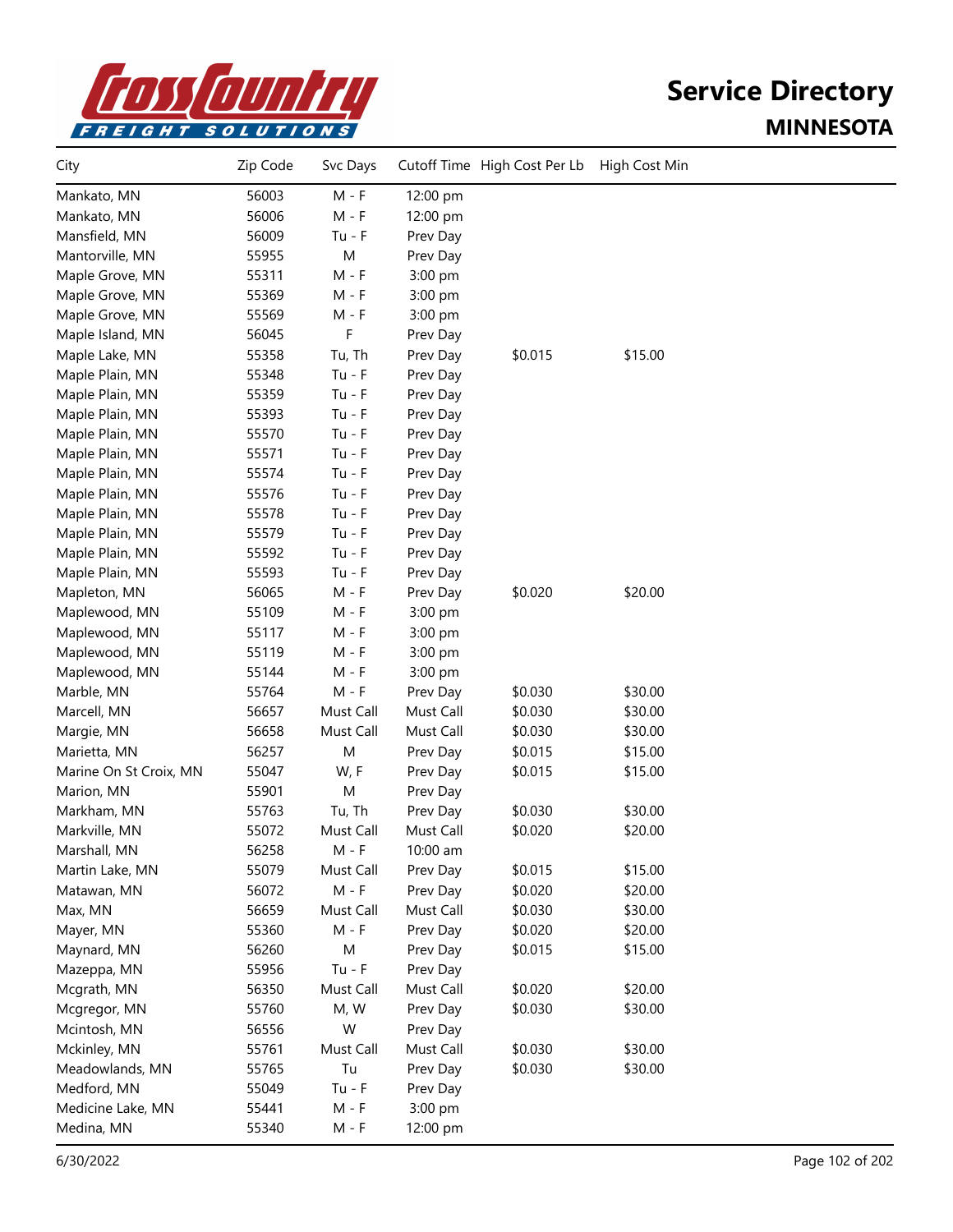

| City                | Zip Code | Svc Days  |          | Cutoff Time High Cost Per Lb | High Cost Min |  |
|---------------------|----------|-----------|----------|------------------------------|---------------|--|
| Meire Grove, MN     | 56352    | Th        | Prev Day |                              |               |  |
| Melby, MN           | 56326    | M         | Prev Day | \$0.025                      | \$25.00       |  |
| Melrose, MN         | 56352    | $Tu - F$  | Prev Day |                              |               |  |
| Melrude, MN         | 55766    | $M - F$   | Prev Day | \$0.030                      | \$30.00       |  |
| Menahga, MN         | 56464    | $M - F$   | Prev Day | \$0.025                      | \$25.00       |  |
| Mendota Heights, MN | 55120    | $M - F$   | 3:00 pm  |                              |               |  |
| Mendota, MN         | 55150    | $M - F$   | 3:00 pm  |                              |               |  |
| Mentor, MN          | 56736    | W         | Prev Day |                              |               |  |
| Meriden, MN         | 56093    | $M - F$   | 10:00 am | \$0.015                      | \$15.00       |  |
| Merrifield, MN      | 56465    | Must Call | Prev Day | \$0.025                      | \$25.00       |  |
| Middle River, MN    | 56737    | M, W      | Prev Day |                              |               |  |
| Milaca, MN          | 56353    | $M - F$   | Prev Day |                              |               |  |
| Milan, MN           | 56262    | Tu, Th    | Prev Day | \$0.015                      | \$15.00       |  |
| Millerville, MN     | 56315    | M         | Prev Day | \$0.025                      | \$25.00       |  |
| Millville, MN       | 55957    | Tu, Th    | Prev Day |                              |               |  |
| Milroy, MN          | 56263    | W, F      | Prev Day | \$0.025                      | \$25.00       |  |
| Miltona, MN         | 56354    | M - F     | Prev Day | \$0.020                      | \$20.00       |  |
| Minneapolis, MN     | 55401    | M - F     | 3:00 pm  |                              |               |  |
| Minneapolis, MN     | 55402    | $M - F$   | 3:00 pm  |                              |               |  |
| Minneapolis, MN     | 55403    | $M - F$   | 3:00 pm  |                              |               |  |
| Minneapolis, MN     | 55404    | $M - F$   | 3:00 pm  |                              |               |  |
| Minneapolis, MN     | 55405    | $M - F$   | 3:00 pm  |                              |               |  |
| Minneapolis, MN     | 55406    | $M - F$   | 3:00 pm  |                              |               |  |
| Minneapolis, MN     | 55407    | $M - F$   | 3:00 pm  |                              |               |  |
| Minneapolis, MN     | 55408    | M - F     | 3:00 pm  |                              |               |  |
| Minneapolis, MN     | 55409    | M - F     | 3:00 pm  |                              |               |  |
| Minneapolis, MN     | 55410    | M - F     | 3:00 pm  |                              |               |  |
| Minneapolis, MN     | 55411    | M - F     | 3:00 pm  |                              |               |  |
| Minneapolis, MN     | 55412    | M - F     | 3:00 pm  |                              |               |  |
| Minneapolis, MN     | 55413    | M - F     | 3:00 pm  |                              |               |  |
| Minneapolis, MN     | 55414    | M - F     | 3:00 pm  |                              |               |  |
| Minneapolis, MN     | 55415    | M - F     | 3:00 pm  |                              |               |  |
| Minneapolis, MN     | 55417    | $M - F$   | 3:00 pm  |                              |               |  |
| Minneapolis, MN     | 55418    | M - F     | 3:00 pm  |                              |               |  |
| Minneapolis, MN     | 55419    | M - F     | 3:00 pm  |                              |               |  |
| Minneapolis, MN     | 55425    | $M - F$   | 3:00 pm  |                              |               |  |
| Minneapolis, MN     | 55431    | M - F     | 3:00 pm  |                              |               |  |
| Minneapolis, MN     | 55433    | M - F     | 3:00 pm  |                              |               |  |
| Minneapolis, MN     | 55434    | M - F     | 3:00 pm  |                              |               |  |
| Minneapolis, MN     | 55439    | M - F     | 3:00 pm  |                              |               |  |
| Minneapolis, MN     | 55440    | M - F     | 3:00 pm  |                              |               |  |
| Minneapolis, MN     | 55448    | M - F     | 3:00 pm  |                              |               |  |
| Minneapolis, MN     | 55449    | M - F     | 3:00 pm  |                              |               |  |
| Minneapolis, MN     | 55450    | M - F     | 3:00 pm  |                              |               |  |
| Minneapolis, MN     | 55454    | M - F     | 3:00 pm  |                              |               |  |
| Minneapolis, MN     | 55455    | M - F     | 3:00 pm  |                              |               |  |
| Minneapolis, MN     | 55458    | $M - F$   | 3:00 pm  |                              |               |  |
| Minneapolis, MN     | 55459    | M - F     | 3:00 pm  |                              |               |  |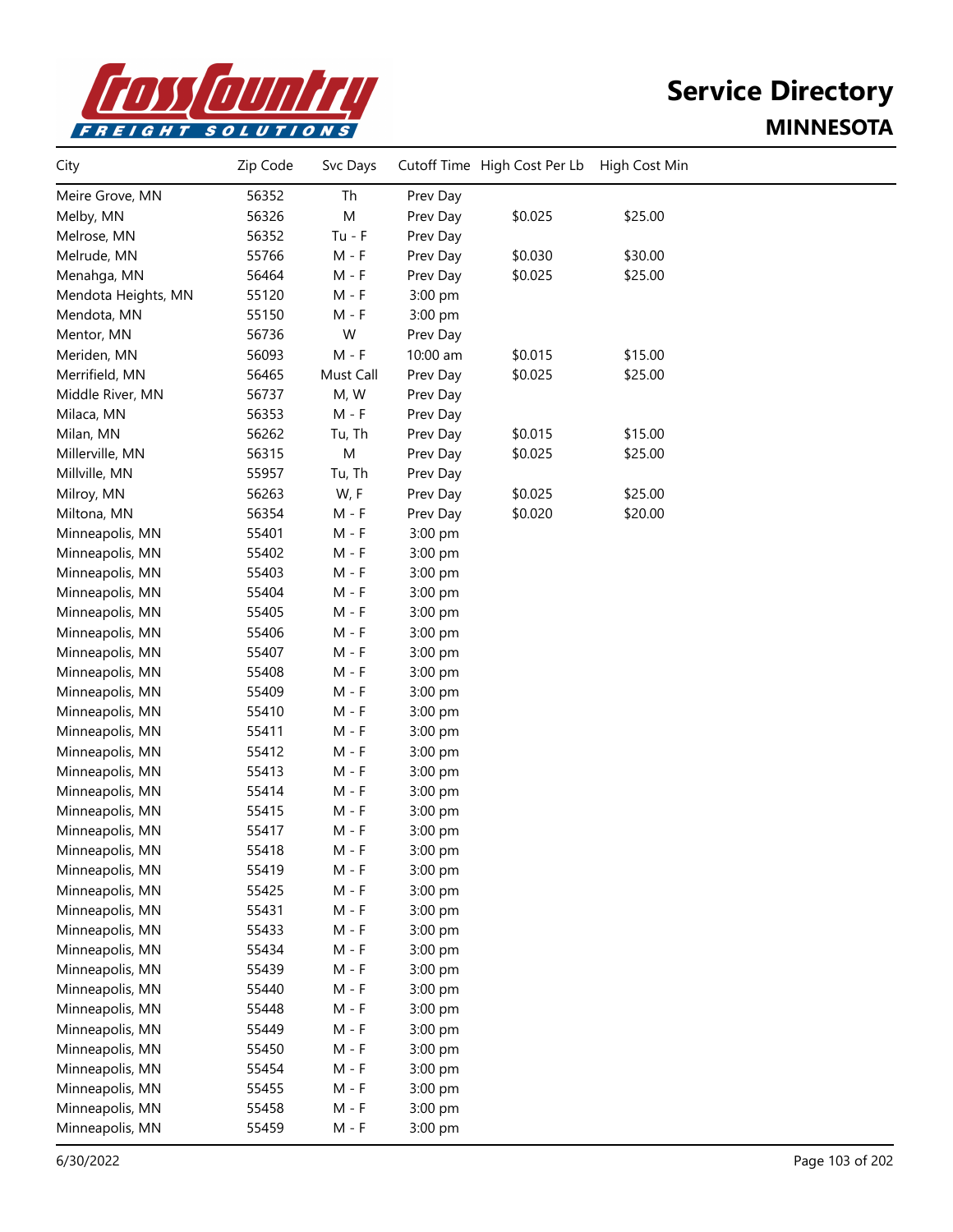

| City                 | Zip Code | Svc Days |           | Cutoff Time High Cost Per Lb | High Cost Min |  |
|----------------------|----------|----------|-----------|------------------------------|---------------|--|
| Minneapolis, MN      | 55460    | $M - F$  | 3:00 pm   |                              |               |  |
| Minneapolis, MN      | 55467    | M - F    | 3:00 pm   |                              |               |  |
| Minneapolis, MN      | 55468    | M - F    | 3:00 pm   |                              |               |  |
| Minneapolis, MN      | 55470    | M - F    | 3:00 pm   |                              |               |  |
| Minneapolis, MN      | 55472    | M - F    | 3:00 pm   |                              |               |  |
| Minneapolis, MN      | 55473    | M - F    | 3:00 pm   |                              |               |  |
| Minneapolis, MN      | 55474    | M - F    | 3:00 pm   |                              |               |  |
| Minneapolis, MN      | 55478    | $M - F$  | 3:00 pm   |                              |               |  |
| Minneapolis, MN      | 55479    | M - F    | 3:00 pm   |                              |               |  |
| Minneapolis, MN      | 55480    | M - F    | 3:00 pm   |                              |               |  |
| Minneapolis, MN      | 55483    | M - F    | 3:00 pm   |                              |               |  |
| Minneapolis, MN      | 55484    | M - F    | 3:00 pm   |                              |               |  |
| Minneapolis, MN      | 55485    | M - F    | 3:00 pm   |                              |               |  |
| Minneapolis, MN      | 55486    | M - F    | 3:00 pm   |                              |               |  |
| Minneapolis, MN      | 55487    | M - F    | 3:00 pm   |                              |               |  |
| Minneapolis, MN      | 55488    | $M - F$  | 3:00 pm   |                              |               |  |
| Minneota, MN         | 56264    | M        | Prev Day  | \$0.015                      | \$15.00       |  |
| Minnesota City, MN   | 55959    | Tu       | Prev Day  |                              |               |  |
| Minnesota Lake, MN   | 56068    | M - F    | Prev Day  | \$0.020                      | \$20.00       |  |
| Minnetonka Beach, MN | 55361    | M - F    | 12:00 pm  |                              |               |  |
| Minnetonka, MN       | 55305    | M - F    | 3:00 pm   |                              |               |  |
| Minnetonka, MN       | 55343    | M - F    | 3:00 pm   |                              |               |  |
| Minnetonka, MN       | 55345    | M - F    | 3:00 pm   |                              |               |  |
| Minnetonka, MN       | 55391    | M - F    | 12:00 pm  |                              |               |  |
| Minnetrista, MN      | 55359    | Tu, Th   | Prev Day  |                              |               |  |
| Minnetrista, MN      | 55364    | Tu, Th   | 12:00 pm  |                              |               |  |
| Mizpah, MN           | 56660    | Tu       | Must Call | \$0.030                      | \$30.00       |  |
| Moland, MN           | 55946    | M        | Prev Day  |                              |               |  |
| Money Creek, MN      | 55943    | Tu       | Prev Day  |                              |               |  |
| Montevideo, MN       | 56265    | M - F    | Prev Day  |                              |               |  |
| Montgomery, MN       | 56069    | $M - F$  | Prev Day  | \$0.020                      | \$20.00       |  |
| Monticello, MN       | 55362    | W, F     | Prev Day  |                              |               |  |
| Monticello, MN       | 55365    | W, F     | Prev Day  |                              |               |  |
| Monticello, MN       | 55561    | W, F     | Prev Day  |                              |               |  |
| Monticello, MN       | 55563    | W, F     | Prev Day  |                              |               |  |
| Monticello, MN       | 55565    | W, F     | Prev Day  |                              |               |  |
| Monticello, MN       | 55580    | W, F     | Prev Day  |                              |               |  |
| Monticello, MN       | 55581    | W, F     | Prev Day  |                              |               |  |
| Monticello, MN       | 55582    | W, F     | Prev Day  |                              |               |  |
| Monticello, MN       | 55584    | W, F     | Prev Day  |                              |               |  |
| Monticello, MN       | 55585    | W, F     | Prev Day  |                              |               |  |
| Monticello, MN       | 55586    | W, F     | Prev Day  |                              |               |  |
| Monticello, MN       | 55587    | W, F     | Prev Day  |                              |               |  |
| Monticello, MN       | 55588    | W, F     | Prev Day  |                              |               |  |
| Monticello, MN       | 55589    | W, F     | Prev Day  |                              |               |  |
| Monticello, MN       | 55590    | W, F     | Prev Day  |                              |               |  |
| Monticello, MN       | 55591    | W, F     | Prev Day  |                              |               |  |
| Montrose, MN         | 55363    | M - F    | 12:00 pm  | \$0.015                      | \$15.00       |  |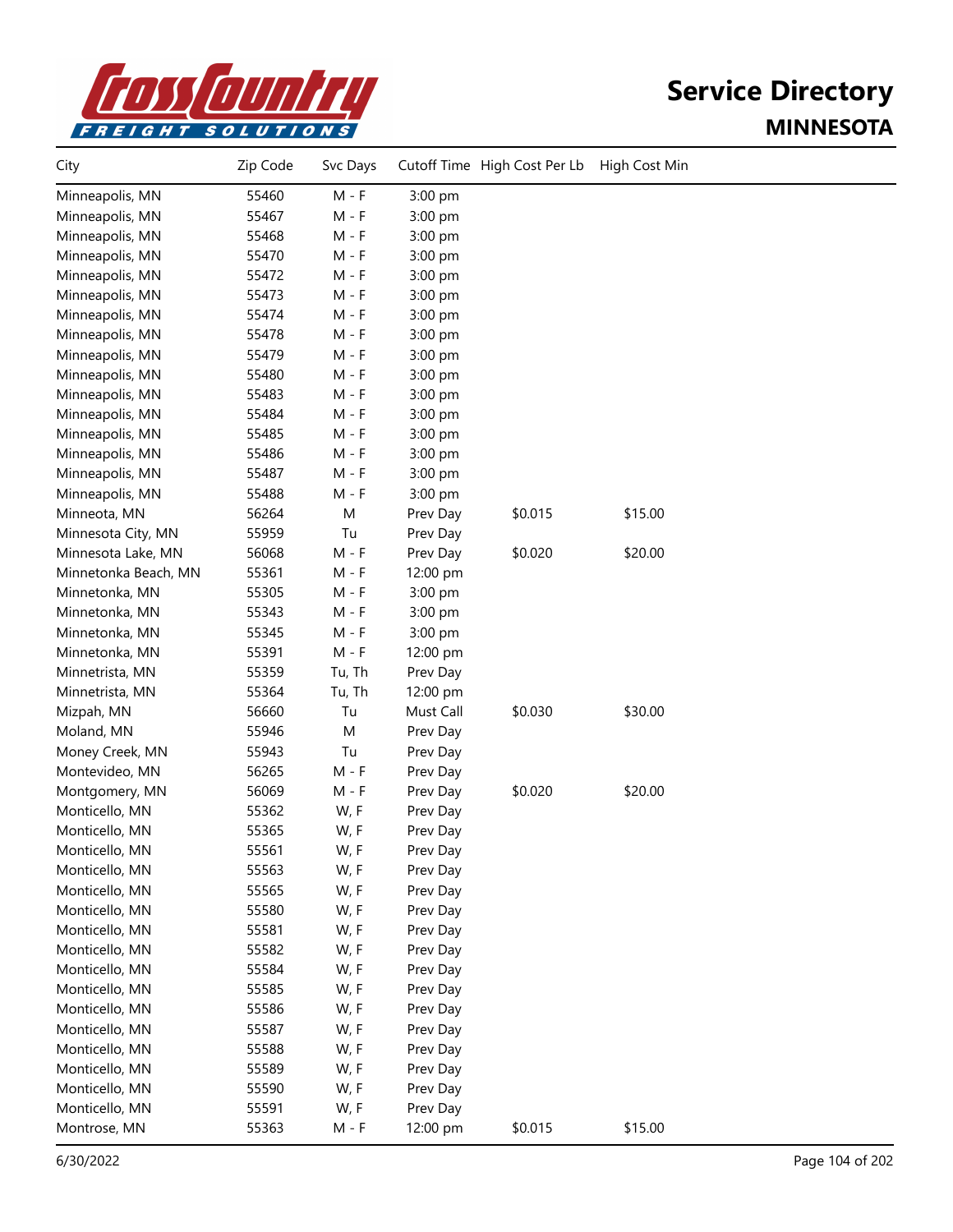

| City               | Zip Code | Svc Days  |           | Cutoff Time High Cost Per Lb | High Cost Min |  |
|--------------------|----------|-----------|-----------|------------------------------|---------------|--|
| Moorhead, MN       | 56560    | $M - F$   | 3:00 pm   |                              |               |  |
| Moorhead, MN       | 56561    | M - F     | 3:00 pm   |                              |               |  |
| Moorhead, MN       | 56562    | $M - F$   | 3:00 pm   |                              |               |  |
| Moorhead, MN       | 56563    | $M - F$   | 3:00 pm   |                              |               |  |
| Moose Lake, MN     | 55767    | $M - F$   | Prev Day  | \$0.030                      | \$30.00       |  |
| Mora, MN           | 55051    | F         | Prev Day  | \$0.015                      | \$15.00       |  |
| Morgan Park, MN    | 55808    | M - F     | 12:00 pm  | \$0.025                      | \$25.00       |  |
| Morgan, MN         | 56266    | $M - F$   | Prev Day  | \$0.020                      | \$20.00       |  |
| Morrill, MN        | 56329    | Must Call | Prev Day  | \$0.015                      | \$15.00       |  |
| Morris, MN         | 56267    | Tu, Th    | Prev Day  |                              |               |  |
| Morristown, MN     | 55052    | $M - F$   | Prev Day  | \$0.020                      | \$20.00       |  |
| Morton, MN         | 56270    | $M - F$   | Prev Day  | \$0.020                      | \$20.00       |  |
| Motley, MN         | 56466    | M         | Prev Day  | \$0.050                      | \$50.00       |  |
| Mound, MN          | 55364    | Th        | 12:00 pm  |                              |               |  |
| Mounds View, MN    | 55112    | $M - F$   | 3:00 pm   |                              |               |  |
| Mountain Iron, MN  | 55768    | $M - F$   | Prev Day  |                              |               |  |
| Mountain Lake, MN  | 56159    | $M - F$   | Prev Day  | \$0.020                      | \$20.00       |  |
| Munger, MN         | 55720    | $M - F$   | Prev Day  |                              |               |  |
| Murdock, MN        | 56271    | M         | Prev Day  | \$0.015                      | \$15.00       |  |
| Muskoda, MN        | 56547    | M         | Prev Day  | \$0.025                      | \$25.00       |  |
| Myrtle, MN         | 56036    | $Tu - F$  | 10:00 am  | \$0.015                      | \$15.00       |  |
| Nashua, MN         | 56565    | F         | Prev Day  | \$0.020                      | \$20.00       |  |
| Nashwauk, MN       | 55769    | $M - F$   | Prev Day  | \$0.030                      | \$30.00       |  |
| Nassau, MN         | 56257    | $M - F$   | Prev Day  | \$0.015                      | \$15.00       |  |
| Navarre, MN        | 55392    | $M - F$   | 12:00 pm  |                              |               |  |
| Naytahwaush, MN    | 56566    | Must Call | Prev Day  | \$0.020                      | \$20.00       |  |
| Nelson, MN         | 56355    | $M - F$   | Prev Day  | \$0.025                      | \$25.00       |  |
| Nerstrand, MN      | 55053    | W         | Prev Day  |                              |               |  |
| Nett Lake, MN      | 55772    | Must Call | Must Call | \$0.030                      | \$30.00       |  |
| Nevis, MN          | 56467    | M - W, F  | Prev Day  | \$0.020                      | \$20.00       |  |
| New Auburn, MN     | 55366    | Tu, Th    | Prev Day  |                              |               |  |
| New Brighton, MN   | 55112    | $M - F$   | 3:00 pm   |                              |               |  |
| New Duluth, MN     | 55816    | M - F     | 12:00 pm  |                              |               |  |
| New Germany, MN    | 55367    | M - F     | Prev Day  | \$0.020                      | \$20.00       |  |
| New Hope, MN       | 55427    | $M - F$   | 3:00 pm   |                              |               |  |
| New Hope, MN       | 55428    | $M - F$   | 3:00 pm   |                              |               |  |
| New London, MN     | 56273    | Tu, Th    | Prev Day  |                              |               |  |
| New Market, MN     | 55054    | Tu        | Prev Day  |                              |               |  |
| New Munich, MN     | 56356    | Th        | Prev Day  |                              |               |  |
| New Prague, MN     | 56071    | $Tu - F$  | Prev Day  |                              |               |  |
| New Richland, MN   | 56072    | $M - F$   | Prev Day  | \$0.020                      | \$20.00       |  |
| New Ulm, MN        | 56073    | $M - F$   | $9:00$ am |                              |               |  |
| New York Mills, MN | 56567    | M, Th     | Prev Day  |                              |               |  |
| Newfolden, MN      | 56738    | Tu        | Prev Day  | \$0.030                      | \$30.00       |  |
| Newport, MN        | 55055    | $M - F$   | 3:00 pm   |                              |               |  |
| Nickerson, MN      | 55797    | Must Call | Must Call | \$0.030                      | \$30.00       |  |
| Nicollet, MN       | 56074    | M, Tu, Th | Prev Day  |                              |               |  |
| Nielsville, MN     | 56568    | M, W      | Prev Day  |                              |               |  |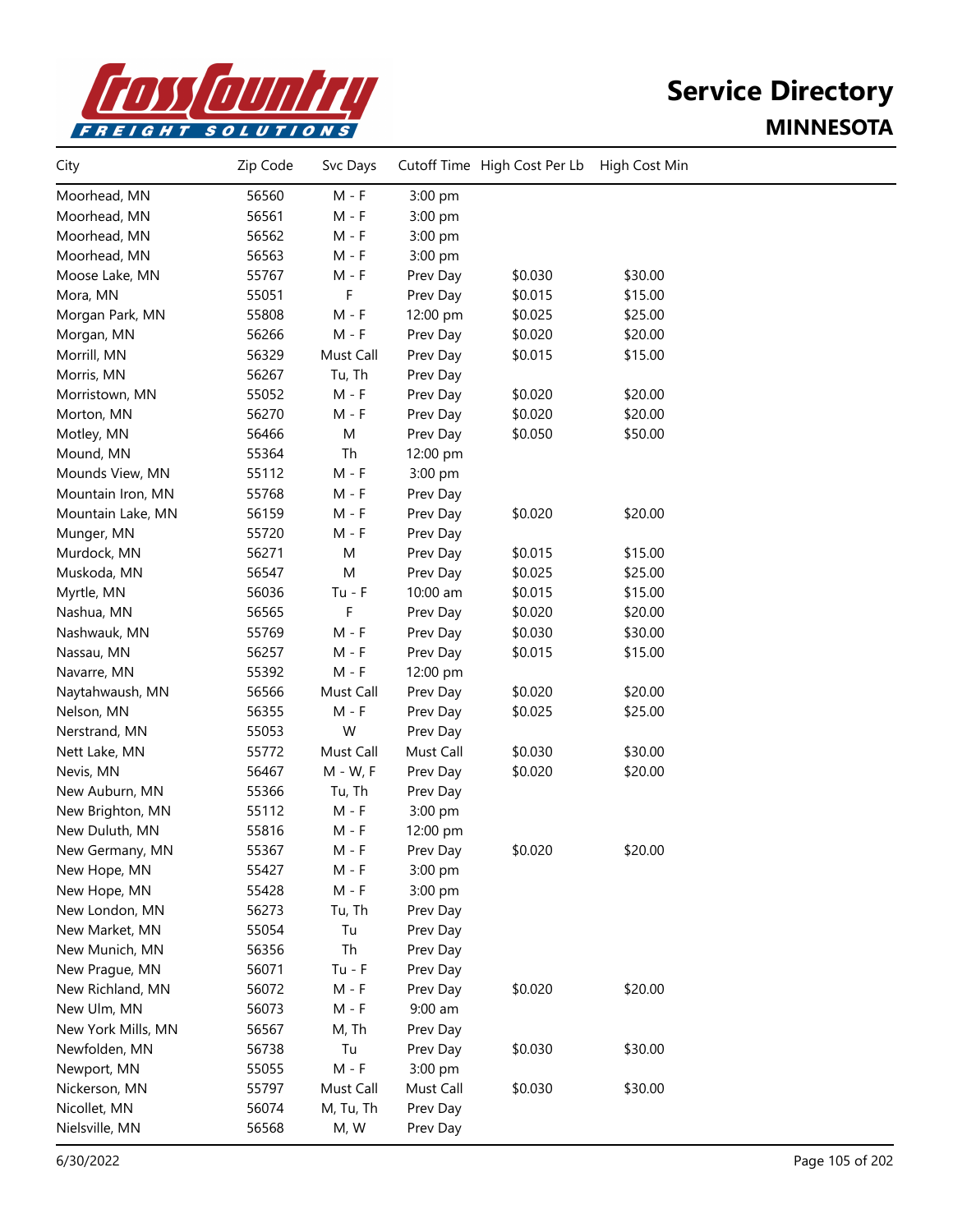

| City                 | Zip Code | Svc Days  |           | Cutoff Time High Cost Per Lb | High Cost Min |  |
|----------------------|----------|-----------|-----------|------------------------------|---------------|--|
| Nimrod, MN           | 56478    | $M - F$   | Prev Day  | \$0.025                      | \$25.00       |  |
| Nisswa, MN           | 56468    | Must Call | Prev Day  | \$0.025                      | \$25.00       |  |
| Nodine, MN           | 55925    | Tu        | Prev Day  |                              |               |  |
| Norcross, MN         | 56274    | F         | Prev Day  | \$0.015                      | \$15.00       |  |
| North Branch, MN     | 55056    | $Tu - F$  | Prev Day  | \$0.015                      | \$15.00       |  |
| North Mankato, MN    | 56001    | $M - F$   | 12:00 pm  |                              |               |  |
| North Mankato, MN    | 56002    | $M - F$   | 12:00 pm  |                              |               |  |
| North Mankato, MN    | 56003    | $M - F$   | 12:00 pm  |                              |               |  |
| North Oaks, MN       | 55126    | M - F     | 3:00 pm   |                              |               |  |
| North Oaks, MN       | 55127    | M - F     | 3:00 pm   |                              |               |  |
| North Prairie, MN    | 56314    | $M - F$   | Prev Day  | \$0.020                      | \$20.00       |  |
| North St Paul, MN    | 55109    | $M - F$   | 3:00 pm   |                              |               |  |
| Northcote, MN        | 56728    | Tu        | Prev Day  |                              |               |  |
| Northfield, MN       | 55057    | $Tu - F$  | Prev Day  |                              |               |  |
| Northome, MN         | 56661    | Tu, Th    | Must Call | \$0.030                      | \$30.00       |  |
| Northrop, MN         | 56075    | $M - F$   | Prev Day  | \$0.020                      | \$20.00       |  |
| Norwood, MN          | 55368    | $Tu - F$  | Prev Day  |                              |               |  |
| Norwood, MN          | 55383    | $Tu - F$  | Prev Day  |                              |               |  |
| Norwood, MN          | 55554    | $Tu - F$  | Prev Day  |                              |               |  |
| Norwood, MN          | 55583    | $Tu - F$  | Prev Day  |                              |               |  |
| Noyes, MN            | 56740    | $M - F$   | Prev Day  |                              |               |  |
| Oak Grove, MN        | 55011    | Tu        | Prev Day  | \$0.015                      | \$15.00       |  |
| Oak Grove, MN        | 55303    | Tu        | Prev Day  |                              |               |  |
| Oak Park Heights, MN | 55082    | $M - F$   | 3:00 pm   |                              |               |  |
| Oak Park, MN         | 56357    | M - F     | Prev Day  | \$0.020                      | \$20.00       |  |
| Oakdale, MN          | 55128    | $M - F$   | 3:00 pm   |                              |               |  |
| Oakland, MN          | 56076    | W, F      | Prev Day  |                              |               |  |
| Odessa, MN           | 56276    | Tu, Th    | Prev Day  | \$0.015                      | \$15.00       |  |
| Odin, MN             | 56160    | $M - F$   | Prev Day  | \$0.025                      | \$25.00       |  |
| Ogema, MN            | 56569    | Th        | Prev Day  |                              |               |  |
| Ogilvie, MN          | 56358    | $M - F$   | Prev Day  | \$0.020                      | \$20.00       |  |
| Okabena, MN          | 56161    | Tu        | Prev Day  |                              |               |  |
| Oklee, MN            | 56742    | Th        | Prev Day  | \$0.030                      | \$30.00       |  |
| Old Frontenac, MN    | 55026    | F         | Prev Day  |                              |               |  |
| Olga, MN             | 56646    | Must Call | Prev Day  | \$0.030                      | \$30.00       |  |
| Olivia, MN           | 56277    | $M - F$   | Prev Day  | \$0.020                      | \$20.00       |  |
| Onamia, MN           | 56359    | $M - F$   | Prev Day  |                              |               |  |
| Opole, MN            | 56340    | $M - F$   | Prev Day  | \$0.025                      | \$25.00       |  |
| Orleans, MN          | 56735    | M         | Prev Day  | \$0.030                      | \$30.00       |  |
| Ormsby, MN           | 56162    | $M - F$   | Prev Day  | \$0.020                      | \$20.00       |  |
| Orono, MN            | 55356    | $M - F$   | 12:00 pm  |                              |               |  |
| Oronoco, MN          | 55960    | Tu, Th    | Prev Day  |                              |               |  |
| Orr, MN              | 55771    | Must Call | Must Call | \$0.030                      | \$30.00       |  |
| Ortonville, MN       | 56278    | $M - F$   | Prev Day  |                              |               |  |
| Osage, MN            | 56570    | M - W, F  | Prev Day  | \$0.020                      | \$20.00       |  |
| Osakis, MN           | 56360    | Th        | Prev Day  | \$0.020                      | \$20.00       |  |
| Oslo, MN             | 56744    | $M - Th$  | Prev Day  |                              |               |  |
| Oslund, MN           | 56659    | Must Call | Must Call | \$0.030                      | \$30.00       |  |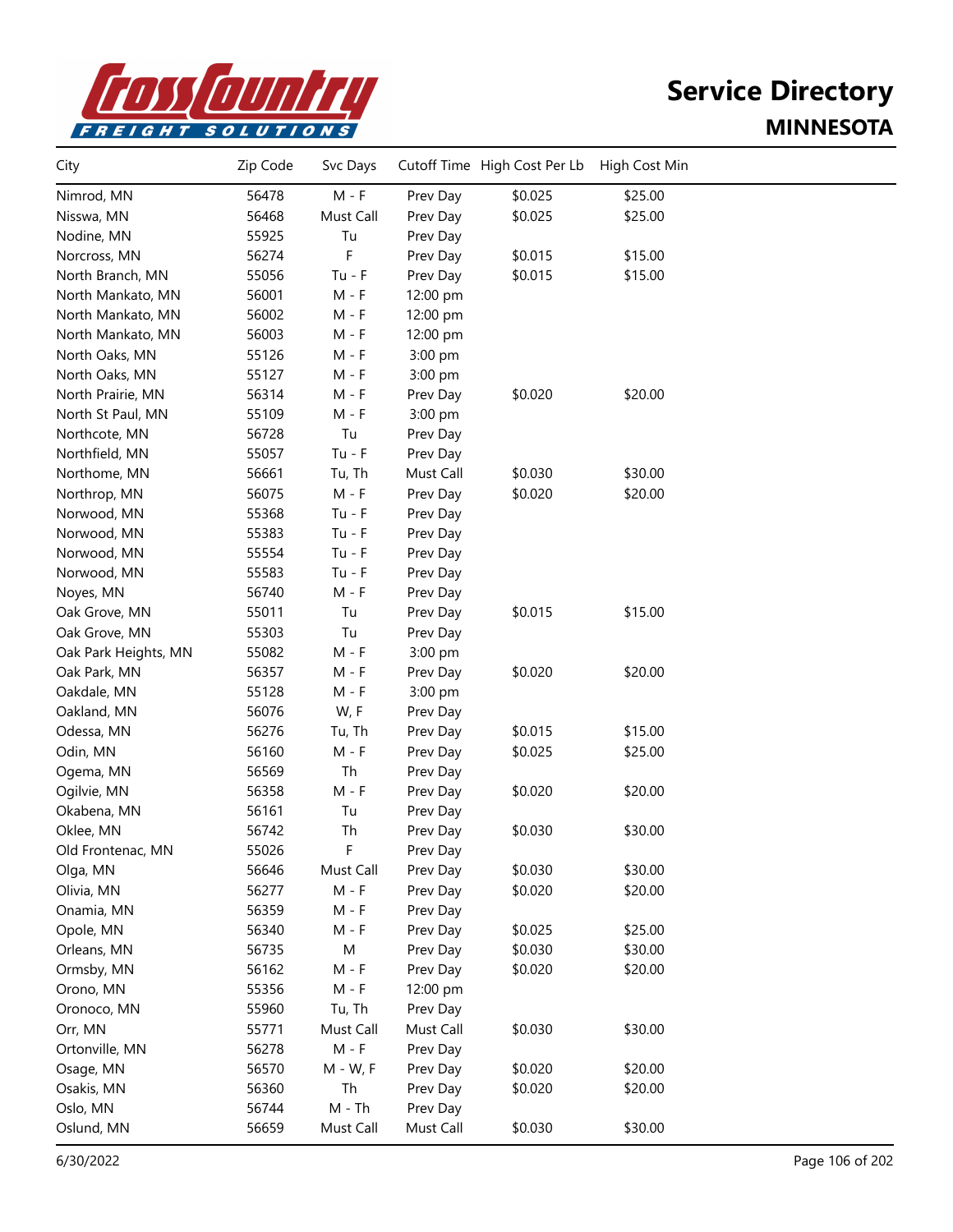

| City                | Zip Code | Svc Days  |           | Cutoff Time High Cost Per Lb | High Cost Min |  |
|---------------------|----------|-----------|-----------|------------------------------|---------------|--|
| Oslund, MN          | 56680    | Must Call | Must Call | \$0.030                      | \$30.00       |  |
| Osseo, MN           | 55311    | $M - F$   | 3:00 pm   |                              |               |  |
| Osseo, MN           | 55369    | $M - F$   | 3:00 pm   |                              |               |  |
| Osseo, MN           | 55569    | $M - F$   | 3:00 pm   |                              |               |  |
| Ostrander, MN       | 55961    | $M - F$   | 10:00 am  |                              |               |  |
| Otisco, MN          | 56093    | $M - F$   | 10:00 am  | \$0.015                      | \$15.00       |  |
| Otsego, MN          | 55301    | W, F      | Prev Day  |                              |               |  |
| Ottawa, MN          | 56058    | M - F     | Prev Day  | \$0.025                      | \$25.00       |  |
| Ottertail, MN       | 56571    | M         | Prev Day  | \$0.020                      | \$20.00       |  |
| Outing, MN          | 56662    | Must Call | Prev Day  | \$0.030                      | \$30.00       |  |
| Owatonna, MN        | 55060    | $Tu - F$  | 10:00 am  |                              |               |  |
| Padua, MN           | 56378    | M         | Prev Day  |                              |               |  |
| Palisade, MN        | 56469    | Must Call | Prev Day  | \$0.025                      | \$25.00       |  |
| Park Rapids, MN     | 56470    | $Tu - F$  | 11:00 am  |                              |               |  |
| Parkers Prairie, MN | 56361    | Tu, Th    | Prev Day  | \$0.020                      | \$20.00       |  |
| Parkville, MN       | 55768    | Tu, Th    | Prev Day  | \$0.025                      | \$25.00       |  |
| Paynesville, MN     | 56362    | $M - F$   | Prev Day  |                              |               |  |
| Pease, MN           | 56363    | M - F     | Prev Day  |                              |               |  |
| Pelican Rapids, MN  | 56572    | F         | Prev Day  |                              |               |  |
| Pemberton, MN       | 56078    | M         | Prev Day  | \$0.025                      | \$25.00       |  |
| Pencer, MN          | 56751    | Th        | Prev Day  |                              |               |  |
| Pengilly, MN        | 55775    | Tu, W     | Prev Day  | \$0.030                      | \$30.00       |  |
| Pennington, MN      | 56663    | Must Call | Prev Day  | \$0.050                      | \$50.00       |  |
| Pennock, MN         | 56279    | Tu        | Prev Day  |                              |               |  |
| Pequot Lakes, MN    | 56472    | Must Call | Prev Day  | \$0.025                      | \$25.00       |  |
| Perham, MN          | 56573    | $M - F$   | Prev Day  |                              |               |  |
| Perley, MN          | 56574    | Must Call | Prev Day  | \$0.020                      | \$20.00       |  |
| Peterson, MN        | 55962    | Th        | Prev Day  |                              |               |  |
| Peyla, MN           | 55790    | Must Call | Must Call | \$0.030                      | \$30.00       |  |
| Pickwick, MN        | 55987    | M         | Prev Day  |                              |               |  |
| Pierz, MN           | 56364    | M - F     | Prev Day  | \$0.020                      | \$20.00       |  |
| Pillager, MN        | 56473    | M - F     | Prev Day  | \$0.025                      | \$25.00       |  |
| Pilot Grove, MN     | 56027    | M - F     | 10:00 am  | \$0.015                      | \$15.00       |  |
| Pine City, MN       | 55063    | Tu - F    | Prev Day  | \$0.015                      | \$15.00       |  |
| Pine Island, MN     | 55963    | $Tu - F$  | Prev Day  |                              |               |  |
| Pine River, MN      | 56474    | Must Call | Prev Day  | \$0.025                      | \$25.00       |  |
| Pine Springs, MN    | 55115    | $M - F$   | 3:00 pm   |                              |               |  |
| Pine Springs, MN    | 55128    | $M - F$   | 3:00 pm   |                              |               |  |
| Pinewood, MN        | 56664    | Must Call | Prev Day  | \$0.030                      | \$30.00       |  |
| Pipestone, MN       | 56164    | $M - F$   | 10:00 am  |                              |               |  |
| Plainview, MN       | 55964    | Tu, Th    | Prev Day  |                              |               |  |
| Plato, MN           | 55370    | $M - F$   | Prev Day  | \$0.020                      | \$20.00       |  |
| Pleasant Grove, MN  | 55976    | M         | Prev Day  |                              |               |  |
| Plummer, MN         | 56748    | Th        | Prev Day  | \$0.030                      | \$30.00       |  |
| Plymouth, MN        | 55441    | $M - F$   | 3:00 pm   |                              |               |  |
| Plymouth, MN        | 55442    | $M - F$   | 3:00 pm   |                              |               |  |
| Plymouth, MN        | 55446    | $M - F$   | 3:00 pm   |                              |               |  |
| Plymouth, MN        | 55447    | $M - F$   | 3:00 pm   |                              |               |  |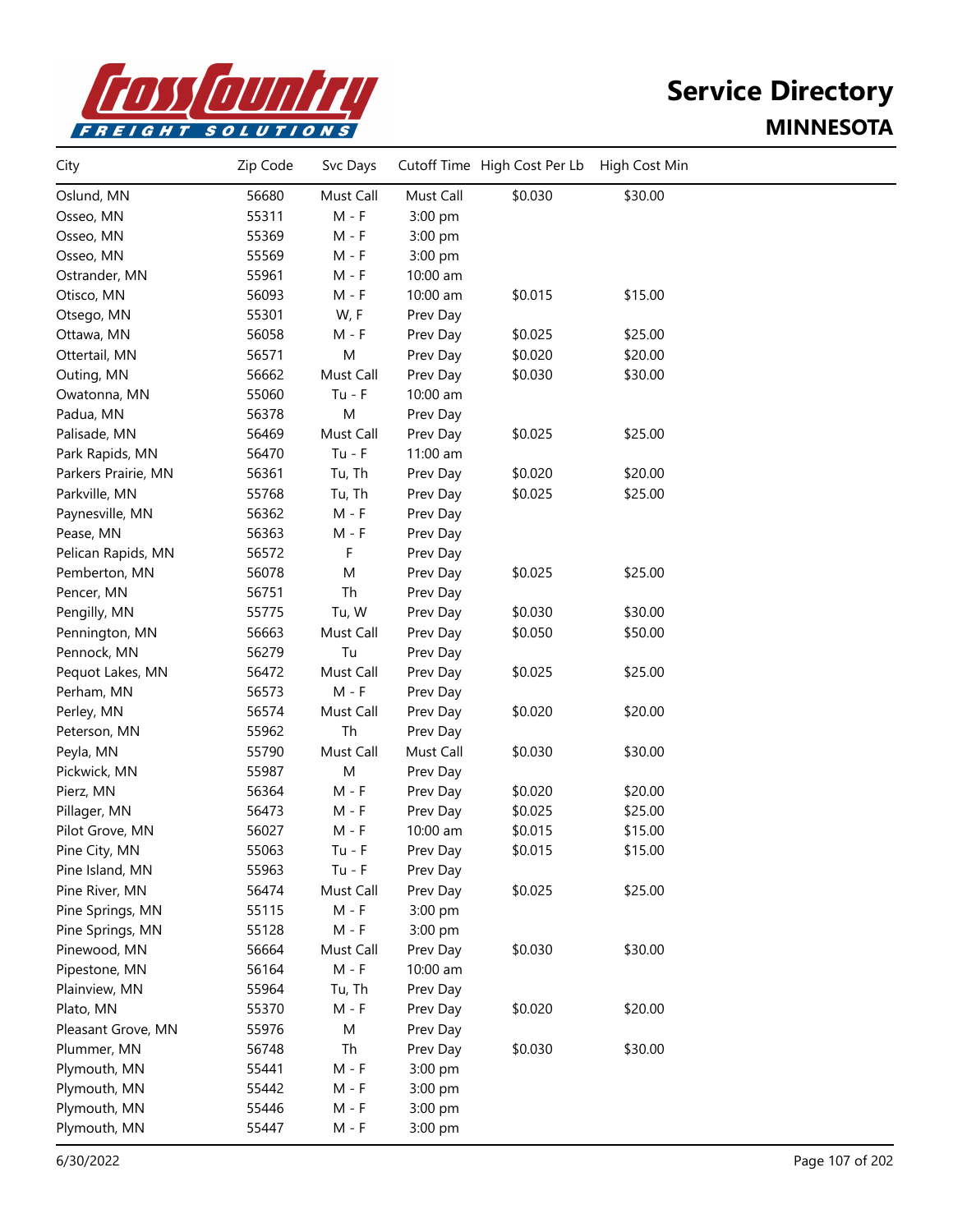

| 55033<br>M<br>Point Douglas, MN<br>Prev Day<br>56666<br>Must Call<br>Must Call<br>\$0.050<br>\$50.00<br>Ponemah, MN<br>Ponsford, MN<br>56575<br>Must Call<br>\$0.020<br>\$20.00<br>Prev Day<br>56379<br>Must Call<br>Must Call<br>\$0.030<br>\$30.00<br>Popple Creek, MN<br>M<br>56280<br>\$0.015<br>\$15.00<br>Porter, MN<br>Prev Day<br>55060<br>$M - F$<br>Pratt, MN<br>Prev Day<br>55965<br>W, F<br>Preston, MN<br>Prev Day<br>56282<br>W<br>Priam, MN<br>Prev Day<br>55371<br>Princeton, MN<br>M - F<br>Prev Day<br>56281<br>\$0.020<br>\$20.00<br>Prinsburg, MN<br>M - F<br>Prev Day<br>55372<br>Prior Lake, MN<br>M - F<br>12:00 pm<br>55810<br>$M - F$<br>Proctor, MN<br>12:00 pm<br>\$0.050<br>\$50.00<br>Puposky, MN<br>56667<br>Must Call<br>Prev Day<br>55007<br>Must Call<br>\$0.015<br>\$15.00<br>Quamba, MN<br>Prev Day<br>Quiring, MN<br>56630<br>Must Call<br>\$0.030<br>\$30.00<br>Prev Day<br>55967<br>$M - F$<br>Racine, MN<br>10:00 am<br>56762<br>Must Call<br>Radium, MN<br>Must Call<br>55303<br>$M - F$<br>Ramsey, MN<br>1:00 pm<br>Randall, MN<br>56475<br>$M - F$<br>\$0.025<br>\$25.00<br>Prev Day<br>Th<br>55065<br>Randolph, MN<br>Prev Day<br>56668<br>Must Call<br>Must Call<br>\$0.030<br>\$30.00<br>Ranier, MN<br>$M - F$<br>56001<br>1:00 pm<br>\$0.025<br>\$25.00<br>Rapidan, MN<br>Must Call<br>\$0.030<br>\$30.00<br>Ray, MN<br>56669<br>Must Call<br>56282<br>W<br>\$0.025<br>Raymond, MN<br>Prev Day<br>\$25.00<br>56165<br>Reading, MN<br>Μ<br>Prev Day<br>55968<br>Reads Landing, MN<br>Tu<br>Prev Day<br>W<br>56750<br>Prev Day<br>\$0.030<br>\$30.00<br>Red Lake Falls, MN<br>56671<br>\$0.030<br>\$30.00<br>Red Lake, MN<br>Tu, Th<br>Prev Day<br>55066<br>$Tu - F$<br>$9:00$ am<br>Red Wing, MN<br>Redby, MN<br>Must Call<br>\$30.00<br>56670<br>\$0.030<br>Prev Day<br>56283<br>$M - F$<br>Redwood Falls, MN<br>11:00 am<br>56312<br>Regal, MN<br>M<br>Prev Day<br>56672<br>Must Call<br>\$0.030<br>\$30.00<br>Remer, MN<br>Prev Day<br>55919<br>Reno, MN<br>Tu<br>Prev Day<br>$M - F$<br>\$0.020<br>\$20.00<br>Renville, MN<br>56284<br>Prev Day<br>56166<br>$M - F$<br>Prev Day<br>\$0.020<br>\$20.00<br>Revere, MN<br>56367<br>W<br>\$0.015<br>\$15.00<br>Rice, MN<br>Prev Day<br>Richfield, MN<br>55423<br>$M - F$<br>3:00 pm<br>Richmond, MN<br>56368<br>Th, F<br>Prev Day<br>Richville, MN<br>56576<br>М<br>\$0.020<br>\$20.00<br>Prev Day<br>56577<br>Must Call<br>Richwood, MN<br>Prev Day<br>56540<br>Prev Day<br>\$0.020<br>\$20.00<br>Rindal, MN<br>Must Call<br>Riverton, MN<br>56455<br>$M - F$<br>Prev Day<br>\$0.025<br>\$25.00<br>55422<br>$M - F$<br>Robbinsdale, MN<br>3:00 pm<br>55731<br>Th<br>\$0.030<br>\$30.00<br>Robinson, MN<br>Prev Day<br>56578<br>M<br>\$0.020<br>Rochert, MN<br>Prev Day<br>\$20.00<br>55901<br>10:00 am<br>Rochester, MN<br>M - F<br>Rochester, MN<br>55902<br>$M - F$<br>10:00 am | City | Zip Code | Svc Days | Cutoff Time High Cost Per Lb | High Cost Min |  |
|---------------------------------------------------------------------------------------------------------------------------------------------------------------------------------------------------------------------------------------------------------------------------------------------------------------------------------------------------------------------------------------------------------------------------------------------------------------------------------------------------------------------------------------------------------------------------------------------------------------------------------------------------------------------------------------------------------------------------------------------------------------------------------------------------------------------------------------------------------------------------------------------------------------------------------------------------------------------------------------------------------------------------------------------------------------------------------------------------------------------------------------------------------------------------------------------------------------------------------------------------------------------------------------------------------------------------------------------------------------------------------------------------------------------------------------------------------------------------------------------------------------------------------------------------------------------------------------------------------------------------------------------------------------------------------------------------------------------------------------------------------------------------------------------------------------------------------------------------------------------------------------------------------------------------------------------------------------------------------------------------------------------------------------------------------------------------------------------------------------------------------------------------------------------------------------------------------------------------------------------------------------------------------------------------------------------------------------------------------------------------------------------------------------------------------------------------------------------------------------------------------------------------------------------------------------------------------------------------------------------------------------------------------------------------------------------------------------------------------------------------------------------------------------------------------------------------------------------------------------------------------|------|----------|----------|------------------------------|---------------|--|
|                                                                                                                                                                                                                                                                                                                                                                                                                                                                                                                                                                                                                                                                                                                                                                                                                                                                                                                                                                                                                                                                                                                                                                                                                                                                                                                                                                                                                                                                                                                                                                                                                                                                                                                                                                                                                                                                                                                                                                                                                                                                                                                                                                                                                                                                                                                                                                                                                                                                                                                                                                                                                                                                                                                                                                                                                                                                                 |      |          |          |                              |               |  |
|                                                                                                                                                                                                                                                                                                                                                                                                                                                                                                                                                                                                                                                                                                                                                                                                                                                                                                                                                                                                                                                                                                                                                                                                                                                                                                                                                                                                                                                                                                                                                                                                                                                                                                                                                                                                                                                                                                                                                                                                                                                                                                                                                                                                                                                                                                                                                                                                                                                                                                                                                                                                                                                                                                                                                                                                                                                                                 |      |          |          |                              |               |  |
|                                                                                                                                                                                                                                                                                                                                                                                                                                                                                                                                                                                                                                                                                                                                                                                                                                                                                                                                                                                                                                                                                                                                                                                                                                                                                                                                                                                                                                                                                                                                                                                                                                                                                                                                                                                                                                                                                                                                                                                                                                                                                                                                                                                                                                                                                                                                                                                                                                                                                                                                                                                                                                                                                                                                                                                                                                                                                 |      |          |          |                              |               |  |
|                                                                                                                                                                                                                                                                                                                                                                                                                                                                                                                                                                                                                                                                                                                                                                                                                                                                                                                                                                                                                                                                                                                                                                                                                                                                                                                                                                                                                                                                                                                                                                                                                                                                                                                                                                                                                                                                                                                                                                                                                                                                                                                                                                                                                                                                                                                                                                                                                                                                                                                                                                                                                                                                                                                                                                                                                                                                                 |      |          |          |                              |               |  |
|                                                                                                                                                                                                                                                                                                                                                                                                                                                                                                                                                                                                                                                                                                                                                                                                                                                                                                                                                                                                                                                                                                                                                                                                                                                                                                                                                                                                                                                                                                                                                                                                                                                                                                                                                                                                                                                                                                                                                                                                                                                                                                                                                                                                                                                                                                                                                                                                                                                                                                                                                                                                                                                                                                                                                                                                                                                                                 |      |          |          |                              |               |  |
|                                                                                                                                                                                                                                                                                                                                                                                                                                                                                                                                                                                                                                                                                                                                                                                                                                                                                                                                                                                                                                                                                                                                                                                                                                                                                                                                                                                                                                                                                                                                                                                                                                                                                                                                                                                                                                                                                                                                                                                                                                                                                                                                                                                                                                                                                                                                                                                                                                                                                                                                                                                                                                                                                                                                                                                                                                                                                 |      |          |          |                              |               |  |
|                                                                                                                                                                                                                                                                                                                                                                                                                                                                                                                                                                                                                                                                                                                                                                                                                                                                                                                                                                                                                                                                                                                                                                                                                                                                                                                                                                                                                                                                                                                                                                                                                                                                                                                                                                                                                                                                                                                                                                                                                                                                                                                                                                                                                                                                                                                                                                                                                                                                                                                                                                                                                                                                                                                                                                                                                                                                                 |      |          |          |                              |               |  |
|                                                                                                                                                                                                                                                                                                                                                                                                                                                                                                                                                                                                                                                                                                                                                                                                                                                                                                                                                                                                                                                                                                                                                                                                                                                                                                                                                                                                                                                                                                                                                                                                                                                                                                                                                                                                                                                                                                                                                                                                                                                                                                                                                                                                                                                                                                                                                                                                                                                                                                                                                                                                                                                                                                                                                                                                                                                                                 |      |          |          |                              |               |  |
|                                                                                                                                                                                                                                                                                                                                                                                                                                                                                                                                                                                                                                                                                                                                                                                                                                                                                                                                                                                                                                                                                                                                                                                                                                                                                                                                                                                                                                                                                                                                                                                                                                                                                                                                                                                                                                                                                                                                                                                                                                                                                                                                                                                                                                                                                                                                                                                                                                                                                                                                                                                                                                                                                                                                                                                                                                                                                 |      |          |          |                              |               |  |
|                                                                                                                                                                                                                                                                                                                                                                                                                                                                                                                                                                                                                                                                                                                                                                                                                                                                                                                                                                                                                                                                                                                                                                                                                                                                                                                                                                                                                                                                                                                                                                                                                                                                                                                                                                                                                                                                                                                                                                                                                                                                                                                                                                                                                                                                                                                                                                                                                                                                                                                                                                                                                                                                                                                                                                                                                                                                                 |      |          |          |                              |               |  |
|                                                                                                                                                                                                                                                                                                                                                                                                                                                                                                                                                                                                                                                                                                                                                                                                                                                                                                                                                                                                                                                                                                                                                                                                                                                                                                                                                                                                                                                                                                                                                                                                                                                                                                                                                                                                                                                                                                                                                                                                                                                                                                                                                                                                                                                                                                                                                                                                                                                                                                                                                                                                                                                                                                                                                                                                                                                                                 |      |          |          |                              |               |  |
|                                                                                                                                                                                                                                                                                                                                                                                                                                                                                                                                                                                                                                                                                                                                                                                                                                                                                                                                                                                                                                                                                                                                                                                                                                                                                                                                                                                                                                                                                                                                                                                                                                                                                                                                                                                                                                                                                                                                                                                                                                                                                                                                                                                                                                                                                                                                                                                                                                                                                                                                                                                                                                                                                                                                                                                                                                                                                 |      |          |          |                              |               |  |
|                                                                                                                                                                                                                                                                                                                                                                                                                                                                                                                                                                                                                                                                                                                                                                                                                                                                                                                                                                                                                                                                                                                                                                                                                                                                                                                                                                                                                                                                                                                                                                                                                                                                                                                                                                                                                                                                                                                                                                                                                                                                                                                                                                                                                                                                                                                                                                                                                                                                                                                                                                                                                                                                                                                                                                                                                                                                                 |      |          |          |                              |               |  |
|                                                                                                                                                                                                                                                                                                                                                                                                                                                                                                                                                                                                                                                                                                                                                                                                                                                                                                                                                                                                                                                                                                                                                                                                                                                                                                                                                                                                                                                                                                                                                                                                                                                                                                                                                                                                                                                                                                                                                                                                                                                                                                                                                                                                                                                                                                                                                                                                                                                                                                                                                                                                                                                                                                                                                                                                                                                                                 |      |          |          |                              |               |  |
|                                                                                                                                                                                                                                                                                                                                                                                                                                                                                                                                                                                                                                                                                                                                                                                                                                                                                                                                                                                                                                                                                                                                                                                                                                                                                                                                                                                                                                                                                                                                                                                                                                                                                                                                                                                                                                                                                                                                                                                                                                                                                                                                                                                                                                                                                                                                                                                                                                                                                                                                                                                                                                                                                                                                                                                                                                                                                 |      |          |          |                              |               |  |
|                                                                                                                                                                                                                                                                                                                                                                                                                                                                                                                                                                                                                                                                                                                                                                                                                                                                                                                                                                                                                                                                                                                                                                                                                                                                                                                                                                                                                                                                                                                                                                                                                                                                                                                                                                                                                                                                                                                                                                                                                                                                                                                                                                                                                                                                                                                                                                                                                                                                                                                                                                                                                                                                                                                                                                                                                                                                                 |      |          |          |                              |               |  |
|                                                                                                                                                                                                                                                                                                                                                                                                                                                                                                                                                                                                                                                                                                                                                                                                                                                                                                                                                                                                                                                                                                                                                                                                                                                                                                                                                                                                                                                                                                                                                                                                                                                                                                                                                                                                                                                                                                                                                                                                                                                                                                                                                                                                                                                                                                                                                                                                                                                                                                                                                                                                                                                                                                                                                                                                                                                                                 |      |          |          |                              |               |  |
|                                                                                                                                                                                                                                                                                                                                                                                                                                                                                                                                                                                                                                                                                                                                                                                                                                                                                                                                                                                                                                                                                                                                                                                                                                                                                                                                                                                                                                                                                                                                                                                                                                                                                                                                                                                                                                                                                                                                                                                                                                                                                                                                                                                                                                                                                                                                                                                                                                                                                                                                                                                                                                                                                                                                                                                                                                                                                 |      |          |          |                              |               |  |
|                                                                                                                                                                                                                                                                                                                                                                                                                                                                                                                                                                                                                                                                                                                                                                                                                                                                                                                                                                                                                                                                                                                                                                                                                                                                                                                                                                                                                                                                                                                                                                                                                                                                                                                                                                                                                                                                                                                                                                                                                                                                                                                                                                                                                                                                                                                                                                                                                                                                                                                                                                                                                                                                                                                                                                                                                                                                                 |      |          |          |                              |               |  |
|                                                                                                                                                                                                                                                                                                                                                                                                                                                                                                                                                                                                                                                                                                                                                                                                                                                                                                                                                                                                                                                                                                                                                                                                                                                                                                                                                                                                                                                                                                                                                                                                                                                                                                                                                                                                                                                                                                                                                                                                                                                                                                                                                                                                                                                                                                                                                                                                                                                                                                                                                                                                                                                                                                                                                                                                                                                                                 |      |          |          |                              |               |  |
|                                                                                                                                                                                                                                                                                                                                                                                                                                                                                                                                                                                                                                                                                                                                                                                                                                                                                                                                                                                                                                                                                                                                                                                                                                                                                                                                                                                                                                                                                                                                                                                                                                                                                                                                                                                                                                                                                                                                                                                                                                                                                                                                                                                                                                                                                                                                                                                                                                                                                                                                                                                                                                                                                                                                                                                                                                                                                 |      |          |          |                              |               |  |
|                                                                                                                                                                                                                                                                                                                                                                                                                                                                                                                                                                                                                                                                                                                                                                                                                                                                                                                                                                                                                                                                                                                                                                                                                                                                                                                                                                                                                                                                                                                                                                                                                                                                                                                                                                                                                                                                                                                                                                                                                                                                                                                                                                                                                                                                                                                                                                                                                                                                                                                                                                                                                                                                                                                                                                                                                                                                                 |      |          |          |                              |               |  |
|                                                                                                                                                                                                                                                                                                                                                                                                                                                                                                                                                                                                                                                                                                                                                                                                                                                                                                                                                                                                                                                                                                                                                                                                                                                                                                                                                                                                                                                                                                                                                                                                                                                                                                                                                                                                                                                                                                                                                                                                                                                                                                                                                                                                                                                                                                                                                                                                                                                                                                                                                                                                                                                                                                                                                                                                                                                                                 |      |          |          |                              |               |  |
|                                                                                                                                                                                                                                                                                                                                                                                                                                                                                                                                                                                                                                                                                                                                                                                                                                                                                                                                                                                                                                                                                                                                                                                                                                                                                                                                                                                                                                                                                                                                                                                                                                                                                                                                                                                                                                                                                                                                                                                                                                                                                                                                                                                                                                                                                                                                                                                                                                                                                                                                                                                                                                                                                                                                                                                                                                                                                 |      |          |          |                              |               |  |
|                                                                                                                                                                                                                                                                                                                                                                                                                                                                                                                                                                                                                                                                                                                                                                                                                                                                                                                                                                                                                                                                                                                                                                                                                                                                                                                                                                                                                                                                                                                                                                                                                                                                                                                                                                                                                                                                                                                                                                                                                                                                                                                                                                                                                                                                                                                                                                                                                                                                                                                                                                                                                                                                                                                                                                                                                                                                                 |      |          |          |                              |               |  |
|                                                                                                                                                                                                                                                                                                                                                                                                                                                                                                                                                                                                                                                                                                                                                                                                                                                                                                                                                                                                                                                                                                                                                                                                                                                                                                                                                                                                                                                                                                                                                                                                                                                                                                                                                                                                                                                                                                                                                                                                                                                                                                                                                                                                                                                                                                                                                                                                                                                                                                                                                                                                                                                                                                                                                                                                                                                                                 |      |          |          |                              |               |  |
|                                                                                                                                                                                                                                                                                                                                                                                                                                                                                                                                                                                                                                                                                                                                                                                                                                                                                                                                                                                                                                                                                                                                                                                                                                                                                                                                                                                                                                                                                                                                                                                                                                                                                                                                                                                                                                                                                                                                                                                                                                                                                                                                                                                                                                                                                                                                                                                                                                                                                                                                                                                                                                                                                                                                                                                                                                                                                 |      |          |          |                              |               |  |
|                                                                                                                                                                                                                                                                                                                                                                                                                                                                                                                                                                                                                                                                                                                                                                                                                                                                                                                                                                                                                                                                                                                                                                                                                                                                                                                                                                                                                                                                                                                                                                                                                                                                                                                                                                                                                                                                                                                                                                                                                                                                                                                                                                                                                                                                                                                                                                                                                                                                                                                                                                                                                                                                                                                                                                                                                                                                                 |      |          |          |                              |               |  |
|                                                                                                                                                                                                                                                                                                                                                                                                                                                                                                                                                                                                                                                                                                                                                                                                                                                                                                                                                                                                                                                                                                                                                                                                                                                                                                                                                                                                                                                                                                                                                                                                                                                                                                                                                                                                                                                                                                                                                                                                                                                                                                                                                                                                                                                                                                                                                                                                                                                                                                                                                                                                                                                                                                                                                                                                                                                                                 |      |          |          |                              |               |  |
|                                                                                                                                                                                                                                                                                                                                                                                                                                                                                                                                                                                                                                                                                                                                                                                                                                                                                                                                                                                                                                                                                                                                                                                                                                                                                                                                                                                                                                                                                                                                                                                                                                                                                                                                                                                                                                                                                                                                                                                                                                                                                                                                                                                                                                                                                                                                                                                                                                                                                                                                                                                                                                                                                                                                                                                                                                                                                 |      |          |          |                              |               |  |
|                                                                                                                                                                                                                                                                                                                                                                                                                                                                                                                                                                                                                                                                                                                                                                                                                                                                                                                                                                                                                                                                                                                                                                                                                                                                                                                                                                                                                                                                                                                                                                                                                                                                                                                                                                                                                                                                                                                                                                                                                                                                                                                                                                                                                                                                                                                                                                                                                                                                                                                                                                                                                                                                                                                                                                                                                                                                                 |      |          |          |                              |               |  |
|                                                                                                                                                                                                                                                                                                                                                                                                                                                                                                                                                                                                                                                                                                                                                                                                                                                                                                                                                                                                                                                                                                                                                                                                                                                                                                                                                                                                                                                                                                                                                                                                                                                                                                                                                                                                                                                                                                                                                                                                                                                                                                                                                                                                                                                                                                                                                                                                                                                                                                                                                                                                                                                                                                                                                                                                                                                                                 |      |          |          |                              |               |  |
|                                                                                                                                                                                                                                                                                                                                                                                                                                                                                                                                                                                                                                                                                                                                                                                                                                                                                                                                                                                                                                                                                                                                                                                                                                                                                                                                                                                                                                                                                                                                                                                                                                                                                                                                                                                                                                                                                                                                                                                                                                                                                                                                                                                                                                                                                                                                                                                                                                                                                                                                                                                                                                                                                                                                                                                                                                                                                 |      |          |          |                              |               |  |
|                                                                                                                                                                                                                                                                                                                                                                                                                                                                                                                                                                                                                                                                                                                                                                                                                                                                                                                                                                                                                                                                                                                                                                                                                                                                                                                                                                                                                                                                                                                                                                                                                                                                                                                                                                                                                                                                                                                                                                                                                                                                                                                                                                                                                                                                                                                                                                                                                                                                                                                                                                                                                                                                                                                                                                                                                                                                                 |      |          |          |                              |               |  |
|                                                                                                                                                                                                                                                                                                                                                                                                                                                                                                                                                                                                                                                                                                                                                                                                                                                                                                                                                                                                                                                                                                                                                                                                                                                                                                                                                                                                                                                                                                                                                                                                                                                                                                                                                                                                                                                                                                                                                                                                                                                                                                                                                                                                                                                                                                                                                                                                                                                                                                                                                                                                                                                                                                                                                                                                                                                                                 |      |          |          |                              |               |  |
|                                                                                                                                                                                                                                                                                                                                                                                                                                                                                                                                                                                                                                                                                                                                                                                                                                                                                                                                                                                                                                                                                                                                                                                                                                                                                                                                                                                                                                                                                                                                                                                                                                                                                                                                                                                                                                                                                                                                                                                                                                                                                                                                                                                                                                                                                                                                                                                                                                                                                                                                                                                                                                                                                                                                                                                                                                                                                 |      |          |          |                              |               |  |
|                                                                                                                                                                                                                                                                                                                                                                                                                                                                                                                                                                                                                                                                                                                                                                                                                                                                                                                                                                                                                                                                                                                                                                                                                                                                                                                                                                                                                                                                                                                                                                                                                                                                                                                                                                                                                                                                                                                                                                                                                                                                                                                                                                                                                                                                                                                                                                                                                                                                                                                                                                                                                                                                                                                                                                                                                                                                                 |      |          |          |                              |               |  |
|                                                                                                                                                                                                                                                                                                                                                                                                                                                                                                                                                                                                                                                                                                                                                                                                                                                                                                                                                                                                                                                                                                                                                                                                                                                                                                                                                                                                                                                                                                                                                                                                                                                                                                                                                                                                                                                                                                                                                                                                                                                                                                                                                                                                                                                                                                                                                                                                                                                                                                                                                                                                                                                                                                                                                                                                                                                                                 |      |          |          |                              |               |  |
|                                                                                                                                                                                                                                                                                                                                                                                                                                                                                                                                                                                                                                                                                                                                                                                                                                                                                                                                                                                                                                                                                                                                                                                                                                                                                                                                                                                                                                                                                                                                                                                                                                                                                                                                                                                                                                                                                                                                                                                                                                                                                                                                                                                                                                                                                                                                                                                                                                                                                                                                                                                                                                                                                                                                                                                                                                                                                 |      |          |          |                              |               |  |
|                                                                                                                                                                                                                                                                                                                                                                                                                                                                                                                                                                                                                                                                                                                                                                                                                                                                                                                                                                                                                                                                                                                                                                                                                                                                                                                                                                                                                                                                                                                                                                                                                                                                                                                                                                                                                                                                                                                                                                                                                                                                                                                                                                                                                                                                                                                                                                                                                                                                                                                                                                                                                                                                                                                                                                                                                                                                                 |      |          |          |                              |               |  |
|                                                                                                                                                                                                                                                                                                                                                                                                                                                                                                                                                                                                                                                                                                                                                                                                                                                                                                                                                                                                                                                                                                                                                                                                                                                                                                                                                                                                                                                                                                                                                                                                                                                                                                                                                                                                                                                                                                                                                                                                                                                                                                                                                                                                                                                                                                                                                                                                                                                                                                                                                                                                                                                                                                                                                                                                                                                                                 |      |          |          |                              |               |  |
|                                                                                                                                                                                                                                                                                                                                                                                                                                                                                                                                                                                                                                                                                                                                                                                                                                                                                                                                                                                                                                                                                                                                                                                                                                                                                                                                                                                                                                                                                                                                                                                                                                                                                                                                                                                                                                                                                                                                                                                                                                                                                                                                                                                                                                                                                                                                                                                                                                                                                                                                                                                                                                                                                                                                                                                                                                                                                 |      |          |          |                              |               |  |
|                                                                                                                                                                                                                                                                                                                                                                                                                                                                                                                                                                                                                                                                                                                                                                                                                                                                                                                                                                                                                                                                                                                                                                                                                                                                                                                                                                                                                                                                                                                                                                                                                                                                                                                                                                                                                                                                                                                                                                                                                                                                                                                                                                                                                                                                                                                                                                                                                                                                                                                                                                                                                                                                                                                                                                                                                                                                                 |      |          |          |                              |               |  |
|                                                                                                                                                                                                                                                                                                                                                                                                                                                                                                                                                                                                                                                                                                                                                                                                                                                                                                                                                                                                                                                                                                                                                                                                                                                                                                                                                                                                                                                                                                                                                                                                                                                                                                                                                                                                                                                                                                                                                                                                                                                                                                                                                                                                                                                                                                                                                                                                                                                                                                                                                                                                                                                                                                                                                                                                                                                                                 |      |          |          |                              |               |  |
|                                                                                                                                                                                                                                                                                                                                                                                                                                                                                                                                                                                                                                                                                                                                                                                                                                                                                                                                                                                                                                                                                                                                                                                                                                                                                                                                                                                                                                                                                                                                                                                                                                                                                                                                                                                                                                                                                                                                                                                                                                                                                                                                                                                                                                                                                                                                                                                                                                                                                                                                                                                                                                                                                                                                                                                                                                                                                 |      |          |          |                              |               |  |
|                                                                                                                                                                                                                                                                                                                                                                                                                                                                                                                                                                                                                                                                                                                                                                                                                                                                                                                                                                                                                                                                                                                                                                                                                                                                                                                                                                                                                                                                                                                                                                                                                                                                                                                                                                                                                                                                                                                                                                                                                                                                                                                                                                                                                                                                                                                                                                                                                                                                                                                                                                                                                                                                                                                                                                                                                                                                                 |      |          |          |                              |               |  |
|                                                                                                                                                                                                                                                                                                                                                                                                                                                                                                                                                                                                                                                                                                                                                                                                                                                                                                                                                                                                                                                                                                                                                                                                                                                                                                                                                                                                                                                                                                                                                                                                                                                                                                                                                                                                                                                                                                                                                                                                                                                                                                                                                                                                                                                                                                                                                                                                                                                                                                                                                                                                                                                                                                                                                                                                                                                                                 |      |          |          |                              |               |  |
|                                                                                                                                                                                                                                                                                                                                                                                                                                                                                                                                                                                                                                                                                                                                                                                                                                                                                                                                                                                                                                                                                                                                                                                                                                                                                                                                                                                                                                                                                                                                                                                                                                                                                                                                                                                                                                                                                                                                                                                                                                                                                                                                                                                                                                                                                                                                                                                                                                                                                                                                                                                                                                                                                                                                                                                                                                                                                 |      |          |          |                              |               |  |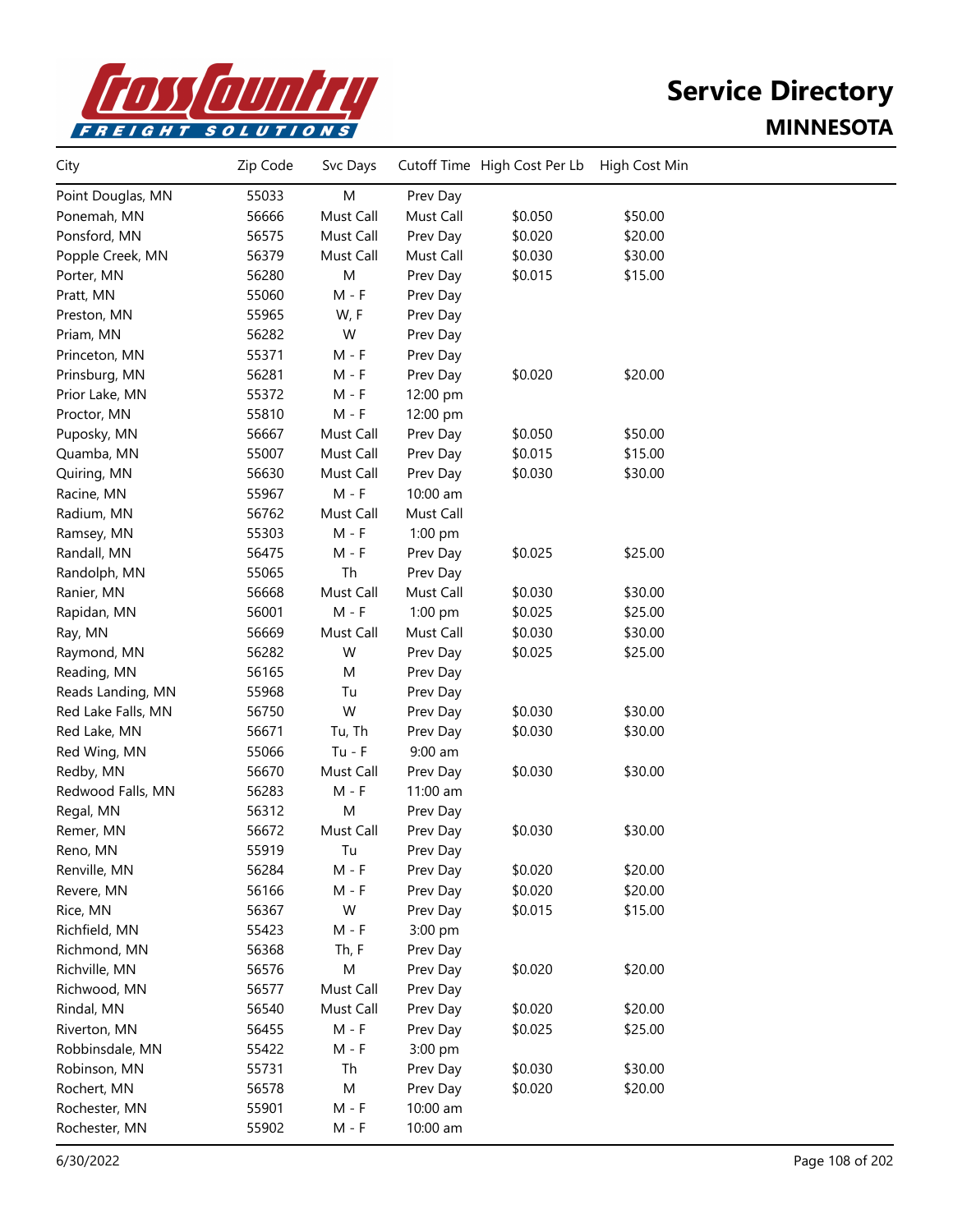

| City              | Zip Code | Svc Days  |           | Cutoff Time High Cost Per Lb | High Cost Min |  |
|-------------------|----------|-----------|-----------|------------------------------|---------------|--|
| Rochester, MN     | 55903    | $M - F$   | 10:00 am  |                              |               |  |
| Rochester, MN     | 55904    | M - F     | 10:00 am  |                              |               |  |
| Rochester, MN     | 55905    | $M - F$   | 10:00 am  |                              |               |  |
| Rochester, MN     | 55906    | $M - F$   | 10:00 am  |                              |               |  |
| Rock Creek, MN    | 55067    | M - F     | Prev Day  | \$0.020                      | \$20.00       |  |
| Rock Dell, MN     | 55920    | M         | Prev Day  |                              |               |  |
| Rockford, MN      | 55373    | Tu, Th    | Prev Day  |                              |               |  |
| Rockford, MN      | 55572    | Tu, Th    | Prev Day  |                              |               |  |
| Rockford, MN      | 55577    | Tu, Th    | Prev Day  |                              |               |  |
| Rockville, MN     | 56369    | M - F     | Prev Day  |                              |               |  |
| Rogers, MN        | 55374    | M - F     | 2:00 pm   |                              |               |  |
| Rollag, MN        | 56549    | $M - F$   | Prev Day  | \$0.025                      | \$25.00       |  |
| Rollingstone, MN  | 55969    | Tu, Th    | Prev Day  |                              |               |  |
| Ronneby, MN       | 56329    | Must Call | Prev Day  | \$0.020                      | \$20.00       |  |
| Roosevelt, MN     | 56673    | M         | Prev Day  | \$0.035                      | \$35.00       |  |
| Roscoe, MN        | 56371    | F         | Prev Day  |                              |               |  |
| Rose Creek, MN    | 55970    | $Tu - F$  | 10:00 am  |                              |               |  |
| Roseau, MN        | 56751    | M - F     | Prev Day  |                              |               |  |
| Roseland, MN      | 56216    | W         | Prev Day  | \$0.015                      | \$15.00       |  |
| Rosemount, MN     | 55068    | $M - F$   | 12:00 pm  |                              |               |  |
| Roseville, MN     | 55113    | $M - F$   | 3:00 pm   |                              |               |  |
| Roseville, MN     | 55126    | M - F     | 3:00 pm   |                              |               |  |
| Rosewood, MN      | 56701    | M         | Prev Day  |                              |               |  |
| Ross, MN          | 56751    | M, W, F   | Prev Day  |                              |               |  |
| Rothsay, MN       | 56579    | F         | Prev Day  |                              |               |  |
| Round Lake, MN    | 56167    | $Tu - F$  | Prev Day  | \$0.015                      | \$15.00       |  |
| Royalton, MN      | 56373    | W         | Prev Day  | \$0.015                      | \$15.00       |  |
| Rush City, MN     | 55069    | $Tu - F$  | Prev Day  | \$0.015                      | \$15.00       |  |
| Rush River, MN    | 56058    | $Tu - F$  | Prev Day  |                              |               |  |
| Rushford, MN      | 55971    | Th        | Prev Day  |                              |               |  |
| Rushmore, MN      | 56168    | Tu, Th    | Prev Day  |                              |               |  |
| Russell, MN       | 56169    | M - F     | Prev Day  |                              |               |  |
| Ruthton, MN       | 56170    | W         | Prev Day  | \$0.015                      | \$15.00       |  |
| Rutledge, MN      | 55795    | M - F     | Prev Day  | \$0.030                      | \$30.00       |  |
| Sabin, MN         | 56580    | M         | Prev Day  | \$0.020                      | \$20.00       |  |
| Sacred Heart, MN  | 56285    | Tu, Th    | Prev Day  | \$0.015                      | \$15.00       |  |
| Saginaw, MN       | 55779    | $M - F$   | Prev Day  | \$0.030                      | \$30.00       |  |
| Salem Corners, MN | 55920    | M         | Prev Day  |                              |               |  |
| Salol, MN         | 56756    | M         | Prev Day  | \$0.030                      | \$30.00       |  |
| Sanborn, MN       | 56083    | $M - F$   | Prev Day  | \$0.020                      | \$20.00       |  |
| Sand Lake, MN     | 56680    | Must Call | Must Call | \$0.030                      | \$30.00       |  |
| Sandstone, MN     | 55072    | $M - F$   | Prev Day  | \$0.015                      | \$15.00       |  |
| Santiago, MN      | 55377    | Must Call | Prev Day  | \$0.020                      | \$20.00       |  |
| Sargeant, MN      | 55973    | $M - F$   | 10:00 am  |                              |               |  |
| Sartell, MN       | 56377    | $M - F$   | Prev Day  |                              |               |  |
| Sauk Centre, MN   | 56378    | $Tu - F$  | Prev Day  |                              |               |  |
| Sauk Rapids, MN   | 56379    | $M - F$   | 12:00 pm  |                              |               |  |
| Savage, MN        | 55378    | M - F     | 12:00 pm  |                              |               |  |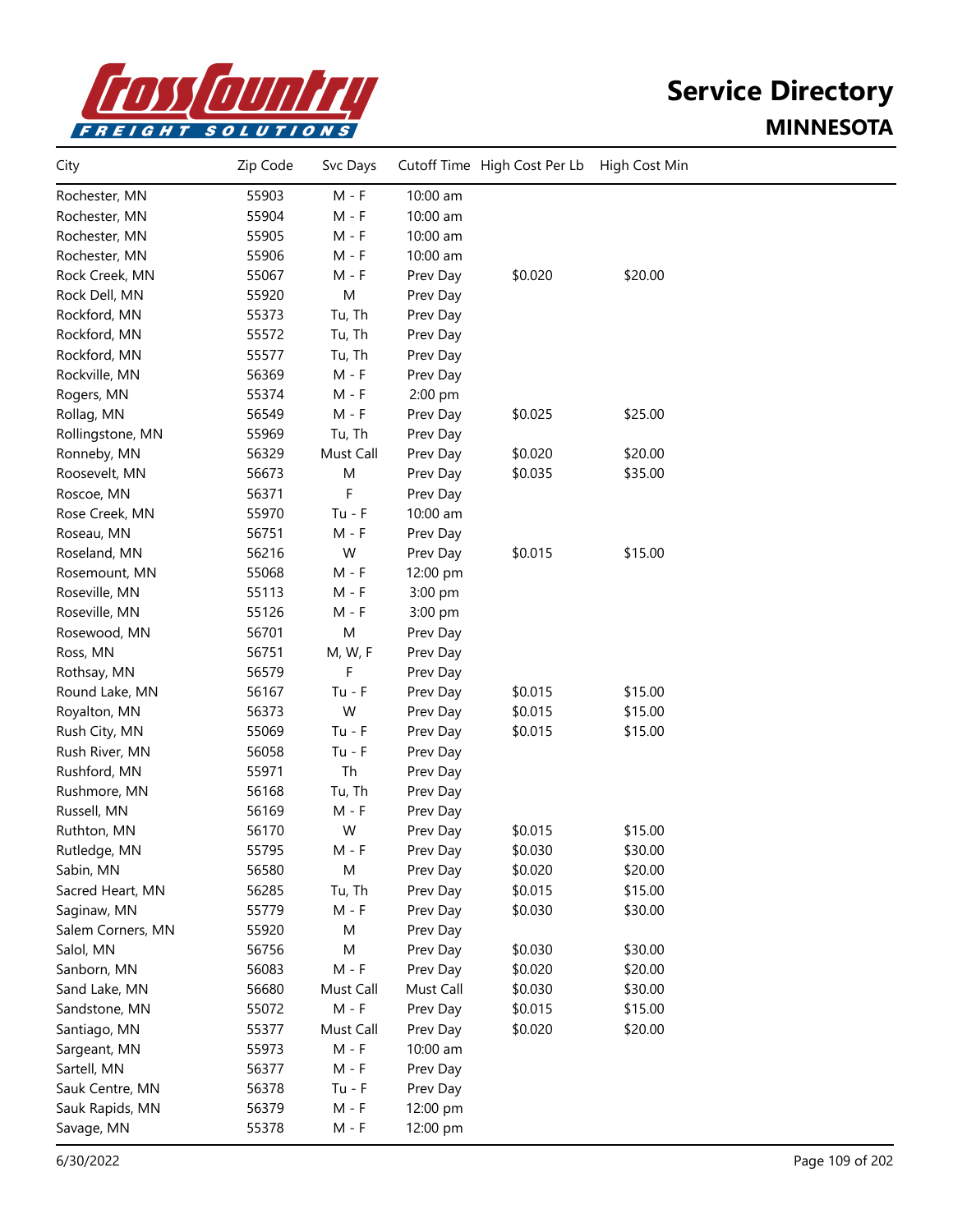

| City                         | Zip Code | Svc Days  |           | Cutoff Time High Cost Per Lb | High Cost Min |  |
|------------------------------|----------|-----------|-----------|------------------------------|---------------|--|
| Sawyer, MN                   | 55780    | $M - F$   | Prev Day  | \$0.030                      | \$30.00       |  |
| Scandia, MN                  | 55073    | F         | Prev Day  | \$0.015                      | \$15.00       |  |
| Scanlon, MN                  | 55720    | $M - F$   | Prev Day  | \$0.025                      | \$25.00       |  |
| Schroeder, MN                | 55613    | Must Call | Must Call | \$0.030                      | \$30.00       |  |
| Seaforth, MN                 | 56287    | F         | Prev Day  | \$0.015                      | \$15.00       |  |
| Searles, MN                  | 56084    | Tu        | Prev Day  |                              |               |  |
| Sebeka, MN                   | 56477    | $M - F$   | Prev Day  | \$0.025                      | \$25.00       |  |
| Sedan, MN                    | 56334    | M         | Prev Day  |                              |               |  |
| Shafer, MN                   | 55074    | Must Call | Must Call | \$0.015                      | \$15.00       |  |
| Shakopee, MN                 | 55379    | $M - F$   | 3:00 pm   |                              |               |  |
| Sheldon, MN                  | 55921    | F         | Prev Day  |                              |               |  |
| Shelly, MN                   | 56581    | Tu        | Prev Day  |                              |               |  |
| Sherack, MN                  | 56722    | M         | Prev Day  |                              |               |  |
| Sherburn, MN                 | 56171    | $M - F$   | Prev Day  | \$0.020                      | \$20.00       |  |
| Shevlin, MN                  | 56676    | W         | Prev Day  |                              |               |  |
| Shieldsville, MN             | 55021    | M         | Prev Day  |                              |               |  |
| Shooks, MN                   | 56661    | Must Call | Must Call | \$0.030                      | \$30.00       |  |
| Shoreview, MN                | 55126    | $M - F$   | 3:00 pm   |                              |               |  |
| Shorewood, MN                | 55364    | M - F     | 12:00 pm  |                              |               |  |
| Side Lake, MN                | 55781    | Must Call | Must Call | \$0.030                      | \$30.00       |  |
| Silver Bay, MN               | 55614    | Must Call | Must Call | \$0.030                      | \$30.00       |  |
| Silver Creek, Lake Co, MN    | 55616    | Must Call | Must Call | \$0.030                      | \$30.00       |  |
| Silver Creek, MN             | 55380    | Must Call | Must Call | \$0.030                      | \$30.00       |  |
| Silver Creek, Wright Co, MN  | 55358    | Tu        | Prev Day  | \$0.015                      | \$15.00       |  |
| Silver Lake, MN              | 55381    | $M - F$   | Prev Day  | \$0.020                      | \$20.00       |  |
| Silverdale, MN               | 55771    | Must Call | Must Call | \$0.030                      | \$30.00       |  |
| Simpson, MN                  | 55904    | M         | Prev Day  |                              |               |  |
| Skime, MN                    | 56761    | M         | Prev Day  | \$0.030                      | \$30.00       |  |
| Skyberg, MN                  | 55946    | M         | Prev Day  |                              |               |  |
| Slayton, MN                  | 56172    | $M - F$   | Prev Day  |                              |               |  |
| Sleepy Eye, MN               | 56085    | $Tu - F$  | Prev Day  |                              |               |  |
| Smiths Mill, MN              | 56048    | Tu        | Prev Day  | \$0.015                      | \$15.00       |  |
| Sogn, MN                     | 55018    | $Tu - Th$ | Prev Day  |                              |               |  |
| Solway, MN                   | 56678    | M, W      | Prev Day  | \$0.030                      | \$30.00       |  |
| Soudan, MN                   | 55782    | Th        | Prev Day  | \$0.030                      | \$30.00       |  |
| South Haven, MN              | 55382    | Tu, Th    | Prev Day  |                              |               |  |
| South International Falls, M | 56679    | Must Call | Must Call | \$0.030                      | \$30.00       |  |
| South St Paul, MN            | 55075    | $M - F$   | 3:00 pm   |                              |               |  |
| South St Paul, MN            | 55076    | $M - F$   | 3:00 pm   |                              |               |  |
| South St Paul, MN            | 55077    | M - F     | 3:00 pm   |                              |               |  |
| Spicer, MN                   | 56288    | M - F     | 12:00 pm  |                              |               |  |
| Spring Grove, MN             | 55974    | M - F     | 10:00 am  |                              |               |  |
| Spring Hill, MN              | 56352    | Th        | Prev Day  |                              |               |  |
| Spring Lake Park, MN         | 55432    | $M - F$   | 12:00 pm  |                              |               |  |
| Spring Lake, Isanti Co, MN   | 56637    | Must Call | Prev Day  | \$0.030                      | \$30.00       |  |
| Spring Lake, Itasca Co, MN   | 56680    | Must Call | Must Call | \$0.030                      | \$30.00       |  |
| Spring Lake, Scott Co, MN    | 55372    | Must Call | 12:00 pm  |                              |               |  |
| Spring Park, MN              | 55384    | Th        | 12:00 pm  |                              |               |  |
|                              |          |           |           |                              |               |  |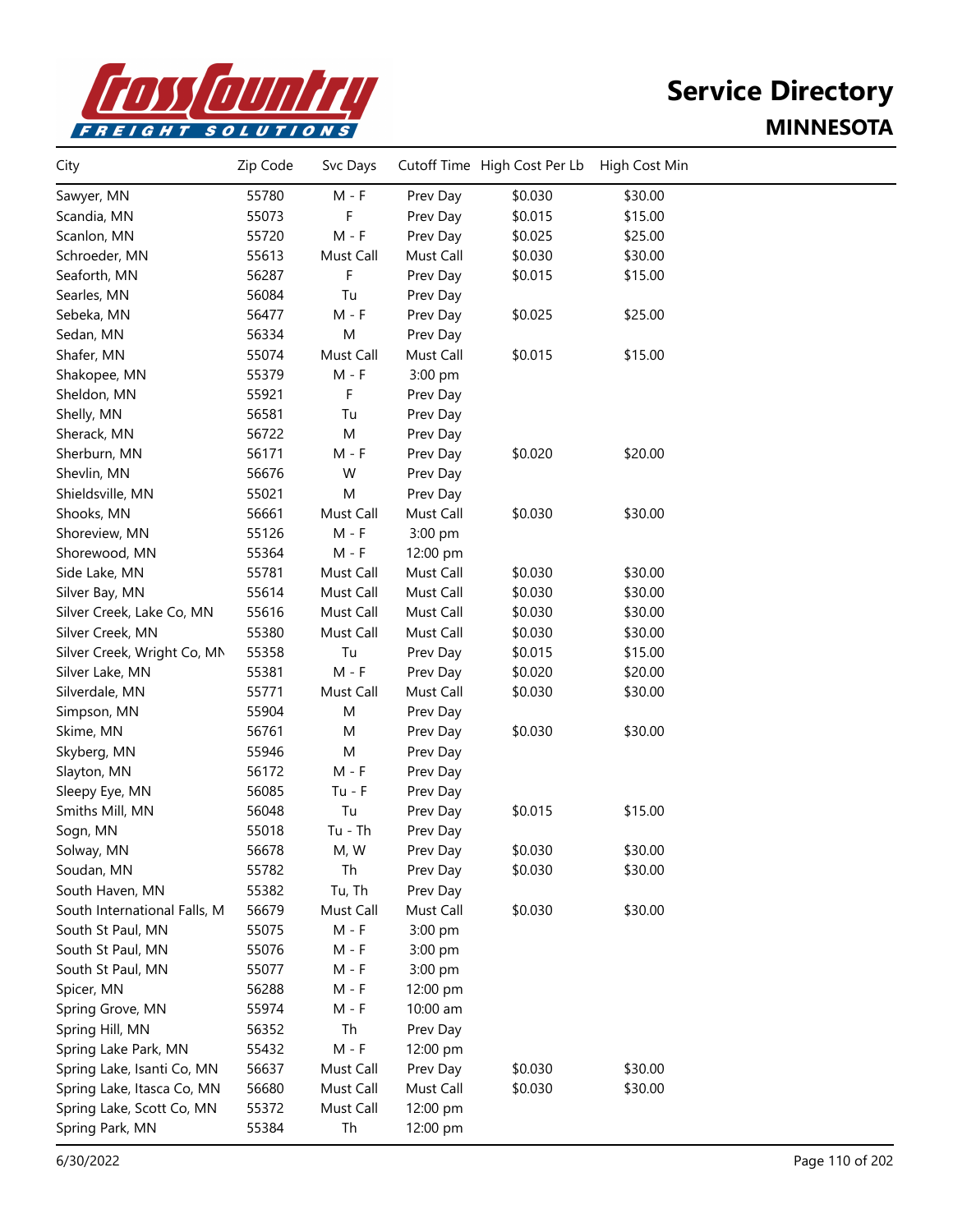

| City               | Zip Code | Svc Days  |           | Cutoff Time High Cost Per Lb | High Cost Min |  |
|--------------------|----------|-----------|-----------|------------------------------|---------------|--|
| Spring Valley, MN  | 55975    | $M - F$   | Prev Day  |                              |               |  |
| Springfield, MN    | 56087    | $M - F$   | Prev Day  | \$0.020                      | \$20.00       |  |
| Squaw Lake, MN     | 56681    | Must Call | Must Call | \$0.030                      | \$30.00       |  |
| St Anna, MN        | 56310    | Must Call | Prev Day  | \$0.030                      | \$30.00       |  |
| St Anthony, MN     | 55418    | $M - F$   | 3:00 pm   |                              |               |  |
| St Augusta, MN     | 56301    | M - F     | Prev Day  |                              |               |  |
| St Bonifacius, MN  | 55375    | W, F      | Prev Day  | \$0.015                      | \$15.00       |  |
| St Charles, MN     | 55972    | $Tu - F$  | Prev Day  |                              |               |  |
| St Clair, MN       | 56080    | $M - F$   | Prev Day  | \$0.020                      | \$20.00       |  |
| St Cloud, MN       | 56301    | $M - F$   | 12:00 pm  |                              |               |  |
| St Cloud, MN       | 56302    | M - F     | 12:00 pm  |                              |               |  |
| St Cloud, MN       | 56303    | M - F     | 12:00 pm  |                              |               |  |
| St Cloud, MN       | 56304    | M - F     | 12:00 pm  |                              |               |  |
| St Cloud, MN       | 56372    | $M - F$   | 12:00 pm  |                              |               |  |
| St Cloud, MN       | 56388    | $M - F$   | 12:00 pm  |                              |               |  |
| St Cloud, MN       | 56393    | $M - F$   | 12:00 pm  |                              |               |  |
| St Cloud, MN       | 56395    | $M - F$   | 12:00 pm  |                              |               |  |
| St Cloud, MN       | 56396    | M - F     | 12:00 pm  |                              |               |  |
| St Cloud, MN       | 56397    | M - F     | 12:00 pm  |                              |               |  |
| St Cloud, MN       | 56398    | $M - F$   | 12:00 pm  |                              |               |  |
| St Cloud, MN       | 56399    | M - F     | 12:00 pm  |                              |               |  |
| St Francis, MN     | 55070    | Tu        | Prev Day  | \$0.015                      | \$15.00       |  |
| St George, MN      | 56073    | F         | Prev Day  |                              |               |  |
| St Hilaire, MN     | 56754    | $M - F$   | Prev Day  |                              |               |  |
| St James, MN       | 56081    | M - F     | Prev Day  | \$0.020                      | \$20.00       |  |
| St Joseph, MN      | 56374    | M - F     | Prev Day  |                              |               |  |
| St Louis Park, MN  | 55416    | M - F     | 3:00 pm   |                              |               |  |
| St Louis Park, MN  | 55424    | M - F     | 3:00 pm   |                              |               |  |
| St Louis Park, MN  | 55426    | M - F     | 3:00 pm   |                              |               |  |
| St Louis Park, MN  | 55436    | $M - F$   | 3:00 pm   |                              |               |  |
| St Martin, MN      | 56376    | Th        | Prev Day  |                              |               |  |
| St Marys Point, MN | 55043    | $M - F$   | 3:00 pm   |                              |               |  |
| St Michael, MN     | 55376    | F         | Prev Day  |                              |               |  |
| St Paul Park, MN   | 55071    | M - F     | 3:00 pm   |                              |               |  |
| St Paul, MN        | 55101    | $M - F$   | 3:00 pm   |                              |               |  |
| St Paul, MN        | 55102    | $M - F$   | 3:00 pm   |                              |               |  |
| St Paul, MN        | 55103    | $M - F$   | 3:00 pm   |                              |               |  |
| St Paul, MN        | 55104    | $M - F$   | 3:00 pm   |                              |               |  |
| St Paul, MN        | 55105    | $M - F$   | 3:00 pm   |                              |               |  |
| St Paul, MN        | 55106    | $M - F$   | 3:00 pm   |                              |               |  |
| St Paul, MN        | 55107    | $M - F$   | 3:00 pm   |                              |               |  |
| St Paul, MN        | 55108    | M - F     | 3:00 pm   |                              |               |  |
| St Paul, MN        | 55109    | $M - F$   | 3:00 pm   |                              |               |  |
| St Paul, MN        | 55110    | $M - F$   | 3:00 pm   |                              |               |  |
| St Paul, MN        | 55111    | $M - F$   | 3:00 pm   |                              |               |  |
| St Paul, MN        | 55112    | $M - F$   | 3:00 pm   |                              |               |  |
| St Paul, MN        | 55113    | $M - F$   | 3:00 pm   |                              |               |  |
| St Paul, MN        | 55114    | $M - F$   | 3:00 pm   |                              |               |  |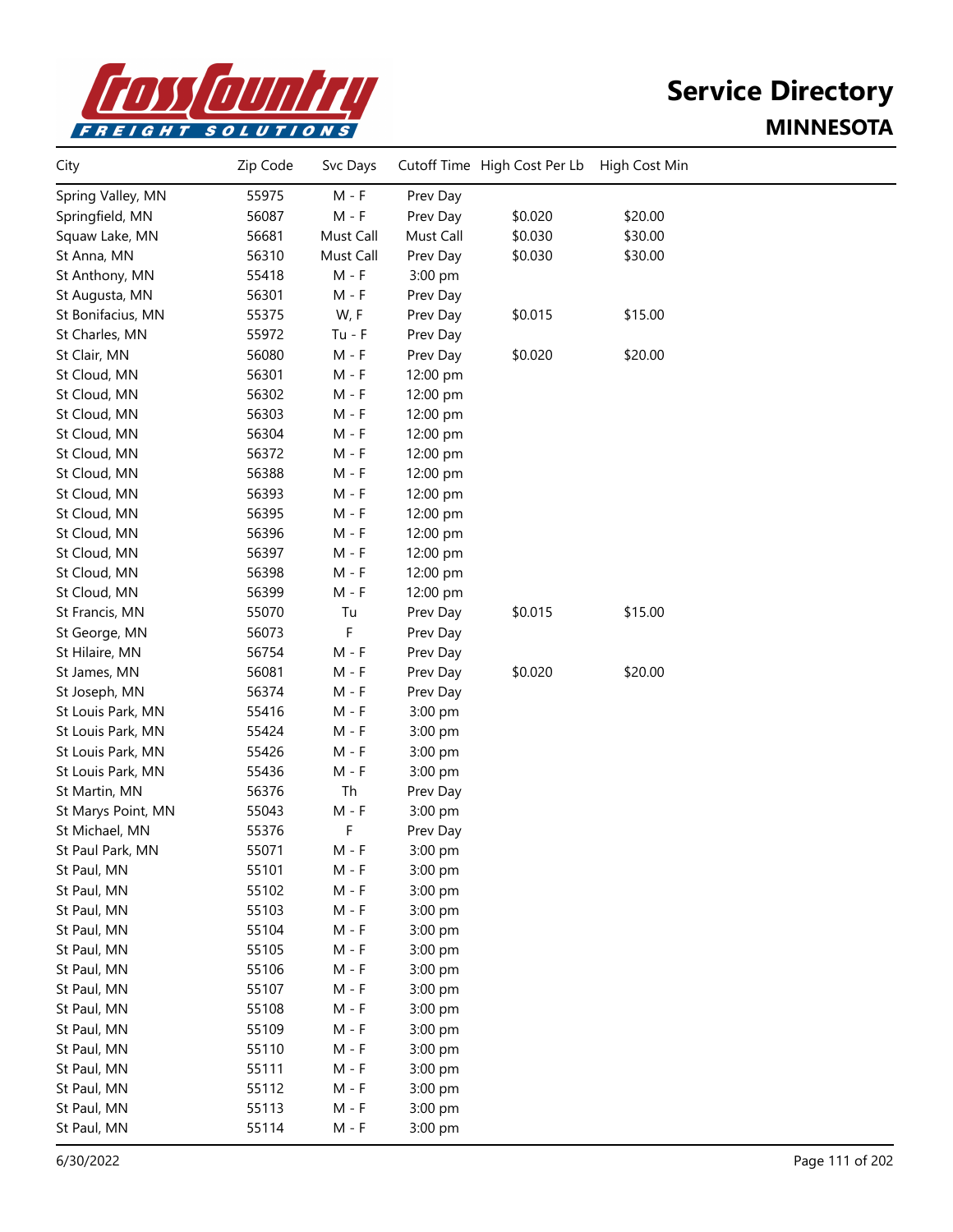

| City             | Zip Code | Svc Days  |          | Cutoff Time High Cost Per Lb | High Cost Min |  |
|------------------|----------|-----------|----------|------------------------------|---------------|--|
| St Paul, MN      | 55115    | $M - F$   | 3:00 pm  |                              |               |  |
| St Paul, MN      | 55116    | M - F     | 3:00 pm  |                              |               |  |
| St Paul, MN      | 55117    | $M - F$   | 3:00 pm  |                              |               |  |
| St Paul, MN      | 55119    | $M - F$   | 3:00 pm  |                              |               |  |
| St Paul, MN      | 55124    | M - F     | 12:00 pm |                              |               |  |
| St Paul, MN      | 55126    | M - F     | 3:00 pm  |                              |               |  |
| St Paul, MN      | 55127    | M - F     | 3:00 pm  |                              |               |  |
| St Paul, MN      | 55130    | M - F     | 3:00 pm  |                              |               |  |
| St Paul, MN      | 55133    | M - F     | 3:00 pm  |                              |               |  |
| St Paul, MN      | 55145    | M - F     | 3:00 pm  |                              |               |  |
| St Paul, MN      | 55146    | M - F     | 3:00 pm  |                              |               |  |
| St Paul, MN      | 55150    | $M - F$   | 3:00 pm  |                              |               |  |
| St Paul, MN      | 55155    | M - F     | 3:00 pm  |                              |               |  |
| St Paul, MN      | 55161    | $M - F$   | 3:00 pm  |                              |               |  |
| St Paul, MN      | 55164    | $M - F$   | 3:00 pm  |                              |               |  |
| St Paul, MN      | 55165    | M - F     | 3:00 pm  |                              |               |  |
| St Paul, MN      | 55166    | M - F     | 3:00 pm  |                              |               |  |
| St Paul, MN      | 55168    | M - F     | 3:00 pm  |                              |               |  |
| St Paul, MN      | 55169    | $M - F$   | 3:00 pm  |                              |               |  |
| St Paul, MN      | 55170    | $M - F$   | 3:00 pm  |                              |               |  |
| St Paul, MN      | 55171    | $M - F$   | 3:00 pm  |                              |               |  |
| St Paul, MN      | 55172    | $M - F$   | 3:00 pm  |                              |               |  |
| St Paul, MN      | 55175    | $M - F$   | 3:00 pm  |                              |               |  |
| St Paul, MN      | 55177    | M - F     | 3:00 pm  |                              |               |  |
| St Paul, MN      | 55187    | M - F     | 3:00 pm  |                              |               |  |
| St Paul, MN      | 55188    | M - F     | 3:00 pm  |                              |               |  |
| St Paul, MN      | 55191    | M - F     | 3:00 pm  |                              |               |  |
| St Peter, MN     | 56082    | $M - F$   | Prev Day |                              |               |  |
| St Stephen, MN   | 56375    | W         | Prev Day | \$0.015                      | \$15.00       |  |
| St Thomas, MN    | 56058    | $Tu - F$  | Prev Day |                              |               |  |
| St Vincent, MN   | 56755    | M         | Prev Day |                              |               |  |
| St Wendel, MN    | 56310    | Must Call | Prev Day | \$0.030                      | \$30.00       |  |
| Stacy, MN        | 55078    | $Tu - F$  | Prev Day | \$0.015                      | \$15.00       |  |
| Stacy, MN        | 55079    | $Tu - F$  | Prev Day | \$0.015                      | \$15.00       |  |
| Stanchfield, MN  | 55080    | $Tu - F$  | Prev Day | \$0.015                      | \$15.00       |  |
| Stanton, MN      | 55018    | Tu        | Prev Day |                              |               |  |
| Staples, MN      | 56479    | $M - F$   | Prev Day | \$0.025                      | \$25.00       |  |
| Starbuck, MN     | 56381    | Th        | Prev Day |                              |               |  |
| Steelton, MN     | 55080    | Must Call | Prev Day | \$0.015                      | \$15.00       |  |
| Steen, MN        | 56173    | Must Call | Prev Day |                              |               |  |
| Stephen, MN      | 56757    | M - Th    | Prev Day |                              |               |  |
| Stewart, MN      | 55385    | $M - F$   | Prev Day | \$0.020                      | \$20.00       |  |
| Stewartville, MN | 55976    | Tu, W, F  | Prev Day |                              |               |  |
| Stillwater, MN   | 55082    | $M - F$   | Prev Day |                              |               |  |
| Stillwater, MN   | 55083    | $M - F$   | Prev Day |                              |               |  |
| Stockholm, MN    | 55321    | M         | Prev Day |                              |               |  |
| Stockton, MN     | 55988    | Tu        | Prev Day |                              |               |  |
| Storden, MN      | 56174    | W, F      | Prev Day | \$0.015                      | \$15.00       |  |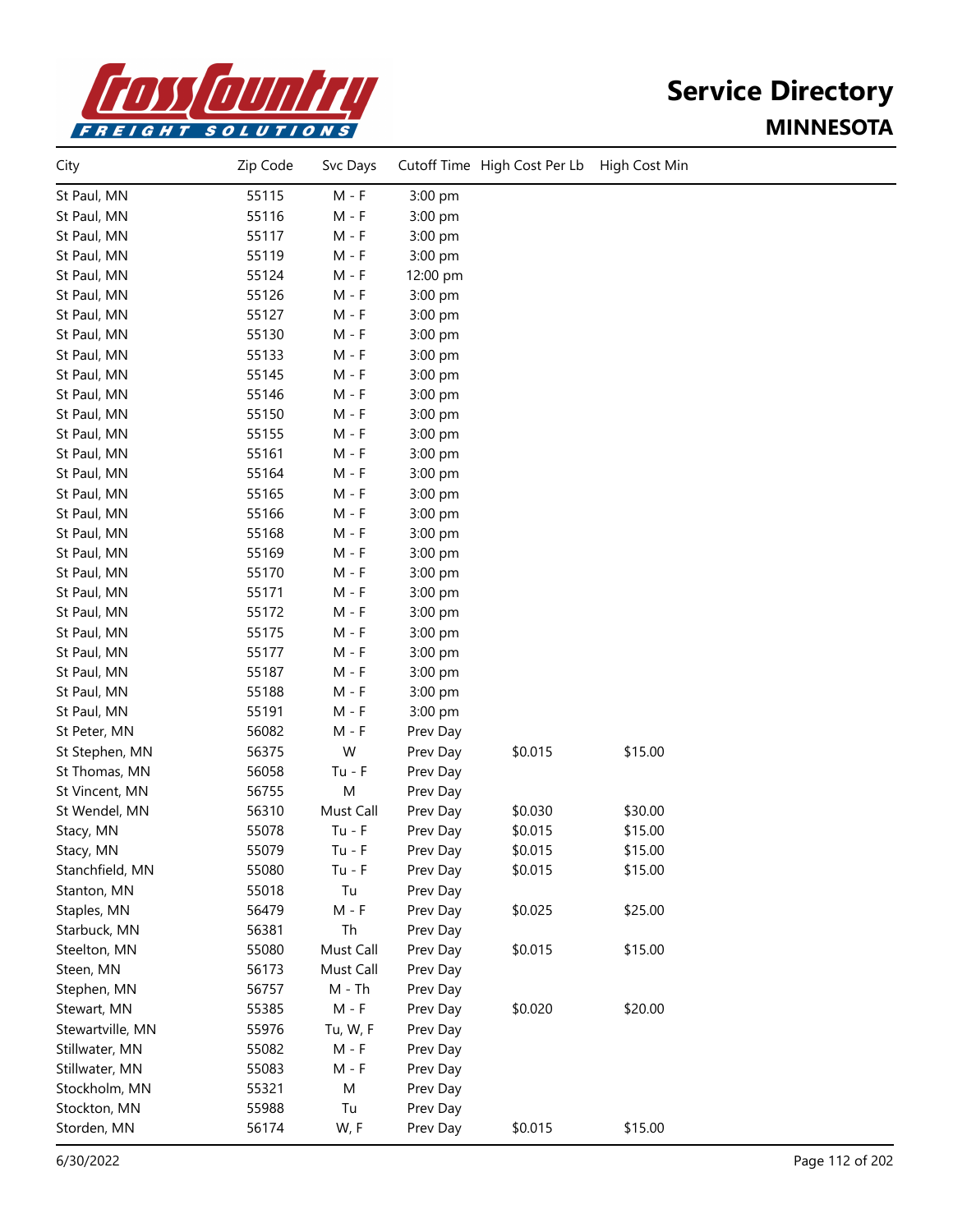

| City                  | Zip Code | Svc Days  |           | Cutoff Time High Cost Per Lb | High Cost Min |  |
|-----------------------|----------|-----------|-----------|------------------------------|---------------|--|
| Strandquist, MN       | 56758    | Must Call | Prev Day  | \$0.030                      | \$30.00       |  |
| Strathcona, MN        | 56759    | F         | Prev Day  | \$0.030                      | \$30.00       |  |
| Stubbs Bay, MN        | 55357    | M         | Prev Day  |                              |               |  |
| Sturgeon Lake, MN     | 55783    | $M - F$   | Prev Day  | \$0.030                      | \$30.00       |  |
| Sunburg, MN           | 56289    | Tu        | Prev Day  | \$0.025                      | \$25.00       |  |
| Sunfish Lake, MN      | 55077    | $M - F$   | 3:00 pm   |                              |               |  |
| Sunfish Lake, MN      | 55118    | $M - F$   | 3:00 pm   |                              |               |  |
| Svea, MN              | 56216    | M - F     | Prev Day  | \$0.020                      | \$20.00       |  |
| Swan River, MN        | 55784    | Tu        | Prev Day  | \$0.030                      | \$30.00       |  |
| Swanburg, MN          | 56474    | Must Call | Prev Day  | \$0.025                      | \$25.00       |  |
| Swanville, MN         | 56382    | $M - F$   | Prev Day  | \$0.020                      | \$20.00       |  |
| Swatara, MN           | 55785    | Must Call | Must Call | \$0.030                      | \$30.00       |  |
| Swift, MN             | 56682    | M         | Prev Day  | \$0.030                      | \$30.00       |  |
| Syre, MN              | 56584    | Must Call | Prev Day  |                              |               |  |
| Taconite Harbor, MN   | 55786    | Must Call | Must Call | \$0.030                      | \$30.00       |  |
| Taconite, MN          | 55786    | Tu        | Prev Day  | \$0.030                      | \$30.00       |  |
| Talmoon, MN           | 56637    | Must Call | Must Call | \$0.030                      | \$30.00       |  |
| Tamarack, MN          | 55787    | $M - W$   | Must Call | \$0.030                      | \$30.00       |  |
| Taopi, MN             | 55977    | $M - F$   | 10:00 am  |                              |               |  |
| Taunton, MN           | 56291    | M         | Prev Day  | \$0.015                      | \$15.00       |  |
| Taylors Falls, MN     | 55084    | W, F      | Prev Day  | \$0.015                      | \$15.00       |  |
| Tenney, MN            | 56583    | F         | Prev Day  | \$0.020                      | \$20.00       |  |
| Tenstrike, MN         | 56683    | Tu, Th    | Prev Day  | \$0.030                      | \$30.00       |  |
| Terrace, MN           | 56334    | M         | Prev Day  |                              |               |  |
| Terrebonne, MN        | 56750    | Th        | Prev Day  | \$0.030                      | \$30.00       |  |
| Theilman, MN          | 55945    | Tu        | Prev Day  |                              |               |  |
| Thief River Falls, MN | 56701    | $M - F$   | 12:00 pm  |                              |               |  |
| Thomson, MN           | 55718    | M - F     | Prev Day  | \$0.030                      | \$30.00       |  |
| Tintah, MN            | 56583    | F         | Prev Day  | \$0.020                      | \$20.00       |  |
| Tofte, MN             | 55615    | Must Call | Must Call | \$0.030                      | \$30.00       |  |
| Togo, MN              | 55723    | Must Call | Must Call | \$0.030                      | \$30.00       |  |
| Toivola, MN           | 55765    | Tu        | Prev Day  | \$0.030                      | \$30.00       |  |
| Tonka Bay, MN         | 55331    | M - F     | 12:00 pm  |                              |               |  |
| Tower, MN             | 55790    | Th        | Prev Day  | \$0.030                      | \$30.00       |  |
| Tracy, MN             | 56175    | F         | Prev Day  | \$0.015                      | \$15.00       |  |
| Trail, MN             | 56684    | Must Call | Prev Day  | \$0.030                      | \$30.00       |  |
| Trimont, MN           | 56176    | $M - F$   | Prev Day  | \$0.020                      | \$20.00       |  |
| Trommald, MN          | 56441    | $M - F$   | Prev Day  | \$0.025                      | \$25.00       |  |
| Trosky, MN            | 56177    | M         | Prev Day  | \$0.015                      | \$15.00       |  |
| Troy, MN              | 55972    | M         | Prev Day  |                              |               |  |
| Truman, MN            | 56088    | $M - F$   | Prev Day  | \$0.020                      | \$20.00       |  |
| Turtle River, MN      | 56601    | Must Call | Prev Day  | \$0.030                      | \$30.00       |  |
| Twig, MN              | 55791    | $M - F$   | Prev Day  | \$0.030                      | \$30.00       |  |
| Twin Lakes, MN        | 56089    | $M - F$   | Prev Day  | \$0.020                      | \$20.00       |  |
| Twin Valley, MN       | 56584    | F         | Prev Day  |                              |               |  |
| Two Harbors, MN       | 55616    | $M - F$   | Prev Day  | \$0.030                      | \$30.00       |  |
| Tyler, MN             | 56178    | $M - F$   | Prev Day  |                              |               |  |
| Ulen, MN              | 56585    | F         | Prev Day  | \$0.020                      | \$20.00       |  |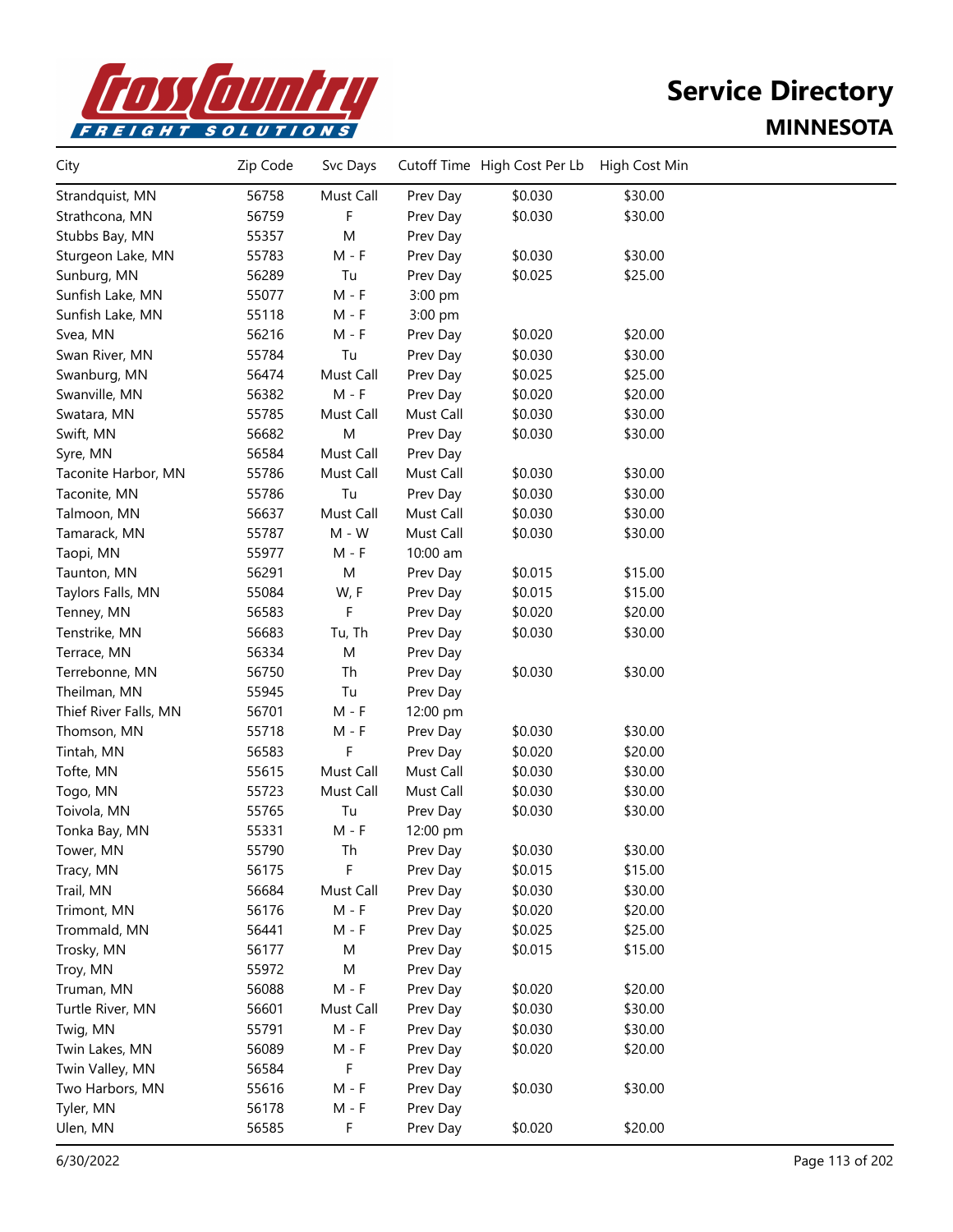

| City                | Zip Code | Svc Days  |           | Cutoff Time High Cost Per Lb | High Cost Min |  |
|---------------------|----------|-----------|-----------|------------------------------|---------------|--|
| Underwood, MN       | 56586    | M         | Prev Day  | \$0.020                      | \$20.00       |  |
| Union Hill, MN      | 56071    | $Tu - F$  | Prev Day  |                              |               |  |
| Upsala, MN          | 56384    | $M - F$   | Prev Day  | \$0.025                      | \$25.00       |  |
| Utica, MN           | 55979    | W, F      | Prev Day  |                              |               |  |
| Vadnais Heights, MN | 55110    | $M - F$   | 3:00 pm   |                              |               |  |
| Vadnais Heights, MN | 55127    | $M - F$   | 3:00 pm   |                              |               |  |
| Vergas, MN          | 56587    | F         | Prev Day  | \$0.020                      | \$20.00       |  |
| Vermillion, MN      | 55085    | $M - F$   | Prev Day  |                              |               |  |
| Verndale, MN        | 56481    | M - F     | Prev Day  | \$0.025                      | \$25.00       |  |
| Vernon Center, MN   | 56090    | M - F     | Prev Day  | \$0.020                      | \$20.00       |  |
| Veseli, MN          | 55046    | M         | Prev Day  | \$0.020                      | \$20.00       |  |
| Vesta, MN           | 56292    | M         | Prev Day  | \$0.015                      | \$15.00       |  |
| Victoria, MN        | 55386    | M, W, F   | Prev Day  |                              |               |  |
| Viking, MN          | 56760    | Tu        | Prev Day  | \$0.030                      | \$30.00       |  |
| Villard, MN         | 56385    | Th        | Prev Day  |                              |               |  |
| Vining, MN          | 56588    | $M - F$   | Prev Day  | \$0.025                      | \$25.00       |  |
| Virginia, MN        | 55777    | M - F     | Prev Day  |                              |               |  |
| Virginia, MN        | 55792    | $M - F$   | Prev Day  |                              |               |  |
| Wabasha, MN         | 55981    | $Tu - F$  | Prev Day  |                              |               |  |
| Wabasso, MN         | 56293    | $M - F$   | Prev Day  | \$0.020                      | \$20.00       |  |
| Waconia, MN         | 55387    | M, W, F   | Prev Day  |                              |               |  |
| Wadena, MN          | 56482    | M, Th     | 12:00 pm  |                              |               |  |
| Wahkon, MN          | 56386    | $M - F$   | Prev Day  | \$0.020                      | \$20.00       |  |
| Waite Park, MN      | 56387    | $M - F$   | 12:00 pm  |                              |               |  |
| Waite Park, MN      | 56388    | M - F     | 12:00 pm  |                              |               |  |
| Walbo, MN           | 55008    | Must Call | Prev Day  |                              |               |  |
| Waldorf, MN         | 56091    | $M - F$   | Prev Day  | \$0.020                      | \$20.00       |  |
| Walker, MN          | 56484    | Tu, W     | Prev Day  |                              |               |  |
| Walnut Grove, MN    | 56180    | $M - F$   | Prev Day  | \$0.020                      | \$20.00       |  |
| Walters, MN         | 56097    | $M - F$   | Prev Day  | \$0.020                      | \$20.00       |  |
| Waltham, MN         | 55982    | $Tu - F$  | 10:00 am  |                              |               |  |
| Wanamingo, MN       | 55983    | $Tu - F$  | Prev Day  |                              |               |  |
| Wanda, MN           | 56294    | F         | Prev Day  | \$0.025                      | \$25.00       |  |
| Wannaska, MN        | 56761    | Th        | Prev Day  | \$0.030                      | \$30.00       |  |
| Warba, MN           | 55793    | M - F     | Prev Day  | \$0.030                      | \$30.00       |  |
| Ward Springs, MN    | 56336    | Must Call | Must Call | \$0.030                      | \$30.00       |  |
| Warren, MN          | 56762    | $M - Th$  | Prev Day  |                              |               |  |
| Warroad, MN         | 56763    | ${\sf M}$ | Prev Day  | \$0.030                      | \$30.00       |  |
| Warsaw, MN          | 55087    | $M - F$   | 10:00 am  |                              |               |  |
| Waseca, MN          | 56093    | $M - F$   | 10:00 am  | \$0.015                      | \$15.00       |  |
| Wasioja, MN         | 55927    | Tu        | Prev Day  |                              |               |  |
| Waskish, MN         | 56685    | Must Call | Must Call | \$0.030                      | \$30.00       |  |
| Wastedo, MN         | 55009    | M         | Prev Day  |                              |               |  |
| Watab, MN           | 56379    | Must Call | Must Call | \$0.030                      | \$30.00       |  |
| Watertown, MN       | 55388    | $M - F$   | Prev Day  | \$0.020                      | \$20.00       |  |
| Waterville, MN      | 56096    | $M - F$   | Prev Day  | \$0.025                      | \$25.00       |  |
| Watkins, MN         | 55389    | Tu        | Prev Day  |                              |               |  |
| Watson, MN          | 56295    | M         | Prev Day  | \$0.015                      | \$15.00       |  |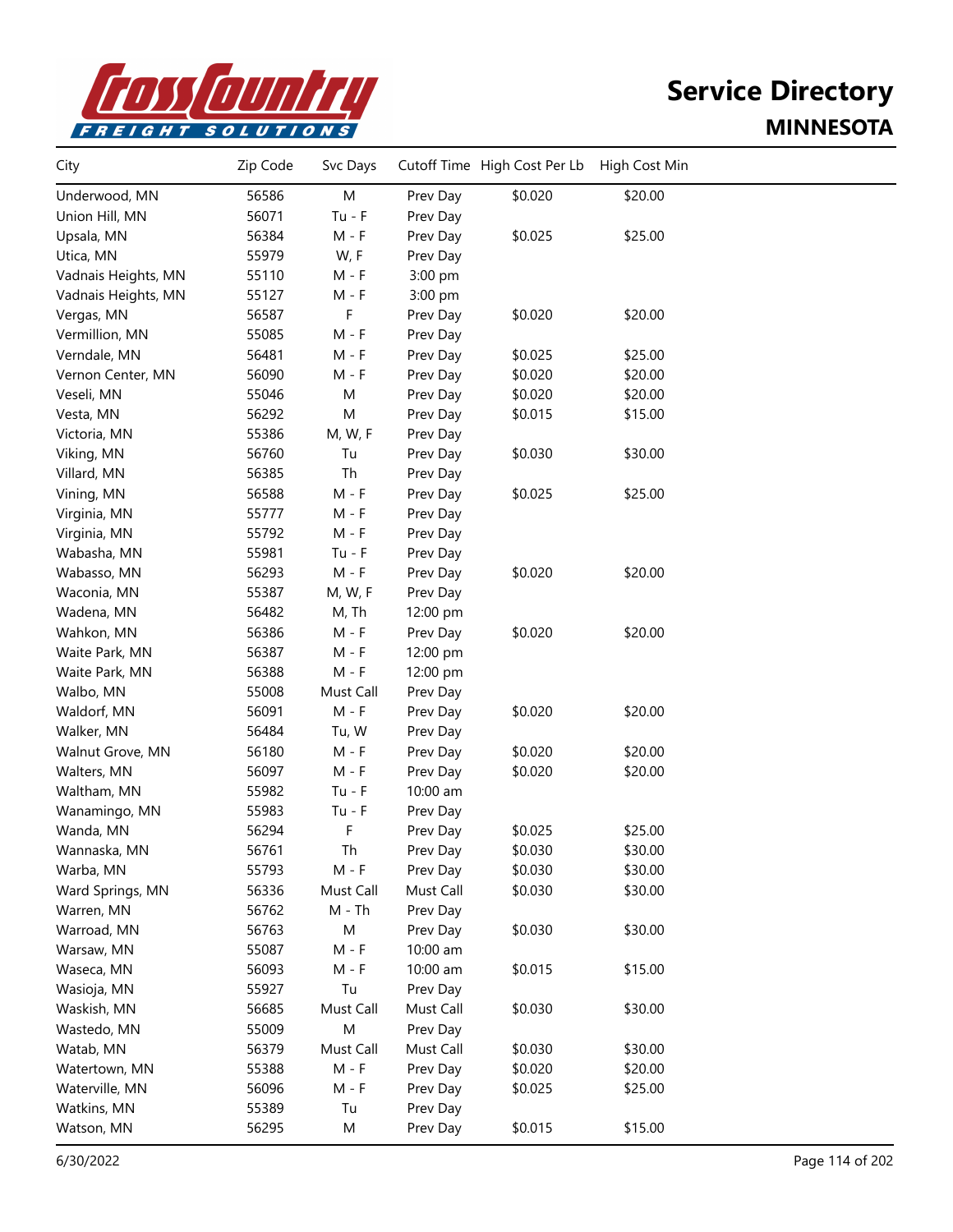

| City                | Zip Code | Svc Days  |           | Cutoff Time High Cost Per Lb | High Cost Min |  |
|---------------------|----------|-----------|-----------|------------------------------|---------------|--|
| Waubun, MN          | 56589    | Th        | Prev Day  |                              |               |  |
| Waverly, MN         | 55390    | $M - F$   | 12:00 pm  | \$0.015                      | \$15.00       |  |
| Wawina, MN          | 55784    | M         | Prev Day  | \$0.030                      | \$30.00       |  |
| Wayzata, MN         | 55391    | $M - F$   | 3:00 pm   |                              |               |  |
| Wealthwood, MN      | 56431    | Must Call | Must Call | \$0.025                      | \$25.00       |  |
| Webster, MN         | 55088    | Tu        | Prev Day  |                              |               |  |
| Welch, MN           | 55089    | $Tu - F$  | Prev Day  |                              |               |  |
| Welcome, MN         | 56181    | Th        | Prev Day  |                              |               |  |
| Wells, MN           | 56097    | $M - F$   | Prev Day  | \$0.020                      | \$20.00       |  |
| Wendell, MN         | 56590    | Tu        | Prev Day  |                              |               |  |
| West Concord, MN    | 55985    | M         | Prev Day  |                              |               |  |
| West Duluth, MN     | 55807    | $M - F$   | 12:00 pm  |                              |               |  |
| West Lakeland, MN   | 55082    | M - F     | 3:00 pm   |                              |               |  |
| West St Paul, MN    | 55107    | $M - F$   | 3:00 pm   |                              |               |  |
| West St Paul, MN    | 55118    | $M - F$   | 3:00 pm   |                              |               |  |
| West Union, MN      | 56389    | M - F     | Prev Day  | \$0.025                      | \$25.00       |  |
| Westbrook, MN       | 56183    | M - F     | Prev Day  |                              |               |  |
| Westport, MN        | 56385    | Must Call | Prev Day  |                              |               |  |
| Whalan, MN          | 55949    | Th        | Prev Day  |                              |               |  |
| Wheaton, MN         | 56296    | $Tu - F$  | Prev Day  |                              |               |  |
| White Bear Lake, MN | 55110    | $M - F$   | 3:00 pm   |                              |               |  |
| White Bear Lake, MN | 55115    | M - F     | 3:00 pm   |                              |               |  |
| White Bear Lake, MN | 55127    | $M - F$   | 3:00 pm   |                              |               |  |
| White Earth, MN     | 56591    | Th        | Prev Day  |                              |               |  |
| Willernie, MN       | 55090    | $M - F$   | 12:00 pm  |                              |               |  |
| Williams, MN        | 56686    | Must Call | Must Call | \$0.065                      | \$65.00       |  |
| Willmar, MN         | 56201    | $M - F$   | 12:00 pm  |                              |               |  |
| Willow River, MN    | 55795    | $M - F$   | Prev Day  | \$0.030                      | \$30.00       |  |
| Wilmont, MN         | 56185    | Tu        | Prev Day  |                              |               |  |
| Wilson, MN          | 55987    | Tu        | Prev Day  |                              |               |  |
| Wilton, MN          | 56601    | M         | Prev Day  |                              |               |  |
| Wilton, MN          | 56687    | Th        | Prev Day  | \$0.030                      | \$30.00       |  |
| Windom, MN          | 56101    | Tu, Th    | Prev Day  |                              |               |  |
| Winger, MN          | 56592    | M - F     | Prev Day  |                              |               |  |
| Winnebago, MN       | 56098    | M - F     | Prev Day  | \$0.020                      | \$20.00       |  |
| Winona, MN          | 55987    | $Tu - F$  | 10:00 am  |                              |               |  |
| Winsted, MN         | 55395    | $M - F$   | Prev Day  | \$0.025                      | \$25.00       |  |
| Winthrop, MN        | 55396    | $Tu - F$  | Prev Day  |                              |               |  |
| Winton, MN          | 55796    | Must Call | Must Call | \$0.030                      | \$30.00       |  |
| Wirt, MN            | 56688    | Must Call | Must Call | \$0.030                      | \$30.00       |  |
| Witoka, MN          | 55987    | Tu        | Prev Day  |                              |               |  |
| Wolf Lake, MN       | 56593    | M         | Prev Day  | \$0.020                      | \$20.00       |  |
| Wolverton, MN       | 56594    | Tu        | Prev Day  |                              |               |  |
| Wood Lake, MN       | 56297    | $M - F$   | Prev Day  | \$0.020                      | \$20.00       |  |
| Woodbury, MN        | 55125    | $M - F$   | 3:00 pm   |                              |               |  |
| Woodbury, MN        | 55129    | $M - F$   | 3:00 pm   |                              |               |  |
| Woodstock, MN       | 56186    | F         | Prev Day  | \$0.015                      | \$15.00       |  |
| Worthington, MN     | 56187    | $M - F$   | 12:00 pm  |                              |               |  |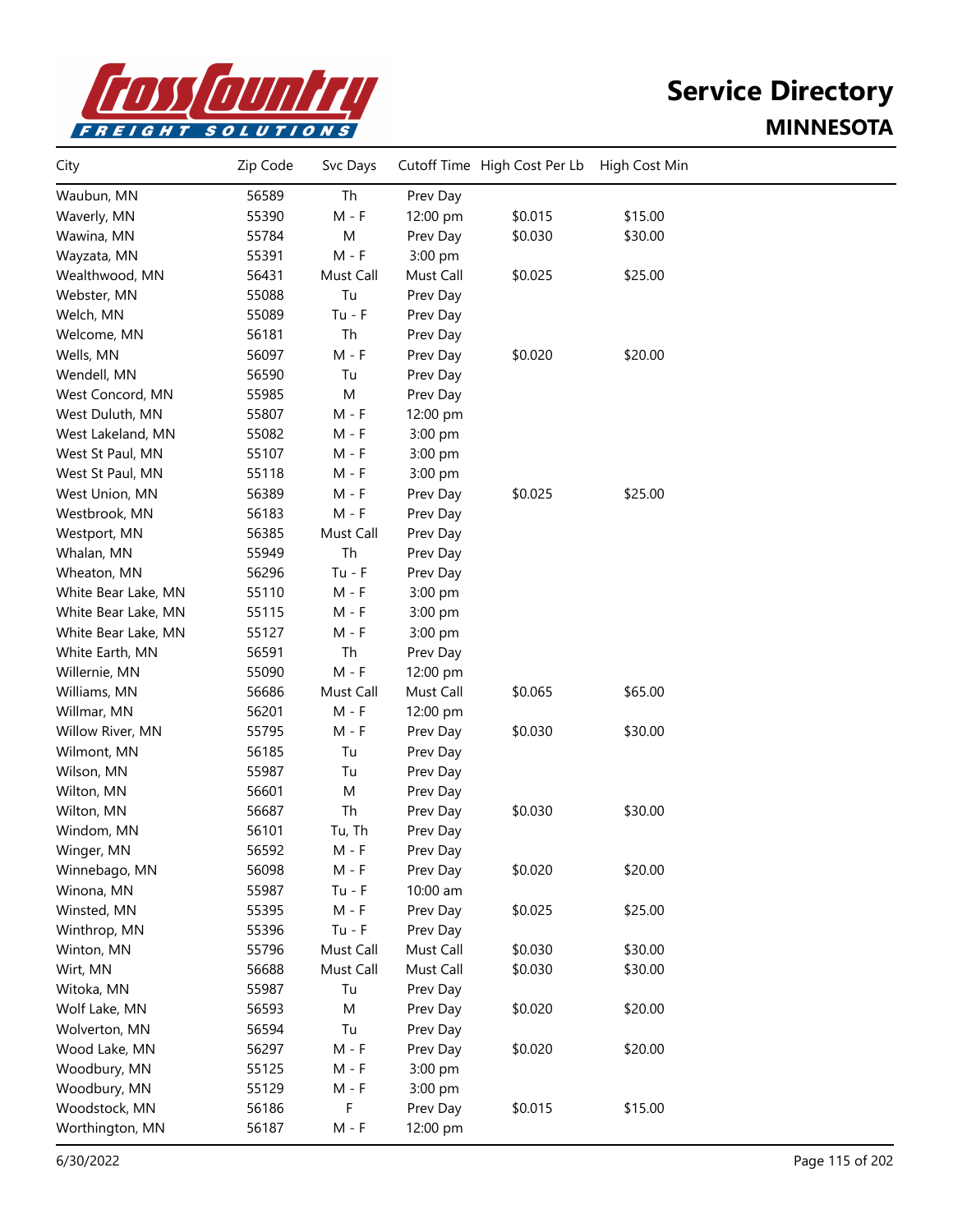

| City              | Zip Code | Svc Days  |          | Cutoff Time High Cost Per Lb | High Cost Min |  |
|-------------------|----------|-----------|----------|------------------------------|---------------|--|
| Wrenshall, MN     | 55797    | M, W      | Prev Day | \$0.030                      | \$30.00       |  |
| Wright, MN        | 55798    | $M - F$   | Prev Day | \$0.030                      | \$30.00       |  |
| Wykoff, MN        | 55990    | M - F     | 10:00 am |                              |               |  |
| Wylie, MN         | 56750    | Th        | Prev Day | \$0.030                      | \$30.00       |  |
| Wyoming, MN       | 55092    | $Tu - F$  | Prev Day | \$0.015                      | \$15.00       |  |
| Young America, MN | 55394    | $Tu - F$  | Prev Day |                              |               |  |
| Young America, MN | 55397    | $Tu - F$  | Prev Day |                              |               |  |
| Young America, MN | 55399    | $Tu - F$  | Prev Day |                              |               |  |
| Young America, MN | 55550    | $Tu - F$  | Prev Day |                              |               |  |
| Young America, MN | 55551    | $Tu - F$  | Prev Day |                              |               |  |
| Young America, MN | 55552    | $Tu - F$  | Prev Day |                              |               |  |
| Young America, MN | 55553    | $Tu - F$  | Prev Day |                              |               |  |
| Young America, MN | 55555    | $Tu - F$  | Prev Day |                              |               |  |
| Young America, MN | 55556    | $Tu - F$  | Prev Day |                              |               |  |
| Young America, MN | 55557    | $Tu - F$  | Prev Day |                              |               |  |
| Young America, MN | 55558    | $Tu - F$  | Prev Day |                              |               |  |
| Young America, MN | 55559    | $Tu - F$  | Prev Day |                              |               |  |
| Young America, MN | 55560    | $Tu - F$  | Prev Day |                              |               |  |
| Young America, MN | 55562    | $Tu - F$  | Prev Day |                              |               |  |
| Young America, MN | 55564    | $Tu - F$  | Prev Day |                              |               |  |
| Young America, MN | 55566    | $Tu - F$  | Prev Day |                              |               |  |
| Young America, MN | 55567    | $Tu - F$  | Prev Day |                              |               |  |
| Young America, MN | 55568    | $Tu - F$  | Prev Day |                              |               |  |
| Young America, MN | 55573    | $Tu - F$  | Prev Day |                              |               |  |
| Young America, MN | 55594    | $Tu - F$  | Prev Day |                              |               |  |
| Zim, MN           | 55738    | $M - F$   | Prev Day | \$0.030                      | \$30.00       |  |
| Zimmerman, MN     | 55398    | Tu        | Prev Day |                              |               |  |
| Zumbro Falls, MN  | 55991    | Tu        | Prev Day |                              |               |  |
| Zumbrota, MN      | 55992    | Tu, Th, F | Prev Day |                              |               |  |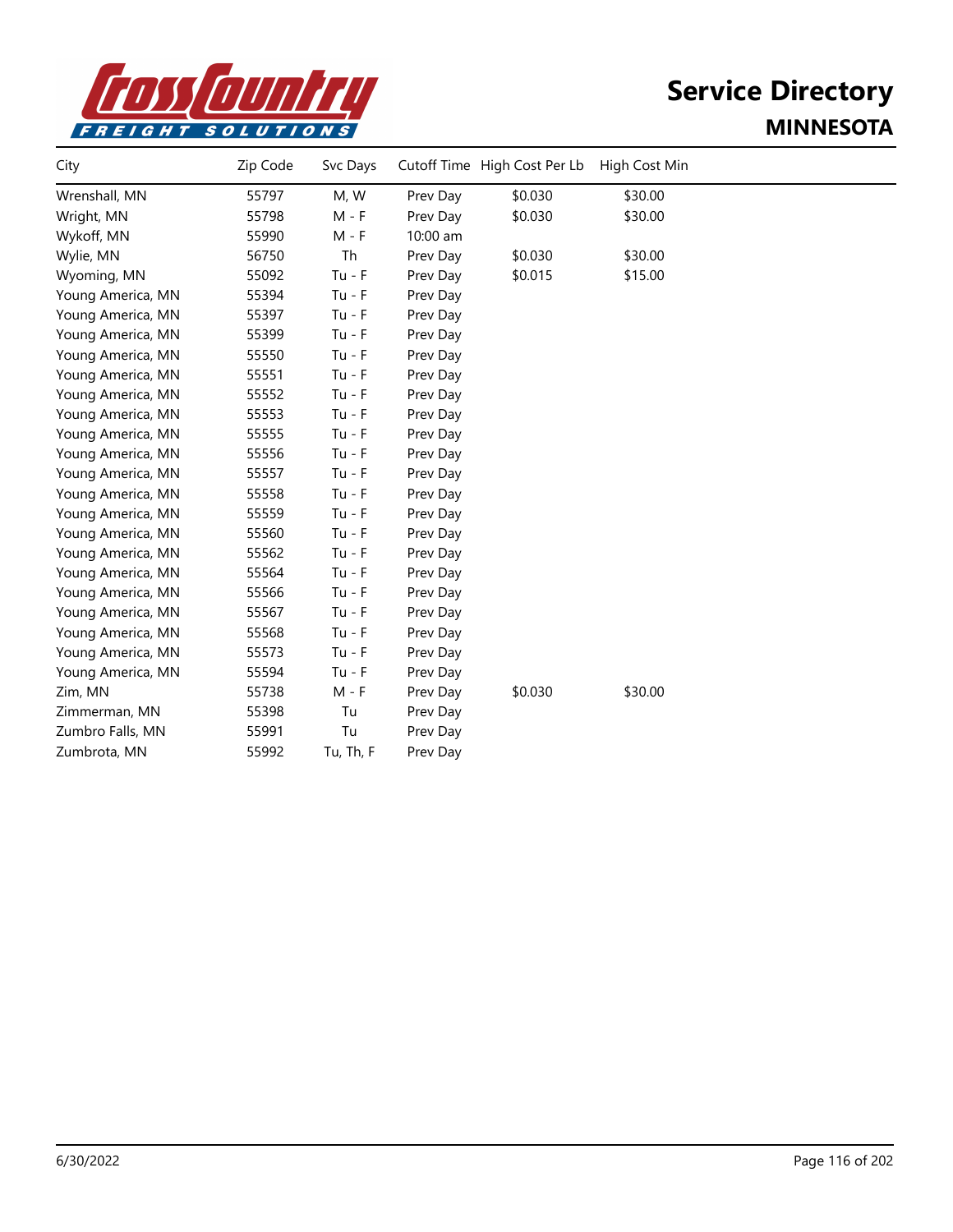

## **Service Directory MISSOURI**

| City                  | Zip Code | Svc Days |           | Cutoff Time High Cost Per Lb | High Cost Min |
|-----------------------|----------|----------|-----------|------------------------------|---------------|
| Bates City, MO        | 64011    | $M - F$  | 1:00 pm   |                              |               |
| Belton, MO            | 64012    | $M - F$  | 1:00 pm   |                              |               |
| Blue Springs, MO      | 64013    | $M - F$  | 2:00 pm   |                              |               |
| Blue Springs, MO      | 64014    | M - F    | 2:00 pm   |                              |               |
| Blue Springs, MO      | 64015    | $M - F$  | 2:00 pm   |                              |               |
| Buckner, MO           | 64016    | M - F    | 2:00 pm   |                              |               |
| Cameron, MO           | 64429    | M - F    | Must Call |                              |               |
| Carterville, MO       | 64835    | M - F    | 3:00 pm   |                              |               |
| Carthage, MO          | 64836    | M - F    | 3:00 pm   |                              |               |
| Excelsior Springs, MO | 64024    | $M - F$  | $1:00$ pm |                              |               |
| Grain Valley, MO      | 64029    | $M - F$  | $1:00$ pm |                              |               |
| Grandview, MO         | 64030    | $M - F$  | $1:00$ pm |                              |               |
| Greenwood, MO         | 64034    | $M - F$  | 1:00 pm   |                              |               |
| Holt, MO              | 64048    | M        | Prev Day  |                              |               |
| Independence, MO      | 64050    | M - F    | 3:00 pm   |                              |               |
| Independence, MO      | 64051    | M - F    | 3:00 pm   |                              |               |
| Independence, MO      | 64052    | M - F    | 3:00 pm   |                              |               |
| Independence, MO      | 64053    | $M - F$  | 3:00 pm   |                              |               |
| Independence, MO      | 64054    | $M - F$  | 3:00 pm   |                              |               |
| Independence, MO      | 64055    | $M - F$  | 3:00 pm   |                              |               |
| Independence, MO      | 64056    | $M - F$  | 3:00 pm   |                              |               |
| Independence, MO      | 64057    | $M - F$  | 3:00 pm   |                              |               |
| Independence, MO      | 64058    | M - F    | 3:00 pm   |                              |               |
| Joplin, MO            | 64801    | M - F    | 3:00 pm   |                              |               |
| Joplin, MO            | 64802    | M - F    | 3:00 pm   |                              |               |
| Joplin, MO            | 64803    | $M - F$  | 3:00 pm   |                              |               |
| Joplin, MO            | 64804    | $M - F$  | 3:00 pm   |                              |               |
| Kansas City, MO       | 64101    | M - F    | 3:00 pm   |                              |               |
| Kansas City, MO       | 64102    | $M - F$  | 3:00 pm   |                              |               |
| Kansas City, MO       | 64105    | $M - F$  | 3:00 pm   |                              |               |
| Kansas City, MO       | 64106    | M - F    | 3:00 pm   |                              |               |
| Kansas City, MO       | 64108    | M - F    | 3:00 pm   |                              |               |
| Kansas City, MO       | 64109    | M - F    | 3:00 pm   |                              |               |
| Kansas City, MO       | 64110    | $M - F$  | 3:00 pm   |                              |               |
| Kansas City, MO       | 64111    | $M - F$  | 3:00 pm   |                              |               |
| Kansas City, MO       | 64112    | $M - F$  | 3:00 pm   |                              |               |
| Kansas City, MO       | 64113    | $M - F$  | 3:00 pm   |                              |               |
| Kansas City, MO       | 64114    | $M - F$  | 3:00 pm   |                              |               |
| Kansas City, MO       | 64116    | M - F    | 3:00 pm   |                              |               |
| Kansas City, MO       | 64117    | M - F    | 3:00 pm   |                              |               |
| Kansas City, MO       | 64118    | $M - F$  | 3:00 pm   |                              |               |
| Kansas City, MO       | 64119    | M - F    | 3:00 pm   |                              |               |
| Kansas City, MO       | 64120    | M - F    | 3:00 pm   |                              |               |
| Kansas City, MO       | 64121    | M - F    | 3:00 pm   |                              |               |
| Kansas City, MO       | 64123    | $M - F$  | 3:00 pm   |                              |               |
| Kansas City, MO       | 64124    | $M - F$  | 3:00 pm   |                              |               |
| Kansas City, MO       | 64125    | M - F    | 3:00 pm   |                              |               |
| Kansas City, MO       | 64126    | $M - F$  | 3:00 pm   |                              |               |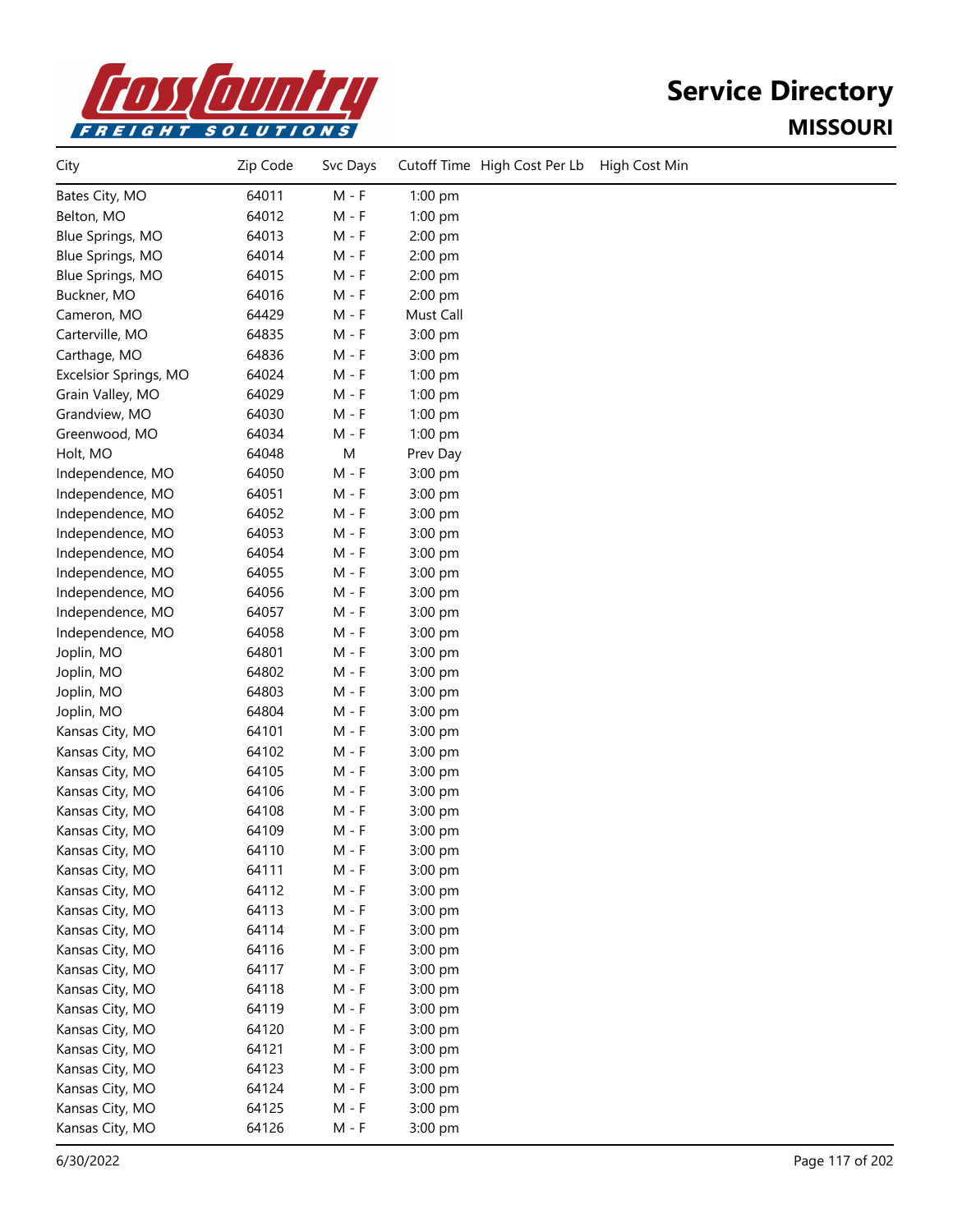

## **Service Directory MISSOURI**

| City            | Zip Code | Svc Days | Cutoff Time High Cost Per Lb<br>High Cost Min |
|-----------------|----------|----------|-----------------------------------------------|
| Kansas City, MO | 64127    | $M - F$  | 3:00 pm                                       |
| Kansas City, MO | 64128    | $M - F$  | 3:00 pm                                       |
| Kansas City, MO | 64129    | $M - F$  | 3:00 pm                                       |
| Kansas City, MO | 64130    | $M - F$  | 3:00 pm                                       |
| Kansas City, MO | 64131    | M - F    | 3:00 pm                                       |
| Kansas City, MO | 64132    | M - F    | 3:00 pm                                       |
| Kansas City, MO | 64133    | M - F    | 3:00 pm                                       |
| Kansas City, MO | 64134    | M - F    | 3:00 pm                                       |
| Kansas City, MO | 64136    | M - F    | 3:00 pm                                       |
| Kansas City, MO | 64137    | $M - F$  | 3:00 pm                                       |
| Kansas City, MO | 64138    | M - F    | 3:00 pm                                       |
| Kansas City, MO | 64139    | $M - F$  | 3:00 pm                                       |
| Kansas City, MO | 64141    | M - F    | 3:00 pm                                       |
| Kansas City, MO | 64142    | M - F    | 3:00 pm                                       |
| Kansas City, MO | 64144    | M - F    | 3:00 pm                                       |
| Kansas City, MO | 64145    | $M - F$  | 1:00 pm                                       |
| Kansas City, MO | 64146    | M - F    | 1:00 pm                                       |
| Kansas City, MO | 64147    | $M - F$  | 1:00 pm                                       |
| Kansas City, MO | 64148    | $M - F$  | 1:00 pm                                       |
| Kansas City, MO | 64149    | $M - F$  | 1:00 pm                                       |
| Kansas City, MO | 64151    | M - F    | 3:00 pm                                       |
| Kansas City, MO | 64152    | M - F    | 3:00 pm                                       |
| Kansas City, MO | 64153    | M - F    | 3:00 pm                                       |
| Kansas City, MO | 64154    | M - F    | 3:00 pm                                       |
| Kansas City, MO | 64155    | M - F    | $1:00$ pm                                     |
| Kansas City, MO | 64156    | $M - F$  | 1:00 pm                                       |
| Kansas City, MO | 64157    | $M - F$  | 1:00 pm                                       |
| Kansas City, MO | 64158    | $M - F$  | 1:00 pm                                       |
| Kansas City, MO | 64160    | M - F    | 3:00 pm                                       |
| Kansas City, MO | 64161    | M - F    | 3:00 pm                                       |
| Kansas City, MO | 64162    | M - F    | 3:00 pm                                       |
| Kansas City, MO | 64163    | M - F    | 3:00 pm                                       |
| Kansas City, MO | 64164    | $M - F$  | 3:00 pm                                       |
| Kansas City, MO | 64165    | $M - F$  | 3:00 pm                                       |
| Kansas City, MO | 64166    | $M - F$  | 3:00 pm                                       |
| Kansas City, MO | 64167    | $M - F$  | 3:00 pm                                       |
| Kansas City, MO | 64168    | $M - F$  | 3:00 pm                                       |
| Kansas City, MO | 64170    | $M - F$  | 3:00 pm                                       |
| Kansas City, MO | 64171    | M - F    | 3:00 pm                                       |
| Kansas City, MO | 64172    | $M - F$  | 3:00 pm                                       |
| Kansas City, MO | 64173    | $M - F$  | 3:00 pm                                       |
| Kansas City, MO | 64179    | $M - F$  | 3:00 pm                                       |
| Kansas City, MO | 64180    | $M - F$  | 3:00 pm                                       |
| Kansas City, MO | 64183    | $M - F$  | 3:00 pm                                       |
| Kansas City, MO | 64184    | $M - F$  | 3:00 pm                                       |
| Kansas City, MO | 64185    | $M - F$  | 3:00 pm                                       |
| Kansas City, MO | 64187    | $M - F$  | 3:00 pm                                       |
| Kansas City, MO | 64188    | $M - F$  | 3:00 pm                                       |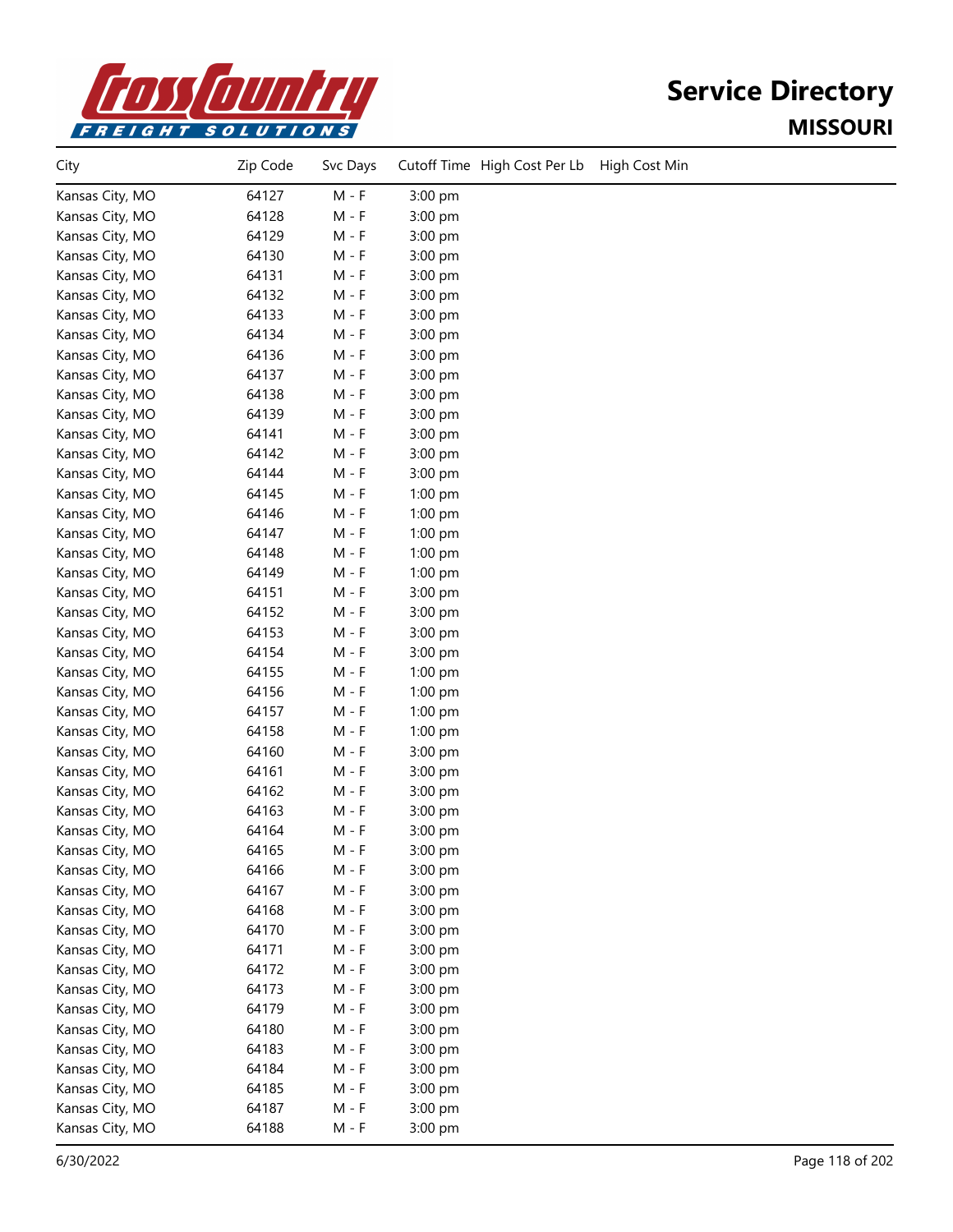

# **Service Directory MISSOURI**

| City                  | Zip Code | Svc Days |           | Cutoff Time High Cost Per Lb | High Cost Min |
|-----------------------|----------|----------|-----------|------------------------------|---------------|
| Kansas City, MO       | 64189    | $M - F$  | 3:00 pm   |                              |               |
| Kansas City, MO       | 64190    | $M - F$  | 3:00 pm   |                              |               |
| Kansas City, MO       | 64191    | $M - F$  | 3:00 pm   |                              |               |
| Kansas City, MO       | 64192    | M - F    | 3:00 pm   |                              |               |
| Kansas City, MO       | 64193    | M - F    | 3:00 pm   |                              |               |
| Kansas City, MO       | 64194    | M - F    | 3:00 pm   |                              |               |
| Kansas City, MO       | 64195    | M - F    | 3:00 pm   |                              |               |
| Kansas City, MO       | 64196    | $M - F$  | 3:00 pm   |                              |               |
| Kansas City, MO       | 64197    | $M - F$  | 3:00 pm   |                              |               |
| Kansas City, MO       | 64198    | $M - F$  | 3:00 pm   |                              |               |
| Kansas City, MO       | 64199    | $M - F$  | 3:00 pm   |                              |               |
| Kansas City, MO       | 64944    | M - F    | 3:00 pm   |                              |               |
| Kansas City, MO       | 64999    | M - F    | 3:00 pm   |                              |               |
| Kearney, MO           | 64060    | M - F    | 12:00 pm  |                              |               |
| Lamar, MO             | 64759    | $M - F$  | Prev Day  |                              |               |
| Lees Summit, MO       | 64002    | $M - F$  | 3:00 pm   |                              |               |
| Lees Summit, MO       | 64063    | $M - F$  | 3:00 pm   |                              |               |
| Lees Summit, MO       | 64064    | $M - F$  | 3:00 pm   |                              |               |
| Lees Summit, MO       | 64065    | $M - F$  | 3:00 pm   |                              |               |
| Lees Summit, MO       | 64081    | M - F    | 3:00 pm   |                              |               |
| Lees Summit, MO       | 64082    | M - F    | 3:00 pm   |                              |               |
| Lees Summit, MO       | 64086    | M - F    | 3:00 pm   |                              |               |
| Levasy, MO            | 64066    | M - F    | $1:00$ pm |                              |               |
| Liberty, MO           | 64068    | M - F    | 3:00 pm   |                              |               |
| Liberty, MO           | 64069    | M - F    | 3:00 pm   |                              |               |
| Liberty, MO           | 64087    | $M - F$  | 3:00 pm   |                              |               |
| Lone Jack, MO         | 64070    | $M - F$  | 1:00 pm   |                              |               |
| Missouri City, MO     | 64072    | F        | Prev Day  |                              |               |
| Mosby, MO             | 64073    | F        | Prev Day  |                              |               |
| Neosho, MO            | 64850    | $M - F$  | 3:00 pm   |                              |               |
| North Kansas City, MO | 64116    | M - F    | 3:00 pm   |                              |               |
| Oak Grove, MO         | 64075    | $M - F$  | 11:00 am  |                              |               |
| Odessa, MO            | 64076    | M - F    | 11:00 am  |                              |               |
| Parkville, MO         | 64152    | $M - F$  | Prev Day  |                              |               |
| Peculiar, MO          | 64078    | $M - F$  | 12:00 pm  |                              |               |
| Plattsburg, MO        | 64477    | Tu, Th   | Must Call |                              |               |
| Raymore, MO           | 64083    | $M - F$  | 12:00 pm  |                              |               |
| Raytown, MO           | 64135    | M - F    | 3:00 pm   |                              |               |
| Rayville, MO          | 64084    | F        | Prev Day  |                              |               |
| Riverside, MO         | 64150    | $M - F$  | 3:00 pm   |                              |               |
| Seneca, MO            | 64865    | M - F    | 3:00 pm   |                              |               |
| Smithville, MO        | 64089    | $M - F$  | 12:00 pm  |                              |               |
| Waldron, MO           | 64092    | $M - F$  | 2:00 pm   |                              |               |
| Webb City, MO         | 64870    | $M - F$  | 3:00 pm   |                              |               |
| Weston, MO            | 64098    | Tu, Th   | 12:00 pm  |                              |               |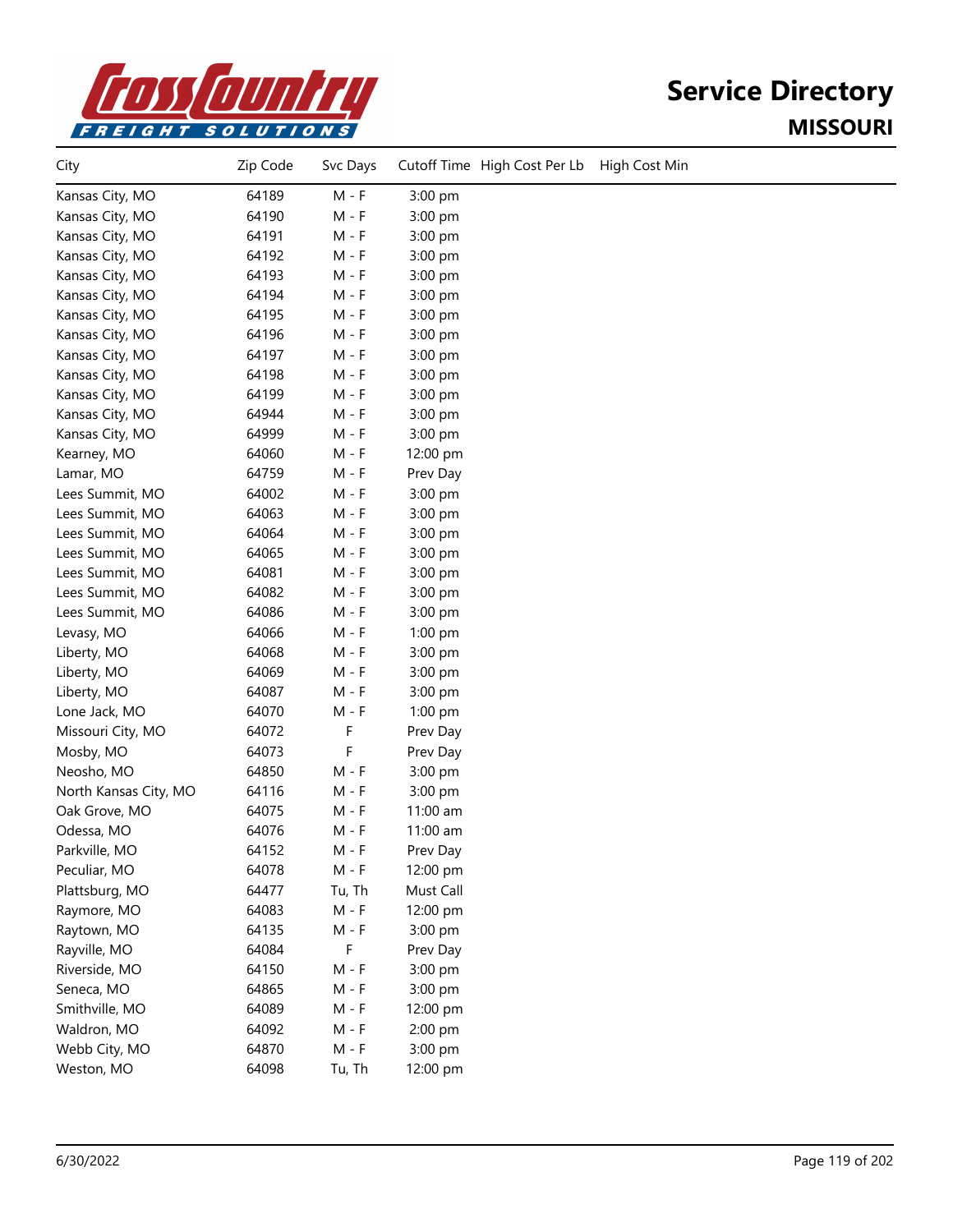

| City            | Zip Code | Svc Days  |           | Cutoff Time High Cost Per Lb | High Cost Min |  |
|-----------------|----------|-----------|-----------|------------------------------|---------------|--|
| Absarokee, MT   | 59001    | Must Call | Must Call | \$0.065                      | \$65.00       |  |
| Acton, MT       | 59002    | Must Call | Must Call | \$0.065                      | \$65.00       |  |
| Alberton, MT    | 59820    | $Tu - F$  | Must Call | \$0.075                      | \$75.00       |  |
| Alder, MT       | 59710    | Tu, Th    | Must Call | \$0.065                      | \$65.00       |  |
| Anaconda, MT    | 59711    | M, Th     | 12:00 pm  |                              |               |  |
| Angela, MT      | 59312    | Must Call | Must Call | \$0.075                      | \$75.00       |  |
| Antelope, MT    | 59211    | Must Call | Must Call | \$0.075                      | \$75.00       |  |
| Arlee, MT       | 59821    | $M - F$   | 1:00 pm   |                              |               |  |
| Ashland, MT     | 59003    | Must Call | Must Call | \$0.065                      | \$65.00       |  |
| Ashland, MT     | 59004    | Must Call | Must Call | \$0.065                      | \$65.00       |  |
| Augusta, MT     | 59410    | F         | Must Call | \$0.065                      | \$65.00       |  |
| Avon, MT        | 59713    | Must Call | Must Call | \$0.075                      | \$75.00       |  |
| Babb, MT        | 59411    | Th        | Must Call | \$0.065                      | \$65.00       |  |
| Bainville, MT   | 59212    | Must Call | Must Call | \$0.075                      | \$75.00       |  |
| Baker, MT       | 59313    | Must Call | Must Call | \$0.065                      | \$65.00       |  |
| Ballantine, MT  | 59006    | Must Call | Must Call | \$0.065                      | \$65.00       |  |
| Basin, MT       | 59631    | Must Call | Must Call |                              |               |  |
| Bearcreek, MT   | 59007    | Must Call | Must Call | \$0.065                      | \$65.00       |  |
| Belfry, MT      | 59008    | Must Call | Must Call | \$0.065                      | \$65.00       |  |
| Belgrade, MT    | 59714    | $M - F$   | 4:00 pm   |                              |               |  |
| Belt, MT        | 59412    | Th        | Prev Day  | \$0.075                      | \$75.00       |  |
| Big Arm, MT     | 59910    | Must Call | Must Call |                              |               |  |
| Big Sandy, MT   | 59520    | M, W, F   | Prev Day  |                              |               |  |
| Big Sky, MT     | 59716    | W         | Prev Day  | \$0.075                      | \$75.00       |  |
| Big Timber, MT  | 59011    | Must Call | Must Call | \$0.065                      | \$65.00       |  |
| Bigfork, MT     | 59911    | F         | $1:00$ pm | \$0.075                      | \$75.00       |  |
| Bighorn, MT     | 59010    | Must Call | Must Call | \$0.065                      | \$65.00       |  |
| Billings, MT    | 59100    | $M - F$   | 3:00 pm   |                              |               |  |
| Billings, MT    | 59101    | $M - F$   | 3:00 pm   |                              |               |  |
| Billings, MT    | 59102    | $M - F$   | 3:00 pm   |                              |               |  |
| Billings, MT    | 59103    | $M - F$   | 3:00 pm   |                              |               |  |
| Billings, MT    | 59104    | $M - F$   | 3:00 pm   |                              |               |  |
| Billings, MT    | 59105    | $M - F$   | 3:00 pm   |                              |               |  |
| Billings, MT    | 59106    | M - F     | 3:00 pm   |                              |               |  |
| Billings, MT    | 59107    | M - F     | 3:00 pm   |                              |               |  |
| Billings, MT    | 59108    | $M - F$   | 3:00 pm   |                              |               |  |
| Billings, MT    | 59111    | $M - F$   | 3:00 pm   |                              |               |  |
| Billings, MT    | 59112    | $M - F$   | 3:00 pm   |                              |               |  |
| Billings, MT    | 59114    | $M - F$   | 3:00 pm   |                              |               |  |
| Billings, MT    | 59115    | $M - F$   | 3:00 pm   |                              |               |  |
| Billings, MT    | 59116    | M - F     | 3:00 pm   |                              |               |  |
| Billings, MT    | 59117    | M - F     | 3:00 pm   |                              |               |  |
| Birney, MT      | 59012    | Must Call | Must Call | \$0.075                      | \$75.00       |  |
| Black Eagle, MT | 59414    | $M - F$   | 3:30 pm   |                              |               |  |
| Bloomfield, MT  | 59315    | Must Call | Must Call | \$0.100                      | \$100.00      |  |
| Bonner, MT      | 59823    | $M - F$   | Must Call |                              |               |  |
| Boulder, MT     | 59632    | Must Call | Must Call |                              |               |  |
| Box Elder, MT   | 59521    | W         | Prev Day  | \$0.075                      | \$75.00       |  |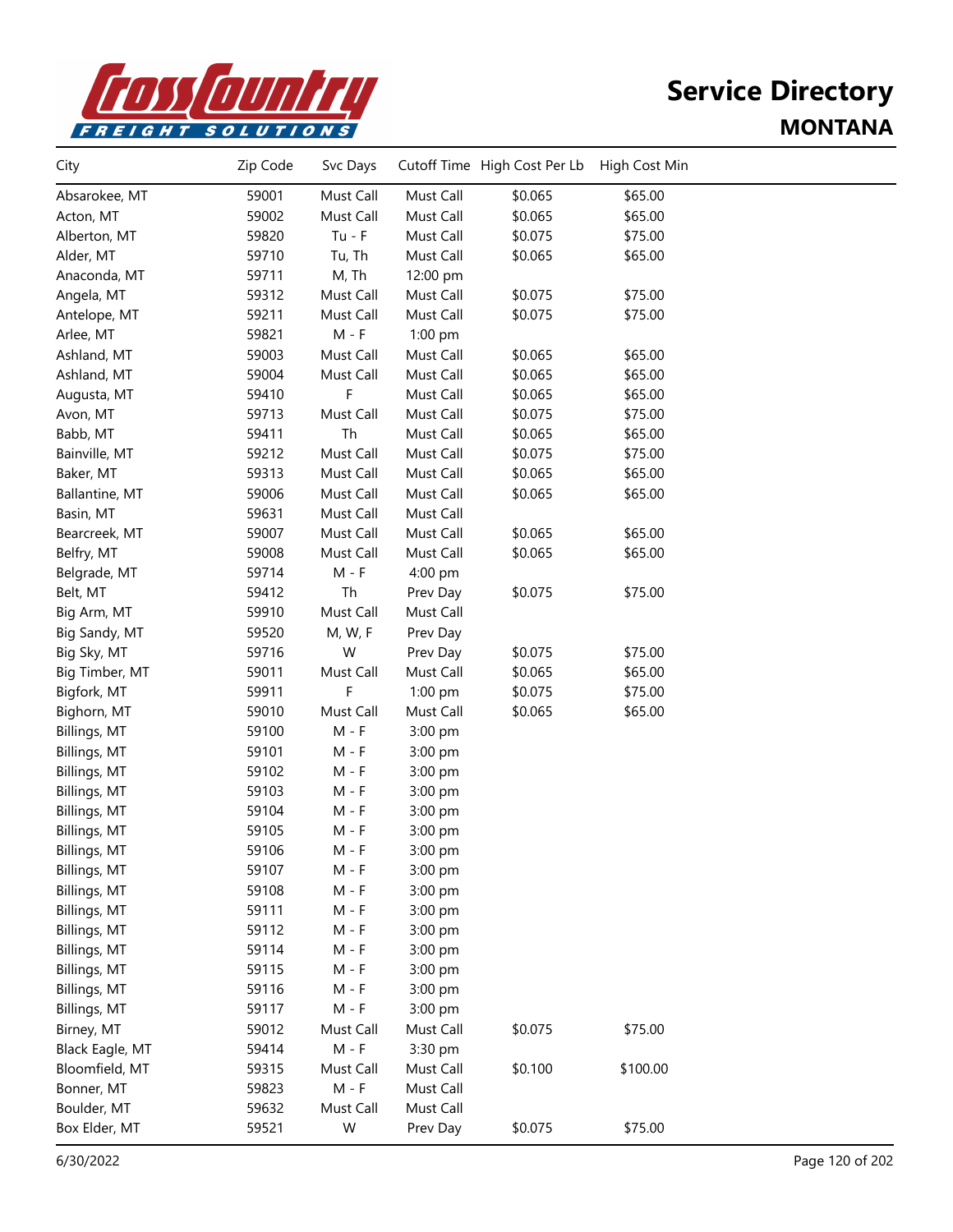

| City               | Zip Code | Svc Days     |           | Cutoff Time High Cost Per Lb | High Cost Min |  |
|--------------------|----------|--------------|-----------|------------------------------|---------------|--|
| Boyd, MT           | 59013    | Must Call    | Must Call | \$0.065                      | \$65.00       |  |
| Bozeman, MT        | 59715    | $M - F$      | 3:00 pm   |                              |               |  |
| Bozeman, MT        | 59717    | $M - F$      | 3:00 pm   |                              |               |  |
| Bozeman, MT        | 59718    | $M - F$      | 3:00 pm   |                              |               |  |
| Bozeman, MT        | 59719    | $M - F$      | 3:00 pm   |                              |               |  |
| Bozeman, MT        | 59771    | $M - F$      | 3:00 pm   |                              |               |  |
| Bozeman, MT        | 59772    | M - F        | 3:00 pm   |                              |               |  |
| Bozeman, MT        | 59773    | $M - F$      | 3:00 pm   |                              |               |  |
| Brady, MT          | 59416    | $M - F$      | Must Call | \$0.065                      | \$65.00       |  |
| Bridger, MT        | 59014    | Must Call    | Must Call | \$0.065                      | \$65.00       |  |
| Broadus, MT        | 59317    | Must Call    | Must Call | \$0.150                      | \$150.00      |  |
| Broadview, MT      | 59015    | Must Call    | Must Call | \$0.065                      | \$65.00       |  |
| Brockton, MT       | 59213    | Must Call    | Must Call | \$0.065                      | \$65.00       |  |
| Brockway, MT       | 59214    | Must Call    | Must Call | \$0.065                      | \$65.00       |  |
| Browning, MT       | 59417    | M, Th        | Must Call | \$0.065                      | \$65.00       |  |
| Brusett, MT        | 59318    | Must Call    | Must Call | \$0.175                      | \$175.00      |  |
| Buffalo, MT        | 59418    | Th           | Must Call | \$0.065                      | \$65.00       |  |
| Busby, MT          | 59016    | Must Call    | Must Call | \$0.065                      | \$65.00       |  |
| Butte, MT          | 59701    | $M - F$      | 2:00 pm   |                              |               |  |
| Butte, MT          | 59702    | $M - F$      | 2:00 pm   |                              |               |  |
| Butte, MT          | 59703    | $M - F$      | 2:00 pm   |                              |               |  |
| Butte, MT          | 59707    | $M - F$      | 2:00 pm   |                              |               |  |
| Butte, MT          | 59750    | $M - F$      | 2:00 pm   |                              |               |  |
| Bynum, MT          | 59419    | Must Call    | Must Call | \$0.065                      | \$65.00       |  |
| Cameron, MT        | 59720    | W            | Must Call | \$0.065                      | \$65.00       |  |
| Canyon Creek, MT   | 59633    | Must Call    | Must Call | \$0.075                      | \$75.00       |  |
| Capitol, MT        | 59319    | Must Call    | Must Call |                              | \$300.00      |  |
| Cardwell, MT       | 59721    | Tu           | Must Call | \$0.065                      | \$65.00       |  |
| Carter, MT         | 59420    | $M - F$      | Prev Day  |                              |               |  |
| Cascade, MT        | 59421    | Must Call    | Must Call |                              |               |  |
| Cat Creek, MT      | 59087    | Must Call    | Must Call | \$0.065                      | \$65.00       |  |
| Charlo, MT         | 59824    | $M - F$      | 11:00 am  |                              |               |  |
| Chester, MT        | 59522    | Tu           | Must Call | \$0.065                      | \$65.00       |  |
| Chinook, MT        | 59523    | M, W, F      | Must Call | \$0.065                      | \$65.00       |  |
| Choteau, MT        | 59422    | M, Tu, Th, F | Must Call | \$0.065                      | \$65.00       |  |
| Circle, MT         | 59215    | Must Call    | Must Call | \$0.065                      | \$65.00       |  |
| Clancy, MT         | 59634    | Must Call    | Must Call |                              |               |  |
| Clinton, MT        | 59825    | Th           | Must Call | \$0.065                      | \$65.00       |  |
| Clyde Park, MT     | 59018    | Must Call    | Must Call | \$0.075                      | \$75.00       |  |
| Coffee Creek, MT   | 59424    | W            | Must Call | \$0.065                      | \$65.00       |  |
| Cohagen, MT        | 59322    | Must Call    | Must Call | \$0.075                      | \$75.00       |  |
| Colstrip, MT       | 59323    | Must Call    | Must Call | \$0.065                      | \$65.00       |  |
| Columbia Falls, MT | 59912    | $M - F$      | 1:00 pm   |                              |               |  |
| Columbus, MT       | 59019    | Must Call    | Must Call | \$0.065                      | \$65.00       |  |
| Condon, MT         | 59826    | Must Call    | Must Call | \$0.075                      | \$75.00       |  |
| Conner, MT         | 59827    | F            | Prev Day  | \$0.075                      | \$75.00       |  |
| Conrad, MT         | 59425    | $M - F$      | Must Call | \$0.065                      | \$65.00       |  |
| Cooke City, MT     | 59020    | Must Call    | Must Call |                              | \$300.00      |  |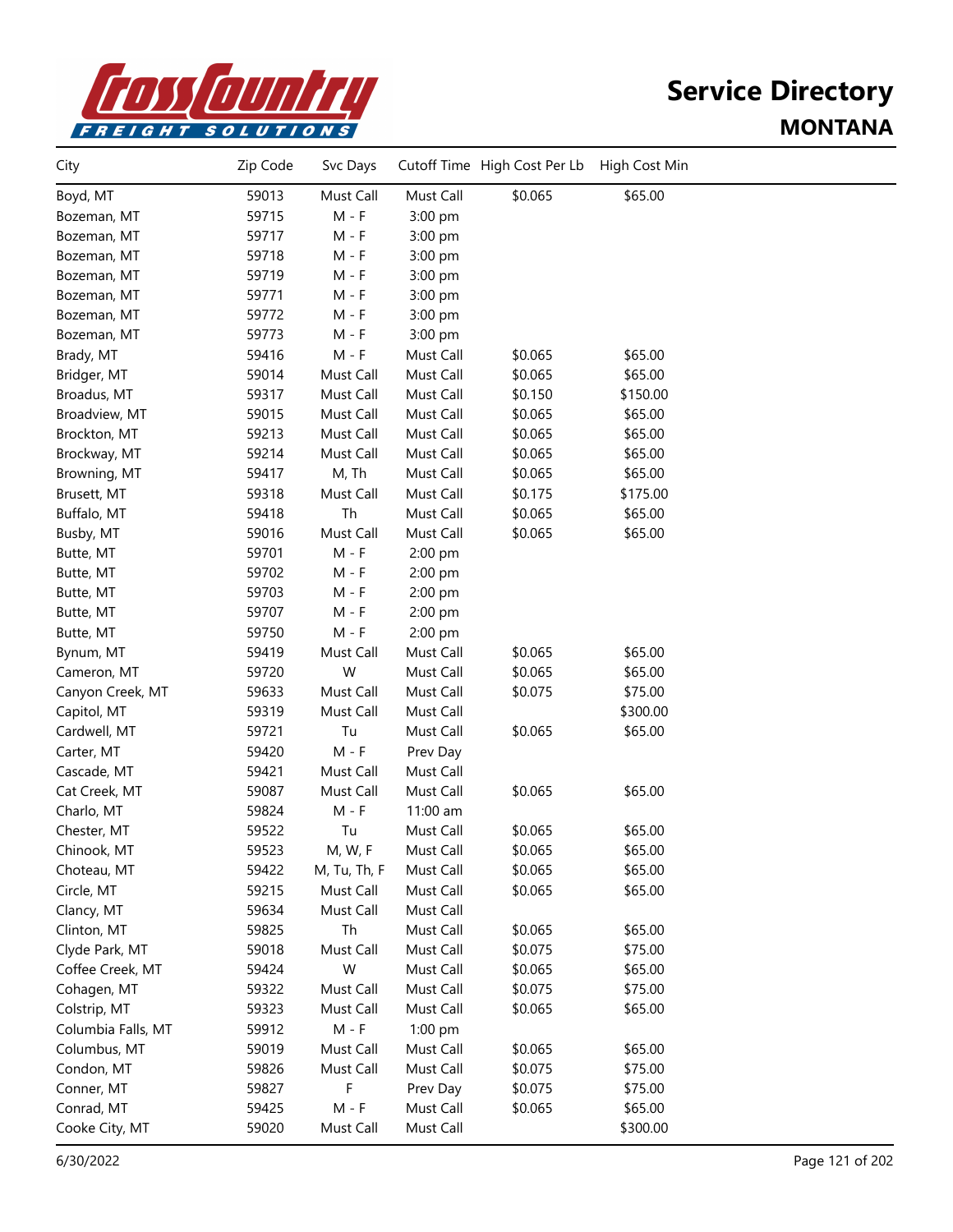

| City                  | Zip Code | Svc Days     |           | Cutoff Time High Cost Per Lb | High Cost Min |  |
|-----------------------|----------|--------------|-----------|------------------------------|---------------|--|
| Cooke City, MT        | 59081    | Must Call    | Must Call |                              | \$300.00      |  |
| Coram, MT             | 59913    | W            | Prev Day  | \$0.075                      | \$75.00       |  |
| Corvallis, MT         | 59828    | $M - F$      | 12:00 pm  |                              |               |  |
| Corwin Springs, MT    | 59021    | Must Call    | Must Call | \$0.075                      | \$75.00       |  |
| Craig, MT             | 59648    | Must Call    | Must Call | \$0.075                      | \$75.00       |  |
| Crane, MT             | 59217    | Must Call    | Must Call | \$0.065                      | \$65.00       |  |
| Creston, MT           | 59901    | $M - F$      | Prev Day  |                              |               |  |
| Crow Agency, MT       | 59022    | Must Call    | Must Call | \$0.065                      | \$65.00       |  |
| Culbertson, MT        | 59218    | Must Call    | Must Call | \$0.065                      | \$65.00       |  |
| Custer, MT            | 59024    | Must Call    | Must Call | \$0.065                      | \$65.00       |  |
| Cut Bank, MT          | 59427    | $M - F$      | Must Call | \$0.065                      | \$65.00       |  |
| Dagmar, MT            | 59219    | Must Call    | Must Call | \$0.075                      | \$75.00       |  |
| Darby, MT             | 59829    | F            | Prev Day  | \$0.075                      | \$75.00       |  |
| Dayton, MT            | 59914    | M            | Prev Day  | \$0.075                      | \$75.00       |  |
| De Borgia, MT         | 59830    | Tu, Th       | Must Call | \$0.075                      | \$75.00       |  |
| Decker, MT            | 59025    | Must Call    | Must Call | \$0.065                      | \$75.00       |  |
| Deer Lodge, MT        | 59722    | M, Th        | 12:00 pm  |                              |               |  |
| Dell, MT              | 59724    | Must Call    | Must Call | \$0.065                      | \$65.00       |  |
| Denton, MT            | 59430    | W            | Must Call | \$0.065                      | \$65.00       |  |
| Dillon, MT            | 59725    | $M - F$      | Must Call | \$0.065                      | \$65.00       |  |
| Divide, MT            | 59727    | Must Call    | Must Call | \$0.065                      | \$65.00       |  |
| Dixon, MT             | 59831    | $Tu - F$     | Must Call | \$0.075                      | \$75.00       |  |
| Dodson, MT            | 59524    | M, W, F      | Must Call | \$0.065                      | \$65.00       |  |
| Drummond, MT          | 59832    | Th           | Must Call | \$0.065                      | \$65.00       |  |
| Dupuyer, MT           | 59432    | Must Call    | Must Call | \$0.065                      | \$65.00       |  |
| Dutton, MT            | 59433    | $M - F$      | Must Call | \$0.065                      | \$65.00       |  |
| East Glacier Park, MT | 59434    | M, Th        | Must Call | \$0.065                      | \$65.00       |  |
| East Helena, MT       | 59635    | $M - F$      | 2:00 pm   |                              |               |  |
| Edgar, MT             | 59026    | Must Call    | Must Call | \$0.065                      | \$65.00       |  |
| Elliston, MT          | 59728    | Must Call    | Must Call | \$0.075                      | \$75.00       |  |
| Elmo, MT              | 59915    | Must Call    | Must Call | \$0.075                      | \$75.00       |  |
| Emigrant, MT          | 59027    | Must Call    | Must Call | \$0.075                      | \$75.00       |  |
| Ennis, MT             | 59729    | M, Th        | Must Call | \$0.065                      | \$65.00       |  |
| Essex, MT             | 59916    | Must Call    | Must Call | \$0.125                      | \$125.00      |  |
| Ethridge, MT          | 59435    | M - F        | Must Call | \$0.065                      | \$65.00       |  |
| Eureka, MT            | 59917    | $Tu - F$     | Must Call | \$0.075                      | \$75.00       |  |
| Evergreen, MT         | 59901    | $M - F$      | 12:00 pm  |                              |               |  |
| Fairfield, MT         | 59436    | M, Tu, Th, F | Must Call | \$0.065                      | \$65.00       |  |
| Fairview, MT          | 59221    | Must Call    | Prev Day  | \$0.050                      | \$50.00       |  |
| Fallon, MT            | 59326    | Must Call    | Must Call | \$0.065                      | \$65.00       |  |
| Ferdig, MT            | 59466    | Tu, F        | Must Call | \$0.065                      | \$65.00       |  |
| Fishtail, MT          | 59028    | Must Call    | Must Call | \$0.065                      | \$65.00       |  |
| Flaxville, MT         | 59222    | Must Call    | Must Call | \$0.075                      | \$75.00       |  |
| Florence, MT          | 59833    | $M - F$      | 12:00 pm  |                              |               |  |
| Floweree, MT          | 59440    | $M - F$      | Prev Day  |                              |               |  |
| Forest Grove, MT      | 59441    | Must Call    | Must Call | \$0.065                      | \$65.00       |  |
| Forsyth, MT           | 59327    | Must Call    | Must Call | \$0.065                      | \$65.00       |  |
| Fortine, MT           | 59918    | $Tu - F$     | Must Call | \$0.075                      | \$75.00       |  |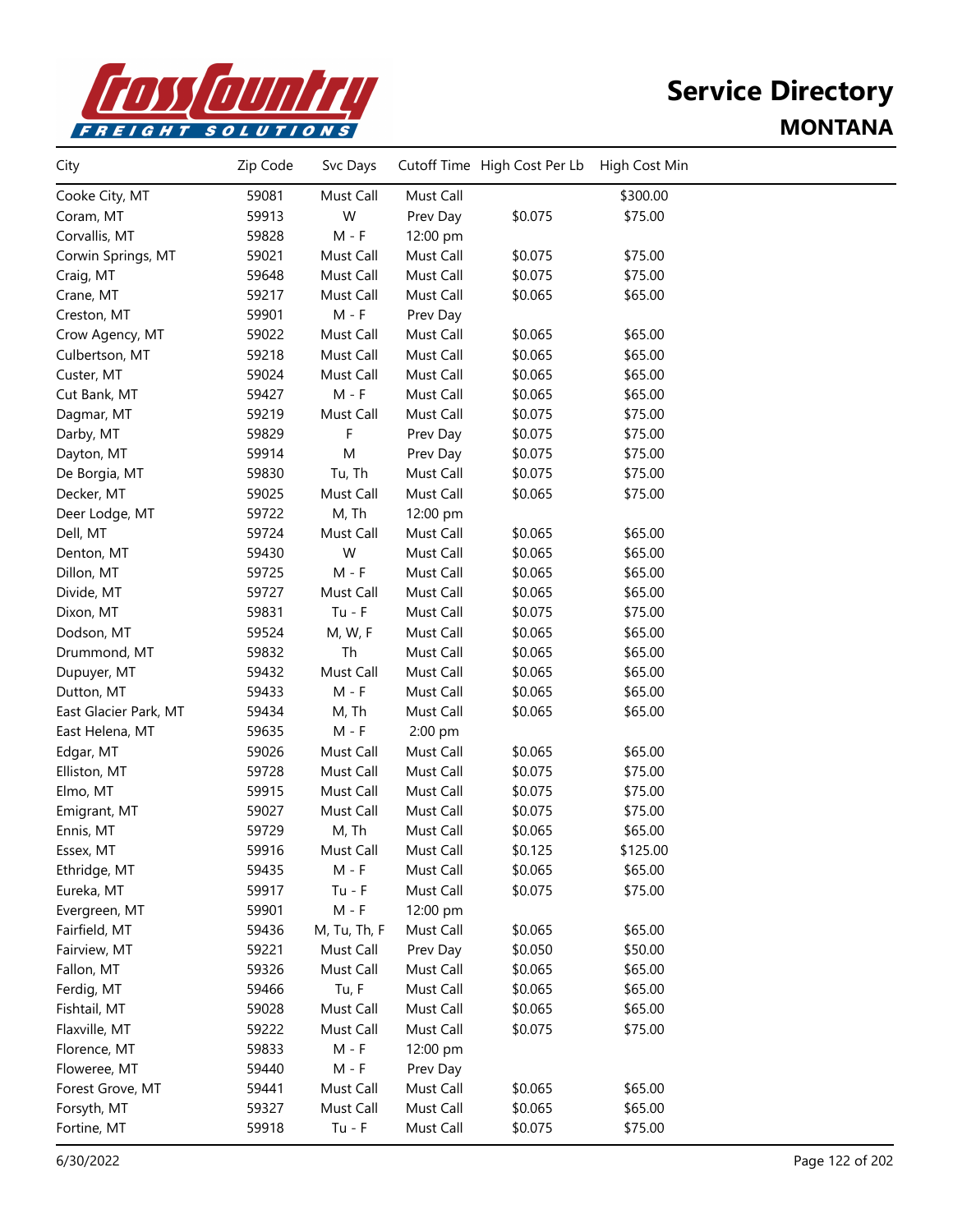

| City                 | Zip Code | Svc Days  |           | Cutoff Time High Cost Per Lb | High Cost Min |  |
|----------------------|----------|-----------|-----------|------------------------------|---------------|--|
| Four Buttes, MT      | 59263    | Must Call | Must Call | \$0.065                      | \$65.00       |  |
| Fox, MT              | 59070    | Must Call | Must Call | \$0.065                      | \$65.00       |  |
| Frazer, MT           | 59225    | Must Call | Must Call | \$0.175                      | \$175.00      |  |
| Frenchtown, MT       | 59834    | $M - F$   | Prev Day  |                              |               |  |
| Froid, MT            | 59226    | Must Call | Must Call | \$0.065                      | \$65.00       |  |
| Fromberg, MT         | 59029    | Must Call | Must Call | \$0.065                      | \$65.00       |  |
| Ft Benton, MT        | 59442    | $M - F$   | 12:00 pm  |                              |               |  |
| Ft Harrison, MT      | 59636    | $M - F$   | 2:00 pm   |                              |               |  |
| Ft Peck, MT          | 59223    | Must Call | Must Call | \$0.065                      | \$65.00       |  |
| Ft Shaw, MT          | 59443    | F         | Must Call | \$0.065                      | \$65.00       |  |
| Galata, MT           | 59444    | Must Call | Must Call | \$0.065                      | \$65.00       |  |
| Gallatin Gateway, MT | 59730    | $M - F$   | Prev Day  |                              |               |  |
| Gardiner, MT         | 59030    | Must Call | Must Call | \$0.075                      | \$75.00       |  |
| Garneill, MT         | 59445    | Th        | Must Call | \$0.065                      | \$65.00       |  |
| Garneill, MT         | 59453    | Th        | Must Call | \$0.065                      | \$65.00       |  |
| Garrison, MT         | 59731    | Th        | Prev Day  | \$0.075                      | \$75.00       |  |
| Garryowen, MT        | 59031    | Must Call | Must Call | \$0.065                      | \$65.00       |  |
| Geraldine, MT        | 59446    | W         | Prev Day  | \$0.075                      | \$75.00       |  |
| Geyser, MT           | 59447    | Must Call | Must Call |                              |               |  |
| Gildford, MT         | 59525    | Tu        | Must Call | \$0.065                      | \$65.00       |  |
| Glasgow, MT          | 59230    | M, W, F   | Must Call | \$0.065                      | \$65.00       |  |
| Glen, MT             | 59732    | Must Call | Must Call | \$0.065                      | \$65.00       |  |
| Glendive, MT         | 59330    | $M - F$   | Prev Day  |                              |               |  |
| Glentana, MT         | 59240    | Must Call | Must Call | \$0.075                      | \$75.00       |  |
| Gold Creek, MT       | 59733    | Th        | Must Call | \$0.065                      | \$65.00       |  |
| Grantsdale, MT       | 59835    | M - F     | 12:00 pm  |                              |               |  |
| Grass Range, MT      | 59032    | F         | Must Call | \$0.100                      | \$100.00      |  |
| Great Falls, MT      | 59401    | $M - F$   | 3:30 pm   |                              |               |  |
| Great Falls, MT      | 59402    | M - F     | 3:30 pm   |                              |               |  |
| Great Falls, MT      | 59403    | $M - F$   | 3:30 pm   |                              |               |  |
| Great Falls, MT      | 59404    | $M - F$   | 3:30 pm   |                              |               |  |
| Great Falls, MT      | 59405    | $M - F$   | 3:30 pm   |                              |               |  |
| Great Falls, MT      | 59406    | M - F     | 3:30 pm   |                              |               |  |
| Greenough, MT        | 59823    | Th        | Must Call | \$0.065                      | \$65.00       |  |
| Greenough, MT        | 59836    | Th        | Must Call | \$0.075                      | \$75.00       |  |
| Greycliff, MT        | 59033    | Must Call | Must Call | \$0.065                      | \$65.00       |  |
| Hall, MT             | 59837    | Th        | Must Call | \$0.065                      | \$65.00       |  |
| Hamilton, MT         | 59840    | $M - F$   | 12:00 pm  |                              |               |  |
| Hardin, MT           | 59034    | Must Call | Must Call | \$0.065                      | \$65.00       |  |
| Harlem, MT           | 59526    | M, W, F   | Must Call | \$0.065                      | \$65.00       |  |
| Harlowton, MT        | 59036    | Th        | Must Call | \$0.065                      | \$65.00       |  |
| Harrison, MT         | 59735    | M, Th     | Must Call | \$0.065                      | \$65.00       |  |
| Hathaway, MT         | 59333    | Must Call | Must Call | \$0.065                      | \$65.00       |  |
| Haugan, MT           | 59842    | $Tu - F$  | Must Call | \$0.075                      | \$75.00       |  |
| Havre, MT            | 59501    | $M - F$   | 12:00 pm  |                              |               |  |
| Hays, MT             | 59527    | Must Call | Must Call | \$0.125                      | \$125.00      |  |
| Heart Butte, MT      | 59448    | Th        | Must Call | \$0.065                      | \$65.00       |  |
| Helena, MT           | 59601    | M - F     | 3:00 pm   |                              |               |  |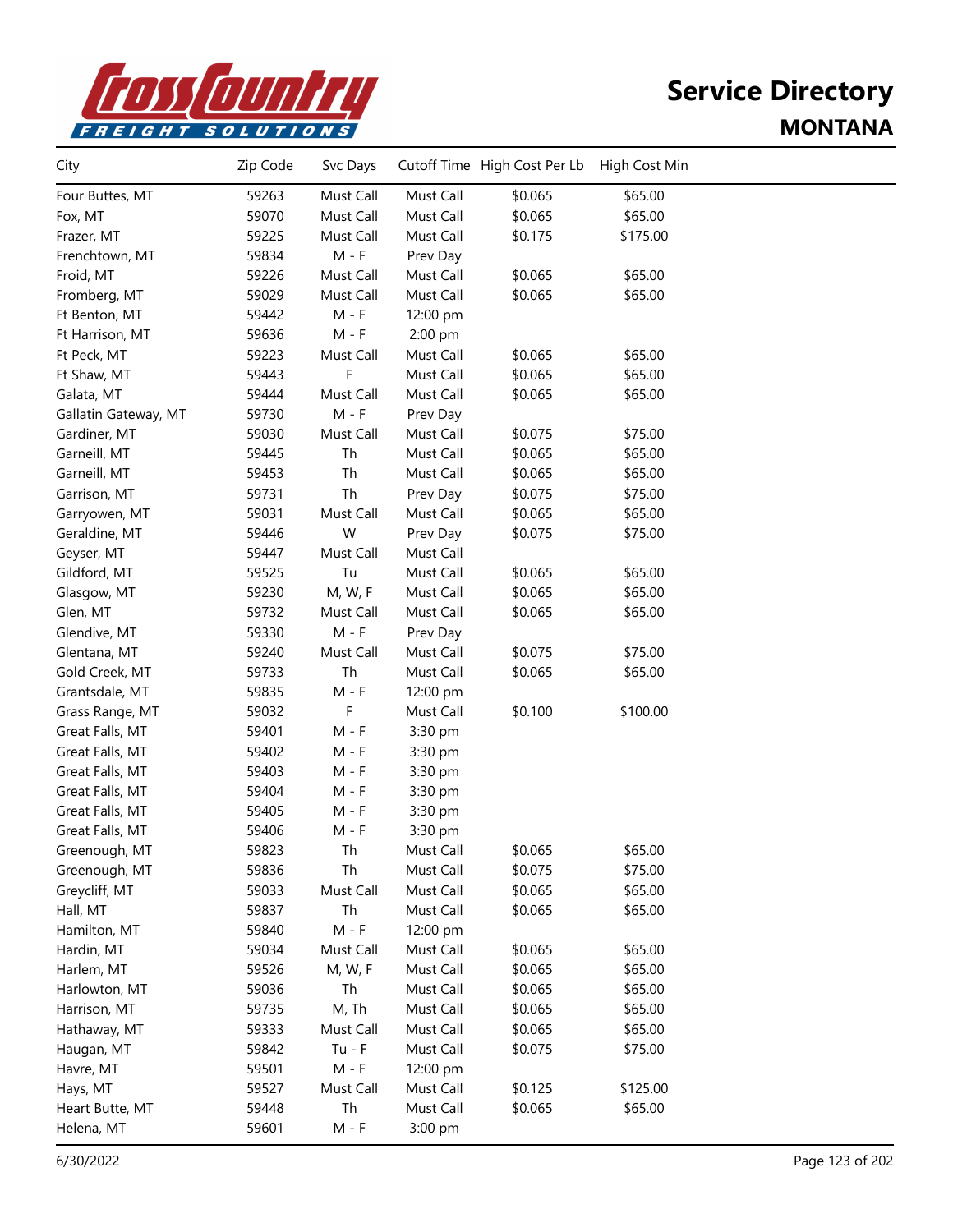

| City               | Zip Code | Svc Days  |           | Cutoff Time High Cost Per Lb | High Cost Min |  |
|--------------------|----------|-----------|-----------|------------------------------|---------------|--|
| Helena, MT         | 59602    | $M - F$   | 2:00 pm   |                              |               |  |
| Helena, MT         | 59604    | $M - F$   | 2:00 pm   |                              |               |  |
| Helena, MT         | 59620    | $M - F$   | 2:00 pm   |                              |               |  |
| Helena, MT         | 59623    | $M - F$   | 2:00 pm   |                              |               |  |
| Helena, MT         | 59624    | $M - F$   | 2:00 pm   |                              |               |  |
| Helena, MT         | 59625    | $M - F$   | 2:00 pm   |                              |               |  |
| Helena, MT         | 59626    | $M - F$   | 2:00 pm   |                              |               |  |
| Helmville, MT      | 59843    | Must Call | Must Call | \$0.090                      | \$90.00       |  |
| Heron, MT          | 59844    | $Tu - F$  | Must Call | \$0.075                      | \$75.00       |  |
| Highwood, MT       | 59450    | Th        | Prev Day  | \$0.075                      | \$75.00       |  |
| Hilger, MT         | 59451    | Must Call | Must Call | \$0.065                      | \$65.00       |  |
| Hingham, MT        | 59528    | Tu        | Must Call | \$0.065                      | \$65.00       |  |
| Hinsdale, MT       | 59241    | M, W, F   | Must Call | \$0.075                      | \$75.00       |  |
| Hobson, MT         | 59452    | W         | Must Call | \$0.065                      | \$65.00       |  |
| Hogeland, MT       | 59529    | Must Call | Must Call | \$0.065                      | \$65.00       |  |
| Homestead, MT      | 59242    | Must Call | Must Call | \$0.075                      | \$75.00       |  |
| Hot Springs, MT    | 59845    | $Tu - F$  | Must Call | \$0.075                      | \$75.00       |  |
| Hungry Horse, MT   | 59919    | W         | Prev Day  | \$0.075                      | \$75.00       |  |
| Huntley, MT        | 59037    | Must Call | Must Call | \$0.065                      | \$65.00       |  |
| Huson, MT          | 59846    | W         | Must Call | \$0.075                      | \$75.00       |  |
| Hysham, MT         | 59038    | Must Call | Must Call | \$0.065                      | \$65.00       |  |
| Hysham, MT         | 59076    | Must Call | Must Call | \$0.075                      | \$75.00       |  |
| Ingomar, MT        | 59039    | Must Call | Must Call | \$0.065                      | \$65.00       |  |
| Inverness, MT      | 59530    | Tu        | Must Call | \$0.065                      | \$65.00       |  |
| Ismay, MT          | 59336    | Must Call | Must Call | \$0.075                      | \$75.00       |  |
| Jackson, MT        | 59736    | Must Call | Must Call | \$0.065                      | \$65.00       |  |
| Jefferson City, MT | 59638    | Must Call | Must Call |                              |               |  |
| Joliet, MT         | 59041    | Must Call | Must Call | \$0.065                      | \$65.00       |  |
| Joplin, MT         | 59531    | Tu        | Must Call | \$0.065                      | \$65.00       |  |
| Jordan, MT         | 59337    | Must Call | Must Call | \$0.065                      | \$65.00       |  |
| Judith Gap, MT     | 59453    | Th        | Must Call | \$0.065                      | \$65.00       |  |
| Kalispell, MT      | 59901    | $M - F$   | 3:00 pm   |                              |               |  |
| Kalispell, MT      | 59902    | $M - F$   | 3:00 pm   |                              |               |  |
| Kalispell, MT      | 59903    | M - F     | 3:00 pm   |                              |               |  |
| Kalispell, MT      | 59904    | M - F     | 3:00 pm   |                              |               |  |
| Kevin, MT          | 59454    | Tu, F     | Must Call | \$0.065                      | \$65.00       |  |
| Kila, MT           | 59920    | Must Call | Must Call | \$0.075                      | \$75.00       |  |
| Kinsey, MT         | 59338    | Must Call | Must Call | \$0.065                      | \$65.00       |  |
| Kremlin, MT        | 59532    | Tu        | Must Call | \$0.065                      | \$65.00       |  |
| Lake Mcdonald, MT  | 59921    | W         | Prev Day  | \$0.075                      | \$75.00       |  |
| Lakeside, MT       | 59922    | M         | Prev Day  |                              |               |  |
| Lambert, MT        | 59243    | Must Call | Must Call | \$0.075                      | \$75.00       |  |
| Lame Deer, MT      | 59043    | Must Call | Must Call | \$0.065                      | \$65.00       |  |
| Larslan, MT        | 59244    | Must Call | Must Call | \$0.150                      | \$150.00      |  |
| Laurel, MT         | 59044    | M, W, F   | Prev Day  |                              |               |  |
| Laurel, MT         | 59080    | M, W, F   | Prev Day  |                              |               |  |
| Lavina, MT         | 59046    | Must Call | Must Call | \$0.065                      | \$65.00       |  |
| Ledger, MT         | 59456    | Must Call | Must Call | \$0.065                      | \$65.00       |  |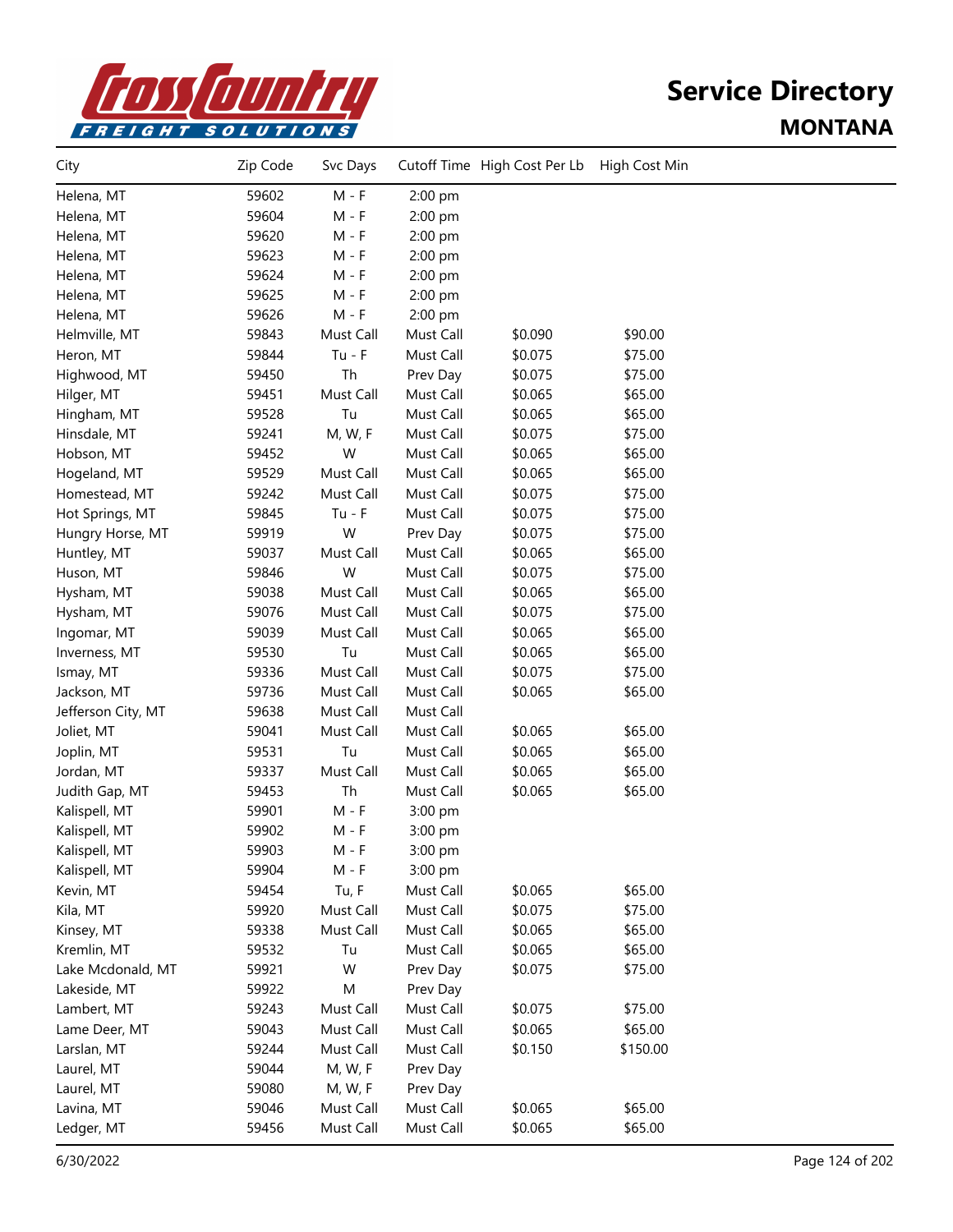

| City              | Zip Code | Svc Days  |           | Cutoff Time High Cost Per Lb | High Cost Min |  |
|-------------------|----------|-----------|-----------|------------------------------|---------------|--|
| Lewistown, MT     | 59457    | $M - F$   | 3:30 pm   | \$0.065                      | \$65.00       |  |
| Libby, MT         | 59923    | $Tu - F$  | Must Call | \$0.065                      | \$65.00       |  |
| Lima, MT          | 59739    | Must Call | Must Call | \$0.065                      | \$65.00       |  |
| Lincoln, MT       | 59639    | Must Call | Must Call | \$0.065                      | \$65.00       |  |
| Lindsay, MT       | 59339    | Must Call | Must Call | \$0.065                      | \$65.00       |  |
| Livingston, MT    | 59047    | Tu, Th    | 12:00 pm  |                              |               |  |
| Lloyd, MT         | 59535    | Must Call | Must Call | \$0.065                      | \$65.00       |  |
| Lodge Grass, MT   | 59050    | Must Call | Must Call | \$0.065                      | \$65.00       |  |
| Lolo, MT          | 59847    | $M - F$   | 2:00 pm   |                              |               |  |
| Loma, MT          | 59460    | M, W, F   | Prev Day  |                              |               |  |
| Lonepine, MT      | 59848    | $Tu - F$  | Must Call | \$0.075                      | \$75.00       |  |
| Loring, MT        | 59537    | Must Call | Must Call | \$0.065                      | \$65.00       |  |
| Lothair, MT       | 59461    | Must Call | Must Call | \$0.065                      | \$65.00       |  |
| Lothair, MT       | 59474    | $M - F$   | Must Call | \$0.065                      | \$65.00       |  |
| Lustre, MT        | 59225    | Must Call | Must Call | \$0.175                      | \$175.00      |  |
| Luther, MT        | 59068    | Must Call | Must Call | \$0.065                      | \$65.00       |  |
| Malmstrom Afb, MT | 59402    | $M - F$   | Prev Day  |                              |               |  |
| Malta, MT         | 59538    | M, W, F   | Must Call | \$0.065                      | \$65.00       |  |
| Manhattan, MT     | 59741    | $M - F$   | Prev Day  |                              |               |  |
| Marion, MT        | 59925    | Th        | Prev Day  | \$0.075                      | \$75.00       |  |
| Martin City, MT   | 59926    | W         | Prev Day  | \$0.075                      | \$75.00       |  |
| Martinsdale, MT   | 59053    | Must Call | Must Call | \$0.125                      | \$125.00      |  |
| Marysville, MT    | 59640    | Must Call | Must Call | \$0.075                      | \$75.00       |  |
| Mcallister, MT    | 59740    | Tu, Th    | Must Call | \$0.065                      | \$65.00       |  |
| Mccabe, MT        | 59218    | Must Call | Must Call | \$0.065                      | \$65.00       |  |
| Mccabe, MT        | 59245    | Must Call | Must Call | \$0.075                      | \$75.00       |  |
| Mcleod, MT        | 59052    | Must Call | Must Call | \$0.075                      | \$75.00       |  |
| Medicine Lake, MT | 59247    | Must Call | Must Call | \$0.065                      | \$65.00       |  |
| Melrose, MT       | 59743    | Must Call | Must Call | \$0.065                      | \$65.00       |  |
| Melstone, MT      | 59054    | Must Call | Must Call | \$0.065                      | \$65.00       |  |
| Melville, MT      | 59055    | Must Call | Must Call | \$0.075                      | \$75.00       |  |
| Miles City, MT    | 59301    | W, F      | Prev Day  |                              |               |  |
| Milltown, MT      | 59851    | M - F     | 12:00 pm  |                              |               |  |
| Missoula, MT      | 59801    | M - F     | $4:00$ pm |                              |               |  |
| Missoula, MT      | 59802    | M - F     | 4:00 pm   |                              |               |  |
| Missoula, MT      | 59803    | $M - F$   | 4:00 pm   |                              |               |  |
| Missoula, MT      | 59804    | $M - F$   | 4:00 pm   |                              |               |  |
| Missoula, MT      | 59806    | M - F     | 4:00 pm   |                              |               |  |
| Missoula, MT      | 59807    | $M - F$   | 4:00 pm   |                              |               |  |
| Missoula, MT      | 59808    | $M - F$   | 4:00 pm   |                              |               |  |
| Missoula, MT      | 59812    | M - F     | 4:00 pm   |                              |               |  |
| Moccasin, MT      | 59462    | W         | Must Call | \$0.065                      | \$65.00       |  |
| Moiese, MT        | 59824    | $M - F$   | Prev Day  |                              |               |  |
| Molt, MT          | 59002    | Must Call | Must Call | \$0.065                      | \$65.00       |  |
| Molt, MT          | 59057    | Must Call | Must Call | \$0.065                      | \$65.00       |  |
| Monarch, MT       | 59463    | Must Call | Must Call | \$0.065                      | \$65.00       |  |
| Montana City, MT  | 59634    | Must Call | 12:00 pm  |                              |               |  |
| Moore, MT         | 59464    | $M - F$   | Must Call |                              |               |  |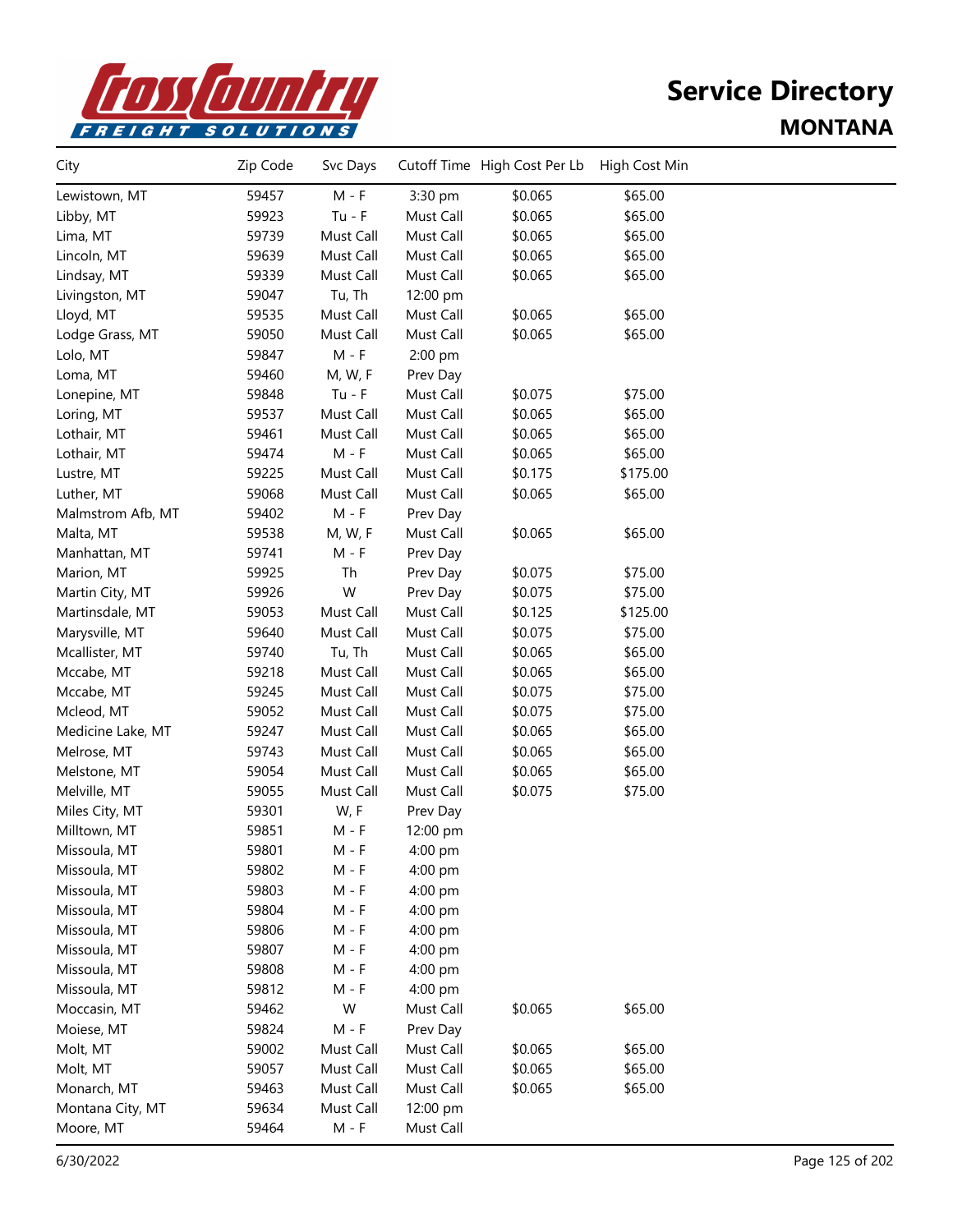

| City               | Zip Code | Svc Days     |           | Cutoff Time High Cost Per Lb | High Cost Min |  |
|--------------------|----------|--------------|-----------|------------------------------|---------------|--|
| Mosby, MT          | 59058    | Must Call    | Must Call | \$0.065                      | \$65.00       |  |
| Musselshell, MT    | 59059    | Must Call    | Must Call | \$0.065                      | \$65.00       |  |
| Nashua, MT         | 59248    | Must Call    | Must Call | \$0.065                      | \$65.00       |  |
| Neihart, MT        | 59465    | Must Call    | Must Call | \$0.125                      | \$125.00      |  |
| Niarada, MT        | 59845    | $Tu - Th$    | Must Call | \$0.075                      | \$75.00       |  |
| Norris, MT         | 59745    | M, Th        | Must Call | \$0.065                      | \$65.00       |  |
| Noxon, MT          | 59853    | $Tu - F$     | Must Call | \$0.075                      | \$75.00       |  |
| Nye, MT            | 59061    | Must Call    | Must Call | \$0.065                      | \$65.00       |  |
| Oilmont, MT        | 59466    | Tu, F        | Must Call | \$0.065                      | \$65.00       |  |
| Olive, MT          | 59343    | Must Call    | Must Call | \$0.075                      | \$75.00       |  |
| Olney, MT          | 59927    | Th           | Must Call | \$0.075                      | \$75.00       |  |
| Opheim, MT         | 59250    | Must Call    | Must Call | \$0.075                      | \$75.00       |  |
| Otter, MT          | 59062    | Must Call    | Must Call | \$0.065                      | \$65.00       |  |
| Outlook, MT        | 59252    | Must Call    | Must Call | \$0.125                      | \$125.00      |  |
| Ovando, MT         | 59854    | Th           | Must Call | \$0.075                      | \$75.00       |  |
| Pablo, MT          | 59855    | $M - F$      | 12:00 pm  |                              |               |  |
| Paradise, MT       | 59856    | $Tu - F$     | Must Call | \$0.075                      | \$75.00       |  |
| Park City, MT      | 59063    | Must Call    | Must Call | \$0.065                      | \$65.00       |  |
| Peerless, MT       | 59253    | Must Call    | Must Call | \$0.075                      | \$75.00       |  |
| Pendroy, MT        | 59467    | M, Tu, Th, F | Must Call | \$0.065                      | \$65.00       |  |
| Philipsburg, MT    | 59858    | Th           | Must Call | \$0.065                      | \$65.00       |  |
| Pinesdale, MT      | 59840    | $M - F$      | Prev Day  |                              |               |  |
| Pinesdale, MT      | 59841    | $M - F$      | 12:00 pm  |                              |               |  |
| Plains, MT         | 59859    | $Tu - F$     | Must Call | \$0.075                      | \$75.00       |  |
| Plentywood, MT     | 59254    | Must Call    | Must Call | \$0.065                      | \$65.00       |  |
| Plevna, MT         | 59344    | Must Call    | Must Call | \$0.065                      | \$65.00       |  |
| Polaris, MT        | 59746    | Must Call    | Must Call | \$0.065                      | \$65.00       |  |
| Polebridge, MT     | 59928    | Must Call    | Must Call |                              | \$200.00      |  |
| Polson, MT         | 59860    | $M - F$      | 12:00 pm  |                              |               |  |
| Pompey Pillar, MT  | 59064    | Must Call    | Must Call | \$0.065                      | \$65.00       |  |
| Pompeys Pillar, MT | 59064    | Must Call    | Must Call | \$0.065                      | \$65.00       |  |
| Pony, MT           | 59747    | M, Th        | Must Call | \$0.065                      | \$65.00       |  |
| Poplar, MT         | 59255    | Must Call    | Must Call | \$0.065                      | \$65.00       |  |
| Potomac, MT        | 59823    | Must Call    | Must Call | \$0.065                      | \$65.00       |  |
| Power, MT          | 59468    | M - F        | Must Call | \$0.065                      | \$65.00       |  |
| Pray, MT           | 59065    | Must Call    | Must Call | \$0.075                      | \$75.00       |  |
| Proctor, MT        | 59929    | Must Call    | Must Call | \$0.075                      | \$75.00       |  |
| Pryor, MT          | 59066    | Must Call    | Must Call | \$0.075                      | \$75.00       |  |
| Radersburg, MT     | 59641    | W, F         | Prev Day  | \$0.025                      | \$25.00       |  |
| Ramsay, MT         | 59748    | M, Th        | 12:00 pm  |                              |               |  |
| Rapelje, MT        | 59067    | Must Call    | Must Call | \$0.100                      | \$100.00      |  |
| Ravalli, MT        | 59863    | $M - F$      | 12:00 pm  |                              |               |  |
| Raymond, MT        | 59256    | Must Call    | Must Call | \$0.100                      | \$100.00      |  |
| Raynesford, MT     | 59469    | Th           | Prev Day  | \$0.075                      | \$75.00       |  |
| Red Lodge, MT      | 59068    | Must Call    | Must Call | \$0.065                      | \$65.00       |  |
| Redstone, MT       | 59257    | Must Call    | Must Call | \$0.065                      | \$65.00       |  |
| Reed Point, MT     | 59069    | Must Call    | Must Call | \$0.065                      | \$65.00       |  |
| Reserve, MT        | 59258    | Must Call    | Must Call | \$0.075                      | \$75.00       |  |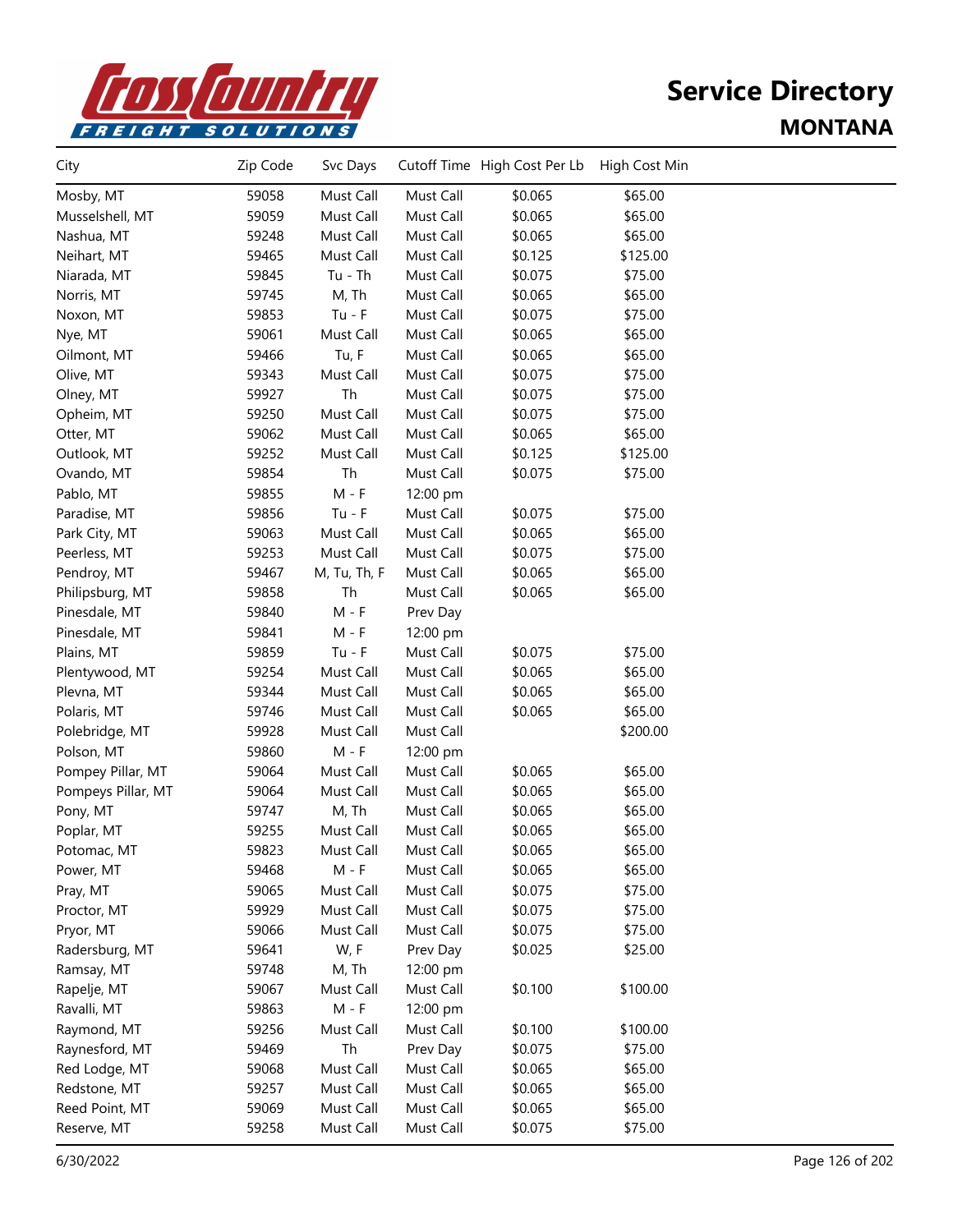

| City             | Zip Code | Svc Days  |           | Cutoff Time High Cost Per Lb | High Cost Min |  |
|------------------|----------|-----------|-----------|------------------------------|---------------|--|
| Rexford, MT      | 59930    | Th        | Must Call | \$0.075                      | \$75.00       |  |
| Richey, MT       | 59259    | Must Call | Must Call | \$0.075                      | \$75.00       |  |
| Richland, MT     | 59260    | Must Call | Must Call | \$0.075                      | \$75.00       |  |
| Ringling, MT     | 59642    | Must Call | Must Call | \$0.135                      | \$135.00      |  |
| Roberts, MT      | 59070    | Must Call | Must Call | \$0.065                      | \$65.00       |  |
| Rollins, MT      | 59931    | ${\sf M}$ | Prev Day  | \$0.075                      | \$75.00       |  |
| Ronan, MT        | 59864    | $M - F$   | 12:00 pm  |                              |               |  |
| Roscoe, MT       | 59071    | Must Call | Must Call | \$0.075                      | \$75.00       |  |
| Rosebud, MT      | 59347    | Must Call | Must Call | \$0.065                      | \$65.00       |  |
| Roundup, MT      | 59072    | Must Call | Must Call | \$0.065                      | \$65.00       |  |
| Roundup, MT      | 59073    | Must Call | Must Call | \$0.065                      | \$65.00       |  |
| Roy, MT          | 59471    | Must Call | Must Call | \$0.065                      | \$65.00       |  |
| Rudyard, MT      | 59540    | Tu        | Must Call | \$0.065                      | \$65.00       |  |
| Ryegate, MT      | 59074    | Must Call | Must Call | \$0.065                      | \$65.00       |  |
| Saco, MT         | 59261    | M, W, F   | Must Call | \$0.075                      | \$75.00       |  |
| Saltese, MT      | 59867    | $Tu - F$  | Must Call | \$0.075                      | \$75.00       |  |
| Sand Coulee, MT  | 59472    | Th        | Prev Day  | \$0.075                      | \$75.00       |  |
| Sand Springs, MT | 59077    | Must Call | Must Call | \$0.065                      | \$65.00       |  |
| Sanders, MT      | 59038    | Must Call | Must Call | \$0.065                      | \$65.00       |  |
| Sanders, MT      | 59076    | Must Call | Must Call | \$0.075                      | \$75.00       |  |
| Santa Rita, MT   | 59427    | $M - F$   | Must Call | \$0.065                      | \$65.00       |  |
| Santa Rita, MT   | 59473    | Must Call | Must Call | \$0.065                      | \$65.00       |  |
| Savage, MT       | 59262    | $M - F$   | Prev Day  |                              |               |  |
| Scobey, MT       | 59224    | Must Call | Must Call | \$0.065                      | \$65.00       |  |
| Scobey, MT       | 59263    | Must Call | Must Call | \$0.065                      | \$65.00       |  |
| Seeley Lake, MT  | 59868    | W         | Must Call | \$0.075                      | \$75.00       |  |
| Shawmut, MT      | 59078    | Th        | Must Call | \$0.065                      | \$65.00       |  |
| Shelby, MT       | 59474    | $M - F$   | Must Call | \$0.065                      | \$65.00       |  |
| Shepherd, MT     | 59079    | Must Call | Must Call | \$0.065                      | \$65.00       |  |
| Sheridan, MT     | 59749    | Tu, Th    | Must Call | \$0.065                      | \$65.00       |  |
| Shonkin, MT      | 59450    | Th        | Prev Day  | \$0.075                      | \$75.00       |  |
| Sidney, MT       | 59270    | $M - F$   | Prev Day  |                              |               |  |
| Silesia, MT      | 59041    | Must Call | Must Call | \$0.065                      | \$65.00       |  |
| Silver Gate, MT  | 59081    | Must Call | Must Call |                              | \$300.00      |  |
| Silver Star, MT  | 59751    | Tu, Th    | Must Call | \$0.065                      | \$65.00       |  |
| Simms, MT        | 59477    | F         | Must Call | \$0.065                      | \$65.00       |  |
| Somers, MT       | 59932    | M         | Prev Day  | \$0.075                      | \$75.00       |  |
| Sonnette, MT     | 59317    | Must Call | Must Call | \$0.150                      | \$150.00      |  |
| Springdale, MT   | 59082    | Must Call | Must Call | \$0.075                      | \$75.00       |  |
| Square Butte, MT | 59446    | W         | Prev Day  | \$0.075                      | \$75.00       |  |
| St Ignatius, MT  | 59865    | $M - F$   | 12:00 pm  |                              |               |  |
| St Marie, MT     | 59230    | M, W, F   | Must Call | \$0.065                      | \$65.00       |  |
| St Marie, MT     | 59231    | Must Call | Must Call | \$0.075                      | \$75.00       |  |
| St Regis, MT     | 59866    | $Tu - F$  | Must Call | \$0.075                      | \$75.00       |  |
| St Xavier, MT    | 59075    | Must Call | Must Call | \$0.075                      | \$75.00       |  |
| Stanford, MT     | 59479    | W         | Must Call | \$0.065                      | \$65.00       |  |
| Stevensville, MT | 59870    | $M - F$   | 1:00 pm   |                              |               |  |
| Stockett, MT     | 59480    | Th        | Prev Day  | \$0.075                      | \$75.00       |  |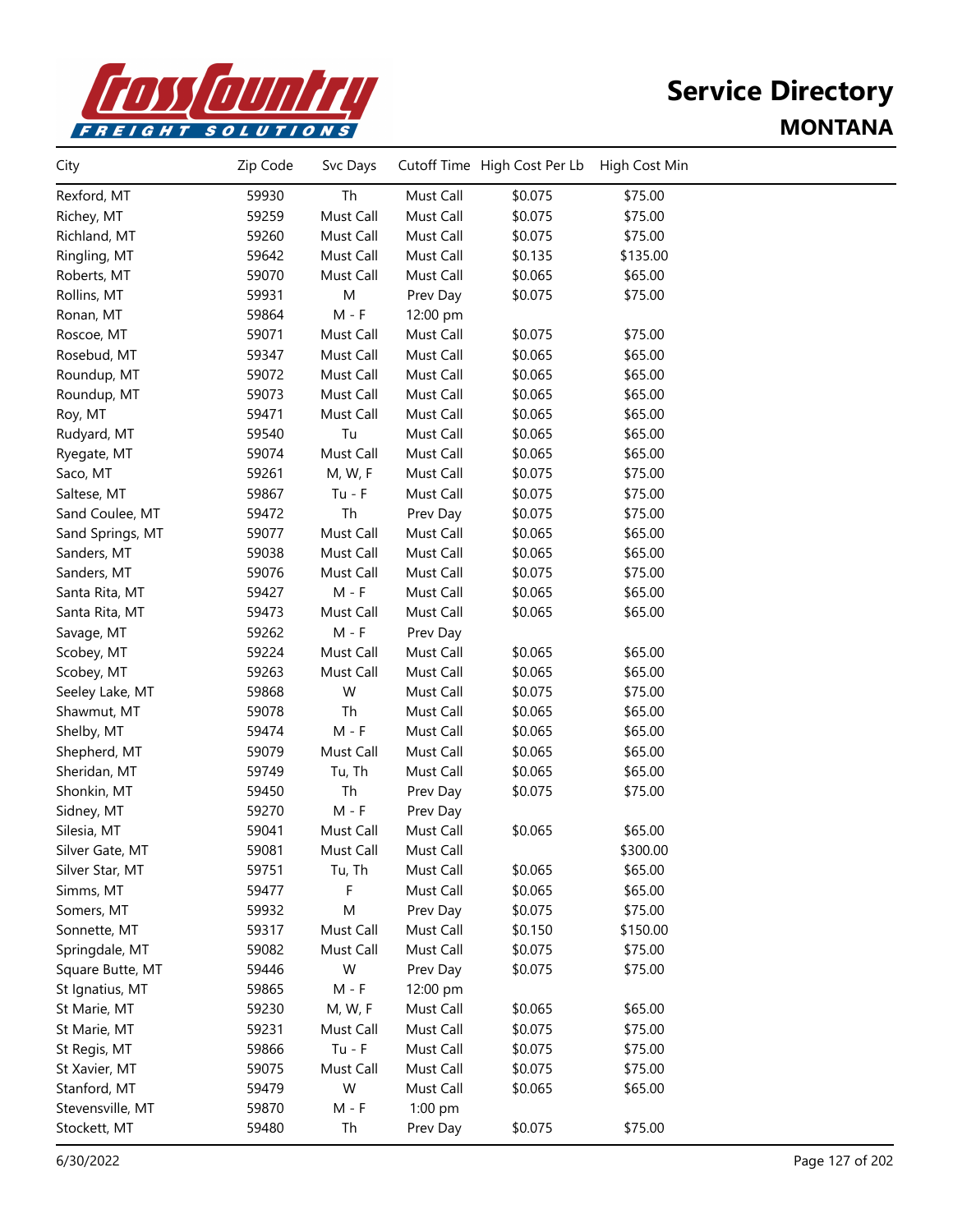

| City                      | Zip Code | Svc Days  |           | Cutoff Time High Cost Per Lb | High Cost Min |  |
|---------------------------|----------|-----------|-----------|------------------------------|---------------|--|
| Stryker, MT               | 59933    | $Tu - F$  | Must Call | \$0.075                      | \$75.00       |  |
| Sula, MT                  | 59871    | F         | Prev Day  | \$0.075                      | \$75.00       |  |
| Sun River, MT             | 59483    | F         | Must Call | \$0.065                      | \$65.00       |  |
| Sunburst, MT              | 59482    | Tu, F     | Must Call | \$0.065                      | \$65.00       |  |
| Superior, MT              | 59872    | $Tu - F$  | Must Call | \$0.075                      | \$75.00       |  |
| Swan Lake, MT             | 59911    | F         | Prev Day  | \$0.075                      | \$75.00       |  |
| Sweet Grass, MT           | 59484    | Tu, F     | Must Call | \$0.065                      | \$65.00       |  |
| Teigen, MT                | 59084    | Must Call | Must Call | \$0.065                      | \$65.00       |  |
| Terry, MT                 | 59349    | Must Call | Prev Day  | \$0.065                      | \$65.00       |  |
| Thompson Falls, MT        | 59873    | $Tu - F$  | Must Call | \$0.075                      | \$75.00       |  |
| Three Forks, MT           | 59752    | F         | Prev Day  | \$0.075                      | \$75.00       |  |
| Toston, MT                | 59643    | W, F      | 12:00 pm  |                              |               |  |
| Townsend, MT              | 59644    | M, W      | 12:00 pm  |                              |               |  |
| Tracy, MT                 | 59472    | Th        | Prev Day  | \$0.075                      | \$75.00       |  |
| Trego, MT                 | 59934    | $Tu - F$  | Must Call | \$0.075                      | \$75.00       |  |
| Trout Creek, MT           | 59874    | $Tu - F$  | Must Call | \$0.075                      | \$75.00       |  |
| Troy, MT                  | 59935    | $Tu - F$  | Must Call | \$0.065                      | \$65.00       |  |
| Turner, MT                | 59542    | Must Call | Must Call | \$0.065                      | \$65.00       |  |
| Twin Bridges, MT          | 59754    | Tu, Th    | Must Call | \$0.065                      | \$65.00       |  |
| Two Dot, MT               | 59085    | Must Call | Must Call | \$0.300                      | \$300.00      |  |
| Ulm, MT                   | 59485    | Must Call | 12:00 pm  |                              |               |  |
| Valier, MT                | 59486    | M, Th     | Must Call | \$0.065                      | \$65.00       |  |
| Vandalia, MT              | 59273    | Must Call | Must Call | \$0.075                      | \$75.00       |  |
| Vaughn, MT                | 59487    | $M - F$   | Must Call | \$0.065                      | \$65.00       |  |
| Victor, MT                | 59875    | $M - F$   | 12:00 pm  |                              |               |  |
| Vida, MT                  | 59274    | Must Call | Must Call | \$0.065                      | \$65.00       |  |
| Virginia City, MT         | 59755    | M, Th     | Must Call | \$0.065                      | \$65.00       |  |
| Volborg, MT               | 59351    | Must Call | Must Call | \$0.150                      | \$150.00      |  |
| Walkerville, MT           | 59701    | $M - F$   | Prev Day  |                              |               |  |
| Warm Springs, MT          | 59756    | M, Th     | 12:00 pm  |                              |               |  |
| Washoe, MT                | 59007    | Must Call | Must Call | \$0.065                      | \$65.00       |  |
| West Glacier, MT          | 59921    | W         | Prev Day  | \$0.075                      | \$75.00       |  |
| West Glacier, MT          | 59936    | W         | Prev Day  | \$0.075                      | \$75.00       |  |
| West Yellowstone, MT      | 59758    | W         | Must Call | \$0.075                      | \$75.00       |  |
| Westby, MT                | 59275    | Must Call | Must Call | \$0.100                      | \$100.00      |  |
| White Sulphur Sprin, MT   | 59645    | $M - F$   | Must Call | \$0.065                      | \$65.00       |  |
| White Sulphur Springs, MT | 59645    | M - F     | Must Call | \$0.065                      | \$65.00       |  |
| Whitefish, MT             | 59937    | $M - F$   | 12:00 pm  |                              |               |  |
| Whitehall, MT             | 59759    | Tu, Th    | Must Call | \$0.065                      | \$65.00       |  |
| Whitetail, MT             | 59276    | Must Call | Must Call | \$0.075                      | \$75.00       |  |
| Whitewater, MT            | 59544    | Must Call | Must Call | \$0.065                      | \$65.00       |  |
| Whitlash, MT              | 59545    | Must Call | Must Call | \$0.065                      | \$65.00       |  |
| Wibaux, MT                | 59353    | Tu        | Prev Day  |                              |               |  |
| Willard, MT               | 59354    | Must Call | Must Call | \$0.075                      | \$75.00       |  |
| Willow Creek, MT          | 59760    | F         | Prev Day  | \$0.075                      | \$75.00       |  |
| Wilsall, MT               | 59086    | Must Call | Must Call | \$0.075                      | \$75.00       |  |
| Winifred, MT              | 59489    | Must Call | Must Call | \$0.125                      | \$125.00      |  |
| Winnett, MT               | 59017    | Must Call | Must Call | \$0.065                      | \$65.00       |  |
|                           |          |           |           |                              |               |  |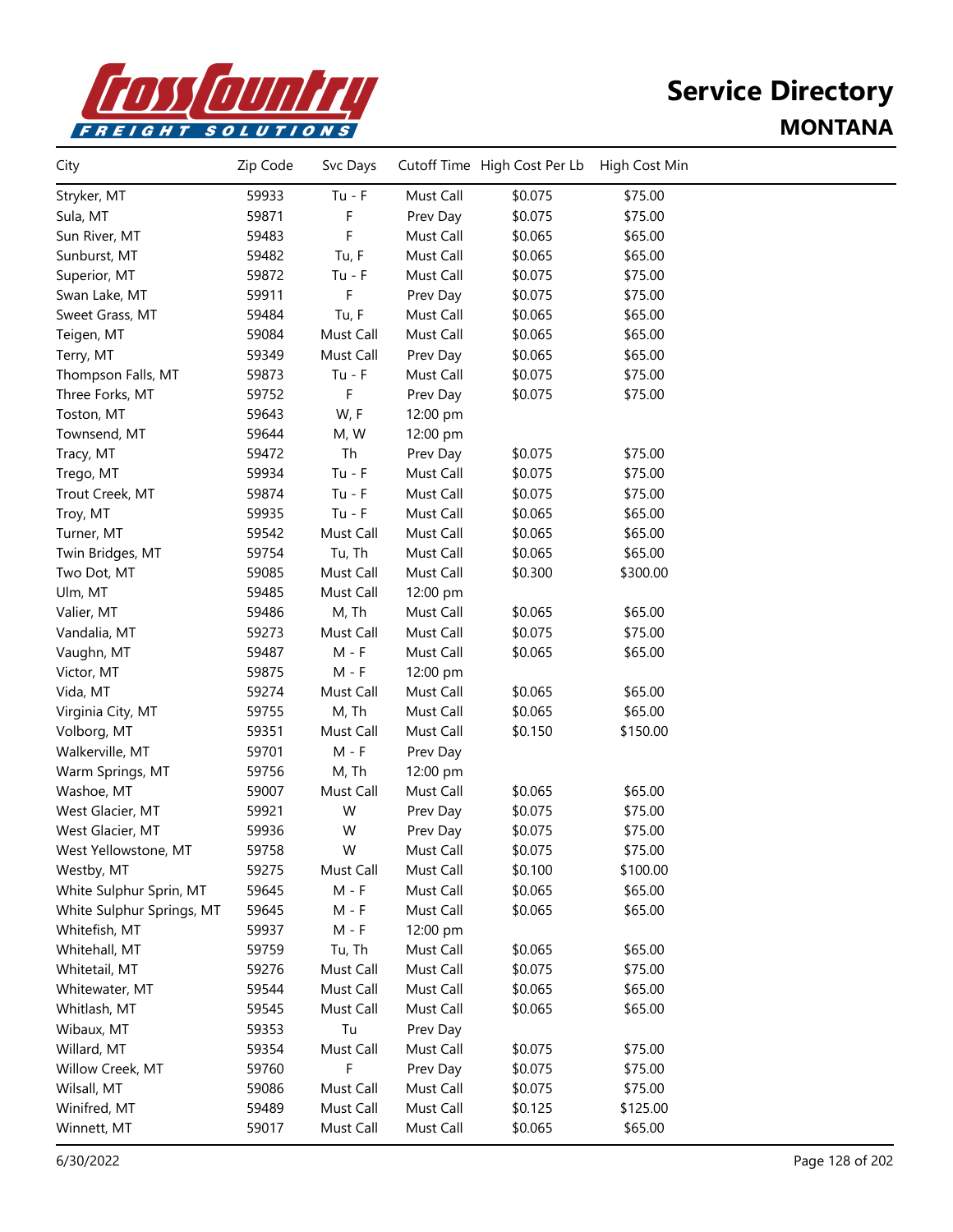

| City           | Zip Code | Svc Days  |                    | Cutoff Time High Cost Per Lb | High Cost Min |  |
|----------------|----------|-----------|--------------------|------------------------------|---------------|--|
| Winnett, MT    | 59084    | Must Call | Must Call          | \$0.065                      | \$65.00       |  |
| Winnett, MT    | 59087    | Must Call | Must Call          | \$0.065                      | \$65.00       |  |
| Winston, MT    | 59647    | W, F      | $12:00 \text{ pm}$ |                              |               |  |
| Wisdom, MT     | 59761    | Must Call | Must Call          | \$0.065                      | \$65.00       |  |
| Wise River, MT | 59762    | Must Call | Must Call          | \$0.065                      | \$65.00       |  |
| Wolf Creek, MT | 59648    | Must Call | Must Call          | \$0.075                      | \$75.00       |  |
| Wolf Point, MT | 59201    | Must Call | Must Call          | \$0.065                      | \$65.00       |  |
| Worden, MT     | 59088    | Must Call | Must Call          | \$0.065                      | \$65.00       |  |
| Wyola, MT      | 59089    | Must Call | Must Call          | \$0.065                      | \$65.00       |  |
| Yellowtail, MT | 59035    | Must Call | Must Call          | \$0.100                      | \$100.00      |  |
| Zortman, MT    | 59546    | Must Call | Must Call          | \$0.065                      | \$65.00       |  |
| Zurich, MT     | 59547    | M, W, F   | Must Call          | \$0.065                      | \$65.00       |  |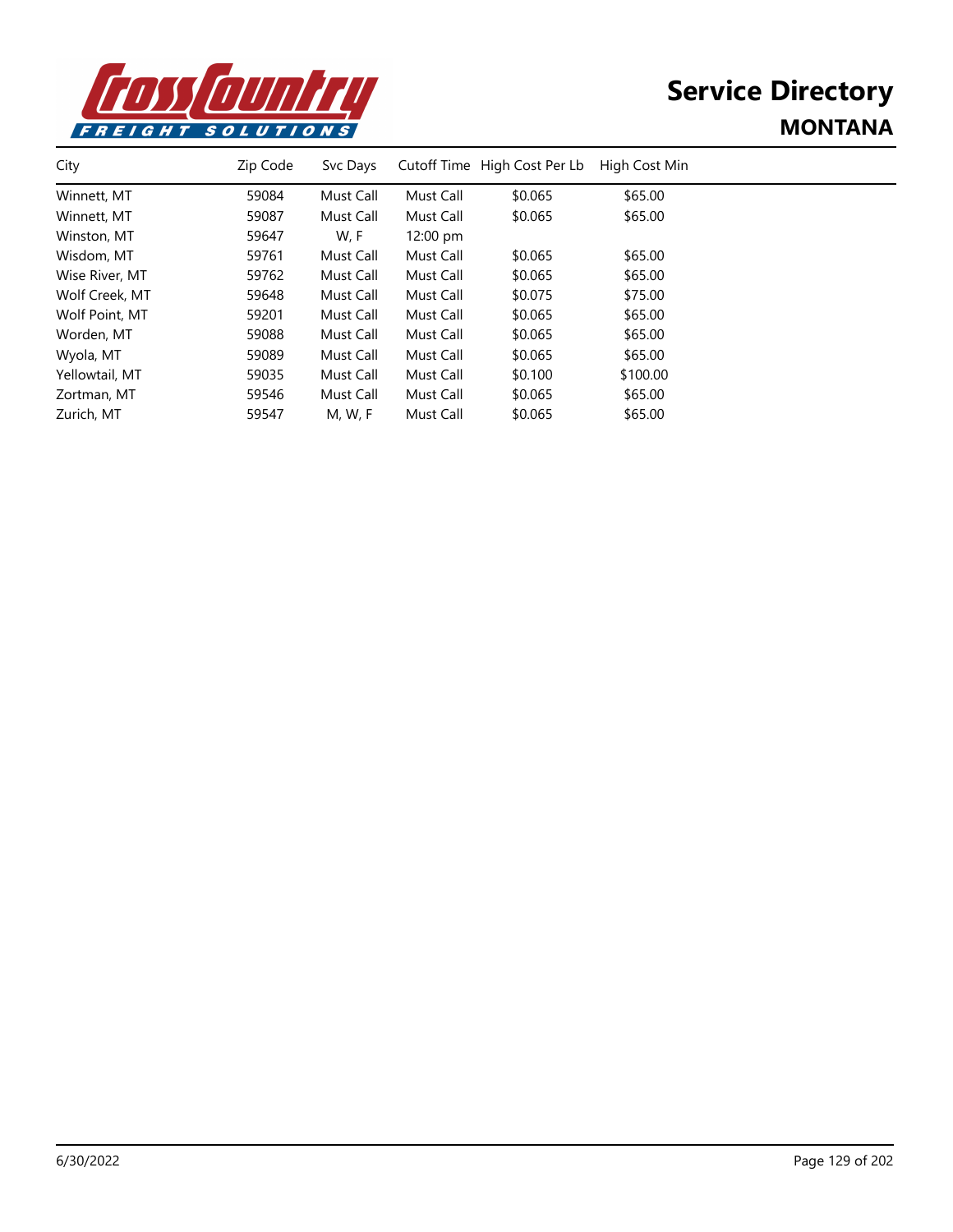

| City                | Zip Code | Svc Days |          | Cutoff Time High Cost Per Lb | High Cost Min |  |
|---------------------|----------|----------|----------|------------------------------|---------------|--|
| Abie, NE            | 68001    | Th       | Prev Day | \$0.025                      | \$25.00       |  |
| Adams, NE           | 68301    | Tu, Th   | Prev Day |                              |               |  |
| Agnew, NE           | 68428    | F        | 2:00 pm  | \$0.025                      | \$25.00       |  |
| Ainsworth, NE       | 69210    | Tu, Th   | 11:00 am | \$0.040                      | \$40.00       |  |
| Albion, NE          | 68620    | $M - F$  | 10:00 am |                              |               |  |
| Alda, NE            | 68810    | $M - F$  | 1:00 pm  |                              |               |  |
| Alexandria, NE      | 68303    | M        | Prev Day | \$0.025                      | \$25.00       |  |
| Allen, NE           | 68710    | Tu       | Prev Day | \$0.025                      | \$25.00       |  |
| Alliance, NE        | 69301    | $M - F$  | 2:00 pm  |                              |               |  |
| Alma, NE            | 68920    | F        | Prev Day | \$0.040                      | \$40.00       |  |
| Almeria, NE         | 68879    | F        | Prev Day | \$0.040                      | \$40.00       |  |
| Alvo, NE            | 68304    | M        | Prev Day |                              |               |  |
| Amelia, NE          | 68711    | Th       | Prev Day | \$0.040                      | \$40.00       |  |
| Ames, NE            | 68621    | Tu       | Prev Day |                              |               |  |
| Amherst, NE         | 68812    | Th       | 10:00 am |                              |               |  |
| Angora, NE          | 69331    | $M - F$  | Prev Day |                              |               |  |
| Anselmo, NE         | 68813    | Th       | Prev Day | \$0.040                      | \$40.00       |  |
| Ansley, NE          | 68814    | $M - F$  | 10:00 am |                              |               |  |
| Arapahoe, NE        | 68922    | W, F     | 12:00 pm |                              |               |  |
| Arcadia, NE         | 68815    | M, W     | 10:00 am |                              |               |  |
| Archer, NE          | 68816    | W        | 10:00 am | \$0.025                      | \$25.00       |  |
| Arlington, NE       | 68002    | $M - F$  | Prev Day |                              |               |  |
| Arnold, NE          | 69120    | Tu       | Prev Day | \$0.025                      | \$25.00       |  |
| Arthur, NE          | 69121    | F        | Prev Day | \$0.070                      | \$70.00       |  |
| Ashby, NE           | 69333    | M        | Prev Day | \$0.025                      | \$25.00       |  |
| Ashland, NE         | 68003    | $M - F$  | 10:00 am |                              |               |  |
| Ashton, NE          | 68817    | M, W, F  | 10:00 am |                              |               |  |
| Atkinson, NE        | 68713    | $M - F$  | Prev Day | \$0.040                      | \$40.00       |  |
| Atlanta, NE         | 68923    | F        | 10:00 am | \$0.040                      | \$40.00       |  |
| Auburn, NE          | 68305    | M, W, F  | 12:00 pm | \$0.030                      | \$30.00       |  |
| Aurora, NE          | 68818    | $M - F$  | 2:00 pm  |                              |               |  |
| Avoca, NE           | 68307    | M        | 12:00 pm | \$0.025                      | \$25.00       |  |
| Axtell, NE          | 68924    | $M - F$  | 11:00 am | \$0.040                      | \$40.00       |  |
| Ayr, NE             | 68925    | Μ        | 10:00 am | \$0.025                      | \$25.00       |  |
| Bancroft, NE        | 68004    | Tu       | Prev Day |                              |               |  |
| Barneston, NE       | 68309    | Th       | 12:00 pm | \$0.040                      | \$40.00       |  |
| Bartlett, NE        | 68622    | $M - F$  | 11:00 am |                              |               |  |
| Bartley, NE         | 69020    | W, F     | 12:00 pm | \$0.025                      | \$25.00       |  |
| Bassett, NE         | 68714    | Tu       | Prev Day | \$0.040                      | \$40.00       |  |
| Battle Creek, NE    | 68715    | М        | 10:00 am | \$0.035                      | \$35.00       |  |
| Bayard, NE          | 69334    | $M - F$  | 12:00 pm |                              |               |  |
| Beatrice, NE        | 68310    | $M - F$  | 12:30 pm |                              |               |  |
| Beaver City, NE     | 68926    | F        | 12:00 pm | \$0.040                      | \$40.00       |  |
| Beaver Crossing, NE | 68313    | $M - F$  | 2:00 pm  |                              |               |  |
| Bee, NE             | 68314    | M        | 1:00 pm  | \$0.025                      | \$25.00       |  |
| Beemer, NE          | 68716    | Tu       | Prev Day | \$0.025                      | \$25.00       |  |
| Belden, NE          | 68717    | F        | Prev Day | \$0.040                      | \$40.00       |  |
| Belgrade, NE        | 68623    | Th       | 11:00 am | \$0.025                      | \$25.00       |  |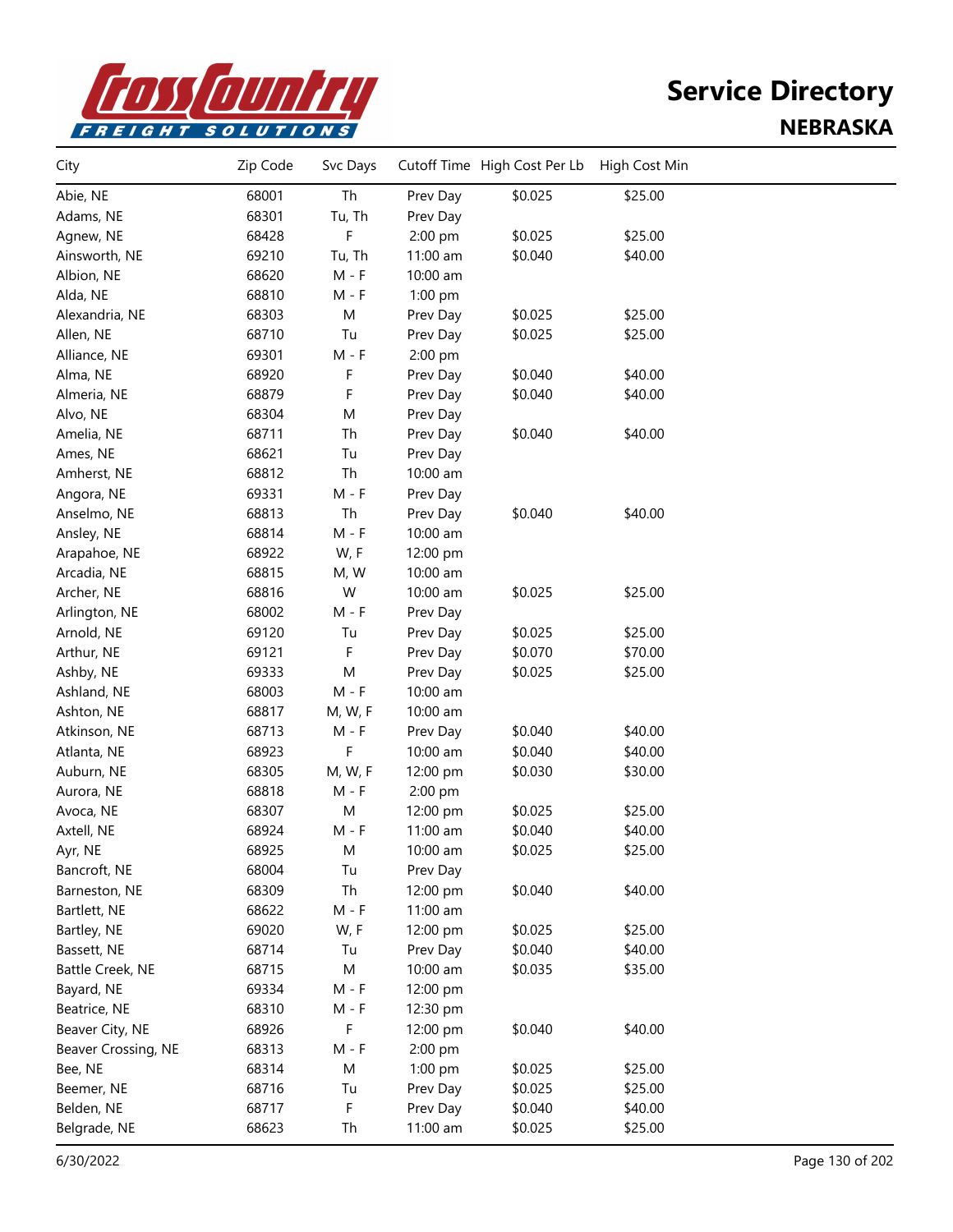

| City                    | Zip Code | Svc Days |          | Cutoff Time High Cost Per Lb | High Cost Min |  |
|-------------------------|----------|----------|----------|------------------------------|---------------|--|
| Bellevue, NE            | 68005    | $M - F$  | 3:30 pm  |                              |               |  |
| Bellevue, NE            | 68123    | M - F    | 3:30 pm  |                              |               |  |
| Bellevue, NE            | 68133    | $M - F$  | 3:30 pm  |                              |               |  |
| Bellevue, NE            | 68147    | $M - F$  | 3:30 pm  |                              |               |  |
| Bellevue, NE            | 68157    | $M - F$  | 3:30 pm  |                              |               |  |
| Bellwood, NE            | 68624    | W        | 10:00 am | \$0.025                      | \$25.00       |  |
| Belvidere, NE           | 68315    | $M - F$  | 11:00 am |                              |               |  |
| Benedict, NE            | 68316    | W        | 11:00 am |                              |               |  |
| Benkelman, NE           | 69021    | Th       | Prev Day | \$0.045                      | \$45.00       |  |
| Bennet, NE              | 68317    | $M - F$  | 2:30 pm  |                              |               |  |
| Bennington, NE          | 68007    | M - F    | 10:00 am |                              |               |  |
| Bertrand, NE            | 68927    | W        | Prev Day | \$0.040                      | \$40.00       |  |
| Berwyn, NE              | 68814    | M, W, F  | 10:00 am |                              |               |  |
| Berwyn, NE              | 68819    | M, W, F  | 10:00 am |                              |               |  |
| Big Springs, NE         | 69122    | W, F     | Prev Day | \$0.025                      | \$25.00       |  |
| Bingham, NE             | 69335    | M        | Prev Day | \$0.025                      | \$25.00       |  |
| Bladen, NE              | 68928    | W        | Prev Day | \$0.040                      | \$40.00       |  |
| Blair, NE               | 68008    | $M - F$  | Prev Day |                              |               |  |
| Blair, NE               | 68009    | $M - F$  | Prev Day |                              |               |  |
| Bloomfield, NE          | 68718    | M, W, F  | Prev Day |                              |               |  |
| Bloomington, NE         | 68929    | F        | Prev Day | \$0.040                      | \$40.00       |  |
| Blue Hill, NE           | 68930    | W        | Prev Day | \$0.040                      | \$40.00       |  |
| <b>Blue Springs, NE</b> | 68318    | Tu, Th   | Prev Day | \$0.025                      | \$25.00       |  |
| Boelus, NE              | 68820    | W        | 10:00 am | \$0.025                      | \$25.00       |  |
| Boone, NE               | 68620    | Tu       | 10:00 am | \$0.025                      | \$25.00       |  |
| Boys Town, NE           | 68010    | $M - F$  | 11:00 am |                              |               |  |
| Bradshaw, NE            | 68319    | $M - F$  | 1:00 pm  |                              |               |  |
| Brady, NE               | 69123    | M - F    | 2:00 pm  |                              |               |  |
| Brainard, NE            | 68626    | Th       | Prev Day |                              |               |  |
| Brewster, NE            | 68821    | Tu       | Prev Day | \$0.025                      | \$25.00       |  |
| Bridgeport, NE          | 69336    | $M - F$  | 9:00 am  |                              |               |  |
| Bristow, NE             | 68719    | M        | Prev Day | \$0.040                      | \$40.00       |  |
| Broadwater, NE          | 69125    | M, W     | Prev Day | \$0.025                      | \$25.00       |  |
| Brock, NE               | 68320    | W        | 12:00 pm |                              |               |  |
| Broken Bow, NE          | 68822    | M - F    | 11:00 am |                              |               |  |
| Brownlee, NE            | 69166    | Th       | Prev Day | \$0.045                      | \$45.00       |  |
| Brownville, NE          | 68321    | F        | 12:00 pm | \$0.025                      | \$25.00       |  |
| Brule, NE               | 69127    | W, F     | 11:00 am | \$0.025                      | \$25.00       |  |
| Bruning, NE             | 68322    | $M - F$  | 10:00 am |                              |               |  |
| Bruno, NE               | 68014    | Th       | Prev Day | \$0.025                      | \$25.00       |  |
| Brunswick, NE           | 68720    | Th       | Prev Day | \$0.025                      | \$25.00       |  |
| Burchard, NE            | 68323    | Th       | 12:00 pm | \$0.040                      | \$40.00       |  |
| Burr, NE                | 68324    | W        | 12:00 pm | \$0.025                      | \$25.00       |  |
| Burwell, NE             | 68823    | W, F     | Prev Day | \$0.040                      | \$40.00       |  |
| Bushnell, NE            | 69128    | F        | Prev Day | \$0.025                      | \$25.00       |  |
| Butte, NE               | 68722    | M        | Prev Day | \$0.040                      | \$40.00       |  |
| Byron, NE               | 68325    | F        | Prev Day | \$0.040                      | \$40.00       |  |
| Cairo, NE               | 68824    | $M - F$  | 10:00 am |                              |               |  |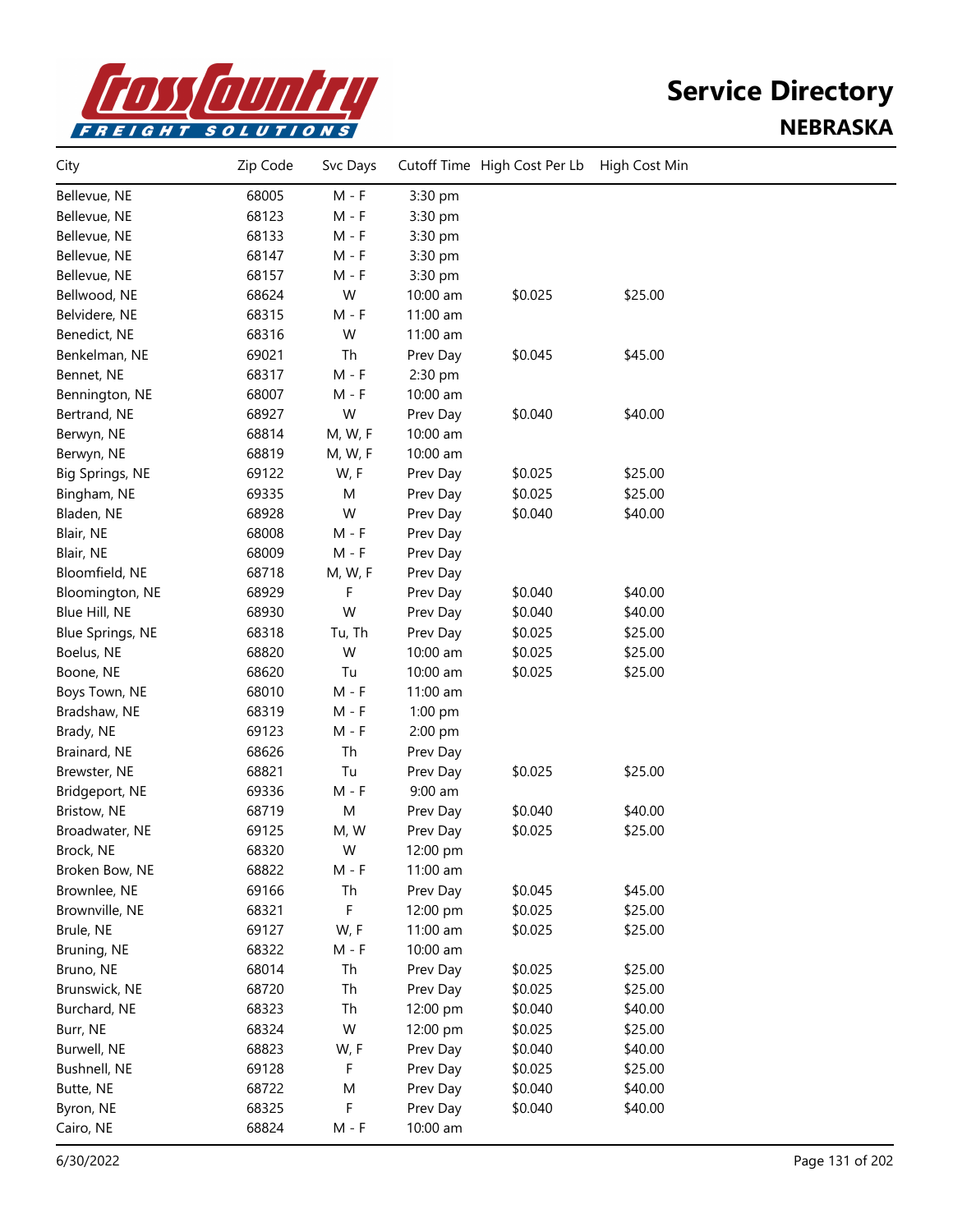

| City             | Zip Code | Svc Days  |            | Cutoff Time High Cost Per Lb | High Cost Min |  |
|------------------|----------|-----------|------------|------------------------------|---------------|--|
| Callaway, NE     | 68825    | Th        | Prev Day   | \$0.040                      | \$40.00       |  |
| Cambridge, NE    | 69022    | W, F      | 12:00 pm   | \$0.025                      | \$25.00       |  |
| Campbell, NE     | 68932    | W         | Prev Day   | \$0.040                      | \$40.00       |  |
| Carleton, NE     | 68326    | F         | Prev Day   |                              |               |  |
| Carroll, NE      | 68723    | Tu        | Prev Day   | \$0.025                      | \$25.00       |  |
| Cedar Bluffs, NE | 68015    | Tu        | Prev Day   |                              |               |  |
| Cedar Creek, NE  | 68016    | W         | 10:00 am   |                              |               |  |
| Cedar Rapids, NE | 68627    | Tu        | Prev Day   | \$0.025                      | \$25.00       |  |
| Center, NE       | 68724    | M         | Prev Day   | \$0.040                      | \$40.00       |  |
| Central City, NE | 68826    | $M - F$   | 11:00 am   |                              |               |  |
| Ceresco, NE      | 68017    | Th        | Prev Day   | \$0.025                      | \$25.00       |  |
| Chadron, NE      | 69337    | $M - F$   | 12:00 pm   |                              |               |  |
| Chambers, NE     | 68725    | Tu        | Prev Day   | \$0.025                      | \$25.00       |  |
| Champion, NE     | 69023    | W, F      | 11:00 am   | \$0.025                      | \$25.00       |  |
| Chapman, NE      | 68827    | $M - F$   | 10:00 am   |                              |               |  |
| Chappell, NE     | 69129    | M, W      | Prev Day   |                              |               |  |
| Chester, NE      | 68327    | F         | Prev Day   | \$0.040                      | \$40.00       |  |
| Clarks, NE       | 68628    | $M - F$   | 11:00 am   |                              |               |  |
| Clarkson, NE     | 68629    | F         | Prev Day   | \$0.040                      | \$40.00       |  |
| Clatonia, NE     | 68328    | W         | 12:00 pm   |                              |               |  |
| Clay Center, NE  | 68933    | M         | Prev Day   | \$0.025                      | \$25.00       |  |
| Clearwater, NE   | 68726    | Th        | Prev Day   | \$0.025                      | \$25.00       |  |
| Cody, NE         | 69211    | M         | Prev Day   | \$0.060                      | \$60.00       |  |
| Coleridge, NE    | 68727    | F         | Prev Day   | \$0.040                      | \$40.00       |  |
| Colon, NE        | 68018    | Tu        | Prev Day   |                              |               |  |
| Columbus, NE     | 68601    | $M - F$   | 1:00 pm    |                              |               |  |
| Columbus, NE     | 68602    | M - F     | 1:00 pm    |                              |               |  |
| Comstock, NE     | 68828    | F         | Prev Day   | \$0.040                      | \$40.00       |  |
| Concord, NE      | 68728    | Tu        | Prev Day   | \$0.025                      | \$25.00       |  |
| Cook, NE         | 68329    | W         | 12:00 pm   |                              |               |  |
| Cordova, NE      | 68330    | W         | 12:00 pm   |                              |               |  |
| Cornlea, NE      | 68642    | M         | Prev Day   | \$0.025                      | \$25.00       |  |
| Cortland, NE     | 68331    | M - F     | 1:00 pm    |                              |               |  |
| Cotesfield, NE   | 68835    | M, W      | $11:00$ am |                              |               |  |
| Cowles, NE       | 68930    | F         | Prev Day   | \$0.040                      | \$40.00       |  |
| Cozad, NE        | 69130    | $M - F$   | 2:00 pm    |                              |               |  |
| Crab Orchard, NE | 68332    | Th        | 12:00 pm   | \$0.025                      | \$25.00       |  |
| Craig, NE        | 68019    | Tu, Th    | Prev Day   | \$0.025                      | \$25.00       |  |
| Crawford, NE     | 69339    | $M - F$   | Prev Day   | \$0.025                      | \$25.00       |  |
| Creighton, NE    | 68729    | M         | Prev Day   | \$0.050                      | \$50.00       |  |
| Creston, NE      | 68631    | F         | Prev Day   | \$0.025                      | \$25.00       |  |
| Crete, NE        | 68333    | $M - F$   | 1:00 pm    |                              |               |  |
| Crofton, NE      | 68730    | M, W, F   | Prev Day   | \$0.040                      | \$40.00       |  |
| Crookston, NE    | 69212    | Th        | Prev Day   | \$0.040                      | \$40.00       |  |
| Culbertson, NE   | 69024    | W, F      | 11:00 am   | \$0.025                      | \$25.00       |  |
| Curtis, NE       | 69025    | Tu        | $1:00$ pm  | \$0.025                      | \$25.00       |  |
| Dakota City, NE  | 68731    | $M - F$   | 11:00 am   |                              |               |  |
| Dalton, NE       | 69131    | Tu, Th, F | Prev Day   |                              |               |  |
|                  |          |           |            |                              |               |  |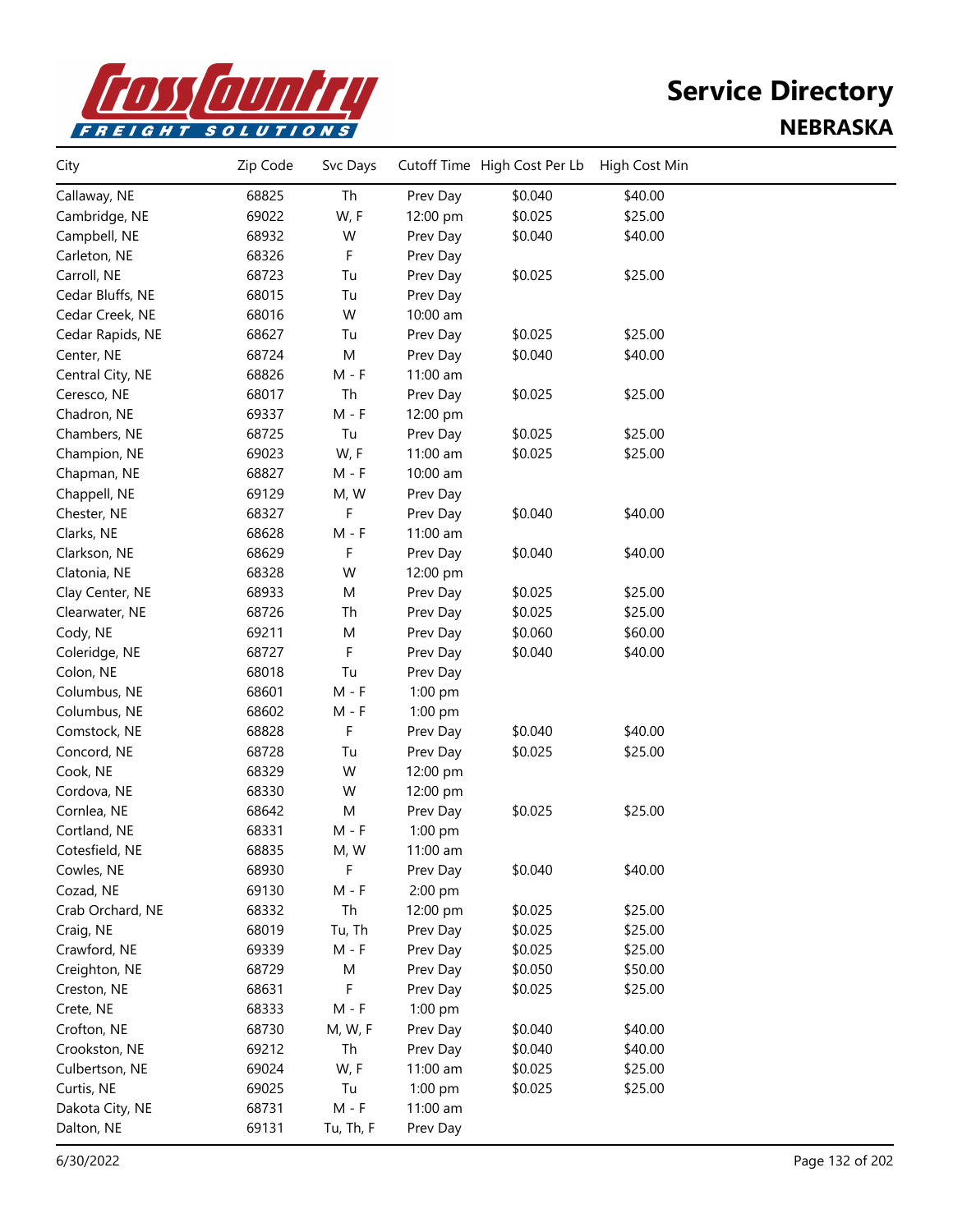

| City           | Zip Code | Svc Days  |          | Cutoff Time High Cost Per Lb | High Cost Min |  |
|----------------|----------|-----------|----------|------------------------------|---------------|--|
| Danbury, NE    | 69026    | F         | 12:00 pm | \$0.040                      | \$40.00       |  |
| Dannebrog, NE  | 68831    | M, W      | 10:00 am |                              |               |  |
| Davenport, NE  | 68335    | $M - F$   | 11:00 am | \$0.025                      | \$25.00       |  |
| Davey, NE      | 68336    | F         | 1:00 pm  | \$0.025                      | \$25.00       |  |
| David City, NE | 68632    | $M - F$   | 10:00 am |                              |               |  |
| Dawson, NE     | 68337    | F         | 12:00 pm | \$0.040                      | \$40.00       |  |
| Daykin, NE     | 68338    | M         | 12:00 pm | \$0.040                      | \$40.00       |  |
| Decatur, NE    | 68020    | Tu        | Prev Day | \$0.025                      | \$25.00       |  |
| Denton, NE     | 68339    | M         | 1:00 pm  |                              |               |  |
| Deshler, NE    | 68340    | M - F     | 1:00 pm  |                              |               |  |
| Deweese, NE    | 68934    | W         | Prev Day | \$0.040                      | \$40.00       |  |
| Dewitt, NE     | 68341    | Tu, Th    | 12:00 pm |                              |               |  |
| Dickens, NE    | 69132    | W         | 11:00 am | \$0.025                      | \$25.00       |  |
| Diller, NE     | 68342    | Tu, Th    | Prev Day | \$0.040                      | \$40.00       |  |
| Dix, NE        | 69133    | $M - F$   | Prev Day |                              |               |  |
| Dixon, NE      | 68732    | Tu        | Prev Day | \$0.025                      | \$25.00       |  |
| Dodge, NE      | 68633    | W         | Prev Day | \$0.025                      | \$25.00       |  |
| Doniphan, NE   | 68832    | $M - F$   | 1:00 pm  |                              |               |  |
| Dorchester, NE | 68343    | W         | 12:00 pm | \$0.025                      | \$25.00       |  |
| Douglas, NE    | 68344    | Th        | Prev Day | \$0.040                      | \$40.00       |  |
| Du Bois, NE    | 68345    | Th        | Prev Day | \$0.040                      | \$40.00       |  |
| Dunbar, NE     | 68346    | W, F      | Prev Day |                              |               |  |
| Dunbar, NE     | 68382    | W, F      | Prev Day |                              |               |  |
| Duncan, NE     | 68634    | $M - F$   | 11:00 am |                              |               |  |
| Dunning, NE    | 68833    | Tu, Th    | Prev Day | \$0.025                      | \$25.00       |  |
| Dwight, NE     | 68635    | Th        | Prev Day | \$0.025                      | \$25.00       |  |
| Eagle, NE      | 68347    | M         | 1:00 pm  |                              |               |  |
| Eddyville, NE  | 68834    | Th        | Prev Day | \$0.040                      | \$40.00       |  |
| Edgar, NE      | 68935    | W         | Prev Day | \$0.025                      | \$25.00       |  |
| Edison, NE     | 68936    | F         | Prev Day | \$0.040                      | \$40.00       |  |
| Elba, NE       | 68835    | M, W      | Prev Day |                              |               |  |
| Elgin, NE      | 68636    | Tu, Th    | Prev Day |                              |               |  |
| Elk Creek, NE  | 68348    | Tu, Th    | Prev Day | \$0.040                      | \$40.00       |  |
| Elkhorn, NE    | 68022    | M - F     | 2:00 pm  |                              |               |  |
| Ellsworth, NE  | 69340    | M         | Prev Day | \$0.025                      | \$25.00       |  |
| Elm Creek, NE  | 68836    | Tu, Th    | Prev Day | \$0.025                      | \$25.00       |  |
| Elmwood, NE    | 68349    | ${\sf M}$ | 12:00 pm | \$0.025                      | \$25.00       |  |
| Elsie, NE      | 69134    | $M - F$   | 11:00 am |                              |               |  |
| Elsmere, NE    | 69135    | Tu        | Prev Day | \$0.075                      | \$75.00       |  |
| Elwood, NE     | 68937    | Tu, Th    | Prev Day | \$0.025                      | \$25.00       |  |
| Elyria, NE     | 68837    | W         | Prev Day | \$0.025                      | \$25.00       |  |
| Emerson, NE    | 68733    | Tu        | Prev Day | \$0.025                      | \$25.00       |  |
| Emmet, NE      | 68734    | Tu, Th    | Prev Day | \$0.025                      | \$25.00       |  |
| Enders, NE     | 69027    | W, F      | Prev Day | \$0.025                      | \$25.00       |  |
| Endicott, NE   | 68350    | M, W, F   | 12:00 pm | \$0.025                      | \$25.00       |  |
| Ericson, NE    | 68637    | Tu, Th    | Prev Day | \$0.025                      | \$25.00       |  |
| Eustis, NE     | 69028    | Tu, Th    | Prev Day | \$0.025                      | \$25.00       |  |
| Ewing, NE      | 68735    | Th        | Prev Day | \$0.025                      | \$25.00       |  |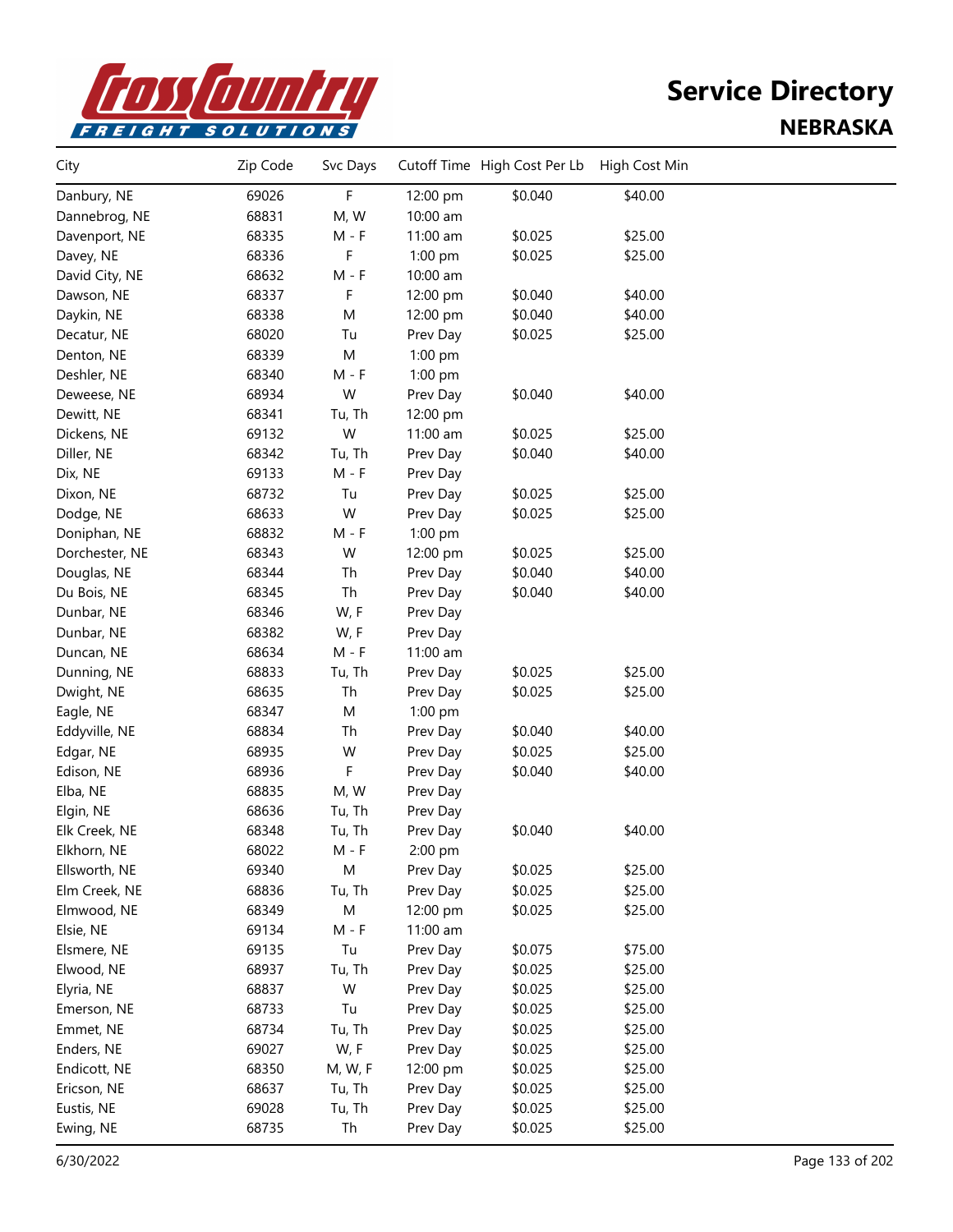

| 68351<br>M<br>\$0.025<br>\$25.00<br>Exeter, NE<br>Prev Day<br>68352<br>$M - F$<br>Fairbury, NE<br>12:00 pm<br>\$0.025<br>68938<br>M<br>10:00 am<br>\$25.00<br>Fairfield, NE<br>68354<br>$M - F$<br>10:00 am<br>Fairmont, NE<br>F<br>Falls City, NE<br>68355<br>\$0.025<br>\$25.00<br>Prev Day<br>69029<br>\$0.025<br>\$25.00<br>Farnam, NE<br>Tu, Th<br>Prev Day<br>Farwell, NE<br>68838<br>M, W<br>Prev Day<br>68357<br>W<br>Filley, NE<br>12:00 pm<br>68358<br>Firth, NE<br>M - F<br>12:00 pm<br>F<br>68044<br>\$0.025<br>\$25.00<br>Fontanelle, NE<br>Prev Day<br>\$0.040<br>\$40.00<br>Fordyce, NE<br>68736<br>M<br>Prev Day<br>F<br>\$0.025<br>\$25.00<br>Foster, NE<br>68737<br>Prev Day<br>F<br>\$0.025<br>\$25.00<br>Foster, NE<br>68765<br>Prev Day<br>F<br>68939<br>\$0.040<br>\$40.00<br>Franklin, NE<br>Prev Day<br>68025<br>$M - F$<br>Fremont, NE<br>3:00 pm<br>68026<br>Fremont, NE<br>M - F<br>3:00 pm<br>Friend, NE<br>68359<br>W, F<br>12:00 pm<br>68023<br>$M - F$<br>Ft Calhoun, NE<br>Prev Day<br>68638<br>Fullerton, NE<br>Tu, Th<br>Prev Day<br>Funk, NE<br>68940<br>$M - F$<br>10:00 am<br>${\sf M}$<br>68360<br>\$0.025<br>\$25.00<br>Garland, NE<br>12:00 pm<br>68632<br>Th<br>\$0.025<br>\$25.00<br>Garrison, NE<br>Prev Day<br>68361<br>$M - F$<br>11:00 am<br>Geneva, NE<br>68640<br>Genoa, NE<br>Tu, Th<br>10:00 am<br>69341<br>$M - F$<br>Gering, NE<br>4:00 pm<br>68840<br>$M - F$<br>Gibbon, NE<br>$11:00$ am<br>${\sf M}$<br>\$0.040<br>\$40.00<br>68362<br>Gilead, NE<br>Prev Day<br>68841<br>$M - F$<br>10:00 am<br>Giltner, NE<br>\$40.00<br>68352<br>M<br>\$0.040<br>Gladstone, NE<br>Prev Day<br>W<br>Glenvil, NE<br>68941<br>\$0.025<br>\$25.00<br>10:00 am<br>Goehner, NE<br>68364<br>$M - F$<br>Prev Day<br>Gordon, NE<br>69343<br>M - F<br>12:00 pm<br>69138<br>Gothenburg, NE<br>M - F<br>2:00 pm<br>Grafton, NE<br>68365<br>W<br>Prev Day<br>68801<br>$M - F$<br>Grand Island, NE<br>3:00 pm<br>Grand Island, NE<br>68802<br>$M - F$<br>3:00 pm<br>Grand Island, NE<br>68803<br>$M - F$<br>3:00 pm<br>69140<br>$M - F$<br>Grant, NE<br>11:00 am<br>68842<br>Greeley, NE<br>Tu<br>Prev Day<br>68366<br>$M - F$<br>Greenwood, NE<br>1:00 pm<br>68367<br>Tu<br>\$0.025<br>\$25.00<br>Gresham, NE<br>Prev Day<br>68028<br>$M - F$<br>Gretna, NE<br>2:00 pm<br>F<br>68942<br>\$0.040<br>\$40.00<br>Guide Rock, NE<br>Prev Day<br>69141<br>Gurley, NE<br>Tu, Th<br>Prev Day<br>68738<br>$M - F$<br>10:00 am<br>Hadar, NE<br>Th<br>69030<br>\$0.070<br>\$70.00<br>Haigler, NE<br>Prev Day<br>Hallam, NE<br>68368<br>$M - F$<br>12:00 pm<br>69142<br>Tu, Th<br>Prev Day<br>\$0.025<br>\$25.00<br>Halsey, NE | City | Zip Code | Svc Days | Cutoff Time High Cost Per Lb | High Cost Min |  |
|--------------------------------------------------------------------------------------------------------------------------------------------------------------------------------------------------------------------------------------------------------------------------------------------------------------------------------------------------------------------------------------------------------------------------------------------------------------------------------------------------------------------------------------------------------------------------------------------------------------------------------------------------------------------------------------------------------------------------------------------------------------------------------------------------------------------------------------------------------------------------------------------------------------------------------------------------------------------------------------------------------------------------------------------------------------------------------------------------------------------------------------------------------------------------------------------------------------------------------------------------------------------------------------------------------------------------------------------------------------------------------------------------------------------------------------------------------------------------------------------------------------------------------------------------------------------------------------------------------------------------------------------------------------------------------------------------------------------------------------------------------------------------------------------------------------------------------------------------------------------------------------------------------------------------------------------------------------------------------------------------------------------------------------------------------------------------------------------------------------------------------------------------------------------------------------------------------------------------------------------------------------------------------------------------------------------------------------------------------------------------------------------------------------------------------------------------------------------------------------------------------------------------------------------------------------------------------------------------------------------------------------------------|------|----------|----------|------------------------------|---------------|--|
|                                                                                                                                                                                                                                                                                                                                                                                                                                                                                                                                                                                                                                                                                                                                                                                                                                                                                                                                                                                                                                                                                                                                                                                                                                                                                                                                                                                                                                                                                                                                                                                                                                                                                                                                                                                                                                                                                                                                                                                                                                                                                                                                                                                                                                                                                                                                                                                                                                                                                                                                                                                                                                                  |      |          |          |                              |               |  |
|                                                                                                                                                                                                                                                                                                                                                                                                                                                                                                                                                                                                                                                                                                                                                                                                                                                                                                                                                                                                                                                                                                                                                                                                                                                                                                                                                                                                                                                                                                                                                                                                                                                                                                                                                                                                                                                                                                                                                                                                                                                                                                                                                                                                                                                                                                                                                                                                                                                                                                                                                                                                                                                  |      |          |          |                              |               |  |
|                                                                                                                                                                                                                                                                                                                                                                                                                                                                                                                                                                                                                                                                                                                                                                                                                                                                                                                                                                                                                                                                                                                                                                                                                                                                                                                                                                                                                                                                                                                                                                                                                                                                                                                                                                                                                                                                                                                                                                                                                                                                                                                                                                                                                                                                                                                                                                                                                                                                                                                                                                                                                                                  |      |          |          |                              |               |  |
|                                                                                                                                                                                                                                                                                                                                                                                                                                                                                                                                                                                                                                                                                                                                                                                                                                                                                                                                                                                                                                                                                                                                                                                                                                                                                                                                                                                                                                                                                                                                                                                                                                                                                                                                                                                                                                                                                                                                                                                                                                                                                                                                                                                                                                                                                                                                                                                                                                                                                                                                                                                                                                                  |      |          |          |                              |               |  |
|                                                                                                                                                                                                                                                                                                                                                                                                                                                                                                                                                                                                                                                                                                                                                                                                                                                                                                                                                                                                                                                                                                                                                                                                                                                                                                                                                                                                                                                                                                                                                                                                                                                                                                                                                                                                                                                                                                                                                                                                                                                                                                                                                                                                                                                                                                                                                                                                                                                                                                                                                                                                                                                  |      |          |          |                              |               |  |
|                                                                                                                                                                                                                                                                                                                                                                                                                                                                                                                                                                                                                                                                                                                                                                                                                                                                                                                                                                                                                                                                                                                                                                                                                                                                                                                                                                                                                                                                                                                                                                                                                                                                                                                                                                                                                                                                                                                                                                                                                                                                                                                                                                                                                                                                                                                                                                                                                                                                                                                                                                                                                                                  |      |          |          |                              |               |  |
|                                                                                                                                                                                                                                                                                                                                                                                                                                                                                                                                                                                                                                                                                                                                                                                                                                                                                                                                                                                                                                                                                                                                                                                                                                                                                                                                                                                                                                                                                                                                                                                                                                                                                                                                                                                                                                                                                                                                                                                                                                                                                                                                                                                                                                                                                                                                                                                                                                                                                                                                                                                                                                                  |      |          |          |                              |               |  |
|                                                                                                                                                                                                                                                                                                                                                                                                                                                                                                                                                                                                                                                                                                                                                                                                                                                                                                                                                                                                                                                                                                                                                                                                                                                                                                                                                                                                                                                                                                                                                                                                                                                                                                                                                                                                                                                                                                                                                                                                                                                                                                                                                                                                                                                                                                                                                                                                                                                                                                                                                                                                                                                  |      |          |          |                              |               |  |
|                                                                                                                                                                                                                                                                                                                                                                                                                                                                                                                                                                                                                                                                                                                                                                                                                                                                                                                                                                                                                                                                                                                                                                                                                                                                                                                                                                                                                                                                                                                                                                                                                                                                                                                                                                                                                                                                                                                                                                                                                                                                                                                                                                                                                                                                                                                                                                                                                                                                                                                                                                                                                                                  |      |          |          |                              |               |  |
|                                                                                                                                                                                                                                                                                                                                                                                                                                                                                                                                                                                                                                                                                                                                                                                                                                                                                                                                                                                                                                                                                                                                                                                                                                                                                                                                                                                                                                                                                                                                                                                                                                                                                                                                                                                                                                                                                                                                                                                                                                                                                                                                                                                                                                                                                                                                                                                                                                                                                                                                                                                                                                                  |      |          |          |                              |               |  |
|                                                                                                                                                                                                                                                                                                                                                                                                                                                                                                                                                                                                                                                                                                                                                                                                                                                                                                                                                                                                                                                                                                                                                                                                                                                                                                                                                                                                                                                                                                                                                                                                                                                                                                                                                                                                                                                                                                                                                                                                                                                                                                                                                                                                                                                                                                                                                                                                                                                                                                                                                                                                                                                  |      |          |          |                              |               |  |
|                                                                                                                                                                                                                                                                                                                                                                                                                                                                                                                                                                                                                                                                                                                                                                                                                                                                                                                                                                                                                                                                                                                                                                                                                                                                                                                                                                                                                                                                                                                                                                                                                                                                                                                                                                                                                                                                                                                                                                                                                                                                                                                                                                                                                                                                                                                                                                                                                                                                                                                                                                                                                                                  |      |          |          |                              |               |  |
|                                                                                                                                                                                                                                                                                                                                                                                                                                                                                                                                                                                                                                                                                                                                                                                                                                                                                                                                                                                                                                                                                                                                                                                                                                                                                                                                                                                                                                                                                                                                                                                                                                                                                                                                                                                                                                                                                                                                                                                                                                                                                                                                                                                                                                                                                                                                                                                                                                                                                                                                                                                                                                                  |      |          |          |                              |               |  |
|                                                                                                                                                                                                                                                                                                                                                                                                                                                                                                                                                                                                                                                                                                                                                                                                                                                                                                                                                                                                                                                                                                                                                                                                                                                                                                                                                                                                                                                                                                                                                                                                                                                                                                                                                                                                                                                                                                                                                                                                                                                                                                                                                                                                                                                                                                                                                                                                                                                                                                                                                                                                                                                  |      |          |          |                              |               |  |
|                                                                                                                                                                                                                                                                                                                                                                                                                                                                                                                                                                                                                                                                                                                                                                                                                                                                                                                                                                                                                                                                                                                                                                                                                                                                                                                                                                                                                                                                                                                                                                                                                                                                                                                                                                                                                                                                                                                                                                                                                                                                                                                                                                                                                                                                                                                                                                                                                                                                                                                                                                                                                                                  |      |          |          |                              |               |  |
|                                                                                                                                                                                                                                                                                                                                                                                                                                                                                                                                                                                                                                                                                                                                                                                                                                                                                                                                                                                                                                                                                                                                                                                                                                                                                                                                                                                                                                                                                                                                                                                                                                                                                                                                                                                                                                                                                                                                                                                                                                                                                                                                                                                                                                                                                                                                                                                                                                                                                                                                                                                                                                                  |      |          |          |                              |               |  |
|                                                                                                                                                                                                                                                                                                                                                                                                                                                                                                                                                                                                                                                                                                                                                                                                                                                                                                                                                                                                                                                                                                                                                                                                                                                                                                                                                                                                                                                                                                                                                                                                                                                                                                                                                                                                                                                                                                                                                                                                                                                                                                                                                                                                                                                                                                                                                                                                                                                                                                                                                                                                                                                  |      |          |          |                              |               |  |
|                                                                                                                                                                                                                                                                                                                                                                                                                                                                                                                                                                                                                                                                                                                                                                                                                                                                                                                                                                                                                                                                                                                                                                                                                                                                                                                                                                                                                                                                                                                                                                                                                                                                                                                                                                                                                                                                                                                                                                                                                                                                                                                                                                                                                                                                                                                                                                                                                                                                                                                                                                                                                                                  |      |          |          |                              |               |  |
|                                                                                                                                                                                                                                                                                                                                                                                                                                                                                                                                                                                                                                                                                                                                                                                                                                                                                                                                                                                                                                                                                                                                                                                                                                                                                                                                                                                                                                                                                                                                                                                                                                                                                                                                                                                                                                                                                                                                                                                                                                                                                                                                                                                                                                                                                                                                                                                                                                                                                                                                                                                                                                                  |      |          |          |                              |               |  |
|                                                                                                                                                                                                                                                                                                                                                                                                                                                                                                                                                                                                                                                                                                                                                                                                                                                                                                                                                                                                                                                                                                                                                                                                                                                                                                                                                                                                                                                                                                                                                                                                                                                                                                                                                                                                                                                                                                                                                                                                                                                                                                                                                                                                                                                                                                                                                                                                                                                                                                                                                                                                                                                  |      |          |          |                              |               |  |
|                                                                                                                                                                                                                                                                                                                                                                                                                                                                                                                                                                                                                                                                                                                                                                                                                                                                                                                                                                                                                                                                                                                                                                                                                                                                                                                                                                                                                                                                                                                                                                                                                                                                                                                                                                                                                                                                                                                                                                                                                                                                                                                                                                                                                                                                                                                                                                                                                                                                                                                                                                                                                                                  |      |          |          |                              |               |  |
|                                                                                                                                                                                                                                                                                                                                                                                                                                                                                                                                                                                                                                                                                                                                                                                                                                                                                                                                                                                                                                                                                                                                                                                                                                                                                                                                                                                                                                                                                                                                                                                                                                                                                                                                                                                                                                                                                                                                                                                                                                                                                                                                                                                                                                                                                                                                                                                                                                                                                                                                                                                                                                                  |      |          |          |                              |               |  |
|                                                                                                                                                                                                                                                                                                                                                                                                                                                                                                                                                                                                                                                                                                                                                                                                                                                                                                                                                                                                                                                                                                                                                                                                                                                                                                                                                                                                                                                                                                                                                                                                                                                                                                                                                                                                                                                                                                                                                                                                                                                                                                                                                                                                                                                                                                                                                                                                                                                                                                                                                                                                                                                  |      |          |          |                              |               |  |
|                                                                                                                                                                                                                                                                                                                                                                                                                                                                                                                                                                                                                                                                                                                                                                                                                                                                                                                                                                                                                                                                                                                                                                                                                                                                                                                                                                                                                                                                                                                                                                                                                                                                                                                                                                                                                                                                                                                                                                                                                                                                                                                                                                                                                                                                                                                                                                                                                                                                                                                                                                                                                                                  |      |          |          |                              |               |  |
|                                                                                                                                                                                                                                                                                                                                                                                                                                                                                                                                                                                                                                                                                                                                                                                                                                                                                                                                                                                                                                                                                                                                                                                                                                                                                                                                                                                                                                                                                                                                                                                                                                                                                                                                                                                                                                                                                                                                                                                                                                                                                                                                                                                                                                                                                                                                                                                                                                                                                                                                                                                                                                                  |      |          |          |                              |               |  |
|                                                                                                                                                                                                                                                                                                                                                                                                                                                                                                                                                                                                                                                                                                                                                                                                                                                                                                                                                                                                                                                                                                                                                                                                                                                                                                                                                                                                                                                                                                                                                                                                                                                                                                                                                                                                                                                                                                                                                                                                                                                                                                                                                                                                                                                                                                                                                                                                                                                                                                                                                                                                                                                  |      |          |          |                              |               |  |
|                                                                                                                                                                                                                                                                                                                                                                                                                                                                                                                                                                                                                                                                                                                                                                                                                                                                                                                                                                                                                                                                                                                                                                                                                                                                                                                                                                                                                                                                                                                                                                                                                                                                                                                                                                                                                                                                                                                                                                                                                                                                                                                                                                                                                                                                                                                                                                                                                                                                                                                                                                                                                                                  |      |          |          |                              |               |  |
|                                                                                                                                                                                                                                                                                                                                                                                                                                                                                                                                                                                                                                                                                                                                                                                                                                                                                                                                                                                                                                                                                                                                                                                                                                                                                                                                                                                                                                                                                                                                                                                                                                                                                                                                                                                                                                                                                                                                                                                                                                                                                                                                                                                                                                                                                                                                                                                                                                                                                                                                                                                                                                                  |      |          |          |                              |               |  |
|                                                                                                                                                                                                                                                                                                                                                                                                                                                                                                                                                                                                                                                                                                                                                                                                                                                                                                                                                                                                                                                                                                                                                                                                                                                                                                                                                                                                                                                                                                                                                                                                                                                                                                                                                                                                                                                                                                                                                                                                                                                                                                                                                                                                                                                                                                                                                                                                                                                                                                                                                                                                                                                  |      |          |          |                              |               |  |
|                                                                                                                                                                                                                                                                                                                                                                                                                                                                                                                                                                                                                                                                                                                                                                                                                                                                                                                                                                                                                                                                                                                                                                                                                                                                                                                                                                                                                                                                                                                                                                                                                                                                                                                                                                                                                                                                                                                                                                                                                                                                                                                                                                                                                                                                                                                                                                                                                                                                                                                                                                                                                                                  |      |          |          |                              |               |  |
|                                                                                                                                                                                                                                                                                                                                                                                                                                                                                                                                                                                                                                                                                                                                                                                                                                                                                                                                                                                                                                                                                                                                                                                                                                                                                                                                                                                                                                                                                                                                                                                                                                                                                                                                                                                                                                                                                                                                                                                                                                                                                                                                                                                                                                                                                                                                                                                                                                                                                                                                                                                                                                                  |      |          |          |                              |               |  |
|                                                                                                                                                                                                                                                                                                                                                                                                                                                                                                                                                                                                                                                                                                                                                                                                                                                                                                                                                                                                                                                                                                                                                                                                                                                                                                                                                                                                                                                                                                                                                                                                                                                                                                                                                                                                                                                                                                                                                                                                                                                                                                                                                                                                                                                                                                                                                                                                                                                                                                                                                                                                                                                  |      |          |          |                              |               |  |
|                                                                                                                                                                                                                                                                                                                                                                                                                                                                                                                                                                                                                                                                                                                                                                                                                                                                                                                                                                                                                                                                                                                                                                                                                                                                                                                                                                                                                                                                                                                                                                                                                                                                                                                                                                                                                                                                                                                                                                                                                                                                                                                                                                                                                                                                                                                                                                                                                                                                                                                                                                                                                                                  |      |          |          |                              |               |  |
|                                                                                                                                                                                                                                                                                                                                                                                                                                                                                                                                                                                                                                                                                                                                                                                                                                                                                                                                                                                                                                                                                                                                                                                                                                                                                                                                                                                                                                                                                                                                                                                                                                                                                                                                                                                                                                                                                                                                                                                                                                                                                                                                                                                                                                                                                                                                                                                                                                                                                                                                                                                                                                                  |      |          |          |                              |               |  |
|                                                                                                                                                                                                                                                                                                                                                                                                                                                                                                                                                                                                                                                                                                                                                                                                                                                                                                                                                                                                                                                                                                                                                                                                                                                                                                                                                                                                                                                                                                                                                                                                                                                                                                                                                                                                                                                                                                                                                                                                                                                                                                                                                                                                                                                                                                                                                                                                                                                                                                                                                                                                                                                  |      |          |          |                              |               |  |
|                                                                                                                                                                                                                                                                                                                                                                                                                                                                                                                                                                                                                                                                                                                                                                                                                                                                                                                                                                                                                                                                                                                                                                                                                                                                                                                                                                                                                                                                                                                                                                                                                                                                                                                                                                                                                                                                                                                                                                                                                                                                                                                                                                                                                                                                                                                                                                                                                                                                                                                                                                                                                                                  |      |          |          |                              |               |  |
|                                                                                                                                                                                                                                                                                                                                                                                                                                                                                                                                                                                                                                                                                                                                                                                                                                                                                                                                                                                                                                                                                                                                                                                                                                                                                                                                                                                                                                                                                                                                                                                                                                                                                                                                                                                                                                                                                                                                                                                                                                                                                                                                                                                                                                                                                                                                                                                                                                                                                                                                                                                                                                                  |      |          |          |                              |               |  |
|                                                                                                                                                                                                                                                                                                                                                                                                                                                                                                                                                                                                                                                                                                                                                                                                                                                                                                                                                                                                                                                                                                                                                                                                                                                                                                                                                                                                                                                                                                                                                                                                                                                                                                                                                                                                                                                                                                                                                                                                                                                                                                                                                                                                                                                                                                                                                                                                                                                                                                                                                                                                                                                  |      |          |          |                              |               |  |
|                                                                                                                                                                                                                                                                                                                                                                                                                                                                                                                                                                                                                                                                                                                                                                                                                                                                                                                                                                                                                                                                                                                                                                                                                                                                                                                                                                                                                                                                                                                                                                                                                                                                                                                                                                                                                                                                                                                                                                                                                                                                                                                                                                                                                                                                                                                                                                                                                                                                                                                                                                                                                                                  |      |          |          |                              |               |  |
|                                                                                                                                                                                                                                                                                                                                                                                                                                                                                                                                                                                                                                                                                                                                                                                                                                                                                                                                                                                                                                                                                                                                                                                                                                                                                                                                                                                                                                                                                                                                                                                                                                                                                                                                                                                                                                                                                                                                                                                                                                                                                                                                                                                                                                                                                                                                                                                                                                                                                                                                                                                                                                                  |      |          |          |                              |               |  |
|                                                                                                                                                                                                                                                                                                                                                                                                                                                                                                                                                                                                                                                                                                                                                                                                                                                                                                                                                                                                                                                                                                                                                                                                                                                                                                                                                                                                                                                                                                                                                                                                                                                                                                                                                                                                                                                                                                                                                                                                                                                                                                                                                                                                                                                                                                                                                                                                                                                                                                                                                                                                                                                  |      |          |          |                              |               |  |
|                                                                                                                                                                                                                                                                                                                                                                                                                                                                                                                                                                                                                                                                                                                                                                                                                                                                                                                                                                                                                                                                                                                                                                                                                                                                                                                                                                                                                                                                                                                                                                                                                                                                                                                                                                                                                                                                                                                                                                                                                                                                                                                                                                                                                                                                                                                                                                                                                                                                                                                                                                                                                                                  |      |          |          |                              |               |  |
|                                                                                                                                                                                                                                                                                                                                                                                                                                                                                                                                                                                                                                                                                                                                                                                                                                                                                                                                                                                                                                                                                                                                                                                                                                                                                                                                                                                                                                                                                                                                                                                                                                                                                                                                                                                                                                                                                                                                                                                                                                                                                                                                                                                                                                                                                                                                                                                                                                                                                                                                                                                                                                                  |      |          |          |                              |               |  |
|                                                                                                                                                                                                                                                                                                                                                                                                                                                                                                                                                                                                                                                                                                                                                                                                                                                                                                                                                                                                                                                                                                                                                                                                                                                                                                                                                                                                                                                                                                                                                                                                                                                                                                                                                                                                                                                                                                                                                                                                                                                                                                                                                                                                                                                                                                                                                                                                                                                                                                                                                                                                                                                  |      |          |          |                              |               |  |
|                                                                                                                                                                                                                                                                                                                                                                                                                                                                                                                                                                                                                                                                                                                                                                                                                                                                                                                                                                                                                                                                                                                                                                                                                                                                                                                                                                                                                                                                                                                                                                                                                                                                                                                                                                                                                                                                                                                                                                                                                                                                                                                                                                                                                                                                                                                                                                                                                                                                                                                                                                                                                                                  |      |          |          |                              |               |  |
|                                                                                                                                                                                                                                                                                                                                                                                                                                                                                                                                                                                                                                                                                                                                                                                                                                                                                                                                                                                                                                                                                                                                                                                                                                                                                                                                                                                                                                                                                                                                                                                                                                                                                                                                                                                                                                                                                                                                                                                                                                                                                                                                                                                                                                                                                                                                                                                                                                                                                                                                                                                                                                                  |      |          |          |                              |               |  |
|                                                                                                                                                                                                                                                                                                                                                                                                                                                                                                                                                                                                                                                                                                                                                                                                                                                                                                                                                                                                                                                                                                                                                                                                                                                                                                                                                                                                                                                                                                                                                                                                                                                                                                                                                                                                                                                                                                                                                                                                                                                                                                                                                                                                                                                                                                                                                                                                                                                                                                                                                                                                                                                  |      |          |          |                              |               |  |
|                                                                                                                                                                                                                                                                                                                                                                                                                                                                                                                                                                                                                                                                                                                                                                                                                                                                                                                                                                                                                                                                                                                                                                                                                                                                                                                                                                                                                                                                                                                                                                                                                                                                                                                                                                                                                                                                                                                                                                                                                                                                                                                                                                                                                                                                                                                                                                                                                                                                                                                                                                                                                                                  |      |          |          |                              |               |  |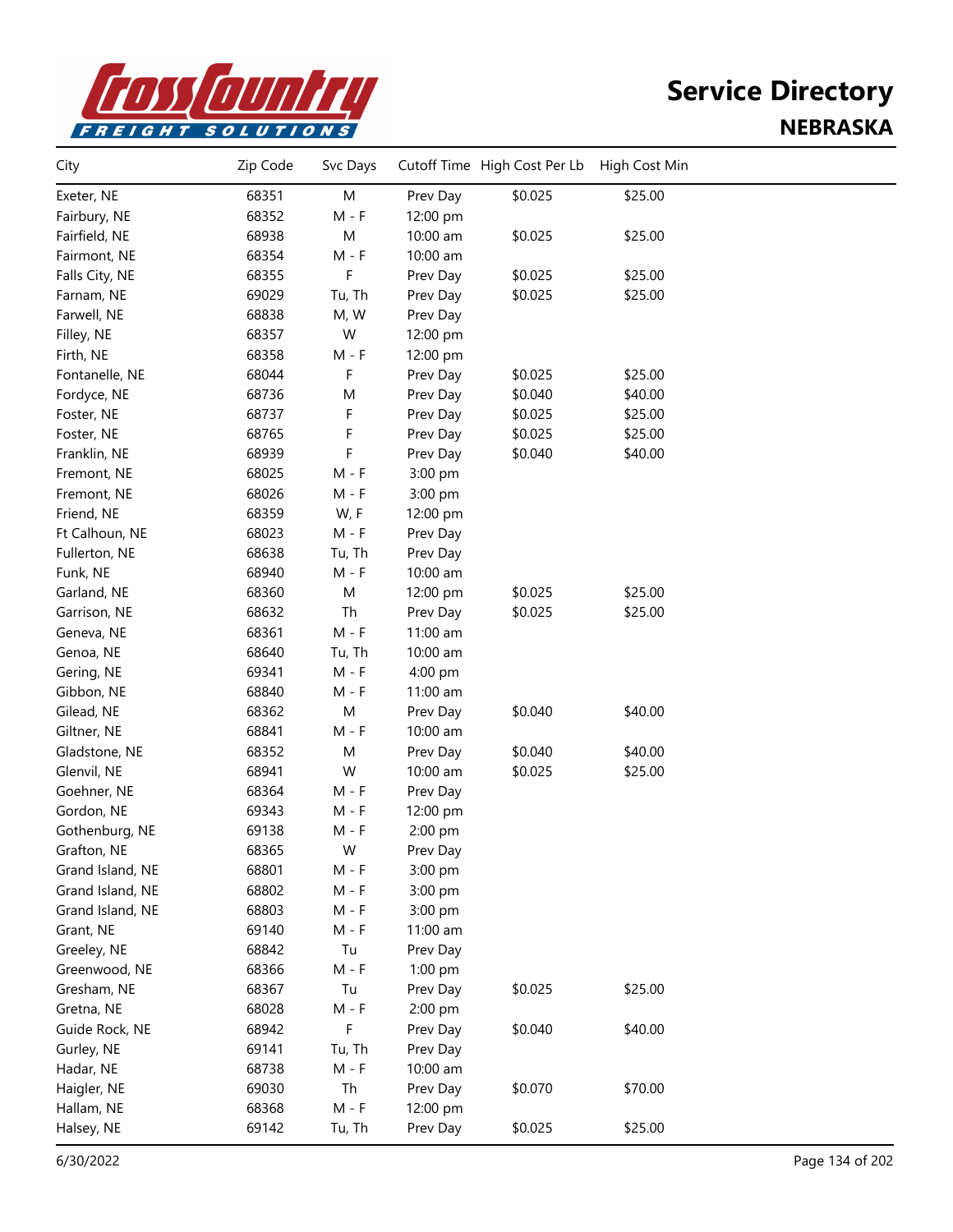

| City             | Zip Code | Svc Days |          | Cutoff Time High Cost Per Lb | High Cost Min |  |
|------------------|----------|----------|----------|------------------------------|---------------|--|
| Hamlet, NE       | 69031    | W        | Prev Day | \$0.025                      | \$25.00       |  |
| Hamlet, NE       | 69040    | W        | Prev Day | \$0.025                      | \$25.00       |  |
| Hampton, NE      | 68843    | $M - F$  | 10:00 am |                              |               |  |
| Hardy, NE        | 68943    | F        | Prev Day | \$0.040                      | \$40.00       |  |
| Harrisburg, NE   | 69345    | $M - F$  | Prev Day | \$0.025                      | \$25.00       |  |
| Harrison, NE     | 69346    | F        | Prev Day | \$0.025                      | \$25.00       |  |
| Hartington, NE   | 68739    | M, W, F  | Prev Day | \$0.040                      | \$40.00       |  |
| Harvard, NE      | 68944    | W        | Prev Day |                              |               |  |
| Hastings, NE     | 68901    | M - F    | 1:00 pm  |                              |               |  |
| Hastings, NE     | 68902    | M - F    | 1:00 pm  |                              |               |  |
| Hay Springs, NE  | 69347    | M - F    | Prev Day |                              |               |  |
| Hayes Center, NE | 69032    | W        | Prev Day | \$0.025                      | \$25.00       |  |
| Hazard, NE       | 68844    | M, W, F  | Prev Day |                              |               |  |
| Heartwell, NE    | 68945    | W        | Prev Day |                              |               |  |
| Hebron, NE       | 68370    | M - F    | 10:00 am | \$0.025                      | \$25.00       |  |
| Hemingford, NE   | 69348    | $M - F$  | Prev Day | \$0.025                      | \$25.00       |  |
| Henderson, NE    | 68371    | M - F    | Prev Day |                              |               |  |
| Hendley, NE      | 68946    | F        | Prev Day | \$0.040                      | \$40.00       |  |
| Henry, NE        | 69349    | $M - F$  | 10:00 am |                              |               |  |
| Henry, NE        | 69358    | Tu, F    | 10:00 am |                              |               |  |
| Herman, NE       | 68029    | Tu       | Prev Day | \$0.025                      | \$25.00       |  |
| Hershey, NE      | 69143    | $M - F$  | 1:00 pm  |                              |               |  |
| Hickman, NE      | 68372    | W, F     | 12:00 pm | \$0.025                      | \$25.00       |  |
| Hildreth, NE     | 68947    | W        | Prev Day | \$0.040                      | \$40.00       |  |
| Holbrook, NE     | 68948    | W, F     | 12:00 pm | \$0.025                      | \$25.00       |  |
| Holdrege, NE     | 68949    | M - F    | 10:00 am |                              |               |  |
| Holdrege, NE     | 68969    | $M - F$  | 10:00 am |                              |               |  |
| Holland, NE      | 68372    | M        | Prev Day |                              |               |  |
| Holmesville, NE  | 68310    | F        | Prev Day | \$0.025                      | \$25.00       |  |
| Holmesville, NE  | 68374    | Tu, Th   | Prev Day | \$0.025                      | \$25.00       |  |
| Holstein, NE     | 68950    | W        | 10:00 am | \$0.025                      | \$25.00       |  |
| Homer, NE        | 68030    | Tu       | Prev Day | \$0.025                      | \$25.00       |  |
| Hooper, NE       | 68031    | W        | Prev Day |                              |               |  |
| Hordville, NE    | 68846    | M - F    | Prev Day |                              |               |  |
| Hoskins, NE      | 68740    | Th       | Prev Day | \$0.025                      | \$25.00       |  |
| Howells, NE      | 68641    | W        | Prev Day | \$0.040                      | \$40.00       |  |
| Hubbard, NE      | 68741    | Tu       | Prev Day | \$0.025                      | \$25.00       |  |
| Hubbell, NE      | 68375    | F        | Prev Day | \$0.040                      | \$40.00       |  |
| Humboldt, NE     | 68376    | F        | Prev Day | \$0.040                      | \$40.00       |  |
| Humphrey, NE     | 68642    | $M - F$  | Prev Day |                              |               |  |
| Huntley, NE      | 68971    | F        | Prev Day | \$0.040                      | \$40.00       |  |
| Hyannis, NE      | 69350    | M        | Prev Day | \$0.025                      | \$25.00       |  |
| Imperial, NE     | 69033    | $M - F$  | 11:00 am | \$0.025                      | \$25.00       |  |
| Inavale, NE      | 68952    | F        | Prev Day | \$0.040                      | \$40.00       |  |
| Indianola, NE    | 69034    | W, F     | 12:00 pm | \$0.025                      | \$25.00       |  |
| Inland, NE       | 68954    | W        | 10:00 am |                              |               |  |
| Inman, NE        | 68742    | Tu, Th   | Prev Day | \$0.025                      | \$25.00       |  |
| Ithaca, NE       | 68033    | M        | Prev Day | \$0.025                      | \$25.00       |  |
|                  |          |          |          |                              |               |  |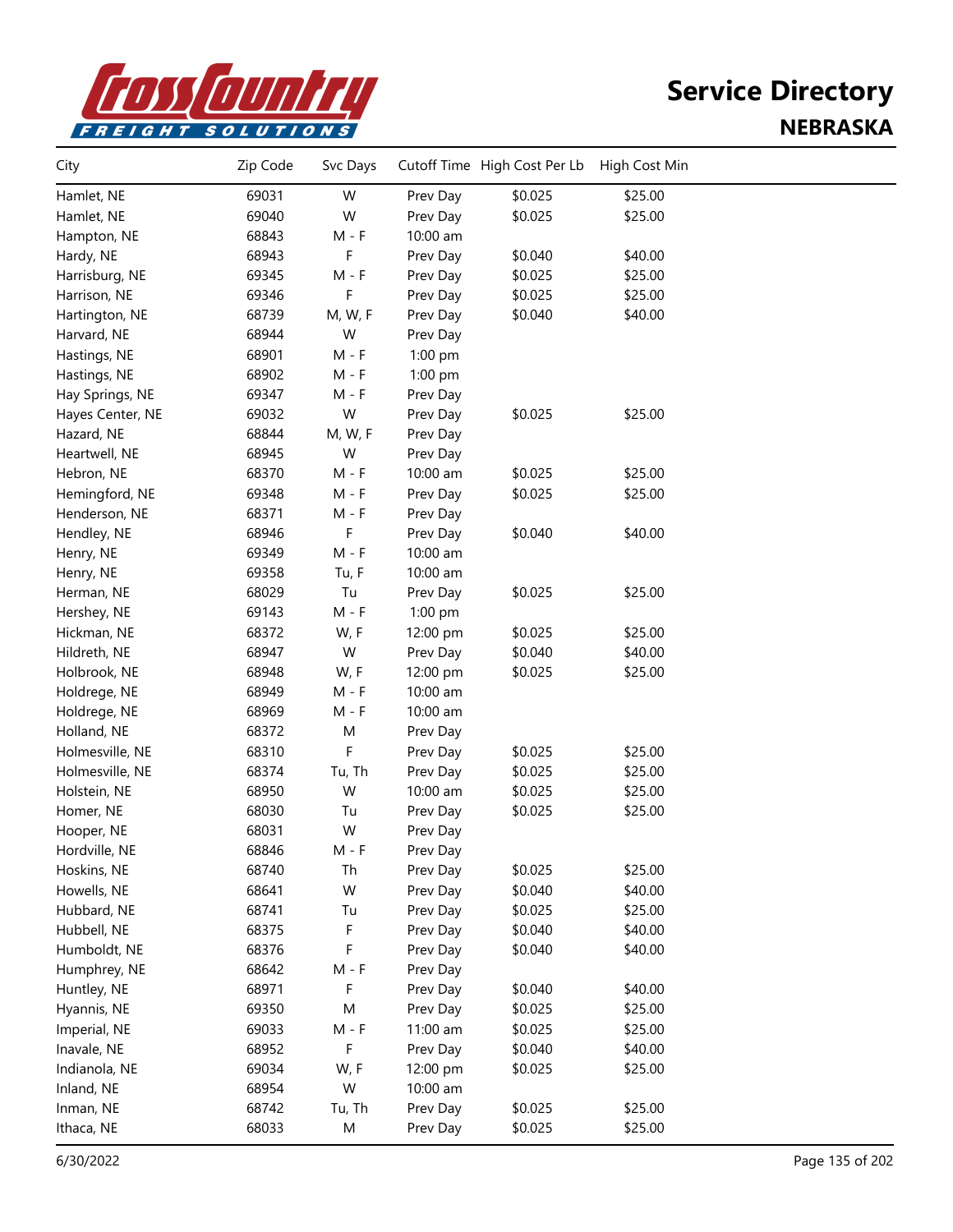

| City             | Zip Code | Svc Days     |           | Cutoff Time High Cost Per Lb | High Cost Min |  |
|------------------|----------|--------------|-----------|------------------------------|---------------|--|
| Jackson, NE      | 68743    | M            | Prev Day  | \$0.025                      | \$25.00       |  |
| Jansen, NE       | 68377    | M            | 12:00 pm  | \$0.025                      | \$25.00       |  |
| Johnson Lake, NE | 68937    | Tu, Th       | Prev Day  | \$0.025                      | \$25.00       |  |
| Johnson, NE      | 68378    | F            | Prev Day  |                              |               |  |
| Johnson, NE      | 68379    | F            | Prev Day  |                              |               |  |
| Johnstown, NE    | 69214    | Tu, Th       | Prev Day  | \$0.040                      | \$40.00       |  |
| Julian, NE       | 68379    | W            | Prev Day  |                              |               |  |
| Juniata, NE      | 68955    | $M - F$      | 11:00 am  |                              |               |  |
| Kearney, NE      | 68845    | $M - F$      | 3:00 pm   |                              |               |  |
| Kearney, NE      | 68847    | $M - F$      | 3:00 pm   |                              |               |  |
| Kearney, NE      | 68848    | M - F        | 3:00 pm   |                              |               |  |
| Kearney, NE      | 68849    | $M - F$      | 3:00 pm   |                              |               |  |
| Kenesaw, NE      | 68956    | Tu           | 11:00 am  |                              |               |  |
| Kennard, NE      | 68034    | F            | Prev Day  |                              |               |  |
| Keystone, NE     | 69144    | W            | Prev Day  | \$0.040                      | \$40.00       |  |
| Kilgore, NE      | 69216    | M            | Prev Day  | \$0.060                      | \$60.00       |  |
| Kimball, NE      | 69145    | $M - F$      | $9:00$ am |                              |               |  |
| La Vista, NE     | 68128    | $M - F$      | 3:30 pm   |                              |               |  |
| Lakeside, NE     | 69351    | M            | Prev Day  | \$0.025                      | \$25.00       |  |
| Lamar, NE        | 69023    | W            | 11:00 am  | \$0.040                      | \$40.00       |  |
| Laurel, NE       | 68745    | Tu           | Prev Day  | \$0.030                      | \$30.00       |  |
| Lawrence, NE     | 68957    | W            | 10:00 am  | \$0.040                      | \$40.00       |  |
| Lebanon, NE      | 69036    | F            | Prev Day  | \$0.040                      | \$40.00       |  |
| Leigh, NE        | 68643    | F            | Prev Day  | \$0.040                      | \$40.00       |  |
| Lemoyne, NE      | 69146    | W            | Prev Day  | \$0.040                      | \$40.00       |  |
| Leshara, NE      | 68035    | $M - F$      | Prev Day  |                              |               |  |
| Leshara, NE      | 68064    | M - F        | Prev Day  |                              |               |  |
| Lewellen, NE     | 69147    | M, W         | Prev Day  | \$0.040                      | \$40.00       |  |
| Lewiston, NE     | 68380    | M            | 12:00 pm  | \$0.025                      | \$25.00       |  |
| Lexington, NE    | 68850    | $M - F$      | 1:00 pm   |                              |               |  |
| Liberty, NE      | 68381    | Tu, Th       | 12:00 pm  | \$0.040                      | \$40.00       |  |
| Lincoln, NE      | 68501    | $M - F$      | 3:00 pm   |                              |               |  |
| Lincoln, NE      | 68502    | $M - F$      | 3:00 pm   |                              |               |  |
| Lincoln, NE      | 68503    | $M - F$      | 3:00 pm   |                              |               |  |
| Lincoln, NE      | 68504    | $M - F$      | 3:00 pm   |                              |               |  |
| Lincoln, NE      | 68505    | $M - F$      | 3:00 pm   |                              |               |  |
| Lincoln, NE      | 68505    | M, Tu, Th, F | 3:00 pm   |                              |               |  |
| Lincoln, NE      | 68506    | $M - F$      | 3:00 pm   |                              |               |  |
| Lincoln, NE      | 68507    | $M - F$      | 3:00 pm   |                              |               |  |
| Lincoln, NE      | 68508    | $M - F$      | 3:00 pm   |                              |               |  |
| Lincoln, NE      | 68509    | $M - F$      | 3:00 pm   |                              |               |  |
| Lincoln, NE      | 68510    | $M - F$      | 3:00 pm   |                              |               |  |
| Lincoln, NE      | 68512    | $M - F$      | 3:00 pm   |                              |               |  |
| Lincoln, NE      | 68514    | $M - F$      | 3:00 pm   |                              |               |  |
| Lincoln, NE      | 68516    | $M - F$      | 3:00 pm   |                              |               |  |
| Lincoln, NE      | 68517    | $M - F$      | 3:00 pm   |                              |               |  |
| Lincoln, NE      | 68520    | $M - F$      | 3:00 pm   |                              |               |  |
| Lincoln, NE      | 68521    | $M - F$      | 3:00 pm   |                              |               |  |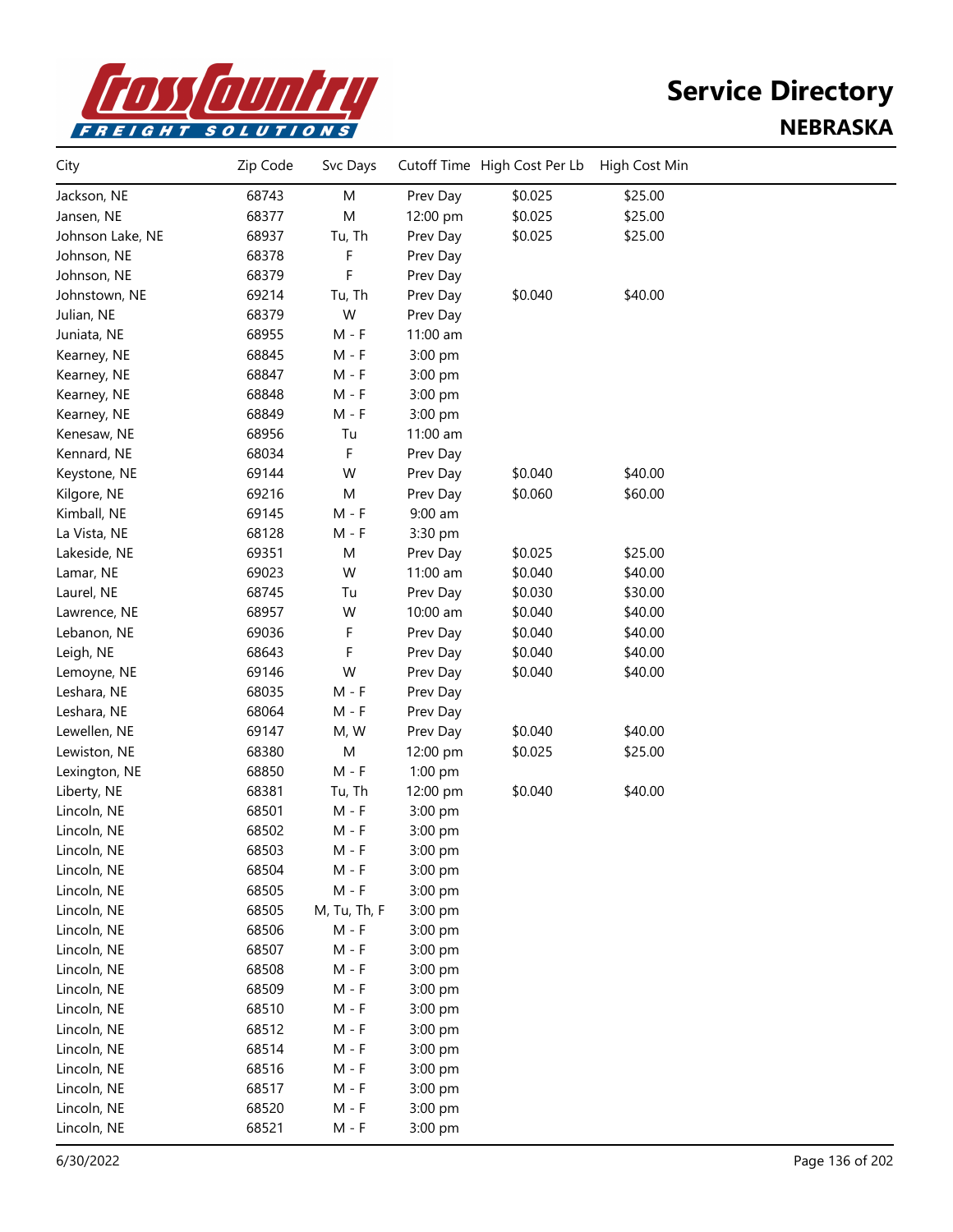

| City                | Zip Code | Svc Days |          | Cutoff Time High Cost Per Lb High Cost Min |         |  |
|---------------------|----------|----------|----------|--------------------------------------------|---------|--|
| Lincoln, NE         | 68522    | $M - F$  | 3:00 pm  |                                            |         |  |
| Lincoln, NE         | 68523    | M - F    | 3:00 pm  |                                            |         |  |
| Lincoln, NE         | 68524    | M - F    | 3:00 pm  |                                            |         |  |
| Lincoln, NE         | 68526    | $M - F$  | 3:00 pm  |                                            |         |  |
| Lincoln, NE         | 68527    | $M - F$  | 3:00 pm  |                                            |         |  |
| Lincoln, NE         | 68528    | M - F    | 3:00 pm  |                                            |         |  |
| Lincoln, NE         | 68529    | M - F    | 3:00 pm  |                                            |         |  |
| Lincoln, NE         | 68531    | $M - F$  | 3:00 pm  |                                            |         |  |
| Lincoln, NE         | 68532    | $M - F$  | 3:00 pm  |                                            |         |  |
| Lincoln, NE         | 68542    | M - F    | 3:00 pm  |                                            |         |  |
| Lincoln, NE         | 68544    | M - F    | 3:00 pm  |                                            |         |  |
| Lincoln, NE         | 68572    | $M - F$  | 3:00 pm  |                                            |         |  |
| Lincoln, NE         | 68583    | $M - F$  | 3:00 pm  |                                            |         |  |
| Lincoln, NE         | 68588    | M - F    | 3:00 pm  |                                            |         |  |
| Lindsay, NE         | 68644    | $M - F$  | 11:00 am |                                            |         |  |
| Linwood, NE         | 68036    | Th       | Prev Day | \$0.025                                    | \$25.00 |  |
| Lisco, NE           | 69148    | M, W     | Prev Day | \$0.025                                    | \$25.00 |  |
| Litchfield, NE      | 68852    | M, W, F  | 10:00 am |                                            |         |  |
| Lodgepole, NE       | 69149    | M, W     | Prev Day |                                            |         |  |
| Long Pine, NE       | 69217    | Tu       | Prev Day | \$0.040                                    | \$40.00 |  |
| Loomis, NE          | 68958    | W        | Prev Day | \$0.040                                    | \$40.00 |  |
| Lorton, NE          | 68346    | Th       | Prev Day |                                            |         |  |
| Lorton, NE          | 68382    | Tu, Th   | Prev Day |                                            |         |  |
| Louisville, NE      | 68037    | $M - F$  | Prev Day |                                            |         |  |
| Loup City, NE       | 68853    | M, W, F  | 10:00 am |                                            |         |  |
| Lyman, NE           | 69352    | M - F    | Prev Day |                                            |         |  |
| Lynch, NE           | 68746    | M        | Prev Day | \$0.040                                    | \$40.00 |  |
| Lyons, NE           | 68038    | Tu       | Prev Day | \$0.025                                    | \$25.00 |  |
| Macy, NE            | 68039    | Tu       | Prev Day | \$0.025                                    | \$25.00 |  |
| Madison, NE         | 68748    | M, W     | 11:00 am | \$0.025                                    | \$25.00 |  |
| Madrid, NE          | 69150    | $M - F$  | 11:00 am |                                            |         |  |
| Magnet, NE          | 68749    | F        | Prev Day | \$0.025                                    | \$25.00 |  |
| Malcolm, NE         | 68402    | F        | 2:00 pm  |                                            |         |  |
| Malmo, NE           | 68040    | Tu       | Prev Day | \$0.025                                    | \$25.00 |  |
| Manley, NE          | 68403    | М        | Prev Day | \$0.025                                    | \$25.00 |  |
| Marquette, NE       | 68854    | W        | Prev Day |                                            |         |  |
| Marsland, NE        | 69354    | Tu, F    | Prev Day | \$0.025                                    | \$25.00 |  |
| Martell, NE         | 68404    | $M - F$  | 12:00 pm |                                            |         |  |
| Maskell, NE         | 68751    | Tu       | Prev Day | \$0.040                                    | \$40.00 |  |
| Mason City, NE      | 68855    | M, W, F  | Prev Day |                                            |         |  |
| Max, NE             | 69037    | Th       | Prev Day | \$0.025                                    | \$25.00 |  |
| Maxwell, NE         | 69151    | $M - F$  | 2:00 pm  |                                            |         |  |
| Maywood, NE         | 69038    | M - F    | 1:00 pm  |                                            |         |  |
| Mccook, NE          | 69001    | $M - F$  | 1:00 pm  |                                            |         |  |
| Mccool Junction, NE | 68401    | M, W     | Prev Day |                                            |         |  |
| Mcgrew, NE          | 69353    | $M - F$  | Prev Day |                                            |         |  |
| Mclean, NE          | 68747    | F        | Prev Day | \$0.025                                    | \$25.00 |  |
| Mead, NE            | 68041    | $M - F$  | 10:00 am |                                            |         |  |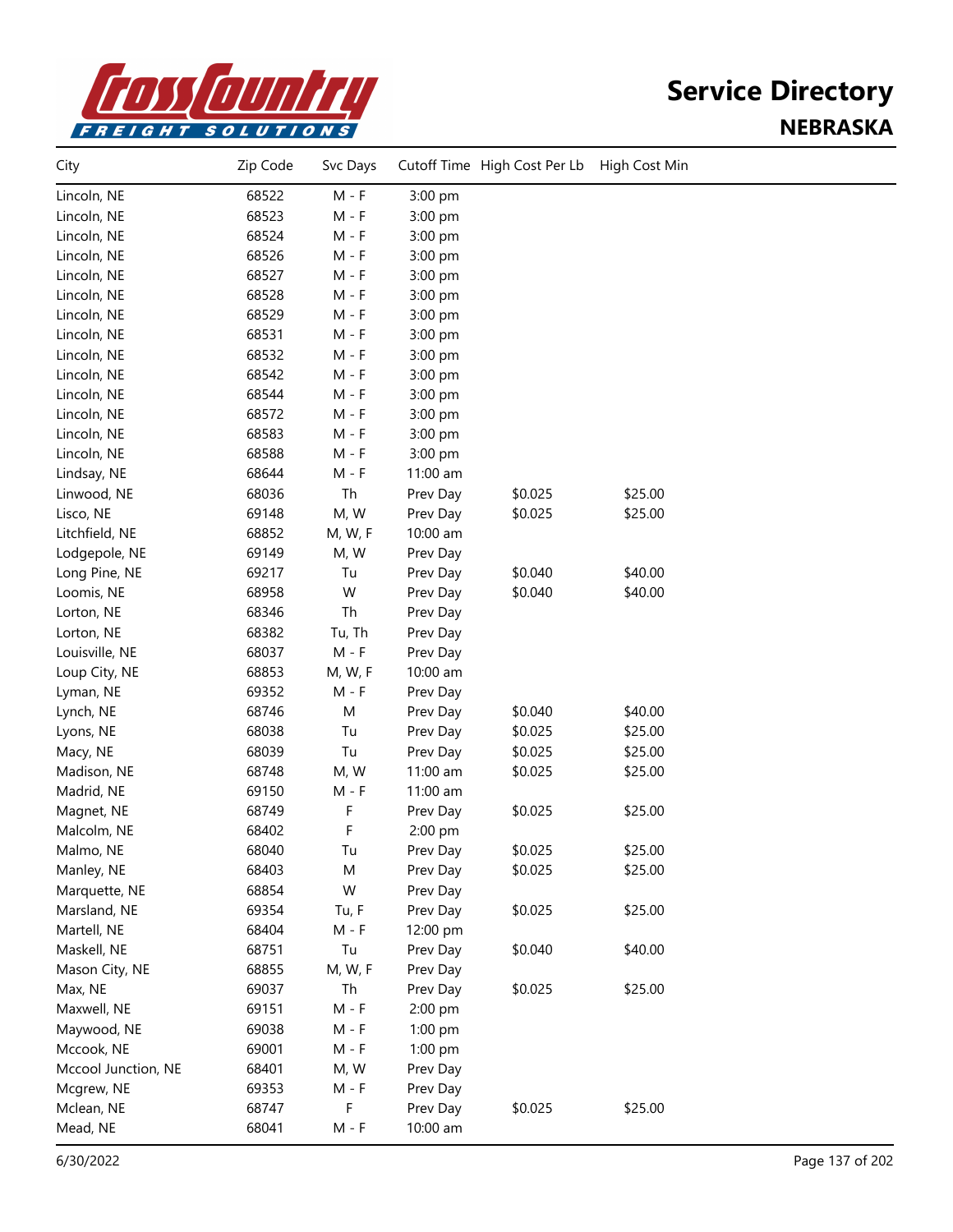

| City                         | Zip Code | Svc Days |           | Cutoff Time High Cost Per Lb | High Cost Min |  |
|------------------------------|----------|----------|-----------|------------------------------|---------------|--|
| Meadow Grove, NE             | 68752    | M        | 11:00 am  | \$0.040                      | \$40.00       |  |
| Melbeta, NE                  | 69355    | $M - F$  | Prev Day  |                              |               |  |
| Melia, NE                    | 68028    | $M - F$  | 10:00 am  |                              |               |  |
| Memphis, NE                  | 68042    | $M - F$  | 10:00 am  |                              |               |  |
| Merna, NE                    | 68856    | Th       | Prev Day  | \$0.040                      | \$40.00       |  |
| Merriman, NE                 | 69218    | M        | Prev Day  | \$0.050                      | \$50.00       |  |
| Milburn, NE                  | 68813    | Tu       | Prev Day  | \$0.040                      | \$40.00       |  |
| Milford, NE                  | 68405    | M - F    | 1:00 pm   |                              |               |  |
| Millard, NE                  | 68144    | M - F    | 11:00 am  |                              |               |  |
| Millard, NE                  | 68145    | M - F    | 11:00 am  |                              |               |  |
| Miller, NE                   | 68858    | Th       | Prev Day  | \$0.025                      | \$25.00       |  |
| Milligan, NE                 | 68406    | Th       | Prev Day  | \$0.040                      | \$40.00       |  |
| Mills, NE                    | 68753    | M        | Prev Day  | \$0.125                      | \$125.00      |  |
| Minatare, NE                 | 69356    | $M - F$  | 9:00 am   |                              |               |  |
| Minden, NE                   | 68959    | $M - F$  | 11:00 am  |                              |               |  |
| Mitchell, NE                 | 69357    | M - F    | $9:00$ am |                              |               |  |
| Monroe, NE                   | 68647    | Tu, Th   | 11:00 am  |                              |               |  |
| Moorefield, NE               | 69039    | Tu       | Prev Day  | \$0.040                      | \$40.00       |  |
| Morrill, NE                  | 69358    | $M - F$  | 9:00 am   |                              |               |  |
| Morse Bluff, NE              | 68648    | Tu       | Prev Day  |                              |               |  |
| Mullen, NE                   | 69152    | Th       | Prev Day  | \$0.040                      | \$40.00       |  |
| Murdock, NE                  | 68407    | M        | Prev Day  | \$0.025                      | \$25.00       |  |
| Murray, NE                   | 68409    | M        | Prev Day  | \$0.025                      | \$25.00       |  |
| Naper, NE                    | 68755    | M        | Prev Day  | \$0.050                      | \$50.00       |  |
| Naponee, NE                  | 68960    | F        | Prev Day  | \$0.040                      | \$40.00       |  |
| Nebraska City, NE            | 68410    | M, W, F  | 12:00 pm  |                              |               |  |
| Nehawka, NE                  | 68413    | M        | Prev Day  | \$0.025                      | \$25.00       |  |
| Neligh, NE                   | 68756    | $M - F$  | 11:00 am  |                              |               |  |
| Nelson, NE                   | 68961    | F        | Prev Day  | \$0.040                      | \$40.00       |  |
| Nemaha, NE                   | 68414    | F        | Prev Day  | \$0.040                      | \$40.00       |  |
| Nenzel, NE                   | 69219    | M        | Prev Day  | \$0.060                      | \$60.00       |  |
| Newcastle, NE                | 68757    | Tu       | Prev Day  | \$0.040                      | \$40.00       |  |
| Newman Grove, NE             | 68758    | $M - F$  | 10:00 am  |                              |               |  |
| Newport, NE                  | 68759    | M        | Prev Day  | \$0.040                      | \$40.00       |  |
| Nickerson, NE                | 68044    | Th       | Prev Day  | \$0.025                      | \$25.00       |  |
| Niobrara, NE                 | 68760    | M        | Prev Day  | \$0.040                      | \$40.00       |  |
| Nora, NE                     | 68961    | F        | Prev Day  | \$0.040                      | \$40.00       |  |
| Norfolk, NE                  | 68701    | $M - F$  | 2:00 pm   |                              |               |  |
| Norfolk, NE                  | 68702    | $M - F$  | 2:00 pm   |                              |               |  |
| Norman, NE                   | 68959    | W        |           |                              |               |  |
|                              | 68963    |          | Prev Day  |                              |               |  |
| Norman, NE<br>North Bend, NE | 68649    | W        | Prev Day  |                              |               |  |
|                              |          | Tu       | Prev Day  |                              |               |  |
| North Loup, NE               | 68859    | M, W, F  | 11:00 am  |                              |               |  |
| North Platte, NE             | 69101    | $M - F$  | 4:00 pm   |                              |               |  |
| North Platte, NE             | 69103    | $M - F$  | 4:00 pm   |                              |               |  |
| Oak, NE                      | 68964    | F        | Prev Day  | \$0.040                      | \$40.00       |  |
| Oakdale, NE                  | 68761    | Tu, Th   | Prev Day  |                              |               |  |
| Oakland, NE                  | 68045    | Tu, Th   | Prev Day  | \$0.025                      | \$25.00       |  |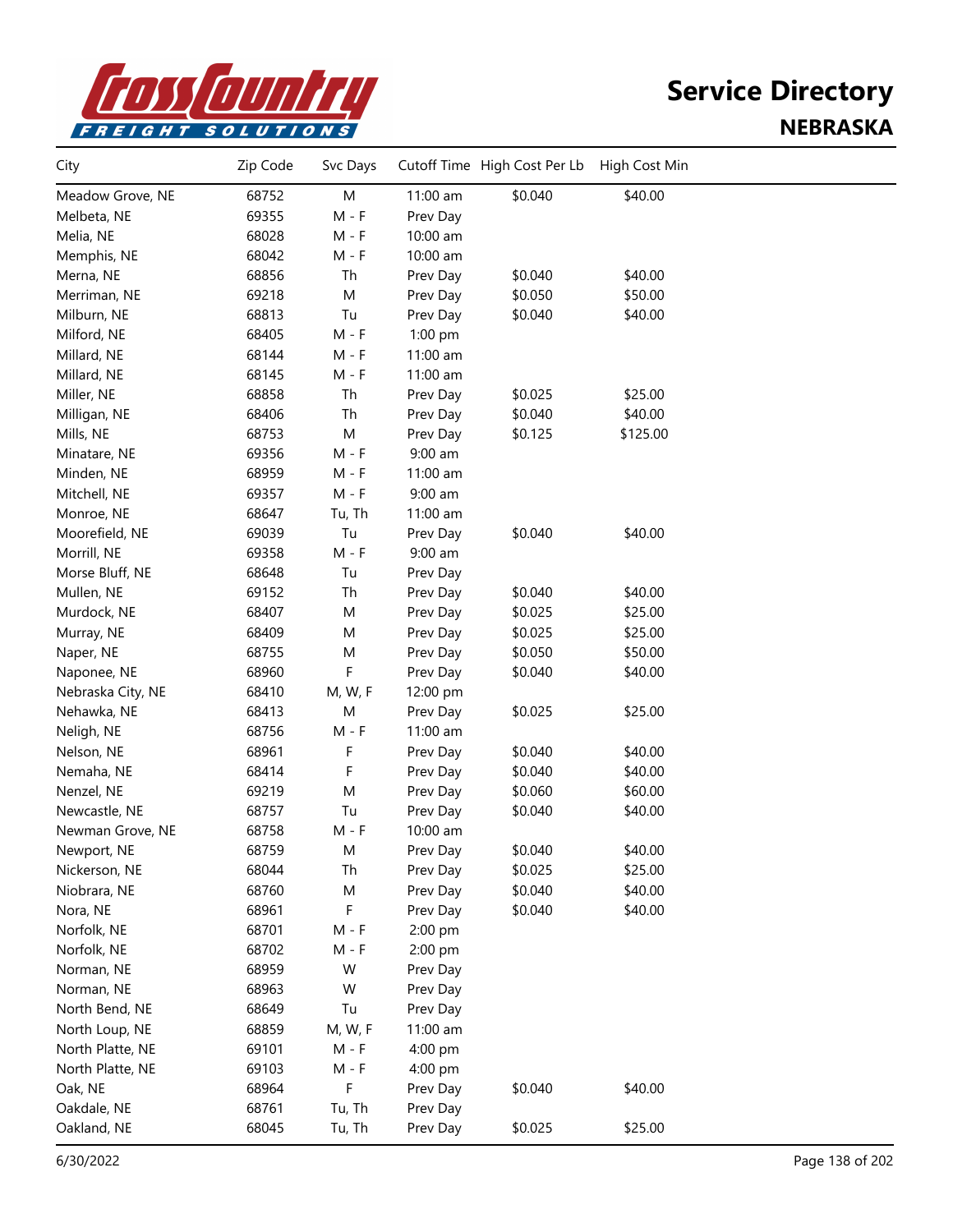

| City           | Zip Code | Svc Days                    |          | Cutoff Time High Cost Per Lb | High Cost Min |  |
|----------------|----------|-----------------------------|----------|------------------------------|---------------|--|
| Obert, NE      | 68757    | Tu                          | Prev Day | \$0.040                      | \$40.00       |  |
| Oconto, NE     | 68860    | Th                          | Prev Day | \$0.040                      | \$40.00       |  |
| Octavia, NE    | 68632    | Th                          | Prev Day | \$0.025                      | \$25.00       |  |
| Odell, NE      | 68415    | Th                          | Prev Day | \$0.040                      | \$40.00       |  |
| Odessa, NE     | 68861    | Tu, Th                      | 10:00 am |                              |               |  |
| Offutt Afb, NE | 68113    | $M - F$                     | 11:00 am |                              |               |  |
| Ogallala, NE   | 69153    | $M - F$                     | 11:00 am |                              |               |  |
| Ohiowa, NE     | 68416    | Th                          | Prev Day | \$0.040                      | \$40.00       |  |
| Omaha, NE      | 68101    | $M - F$                     | 3:30 pm  |                              |               |  |
| Omaha, NE      | 68102    | $M - F$                     | 3:30 pm  |                              |               |  |
| Omaha, NE      | 68103    | $M - F$                     | 3:30 pm  |                              |               |  |
| Omaha, NE      | 68104    | $M - F$                     | 3:30 pm  |                              |               |  |
| Omaha, NE      | 68105    | $M - F$                     | 3:30 pm  |                              |               |  |
| Omaha, NE      | 68106    | $M - F$                     | 3:30 pm  |                              |               |  |
| Omaha, NE      | 68107    | $M - F$                     | 3:30 pm  |                              |               |  |
| Omaha, NE      | 68108    | $M - F$                     | 3:30 pm  |                              |               |  |
| Omaha, NE      | 68109    | M - F                       | 3:30 pm  |                              |               |  |
| Omaha, NE      | 68110    | M - F                       | 3:30 pm  |                              |               |  |
| Omaha, NE      | 68111    | $M - F$                     | 3:30 pm  |                              |               |  |
| Omaha, NE      | 68112    | $M - F$                     | 3:30 pm  |                              |               |  |
| Omaha, NE      | 68113    | $M - F$                     | 3:30 pm  |                              |               |  |
| Omaha, NE      | 68114    | $M - F$                     | 3:30 pm  |                              |               |  |
| Omaha, NE      | 68116    | $M - F$                     | 3:30 pm  |                              |               |  |
| Omaha, NE      | 68117    | $M - F$                     | 3:30 pm  |                              |               |  |
| Omaha, NE      | 68118    | $M - F$                     | 3:30 pm  |                              |               |  |
| Omaha, NE      | 68119    | $M - F$                     | 3:30 pm  |                              |               |  |
| Omaha, NE      | 68120    | $M - F$                     | 3:30 pm  |                              |               |  |
| Omaha, NE      | 68122    | $M - F$                     | 3:30 pm  |                              |               |  |
| Omaha, NE      | 68124    | $M - F$                     | 3:30 pm  |                              |               |  |
| Omaha, NE      | 68127    | $M - F$                     | 3:30 pm  |                              |               |  |
| Omaha, NE      | 68130    | $M - F$                     | 3:30 pm  |                              |               |  |
| Omaha, NE      | 68131    | $M - F$                     | 3:30 pm  |                              |               |  |
| Omaha, NE      | 68132    | $M - F$                     | 3:30 pm  |                              |               |  |
| Omaha, NE      | 68134    | M - F                       | 3:30 pm  |                              |               |  |
| Omaha, NE      | 68135    | $\mathsf{M}$ - $\mathsf{F}$ | 3:30 pm  |                              |               |  |
| Omaha, NE      | 68136    | $M - F$                     | 3:30 pm  |                              |               |  |
| Omaha, NE      | 68137    | $M - F$                     | 3:30 pm  |                              |               |  |
| Omaha, NE      | 68138    | $M - F$                     | 3:30 pm  |                              |               |  |
| Omaha, NE      | 68139    | $M - F$                     | 3:30 pm  |                              |               |  |
| Omaha, NE      | 68142    | $M - F$                     | 3:30 pm  |                              |               |  |
| Omaha, NE      | 68144    | $M - F$                     | 3:30 pm  |                              |               |  |
| Omaha, NE      | 68145    | $M - F$                     | 3:30 pm  |                              |               |  |
| Omaha, NE      | 68147    | $M - F$                     | 3:30 pm  |                              |               |  |
| Omaha, NE      | 68152    | $M - F$                     | 3:30 pm  |                              |               |  |
| Omaha, NE      | 68154    | $M - F$                     | 3:30 pm  |                              |               |  |
| Omaha, NE      | 68155    | $M - F$                     | 3:30 pm  |                              |               |  |
| Omaha, NE      | 68157    | $M - F$                     | 3:30 pm  |                              |               |  |
| Omaha, NE      | 68164    | $M - F$                     | 3:30 pm  |                              |               |  |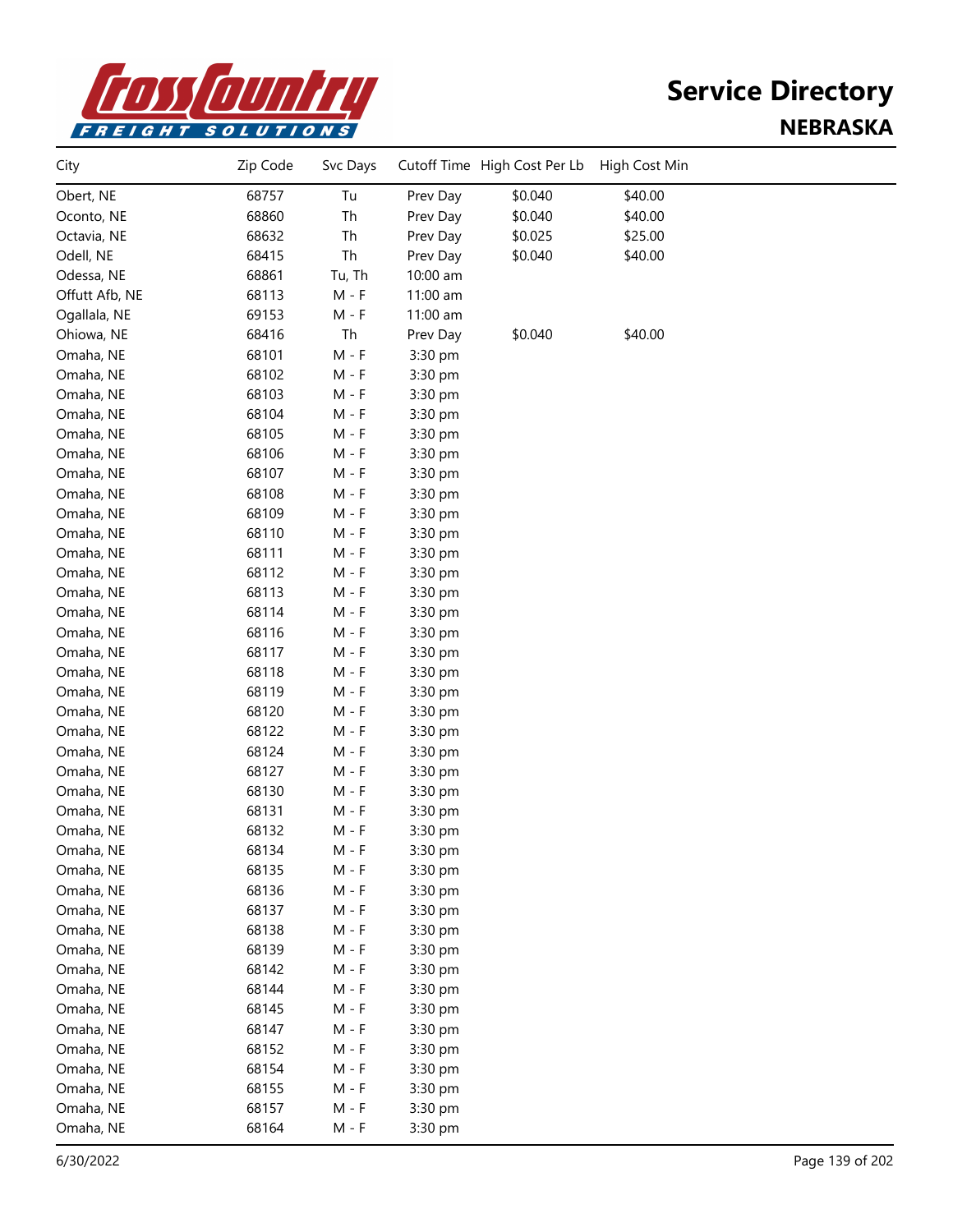

| City              | Zip Code | Svc Days |          | Cutoff Time High Cost Per Lb | High Cost Min |  |
|-------------------|----------|----------|----------|------------------------------|---------------|--|
| Omaha, NE         | 68172    | $M - F$  | 3:30 pm  |                              |               |  |
| Omaha, NE         | 68175    | $M - F$  | 3:30 pm  |                              |               |  |
| Omaha, NE         | 68176    | M - F    | 3:30 pm  |                              |               |  |
| Omaha, NE         | 68178    | $M - F$  | 3:30 pm  |                              |               |  |
| Omaha, NE         | 68179    | $M - F$  | 3:30 pm  |                              |               |  |
| Omaha, NE         | 68180    | $M - F$  | 3:30 pm  |                              |               |  |
| Omaha, NE         | 68181    | $M - F$  | 3:30 pm  |                              |               |  |
| Omaha, NE         | 68182    | $M - F$  | 3:30 pm  |                              |               |  |
| Omaha, NE         | 68183    | $M - F$  | 3:30 pm  |                              |               |  |
| Omaha, NE         | 68197    | $M - F$  | 3:30 pm  |                              |               |  |
| Omaha, NE         | 68198    | M - F    | 3:30 pm  |                              |               |  |
| Oneill, NE        | 68763    | M - F    | 10:00 am |                              |               |  |
| Ong, NE           | 68452    | W        | Prev Day | \$0.025                      | \$25.00       |  |
| Orchard, NE       | 68764    | Th       | Prev Day | \$0.030                      | \$30.00       |  |
| Ord, NE           | 68862    | $M - F$  | 10:00 am |                              |               |  |
| Orleans, NE       | 68966    | F        | Prev Day | \$0.040                      | \$40.00       |  |
| Osceola, NE       | 68651    | W        | 11:00 am | \$0.025                      | \$25.00       |  |
| Oshkosh, NE       | 69154    | M, W     | Prev Day |                              |               |  |
| Oshkosh, NE       | 69190    | M, W     | Prev Day |                              |               |  |
| Osmond, NE        | 68765    | F        | Prev Day | \$0.030                      | \$30.00       |  |
| Otoe, NE          | 68417    | Tu, Th   | Prev Day | \$0.025                      | \$25.00       |  |
| Overton, NE       | 68863    | W, F     | 11:00 am | \$0.025                      | \$25.00       |  |
| Oxford, NE        | 68967    | F        | Prev Day | \$0.040                      | \$40.00       |  |
| Page, NE          | 68766    | Th       | Prev Day | \$0.025                      | \$25.00       |  |
| Palisade, NE      | 69040    | W        | Prev Day | \$0.025                      | \$25.00       |  |
| Palmer, NE        | 68864    | Tu, Th   | 10:00 am |                              |               |  |
| Palmyra, NE       | 68418    | $M - F$  | Prev Day |                              |               |  |
| Panama, NE        | 68419    | $M - F$  | Prev Day |                              |               |  |
| Papillion, NE     | 68046    | M - F    | 1:00 pm  |                              |               |  |
| Papillion, NE     | 68133    | $M - F$  | 3:30 pm  |                              |               |  |
| Parks, NE         | 69041    | Th       | Prev Day | \$0.040                      | \$40.00       |  |
| Pawnee City, NE   | 68420    | Tu, Th   | Prev Day | \$0.040                      | \$40.00       |  |
| Paxton, NE        | 69155    | $M - F$  | 11:00 am |                              |               |  |
| Pender, NE        | 68047    | Tu       | Prev Day | \$0.025                      | \$25.00       |  |
| Peru, NE          | 68421    | F        | Prev Day | \$0.025                      | \$25.00       |  |
| Petersburg, NE    | 68652    | Tu, Th   | 10:00 am |                              |               |  |
| Phillips, NE      | 68865    | $M - F$  | 11:00 am |                              |               |  |
| Pickrell, NE      | 68422    | $M - F$  | 1:00 pm  |                              |               |  |
| Pierce, NE        | 68767    | Tu, Th   | 10:00 am | \$0.035                      | \$35.00       |  |
| Pilger, NE        | 68768    | Tu       | Prev Day | \$0.040                      | \$40.00       |  |
| Plainview, NE     | 68769    | F        | 10:00 am | \$0.040                      | \$40.00       |  |
| Platte Center, NE | 68653    | Tu, Th   | 11:00 am |                              |               |  |
| Plattsmouth, NE   | 68048    | W, F     | 10:00 am |                              |               |  |
| Pleasant Dale, NE | 68423    | $M - F$  | 1:00 pm  |                              |               |  |
| Pleasanton, NE    | 68866    | Th       | Prev Day | \$0.040                      | \$40.00       |  |
| Plymouth, NE      | 68424    | W        | Prev Day | \$0.025                      | \$25.00       |  |
| Polk, NE          | 68654    | W        | 10:00 am | \$0.025                      | \$25.00       |  |
| Ponca, NE         | 68770    | Tu       | Prev Day | \$0.025                      | \$25.00       |  |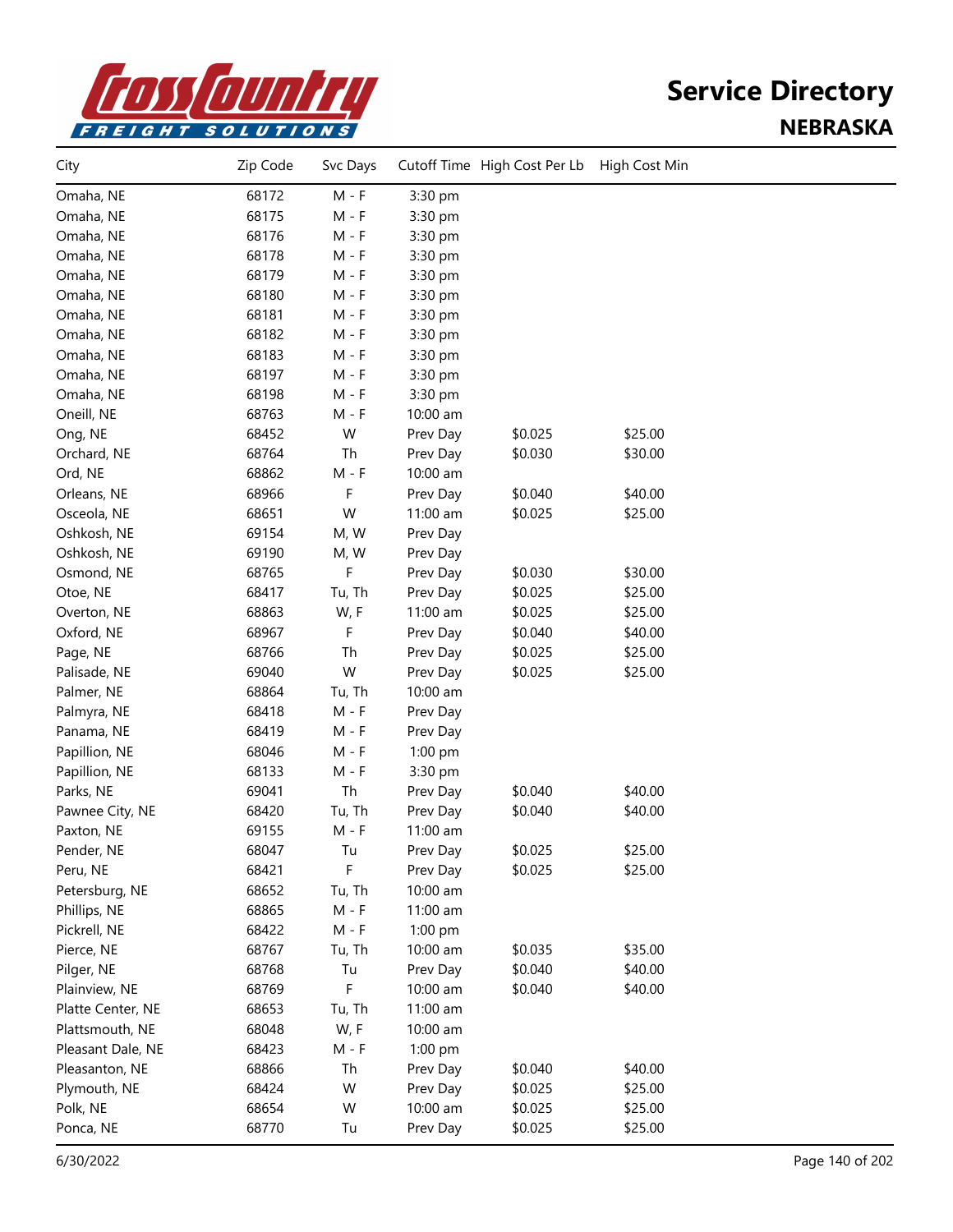

| City                | Zip Code | Svc Days |           | Cutoff Time High Cost Per Lb | High Cost Min |  |
|---------------------|----------|----------|-----------|------------------------------|---------------|--|
| Potter, NE          | 69156    | $M - F$  | Prev Day  |                              |               |  |
| Prague, NE          | 68050    | Th       | Prev Day  | \$0.025                      | \$25.00       |  |
| Prairie Home, NE    | 68527    | $M - F$  | 1:00 pm   |                              |               |  |
| Primrose, NE        | 68655    | Tu       | Prev Day  | \$0.025                      | \$25.00       |  |
| Princeton, NE       | 68404    | $M - F$  | 1:00 pm   |                              |               |  |
| Prosser, NE         | 68883    | Tu, Th   | 10:00 am  |                              |               |  |
| Purdum, NE          | 69157    | Tu       | Prev Day  | \$0.040                      | \$40.00       |  |
| Ragan, NE           | 68949    | W        | Prev Day  | \$0.040                      | \$40.00       |  |
| Ragan, NE           | 68969    | F        | Prev Day  | \$0.040                      | \$40.00       |  |
| Ralston, NE         | 68127    | $M - F$  | 3:30 pm   |                              |               |  |
| Ralston, NE         | 68128    | M - F    | 3:30 pm   |                              |               |  |
| Randolph, NE        | 68771    | F        | Prev Day  | \$0.025                      | \$25.00       |  |
| Ravenna, NE         | 68869    | M - F    | 10:00 am  |                              |               |  |
| Raymond, NE         | 68428    | F        | 12:00 pm  | \$0.025                      | \$25.00       |  |
| Red Cloud, NE       | 68970    | W        | 10:00 am  | \$0.040                      | \$40.00       |  |
| Repub City, NE      | 68971    | F        | Prev Day  | \$0.040                      | \$40.00       |  |
| Republican City, NE | 68971    | F        | Prev Day  | \$0.040                      | \$40.00       |  |
| Reynolds, NE        | 68429    | F        | Prev Day  | \$0.040                      | \$40.00       |  |
| Richfield, NE       | 68054    | $M - F$  | 10:00 am  |                              |               |  |
| Richfield, NE       | 68059    | $M - F$  | 11:00 am  |                              |               |  |
| Richland, NE        | 68601    | $M - F$  | 10:00 am  |                              |               |  |
| Rising City, NE     | 68658    | W        | Prev Day  | \$0.040                      | \$40.00       |  |
| Riverdale, NE       | 68870    | Tu, Th   | 10:00 am  |                              |               |  |
| Riverton, NE        | 68972    | F        | Prev Day  | \$0.040                      | \$40.00       |  |
| Roca, NE            | 68430    | $M - F$  | 1:00 pm   |                              |               |  |
| Rockville, NE       | 68871    | W        | 10:00 am  |                              |               |  |
| Rogers, NE          | 68659    | Th       | Prev Day  | \$0.025                      | \$25.00       |  |
| Rosalie, NE         | 68055    | Tu       | Prev Day  | \$0.025                      | \$25.00       |  |
| Rose, NE            | 68714    | F        | Prev Day  | \$0.040                      | \$40.00       |  |
| Rose, NE            | 68772    | F        | Prev Day  | \$0.040                      | \$40.00       |  |
| Roseland, NE        | 68973    | W        | 10:00 am  |                              |               |  |
| Rosemont, NE        | 68930    | M, W     | Prev Day  | \$0.040                      | \$40.00       |  |
| Royal, NE           | 68773    | Th       | Prev Day  | \$0.040                      | \$40.00       |  |
| Rulo, NE            | 68431    | F        | Prev Day  | \$0.040                      | \$40.00       |  |
| Rushville, NE       | 69360    | M - F    | 10:00 am  |                              |               |  |
| Ruskin, NE          | 68974    | F        | Prev Day  | \$0.040                      | \$40.00       |  |
| Salem, NE           | 68433    | F        | Prev Day  | \$0.040                      | \$40.00       |  |
| Saltillo, NE        | 68430    | M - F    | $1:00$ pm |                              |               |  |
| Sargent, NE         | 68874    | F        | Prev Day  | \$0.040                      | \$40.00       |  |
| Saronville, NE      | 68975    | W        | 10:00 am  |                              |               |  |
| Schuyler, NE        | 68661    | M - F    | Prev Day  |                              |               |  |
| Scotia, NE          | 68875    | M, W     | 10:00 am  |                              |               |  |
| Scottsbluff, NE     | 69361    | $M - F$  | 4:00 pm   |                              |               |  |
| Scottsbluff, NE     | 69363    | M - F    | 4:00 pm   |                              |               |  |
| Scribner, NE        | 68057    | M - F    | Prev Day  |                              |               |  |
| Seneca, NE          | 69161    | Th       | Prev Day  | \$0.040                      | \$40.00       |  |
| Seward, NE          | 68434    | $M - F$  | 2:00 pm   |                              |               |  |
| Shelby, NE          | 68662    | W        | 10:00 am  | \$0.025                      | \$25.00       |  |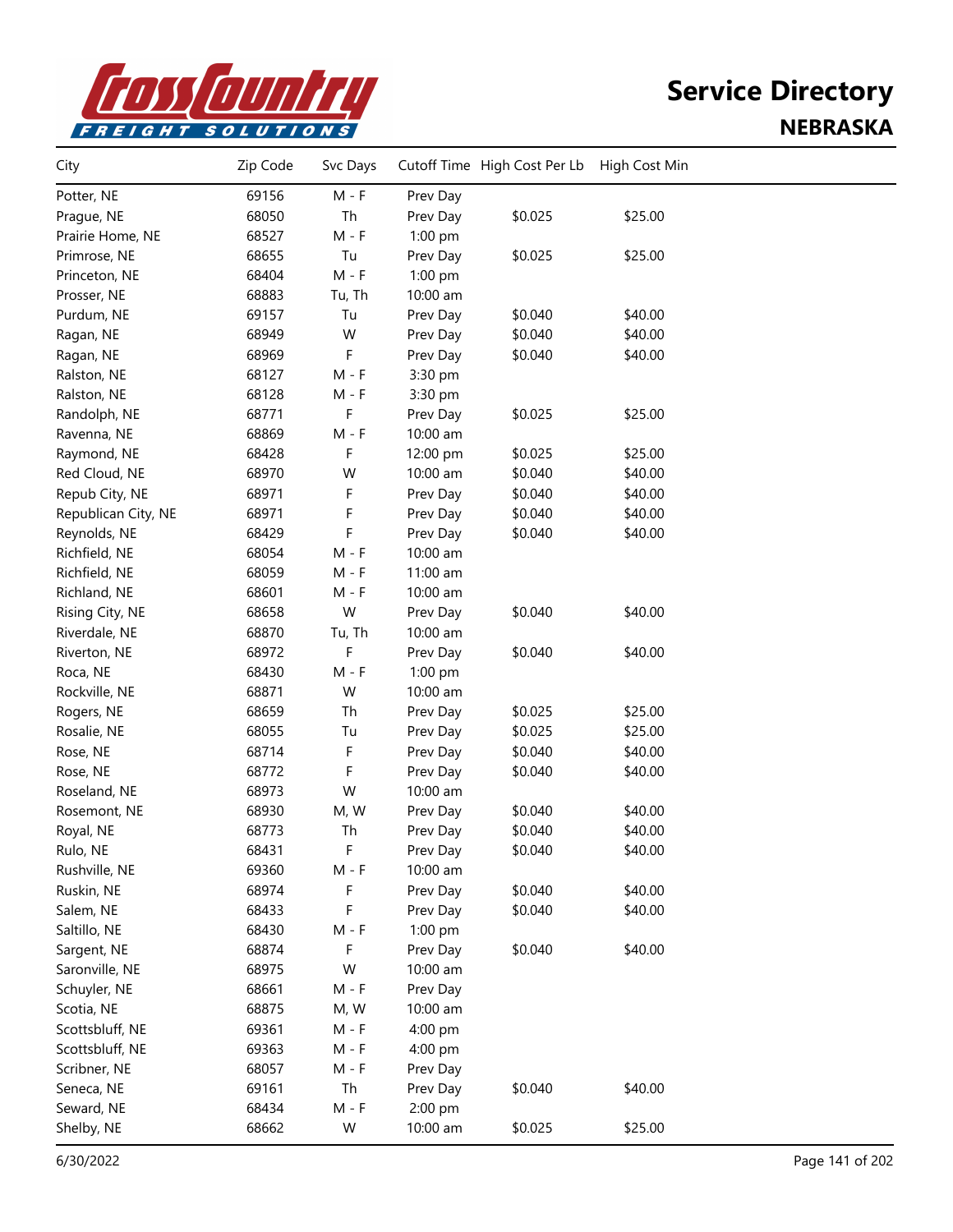

| City                 | Zip Code | Svc Days  |           | Cutoff Time High Cost Per Lb | High Cost Min |  |
|----------------------|----------|-----------|-----------|------------------------------|---------------|--|
| Shelton, NE          | 68876    | $M - F$   | 1:00 pm   |                              |               |  |
| Shickley, NE         | 68436    | W         | Prev Day  | \$0.025                      | \$25.00       |  |
| Shubert, NE          | 68437    | F         | Prev Day  | \$0.040                      | \$40.00       |  |
| Sidney, NE           | 69160    | $M - F$   | 11:00 am  |                              |               |  |
| Sidney, NE           | 69162    | $M - F$   | 11:00 am  |                              |               |  |
| Silver Creek, NE     | 68663    | $M - F$   | $1:00$ pm |                              |               |  |
| Smithfield, NE       | 68976    | Tu, Th    | Prev Day  | \$0.040                      | \$40.00       |  |
| Snyder, NE           | 68664    | W         | Prev Day  |                              |               |  |
| South Bend, NE       | 68058    | M         | Prev Day  | \$0.025                      | \$25.00       |  |
| South Sioux City, NE | 68776    | $M - F$   | 2:00 pm   |                              |               |  |
| Spalding, NE         | 68665    | Tu        | 11:00 am  |                              |               |  |
| Sparks, NE           | 69220    | Tu        | Prev Day  | \$0.040                      | \$40.00       |  |
| Spencer, NE          | 68777    | M         | Prev Day  | \$0.040                      | \$40.00       |  |
| Sprague, NE          | 68438    | $M - F$   | 1:00 pm   |                              |               |  |
| Springfield, NE      | 68059    | $M - F$   | 1:00 pm   |                              |               |  |
| Springview, NE       | 68778    | Tu        | Prev Day  | \$0.040                      | \$40.00       |  |
| St Columbans, NE     | 68056    | M         | 10:00 am  |                              |               |  |
| St Edward, NE        | 68660    | $M - F$   | 10:00 am  |                              |               |  |
| St Helena, NE        | 68774    | ${\sf M}$ | Prev Day  | \$0.040                      | \$40.00       |  |
| St Libory, NE        | 68872    | $M - F$   | 11:00 am  |                              |               |  |
| St Paul, NE          | 68873    | $M - F$   | 11:00 am  |                              |               |  |
| Stamford, NE         | 68977    | F         | Prev Day  | \$0.040                      | \$40.00       |  |
| Stanton, NE          | 68779    | M         | Prev Day  | \$0.025                      | \$25.00       |  |
| Staplehurst, NE      | 68439    | M         | 12:00 pm  | \$0.025                      | \$25.00       |  |
| Stapleton, NE        | 69163    | Tu, Th    | 11:00 am  | \$0.025                      | \$25.00       |  |
| Steele City, NE      | 68440    | W         | Prev Day  | \$0.040                      | \$40.00       |  |
| Steinauer, NE        | 68441    | W         | 12:00 pm  | \$0.040                      | \$40.00       |  |
| Stella, NE           | 68442    | F         | Prev Day  | \$0.040                      | \$40.00       |  |
| Sterling, NE         | 68443    | Tu, Th    | Prev Day  |                              |               |  |
| Stockville, NE       | 69042    | ${\sf M}$ | Prev Day  | \$0.040                      | \$40.00       |  |
| Strang, NE           | 68444    | $M - F$   | 1:00 pm   |                              |               |  |
| Stratton, NE         | 69043    | Th        | Prev Day  | \$0.025                      | \$25.00       |  |
| Stromsburg, NE       | 68666    | W         | 10:00 am  | \$0.025                      | \$25.00       |  |
| Stuart, NE           | 68780    | M         | Prev Day  | \$0.040                      | \$40.00       |  |
| Sumner, NE           | 68878    | Th        | Prev Day  | \$0.040                      | \$40.00       |  |
| Superior, NE         | 68978    | F         | 11:00 am  | \$0.040                      | \$40.00       |  |
| Surprise, NE         | 68667    | W         | Prev Day  | \$0.025                      | \$25.00       |  |
| Sutherland, NE       | 69165    | $M - F$   | 12:00 pm  |                              |               |  |
| Sutton, NE           | 68979    | W         | 10:00 am  |                              |               |  |
| Swanton, NE          | 68445    | M         | Prev Day  | \$0.025                      | \$25.00       |  |
| Syracuse, NE         | 68446    | $M - F$   | 12:00 pm  |                              |               |  |
| Table Rock, NE       | 68447    | Th        | Prev Day  | \$0.040                      | \$40.00       |  |
| Talmage, NE          | 68448    | W         | Prev Day  | \$0.025                      | \$25.00       |  |
| Tarnov, NE           | 68642    | Tu, Th    | 10:00 am  |                              |               |  |
| Taylor, NE           | 68879    | F         | Prev Day  | \$0.040                      | \$40.00       |  |
| Tecumseh, NE         | 68450    | Tu, Th    | Prev Day  |                              |               |  |
| Tekamah, NE          | 68061    | Tu, Th    | Prev Day  | \$0.025                      | \$25.00       |  |
| Thedford, NE         | 69166    | Tu, Th    | 11:00 am  | \$0.025                      | \$25.00       |  |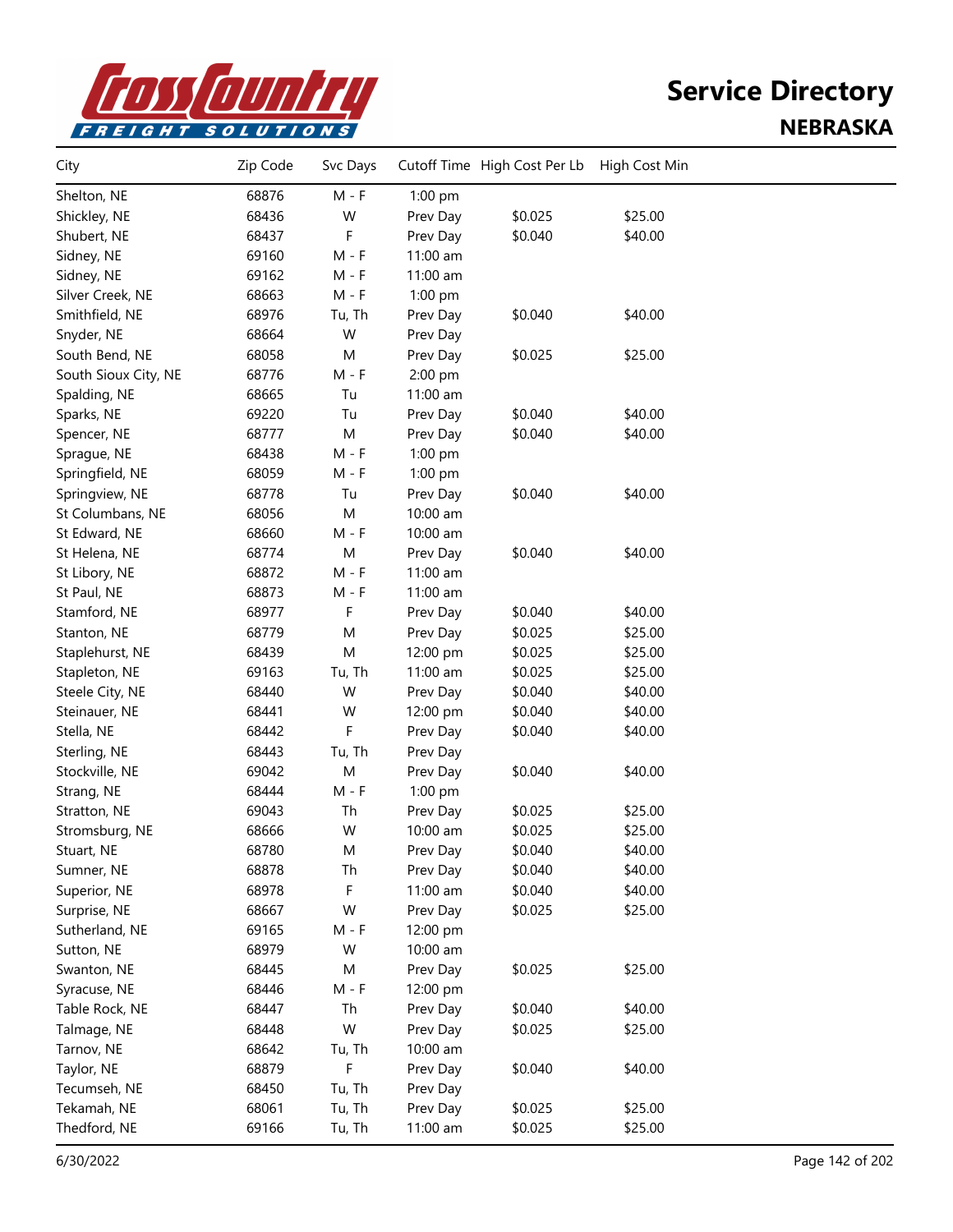

| City              | Zip Code | Svc Days                    |          | Cutoff Time High Cost Per Lb | High Cost Min |  |
|-------------------|----------|-----------------------------|----------|------------------------------|---------------|--|
| Thurston, NE      | 68062    | Tu                          | Prev Day | \$0.025                      | \$25.00       |  |
| Tilden, NE        | 68781    | Tu, Th                      | Prev Day |                              |               |  |
| Tobias, NE        | 68453    | Th                          | Prev Day | \$0.040                      | \$40.00       |  |
| Trenton, NE       | 69044    | Th                          | Prev Day | \$0.025                      | \$25.00       |  |
| Trumbull, NE      | 68980    | W                           | 10:00 am |                              |               |  |
| Tryon, NE         | 69167    | Th                          | Prev Day | \$0.040                      | \$40.00       |  |
| Uehling, NE       | 68063    | Tu, Th                      | Prev Day |                              |               |  |
| Ulysses, NE       | 68667    | M, W, F                     | 12:00 pm | \$0.025                      | \$25.00       |  |
| Ulysses, NE       | 68669    | M, W, F                     | 12:00 pm | \$0.025                      | \$25.00       |  |
| Unadilla, NE      | 68454    | $M - F$                     | 12:00 pm |                              |               |  |
| Union, NE         | 68455    | M, W, F                     | Prev Day |                              |               |  |
| Upland, NE        | 68981    | W                           | 10:00 am | \$0.040                      | \$40.00       |  |
| Utica, NE         | 68456    | $M - F$                     | 12:00 pm |                              |               |  |
| Valentine, NE     | 69201    | Tu, Th                      | 11:00 am | \$0.040                      | \$40.00       |  |
| Valley, NE        | 68064    | $M - F$                     | 1:00 pm  |                              |               |  |
| Valparaiso, NE    | 68065    | Th                          | Prev Day | \$0.025                      | \$25.00       |  |
| Venango, NE       | 69168    | Tu, Th                      | Prev Day | \$0.050                      | \$50.00       |  |
| Verdel, NE        | 68760    | M                           | Prev Day | \$0.040                      | \$40.00       |  |
| Verdigre, NE      | 68783    | M                           | Prev Day | \$0.040                      | \$40.00       |  |
| Verdon, NE        | 68457    | F                           | Prev Day | \$0.025                      | \$25.00       |  |
| Virginia, NE      | 68458    | M                           | Prev Day | \$0.025                      | \$25.00       |  |
| Waco, NE          | 68460    | Tu, Th                      | 1:00 pm  | \$0.025                      | \$25.00       |  |
| Wahoo, NE         | 68066    | $M - F$                     | Prev Day |                              |               |  |
| Wakefield, NE     | 68784    | Tu                          | Prev Day | \$0.025                      | \$25.00       |  |
| Wallace, NE       | 69169    | $M - F$                     | 11:00 am |                              |               |  |
| Walthill, NE      | 68067    | Tu                          | Prev Day | \$0.025                      | \$25.00       |  |
| Walton, NE        | 68461    | $M - F$                     | 1:00 pm  |                              |               |  |
| Washington, NE    | 68068    | $M - F$                     | Prev Day |                              |               |  |
| Waterbury, NE     | 68785    | Tu                          | Prev Day | \$0.035                      | \$35.00       |  |
| Waterloo, NE      | 68069    | $\mathsf{M}$ - $\mathsf{F}$ | 1:00 pm  |                              |               |  |
| Wauneta, NE       | 69045    | W, F                        | 11:00 am | \$0.025                      | \$25.00       |  |
| Wausa, NE         | 68786    | F                           | Prev Day | \$0.025                      | \$25.00       |  |
| Waverly, NE       | 68462    | $M - F$                     | 1:00 pm  |                              |               |  |
| Wayne, NE         | 68787    | Tu                          | Prev Day | \$0.025                      | \$25.00       |  |
| Weeping Water, NE | 68463    | М                           | Prev Day | \$0.025                      | \$25.00       |  |
| Weissert, NE      | 68814    | Th                          | Prev Day | \$0.040                      | \$40.00       |  |
| Weissert, NE      | 68880    | Th                          | Prev Day | \$0.040                      | \$40.00       |  |
| Wellfleet, NE     | 69170    | $M - F$                     | 1:00 pm  |                              |               |  |
| West Point, NE    | 68788    | $M - F$                     | Prev Day |                              |               |  |
| Western, NE       | 68464    | Th                          | Prev Day | \$0.040                      | \$40.00       |  |
| Westerville, NE   | 68881    | Th                          | Prev Day | \$0.040                      | \$40.00       |  |
| Weston, NE        | 68070    | Th                          | Prev Day |                              |               |  |
| Whiteclay, NE     | 69365    | W                           | Prev Day | \$0.040                      | \$40.00       |  |
| Whitman, NE       | 69366    | М                           | Prev Day | \$0.040                      | \$40.00       |  |
| Whitney, NE       | 69367    | Tu, F                       | Prev Day | \$0.025                      | \$25.00       |  |
| Wilber, NE        | 68465    | M, W, F                     | 12:00 pm |                              |               |  |
| Wilcox, NE        | 68982    | W                           | 10:00 am | \$0.040                      | \$40.00       |  |
| Willow Island, NE | 69171    | $M - F$                     | 1:00 pm  |                              |               |  |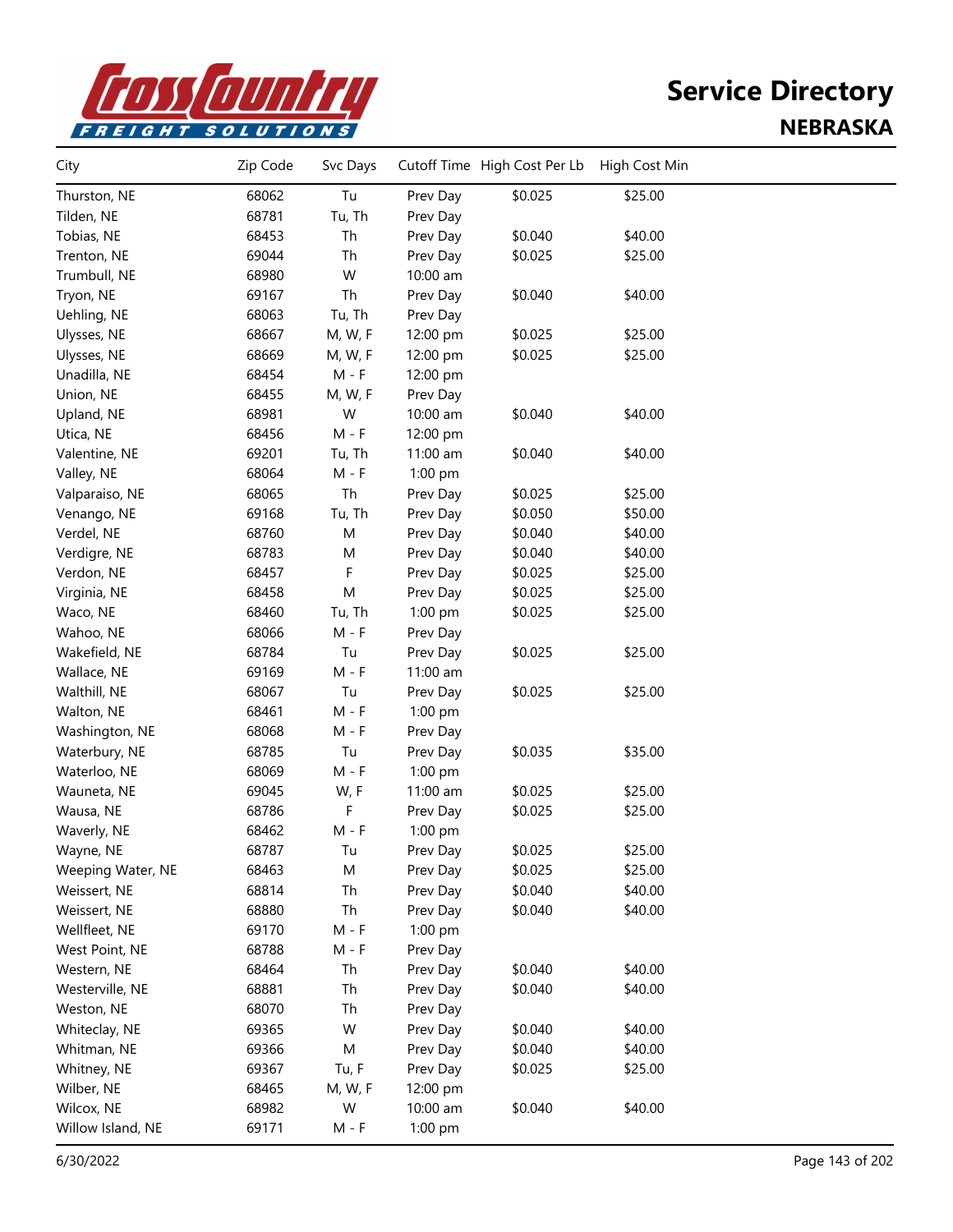

| City            | Zip Code | Svc Days |                    | Cutoff Time High Cost Per Lb | High Cost Min |  |
|-----------------|----------|----------|--------------------|------------------------------|---------------|--|
| Wilsonville, NE | 69046    | F        | $12:00 \text{ pm}$ | \$0.040                      | \$40.00       |  |
| Winnebago, NE   | 68071    | Tu       | Prev Day           | \$0.025                      | \$25.00       |  |
| Winnetoon, NE   | 68789    | M        | Prev Day           | \$0.040                      | \$40.00       |  |
| Winside, NE     | 68790    | Tu       | Prev Day           | \$0.040                      | \$40.00       |  |
| Winslow, NE     | 68072    | Tu, Th   | Prev Day           |                              |               |  |
| Wisner, NE      | 68791    | Tu       | Prev Day           | \$0.025                      | \$25.00       |  |
| Wolbach, NE     | 68882    | Tu, Th   | $10:00$ am         |                              |               |  |
| Wood Lake, NE   | 69221    | Tu, Th   | Prev Day           | \$0.040                      | \$40.00       |  |
| Wood River, NE  | 68883    | M - F    | $1:00$ pm          |                              |               |  |
| Wymore, NE      | 68466    | Tu, Th   | Prev Day           | \$0.025                      | \$25.00       |  |
| Wynot, NE       | 68792    | W        | Prev Day           | \$0.040                      | \$40.00       |  |
| York, NE        | 68467    | M - F    | $2:00$ pm          |                              |               |  |
| Yutan, NE       | 68073    | M - F    | Prev Day           |                              |               |  |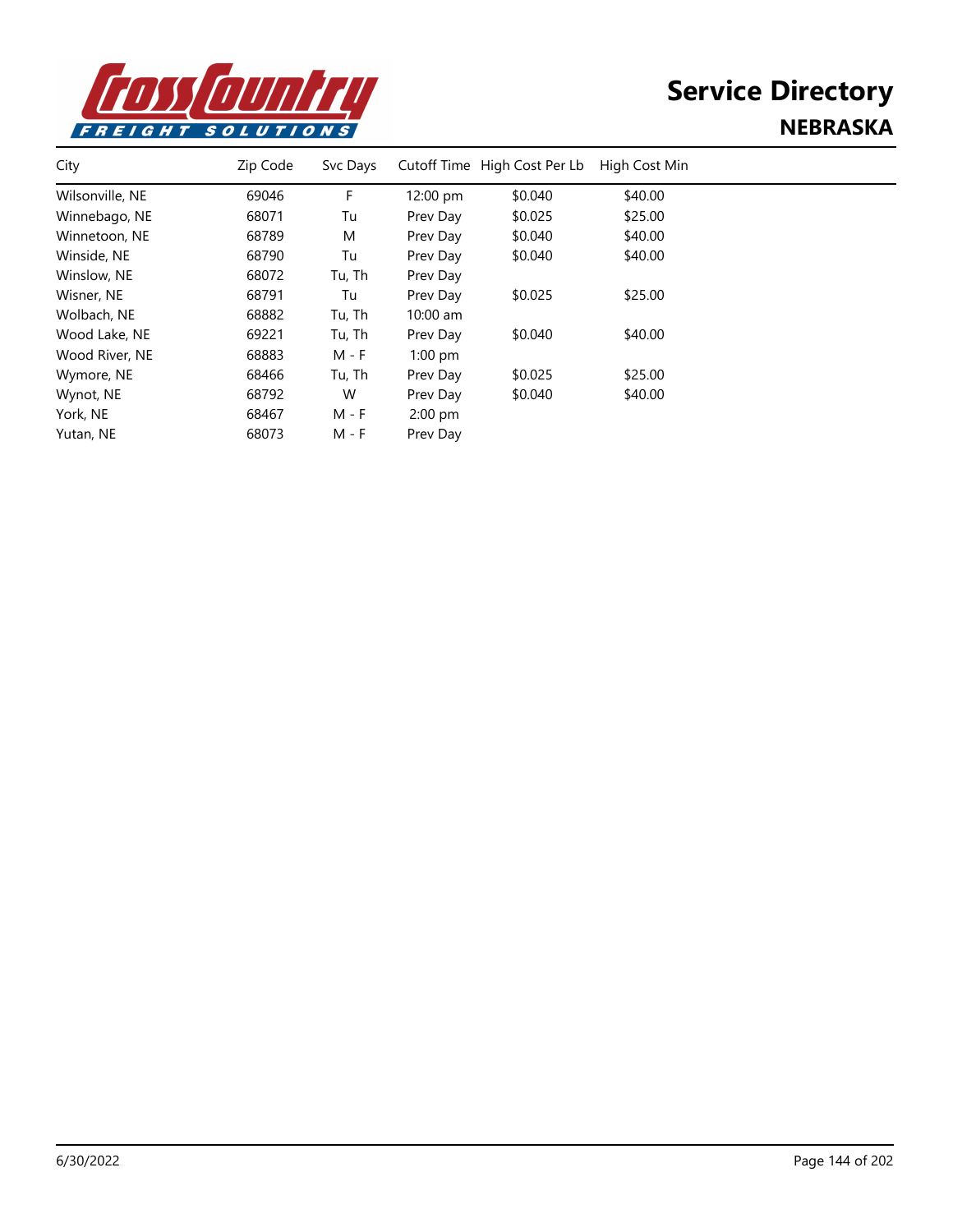

| City                | Zip Code | Svc Days  |           | Cutoff Time High Cost Per Lb | High Cost Min |  |
|---------------------|----------|-----------|-----------|------------------------------|---------------|--|
| Amargosa Valley, NV | 89020    | Tu        | Prev Day  | \$0.070                      | \$70.00       |  |
| Austin, NV          | 89310    | Must Call | Must Call |                              | \$80.00       |  |
| Baker, NV           | 89311    | Must Call | Must Call |                              | \$205.00      |  |
| Battle Mountain, NV | 89820    | $M - F$   | Must Call |                              | \$55.00       |  |
| Blue Diamond, NV    | 89004    | $M - F$   | Prev Day  |                              |               |  |
| Boulder City, NV    | 89005    | $M - F$   | Prev Day  |                              |               |  |
| Boulder City, NV    | 89006    | $M - F$   | Prev Day  |                              |               |  |
| Bunkerville, NV     | 89007    | Tu, F     | Prev Day  |                              |               |  |
| Cal Nev Ari, NV     | 89039    | Tu        | Prev Day  | \$0.040                      | \$40.00       |  |
| Carlin, NV          | 89822    | $M - F$   | Must Call |                              | \$55.00       |  |
| Carson City, NV     | 89701    | $M - F$   | Prev Day  |                              |               |  |
| Carson City, NV     | 89702    | $M - F$   | Prev Day  |                              |               |  |
| Carson City, NV     | 89703    | $M - F$   | Prev Day  |                              |               |  |
| Carson City, NV     | 89705    | $M - F$   | Prev Day  |                              |               |  |
| Carson City, NV     | 89706    | $M - F$   | Prev Day  |                              |               |  |
| Carson City, NV     | 89707    | $M - F$   | Prev Day  |                              |               |  |
| Carson City, NV     | 89708    | $M - F$   | Prev Day  |                              |               |  |
| Carson City, NV     | 89709    | $M - F$   | Prev Day  |                              |               |  |
| Carson City, NV     | 89710    | $M - F$   | Prev Day  |                              |               |  |
| Carson City, NV     | 89711    | $M - F$   | Prev Day  |                              |               |  |
| Carson City, NV     | 89712    | $M - F$   | Prev Day  |                              |               |  |
| Carson City, NV     | 89713    | $M - F$   | Prev Day  |                              |               |  |
| Carson City, NV     | 89714    | $M - F$   | Prev Day  |                              |               |  |
| Carson City, NV     | 89721    | $M - F$   | Prev Day  |                              |               |  |
| Crescent Valley, NV | 89821    | $M - F$   | Must Call |                              | \$80.00       |  |
| Crystal Bay, NV     | 89402    | W, F      | Prev Day  |                              |               |  |
| Dayton, NV          | 89403    | $M - F$   | Prev Day  |                              |               |  |
| Deeth, NV           | 89823    | $M - F$   | Must Call |                              | \$305.00      |  |
| Duckwater, NV       | 89314    | Must Call | Must Call |                              | \$205.00      |  |
| Elko, NV            | 89801    | $M - F$   | Must Call |                              | \$55.00       |  |
| Elko, NV            | 89802    | $M - F$   | Must Call |                              | \$55.00       |  |
| Elko, NV            | 89803    | $M - F$   | Must Call |                              | \$55.00       |  |
| Ely, NV             | 89301    | M - F     | Must Call |                              | \$80.00       |  |
| Ely, NV             | 89315    | M - F     | Must Call |                              | \$80.00       |  |
| Empire, NV          | 89405    | Tu        | Must Call |                              | \$80.00       |  |
| Eureka, NV          | 89316    | $M - F$   | Must Call |                              | \$80.00       |  |
| Fallon, NV          | 89406    | Th        | Prev Day  |                              | \$80.00       |  |
| Fallon, NV          | 89407    | Th        | Prev Day  |                              | \$80.00       |  |
| Fallon, NV          | 89496    | Th        | Prev Day  |                              | \$80.00       |  |
| Fernley, NV         | 89408    | $M - F$   | Prev Day  |                              |               |  |
| Gabbs, NV           | 89409    | Must Call | Must Call |                              | \$55.00       |  |
| Gardnerville, NV    | 89410    | $M - F$   | Prev Day  |                              |               |  |
| Gardnerville, NV    | 89460    | $M - F$   | Prev Day  |                              |               |  |
| Genoa, NV           | 89411    | $M - F$   | Prev Day  |                              |               |  |
| Gerlach, NV         | 89412    | Must Call | Must Call |                              | \$80.00       |  |
| Glenbrook, NV       | 89413    | M, Th     | Prev Day  |                              |               |  |
| Golconda, NV        | 89414    | $M - F$   | Must Call |                              | \$155.00      |  |
| Hawthorne, NV       | 89415    | W         | Must Call |                              | \$55.00       |  |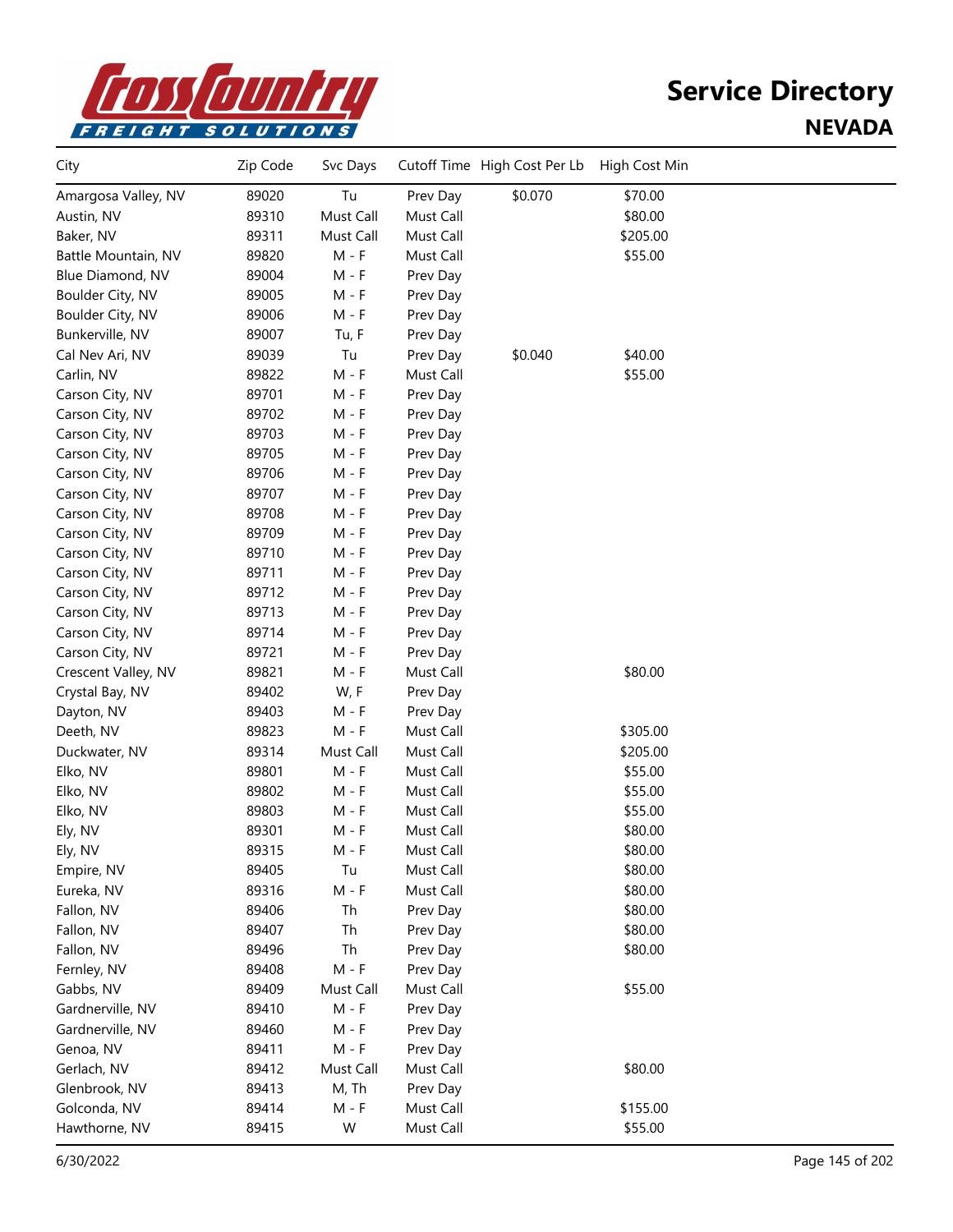

| City                | Zip Code | Svc Days  |           | Cutoff Time High Cost Per Lb | High Cost Min |  |
|---------------------|----------|-----------|-----------|------------------------------|---------------|--|
| Hawthorne, NV       | 89416    | W         | Must Call |                              |               |  |
| Henderson, NV       | 89002    | $M - F$   | Prev Day  |                              |               |  |
| Henderson, NV       | 89009    | $M - F$   | Prev Day  |                              |               |  |
| Henderson, NV       | 89011    | $M - F$   | Prev Day  |                              |               |  |
| Henderson, NV       | 89012    | M - F     | Prev Day  |                              |               |  |
| Henderson, NV       | 89014    | $M - F$   | Prev Day  |                              |               |  |
| Henderson, NV       | 89015    | $M - F$   | Prev Day  |                              |               |  |
| Henderson, NV       | 89016    | $M - F$   | Prev Day  |                              |               |  |
| Henderson, NV       | 89044    | $M - F$   | Prev Day  |                              |               |  |
| Henderson, NV       | 89052    | $M - F$   | Prev Day  |                              |               |  |
| Henderson, NV       | 89053    | $M - F$   | Prev Day  |                              |               |  |
| Henderson, NV       | 89074    | $M - F$   | Prev Day  |                              |               |  |
| Henderson, NV       | 89077    | $M - F$   | Prev Day  |                              |               |  |
| Imlay, NV           | 89418    | Must Call | Must Call |                              |               |  |
| Incline Village, NV | 89450    | W, F      | Prev Day  |                              |               |  |
| Incline Village, NV | 89451    | W, F      | Prev Day  |                              |               |  |
| Incline Village, NV | 89452    | W, F      | Prev Day  |                              |               |  |
| Indian Springs, NV  | 89018    | $M - F$   | Prev Day  |                              |               |  |
| Indian Springs, NV  | 89070    | $M - F$   | Prev Day  |                              |               |  |
| Jean, NV            | 89019    | Tu        | Prev Day  | \$0.040                      | \$40.00       |  |
| Jean, NV            | 89026    | Tu        | Prev Day  | \$0.040                      | \$40.00       |  |
| Lamoille, NV        | 89828    | $M - F$   | Must Call |                              | \$305.00      |  |
| Las Vegas, NV       | 88900    | $M - F$   | Prev Day  |                              |               |  |
| Las Vegas, NV       | 89100    | $M - F$   | Prev Day  |                              |               |  |
| Las Vegas, NV       | 89101    | $M - F$   | Prev Day  |                              |               |  |
| Las Vegas, NV       | 89102    | $M - F$   | Prev Day  |                              |               |  |
| Las Vegas, NV       | 89103    | $M - F$   | Prev Day  |                              |               |  |
| Las Vegas, NV       | 89104    | $M - F$   | Prev Day  |                              |               |  |
| Las Vegas, NV       | 89105    | M - F     | Prev Day  |                              |               |  |
| Las Vegas, NV       | 89106    | $M - F$   | Prev Day  |                              |               |  |
| Las Vegas, NV       | 89107    | M - F     | Prev Day  |                              |               |  |
| Las Vegas, NV       | 89108    | M - F     | Prev Day  |                              |               |  |
| Las Vegas, NV       | 89109    | M - F     | Prev Day  |                              |               |  |
| Las Vegas, NV       | 89110    | $M - F$   | Prev Day  |                              |               |  |
| Las Vegas, NV       | 89111    | $M - F$   | Prev Day  |                              |               |  |
| Las Vegas, NV       | 89112    | $M - F$   | Prev Day  |                              |               |  |
| Las Vegas, NV       | 89113    | $M - F$   | Prev Day  |                              |               |  |
| Las Vegas, NV       | 89114    | $M - F$   | Prev Day  |                              |               |  |
| Las Vegas, NV       | 89115    | $M - F$   | Prev Day  |                              |               |  |
| Las Vegas, NV       | 89116    | $M - F$   | Prev Day  |                              |               |  |
| Las Vegas, NV       | 89117    | $M - F$   | Prev Day  |                              |               |  |
| Las Vegas, NV       | 89118    | $M - F$   | Prev Day  |                              |               |  |
| Las Vegas, NV       | 89119    | $M - F$   | Prev Day  |                              |               |  |
| Las Vegas, NV       | 89120    | $M - F$   | Prev Day  |                              |               |  |
| Las Vegas, NV       | 89121    | $M - F$   | Prev Day  |                              |               |  |
| Las Vegas, NV       | 89122    | $M - F$   | Prev Day  |                              |               |  |
| Las Vegas, NV       | 89123    | $M - F$   | Prev Day  |                              |               |  |
| Las Vegas, NV       | 89124    | Tu        | Prev Day  |                              |               |  |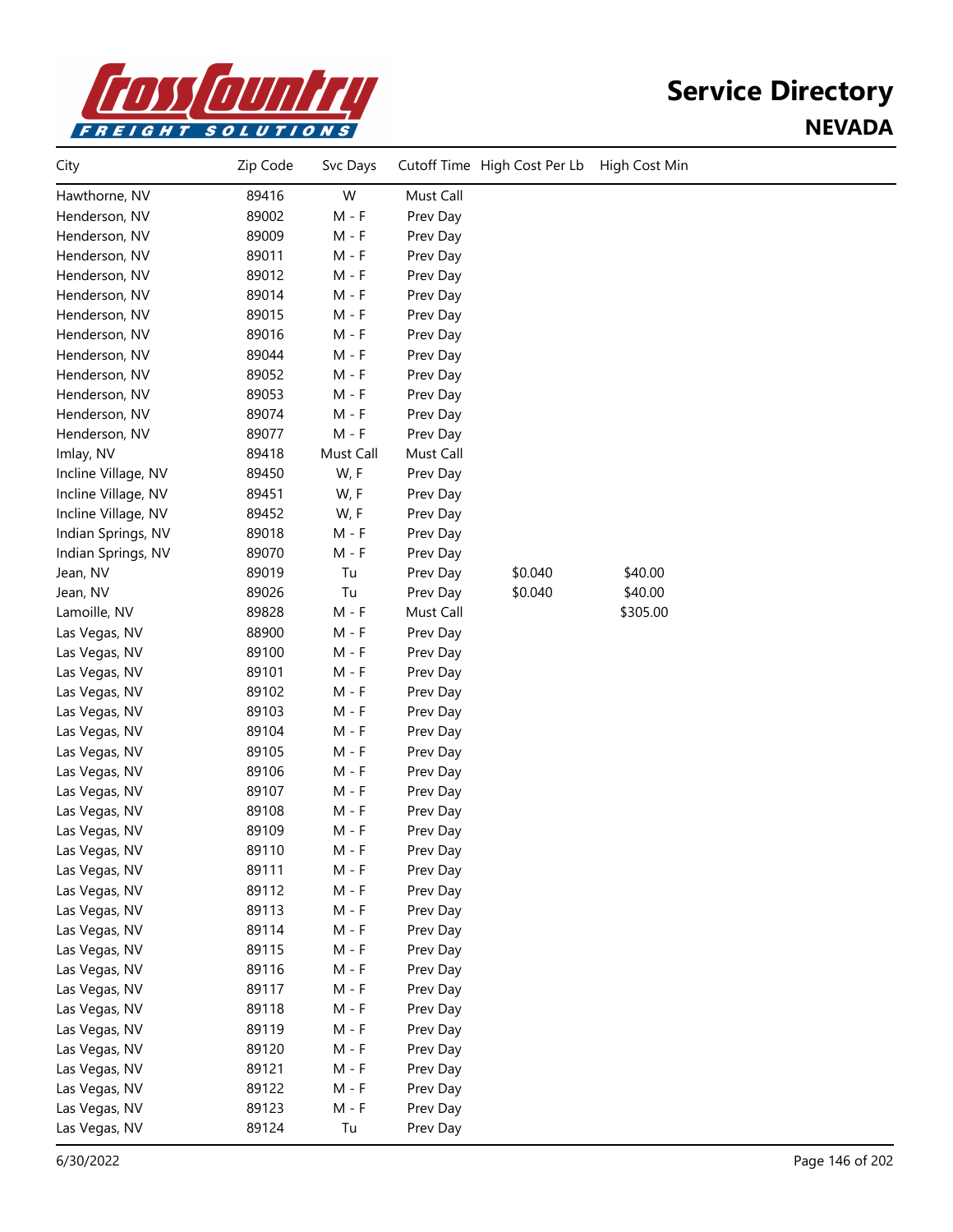

| City          | Zip Code | Svc Days | Cutoff Time High Cost Per Lb<br>High Cost Min |
|---------------|----------|----------|-----------------------------------------------|
| Las Vegas, NV | 89125    | M - F    | Prev Day                                      |
| Las Vegas, NV | 89126    | $M - F$  | Prev Day                                      |
| Las Vegas, NV | 89127    | $M - F$  | Prev Day                                      |
| Las Vegas, NV | 89128    | $M - F$  | Prev Day                                      |
| Las Vegas, NV | 89129    | $M - F$  | Prev Day                                      |
| Las Vegas, NV | 89130    | $M - F$  | Prev Day                                      |
| Las Vegas, NV | 89131    | $M - F$  | Prev Day                                      |
| Las Vegas, NV | 89132    | M - F    | Prev Day                                      |
| Las Vegas, NV | 89133    | M - F    | Prev Day                                      |
| Las Vegas, NV | 89134    | $M - F$  | Prev Day                                      |
| Las Vegas, NV | 89135    | $M - F$  | Prev Day                                      |
| Las Vegas, NV | 89136    | $M - F$  | Prev Day                                      |
| Las Vegas, NV | 89137    | $M - F$  | Prev Day                                      |
| Las Vegas, NV | 89138    | $M - F$  | Prev Day                                      |
| Las Vegas, NV | 89139    | $M - F$  | Prev Day                                      |
| Las Vegas, NV | 89140    | $M - F$  | Prev Day                                      |
| Las Vegas, NV | 89141    | $M - F$  | Prev Day                                      |
| Las Vegas, NV | 89142    | $M - F$  | Prev Day                                      |
| Las Vegas, NV | 89143    | $M - F$  | Prev Day                                      |
| Las Vegas, NV | 89144    | $M - F$  | Prev Day                                      |
| Las Vegas, NV | 89145    | $M - F$  | Prev Day                                      |
| Las Vegas, NV | 89146    | M - F    | Prev Day                                      |
| Las Vegas, NV | 89147    | M - F    | Prev Day                                      |
| Las Vegas, NV | 89148    | M - F    | Prev Day                                      |
| Las Vegas, NV | 89149    | $M - F$  | Prev Day                                      |
| Las Vegas, NV | 89150    | $M - F$  | Prev Day                                      |
| Las Vegas, NV | 89151    | $M - F$  | Prev Day                                      |
| Las Vegas, NV | 89152    | $M - F$  | Prev Day                                      |
| Las Vegas, NV | 89153    | $M - F$  | Prev Day                                      |
| Las Vegas, NV | 89154    | $M - F$  | Prev Day                                      |
| Las Vegas, NV | 89155    | $M - F$  | Prev Day                                      |
| Las Vegas, NV | 89156    | M - F    | Prev Day                                      |
| Las Vegas, NV | 89157    | M - F    | Prev Day                                      |
| Las Vegas, NV | 89158    | $M - F$  | Prev Day                                      |
| Las Vegas, NV | 89159    | M - F    | Prev Day                                      |
| Las Vegas, NV | 89160    | $M - F$  | Prev Day                                      |
| Las Vegas, NV | 89161    | M - F    | Prev Day                                      |
| Las Vegas, NV | 89162    | M - F    | Prev Day                                      |
| Las Vegas, NV | 89164    | $M - F$  | Prev Day                                      |
| Las Vegas, NV | 89165    | M - F    | Prev Day                                      |
| Las Vegas, NV | 89166    | Tu       | Prev Day                                      |
| Las Vegas, NV | 89167    | Tu       | Prev Day                                      |
| Las Vegas, NV | 89168    | Tu       | Prev Day                                      |
| Las Vegas, NV | 89169    | M - F    | Prev Day                                      |
| Las Vegas, NV | 89170    | $M - F$  | Prev Day                                      |
| Las Vegas, NV | 89171    | Tu       | Prev Day                                      |
| Las Vegas, NV | 89172    | Tu       | Prev Day                                      |
| Las Vegas, NV | 89173    | M - F    | Prev Day                                      |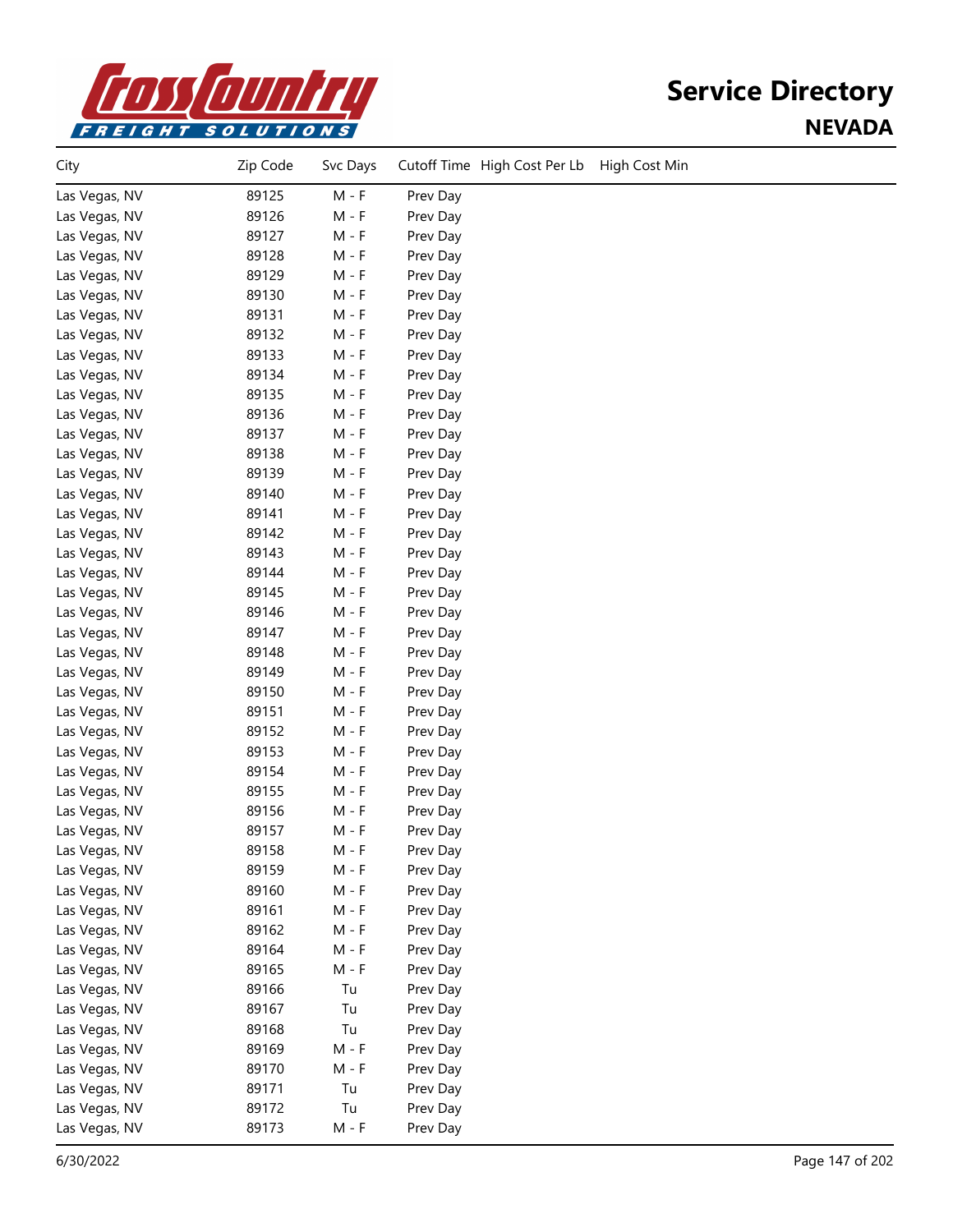

| City                | Zip Code | Svc Days  |           | Cutoff Time High Cost Per Lb | High Cost Min |  |
|---------------------|----------|-----------|-----------|------------------------------|---------------|--|
| Las Vegas, NV       | 89174    | Tu        | Prev Day  |                              |               |  |
| Las Vegas, NV       | 89175    | Tu        | Prev Day  |                              |               |  |
| Las Vegas, NV       | 89176    | Tu        | Prev Day  |                              |               |  |
| Las Vegas, NV       | 89177    | $M - F$   | Prev Day  |                              |               |  |
| Las Vegas, NV       | 89178    | $M - F$   | Prev Day  |                              |               |  |
| Las Vegas, NV       | 89179    | $M - F$   | Prev Day  |                              |               |  |
| Las Vegas, NV       | 89180    | $M - F$   | Prev Day  |                              |               |  |
| Las Vegas, NV       | 89181    | Tu        | Prev Day  |                              |               |  |
| Las Vegas, NV       | 89182    | Tu        | Prev Day  |                              |               |  |
| Las Vegas, NV       | 89183    | $M - F$   | Prev Day  |                              |               |  |
| Las Vegas, NV       | 89184    | Tu        | Prev Day  |                              |               |  |
| Las Vegas, NV       | 89185    | $M - F$   | Prev Day  |                              |               |  |
| Las Vegas, NV       | 89186    | Tu        | Prev Day  |                              |               |  |
| Las Vegas, NV       | 89187    | Tu        | Prev Day  |                              |               |  |
| Las Vegas, NV       | 89188    | $M - F$   | Prev Day  |                              |               |  |
| Las Vegas, NV       | 89189    | Tu        | Prev Day  |                              |               |  |
| Las Vegas, NV       | 89190    | Tu        | Prev Day  |                              |               |  |
| Las Vegas, NV       | 89192    | Tu        | Prev Day  |                              |               |  |
| Las Vegas, NV       | 89193    | $M - F$   | Prev Day  |                              |               |  |
| Las Vegas, NV       | 89194    | Tu        | Prev Day  |                              |               |  |
| Las Vegas, NV       | 89195    | $M - F$   | Prev Day  |                              |               |  |
| Las Vegas, NV       | 89196    | Tu        | Prev Day  |                              |               |  |
| Las Vegas, NV       | 89197    | Tu        | Prev Day  |                              |               |  |
| Las Vegas, NV       | 89198    | Tu        | Prev Day  |                              |               |  |
| Las Vegas, NV       | 89199    | $M - F$   | Prev Day  |                              |               |  |
| Laughlin, NV        | 89028    | Th        | Prev Day  |                              |               |  |
| Laughlin, NV        | 89029    | Th        | Prev Day  |                              |               |  |
| Logandale, NV       | 89021    | Tu        | Prev Day  |                              |               |  |
| Lovelock, NV        | 89419    | F         | Must Call |                              |               |  |
| Lund, NV            | 89317    | $M - F$   | Must Call |                              | \$120.00      |  |
| Luning, NV          | 89420    | Must Call | Must Call |                              | \$80.00       |  |
| Mcgill, NV          | 89318    | $M - F$   | Must Call |                              | \$80.00       |  |
| Mercury, NV         | 89023    | Tu        | Prev Day  |                              |               |  |
| Mesquite, NV        | 89024    | Tu, F     | 12:00 pm  |                              |               |  |
| Mesquite, NV        | 89027    | Tu, F     | 12:00 pm  |                              |               |  |
| Mesquite, NV        | 89034    | $Tu - F$  | 12:00 pm  |                              |               |  |
| Mina, NV            | 89422    | Must Call | Must Call |                              | \$80.00       |  |
| Minden, NV          | 89423    | $M - F$   | Prev Day  |                              |               |  |
| Moapa, NV           | 89025    | Tu        | Prev Day  |                              |               |  |
| Montello, NV        | 89830    | Must Call | Must Call |                              | \$405.00      |  |
| Nellis Afb, NV      | 89191    | Tu        | Prev Day  |                              |               |  |
| Nixon, NV           | 89424    | W         | Prev Day  |                              |               |  |
| North Las Vegas, NV | 89030    | $M - F$   | Prev Day  |                              |               |  |
| North Las Vegas, NV | 89031    | $M - F$   | Prev Day  |                              |               |  |
| North Las Vegas, NV | 89032    | $M - F$   | Prev Day  |                              |               |  |
| North Las Vegas, NV | 89033    | $M - F$   | Prev Day  |                              |               |  |
| North Las Vegas, NV | 89036    | M - F     | Prev Day  |                              |               |  |
| North Las Vegas, NV | 89081    | M - F     | Prev Day  |                              |               |  |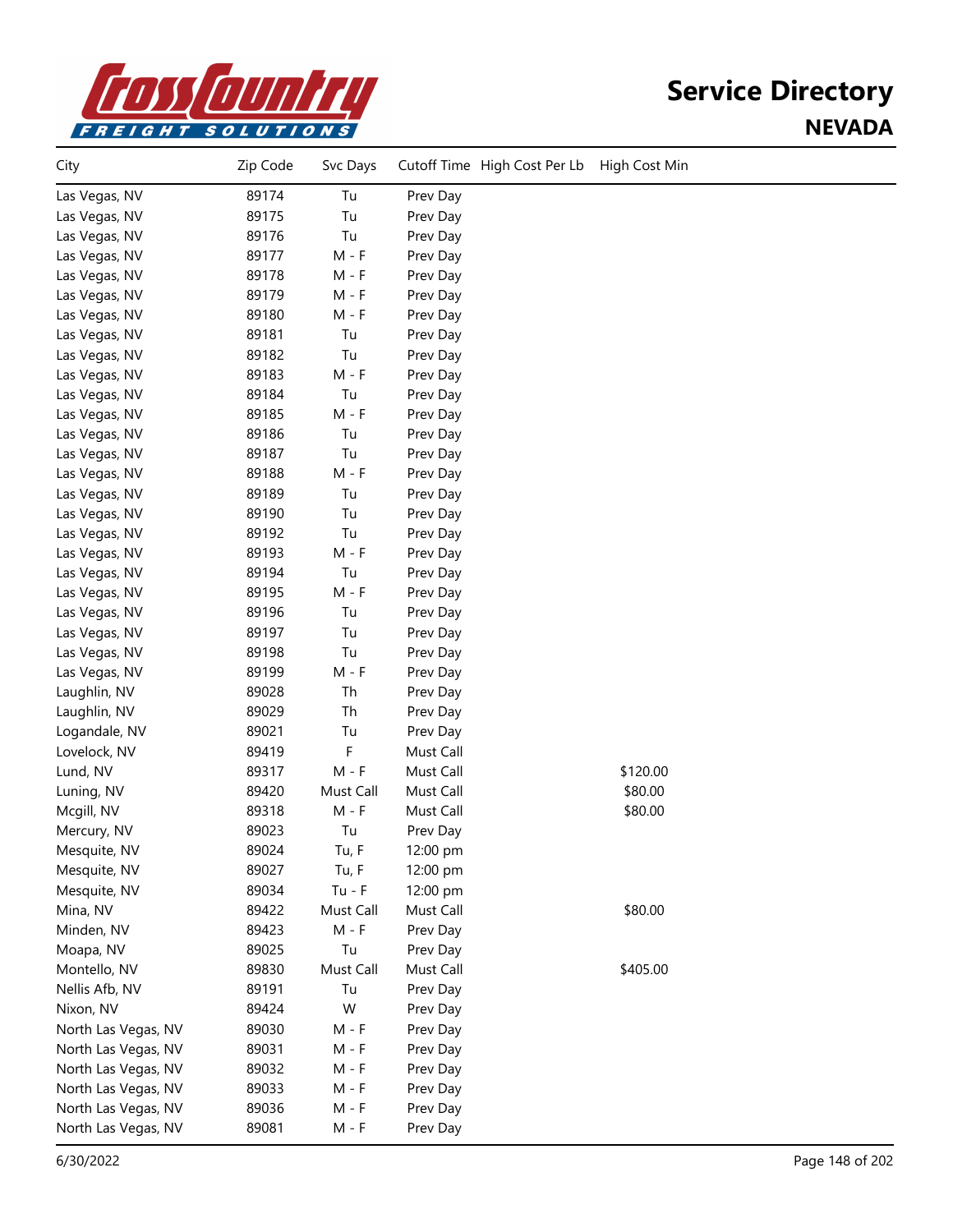

| City                | Zip Code | Svc Days  |           | Cutoff Time High Cost Per Lb | High Cost Min |  |
|---------------------|----------|-----------|-----------|------------------------------|---------------|--|
| North Las Vegas, NV | 89084    | $M - F$   | Prev Day  |                              |               |  |
| North Las Vegas, NV | 89085    | M - F     | Prev Day  |                              |               |  |
| North Las Vegas, NV | 89086    | $M - F$   | Prev Day  |                              |               |  |
| North Las Vegas, NV | 89087    | $M - F$   | Prev Day  |                              |               |  |
| Orovada, NV         | 89425    | Must Call | Must Call |                              | \$205.00      |  |
| Overton, NV         | 89040    | Tu        | Prev Day  |                              |               |  |
| Pahrump, NV         | 89041    | Tu        | Prev Day  |                              |               |  |
| Pahrump, NV         | 89048    | Tu        | Prev Day  |                              |               |  |
| Pahrump, NV         | 89060    | Tu        | Prev Day  |                              |               |  |
| Pahrump, NV         | 89061    | Tu        | Prev Day  |                              |               |  |
| Paradise Valley, NV | 89426    | $M - F$   | Must Call |                              | \$205.00      |  |
| Reno, NV            | 89500    | $M - F$   | Prev Day  |                              |               |  |
| Reno, NV            | 89501    | $M - F$   | Prev Day  |                              |               |  |
| Reno, NV            | 89502    | $M - F$   | Prev Day  |                              |               |  |
| Reno, NV            | 89503    | $M - F$   | Prev Day  |                              |               |  |
| Reno, NV            | 89504    | $M - F$   | Prev Day  |                              |               |  |
| Reno, NV            | 89505    | $M - F$   | Prev Day  |                              |               |  |
| Reno, NV            | 89506    | $M - F$   | Prev Day  |                              |               |  |
| Reno, NV            | 89507    | $M - F$   | Prev Day  |                              |               |  |
| Reno, NV            | 89508    | $M - F$   | Prev Day  |                              |               |  |
| Reno, NV            | 89509    | $M - F$   | Prev Day  |                              |               |  |
| Reno, NV            | 89510    | $M - F$   | Prev Day  |                              |               |  |
| Reno, NV            | 89511    | $M - F$   | Prev Day  |                              |               |  |
| Reno, NV            | 89512    | $M - F$   | Prev Day  |                              |               |  |
| Reno, NV            | 89513    | M - F     | Prev Day  |                              |               |  |
| Reno, NV            | 89515    | M - F     | Prev Day  |                              |               |  |
| Reno, NV            | 89519    | $M - F$   | Prev Day  |                              |               |  |
| Reno, NV            | 89520    | $M - F$   | Prev Day  |                              |               |  |
| Reno, NV            | 89521    | $M - F$   | Prev Day  |                              |               |  |
| Reno, NV            | 89523    | $M - F$   | Prev Day  |                              |               |  |
| Reno, NV            | 89533    | $M - F$   | Prev Day  |                              |               |  |
| Reno, NV            | 89555    | $M - F$   | Prev Day  |                              |               |  |
| Reno, NV            | 89557    | M - F     | Prev Day  |                              |               |  |
| Reno, NV            | 89564    | M - F     | Prev Day  |                              |               |  |
| Reno, NV            | 89570    | $M - F$   | Prev Day  |                              |               |  |
| Reno, NV            | 89595    | $M - F$   | Prev Day  |                              |               |  |
| Reno, NV            | 89599    | $M - F$   | Prev Day  |                              |               |  |
| Round Mountain, NV  | 89045    | Must Call | Must Call |                              | \$80.00       |  |
| Ruth, NV            | 89319    | $M - F$   | Must Call |                              | \$80.00       |  |
| Schurz, NV          | 89427    | $M - F$   | Prev Day  |                              |               |  |
| Searchlight, NV     | 89046    | Tu        | Prev Day  | \$0.040                      | \$40.00       |  |
| Silver City, NV     | 89428    | F         | Prev Day  |                              |               |  |
| Silver Springs, NV  | 89429    | Th        | Prev Day  |                              |               |  |
| Sloan, NV           | 89054    | $M - F$   | Prev Day  |                              |               |  |
| Smith, NV           | 89430    | F         | Prev Day  |                              |               |  |
| Sparks, NV          | 89431    | $M - F$   | 3:00 pm   |                              |               |  |
| Sparks, NV          | 89432    | $M - F$   | 3:00 pm   |                              |               |  |
| Sparks, NV          | 89434    | $M - F$   | 3:00 pm   |                              |               |  |
|                     |          |           |           |                              |               |  |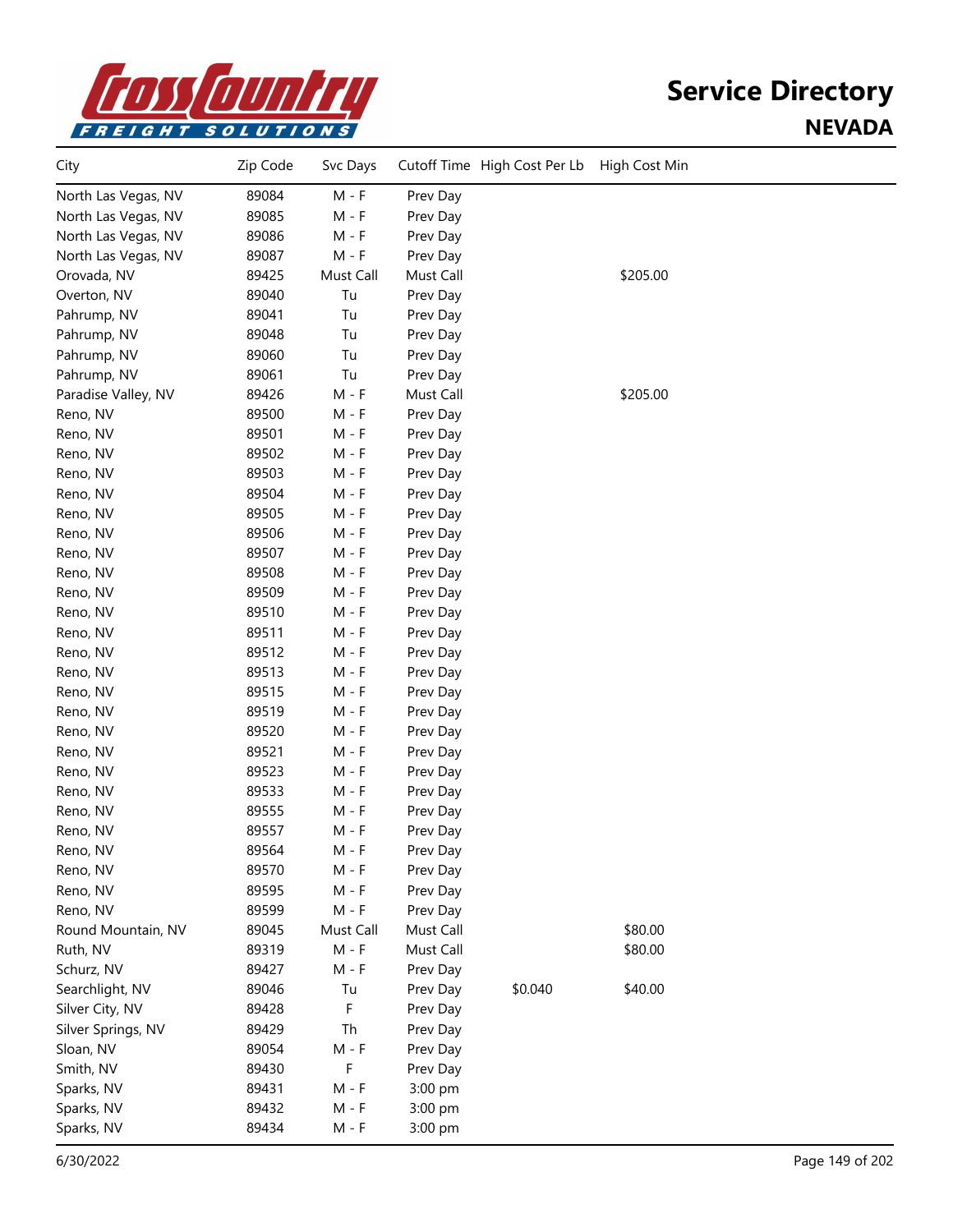

| City              | Zip Code | Svc Days  | Cutoff Time High Cost Per Lb | High Cost Min |  |
|-------------------|----------|-----------|------------------------------|---------------|--|
| Sparks, NV        | 89435    | M - F     | $3:00$ pm                    |               |  |
| Sparks, NV        | 89436    | M - F     | $3:00$ pm                    |               |  |
| Sparks, NV        | 89437    | $M - F$   | $3:00$ pm                    |               |  |
| Sparks, NV        | 89441    | $M - F$   | 3:00 pm                      |               |  |
| Spring Creek, NV  | 89815    | M - F     | Must Call                    | \$55.00       |  |
| Stateline, NV     | 89449    | M, Th     | Prev Day                     |               |  |
| Sun Valley, NV    | 89433    | M - F     | Prev Day                     |               |  |
| The Lakes, NV     | 88901    | M - F     | Prev Day                     |               |  |
| The Lakes, NV     | 88905    | M - F     | Prev Day                     |               |  |
| The Lakes, NV     | 89163    | M - F     | Prev Day                     |               |  |
| Tuscarora, NV     | 89834    | Must Call | Must Call                    | \$255.00      |  |
| Valmy, NV         | 89438    | $M - F$   | Must Call                    | \$155.00      |  |
| Verdi, NV         | 89439    | M - F     | Prev Day                     |               |  |
| Virginia City, NV | 89440    | F         | Prev Day                     |               |  |
| Wadsworth, NV     | 89442    | W         | Prev Day                     |               |  |
| Washoe Valley, NV | 89704    | M - F     | Prev Day                     |               |  |
| Wellington, NV    | 89444    | F.        | Prev Day                     |               |  |
| Wells, NV         | 89835    | $M - F$   | Must Call                    | \$305.00      |  |
| West Wendover, NV | 89883    | Must Call | Must Call                    | \$455.00      |  |
| Winnemucca, NV    | 89445    | M - F     | Must Call                    |               |  |
| Winnemucca, NV    | 89446    | M - F     | Must Call                    |               |  |
| Yerington, NV     | 89447    | Th        | Must Call                    |               |  |
| Zephyr Cove, NV   | 89448    | M, Th     | Prev Day                     |               |  |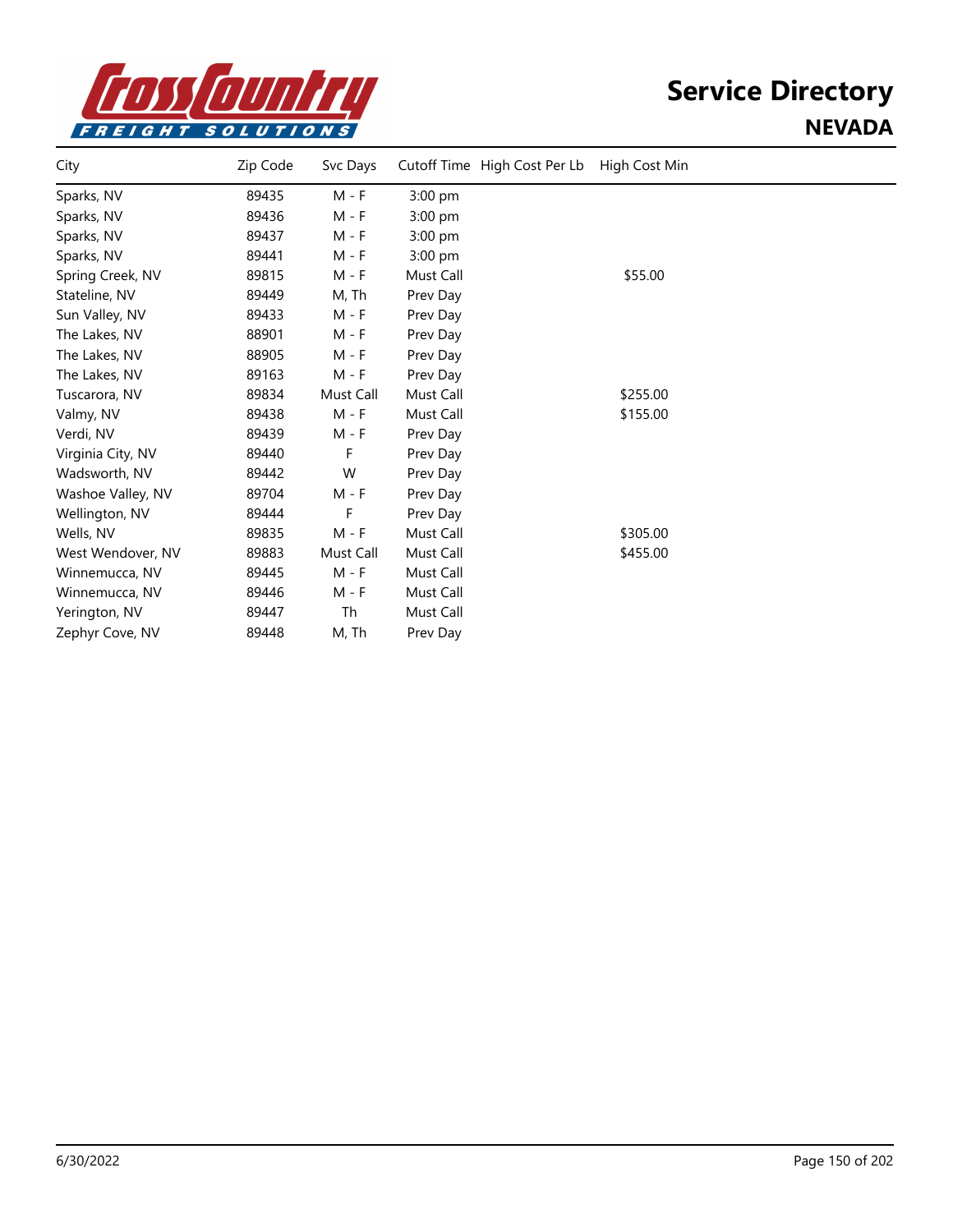

| City            | Zip Code | Svc Days  |           | Cutoff Time High Cost Per Lb | High Cost Min |  |
|-----------------|----------|-----------|-----------|------------------------------|---------------|--|
| Abiquiu, NM     | 87510    | Th        | Prev Day  | \$0.050                      | \$50.00       |  |
| Alamogordo, NM  | 88310    | $M - F$   | 10:00 am  |                              |               |  |
| Alamogordo, NM  | 88311    | $M - F$   | 10:00 am  |                              |               |  |
| Albuquerque, NM | 87101    | $M - F$   | 12:00 pm  |                              |               |  |
| Albuquerque, NM | 87102    | $M - F$   | 2:00 pm   |                              |               |  |
| Albuquerque, NM | 87103    | $M - F$   | 12:00 pm  |                              |               |  |
| Albuquerque, NM | 87104    | $M - F$   | 2:00 pm   |                              |               |  |
| Albuquerque, NM | 87105    | $M - F$   | 12:00 pm  |                              |               |  |
| Albuquerque, NM | 87106    | $M - F$   | 2:00 pm   |                              |               |  |
| Albuquerque, NM | 87107    | $M - F$   | 2:00 pm   |                              |               |  |
| Albuquerque, NM | 87108    | $M - F$   | 2:00 pm   |                              |               |  |
| Albuquerque, NM | 87109    | $M - F$   | 2:00 pm   |                              |               |  |
| Albuquerque, NM | 87110    | $M - F$   | 2:00 pm   |                              |               |  |
| Albuquerque, NM | 87111    | $M - F$   | 2:00 pm   |                              |               |  |
| Albuquerque, NM | 87112    | $M - F$   | 2:00 pm   |                              |               |  |
| Albuquerque, NM | 87113    | $M - F$   | 2:00 pm   |                              |               |  |
| Albuquerque, NM | 87114    | $M - F$   | 11:00 am  |                              |               |  |
| Albuquerque, NM | 87115    | $Tu - Th$ | Prev Day  |                              |               |  |
| Albuquerque, NM | 87116    | $Tu - Th$ | Prev Day  |                              |               |  |
| Albuquerque, NM | 87118    | $M - F$   | 12:00 pm  |                              |               |  |
| Albuquerque, NM | 87119    | $M - F$   | 12:00 pm  |                              |               |  |
| Albuquerque, NM | 87120    | $M - F$   | 11:00 am  |                              |               |  |
| Albuquerque, NM | 87121    | $M - F$   | 12:00 pm  |                              |               |  |
| Albuquerque, NM | 87122    | $M - F$   | 2:00 pm   |                              |               |  |
| Albuquerque, NM | 87123    | M - F     | 2:00 pm   |                              |               |  |
| Albuquerque, NM | 87125    | $M - F$   | 12:00 pm  |                              |               |  |
| Albuquerque, NM | 87126    | Must Call | Must Call |                              |               |  |
| Albuquerque, NM | 87127    | $M - F$   | 12:00 pm  |                              |               |  |
| Albuquerque, NM | 87128    | $M - F$   | 12:00 pm  |                              |               |  |
| Albuquerque, NM | 87130    | $M - F$   | 12:00 pm  |                              |               |  |
| Albuquerque, NM | 87131    | $M - F$   | 12:00 pm  |                              |               |  |
| Albuquerque, NM | 87132    | $M - F$   | 12:00 pm  |                              |               |  |
| Albuquerque, NM | 87134    | M - F     | 12:00 pm  |                              |               |  |
| Albuquerque, NM | 87135    | M - F     | 12:00 pm  |                              |               |  |
| Albuquerque, NM | 87136    | M - F     | 12:00 pm  |                              |               |  |
| Albuquerque, NM | 87137    | $M - F$   | 12:00 pm  |                              |               |  |
| Albuquerque, NM | 87138    | $M - F$   | 12:00 pm  |                              |               |  |
| Albuquerque, NM | 87139    | M - F     | 12:00 pm  |                              |               |  |
| Albuquerque, NM | 87140    | $M - F$   | 12:00 pm  |                              |               |  |
| Albuquerque, NM | 87141    | $M - F$   | 12:00 pm  |                              |               |  |
| Albuquerque, NM | 87142    | $M - F$   | 12:00 pm  |                              |               |  |
| Albuquerque, NM | 87143    | M - F     | 12:00 pm  |                              |               |  |
| Albuquerque, NM | 87145    | $M - F$   | 12:00 pm  |                              |               |  |
| Albuquerque, NM | 87146    | $M - F$   | 12:00 pm  |                              |               |  |
| Albuquerque, NM | 87147    | $M - F$   | 12:00 pm  |                              |               |  |
| Albuquerque, NM | 87148    | $M - F$   | 12:00 pm  |                              |               |  |
| Albuquerque, NM | 87149    | $M - F$   | 12:00 pm  |                              |               |  |
| Albuquerque, NM | 87150    | $M - F$   | 12:00 pm  |                              |               |  |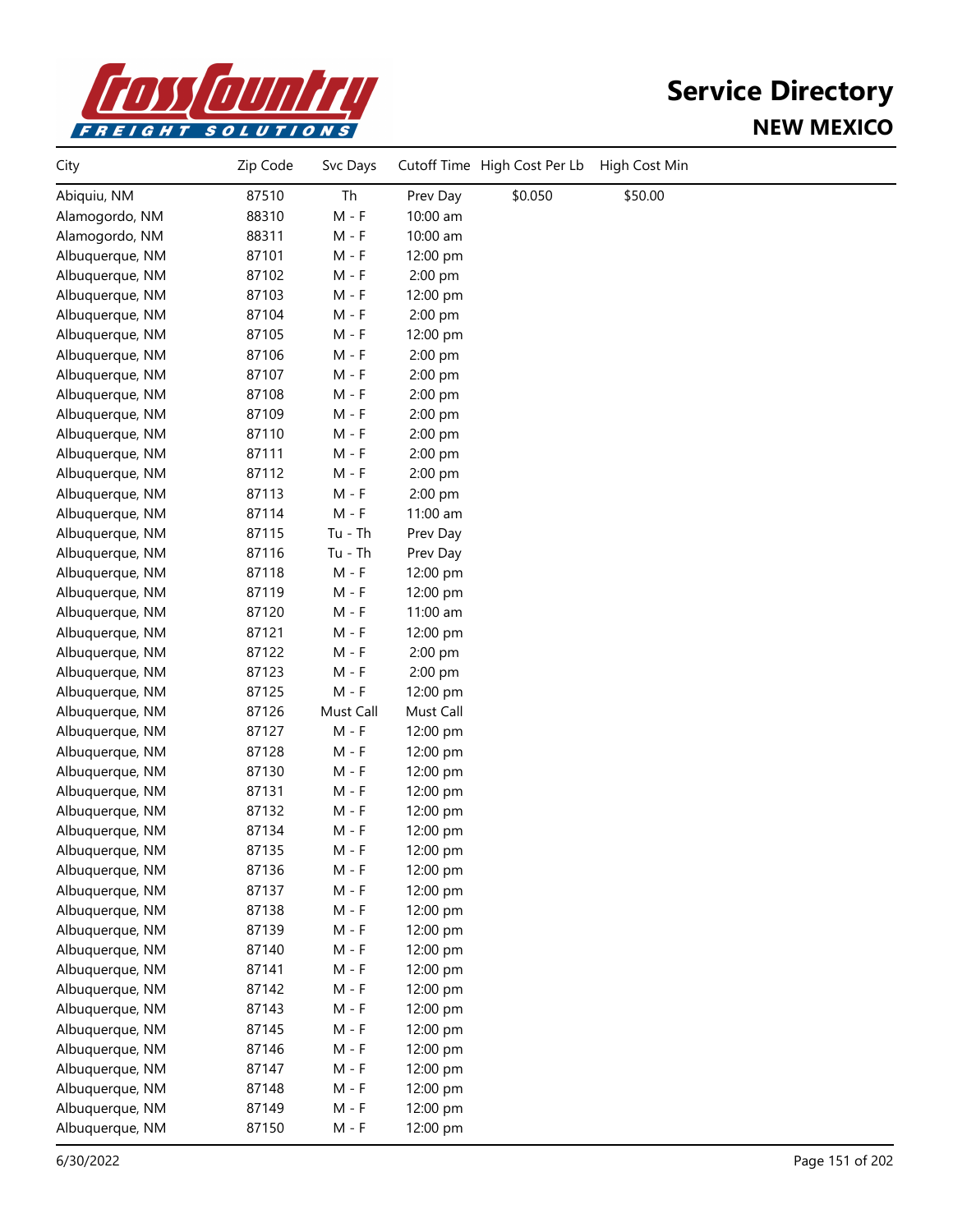

| City              | Zip Code | Svc Days  |           | Cutoff Time High Cost Per Lb | High Cost Min |  |
|-------------------|----------|-----------|-----------|------------------------------|---------------|--|
| Albuquerque, NM   | 87151    | $M - F$   | 12:00 pm  |                              |               |  |
| Albuquerque, NM   | 87152    | M - F     | 12:00 pm  |                              |               |  |
| Albuquerque, NM   | 87153    | $M - F$   | 12:00 pm  |                              |               |  |
| Albuquerque, NM   | 87154    | $M - F$   | 12:00 pm  |                              |               |  |
| Albuquerque, NM   | 87158    | $M - F$   | 12:00 pm  |                              |               |  |
| Albuquerque, NM   | 87165    | $M - F$   | 12:00 pm  |                              |               |  |
| Albuquerque, NM   | 87176    | $M - F$   | 12:00 pm  |                              |               |  |
| Albuquerque, NM   | 87177    | $M - F$   | 12:00 pm  |                              |               |  |
| Albuquerque, NM   | 87178    | $M - F$   | 12:00 pm  |                              |               |  |
| Albuquerque, NM   | 87179    | $M - F$   | 12:00 pm  |                              |               |  |
| Albuquerque, NM   | 87180    | $M - F$   | 12:00 pm  |                              |               |  |
| Albuquerque, NM   | 87181    | $M - F$   | 12:00 pm  |                              |               |  |
| Albuquerque, NM   | 87182    | $M - F$   | 12:00 pm  |                              |               |  |
| Albuquerque, NM   | 87183    | $M - F$   | 12:00 pm  |                              |               |  |
| Albuquerque, NM   | 87184    | $M - F$   | 12:00 pm  |                              |               |  |
| Albuquerque, NM   | 87185    | $M - F$   | 12:00 pm  |                              |               |  |
| Albuquerque, NM   | 87186    | $M - F$   | 12:00 pm  |                              |               |  |
| Albuquerque, NM   | 87187    | M - F     | 12:00 pm  |                              |               |  |
| Albuquerque, NM   | 87188    | $M - F$   | 12:00 pm  |                              |               |  |
| Albuquerque, NM   | 87189    | $M - F$   | 12:00 pm  |                              |               |  |
| Albuquerque, NM   | 87190    | $M - F$   | 12:00 pm  |                              |               |  |
| Albuquerque, NM   | 87191    | $M - F$   | 12:00 pm  |                              |               |  |
| Albuquerque, NM   | 87192    | $M - F$   | 12:00 pm  |                              |               |  |
| Albuquerque, NM   | 87193    | $M - F$   | 12:00 pm  |                              |               |  |
| Albuquerque, NM   | 87194    | $M - F$   | 12:00 pm  |                              |               |  |
| Albuquerque, NM   | 87195    | $M - F$   | 12:00 pm  |                              |               |  |
| Albuquerque, NM   | 87196    | $M - F$   | 12:00 pm  |                              |               |  |
| Albuquerque, NM   | 87197    | $M - F$   | 12:00 pm  |                              |               |  |
| Albuquerque, NM   | 87198    | $M - F$   | 12:00 pm  |                              |               |  |
| Albuquerque, NM   | 87199    | $M - F$   | 12:00 pm  |                              |               |  |
| Albuquerque, NM   | 87201    | M, W      | 12:00 pm  |                              |               |  |
| Alcalde, NM       | 87511    | Tu, Th, F | 1:00 pm   | \$0.040                      | \$40.00       |  |
| Algodones, NM     | 87001    | Must Call | Prev Day  |                              |               |  |
| Alto, NM          | 88312    | M, W, F   | Prev Day  |                              |               |  |
| Angel Fire, NM    | 87710    | M, W, F   | Must Call | \$0.065                      | \$65.00       |  |
| Animas, NM        | 88020    | M         | Prev Day  | \$0.050                      | \$50.00       |  |
| Anthony, NM       | 88021    | $M - F$   | 12:00 pm  |                              |               |  |
| Arenas Valley, NM | 88022    | $M - F$   | 10:00 am  | \$0.075                      | \$75.00       |  |
| Arrey, NM         | 87930    | Tu        | Prev Day  |                              |               |  |
| Arroyo Hondo, NM  | 87513    | Th        | Must Call | \$0.060                      | \$60.00       |  |
| Arroyo Seco, NM   | 87514    | Tu        | Must Call | \$0.060                      | \$60.00       |  |
| Artesia, NM       | 88210    | $M - F$   | 2:00 pm   |                              |               |  |
| Artesia, NM       | 88211    | $M - F$   | 2:00 pm   |                              |               |  |
| Aztec, NM         | 87410    | $M - F$   | Prev Day  |                              |               |  |
| Bard, NM          | 88411    | Must Call | Must Call | \$0.050                      | \$50.00       |  |
| Bayard, NM        | 88023    | $M - F$   | 10:00 am  | \$0.070                      | \$70.00       |  |
| Belen, NM         | 87002    | Tu, Th    | Prev Day  |                              |               |  |
| Bellview, NM      | 88111    | Must Call | Must Call |                              |               |  |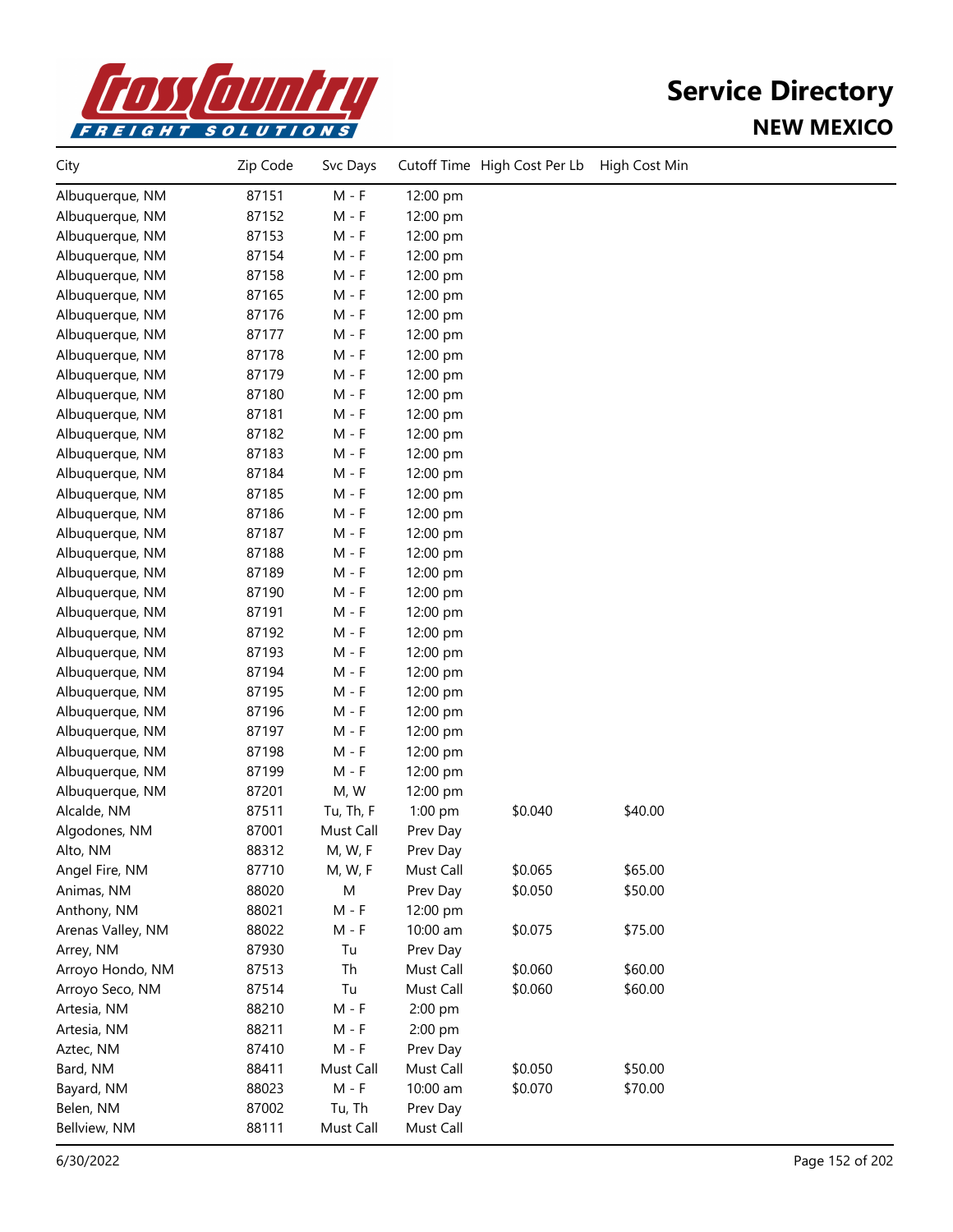

| City                   | Zip Code | Svc Days     |           | Cutoff Time High Cost Per Lb | High Cost Min |  |
|------------------------|----------|--------------|-----------|------------------------------|---------------|--|
| Bent, NM               | 88314    | Must Call    | Prev Day  | \$0.050                      | \$50.00       |  |
| Berino, NM             | 88024    | $M - F$      | 10:00 am  |                              |               |  |
| Bernalillo, NM         | 87004    | $M - F$      | Prev Day  |                              |               |  |
| Bingham, NM            | 87815    | Must Call    | Must Call |                              | \$50.00       |  |
| Blanco, NM             | 87412    | Th           | Prev Day  |                              |               |  |
| Bloomfield, NM         | 87413    | $M - F$      | Prev Day  | \$0.025                      | \$25.00       |  |
| Bluewater, NM          | 87005    | M, Tu, Th, F | Prev Day  |                              |               |  |
| Bosque Farms, NM       | 87068    | Tu, Th       | Prev Day  |                              |               |  |
| Bosque, NM             | 87006    | Tu, Th       | Prev Day  |                              |               |  |
| Broadview, NM          | 88112    | Must Call    | Must Call |                              |               |  |
| Buena Vista, NM        | 87712    | M            | Prev Day  | \$0.065                      | \$65.00       |  |
| Caballo, NM            | 87931    | Tu           | Prev Day  |                              |               |  |
| Cannon Afb, NM         | 88103    | M, W         | Must Call |                              |               |  |
| Capitan, NM            | 88316    | F            | Prev Day  |                              |               |  |
| Caprock, NM            | 88213    | Must Call    | Must Call | \$0.050                      | \$50.00       |  |
| Capulin, NM            | 88414    | Tu           | 2:00 pm   |                              |               |  |
| Carlsbad, NM           | 88220    | M - F        | 2:00 pm   |                              |               |  |
| Carlsbad, NM           | 88221    | M - F        | 2:00 pm   |                              |               |  |
| Carrizozo, NM          | 88301    | Must Call    | Prev Day  | \$0.050                      | \$50.00       |  |
| Carson, NM             | 87517    | Must Call    | Must Call | \$0.055                      | \$55.00       |  |
| Casa Blanca, NM        | 87007    | M, Tu, Th, F | Prev Day  |                              |               |  |
| Causey, NM             | 88113    | Must Call    | Must Call | \$0.075                      | \$75.00       |  |
| Cedar Crest, NM        | 87008    | M, W, F      | Prev Day  |                              |               |  |
| Cerrillos, NM          | 87010    | Th           | Prev Day  |                              |               |  |
| Chacon, NM             | 87713    | M            | Prev Day  | \$0.025                      | \$25.00       |  |
| Chama, NM              | 87520    | Must Call    | Prev Day  |                              | \$45.00       |  |
| Chamberino, NM         | 88027    | $M - F$      | 10:00 am  |                              |               |  |
| Chamisal, NM           | 87521    | Must Call    | Must Call | \$0.050                      | \$50.00       |  |
| Chaparral, NM          | 88081    | $M - F$      | 12:00 pm  |                              |               |  |
| Chimayo, NM            | 87522    | W            | Prev Day  | \$0.040                      | \$40.00       |  |
| Church Rock, NM        | 87311    | $M - F$      | Prev Day  |                              |               |  |
| Cimarron, NM           | 87714    | Must Call    | 10:00 am  | \$0.025                      | \$25.00       |  |
| Clayton, NM            | 88415    | Must Call    | 2:00 pm   | \$0.050                      | \$50.00       |  |
| Cleveland, NM          | 87715    | M            | Prev Day  | \$0.070                      | \$70.00       |  |
| Clines Corners, NM     | 87070    | W            | Must Call |                              |               |  |
| Cloudcroft, NM         | 88317    | W, F         | 10:00 am  | \$0.025                      | \$25.00       |  |
| Clovis, NM             | 88101    | Tu, Th       | Must Call |                              |               |  |
| Clovis, NM             | 88102    | Tu, Th       | Must Call |                              |               |  |
| Columbus, NM           | 88029    | M            | 10:00 am  | \$0.050                      | \$50.00       |  |
| Continental Divide, NM | 87312    | $M - F$      | Prev Day  |                              |               |  |
| Cordova, NM            | 87523    | W            | Prev Day  |                              |               |  |
| Corrales, NM           | 87048    | M - F        | 12:00 pm  |                              |               |  |
| Crossroads, NM         | 88114    | Must Call    | Must Call | \$0.060                      | \$60.00       |  |
| Cuba, NM               | 87013    | Th           | Prev Day  | \$0.050                      | \$50.00       |  |
| Cubero, NM             | 87014    | M, W         | Prev Day  | \$0.050                      | \$50.00       |  |
| Cuervo, NM             | 88417    | Must Call    | Must Call |                              |               |  |
| Deming, NM             | 88030    | $M - F$      | 10:00 am  |                              |               |  |
| Deming, NM             | 88031    | $M - F$      | 10:00 am  |                              |               |  |
|                        |          |              |           |                              |               |  |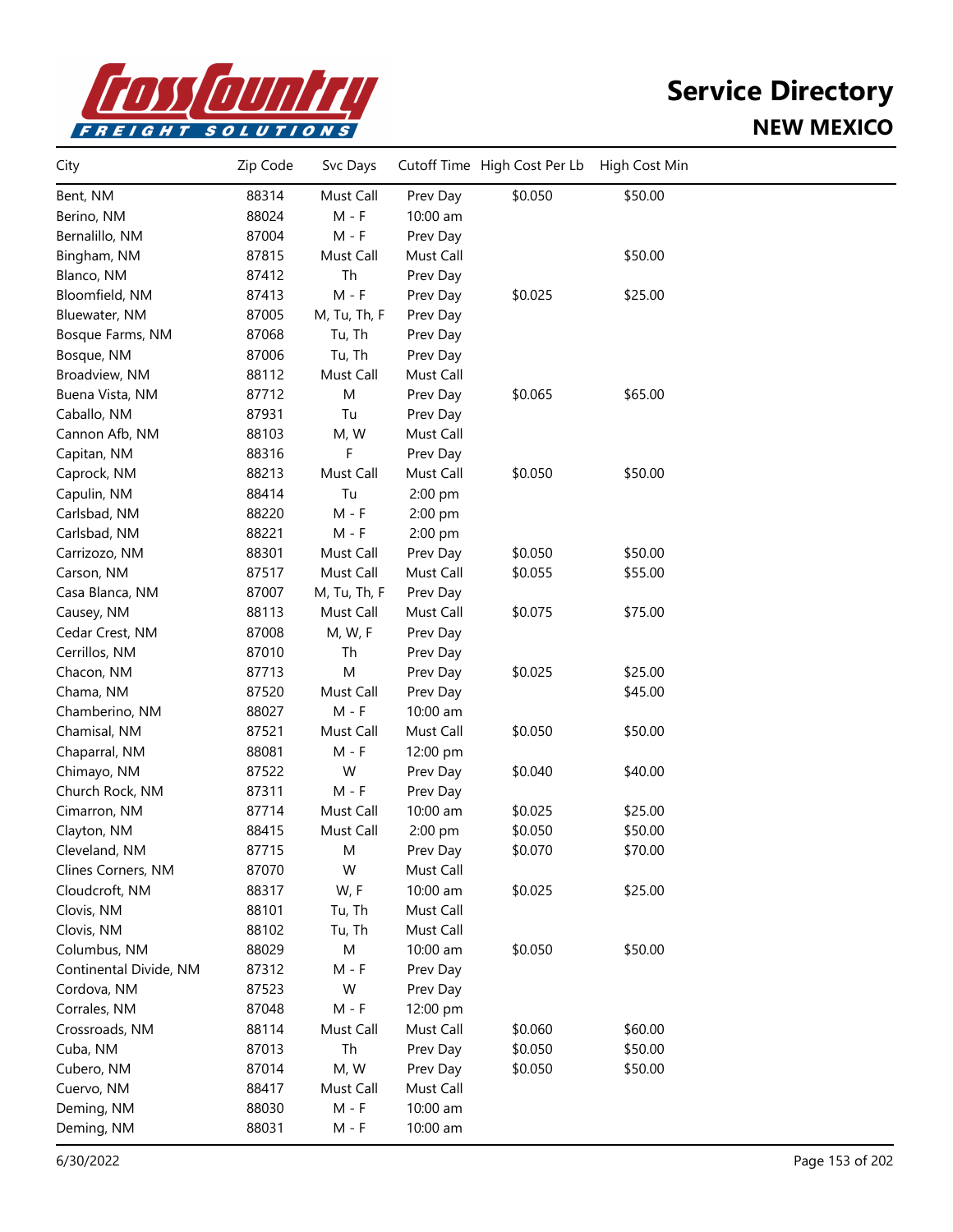

| City                    | Zip Code | Svc Days     |           | Cutoff Time High Cost Per Lb | High Cost Min |  |
|-------------------------|----------|--------------|-----------|------------------------------|---------------|--|
| Derry, NM               | 87933    | Tu           | 10:00 am  |                              |               |  |
| Des Moines, NM          | 88418    | Must Call    | 2:00 pm   |                              |               |  |
| Dexter, NM              | 88230    | $M - F$      | 2:00 pm   |                              |               |  |
| Dixon, NM               | 87527    | Must Call    | Must Call | \$0.050                      | \$50.00       |  |
| Dona Ana, NM            | 88032    | $M - F$      | 10:00 am  |                              |               |  |
| Dora, NM                | 88115    | Must Call    | Must Call | \$0.035                      | \$35.00       |  |
| Dulce, NM               | 87528    | Must Call    | Prev Day  | \$0.045                      | \$45.00       |  |
| Eagle Nest, NM          | 87718    | W            | Must Call | \$0.070                      | \$70.00       |  |
| Edgewood, NM            | 87015    | M, W, F      | Prev Day  |                              |               |  |
| El Prado, NM            | 87529    | M - F        | Must Call |                              |               |  |
| El Rito, NM             | 87530    | Must Call    | Prev Day  | \$0.050                      | \$50.00       |  |
| Elephant Butte, NM      | 87935    | Tu           | 10:00 am  | \$0.050                      | \$50.00       |  |
| Elida, NM               | 88116    | Must Call    | Must Call |                              |               |  |
| Embudo, NM              | 87531    | Must Call    | Must Call | \$0.045                      | \$45.00       |  |
| Espanola, NM            | 87532    | $M - F$      | 12:00 pm  |                              |               |  |
| Espanola, NM            | 87533    | $M - F$      | 12:00 pm  |                              |               |  |
| Estancia, NM            | 87016    | M, W, F      | Prev Day  |                              |               |  |
| Eunice, NM              | 88231    | W            | 5:00 pm   | \$0.075                      | \$75.00       |  |
| Fairacres, NM           | 88033    | $M - F$      | 10:00 am  |                              |               |  |
| Farmington, NM          | 87401    | $M - F$      | 2:00 pm   |                              |               |  |
| Farmington, NM          | 87402    | $M - F$      | 2:00 pm   |                              |               |  |
| Farmington, NM          | 87499    | $M - F$      | 2:00 pm   |                              |               |  |
| Faywood, NM             | 88034    | Must Call    | Must Call | \$0.070                      | \$70.00       |  |
| Flora Vista, NM         | 87415    | $M - F$      | Prev Day  |                              |               |  |
| Floyd, NM               | 88118    | Must Call    | Must Call | \$0.040                      | \$40.00       |  |
| Fruitland, NM           | 87416    | M, W, F      | Must Call |                              |               |  |
| Ft Bayard, NM           | 88036    | $M - F$      | 10:00 am  | \$0.075                      | \$75.00       |  |
| Ft Stanton, NM          | 88323    | F            | Prev Day  |                              |               |  |
| Ft Sumner, NM           | 88119    | Must Call    | Must Call |                              |               |  |
| Ft Wingate, NM          | 87316    | $M - F$      | Prev Day  |                              |               |  |
| Gallup, NM              | 87301    | $M - F$      | Prev Day  |                              |               |  |
| Gallup, NM              | 87302    | $M - F$      | Prev Day  |                              |               |  |
| Gallup, NM              | 87305    | M - F        | Prev Day  |                              |               |  |
| Gallup, NM              | 87324    | $M - F$      | Prev Day  |                              |               |  |
| Gamerco, NM             | 87317    | M - F        | Prev Day  |                              |               |  |
| Garfield, NM            | 87936    | Tu           | 10:00 am  |                              |               |  |
| Glencoe, NM             | 88324    | M, W, F      | 2:00 pm   |                              |               |  |
| Glorieta, NM            | 87535    | Must Call    | Prev Day  | \$0.035                      | \$35.00       |  |
| Grady, NM               | 88120    | Must Call    | Must Call |                              |               |  |
| Grants, NM              | 87020    | M, Tu, Th, F | Prev Day  |                              |               |  |
| Grenville, NM           | 88424    | Tu           | 1:30 pm   |                              |               |  |
| Guadalupita, NM         | 87722    | Must Call    | Prev Day  | \$0.075                      | \$75.00       |  |
| Hachita, NM             | 88040    | ${\sf M}$    | Must Call | \$0.050                      | \$50.00       |  |
| Hagerman, NM            | 88232    | $M - F$      | 2:00 pm   |                              |               |  |
| Hanover, NM             | 88041    | Must Call    | Must Call | \$0.075                      | \$75.00       |  |
| Hatch, NM               | 87937    | Tu           | 10:00 am  | \$0.025                      | \$25.00       |  |
| Hernandez, NM           | 87537    | Th           | Prev Day  | \$0.040                      | \$40.00       |  |
| High Rolls Mountain, NM | 88325    | Must Call    | Must Call | \$0.045                      | \$45.00       |  |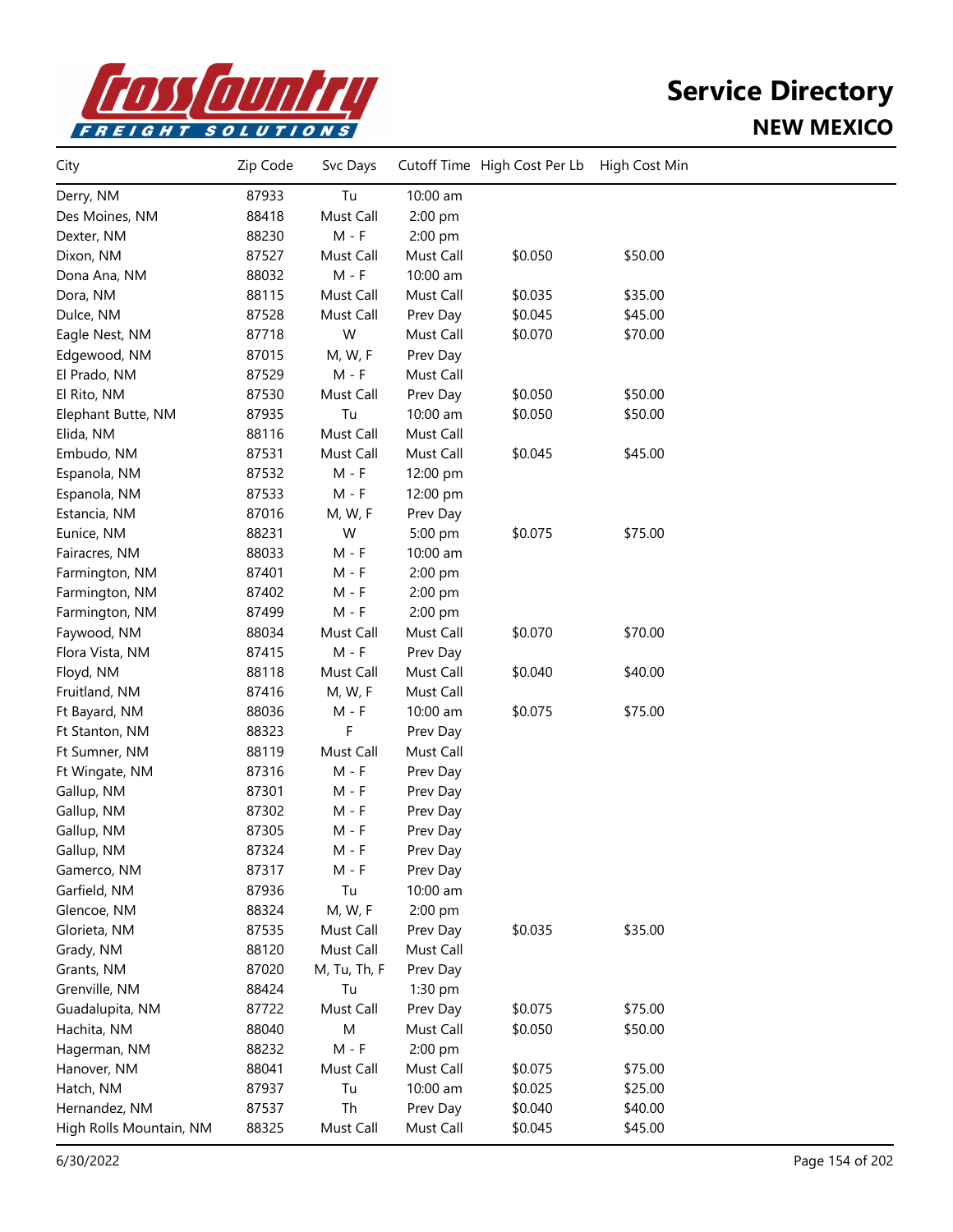

| City                   | Zip Code | Svc Days  |           | Cutoff Time High Cost Per Lb | High Cost Min |  |
|------------------------|----------|-----------|-----------|------------------------------|---------------|--|
| Hobbs, NM              | 88240    | $M - F$   | 3:00 pm   |                              |               |  |
| Hobbs, NM              | 88241    | M - F     | 3:00 pm   |                              |               |  |
| Hobbs, NM              | 88242    | M - F     | 3:00 pm   |                              |               |  |
| Hobbs, NM              | 88244    | $M - F$   | 3:00 pm   |                              |               |  |
| Holloman Air Force, NM | 88330    | M, W      | 10:00 am  |                              |               |  |
| Holman, NM             | 87723    | Must Call | Prev Day  | \$0.070                      | \$70.00       |  |
| Hondo, NM              | 88336    | $M - F$   | 2:00 pm   |                              |               |  |
| Hope, NM               | 88250    | Must Call | Prev Day  | \$0.065                      | \$65.00       |  |
| House, NM              | 88121    | Must Call | Must Call | \$0.025                      | \$25.00       |  |
| Hurley, NM             | 88043    | $M - F$   | 10:00 am  | \$0.070                      | \$70.00       |  |
| Ilfeld, NM             | 87538    | Must Call | Prev Day  | \$0.040                      | \$40.00       |  |
| Isleta, NM             | 87022    | Tu, Th    | Prev Day  |                              |               |  |
| Jal, NM                | 88252    | W         | 7:00 pm   | \$0.075                      | \$75.00       |  |
| Jamestown, NM          | 87347    | $M - F$   | Prev Day  |                              |               |  |
| Jarales, NM            | 87023    | Tu, Th    | Prev Day  |                              |               |  |
| Kenna, NM              | 88122    | Must Call | Must Call |                              |               |  |
| Kirtland Afb, NM       | 87117    | W         | Must Call |                              |               |  |
| Kirtland, NM           | 87417    | M, W, F   | Must Call |                              |               |  |
| La Jara, NM            | 87027    | Must Call | Must Call | \$0.050                      | \$50.00       |  |
| La Joya, NM            | 87028    | Th        | Prev Day  |                              |               |  |
| La Luz, NM             | 88337    | F         | 10:00 am  | \$0.045                      | \$45.00       |  |
| La Mesa, NM            | 88044    | $M - F$   | 10:00 am  |                              |               |  |
| La Plata, NM           | 87418    | W         | Must Call |                              |               |  |
| Laguna, NM             | 87026    | M, W      | Prev Day  |                              |               |  |
| Lake Arthur, NM        | 88253    | M - F     | 2:00 pm   |                              |               |  |
| Lakewood, NM           | 88254    | $M - F$   | 10:00 am  |                              |               |  |
| Lamy, NM               | 87540    | Must Call | Prev Day  | \$0.030                      | \$30.00       |  |
| Las Cruces, NM         | 88000    | $M - F$   | 12:00 pm  |                              |               |  |
| Las Cruces, NM         | 88001    | $M - F$   | 10:00 am  |                              |               |  |
| Las Cruces, NM         | 88003    | M - F     | 10:00 am  |                              |               |  |
| Las Cruces, NM         | 88004    | $M - F$   | 10:00 am  |                              |               |  |
| Las Cruces, NM         | 88005    | $M - F$   | 10:00 am  |                              |               |  |
| Las Cruces, NM         | 88006    | $M - F$   | 10:00 am  |                              |               |  |
| Las Cruces, NM         | 88007    | M - F     | 10:00 am  |                              |               |  |
| Las Cruces, NM         | 88011    | $M - F$   | 10:00 am  |                              |               |  |
| Las Cruces, NM         | 88012    | $M - F$   | 10:00 am  |                              |               |  |
| Las Cruces, NM         | 88013    | $M - F$   | 10:00 am  |                              |               |  |
| Las Vegas, NM          | 87701    | M, W, F   | 12:00 pm  |                              |               |  |
| Lemitar, NM            | 87823    | Tu, Th    | Must Call |                              |               |  |
| Lincoln, NM            | 88338    | M, W, F   | Prev Day  |                              |               |  |
| Lingo, NM              | 88123    | Must Call | Must Call | \$0.110                      | \$110.00      |  |
| Llano, NM              | 87543    | Must Call | Must Call | \$0.050                      | \$50.00       |  |
| Loco Hills, NM         | 88255    | Must Call | Prev Day  |                              |               |  |
| Logan, NM              | 88426    | Must Call | Must Call |                              |               |  |
| Lordsburg, NM          | 88045    | M         | 10:00 am  | \$0.050                      | \$50.00       |  |
| Los Alamos, NM         | 87544    | Tu, Th    | Prev Day  |                              |               |  |
| Los Alamos, NM         | 87545    | Tu, Th    | Prev Day  |                              |               |  |
| Los Lunas, NM          | 87031    | Tu, Th    | Prev Day  |                              |               |  |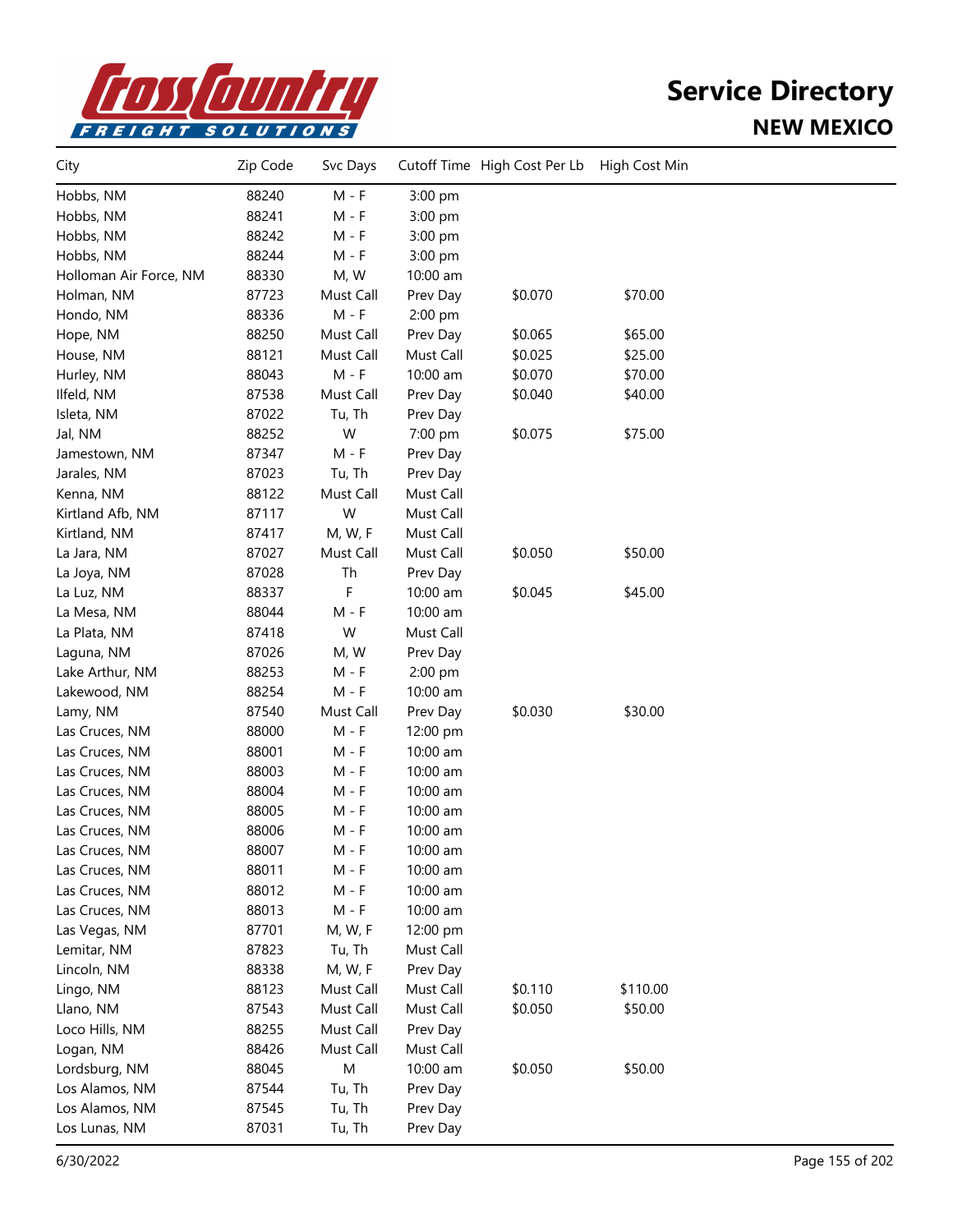

| City                | Zip Code | Svc Days     |           | Cutoff Time High Cost Per Lb | High Cost Min |  |
|---------------------|----------|--------------|-----------|------------------------------|---------------|--|
| Loving, NM          | 88256    | $M - F$      | 2:00 pm   | \$0.035                      | \$35.00       |  |
| Lovington, NM       | 88260    | Tu, Th       | 7:00 pm   | \$0.025                      | \$25.00       |  |
| Malaga, NM          | 88263    | Th           | 2:00 pm   |                              |               |  |
| Maljamar, NM        | 88264    | Must Call    | Must Call | \$0.050                      | \$50.00       |  |
| Maxwell, NM         | 87728    | Th           | 10:00 am  |                              |               |  |
| Mcalister, NM       | 88427    | Must Call    | Must Call | \$0.025                      | \$25.00       |  |
| Mcdonald, NM        | 88262    | Must Call    | Must Call |                              |               |  |
| Mcintosh, NM        | 87032    | Must Call    | Prev Day  |                              |               |  |
| Medanales, NM       | 87548    | Th           | Prev Day  | \$0.045                      | \$45.00       |  |
| Melrose, NM         | 88124    | Must Call    | Must Call |                              |               |  |
| Mentmore, NM        | 87319    | Tu           | Prev Day  |                              |               |  |
| Mescalero, NM       | 88340    | M, W         | 2:00 pm   |                              |               |  |
| Mesilla Park, NM    | 88047    | $M - F$      | 10:00 am  |                              |               |  |
| Mesilla, NM         | 88046    | $M - F$      | 10:00 am  |                              |               |  |
| Mesquite, NM        | 88048    | $Tu - F$     | 10:00 am  |                              |               |  |
| Mexican Springs, NM | 87320    | Th           | Prev Day  | \$0.075                      | \$75.00       |  |
| Milan, NM           | 87021    | M, Tu, Th, F | Prev Day  |                              |               |  |
| Milnesand, NM       | 88125    | Must Call    | Must Call | \$0.100                      | \$100.00      |  |
| Mimbres, NM         | 88049    | Must Call    | Must Call | \$0.075                      | \$75.00       |  |
| Montezuma, NM       | 87731    | W, F         | Prev Day  | \$0.055                      | \$55.00       |  |
| Monticello, NM      | 87939    | Must Call    | Must Call | \$0.090                      | \$90.00       |  |
| Monument, NM        | 88265    | Tu, Th       | 7:00 pm   | \$0.050                      | \$50.00       |  |
| Mora, NM            | 87732    | Must Call    | Prev Day  | \$0.065                      | \$65.00       |  |
| Moriarty, NM        | 87035    | M, W, F      | Prev Day  |                              |               |  |
| Mountainair, NM     | 87036    | W            | Prev Day  | \$0.050                      | \$50.00       |  |
| Mt Dora, NM         | 88424    | Tu, F        | $1:30$ pm |                              |               |  |
| Navajo Dam, NM      | 87419    | Th           | Must Call | \$0.090                      | \$90.00       |  |
| New Laguna, NM      | 87038    | M, W         | Prev Day  |                              |               |  |
| Newkirk, NM         | 88431    | Must Call    | Must Call | \$0.050                      | \$50.00       |  |
| Nogal, NM           | 88341    | F            | Prev Day  |                              |               |  |
| Ojo Caliente, NM    | 87549    | Must Call    | Prev Day  | \$0.050                      | \$50.00       |  |
| Ojo Feliz, NM       | 87735    | Must Call    | Prev Day  | \$0.085                      | \$85.00       |  |
| Ojo Sarco, NM       | 87550    | W            | Must Call |                              |               |  |
| Organ, NM           | 88052    | M - F        | 10:00 am  |                              |               |  |
| Orogrande, NM       | 88342    | M - F        | 10:00 am  |                              |               |  |
| Paguate, NM         | 87040    | M, W         | Prev Day  | \$0.025                      | \$25.00       |  |
| Pecos, NM           | 87552    | Must Call    | Prev Day  | \$0.035                      | \$35.00       |  |
| Penasco, NM         | 87553    | Must Call    | Must Call | \$0.050                      | \$50.00       |  |
| Penasco, NM         | 87561    | Must Call    | Must Call | \$0.050                      | \$50.00       |  |
| Pep, NM             | 88126    | Must Call    | Must Call | \$0.035                      | \$35.00       |  |
| Peralta, NM         | 87042    | Tu, Th       | Prev Day  |                              |               |  |
| Petaca, NM          | 87554    | F            | Must Call | \$0.055                      | \$55.00       |  |
| Picacho, NM         | 88343    | M, W, F      | Prev Day  |                              |               |  |
| Pinehill, NM        | 87357    | W            | Prev Day  | \$0.025                      | \$25.00       |  |
| Pinos Altos, NM     | 88053    | $M - F$      | 10:00 am  | \$0.075                      | \$75.00       |  |
| Placitas, NM        | 87043    | Must Call    | Prev Day  |                              |               |  |
| Playas, NM          | 88009    | M            | 10:00 am  | \$0.050                      | \$50.00       |  |
| Polvadera, NM       | 87828    | Tu, Th       | Must Call |                              |               |  |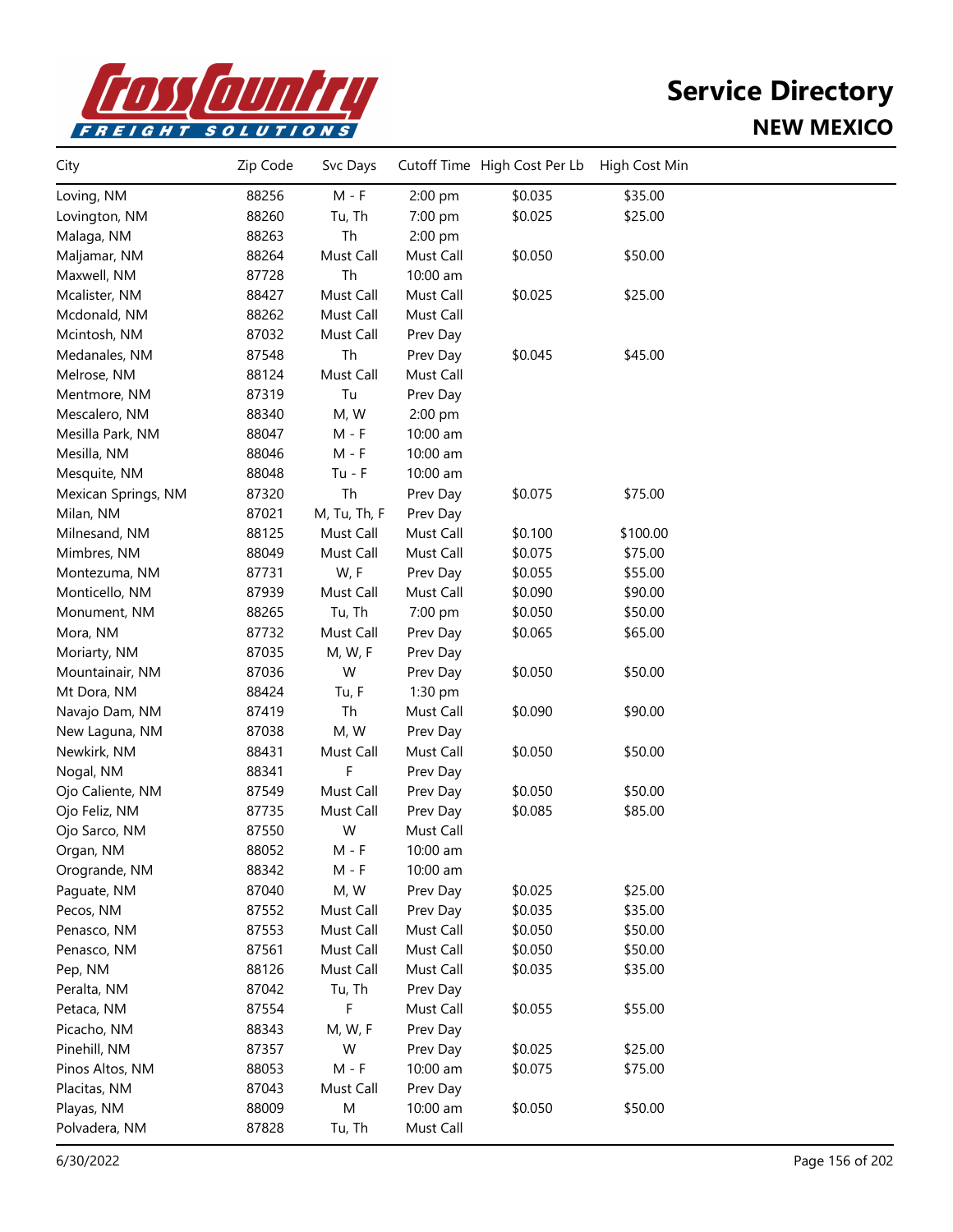

| City                | Zip Code | Svc Days     |           | Cutoff Time High Cost Per Lb | High Cost Min |  |
|---------------------|----------|--------------|-----------|------------------------------|---------------|--|
| Portales, NM        | 88130    | Tu, Th       | Must Call |                              |               |  |
| Prewitt, NM         | 87045    | M, Tu, Th, F | Prev Day  |                              |               |  |
| Pueblo Of Acoma, NM | 87034    | M, Tu, Th, F | Prev Day  | \$0.035                      | \$35.00       |  |
| Quay, NM            | 88433    | Must Call    | Must Call |                              |               |  |
| Questa, NM          | 87556    | Th           | Must Call |                              |               |  |
| Radium Springs, NM  | 88054    | Tu           | 10:00 am  |                              |               |  |
| Rainsville, NM      | 87736    | M            | Prev Day  | \$0.065                      | \$65.00       |  |
| Ramah, NM           | 87321    | W            | Prev Day  | \$0.025                      | \$25.00       |  |
| Ranchos De Taos, NM | 87557    | $M - F$      | Must Call |                              |               |  |
| Raton, NM           | 87740    | W            | 2:00 pm   | \$0.025                      | \$25.00       |  |
| Red River, NM       | 87558    | Th           | Must Call | \$0.025                      | \$25.00       |  |
| Rehoboth, NM        | 87322    | $M - F$      | Prev Day  |                              |               |  |
| Ribera, NM          | 87560    | F            | Prev Day  | \$0.045                      | \$45.00       |  |
| Rincon, NM          | 87940    | Tu           | 10:00 am  |                              |               |  |
| Rio Rancho, NM      | 87124    | $M - F$      | 12:00 pm  |                              |               |  |
| Rio Rancho, NM      | 87144    | $M - F$      | 12:00 pm  |                              |               |  |
| Rio Rancho, NM      | 87174    | $M - F$      | 12:00 pm  |                              |               |  |
| Rociada, NM         | 87742    | M            | Prev Day  | \$0.065                      | \$65.00       |  |
| Rodeo, NM           | 88056    | M            | Must Call | \$0.070                      | \$70.00       |  |
| Rogers, NM          | 88132    | Must Call    | Must Call | \$0.045                      | \$45.00       |  |
| Roswell, NM         | 88201    | $M - F$      | 2:00 pm   |                              |               |  |
| Roswell, NM         | 88202    | $M - F$      | 2:00 pm   |                              |               |  |
| Roswell, NM         | 88203    | $M - F$      | 2:00 pm   |                              |               |  |
| Rowe, NM            | 87562    | F            | Prev Day  | \$0.035                      | \$35.00       |  |
| Ruidoso Downs, NM   | 88346    | M, W, F      | 2:00 pm   | \$0.040                      | \$40.00       |  |
| Ruidoso, NM         | 88345    | M, W, F      | 2:00 pm   | \$0.040                      | \$40.00       |  |
| Ruidoso, NM         | 88355    | M, W, F      | 2:00 pm   | \$0.040                      | \$40.00       |  |
| Salem, NM           | 87941    | Tu           | 10:00 am  |                              |               |  |
| San Acacia, NM      | 87831    | Tu, Th       | Must Call |                              |               |  |
| San Antonio, NM     | 87832    | Tu, Th       | Must Call |                              |               |  |
| San Cristobal, NM   | 87564    | Must Call    | Must Call | \$0.065                      | \$65.00       |  |
| San Fidel, NM       | 87049    | M, Tu, Th, F | Prev Day  |                              |               |  |
| San Jon, NM         | 88434    | Must Call    | Must Call |                              |               |  |
| San Jose, NM        | 87565    | M, W, F      | Prev Day  |                              |               |  |
| San Juan Pueblo, NM | 87566    | Tu, Th, F    | Prev Day  |                              |               |  |
| San Miguel, NM      | 88058    | $M - F$      | 10:00 am  |                              |               |  |
| San Patricio, NM    | 88348    | M, W, F      | 2:00 pm   |                              |               |  |
| San Rafael, NM      | 87051    | M, Tu, Th, F | Prev Day  |                              |               |  |
| San Ysidro, NM      | 87053    | Th           | Prev Day  |                              |               |  |
| Sandia Park, NM     | 87047    | M            | Prev Day  |                              |               |  |
| Santa Clara, NM     | 88026    | $M - F$      | 10:00 am  | \$0.070                      | \$70.00       |  |
| Santa Cruz, NM      | 87567    | M - F        | Prev Day  | \$0.040                      | \$40.00       |  |
| Santa Fe, NM        | 87501    | M - F        | 2:00 pm   |                              |               |  |
| Santa Fe, NM        | 87502    | M - F        | Prev Day  |                              |               |  |
| Santa Fe, NM        | 87503    | Th           | Prev Day  |                              |               |  |
| Santa Fe, NM        | 87504    | $M - F$      | Prev Day  |                              |               |  |
| Santa Fe, NM        | 87505    | M - F        | 2:00 pm   |                              |               |  |
| Santa Fe, NM        | 87506    | M - F        | Prev Day  |                              |               |  |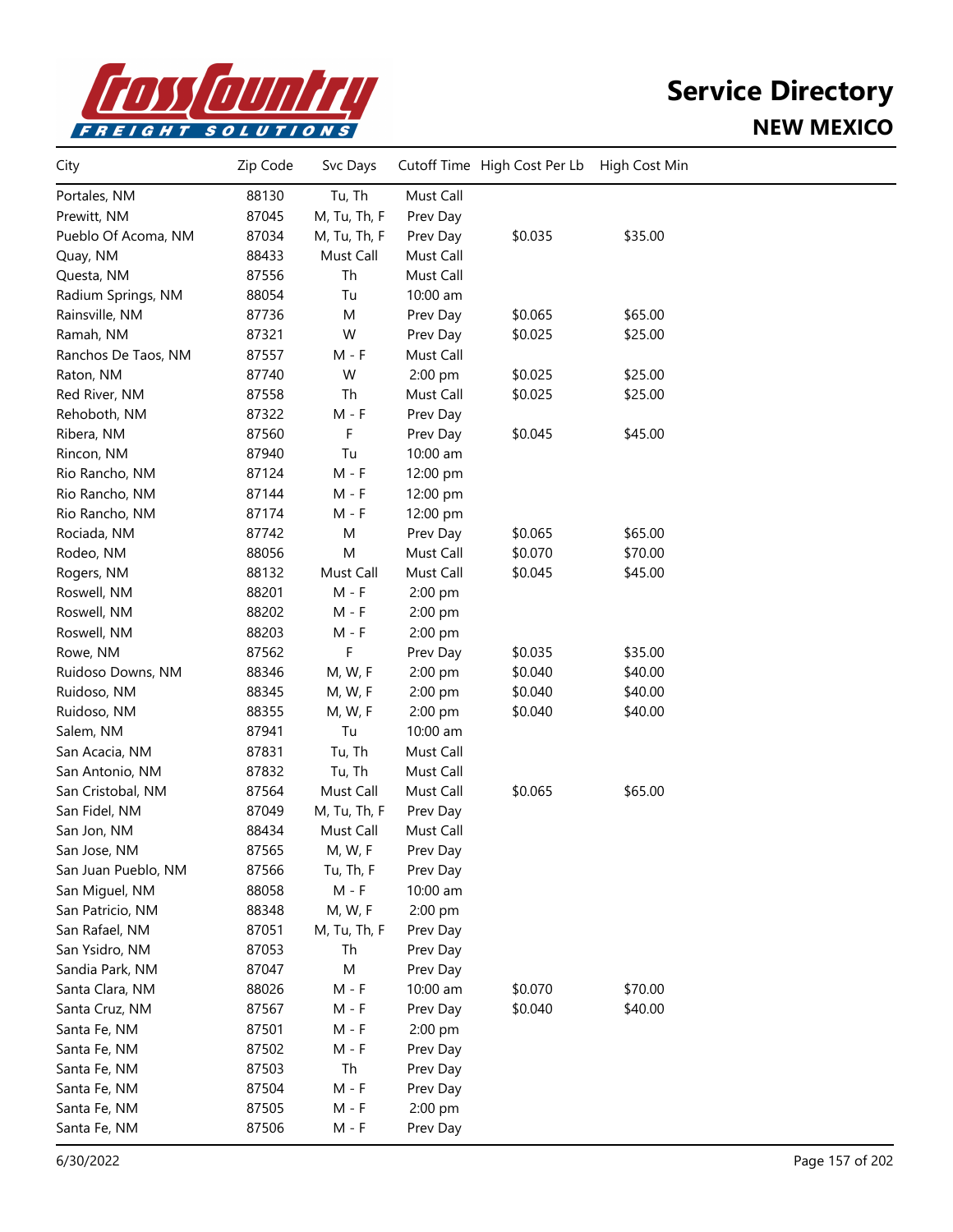

| City                    | Zip Code | Svc Days                    |           | Cutoff Time High Cost Per Lb | High Cost Min |  |
|-------------------------|----------|-----------------------------|-----------|------------------------------|---------------|--|
| Santa Fe, NM            | 87507    | $M - F$                     | 2:00 pm   |                              |               |  |
| Santa Fe, NM            | 87508    | F                           | Prev Day  |                              |               |  |
| Santa Fe, NM            | 87509    | Th                          | Prev Day  |                              |               |  |
| Santa Fe, NM            | 87592    | $M - F$                     | 2:00 pm   |                              |               |  |
| Santa Fe, NM            | 87594    | $M - F$                     | Prev Day  |                              |               |  |
| Santa Rosa, NM          | 88432    | F                           | Must Call |                              |               |  |
| Santa Rosa, NM          | 88435    | F                           | Must Call | \$0.075                      | \$75.00       |  |
| Santa Teresa, NM        | 88008    | $M - F$                     | 12:00 pm  |                              |               |  |
| Sapello, NM             | 87745    | M                           | Prev Day  | \$0.060                      | \$60.00       |  |
| Serafina, NM            | 87569    | F                           | Prev Day  | \$0.045                      | \$45.00       |  |
| Shiprock, NM            | 87420    | F                           | Must Call | \$0.035                      | \$35.00       |  |
| Silver City, NM         | 88061    | M - F                       | 10:00 am  | \$0.075                      | \$75.00       |  |
| Silver City, NM         | 88062    | $M - F$                     | 10:00 am  | \$0.075                      | \$75.00       |  |
| Smith Lake, NM          | 87365    | M                           | Prev Day  |                              |               |  |
| Socorro, NM             | 87801    | Tu, Th                      | Must Call |                              |               |  |
| Springer, NM            | 87747    | Must Call                   | Must Call |                              |               |  |
| St Vrain, NM            | 88133    | Must Call                   | Must Call |                              |               |  |
| Stanley, NM             | 87056    | M, W, F                     | Prev Day  |                              |               |  |
| Sunland Park, NM        | 88063    | $M - F$                     | 1:00 pm   |                              |               |  |
| Taiban, NM              | 88134    | Must Call                   | Must Call |                              |               |  |
| Tajique, NM             | 87057    | Must Call                   | Must Call |                              | \$50.00       |  |
| Taos Ski Valley, NM     | 87525    | Th                          | Must Call | \$0.065                      | \$65.00       |  |
| Taos, NM                | 87571    | $\mathsf{M}$ - $\mathsf{F}$ | Must Call |                              |               |  |
| Tatum, NM               | 88267    | Tu, Th                      | 7:00 pm   |                              |               |  |
| Tererro, NM             | 87573    | F                           | Prev Day  | \$0.070                      | \$70.00       |  |
| Tesuque, NM             | 87574    | $M - F$                     | Prev Day  |                              |               |  |
| Texico, NM              | 88135    | Must Call                   | Must Call |                              |               |  |
| Thoreau, NM             | 87323    | $M - F$                     | Prev Day  |                              |               |  |
| Tijeras, NM             | 87059    | M, W, F                     | Prev Day  |                              |               |  |
| Tinnie, NM              | 88351    | M, W, F                     | 2:00 pm   |                              |               |  |
| Tome, NM                | 87060    | Tu, Th                      | Must Call |                              |               |  |
| Torreon, NM             | 87061    | Must Call                   | Must Call | \$0.050                      | \$50.00       |  |
| Trampas, NM             | 87576    | M                           | Must Call | \$0.045                      | \$45.00       |  |
| Tres Piedras, NM        | 87577    | Must Call                   | Must Call | \$0.060                      | \$60.00       |  |
| Truchas, NM             | 87578    | W                           | Prev Day  | \$0.045                      | \$45.00       |  |
| Truth Or Consequenc, NM | 87901    | Tu                          | 10:00 am  |                              |               |  |
| Tucumcari, NM           | 88401    | M                           | Must Call |                              |               |  |
| Tularosa, NM            | 88352    | F                           | 10:00 am  | \$0.050                      | \$50.00       |  |
| Tyrone, NM              | 88065    | Tu                          | Must Call | \$0.080                      | \$80.00       |  |
| Vadito, NM              | 87579    | Must Call                   | Must Call | \$0.050                      | \$50.00       |  |
| Vado, NM                | 88072    | $M - F$                     | 10:00 am  |                              |               |  |
| Valdez, NM              | 87580    | Th                          | Must Call | \$0.060                      | \$60.00       |  |
| Vallecitos, NM          | 87581    | F                           | Prev Day  | \$0.055                      | \$55.00       |  |
| Valmora, NM             | 87750    | F                           | Prev Day  | \$0.090                      | \$90.00       |  |
| Vanadium, NM            | 88073    | Tu                          | Must Call | \$0.070                      | \$70.00       |  |
| Vanderwagen, NM         | 87326    | W                           | Prev Day  | \$0.025                      | \$25.00       |  |
| Veguita, NM             | 87062    | Tu, Th                      | Must Call |                              |               |  |
| Velarde, NM             | 87582    | Tu, Th, F                   | Prev Day  |                              |               |  |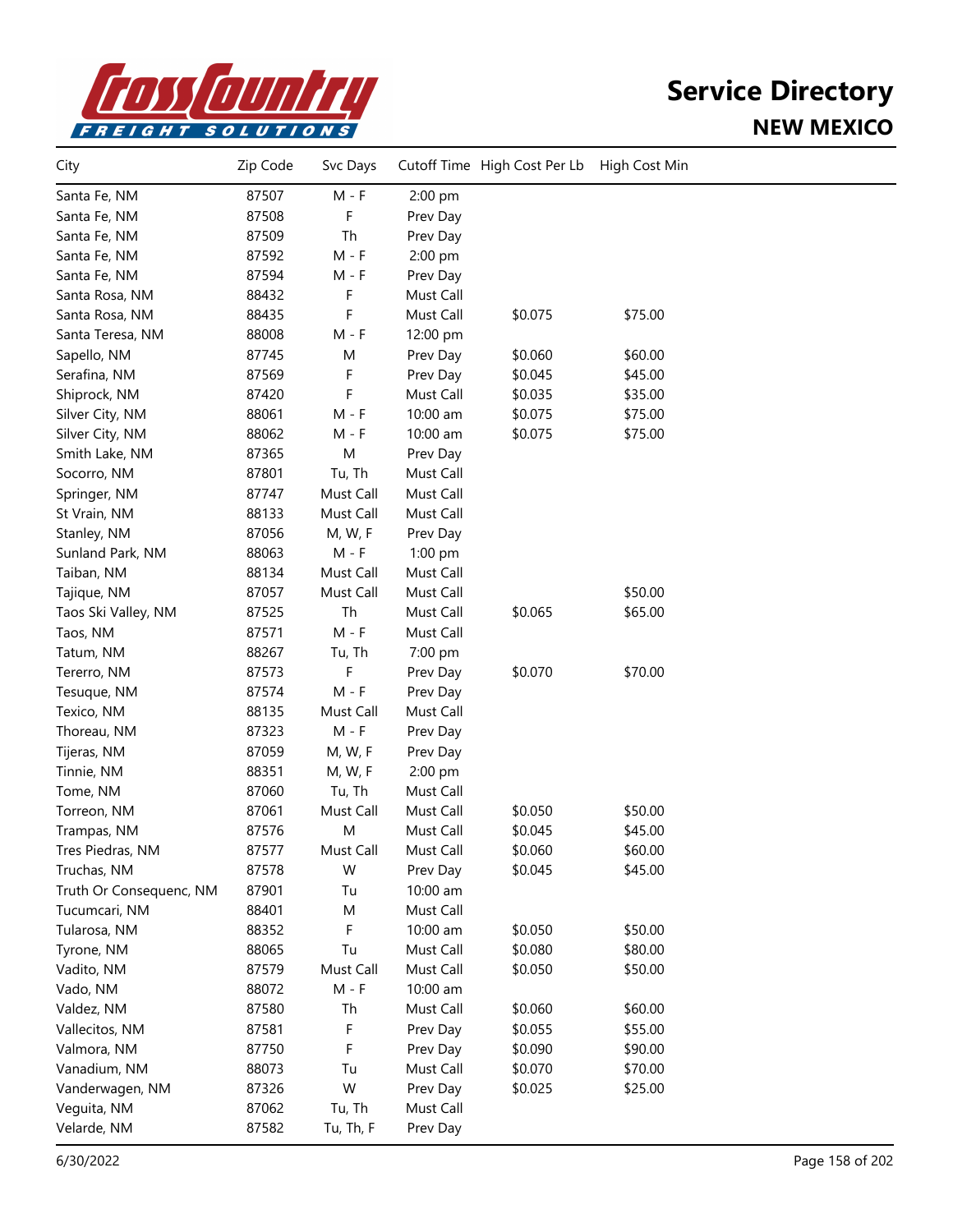

| City                    | Zip Code | Svc Days  |            | Cutoff Time High Cost Per Lb | High Cost Min |  |
|-------------------------|----------|-----------|------------|------------------------------|---------------|--|
| Wagon Mound, NM         | 87752    | M, Tu, Th | $1:00$ pm  | \$0.070                      | \$70.00       |  |
| Waterflow, NM           | 87421    | F         | Must Call  |                              |               |  |
| Watrous, NM             | 87753    | F         | Prev Day   | \$0.070                      | \$70.00       |  |
| White Rock, NM          | 87547    | Tu, Th    | Must Call  |                              |               |  |
| White Sands Missile, NM | 88002    | W         | $10:00$ am |                              |               |  |
| Whites City, NM         | 88268    | Must Call | Prev Day   | \$0.070                      | \$70.00       |  |
| Williamsburg, NM        | 87942    | Must Call | Must Call  |                              |               |  |
| Winston, NM             | 87943    | Must Call | Must Call  | \$0.150                      | \$150.00      |  |
| Yatahey, NM             | 87375    | M - F     | Prev Day   |                              |               |  |
| Yeso, NM                | 88136    | Must Call | Must Call  | \$0.070                      | \$70.00       |  |
| Zuni, NM                | 87327    | W         | Prev Day   | \$0.025                      | \$25.00       |  |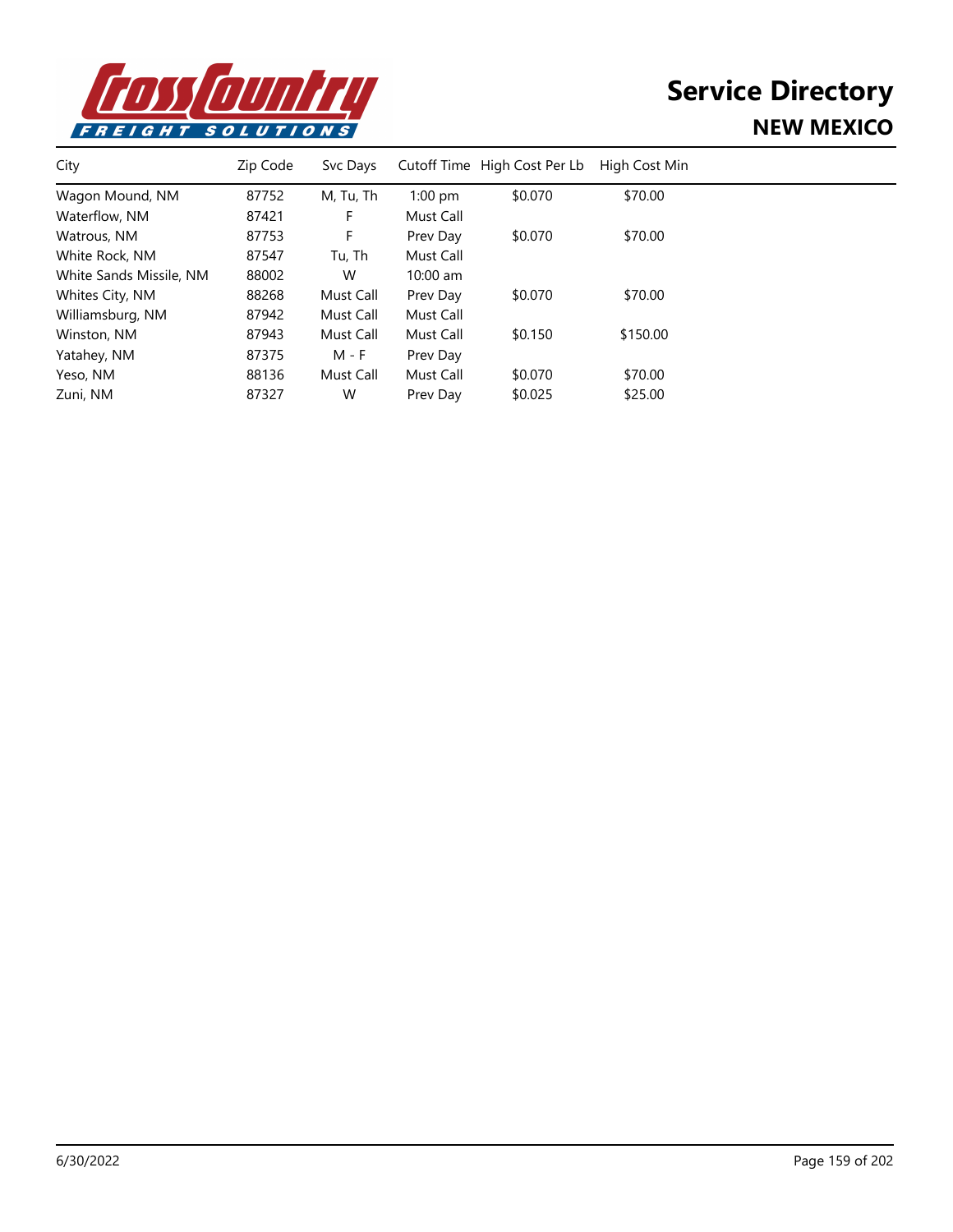

| Tu<br>Abercrombie, ND<br>58001<br>Prev Day<br>\$0.025<br>\$25.00<br>\$0.025<br>Absaraka, ND<br>58002<br>Must Call<br>Prev Day<br>\$25.00<br>Adams, ND<br>58210<br>Tu<br>Prev Day<br>58472<br>Th<br>Prev Day<br>\$0.025<br>\$25.00<br>Adrian, ND<br>M<br>58310<br>\$0.025<br>\$25.00<br>Agate, ND<br>Prev Day<br>Akra, ND<br>58220<br>$M - F$<br>Prev Day<br>58830<br>Tu<br>\$0.100<br>\$100.00<br>Alamo, ND<br>Prev Day<br>58831<br>Prev Day<br>\$0.045<br>\$45.00<br>Alexander, ND<br>M<br>58454<br>Th<br>Prev Day<br>\$0.025<br>\$25.00<br>Alfred, ND<br>58003<br>Tu<br>Prev Day<br>Alice, ND<br>\$100.00<br>58845<br>Must Call<br>\$0.100<br>Alkabo, ND<br>Prev Day<br>58520<br>M<br>\$0.040<br>\$40.00<br>Almont, ND<br>Prev Day<br>58311<br>M<br>\$0.075<br>\$75.00<br>Alsen, ND<br>Prev Day<br>58833<br>Must Call<br>\$0.100<br>\$100.00<br>Ambrose, ND<br>Prev Day<br>58004<br>Must Call<br>Amenia, ND<br>Prev Day<br>\$0.025<br>\$25.00<br>58620<br>Th<br>Amidon, ND<br>Prev Day<br>58710<br>M<br>Prev Day<br>\$0.050<br>\$50.00<br>Anamoose, ND<br>58212<br>W<br>Prev Day<br>\$0.075<br>\$75.00<br>Aneta, ND<br>F<br>58711<br>Prev Day<br>\$0.040<br>\$40.00<br>Antler, ND<br>58830<br>\$0.100<br>\$100.00<br>Tu<br>Prev Day<br>Appam, ND<br>58213<br>Ardoch, ND<br>M<br>Prev Day<br>58261<br>Ardoch, ND<br>M<br>Prev Day<br>58412<br>\$0.075<br>\$75.00<br>Arena, ND<br>Tu<br>Prev Day<br>58005<br>Argusville, ND<br>Tu<br>Prev Day<br>58835<br>M<br>Prev Day<br>\$0.040<br>\$40.00<br>Arnegard, ND<br>W<br>58006<br>\$0.025<br>\$25.00<br>Arthur, ND<br>Prev Day<br>58214<br>Arvilla, ND<br>Tu, Th<br>Prev Day<br>58413<br>$M - F$<br>\$0.050<br>\$50.00<br>Ashley, ND<br>Prev Day<br>58007<br>F<br>Ayr, ND<br>Prev Day<br>58282<br>\$0.025<br>\$25.00<br>Backoo, ND<br>Tu, Th<br>Prev Day<br>58386<br>Must Call<br>Baker, ND<br>Prev Day<br>\$0.025<br>\$25.00<br>58521<br>Th<br>Baldwin, ND<br>Prev Day<br>Th<br>Balfour, ND<br>58712<br>Prev Day<br>\$0.100<br>\$100.00<br>58313<br>Must Call<br>Balta, ND<br>Prev Day<br>\$0.040<br>\$40.00<br>58713<br>M<br>Bantry, ND<br>Prev Day<br>Barlow, ND<br>58421<br>M, W, F<br>Prev Day<br>Tu<br>Barney, ND<br>58008<br>Prev Day<br>Bartlett, ND<br>58344<br>Tu, Th<br>Prev Day<br>58384<br>M<br>Barton, ND<br>Prev Day<br>\$25.00<br>58216<br>Prev Day<br>\$0.025<br>Bathgate, ND<br>M<br>\$40.00<br>58773<br>Tu<br>Prev Day<br>\$0.040<br>Battleview, ND<br>Beach, ND<br>58621<br>Tu<br>Prev Day<br>\$0.025<br>\$25.00<br>58316<br>Belcourt, ND<br>M, W, F<br>Prev Day<br>58715<br>Tu<br>\$0.040<br>\$40.00<br>Belden, ND<br>Prev Day<br>Belfield, ND<br>58622<br>M, Th<br>Prev Day<br>58716<br>Th<br>\$0.040<br>\$40.00<br>Benedict, ND<br>Prev Day<br>\$40.00<br>58792<br>Th<br>Prev Day<br>\$0.040<br>Bergen, ND<br>Berlin, ND<br>58415<br>Th<br>Prev Day<br>\$0.025<br>\$25.00 | City | Zip Code | Svc Days | Cutoff Time High Cost Per Lb | High Cost Min |  |
|-----------------------------------------------------------------------------------------------------------------------------------------------------------------------------------------------------------------------------------------------------------------------------------------------------------------------------------------------------------------------------------------------------------------------------------------------------------------------------------------------------------------------------------------------------------------------------------------------------------------------------------------------------------------------------------------------------------------------------------------------------------------------------------------------------------------------------------------------------------------------------------------------------------------------------------------------------------------------------------------------------------------------------------------------------------------------------------------------------------------------------------------------------------------------------------------------------------------------------------------------------------------------------------------------------------------------------------------------------------------------------------------------------------------------------------------------------------------------------------------------------------------------------------------------------------------------------------------------------------------------------------------------------------------------------------------------------------------------------------------------------------------------------------------------------------------------------------------------------------------------------------------------------------------------------------------------------------------------------------------------------------------------------------------------------------------------------------------------------------------------------------------------------------------------------------------------------------------------------------------------------------------------------------------------------------------------------------------------------------------------------------------------------------------------------------------------------------------------------------------------------------------------------------------------------------------------------------------------------------------------------------------------------------------------------------------------------------------------------------------------------------------------------------------------------------------------------------------------|------|----------|----------|------------------------------|---------------|--|
|                                                                                                                                                                                                                                                                                                                                                                                                                                                                                                                                                                                                                                                                                                                                                                                                                                                                                                                                                                                                                                                                                                                                                                                                                                                                                                                                                                                                                                                                                                                                                                                                                                                                                                                                                                                                                                                                                                                                                                                                                                                                                                                                                                                                                                                                                                                                                                                                                                                                                                                                                                                                                                                                                                                                                                                                                                               |      |          |          |                              |               |  |
|                                                                                                                                                                                                                                                                                                                                                                                                                                                                                                                                                                                                                                                                                                                                                                                                                                                                                                                                                                                                                                                                                                                                                                                                                                                                                                                                                                                                                                                                                                                                                                                                                                                                                                                                                                                                                                                                                                                                                                                                                                                                                                                                                                                                                                                                                                                                                                                                                                                                                                                                                                                                                                                                                                                                                                                                                                               |      |          |          |                              |               |  |
|                                                                                                                                                                                                                                                                                                                                                                                                                                                                                                                                                                                                                                                                                                                                                                                                                                                                                                                                                                                                                                                                                                                                                                                                                                                                                                                                                                                                                                                                                                                                                                                                                                                                                                                                                                                                                                                                                                                                                                                                                                                                                                                                                                                                                                                                                                                                                                                                                                                                                                                                                                                                                                                                                                                                                                                                                                               |      |          |          |                              |               |  |
|                                                                                                                                                                                                                                                                                                                                                                                                                                                                                                                                                                                                                                                                                                                                                                                                                                                                                                                                                                                                                                                                                                                                                                                                                                                                                                                                                                                                                                                                                                                                                                                                                                                                                                                                                                                                                                                                                                                                                                                                                                                                                                                                                                                                                                                                                                                                                                                                                                                                                                                                                                                                                                                                                                                                                                                                                                               |      |          |          |                              |               |  |
|                                                                                                                                                                                                                                                                                                                                                                                                                                                                                                                                                                                                                                                                                                                                                                                                                                                                                                                                                                                                                                                                                                                                                                                                                                                                                                                                                                                                                                                                                                                                                                                                                                                                                                                                                                                                                                                                                                                                                                                                                                                                                                                                                                                                                                                                                                                                                                                                                                                                                                                                                                                                                                                                                                                                                                                                                                               |      |          |          |                              |               |  |
|                                                                                                                                                                                                                                                                                                                                                                                                                                                                                                                                                                                                                                                                                                                                                                                                                                                                                                                                                                                                                                                                                                                                                                                                                                                                                                                                                                                                                                                                                                                                                                                                                                                                                                                                                                                                                                                                                                                                                                                                                                                                                                                                                                                                                                                                                                                                                                                                                                                                                                                                                                                                                                                                                                                                                                                                                                               |      |          |          |                              |               |  |
|                                                                                                                                                                                                                                                                                                                                                                                                                                                                                                                                                                                                                                                                                                                                                                                                                                                                                                                                                                                                                                                                                                                                                                                                                                                                                                                                                                                                                                                                                                                                                                                                                                                                                                                                                                                                                                                                                                                                                                                                                                                                                                                                                                                                                                                                                                                                                                                                                                                                                                                                                                                                                                                                                                                                                                                                                                               |      |          |          |                              |               |  |
|                                                                                                                                                                                                                                                                                                                                                                                                                                                                                                                                                                                                                                                                                                                                                                                                                                                                                                                                                                                                                                                                                                                                                                                                                                                                                                                                                                                                                                                                                                                                                                                                                                                                                                                                                                                                                                                                                                                                                                                                                                                                                                                                                                                                                                                                                                                                                                                                                                                                                                                                                                                                                                                                                                                                                                                                                                               |      |          |          |                              |               |  |
|                                                                                                                                                                                                                                                                                                                                                                                                                                                                                                                                                                                                                                                                                                                                                                                                                                                                                                                                                                                                                                                                                                                                                                                                                                                                                                                                                                                                                                                                                                                                                                                                                                                                                                                                                                                                                                                                                                                                                                                                                                                                                                                                                                                                                                                                                                                                                                                                                                                                                                                                                                                                                                                                                                                                                                                                                                               |      |          |          |                              |               |  |
|                                                                                                                                                                                                                                                                                                                                                                                                                                                                                                                                                                                                                                                                                                                                                                                                                                                                                                                                                                                                                                                                                                                                                                                                                                                                                                                                                                                                                                                                                                                                                                                                                                                                                                                                                                                                                                                                                                                                                                                                                                                                                                                                                                                                                                                                                                                                                                                                                                                                                                                                                                                                                                                                                                                                                                                                                                               |      |          |          |                              |               |  |
|                                                                                                                                                                                                                                                                                                                                                                                                                                                                                                                                                                                                                                                                                                                                                                                                                                                                                                                                                                                                                                                                                                                                                                                                                                                                                                                                                                                                                                                                                                                                                                                                                                                                                                                                                                                                                                                                                                                                                                                                                                                                                                                                                                                                                                                                                                                                                                                                                                                                                                                                                                                                                                                                                                                                                                                                                                               |      |          |          |                              |               |  |
|                                                                                                                                                                                                                                                                                                                                                                                                                                                                                                                                                                                                                                                                                                                                                                                                                                                                                                                                                                                                                                                                                                                                                                                                                                                                                                                                                                                                                                                                                                                                                                                                                                                                                                                                                                                                                                                                                                                                                                                                                                                                                                                                                                                                                                                                                                                                                                                                                                                                                                                                                                                                                                                                                                                                                                                                                                               |      |          |          |                              |               |  |
|                                                                                                                                                                                                                                                                                                                                                                                                                                                                                                                                                                                                                                                                                                                                                                                                                                                                                                                                                                                                                                                                                                                                                                                                                                                                                                                                                                                                                                                                                                                                                                                                                                                                                                                                                                                                                                                                                                                                                                                                                                                                                                                                                                                                                                                                                                                                                                                                                                                                                                                                                                                                                                                                                                                                                                                                                                               |      |          |          |                              |               |  |
|                                                                                                                                                                                                                                                                                                                                                                                                                                                                                                                                                                                                                                                                                                                                                                                                                                                                                                                                                                                                                                                                                                                                                                                                                                                                                                                                                                                                                                                                                                                                                                                                                                                                                                                                                                                                                                                                                                                                                                                                                                                                                                                                                                                                                                                                                                                                                                                                                                                                                                                                                                                                                                                                                                                                                                                                                                               |      |          |          |                              |               |  |
|                                                                                                                                                                                                                                                                                                                                                                                                                                                                                                                                                                                                                                                                                                                                                                                                                                                                                                                                                                                                                                                                                                                                                                                                                                                                                                                                                                                                                                                                                                                                                                                                                                                                                                                                                                                                                                                                                                                                                                                                                                                                                                                                                                                                                                                                                                                                                                                                                                                                                                                                                                                                                                                                                                                                                                                                                                               |      |          |          |                              |               |  |
|                                                                                                                                                                                                                                                                                                                                                                                                                                                                                                                                                                                                                                                                                                                                                                                                                                                                                                                                                                                                                                                                                                                                                                                                                                                                                                                                                                                                                                                                                                                                                                                                                                                                                                                                                                                                                                                                                                                                                                                                                                                                                                                                                                                                                                                                                                                                                                                                                                                                                                                                                                                                                                                                                                                                                                                                                                               |      |          |          |                              |               |  |
|                                                                                                                                                                                                                                                                                                                                                                                                                                                                                                                                                                                                                                                                                                                                                                                                                                                                                                                                                                                                                                                                                                                                                                                                                                                                                                                                                                                                                                                                                                                                                                                                                                                                                                                                                                                                                                                                                                                                                                                                                                                                                                                                                                                                                                                                                                                                                                                                                                                                                                                                                                                                                                                                                                                                                                                                                                               |      |          |          |                              |               |  |
|                                                                                                                                                                                                                                                                                                                                                                                                                                                                                                                                                                                                                                                                                                                                                                                                                                                                                                                                                                                                                                                                                                                                                                                                                                                                                                                                                                                                                                                                                                                                                                                                                                                                                                                                                                                                                                                                                                                                                                                                                                                                                                                                                                                                                                                                                                                                                                                                                                                                                                                                                                                                                                                                                                                                                                                                                                               |      |          |          |                              |               |  |
|                                                                                                                                                                                                                                                                                                                                                                                                                                                                                                                                                                                                                                                                                                                                                                                                                                                                                                                                                                                                                                                                                                                                                                                                                                                                                                                                                                                                                                                                                                                                                                                                                                                                                                                                                                                                                                                                                                                                                                                                                                                                                                                                                                                                                                                                                                                                                                                                                                                                                                                                                                                                                                                                                                                                                                                                                                               |      |          |          |                              |               |  |
|                                                                                                                                                                                                                                                                                                                                                                                                                                                                                                                                                                                                                                                                                                                                                                                                                                                                                                                                                                                                                                                                                                                                                                                                                                                                                                                                                                                                                                                                                                                                                                                                                                                                                                                                                                                                                                                                                                                                                                                                                                                                                                                                                                                                                                                                                                                                                                                                                                                                                                                                                                                                                                                                                                                                                                                                                                               |      |          |          |                              |               |  |
|                                                                                                                                                                                                                                                                                                                                                                                                                                                                                                                                                                                                                                                                                                                                                                                                                                                                                                                                                                                                                                                                                                                                                                                                                                                                                                                                                                                                                                                                                                                                                                                                                                                                                                                                                                                                                                                                                                                                                                                                                                                                                                                                                                                                                                                                                                                                                                                                                                                                                                                                                                                                                                                                                                                                                                                                                                               |      |          |          |                              |               |  |
|                                                                                                                                                                                                                                                                                                                                                                                                                                                                                                                                                                                                                                                                                                                                                                                                                                                                                                                                                                                                                                                                                                                                                                                                                                                                                                                                                                                                                                                                                                                                                                                                                                                                                                                                                                                                                                                                                                                                                                                                                                                                                                                                                                                                                                                                                                                                                                                                                                                                                                                                                                                                                                                                                                                                                                                                                                               |      |          |          |                              |               |  |
|                                                                                                                                                                                                                                                                                                                                                                                                                                                                                                                                                                                                                                                                                                                                                                                                                                                                                                                                                                                                                                                                                                                                                                                                                                                                                                                                                                                                                                                                                                                                                                                                                                                                                                                                                                                                                                                                                                                                                                                                                                                                                                                                                                                                                                                                                                                                                                                                                                                                                                                                                                                                                                                                                                                                                                                                                                               |      |          |          |                              |               |  |
|                                                                                                                                                                                                                                                                                                                                                                                                                                                                                                                                                                                                                                                                                                                                                                                                                                                                                                                                                                                                                                                                                                                                                                                                                                                                                                                                                                                                                                                                                                                                                                                                                                                                                                                                                                                                                                                                                                                                                                                                                                                                                                                                                                                                                                                                                                                                                                                                                                                                                                                                                                                                                                                                                                                                                                                                                                               |      |          |          |                              |               |  |
|                                                                                                                                                                                                                                                                                                                                                                                                                                                                                                                                                                                                                                                                                                                                                                                                                                                                                                                                                                                                                                                                                                                                                                                                                                                                                                                                                                                                                                                                                                                                                                                                                                                                                                                                                                                                                                                                                                                                                                                                                                                                                                                                                                                                                                                                                                                                                                                                                                                                                                                                                                                                                                                                                                                                                                                                                                               |      |          |          |                              |               |  |
|                                                                                                                                                                                                                                                                                                                                                                                                                                                                                                                                                                                                                                                                                                                                                                                                                                                                                                                                                                                                                                                                                                                                                                                                                                                                                                                                                                                                                                                                                                                                                                                                                                                                                                                                                                                                                                                                                                                                                                                                                                                                                                                                                                                                                                                                                                                                                                                                                                                                                                                                                                                                                                                                                                                                                                                                                                               |      |          |          |                              |               |  |
|                                                                                                                                                                                                                                                                                                                                                                                                                                                                                                                                                                                                                                                                                                                                                                                                                                                                                                                                                                                                                                                                                                                                                                                                                                                                                                                                                                                                                                                                                                                                                                                                                                                                                                                                                                                                                                                                                                                                                                                                                                                                                                                                                                                                                                                                                                                                                                                                                                                                                                                                                                                                                                                                                                                                                                                                                                               |      |          |          |                              |               |  |
|                                                                                                                                                                                                                                                                                                                                                                                                                                                                                                                                                                                                                                                                                                                                                                                                                                                                                                                                                                                                                                                                                                                                                                                                                                                                                                                                                                                                                                                                                                                                                                                                                                                                                                                                                                                                                                                                                                                                                                                                                                                                                                                                                                                                                                                                                                                                                                                                                                                                                                                                                                                                                                                                                                                                                                                                                                               |      |          |          |                              |               |  |
|                                                                                                                                                                                                                                                                                                                                                                                                                                                                                                                                                                                                                                                                                                                                                                                                                                                                                                                                                                                                                                                                                                                                                                                                                                                                                                                                                                                                                                                                                                                                                                                                                                                                                                                                                                                                                                                                                                                                                                                                                                                                                                                                                                                                                                                                                                                                                                                                                                                                                                                                                                                                                                                                                                                                                                                                                                               |      |          |          |                              |               |  |
|                                                                                                                                                                                                                                                                                                                                                                                                                                                                                                                                                                                                                                                                                                                                                                                                                                                                                                                                                                                                                                                                                                                                                                                                                                                                                                                                                                                                                                                                                                                                                                                                                                                                                                                                                                                                                                                                                                                                                                                                                                                                                                                                                                                                                                                                                                                                                                                                                                                                                                                                                                                                                                                                                                                                                                                                                                               |      |          |          |                              |               |  |
|                                                                                                                                                                                                                                                                                                                                                                                                                                                                                                                                                                                                                                                                                                                                                                                                                                                                                                                                                                                                                                                                                                                                                                                                                                                                                                                                                                                                                                                                                                                                                                                                                                                                                                                                                                                                                                                                                                                                                                                                                                                                                                                                                                                                                                                                                                                                                                                                                                                                                                                                                                                                                                                                                                                                                                                                                                               |      |          |          |                              |               |  |
|                                                                                                                                                                                                                                                                                                                                                                                                                                                                                                                                                                                                                                                                                                                                                                                                                                                                                                                                                                                                                                                                                                                                                                                                                                                                                                                                                                                                                                                                                                                                                                                                                                                                                                                                                                                                                                                                                                                                                                                                                                                                                                                                                                                                                                                                                                                                                                                                                                                                                                                                                                                                                                                                                                                                                                                                                                               |      |          |          |                              |               |  |
|                                                                                                                                                                                                                                                                                                                                                                                                                                                                                                                                                                                                                                                                                                                                                                                                                                                                                                                                                                                                                                                                                                                                                                                                                                                                                                                                                                                                                                                                                                                                                                                                                                                                                                                                                                                                                                                                                                                                                                                                                                                                                                                                                                                                                                                                                                                                                                                                                                                                                                                                                                                                                                                                                                                                                                                                                                               |      |          |          |                              |               |  |
|                                                                                                                                                                                                                                                                                                                                                                                                                                                                                                                                                                                                                                                                                                                                                                                                                                                                                                                                                                                                                                                                                                                                                                                                                                                                                                                                                                                                                                                                                                                                                                                                                                                                                                                                                                                                                                                                                                                                                                                                                                                                                                                                                                                                                                                                                                                                                                                                                                                                                                                                                                                                                                                                                                                                                                                                                                               |      |          |          |                              |               |  |
|                                                                                                                                                                                                                                                                                                                                                                                                                                                                                                                                                                                                                                                                                                                                                                                                                                                                                                                                                                                                                                                                                                                                                                                                                                                                                                                                                                                                                                                                                                                                                                                                                                                                                                                                                                                                                                                                                                                                                                                                                                                                                                                                                                                                                                                                                                                                                                                                                                                                                                                                                                                                                                                                                                                                                                                                                                               |      |          |          |                              |               |  |
|                                                                                                                                                                                                                                                                                                                                                                                                                                                                                                                                                                                                                                                                                                                                                                                                                                                                                                                                                                                                                                                                                                                                                                                                                                                                                                                                                                                                                                                                                                                                                                                                                                                                                                                                                                                                                                                                                                                                                                                                                                                                                                                                                                                                                                                                                                                                                                                                                                                                                                                                                                                                                                                                                                                                                                                                                                               |      |          |          |                              |               |  |
|                                                                                                                                                                                                                                                                                                                                                                                                                                                                                                                                                                                                                                                                                                                                                                                                                                                                                                                                                                                                                                                                                                                                                                                                                                                                                                                                                                                                                                                                                                                                                                                                                                                                                                                                                                                                                                                                                                                                                                                                                                                                                                                                                                                                                                                                                                                                                                                                                                                                                                                                                                                                                                                                                                                                                                                                                                               |      |          |          |                              |               |  |
|                                                                                                                                                                                                                                                                                                                                                                                                                                                                                                                                                                                                                                                                                                                                                                                                                                                                                                                                                                                                                                                                                                                                                                                                                                                                                                                                                                                                                                                                                                                                                                                                                                                                                                                                                                                                                                                                                                                                                                                                                                                                                                                                                                                                                                                                                                                                                                                                                                                                                                                                                                                                                                                                                                                                                                                                                                               |      |          |          |                              |               |  |
|                                                                                                                                                                                                                                                                                                                                                                                                                                                                                                                                                                                                                                                                                                                                                                                                                                                                                                                                                                                                                                                                                                                                                                                                                                                                                                                                                                                                                                                                                                                                                                                                                                                                                                                                                                                                                                                                                                                                                                                                                                                                                                                                                                                                                                                                                                                                                                                                                                                                                                                                                                                                                                                                                                                                                                                                                                               |      |          |          |                              |               |  |
|                                                                                                                                                                                                                                                                                                                                                                                                                                                                                                                                                                                                                                                                                                                                                                                                                                                                                                                                                                                                                                                                                                                                                                                                                                                                                                                                                                                                                                                                                                                                                                                                                                                                                                                                                                                                                                                                                                                                                                                                                                                                                                                                                                                                                                                                                                                                                                                                                                                                                                                                                                                                                                                                                                                                                                                                                                               |      |          |          |                              |               |  |
|                                                                                                                                                                                                                                                                                                                                                                                                                                                                                                                                                                                                                                                                                                                                                                                                                                                                                                                                                                                                                                                                                                                                                                                                                                                                                                                                                                                                                                                                                                                                                                                                                                                                                                                                                                                                                                                                                                                                                                                                                                                                                                                                                                                                                                                                                                                                                                                                                                                                                                                                                                                                                                                                                                                                                                                                                                               |      |          |          |                              |               |  |
|                                                                                                                                                                                                                                                                                                                                                                                                                                                                                                                                                                                                                                                                                                                                                                                                                                                                                                                                                                                                                                                                                                                                                                                                                                                                                                                                                                                                                                                                                                                                                                                                                                                                                                                                                                                                                                                                                                                                                                                                                                                                                                                                                                                                                                                                                                                                                                                                                                                                                                                                                                                                                                                                                                                                                                                                                                               |      |          |          |                              |               |  |
|                                                                                                                                                                                                                                                                                                                                                                                                                                                                                                                                                                                                                                                                                                                                                                                                                                                                                                                                                                                                                                                                                                                                                                                                                                                                                                                                                                                                                                                                                                                                                                                                                                                                                                                                                                                                                                                                                                                                                                                                                                                                                                                                                                                                                                                                                                                                                                                                                                                                                                                                                                                                                                                                                                                                                                                                                                               |      |          |          |                              |               |  |
|                                                                                                                                                                                                                                                                                                                                                                                                                                                                                                                                                                                                                                                                                                                                                                                                                                                                                                                                                                                                                                                                                                                                                                                                                                                                                                                                                                                                                                                                                                                                                                                                                                                                                                                                                                                                                                                                                                                                                                                                                                                                                                                                                                                                                                                                                                                                                                                                                                                                                                                                                                                                                                                                                                                                                                                                                                               |      |          |          |                              |               |  |
|                                                                                                                                                                                                                                                                                                                                                                                                                                                                                                                                                                                                                                                                                                                                                                                                                                                                                                                                                                                                                                                                                                                                                                                                                                                                                                                                                                                                                                                                                                                                                                                                                                                                                                                                                                                                                                                                                                                                                                                                                                                                                                                                                                                                                                                                                                                                                                                                                                                                                                                                                                                                                                                                                                                                                                                                                                               |      |          |          |                              |               |  |
|                                                                                                                                                                                                                                                                                                                                                                                                                                                                                                                                                                                                                                                                                                                                                                                                                                                                                                                                                                                                                                                                                                                                                                                                                                                                                                                                                                                                                                                                                                                                                                                                                                                                                                                                                                                                                                                                                                                                                                                                                                                                                                                                                                                                                                                                                                                                                                                                                                                                                                                                                                                                                                                                                                                                                                                                                                               |      |          |          |                              |               |  |
|                                                                                                                                                                                                                                                                                                                                                                                                                                                                                                                                                                                                                                                                                                                                                                                                                                                                                                                                                                                                                                                                                                                                                                                                                                                                                                                                                                                                                                                                                                                                                                                                                                                                                                                                                                                                                                                                                                                                                                                                                                                                                                                                                                                                                                                                                                                                                                                                                                                                                                                                                                                                                                                                                                                                                                                                                                               |      |          |          |                              |               |  |
|                                                                                                                                                                                                                                                                                                                                                                                                                                                                                                                                                                                                                                                                                                                                                                                                                                                                                                                                                                                                                                                                                                                                                                                                                                                                                                                                                                                                                                                                                                                                                                                                                                                                                                                                                                                                                                                                                                                                                                                                                                                                                                                                                                                                                                                                                                                                                                                                                                                                                                                                                                                                                                                                                                                                                                                                                                               |      |          |          |                              |               |  |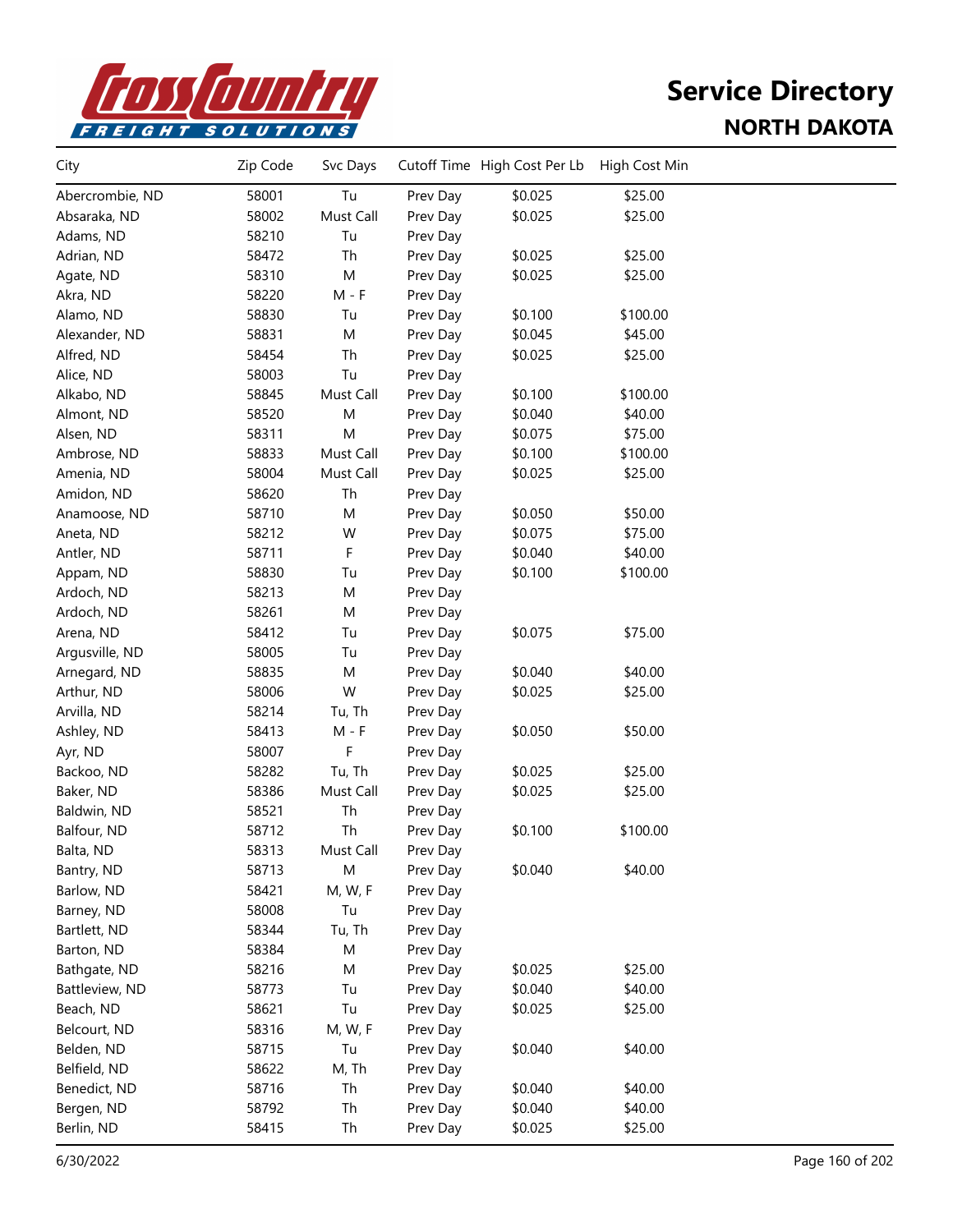

| City            | Zip Code | Svc Days  |          | Cutoff Time High Cost Per Lb | High Cost Min |  |
|-----------------|----------|-----------|----------|------------------------------|---------------|--|
| Berthold, ND    | 58718    | Tu, Th    | Prev Day |                              |               |  |
| Berwick, ND     | 58788    | Must Call | Prev Day |                              |               |  |
| Beulah, ND      | 58523    | M         | Prev Day | \$0.030                      | \$30.00       |  |
| Binford, ND     | 58416    | M         | Prev Day | \$0.025                      | \$25.00       |  |
| Bisbee, ND      | 58317    | M         | Prev Day | \$0.035                      | \$35.00       |  |
| Bismarck, ND    | 58501    | $M - F$   | 4:30 pm  |                              |               |  |
| Bismarck, ND    | 58502    | M - F     | 4:30 pm  |                              |               |  |
| Bismarck, ND    | 58503    | M - F     | 4:30 pm  |                              |               |  |
| Bismarck, ND    | 58504    | M - F     | 4:30 pm  |                              |               |  |
| Bismarck, ND    | 58505    | $M - F$   | 4:30 pm  |                              |               |  |
| Bismarck, ND    | 58506    | $M - F$   | 4:30 pm  |                              |               |  |
| Bismarck, ND    | 58507    | $M - F$   | 4:30 pm  |                              |               |  |
| Blaisdell, ND   | 58718    | Tu        | Prev Day |                              |               |  |
| Blanchard, ND   | 58009    | W         | Prev Day | \$0.025                      | \$25.00       |  |
| Bloom, ND       | 58401    | $M - F$   | Prev Day |                              |               |  |
| Bordulac, ND    | 58421    | M         | Prev Day |                              |               |  |
| Bottineau, ND   | 58318    | M, W, F   | Prev Day |                              |               |  |
| Bowbells, ND    | 58721    | $M - F$   | Prev Day | \$0.040                      | \$40.00       |  |
| Bowdon, ND      | 58418    | Must Call | Prev Day | \$0.025                      | \$25.00       |  |
| Bowesmont, ND   | 58225    | Tu, Th    | Prev Day |                              |               |  |
| Bowman, ND      | 58623    | $M - F$   | 1:00 pm  | \$0.025                      | \$25.00       |  |
| Braddock, ND    | 58524    | Must Call | Prev Day | \$0.040                      | \$40.00       |  |
| Brampton, ND    | 58017    | Must Call | Prev Day | \$0.025                      | \$25.00       |  |
| Brantford, ND   | 58356    | M         | Prev Day |                              |               |  |
| Breien, ND      | 58570    | Must Call | Prev Day | \$0.040                      | \$40.00       |  |
| Bremen, ND      | 58319    | M         | Prev Day | \$0.025                      | \$25.00       |  |
| Briarwood, ND   | 58104    | $M - F$   | 3:00 pm  |                              |               |  |
| Brinsmade, ND   | 58320    | M         | Prev Day |                              |               |  |
| Brocket, ND     | 58321    | M         | Prev Day | \$0.025                      | \$25.00       |  |
| Buchanan, ND    | 58420    | M, W, F   | Prev Day |                              |               |  |
| Bucyrus, ND     | 58639    | M, W, F   | Prev Day |                              |               |  |
| Buffalo, ND     | 58011    | F         | Prev Day |                              |               |  |
| Buford, ND      | 58853    | M         | Prev Day | \$0.040                      | \$40.00       |  |
| Burlington, ND  | 58722    | Tu, Th    | Prev Day |                              |               |  |
| Burnstad, ND    | 58495    | Must Call | Prev Day |                              |               |  |
| Burt, ND        | 58646    | Must Call | Prev Day |                              |               |  |
| Butte, ND       | 58723    | Th        | Prev Day | \$0.100                      | \$100.00      |  |
| Buxton, ND      | 58218    | W         | Prev Day |                              |               |  |
| Caledonia, ND   | 58219    | Must Call | Prev Day | \$0.025                      | \$25.00       |  |
| Calio, ND       | 58322    | Must Call | Prev Day | \$0.075                      | \$75.00       |  |
| Calvin, ND      | 58323    | Must Call | Prev Day | \$0.110                      | \$110.00      |  |
| Cando, ND       | 58324    | M         | Prev Day | \$0.050                      | \$50.00       |  |
| Cannon Ball, ND | 58528    | Must Call | Prev Day |                              |               |  |
| Carbury, ND     | 58783    | F         | Prev Day | \$0.040                      | \$40.00       |  |
| Carpio, ND      | 58725    | $M - F$   | Prev Day | \$0.040                      | \$40.00       |  |
| Carrington, ND  | 58421    | $M - F$   | Prev Day |                              |               |  |
| Carson, ND      | 58529    | F         | Prev Day |                              |               |  |
| Cartwright, ND  | 58838    | М         | Prev Day | \$0.110                      | \$110.00      |  |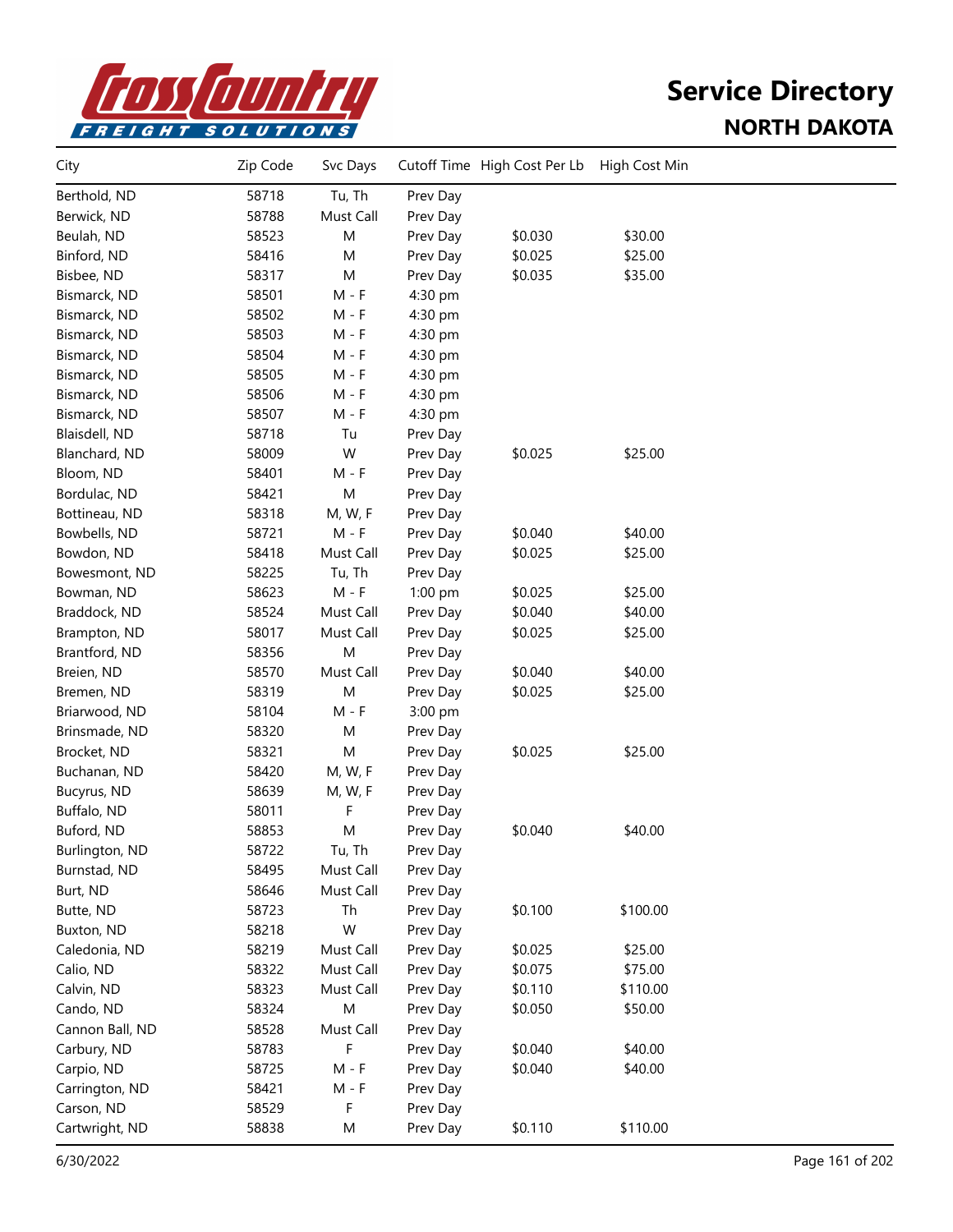

| City                | Zip Code | Svc Days  |          | Cutoff Time High Cost Per Lb | High Cost Min |  |
|---------------------|----------|-----------|----------|------------------------------|---------------|--|
| Casselton, ND       | 58012    | $M - F$   | 12:00 pm |                              |               |  |
| Cathay, ND          | 58422    | M         | Prev Day | \$0.025                      | \$25.00       |  |
| Cavalier, ND        | 58220    | $M - F$   | Prev Day |                              |               |  |
| Cayuga, ND          | 58013    | W         | Prev Day | \$0.025                      | \$25.00       |  |
| Center, ND          | 58530    | M         | Prev Day |                              |               |  |
| Chaffee, ND         | 58014    | Tu        | Prev Day |                              |               |  |
| Charbonneau, ND     | 58831    | M         | Prev Day | \$0.040                      | \$40.00       |  |
| Charlson, ND        | 58763    | W         | Prev Day |                              |               |  |
| Chaseley, ND        | 58423    | Must Call | Prev Day | \$0.025                      | \$25.00       |  |
| Christine, ND       | 58015    | Tu        | Prev Day |                              |               |  |
| Churchs Ferry, ND   | 58325    | M         | Prev Day |                              |               |  |
| Cleveland, ND       | 58424    | W         | Prev Day |                              |               |  |
| Clifford, ND        | 58016    | W         | Prev Day |                              |               |  |
| Clyde, ND           | 58352    | Must Call | Prev Day | \$0.075                      | \$75.00       |  |
| Cogswell, ND        | 58017    | M         | Prev Day | \$0.025                      | \$25.00       |  |
| Coleharbor, ND      | 58531    | Th        | Prev Day |                              |               |  |
| Colfax, ND          | 58018    | Tu        | Prev Day |                              |               |  |
| Colgan, ND          | 58844    | Must Call | Prev Day | \$0.100                      | \$100.00      |  |
| Colgate, ND         | 58046    | M, W, F   | 11:00 am |                              |               |  |
| Columbus, ND        | 58727    | $M - F$   | Prev Day | \$0.040                      | \$40.00       |  |
| Concrete, ND        | 58221    | Tu        | Prev Day |                              |               |  |
| Conway, ND          | 58233    | Tu, Th    | Prev Day | \$0.025                      | \$25.00       |  |
| Cooperstown, ND     | 58425    | M, W, F   | 10:00 am | \$0.025                      | \$25.00       |  |
| Corinth, ND         | 58830    | Tu        | Prev Day | \$0.100                      | \$100.00      |  |
| Coteau, ND          | 58721    | $M - F$   | Prev Day | \$0.040                      | \$40.00       |  |
| Coulee, ND          | 58746    | $M - F$   | Prev Day | \$0.040                      | \$40.00       |  |
| Courtenay, ND       | 58426    | M         | Prev Day |                              |               |  |
| Crary, ND           | 58327    | W         | Prev Day |                              |               |  |
| Crete, ND           | 58020    | Tu        | Prev Day |                              |               |  |
| Crosby, ND          | 58730    | $M - F$   | Prev Day | \$0.040                      | \$40.00       |  |
| Crystal Springs, ND | 58467    | W         | Prev Day |                              |               |  |
| Crystal, ND         | 58222    | M         | Prev Day |                              |               |  |
| Cummings, ND        | 58223    | W         | Prev Day |                              |               |  |
| Dahlen, ND          | 58224    | Th        | Prev Day | \$0.025                      | \$25.00       |  |
| Davenport, ND       | 58021    | W         | Prev Day |                              |               |  |
| Dawson, ND          | 58428    | W         | Prev Day |                              |               |  |
| Dazey, ND           | 58429    | M, W, F   | Prev Day |                              |               |  |
| De Lamere, ND       | 58060    | Tu        | Prev Day |                              |               |  |
| Deering, ND         | 58731    | M         | Prev Day | \$0.040                      | \$40.00       |  |
| Denbigh, ND         | 58788    | Th        | Prev Day |                              |               |  |
| Denhoff, ND         | 58430    | Th        | Prev Day | \$0.075                      | \$75.00       |  |
| Des Lacs, ND        | 58733    | Tu, Th    | Prev Day |                              |               |  |
| Devils Lake, ND     | 58301    | $M - F$   | 12:00 pm |                              |               |  |
| Dickey, ND          | 58431    | Th        | Prev Day | \$0.025                      | \$25.00       |  |
| Dickinson, ND       | 58601    | $M - F$   | 3:00 pm  |                              |               |  |
| Dickinson, ND       | 58602    | $M - F$   | 1:00 pm  |                              |               |  |
| Dodge, ND           | 58625    | W         | Prev Day | \$0.080                      | \$80.00       |  |
| Donnybrook, ND      | 58734    | $M - F$   | Prev Day | \$0.040                      | \$40.00       |  |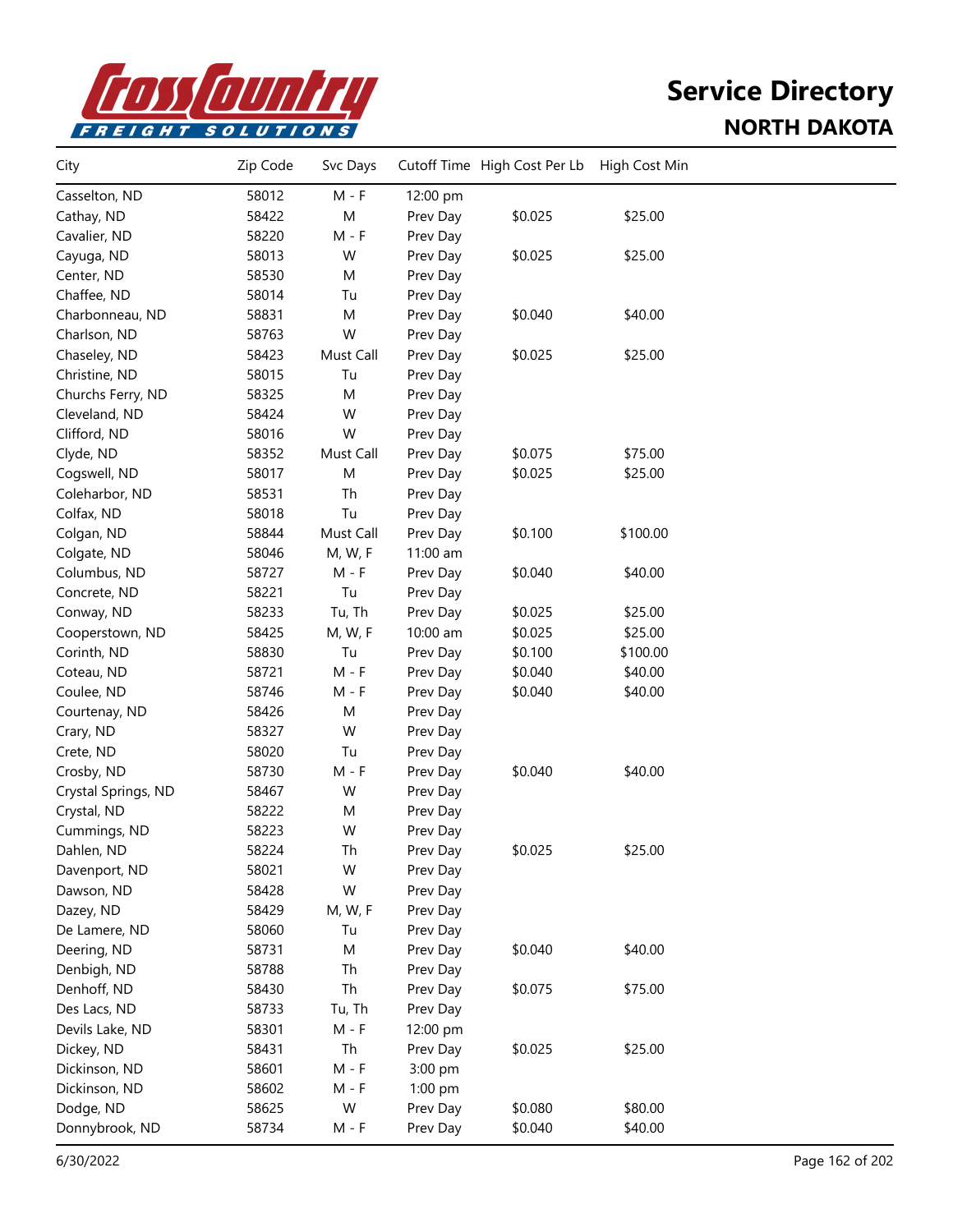

| City            | Zip Code | Svc Days  |          | Cutoff Time High Cost Per Lb | High Cost Min |  |
|-----------------|----------|-----------|----------|------------------------------|---------------|--|
| Douglas, ND     | 58735    | Tu        | Prev Day | \$0.040                      | \$40.00       |  |
| Doyon, ND       | 58327    | M         | Prev Day |                              |               |  |
| Drake, ND       | 58736    | Th        | Prev Day | \$0.100                      | \$100.00      |  |
| Drayton, ND     | 58225    | M, W      | Prev Day |                              |               |  |
| Dresden, ND     | 58249    | Tu        | Prev Day |                              |               |  |
| Driscoll, ND    | 58532    | W         | Prev Day |                              |               |  |
| Dunn Center, ND | 58626    | W         | Prev Day | \$0.040                      | \$40.00       |  |
| Dunseith, ND    | 58329    | M, W, F   | Prev Day |                              |               |  |
| Durbin, ND      | 58059    | Tu        | Prev Day |                              |               |  |
| Dwight, ND      | 58075    | Tu        | Prev Day |                              |               |  |
| Eckelson, ND    | 58432    | M         | Prev Day |                              |               |  |
| Eckman, ND      | 58760    | F         | Prev Day | \$0.040                      | \$40.00       |  |
| Edgeley, ND     | 58433    | Th        | Prev Day |                              |               |  |
| Edinburg, ND    | 58227    | Tu        | Prev Day |                              |               |  |
| Edmore, ND      | 58330    | Th        | Prev Day |                              |               |  |
| Edmunds, ND     | 58476    | M         | Prev Day |                              |               |  |
| Egeland, ND     | 58331    | М         | Prev Day | \$0.050                      | \$50.00       |  |
| Eldridge, ND    | 58401    | $M - F$   | Prev Day |                              |               |  |
| Elgin, ND       | 58533    | M, W      | Prev Day |                              |               |  |
| Ellendale, ND   | 58436    | Th        | Prev Day |                              |               |  |
| Elliott, ND     | 58028    | M         | Prev Day |                              |               |  |
| Embden, ND      | 58079    | Tu        | Prev Day |                              |               |  |
| Emerado, ND     | 58228    | Th        | Prev Day |                              |               |  |
| Emmet, ND       | 58534    | Tu        | Prev Day | \$0.035                      | \$35.00       |  |
| Emrick, ND      | 58422    | Must Call | Prev Day | \$0.025                      | \$25.00       |  |
| Enderlin, ND    | 58027    | W, F      | Prev Day |                              |               |  |
| Englevale, ND   | 58033    | Must Call | Prev Day | \$0.025                      | \$25.00       |  |
| Epping, ND      | 58843    | Th        | Prev Day |                              |               |  |
| Erie, ND        | 58029    | W         | Prev Day | \$0.025                      | \$25.00       |  |
| Esmond, ND      | 58332    | M         | Prev Day | \$0.025                      | \$25.00       |  |
| Fairdale, ND    | 58229    | Th        | Prev Day |                              |               |  |
| Fairfield, ND   | 58627    | W         | Prev Day |                              |               |  |
| Fairmount, ND   | 58030    | W, F      | Prev Day | \$0.025                      | \$25.00       |  |
| Falkirk, ND     | 58577    | Th        | Prev Day |                              |               |  |
| Fargo, ND       | 58102    | $M - F$   | 3:00 pm  |                              |               |  |
| Fargo, ND       | 58103    | $M - F$   | 3:00 pm  |                              |               |  |
| Fargo, ND       | 58104    | $M - F$   | 3:00 pm  |                              |               |  |
| Fargo, ND       | 58105    | $M - F$   | 3:00 pm  |                              |               |  |
| Fargo, ND       | 58106    | $M - F$   | 3:00 pm  |                              |               |  |
| Fargo, ND       | 58107    | $M - F$   | 3:00 pm  |                              |               |  |
| Fargo, ND       | 58108    | $M - F$   | 3:00 pm  |                              |               |  |
| Fargo, ND       | 58109    | $M - F$   | 3:00 pm  |                              |               |  |
| Fargo, ND       | 58121    | $M - F$   | 3:00 pm  |                              |               |  |
| Fargo, ND       | 58122    | $M - F$   | 3:00 pm  |                              |               |  |
| Fargo, ND       | 58123    | $M - F$   | 3:00 pm  |                              |               |  |
| Fargo, ND       | 58124    | $M - F$   | 3:00 pm  |                              |               |  |
| Fargo, ND       | 58125    | $M - F$   | 3:00 pm  |                              |               |  |
| Fargo, ND       | 58126    | $M - F$   | 3:00 pm  |                              |               |  |
|                 |          |           |          |                              |               |  |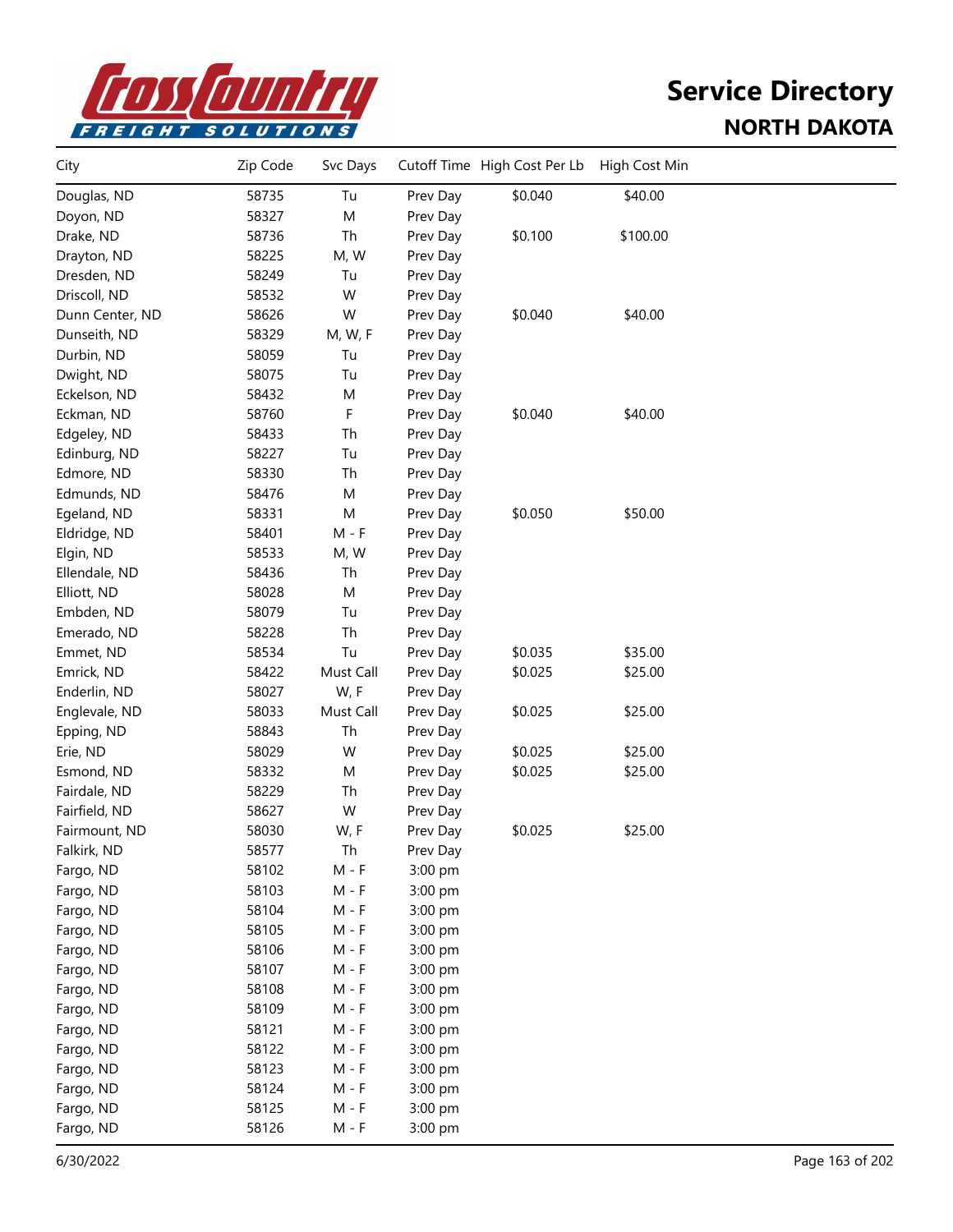

| City                | Zip Code | Svc Days  |          | Cutoff Time High Cost Per Lb | High Cost Min |  |
|---------------------|----------|-----------|----------|------------------------------|---------------|--|
| Fessenden, ND       | 58438    | $M - F$   | Prev Day |                              |               |  |
| Fingal, ND          | 58031    | Must Call | Prev Day | \$0.025                      | \$25.00       |  |
| Finley, ND          | 58230    | W         | Prev Day | \$0.025                      | \$25.00       |  |
| Flasher, ND         | 58535    | F         | Prev Day |                              |               |  |
| Flaxton, ND         | 58737    | $M - F$   | Prev Day | \$0.040                      | \$40.00       |  |
| Forbes, ND          | 58439    | Th        | Prev Day | \$0.025                      | \$25.00       |  |
| Fordville, ND       | 58231    | M         | Prev Day | \$0.025                      | \$25.00       |  |
| Forest River, ND    | 58233    | М         | Prev Day | \$0.025                      | \$25.00       |  |
| Forman, ND          | 58032    | M, W      | Prev Day |                              |               |  |
| Fortuna, ND         | 58844    | Tu        | Prev Day | \$0.100                      | \$100.00      |  |
| Foxholm, ND         | 58718    | Tu        | Prev Day |                              |               |  |
| Fredonia, ND        | 58440    | Must Call | Prev Day | \$0.025                      | \$25.00       |  |
| Frontier, ND        | 58104    | $M - F$   | Prev Day |                              |               |  |
| Fryburg, ND         | 58622    | Th        | Prev Day |                              |               |  |
| Ft Clark, ND        | 58530    | M         | Prev Day |                              |               |  |
| Ft Ransom, ND       | 58033    | Must Call | Prev Day | \$0.025                      | \$25.00       |  |
| Ft Rice, ND         | 58537    | Must Call | Prev Day |                              |               |  |
| Ft Totten, ND       | 58335    | W         | Prev Day | \$0.025                      | \$25.00       |  |
| Ft Yates, ND        | 58538    | F         | Prev Day | \$0.050                      | \$50.00       |  |
| Fullerton, ND       | 58441    | Th        | Prev Day | \$0.025                      | \$25.00       |  |
| Gackle, ND          | 58442    | W         | Prev Day |                              |               |  |
| Galchutt, ND        | 58075    | Tu        | Prev Day |                              |               |  |
| Galesburg, ND       | 58035    | W         | Prev Day | \$0.025                      | \$25.00       |  |
| Gardar, ND          | 58227    | Tu        | Prev Day |                              |               |  |
| Gardena, ND         | 58748    | F         | Prev Day | \$0.040                      | \$40.00       |  |
| Gardner, ND         | 58036    | Tu, F     | Prev Day |                              |               |  |
| Garrison, ND        | 58540    | Tu, Th    | Prev Day | \$0.030                      | \$30.00       |  |
| Garske, ND          | 58382    | M         | Prev Day | \$0.025                      | \$25.00       |  |
| Gascoyne, ND        | 58653    | M, W, F   | Prev Day |                              |               |  |
| Geneseo, ND         | 58053    | Tu        | Prev Day |                              |               |  |
| Gilby, ND           | 58235    | M         | Prev Day | \$0.025                      | \$25.00       |  |
| Gladstone, ND       | 58630    | W         | Prev Day |                              |               |  |
| Glasston, ND        | 58236    | Μ         | Prev Day |                              |               |  |
| Glen Ullin, ND      | 58631    | M         | Prev Day |                              |               |  |
| Glenburn, ND        | 58740    | W, F      | Prev Day | \$0.040                      | \$40.00       |  |
| Glenfield, ND       | 58443    | Μ         | Prev Day |                              |               |  |
| Golden Valley, ND   | 58541    | W         | Prev Day | \$0.045                      | \$45.00       |  |
| Golva, ND           | 58632    | Must Call | Prev Day | \$0.040                      | \$40.00       |  |
| Goodrich, ND        | 58444    | Th        | Prev Day | \$0.075                      | \$75.00       |  |
| Grace City, ND      | 58445    | М         | Prev Day | \$0.025                      | \$25.00       |  |
| Grafton, ND         | 58237    | $M - F$   | Prev Day |                              |               |  |
| Grand Forks Afb, ND | 58204    | Th        | 1:00 pm  |                              |               |  |
| Grand Forks Afb, ND | 58205    | Th        | 4:00 pm  |                              |               |  |
| Grand Forks, ND     | 58201    | $M - F$   | 4:00 pm  |                              |               |  |
| Grand Forks, ND     | 58202    | $M - F$   | 4:00 pm  |                              |               |  |
| Grand Forks, ND     | 58203    | $M - F$   | 4:00 pm  |                              |               |  |
| Grand Forks, ND     | 58204    | Th        | 1:00 pm  |                              |               |  |
| Grand Forks, ND     | 58205    | Th        | 4:00 pm  |                              |               |  |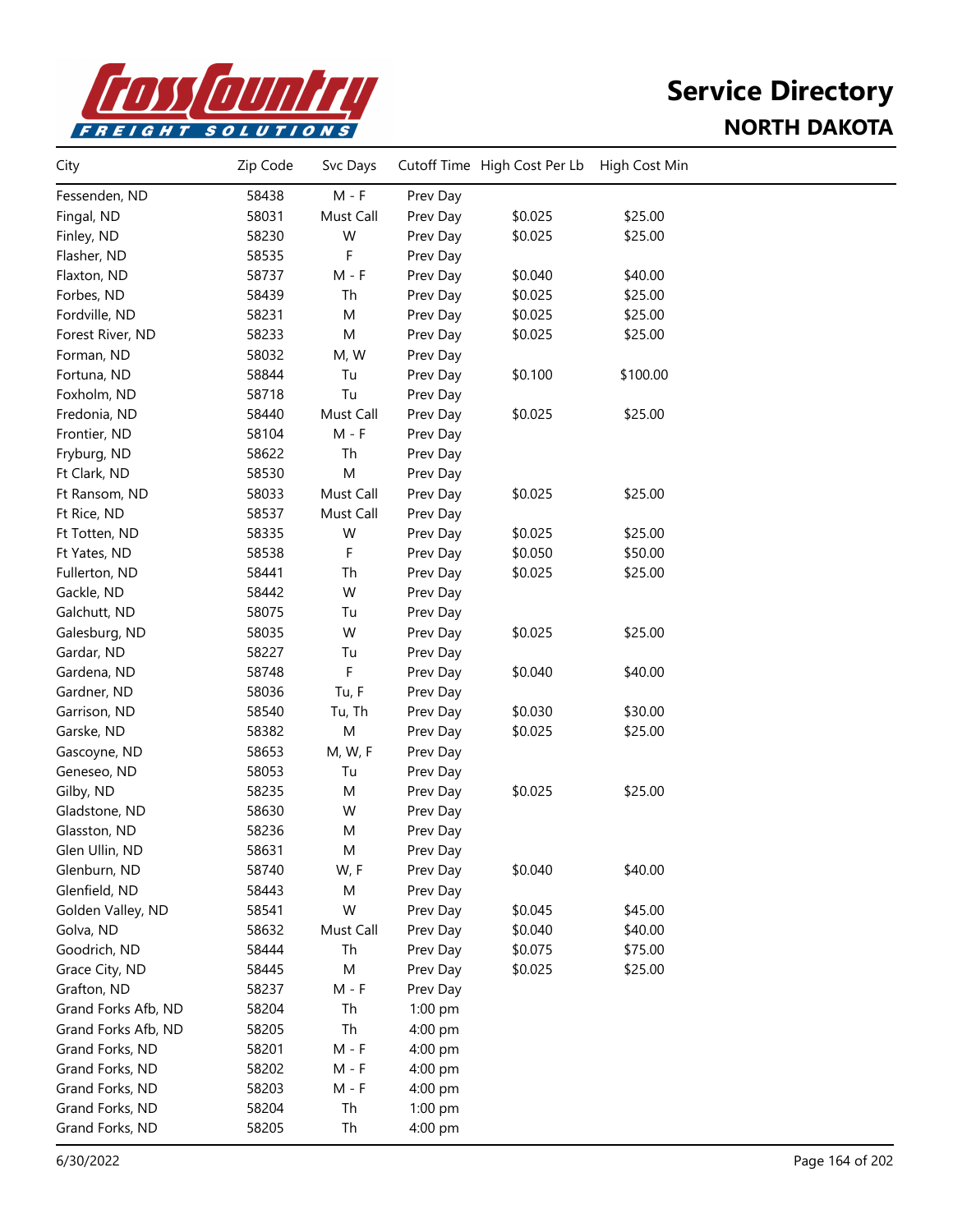

| City             | Zip Code | Svc Days  |          | Cutoff Time High Cost Per Lb | High Cost Min |  |
|------------------|----------|-----------|----------|------------------------------|---------------|--|
| Grand Forks, ND  | 58206    | $M - F$   | 4:00 pm  |                              |               |  |
| Grand Forks, ND  | 58207    | M - F     | 4:00 pm  |                              |               |  |
| Grand Forks, ND  | 58208    | $M - F$   | 4:00 pm  |                              |               |  |
| Grand Rapids, ND | 58458    | Must Call | Prev Day |                              |               |  |
| Grandin, ND      | 58038    | W         | Prev Day |                              |               |  |
| Grano, ND        | 58750    | F         | Prev Day | \$0.040                      | \$40.00       |  |
| Granville, ND    | 58741    | Th        | Prev Day |                              |               |  |
| Grassy Butte, ND | 58634    | $M - F$   | Prev Day |                              |               |  |
| Great Bend, ND   | 58039    | Tu        | Prev Day |                              |               |  |
| Grenora, ND      | 58845    | Must Call | Prev Day | \$0.120                      | \$120.00      |  |
| Guelph, ND       | 58474    | ${\sf M}$ | Prev Day |                              |               |  |
| Gwinner, ND      | 58040    | $M - F$   | 12:00 pm |                              |               |  |
| Hague, ND        | 58542    | Must Call | Prev Day |                              |               |  |
| Haley, ND        | 58653    | M         | Prev Day |                              |               |  |
| Halliday, ND     | 58636    | W         | Prev Day | \$0.045                      | \$45.00       |  |
| Hamar, ND        | 58380    | W         | Prev Day | \$0.075                      | \$75.00       |  |
| Hamberg, ND      | 58337    | Tu        | Prev Day |                              |               |  |
| Hamilton, ND     | 58238    | M         | Prev Day |                              |               |  |
| Hamlet, ND       | 58795    | Tu        | Prev Day | \$0.040                      | \$40.00       |  |
| Hampden, ND      | 58338    | ${\sf M}$ | Prev Day | \$0.075                      | \$75.00       |  |
| Hankinson, ND    | 58041    | $M - F$   | Prev Day |                              |               |  |
| Hanks, ND        | 58856    | Tu        | Prev Day | \$0.100                      | \$100.00      |  |
| Hannaford, ND    | 58448    | M, W, F   | Prev Day |                              |               |  |
| Hannah, ND       | 58239    | Th        | Prev Day | \$0.110                      | \$110.00      |  |
| Hannover, ND     | 58563    | Must Call | Prev Day |                              |               |  |
| Hansboro, ND     | 58339    | M         | Prev Day | \$0.075                      | \$75.00       |  |
| Harlow, ND       | 58346    | Must Call | Prev Day | \$0.025                      | \$25.00       |  |
| Hartland, ND     | 58725    | $M - F$   | Prev Day | \$0.040                      | \$40.00       |  |
| Harvey, ND       | 58341    | $M - F$   | Prev Day |                              |               |  |
| Harwood, ND      | 58042    | $Tu - F$  | Prev Day |                              |               |  |
| Hastings, ND     | 58049    | Must Call | Prev Day | \$0.075                      | \$75.00       |  |
| Hatton, ND       | 58240    | W         | Prev Day | \$0.025                      | \$25.00       |  |
| Havana, ND       | 58043    | M         | Prev Day |                              |               |  |
| Haynes, ND       | 58639    | M, W, F   | Prev Day |                              |               |  |
| Hazelton, ND     | 58544    | Tu, Th    | Prev Day |                              |               |  |
| Hazen, ND        | 58545    | M         | Prev Day | \$0.045                      | \$45.00       |  |
| Heaton, ND       | 58418    | M         | Prev Day | \$0.025                      | \$25.00       |  |
| Hebron, ND       | 58638    | W         | Prev Day | \$0.035                      | \$35.00       |  |
| Heil, ND         | 58533    | Must Call | Prev Day |                              |               |  |
| Heimdal, ND      | 58341    | Must Call | Prev Day |                              |               |  |
| Hensel, ND       | 58241    | Th        | Prev Day |                              |               |  |
| Hensler, ND      | 58530    | M         | Prev Day |                              |               |  |
| Hettinger, ND    | 58639    | $M - F$   | 11:30 am | \$0.030                      | \$30.00       |  |
| Hickson, ND      | 58047    | F         | Prev Day |                              |               |  |
| Hillsboro, ND    | 58045    | $Tu - F$  | Prev Day |                              |               |  |
| Honeyford, ND    | 58235    | ${\sf M}$ | Prev Day | \$0.025                      | \$25.00       |  |
| Hoople, ND       | 58243    | $M - F$   | Prev Day |                              |               |  |
| Hope, ND         | 58046    | M, W, F   | Prev Day |                              |               |  |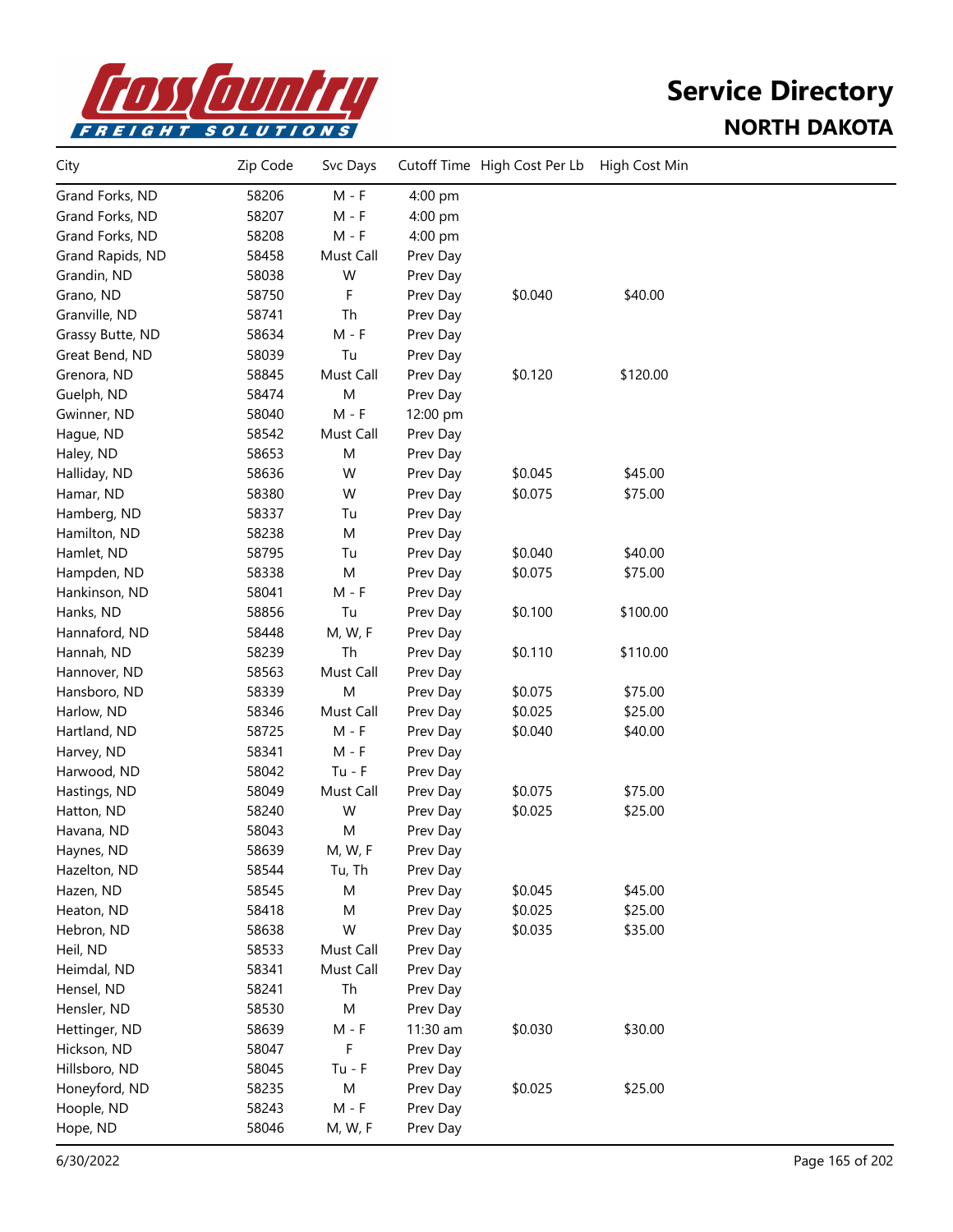

| City           | Zip Code | Svc Days  |           | Cutoff Time High Cost Per Lb | High Cost Min |  |
|----------------|----------|-----------|-----------|------------------------------|---------------|--|
| Horace, ND     | 58047    | $M - F$   | 12:00 pm  |                              |               |  |
| Huff, ND       | 58555    | Must Call | Prev Day  |                              |               |  |
| Hunter, ND     | 58048    | W         | Prev Day  | \$0.025                      | \$25.00       |  |
| Hurdsfield, ND | 58451    | Must Call | Prev Day  | \$0.025                      | \$25.00       |  |
| Inkster, ND    | 58244    | ${\sf M}$ | Prev Day  | \$0.025                      | \$25.00       |  |
| Jamestown, ND  | 58401    | $M - F$   | 4:00 pm   |                              |               |  |
| Jamestown, ND  | 58402    | $M - F$   | 4:00 pm   |                              |               |  |
| Jamestown, ND  | 58405    | $M - F$   | 4:00 pm   |                              |               |  |
| Jessie, ND     | 58452    | M         | Prev Day  | \$0.025                      | \$25.00       |  |
| Johnstown, ND  | 58235    | M         | Prev Day  | \$0.025                      | \$25.00       |  |
| Joliette, ND   | 58271    | $M - Th$  | Prev Day  |                              |               |  |
| Juanita, ND    | 58443    | F         | Prev Day  |                              |               |  |
| Jud, ND        | 58454    | Th        | Prev Day  | \$0.025                      | \$25.00       |  |
| Judson, ND     | 58563    | Must Call | Prev Day  |                              |               |  |
| Karlsruhe, ND  | 58744    | Th        | Prev Day  | \$0.100                      | \$100.00      |  |
| Kathryn, ND    | 58049    | Must Call | Prev Day  | \$0.075                      | \$75.00       |  |
| Keene, ND      | 58847    | W         | Prev Day  | \$0.040                      | \$40.00       |  |
| Kempton, ND    | 58267    | W         | Prev Day  |                              |               |  |
| Kenaston, ND   | 58746    | $M - F$   | Prev Day  | \$0.040                      | \$40.00       |  |
| Kenmare, ND    | 58746    | $M - F$   | Prev Day  | \$0.040                      | \$40.00       |  |
| Kensal, ND     | 58455    | ${\sf M}$ | Prev Day  | \$0.025                      | \$25.00       |  |
| Kief, ND       | 58747    | Th        | Prev Day  | \$0.100                      | \$100.00      |  |
| Killdeer, ND   | 58640    | $M - F$   | Prev Day  |                              |               |  |
| Kindred, ND    | 58051    | W, F      | Prev Day  |                              |               |  |
| Kintyre, ND    | 58549    | Tu, Th    | Prev Day  |                              |               |  |
| Kloten, ND     | 58254    | W         | Prev Day  | \$0.075                      | \$75.00       |  |
| Knox, ND       | 58343    | Must Call | Prev Day  | \$0.025                      | \$25.00       |  |
| Kramer, ND     | 58748    | F         | Prev Day  | \$0.040                      | \$40.00       |  |
| Kulm, ND       | 58456    | Th        | Prev Day  |                              |               |  |
| Lakota, ND     | 58344    | $M - F$   | Prev Day  |                              |               |  |
| Lamoure, ND    | 58458    | $M - F$   | Prev Day  | \$0.025                      | \$25.00       |  |
| Landa, ND      | 58783    | F         | Prev Day  | \$0.040                      | \$40.00       |  |
| Langdon, ND    | 58249    | Tu, Th    | Prev Day  |                              |               |  |
| Lankin, ND     | 58250    | M         | Prev Day  |                              |               |  |
| Lansford, ND   | 58750    | F         | Prev Day  | \$0.040                      | \$40.00       |  |
| Larimore, ND   | 58251    | Tu, Th    | 10:00 am  |                              |               |  |
| Lark, ND       | 58535    | Must Call | Prev Day  |                              |               |  |
| Lawton, ND     | 58345    | M         | Prev Day  | \$0.025                      | \$25.00       |  |
| Leal, ND       | 58479    | M         | Prev Day  |                              |               |  |
| Leeds, ND      | 58346    | M, Th     | Prev Day  | \$0.025                      | \$25.00       |  |
| Lefor, ND      | 58641    | Th        | Prev Day  | \$0.040                      | \$40.00       |  |
| Lehr, ND       | 58460    | M         | $9:00$ am |                              |               |  |
| Leith, ND      | 58551    | F         | Prev Day  |                              |               |  |
| Leonard, ND    | 58052    | W         | Prev Day  |                              |               |  |
| Leroy, ND      | 58282    | Tu        | Prev Day  | \$0.025                      | \$25.00       |  |
| Lidgerwood, ND | 58053    | $M - F$   | Prev Day  |                              |               |  |
| Lignite, ND    | 58752    | $M - F$   | Prev Day  | \$0.040                      | \$40.00       |  |
| Lincoln, ND    | 58504    | $M - F$   | 4:00 pm   |                              |               |  |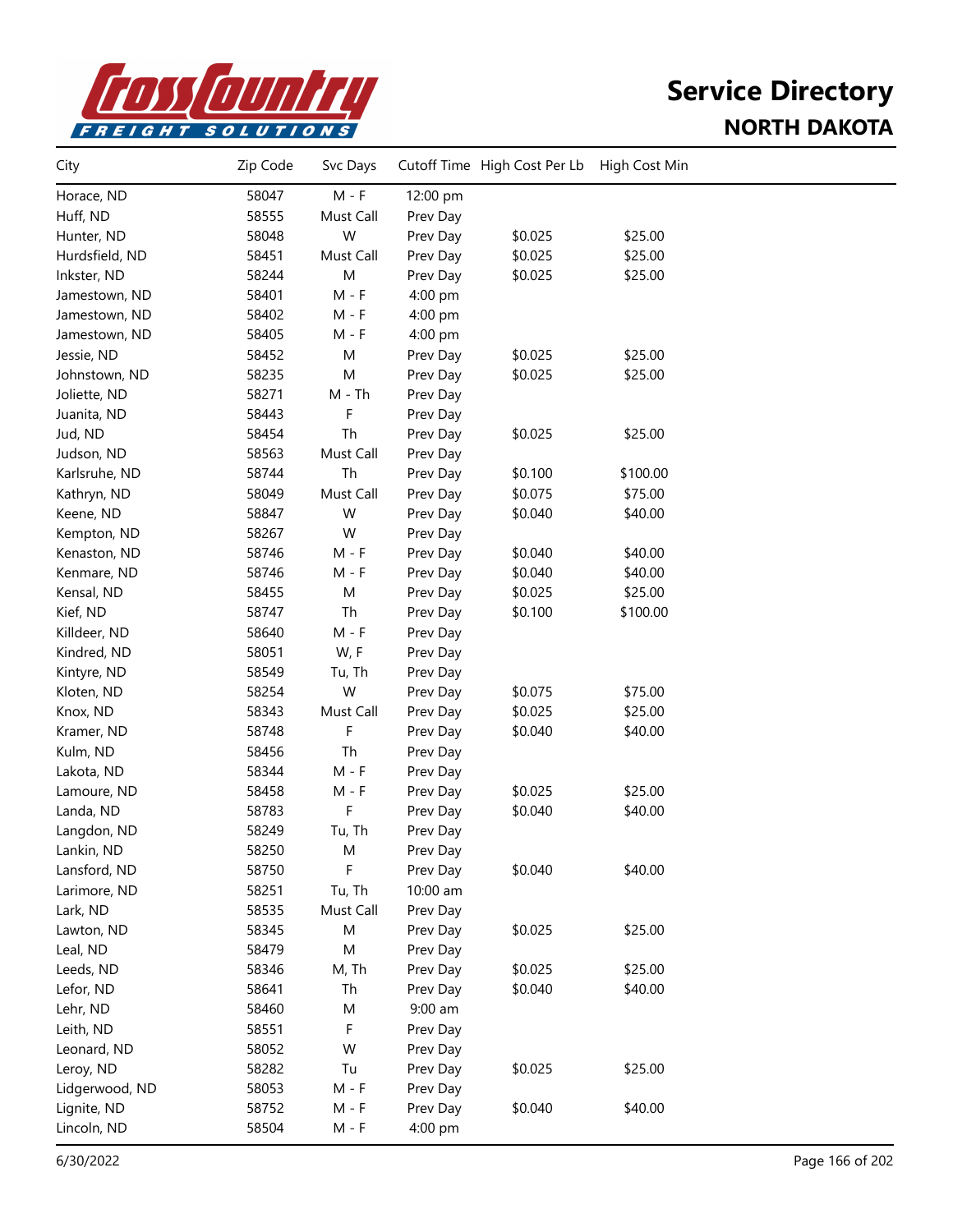

| City           | Zip Code | Svc Days   |                      | Cutoff Time High Cost Per Lb | High Cost Min |  |
|----------------|----------|------------|----------------------|------------------------------|---------------|--|
| Linton, ND     | 58552    | $M - F$    | Prev Day             | \$0.030                      | \$30.00       |  |
| Lisbon, ND     | 58054    | $M - F$    | 10:00 am             |                              |               |  |
| Litchville, ND | 58461    | M          | Prev Day             | \$0.075                      | \$75.00       |  |
| Logan, ND      | 58701    | Th         | 4:00 pm              |                              |               |  |
| Loma, ND       | 58311    | Tu         | Prev Day             | \$0.075                      | \$75.00       |  |
| Loraine, ND    | 58761    | F          | Prev Day             |                              |               |  |
| Lostwood, ND   | 58784    | Tu         | Prev Day             |                              |               |  |
| Lucca, ND      | 58027    | Must Call  | Prev Day             |                              |               |  |
| Ludden, ND     | 58474    | $M, W - F$ | Prev Day             |                              |               |  |
| Luverne, ND    | 58056    | F          | Prev Day             |                              |               |  |
| Lynchburg, ND  | 58023    | Tu         | Prev Day             |                              |               |  |
| Maddock, ND    | 58348    | Tu, Th     | Prev Day             | \$0.025                      | \$25.00       |  |
| Maida, ND      | 58255    | Tu         | Prev Day             | \$0.075                      | \$75.00       |  |
| Makoti, ND     | 58756    | Tu         | Prev Day             |                              |               |  |
| Mandan, ND     | 58554    | M - F      | 4:00 pm              |                              |               |  |
| Mandaree, ND   | 58757    | W          | Prev Day             |                              |               |  |
| Manfred, ND    | 58465    | Tu         | Prev Day             |                              |               |  |
| Manning, ND    | 58642    | $M - F$    | Prev Day             |                              |               |  |
| Mantador, ND   | 58058    | Tu         | Prev Day             | \$0.025                      | \$25.00       |  |
| Manvel, ND     | 58256    | $M - F$    | Prev Day             |                              |               |  |
| Mapes, ND      | 58344    | Tu, Th     | Prev Day             |                              |               |  |
| Mapleton, ND   | 58059    | $M - F$    | 3:00 pm              |                              |               |  |
| Marion, ND     | 58466    | M          | Prev Day             | \$0.075                      | \$75.00       |  |
| Marmarth, ND   | 58643    | Tu         | Prev Day             | \$0.100                      | \$100.00      |  |
| Marshall, ND   | 58644    | Tu         | Prev Day             | \$0.045                      | \$45.00       |  |
| Martin, ND     | 58758    | M          | Prev Day             | \$0.040                      | \$40.00       |  |
| Max, ND        | 58759    | Tu         | Prev Day             |                              |               |  |
| Maxbass, ND    | 58760    | M          | Prev Day             | \$0.040                      | \$40.00       |  |
| Mayville, ND   | 58257    | $Tu - F$   | Prev Day             |                              |               |  |
| Maza, ND       | 58324    | M          | Prev Day             |                              |               |  |
| Mccanna, ND    | 58251    | W          | Prev Day             |                              |               |  |
| Mcclusky, ND   | 58463    | Th         | Prev Day             | \$0.100                      | \$100.00      |  |
| Mcgregor, ND   | 58755    | Tu         | Prev Day             | \$0.040                      | \$40.00       |  |
| Mchenry, ND    | 58464    |            | Prev Day             | \$0.025                      | \$25.00       |  |
| Mckenzie, ND   | 58553    | M<br>Th    | Prev Day             |                              |               |  |
| Mcleod, ND     | 58057    | Tu         | Prev Day             | \$0.025                      | \$25.00       |  |
| Mcville, ND    | 58254    | W          | Prev Day             | \$0.075                      | \$75.00       |  |
| Medina, ND     | 58467    | W          |                      |                              |               |  |
| Medora, ND     | 58645    | M          | Prev Day<br>Prev Day |                              |               |  |
| Mekinock, ND   | 58258    | Th         |                      | \$0.025                      | \$25.00       |  |
| Melville, ND   | 58421    | $M - F$    | Prev Day<br>Prev Day |                              |               |  |
|                |          |            |                      |                              |               |  |
| Menoken, ND    | 58558    | $M - F$    | Prev Day             |                              |               |  |
| Mercer, ND     | 58559    | Th         | Prev Day             | \$0.070                      | \$70.00       |  |
| Merricourt, ND | 58433    | M          | Prev Day             |                              |               |  |
| Michigan, ND   | 58259    | Tu, Th     | 10:00 am             |                              |               |  |
| Millarton, ND  | 58472    | Th         | Prev Day             | \$0.025                      | \$25.00       |  |
| Milnor, ND     | 58060    | Tu         | Prev Day             |                              |               |  |
| Milton, ND     | 58260    | Th         | Prev Day             |                              |               |  |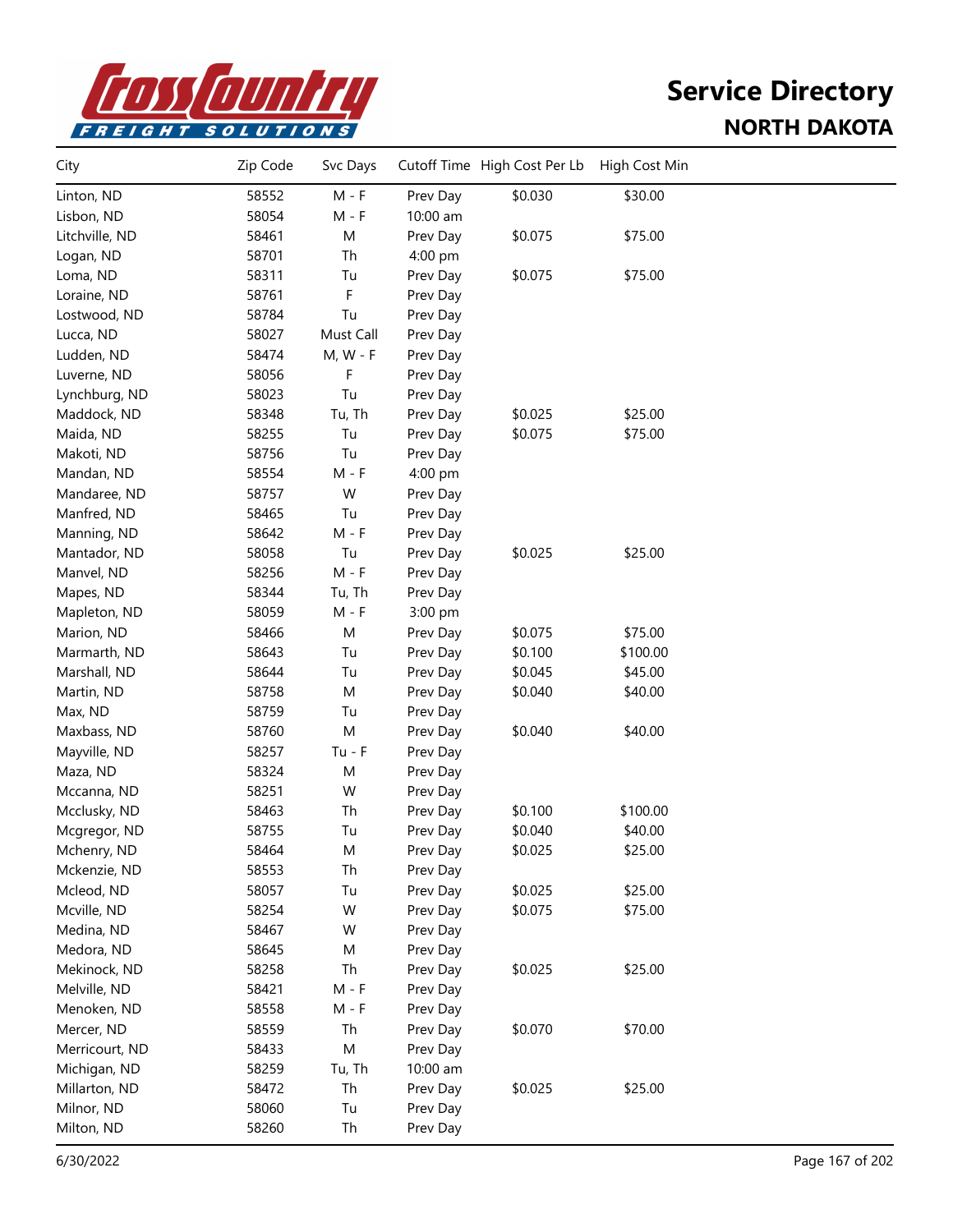

| City             | Zip Code | Svc Days  |          | Cutoff Time High Cost Per Lb | High Cost Min |  |
|------------------|----------|-----------|----------|------------------------------|---------------|--|
| Minnewaukan, ND  | 58351    | M, Th     | Prev Day |                              |               |  |
| Minot Afb, ND    | 58704    | Tu, Th    | Prev Day |                              |               |  |
| Minot Afb, ND    | 58705    | Tu, Th    | Prev Day |                              |               |  |
| Minot, ND        | 58701    | $M - F$   | 2:00 pm  |                              |               |  |
| Minot, ND        | 58702    | M - F     | 2:00 pm  |                              |               |  |
| Minot, ND        | 58703    | M - F     | 2:00 pm  |                              |               |  |
| Minot, ND        | 58705    | $M - F$   | Prev Day |                              |               |  |
| Minot, ND        | 58707    | $M - F$   | 2:00 pm  |                              |               |  |
| Minto, ND        | 58261    | Tu, Th    | Prev Day |                              |               |  |
| Moffit, ND       | 58560    | Must Call | Prev Day |                              |               |  |
| Mohall, ND       | 58761    | M, W, F   | Prev Day |                              |               |  |
| Monango, ND      | 58436    | Th        | Prev Day |                              |               |  |
| Montpelier, ND   | 58472    | Must Call | Prev Day | \$0.025                      | \$25.00       |  |
| Mooreton, ND     | 58061    | M         | Prev Day |                              |               |  |
| Mott, ND         | 58646    | Tu, Th    | Prev Day | \$0.030                      | \$30.00       |  |
| Mountain, ND     | 58262    | Tu        | Prev Day |                              |               |  |
| Mt Carmel, ND    | 58249    | Tu        | Prev Day |                              |               |  |
| Munich, ND       | 58352    | M         | Prev Day | \$0.075                      | \$75.00       |  |
| Mylo, ND         | 58353    | M         | Prev Day |                              |               |  |
| Nanson, ND       | 58366    | Must Call | Prev Day |                              |               |  |
| Napoleon, ND     | 58561    | Tu, Th    | Prev Day | \$0.045                      | \$45.00       |  |
| Nash, ND         | 58237    | Th        | Prev Day |                              |               |  |
| Neche, ND        | 58265    | $M - F$   | 1:00 pm  |                              |               |  |
| Nekoma, ND       | 58355    | Th        | Prev Day |                              |               |  |
| New England, ND  | 58647    | Th        | Prev Day |                              |               |  |
| New Hradec, ND   | 58648    | W         | Prev Day | \$0.040                      | \$40.00       |  |
| New Leipzig, ND  | 58562    | M, W, F   | Prev Day |                              |               |  |
| New Rockford, ND | 58356    | M - F     | Prev Day |                              |               |  |
| New Salem, ND    | 58563    | M         | Prev Day |                              |               |  |
| New Town, ND     | 58763    | Tu        | Prev Day |                              |               |  |
| Newburg, ND      | 58762    | M, W      | Prev Day | \$0.040                      | \$40.00       |  |
| Niagara, ND      | 58266    | Tu, Th    | Prev Day |                              |               |  |
| Niobe, ND        | 58746    | $M - F$   | Prev Day | \$0.040                      | \$40.00       |  |
| Nome, ND         | 58062    | Must Call | Prev Day | \$0.025                      | \$25.00       |  |
| Noonan, ND       | 58765    | M - F     | Prev Day | \$0.040                      | \$40.00       |  |
| Norma, ND        | 58746    | $M - F$   | Prev Day | \$0.040                      | \$40.00       |  |
| North River, ND  | 58102    | M - F     | Prev Day |                              |               |  |
| Northgate, ND    | 58737    | $M - F$   | Prev Day | \$0.040                      | \$40.00       |  |
| Northwood, ND    | 58267    | $Tu - F$  | Prev Day |                              |               |  |
| Nortonville, ND  | 58454    | Th        | Prev Day | \$0.025                      | \$25.00       |  |
| Norwich, ND      | 58768    | Th        | Prev Day |                              |               |  |
| Oakes, ND        | 58474    | M, W - F  | Prev Day |                              |               |  |
| Oberon, ND       | 58357    | M         | Prev Day |                              |               |  |
| Olga, ND         | 58249    | Tu        | Prev Day |                              |               |  |
| Omemee, ND       | 58384    | Must Call | Prev Day |                              |               |  |
| Oriska, ND       | 58063    | $M - F$   | Prev Day |                              |               |  |
| Orr, ND          | 58244    | Th        | Prev Day | \$0.025                      | \$25.00       |  |
| Orrin, ND        | 58359    | Must Call | Prev Day | \$0.025                      | \$25.00       |  |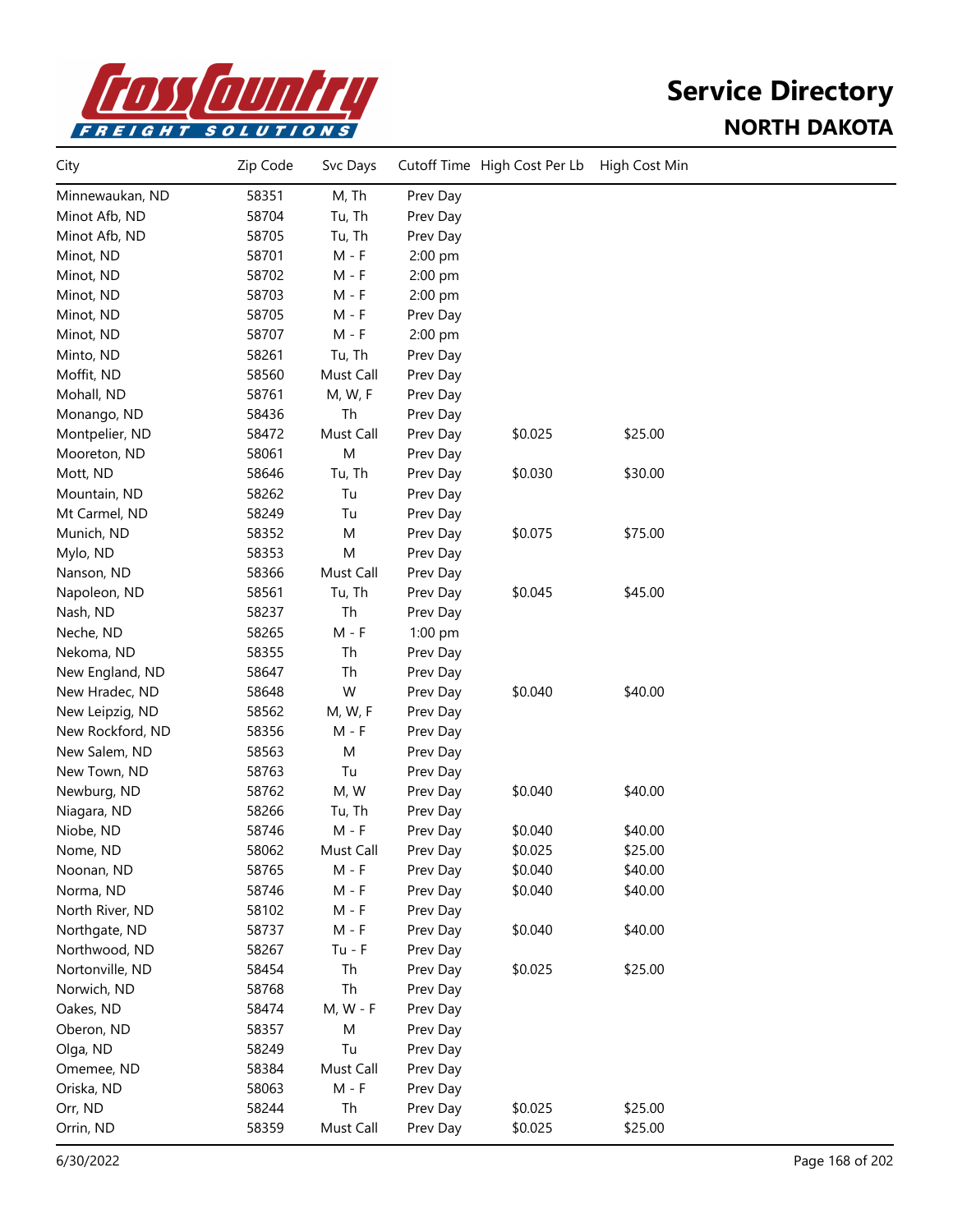

| City              | Zip Code | Svc Days  |           | Cutoff Time High Cost Per Lb | High Cost Min |  |
|-------------------|----------|-----------|-----------|------------------------------|---------------|--|
| Osnabrock, ND     | 58269    | Tu        | Prev Day  |                              |               |  |
| Overly, ND        | 58360    | Must Call | Prev Day  |                              |               |  |
| Oxbow, ND         | 58047    | F         | Prev Day  |                              |               |  |
| Page, ND          | 58064    | M, W, F   | Prev Day  |                              |               |  |
| Palermo, ND       | 58769    | Tu        | Prev Day  |                              |               |  |
| Park River, ND    | 58270    | $M - F$   | Prev Day  |                              |               |  |
| Parshall, ND      | 58770    | Tu        | Prev Day  |                              |               |  |
| Pekin, ND         | 58361    | M         | Prev Day  | \$0.075                      | \$75.00       |  |
| Pembina, ND       | 58271    | $M - Th$  | Prev Day  |                              |               |  |
| Penn, ND          | 58362    | M         | Prev Day  | \$0.025                      | \$25.00       |  |
| Perth, ND         | 58363    | M         | Prev Day  | \$0.025                      | \$25.00       |  |
| Petersburg, ND    | 58272    | Tu, Th    | Prev Day  |                              |               |  |
| Pettibone, ND     | 58475    | Must Call | Prev Day  | \$0.075                      | \$75.00       |  |
| Pick City, ND     | 58545    | Th        | Prev Day  |                              |               |  |
| Pillsbury, ND     | 58065    | F         | Prev Day  | \$0.025                      | \$25.00       |  |
| Pingree, ND       | 58476    | $M - F$   | Prev Day  |                              |               |  |
| Pisek, ND         | 58273    | M         | Prev Day  | \$0.025                      | \$25.00       |  |
| Plaza, ND         | 58771    | Tu        | Prev Day  |                              |               |  |
| Pleasant Lake, ND | 58364    | Must Call | Prev Day  | \$0.025                      | \$25.00       |  |
| Portal, ND        | 58772    | $M - F$   | Prev Day  | \$0.040                      | \$40.00       |  |
| Portland, ND      | 58274    | W         | Prev Day  |                              |               |  |
| Powers Lake, ND   | 58773    | Tu        | Prev Day  | \$0.040                      | \$40.00       |  |
| Prairie Rose, ND  | 58104    | $M - F$   | Prev Day  |                              |               |  |
| Price, ND         | 58530    | M         | Prev Day  |                              |               |  |
| Prosper, ND       | 58042    | Must Call | Prev Day  |                              |               |  |
| Raleigh, ND       | 58564    | F         | Prev Day  | \$0.040                      | \$40.00       |  |
| Raub, ND          | 58775    | Th        | Prev Day  |                              |               |  |
| Rawson, ND        | 58831    | M, Th     | Prev Day  | \$0.040                      | \$40.00       |  |
| Ray, ND           | 58849    | Tu, Th    | Prev Day  |                              |               |  |
| Reeder, ND        | 58649    | M, W, F   | Prev Day  |                              |               |  |
| Regan, ND         | 58477    | Th        | Prev Day  | \$0.045                      | \$45.00       |  |
| Regent, ND        | 58650    | Th        | Prev Day  |                              |               |  |
| Reile's Acres, ND | 58102    | M - F     | Prev Day  |                              |               |  |
| Reynolds, ND      | 58275    | W         | Prev Day  |                              |               |  |
| Rhame, ND         | 58651    | Tu        | Prev Day  | \$0.040                      | \$40.00       |  |
| Richardton, ND    | 58652    | W         | Prev Day  |                              |               |  |
| Riverdale, ND     | 58565    | Th        | Prev Day  | \$0.040                      | \$40.00       |  |
| Riverside, ND     | 58078    | $M - F$   | 3:00 pm   |                              |               |  |
| Robinson, ND      | 58478    | Must Call | Must Call | \$0.075                      | \$75.00       |  |
| Rock Lake, ND     | 58365    | M         | Prev Day  | \$0.075                      | \$75.00       |  |
| Rogers, ND        | 58479    | M, W, F   | Prev Day  |                              |               |  |
| Rolette, ND       | 58366    | M, W      | Prev Day  |                              |               |  |
| Rolla, ND         | 58367    | M, W, F   | Prev Day  | \$0.025                      | \$25.00       |  |
| Roseglen, ND      | 58775    | Tu        | Prev Day  | \$0.070                      | \$70.00       |  |
| Ross, ND          | 58776    | Tu, Th    | Prev Day  |                              |               |  |
| Roth, ND          | 58783    | Must Call | Prev Day  | \$0.040                      | \$40.00       |  |
| Rugby, ND         | 58368    | $M - F$   | 11:00 am  |                              |               |  |
| Ruso, ND          | 58778    | Th        | Prev Day  | \$0.050                      | \$50.00       |  |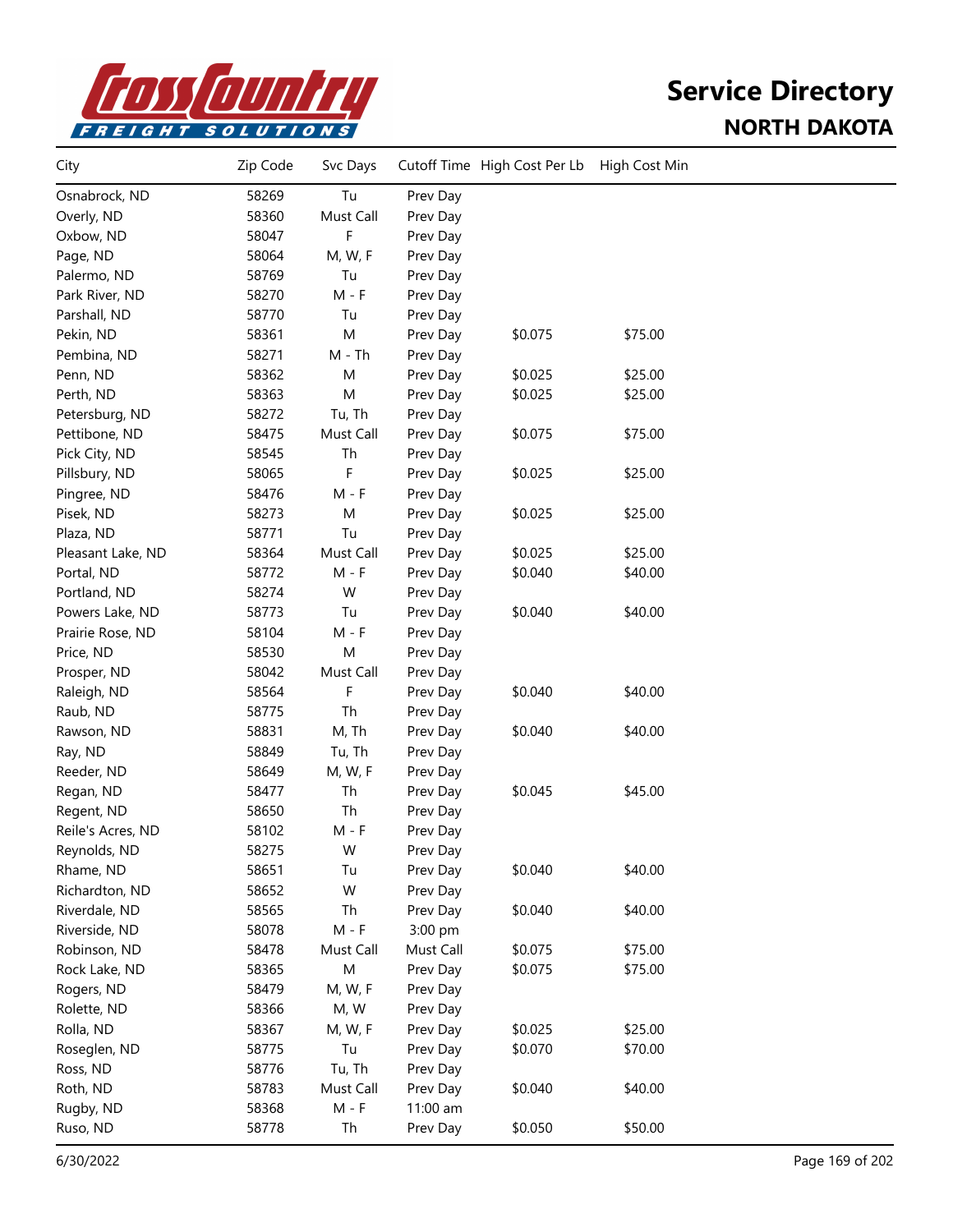

| City               | Zip Code | Svc Days  |          | Cutoff Time High Cost Per Lb | High Cost Min |  |
|--------------------|----------|-----------|----------|------------------------------|---------------|--|
| Russell, ND        | 58762    | F         | Prev Day | \$0.040                      | \$40.00       |  |
| Rutland, ND        | 58067    | M         | Prev Day |                              |               |  |
| Ryder, ND          | 58779    | Tu        | Prev Day |                              |               |  |
| San Haven, ND      | 58329    | F         | Prev Day |                              |               |  |
| Sanborn, ND        | 58480    | M         | Prev Day |                              |               |  |
| Sanger, ND         | 58530    | M         | Prev Day |                              |               |  |
| Sanish, ND         | 58763    | Th        | Prev Day |                              |               |  |
| Sarles, ND         | 58372    | Must Call | Prev Day | \$0.150                      | \$150.00      |  |
| Sawyer, ND         | 58781    | Th        | Prev Day | \$0.040                      | \$40.00       |  |
| Scranton, ND       | 58653    | M, W, F   | 11:30 am |                              |               |  |
| Selfridge, ND      | 58568    | Must Call | Prev Day | \$0.040                      | \$40.00       |  |
| Selz, ND           | 58341    | Must Call | Prev Day |                              |               |  |
| Sentinel Butte, ND | 58654    | Tu        | Prev Day |                              |               |  |
| Sharon, ND         | 58277    | W         | Prev Day | \$0.025                      | \$25.00       |  |
| Sheldon, ND        | 58068    | Must Call | Prev Day | \$0.025                      | \$25.00       |  |
| Sherwood, ND       | 58782    | F         | Prev Day | \$0.100                      | \$100.00      |  |
| Sheyenne, ND       | 58374    | $M - F$   | Prev Day |                              |               |  |
| Shields, ND        | 58569    | Must Call | Prev Day | \$0.040                      | \$40.00       |  |
| Sibley, ND         | 58429    | F         | Prev Day |                              |               |  |
| Silva, ND          | 58368    | Th        | Prev Day |                              |               |  |
| Solen, ND          | 58570    | Must Call | Prev Day | \$0.040                      | \$40.00       |  |
| Souris, ND         | 58783    | F         | Prev Day | \$0.040                      | \$40.00       |  |
| South Heart, ND    | 58655    | Th        | Prev Day |                              |               |  |
| Southam, ND        | 58327    | M         | Prev Day |                              |               |  |
| Spiritwood, ND     | 58481    | $M - F$   | Prev Day |                              |               |  |
| Spring Brook, ND   | 58843    | Tu        | Prev Day |                              |               |  |
| St Anthony, ND     | 58566    | Must Call | Prev Day |                              |               |  |
| St John, ND        | 58369    | M         | Prev Day | \$0.025                      | \$25.00       |  |
| St Michael, ND     | 58370    | W         | Prev Day | \$0.025                      | \$25.00       |  |
| St Thomas, ND      | 58276    | M         | Prev Day |                              |               |  |
| Stanley, ND        | 58784    | $M - F$   | Prev Day |                              |               |  |
| Stanton, ND        | 58571    | M         | Prev Day |                              |               |  |
| Starkweather, ND   | 58377    | M         | Prev Day | \$0.075                      | \$75.00       |  |
| Steele, ND         | 58482    | W         | Prev Day |                              |               |  |
| Sterling, ND       | 58572    | W         | Prev Day |                              |               |  |
| Stirum, ND         | 58069    | Must Call | Prev Day |                              |               |  |
| Strasburg, ND      | 58573    | M, W      | 12:00 pm |                              |               |  |
| Straubville, ND    | 58017    | Must Call | Prev Day | \$0.025                      | \$25.00       |  |
| Streeter, ND       | 58483    | W         | Prev Day |                              |               |  |
| Surrey, ND         | 58785    | Th        | Prev Day |                              |               |  |
| Sutton, ND         | 58484    | M         | Prev Day | \$0.075                      | \$75.00       |  |
| Sydney, ND         | 58401    | M         | Prev Day |                              |               |  |
| Sykeston, ND       | 58486    | $M - W$   | Prev Day |                              |               |  |
| Tagus, ND          | 58718    | Tu, Th    | Prev Day |                              |               |  |
| Tappen, ND         | 58487    | W         | Prev Day |                              |               |  |
| Taylor, ND         | 58656    | W         | Prev Day |                              |               |  |
| Temple, ND         | 58852    | Tu, Th    | Prev Day |                              |               |  |
| Temvik, ND         | 58552    | Must Call | Prev Day |                              |               |  |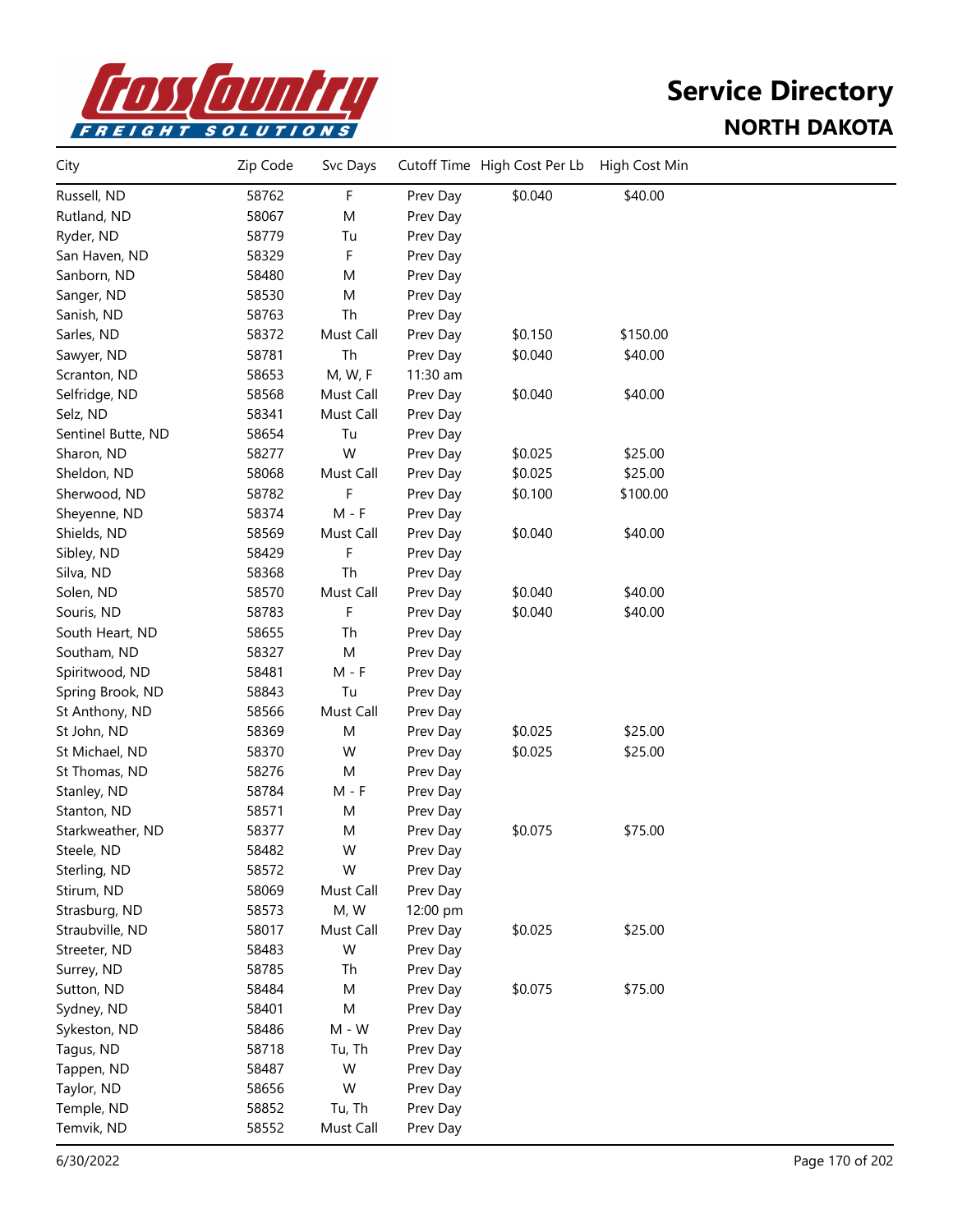

| City             | Zip Code | Svc Days  |          | Cutoff Time High Cost Per Lb | High Cost Min |  |
|------------------|----------|-----------|----------|------------------------------|---------------|--|
| Thompson, ND     | 58278    | M, W      | Prev Day |                              |               |  |
| Thorne, ND       | 58366    | M         | Prev Day |                              |               |  |
| Tioga, ND        | 58852    | Tu, Th    | Prev Day |                              |               |  |
| Tokio, ND        | 58379    | Must Call | Prev Day | \$0.075                      | \$75.00       |  |
| Tolley, ND       | 58787    | $M - F$   | Prev Day | \$0.040                      | \$40.00       |  |
| Tolna, ND        | 58380    | W         | Prev Day | \$0.075                      | \$75.00       |  |
| Tower City, ND   | 58071    | $M - F$   | Prev Day |                              |               |  |
| Towner, ND       | 58788    | M, W, F   | Prev Day |                              |               |  |
| Trenton, ND      | 58853    | M         | Prev Day | \$0.040                      | \$40.00       |  |
| Trotters, ND     | 58621    | F         | Prev Day |                              |               |  |
| Turtle Lake, ND  | 58575    | Th        | Prev Day | \$0.045                      | \$45.00       |  |
| Tuttle, ND       | 58488    | Must Call | Prev Day | \$0.075                      | \$75.00       |  |
| Twin Buttes, ND  | 58636    | W         | Prev Day | \$0.040                      | \$40.00       |  |
| Underwood, ND    | 58576    | Tu, Th    | Prev Day | \$0.050                      | \$50.00       |  |
| Union, ND        | 58260    | Tu        | Prev Day |                              |               |  |
| Upham, ND        | 58789    | M         | Prev Day |                              |               |  |
| Valley City, ND  | 58072    | $M - F$   | 10:00 am |                              |               |  |
| Velva, ND        | 58790    | Th        | Prev Day | \$0.040                      | \$40.00       |  |
| Venturia, ND     | 58489    | Must Call | Prev Day |                              |               |  |
| Verona, ND       | 58490    | M         | Prev Day |                              |               |  |
| Voltaire, ND     | 58792    | Th        | Prev Day | \$0.040                      | \$40.00       |  |
| Voss, ND         | 58261    | Tu, Th    | Prev Day |                              |               |  |
| Wahpeton, ND     | 58074    | $M - F$   | 12:00 pm |                              |               |  |
| Wahpeton, ND     | 58075    | M - F     | 12:00 pm |                              |               |  |
| Wahpeton, ND     | 58076    | M - F     | 12:00 pm |                              |               |  |
| Walcott, ND      | 58077    | W         | Prev Day | \$0.025                      | \$25.00       |  |
| Wales, ND        | 58281    | Th        | Prev Day | \$0.075                      | \$75.00       |  |
| Walhalla, ND     | 58282    | Tu, Th    | Prev Day | \$0.025                      | \$25.00       |  |
| Walum, ND        | 58448    | Must Call | Prev Day |                              |               |  |
| Warsaw, ND       | 58261    | M         | Prev Day |                              |               |  |
| Warwick, ND      | 58381    | W         | Prev Day | \$0.065                      | \$65.00       |  |
| Washburn, ND     | 58577    | Tu, Th    | Prev Day | \$0.030                      | \$30.00       |  |
| Watford City, ND | 58854    | M - F     | Prev Day |                              |               |  |
| Webster, ND      | 58382    | M         | Prev Day | \$0.025                      | \$25.00       |  |
| Wellsburg, ND    | 58341    | M         | Prev Day |                              |               |  |
| West Fargo, ND   | 58078    | $M - F$   | 3:00 pm  |                              |               |  |
| Westfield, ND    | 58542    | Must Call | Prev Day |                              |               |  |
| Westhope, ND     | 58793    | F         | Prev Day | \$0.040                      | \$40.00       |  |
| Wheatland, ND    | 58079    | M         | Prev Day |                              |               |  |
| Wheelock, ND     | 58855    | Tu        | Prev Day |                              |               |  |
| White Earth, ND  | 58794    | Th        | Prev Day |                              |               |  |
| White Shield, ND | 58540    | Tu        | Prev Day |                              |               |  |
| Whitman, ND      | 58259    | F         | Prev Day |                              |               |  |
| Wild Rice, ND    | 58047    | F         | Prev Day |                              |               |  |
| Wildrose, ND     | 58795    | Tu        | Prev Day | \$0.040                      | \$40.00       |  |
| Williston, ND    | 58801    | $M - F$   | Prev Day |                              |               |  |
| Williston, ND    | 58802    | $M - F$   | Prev Day |                              |               |  |
| Willow City, ND  | 58384    | М         | Prev Day |                              |               |  |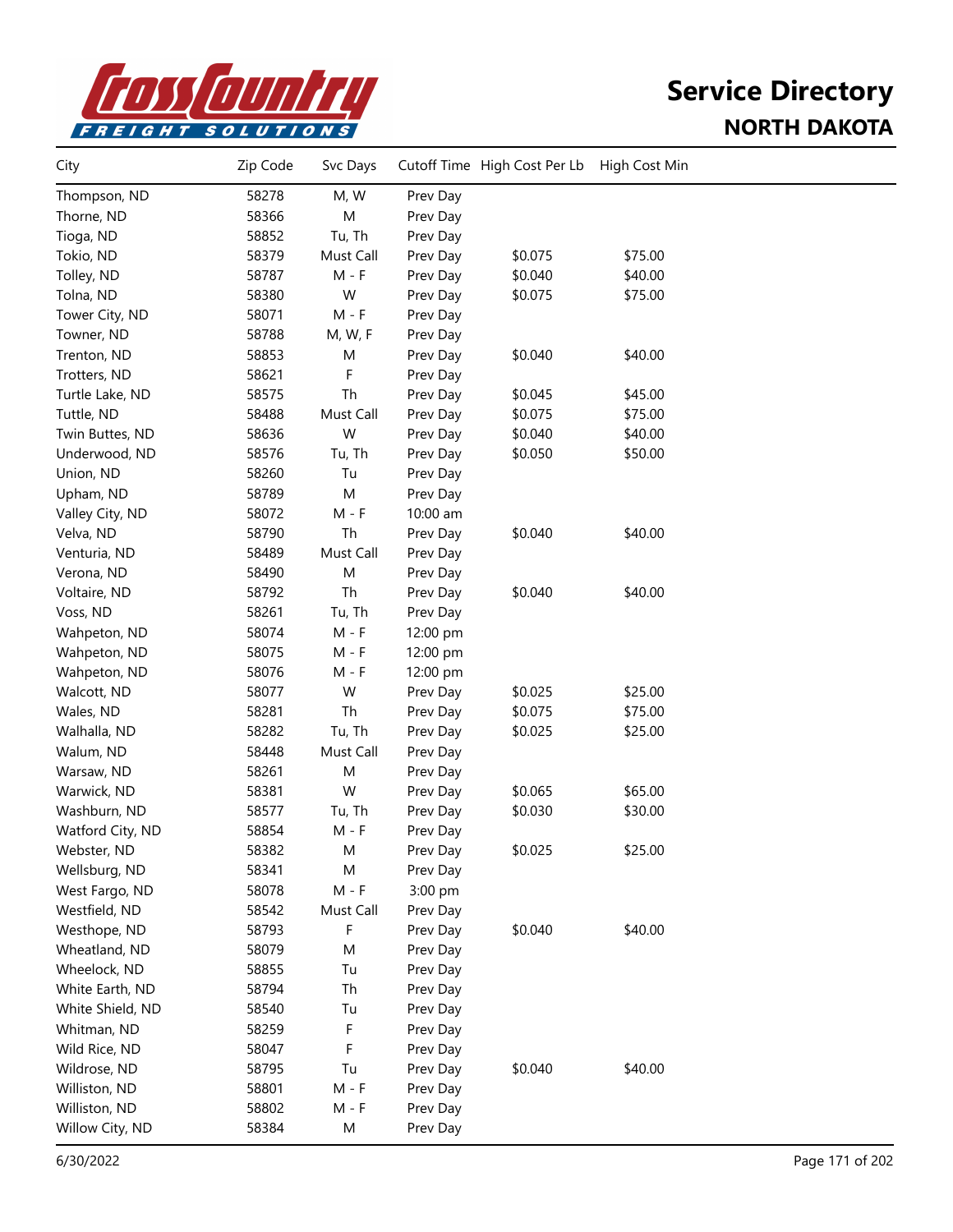

| City          | Zip Code | Svc Days  |          | Cutoff Time High Cost Per Lb | High Cost Min |  |
|---------------|----------|-----------|----------|------------------------------|---------------|--|
| Wilton, ND    | 58579    | $Tu - Th$ | Prev Day |                              |               |  |
| Wimbledon, ND | 58492    | M         | Prev Day | \$0.025                      | \$25.00       |  |
| Windsor, ND   | 58424    | W         | Prev Day |                              |               |  |
| Wing, ND      | 58494    | W         | Prev Day | \$0.075                      | \$75.00       |  |
| Wishek, ND    | 58495    | M - F     | Prev Day |                              |               |  |
| Wolford, ND   | 58385    | M         | Prev Day |                              |               |  |
| Wolseth, ND   | 58740    | M         | Prev Day | \$0.040                      | \$40.00       |  |
| Woodworth, ND | 58496    | Must Call | Prev Day | \$0.075                      | \$75.00       |  |
| Wyndmere, ND  | 58081    | Tu        | Prev Day |                              |               |  |
| York, ND      | 58386    | M         | Prev Day | \$0.025                      | \$25.00       |  |
| Ypsilanti, ND | 58497    | M         | Prev Day | \$0.050                      | \$50.00       |  |
| Zahl, ND      | 58856    | Tu        | Prev Day | \$0.100                      | \$100.00      |  |
| Zap, ND       | 58580    | M         | Prev Day | \$0.040                      | \$40.00       |  |
| Zeeland, ND   | 58581    | M         | Prev Day |                              |               |  |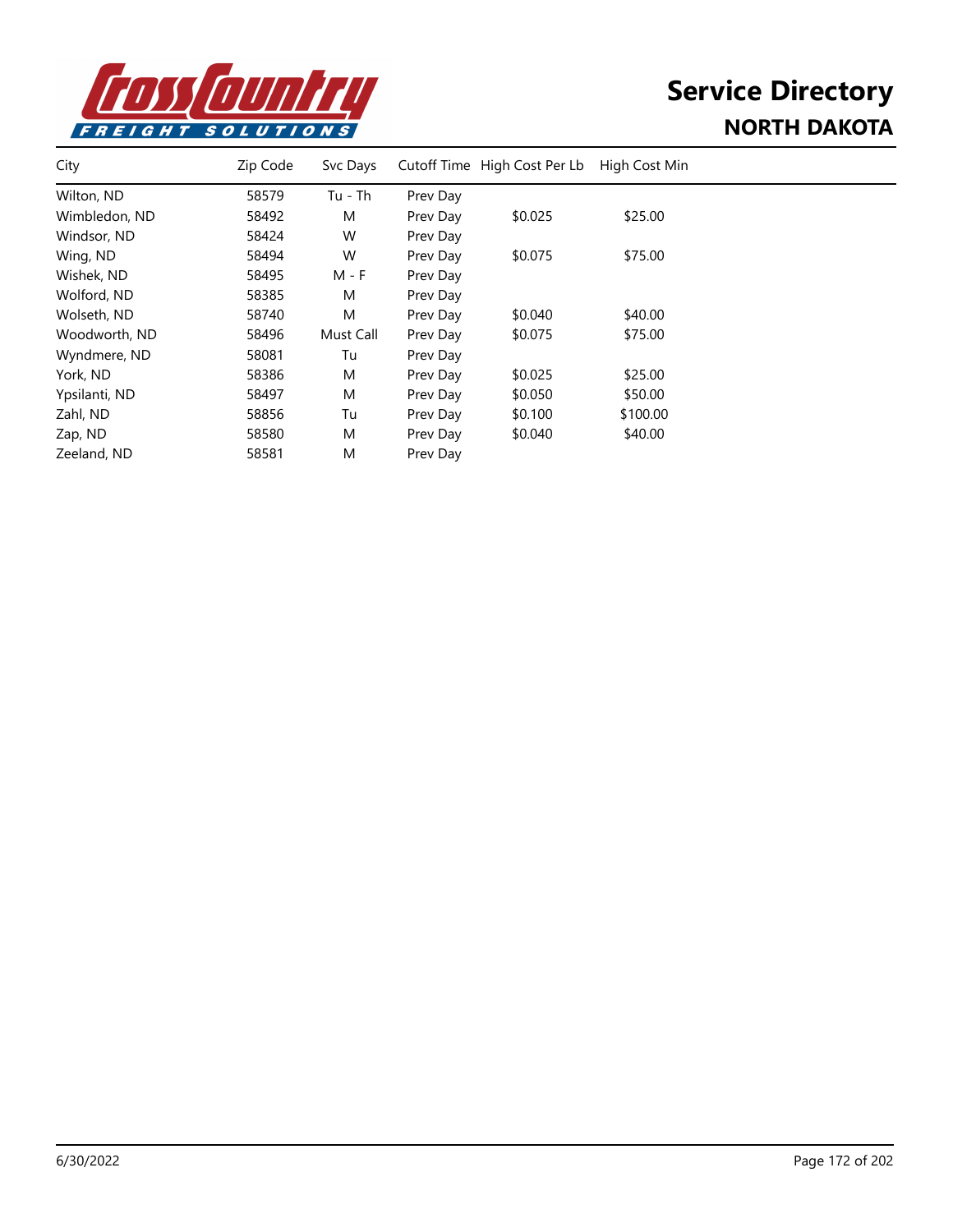

| City                | Zip Code | Svc Days  |          | Cutoff Time High Cost Per Lb | High Cost Min |  |
|---------------------|----------|-----------|----------|------------------------------|---------------|--|
| Aberdeen, SD        | 57401    | $M - F$   | 2:00 pm  |                              |               |  |
| Aberdeen, SD        | 57402    | $M - F$   | 2:00 pm  |                              |               |  |
| Academy, SD         | 57369    | Tu, Th    | Prev Day |                              |               |  |
| Agar, SD            | 57520    | ${\sf M}$ | Prev Day | \$0.040                      | \$40.00       |  |
| Agency Village, SD  | 57262    | M, W      | Prev Day |                              |               |  |
| Akaska, SD          | 57420    | M         | Prev Day | \$0.025                      | \$25.00       |  |
| Albee, SD           | 57259    | Tu        | Prev Day | \$0.025                      | \$25.00       |  |
| Alcester, SD        | 57001    | M         | Prev Day | \$0.025                      | \$25.00       |  |
| Alexandria, SD      | 57311    | M, W, F   | 2:00 pm  |                              |               |  |
| Allen, SD           | 57714    | Tu        | Prev Day | \$0.040                      | \$40.00       |  |
| Alpena, SD          | 57312    | Tu        | Prev Day | \$0.025                      | \$25.00       |  |
| Altamont, SD        | 57226    | F         | Prev Day |                              |               |  |
| Ames, SD            | 57362    | M         | Prev Day |                              |               |  |
| Amherst, SD         | 57421    | M         | Prev Day | \$0.025                      | \$25.00       |  |
| Andover, SD         | 57422    | W         | Prev Day |                              |               |  |
| Antelope, SD        | 57555    | Tu, Th    | Prev Day |                              |               |  |
| Ardmore, SD         | 57735    | Th        | Prev Day | \$0.100                      | \$100.00      |  |
| Arlington Beach, SD | 57212    | Th        | Prev Day |                              |               |  |
| Arlington, SD       | 57212    | F         | Prev Day |                              |               |  |
| Armour, SD          | 57313    | W, F      | Prev Day | \$0.025                      | \$25.00       |  |
| Arpan, SD           | 57762    | Must Call | Prev Day | \$0.040                      | \$40.00       |  |
| Artas, SD           | 57437    | Must Call | Prev Day |                              |               |  |
| Artesian, SD        | 57314    | Th        | Prev Day |                              |               |  |
| Ashton, SD          | 57424    | M         | Prev Day | \$0.025                      | \$25.00       |  |
| Astoria, SD         | 57213    | Tu, Th    | Prev Day | \$0.025                      | \$25.00       |  |
| Athol, SD           | 57424    | M         | Prev Day | \$0.025                      | \$25.00       |  |
| Aurora Center, SD   | 57375    | M         | Prev Day | \$0.025                      | \$25.00       |  |
| Aurora, SD          | 57002    | Tu        | Prev Day |                              |               |  |
| Avon, SD            | 57315    | Tu, Th    | Prev Day |                              |               |  |
| Badger, SD          | 57214    | F         | Prev Day | \$0.025                      | \$25.00       |  |
| Baltic, SD          | 57003    | W         | Prev Day |                              |               |  |
| Bancroft, SD        | 57353    | Th        | Prev Day | \$0.025                      | \$25.00       |  |
| Barnard, SD         | 57426    | Tu        | Prev Day | \$0.025                      | \$25.00       |  |
| Batesland, SD       | 57716    | Tu        | Prev Day | \$0.040                      | \$40.00       |  |
| Bath, SD            | 57427    | $Tu - F$  | Prev Day |                              |               |  |
| Bear Butte, SD      | 57756    | Must Call | Prev Day | \$0.040                      | \$40.00       |  |
| Bear Creek, SD      | 57636    | Must Call | Prev Day | \$0.040                      | \$40.00       |  |
| Belle Fourche, SD   | 57717    | M, W, F   | Prev Day |                              |               |  |
| Belvidere, SD       | 57521    | Tu        | Prev Day | \$0.040                      | \$40.00       |  |
| Bemis, SD           | 57238    | F         | Prev Day | \$0.025                      | \$25.00       |  |
| Beresford, SD       | 57004    | $M - F$   | Prev Day |                              |               |  |
| Bethlehem, SD       | 57769    | Must Call | Prev Day |                              |               |  |
| Betts, SD           | 57301    | $M - F$   | Prev Day |                              |               |  |
| Big Bend, SD        | 57702    | $M - F$   | Prev Day |                              |               |  |
| Big Springs, SD     | 57001    | ${\sf M}$ | Prev Day | \$0.025                      | \$25.00       |  |
| Big Stone City, SD  | 57216    | $M - F$   | Prev Day |                              |               |  |
| Bijou Hills, SD     | 57370    | M         | Prev Day |                              |               |  |
| Bison, SD           | 57620    | Must Call | Prev Day | \$0.100                      | \$100.00      |  |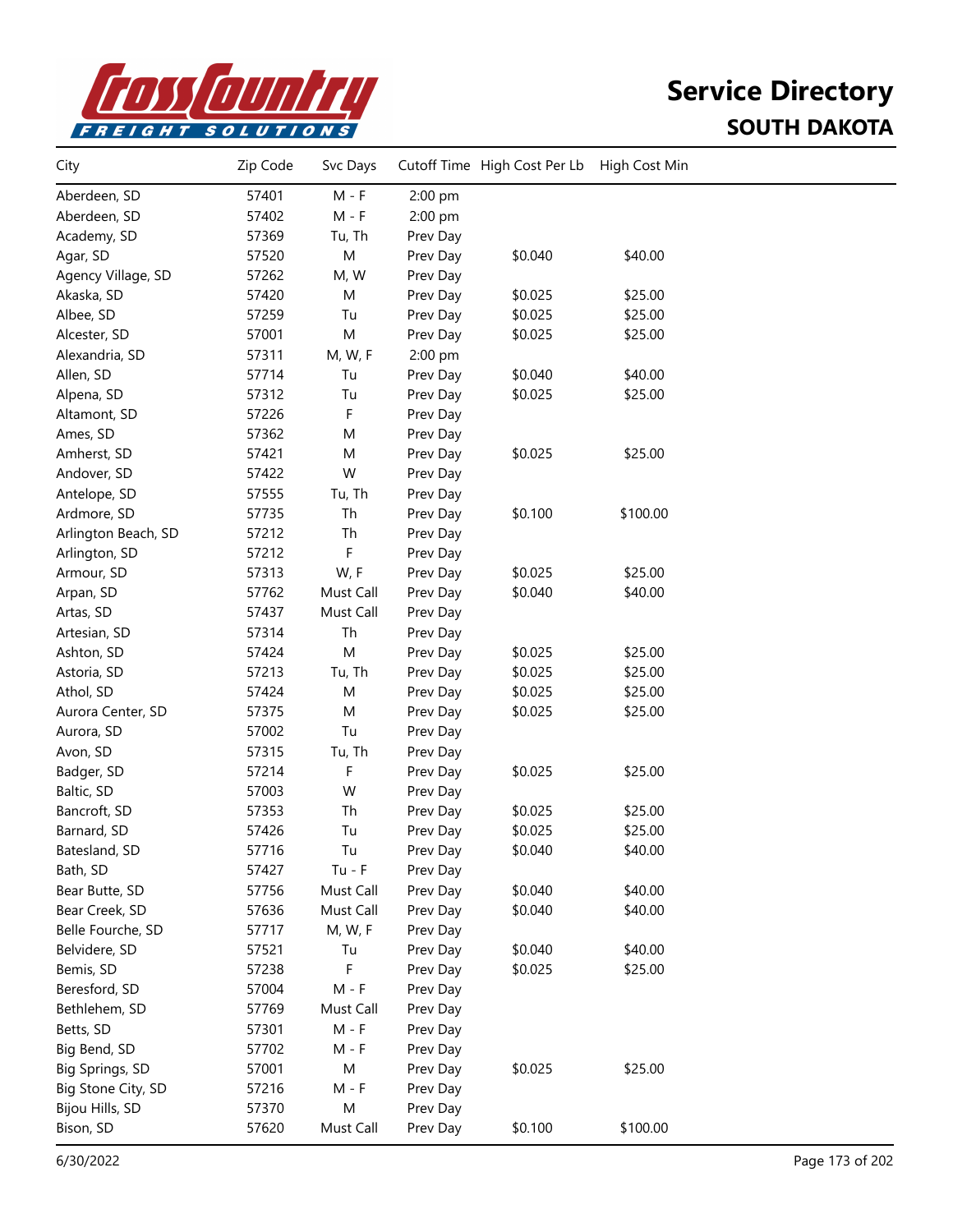

| 57718<br>$M - F$<br>Black Hawk, SD<br>4:00 pm<br>57754<br>M, W, F<br>Blacktail, SD<br>Prev Day<br>57522<br>W<br>Blunt, SD<br>Prev Day<br>\$25.00<br>57317<br>M<br>\$0.025<br>Bonesteel, SD<br>Prev Day<br>Th<br>Bonilla, SD<br>57348<br>Prev Day<br>Bowdle, SD<br>57428<br>$M - F$<br>Prev Day<br>$M - F$<br>57719<br>Box Elder, SD<br>$1:00$ pm<br>57217<br>\$0.025<br>\$25.00<br>Bradley, SD<br>Must Call<br>Prev Day<br>57005<br>$M - F$<br>Brandon, SD<br>2:00 pm<br>Brandt, SD<br>57218<br>Th<br>\$0.025<br>\$25.00<br>Prev Day<br>\$25.00<br>M<br>\$0.025<br>Brentford, SD<br>57429<br>Prev Day<br>Th<br>Bridgewater, SD<br>57319<br>2:00 pm<br>Bristol, SD<br>57219<br>Tu<br>Prev Day<br>57430<br>Britton, SD<br>Tu<br>Prev Day<br>57350<br>Th<br>Broadland, SD<br>Prev Day<br>57006<br>$M - F$<br>Brookings, SD<br>2:00 pm<br>Brookings, SD<br>57007<br>$M - F$<br>2:00 pm<br>Brownsville, SD<br>57756<br>\$0.040<br>\$40.00<br>Must Call<br>Prev Day<br>\$25.00<br>57220<br>Th<br>Prev Day<br>\$0.025<br>Bruce, SD<br>Th<br>57221<br>Prev Day<br>\$0.025<br>\$25.00<br>Bryant, SD<br>Th<br>57722<br>\$0.040<br>\$40.00<br>Buffalo Gap, SD<br>Prev Day<br>57720<br>Must Call<br>\$0.100<br>\$100.00<br>Buffalo, SD<br>Prev Day<br>57621<br>\$0.100<br>\$100.00<br>Bullhead, SD<br>$M - W$ , F<br>Prev Day<br>57010<br>Burbank, SD<br>M - F<br>Prev Day<br>57523<br>$M - F$<br>Burke, SD<br>Prev Day<br>Tu<br>\$25.00<br>57276<br>\$0.025<br>Bushnell, SD<br>Prev Day<br>57219<br>Must Call<br>Butler, SD<br>Prev Day<br>Tu<br>Cactus Flat, SD<br>57775<br>Prev Day<br>57724<br>Must Call<br>\$175.00<br>Camp Crook, SD<br>\$0.175<br>Prev Day<br>57012<br>Th<br>Canistota, SD<br>Prev Day<br>57321<br>Th<br>\$25.00<br>Canova, SD<br>Prev Day<br>\$0.025<br>57013<br>Canton, SD<br>$M - F$<br>12:00 pm<br>57552<br>\$0.040<br>\$40.00<br>Capa, SD<br>Must Call<br>Prev Day<br>57725<br>\$0.040<br>\$40.00<br>Caputa, SD<br>Must Call<br>Prev Day<br>Th<br>\$25.00<br>Carpenter, SD<br>57322<br>Prev Day<br>\$0.025<br>Carter, SD<br>57526<br>Must Call<br>Prev Day<br>$Tu - Th$<br>Carthage, SD<br>57323<br>Prev Day<br>57760<br>Must Call<br>\$0.040<br>\$40.00<br>Castle Rock, SD<br>Prev Day<br>57223<br>Castlewood, SD<br>Th<br>Prev Day<br>57324<br>Cavour, SD<br>F<br>Prev Day<br>Cedar Butte, SD<br>57579<br>Tu<br>Prev Day<br>Cedar Grove Colony, SD<br>57369<br>Must Call<br>Prev Day<br>Centerville, SD<br>57014<br>Tu, Th, F<br>Prev Day<br>Central City, SD<br>57754<br>M, W, F<br>Prev Day<br>\$40.00<br>Chamberlain, SD<br>$M - F$<br>\$0.040<br>57325<br>10:00 am<br>Chamberlain, SD<br>57326<br>$M - F$<br>10:00 am<br>\$0.040<br>\$40.00<br>Chancellor, SD<br>57015<br>Tu, F<br>Prev Day<br>Chautauqua, SD<br>57042<br>Tu<br>Prev Day | City | Zip Code | Svc Days | Cutoff Time High Cost Per Lb | High Cost Min |  |
|----------------------------------------------------------------------------------------------------------------------------------------------------------------------------------------------------------------------------------------------------------------------------------------------------------------------------------------------------------------------------------------------------------------------------------------------------------------------------------------------------------------------------------------------------------------------------------------------------------------------------------------------------------------------------------------------------------------------------------------------------------------------------------------------------------------------------------------------------------------------------------------------------------------------------------------------------------------------------------------------------------------------------------------------------------------------------------------------------------------------------------------------------------------------------------------------------------------------------------------------------------------------------------------------------------------------------------------------------------------------------------------------------------------------------------------------------------------------------------------------------------------------------------------------------------------------------------------------------------------------------------------------------------------------------------------------------------------------------------------------------------------------------------------------------------------------------------------------------------------------------------------------------------------------------------------------------------------------------------------------------------------------------------------------------------------------------------------------------------------------------------------------------------------------------------------------------------------------------------------------------------------------------------------------------------------------------------------------------------------------------------------------------------------------------------------------------------------------------------------------------------------------------------------------------------------------------------------------------------------------------------------------------------------------------------------------------------------------------------------------------------------|------|----------|----------|------------------------------|---------------|--|
|                                                                                                                                                                                                                                                                                                                                                                                                                                                                                                                                                                                                                                                                                                                                                                                                                                                                                                                                                                                                                                                                                                                                                                                                                                                                                                                                                                                                                                                                                                                                                                                                                                                                                                                                                                                                                                                                                                                                                                                                                                                                                                                                                                                                                                                                                                                                                                                                                                                                                                                                                                                                                                                                                                                                                                |      |          |          |                              |               |  |
|                                                                                                                                                                                                                                                                                                                                                                                                                                                                                                                                                                                                                                                                                                                                                                                                                                                                                                                                                                                                                                                                                                                                                                                                                                                                                                                                                                                                                                                                                                                                                                                                                                                                                                                                                                                                                                                                                                                                                                                                                                                                                                                                                                                                                                                                                                                                                                                                                                                                                                                                                                                                                                                                                                                                                                |      |          |          |                              |               |  |
|                                                                                                                                                                                                                                                                                                                                                                                                                                                                                                                                                                                                                                                                                                                                                                                                                                                                                                                                                                                                                                                                                                                                                                                                                                                                                                                                                                                                                                                                                                                                                                                                                                                                                                                                                                                                                                                                                                                                                                                                                                                                                                                                                                                                                                                                                                                                                                                                                                                                                                                                                                                                                                                                                                                                                                |      |          |          |                              |               |  |
|                                                                                                                                                                                                                                                                                                                                                                                                                                                                                                                                                                                                                                                                                                                                                                                                                                                                                                                                                                                                                                                                                                                                                                                                                                                                                                                                                                                                                                                                                                                                                                                                                                                                                                                                                                                                                                                                                                                                                                                                                                                                                                                                                                                                                                                                                                                                                                                                                                                                                                                                                                                                                                                                                                                                                                |      |          |          |                              |               |  |
|                                                                                                                                                                                                                                                                                                                                                                                                                                                                                                                                                                                                                                                                                                                                                                                                                                                                                                                                                                                                                                                                                                                                                                                                                                                                                                                                                                                                                                                                                                                                                                                                                                                                                                                                                                                                                                                                                                                                                                                                                                                                                                                                                                                                                                                                                                                                                                                                                                                                                                                                                                                                                                                                                                                                                                |      |          |          |                              |               |  |
|                                                                                                                                                                                                                                                                                                                                                                                                                                                                                                                                                                                                                                                                                                                                                                                                                                                                                                                                                                                                                                                                                                                                                                                                                                                                                                                                                                                                                                                                                                                                                                                                                                                                                                                                                                                                                                                                                                                                                                                                                                                                                                                                                                                                                                                                                                                                                                                                                                                                                                                                                                                                                                                                                                                                                                |      |          |          |                              |               |  |
|                                                                                                                                                                                                                                                                                                                                                                                                                                                                                                                                                                                                                                                                                                                                                                                                                                                                                                                                                                                                                                                                                                                                                                                                                                                                                                                                                                                                                                                                                                                                                                                                                                                                                                                                                                                                                                                                                                                                                                                                                                                                                                                                                                                                                                                                                                                                                                                                                                                                                                                                                                                                                                                                                                                                                                |      |          |          |                              |               |  |
|                                                                                                                                                                                                                                                                                                                                                                                                                                                                                                                                                                                                                                                                                                                                                                                                                                                                                                                                                                                                                                                                                                                                                                                                                                                                                                                                                                                                                                                                                                                                                                                                                                                                                                                                                                                                                                                                                                                                                                                                                                                                                                                                                                                                                                                                                                                                                                                                                                                                                                                                                                                                                                                                                                                                                                |      |          |          |                              |               |  |
|                                                                                                                                                                                                                                                                                                                                                                                                                                                                                                                                                                                                                                                                                                                                                                                                                                                                                                                                                                                                                                                                                                                                                                                                                                                                                                                                                                                                                                                                                                                                                                                                                                                                                                                                                                                                                                                                                                                                                                                                                                                                                                                                                                                                                                                                                                                                                                                                                                                                                                                                                                                                                                                                                                                                                                |      |          |          |                              |               |  |
|                                                                                                                                                                                                                                                                                                                                                                                                                                                                                                                                                                                                                                                                                                                                                                                                                                                                                                                                                                                                                                                                                                                                                                                                                                                                                                                                                                                                                                                                                                                                                                                                                                                                                                                                                                                                                                                                                                                                                                                                                                                                                                                                                                                                                                                                                                                                                                                                                                                                                                                                                                                                                                                                                                                                                                |      |          |          |                              |               |  |
|                                                                                                                                                                                                                                                                                                                                                                                                                                                                                                                                                                                                                                                                                                                                                                                                                                                                                                                                                                                                                                                                                                                                                                                                                                                                                                                                                                                                                                                                                                                                                                                                                                                                                                                                                                                                                                                                                                                                                                                                                                                                                                                                                                                                                                                                                                                                                                                                                                                                                                                                                                                                                                                                                                                                                                |      |          |          |                              |               |  |
|                                                                                                                                                                                                                                                                                                                                                                                                                                                                                                                                                                                                                                                                                                                                                                                                                                                                                                                                                                                                                                                                                                                                                                                                                                                                                                                                                                                                                                                                                                                                                                                                                                                                                                                                                                                                                                                                                                                                                                                                                                                                                                                                                                                                                                                                                                                                                                                                                                                                                                                                                                                                                                                                                                                                                                |      |          |          |                              |               |  |
|                                                                                                                                                                                                                                                                                                                                                                                                                                                                                                                                                                                                                                                                                                                                                                                                                                                                                                                                                                                                                                                                                                                                                                                                                                                                                                                                                                                                                                                                                                                                                                                                                                                                                                                                                                                                                                                                                                                                                                                                                                                                                                                                                                                                                                                                                                                                                                                                                                                                                                                                                                                                                                                                                                                                                                |      |          |          |                              |               |  |
|                                                                                                                                                                                                                                                                                                                                                                                                                                                                                                                                                                                                                                                                                                                                                                                                                                                                                                                                                                                                                                                                                                                                                                                                                                                                                                                                                                                                                                                                                                                                                                                                                                                                                                                                                                                                                                                                                                                                                                                                                                                                                                                                                                                                                                                                                                                                                                                                                                                                                                                                                                                                                                                                                                                                                                |      |          |          |                              |               |  |
|                                                                                                                                                                                                                                                                                                                                                                                                                                                                                                                                                                                                                                                                                                                                                                                                                                                                                                                                                                                                                                                                                                                                                                                                                                                                                                                                                                                                                                                                                                                                                                                                                                                                                                                                                                                                                                                                                                                                                                                                                                                                                                                                                                                                                                                                                                                                                                                                                                                                                                                                                                                                                                                                                                                                                                |      |          |          |                              |               |  |
|                                                                                                                                                                                                                                                                                                                                                                                                                                                                                                                                                                                                                                                                                                                                                                                                                                                                                                                                                                                                                                                                                                                                                                                                                                                                                                                                                                                                                                                                                                                                                                                                                                                                                                                                                                                                                                                                                                                                                                                                                                                                                                                                                                                                                                                                                                                                                                                                                                                                                                                                                                                                                                                                                                                                                                |      |          |          |                              |               |  |
|                                                                                                                                                                                                                                                                                                                                                                                                                                                                                                                                                                                                                                                                                                                                                                                                                                                                                                                                                                                                                                                                                                                                                                                                                                                                                                                                                                                                                                                                                                                                                                                                                                                                                                                                                                                                                                                                                                                                                                                                                                                                                                                                                                                                                                                                                                                                                                                                                                                                                                                                                                                                                                                                                                                                                                |      |          |          |                              |               |  |
|                                                                                                                                                                                                                                                                                                                                                                                                                                                                                                                                                                                                                                                                                                                                                                                                                                                                                                                                                                                                                                                                                                                                                                                                                                                                                                                                                                                                                                                                                                                                                                                                                                                                                                                                                                                                                                                                                                                                                                                                                                                                                                                                                                                                                                                                                                                                                                                                                                                                                                                                                                                                                                                                                                                                                                |      |          |          |                              |               |  |
|                                                                                                                                                                                                                                                                                                                                                                                                                                                                                                                                                                                                                                                                                                                                                                                                                                                                                                                                                                                                                                                                                                                                                                                                                                                                                                                                                                                                                                                                                                                                                                                                                                                                                                                                                                                                                                                                                                                                                                                                                                                                                                                                                                                                                                                                                                                                                                                                                                                                                                                                                                                                                                                                                                                                                                |      |          |          |                              |               |  |
|                                                                                                                                                                                                                                                                                                                                                                                                                                                                                                                                                                                                                                                                                                                                                                                                                                                                                                                                                                                                                                                                                                                                                                                                                                                                                                                                                                                                                                                                                                                                                                                                                                                                                                                                                                                                                                                                                                                                                                                                                                                                                                                                                                                                                                                                                                                                                                                                                                                                                                                                                                                                                                                                                                                                                                |      |          |          |                              |               |  |
|                                                                                                                                                                                                                                                                                                                                                                                                                                                                                                                                                                                                                                                                                                                                                                                                                                                                                                                                                                                                                                                                                                                                                                                                                                                                                                                                                                                                                                                                                                                                                                                                                                                                                                                                                                                                                                                                                                                                                                                                                                                                                                                                                                                                                                                                                                                                                                                                                                                                                                                                                                                                                                                                                                                                                                |      |          |          |                              |               |  |
|                                                                                                                                                                                                                                                                                                                                                                                                                                                                                                                                                                                                                                                                                                                                                                                                                                                                                                                                                                                                                                                                                                                                                                                                                                                                                                                                                                                                                                                                                                                                                                                                                                                                                                                                                                                                                                                                                                                                                                                                                                                                                                                                                                                                                                                                                                                                                                                                                                                                                                                                                                                                                                                                                                                                                                |      |          |          |                              |               |  |
|                                                                                                                                                                                                                                                                                                                                                                                                                                                                                                                                                                                                                                                                                                                                                                                                                                                                                                                                                                                                                                                                                                                                                                                                                                                                                                                                                                                                                                                                                                                                                                                                                                                                                                                                                                                                                                                                                                                                                                                                                                                                                                                                                                                                                                                                                                                                                                                                                                                                                                                                                                                                                                                                                                                                                                |      |          |          |                              |               |  |
|                                                                                                                                                                                                                                                                                                                                                                                                                                                                                                                                                                                                                                                                                                                                                                                                                                                                                                                                                                                                                                                                                                                                                                                                                                                                                                                                                                                                                                                                                                                                                                                                                                                                                                                                                                                                                                                                                                                                                                                                                                                                                                                                                                                                                                                                                                                                                                                                                                                                                                                                                                                                                                                                                                                                                                |      |          |          |                              |               |  |
|                                                                                                                                                                                                                                                                                                                                                                                                                                                                                                                                                                                                                                                                                                                                                                                                                                                                                                                                                                                                                                                                                                                                                                                                                                                                                                                                                                                                                                                                                                                                                                                                                                                                                                                                                                                                                                                                                                                                                                                                                                                                                                                                                                                                                                                                                                                                                                                                                                                                                                                                                                                                                                                                                                                                                                |      |          |          |                              |               |  |
|                                                                                                                                                                                                                                                                                                                                                                                                                                                                                                                                                                                                                                                                                                                                                                                                                                                                                                                                                                                                                                                                                                                                                                                                                                                                                                                                                                                                                                                                                                                                                                                                                                                                                                                                                                                                                                                                                                                                                                                                                                                                                                                                                                                                                                                                                                                                                                                                                                                                                                                                                                                                                                                                                                                                                                |      |          |          |                              |               |  |
|                                                                                                                                                                                                                                                                                                                                                                                                                                                                                                                                                                                                                                                                                                                                                                                                                                                                                                                                                                                                                                                                                                                                                                                                                                                                                                                                                                                                                                                                                                                                                                                                                                                                                                                                                                                                                                                                                                                                                                                                                                                                                                                                                                                                                                                                                                                                                                                                                                                                                                                                                                                                                                                                                                                                                                |      |          |          |                              |               |  |
|                                                                                                                                                                                                                                                                                                                                                                                                                                                                                                                                                                                                                                                                                                                                                                                                                                                                                                                                                                                                                                                                                                                                                                                                                                                                                                                                                                                                                                                                                                                                                                                                                                                                                                                                                                                                                                                                                                                                                                                                                                                                                                                                                                                                                                                                                                                                                                                                                                                                                                                                                                                                                                                                                                                                                                |      |          |          |                              |               |  |
|                                                                                                                                                                                                                                                                                                                                                                                                                                                                                                                                                                                                                                                                                                                                                                                                                                                                                                                                                                                                                                                                                                                                                                                                                                                                                                                                                                                                                                                                                                                                                                                                                                                                                                                                                                                                                                                                                                                                                                                                                                                                                                                                                                                                                                                                                                                                                                                                                                                                                                                                                                                                                                                                                                                                                                |      |          |          |                              |               |  |
|                                                                                                                                                                                                                                                                                                                                                                                                                                                                                                                                                                                                                                                                                                                                                                                                                                                                                                                                                                                                                                                                                                                                                                                                                                                                                                                                                                                                                                                                                                                                                                                                                                                                                                                                                                                                                                                                                                                                                                                                                                                                                                                                                                                                                                                                                                                                                                                                                                                                                                                                                                                                                                                                                                                                                                |      |          |          |                              |               |  |
|                                                                                                                                                                                                                                                                                                                                                                                                                                                                                                                                                                                                                                                                                                                                                                                                                                                                                                                                                                                                                                                                                                                                                                                                                                                                                                                                                                                                                                                                                                                                                                                                                                                                                                                                                                                                                                                                                                                                                                                                                                                                                                                                                                                                                                                                                                                                                                                                                                                                                                                                                                                                                                                                                                                                                                |      |          |          |                              |               |  |
|                                                                                                                                                                                                                                                                                                                                                                                                                                                                                                                                                                                                                                                                                                                                                                                                                                                                                                                                                                                                                                                                                                                                                                                                                                                                                                                                                                                                                                                                                                                                                                                                                                                                                                                                                                                                                                                                                                                                                                                                                                                                                                                                                                                                                                                                                                                                                                                                                                                                                                                                                                                                                                                                                                                                                                |      |          |          |                              |               |  |
|                                                                                                                                                                                                                                                                                                                                                                                                                                                                                                                                                                                                                                                                                                                                                                                                                                                                                                                                                                                                                                                                                                                                                                                                                                                                                                                                                                                                                                                                                                                                                                                                                                                                                                                                                                                                                                                                                                                                                                                                                                                                                                                                                                                                                                                                                                                                                                                                                                                                                                                                                                                                                                                                                                                                                                |      |          |          |                              |               |  |
|                                                                                                                                                                                                                                                                                                                                                                                                                                                                                                                                                                                                                                                                                                                                                                                                                                                                                                                                                                                                                                                                                                                                                                                                                                                                                                                                                                                                                                                                                                                                                                                                                                                                                                                                                                                                                                                                                                                                                                                                                                                                                                                                                                                                                                                                                                                                                                                                                                                                                                                                                                                                                                                                                                                                                                |      |          |          |                              |               |  |
|                                                                                                                                                                                                                                                                                                                                                                                                                                                                                                                                                                                                                                                                                                                                                                                                                                                                                                                                                                                                                                                                                                                                                                                                                                                                                                                                                                                                                                                                                                                                                                                                                                                                                                                                                                                                                                                                                                                                                                                                                                                                                                                                                                                                                                                                                                                                                                                                                                                                                                                                                                                                                                                                                                                                                                |      |          |          |                              |               |  |
|                                                                                                                                                                                                                                                                                                                                                                                                                                                                                                                                                                                                                                                                                                                                                                                                                                                                                                                                                                                                                                                                                                                                                                                                                                                                                                                                                                                                                                                                                                                                                                                                                                                                                                                                                                                                                                                                                                                                                                                                                                                                                                                                                                                                                                                                                                                                                                                                                                                                                                                                                                                                                                                                                                                                                                |      |          |          |                              |               |  |
|                                                                                                                                                                                                                                                                                                                                                                                                                                                                                                                                                                                                                                                                                                                                                                                                                                                                                                                                                                                                                                                                                                                                                                                                                                                                                                                                                                                                                                                                                                                                                                                                                                                                                                                                                                                                                                                                                                                                                                                                                                                                                                                                                                                                                                                                                                                                                                                                                                                                                                                                                                                                                                                                                                                                                                |      |          |          |                              |               |  |
|                                                                                                                                                                                                                                                                                                                                                                                                                                                                                                                                                                                                                                                                                                                                                                                                                                                                                                                                                                                                                                                                                                                                                                                                                                                                                                                                                                                                                                                                                                                                                                                                                                                                                                                                                                                                                                                                                                                                                                                                                                                                                                                                                                                                                                                                                                                                                                                                                                                                                                                                                                                                                                                                                                                                                                |      |          |          |                              |               |  |
|                                                                                                                                                                                                                                                                                                                                                                                                                                                                                                                                                                                                                                                                                                                                                                                                                                                                                                                                                                                                                                                                                                                                                                                                                                                                                                                                                                                                                                                                                                                                                                                                                                                                                                                                                                                                                                                                                                                                                                                                                                                                                                                                                                                                                                                                                                                                                                                                                                                                                                                                                                                                                                                                                                                                                                |      |          |          |                              |               |  |
|                                                                                                                                                                                                                                                                                                                                                                                                                                                                                                                                                                                                                                                                                                                                                                                                                                                                                                                                                                                                                                                                                                                                                                                                                                                                                                                                                                                                                                                                                                                                                                                                                                                                                                                                                                                                                                                                                                                                                                                                                                                                                                                                                                                                                                                                                                                                                                                                                                                                                                                                                                                                                                                                                                                                                                |      |          |          |                              |               |  |
|                                                                                                                                                                                                                                                                                                                                                                                                                                                                                                                                                                                                                                                                                                                                                                                                                                                                                                                                                                                                                                                                                                                                                                                                                                                                                                                                                                                                                                                                                                                                                                                                                                                                                                                                                                                                                                                                                                                                                                                                                                                                                                                                                                                                                                                                                                                                                                                                                                                                                                                                                                                                                                                                                                                                                                |      |          |          |                              |               |  |
|                                                                                                                                                                                                                                                                                                                                                                                                                                                                                                                                                                                                                                                                                                                                                                                                                                                                                                                                                                                                                                                                                                                                                                                                                                                                                                                                                                                                                                                                                                                                                                                                                                                                                                                                                                                                                                                                                                                                                                                                                                                                                                                                                                                                                                                                                                                                                                                                                                                                                                                                                                                                                                                                                                                                                                |      |          |          |                              |               |  |
|                                                                                                                                                                                                                                                                                                                                                                                                                                                                                                                                                                                                                                                                                                                                                                                                                                                                                                                                                                                                                                                                                                                                                                                                                                                                                                                                                                                                                                                                                                                                                                                                                                                                                                                                                                                                                                                                                                                                                                                                                                                                                                                                                                                                                                                                                                                                                                                                                                                                                                                                                                                                                                                                                                                                                                |      |          |          |                              |               |  |
|                                                                                                                                                                                                                                                                                                                                                                                                                                                                                                                                                                                                                                                                                                                                                                                                                                                                                                                                                                                                                                                                                                                                                                                                                                                                                                                                                                                                                                                                                                                                                                                                                                                                                                                                                                                                                                                                                                                                                                                                                                                                                                                                                                                                                                                                                                                                                                                                                                                                                                                                                                                                                                                                                                                                                                |      |          |          |                              |               |  |
|                                                                                                                                                                                                                                                                                                                                                                                                                                                                                                                                                                                                                                                                                                                                                                                                                                                                                                                                                                                                                                                                                                                                                                                                                                                                                                                                                                                                                                                                                                                                                                                                                                                                                                                                                                                                                                                                                                                                                                                                                                                                                                                                                                                                                                                                                                                                                                                                                                                                                                                                                                                                                                                                                                                                                                |      |          |          |                              |               |  |
|                                                                                                                                                                                                                                                                                                                                                                                                                                                                                                                                                                                                                                                                                                                                                                                                                                                                                                                                                                                                                                                                                                                                                                                                                                                                                                                                                                                                                                                                                                                                                                                                                                                                                                                                                                                                                                                                                                                                                                                                                                                                                                                                                                                                                                                                                                                                                                                                                                                                                                                                                                                                                                                                                                                                                                |      |          |          |                              |               |  |
|                                                                                                                                                                                                                                                                                                                                                                                                                                                                                                                                                                                                                                                                                                                                                                                                                                                                                                                                                                                                                                                                                                                                                                                                                                                                                                                                                                                                                                                                                                                                                                                                                                                                                                                                                                                                                                                                                                                                                                                                                                                                                                                                                                                                                                                                                                                                                                                                                                                                                                                                                                                                                                                                                                                                                                |      |          |          |                              |               |  |
|                                                                                                                                                                                                                                                                                                                                                                                                                                                                                                                                                                                                                                                                                                                                                                                                                                                                                                                                                                                                                                                                                                                                                                                                                                                                                                                                                                                                                                                                                                                                                                                                                                                                                                                                                                                                                                                                                                                                                                                                                                                                                                                                                                                                                                                                                                                                                                                                                                                                                                                                                                                                                                                                                                                                                                |      |          |          |                              |               |  |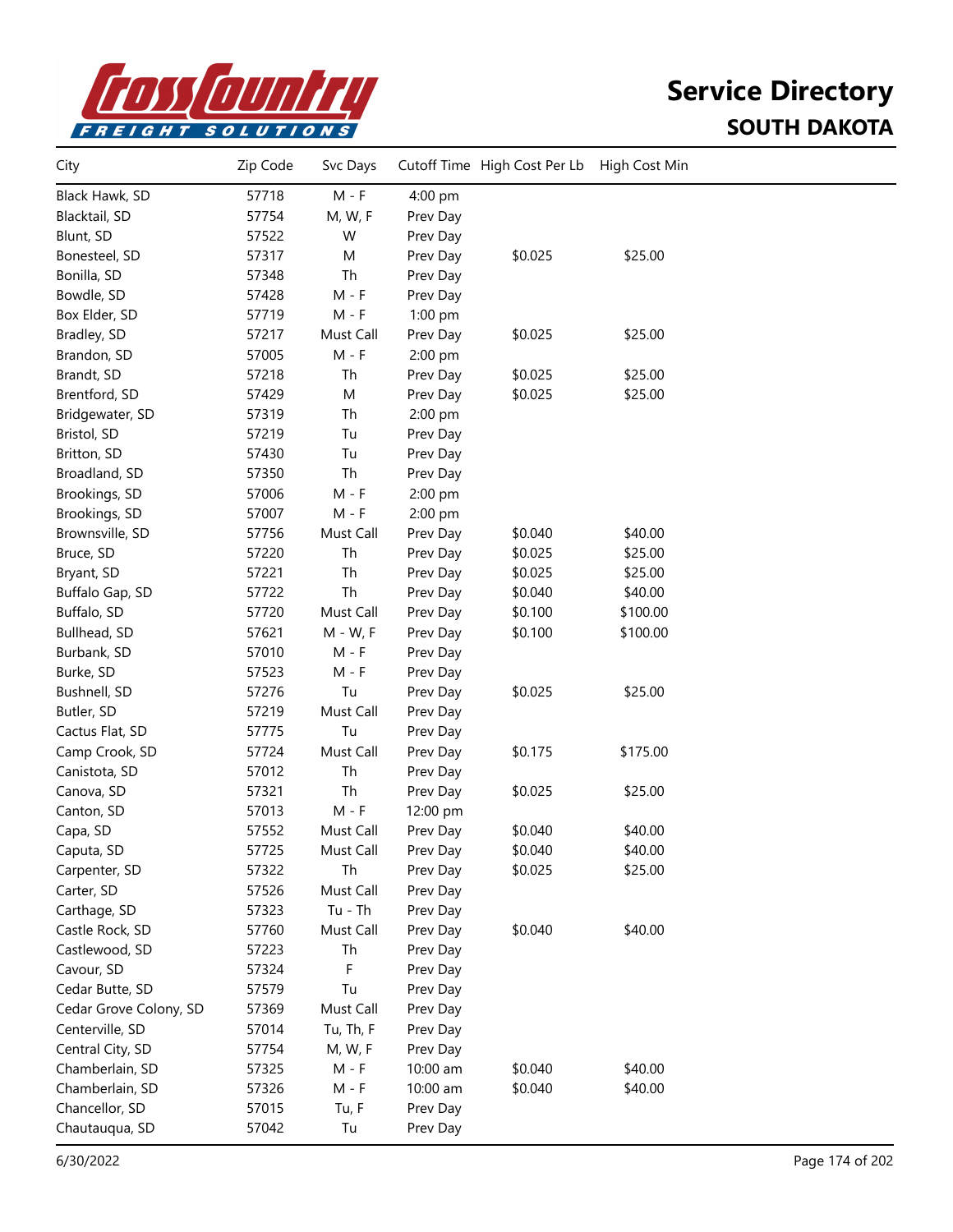

| \$0.025<br>\$25.00<br>57465<br>M<br>Prev Day<br>Chelsea, SD<br>\$150.00<br>57622<br>Tu<br>\$0.150<br>Cherry Creek, SD<br>Prev Day<br>57016<br>Tu<br>Chester, SD<br>Prev Day<br>57756<br>Must Call<br>\$0.040<br>\$40.00<br>Cheyenne Crossing, SD<br>Prev Day<br>Claire City, SD<br>57224<br>Must Call<br>\$0.025<br>\$25.00<br>Prev Day<br>57432<br>Tu<br>\$0.075<br>\$75.00<br>Claremont, SD<br>Prev Day<br>Clark Colony, SD<br>57258<br>Th<br>Prev Day<br>Clark, SD<br>57225<br>$M - F$<br>12:00 pm<br>57332<br>\$0.025<br>\$25.00<br>Clayton, SD<br>Must Call<br>Prev Day<br>57226<br>$Tu - F$<br>Clear Lake, SD<br>Prev Day<br>57580<br>Must Call<br>Clearfield, SD<br>Prev Day<br>$M - F$<br>57017<br>Colman, SD<br>Prev Day<br>57528<br>$M - F$<br>Colome, SD<br>Prev Day<br>Colton, SD<br>57018<br>Tu<br>Prev Day<br>57433<br>Must Call<br>\$0.025<br>\$25.00<br>Columbia, SD<br>Prev Day<br>57434<br>\$0.025<br>\$25.00<br>Conde, SD<br>W<br>Prev Day<br>57227<br>W<br>\$0.025<br>\$25.00<br>Corona, SD<br>Prev Day<br>57328<br>Tu, Th<br>Prev Day<br>\$0.025<br>\$25.00<br>Corsica, SD<br>Corson, SD<br>57005<br>$M - F$<br>2:00 pm<br>57775<br>M, Th, F<br>Cottonwood, SD<br>Prev Day<br>Crandall, SD<br>57434<br>W<br>\$0.025<br>\$25.00<br>Prev Day<br>Th<br>57730<br>Crazy Horse, SD<br>Prev Day<br>Creighton, SD<br>57729<br>Must Call<br>\$0.100<br>\$100.00<br>Prev Day<br>\$0.025<br>\$25.00<br>Cresbard, SD<br>57435<br>M<br>Prev Day<br>57217<br>W<br>\$0.025<br>\$25.00<br>Crocker, SD<br>Prev Day<br>Crooks, SD<br>57020<br>Tu<br>Prev Day<br>\$0.025<br>57382<br>Th<br>\$25.00<br>Crow Lake, SD<br>Prev Day<br>57730<br>Th<br>Custer, SD<br>Prev Day<br>57049<br>$M - F$<br>2:00 pm<br>Dakota Dunes, SD<br>57529<br>M, W<br>11:00 am<br>Dallas, SD<br>W<br>57329<br>Dante, SD<br>Prev Day<br>57021<br>\$0.025<br>\$25.00<br>Davis, SD<br>Tu, F<br>Prev Day<br>De Grey, SD<br>57501<br>M<br>Prev Day<br>57231<br>De Smet, SD<br>$M - F$<br>2:00 pm<br>M, W, F<br>Deadwood, SD<br>57732<br>Prev Day<br>Dell Rapids, SD<br>57022<br>M, W, F<br>Prev Day<br>\$25.00<br>Delmont, SD<br>57330<br>Th<br>\$0.025<br>Prev Day<br>Dempster, SD<br>57234<br>Th<br>Prev Day<br>Denby, SD<br>57716<br>Tu<br>\$0.040<br>\$40.00<br>Prev Day<br>57730<br>Th<br>Dewey, SD<br>Prev Day<br>\$0.100<br>\$100.00<br>57735<br>Must Call<br>Prev Day<br>Dewey, SD<br>W<br>Dimock, SD<br>57331<br>Prev Day<br>Dixon, SD<br>57533<br>Prev Day<br>Tu, Th<br>57436<br>W<br>Doland, SD<br>Prev Day<br>57319<br>W<br>Dolton, SD<br>Prev Day<br>Draper, SD<br>57531<br>M<br>Prev Day<br>Dupree, SD<br>57623<br>\$0.045<br>\$45.00<br>М<br>Prev Day<br>Eagle Butte, SD<br>57625<br>Prev Day<br>\$0.045<br>\$45.00<br>М | City | Zip Code | Svc Days | Cutoff Time High Cost Per Lb | High Cost Min |  |
|----------------------------------------------------------------------------------------------------------------------------------------------------------------------------------------------------------------------------------------------------------------------------------------------------------------------------------------------------------------------------------------------------------------------------------------------------------------------------------------------------------------------------------------------------------------------------------------------------------------------------------------------------------------------------------------------------------------------------------------------------------------------------------------------------------------------------------------------------------------------------------------------------------------------------------------------------------------------------------------------------------------------------------------------------------------------------------------------------------------------------------------------------------------------------------------------------------------------------------------------------------------------------------------------------------------------------------------------------------------------------------------------------------------------------------------------------------------------------------------------------------------------------------------------------------------------------------------------------------------------------------------------------------------------------------------------------------------------------------------------------------------------------------------------------------------------------------------------------------------------------------------------------------------------------------------------------------------------------------------------------------------------------------------------------------------------------------------------------------------------------------------------------------------------------------------------------------------------------------------------------------------------------------------------------------------------------------------------------------------------------------------------------------------------------------------------------------------------------------------------------------------------------------------------------------------------------------------------------------------------------------------------------------------------------------------------------------------|------|----------|----------|------------------------------|---------------|--|
|                                                                                                                                                                                                                                                                                                                                                                                                                                                                                                                                                                                                                                                                                                                                                                                                                                                                                                                                                                                                                                                                                                                                                                                                                                                                                                                                                                                                                                                                                                                                                                                                                                                                                                                                                                                                                                                                                                                                                                                                                                                                                                                                                                                                                                                                                                                                                                                                                                                                                                                                                                                                                                                                                                                |      |          |          |                              |               |  |
|                                                                                                                                                                                                                                                                                                                                                                                                                                                                                                                                                                                                                                                                                                                                                                                                                                                                                                                                                                                                                                                                                                                                                                                                                                                                                                                                                                                                                                                                                                                                                                                                                                                                                                                                                                                                                                                                                                                                                                                                                                                                                                                                                                                                                                                                                                                                                                                                                                                                                                                                                                                                                                                                                                                |      |          |          |                              |               |  |
|                                                                                                                                                                                                                                                                                                                                                                                                                                                                                                                                                                                                                                                                                                                                                                                                                                                                                                                                                                                                                                                                                                                                                                                                                                                                                                                                                                                                                                                                                                                                                                                                                                                                                                                                                                                                                                                                                                                                                                                                                                                                                                                                                                                                                                                                                                                                                                                                                                                                                                                                                                                                                                                                                                                |      |          |          |                              |               |  |
|                                                                                                                                                                                                                                                                                                                                                                                                                                                                                                                                                                                                                                                                                                                                                                                                                                                                                                                                                                                                                                                                                                                                                                                                                                                                                                                                                                                                                                                                                                                                                                                                                                                                                                                                                                                                                                                                                                                                                                                                                                                                                                                                                                                                                                                                                                                                                                                                                                                                                                                                                                                                                                                                                                                |      |          |          |                              |               |  |
|                                                                                                                                                                                                                                                                                                                                                                                                                                                                                                                                                                                                                                                                                                                                                                                                                                                                                                                                                                                                                                                                                                                                                                                                                                                                                                                                                                                                                                                                                                                                                                                                                                                                                                                                                                                                                                                                                                                                                                                                                                                                                                                                                                                                                                                                                                                                                                                                                                                                                                                                                                                                                                                                                                                |      |          |          |                              |               |  |
|                                                                                                                                                                                                                                                                                                                                                                                                                                                                                                                                                                                                                                                                                                                                                                                                                                                                                                                                                                                                                                                                                                                                                                                                                                                                                                                                                                                                                                                                                                                                                                                                                                                                                                                                                                                                                                                                                                                                                                                                                                                                                                                                                                                                                                                                                                                                                                                                                                                                                                                                                                                                                                                                                                                |      |          |          |                              |               |  |
|                                                                                                                                                                                                                                                                                                                                                                                                                                                                                                                                                                                                                                                                                                                                                                                                                                                                                                                                                                                                                                                                                                                                                                                                                                                                                                                                                                                                                                                                                                                                                                                                                                                                                                                                                                                                                                                                                                                                                                                                                                                                                                                                                                                                                                                                                                                                                                                                                                                                                                                                                                                                                                                                                                                |      |          |          |                              |               |  |
|                                                                                                                                                                                                                                                                                                                                                                                                                                                                                                                                                                                                                                                                                                                                                                                                                                                                                                                                                                                                                                                                                                                                                                                                                                                                                                                                                                                                                                                                                                                                                                                                                                                                                                                                                                                                                                                                                                                                                                                                                                                                                                                                                                                                                                                                                                                                                                                                                                                                                                                                                                                                                                                                                                                |      |          |          |                              |               |  |
|                                                                                                                                                                                                                                                                                                                                                                                                                                                                                                                                                                                                                                                                                                                                                                                                                                                                                                                                                                                                                                                                                                                                                                                                                                                                                                                                                                                                                                                                                                                                                                                                                                                                                                                                                                                                                                                                                                                                                                                                                                                                                                                                                                                                                                                                                                                                                                                                                                                                                                                                                                                                                                                                                                                |      |          |          |                              |               |  |
|                                                                                                                                                                                                                                                                                                                                                                                                                                                                                                                                                                                                                                                                                                                                                                                                                                                                                                                                                                                                                                                                                                                                                                                                                                                                                                                                                                                                                                                                                                                                                                                                                                                                                                                                                                                                                                                                                                                                                                                                                                                                                                                                                                                                                                                                                                                                                                                                                                                                                                                                                                                                                                                                                                                |      |          |          |                              |               |  |
|                                                                                                                                                                                                                                                                                                                                                                                                                                                                                                                                                                                                                                                                                                                                                                                                                                                                                                                                                                                                                                                                                                                                                                                                                                                                                                                                                                                                                                                                                                                                                                                                                                                                                                                                                                                                                                                                                                                                                                                                                                                                                                                                                                                                                                                                                                                                                                                                                                                                                                                                                                                                                                                                                                                |      |          |          |                              |               |  |
|                                                                                                                                                                                                                                                                                                                                                                                                                                                                                                                                                                                                                                                                                                                                                                                                                                                                                                                                                                                                                                                                                                                                                                                                                                                                                                                                                                                                                                                                                                                                                                                                                                                                                                                                                                                                                                                                                                                                                                                                                                                                                                                                                                                                                                                                                                                                                                                                                                                                                                                                                                                                                                                                                                                |      |          |          |                              |               |  |
|                                                                                                                                                                                                                                                                                                                                                                                                                                                                                                                                                                                                                                                                                                                                                                                                                                                                                                                                                                                                                                                                                                                                                                                                                                                                                                                                                                                                                                                                                                                                                                                                                                                                                                                                                                                                                                                                                                                                                                                                                                                                                                                                                                                                                                                                                                                                                                                                                                                                                                                                                                                                                                                                                                                |      |          |          |                              |               |  |
|                                                                                                                                                                                                                                                                                                                                                                                                                                                                                                                                                                                                                                                                                                                                                                                                                                                                                                                                                                                                                                                                                                                                                                                                                                                                                                                                                                                                                                                                                                                                                                                                                                                                                                                                                                                                                                                                                                                                                                                                                                                                                                                                                                                                                                                                                                                                                                                                                                                                                                                                                                                                                                                                                                                |      |          |          |                              |               |  |
|                                                                                                                                                                                                                                                                                                                                                                                                                                                                                                                                                                                                                                                                                                                                                                                                                                                                                                                                                                                                                                                                                                                                                                                                                                                                                                                                                                                                                                                                                                                                                                                                                                                                                                                                                                                                                                                                                                                                                                                                                                                                                                                                                                                                                                                                                                                                                                                                                                                                                                                                                                                                                                                                                                                |      |          |          |                              |               |  |
|                                                                                                                                                                                                                                                                                                                                                                                                                                                                                                                                                                                                                                                                                                                                                                                                                                                                                                                                                                                                                                                                                                                                                                                                                                                                                                                                                                                                                                                                                                                                                                                                                                                                                                                                                                                                                                                                                                                                                                                                                                                                                                                                                                                                                                                                                                                                                                                                                                                                                                                                                                                                                                                                                                                |      |          |          |                              |               |  |
|                                                                                                                                                                                                                                                                                                                                                                                                                                                                                                                                                                                                                                                                                                                                                                                                                                                                                                                                                                                                                                                                                                                                                                                                                                                                                                                                                                                                                                                                                                                                                                                                                                                                                                                                                                                                                                                                                                                                                                                                                                                                                                                                                                                                                                                                                                                                                                                                                                                                                                                                                                                                                                                                                                                |      |          |          |                              |               |  |
|                                                                                                                                                                                                                                                                                                                                                                                                                                                                                                                                                                                                                                                                                                                                                                                                                                                                                                                                                                                                                                                                                                                                                                                                                                                                                                                                                                                                                                                                                                                                                                                                                                                                                                                                                                                                                                                                                                                                                                                                                                                                                                                                                                                                                                                                                                                                                                                                                                                                                                                                                                                                                                                                                                                |      |          |          |                              |               |  |
|                                                                                                                                                                                                                                                                                                                                                                                                                                                                                                                                                                                                                                                                                                                                                                                                                                                                                                                                                                                                                                                                                                                                                                                                                                                                                                                                                                                                                                                                                                                                                                                                                                                                                                                                                                                                                                                                                                                                                                                                                                                                                                                                                                                                                                                                                                                                                                                                                                                                                                                                                                                                                                                                                                                |      |          |          |                              |               |  |
|                                                                                                                                                                                                                                                                                                                                                                                                                                                                                                                                                                                                                                                                                                                                                                                                                                                                                                                                                                                                                                                                                                                                                                                                                                                                                                                                                                                                                                                                                                                                                                                                                                                                                                                                                                                                                                                                                                                                                                                                                                                                                                                                                                                                                                                                                                                                                                                                                                                                                                                                                                                                                                                                                                                |      |          |          |                              |               |  |
|                                                                                                                                                                                                                                                                                                                                                                                                                                                                                                                                                                                                                                                                                                                                                                                                                                                                                                                                                                                                                                                                                                                                                                                                                                                                                                                                                                                                                                                                                                                                                                                                                                                                                                                                                                                                                                                                                                                                                                                                                                                                                                                                                                                                                                                                                                                                                                                                                                                                                                                                                                                                                                                                                                                |      |          |          |                              |               |  |
|                                                                                                                                                                                                                                                                                                                                                                                                                                                                                                                                                                                                                                                                                                                                                                                                                                                                                                                                                                                                                                                                                                                                                                                                                                                                                                                                                                                                                                                                                                                                                                                                                                                                                                                                                                                                                                                                                                                                                                                                                                                                                                                                                                                                                                                                                                                                                                                                                                                                                                                                                                                                                                                                                                                |      |          |          |                              |               |  |
|                                                                                                                                                                                                                                                                                                                                                                                                                                                                                                                                                                                                                                                                                                                                                                                                                                                                                                                                                                                                                                                                                                                                                                                                                                                                                                                                                                                                                                                                                                                                                                                                                                                                                                                                                                                                                                                                                                                                                                                                                                                                                                                                                                                                                                                                                                                                                                                                                                                                                                                                                                                                                                                                                                                |      |          |          |                              |               |  |
|                                                                                                                                                                                                                                                                                                                                                                                                                                                                                                                                                                                                                                                                                                                                                                                                                                                                                                                                                                                                                                                                                                                                                                                                                                                                                                                                                                                                                                                                                                                                                                                                                                                                                                                                                                                                                                                                                                                                                                                                                                                                                                                                                                                                                                                                                                                                                                                                                                                                                                                                                                                                                                                                                                                |      |          |          |                              |               |  |
|                                                                                                                                                                                                                                                                                                                                                                                                                                                                                                                                                                                                                                                                                                                                                                                                                                                                                                                                                                                                                                                                                                                                                                                                                                                                                                                                                                                                                                                                                                                                                                                                                                                                                                                                                                                                                                                                                                                                                                                                                                                                                                                                                                                                                                                                                                                                                                                                                                                                                                                                                                                                                                                                                                                |      |          |          |                              |               |  |
|                                                                                                                                                                                                                                                                                                                                                                                                                                                                                                                                                                                                                                                                                                                                                                                                                                                                                                                                                                                                                                                                                                                                                                                                                                                                                                                                                                                                                                                                                                                                                                                                                                                                                                                                                                                                                                                                                                                                                                                                                                                                                                                                                                                                                                                                                                                                                                                                                                                                                                                                                                                                                                                                                                                |      |          |          |                              |               |  |
|                                                                                                                                                                                                                                                                                                                                                                                                                                                                                                                                                                                                                                                                                                                                                                                                                                                                                                                                                                                                                                                                                                                                                                                                                                                                                                                                                                                                                                                                                                                                                                                                                                                                                                                                                                                                                                                                                                                                                                                                                                                                                                                                                                                                                                                                                                                                                                                                                                                                                                                                                                                                                                                                                                                |      |          |          |                              |               |  |
|                                                                                                                                                                                                                                                                                                                                                                                                                                                                                                                                                                                                                                                                                                                                                                                                                                                                                                                                                                                                                                                                                                                                                                                                                                                                                                                                                                                                                                                                                                                                                                                                                                                                                                                                                                                                                                                                                                                                                                                                                                                                                                                                                                                                                                                                                                                                                                                                                                                                                                                                                                                                                                                                                                                |      |          |          |                              |               |  |
|                                                                                                                                                                                                                                                                                                                                                                                                                                                                                                                                                                                                                                                                                                                                                                                                                                                                                                                                                                                                                                                                                                                                                                                                                                                                                                                                                                                                                                                                                                                                                                                                                                                                                                                                                                                                                                                                                                                                                                                                                                                                                                                                                                                                                                                                                                                                                                                                                                                                                                                                                                                                                                                                                                                |      |          |          |                              |               |  |
|                                                                                                                                                                                                                                                                                                                                                                                                                                                                                                                                                                                                                                                                                                                                                                                                                                                                                                                                                                                                                                                                                                                                                                                                                                                                                                                                                                                                                                                                                                                                                                                                                                                                                                                                                                                                                                                                                                                                                                                                                                                                                                                                                                                                                                                                                                                                                                                                                                                                                                                                                                                                                                                                                                                |      |          |          |                              |               |  |
|                                                                                                                                                                                                                                                                                                                                                                                                                                                                                                                                                                                                                                                                                                                                                                                                                                                                                                                                                                                                                                                                                                                                                                                                                                                                                                                                                                                                                                                                                                                                                                                                                                                                                                                                                                                                                                                                                                                                                                                                                                                                                                                                                                                                                                                                                                                                                                                                                                                                                                                                                                                                                                                                                                                |      |          |          |                              |               |  |
|                                                                                                                                                                                                                                                                                                                                                                                                                                                                                                                                                                                                                                                                                                                                                                                                                                                                                                                                                                                                                                                                                                                                                                                                                                                                                                                                                                                                                                                                                                                                                                                                                                                                                                                                                                                                                                                                                                                                                                                                                                                                                                                                                                                                                                                                                                                                                                                                                                                                                                                                                                                                                                                                                                                |      |          |          |                              |               |  |
|                                                                                                                                                                                                                                                                                                                                                                                                                                                                                                                                                                                                                                                                                                                                                                                                                                                                                                                                                                                                                                                                                                                                                                                                                                                                                                                                                                                                                                                                                                                                                                                                                                                                                                                                                                                                                                                                                                                                                                                                                                                                                                                                                                                                                                                                                                                                                                                                                                                                                                                                                                                                                                                                                                                |      |          |          |                              |               |  |
|                                                                                                                                                                                                                                                                                                                                                                                                                                                                                                                                                                                                                                                                                                                                                                                                                                                                                                                                                                                                                                                                                                                                                                                                                                                                                                                                                                                                                                                                                                                                                                                                                                                                                                                                                                                                                                                                                                                                                                                                                                                                                                                                                                                                                                                                                                                                                                                                                                                                                                                                                                                                                                                                                                                |      |          |          |                              |               |  |
|                                                                                                                                                                                                                                                                                                                                                                                                                                                                                                                                                                                                                                                                                                                                                                                                                                                                                                                                                                                                                                                                                                                                                                                                                                                                                                                                                                                                                                                                                                                                                                                                                                                                                                                                                                                                                                                                                                                                                                                                                                                                                                                                                                                                                                                                                                                                                                                                                                                                                                                                                                                                                                                                                                                |      |          |          |                              |               |  |
|                                                                                                                                                                                                                                                                                                                                                                                                                                                                                                                                                                                                                                                                                                                                                                                                                                                                                                                                                                                                                                                                                                                                                                                                                                                                                                                                                                                                                                                                                                                                                                                                                                                                                                                                                                                                                                                                                                                                                                                                                                                                                                                                                                                                                                                                                                                                                                                                                                                                                                                                                                                                                                                                                                                |      |          |          |                              |               |  |
|                                                                                                                                                                                                                                                                                                                                                                                                                                                                                                                                                                                                                                                                                                                                                                                                                                                                                                                                                                                                                                                                                                                                                                                                                                                                                                                                                                                                                                                                                                                                                                                                                                                                                                                                                                                                                                                                                                                                                                                                                                                                                                                                                                                                                                                                                                                                                                                                                                                                                                                                                                                                                                                                                                                |      |          |          |                              |               |  |
|                                                                                                                                                                                                                                                                                                                                                                                                                                                                                                                                                                                                                                                                                                                                                                                                                                                                                                                                                                                                                                                                                                                                                                                                                                                                                                                                                                                                                                                                                                                                                                                                                                                                                                                                                                                                                                                                                                                                                                                                                                                                                                                                                                                                                                                                                                                                                                                                                                                                                                                                                                                                                                                                                                                |      |          |          |                              |               |  |
|                                                                                                                                                                                                                                                                                                                                                                                                                                                                                                                                                                                                                                                                                                                                                                                                                                                                                                                                                                                                                                                                                                                                                                                                                                                                                                                                                                                                                                                                                                                                                                                                                                                                                                                                                                                                                                                                                                                                                                                                                                                                                                                                                                                                                                                                                                                                                                                                                                                                                                                                                                                                                                                                                                                |      |          |          |                              |               |  |
|                                                                                                                                                                                                                                                                                                                                                                                                                                                                                                                                                                                                                                                                                                                                                                                                                                                                                                                                                                                                                                                                                                                                                                                                                                                                                                                                                                                                                                                                                                                                                                                                                                                                                                                                                                                                                                                                                                                                                                                                                                                                                                                                                                                                                                                                                                                                                                                                                                                                                                                                                                                                                                                                                                                |      |          |          |                              |               |  |
|                                                                                                                                                                                                                                                                                                                                                                                                                                                                                                                                                                                                                                                                                                                                                                                                                                                                                                                                                                                                                                                                                                                                                                                                                                                                                                                                                                                                                                                                                                                                                                                                                                                                                                                                                                                                                                                                                                                                                                                                                                                                                                                                                                                                                                                                                                                                                                                                                                                                                                                                                                                                                                                                                                                |      |          |          |                              |               |  |
|                                                                                                                                                                                                                                                                                                                                                                                                                                                                                                                                                                                                                                                                                                                                                                                                                                                                                                                                                                                                                                                                                                                                                                                                                                                                                                                                                                                                                                                                                                                                                                                                                                                                                                                                                                                                                                                                                                                                                                                                                                                                                                                                                                                                                                                                                                                                                                                                                                                                                                                                                                                                                                                                                                                |      |          |          |                              |               |  |
|                                                                                                                                                                                                                                                                                                                                                                                                                                                                                                                                                                                                                                                                                                                                                                                                                                                                                                                                                                                                                                                                                                                                                                                                                                                                                                                                                                                                                                                                                                                                                                                                                                                                                                                                                                                                                                                                                                                                                                                                                                                                                                                                                                                                                                                                                                                                                                                                                                                                                                                                                                                                                                                                                                                |      |          |          |                              |               |  |
|                                                                                                                                                                                                                                                                                                                                                                                                                                                                                                                                                                                                                                                                                                                                                                                                                                                                                                                                                                                                                                                                                                                                                                                                                                                                                                                                                                                                                                                                                                                                                                                                                                                                                                                                                                                                                                                                                                                                                                                                                                                                                                                                                                                                                                                                                                                                                                                                                                                                                                                                                                                                                                                                                                                |      |          |          |                              |               |  |
|                                                                                                                                                                                                                                                                                                                                                                                                                                                                                                                                                                                                                                                                                                                                                                                                                                                                                                                                                                                                                                                                                                                                                                                                                                                                                                                                                                                                                                                                                                                                                                                                                                                                                                                                                                                                                                                                                                                                                                                                                                                                                                                                                                                                                                                                                                                                                                                                                                                                                                                                                                                                                                                                                                                |      |          |          |                              |               |  |
|                                                                                                                                                                                                                                                                                                                                                                                                                                                                                                                                                                                                                                                                                                                                                                                                                                                                                                                                                                                                                                                                                                                                                                                                                                                                                                                                                                                                                                                                                                                                                                                                                                                                                                                                                                                                                                                                                                                                                                                                                                                                                                                                                                                                                                                                                                                                                                                                                                                                                                                                                                                                                                                                                                                |      |          |          |                              |               |  |
|                                                                                                                                                                                                                                                                                                                                                                                                                                                                                                                                                                                                                                                                                                                                                                                                                                                                                                                                                                                                                                                                                                                                                                                                                                                                                                                                                                                                                                                                                                                                                                                                                                                                                                                                                                                                                                                                                                                                                                                                                                                                                                                                                                                                                                                                                                                                                                                                                                                                                                                                                                                                                                                                                                                |      |          |          |                              |               |  |
|                                                                                                                                                                                                                                                                                                                                                                                                                                                                                                                                                                                                                                                                                                                                                                                                                                                                                                                                                                                                                                                                                                                                                                                                                                                                                                                                                                                                                                                                                                                                                                                                                                                                                                                                                                                                                                                                                                                                                                                                                                                                                                                                                                                                                                                                                                                                                                                                                                                                                                                                                                                                                                                                                                                |      |          |          |                              |               |  |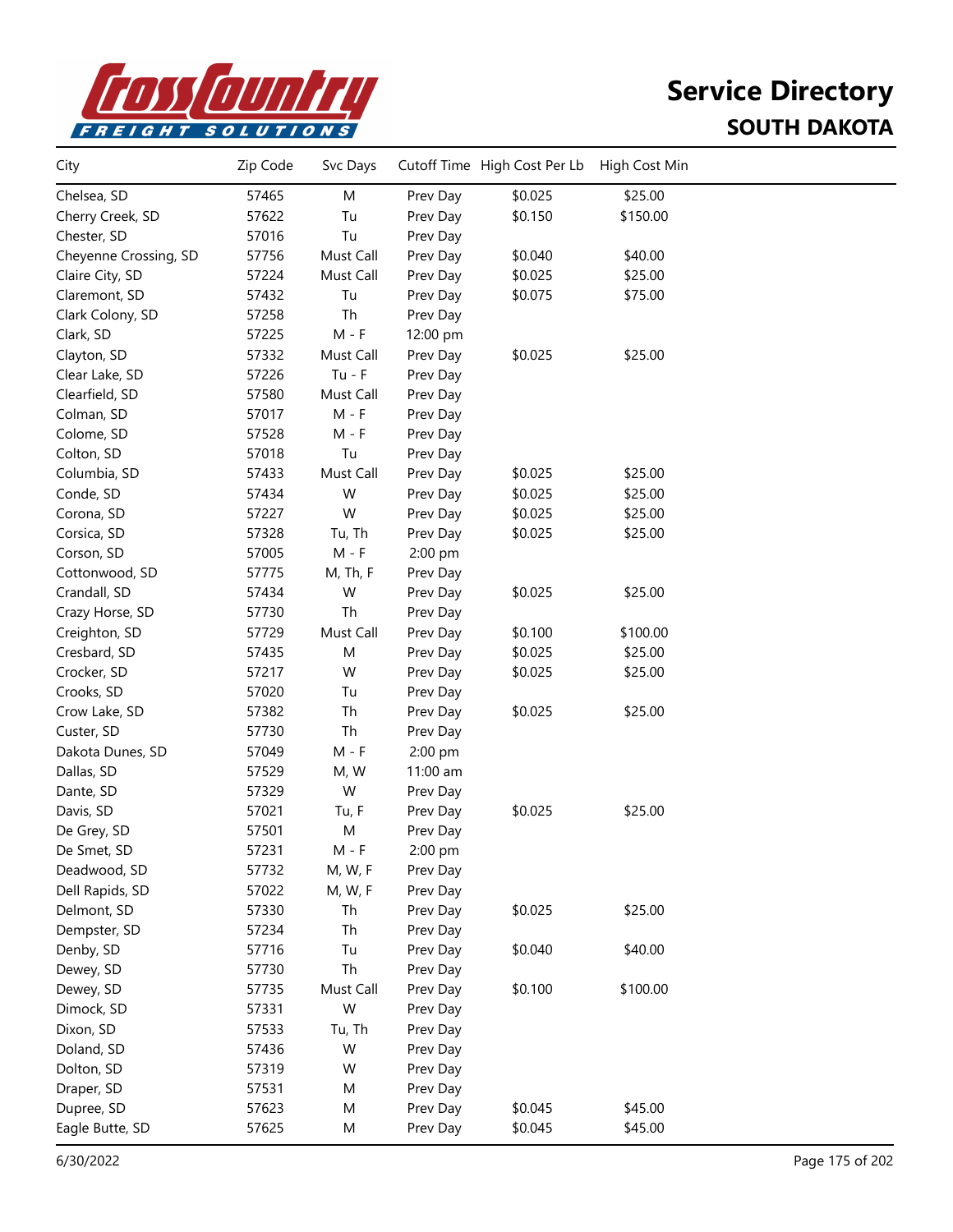

| City              | Zip Code | Svc Days  |          | Cutoff Time High Cost Per Lb | High Cost Min |  |
|-------------------|----------|-----------|----------|------------------------------|---------------|--|
| Eden, SD          | 57232    | Tu        | Prev Day | \$0.075                      | \$75.00       |  |
| Edgemont, SD      | 57735    | Th        | Prev Day | \$0.100                      | \$100.00      |  |
| Egan, SD          | 57024    | W         | Prev Day |                              |               |  |
| Elk Point, SD     | 57025    | $M - F$   | Prev Day |                              |               |  |
| Elkton, SD        | 57026    | M - F     | 11:00 am | \$0.025                      | \$25.00       |  |
| Ellis, SD         | 57107    | $M - F$   | Prev Day |                              |               |  |
| Ellsworth Afb, SD | 57706    | $M - F$   | 1:00 pm  |                              |               |  |
| Elm Spring, SD    | 57736    | Must Call | Prev Day | \$0.040                      | \$40.00       |  |
| Elmore, SD        | 57756    | Must Call | Prev Day | \$0.040                      | \$40.00       |  |
| Emery, SD         | 57332    | W         | Prev Day | \$0.025                      | \$25.00       |  |
| Enning, SD        | 57737    | Must Call | Prev Day | \$0.040                      | \$40.00       |  |
| Epiphany, SD      | 57321    | Th        | Prev Day | \$0.025                      | \$25.00       |  |
| Erwin, SD         | 57233    | Th        | Prev Day | \$0.025                      | \$25.00       |  |
| Esmond, SD        | 57353    | Th        | Prev Day | \$0.025                      | \$25.00       |  |
| Estelline, SD     | 57234    | Th        | Prev Day |                              |               |  |
| Ethan, SD         | 57334    | W         | Prev Day |                              |               |  |
| Eureka, SD        | 57437    | M - F     | Prev Day | \$0.035                      | \$35.00       |  |
| Fairburn, SD      | 57738    | Must Call | Prev Day | \$0.040                      | \$40.00       |  |
| Fairfax, SD       | 57335    | Must Call | Prev Day | \$0.025                      | \$25.00       |  |
| Fairpoint, SD     | 57787    | Must Call | Prev Day | \$0.040                      | \$40.00       |  |
| Fairview, SD      | 57027    | M         | Prev Day |                              |               |  |
| Faith, SD         | 57626    | M         | Prev Day | \$0.045                      | \$45.00       |  |
| Farmer, SD        | 57311    | Must Call | Prev Day |                              |               |  |
| Farmingdale, SD   | 57725    | Must Call | Prev Day | \$0.040                      | \$40.00       |  |
| Faulkton, SD      | 57438    | M         | Prev Day | \$0.050                      | \$50.00       |  |
| Fedora, SD        | 57337    | W         | Prev Day |                              |               |  |
| Ferney, SD        | 57439    | $M - F$   | Prev Day |                              |               |  |
| Firesteel, SD     | 57628    | Must Call | Prev Day | \$0.100                      | \$100.00      |  |
| Flandreau, SD     | 57028    | M, W, F   | Prev Day |                              |               |  |
| Florence, SD      | 57235    | W         | Prev Day | \$0.025                      | \$25.00       |  |
| Forestburg, SD    | 57314    | Th        | Prev Day |                              |               |  |
| Frankfort, SD     | 57440    | W         | Prev Day |                              |               |  |
| Franklin, SD      | 57042    | Th        | Prev Day |                              |               |  |
| Frederick, SD     | 57441    | Tu        | Prev Day | \$0.025                      | \$25.00       |  |
| Freeman, SD       | 57029    | M - F     | Prev Day |                              |               |  |
| Fruitdale, SD     | 57742    | Must Call | Prev Day | \$0.040                      | \$40.00       |  |
| Ft Meade, SD      | 57741    | M, W, F   | Prev Day |                              |               |  |
| Ft Pierre, SD     | 57532    | $M - F$   | 3:00 pm  |                              |               |  |
| Ft Thompson, SD   | 57339    | Th        | Prev Day | \$0.075                      | \$75.00       |  |
| Fulton, SD        | 57340    | $M - F$   | Prev Day |                              |               |  |
| Gannvalley, SD    | 57341    | Th        | Prev Day | \$0.075                      | \$75.00       |  |
| Garden City, SD   | 57236    | W         | Prev Day | \$0.025                      | \$25.00       |  |
| Garretson, SD     | 57030    | $M - F$   | 2:00 pm  |                              |               |  |
| Gary, SD          | 57237    | F         | Prev Day |                              |               |  |
| Gayville, SD      | 57031    | $Tu - Th$ | Prev Day |                              |               |  |
| Geddes, SD        | 57342    | Tu        | Prev Day | \$0.025                      | \$25.00       |  |
| Gettysburg, SD    | 57442    | M         | Prev Day | \$0.025                      | \$25.00       |  |
| Glad Valley, SD   | 57629    | Must Call | Prev Day | \$0.100                      | \$100.00      |  |
|                   |          |           |          |                              |               |  |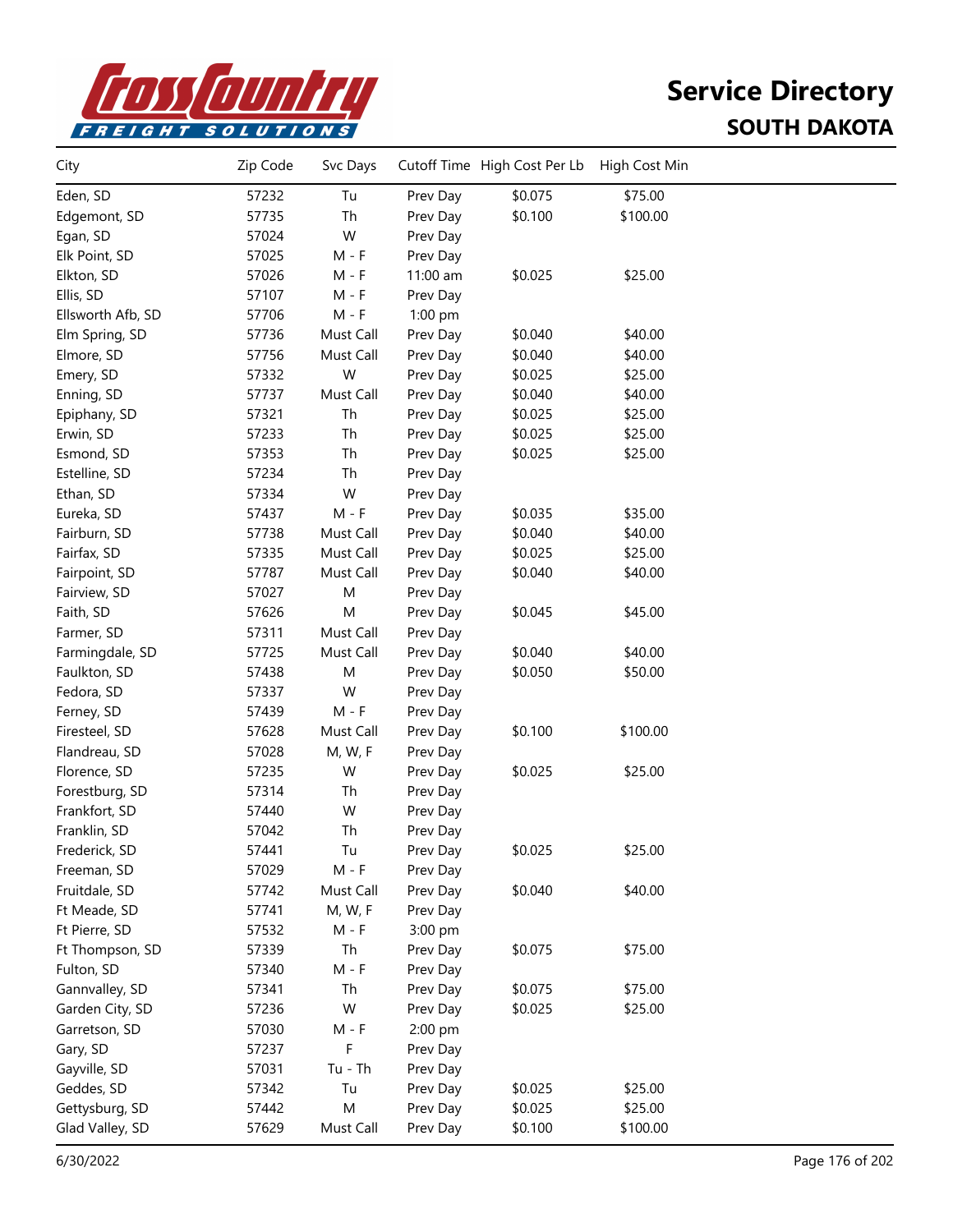

| City                | Zip Code | Svc Days  |          | Cutoff Time High Cost Per Lb | High Cost Min |  |
|---------------------|----------|-----------|----------|------------------------------|---------------|--|
| Glencross, SD       | 57630    | Must Call | Prev Day | \$0.100                      | \$100.00      |  |
| Glendale Colony, SD | 57440    | Th        | Prev Day |                              |               |  |
| Glenham, SD         | 57631    | Must Call | Prev Day |                              |               |  |
| Goodwin, SD         | 57238    | ${\sf M}$ | Prev Day | \$0.025                      | \$25.00       |  |
| Green Grass, SD     | 57625    | Must Call | Prev Day | \$0.040                      | \$40.00       |  |
| Greenfield, SD      | 57010    | Th        | Prev Day |                              |               |  |
| Greenwood, SD       | 57380    | M         | Prev Day |                              |               |  |
| Gregory, SD         | 57533    | $M - F$   | 11:00 am | \$0.035                      | \$35.00       |  |
| Grenville, SD       | 57239    | Tu        | Prev Day | \$0.025                      | \$25.00       |  |
| Groton, SD          | 57445    | $Tu - F$  | Prev Day |                              |               |  |
| Grover, SD          | 57201    | Must Call | Prev Day |                              |               |  |
| Hamill, SD          | 57534    | Must Call | Prev Day | \$0.045                      | \$45.00       |  |
| Hammer, SD          | 57224    | Must Call | Prev Day | \$0.025                      | \$25.00       |  |
| Hanna, SD           | 57756    | Must Call | Prev Day | \$0.040                      | \$40.00       |  |
| Harrington, SD      | 57551    | Must Call | Prev Day | \$0.040                      | \$40.00       |  |
| Harrisburg, SD      | 57032    | $M - F$   | 2:00 pm  |                              |               |  |
| Harrison, SD        | 57344    | Must Call | Prev Day | \$0.025                      | \$25.00       |  |
| Harrold, SD         | 57536    | W         | Prev Day |                              |               |  |
| Hartford Beach, SD  | 57227    | M         | Prev Day | \$0.025                      | \$25.00       |  |
| Hartford, SD        | 57033    | $M - F$   | 2:00 pm  |                              |               |  |
| Hayes, SD           | 57537    | ${\sf M}$ | Prev Day | \$0.040                      | \$40.00       |  |
| Hayti, SD           | 57241    | Th        | Prev Day | \$0.025                      | \$25.00       |  |
| Hazel, SD           | 57242    | Th        | Prev Day | \$0.025                      | \$25.00       |  |
| Hecla, SD           | 57446    | Must Call | Prev Day | \$0.025                      | \$25.00       |  |
| Henry, SD           | 57243    | Th        | Prev Day |                              |               |  |
| Hereford, SD        | 57756    | Must Call | Prev Day | \$0.040                      | \$40.00       |  |
| Hermosa, SD         | 57744    | Th        | Prev Day | \$0.040                      | \$40.00       |  |
| Herreid, SD         | 57632    | M         | Prev Day |                              |               |  |
| Herrick, SD         | 57538    | Must Call | Prev Day | \$0.040                      | \$40.00       |  |
| Hetland, SD         | 57244    | Th        | Prev Day |                              |               |  |
| Hiawatha Beach, SD  | 57279    | M         | Prev Day | \$0.025                      | \$25.00       |  |
| Hidden Timber, SD   | 57555    | Must Call | Prev Day |                              |               |  |
| Highmore, SD        | 57345    | $M - F$   | Prev Day |                              |               |  |
| Hill City, SD       | 57745    | Th        | Prev Day |                              |               |  |
| Hillhead, SD        | 57270    | Must Call | Prev Day | \$0.025                      | \$25.00       |  |
| Hillside Colony, SD | 57551    | Must Call | Prev Day | \$0.040                      | \$40.00       |  |
| Hillside, SD        | 57328    | Must Call | Prev Day | \$0.025                      | \$25.00       |  |
| Hillsview, SD       | 57437    | Must Call | Prev Day |                              |               |  |
| Hisega, SD          | 57702    | Must Call | Prev Day |                              |               |  |
| Hisle, SD           | 57577    | Tu        | Prev Day | \$0.040                      | \$40.00       |  |
| Hitchcock, SD       | 57348    | Th        | Prev Day | \$0.025                      | \$25.00       |  |
| Holabird, SD        | 57540    | ${\sf M}$ | Prev Day |                              |               |  |
| Holmquist, SD       | 57274    | Must Call | Prev Day |                              |               |  |
| Hooker, SD          | 57070    | Must Call | Prev Day |                              |               |  |
| Hoover, SD          | 57760    | Must Call | Prev Day | \$0.040                      | \$40.00       |  |
| Hosmer, SD          | 57448    | M         | Prev Day | \$0.025                      | \$25.00       |  |
| Hot Springs, SD     | 57747    | Th        | Prev Day | \$0.040                      | \$40.00       |  |
| Houghton, SD        | 57449    | Tu        | Prev Day | \$0.025                      | \$25.00       |  |
|                     |          |           |          |                              |               |  |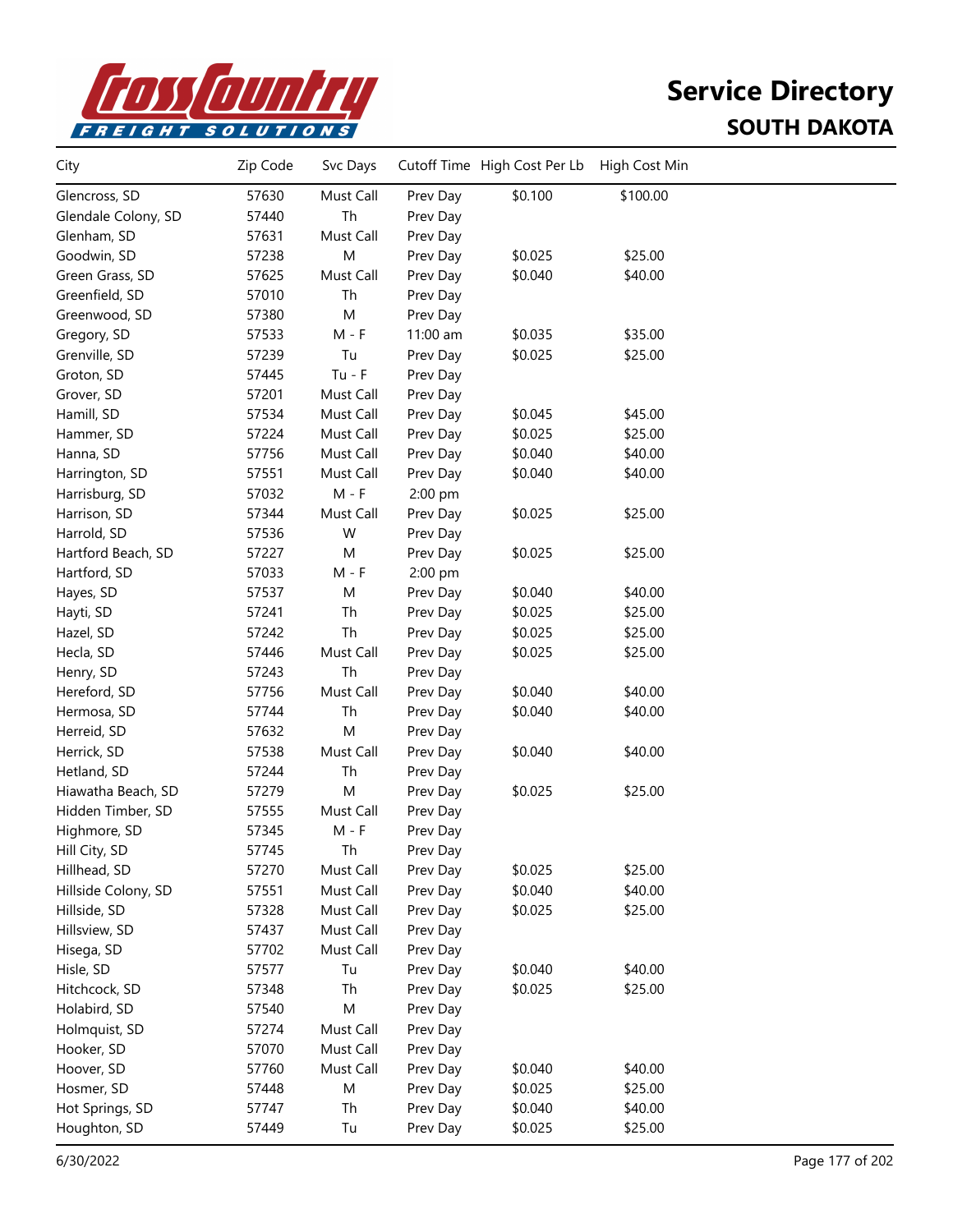

| City               | Zip Code | Svc Days  |          | Cutoff Time High Cost Per Lb | High Cost Min |  |
|--------------------|----------|-----------|----------|------------------------------|---------------|--|
| Hoven, SD          | 57450    | M         | Prev Day | \$0.025                      | \$25.00       |  |
| Howard, SD         | 57349    | $M - F$   | 10:00 am |                              |               |  |
| Howes, SD          | 57748    | M         | Prev Day | \$0.040                      | \$40.00       |  |
| Hub City, SD       | 57069    | Tu, F     | Prev Day |                              |               |  |
| Hudson, SD         | 57034    | M         | Prev Day | \$0.025                      | \$25.00       |  |
| Huffton, SD        | 57432    | W         | Prev Day | \$0.075                      | \$75.00       |  |
| Humboldt, SD       | 57035    | $M - F$   | Prev Day |                              |               |  |
| Hurley, SD         | 57036    | Tu, F     | Prev Day |                              |               |  |
| Huron Colony, SD   | 57350    | Must Call | Prev Day |                              |               |  |
| Huron, SD          | 57350    | $M - F$   | 10:00 am |                              |               |  |
| Huron, SD          | 57399    | $M - F$   | 10:00 am |                              |               |  |
| Ideal, SD          | 57541    | Must Call | Prev Day | \$0.040                      | \$40.00       |  |
| Igloo, SD          | 57735    | Th        | Prev Day | \$0.100                      | \$100.00      |  |
| Imlay, SD          | 57780    | Must Call | Prev Day | \$0.040                      | \$40.00       |  |
| Interior, SD       | 57750    | Tu        | Prev Day | \$0.040                      | \$40.00       |  |
| Iona, SD           | 57542    | Must Call | Prev Day | \$0.045                      | \$45.00       |  |
| Ipswich, SD        | 57451    | M         | Prev Day | \$0.025                      | \$25.00       |  |
| Irene, SD          | 57037    | Th        | Prev Day |                              |               |  |
| Iron Lightning, SD | 57623    | Must Call | Prev Day | \$0.100                      | \$100.00      |  |
| Iroquois, SD       | 57353    | Th        | Prev Day | \$0.025                      | \$25.00       |  |
| Isabel, SD         | 57633    | M         | Prev Day | \$0.100                      | \$100.00      |  |
| James, SD          | 57445    | W         | Prev Day |                              |               |  |
| Java, SD           | 57452    | Must Call | Prev Day |                              |               |  |
| Jefferson, SD      | 57038    | $M - F$   | Prev Day |                              |               |  |
| Johnson Siding, SD | 57702    | M - F     | Prev Day |                              |               |  |
| Joubert, SD        | 57344    | Must Call | Prev Day | \$0.025                      | \$25.00       |  |
| Junction City, SD  | 57010    | $M - F$   | Prev Day |                              |               |  |
| Junius, SD         | 57042    | Th        | Prev Day |                              |               |  |
| Kadoka, SD         | 57543    | Tu        | Prev Day | \$0.040                      | \$40.00       |  |
| Kampeska, SD       | 57201    | Th        | Prev Day |                              |               |  |
| Kaylor, SD         | 57354    | M         | Prev Day | \$0.025                      | \$25.00       |  |
| Keldron, SD        | 57634    | Must Call | Prev Day | \$0.040                      | \$40.00       |  |
| Kenel, SD          | 57642    | Must Call | Prev Day |                              |               |  |
| Kennebec, SD       | 57544    | М         | Prev Day | \$0.050                      | \$50.00       |  |
| Keyapaha, SD       | 57580    | Must Call | Prev Day |                              |               |  |
| Keystone, SD       | 57751    | Th        | Prev Day | \$0.040                      | \$40.00       |  |
| Kidder, SD         | 57430    | Must Call | Prev Day |                              |               |  |
| Kimball, SD        | 57355    | M, W, F   | Prev Day |                              |               |  |
| Kingsburg, SD      | 57062    | Tu        | Prev Day |                              |               |  |
| Kones Corner, SD   | 57223    | M         | Prev Day |                              |               |  |
| Kranzburg, SD      | 57245    | M         | Prev Day | \$0.025                      | \$25.00       |  |
| Kyle, SD           | 57752    | Tu        | Prev Day | \$0.100                      | \$100.00      |  |
| Labolt, SD         | 57246    | Tu        | Prev Day | \$0.025                      | \$25.00       |  |
| Ladner, SD         | 57720    | Must Call | Prev Day | \$0.100                      | \$100.00      |  |
| Lake Andes, SD     | 57356    | M, W      | Prev Day | \$0.025                      | \$25.00       |  |
| Lake City, SD      | 57247    | Tu        | Prev Day | \$0.075                      | \$75.00       |  |
| Lake Norden, SD    | 57248    | Th        | Prev Day |                              |               |  |
| Lake Preston, SD   | 57249    | F         | Prev Day |                              |               |  |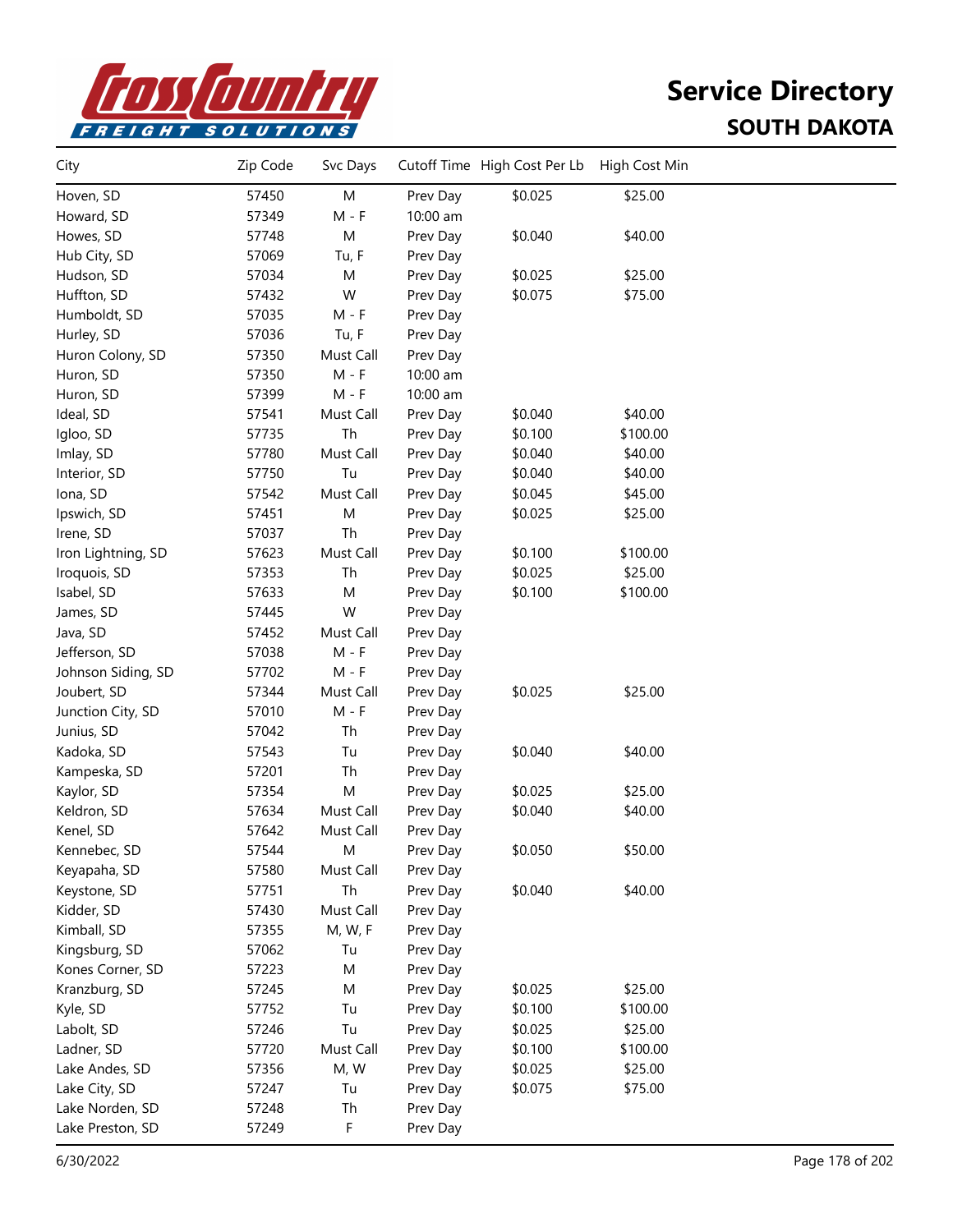

| City                 | Zip Code | Svc Days                    |          | Cutoff Time High Cost Per Lb | High Cost Min |  |
|----------------------|----------|-----------------------------|----------|------------------------------|---------------|--|
| Lane, SD             | 57358    | Th                          | Prev Day |                              |               |  |
| Langford, SD         | 57454    | Tu                          | Prev Day | \$0.025                      | \$25.00       |  |
| Lantry, SD           | 57636    | ${\sf M}$                   | Prev Day | \$0.045                      | \$45.00       |  |
| Laplant, SD          | 57652    | Must Call                   | Prev Day | \$0.100                      | \$100.00      |  |
| Lead, SD             | 57754    | M, W, F                     | Prev Day |                              |               |  |
| Lebanon, SD          | 57455    | M                           | Prev Day | \$0.025                      | \$25.00       |  |
| Lemmon, SD           | 57638    | M, W, F                     | Prev Day |                              |               |  |
| Lennox, SD           | 57039    | $M - Th$                    | Prev Day |                              |               |  |
| Leola, SD            | 57456    | Tu                          | Prev Day | \$0.065                      | \$65.00       |  |
| Lesterville, SD      | 57040    | Tu                          | Prev Day |                              |               |  |
| Letcher, SD          | 57359    | Th                          | Prev Day | \$0.025                      | \$25.00       |  |
| Lily, SD             | 57274    | Must Call                   | Prev Day |                              |               |  |
| Linden Beach, SD     | 57227    | M                           | Prev Day | \$0.025                      | \$25.00       |  |
| Little Eagle, SD     | 57639    | Must Call                   | Prev Day | \$0.040                      | \$40.00       |  |
| Littleburg, SD       | 57555    | Must Call                   | Prev Day |                              |               |  |
| Lodgepole, SD        | 57640    | Must Call                   | Prev Day | \$0.100                      | \$100.00      |  |
| Lone Tree, SD        | 57024    | Th                          | Prev Day |                              |               |  |
| Long Lake Colony, SD | 57481    | M                           | Prev Day | \$0.025                      | \$25.00       |  |
| Long Lake, SD        | 57457    | M                           | Prev Day | \$0.025                      | \$25.00       |  |
| Long Valley, SD      | 57547    | Tu                          | Prev Day | \$0.050                      | \$50.00       |  |
| Loomis, SD           | 57301    | Tu, Th                      | Prev Day |                              |               |  |
| Lower Brule, SD      | 57548    | Th                          | Prev Day | \$0.065                      | \$65.00       |  |
| Lowry, SD            | 57472    | M                           | Prev Day |                              |               |  |
| Loyalton, SD         | 57471    | M                           | Prev Day | \$0.025                      | \$25.00       |  |
| Lucas, SD            | 57523    | Must Call                   | Prev Day |                              |               |  |
| Ludlow, SD           | 57755    | Must Call                   | Prev Day | \$0.100                      | \$100.00      |  |
| Lyons, SD            | 57041    | Tu                          | 2:00 pm  |                              |               |  |
| Madison, SD          | 57042    | $M - F$                     | 12:00 pm |                              |               |  |
| Madsen Beach, SD     | 57279    | M                           | Prev Day | \$0.025                      | \$25.00       |  |
| Mahto, SD            | 57643    | Must Call                   | Prev Day | \$0.040                      | \$40.00       |  |
| Manchester, SD       | 57353    | M, W                        | Prev Day | \$0.025                      | \$25.00       |  |
| Manderson, SD        | 57756    | Tu                          | Prev Day | \$0.050                      | \$50.00       |  |
| Mansfield, SD        | 57460    | Th                          | Prev Day |                              |               |  |
| Marcus, SD           | 57785    | Must Call                   | Prev Day |                              |               |  |
| Marion, SD           | 57043    | $M - F$                     | Prev Day |                              |               |  |
| Marlow, SD           | 57270    | Must Call                   | Prev Day | \$0.025                      | \$25.00       |  |
| Martin, SD           | 57551    | Tu                          | Prev Day | \$0.040                      | \$40.00       |  |
| Marty, SD            | 57361    | M                           | Prev Day | \$0.025                      | \$25.00       |  |
| Marvin, SD           | 57251    | Must Call                   | Prev Day | \$0.025                      | \$25.00       |  |
| Maurine, SD          | 57626    | Must Call                   | Prev Day | \$0.100                      | \$100.00      |  |
| Maxwell Colony, SD   | 57059    | Tu                          | Prev Day | \$0.025                      | \$25.00       |  |
| Mayfield, SD         | 57037    | F                           | Prev Day |                              |               |  |
| Mccook Lake, SD      | 57038    | $\mathsf{M}$ - $\mathsf{F}$ | Prev Day |                              |               |  |
| Mcintosh, SD         | 57641    | Must Call                   | Prev Day | \$0.100                      | \$100.00      |  |
| Mclaughlin, SD       | 57642    | F                           | Prev Day |                              |               |  |
| Meadow, SD           | 57644    | Must Call                   | Prev Day | \$0.100                      | \$100.00      |  |
| Meckling, SD         | 57044    | W                           | Prev Day |                              |               |  |
| Mellette, SD         | 57461    | M                           | Prev Day | \$0.025                      | \$25.00       |  |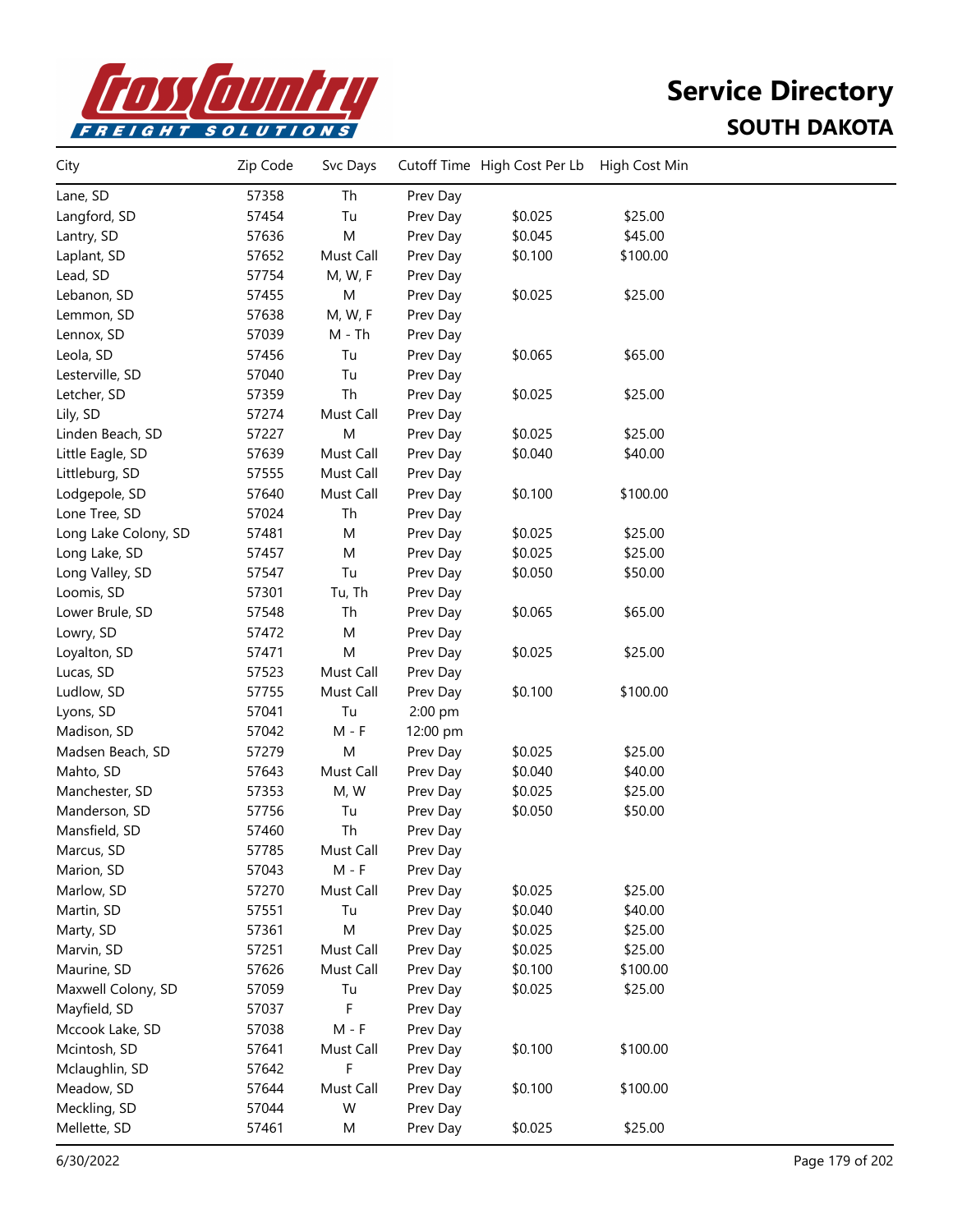

| City                 | Zip Code | Svc Days  |          | Cutoff Time High Cost Per Lb | High Cost Min |  |
|----------------------|----------|-----------|----------|------------------------------|---------------|--|
| Menno, SD            | 57045    | M         | Prev Day | \$0.025                      | \$25.00       |  |
| Midland, SD          | 57552    | M         | Prev Day | \$0.040                      | \$40.00       |  |
| Midway, SD           | 57037    | Must Call | Prev Day |                              |               |  |
| Milbank, SD          | 57252    | $M - F$   | 12:00 pm |                              |               |  |
| Milbank, SD          | 57253    | $M - F$   | 12:00 pm |                              |               |  |
| Milesville, SD       | 57553    | Must Call | Prev Day | \$0.100                      | \$100.00      |  |
| Millboro, SD         | 57580    | Must Call | Prev Day |                              |               |  |
| Miller, SD           | 57362    | M, W, F   | Prev Day |                              |               |  |
| Milltown, SD         | 57366    | Must Call | Prev Day |                              |               |  |
| Mina, SD             | 57462    | M         | Prev Day | \$0.025                      | \$25.00       |  |
| Miranda, SD          | 57438    | M         | Prev Day | \$0.025                      | \$25.00       |  |
| Mission Hill, SD     | 57046    | M         | Prev Day |                              |               |  |
| Mission Ridge, SD    | 57557    | Must Call | Prev Day | \$0.100                      | \$100.00      |  |
| Mission, SD          | 57555    | Tu, Th    | Prev Day | \$0.075                      | \$75.00       |  |
| Mitchell, SD         | 57301    | $M - F$   | 2:00 pm  |                              |               |  |
| Mobridge, SD         | 57601    | $M - F$   | 12:00 pm |                              |               |  |
| Monroe, SD           | 57047    | M, W      | Prev Day |                              |               |  |
| Montrose, SD         | 57048    | M - F     | Prev Day |                              |               |  |
| Morningside, SD      | 57350    | $M - F$   | Prev Day |                              |               |  |
| Morristown, SD       | 57645    | Must Call | Prev Day | \$0.040                      | \$40.00       |  |
| Mosher, SD           | 57585    | Must Call | Prev Day | \$0.040                      | \$40.00       |  |
| Mound City, SD       | 57646    | M         | Prev Day |                              |               |  |
| Mt Rushmore, SD      | 57751    | Th        | Prev Day | \$0.040                      | \$40.00       |  |
| Mt Vernon, SD        | 57363    | $M - F$   | Prev Day |                              |               |  |
| Mud Butte, SD        | 57758    | Must Call | Prev Day | \$0.045                      | \$45.00       |  |
| Murdo, SD            | 57559    | M         | Prev Day |                              |               |  |
| Mystic, SD           | 57745    | Must Call | Prev Day |                              |               |  |
| Naples, SD           | 57271    | Th        | Prev Day | \$0.025                      | \$25.00       |  |
| Nemo, SD             | 57759    | Must Call | Prev Day | \$0.100                      | \$100.00      |  |
| New Effington, SD    | 57255    | W         | Prev Day | \$0.025                      | \$25.00       |  |
| New Holland, SD      | 57364    | M         | Prev Day | \$0.025                      | \$25.00       |  |
| New Underwood, SD    | 57761    | $W - F$   | Prev Day |                              |               |  |
| Newell, SD           | 57760    | M         | Prev Day | \$0.040                      | \$40.00       |  |
| Nisland, SD          | 57762    | Must Call | Prev Day | \$0.040                      | \$40.00       |  |
| Nora, SD             | 57001    | M         | Prev Day | \$0.025                      | \$25.00       |  |
| Norbeck, SD          | 57438    | M         | Prev Day | \$0.025                      | \$25.00       |  |
| Norris, SD           | 57560    | Tu        | Prev Day | \$0.100                      | \$100.00      |  |
| North Sioux City, SD | 57049    | $M - F$   | 2:00 pm  |                              |               |  |
| Northville, SD       | 57465    | M         | Prev Day | \$0.025                      | \$25.00       |  |
| Nunda, SD            | 57050    | W         | Prev Day |                              |               |  |
| Oacoma, SD           | 57365    | $M - F$   | Prev Day |                              |               |  |
| Oelrichs, SD         | 57763    | Tu        | Prev Day | \$0.040                      | \$40.00       |  |
| Oglala, SD           | 57764    | Tu        | Prev Day | \$0.040                      | \$40.00       |  |
| Okaton, SD           | 57562    | ${\sf M}$ | Prev Day | \$0.040                      | \$40.00       |  |
| Okreek, SD           | 57563    | Tu, Th    | Prev Day |                              |               |  |
| Oldham, SD           | 57051    | F         | Prev Day | \$0.025                      | \$25.00       |  |
| Olivet, SD           | 57052    | M         | Prev Day | \$0.025                      | \$25.00       |  |
| Olsonville, SD       | 57555    | Must Call | Prev Day |                              |               |  |
|                      |          |           |          |                              |               |  |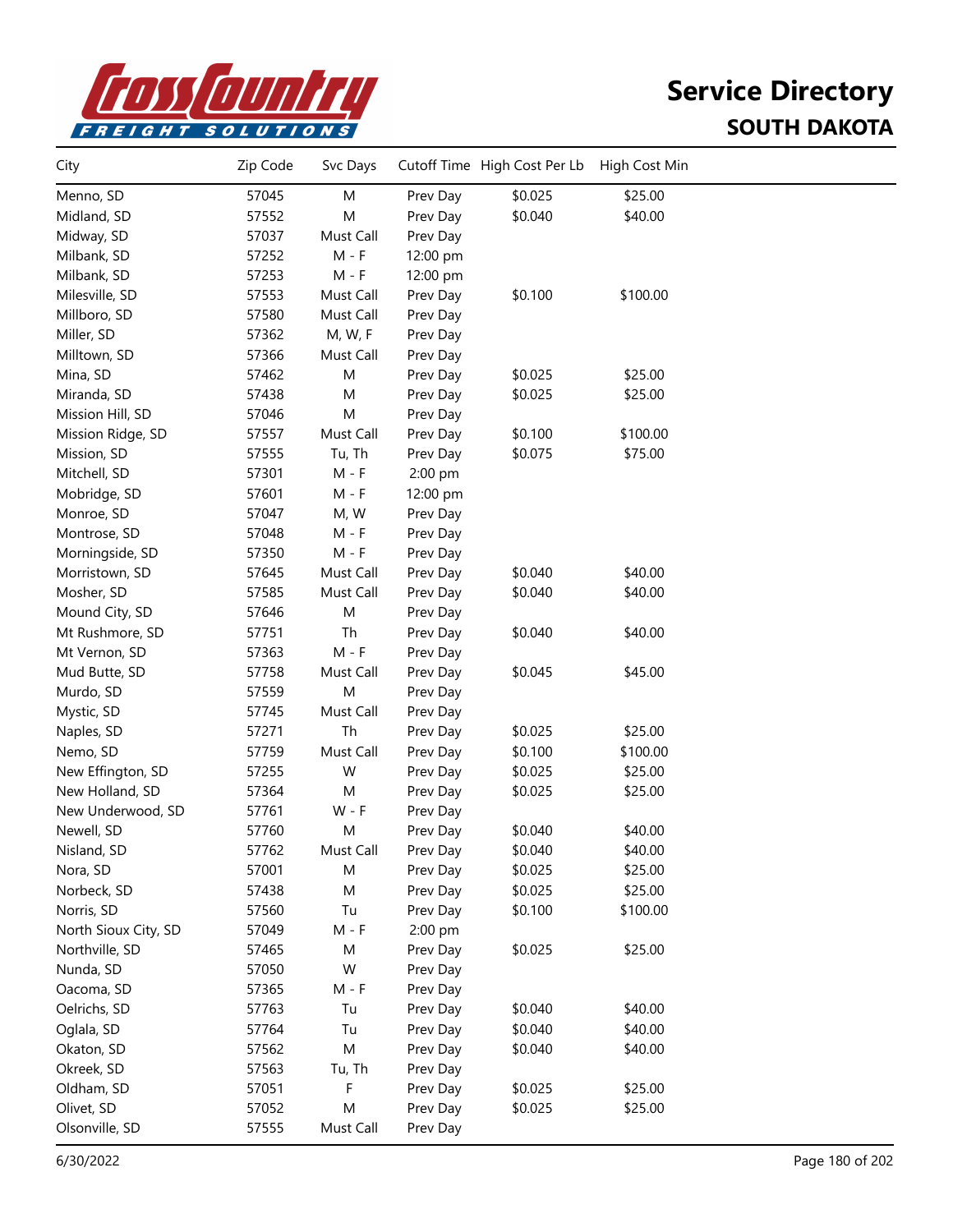

| City                   | Zip Code | Svc Days  |          | Cutoff Time High Cost Per Lb | High Cost Min |  |
|------------------------|----------|-----------|----------|------------------------------|---------------|--|
| Onaka, SD              | 57466    | M         | Prev Day | \$0.025                      | \$25.00       |  |
| Onida, SD              | 57564    | M, W, F   | Prev Day | \$0.040                      | \$40.00       |  |
| Opal, SD               | 57765    | Must Call | Prev Day | \$0.040                      | \$40.00       |  |
| Oral, SD               | 57766    | Tu        | Prev Day | \$0.040                      | \$40.00       |  |
| Ordway, SD             | 57401    | Must Call | Prev Day |                              |               |  |
| Orient, SD             | 57467    | M         | Prev Day | \$0.025                      | \$25.00       |  |
| Orland, SD             | 57042    | Th        | Prev Day |                              |               |  |
| Ortley, SD             | 57256    | Tu        | Prev Day | \$0.025                      | \$25.00       |  |
| Osceola, SD            | 57353    | Th        | Prev Day | \$0.025                      | \$25.00       |  |
| Ottumwa, SD            | 57552    | Must Call | Prev Day | \$0.040                      | \$40.00       |  |
| Owanka, SD             | 57767    | M         | Prev Day |                              |               |  |
| Parade, SD             | 57647    | Must Call | Prev Day | \$0.045                      | \$45.00       |  |
| Parker, SD             | 57053    | $M - F$   | Prev Day |                              |               |  |
| Parkston, SD           | 57366    | $M - F$   | Prev Day |                              |               |  |
| Parmelee, SD           | 57566    | Must Call | Prev Day | \$0.100                      | \$100.00      |  |
| Patricia, SD           | 57551    | Must Call | Prev Day | \$0.040                      | \$40.00       |  |
| Pearl Creek Colony, SD | 57353    | Th        | Prev Day | \$0.025                      | \$25.00       |  |
| Pearsons Corner, SD    | 57070    | F         | Prev Day |                              |               |  |
| Pedro, SD              | 57729    | Must Call | Prev Day | \$0.100                      | \$100.00      |  |
| Peever, SD             | 57257    | W         | Prev Day | \$0.025                      | \$25.00       |  |
| Philip, SD             | 57567    | M, Tu, Th | Prev Day |                              |               |  |
| Pickstown, SD          | 57367    | M         | Prev Day | \$0.025                      | \$25.00       |  |
| Piedmont, SD           | 57769    | M, W, F   | Prev Day |                              |               |  |
| Pierpont, SD           | 57468    | Must Call | Prev Day | \$0.025                      | \$25.00       |  |
| Pierre, SD             | 57501    | $M - F$   | 3:00 pm  |                              |               |  |
| Pine Ridge, SD         | 57770    | Tu        | Prev Day | \$0.040                      | \$40.00       |  |
| Plainview Colony, SD   | 57451    | M         | Prev Day | \$0.025                      | \$25.00       |  |
| Plainview, SD          | 57748    | Must Call | Prev Day | \$0.040                      | \$40.00       |  |
| Plankinton, SD         | 57368    | $M - F$   | Prev Day |                              |               |  |
| Platte Colony, SD      | 57369    | Must Call | Prev Day |                              |               |  |
| Platte, SD             | 57369    | M - F     | Prev Day |                              |               |  |
| Pluma, SD              | 57732    | Must Call | Prev Day |                              |               |  |
| Pollock, SD            | 57648    | W         | Prev Day | \$0.025                      | \$25.00       |  |
| Polo, SD               | 57467    | M         | Prev Day | \$0.025                      | \$25.00       |  |
| Porcupine, SD          | 57772    | Tu        | Prev Day | \$0.050                      | \$50.00       |  |
| Potato Creek, SD       | 57750    | Tu        | Prev Day | \$0.040                      | \$40.00       |  |
| Prairie City, SD       | 57649    | Must Call | Prev Day | \$0.100                      | \$100.00      |  |
| Prairie Village, SD    | 57042    | $M - F$   | Prev Day |                              |               |  |
| Presho, SD             | 57568    | M         | Prev Day |                              |               |  |
| Pringle, SD            | 57773    | Th        | Prev Day |                              |               |  |
| Promise, SD            | 57601    | Must Call | Prev Day |                              |               |  |
| Provo, SD              | 57774    | Th        | Prev Day | \$0.100                      | \$100.00      |  |
| Pukwana, SD            | 57370    | Tu        | Prev Day |                              |               |  |
| Pumpkin Center, SD     | 57035    | Th        | Prev Day |                              |               |  |
| Putney, SD             | 57445    | Must Call | Prev Day |                              |               |  |
| Quinn, SD              | 57775    | M, Th, F  | Prev Day |                              |               |  |
| Ralph, SD              | 57650    | Must Call | Prev Day | \$0.100                      | \$100.00      |  |
| Ramona, SD             | 57054    | F         | Prev Day | \$0.025                      | \$25.00       |  |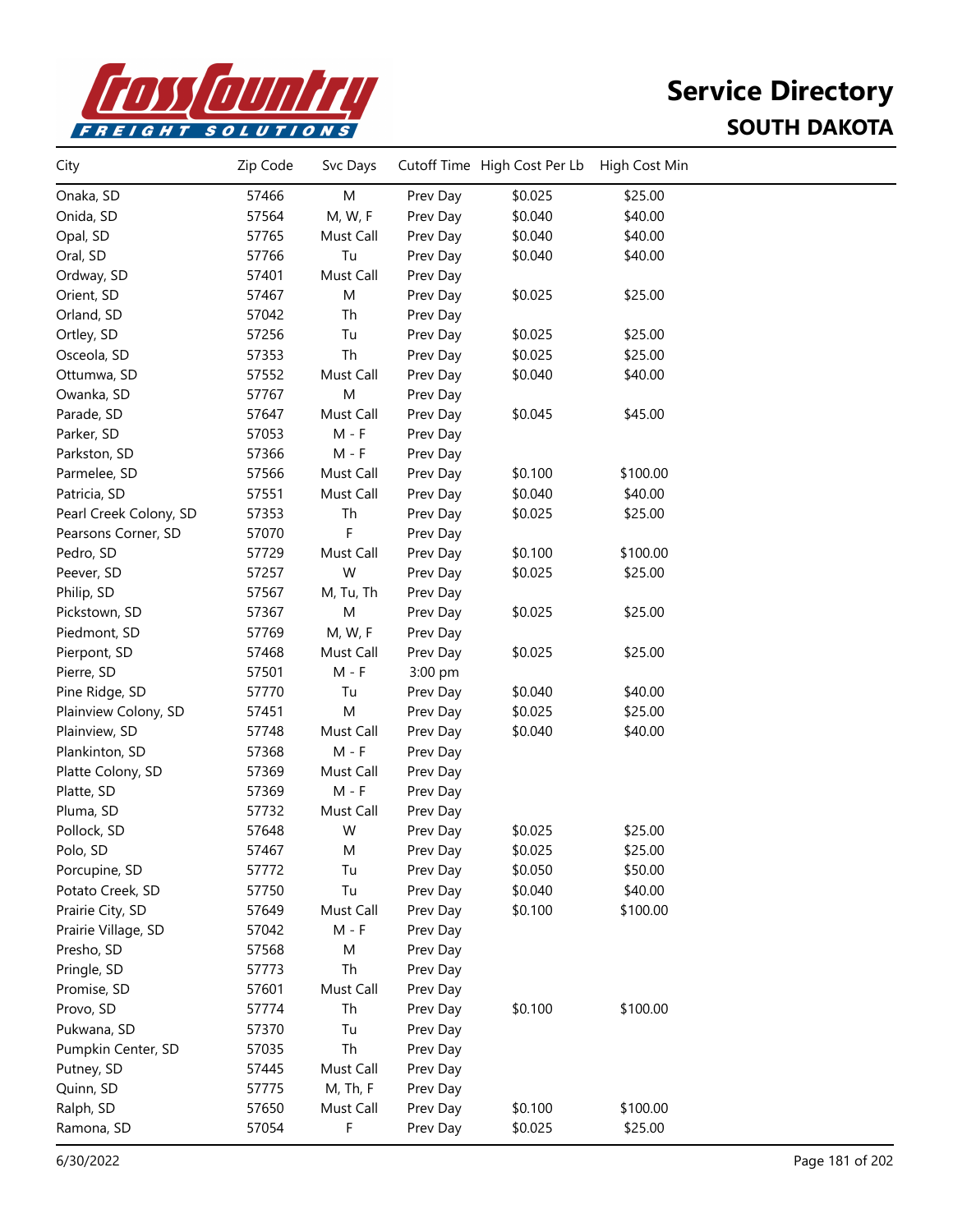

| $M - F$<br>57701<br>Rapid City, SD<br>4:00 pm<br>Rapid City, SD<br>57702<br>$M - F$<br>4:00 pm<br>Rapid City, SD<br>57703<br>$M - F$<br>4:00 pm<br>Rapid City, SD<br>57706<br>$M - F$<br>$1:00$ pm<br>$M - F$<br>Rapid City, SD<br>57709<br>4:00 pm<br>Ravinia, SD<br>57357<br>Must Call<br>\$0.025<br>\$25.00<br>Prev Day<br>W<br>57258<br>Raymond, SD<br>Prev Day<br>Red Elm, SD<br>57623<br>Must Call<br>Prev Day<br>\$0.100<br>\$100.00<br>Red Scaffold, SD<br>57626<br>Must Call<br>\$0.100<br>\$100.00<br>Prev Day<br>Red Shirt, SD<br>57744<br>Must Call<br>\$0.040<br>\$40.00<br>Prev Day<br>Redfield, SD<br>57469<br>M, W<br>Prev Day<br>\$100.00<br>Redig, SD<br>Prev Day<br>\$0.100<br>57776<br>Must Call<br>Must Call<br>\$0.100<br>\$100.00<br>Redowl, SD<br>57777<br>Prev Day<br>F<br>Ree Heights, SD<br>57371<br>Prev Day<br>Th<br>57569<br>\$0.050<br>\$50.00<br>Reliance, SD<br>Prev Day<br>57055<br>$M - F$<br>2:00 pm<br>Renner, SD<br>57651<br>Must Call<br>\$0.100<br>\$100.00<br>Reva, SD<br>Prev Day<br>Revillo, SD<br>57259<br>Tu<br>\$25.00<br>Prev Day<br>\$0.025<br>57025<br>M<br>Prev Day<br>Richland, SD<br>\$100.00<br>Ridgeview, SD<br>57652<br>Must Call<br>Prev Day<br>\$0.100<br>F<br>Riverside Colony, SD<br>57350<br>Prev Day<br>Riverside, SD<br>57301<br>$M - F$<br>Prev Day<br>Rochford, SD<br>\$100.00<br>57778<br>Must Call<br>Prev Day<br>\$0.100<br>Rockerville, SD<br>57702<br>$M - F$<br>Prev Day<br>Rockham, SD<br>57470<br>M<br>\$25.00<br>Prev Day<br>\$0.025<br>Rockport, SD<br>57311<br>Must Call<br>Prev Day<br>57471<br>M<br>Prev Day<br>\$0.025<br>\$25.00<br>Roscoe, SD<br>Rosebud, SD<br>57570<br>Th<br>Prev Day<br>\$0.040<br>\$40.00 | City | Zip Code | Svc Days | Cutoff Time High Cost Per Lb | High Cost Min |  |
|-----------------------------------------------------------------------------------------------------------------------------------------------------------------------------------------------------------------------------------------------------------------------------------------------------------------------------------------------------------------------------------------------------------------------------------------------------------------------------------------------------------------------------------------------------------------------------------------------------------------------------------------------------------------------------------------------------------------------------------------------------------------------------------------------------------------------------------------------------------------------------------------------------------------------------------------------------------------------------------------------------------------------------------------------------------------------------------------------------------------------------------------------------------------------------------------------------------------------------------------------------------------------------------------------------------------------------------------------------------------------------------------------------------------------------------------------------------------------------------------------------------------------------------------------------------------------------------------------------------------------------------------------------------------------------------------------|------|----------|----------|------------------------------|---------------|--|
|                                                                                                                                                                                                                                                                                                                                                                                                                                                                                                                                                                                                                                                                                                                                                                                                                                                                                                                                                                                                                                                                                                                                                                                                                                                                                                                                                                                                                                                                                                                                                                                                                                                                                               |      |          |          |                              |               |  |
|                                                                                                                                                                                                                                                                                                                                                                                                                                                                                                                                                                                                                                                                                                                                                                                                                                                                                                                                                                                                                                                                                                                                                                                                                                                                                                                                                                                                                                                                                                                                                                                                                                                                                               |      |          |          |                              |               |  |
|                                                                                                                                                                                                                                                                                                                                                                                                                                                                                                                                                                                                                                                                                                                                                                                                                                                                                                                                                                                                                                                                                                                                                                                                                                                                                                                                                                                                                                                                                                                                                                                                                                                                                               |      |          |          |                              |               |  |
|                                                                                                                                                                                                                                                                                                                                                                                                                                                                                                                                                                                                                                                                                                                                                                                                                                                                                                                                                                                                                                                                                                                                                                                                                                                                                                                                                                                                                                                                                                                                                                                                                                                                                               |      |          |          |                              |               |  |
|                                                                                                                                                                                                                                                                                                                                                                                                                                                                                                                                                                                                                                                                                                                                                                                                                                                                                                                                                                                                                                                                                                                                                                                                                                                                                                                                                                                                                                                                                                                                                                                                                                                                                               |      |          |          |                              |               |  |
|                                                                                                                                                                                                                                                                                                                                                                                                                                                                                                                                                                                                                                                                                                                                                                                                                                                                                                                                                                                                                                                                                                                                                                                                                                                                                                                                                                                                                                                                                                                                                                                                                                                                                               |      |          |          |                              |               |  |
|                                                                                                                                                                                                                                                                                                                                                                                                                                                                                                                                                                                                                                                                                                                                                                                                                                                                                                                                                                                                                                                                                                                                                                                                                                                                                                                                                                                                                                                                                                                                                                                                                                                                                               |      |          |          |                              |               |  |
|                                                                                                                                                                                                                                                                                                                                                                                                                                                                                                                                                                                                                                                                                                                                                                                                                                                                                                                                                                                                                                                                                                                                                                                                                                                                                                                                                                                                                                                                                                                                                                                                                                                                                               |      |          |          |                              |               |  |
|                                                                                                                                                                                                                                                                                                                                                                                                                                                                                                                                                                                                                                                                                                                                                                                                                                                                                                                                                                                                                                                                                                                                                                                                                                                                                                                                                                                                                                                                                                                                                                                                                                                                                               |      |          |          |                              |               |  |
|                                                                                                                                                                                                                                                                                                                                                                                                                                                                                                                                                                                                                                                                                                                                                                                                                                                                                                                                                                                                                                                                                                                                                                                                                                                                                                                                                                                                                                                                                                                                                                                                                                                                                               |      |          |          |                              |               |  |
|                                                                                                                                                                                                                                                                                                                                                                                                                                                                                                                                                                                                                                                                                                                                                                                                                                                                                                                                                                                                                                                                                                                                                                                                                                                                                                                                                                                                                                                                                                                                                                                                                                                                                               |      |          |          |                              |               |  |
|                                                                                                                                                                                                                                                                                                                                                                                                                                                                                                                                                                                                                                                                                                                                                                                                                                                                                                                                                                                                                                                                                                                                                                                                                                                                                                                                                                                                                                                                                                                                                                                                                                                                                               |      |          |          |                              |               |  |
|                                                                                                                                                                                                                                                                                                                                                                                                                                                                                                                                                                                                                                                                                                                                                                                                                                                                                                                                                                                                                                                                                                                                                                                                                                                                                                                                                                                                                                                                                                                                                                                                                                                                                               |      |          |          |                              |               |  |
|                                                                                                                                                                                                                                                                                                                                                                                                                                                                                                                                                                                                                                                                                                                                                                                                                                                                                                                                                                                                                                                                                                                                                                                                                                                                                                                                                                                                                                                                                                                                                                                                                                                                                               |      |          |          |                              |               |  |
|                                                                                                                                                                                                                                                                                                                                                                                                                                                                                                                                                                                                                                                                                                                                                                                                                                                                                                                                                                                                                                                                                                                                                                                                                                                                                                                                                                                                                                                                                                                                                                                                                                                                                               |      |          |          |                              |               |  |
|                                                                                                                                                                                                                                                                                                                                                                                                                                                                                                                                                                                                                                                                                                                                                                                                                                                                                                                                                                                                                                                                                                                                                                                                                                                                                                                                                                                                                                                                                                                                                                                                                                                                                               |      |          |          |                              |               |  |
|                                                                                                                                                                                                                                                                                                                                                                                                                                                                                                                                                                                                                                                                                                                                                                                                                                                                                                                                                                                                                                                                                                                                                                                                                                                                                                                                                                                                                                                                                                                                                                                                                                                                                               |      |          |          |                              |               |  |
|                                                                                                                                                                                                                                                                                                                                                                                                                                                                                                                                                                                                                                                                                                                                                                                                                                                                                                                                                                                                                                                                                                                                                                                                                                                                                                                                                                                                                                                                                                                                                                                                                                                                                               |      |          |          |                              |               |  |
|                                                                                                                                                                                                                                                                                                                                                                                                                                                                                                                                                                                                                                                                                                                                                                                                                                                                                                                                                                                                                                                                                                                                                                                                                                                                                                                                                                                                                                                                                                                                                                                                                                                                                               |      |          |          |                              |               |  |
|                                                                                                                                                                                                                                                                                                                                                                                                                                                                                                                                                                                                                                                                                                                                                                                                                                                                                                                                                                                                                                                                                                                                                                                                                                                                                                                                                                                                                                                                                                                                                                                                                                                                                               |      |          |          |                              |               |  |
|                                                                                                                                                                                                                                                                                                                                                                                                                                                                                                                                                                                                                                                                                                                                                                                                                                                                                                                                                                                                                                                                                                                                                                                                                                                                                                                                                                                                                                                                                                                                                                                                                                                                                               |      |          |          |                              |               |  |
|                                                                                                                                                                                                                                                                                                                                                                                                                                                                                                                                                                                                                                                                                                                                                                                                                                                                                                                                                                                                                                                                                                                                                                                                                                                                                                                                                                                                                                                                                                                                                                                                                                                                                               |      |          |          |                              |               |  |
|                                                                                                                                                                                                                                                                                                                                                                                                                                                                                                                                                                                                                                                                                                                                                                                                                                                                                                                                                                                                                                                                                                                                                                                                                                                                                                                                                                                                                                                                                                                                                                                                                                                                                               |      |          |          |                              |               |  |
|                                                                                                                                                                                                                                                                                                                                                                                                                                                                                                                                                                                                                                                                                                                                                                                                                                                                                                                                                                                                                                                                                                                                                                                                                                                                                                                                                                                                                                                                                                                                                                                                                                                                                               |      |          |          |                              |               |  |
|                                                                                                                                                                                                                                                                                                                                                                                                                                                                                                                                                                                                                                                                                                                                                                                                                                                                                                                                                                                                                                                                                                                                                                                                                                                                                                                                                                                                                                                                                                                                                                                                                                                                                               |      |          |          |                              |               |  |
|                                                                                                                                                                                                                                                                                                                                                                                                                                                                                                                                                                                                                                                                                                                                                                                                                                                                                                                                                                                                                                                                                                                                                                                                                                                                                                                                                                                                                                                                                                                                                                                                                                                                                               |      |          |          |                              |               |  |
|                                                                                                                                                                                                                                                                                                                                                                                                                                                                                                                                                                                                                                                                                                                                                                                                                                                                                                                                                                                                                                                                                                                                                                                                                                                                                                                                                                                                                                                                                                                                                                                                                                                                                               |      |          |          |                              |               |  |
|                                                                                                                                                                                                                                                                                                                                                                                                                                                                                                                                                                                                                                                                                                                                                                                                                                                                                                                                                                                                                                                                                                                                                                                                                                                                                                                                                                                                                                                                                                                                                                                                                                                                                               |      |          |          |                              |               |  |
| W<br>Rosholt, SD<br>57260<br>Prev Day                                                                                                                                                                                                                                                                                                                                                                                                                                                                                                                                                                                                                                                                                                                                                                                                                                                                                                                                                                                                                                                                                                                                                                                                                                                                                                                                                                                                                                                                                                                                                                                                                                                         |      |          |          |                              |               |  |
| Tu<br>\$0.025<br>\$25.00<br>Roslyn, SD<br>57261<br>Prev Day                                                                                                                                                                                                                                                                                                                                                                                                                                                                                                                                                                                                                                                                                                                                                                                                                                                                                                                                                                                                                                                                                                                                                                                                                                                                                                                                                                                                                                                                                                                                                                                                                                   |      |          |          |                              |               |  |
| Must Call<br>Roswell, SD<br>57349<br>Prev Day                                                                                                                                                                                                                                                                                                                                                                                                                                                                                                                                                                                                                                                                                                                                                                                                                                                                                                                                                                                                                                                                                                                                                                                                                                                                                                                                                                                                                                                                                                                                                                                                                                                 |      |          |          |                              |               |  |
| Rowena, SD<br>57056<br>M<br>Prev Day                                                                                                                                                                                                                                                                                                                                                                                                                                                                                                                                                                                                                                                                                                                                                                                                                                                                                                                                                                                                                                                                                                                                                                                                                                                                                                                                                                                                                                                                                                                                                                                                                                                          |      |          |          |                              |               |  |
| Rumford, SD<br>57774<br>Th<br>\$100.00<br>Prev Day<br>\$0.100                                                                                                                                                                                                                                                                                                                                                                                                                                                                                                                                                                                                                                                                                                                                                                                                                                                                                                                                                                                                                                                                                                                                                                                                                                                                                                                                                                                                                                                                                                                                                                                                                                 |      |          |          |                              |               |  |
| Rumpus Ridge, SD<br>57012<br>Th<br>Prev Day                                                                                                                                                                                                                                                                                                                                                                                                                                                                                                                                                                                                                                                                                                                                                                                                                                                                                                                                                                                                                                                                                                                                                                                                                                                                                                                                                                                                                                                                                                                                                                                                                                                   |      |          |          |                              |               |  |
| W<br>57057<br>Rutland, SD<br>Prev Day                                                                                                                                                                                                                                                                                                                                                                                                                                                                                                                                                                                                                                                                                                                                                                                                                                                                                                                                                                                                                                                                                                                                                                                                                                                                                                                                                                                                                                                                                                                                                                                                                                                         |      |          |          |                              |               |  |
| $M - F$<br>2:00 pm<br>Salem, SD<br>57058                                                                                                                                                                                                                                                                                                                                                                                                                                                                                                                                                                                                                                                                                                                                                                                                                                                                                                                                                                                                                                                                                                                                                                                                                                                                                                                                                                                                                                                                                                                                                                                                                                                      |      |          |          |                              |               |  |
| \$40.00<br>Savoy, SD<br>57756<br>Must Call<br>\$0.040<br>Prev Day                                                                                                                                                                                                                                                                                                                                                                                                                                                                                                                                                                                                                                                                                                                                                                                                                                                                                                                                                                                                                                                                                                                                                                                                                                                                                                                                                                                                                                                                                                                                                                                                                             |      |          |          |                              |               |  |
| Scenic, SD<br>Tu<br>\$0.040<br>\$40.00<br>57780<br>Prev Day                                                                                                                                                                                                                                                                                                                                                                                                                                                                                                                                                                                                                                                                                                                                                                                                                                                                                                                                                                                                                                                                                                                                                                                                                                                                                                                                                                                                                                                                                                                                                                                                                                   |      |          |          |                              |               |  |
| Scotland, SD<br>Tu, Th<br>\$0.025<br>\$25.00<br>57059<br>Prev Day                                                                                                                                                                                                                                                                                                                                                                                                                                                                                                                                                                                                                                                                                                                                                                                                                                                                                                                                                                                                                                                                                                                                                                                                                                                                                                                                                                                                                                                                                                                                                                                                                             |      |          |          |                              |               |  |
| $M - F$<br>Selby, SD<br>57472<br>\$0.045<br>\$45.00<br>Prev Day                                                                                                                                                                                                                                                                                                                                                                                                                                                                                                                                                                                                                                                                                                                                                                                                                                                                                                                                                                                                                                                                                                                                                                                                                                                                                                                                                                                                                                                                                                                                                                                                                               |      |          |          |                              |               |  |
| M<br>Seneca, SD<br>57473<br>Prev Day<br>\$0.025<br>\$25.00                                                                                                                                                                                                                                                                                                                                                                                                                                                                                                                                                                                                                                                                                                                                                                                                                                                                                                                                                                                                                                                                                                                                                                                                                                                                                                                                                                                                                                                                                                                                                                                                                                    |      |          |          |                              |               |  |
| Shadehill, SD<br>57638<br>Must Call<br>Prev Day                                                                                                                                                                                                                                                                                                                                                                                                                                                                                                                                                                                                                                                                                                                                                                                                                                                                                                                                                                                                                                                                                                                                                                                                                                                                                                                                                                                                                                                                                                                                                                                                                                               |      |          |          |                              |               |  |
| 57227<br>M<br>Prev Day<br>\$0.025<br>\$25.00<br>Shady Beach, SD                                                                                                                                                                                                                                                                                                                                                                                                                                                                                                                                                                                                                                                                                                                                                                                                                                                                                                                                                                                                                                                                                                                                                                                                                                                                                                                                                                                                                                                                                                                                                                                                                               |      |          |          |                              |               |  |
| Sharps Corner, SD<br>57752<br>Tu<br>Prev Day<br>\$0.100<br>\$100.00                                                                                                                                                                                                                                                                                                                                                                                                                                                                                                                                                                                                                                                                                                                                                                                                                                                                                                                                                                                                                                                                                                                                                                                                                                                                                                                                                                                                                                                                                                                                                                                                                           |      |          |          |                              |               |  |
| Sherman, SD<br>57030<br>$M - F$<br>Prev Day                                                                                                                                                                                                                                                                                                                                                                                                                                                                                                                                                                                                                                                                                                                                                                                                                                                                                                                                                                                                                                                                                                                                                                                                                                                                                                                                                                                                                                                                                                                                                                                                                                                   |      |          |          |                              |               |  |
| $M - F$<br>Shindler, SD<br>57108<br>Prev Day                                                                                                                                                                                                                                                                                                                                                                                                                                                                                                                                                                                                                                                                                                                                                                                                                                                                                                                                                                                                                                                                                                                                                                                                                                                                                                                                                                                                                                                                                                                                                                                                                                                  |      |          |          |                              |               |  |
| Silver City, SD<br>57702<br>Must Call<br>Prev Day                                                                                                                                                                                                                                                                                                                                                                                                                                                                                                                                                                                                                                                                                                                                                                                                                                                                                                                                                                                                                                                                                                                                                                                                                                                                                                                                                                                                                                                                                                                                                                                                                                             |      |          |          |                              |               |  |
| Sinai, SD<br>57061<br>W<br>Prev Day                                                                                                                                                                                                                                                                                                                                                                                                                                                                                                                                                                                                                                                                                                                                                                                                                                                                                                                                                                                                                                                                                                                                                                                                                                                                                                                                                                                                                                                                                                                                                                                                                                                           |      |          |          |                              |               |  |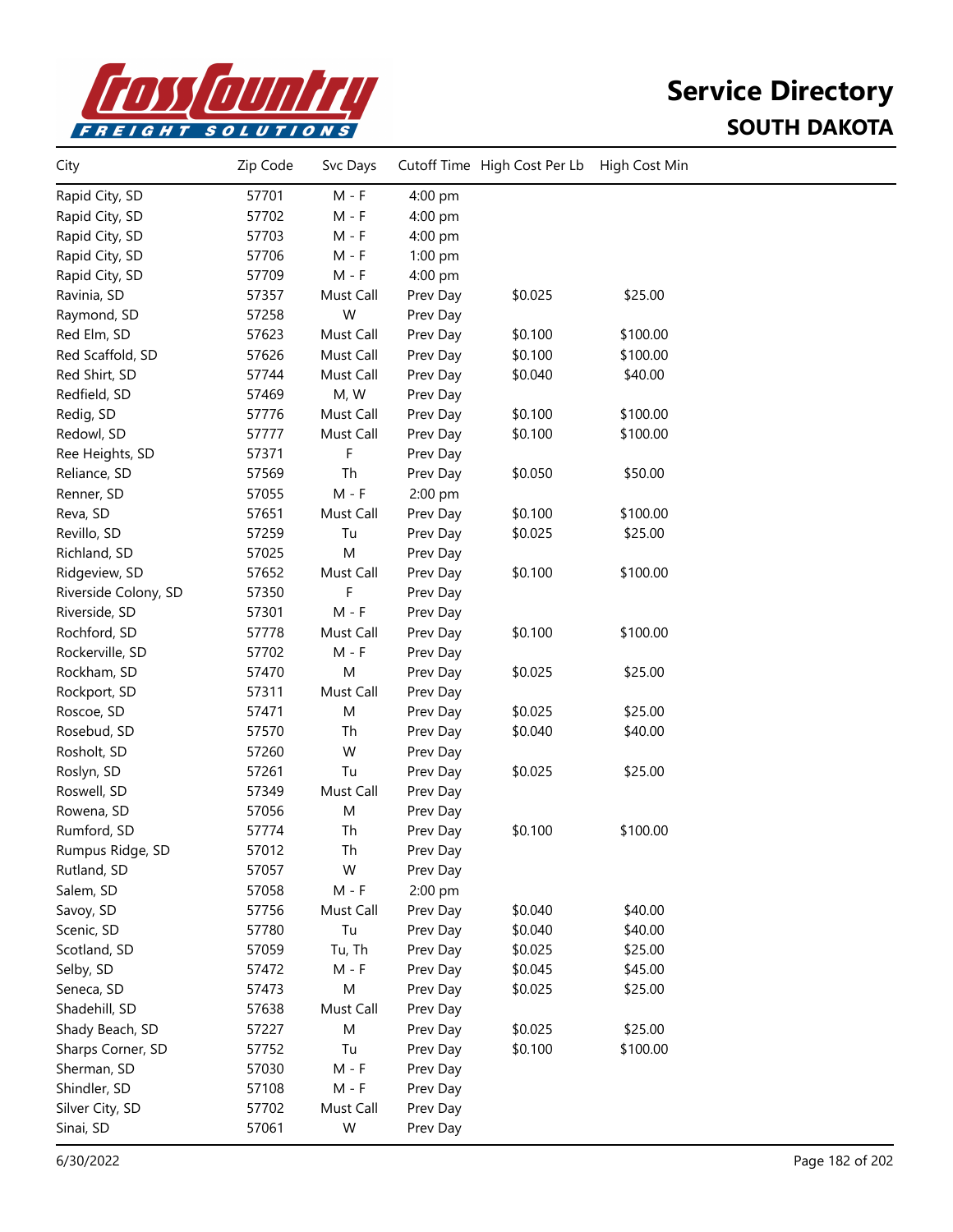

| City                     | Zip Code | Svc Days  |          | Cutoff Time High Cost Per Lb | High Cost Min |  |
|--------------------------|----------|-----------|----------|------------------------------|---------------|--|
| Sioux Falls, SD          | 57101    | $M - F$   | 3:00 pm  |                              |               |  |
| Sioux Falls, SD          | 57103    | M - F     | 3:00 pm  |                              |               |  |
| Sioux Falls, SD          | 57104    | M - F     | 3:00 pm  |                              |               |  |
| Sioux Falls, SD          | 57105    | $M - F$   | 3:00 pm  |                              |               |  |
| Sioux Falls, SD          | 57106    | $M - F$   | 3:00 pm  |                              |               |  |
| Sioux Falls, SD          | 57107    | $M - F$   | 3:00 pm  |                              |               |  |
| Sioux Falls, SD          | 57108    | M - F     | 3:00 pm  |                              |               |  |
| Sioux Falls, SD          | 57109    | $M - F$   | 3:00 pm  |                              |               |  |
| Sioux Falls, SD          | 57110    | M - F     | 3:00 pm  |                              |               |  |
| Sioux Falls, SD          | 57117    | M - F     | 3:00 pm  |                              |               |  |
| Sioux Falls, SD          | 57118    | M - F     | 3:00 pm  |                              |               |  |
| Sioux Falls, SD          | 57186    | M - F     | 3:00 pm  |                              |               |  |
| Sioux Falls, SD          | 57188    | M - F     | 3:00 pm  |                              |               |  |
| Sioux Falls, SD          | 57189    | M - F     | 3:00 pm  |                              |               |  |
| Sioux Falls, SD          | 57192    | M - F     | 3:00 pm  |                              |               |  |
| Sioux Falls, SD          | 57193    | $M - F$   | 3:00 pm  |                              |               |  |
| Sioux Falls, SD          | 57194    | $M - F$   | 3:00 pm  |                              |               |  |
| Sioux Falls, SD          | 57195    | M - F     | 3:00 pm  |                              |               |  |
| Sioux Falls, SD          | 57196    | M - F     | 3:00 pm  |                              |               |  |
| Sioux Falls, SD          | 57197    | $M - F$   | 3:00 pm  |                              |               |  |
| Sioux Falls, SD          | 57198    | $M - F$   | 3:00 pm  |                              |               |  |
| Sisseton, SD             | 57262    | M, W      | Prev Day |                              |               |  |
| Sisseton, SD             | 57262    | F         | Prev Day |                              |               |  |
| Smiths Park, SD          | 57075    | Tu        | Prev Day |                              |               |  |
| Smithwick, SD            | 57782    | Tu        | Prev Day | \$0.040                      | \$40.00       |  |
| Soldier Creek, SD        | 57555    | Must Call | Prev Day |                              |               |  |
| Sorum, SD                | 57620    | Must Call | Prev Day | \$0.100                      | \$100.00      |  |
| South Dakota Park, SD    | 57279    | M         | Prev Day | \$0.025                      | \$25.00       |  |
| South Shore, SD          | 57263    | W         | Prev Day | \$0.025                      | \$25.00       |  |
| Spearfish, SD            | 57783    | M, W, F   | Prev Day |                              |               |  |
| Spearfish, SD            | 57799    | M, W, F   | Prev Day |                              |               |  |
| Spencer, SD              | 57374    | W         | Prev Day |                              |               |  |
| Spink Colony, SD         | 57440    | Th        | Prev Day |                              |               |  |
| Spink, SD                | 57025    | M         | Prev Day |                              |               |  |
| Spring Creek, SD         | 57572    | Must Call | Prev Day | \$0.100                      | \$100.00      |  |
| Spring Valley Colony, SD | 57382    | Must Call | Prev Day | \$0.025                      | \$25.00       |  |
| Spring Valley, SD        | 57036    | Must Call | Prev Day |                              |               |  |
| Springfield, SD          | 57062    | Tu, Th    | Prev Day |                              |               |  |
| St Charles, SD           | 57571    | Tu, Th    | Prev Day | \$0.040                      | \$40.00       |  |
| St Francis, SD           | 57572    | Must Call | Prev Day | \$0.100                      | \$100.00      |  |
| St Lawrence, SD          | 57373    | Th        | Prev Day |                              |               |  |
| St Onge, SD              | 57779    | Must Call | Prev Day |                              |               |  |
| Stanley Corner, SD       | 57319    | M, W      | Prev Day |                              |               |  |
| Stephan, SD              | 57346    | Th        | Prev Day | \$0.075                      | \$75.00       |  |
| Stickney, SD             | 57375    | M         | Prev Day | \$0.025                      | \$25.00       |  |
| Stockholm, SD            | 57264    | W         | Prev Day | \$0.025                      | \$25.00       |  |
| Stone Bridge, SD         | 57223    | Must Call | Prev Day |                              |               |  |
| Stoneville, SD           | 57787    | Must Call | Prev Day | \$0.040                      | \$40.00       |  |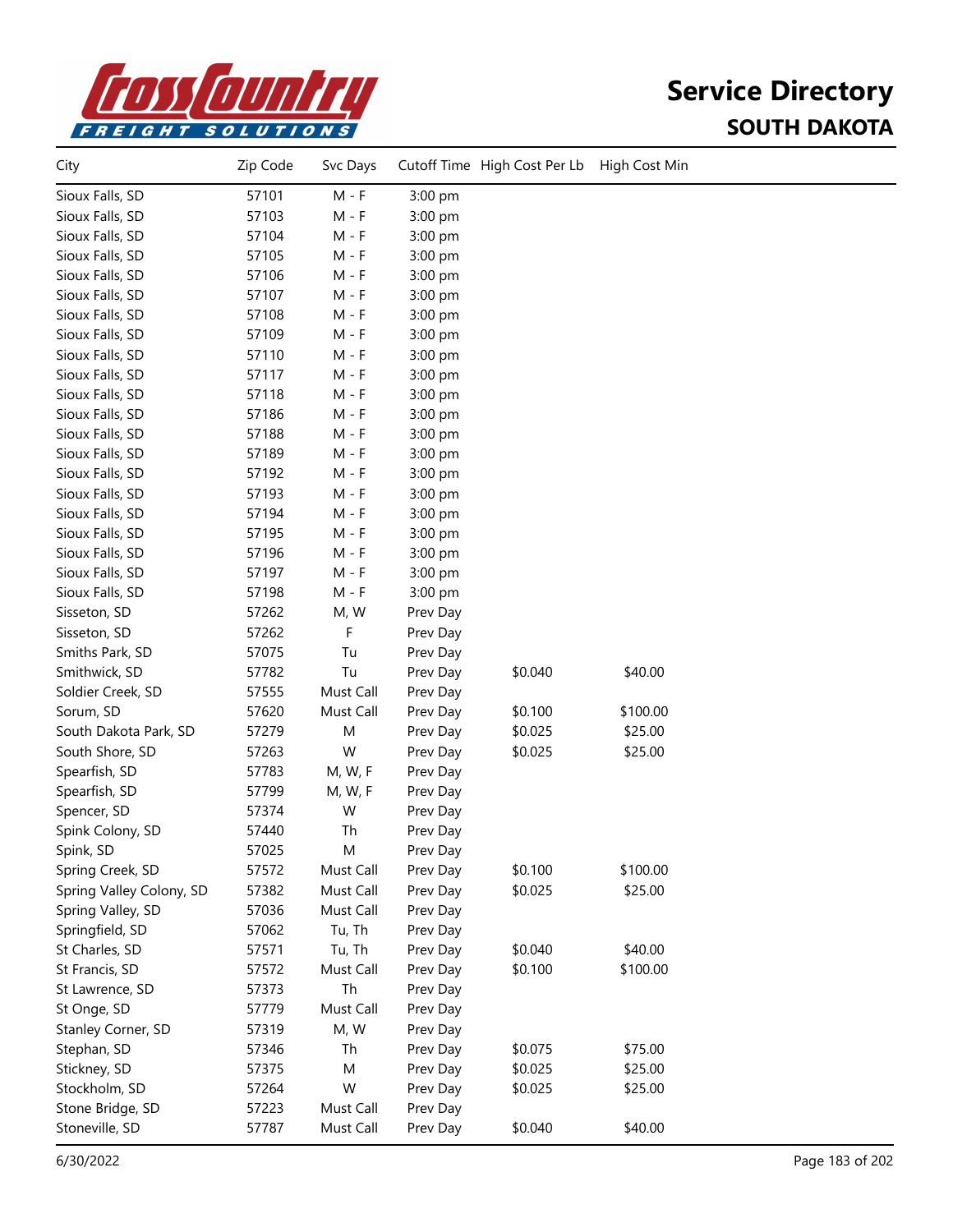

| City               | Zip Code | Svc Days  |          | Cutoff Time High Cost Per Lb | High Cost Min |  |
|--------------------|----------|-----------|----------|------------------------------|---------------|--|
| Storla, SD         | 57359    | Th        | Prev Day | \$0.025                      | \$25.00       |  |
| Strandburg, SD     | 57265    | Tu        | Prev Day | \$0.025                      | \$25.00       |  |
| Stratford, SD      | 57474    | W         | Prev Day | \$0.025                      | \$25.00       |  |
| Sturgis, SD        | 57785    | M, W, F   | Prev Day |                              |               |  |
| Summerset, SD      | 57718    | $M - F$   | 4:00 pm  |                              |               |  |
| Summit, SD         | 57266    | Tu        | Prev Day | \$0.025                      | \$25.00       |  |
| Sunnyview, SD      | 57006    | Tu        | Prev Day |                              |               |  |
| Swett, SD          | 57551    | Tu        | Prev Day | \$0.040                      | \$40.00       |  |
| Tabor, SD          | 57063    | Tu, Th    | Prev Day |                              |               |  |
| Tacoma Park, SD    | 57433    | Th        | Prev Day | \$0.025                      | \$25.00       |  |
| Tea, SD            | 57064    | $M - F$   | 3:00 pm  |                              |               |  |
| Thomas, SD         | 57241    | Th        | Prev Day | \$0.025                      | \$25.00       |  |
| Thunder Butte, SD  | 57623    | Must Call | Prev Day | \$0.100                      | \$100.00      |  |
| Thunder Hawk, SD   | 57638    | M         | Prev Day |                              |               |  |
| Tilford, SD        | 57769    | Must Call | Prev Day |                              |               |  |
| Timber Lake, SD    | 57656    | M         | Prev Day | \$0.100                      | \$100.00      |  |
| Tolstoy, SD        | 57475    | M         | Prev Day | \$0.025                      | \$25.00       |  |
| Toronto, SD        | 57268    | Tu, Th    | Prev Day | \$0.025                      | \$25.00       |  |
| Trail City, SD     | 57657    | Must Call | Prev Day | \$0.050                      | \$50.00       |  |
| Trent, SD          | 57065    | W         | Prev Day | \$0.025                      | \$25.00       |  |
| Tripp, SD          | 57376    | Tu, Th    | Prev Day | \$0.025                      | \$25.00       |  |
| Trojan, SD         | 57756    | Must Call | Prev Day | \$0.040                      | \$40.00       |  |
| Troy, SD           | 57265    | Th        | Prev Day | \$0.025                      | \$25.00       |  |
| Tulare, SD         | 57476    | Th        | Prev Day |                              |               |  |
| Turkey Ridge, SD   | 57036    | Must Call | Prev Day |                              |               |  |
| Turton, SD         | 57477    | W         | Prev Day | \$0.025                      | \$25.00       |  |
| Tuthill, SD        | 57574    | Tu        | Prev Day | \$0.100                      | \$100.00      |  |
| Twin Brooks, SD    | 57269    | W         | Prev Day | \$0.025                      | \$25.00       |  |
| Two Strike, SD     | 57570    | Must Call | Prev Day | \$0.040                      | \$40.00       |  |
| Tyndall, SD        | 57066    | Tu, Th    | Prev Day |                              |               |  |
| Union Center, SD   | 57787    | Must Call | Prev Day | \$0.040                      | \$40.00       |  |
| Unityville, SD     | 57058    | Must Call | Prev Day |                              |               |  |
| Usta, SD           | 57626    | Must Call | Prev Day | \$0.100                      | \$100.00      |  |
| Utica, SD          | 57067    | Tu        | Prev Day | \$0.025                      | \$25.00       |  |
| Vale, SD           | 57788    | Must Call | Prev Day | \$0.040                      | \$40.00       |  |
| Valley Springs, SD | 57068    | Tu, Th    | Prev Day |                              |               |  |
| Valley View, SD    | 57072    | F         | Prev Day | \$0.025                      | \$25.00       |  |
| Vayland, SD        | 57381    | Th        | Prev Day |                              |               |  |
| Veblen, SD         | 57270    | Tu        | Prev Day | \$0.025                      | \$25.00       |  |
| Vedin Corner, SD   | 57037    | Th        | Prev Day |                              |               |  |
| Verdon, SD         | 57434    | Th        | Prev Day | \$0.025                      | \$25.00       |  |
| Vermillion, SD     | 57069    | $M - F$   | 12:00 pm |                              |               |  |
| Vetal, SD          | 57551    | Tu        | Prev Day | \$0.040                      | \$40.00       |  |
| Viborg, SD         | 57070    | Tu, F     | Prev Day |                              |               |  |
| Victor, SD         | 57260    | W         | Prev Day |                              |               |  |
| Vienna, SD         | 57271    | Th        | Prev Day | \$0.025                      | \$25.00       |  |
| Vilas, SD          | 57349    | Must Call | Prev Day |                              |               |  |
| Virgil, SD         | 57379    | Tu        | Prev Day | \$0.025                      | \$25.00       |  |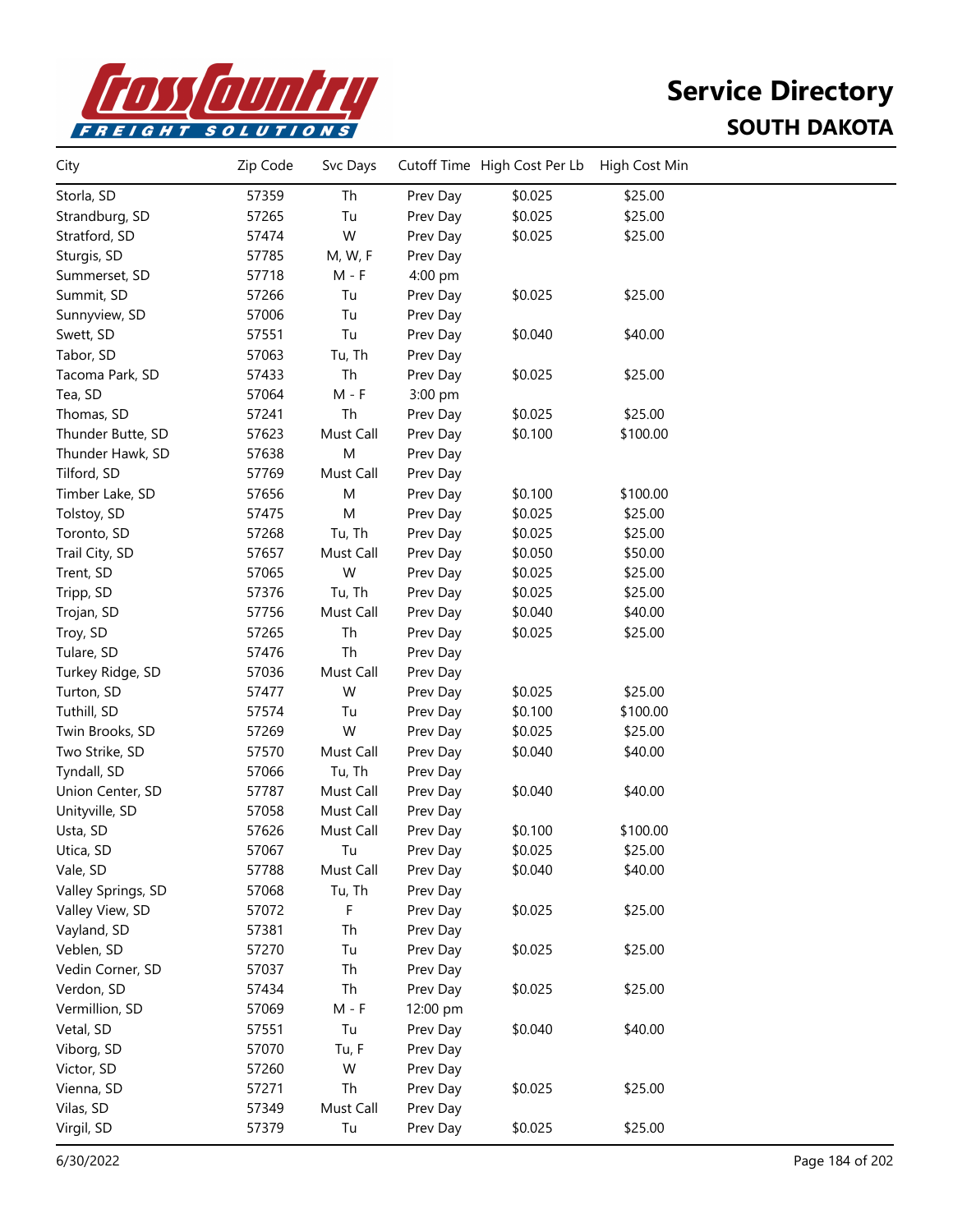

| City                   | Zip Code | Svc Days  |          | Cutoff Time High Cost Per Lb | High Cost Min |  |
|------------------------|----------|-----------|----------|------------------------------|---------------|--|
| Vivian, SD             | 57576    | M         | Prev Day |                              |               |  |
| Volga, SD              | 57071    | W         | Prev Day |                              |               |  |
| Volin, SD              | 57072    | F         | Prev Day | \$0.025                      | \$25.00       |  |
| Wagner, SD             | 57380    | $M - F$   | 11:00 am | \$0.025                      | \$25.00       |  |
| Wakonda, SD            | 57073    | Tu, F     | Prev Day | \$0.025                      | \$25.00       |  |
| Wakpala, SD            | 57658    | Must Call | Prev Day |                              |               |  |
| Walker, SD             | 57659    | Must Call | Prev Day | \$0.040                      | \$40.00       |  |
| Wall, SD               | 57790    | M, Tu, Th | Prev Day |                              |               |  |
| Wallace, SD            | 57272    | W         | Prev Day | \$0.025                      | \$25.00       |  |
| Wanblee, SD            | 57577    | Tu        | Prev Day | \$0.060                      | \$60.00       |  |
| Ward, SD               | 57026    | W         | Prev Day | \$0.025                      | \$25.00       |  |
| Warner, SD             | 57479    | Th        | Prev Day |                              |               |  |
| Wasta, SD              | 57791    | Must Call | Prev Day |                              |               |  |
| Watauga, SD            | 57660    | Must Call | Prev Day | \$0.040                      | \$40.00       |  |
| Watertown, SD          | 57201    | $M - F$   | 3:30 pm  |                              |               |  |
| Waubay, SD             | 57273    | Tu        | Prev Day |                              |               |  |
| Waverly, SD            | 57201    | Tu        | Prev Day |                              |               |  |
| Webster, SD            | 57274    | $M - F$   | 12:00 pm |                              |               |  |
| Wecota, SD             | 57438    | M         | Prev Day | \$0.025                      | \$25.00       |  |
| Wentworth, SD          | 57075    | Tu        | Prev Day |                              |               |  |
| Wessington Springs, SD | 57382    | Th        | Prev Day | \$0.025                      | \$25.00       |  |
| Wessington, SD         | 57381    | Th        | Prev Day |                              |               |  |
| Westport, SD           | 57481    | Tu        | Prev Day | \$0.025                      | \$25.00       |  |
| Wetonka, SD            | 57481    | M         | Prev Day | \$0.025                      | \$25.00       |  |
| Wewela, SD             | 57578    | Must Call | Prev Day | \$0.100                      | \$100.00      |  |
| White Butte, SD        | 57638    | M         | Prev Day |                              |               |  |
| White Lake, SD         | 57383    | M, W, F   | Prev Day |                              |               |  |
| White Owl, SD          | 57792    | Must Call | Prev Day | \$0.040                      | \$40.00       |  |
| White River, SD        | 57579    | ${\sf M}$ | Prev Day |                              |               |  |
| White, SD              | 57276    | Tu, Th    | Prev Day | \$0.025                      | \$25.00       |  |
| Whitehorse, SD         | 57661    | Must Call | Prev Day | \$0.120                      | \$120.00      |  |
| Whitewood, SD          | 57793    | M, W, F   | Prev Day |                              |               |  |
| Willow Lake, SD        | 57278    | Th        | Prev Day | \$0.025                      | \$25.00       |  |
| Wilmot, SD             | 57279    | W         | Prev Day | \$0.025                      | \$25.00       |  |
| Winfred, SD            | 57076    | Th        | Prev Day | \$0.025                      | \$25.00       |  |
| Winner, SD             | 57580    | $M - F$   | 11:00 am |                              |               |  |
| Witten, SD             | 57584    | M         | Prev Day | \$0.040                      | \$40.00       |  |
| Wolsey, SD             | 57384    | Th        | Prev Day |                              |               |  |
| Wood, SD               | 57585    | Must Call | Prev Day | \$0.040                      | \$40.00       |  |
| Woonsocket, SD         | 57385    | Th        | Prev Day |                              |               |  |
| Worthing, SD           | 57077    | M, Th     | Prev Day |                              |               |  |
| Wounded Knee, SD       | 57794    | Tu        | Prev Day | \$0.040                      | \$40.00       |  |
| Yale, SD               | 57386    | Th        | Prev Day | \$0.025                      | \$25.00       |  |
| Yankton, SD            | 57078    | $M - F$   | 2:00 pm  |                              |               |  |
| Yankton, SD            | 57079    | $M - F$   | 2:00 pm  |                              |               |  |
| Zell, SD               | 57469    | ${\sf M}$ | Prev Day |                              |               |  |
| Zeona, SD              | 57758    | Must Call | Prev Day | \$0.100                      | \$100.00      |  |
|                        |          |           |          |                              |               |  |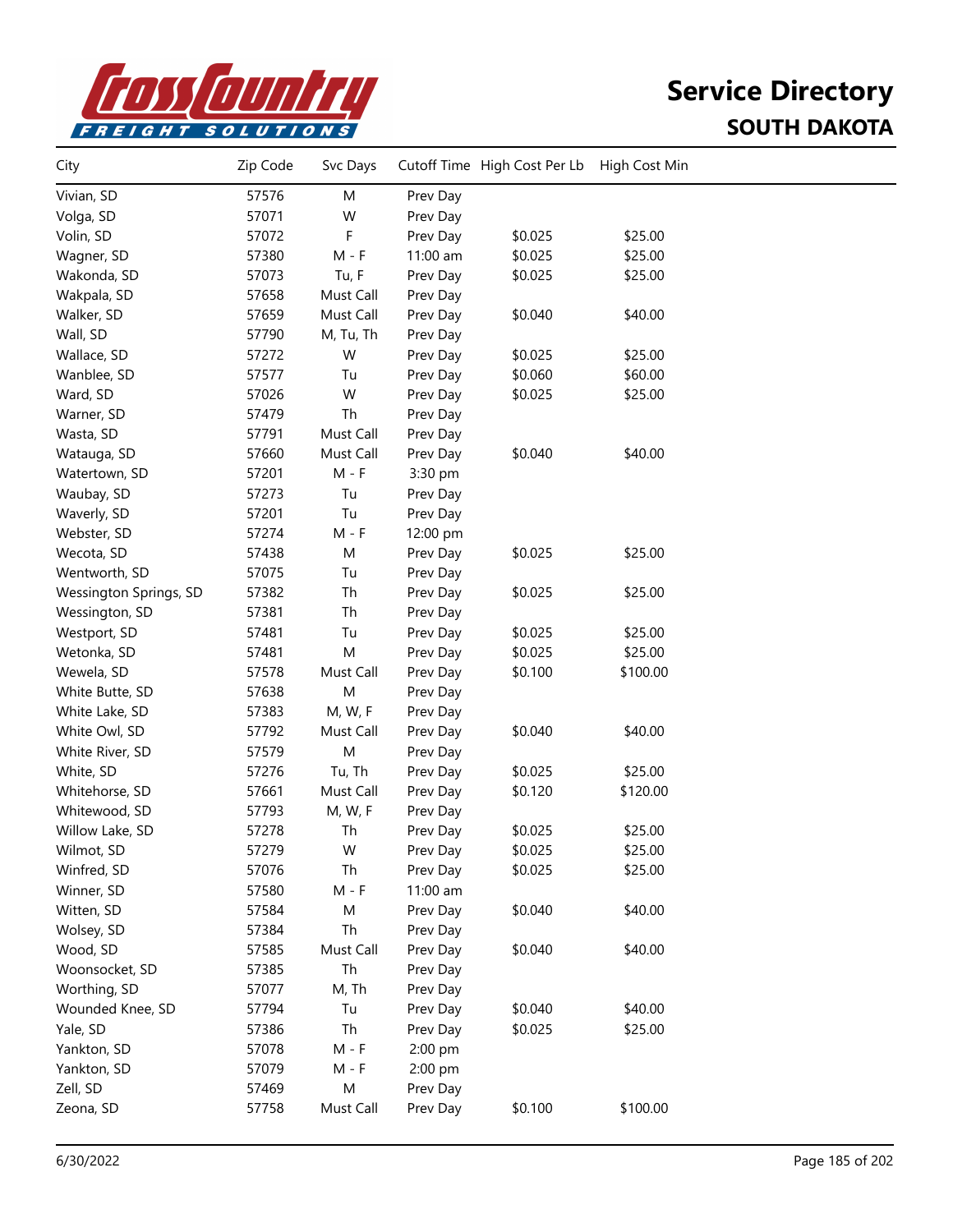

# **Service Directory**

#### **TEXAS**

| City                       | Zip Code | Svc Days  |           | Cutoff Time High Cost Per Lb | High Cost Min |  |
|----------------------------|----------|-----------|-----------|------------------------------|---------------|--|
| Alpine, TX                 | 79830    | Must Call | Must Call | \$0.025                      | \$25.00       |  |
| Alpine, TX                 | 79831    | Must Call | Must Call | \$0.025                      | \$25.00       |  |
| Alpine, TX                 | 79832    | Must Call | Must Call | \$0.025                      | \$25.00       |  |
| Anthony, TX                | 79821    | $M - F$   | 12:00 pm  |                              |               |  |
| Balmorhea, TX              | 79718    | Must Call | Must Call | \$0.050                      | \$50.00       |  |
| Barstow, TX                | 79719    | Th        | 10:00 am  | \$0.075                      | \$75.00       |  |
| Big Bend National Park, TX | 79834    | Must Call | Must Call | \$0.075                      | \$75.00       |  |
| Big Bend, TX               | 79834    | Must Call | Must Call | \$0.190                      | \$190.00      |  |
| Canutillo, TX              | 79835    | $M - F$   | 3:00 pm   |                              |               |  |
| Clint, TX                  | 79836    | $M - F$   | 3:00 pm   |                              |               |  |
| Dell City, TX              | 79837    | Must Call | Must Call | \$0.050                      | \$50.00       |  |
| El Paso, TX                | 79900    | $M - F$   | Must Call |                              |               |  |
| El Paso, TX                | 79901    | $M - F$   | 3:00 pm   |                              |               |  |
| El Paso, TX                | 79902    | M - F     | 3:00 pm   |                              |               |  |
| El Paso, TX                | 79903    | M - F     | 3:00 pm   |                              |               |  |
| El Paso, TX                | 79904    | M - F     | 3:00 pm   |                              |               |  |
| El Paso, TX                | 79905    | $M - F$   | 3:00 pm   |                              |               |  |
| El Paso, TX                | 79906    | Tu, Th    | 2:00 pm   |                              |               |  |
| El Paso, TX                | 79907    | $M - F$   | 3:00 pm   |                              |               |  |
| El Paso, TX                | 79908    | Tu, Th    | 2:00 pm   |                              |               |  |
| El Paso, TX                | 79909    | M - F     | Must Call |                              |               |  |
| El Paso, TX                | 79910    | $M - F$   | 2:00 pm   |                              |               |  |
| El Paso, TX                | 79911    | M - F     | 3:00 pm   |                              |               |  |
| El Paso, TX                | 79912    | $M - F$   | 3:00 pm   |                              |               |  |
| El Paso, TX                | 79913    | $M - F$   | 3:00 pm   |                              |               |  |
| El Paso, TX                | 79914    | M - F     | 3:00 pm   |                              |               |  |
| El Paso, TX                | 79915    | M - F     | 3:00 pm   |                              |               |  |
| El Paso, TX                | 79916    | Tu, Th    | 3:00 pm   |                              |               |  |
| El Paso, TX                | 79917    | M - F     | 3:00 pm   |                              |               |  |
| El Paso, TX                | 79918    | M - F     | 3:00 pm   |                              |               |  |
| El Paso, TX                | 79919    | M - F     | 3:00 pm   |                              |               |  |
| El Paso, TX                | 79920    | M - F     | 3:00 pm   |                              |               |  |
| El Paso, TX                | 79921    | M - F     | 3:00 pm   |                              |               |  |
| El Paso, TX                | 79922    | $M - F$   | 3:00 pm   |                              |               |  |
| El Paso, TX                | 79923    | $M - F$   | 3:00 pm   |                              |               |  |
| El Paso, TX                | 79924    | $M - F$   | 3:00 pm   |                              |               |  |
| El Paso, TX                | 79925    | $M - F$   | 3:00 pm   |                              |               |  |
| El Paso, TX                | 79926    | $M - F$   | 3:00 pm   |                              |               |  |
| El Paso, TX                | 79927    | $M - F$   | 3:00 pm   |                              |               |  |
| El Paso, TX                | 79928    | $M - F$   | 3:00 pm   |                              |               |  |
| El Paso, TX                | 79929    | $M - F$   | 3:00 pm   |                              |               |  |
| El Paso, TX                | 79930    | $M - F$   | 3:00 pm   |                              |               |  |
| El Paso, TX                | 79931    | M - F     | 3:00 pm   |                              |               |  |
| El Paso, TX                | 79932    | M - F     | 3:00 pm   |                              |               |  |
| El Paso, TX                | 79933    | $M - F$   | 3:00 pm   |                              |               |  |
| El Paso, TX                | 79934    | $M - F$   | 3:00 pm   |                              |               |  |
| El Paso, TX                | 79935    | $M - F$   | 3:00 pm   |                              |               |  |
| El Paso, TX                | 79936    | $M - F$   | 3:00 pm   |                              |               |  |
|                            |          |           |           |                              |               |  |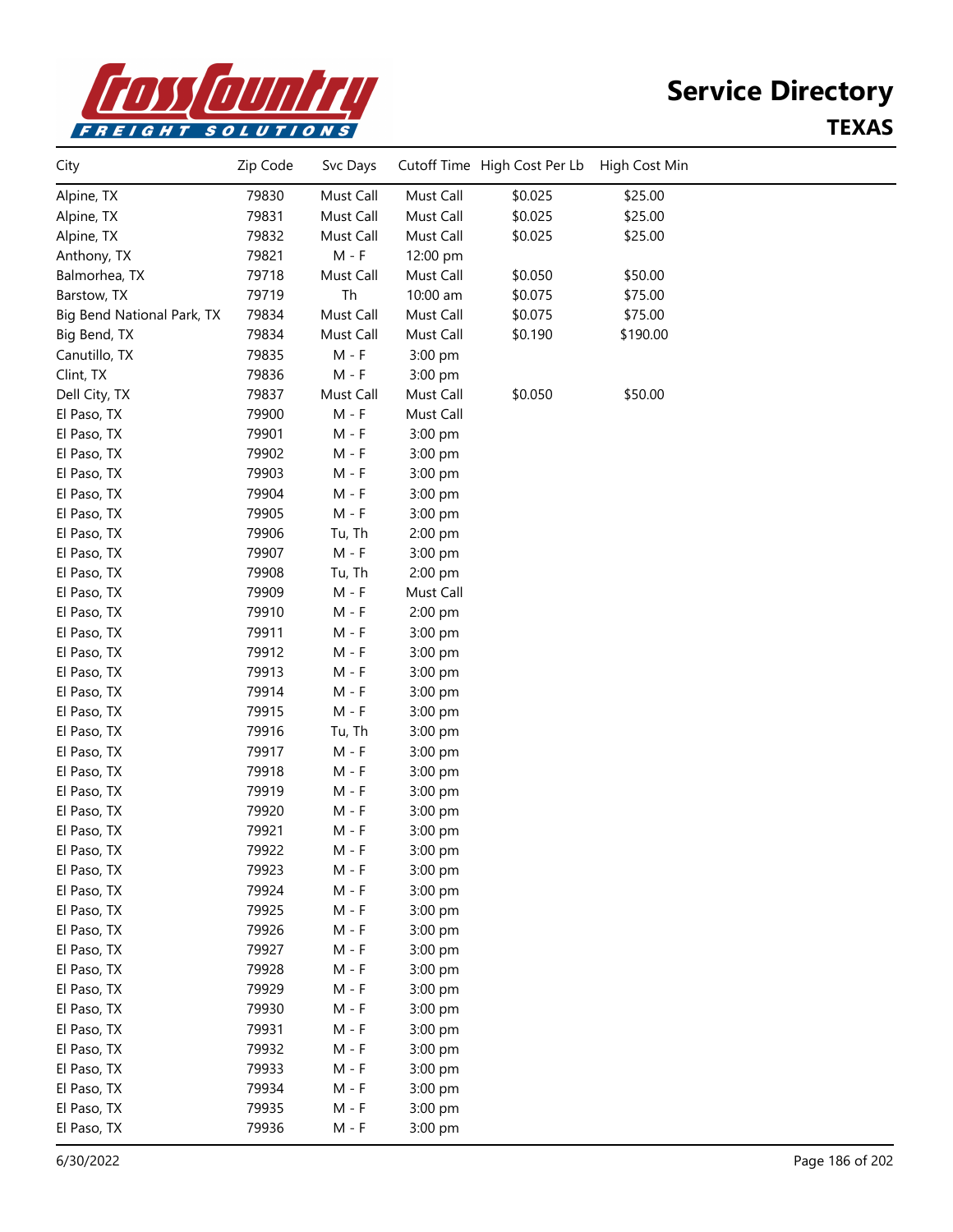

### **Service Directory TEXAS**

| City        | Zip Code | Svc Days                    |          | Cutoff Time High Cost Per Lb | High Cost Min |
|-------------|----------|-----------------------------|----------|------------------------------|---------------|
| El Paso, TX | 79937    | $M - F$                     | 3:00 pm  |                              |               |
| El Paso, TX | 79938    | W                           | Prev Day |                              |               |
| El Paso, TX | 79939    | $M - F$                     | 3:00 pm  |                              |               |
| El Paso, TX | 79940    | $M - F$                     | 3:00 pm  |                              |               |
| El Paso, TX | 79941    | $M - F$                     | 3:00 pm  |                              |               |
| El Paso, TX | 79942    | $M - F$                     | 3:00 pm  |                              |               |
| El Paso, TX | 79943    | $M - F$                     | 3:00 pm  |                              |               |
| El Paso, TX | 79944    | $M - F$                     | 3:00 pm  |                              |               |
| El Paso, TX | 79945    | $M - F$                     | 3:00 pm  |                              |               |
| El Paso, TX | 79946    | M - F                       | 3:00 pm  |                              |               |
| El Paso, TX | 79947    | $M - F$                     | 3:00 pm  |                              |               |
| El Paso, TX | 79948    | $M - F$                     | 3:00 pm  |                              |               |
| El Paso, TX | 79949    | $M - F$                     | 3:00 pm  |                              |               |
| El Paso, TX | 79950    | $M - F$                     | 3:00 pm  |                              |               |
| El Paso, TX | 79951    | $M - F$                     | 3:00 pm  |                              |               |
| El Paso, TX | 79952    | $M - F$                     | 3:00 pm  |                              |               |
| El Paso, TX | 79953    | $M - F$                     | 3:00 pm  |                              |               |
| El Paso, TX | 79954    | $M - F$                     | 3:00 pm  |                              |               |
| El Paso, TX | 79955    | $M - F$                     | 3:00 pm  |                              |               |
| El Paso, TX | 79956    | $M - F$                     | 3:00 pm  |                              |               |
| El Paso, TX | 79957    | $M - F$                     | 3:00 pm  |                              |               |
| El Paso, TX | 79958    | $M - F$                     | 3:00 pm  |                              |               |
| El Paso, TX | 79959    | $M - F$                     | 3:00 pm  |                              |               |
| El Paso, TX | 79960    | $M - F$                     | 3:00 pm  |                              |               |
| El Paso, TX | 79961    | $M - F$                     | 3:00 pm  |                              |               |
| El Paso, TX | 79962    | M - F                       | 3:00 pm  |                              |               |
| El Paso, TX | 79963    | $M - F$                     | 3:00 pm  |                              |               |
| El Paso, TX | 79964    | $M - F$                     | 3:00 pm  |                              |               |
| El Paso, TX | 79965    | $M - F$                     | 3:00 pm  |                              |               |
| El Paso, TX | 79966    | $M - F$                     | 3:00 pm  |                              |               |
| El Paso, TX | 79967    | $M - F$                     | 3:00 pm  |                              |               |
| El Paso, TX | 79968    | $M - F$                     | 3:00 pm  |                              |               |
| El Paso, TX | 79969    | M - F                       | 3:00 pm  |                              |               |
| El Paso, TX | 79970    | M - F                       | 3:00 pm  |                              |               |
| El Paso, TX | 79971    | $M - F$                     | 3:00 pm  |                              |               |
| El Paso, TX | 79972    | $M - F$                     | 3:00 pm  |                              |               |
| El Paso, TX | 79973    | $M - F$                     | 3:00 pm  |                              |               |
| El Paso, TX | 79974    | $M - F$                     | 3:00 pm  |                              |               |
| El Paso, TX | 79975    | $M - F$                     | 3:00 pm  |                              |               |
| El Paso, TX | 79976    | $M - F$                     | 3:00 pm  |                              |               |
| El Paso, TX | 79977    | $\mathsf{M}$ - $\mathsf{F}$ | 3:00 pm  |                              |               |
| El Paso, TX | 79978    | $M - F$                     | 3:00 pm  |                              |               |
| El Paso, TX | 79979    | $M - F$                     | 3:00 pm  |                              |               |
| El Paso, TX | 79980    | $M - F$                     | 3:00 pm  |                              |               |
| El Paso, TX | 79981    | $M - F$                     | 3:00 pm  |                              |               |
| El Paso, TX | 79982    | $M - F$                     | 3:00 pm  |                              |               |
| El Paso, TX | 79983    | $M - F$                     | 3:00 pm  |                              |               |
| El Paso, TX | 79984    | $M - F$                     | 3:00 pm  |                              |               |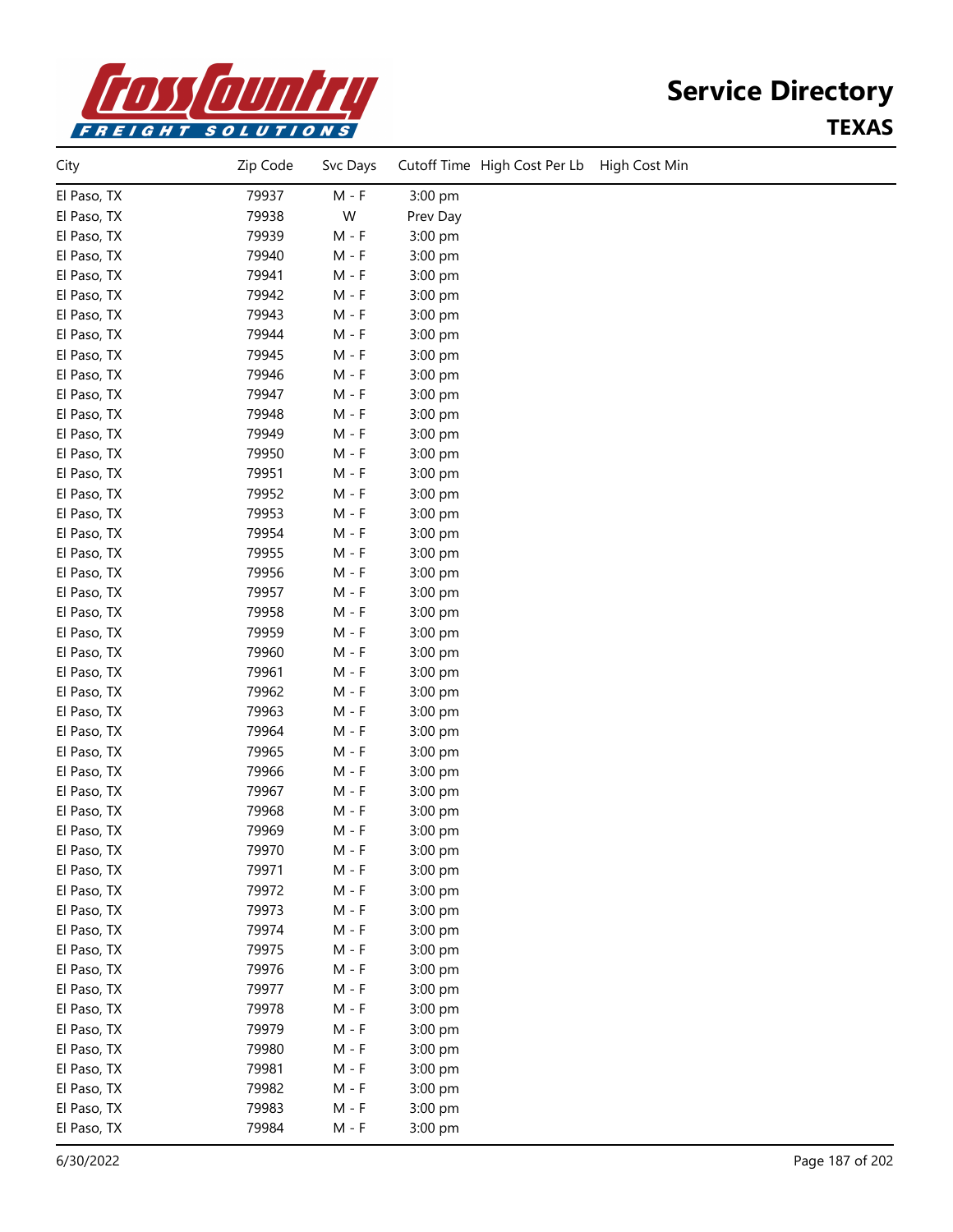

## **Service Directory TEXAS**

| City        | Zip Code | Svc Days |         | Cutoff Time High Cost Per Lb | High Cost Min |
|-------------|----------|----------|---------|------------------------------|---------------|
| El Paso, TX | 79985    | $M - F$  | 3:00 pm |                              |               |
| El Paso, TX | 79986    | $M - F$  | 3:00 pm |                              |               |
| El Paso, TX | 79987    | $M - F$  | 3:00 pm |                              |               |
| El Paso, TX | 79988    | $M - F$  | 3:00 pm |                              |               |
| El Paso, TX | 79989    | M - F    | 3:00 pm |                              |               |
| El Paso, TX | 79990    | $M - F$  | 3:00 pm |                              |               |
| El Paso, TX | 79991    | $M - F$  | 3:00 pm |                              |               |
| El Paso, TX | 79992    | M - F    | 3:00 pm |                              |               |
| El Paso, TX | 79993    | M - F    | 3:00 pm |                              |               |
| El Paso, TX | 79994    | M - F    | 3:00 pm |                              |               |
| El Paso, TX | 79995    | M - F    | 3:00 pm |                              |               |
| El Paso, TX | 79996    | $M - F$  | 3:00 pm |                              |               |
| El Paso, TX | 79997    | M - F    | 3:00 pm |                              |               |
| El Paso, TX | 79998    | $M - F$  | 3:00 pm |                              |               |
| El Paso, TX | 79999    | $M - F$  | 3:00 pm |                              |               |
| El Paso, TX | 88510    | $M - F$  | 2:00 pm |                              |               |
| El Paso, TX | 88511    | M - F    | 2:00 pm |                              |               |
| El Paso, TX | 88512    | $M - F$  | 2:00 pm |                              |               |
| El Paso, TX | 88513    | $M - F$  | 2:00 pm |                              |               |
| El Paso, TX | 88514    | $M - F$  | 2:00 pm |                              |               |
| El Paso, TX | 88515    | M - F    | 2:00 pm |                              |               |
| El Paso, TX | 88516    | M - F    | 2:00 pm |                              |               |
| El Paso, TX | 88517    | $M - F$  | 2:00 pm |                              |               |
| El Paso, TX | 88518    | M - F    | 2:00 pm |                              |               |
| El Paso, TX | 88519    | M - F    | 2:00 pm |                              |               |
| El Paso, TX | 88520    | M - F    | 2:00 pm |                              |               |
| El Paso, TX | 88521    | M - F    | 2:00 pm |                              |               |
| El Paso, TX | 88523    | M - F    | 2:00 pm |                              |               |
| El Paso, TX | 88524    | M - F    | 2:00 pm |                              |               |
| El Paso, TX | 88525    | $M - F$  | 2:00 pm |                              |               |
| El Paso, TX | 88526    | $M - F$  | 2:00 pm |                              |               |
| El Paso, TX | 88527    | $M - F$  | 2:00 pm |                              |               |
| El Paso, TX | 88528    | M - F    | 2:00 pm |                              |               |
| El Paso, TX | 88529    | $M - F$  | 2:00 pm |                              |               |
| El Paso, TX | 88530    | $M - F$  | 2:00 pm |                              |               |
| El Paso, TX | 88531    | $M - F$  | 2:00 pm |                              |               |
| El Paso, TX | 88532    | $M - F$  | 2:00 pm |                              |               |
| El Paso, TX | 88533    | $M - F$  | 2:00 pm |                              |               |
| El Paso, TX | 88534    | $M - F$  | 2:00 pm |                              |               |
| El Paso, TX | 88535    | $M - F$  | 2:00 pm |                              |               |
| El Paso, TX | 88536    | M - F    | 2:00 pm |                              |               |
| El Paso, TX | 88538    | $M - F$  | 2:00 pm |                              |               |
| El Paso, TX | 88539    | $M - F$  | 2:00 pm |                              |               |
| El Paso, TX | 88540    | M - F    | 2:00 pm |                              |               |
| El Paso, TX | 88541    | M - F    | 2:00 pm |                              |               |
| El Paso, TX | 88542    | M - F    | 2:00 pm |                              |               |
| El Paso, TX | 88543    | $M - F$  | 2:00 pm |                              |               |
| El Paso, TX | 88544    | $M - F$  | 2:00 pm |                              |               |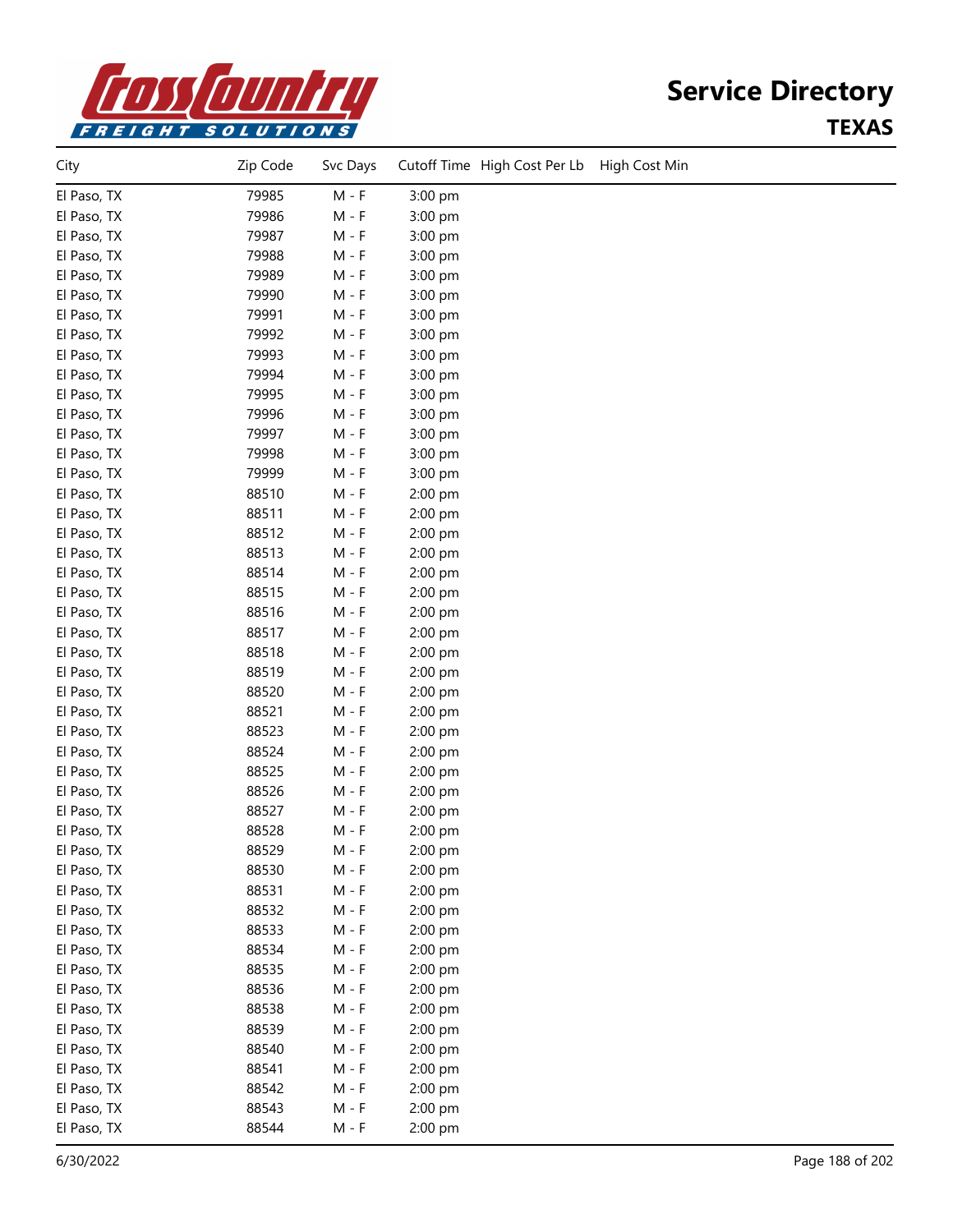

## **Service Directory TEXAS**

| City                       | Zip Code | Svc Days  |                    | Cutoff Time High Cost Per Lb | High Cost Min |  |
|----------------------------|----------|-----------|--------------------|------------------------------|---------------|--|
| El Paso, TX                | 88545    | $M - F$   | 2:00 pm            |                              |               |  |
| El Paso, TX                | 88546    | M - F     | 2:00 pm            |                              |               |  |
| El Paso, TX                | 88547    | M - F     | 2:00 pm            |                              |               |  |
| El Paso, TX                | 88548    | M - F     | 2:00 pm            |                              |               |  |
| El Paso, TX                | 88549    | $M - F$   | 2:00 pm            |                              |               |  |
| El Paso, TX                | 88550    | $M - F$   | 2:00 pm            |                              |               |  |
| El Paso, TX                | 88553    | $M - F$   | 2:00 pm            |                              |               |  |
| El Paso, TX                | 88554    | $M - F$   | 2:00 pm            |                              |               |  |
| El Paso, TX                | 88555    | M - F     | 2:00 pm            |                              |               |  |
| El Paso, TX                | 88556    | M - F     | 2:00 pm            |                              |               |  |
| El Paso, TX                | 88557    | $M - F$   | 2:00 pm            |                              |               |  |
| El Paso, TX                | 88558    | M - F     | 2:00 pm            |                              |               |  |
| El Paso, TX                | 88559    | $M - F$   | 2:00 pm            |                              |               |  |
| El Paso, TX                | 88560    | $M - F$   | 2:00 pm            |                              |               |  |
| El Paso, TX                | 88561    | $M - F$   | 2:00 pm            |                              |               |  |
| El Paso, TX                | 88562    | $M - F$   | 2:00 pm            |                              |               |  |
| El Paso, TX                | 88563    | M - F     | 2:00 pm            |                              |               |  |
| El Paso, TX                | 88565    | M - F     | 2:00 pm            |                              |               |  |
| El Paso, TX                | 88566    | M - F     | 2:00 pm            |                              |               |  |
| El Paso, TX                | 88567    | $M - F$   | 2:00 pm            |                              |               |  |
| El Paso, TX                | 88568    | $M - F$   | 2:00 pm            |                              |               |  |
| El Paso, TX                | 88569    | $M - F$   | 2:00 pm            |                              |               |  |
| El Paso, TX                | 88570    | $M - F$   | 2:00 pm            |                              |               |  |
| El Paso, TX                | 88571    | M - F     | 2:00 pm            |                              |               |  |
| El Paso, TX                | 88572    | M - F     | 2:00 pm            |                              |               |  |
| El Paso, TX                | 88573    | M - F     | 2:00 pm            |                              |               |  |
| El Paso, TX                | 88574    | M - F     | 2:00 pm            |                              |               |  |
| El Paso, TX                | 88575    | M - F     | 2:00 pm            |                              |               |  |
| El Paso, TX                | 88576    | $M - F$   | 2:00 pm            |                              |               |  |
| El Paso, TX                | 88577    | $M - F$   | 2:00 pm            |                              |               |  |
| El Paso, TX                | 88578    | $M - F$   | 2:00 pm            |                              |               |  |
| El Paso, TX                | 88579    | $M - F$   | 2:00 pm            |                              |               |  |
| El Paso, TX                | 88580    | $M - F$   | 2:00 pm            |                              |               |  |
| El Paso, TX                | 88581    | M - F     | 2:00 pm            |                              |               |  |
| El Paso, TX                | 88582    | M - F     | 2:00 pm            |                              |               |  |
| El Paso, TX                | 88583    | $M - F$   | 2:00 pm            |                              |               |  |
| El Paso, TX                | 88584    | $M - F$   | 2:00 pm            |                              |               |  |
| El Paso, TX                | 88585    | $M - F$   | 2:00 pm            |                              |               |  |
|                            | 88586    | $M - F$   |                    |                              |               |  |
| El Paso, TX<br>El Paso, TX | 88587    |           | 2:00 pm<br>2:00 pm |                              |               |  |
|                            | 88588    | $M - F$   |                    |                              |               |  |
| El Paso, TX                |          | $M - F$   | 2:00 pm            |                              |               |  |
| El Paso, TX                | 88589    | $M - F$   | 2:00 pm            |                              |               |  |
| El Paso, TX                | 88590    | $M - F$   | 2:00 pm            |                              |               |  |
| El Paso, TX                | 88595    | $M - F$   | 2:00 pm            |                              |               |  |
| Fabens, TX                 | 79838    | Must Call | Must Call          |                              |               |  |
| Ft Davis, TX               | 79734    | Must Call | Must Call          | \$0.025                      | \$25.00       |  |
| Ft Hancock, TX             | 79839    | Must Call | Must Call          |                              |               |  |
| Ft Stockton, TX            | 79735    | Must Call | Must Call          | \$0.075                      | \$75.00       |  |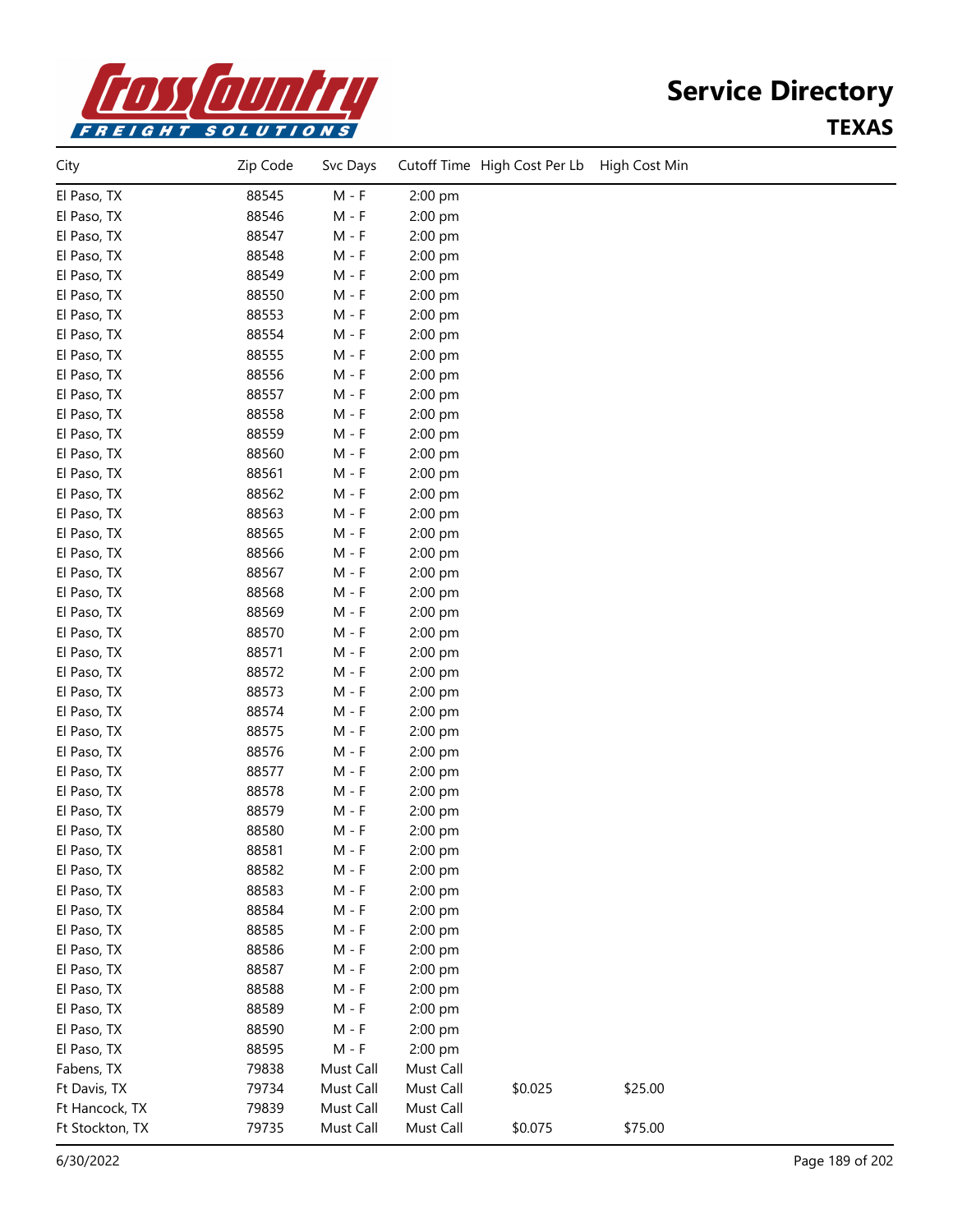

# **Service Directory**

#### **TEXAS**

| City              | Zip Code | Svc Days  |            | Cutoff Time High Cost Per Lb | High Cost Min |  |
|-------------------|----------|-----------|------------|------------------------------|---------------|--|
| Kent, TX          | 79855    | Must Call | Must Call  | \$0.050                      | \$50.00       |  |
| Lajitas, TX       | 79852    | Must Call | Must Call  | \$0.100                      | \$100.00      |  |
| Marfa, TX         | 79843    | Must Call | Must Call  | \$0.050                      | \$50.00       |  |
| Mentone, TX       | 79754    | Th        | $10:00$ am | \$0.075                      | \$75.00       |  |
| Orla, TX          | 79770    | Th        | $10:00$ am | \$0.050                      | \$50.00       |  |
| Pecos, TX         | 79772    | Th        | 10:00 am   | \$0.075                      | \$75.00       |  |
| Presidio, TX      | 79845    | Must Call | Must Call  | \$0.100                      | \$100.00      |  |
| Presidio, TX      | 79846    | Must Call | Must Call  | \$0.100                      | \$100.00      |  |
| Pyote, TX         | 79777    | Th        | 10:00 am   | \$0.075                      | \$75.00       |  |
| Salt Flat, TX     | 79847    | Must Call | Must Call  | \$0.050                      | \$50.00       |  |
| Saragosa, TX      | 79780    | Must Call | Must Call  | \$0.050                      | \$50.00       |  |
| Shafter, TX       | 79843    | Must Call | Must Call  | \$0.050                      | \$50.00       |  |
| Shafter, TX       | 79850    | Must Call | Must Call  | \$0.050                      | \$50.00       |  |
| Sierra Blanca, TX | 79851    | Must Call | Must Call  | \$0.050                      | \$50.00       |  |
| Terlingua, TX     | 79852    | Must Call | Must Call  | \$0.125                      | \$125.00      |  |
| Tornillo, TX      | 79853    | Must Call | Must Call  |                              |               |  |
| Toyah, TX         | 79785    | Th        | 10:00 am   | \$0.050                      | \$50.00       |  |
| Toyahvale, TX     | 79786    | Must Call | Must Call  |                              | \$100.00      |  |
| Valentine, TX     | 79854    | Must Call | Must Call  | \$0.050                      | \$50.00       |  |
| Van Horn, TX      | 79855    | Must Call | Must Call  | \$0.050                      | \$50.00       |  |
| Verhalen, TX      | 79772    | Must Call | 10:00 am   | \$0.075                      | \$75.00       |  |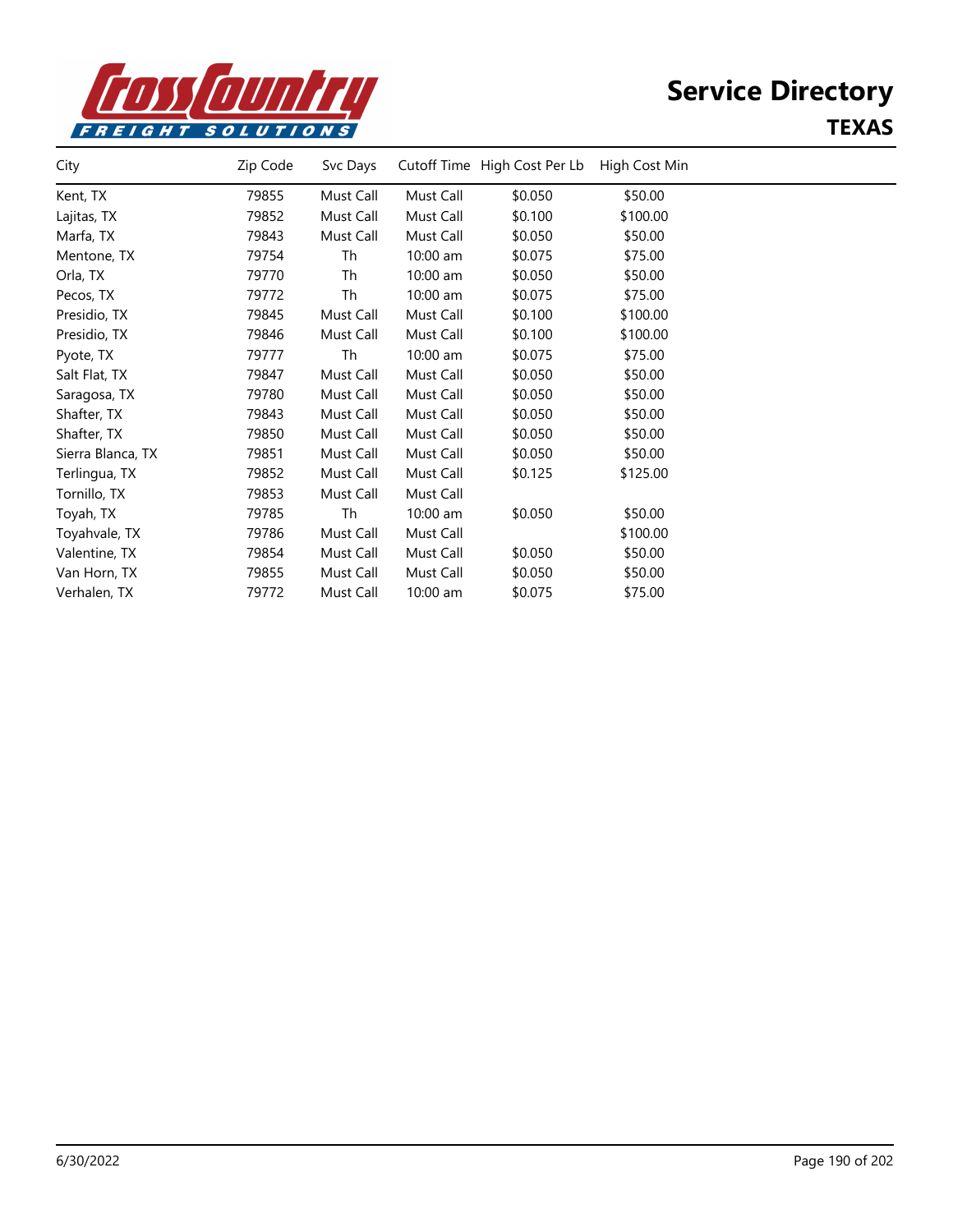

| City                | Zip Code | Svc Days                    |           | Cutoff Time High Cost Per Lb | High Cost Min |  |
|---------------------|----------|-----------------------------|-----------|------------------------------|---------------|--|
| Alpine, UT          | 84004    | $M - F$                     | 1:00 pm   |                              |               |  |
| Altamont, UT        | 84001    | Must Call                   | Must Call | \$0.050                      | \$50.00       |  |
| Alton, UT           | 84710    | Must Call                   | Must Call | \$0.155                      | \$155.00      |  |
| Altonah, UT         | 84002    | Must Call                   | Must Call | \$0.065                      | \$65.00       |  |
| American Fork, UT   | 84003    | $M - F$                     | $1:00$ pm |                              |               |  |
| Annabella, UT       | 84711    | M, W                        | Must Call |                              |               |  |
| Antimony, UT        | 84712    | Must Call                   | Must Call | \$0.160                      | \$160.00      |  |
| Aurora, UT          | 84620    | M, W                        | Must Call |                              |               |  |
| Axtell, UT          | 84621    | M, W                        | Must Call |                              |               |  |
| Bear River City, UT | 84301    | Must Call                   | Must Call |                              |               |  |
| Beaver, UT          | 84713    | W                           | Prev Day  |                              |               |  |
| Beryl, UT           | 84714    | Tu - Th                     | Prev Day  | \$0.035                      | \$35.00       |  |
| Bicknell, UT        | 84715    | Must Call                   | Must Call | \$0.160                      | \$160.00      |  |
| Bingham Canyon, UT  | 84006    | Must Call                   | 1:00 pm   |                              |               |  |
| Boulder, UT         | 84716    | Th                          | Prev Day  |                              | \$350.00      |  |
| Bountiful, UT       | 84010    | $M - F$                     | 1:00 pm   |                              |               |  |
| Bountiful, UT       | 84011    | $\mathsf{M}$ - $\mathsf{F}$ | 1:00 pm   |                              |               |  |
| Brian Head, UT      | 84719    | Must Call                   | Must Call | \$0.025                      | \$25.00       |  |
| Bridgeland, UT      | 84012    | $M - F$                     | Must Call |                              |               |  |
| Brigham City, UT    | 84302    | $M - F$                     | Must Call |                              |               |  |
| Bryce, UT           | 84764    | Must Call                   | Prev Day  | \$0.035                      | \$35.00       |  |
| Cache Junction, UT  | 84304    | Tu                          | Must Call |                              |               |  |
| Cannonville, UT     | 84718    | Must Call                   | Prev Day  | \$0.090                      | \$90.00       |  |
| Castle Dale, UT     | 84513    | Tu, Th                      | Must Call |                              |               |  |
| Cedar City, UT      | 84720    | $M - F$                     | 12:00 pm  |                              |               |  |
| Cedar City, UT      | 84721    | M - F                       | 12:00 pm  |                              |               |  |
| Cedar Valley, UT    | 84013    | Must Call                   | Must Call |                              |               |  |
| Centerfield, UT     | 84622    | M, W                        | Must Call |                              |               |  |
| Centerville, UT     | 84014    | $M - F$                     | 1:00 pm   |                              |               |  |
| Central, UT         | 84722    | $Tu - Th$                   | Prev Day  | \$0.030                      | \$30.00       |  |
| Chester, UT         | 84623    | M, W                        | Must Call |                              |               |  |
| Circleville, UT     | 84723    | Must Call                   | Must Call | \$0.120                      | \$120.00      |  |
| Cisco, UT           | 84515    | Th                          | Must Call | \$0.155                      | \$155.00      |  |
| Clarkston, UT       | 84305    | M - F                       | Must Call |                              |               |  |
| Clawson, UT         | 84516    | Tu, Th                      | Must Call |                              |               |  |
| Clearfield, UT      | 84015    | $M - F$                     | 1:00 pm   |                              |               |  |
| Clearfield, UT      | 84016    | $M - F$                     | 1:00 pm   |                              |               |  |
| Clearfield, UT      | 84089    | M - F                       | $1:00$ pm |                              |               |  |
| Cleveland, UT       | 84518    | Must Call                   | Must Call | \$0.030                      | \$30.00       |  |
| Coalville, UT       | 84017    | M, W, F                     | Must Call |                              |               |  |
| Collinston, UT      | 84306    | W                           | Must Call |                              |               |  |
| Corinne, UT         | 84307    | $M - F$                     | Must Call |                              |               |  |
| Cornish, UT         | 84308    | Tu                          | Must Call |                              |               |  |
| Croydon, UT         | 84018    | $M - F$                     | Must Call |                              |               |  |
| Dammeron Valley, UT | 84783    | Tu - Th                     | 12:00 pm  |                              |               |  |
| Delta, UT           | 84624    | Tu, Th                      | Must Call |                              |               |  |
| Deweyville, UT      | 84309    | $M - F$                     | Must Call |                              |               |  |
| Draper, UT          | 84020    | $M - F$                     | 1:00 pm   |                              |               |  |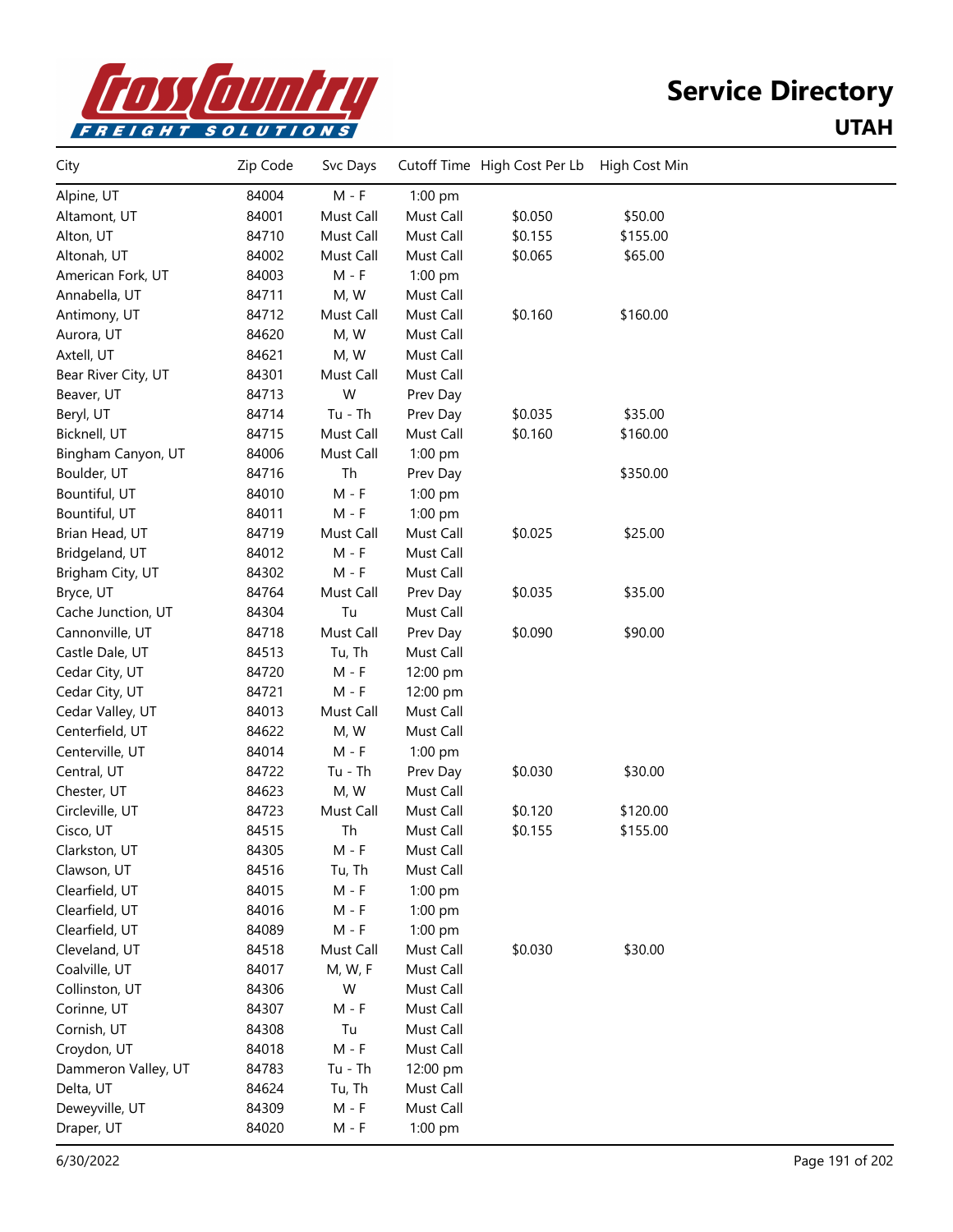

| City                   | Zip Code | Svc Days  |           | Cutoff Time High Cost Per Lb | High Cost Min |  |
|------------------------|----------|-----------|-----------|------------------------------|---------------|--|
| Duchesne, UT           | 84021    | M, W, F   | Must Call |                              |               |  |
| Duck Creek Village, UT | 84762    | Must Call | Must Call | \$0.105                      | \$105.00      |  |
| Dugway, UT             | 84022    | Must Call | Must Call | \$0.050                      | \$50.00       |  |
| Eagle Mountain, UT     | 84005    | Must Call | Must Call |                              |               |  |
| East Carbon, UT        | 84520    | Must Call | Must Call | \$0.025                      | \$25.00       |  |
| Echo, UT               | 84024    | Must Call | Must Call |                              |               |  |
| Eden, UT               | 84310    | Must Call | Must Call |                              |               |  |
| Elberta, UT            | 84626    | Must Call | Must Call |                              |               |  |
| Elmo, UT               | 84521    | Must Call | Must Call | \$0.030                      | \$30.00       |  |
| Elsinore, UT           | 84724    | $M - W$   | Must Call |                              |               |  |
| Emery, UT              | 84522    | Tu, Th    | Must Call |                              |               |  |
| Enterprise, UT         | 84725    | Tu - Th   | Prev Day  | \$0.030                      | \$30.00       |  |
| Ephraim, UT            | 84627    | M, W      | Must Call |                              |               |  |
| Escalante, UT          | 84726    | Must Call | Must Call | \$0.250                      | \$250.00      |  |
| Eureka, UT             | 84628    | Must Call | Must Call |                              |               |  |
| Fairview, UT           | 84629    | M, W      | Must Call |                              |               |  |
| Farmington, UT         | 84025    | $M - F$   | 1:00 pm   |                              |               |  |
| Fayette, UT            | 84630    | M, W      | Must Call |                              |               |  |
| Ferron, UT             | 84523    | Must Call | Must Call | \$0.030                      | \$30.00       |  |
| Fielding, UT           | 84311    | $M - F$   | Must Call |                              |               |  |
| Fillmore, UT           | 84631    | Tu, Th    | Must Call |                              |               |  |
| Fountain Green, UT     | 84632    | M, W      | Must Call |                              |               |  |
| Fruitland, UT          | 84027    | M, W, F   | Must Call |                              |               |  |
| Ft Duchesne, UT        | 84026    | M, W, F   | Must Call |                              |               |  |
| Garland, UT            | 84312    | W         | Must Call |                              |               |  |
| Glendale, UT           | 84729    | Must Call | Prev Day  | \$0.030                      | \$30.00       |  |
| Glenwood, UT           | 84730    | M, W      | Must Call |                              |               |  |
| Goshen, UT             | 84633    | Must Call | Must Call |                              |               |  |
| Grantsville, UT        | 84029    | Tu, F     | Must Call |                              |               |  |
| Green River, UT        | 84525    | Th        | Must Call |                              |               |  |
| Greenville, UT         | 84731    | W         | Prev Day  |                              |               |  |
| Greenwich, UT          | 84732    | Must Call | Must Call | \$0.140                      | \$140.00      |  |
| Gunlock, UT            | 84733    | $Tu - Th$ | Prev Day  |                              |               |  |
| Gunnison, UT           | 84634    | M, W      | Must Call |                              |               |  |
| Gusher, UT             | 84030    | M, W, F   | Must Call |                              |               |  |
| Hanksville, UT         | 84734    | Must Call | Must Call | \$0.200                      | \$200.00      |  |
| Hanna, UT              | 84031    | Must Call | Must Call | \$0.055                      | \$55.00       |  |
| Hatch, UT              | 84735    | Must Call | Prev Day  | \$0.030                      | \$30.00       |  |
| Heber City, UT         | 84032    | M, W, F   | Must Call |                              |               |  |
| Helper, UT             | 84526    | Tu, Th    | Must Call |                              |               |  |
| Henefer, UT            | 84033    | Must Call | Must Call |                              |               |  |
| Henrieville, UT        | 84736    | Must Call | Prev Day  | \$0.110                      | \$110.00      |  |
| Herriman, UT           | 84096    | $M - F$   | Prev Day  |                              |               |  |
| Hildale, UT            | 84784    | Must Call | Prev Day  | \$0.030                      | \$30.00       |  |
| Hill Afb, UT           | 84056    | Must Call | 1:00 pm   |                              |               |  |
| Hinckley, UT           | 84635    | Tu, Th    | Must Call |                              |               |  |
| Holden, UT             | 84636    | M, W      | Must Call |                              |               |  |
| Honeyville, UT         | 84314    | M - F     | Must Call |                              |               |  |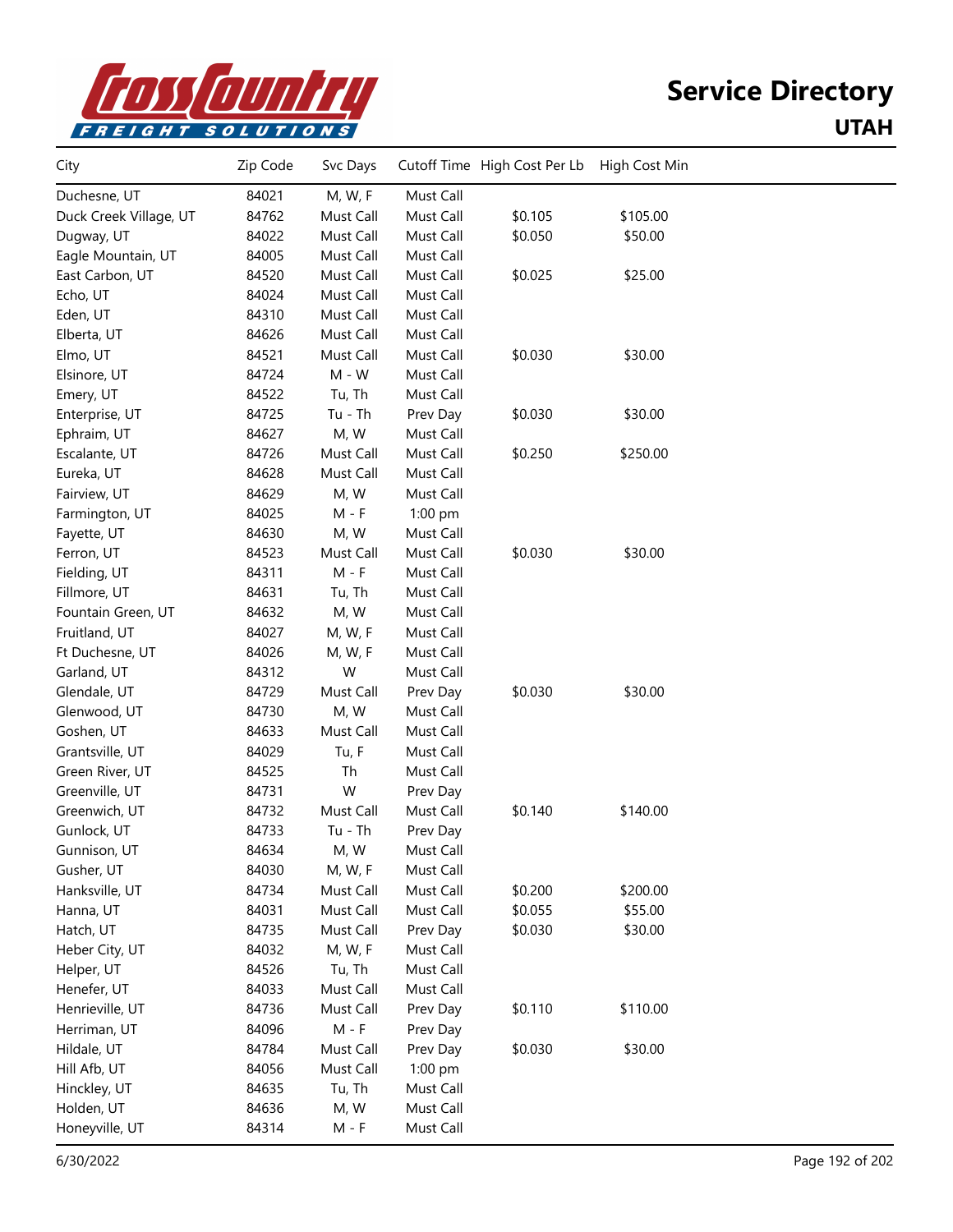

| City             | Zip Code | Svc Days  |           | Cutoff Time High Cost Per Lb | High Cost Min |  |
|------------------|----------|-----------|-----------|------------------------------|---------------|--|
| Hooper, UT       | 84315    | $M - F$   | 1:00 pm   |                              |               |  |
| Huntington, UT   | 84528    | Tu, Th    | Must Call |                              |               |  |
| Huntsville, UT   | 84317    | Must Call | Must Call | \$0.025                      | \$25.00       |  |
| Hurricane, UT    | 84737    | $M - F$   | 3:00 pm   |                              |               |  |
| Hyde Park, UT    | 84318    | $M - F$   | Must Call |                              |               |  |
| Hyrum, UT        | 84319    | $M - F$   | Must Call |                              |               |  |
| Ibapah, UT       | 84034    | Must Call | Must Call |                              |               |  |
| Ivins, UT        | 84738    | $M - F$   | 3:00 pm   |                              |               |  |
| Jensen, UT       | 84035    | Must Call | Must Call | \$0.035                      | \$35.00       |  |
| Joseph, UT       | 84739    | M, W      | Must Call |                              |               |  |
| Junction, UT     | 84740    | Must Call | Must Call | \$0.090                      | \$90.00       |  |
| Kamas, UT        | 84036    | M, W, F   | Must Call |                              |               |  |
| Kanab, UT        | 84741    | Must Call | Must Call |                              |               |  |
| Kanarraville, UT | 84742    | $M - F$   | 12:00 pm  |                              |               |  |
| Kanosh, UT       | 84637    | Tu, Th    | Must Call |                              |               |  |
| Kaysville, UT    | 84037    | $M - F$   | 1:00 pm   |                              |               |  |
| Kenilworth, UT   | 84529    | Must Call | Must Call | \$0.155                      | \$155.00      |  |
| Kingston, UT     | 84743    | Must Call | Must Call | \$0.100                      | \$100.00      |  |
| Koosharem, UT    | 84744    | Must Call | Must Call | \$0.110                      | \$110.00      |  |
| La Sal, UT       | 84530    | Th        | Must Call | \$0.125                      | \$125.00      |  |
| La Verkin, UT    | 84745    | $M - F$   | 3:00 pm   |                              |               |  |
| Laketown, UT     | 84038    | Th        | Must Call | \$0.025                      | \$25.00       |  |
| Lapoint, UT      | 84039    | M, W, F   | Must Call |                              |               |  |
| Layton, UT       | 84040    | $M - F$   | 1:00 pm   |                              |               |  |
| Layton, UT       | 84041    | $M - F$   | 1:00 pm   |                              |               |  |
| Leamington, UT   | 84638    | Tu, Th    | Must Call |                              |               |  |
| Leeds, UT        | 84746    | $M - F$   | 12:00 pm  |                              |               |  |
| Lehi, UT         | 84043    | $M - F$   | 1:00 pm   |                              |               |  |
| Levan, UT        | 84639    | Tu, Th    | Must Call |                              |               |  |
| Lewiston, UT     | 84320    | Tu        | Must Call |                              |               |  |
| Lindon, UT       | 84042    | $M - F$   | 1:00 pm   |                              |               |  |
| Loa, UT          | 84747    | Must Call | Must Call | \$0.130                      | \$130.00      |  |
| Logan, UT        | 84321    | $M - F$   | Must Call |                              |               |  |
| Logan, UT        | 84322    | M - F     | Must Call |                              |               |  |
| Logan, UT        | 84323    | M - F     | Must Call |                              |               |  |
| Logan, UT        | 84341    | $M - F$   | Must Call |                              |               |  |
| Lyman, UT        | 84749    | Must Call | Must Call | \$0.135                      | \$135.00      |  |
| Lynndyl, UT      | 84640    | Tu, Th    | Must Call |                              |               |  |
| Magna, UT        | 84044    | $M - F$   | 3:00 pm   |                              |               |  |
| Manti, UT        | 84642    | M, W      | Must Call |                              |               |  |
| Mantua, UT       | 84324    | M - F     | Must Call |                              |               |  |
| Mapleton, UT     | 84664    | M - F     | 1:00 pm   |                              |               |  |
| Marysvale, UT    | 84750    | Must Call | Must Call | \$0.025                      | \$25.00       |  |
| Mayfield, UT     | 84643    | M, W      | Must Call |                              |               |  |
| Meadow, UT       | 84644    | Tu, Th    | Must Call |                              |               |  |
| Mendon, UT       | 84325    | $M - F$   | Must Call |                              |               |  |
| Midvale, UT      | 84047    | $M - F$   | 3:00 pm   |                              |               |  |
| Midway, UT       | 84049    | M, W, F   | Must Call |                              |               |  |
|                  |          |           |           |                              |               |  |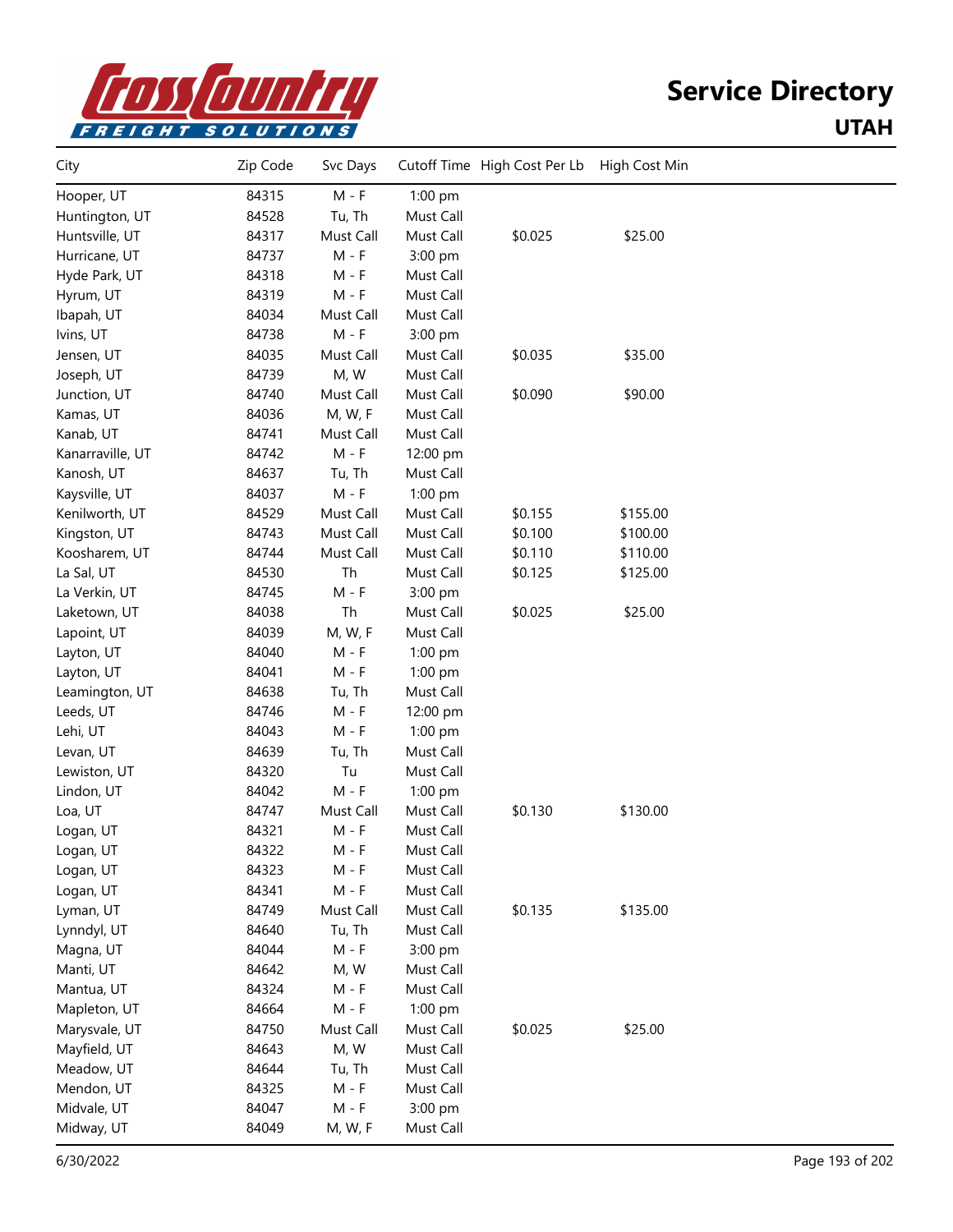

| City                | Zip Code | Svc Days  |           | Cutoff Time High Cost Per Lb | High Cost Min |  |
|---------------------|----------|-----------|-----------|------------------------------|---------------|--|
| Milford, UT         | 84751    | W         | Prev Day  | \$0.115                      | \$115.00      |  |
| Millville, UT       | 84326    | $M - F$   | Must Call |                              |               |  |
| Minersville, UT     | 84752    | W         | Prev Day  | \$0.055                      | \$55.00       |  |
| Moab, UT            | 84532    | Th        | Must Call |                              |               |  |
| Modena, UT          | 84753    | $Tu - Th$ | Must Call | \$0.050                      | \$50.00       |  |
| Mona, UT            | 84645    | Tu, Th    | Must Call |                              |               |  |
| Monroe, UT          | 84754    | M, W      | Must Call |                              |               |  |
| Morgan, UT          | 84050    | Must Call | Must Call |                              |               |  |
| Moroni, UT          | 84646    | M, W      | Must Call |                              |               |  |
| Mountain Home, UT   | 84051    | Must Call | Must Call | \$0.050                      | \$50.00       |  |
| Mt Carmel, UT       | 84755    | Must Call | Prev Day  | \$0.030                      | \$30.00       |  |
| Mt Pleasant, UT     | 84647    | M, W      | Must Call |                              |               |  |
| Myton, UT           | 84052    | M, W, F   | Must Call |                              |               |  |
| Neola, UT           | 84053    | M, W, F   | Must Call |                              |               |  |
| Nephi, UT           | 84648    | $M - Th$  | Must Call |                              |               |  |
| New Harmony, UT     | 84757    | $M - F$   | 12:00 pm  |                              |               |  |
| Newcastle, UT       | 84756    | $Tu - Th$ | Prev Day  | \$0.030                      | \$30.00       |  |
| Newton, UT          | 84327    | Tu        | Must Call |                              |               |  |
| North Salt Lake, UT | 84054    | $M - F$   | $1:00$ pm |                              |               |  |
| Oak City, UT        | 84649    | Tu, Th    | Must Call | \$0.025                      | \$25.00       |  |
| Oakley, UT          | 84055    | M, W, F   | Must Call |                              |               |  |
| Oasis, UT           | 84650    | Tu, Th    | Must Call |                              |               |  |
| Ogden, UT           | 84201    | M - F     | 1:00 pm   |                              |               |  |
| Ogden, UT           | 84244    | M - F     | 1:00 pm   |                              |               |  |
| Ogden, UT           | 84400    | M - F     | 1:00 pm   |                              |               |  |
| Ogden, UT           | 84401    | M - F     | 1:00 pm   |                              |               |  |
| Ogden, UT           | 84402    | $M - F$   | 1:00 pm   |                              |               |  |
| Ogden, UT           | 84403    | $M - F$   | 1:00 pm   |                              |               |  |
| Ogden, UT           | 84404    | $M - F$   | 1:00 pm   |                              |               |  |
| Ogden, UT           | 84405    | $M - F$   | 1:00 pm   |                              |               |  |
| Ogden, UT           | 84407    | $M - F$   | 1:00 pm   |                              |               |  |
| Ogden, UT           | 84408    | M - F     | 1:00 pm   |                              |               |  |
| Ogden, UT           | 84409    | M - F     | 1:00 pm   |                              |               |  |
| Ogden, UT           | 84412    | M - F     | 1:00 pm   |                              |               |  |
| Ogden, UT           | 84414    | M - F     | 1:00 pm   |                              |               |  |
| Ogden, UT           | 84415    | $M - F$   | 1:00 pm   |                              |               |  |
| Orangeville, UT     | 84537    | Tu, Th    | Must Call |                              |               |  |
| Orderville, UT      | 84758    | Must Call | Prev Day  | \$0.030                      | \$30.00       |  |
| Orem, UT            | 84057    | $M - F$   | 1:00 pm   |                              |               |  |
| Orem, UT            | 84058    | M - F     | 1:00 pm   |                              |               |  |
| Orem, UT            | 84059    | M - F     | 1:00 pm   |                              |               |  |
| Orem, UT            | 84097    | $M - F$   | 1:00 pm   |                              |               |  |
| Panguitch, UT       | 84759    | Must Call | Prev Day  |                              |               |  |
| Paradise, UT        | 84328    | $M - F$   | Must Call |                              |               |  |
| Paragonah, UT       | 84760    | $M - F$   | 12:00 pm  |                              |               |  |
| Park City, UT       | 84060    | M, W, F   | Must Call |                              |               |  |
| Park City, UT       | 84068    | M, W, F   | Must Call |                              |               |  |
| Park City, UT       | 84098    | M, W, F   | Must Call |                              |               |  |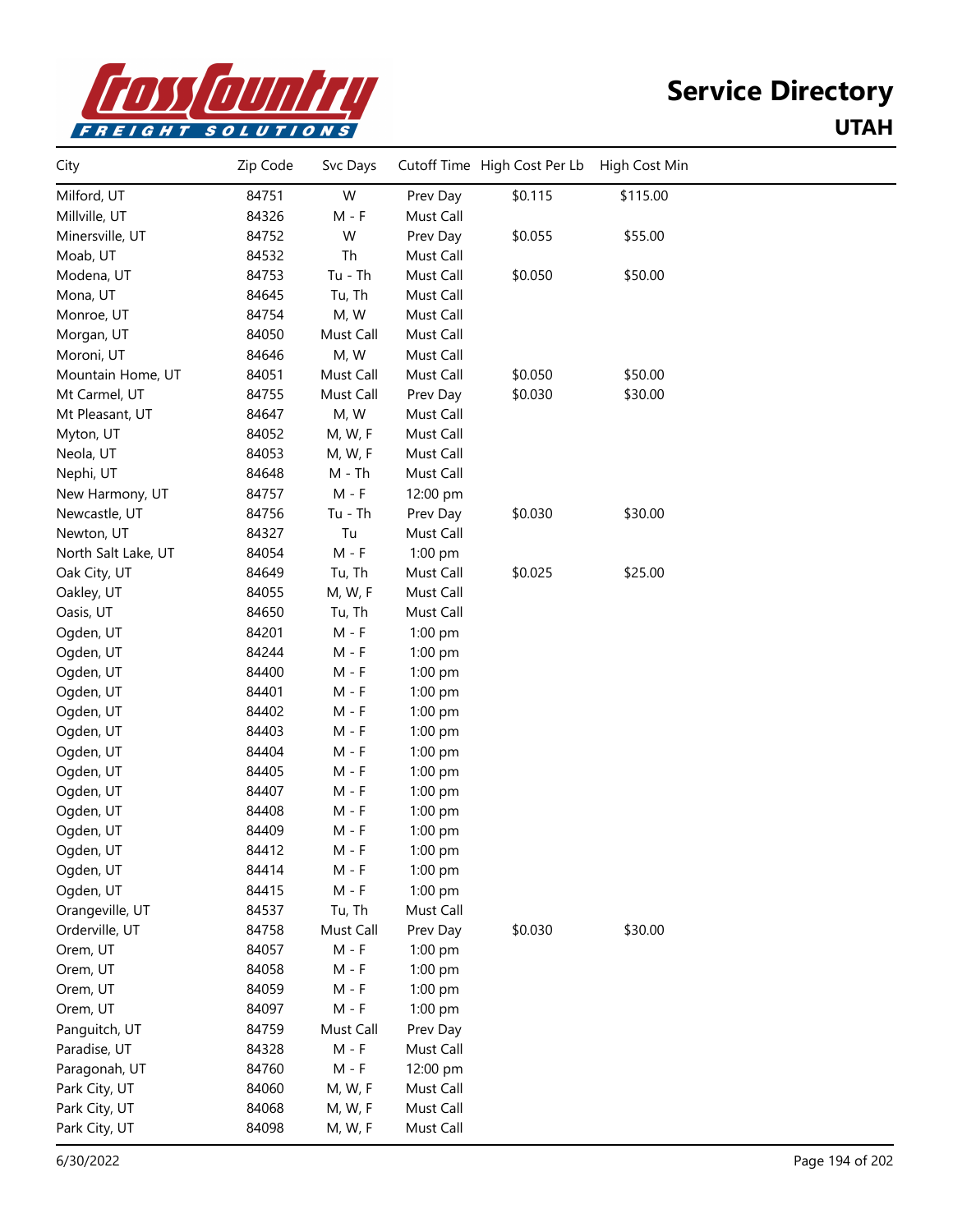

| City               | Zip Code | Svc Days  |           | Cutoff Time High Cost Per Lb High Cost Min |         |  |
|--------------------|----------|-----------|-----------|--------------------------------------------|---------|--|
| Parowan, UT        | 84761    | $M - F$   | 12:00 pm  |                                            |         |  |
| Payson, UT         | 84651    | $M - F$   | 1:00 pm   |                                            |         |  |
| Peoa, UT           | 84061    | M, W, F   | Must Call |                                            |         |  |
| Pine Valley, UT    | 84781    | $Tu - Th$ | Must Call | \$0.025                                    | \$25.00 |  |
| Pleasant Grove, UT | 84062    | $M - F$   | $1:00$ pm |                                            |         |  |
| Plymouth, UT       | 84330    | $M - F$   | Must Call |                                            |         |  |
| Portage, UT        | 84331    | Must Call | Must Call |                                            |         |  |
| Price, UT          | 84501    | Tu, Th    | Must Call |                                            |         |  |
| Providence, UT     | 84332    | $M - F$   | Must Call |                                            |         |  |
| Provo, UT          | 84601    | M - F     | 1:00 pm   |                                            |         |  |
| Provo, UT          | 84602    | M - F     | $1:00$ pm |                                            |         |  |
| Provo, UT          | 84603    | M - F     | $1:00$ pm |                                            |         |  |
| Provo, UT          | 84604    | $M - F$   | $1:00$ pm |                                            |         |  |
| Provo, UT          | 84605    | $M - F$   | $1:00$ pm |                                            |         |  |
| Provo, UT          | 84606    | $M - F$   | $1:00$ pm |                                            |         |  |
| Randlett, UT       | 84063    | M, W, F   | Must Call |                                            |         |  |
| Redmond, UT        | 84652    | M, W      | Must Call |                                            |         |  |
| Richfield, UT      | 84701    | M, W      | Must Call | \$0.025                                    | \$25.00 |  |
| Richmond, UT       | 84333    | M - F     | Must Call |                                            |         |  |
| Riverside, UT      | 84334    | $M - F$   | Must Call |                                            |         |  |
| Riverton, UT       | 84065    | $M - F$   | 3:00 pm   |                                            |         |  |
| Rockville, UT      | 84763    | $Tu - Th$ | Prev Day  | \$0.030                                    | \$30.00 |  |
| Roosevelt, UT      | 84066    | M, W, F   | Must Call | \$0.035                                    | \$35.00 |  |
| Roy, UT            | 84067    | $M - F$   | 1:00 pm   |                                            |         |  |
| Rush Valley, UT    | 84069    | Tu, F     | Must Call |                                            |         |  |
| Salem, UT          | 84653    | $M - F$   | 1:00 pm   |                                            |         |  |
| Salina, UT         | 84654    | M, W      | Must Call |                                            |         |  |
| Salt Lake City, UT | 84100    | $M - F$   | 4:00 pm   |                                            |         |  |
| Salt Lake City, UT | 84101    | $M - F$   | 4:00 pm   |                                            |         |  |
| Salt Lake City, UT | 84102    | M - F     | 4:00 pm   |                                            |         |  |
| Salt Lake City, UT | 84103    | M - F     | 4:00 pm   |                                            |         |  |
| Salt Lake City, UT | 84104    | $M - F$   | 4:00 pm   |                                            |         |  |
| Salt Lake City, UT | 84105    | $M - F$   | 4:00 pm   |                                            |         |  |
| Salt Lake City, UT | 84106    | $M - F$   | 4:00 pm   |                                            |         |  |
| Salt Lake City, UT | 84107    | M - F     | 4:00 pm   |                                            |         |  |
| Salt Lake City, UT | 84108    | $M - F$   | 4:00 pm   |                                            |         |  |
| Salt Lake City, UT | 84109    | M - F     | 4:00 pm   |                                            |         |  |
| Salt Lake City, UT | 84110    | M - F     | 4:00 pm   |                                            |         |  |
| Salt Lake City, UT | 84111    | M - F     | 4:00 pm   |                                            |         |  |
| Salt Lake City, UT | 84112    | $M - F$   | 4:00 pm   |                                            |         |  |
| Salt Lake City, UT | 84113    | $M - F$   | 4:00 pm   |                                            |         |  |
| Salt Lake City, UT | 84114    | $M - F$   | 4:00 pm   |                                            |         |  |
| Salt Lake City, UT | 84115    | M - F     | 4:00 pm   |                                            |         |  |
| Salt Lake City, UT | 84116    | M - F     | 4:00 pm   |                                            |         |  |
| Salt Lake City, UT | 84117    | M - F     | 4:00 pm   |                                            |         |  |
| Salt Lake City, UT | 84118    | M - F     | 4:00 pm   |                                            |         |  |
| Salt Lake City, UT | 84119    | $M - F$   | 4:00 pm   |                                            |         |  |
| Salt Lake City, UT | 84120    | M - F     | 4:00 pm   |                                            |         |  |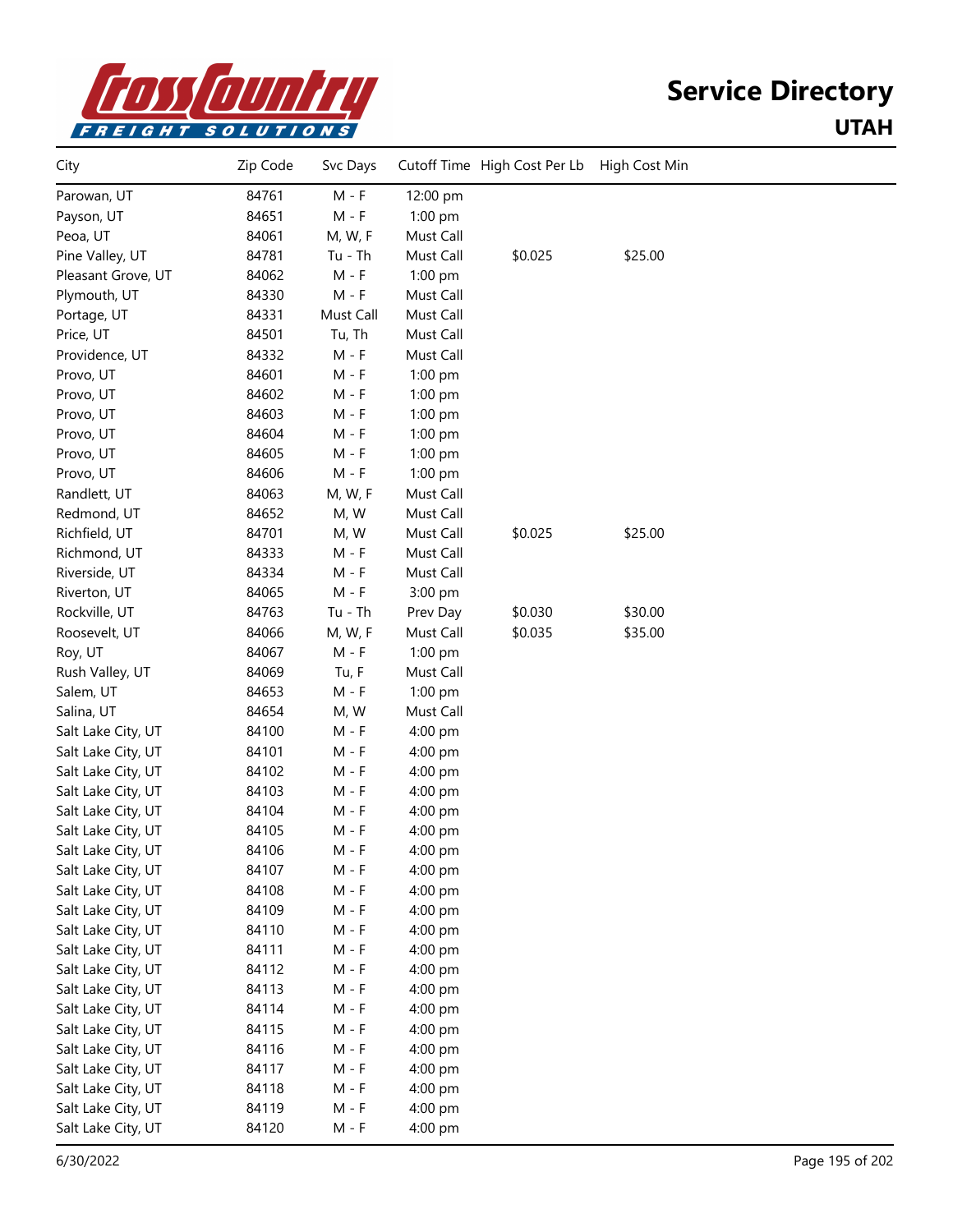

| City               | Zip Code | Svc Days | Cutoff Time High Cost Per Lb | High Cost Min |
|--------------------|----------|----------|------------------------------|---------------|
| Salt Lake City, UT | 84121    | $M - F$  | 4:00 pm                      |               |
| Salt Lake City, UT | 84122    | $M - F$  | 4:00 pm                      |               |
| Salt Lake City, UT | 84123    | $M - F$  | 4:00 pm                      |               |
| Salt Lake City, UT | 84124    | $M - F$  | 4:00 pm                      |               |
| Salt Lake City, UT | 84125    | $M - F$  | 4:00 pm                      |               |
| Salt Lake City, UT | 84126    | $M - F$  | 4:00 pm                      |               |
| Salt Lake City, UT | 84127    | $M - F$  | 4:00 pm                      |               |
| Salt Lake City, UT | 84128    | $M - F$  | 4:00 pm                      |               |
| Salt Lake City, UT | 84129    | M - F    | 4:00 pm                      |               |
| Salt Lake City, UT | 84130    | $M - F$  | 4:00 pm                      |               |
| Salt Lake City, UT | 84131    | $M - F$  | 4:00 pm                      |               |
| Salt Lake City, UT | 84132    | $M - F$  | 4:00 pm                      |               |
| Salt Lake City, UT | 84133    | M - F    | 4:00 pm                      |               |
| Salt Lake City, UT | 84134    | $M - F$  | 4:00 pm                      |               |
| Salt Lake City, UT | 84135    | $M - F$  | 4:00 pm                      |               |
| Salt Lake City, UT | 84136    | $M - F$  | 4:00 pm                      |               |
| Salt Lake City, UT | 84137    | $M - F$  | 4:00 pm                      |               |
| Salt Lake City, UT | 84138    | $M - F$  | 4:00 pm                      |               |
| Salt Lake City, UT | 84139    | $M - F$  | 4:00 pm                      |               |
| Salt Lake City, UT | 84140    | $M - F$  | 4:00 pm                      |               |
| Salt Lake City, UT | 84141    | M - F    | 4:00 pm                      |               |
| Salt Lake City, UT | 84142    | $M - F$  | 4:00 pm                      |               |
| Salt Lake City, UT | 84143    | $M - F$  | 4:00 pm                      |               |
| Salt Lake City, UT | 84144    | $M - F$  | 4:00 pm                      |               |
| Salt Lake City, UT | 84145    | M - F    | 4:00 pm                      |               |
| Salt Lake City, UT | 84147    | $M - F$  | 4:00 pm                      |               |
| Salt Lake City, UT | 84148    | $M - F$  | 4:00 pm                      |               |
| Salt Lake City, UT | 84150    | $M - F$  | 4:00 pm                      |               |
| Salt Lake City, UT | 84151    | M - F    | 4:00 pm                      |               |
| Salt Lake City, UT | 84152    | $M - F$  | 4:00 pm                      |               |
| Salt Lake City, UT | 84153    | $M - F$  | 4:00 pm                      |               |
| Salt Lake City, UT | 84157    | $M - F$  | 4:00 pm                      |               |
| Salt Lake City, UT | 84158    | M - F    | 4:00 pm                      |               |
| Salt Lake City, UT | 84165    | $M - F$  | 4:00 pm                      |               |
| Salt Lake City, UT | 84170    | M - F    | 4:00 pm                      |               |
| Salt Lake City, UT | 84171    | $M - F$  | 4:00 pm                      |               |
| Salt Lake City, UT | 84180    | M - F    | 4:00 pm                      |               |
| Salt Lake City, UT | 84184    | $M - F$  | 4:00 pm                      |               |
| Salt Lake City, UT | 84185    | $M - F$  | Prev Day                     |               |
| Salt Lake City, UT | 84189    | $M - F$  | 4:00 pm                      |               |
| Salt Lake City, UT | 84190    | M - F    | 4:00 pm                      |               |
| Salt Lake City, UT | 84199    | $M - F$  | 4:00 pm                      |               |
| Sandy, UT          | 84070    | $M - F$  | 3:00 pm                      |               |
| Sandy, UT          | 84090    | $M - F$  | 3:00 pm                      |               |
| Sandy, UT          | 84091    | M - F    | 3:00 pm                      |               |
| Sandy, UT          | 84092    | $M - F$  | 3:00 pm                      |               |
| Sandy, UT          | 84093    | $M - F$  | 3:00 pm                      |               |
| Sandy, UT          | 84094    | $M - F$  | 3:00 pm                      |               |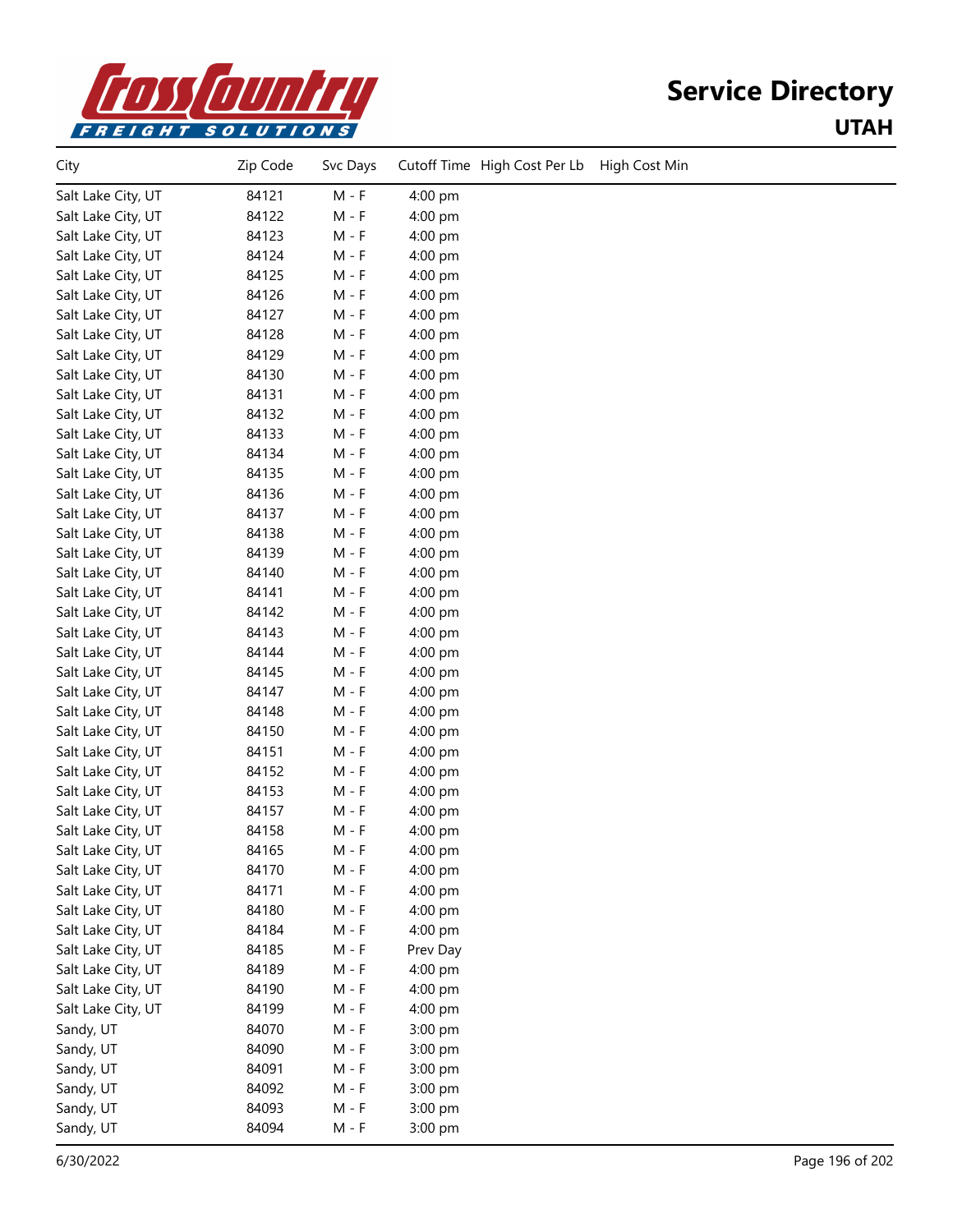

| City                 | Zip Code | Svc Days  |           | Cutoff Time High Cost Per Lb | High Cost Min |  |
|----------------------|----------|-----------|-----------|------------------------------|---------------|--|
| Santa Clara, UT      | 84765    | $M - F$   | 3:00 pm   |                              |               |  |
| Santaquin, UT        | 84655    | $M - F$   | Must Call |                              |               |  |
| Saratoga Springs, UT | 84045    | $M - F$   | Must Call |                              |               |  |
| Scipio, UT           | 84656    | Tu, Th    | Must Call |                              |               |  |
| Sevier, UT           | 84766    | M, W      | Must Call |                              |               |  |
| Sigurd, UT           | 84657    | M, W      | Must Call |                              |               |  |
| Smithfield, UT       | 84335    | $M - F$   | Must Call |                              |               |  |
| Snowville, UT        | 84336    | Must Call | Must Call | \$0.125                      | \$125.00      |  |
| South Jordan, UT     | 84009    | $M - F$   | Must Call |                              |               |  |
| South Jordan, UT     | 84095    | $M - F$   | 3:00 pm   |                              |               |  |
| Spanish Fork, UT     | 84660    | $M - F$   | 1:00 pm   |                              |               |  |
| Spring City, UT      | 84662    | M, W      | Must Call |                              |               |  |
| Springdale, UT       | 84767    | Tu - Th   | Prev Day  | \$0.030                      | \$30.00       |  |
| Springville, UT      | 84663    | $M - F$   | 1:00 pm   |                              |               |  |
| St George, UT        | 84770    | $M - F$   | 4:00 pm   |                              |               |  |
| St George, UT        | 84771    | $M - F$   | 4:00 pm   |                              |               |  |
| St George, UT        | 84790    | $M - F$   | 4:00 pm   |                              |               |  |
| St George, UT        | 84791    | $M - F$   | 4:00 pm   |                              |               |  |
| Sterling, UT         | 84665    | $M - F$   | Must Call |                              |               |  |
| Stockton, UT         | 84071    | Tu, F     | Must Call |                              |               |  |
| Summit, UT           | 84772    | $M - F$   | Prev Day  |                              |               |  |
| Sunnyside, UT        | 84539    | Must Call | Must Call | \$0.025                      | \$25.00       |  |
| Syracuse, UT         | 84075    | $M - F$   | 1:00 pm   |                              |               |  |
| Tabiona, UT          | 84072    | Must Call | Must Call | \$0.035                      | \$35.00       |  |
| Talmage, UT          | 84073    | Must Call | Must Call | \$0.030                      | \$30.00       |  |
| Teasdale, UT         | 84773    | Must Call | Must Call | \$0.200                      | \$200.00      |  |
| Thompson, UT         | 84540    | Th        | Must Call |                              |               |  |
| Tooele, UT           | 84074    | Tu, F     | Must Call |                              |               |  |
| Toquerville, UT      | 84774    | $M - F$   | 3:00 pm   |                              |               |  |
| Torrey, UT           | 84775    | Must Call | Must Call | \$0.200                      | \$200.00      |  |
| Tremonton, UT        | 84337    | W         | Must Call |                              |               |  |
| Trenton, UT          | 84338    | Tu        | Must Call |                              |               |  |
| Tridell, UT          | 84076    | Must Call | Must Call | \$0.030                      | \$30.00       |  |
| Tropic, UT           | 84776    | Must Call | Prev Day  | \$0.070                      | \$70.00       |  |
| Vernal, UT           | 84078    | M, W, F   | Must Call |                              |               |  |
| Vernal, UT           | 84079    | M, W, F   | Must Call |                              |               |  |
| Vernon, UT           | 84080    | Must Call | Must Call | \$0.065                      | \$65.00       |  |
| Veyo, UT             | 84782    | $M - F$   | 12:00 pm  |                              |               |  |
| Virgin, UT           | 84779    | $M - F$   | Prev Day  | \$0.030                      | \$30.00       |  |
| Wales, UT            | 84667    | M, W      | Must Call |                              |               |  |
| Wallsburg, UT        | 84082    | M, W, F   | Must Call |                              |               |  |
| Washington, UT       | 84780    | $M - F$   | 3:00 pm   |                              |               |  |
| Wellington, UT       | 84542    | Tu, Th    | Must Call |                              |               |  |
| Wellsville, UT       | 84339    | $M - F$   | Must Call |                              |               |  |
| West Jordan, UT      | 84081    | $M - F$   | 3:00 pm   |                              |               |  |
| West Jordan, UT      | 84084    | $M - F$   | 3:00 pm   |                              |               |  |
| West Jordan, UT      | 84088    | $M - F$   | 3:00 pm   |                              |               |  |
| West Valley City, UT | 84119    | M - F     | 4:00 pm   |                              |               |  |
|                      |          |           |           |                              |               |  |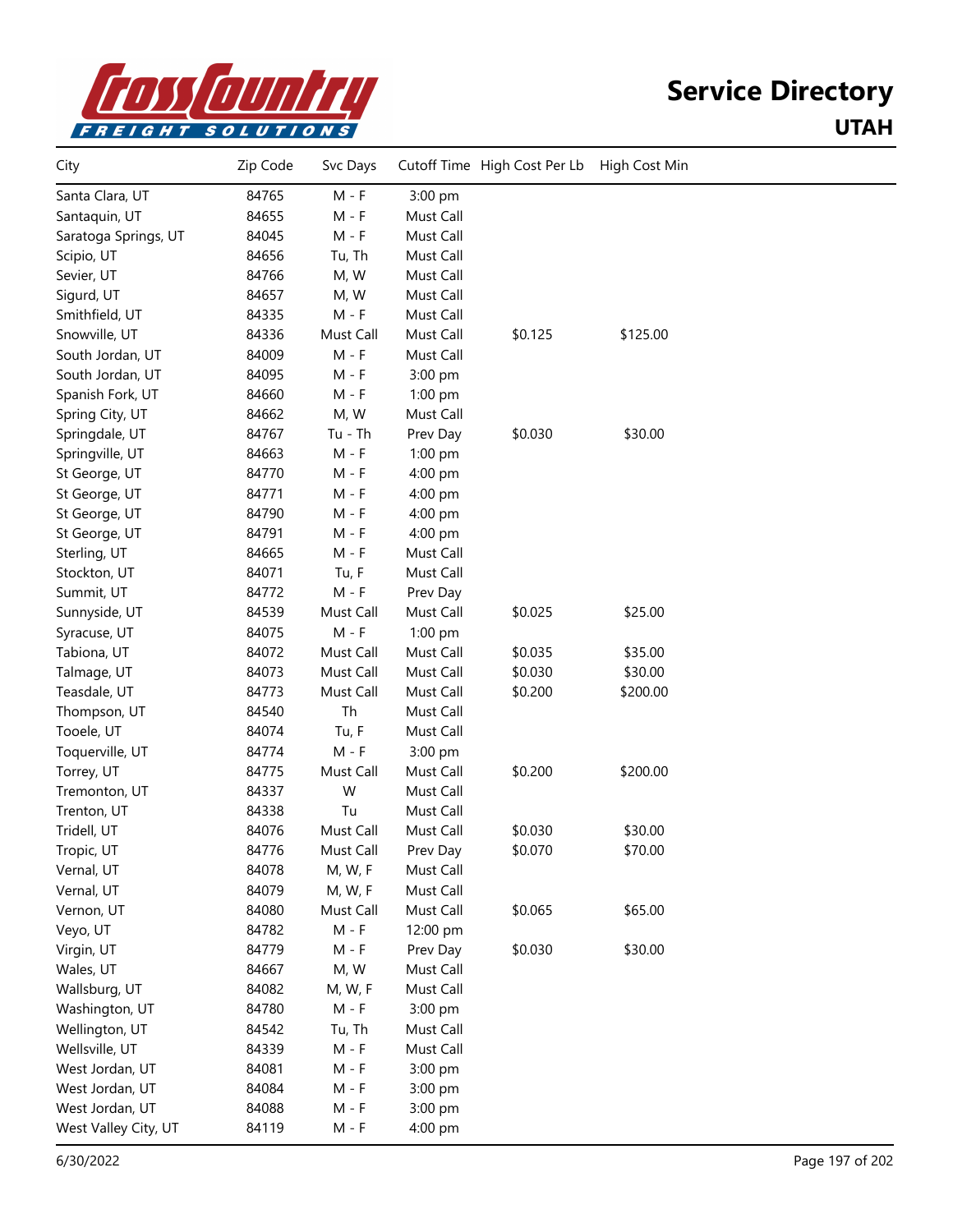

| City            | Zip Code | Svc Days  |           | Cutoff Time High Cost Per Lb High Cost Min |         |  |
|-----------------|----------|-----------|-----------|--------------------------------------------|---------|--|
| Whiterocks, UT  | 84085    | Must Call | Must Call | \$0.050                                    | \$50.00 |  |
| Willard, UT     | 84340    | M - F     | Must Call |                                            |         |  |
| Woods Cross, UT | 84087    | M - F     | $3:00$ pm |                                            |         |  |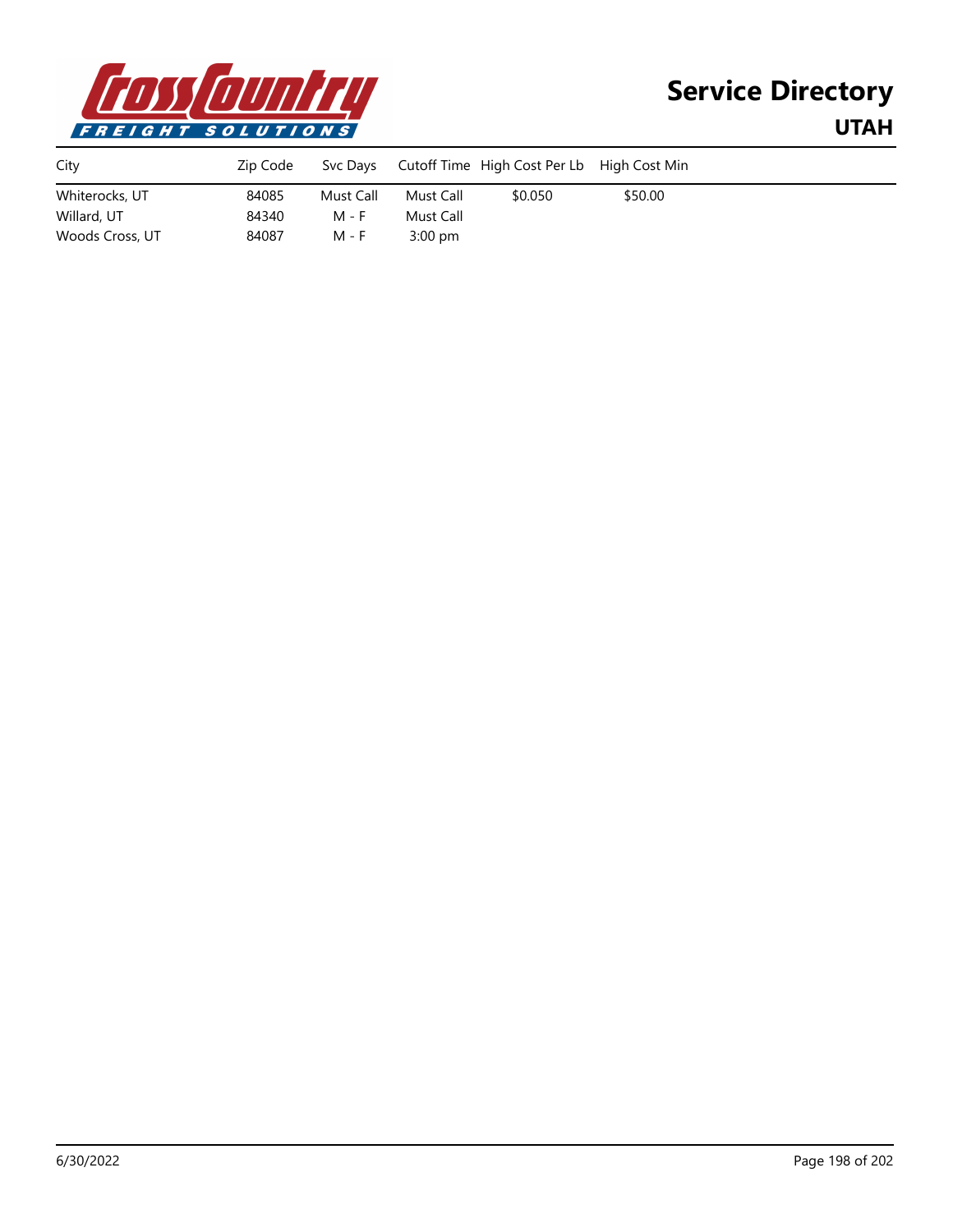

# **Service Directory WASHINGTON**

| City                       | Zip Code | Svc Days |          | Cutoff Time High Cost Per Lb | High Cost Min |
|----------------------------|----------|----------|----------|------------------------------|---------------|
| Airway Heights, WA         | 99001    | $M - F$  | 2:00 pm  |                              |               |
| Cheney, WA                 | 99004    | $M - F$  | Prev Day |                              |               |
| City Of Spokane Valley, WA | 99016    | $M - F$  | 3:00 pm  |                              |               |
| City Of Spokane Valley, WA | 99027    | M - F    | 3:00 pm  |                              |               |
| City Of Spokane Valley, WA | 99037    | M - F    | 3:00 pm  |                              |               |
| City Of Spokane Valley, WA | 99212    | M - F    | 3:00 pm  |                              |               |
| City Of Spokane Valley, WA | 99213    | $M - F$  | 3:00 pm  |                              |               |
| City Of Spokane Valley, WA | 99214    | M - F    | 3:00 pm  |                              |               |
| City Of Spokane Valley, WA | 99215    | M - F    | 3:00 pm  |                              |               |
| Espanola, WA               | 99022    | M - F    | Prev Day |                              |               |
| Fairchild Afb, WA          | 99011    | M - F    | Prev Day |                              |               |
| Greenacres, WA             | 99016    | M - F    | 2:00 pm  |                              |               |
| Liberty Lake, WA           | 99016    | $M - F$  | 2:00 pm  |                              |               |
| Liberty Lake, WA           | 99019    | M - F    | 2:00 pm  |                              |               |
| Mead, WA                   | 99021    | M - F    | Prev Day |                              |               |
| Medical Lake, WA           | 99022    | M - F    | Prev Day |                              |               |
| Millwood, WA               | 99212    | M - F    | 3:00 pm  |                              |               |
| Newman Lake, WA            | 99025    | M - F    | 2:00 pm  |                              |               |
| Otis Orchards, WA          | 99027    | M - F    | 2:00 pm  |                              |               |
| Spokane Valley, WA         | 99016    | M - F    | 3:00 pm  |                              |               |
| Spokane Valley, WA         | 99027    | M - F    | 3:00 pm  |                              |               |
| Spokane Valley, WA         | 99037    | M - F    | 3:00 pm  |                              |               |
| Spokane Valley, WA         | 99206    | M - F    | 3:00 pm  |                              |               |
| Spokane Valley, WA         | 99211    | M - F    | 3:00 pm  |                              |               |
| Spokane Valley, WA         | 99212    | M - F    | 3:00 pm  |                              |               |
| Spokane Valley, WA         | 99213    | M - F    | 3:00 pm  |                              |               |
| Spokane Valley, WA         | 99214    | M - F    | 3:00 pm  |                              |               |
| Spokane Valley, WA         | 99215    | M - F    | 3:00 pm  |                              |               |
| Spokane Valley, WA         | 99216    | $M - F$  | 3:00 pm  |                              |               |
| Spokane, WA                | 99200    | $M - F$  | 3:00 pm  |                              |               |
| Spokane, WA                | 99201    | M - F    | 3:00 pm  |                              |               |
| Spokane, WA                | 99202    | M - F    | 3:00 pm  |                              |               |
| Spokane, WA                | 99203    | M - F    | 3:00 pm  |                              |               |
| Spokane, WA                | 99204    | M - F    | 3:00 pm  |                              |               |
| Spokane, WA                | 99205    | M - F    | 3:00 pm  |                              |               |
| Spokane, WA                | 99206    | $M - F$  | 3:00 pm  |                              |               |
| Spokane, WA                | 99207    | $M - F$  | 3:00 pm  |                              |               |
| Spokane, WA                | 99208    | $M - F$  | 3:00 pm  |                              |               |
| Spokane, WA                | 99209    | M - F    | 3:00 pm  |                              |               |
| Spokane, WA                | 99210    | M - F    | 3:00 pm  |                              |               |
| Spokane, WA                | 99211    | M - F    | 3:00 pm  |                              |               |
| Spokane, WA                | 99212    | $M - F$  | 3:00 pm  |                              |               |
| Spokane, WA                | 99213    | $M - F$  | 3:00 pm  |                              |               |
| Spokane, WA                | 99214    | $M - F$  | 3:00 pm  |                              |               |
| Spokane, WA                | 99215    | $M - F$  | 3:00 pm  |                              |               |
| Spokane, WA                | 99216    | $M - F$  | 3:00 pm  |                              |               |
| Spokane, WA                | 99217    | M - F    | 3:00 pm  |                              |               |
| Spokane, WA                | 99218    | M - F    | 3:00 pm  |                              |               |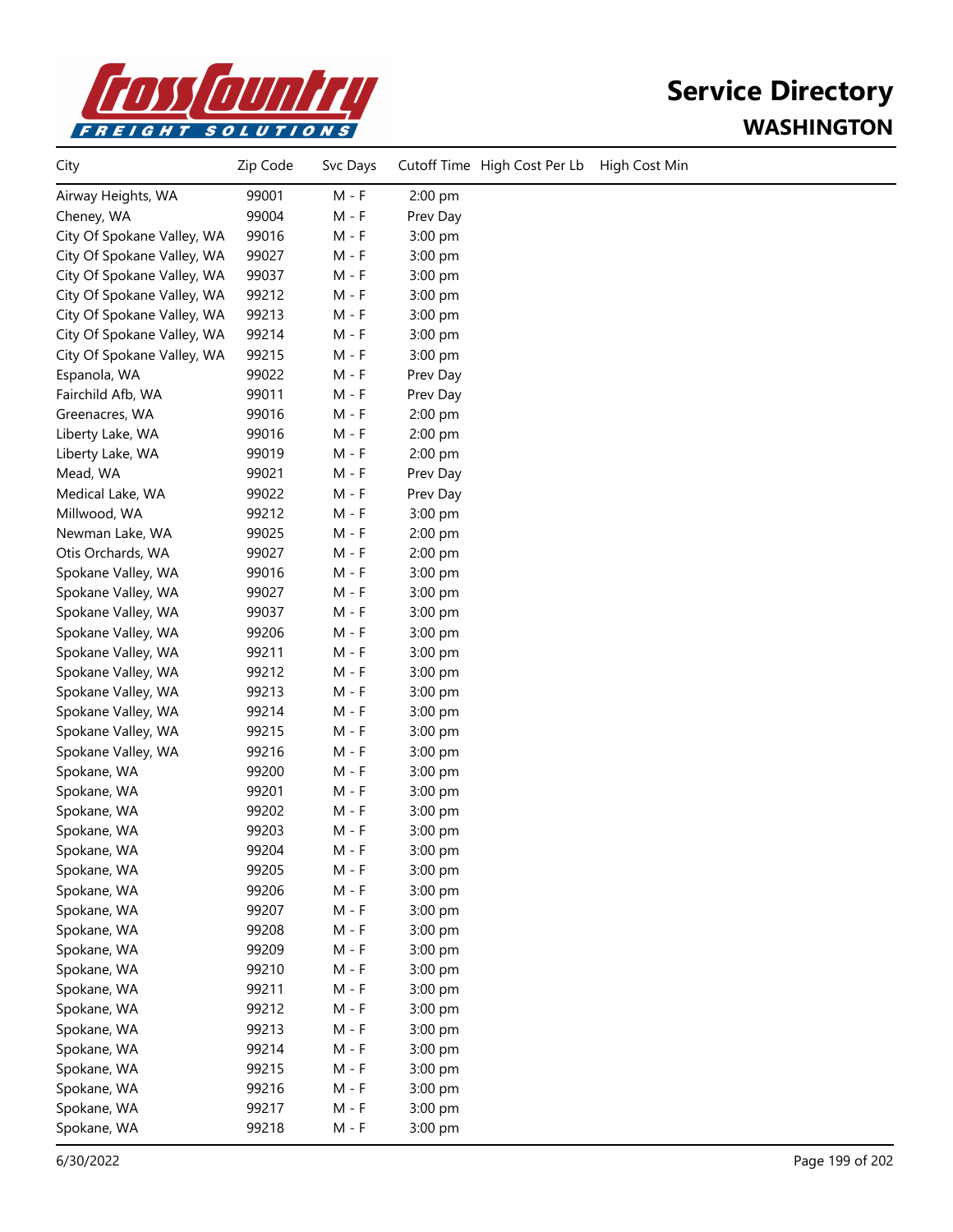

# **Service Directory WASHINGTON**

| City            | Zip Code | Svc Days | Cutoff Time High Cost Per Lb | High Cost Min |
|-----------------|----------|----------|------------------------------|---------------|
| Spokane, WA     | 99219    | M - F    | $3:00$ pm                    |               |
| Spokane, WA     | 99220    | M - F    | $3:00$ pm                    |               |
| Spokane, WA     | 99223    | M - F    | $3:00$ pm                    |               |
| Spokane, WA     | 99224    | M - F    | $3:00$ pm                    |               |
| Spokane, WA     | 99228    | M - F    | $3:00$ pm                    |               |
| Spokane, WA     | 99251    | M - F    | $3:00$ pm                    |               |
| Spokane, WA     | 99252    | M - F    | $3:00$ pm                    |               |
| Spokane, WA     | 99256    | M - F    | $3:00$ pm                    |               |
| Spokane, WA     | 99258    | M - F    | $3:30$ pm                    |               |
| Spokane, WA     | 99260    | M - F    | $3:00$ pm                    |               |
| Spokane, WA     | 99299    | M - F    | $3:00$ pm                    |               |
| Sunset Hill, WA | 99219    | M - F    | $2:00$ pm                    |               |
| Veradale, WA    | 99037    | M - F    | $2:00$ pm                    |               |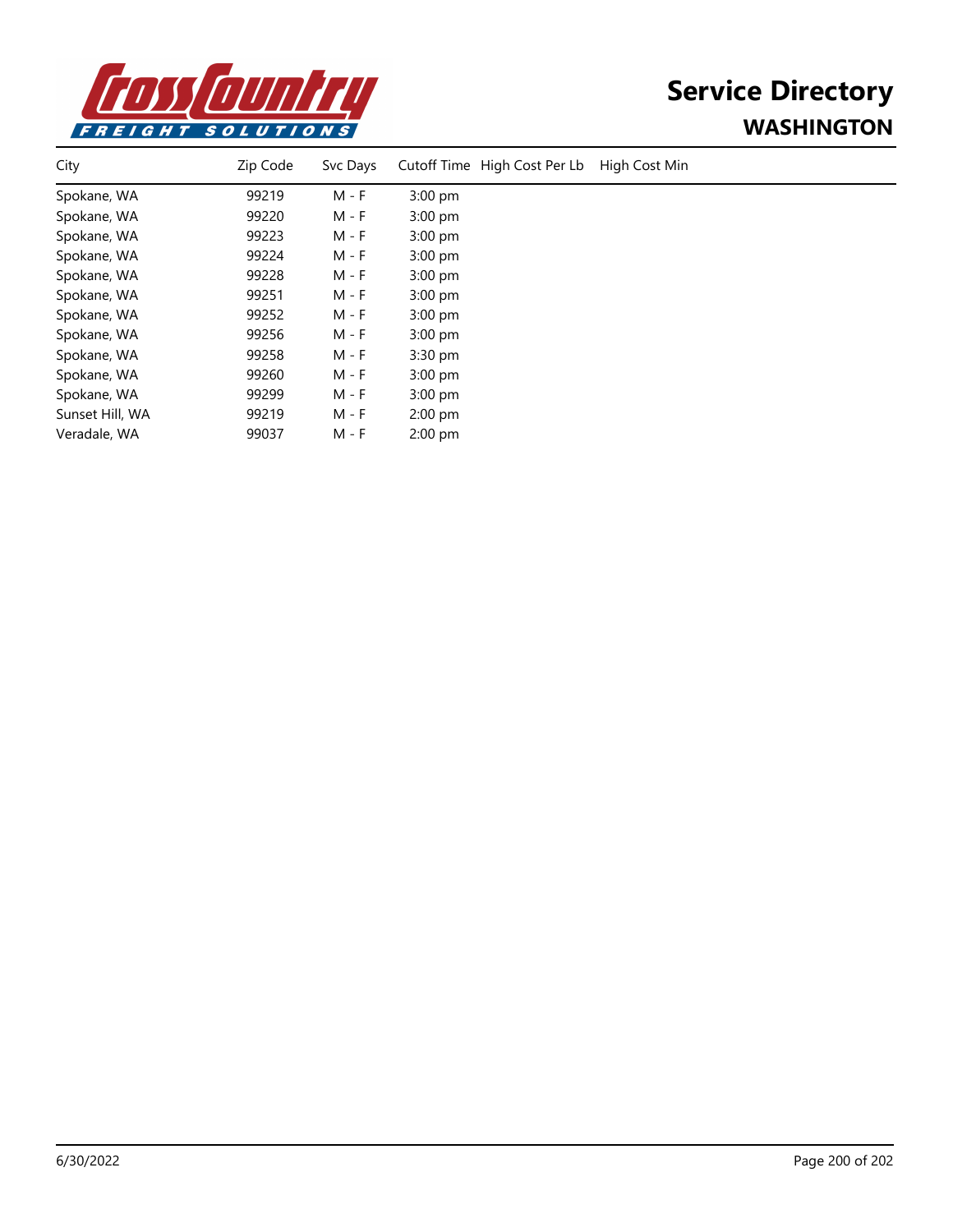

# **Service Directory WISCONSIN**

| City          | Zip Code | Syc Days  |                    | Cutoff Time High Cost Per Lb | High Cost Min |  |
|---------------|----------|-----------|--------------------|------------------------------|---------------|--|
| Ashland, WI   | 54806    | M - F     | Prev Day           | \$0.025                      | \$25.00       |  |
| Baldwin, WI   | 54002    | M - F     | $1:00$ pm          |                              |               |  |
| Deerbrook, WI | 54424    | M - F     | Must Call          | \$0.035                      | \$35.00       |  |
| Hudson, WI    | 54016    | $Tu - F$  | Prev Day           |                              |               |  |
| Moquah, WI    | 54806    | Must Call | Must Call          | \$0.030                      | \$30.00       |  |
| Sanborn, WI   | 54806    | Must Call | Must Call          | \$0.030                      | \$30.00       |  |
| Superior, WI  | 54880    | M - F     | $12:00 \text{ pm}$ |                              |               |  |
| Waunakee, WI  | 53597    | M - F     | Must Call          |                              |               |  |